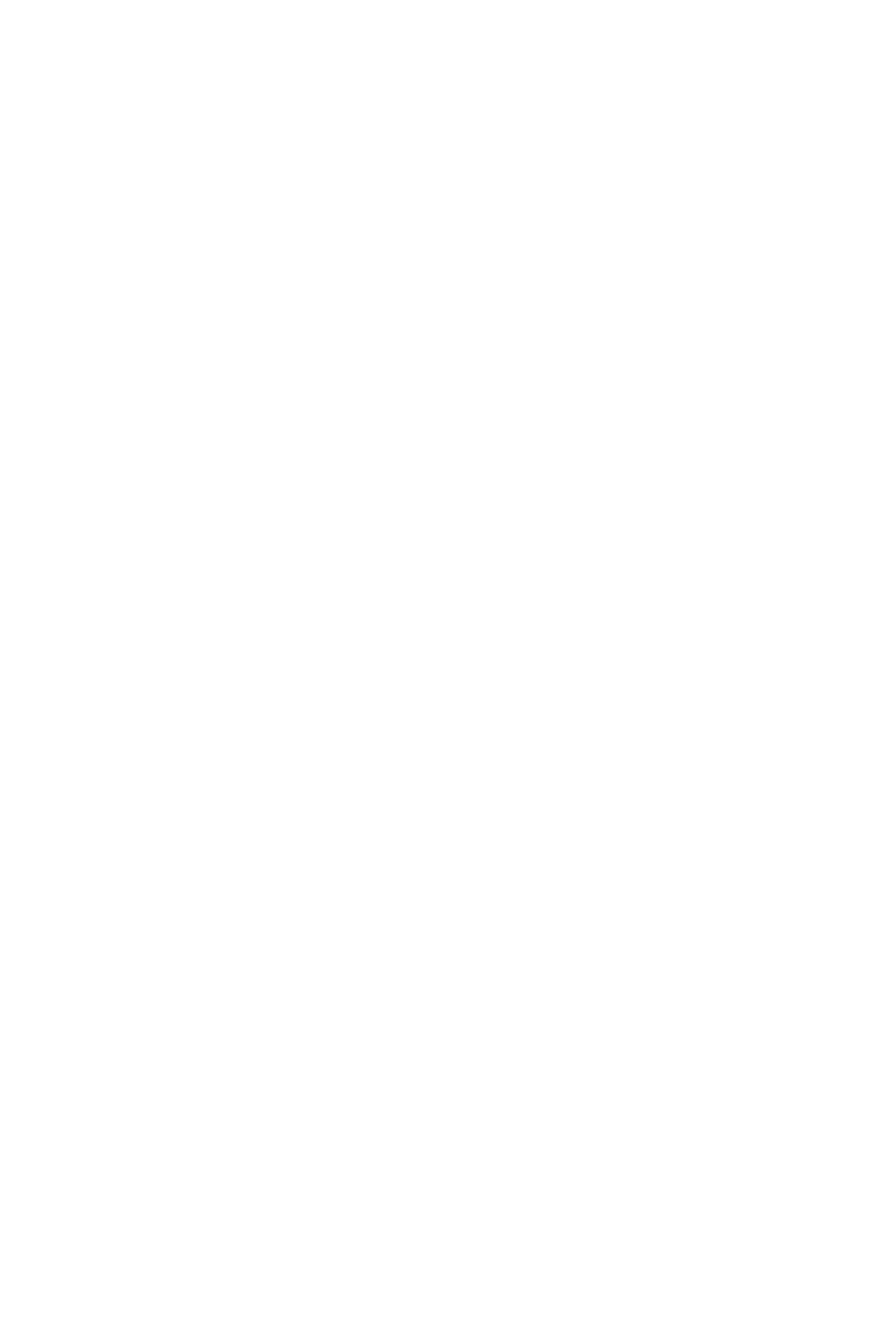### *For those who struggled through Katrina and continue to this day; and for all of us who together are building another world*

Katrina is both a reality and a symbol. It is of course the most egregious human right violation that is ongoing right now. But it is also a symbol, that basically what we heard today, what we are reminded of, is that there is Katrinas all over this country. That if you are workin' in the field of criminal justice, you are talkin' about Katrina; if you are workin' on healthcare, you are talkin' about Katrina; if you are workin' on housing, you are talkin' about Katrina; we are living a Katrina nightmare here in this country.

All of us who are living this Katrina nightmare we have to name the source of it. And the source of it is this backward, racist capitalist system.

Understand this my friends, we have to remind ourselves to understand, it's really about us the people, we have to organize ourselves, we have to affect a shift in power, because the only way to have human rights accountability is when the people are organized. We're talkin' about a transformation of society. Look, Katrina reminded us that we cannot chose the historical conditions we find ourselves in but we can choose how we respond to those conditions. And for many of us we have chosen to fight, we have chosen to build a movement.

What Katrina has also done, has reminded us of our historical mission, our responsibility now is it to build a new people's movement. Katrina and the US Social Forum, is to tell us and remind us, that we have the responsibility to build a new revolutionary movement here in this country.

> *—Mwalimu Johnson, Capital Post-Conviction Project of Louisiana 28 June 2007, Gulf Coast Reconstruction in the Post-Katrina Era, USSF Plenary Acknowledgments*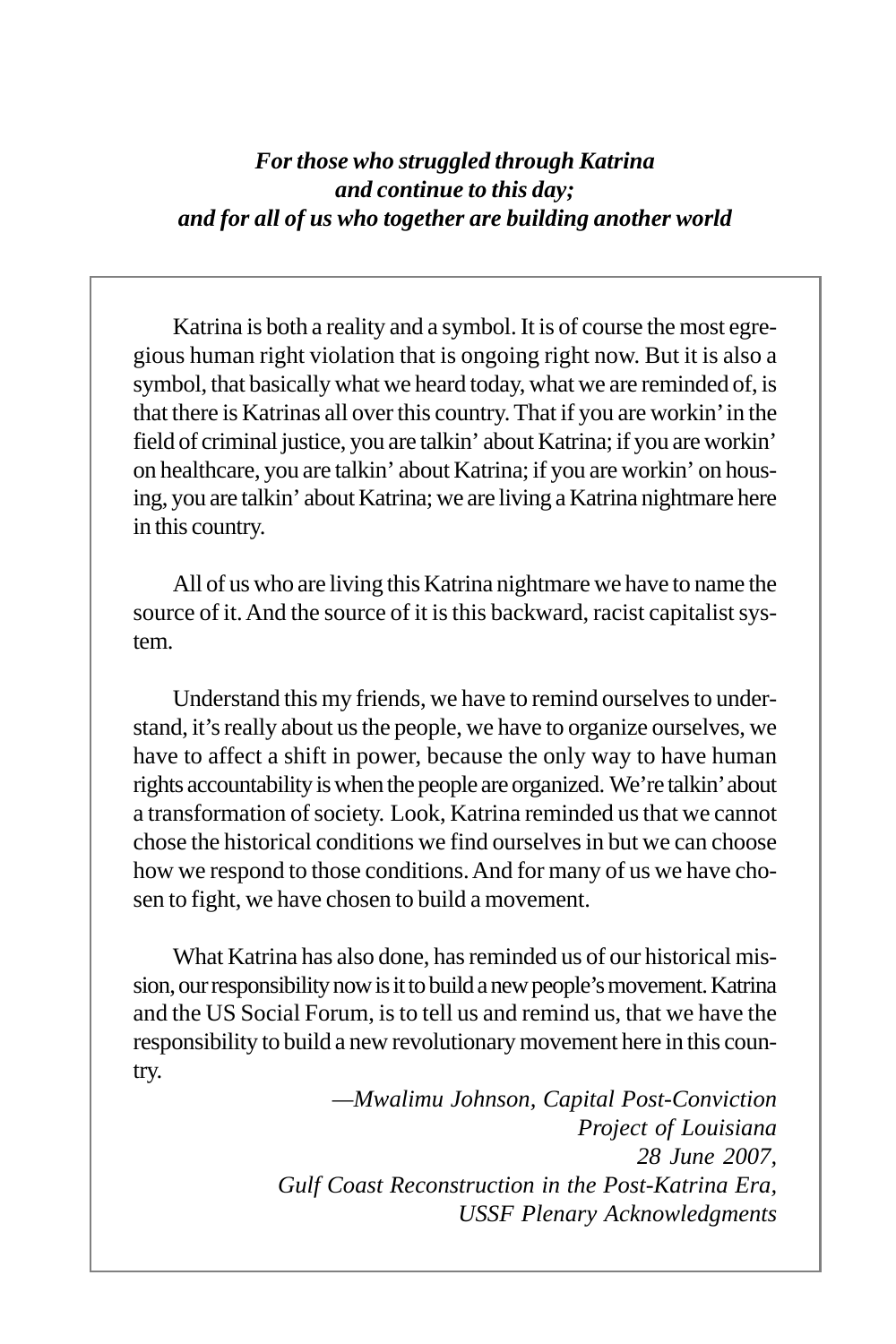iv *The United States Social Forum: Perspectives of a Movement*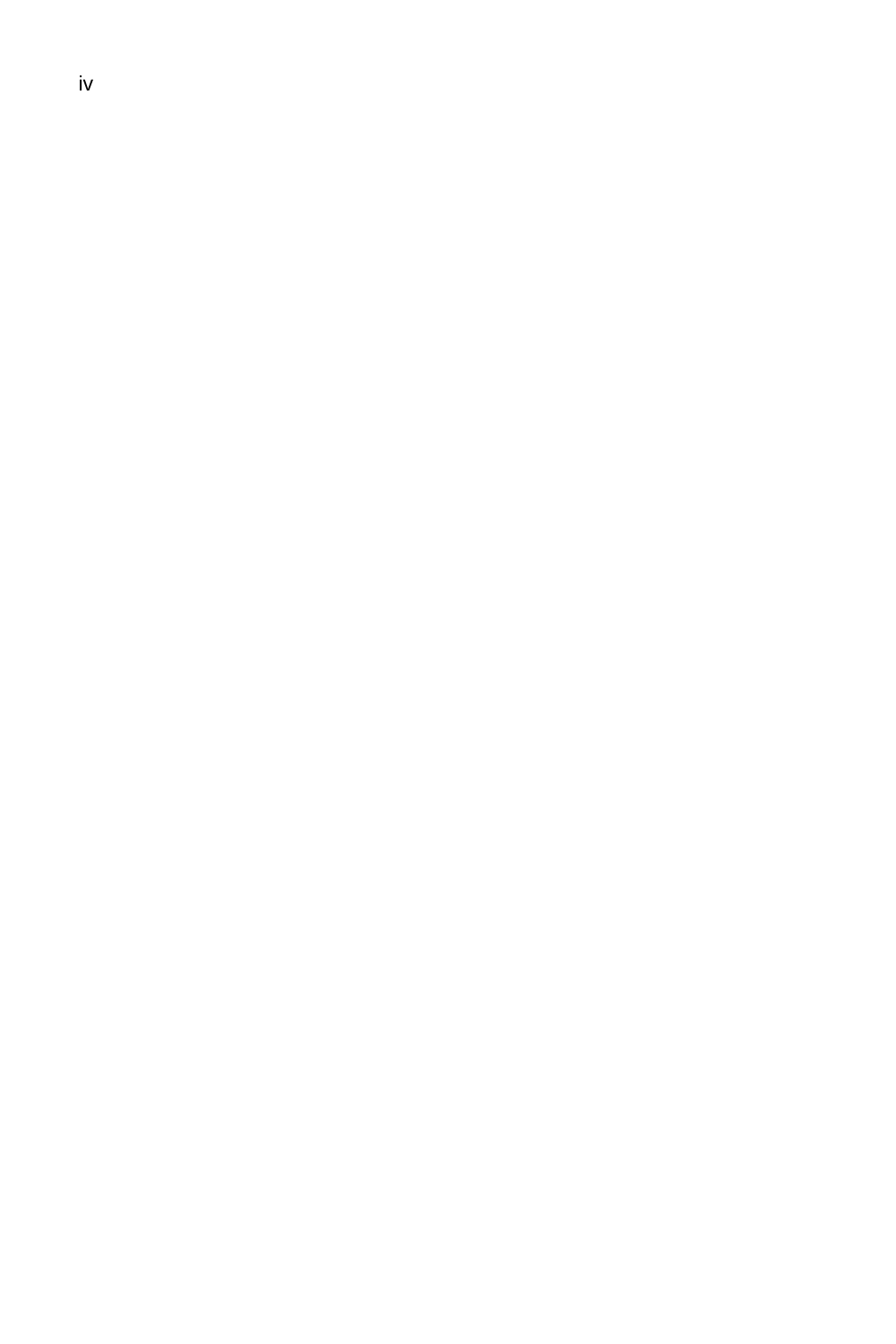The USSF Book Committee respectfully acknowledges the contributors to the volume. Most if not all authors are full time activists and so we appreciate the additional work it took to "write up" something for this collectively constructed project. We hope by presenting the voices of the grassroots to capture the organizing process of the first USSF in text for the betterment of the movement. The editors have been careful to maintain the diversity in the authors' expression. We thank Selah Abrams for footage of the Native American and the Gulf Coast Reconstruction plenaries and James Larry Gilbert, director of Not Me Productions, LLC, for providing us with the audio-visual of the Gulf Coast Reconstruction plenary. The Sociology Department at Florida Atlantic University hosted the first and last face-to-face meeting of the USSF Book Committee. We appreciate Arthur Kastler's generous set of eyes towards our last round of editing.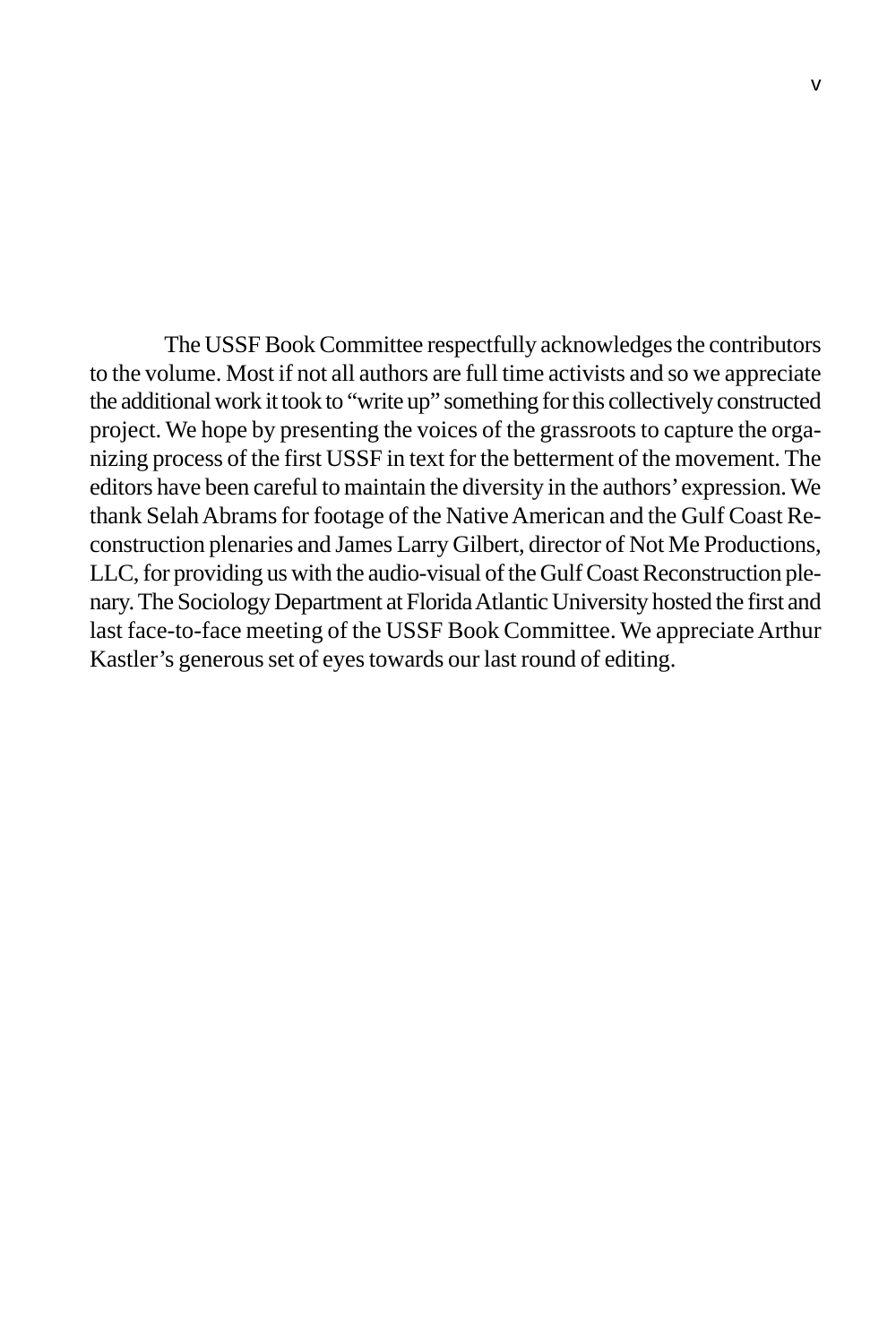### **We, the organizers of the first United States Social Forum**:

Believe that there is a strategic need to unite the struggles of oppressed communities and peoples within the United States (particularly Black, Latino, Asian/Pacific-Islander and Indigenous communities) to the struggles of oppressed nations in the Third World.

Believe the USSF should place the highest priority on groups that are actually doing grassroots organizing with working-class people of color, who are training organizers, building long-term structures of resistance, and who can work well with other groups, seeing their participation in USSF as building the whole, not just their part of it.

Believe the USSF must be a place where the voices of those who are most marginalized and oppressed from Indigenous communities can be heard–a place that will recognize Indigenous peoples, their issues and struggles.

Believe the USSF must create space for the full and equal participation of undocumented migrants and their communities.

Believe the USSF should link US-based youth organizers, activists, and cultural workers to the struggles of their brothers and sisters abroad, drawing common connections and exploring the deeper meanings of solidarity.

Believe the USSF is important because we must have a clear and unified approach at dealing with social justice issues, and meaningful positions on global issues.

Believe that a USSF sends a message to other people's movements around the world that there is an active movement in the United States opposing US policies at home and abroad.

Believe that the USSF will help build national networks that will be better able to collaborate with international networks and movements.

We believe the USSF is more than an event. It is an ongoing process to contribute to strengthening the entire movement, bringing together the various sectors and issues that work for global justice.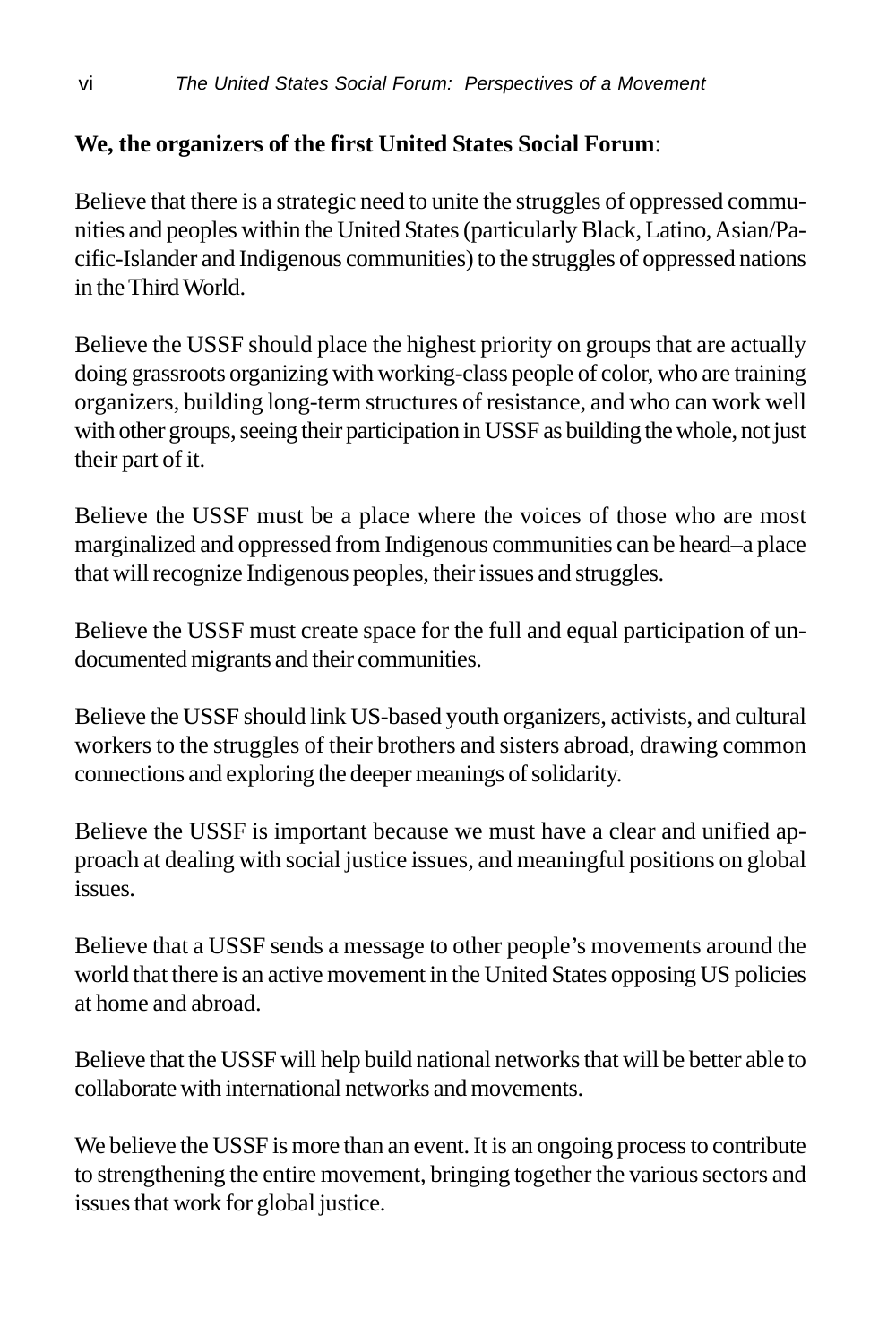## **Nosotros, los organizadoros del primer Foro Social Estadounidense:**

Creemos que hay una necesidad estratégica de unificar las luchas de comunidades y pueblos oprimidos dentro de los Estados Unidos (especialmente las comunidades Afro-Americana, Latina, Asiática, de las Islas Pacificas e Indígena) a las luchas de naciones oprimidas en el Tercer Mundo.

Creemos que el FSE debería conferirle la mayor prioridad a grupos que actualmente están organizando a nivel de base con personas no blancas de clase obrera, que están entrenando organizadores, que están construyendo estructuras de resistencia de largo plazo, y que pueden trabajar en colaboración con otros grupos, considerando su participación en el FSE como la construcción de la totalidad y no su parte solamente.

Creemos que el FSE tiene que ser un espacio donde se escuchen las voces de aquellos más marginalizados y oprimidos en las comunidades indígenas – un espacio que reconozca a las gentes indígenas, sus temas, y sus luchas.

Creemos que el FSE debería vincular organizadoros, activistas, y obreros culturales jóvenes a las luchas de sus hermanos y hermanas en el extranjero, enlazando conexiones comunes y explorando el significado más profundo de la solidaridad.

Creemos que el FSE es importante porque nos urge tener un enfoque claro y unificado al lidiar con temas de justicia social y posiciones significativas en cuanto a temas mundiales.

Creemos que el FSE comparte con los movimientos populares a través del mundo el mensaje de que hay un movimiento activo en los EEUU que se opone a las políticas estadounidenses tanto en el interior como en el extranjero.

Creemos que el FSE comparte con los movimientos populares a través del mundo el mensaje de que hay un movimiento activo en los EEUU que se opone a las políticas estadounidenses tanto en el interior como en el extranjero.

Creemos que el FSE ayudará en la construcción de redes nacionales que podrán colaborar mejor con redes y movimientos internacionales.

Creemos que FSE es más que un evento singular. Es un proceso continuo que contribuye al fortalecimiento del movimiento entero, unificando a los varios sectores y temas que obran hacia la justicia social.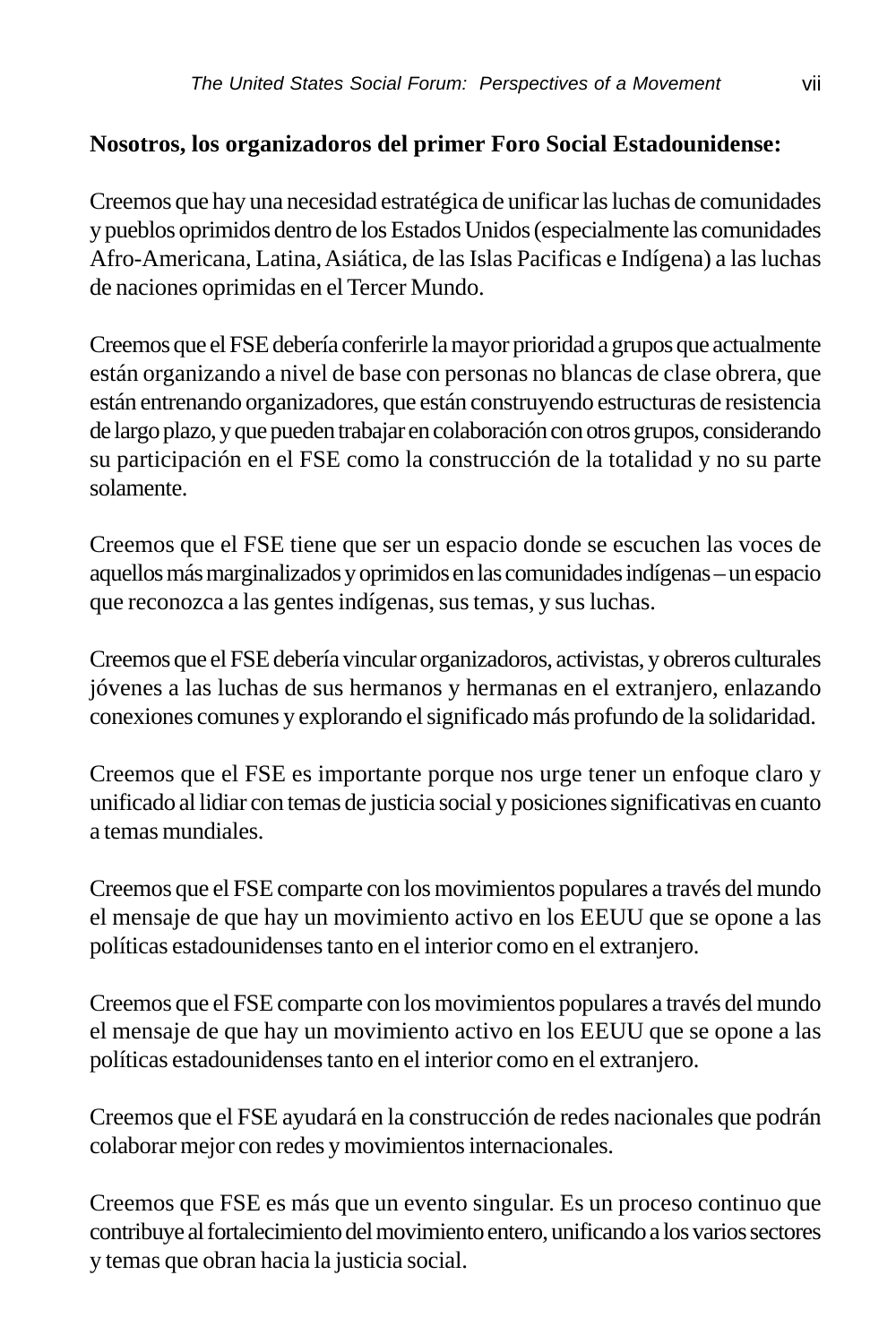#### **National Planning Committee**

#### **of the First US Social Forum 2007**

50 Years is Enough Network (International) AFL-CIO (International) AlternateROOTS (Regional) American Friends Service Committee (National) CAAAV Organizing Asian Communities (New York City, NY) Center for Community Change (National) Center for Media Justice (National) Center for Social Justice (Seattle, WA) Center for Third World Organizing (National) Farm Labor Organizing Committee / AFL-CIO (National) Grassroots Global Justice (National) Indigenous Environmental Network (International) Indigenous Women's Network (National) Independent Progressive Politics Network (National) Jobs with Justice (National) Labor and Community Strategy Center (Los Angeles, CA) Miami Workers Center (Miami, FL) Michigan Welfare Rights Organization (Detroit, MI) National Network for Immigrant and Refugee Rights (National) National Youth Media Council Native Social and Civic Justice (Seattle, WA) North American Alliance for Fair Employment (International) NYC Aids Housing Network (New York City, NY)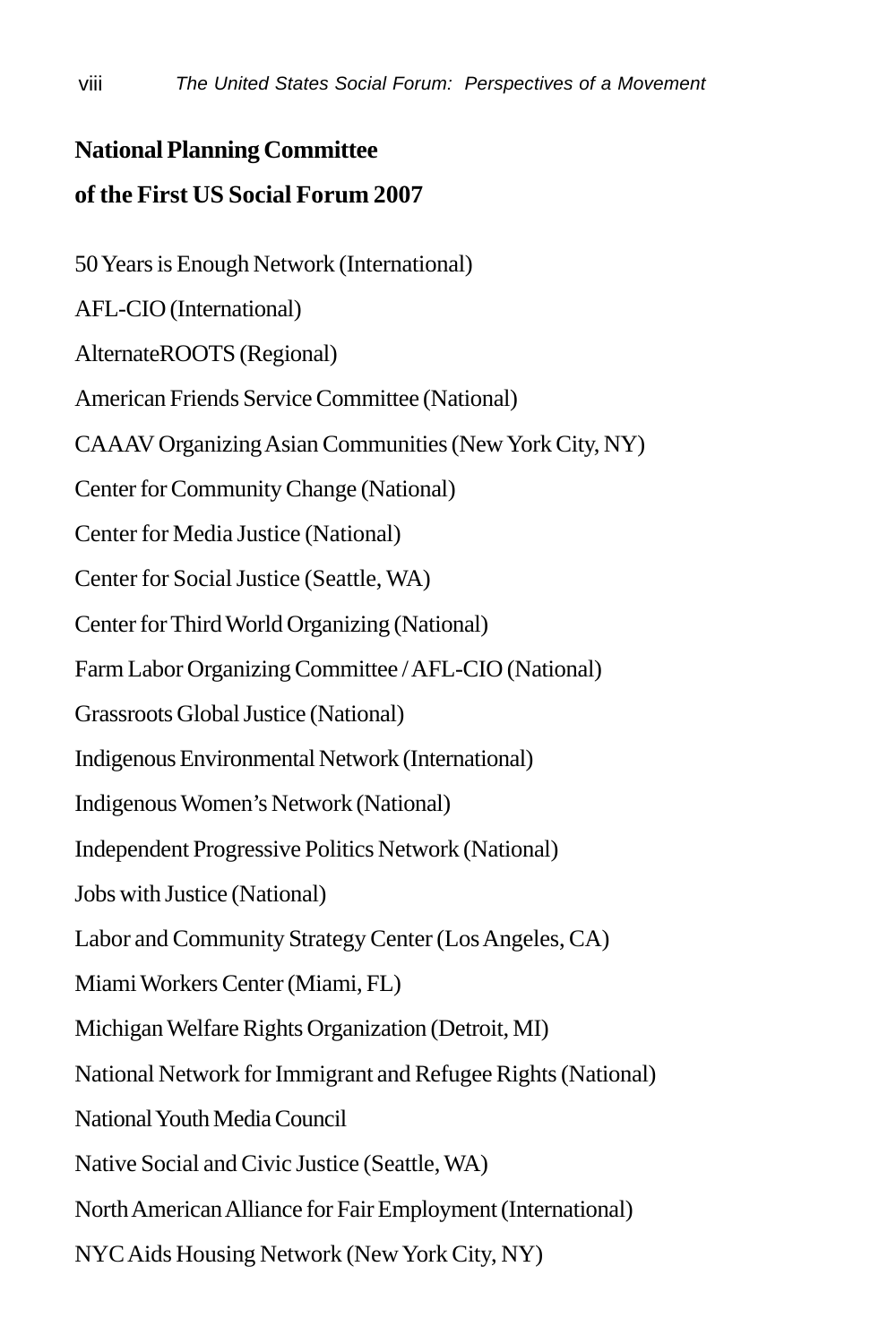Padres Unidos (Denver, CO)

People's Institute for Survival and Beyond (New Orleans, LA)

People Organized to Win Employment Rights, POWER (San Francisco, CA)

People Organizing to Demand Economic and Environmental Rights, PODER (San Francisco, CA)

Poor People's Economic Human Rights Campaign (National)

Project South: Institute for the Elimination of Poverty & Genocide (Regional)

REDOIL (Alaska)

Ruckus Society (National)

Service Employees International Union (SEIU) (International)

SHAWL Society (Wellpinit, WA)

SisterSong (National)

Sociologists Without Borders (National)

Southwest Network for Environmental and Economic Justice (Regional)

SouthWest Organizing Project (Albuquerque, NM)

Southwest Workers Union (San Antonio, TX)

St. Peters Housing Committee (San Francisco, CA)

Task Force for the Homeless (Atlanta, GA)

The Praxis Project (National)

Third World Majority (Oakland, CA)

TOPS: The Ordinary Peoples Society (Dothan, Alabama)

TransAfrica Forum (International)

Union de Trabajadores Agricolas Fronterizos (El Paso, TX)

UNITE-HERE, Midwest Joint Board (Chicago, IL)

United Students Against Sweatshops (National)

Women Watch Afrika, (International)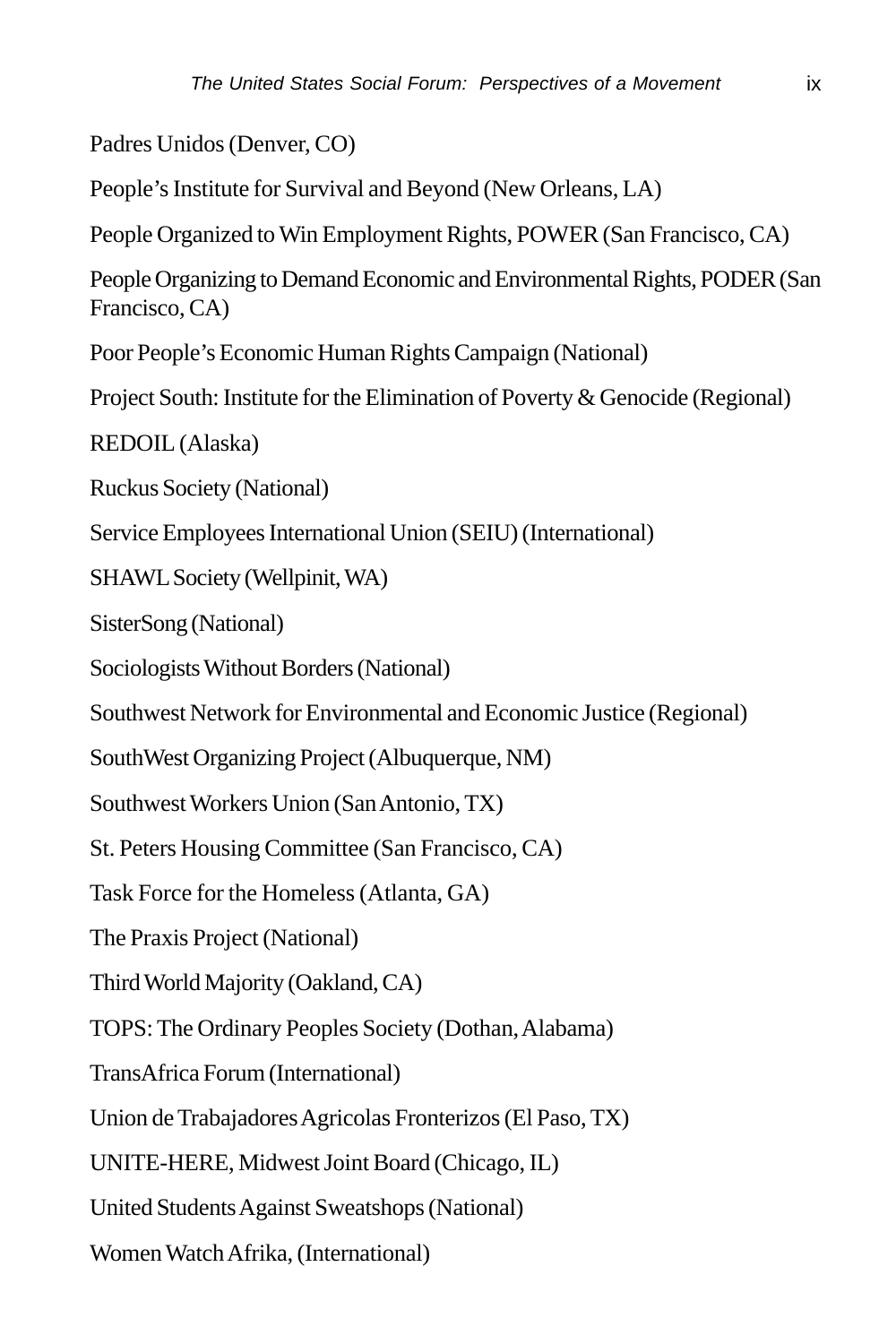# **Contents**

| <b>I. The Political Moment:</b><br><b>Movement Building, Structures, and</b><br>Processes of the First United States Social Forum                                                          |  |
|--------------------------------------------------------------------------------------------------------------------------------------------------------------------------------------------|--|
| 1. Pass It On: On the Occasion of the<br>First United States Social Forum (poem)                                                                                                           |  |
| 2. Building a US Movement for Another World:<br><b>US Social Forum Political Overview</b><br>Michael Leon Guerrero, Jerome Scott, Walda Katz-Fishman  5                                    |  |
| 3. Atlanta, the First US Social Forum,<br>and Organizing for a New Moment<br>Stephanie Guilloud in collaboration with the Executive<br>Leadership Team of Project South: Institute for the |  |
| 4. Plenaries, Workshops, and Films:<br>The Program of the US Social Forum                                                                                                                  |  |
| 5. Networking "Another World": Internet,<br>Technology, and the Social Forum                                                                                                               |  |
| 6. You Can't Spell Fundraising Without F-U-N:<br>The Resource Mob, the Non-Profit<br>Industrial Complex, and the USSF                                                                      |  |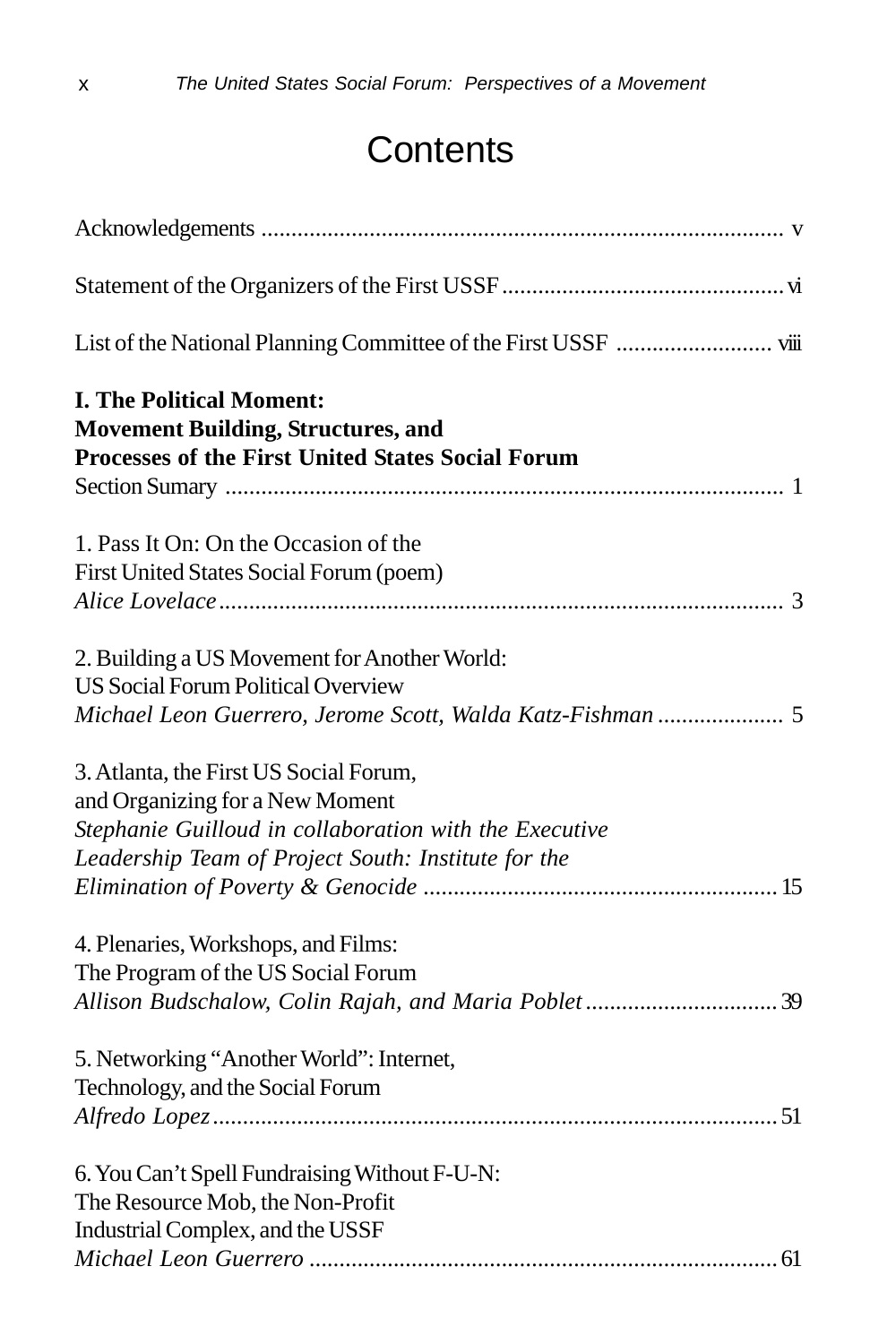| 7. One Movement, Many Languages:<br>Building Multi-lingual Capacity at the US Social Forum |
|--------------------------------------------------------------------------------------------|
|                                                                                            |
| 8. Volunteers and the USSF                                                                 |
|                                                                                            |
| 9. Together We Make Change:                                                                |
| Dreaming and Implementing the Children's Social Forum                                      |
| Kate Shapiro, Jillian Ford, Keisha Green and Karen Lopez  93                               |
| "I Am From" Poems (poem)                                                                   |
|                                                                                            |
| 10. Introduction to the Healing, Health & Environmental Justice Process                    |
| Rita Valenti, Kate Shapiro, Megan Price,                                                   |
| Breanna Lathrop, Punam Sachdev and Cara Page 119                                           |
| 11. The Art of Movement: Culture and the United States Social Forum                        |
| Carlton Turner, Omari Fox, and Jean-Marie Mauclet  129                                     |
| <b>II. Creating Convergence:</b><br><b>Building a Movement from the Bottom Up</b>          |
|                                                                                            |
| 12. The United States Social Forum:                                                        |
| Igniting the Kindred & Each Other (poem)                                                   |
|                                                                                            |
| 13. Milestones of a Movement:                                                              |
| Reflections on the People's Freedom Caravan                                                |
|                                                                                            |
| 14. National Domestic Workers Alliance                                                     |
| Ai-jen Poo, Andrea Cristina Mercado,                                                       |
| Jill Shenker, Xiomara Corpeño and Allison Julien 155                                       |
| 15. Right to the City:                                                                     |
| A Cry and a Demand for a New Urban Struggle                                                |
|                                                                                            |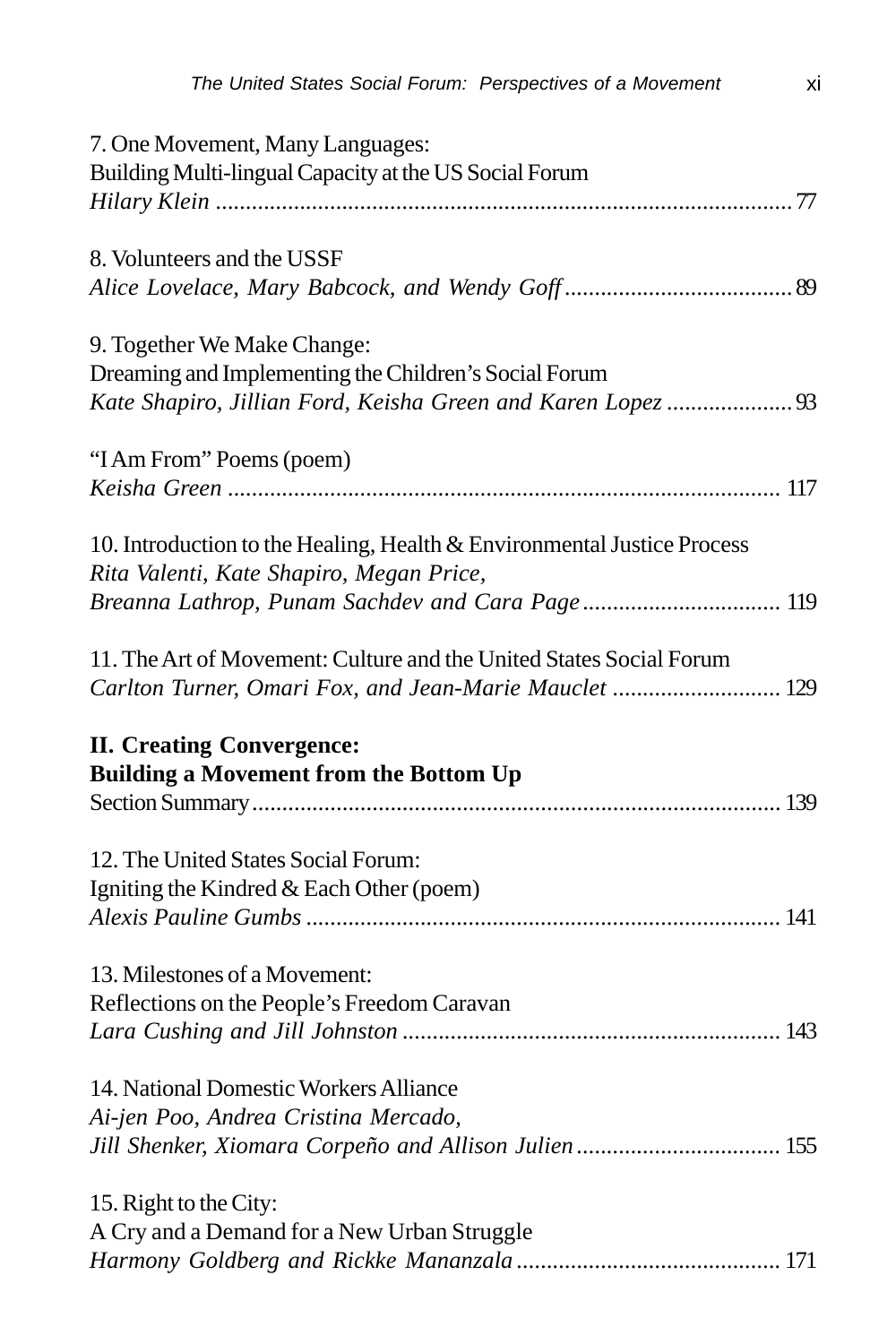| Urban Justice Struggles in the Philippines                            |
|-----------------------------------------------------------------------|
| 16. Workers' Rights At the US Social Forum                            |
|                                                                       |
| 17. UE Participates in the Social Forum Process:                      |
| Building a Movement in the US and International Solidarity            |
| Robin Alexander, Jonathan Kissam, and Alan Hart  193                  |
| 18. Immigrant Communities, the Immigrant Rights Caucus,               |
| and the Immigrant Right Tent at the USSF                              |
|                                                                       |
| 19. Youth and the US Social Forum:                                    |
| A New Generation Steps UP                                             |
| Monica Cordova and Christi Ketchum Bowman,                            |
| coordinated by Rose M. Brewer and Marina Karides 205                  |
| The School To Prison Pipeline: An Intolerable Burden                  |
| Constance Curry, Benetta Stanley, Sujan Dass                          |
|                                                                       |
| Can't Take Everything (poem)                                          |
|                                                                       |
| 20. What SONG Is                                                      |
| Paulina Hernandez, Caitlin Breedlove,                                 |
|                                                                       |
| 21. Women's Working Group                                             |
| Organizing Gender Justice for the US Social Forum                     |
| Nkenge Toure, Pat Willis, Anne Olson,                                 |
| Ann Smith, Loretta Ross, Beverly Yuen Thompson,                       |
| Mia Mingus, Fakhri Haghani, Jacqui Patterson                          |
|                                                                       |
| 22. Another Economy is Possible:                                      |
| Using the US Social Forum to Create the US Solidarity Economy Network |
|                                                                       |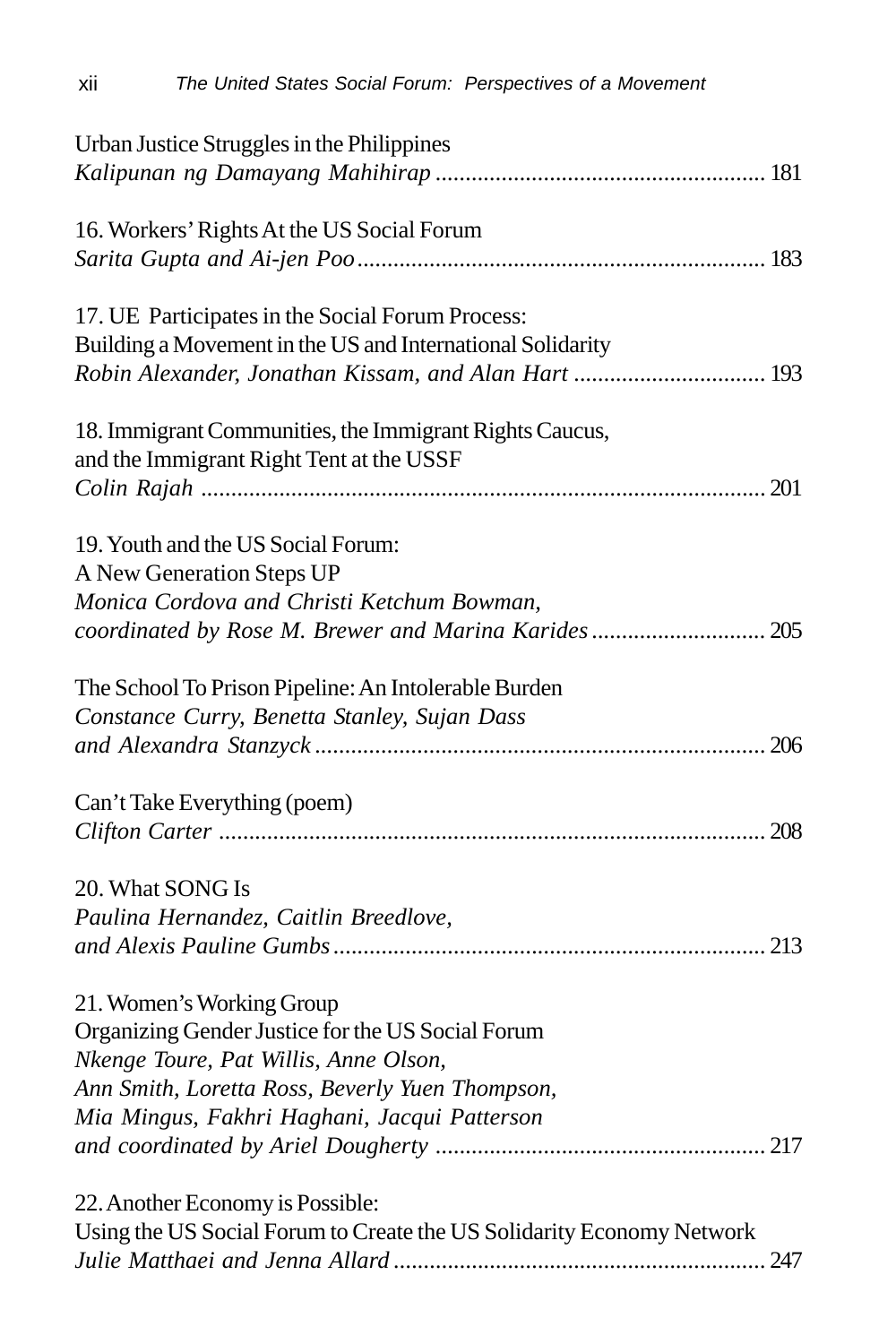| <b>III. Voices of Resistance and Struggle:</b><br><b>Workshops and Reflections</b>                                                                                                                                    |
|-----------------------------------------------------------------------------------------------------------------------------------------------------------------------------------------------------------------------|
|                                                                                                                                                                                                                       |
| 23. Knock Knock! (poem)                                                                                                                                                                                               |
| 24. Black Environmental Thought and Practice:<br>Working to Free the Black Body in Relation to the Land -<br>From Multiple Oppressions Toward Full Embodiment Liberation                                              |
| 25. US Social Forum: An Indigenous Lens:<br>Excerpts from the Native American Report and Indigenous Voices:<br>A Plenary from the Heart of the Mother                                                                 |
| 26. Proposed Resolution to Protect the Human Rights<br>of People Struggling to Return to and Rebuild the<br>Gulf Coast Region in the Aftermath of Hurricanes Katrina & Rita<br>Kimberley Richards and Monique Harden, |
| 27. Resolution to Support Boycott, Divestment, and Sanctions:<br>Call Against Israel<br>Free Palestine Alliance, a People's Movement Assembly Resolution 311                                                          |
| 28. Liberating Gender and Sexuality                                                                                                                                                                                   |
| 29. Feminism: Gender, Race & Class - Lessons Learned & Today's Moment                                                                                                                                                 |
| 30. Rising from the Grassroots                                                                                                                                                                                        |
| <b>IV. Moving Forward!</b><br>31. US Social Forum 2010: Visions and Goals.<br>Another World is Possible, Another US is Necessary!                                                                                     |
|                                                                                                                                                                                                                       |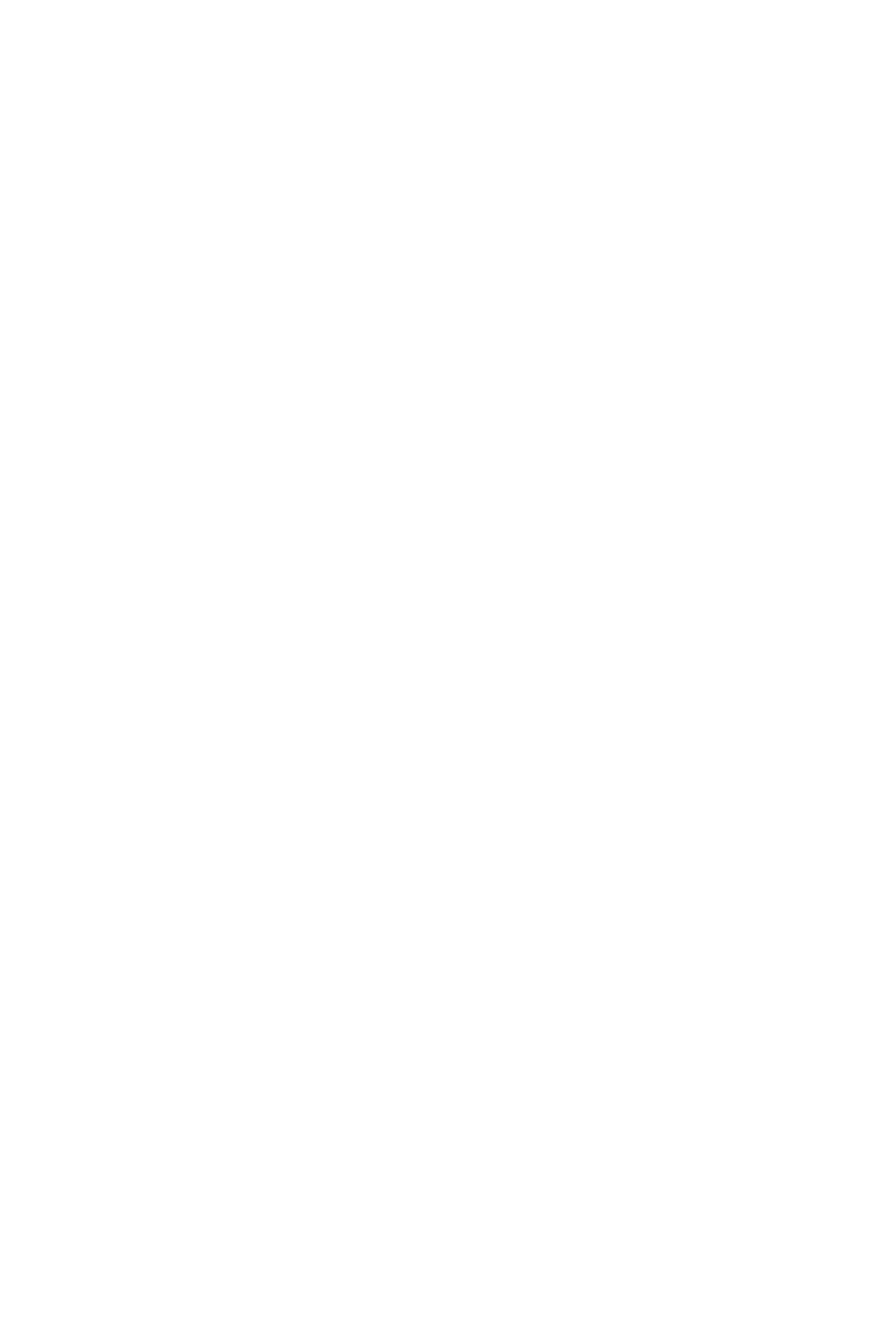# **Part I**

# *The Political Moment:* **Movement Building, Structures, and Processes of the First United States Social Forum**

"Another world is possible. Another United States is necessary." This was the call to the first United States Social Forum in Atlanta, GA, June 27 to July 1, 2007. It speaks to the energy, excitement, commitment, passion, and power of those of us who organized the USSF and of the 15,000 (approximately 12,000 registered and about 3,000 joined in events) activists, organizers, and movement builders who gathered there to make change. The USSF was and remains grounded in the realities of the early twenty-first century–the crises of global capitalism, war, and oppression–that require a global bottom-up movement to vision and create another US and another world.

The World Social Forum (WSF), first held in Porto Alegre, Brazil in 2001, created a convergence space and process for social struggles and movements around the world. Hundreds of local, national, and regional forums have burst onto the scene over the last eight years. In 2003 the International Council of the WSF asked grassroots organizations in the US, who were participating in the WSF, to hold a US Social Forum. These organizations, which came together as Grassroots Global Justice, said we needed time to make sure the voices, struggles, and visions of the grassroots sector were central to a US Social Forum.

In April 2004 we convened a consultation in Washington, DC with a broader grouping of social justice organizations. We made a collective decision to hold a social forum in the United States that set in motion a powerful and historic process that culminated into the first USSF in Atlanta, GA in summer 2007. We came together in all our diversity of history, experience, and perspective. We sang, shouted, laughed, cried; and, most importantly, we struggled with each other to deal honestly with our differences and to move our movement to a new place of convergence and solidarity.

This volume tells the story of how we did it–in our own voices. The incredible organizers and participants in the USSF carved out time in our super busy schedules to document what we did. We share our stories, analyses, visions, challenges, pitfalls, tensions, and triumphs.

This first section lays out our overall political goals, assessment, and lessons learned. It is about the nuts and bolts–developing capacity and infrastructure for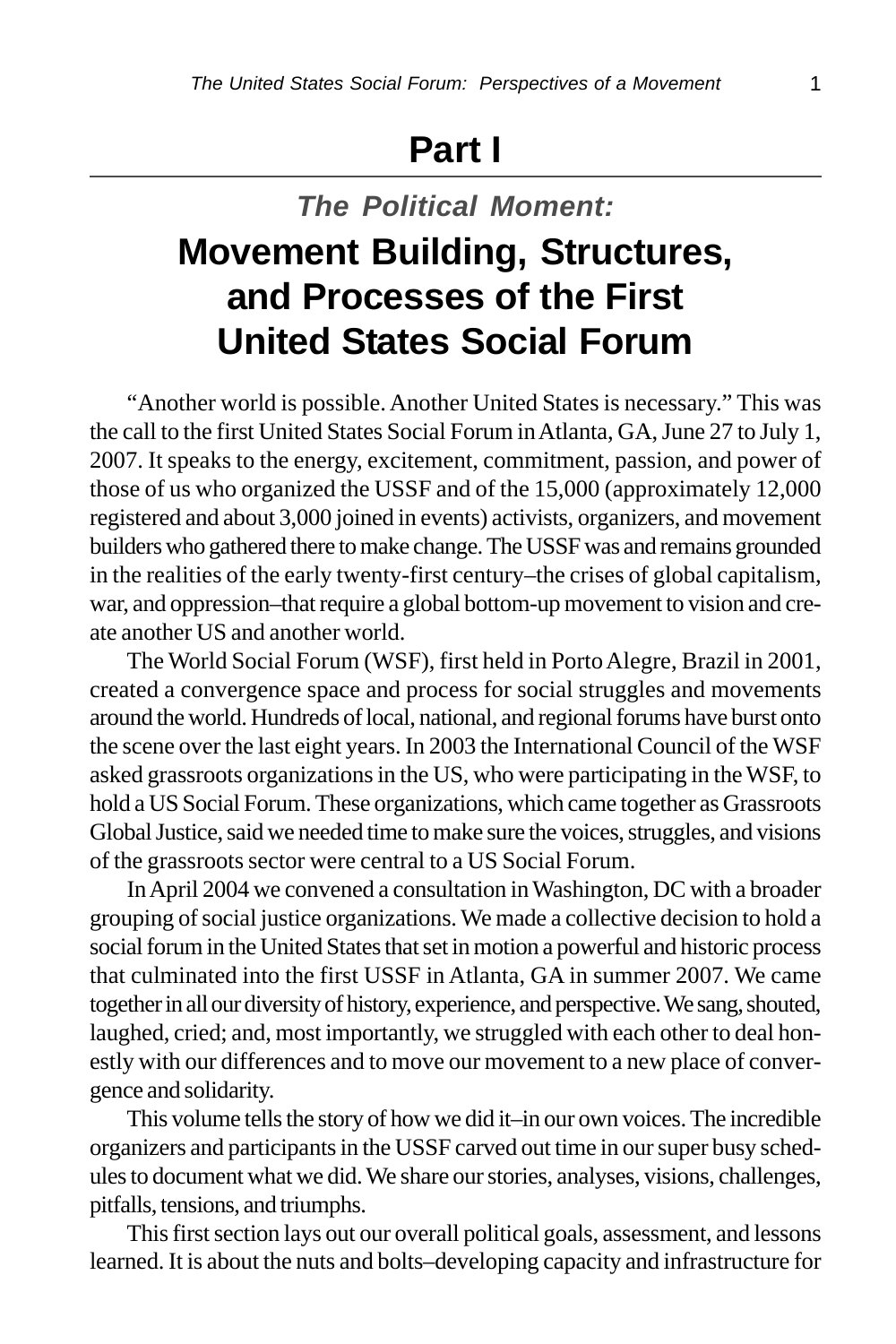the USSF process. We created a "city within a city," a space and process that was grounded in a moment and place, Atlanta 2007. It was grounded in the realities of the US South, especially the history and struggles of oppressed and exploited peoples. We bring from the USSF 2007 collective knowledge to forge new paths and visions for building the second USSF in Detroit, June 22 to 26, 2010.

Section one opens with "Pass It On: On the Occasion of the First United States Social Forum," a poem by Alice Lovelace, USSF Lead Organizer and an incredible poet.

Michael Leon Guerrero, Jerome Scott, and Walda Katz-Fishman, members of the National Planning Committee (NPC), share the goals and outcomes of the USSF in their chapter. In this section we also hear the story of the USSF from the perspective of Project South: Institute for the Elimination of Poverty & Genocide, the anchor organization on the ground in Atlanta.

Allison Budschalow, Colin Rajah, and Maria Poblet, Program Working Group Co-Chairs, document how we created a program of 1,000 self-organized workshops, six powerful plenary sessions, and a dynamic film festival. Alfredo Lopez, Co-Director of May First/People Link and a member of the Technology Working Group, shares the realities of connecting the USSF to the wired world. Michael Leon Guerrero, Chair of the Resource Mobilization Working Group–known as the "Resource Mob," lifts up the critical importance of grassroots fundraising for our movement.

The important stories of language access, volunteerism, the culture program and the powerful experience of creating a social forum for our children at the USSF are included in this first section that takes on the practicalities of organizing the first social forum in the US.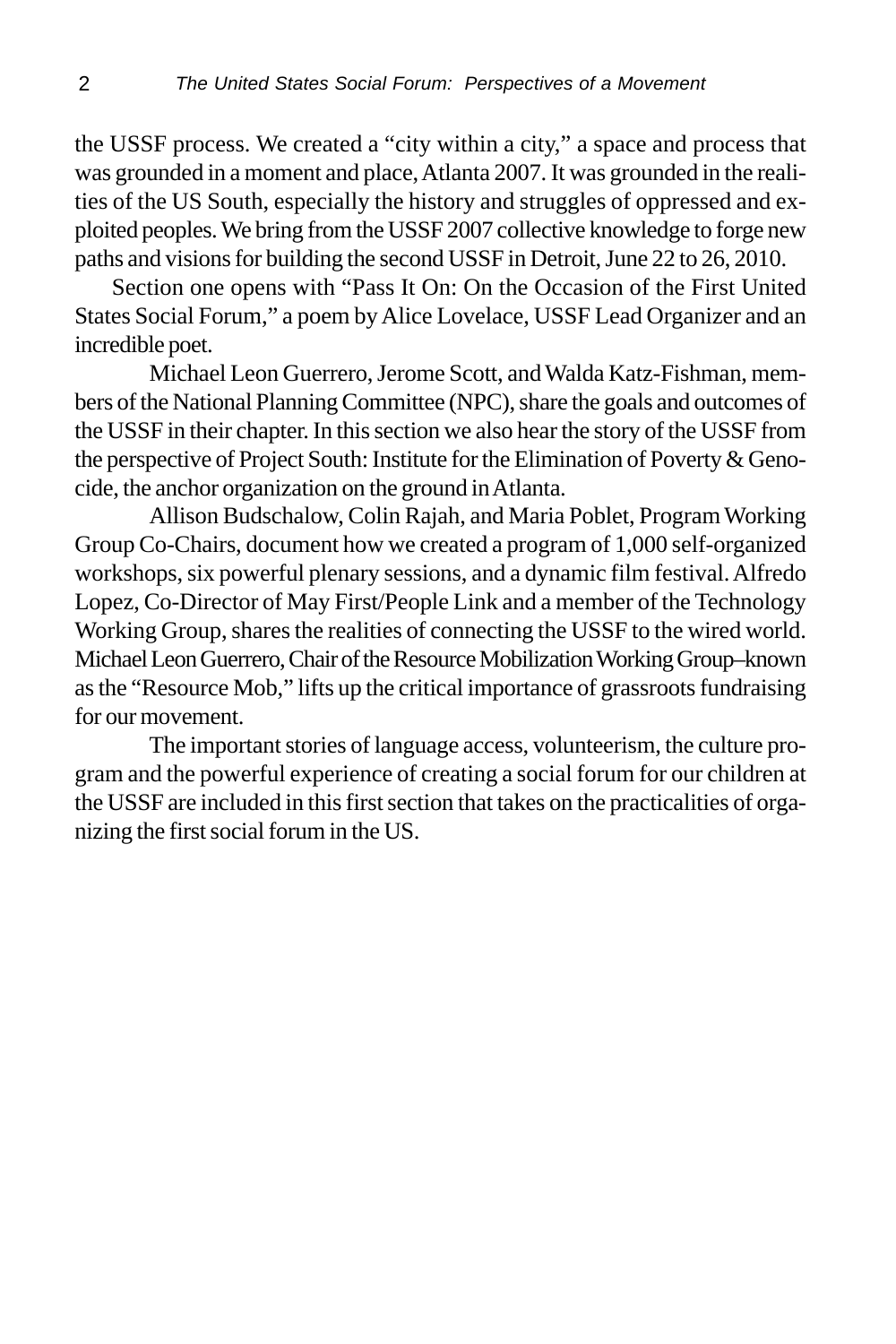# **Chapter 1**

# **Pass It On**

*Alice Lovelace, USSF Lead Staff Organizer 2007 USSF; Associate Regional Director SERO, American Friends Service Committee*

On the occasion of the first United States Social Forum June 27, 2007

we came hoping to share better ideas for our work.

we came to get some rest to get back in the swing 'cause the price was right. Looking for opportunities looking for some place we might fit in

we came to learn how to pass on what we've learned how organizing can make a difference in community we came, southern natives and transplanted yankees suffering from culture shock and in the end *we just real glad to be here!*

we are organizers all spreading the myth of our existence doing it all, teaching the old, mentoring the young protesting injustices, feeding the hungry, housing the homeless challenging the powerful, organizing for change and we work hard for our money.

take it back and share it – the culture of struggle take it back and share it – a knowledge of those who came before take it back and share it – rights god given

'cause justice is creation centered in the symbols of god 'cause freedom is life, 'cause life is failure and success two boats on the water a bridge, a tree in winter a red crayola crayon that captures the heart throb social commentary hidden in the common 'cause the common can draw your attention.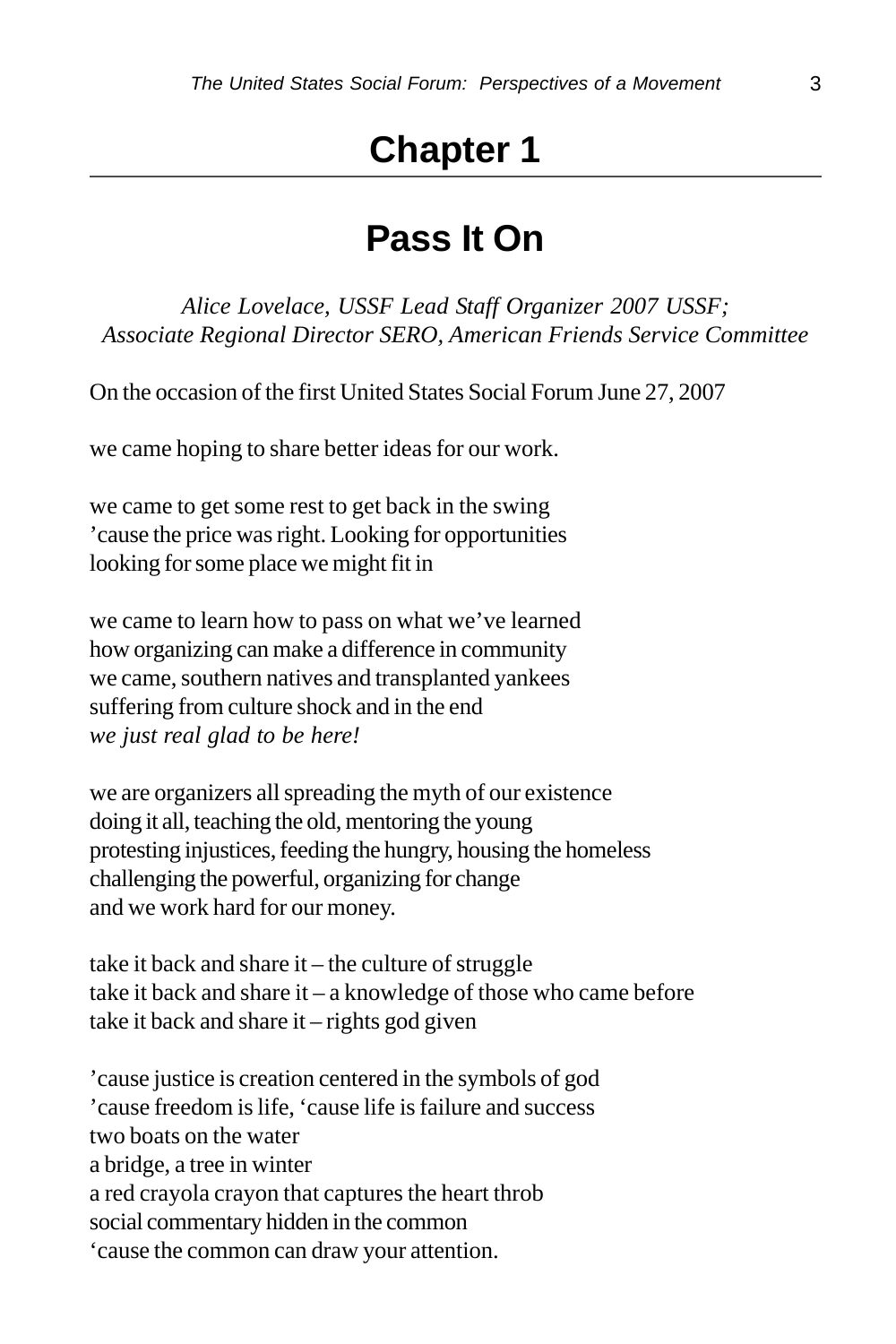life is a traffic signal choices every second, every minute caution, stop, go, yield, turn here a generation passing on survival skills these are your rites of passage.

look up look beyond you possess the power to change life by changing your mind the key is in the door and it's on your side.

first light it is the children who must contemplate the future living through the sorrow throw in your pennies, wiggle back and forth go through the process, and justice will let you in.

pass it on justice is something elemental like water and fire, air and earth

pass it on teach them to fish

pass it on 'cause life is a post card the original process

pass it on pass it on pass it on.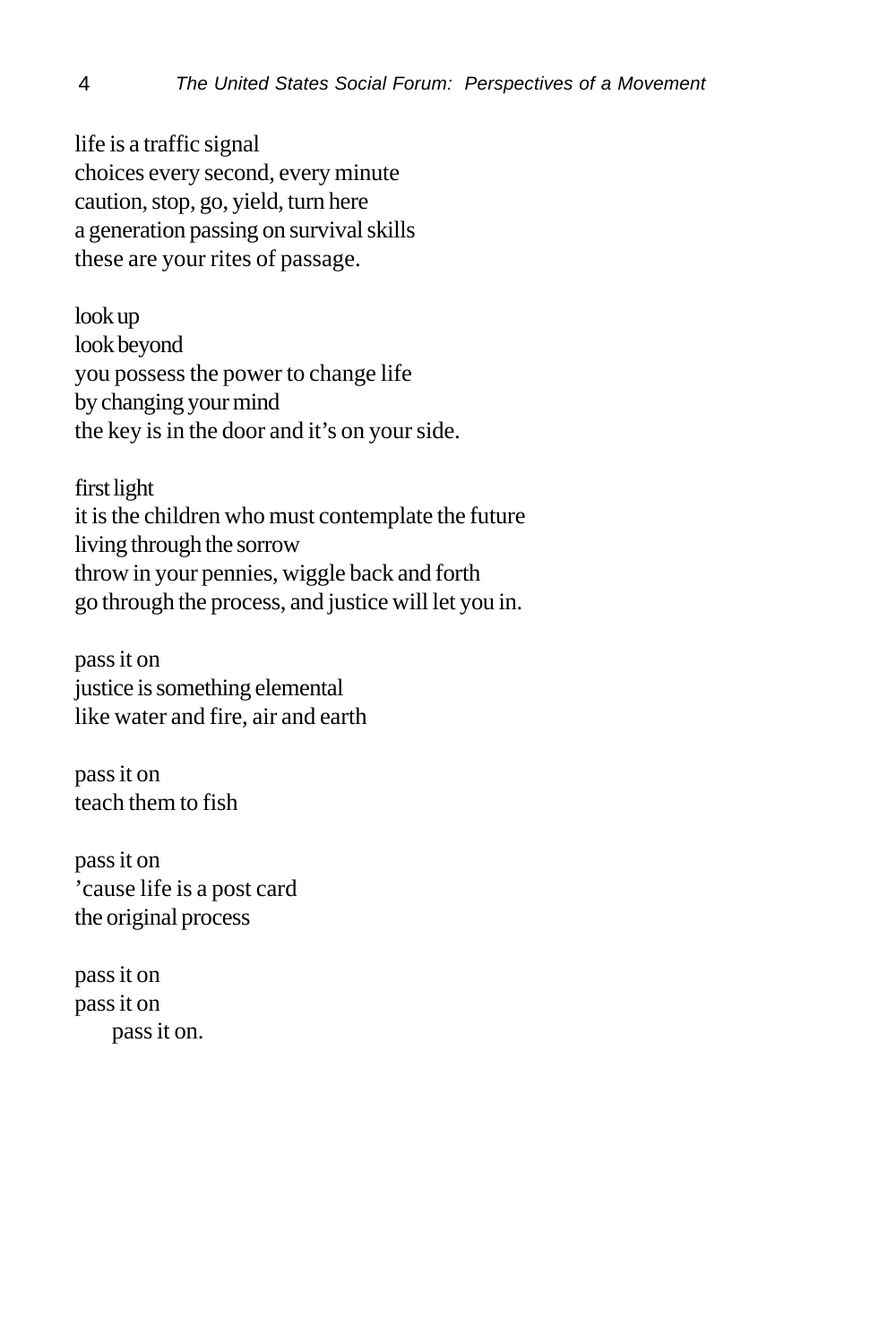# **Chapter 2**

## **BUILDING A US MOVEMENT FOR ANOTHER WORLD:** *US Social Forum Political Overview*

# **Another World is Possible, Another United States is Necessary**

*Michael Leon Guerrero, Jerome Scott, Walda Katz-Fishman, National Planning Committee Members*

#### **The Road to Atlanta**

In the twenty-first century we are confronting a global, economic, and political system of exploitation, domination, and intensifying crises, so we need to have a global movement. The social forums provide a space and process for global social movements to grow, to converge, and to vision another world beyond neoliberalism and global capitalism, with its multiple oppressions, wars, and ecological destruction. Born in the struggles of the late twentieth and early twentyfirst centuries–the Zapatista uprising in 1994, the Battle in Seattle in 1999, the first World Social Forum (WSF) in Porto Alegre, Brazil in 2001, and more, the social forum as a national movement building process came to the United States in 2007.

Fifteen thousand activists, organizers, and movement builders gathered at the historic first US Social Forum (USSF) in Atlanta, Georgia, June 27 to July 1, 2007. We marched and sang; we shared, dialogued, and networked; we celebrated our diversity; and we declared and affirmed our commitment to visioning and creating another United States as a necessary step in making another world a reality.

As organizers of the USSF, we proceeded from several important political goals:

- 1. To insure a bottom-up and grassroots led process;
- 2. To put forward and develop leadership from indigenous communities; from people of color, and immigrant communities; from youth, women, and queer communities; from low-income, poor, and working class communities; and from disabled communities;
- 3. To gather 10,000 participants from across the United States–to bring the social forum process to them and their work and to bring them and their work to the USSF as part of a transformative movement building strategy;
- 4. To locate the first USSF in the US South, the site of extreme and intense repression throughout US history, but also the site of great resistance and struggle;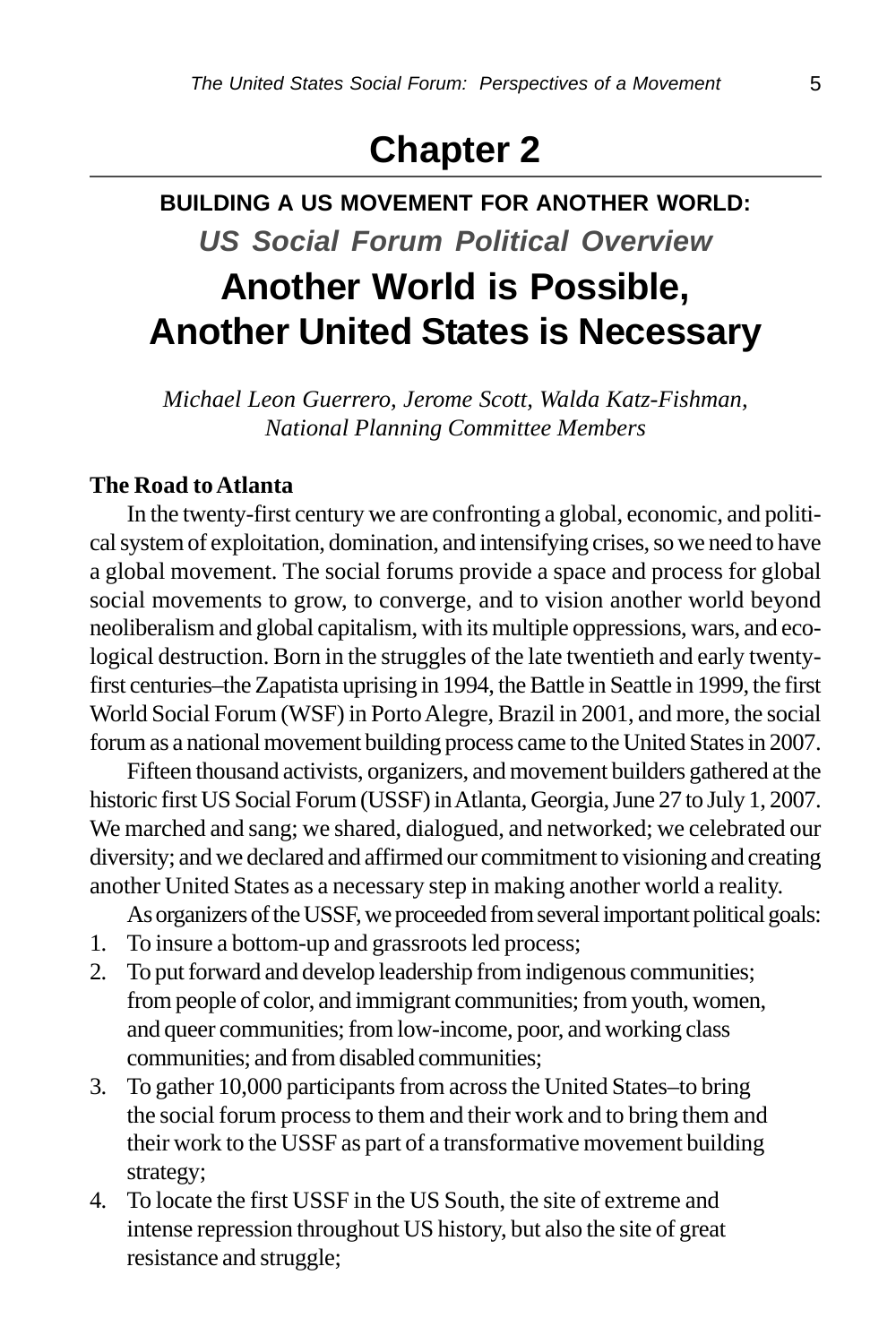- 5. To bring significant representation from Gulf Coast communities destroyed by Hurricanes Katrina and Rita in 2005 and abandoned by the government (and still not reconstructed);
- 6. To develop content and program that was self-organized, intersected, participatory, visionary, and strategic; plenary sessions addressing critical movement building moments; and to infuse culture throughout;
- 7. To build a more powerful US-based movement through strategic relationships, alliances, cross-sectoral work, and convergence to move a national peoples' agenda and to act in solidarity with global social movements, particularly from the global south to challenge US imperialism.

Though it was not an original political goal of the USSF process, we soon realized we had to develop a grassroots fundraising plan grounded in our political commitment to long-term movement building.

The historic moment that was the context for organizing the USSF in 2007 was deepening economic and ecological crises, ongoing post-911 political repression of all oppressed communities and activists, the destruction and abandonment of the working and oppressed peoples of New Orleans and the Gulf Coast, and four years of the US occupation of Iraq, but also a growing bottom-up movement and resistance, and new forms of alternatives, particularly in Latin America.

In 2007 we did not anticipate how rapidly the economic and political forces would unfold. In 2009 we face an even more powerful and challenging historical moment. Many participated in and celebrated the election of Barack Obama, the first Black US President. At the same time, we are experiencing the deepest economic crisis and meltdown of global capitalism since the Great Depression, ongoing social destruction of huge proportions, and an ecological crisis that threatens survival of the planet, all while war, militarism, and repression intensify at home and abroad. Working class women and children, indigenous peoples, peoples of color, and immigrants are, as always, most adversely affected. This is also a moment of broadening social struggles on all fronts and rising social movements that are questioning the viability of global capitalism and looking for alternatives, including socialism in the twenty-first century. In this moment the social forum process in the US becomes a critical strategic tool for bottom-up movement building and transformation in the twenty-first century.

Below we offer a political overview of the USSF 2007 process, share lessons learned, and conclude with our vision for USSF II in Detroit, Michigan in the summer of 2010.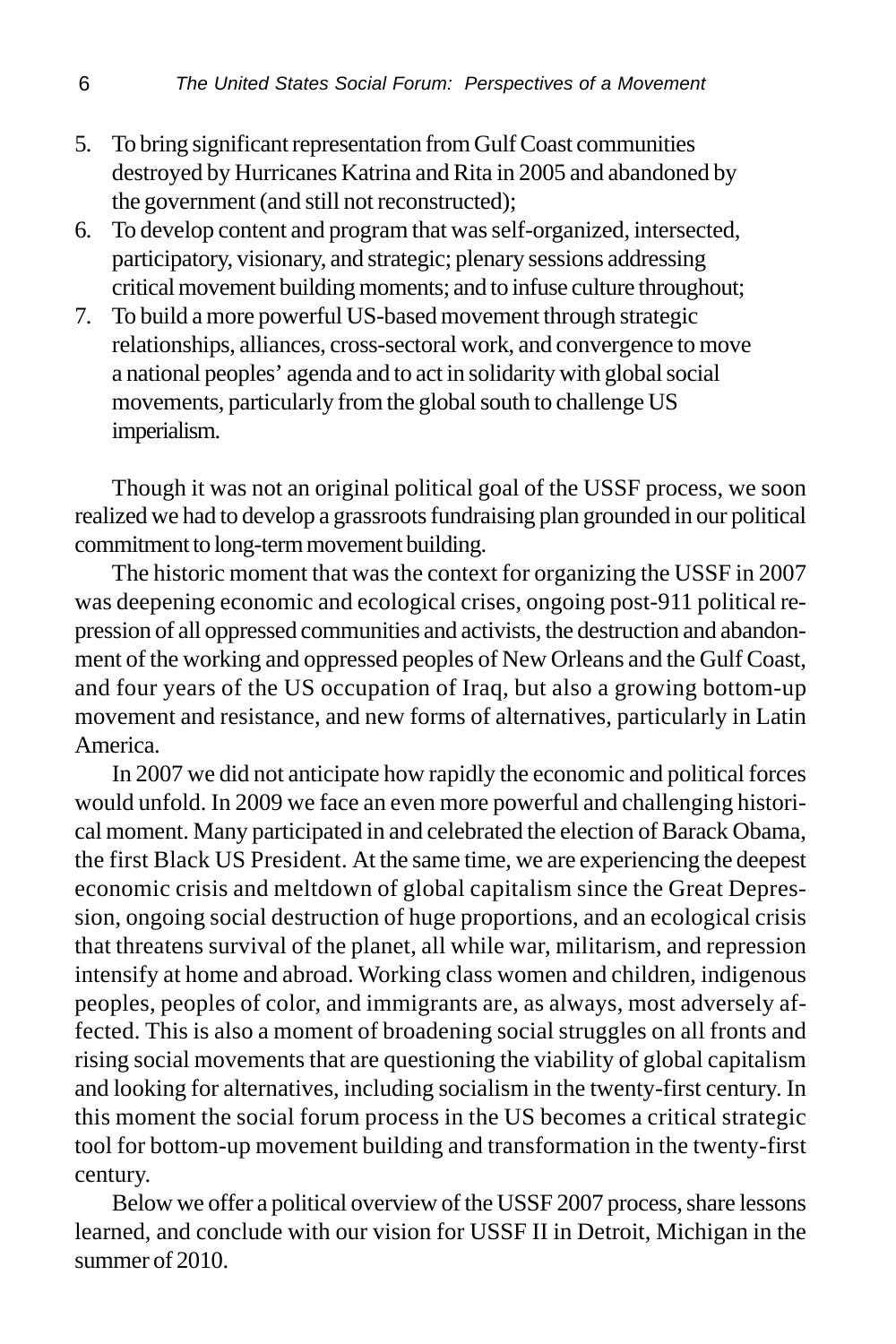#### **Political Overview**

While it is difficult to precisely measure the success of the first USSF, as organizers who participated in the planning process we view the USSF as a significant step forward in movement building in the United States. There is emerging, young leadership of the grassroots movements that is darker, queerer, more female and feminist, more anti-imperialist, and clearer about the need for systemic social transformation. People at the forum were inspired and spoke of hope and possibility for significant political changes in the US.

The National Planning Committee (NPC) for the USSF met our numerical goal of 10,000 participants. We estimate that about 15,000 people participated over the course of the five days (12,000 officially registered with approximately 3,000 more attending). But beyond this, the NPC also established and worked toward realizing certain political objectives for the USSF process and event: introducing the social forum process to US social movements; creating an understanding of the USSF as a movement building process in cities, regions and sectors, not as a one-time event; and focusing on grassroots people of color, working class and low-income base-building groups as the key constituency to organize–recognizing their critical role in creating systemic change in this country.

We were also clear that we wanted movements and sectors to intersect by creating a convergence of issues, dialogues and debates. It was important to challenge US chauvinism, so the NPC made spaces in the plenaries and other activities to acknowledge our international obligations to movement building in alignment with the Global South. Lastly, we wanted the social forum to help social movements develop strategic alliances and relationships; to make advances against neoliberalism, capitalism, imperialism, white supremacy, patriarchy, and homophobia; and to begin visioning alternatives.

#### **Background: The Global Justice Movement and World Social Forum**

Beginning in 2001, the World Social Forum (WSF) has brought together individuals, organizations, and movements committed to social, environmental, and economic justice. The call of "Another World is Possible" is a challenge to the global corporate economic system that governs much of the world. It was born in the world-wide response and opposition to neoliberal policies embodied in the World Trade Organization (WTO), the World Bank, International Monetary Fund (IMF), and the G-8 nations. Over the course of the past three decades these policies have given greater flexibility to capital and political power to multi-national and global corporations. This has led to an increase in global poverty, the diminishing rights of workers, elimination of environmental standards, and the loss of sovereignty and resources of Indigenous nations.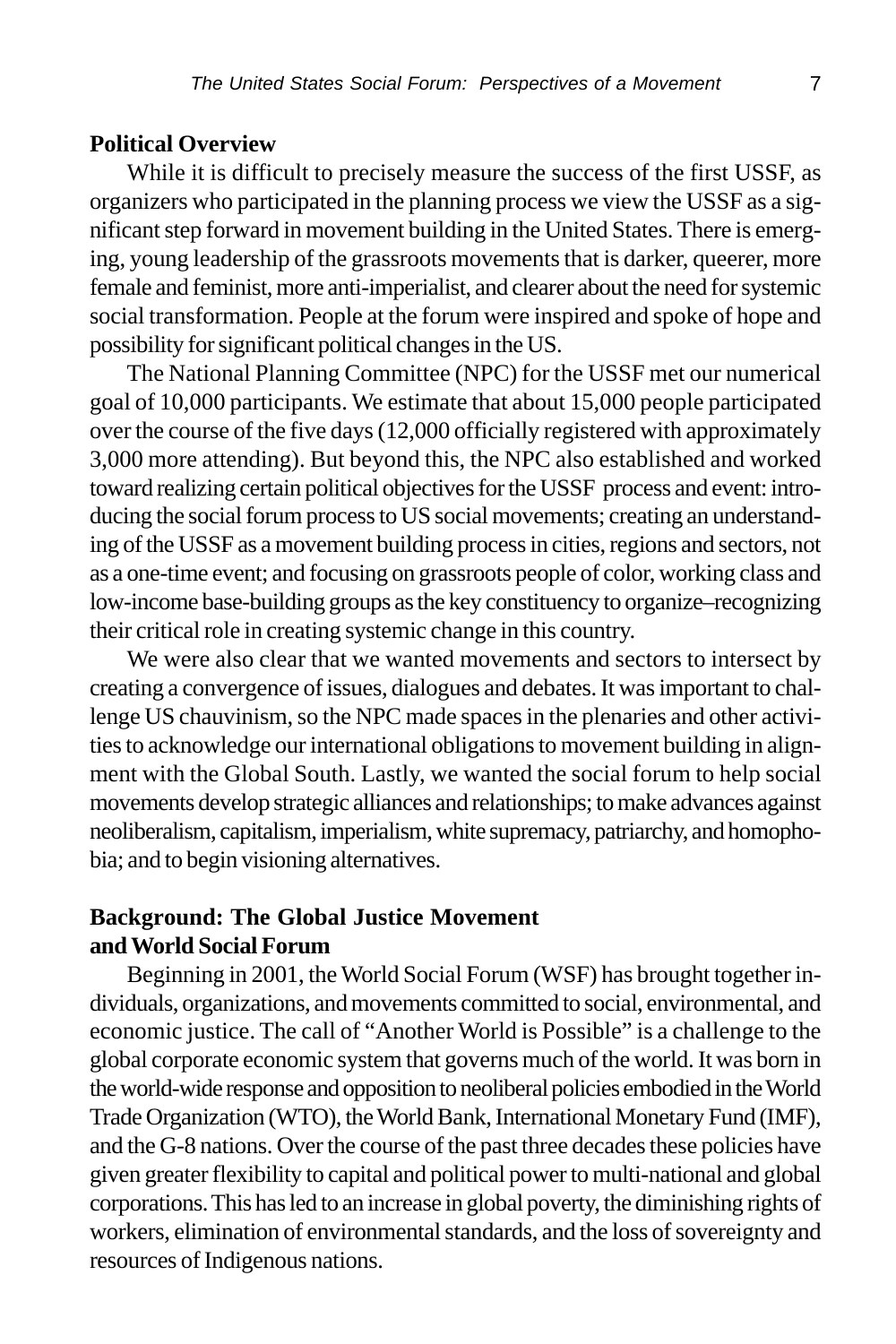At the beginning of the new century mass mobilizations emerged in opposition to the neoliberal agenda, with tens of thousands of people confronting the WTO and other institutions in Seattle, Genoa, Quebec, Miami, and Cancun. The Global Justice Movement (GJM), as it came to be known, empowered political leaders in the Global South, engaged activists and organizations in the Global North, and has changed the terms of the debate.

In recent years, negotiations for the Free Trade Area of the Americas (FTAA) have been stopped in their tracks, as have deliberations for the WTO. Political changes have swept Latin America with new national political leaders declaring their opposition to neoliberal policies, working toward socialism in the twenty-first century, and forging new economic and political forms.

Despite these major victories, social movements of the GJM recognized that this was not enough, and that our challenge is to define proactive alternatives to the neoliberal agenda. In January 2001, under the banner *"Another World is Possible,"* the first World Social Forum (WSF) was convened in Porto Alegre, Brazil. It was held on the same dates as the World Economic Forum in Davos, Switzerland, where economic and political elites meet annually. WSF organizers agreed that the WSF would also be held every year; and beginning in 2007, they agreed the WSF would be held every two years.

#### **The Social Forum: A Process, Not an Event**

The purpose of the social forum is to create an open space to bring social movements together across social and political lines and boundaries. It is a global process that provides the international social movements a space to deliberate, vision alternatives, strategize, and unite to confront destructive neoliberal global policies. Social forums are made up of thousands of self-organized activities– panels, workshops, debates, film festivals, art exhibits, street theater, culture and concerts, tents, rallies and marches that build bridges between organizations, movements, countries, and continents.

The social forum program is largely self-organized by the participants. Though activists and organizations cannot take positions in the name of the WSF, social movements and fronts of struggle can gather and issue declarations at the event. The concept of an open space creates a dynamic that is inclusive and pluralistic, and provides for collaboration that transcends structural and political barriers that separate us in the social movements. Organizers in Latin America and India credit the social forum process for helping to integrate social movements and being a catalyst for political changes in the host countries. Social forum organizers also convened the Social Movements Assembly at the WSF and the Peoples Movement Assembly (PMA) at the USSF as a process to move struggles, programmatic agendas, and campaigns.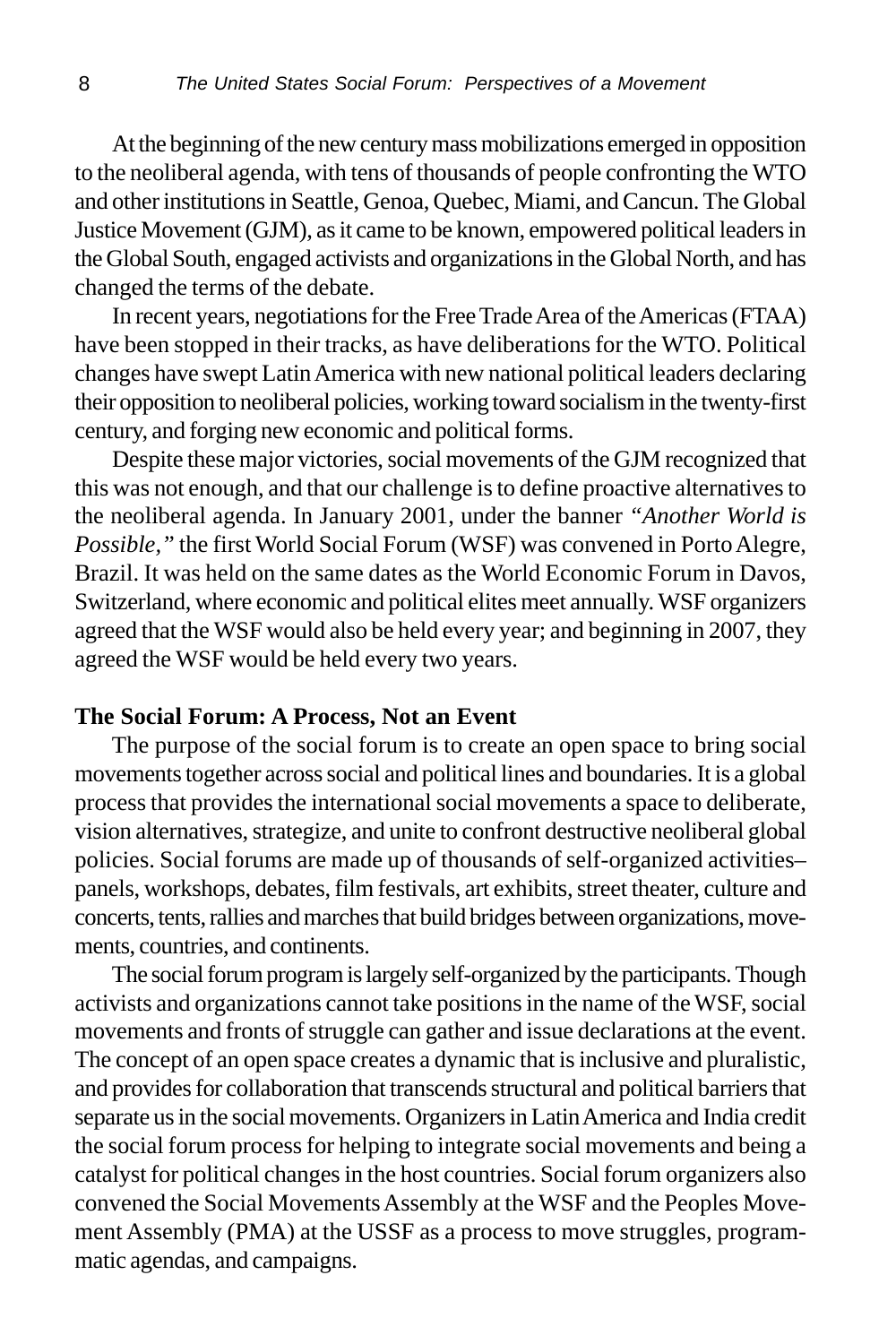World Social Forums have brought together as many as 150,000 delegates at a time. It has been held in Porto Alegre, Brazil; Mumbai, India; Caracas, Venezuela; Karachi, Pakistan; Bamako, Mali; Nairobi, Kenya, and most recently Belem, Brazil. In addition there have been several continental social forums in Europe, Asia, the Americas, as well as national, provincial, state and local forums. It is the most significant process for global social justice and movement building in the world today.

#### **The Grassroots Organizing Sector**

The driving force behind organizing the USSF was the sector of grassroots organizations largely overlooked in national politics. For the past three decades these organizations have been building dynamic community and worker institutions in indigenous nations, poor and working class neighborhoods, and communities of color. There is no unifying vision or ideology that brings these organizations together, but there are some commonalities. Many have antecedents in the political struggles of the 1960s and 70s. The leadership of these organizations generally views their work within a broader global context. They seek economic and social justice and environmental sustainability. They promote human rights and social justice. Many share an anti-racist, anti-patriarchal, and anti-imperialist perspective. They emphasize the building of a grassroots, democratic membership base as essential for fundamental social change. They build coalitions, networks and alliances locally, nationally and internationally. This developing grassroots global justice movement represents the potential for a new political direction and hope for fundamental political change within the United States.

Our critique, however, is that the grassroots sector often works in isolation from and sometimes in competition with other sectors, limiting our strength and ability to build effective national coalitions and authentic alliances with other sectors and movements. Even within the grassroots sector, we often remain fragmented by issues, geography, or historic political differences. Many national gatherings focus on a primary issue, like media policy or immigration, and attempt to build a "big tent" of diverse allies around a policy agenda. Although these gatherings can yield important short-term gains, they do not create adequate space for the long-term visioning and strategy necessary for fundamental change.

The USSF was a multi-year process where we began to break down historical divisions, untie "political knots," and promote a new vision for progressive movement building in the United States. It was generated from the grassroots and looks beyond our specific issues and local battles. In order to move forward we need to see our struggles as interconnected with each other and to social justice struggles throughout the world.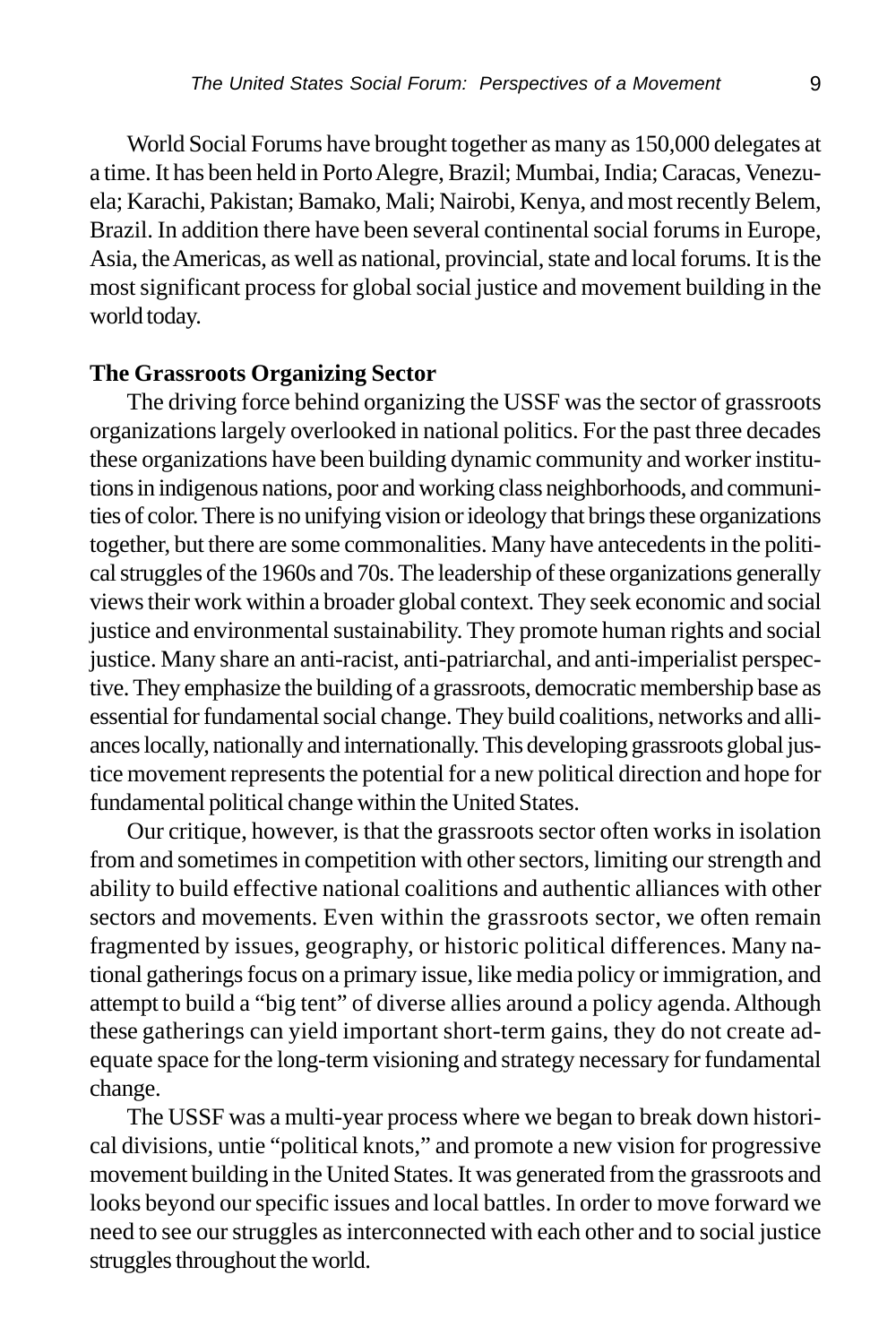Cultural and regional diversity was a hallmark of the USSF. We came from all fifty states, the District of Columbia, Puerto Rico, the Virgin Islands, and Guam; and internationally from sixty-eight countries (National Planning Committee 2007). Yet, some key sectors were not represented strongly, in particular, faith-based networks, the environmental conservation movement, larger national and international non-governmental organizations, and organized labor. Much of this is due to the intention of the NPC to build from the "bottom-up," focusing on communities historically marginalized from national political processes. The Global Justice Movement in the United States was largely viewed as a whiteled movement. The Battle of Seattle was identified with young, white, anarchists, and was made up of many decentralized affinity groups. Our aim was to shift the balance of the movement to those most impacted by the ravages of neoliberal capitalism; and, through the USSF process we were successful in doing that.

## **Place and Space: The USSF Comes to Atlanta**

In early 2005, the Site and Outreach Committee selected Atlanta, Georgia, in the southeastern part of the United States, as the site of the first USSF. The committee voted to hold the Social Forum in the Southern region, where the legacy of slavery and the genocide of indigenous peoples are still palpable. Atlanta is also a symbolic location for the Civil Rights Movement, being home to Dr. Martin Luther King Jr. and Coretta Scott King. Project South: Institute for the Elimination of Poverty & Genocide stepped up to the task of being the anchor organization for the USSF in Atlanta.

The choice of Atlanta broke with social forum practice in holding the USSF in a region dominated by politically conservative forces. The state of Georgia has blatantly anti-labor, anti-immigrant, and anti-gay laws. Also, because organizations dedicated to movement building in the South are less resourced, this added to the challenges of raising resources and securing logistical and infrastructure support. But, the NPC was mindful of the reality that the South is a strategically important historic and contemporary battleground between politically conservative forces and the forces of resistance and struggle.

National Planning Committee members organized regional social forums in the Southeast, the US-Mexico border, and Washington, DC building momentum towards the national forum. Other regional and local forums were organized independently including the Midwest, Western Massachusetts, Houston, Maine and Chicago. Groups came together in various cities to plan their participation and to dialogue. Key sectors mobilized, including labor, youth, LGBT, and peace and justice, etc.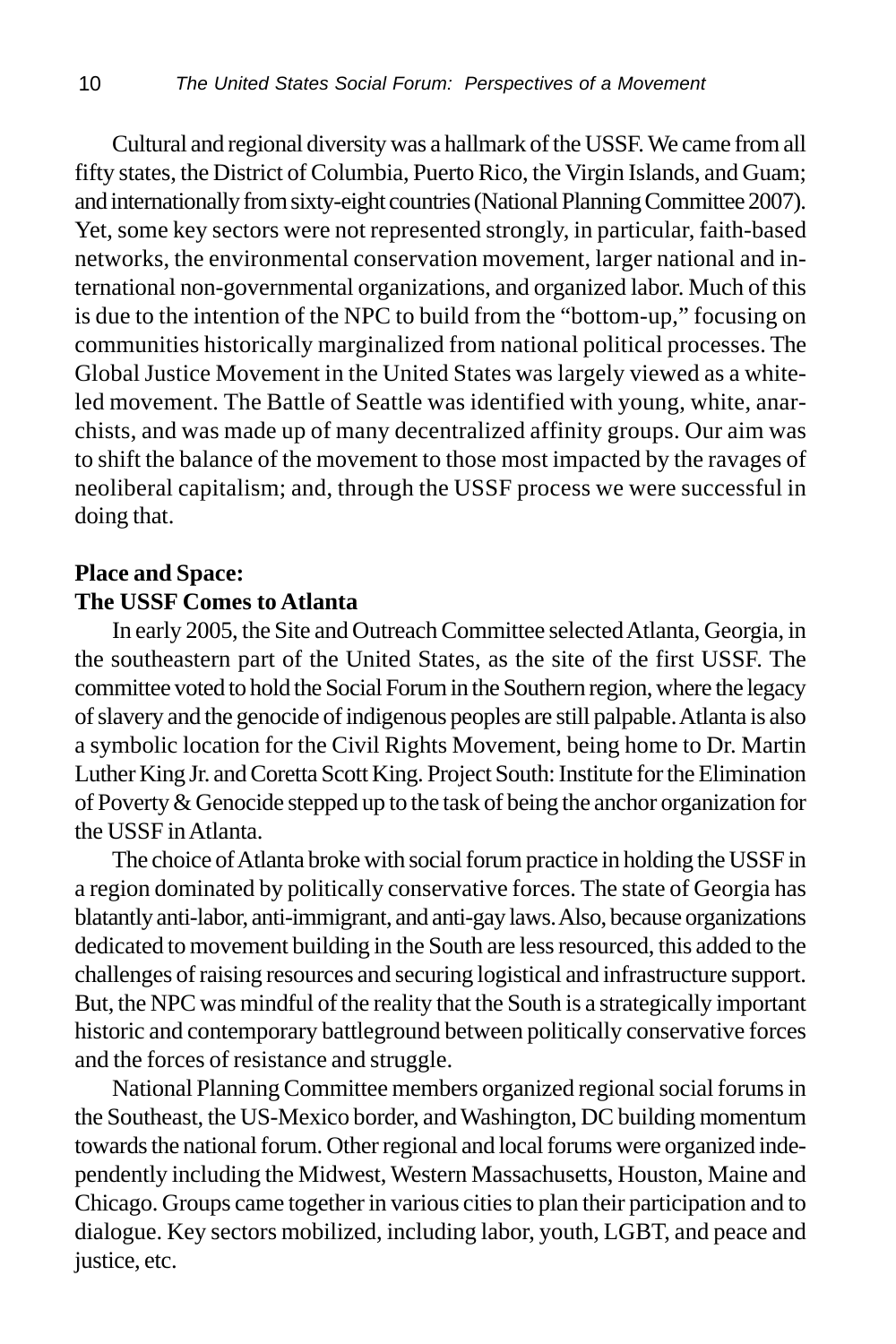#### **NPC Organized Plenary Sessions**

In the course of organizing the USSF, the weakness of progressive forces at the national level was evident in a number of key struggles and events. These presented movement-building moments or opportunities. In some instances, we missed them. In other instances there is ongoing potential to build movement around them. We explored these movement-building moments through the six NPC organized plenary sessions:

Gulf Coast Reconstruction in the Post-Katrina Era; War, Militarism and the Prison Industrial Complex; Indigenous Voices: From the Heart of Mother Earth; Immigrant and Migrant Rights; Liberating Gender and Sexuality: Integrating Gender and Sexual Justice Across Our Movements; and Workers' Rights in the Global Economy.

Although the plenary format did not allow us to deeply explore these movement-building moments, it allowed for a diversity of voices to provide perspectives on these questions. We got a sense of the broad range of forces that will be needed to move forward on these issues, and the complexities of each struggle along different fronts. In some cases we lacked the rigorous debate that will be necessary to forge unity, but overall the fact that these different voices were brought together in this format was groundbreaking.

#### **Resource Mobilization**

Raising resources for the USSF was both one of the biggest challenges and one of the greatest achievements of the grassroots movement. Foundations kept their distance from the process, other than a committed few who have historically supported grassroots organizing, most notably Jessie Smith Noyes, Solidago, and Car Eth foundations. Others had concerns about the politics of the Social Forum process in openly challenging neoliberal politics, or were skeptical of the ability of grassroots organizations, many led by people of color, in leading such a monumental effort. From the beginning, the social forum process was carried on the backs of grassroots organizations. They made huge political, financial, and personal commitments, often sacrificing local priorities for the effort. They covered their own travel costs to meetings, paid for conference calls and mailers. In 2006 the Atlanta office of the America Friends Service Committee donated office space, phone, copying and other services to the USSF. Registration fees covered much of the cost of regional social forums.

It was clear early on that the USSF would be built from the political will of the movement to make it happen. The Resource Mobilization Working Group devel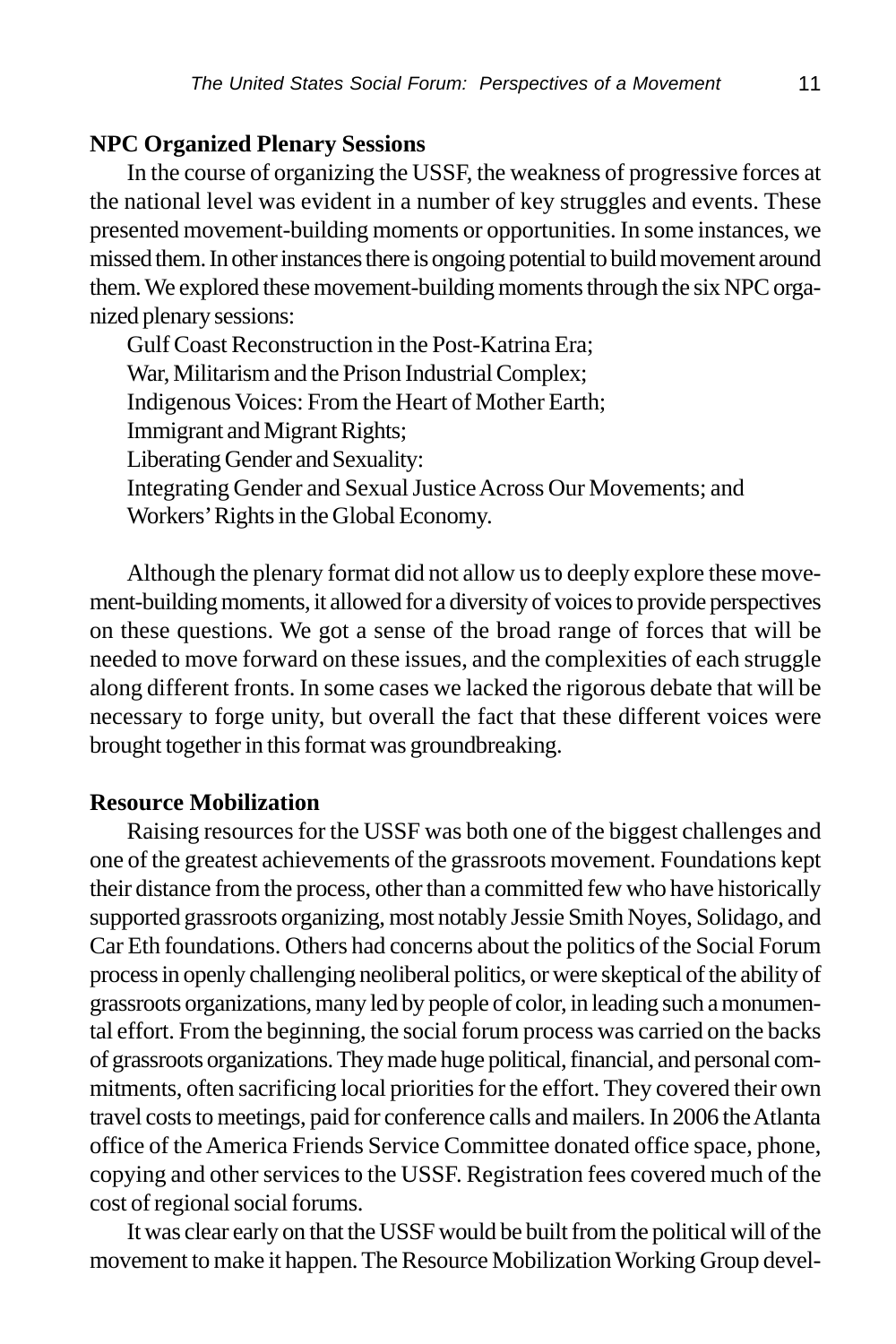oped a four-pronged strategy to raise resources: 1. grassroots fundraising, including the "pass the hat foundation," registration, and materials sales; 2. organizational support–mainly in-kind and financial contributions; 3. major donors; and 4. foundations. Throughout the process, however, the Working Group suffered from a lack of consistent participation and capacity.

Four months before the start date of June 27, 2007, barely \$100,000 of the \$1.5 million budget had been raised. The subsequent twelve weeks became an historic and inspiring movement effort. The NPC made collective agreements to strip the budget to its bare bones, and to prioritize what would be reinstated to the budget if the money came. NPC members also made commitments to raise money through donors, funders, and grassroots efforts. Drives were organized to encourage early registration, and groups were asked to pay at the highest end of the sliding scale. Soon creative initiatives emerged around the country for how groups, cities, and regions would mobilize resources. By June, foundations saw a moving train that they should jump on, and began to move money. The last foundation grant for the USSF arrived in December 2007, six months after the event.

Not accounting for the enormous in-kind contributions from the NPC organizations and others, the USSF raised roughly \$1 million dollars. Registration fees for the USSF alone raised roughly \$340,000. Fifty-four percent of the money came from non-foundation resources.

The innovations developed by the USSF NPC to address the budget shortfall are beginning to influence the practice of the World Social Forum. The WSF Resources Commission is developing Resource Guidelines, including a number of the practices implemented by the NPC.

#### **Accomplishments and Inspiration**

The USSF 2007 was a powerful expression of the developing bottom-up movement in the United States, and inspired hope in the US and around the world. The social forum created a sense of community that modeled multi-culturalism, antiracism, anti-sexism, an inclusive environment for youth (over 20 percent of participants were high school or college age), and a welcoming space for all sexual identities. The USSF also gave national visibility to emerging movements, including the National Domestic Workers Alliance, which was founded at the USSF by domestic workers in seven cities. The Right to the City Alliance had strong representation of people being displaced from inner cities throughout the United States, and laid the groundwork for future national efforts.

Eight hundred people arrived on the Peoples Freedom Caravan, which traveled from Albuquerque through the Gulf Coast to Atlanta, promoting a dynamic South-by-Southwest unity. These relationships continue to deepen as the Southwest Organizing Project, Southwest Workers Union and Southern Echo continue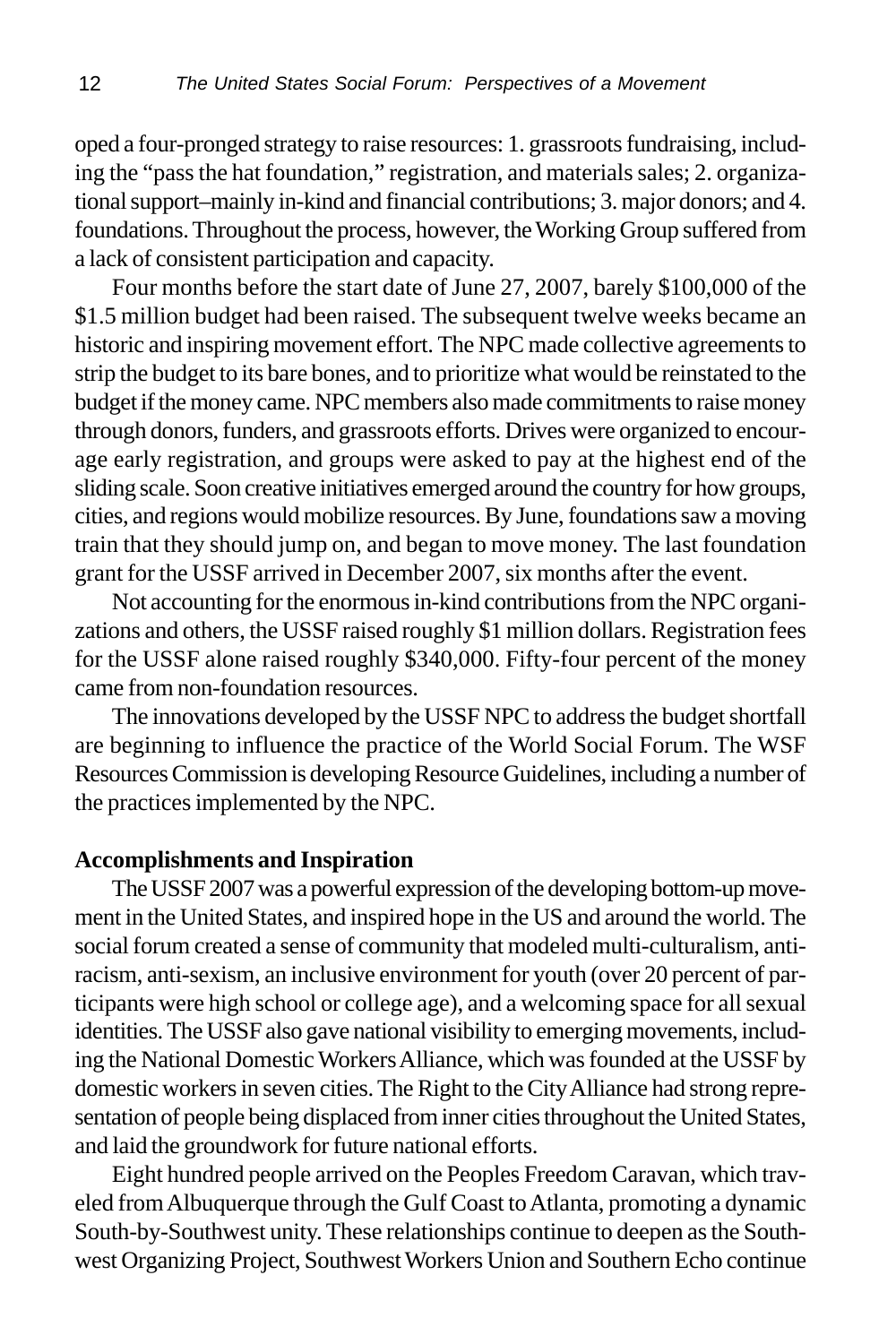a South-by-Southwest program, bringing Black and Latino community leaders together to share histories and develop regional strategies. Dozens of organizations in Louisiana continue to meet monthly through the Organizers Roundtable to give updates on their local struggles. The Southern Regional Caucus convened at the USSF and initiated a process to define a "southern strategy" through subsequent gatherings convened by the Highlander Center in Tennessee.

Overall we demonstrated that the grassroots base-building movement is capable of mobilization on a mass scale, and of organizing a bottom-up deliberative process on a national level. The USSF was clearly not perfect. There were struggles and divisions that played out and not always in positive ways; but there was a commitment to dialogue and seeking a common ground for the future. The USSF forged a new generation of relationships that will continue to spark new movement formations and initiatives that can strengthen progressive organizing in the United States for years to come.

Joel Suarez of the Martin Luther King Center in Havana, Cuba observed: "The US Social Forum and this forum [Americas Social Forum 3 in Guatemala, October 2008] mark the closing of the loop in US participation in the Americas social movements. Now we can truly talk about a process of the Americas."

### **The Road from Atlanta to Detroit: US Social Forum 2010**

We are living in a powerful historic moment. A US-based movement is rising in today's twenty-first century context: global capitalism in meltdown and working people in struggle; global wars and militarism in our neighborhoods, at our borders, and across the world; and global social movements emerging and converging. We are developing consciousness of the root causes of our problems; we are visioning another, very necessary world of cooperation and collectivity, of justice, equality, and peace for humanity and for protection of the earth.

The US Social Forum is a space and a process for movement convergence and coordination across our many struggles, sectors, regions, and rich diversity. The USSF lifts up the voices and demands of working people and youth at the grassroots in building for fundamental transformation in the twenty-first century.

Through the US Social Forum our emerging movement develops and models structures and processes for inclusion, participation, self-organization, collaboration, and collective reflection. The Social Forum process creates movement infrastructure, capacity, and resources. The USSF process is a space to communicate and educate, organize and mobilize within the broader society, and with our partners in the Global South. We envision another United States and another world, and are deepening our shared political practice and strategy to make it a reality (www.ussf2007.org).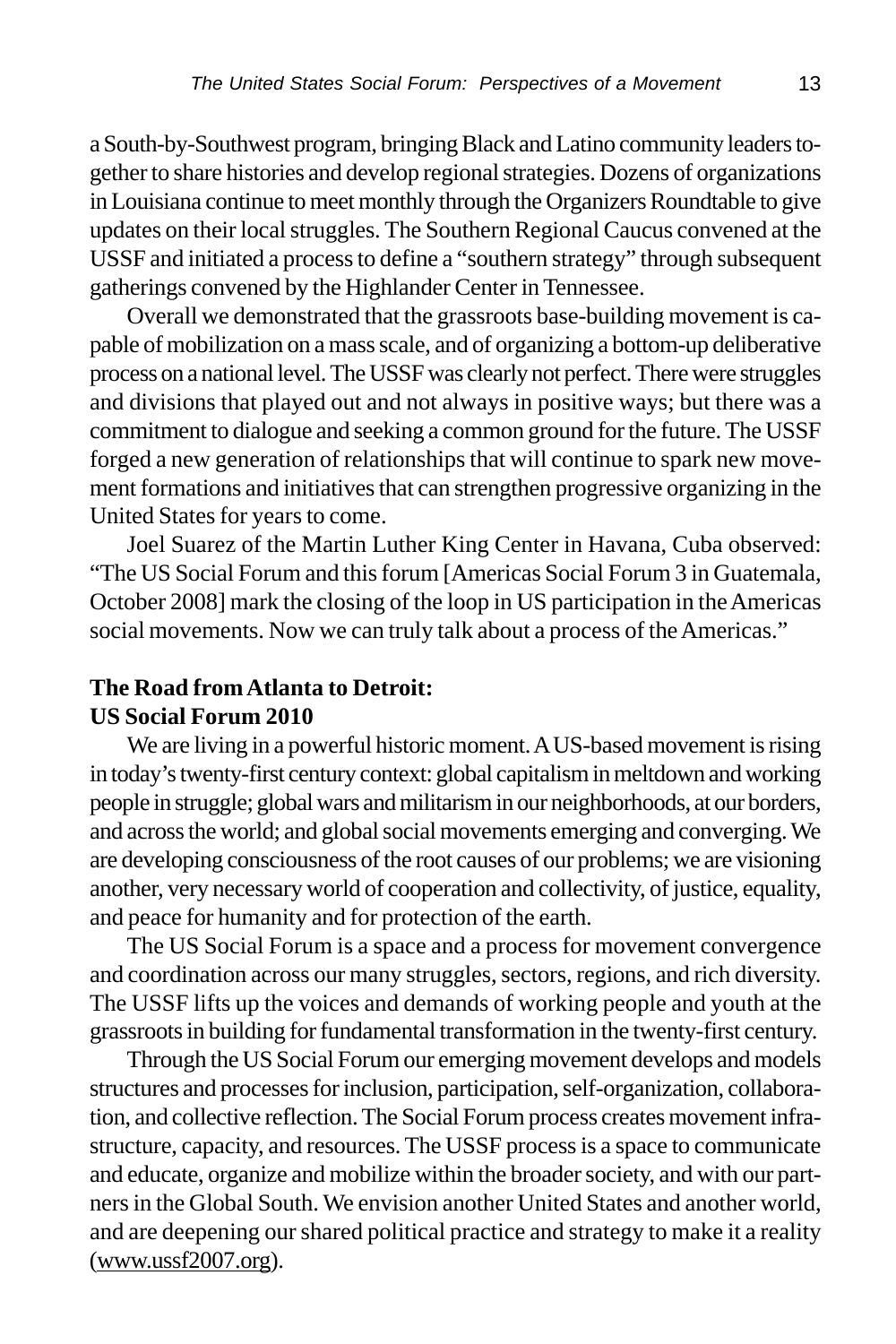Join us on the road from Atlanta and USSF I to Detroit and USSF II in 2010. Organizing for the USSF II in Detroit, Michigan, June 22-26, 2010 is an essential next step in our long journey to liberation and emancipation.

References Interview. 2008. Joel Suarez. National Planning Committee. 2007. Sum-up Meeting, Atlanta, GA (July 2, 2007). www.ussf2007.org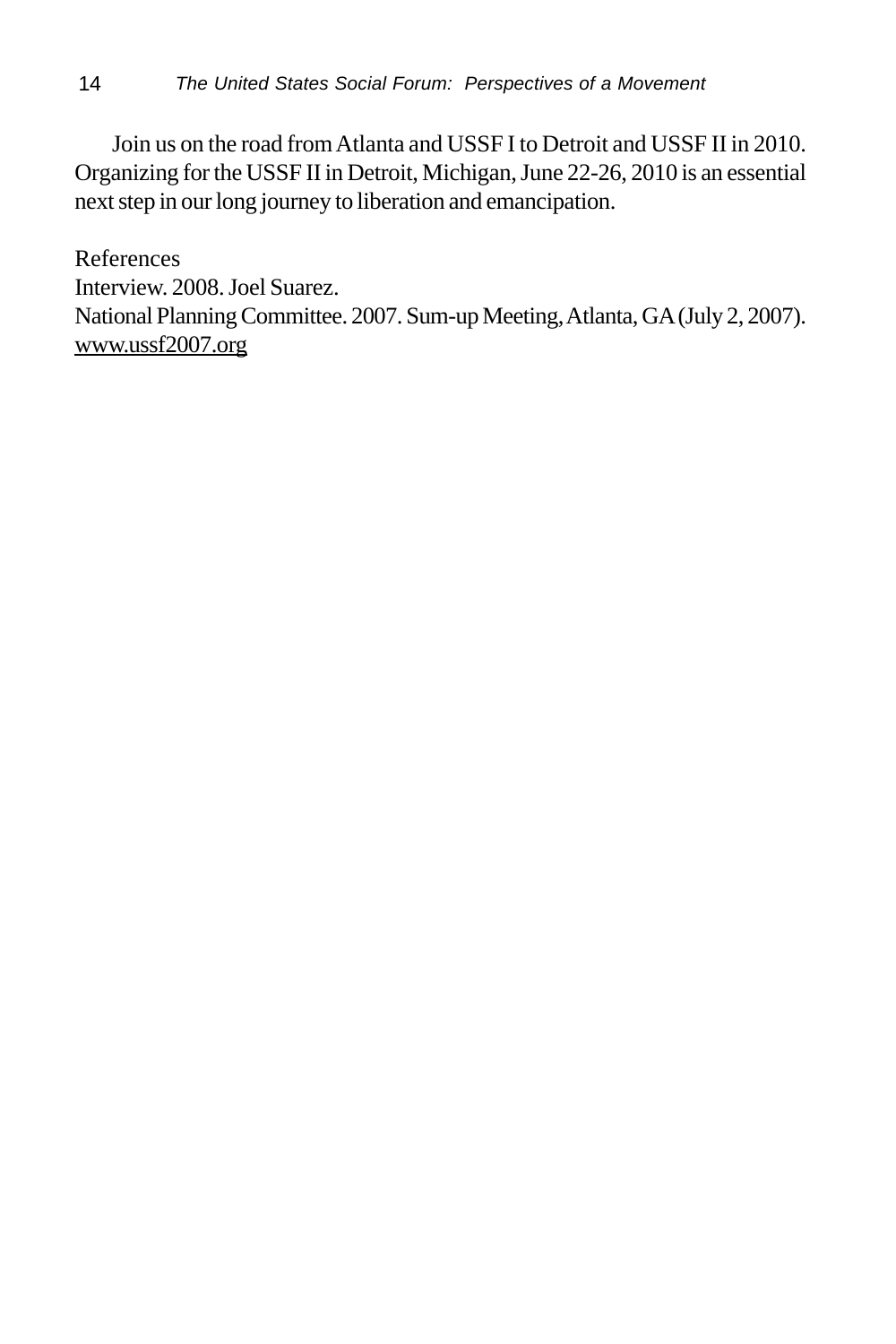# **Chapter 3**

# **Atlanta, the First US Social Forum, and Organizing for a New Moment**

*Stephanie Guilloud in collaboration with the Executive Leadership Team of Project South: Institute for the Elimination of Poverty & Genocide, USSF Anchor Organization*

The outreach materials echoed our vision: The USSF is more than a conference, more than a networking bonanza, more than a reaction to war and repression. The USSF is the next most important step in our struggle. This moment demands that we build a powerful movement that disrupts and transforms this country. We must declare what we want our world to look like and begin planning the path to get there. The USSF will provide spaces to build relationships, learn from each other's experiences, share our analysis of the problems our communities face, and begin to vision and strategize how to reclaim our world.

We succeeded. We launched a grassroots-led social forum process in the United States that gathered a multitude of forces and advanced the strategic thinking and practice of movement building within our communities in the context of global struggle.

After the surprise success of Seattle in 1999, after the debilitating effects of September 11<sup>th</sup> in 2001, after the devastating crisis in the Gulf Coast since Katrina in 2005, and after the mass immigrant and migrant marches of 2006, the first USSF was a clear statement about who we are in this particular moment as social justice movements: what we bring, what we lack, and what we want. We didn't organize a conference. We organized a process to participate in, connect, and sharpen movements for racial, social, economic, and gender justice in the US and to stand shoulder to shoulder with global struggles.

The social forum process drew together 15,000 people (approximately 12,000 registered and about another 3,000 joined in the events). On the first day, the Opening March thundered through downtown Atlanta in the middle of the day, in the middle of the week. It was the kind of march that didn't feel like a protest, but more like a block party with a purpose–an invitation to something better, to something familiar yet altogether new. Flag bearers from Atlanta's disability rights movement, Alabama's ex-felon movement, Iraqis speaking out against the war, indigenous people from Alaska, and representatives from Kenya's World Social Forum local organizing committee kicked it off in front. Hundreds of Latinos and Black people in People's Freedom Caravan t-shirts marched. Moms and kids, too hot to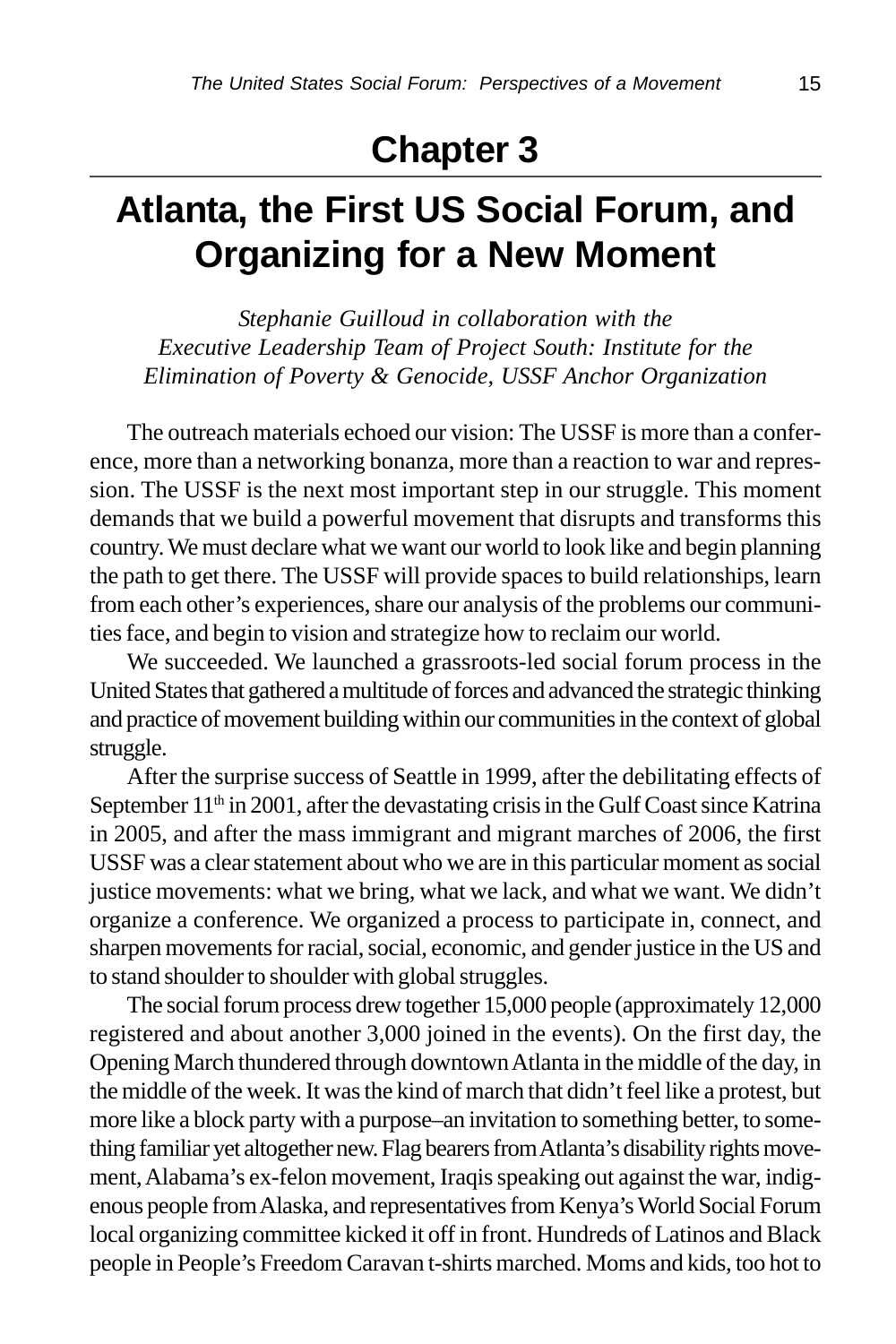keep going, dunked their heads in the Woodruff Park fountain. College students from Washington State passed out water at the halfway point. And the crowd of thousands was greeted by hundreds more at the Civic Center.

The first USSF began with sweaty hugs, a reunion feel, and a tremendous energy. The combination of who came with what was offered–1000 workshops, 15 tents, six plenaries, health and healing spaces, spiritual ceremonies, fashion shows, neighborhood parties, bike brigades, art exhibits, and more–made the forum unmistakably electric. The convergence of multiple forces from grassroots communities, the distinct presence of intergenerational leadership, and the strategic alliances formed here made the USSF historic.

Predominantly attended by people of color and grassroots communities, the USSF, as a two-year organizing process culminating in a five-day convergence, shows us where our movements are positioned and indicates the pressing need to shift our practices to match the overwhelming momentum of the current moment. A process initiated within and connected to the global context of social movements, the USSF shifted our movements in the US. The efforts advanced the intersectional practices in this country and built stronger ties to global struggles through solidarity and staying true to the WSF's Charter of Principles. In addition, the USSF advanced the social forum process itself by evolving the movement convergence spaces based on US history and current conditions.

In any effort so large, there are multiple perspectives and an infinite number of activities, processes, and dynamics that should be discussed to understand the implications for moving forward. Project South offers our experience, analysis, and recommendations for the social forum process in the US from our unique perspective as the anchor organization and as participants on many levels of the work, planning, and vision for the forum. We share our work and the political and strategic orientation that guided that work. We offer recommendations so that we as converging movements, so necessary in this time, can learn from mistakes and adjust our practices so that we move forward together and more powerfully than any of us have imagined.

The process of organizing the USSF in this historical moment involves three major practices toward movement building in the twenty-first century in the United States. First, the process shows that we must build our movements with integrity and intention at every level simultaneously–locally, regionally, and nationally. In order to build movements in the US that can actually respond to regional crises of the magnitude of the Gulf Coast Crisis, resolve the economic and climate crises, or respond effectively to the ongoing imperialist corporatist occupation internationally, we must take leadership from people experiencing the effects locally, build cross-regional alliances to lift up the similarities and distinctions within experience, analysis, and practice, and create spaces to intervene on national levels.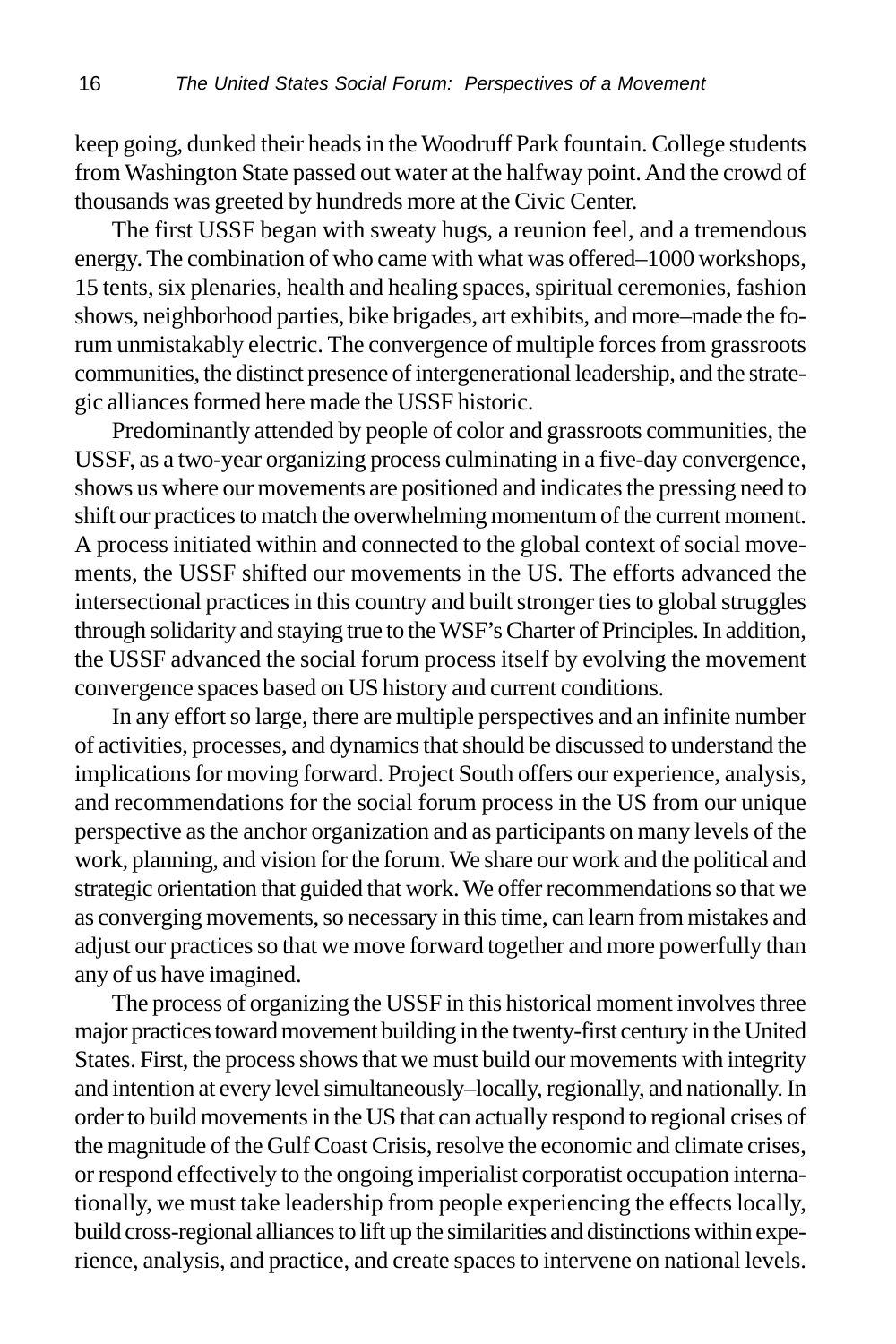No model that is divorced from one or another of these will succeed. The USSF is unique as a process because for it to succeed it must also function and build at all three levels.

Secondly, new organizing models must be designed and tested. In an era of massive displacement, our communities must have new ways of finding each other, building analysis, and connecting to movement. The design and implementation of innovative spaces to mobilize towards and participation in the first USSF must match people's current momentum and provide lessons about space, purpose, and method in our work.

Thirdly, we must practice building flexible infrastructures that will sustain our communities beyond the empty promises of the state or private sectors. The local organizing and coordination necessary to host the forum offers unprecedented opportunities to practice constructing that infrastructure on local levels. The local site also offers opportunities to lift up regional realities to a national scale and to evolve the forum model based on the specific political location it inhabits.

We examine those three practices from the unique perspective of the anchor organization in order to better understand the possibility of the USSF as a movement building practice in this country. We discuss the purpose and methodologies of the forum in the US to ensure that the next USSF maintains transformative processes linked to a broader vision. Southern participation not only mobilized major attendance but also created many key structures and practices. Describing the work of the Southeast as the anchor region is essential to evolve and build in the next regional site. Project South, as the original anchor organization for the USSF and the convener of the Southeast Regional Organizing Committee, recognizes our responsibility to describe these efforts so that the social forum in the US can grow and change as our movements and conditions shift. Project South, as the anchor organization, in addition to the National Planning Committee, the Youth Working Group, the Atlanta Organizing Committee, the National Outreach Engine, worked most closely in the Southeast Regional Organizing Committee and the Healing, Health, & Environmental Justice Working Group. The report will also lift up the non-traditional spaces that Project South participated closely with and that gave the forum its unique character: the Opening March, the Youth organizing, the People's Family Reunion, and–through partnership with key Southwest and Gulf Coast organizations–the People's Freedom Caravan and the People's Movement Assembly.

The USSF in Atlanta in 2007 is not an end, but a step in the long, rigorous process to build powerful massive movements tied by true relationships and sophisticated, cross-regional, intersectional strategy. When asked what came out of the Forum, as planners and visionaries of that space we answer: the practice of building authentic and sustainable movements to scale; the development of inno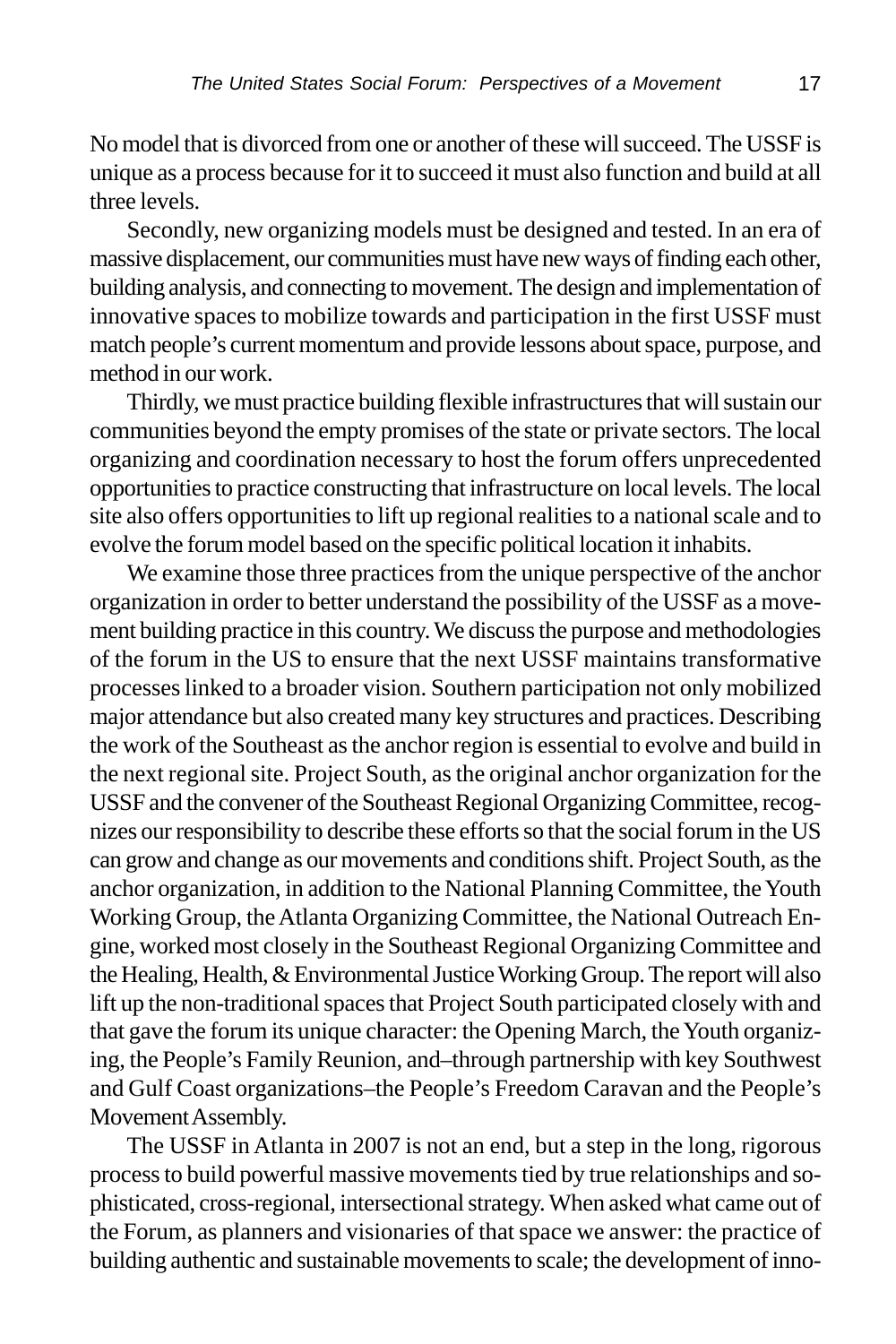vative organizing methods that increase participation by responding to both urgency and desire; and the experience of building something together that favors visionary practice over reactive response.

### **I. THE PURPOSE OF THE USSF: BUILDING LOCAL, REGIONAL, AND NATIONAL MOVEMENTS**

It Began in the South.

As the anchor organization of both the forum and the Southeast organizing process, Project South understood its role to connect local organizing work to regional historical relevance and mobilizing efforts for the USSF. Though Atlanta was the site of the forum, we understood the Southeast as the true host, and we committed to a regional organizing process that convened key organizations and communities within the region. We worked to represent the regional reality and organizing efforts within a national process, and we designed our specific work (including the coordination of the Opening March) to connect local struggles to the global reality from which the social forum process was birthed.

The efforts to build more regional infrastructure created opportunities to construct relationships across a wide-variety of leadership (across generations, geographies, and areas of work). The Southeast organizing process matched the vision of the WSF as an open, participatory process that adhered to key movement principles: affected leadership at the center and lifting up the most pressing issues that the region faces. The organizing process included highly attended regional meetings of organizational leaders and members, mapping multiple fronts of struggle, launching city-based committees, and identifying key point people in geographic and sectoral locations.

Project South stepped up as the anchor organization for the USSF in 2005 when the National Committee selected Atlanta as the site. After Katrina, we pushed for postponement from 2006 and settled on the summer of 2007 for the USSF. Project South, a regional organization based in Atlanta, initiated meetings to create both a local organizing committee in Atlanta and a Southeast regional organizing structure. We held Local Host Committee meetings in Atlanta from August of 2005 through the Southeast Social Forum in June 2006 (Alice Lovelace, Atlanta-based renowned poet, cultural organizer, and community leader brought years of experience to the USSF process when she accepted the position of National Lead Organizer in January 2006. She led the Atlanta Organizing Committee for the year following that). In order to build investment in the social forum process and launch a comprehensive organizing process, an initial planning meeting of over 100 people and 40 organizations agreed to convene an experimental regional forum in January of 2006–the Southeast Social Forum (SESF).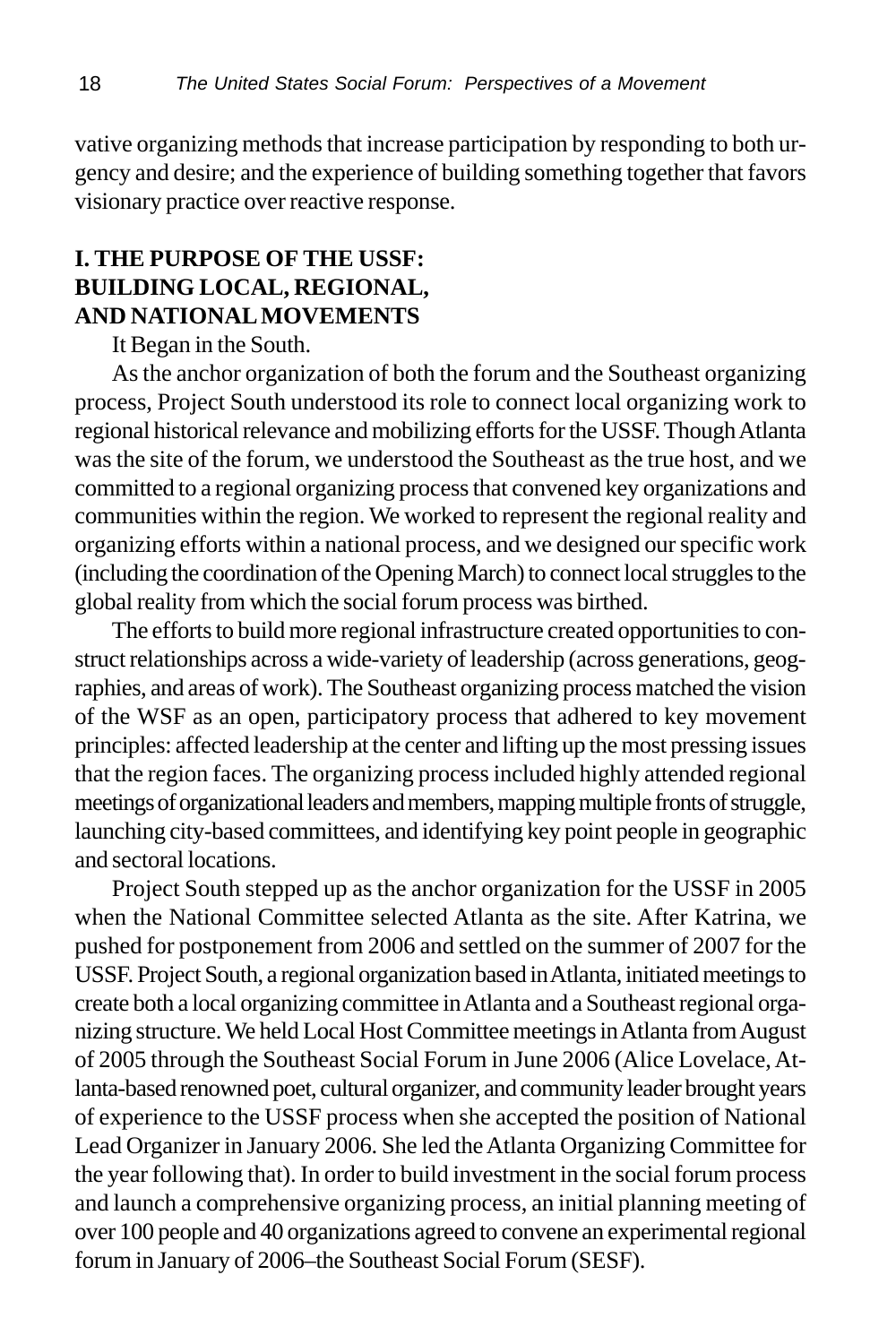#### **Building the Southeast Social Forum made the USSF possible**

Successful convergences depend on intentional mobilizing efforts. Building the SESF in 2006 to introduce the participatory process and practice movement building potential to organizers and community members was key to the planning for 2007. We decided to pull together our Southeast partners and other significant people-of-color led organizations for a meeting in January 2006 to gauge the interest in the process, to determine the major issues facing the South, and to introduce the possibility of a Southeast Regional Organizing Committee. We hoped for about 30 representatives. 100 people showed up representing every state in the region and multiple fronts including housing rights, economic justice, cultural work, gender and reproductive justice, and human rights work.

Five months after Katrina, the January 06 meeting showed that the social forum process was right on time. We discussed the devastating effects of Katrina on the Gulf Coast and the need for more coordination, more understanding, and more efforts to join our struggles. Immigrant rights and the need for better relationships between the Latino and African-American communities was also identified as a pressing issue.

The strength of the Southern region showed itself in a unified analysis. Regardless of location, organizers articulated the crisis in the Gulf Coast as the most urgent and the most indicative of all our struggles, whether working with immigrants in North Carolina and Mississippi or poor white folks confronting the prison industry in Appalachia. This large group decided that the USSF could not be a usual conference and that it had to be an intentional process to enhance our educational and organizational efforts to build deeper relationships, to lift up younger leaders, and take the movement to the next level. We decided to host a Southeast gathering in the summer of 2006 to prepare for a major organizing push to the USSF in 2007. A participant suggested "Another South is Possible" as the theme to parallel the WSF's call "Another World is Possible." The SESF happened June 16-18, 2006 in Durham, North Carolina.

#### **Facts about the Southeast Social Forum:**

- Over 580 people registered for and attended the Forum
- 80% were people of color
- At least 50% represented low-income and working class communities
- About 20% were Spanish speaking Latinos (unprecedented for the South in a primarily Black-led process)
- Over 50 organizations submitted workshops on youth organizing, coalition building, queers in the South, Black/Brown alliances, labor and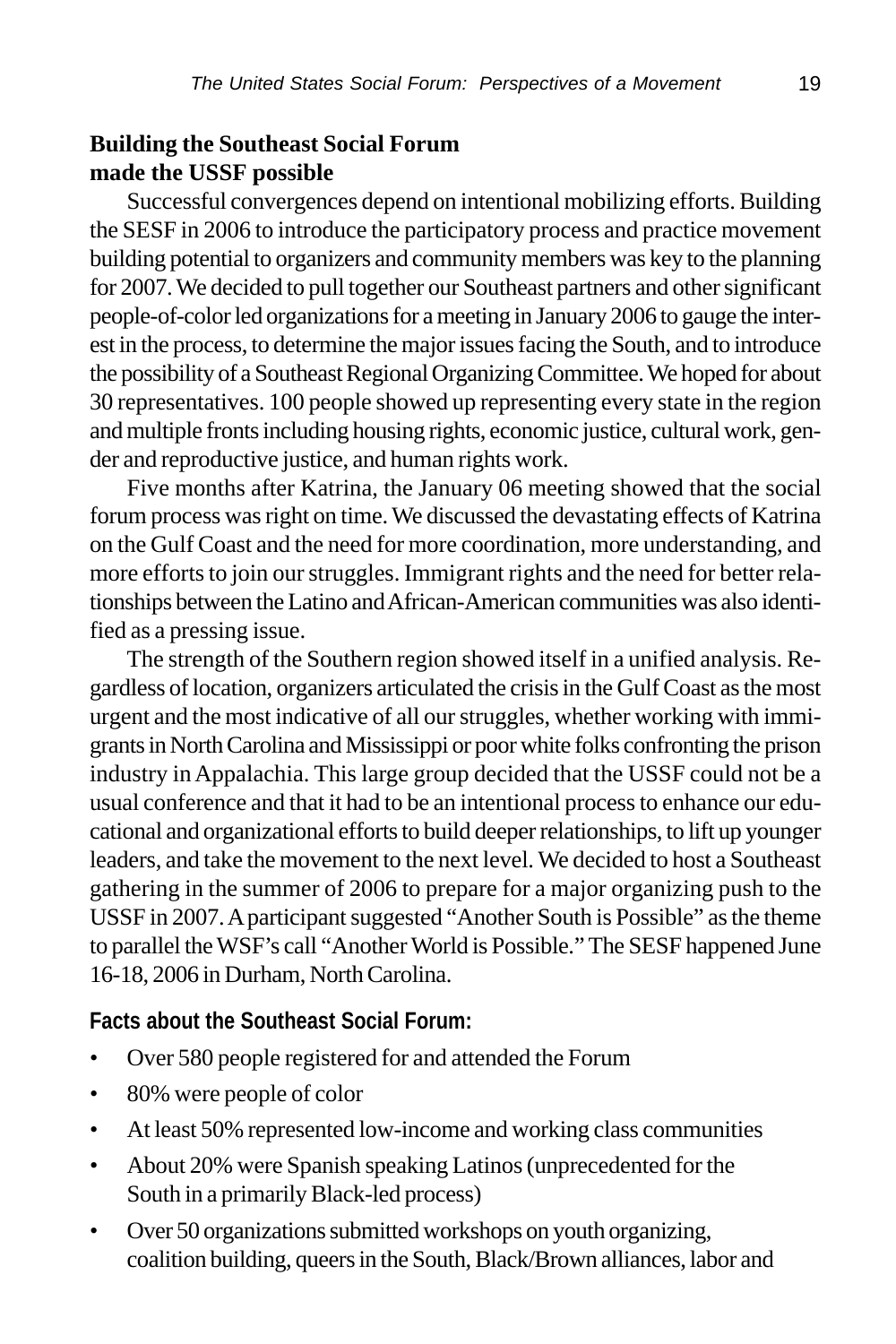immigration, environmental justice, health justice, New Orleans and Katrina workshops for displaced people, and more.

- 40 organizations signed on as co-sponsors. Organizations paid \$100, sent a delegation, and helped mobilize their members for the forum.
- A Durham Local Host Committee pulled many aspects of the forum together, specifically through the efforts of local leadership like Nayo Watkins, Theresa El-Amin, and Leah Wise.
- The three primary themes for the Forum: 1) Gulf Coast Disaster, 2) Immigration in the Southeast, and 3) Occupation & Violence at home and abroad.
- Workshops and plenaries examined their issues through the lenses of White Supremacy, Local/Global Economic Justice, and Movement Building.

The lessons from the SESF organizing process included a deeper understanding of the strengths inside the process from the regional and local perspective. The regional forums showed us that resources could be raised on the grassroots level. We started with a budget of zero, and the committee raised over \$25,000 between February and June, the start of the Forum. Over 70% of the money came from grassroots fundraising, registrations, and organizational sponsorships. The level of outreach, and specifically face to face meetings, with key leadership in the South proved that the social forum process needs a good deal of planning time to succeed in mobilizing mass numbers. Project South staff and members traveled across the region speaking with organizers and groups.

The Southeast experience also shows that building movement in the Southeast region with established and emerging Black leadership at the center is crucial to advancing national movements. A primary strength was the intergenerational nature of the leadership. The incredibly versatile and effective organizational anchors like Miami Workers Center, Highlander, Southern Echo, Mississippi Workers Center, Regional Economic Justice Network, Sister Song, and many others are a part of both the historical Civil Rights Movement, as well as today's critical organizing efforts. The Southeast convenings and organizing efforts towards the forum were productive and successful, in large part because of this existing infrastructure and new formations of younger leadership.

The Border Social Forum, organized by the Southwest Workers Union and held in Ciudad Juarez, Mexico followed the SESF in October of 2006 and expanded the Southwest regional base with over 900 participants from both sides of the Border. SWU acted as an anchor from the Southwest and greatly contributed to the Southeast organizing process by first organizing a Gulf Coast Justice & Solidarity Tour through devastated areas of Louisiana and Mississippi within two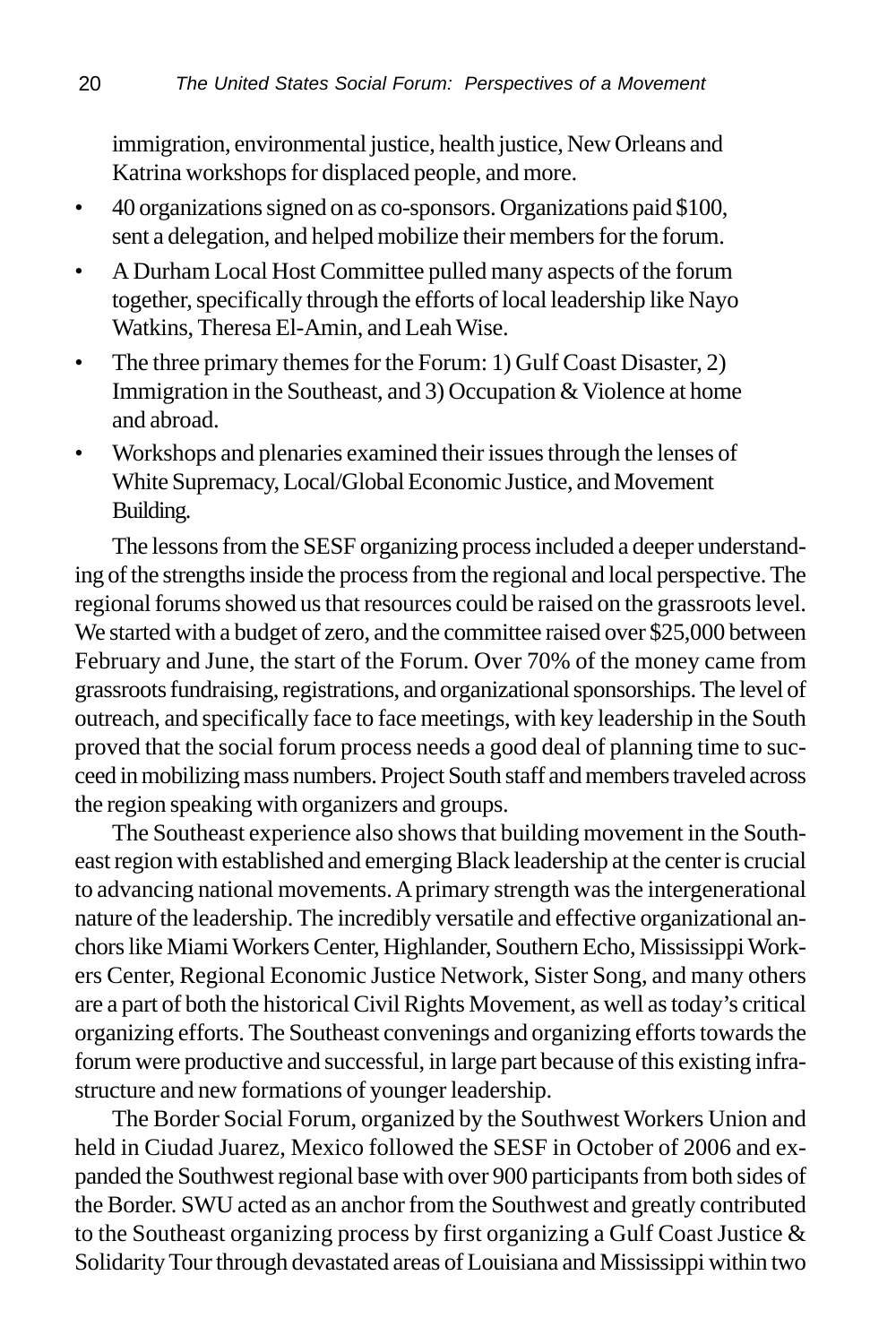months of the storms. The tour and subsequent efforts in the forum process contributed directly to communities rebuilding and generated relationships that established the basis for the South by Southwest alliances that emerged.

### **The Opening March: Local Organizing with Regional, National, and Global Significance**

Just as the social forum was not a conference, the march was not a protest. It showed the strength of our movements, the numbers and the diversity of the participants, and the specific and political relevance of Atlanta. Everyone–from the National Planning Committee to the Atlanta Organizing Committee to individual organizations–had a stake in the march because everyone would be participating, and the Opening March would set the tone for the next five days.

The Opening March became a site of struggle to assert Atlanta's political significance and location. Though the local organizing committee and key organizations intended to create more deliberate activities like local tours of organizations and historical spaces, we became overwhelmed with logistical needs and responsibilities that had to be prioritized given the stretched resources. The march became the Tour of Atlanta we wanted. The Atlanta team struggled within the leadership bodies to determine the route on the local level and select the sites and targets based on ongoing campaigns, engagement, and history within local organizing. We asked to be trusted that our determinations would include political relevance, not to counter forces that wanted something different, but to tie and strengthen connections between local struggles and national/global battles.

Every march route is contested. The route defines the experience, defines the target(s), and sets the tone. The Opening March of the USSF was no different. The march reflected exactly where we are in our movement building–unified as a convergence of peoples but not unified in political direction; anxious for confrontation but not prepared to anticipate local repercussion; stuck between recognizing multiple struggles and diluting potential demands; advancing local demands without losing a national character.

The Opening March began at the State Capitol of Georgia and wound through almost two miles of downtown Atlanta. We passed the Prison and Parole Board, the Board of Education, Grady Hospital (fighting to stay public at that time), Auburn Avenue African-American Research Library, commercial downtown, and two MARTA public transportation sites. We skirted the Task Force for the Homeless building where much of the forum happened and where hundreds of people find shelter every day from economic displacement, and we entered the Civic Center to open the USSF.

These anchor points demonstrated both current conditions in the South like the death penalty and privatization of public services as well as glimpses of ongo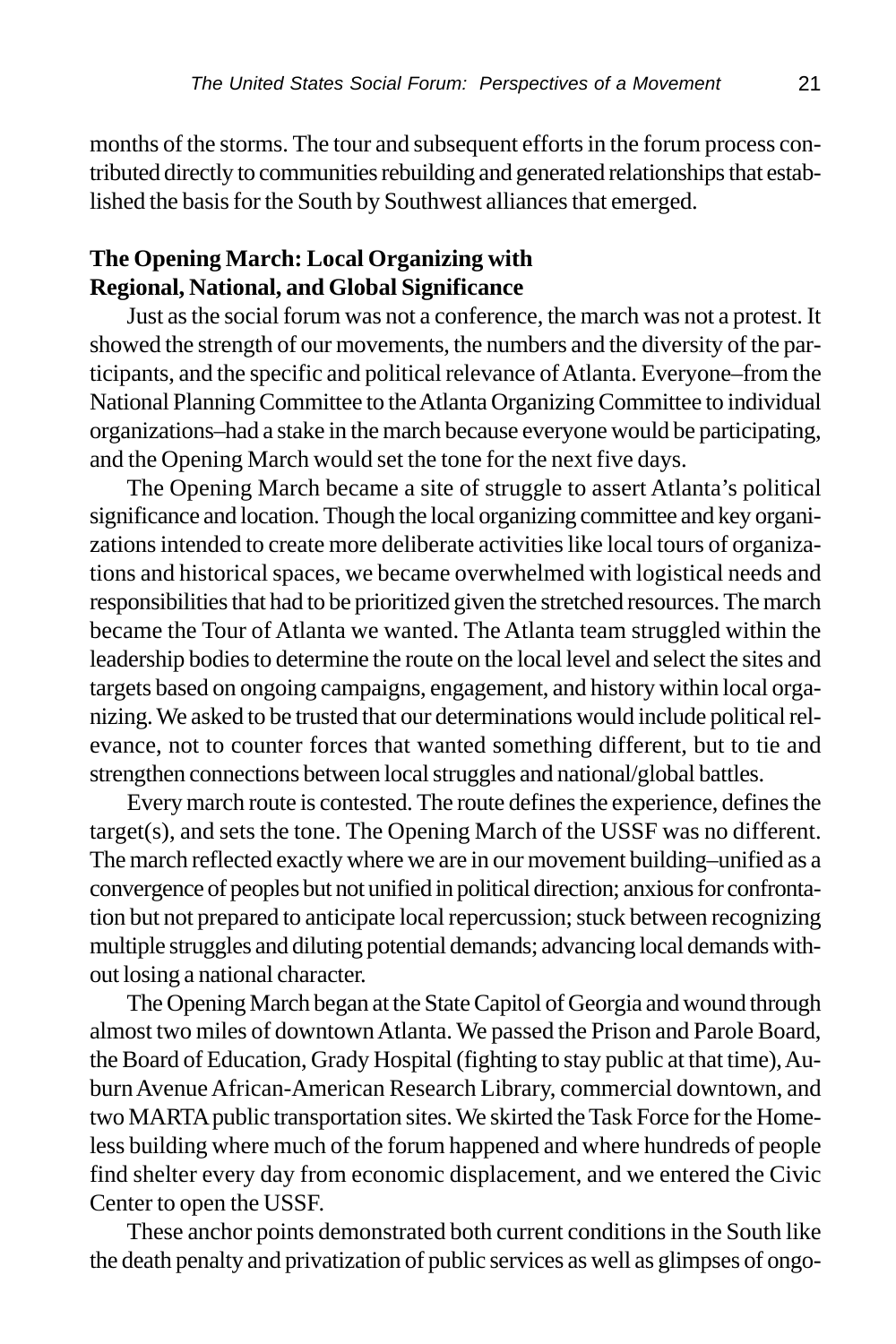ing movement resistance. The anchor points were chosen deliberately to show active local evidence of national struggles with global relevance. Georgians Against the Death Penalty lifted up Troy Davis's death penalty case as we moved past the state Parole Board offices. Well-coordinated AFSCME union workers staged a protest against the threatening, and subsequently successful, privatization scheme at Grady Hospital, the only public hospital in Georgia. The New Orleans contingent showed its strength by joining the March as we turned on Auburn Avenue, the historic street where Martin Luther King was born. A collective of queers performed street theater to mark the Stonewall anniversary and make a statement about the startling parallel of current Atlanta police violence on transgender people and sex workers.

The March Committee reflected local forces in struggle as well as the locally based tactical knowledge to set permits, ensure safety, and negotiate with the police. A small team secured the route, organized anchor points where contingents would join, created first aid teams, organized marshal teams, worked with the community to build the art, and set the look and the feel of the first USSF activity.

As the first and best moment to "see" the wild diversity of the forum, the Opening March was less a traditional protest and more an open invitation to participate, to celebrate, and to engage beyond the familiar. The design matched that vision, as teams of artists from the West Coast and New Mexico came in advance to create the art and coordinate the cultural components of the March. In order to complement the multitudes of groups representing their different issues and regions, the team led a two-week local community art process and created a cohesive feel with hundreds of silk flags, stencils, and a giant indigenous woman puppet with painted arms to represent where participants came from. 5,000 maps of the route with descriptions of the anchor points and 2,500 chant sheets were circulated. Sound trucks, music, drum bands, and chants got the crowd all the way into Renaissance Park and kicked off the USSF.

The reality of organizing such a massive demonstration was held and shepherded by the Atlanta Organizing Committee. One month before the Forum, the Atlanta City Council attempted to pass a twisted counter protest ordinance that would erase first amendment rights and allow for increased police intervention in demonstrations. Local organizers, who had been working on the forum for several years mobilized quickly and within a week defeated the ordinance. Three days before the March, a small team of Atlanta-based organizers, Alice Lovelace, Seyoum Lewis, and Emery Wright, with the forum and Project South met with Greg Pridgeon, an aide to Atlanta's Mayor, who informed them that all police leave had been canceled and police were standing by in riot gear. Our organizers, representing intergenerational Black leadership in Atlanta, assured the city that the intimidating presence of riot cops would escalate the tensions and increase the potential for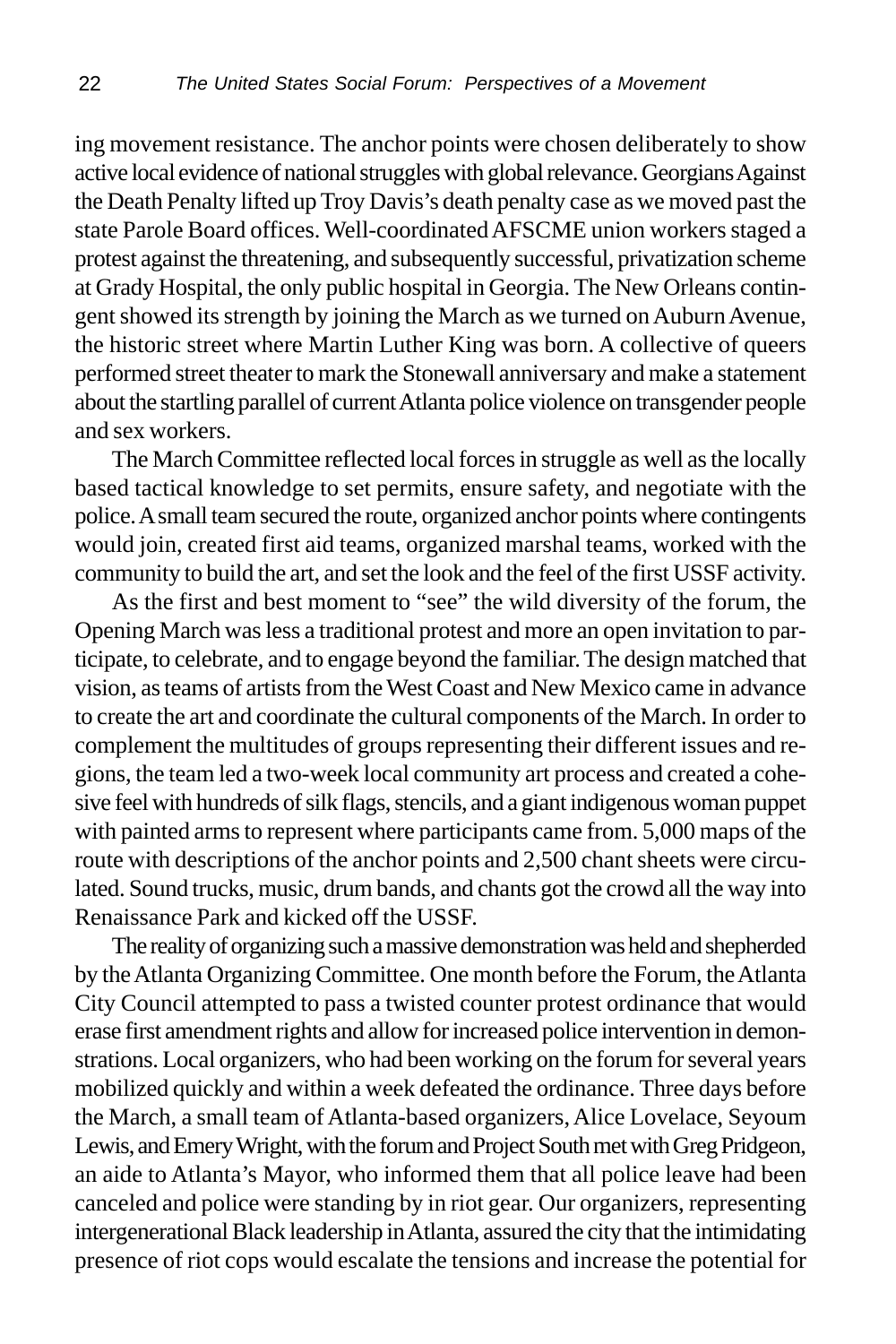unplanned action. The vulnerability and potential attacks on local organizing given the energy and resources going to the forum reinforces the argument for local organizers to lead many of the key elements of the forum process in order to defend against backlash and build up crucial infrastructure that will last beyond the convergence. These examples of political battles show the inherent connection between local organizing and broader national processes of militarization and movement control.

The March of close to 10,000 people was the largest Atlanta had seen in decades. It happened mid-week and mid-day and stopped business through the heart of downtown. Commonly dismissed as irrelevant, inept, or unorganized, the South with Atlanta as its urban hub showed a diverse and powerful crowd that included unionized healthcare workers, the active disability rights movement, Latino immigrants living in the South, the massive numbers of lesbian, gay, queer, and transgender people living in Atlanta and the South, as well as the core strength of Black communities converging on Atlanta from across the Delta and the Southeast.

#### **Social Forum Evolution: Tackling a National Project from the Ground Up**

In order for the USSF to have a true national character and for the forum to achieve its movement building purpose, national, regional, and local formations will need to work in concert. The social forum planning process has to rebuild structural participation to include three basic lessons learned from the local, regional, and national work: 1) all committees should integrate the importance of deep community processes and plan the forum with longer timelines; 2) as movement leaders we have a responsibility to recognize political leadership within its context and place; and 3) and we should be more intentional in articulating political positions and differences with transparency. Recognizing the depth and breadth of these issues allows us to draw relevant recommendations for moving forward.

Both longer timelines and centralizing the significance of our movements' place and political context are addressed with strong regional organizing processes. Regions should self-identify and converge key forces around specific issues facing their communities. The regional anchors in the Southeast and the Southwest met the challenge of introducing the social forum process and planning for it simultaneously. They raised resources from the grassroots participants and kept the vision of a multi-level organizing effort at the center. Though in this first forum, regional work did not happen to this scale across the entire country, the blueprint has been drawn and tested.

The USSF offers an exciting opportunity to connect to the specificity of regional leadership and political context. The first USSF, successfully held in the South, showed the viability of Southern movements at the same time as showing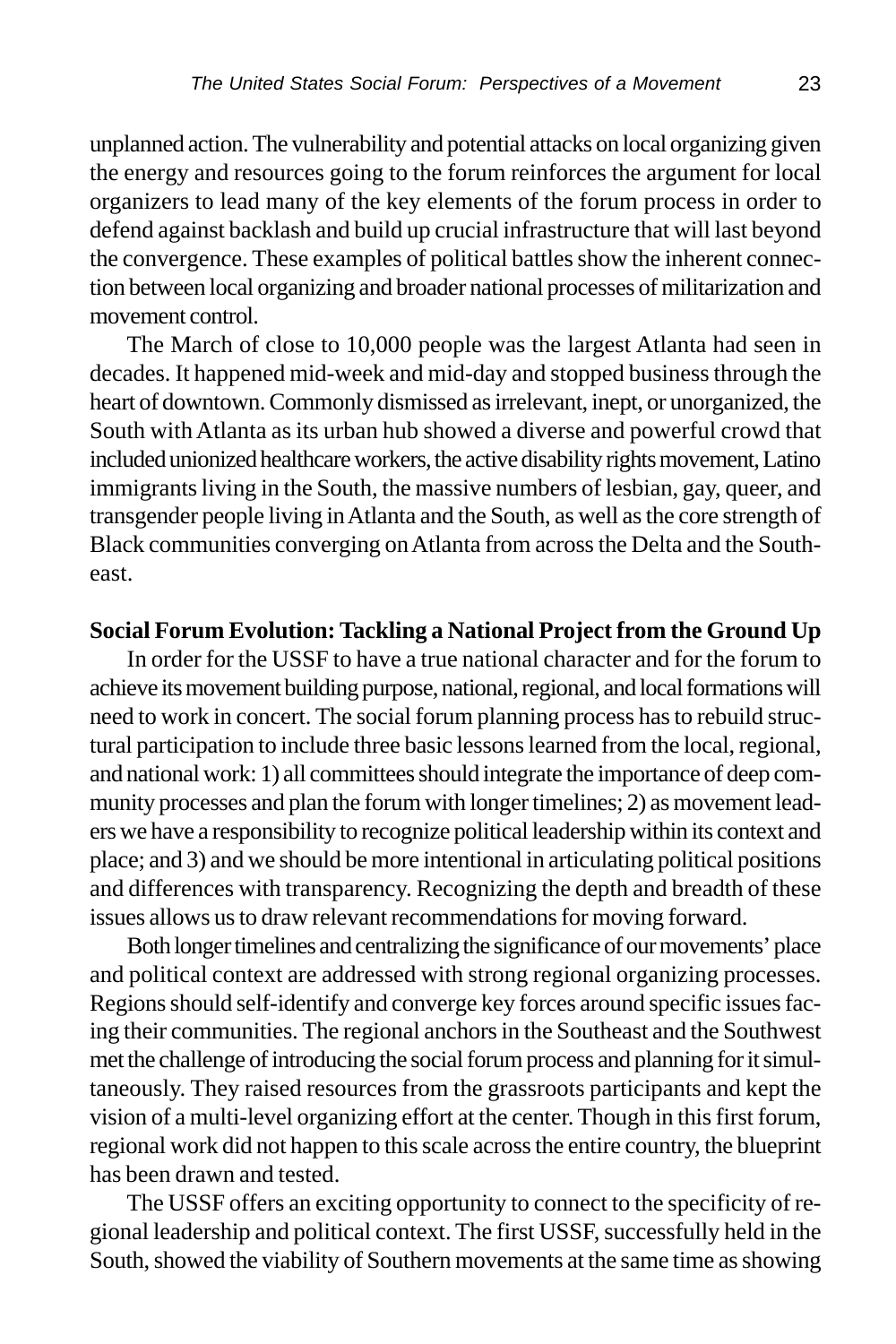deep historical misunderstandings. Understanding the history of race and movements in the South is indelibly linked to our understanding of the current economic conditions in this country and the potential for national shifts in movement building. The historic weight of prejudice against the South and dynamics that marginalize Black leadership will continue to play out in movement spaces if we do not intentionally challenge all aspects of this cultural, racial, and political distrust. Trust includes articulating the principles with which we operate and discussions with movement leadership from indigenous communities, the Southwest, and the South. We recognize an opportunity to connect with people's powerful regional histories across the US and to confront white supremacy at its roots. A first step in that work is to build regional processes with local leadership at the center.

One of the primary purposes of the forum was to create a space that holds multiple movements, communities, experiences, ideologies, and strategies. A strength of the social forum process was and will continue to be wide spectrums of political differences, among both the planners and the participants. Based on our understanding of the political moment in the US, Project South and many other planners prioritized innovative spaces before, during, and after the forum to advance people's capacity to self-determine national, regional, and local movements. Other planners were building the social forum to set and advance a specific nationalized agenda for the "Left." We will be able to function together, plan together, and move forward if our positions are clear, if we make room for critical struggles, and if we listen for what we share in common and what our major distinctions are. The lack of transparency on any level of the planning leads to confusion and difficulty entering the process. As the planning committees shepherd the social forum process, we have an opportunity to build a process that integrates diverse positions without undermining or diffusing the analysis coming directly from communities.

In summary, the SESF sparked a greater understanding in the forum process both regionally and nationally, and the local leadership gained practice through the Opening March in balancing the details of organizing with the national and international significance of the social forum process. The history of the South showed itself as a strong factor in the success of the forum in terms of our existing infrastructure and movement building leaders. Within all this rich history and struggle the USSF was ignited.

## **II. CONVERGENCE AND STRATEGY: NEW ORGANIZING MODELS FOR NEW MOMENTS**

#### **The New Moment**

When a group of 100 leaders from across the Southeast assessed the state of our movements five months after Katrina and in planning towards a USSF, we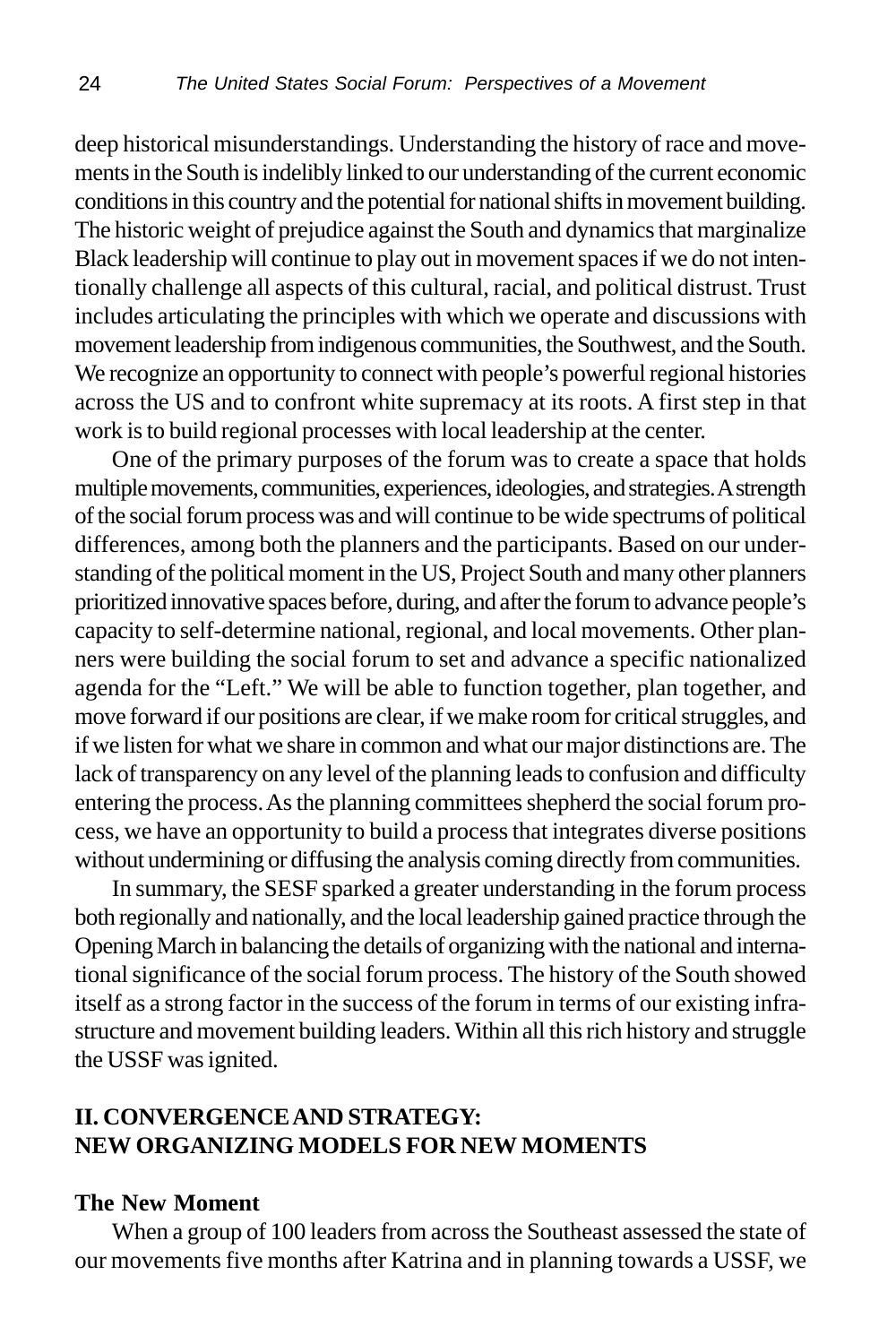recognized that the only way to understand the crisis was to analyze the multiple fronts of attack at the same time as we converge our movement responses. Attacks came on an unprecedented level–isolation through displacement, land grabs disguised as economic development, privatized militarization to enforce all of the above, as well as severe and frontal attacks to the cultural realities in an attempt to break the spirit of communities and families. Responses showed community-based resiliency and movement-based weaknesses. Historically and systematically strained relationships between Latino immigrant communities and Black communities were being exploited while white supremacy forced an order of economic development that included the attempted annihilation of entire communities–targeting young black men, ignoring the realities of indigenous life in the area, and exploiting immigrants as free and disposable laborers. The massive numbers of displaced people entering Southern cities, in addition to the historical patterns of the federal government practicing severe repression on Southern soil, directly affected the entire Southeast. Despite the lack of movement infrastructure to respond to the Gulf Coast crisis in August 2005 effectively, Southern-based organizers understood the significance and implications of the crisis and saw the Forum process as a way to connect and create long-term movement strength.

## **Purpose and Practice of Innovative Spaces: Connecting movement vision to a movement vehicle**

One of the USSF's major contributions to the WSF process was the deliberate and successful expansion of spaces that connected directly to innovative organizing strategies in this new moment. We believe that the success of the nontraditional spaces reveals essential characteristics of movement convergence needed given new sets of conditions. All the spaces of the social forum, including the six evening plenaries, deserve description and analysis to understand the full influence and qualitative reach of these spaces. Here we explore the outcomes of the non-traditional spaces: new strategic alliances and new methodologies for organizing across sectors, communities, and regions on mass scales. The following examples are some of the critical spaces that were coordinated and envisioned through local Atlanta and the Southeast regional processes.

## **The People's Family Reunion: Beyond resistance, towards liberation**

Pine Street & Renaissance Park was a section of the forum that was more like a five-day block party than it was a conference. The space was street level and open to the public, with or without formal registration. Cultural performances trumped lectures and speeches. The Indigenous Tent held ceremonies and strategy meetings. A memorial was built to fallen warriors in the movement. If the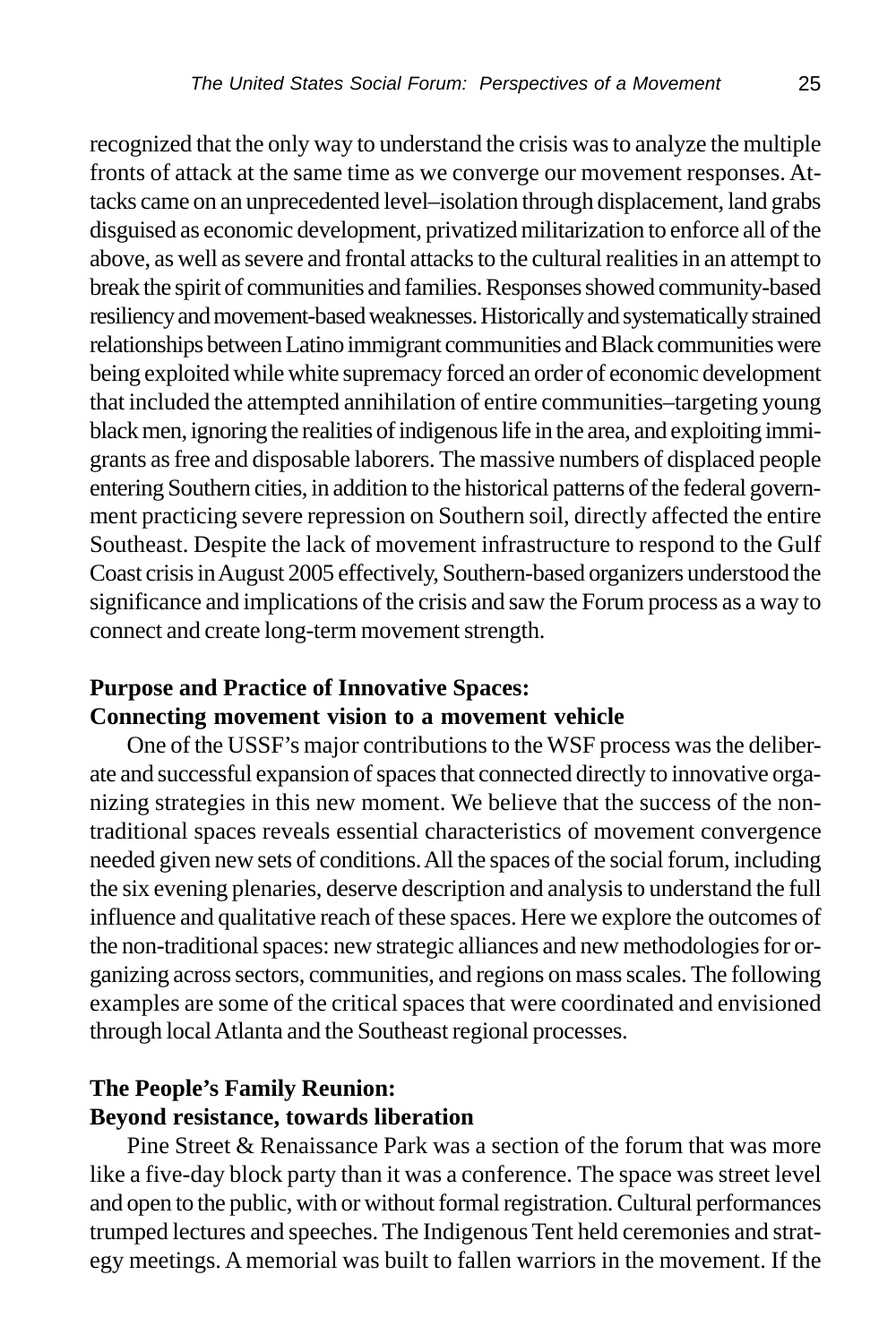presence of indigenous leaders and grassroots Black leadership was notable, then the alliances and collaborative efforts between these communities was historic. These convergence practices happened on Pine Street.

If the Gulf crisis tested the people's spirits and will to continue, reviving and expanding the cultural lives of people within the truth of our conditions is absolutely essential. Pine Street was hot; it was sweaty; and it was run by Emery Wright in collaboration with artists from the Cultural Working Group–Tufara Waller Muhammad from Highlander and Alternate Roots' Carlton Turner and members of the Indigenous Working Group. The People's Family Reunion is a great example of the open, facilitated, participatory space that the Forum engenders. The Reunion converged people not traditionally or formally affiliated with organizations in order to confront the violence of prisons, police, and criminalization and share experiences through developing regional strategies. The significance of the Reunion, the primary space dedicated to the Black experience in the US, lies in both its celebratory and confrontational positions.

## **Excerpt from Emery Wright's article in Project South's Fall 2007 newsletter**

Project South was interested in creating spaces at the USSF that were planned and led by people who are directly affected by and working on key fronts of struggle in the US South. The People's Family Reunion was the outcome of a process led by Reverend Kenny Glasgow, Director of The Ordinary People's Society based in Dothan, Alabama and Shareef Cousin, an organizer with Southern Center for Human Rights in Atlanta. We partnered and worked with both organizations for several years, and we were in a position to support the organizing process towards the People's Family Reunion. Collectively, our three organizations, staff, and volunteers developed the concept for the Family Reunion and outlined the following political objectives: 1) to create a place for formerly incarcerated people, our friends, and loved ones to gather and be inspired by our unity; 2) to build relationships between similar grassroots organizations; and 3) to forge a platform for collective action to create fundamental change on how the criminal justice systems attacks and destroys our communities.

Hundreds of people gathered on the lawn of Renaissance Park and along Pine Street listening to activists and organizers blast the unfair and brutal treatment that many of us face within the criminal justice system from a stage set up on the edge of the street. We believe that through creating a liberated and wellfunctioning space, people will figure out how to use the space to advance social movement to build a stronger path towards fundamental social change. The People's Family Reunion was a large example that our belief was true.

We all know that leadership from key areas of struggle coming together to build strategies of collaboration is important to building a strong movement for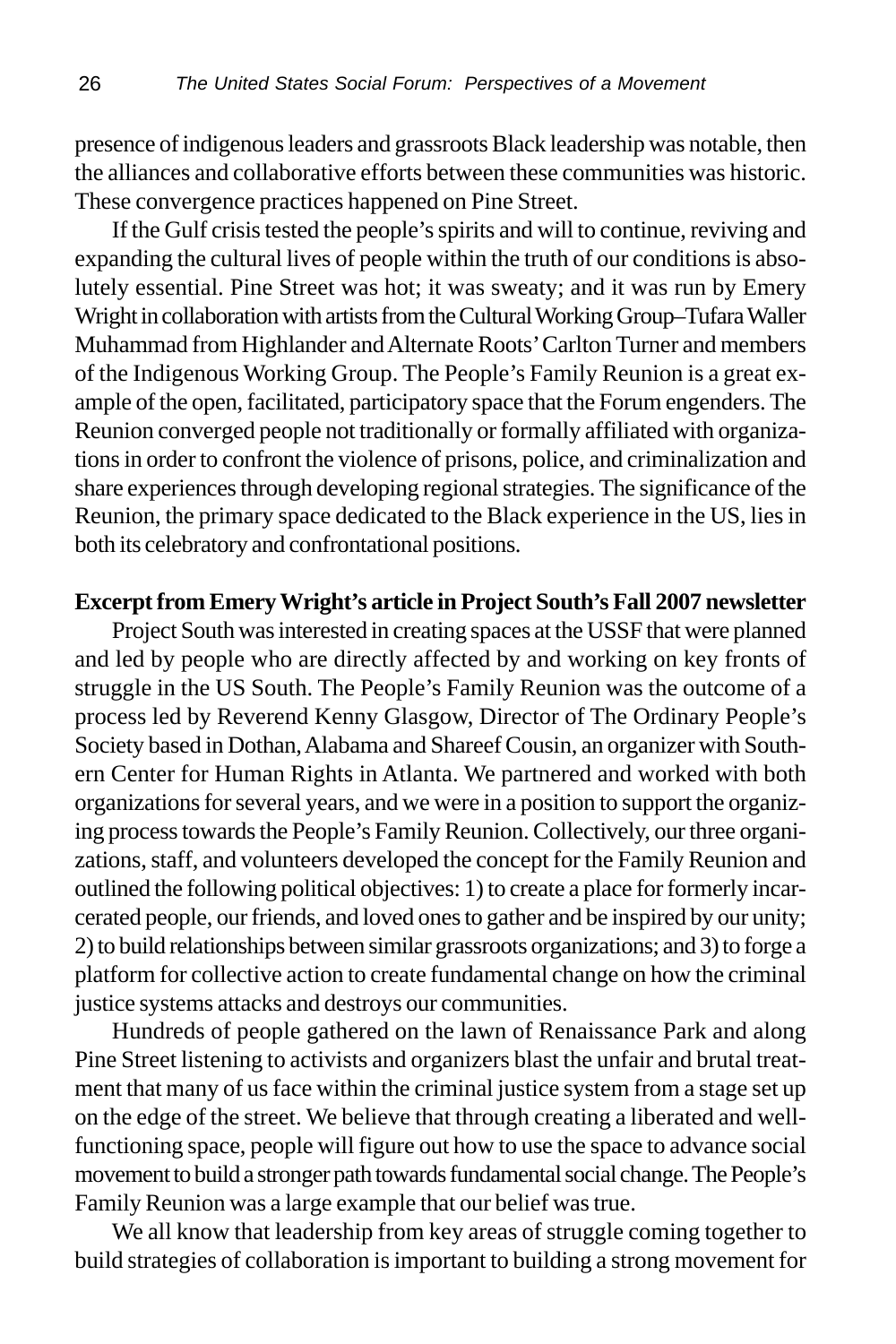social change. Working on the USSF in general, and specifically on the Family Reunion, gave us the opportunity to practice that value. We do not always give ourselves the time or energy to put this principle into action. Furthermore, we saw the purpose of the social forum and Family Reunion to be about finding meaningful ways to engage a great mass of people in the movement building process. Many times local leadership and organizations remain disconnected from each other because of negative history or political lines, while political realities are slapping a great mass of our people in the face. We have and must continue to find ways to mobilize great numbers of people who are directly affected by issues of police brutality, criminal injustice, cruel incarceration, and cold-blooded treatment after being released. The experience of working on the People's Family Reunion and other initiatives of organic collaboration happening across the country becomes the substance for a platform to launch a powerful, unassailable force for justice.

## **Innovative spaces**

*Tents*–Similar to the workshop spaces, outdoor tents were organized by participants and included scheduled content and activities. These spaces were designed and implemented by organizations and collaborations that were, for the most part, outside of the NPC and formal organizing process. The tents created a festival environment. Each one had its own organic nature, provided its own itinerary, and served as gathering spaces, incorporated rest, music, dancing, health, as well as making and showing art. The Indigenous Tent set in Renaissance Park allowed for separate but connected space for practicing ceremony and served as an organizing tool to strategize and participate in the People's Movement Assembly.

*Public Space***–**The Design Studio for Social Intervention facilitated multiple public space explorations and reclamations. An oral history tour through nearby neighborhoods connected native leaders fighting for indigenous Hawaiian sovereignty and the cultural activists of Atlanta's Sweet Auburn section. A street party in Little Five Points created a lively afternoon space where the participants from the Skate Like a Girl workshops connected to the radical marching band to DJ's and graffiti artists. Local Atlantans were offered opportunities to connect to the Forum through these accessible entry points.

#### **The People's Movement Assembly**

The National Planning Committee asserted from the beginning of the organizing process that the forum would be a movement building process that converges social movements in order to clarify our politics, our demands, our visions, and our alliances. What happens beyond the convergence is a debate being held on the world scale, but in the US, national leadership was clear that actions, resolutions, and forward motion was critical to the success of the Forum.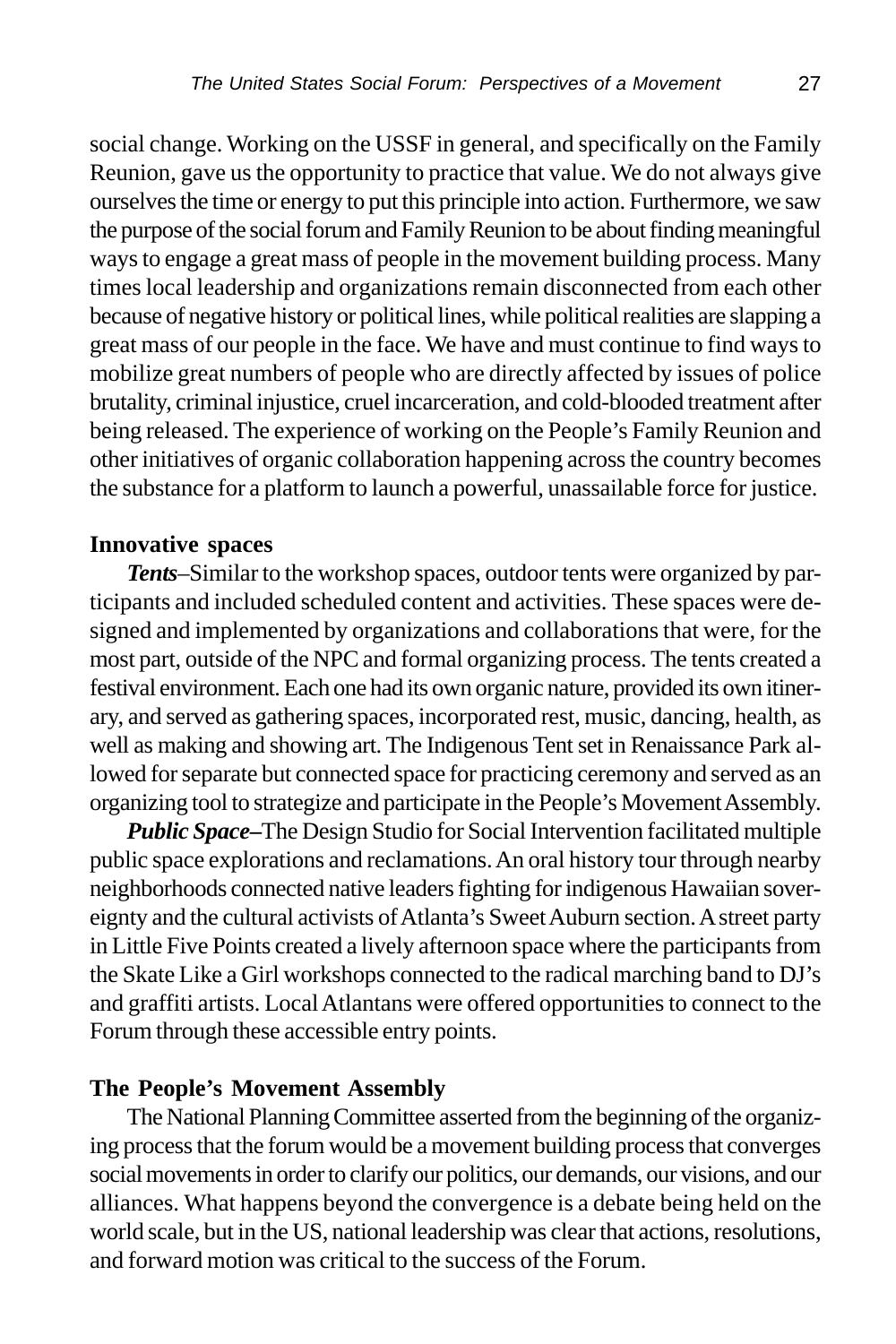The social forum included many forms of engagement, and the People's Movement Assembly (PMA) was a process and activity within the five days that advanced the movement functions of the convergence. Within the Charter of Principles, the forum is not allowed to take political positions, however, in every forum organizers and communities have asserted a space to develop political resolutions and declarations. The PMA was the USSF's response to a global debate about the political direction of the forum.

The PMA, as a participatory process and potentially deliberative body emerged from the forum organizing process. First practiced at the Border Social Forum and inspired by Social Movements Assemblies at the WSF level, the Assembly included a process that began on Saturday morning with regional caucuses. Though held at 8:30am on the fourth day of the forum, the Southeast Caucus saw over 100 people from almost every state in the region. The full USSF Assembly, held on the last day, invited groups–from the caucuses, the workshops, the strategy sessions, the tents, and other spaces–to announce resolutions for action (in two minutes or less). The first PMA at the first USSF was rocky in design and execution, and we look forward to planning more intentionally to clarify the effort and make it more accessible to participants. Over 50 groups declared their carefully crafted resolutions to a full house. The stage also held witness to an incident that felt exclusionary, to a response from the indigenous participants and people in solidarity with them, and to a healing process that is uncommon on a national stage. With more planning and a clearer engagement process for participants, the People's Movement Assembly has the potential to advance our movement strategies towards coordination and collaboration.

As we move the social forum process forward in this country, we must not default to preconceived notions of methodology, space design, and political prescription. If we collectively consider the crises of our moment, reflect on the historical trajectory, and support the creation of innovative and experimental spaces, the forum has the opportunity to expand in participation every time we converge. These spaces, though not resourced effectively in this first round, were compelling and offered glimpses of strategic convergences on a mass scale.

## **III. OPPORTUNITIES TO PRACTICE MOVEMENT BUILDING: ATLANTA AS THE SITE, THE SOUTHEAST AS THE HOST**

The WSF started and was held in Porto Alegre, Brazil three times in a row and was hosted by the very progressive Workers Party that, within a few years of the WSF beginnings, launched Lula into the presidency. With hundreds of thousands of people attending the Forum and integrating into the city and advancing the progressive agenda of the governing Workers Party, one could easily argue that the WSF was a key factor in the election of Lula as president. In the case of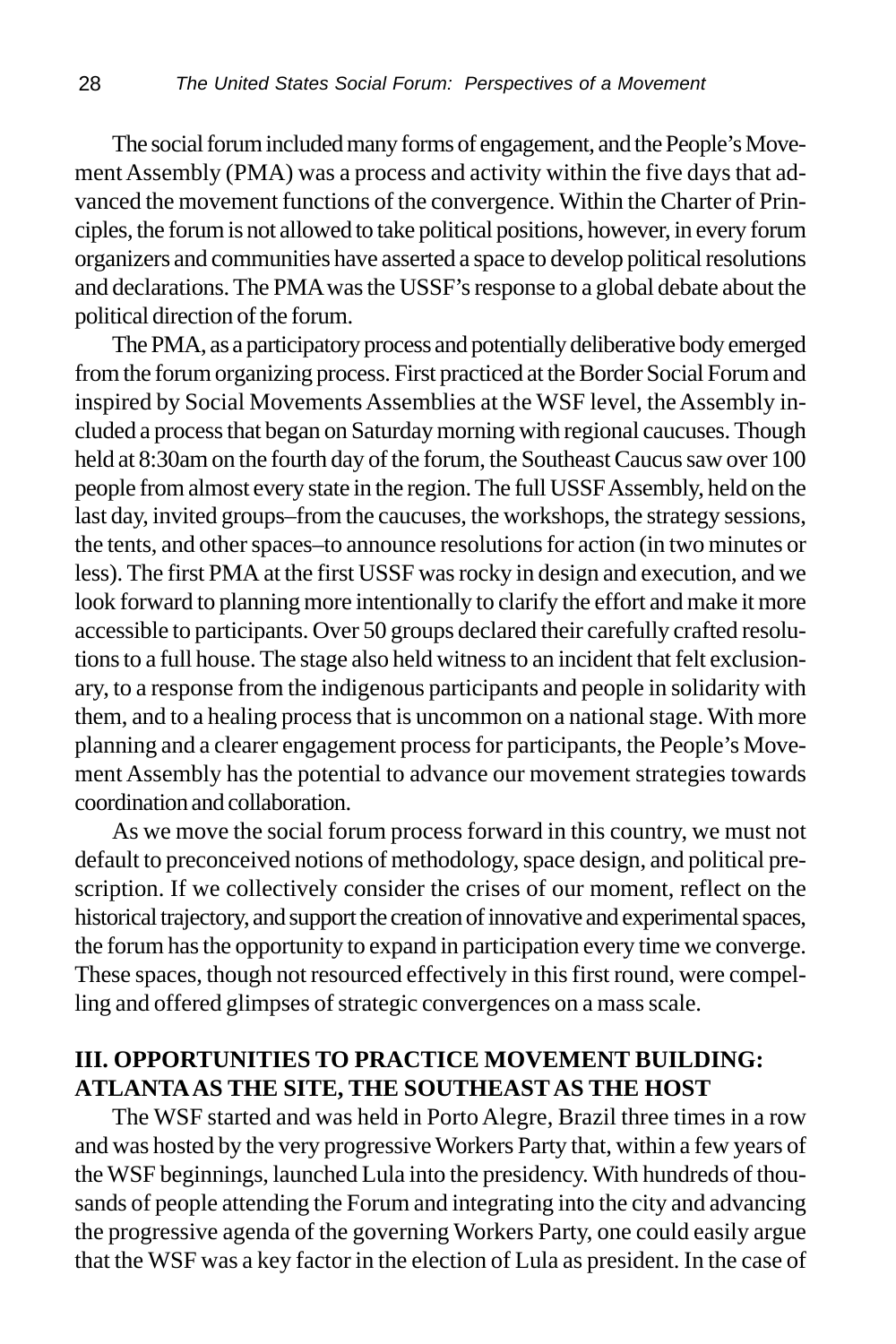the US, the USSF and the fractured but growing movements that it represents is not in a position to be that kind of springboard. However, the relationship between the significance of location and the opportunity to practice structural movement building on multiple levels cannot be ignored.

The site of the Forum is chosen because of historical significance and current political relevance. It is chosen based on the will of the leaders in that place, as well as the regional will, that surrounds, strengthens, and informs that place. It should be chosen and held as a strategic location to launch and advance national movement building from the historic origins of an imperialist economy, a racist society, and a legacy of fierce resistance and resilience. The site should be an opportunity to activate two distinct processes: 1) to galvanize that region's movements to provide ongoing infrastructure for sharing and mobilizing together and 2) to inform, strengthen, and cross-pollinate movements that live outside that region based on historical connections and current realities. If both processes are achieved, we advance the possibility for true nationally based movements in the US.

A key lesson from the Gulf Coast Crisis has been an acute understanding of the weaknesses of movement-based response. As U.S.-based movements, we do not have enough shared or sophisticated experiences of mobilizing and taking care of massive numbers of our people. As governmental support gets sold off to private contractors and social agencies are systematically weakened, the social forum offers a contained time and space to practice structural development in conjunction with politically and culturally relevant principles.

## **We built a city within a city**

We highlight the achievements of the Atlanta Organizing Committee in order to understand how we begin, in concrete terms, to build the necessary infrastructures for mass movements. This examination provides an opportunity to re-evaluate and adjust our protocols to enter communities, and create more principled entry and exit plans for communities that host the social forum. These examples highlight tensions in the planning process that should be articulated and resolved as we move forward.

Let's be clear: Atlanta stepped up. Atlanta organizations signed on; Atlanta organizers volunteered time, resources, and skills, and Atlanta volunteers came out of the woodwork to ensure that the Forum was a success. With only one paid staff member for a year and half of a two-year organizing process, Atlanta built the Forum with grit and determination in order to welcome people from all over the country and the world as well as to participate in a historical opportunity to shift the political landscape of this country in the wake of devastation and displacement. Atlanta, with Alice Lovelace and Project South at the helm, built an impressive infrastructure of coordinators and logistical structures that operated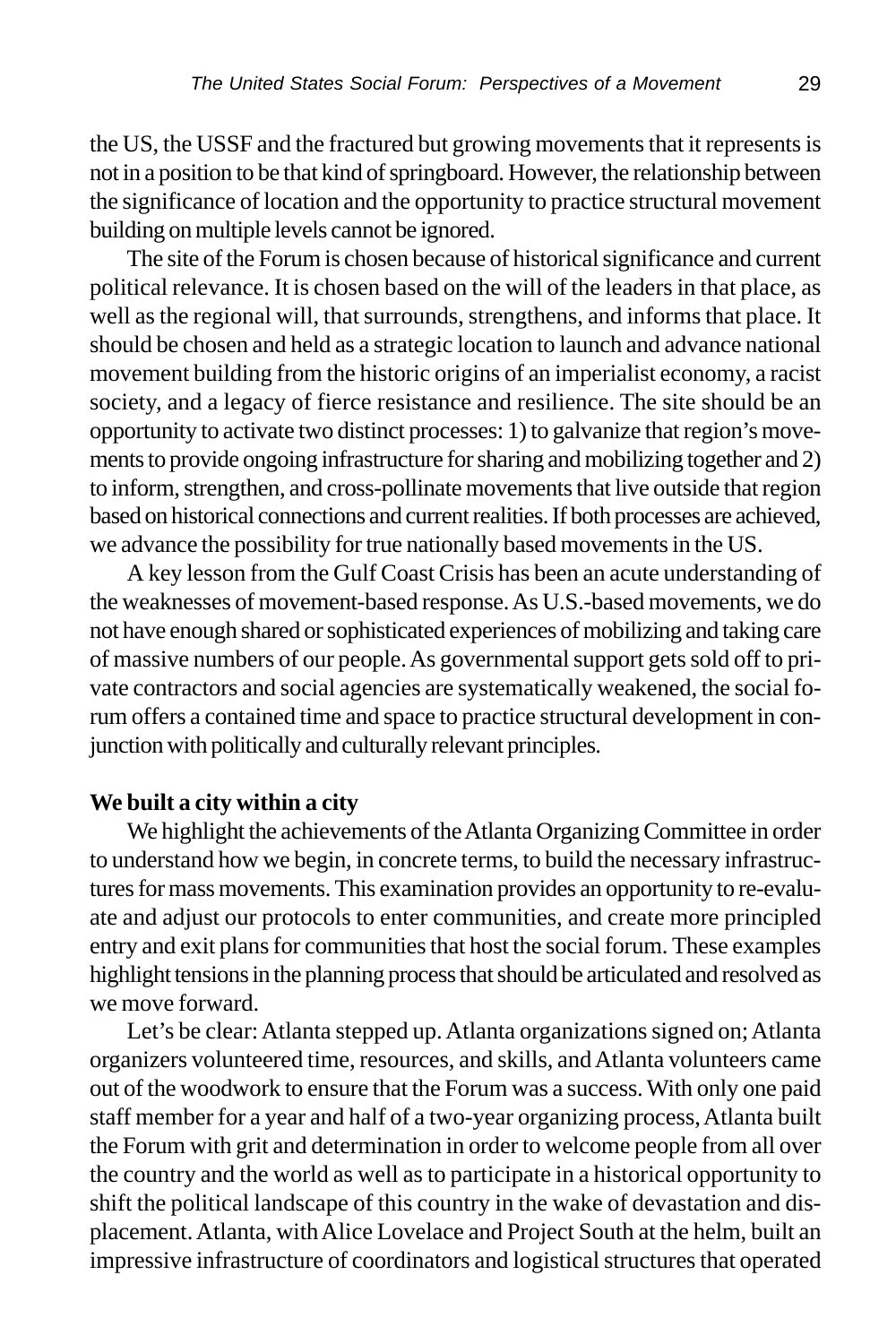smoothly for a week, and Atlanta withstood the descent of thousands of folks from all corners who often did not come with an understanding of the South or how to engage with leadership on the ground.

The shadow of a national decision-making body loomed without the necessary investment of finances, grunt work, or organized numbers. The local and regional organizers knew that we were planning for over 15,000 people and made decisions and plans from that understanding. The core national planners were estimating 5,000 people as late as May 2007. This low expectation and clear disconnect from the organizing process landed the full responsibility of the details on the one paid staff member and the Atlanta Organizing Committee.

The infrastructure for the Forum, built on so few dollars and so many shoulders is probably one of the few case studies within U.S. experience about what our communities are capable of building at that scale. Long-term work on the local and regional levels led to an incredible first-aid and health care system for participants. Local doctors (primarily young Black and South Asian doctors) were organized to work in shifts. Alternative healers provided free services for over 300 participants in a corner of an AIDS prevention organization near the Civic Center. Water was accessible and available for 15,000 people for five days of the hot, humid Atlanta summer. Volunteers were organized and deployed before, during, and throughout. Food, though not plentiful in vendors, was found and shared. Bike brigades of local and out-of-town bikers assisted lost participants, provided water at far-off locations and interrupted a deeply embedded car culture.

The local logistics team, facilitated and led by USSF National Lead Organizer Alice Lovelace, represented many different communities and struggles throughout Atlanta. This group of civil servants reflected leadership from the local Black communities of Atlanta and became close to a liberated local government in all areas taken over by the USSF for those five days in Atlanta. In contrast, though organizations from the NPC were all but begged to contribute to the volunteer numbers, the response and investment in supporting the infrastructure was primarily from individuals on the NPC rather than organizational mobilizations.

The flexibility of the forum's infrastructure and its ability to provide so much to so many with very little hard cash speaks volumes to our movements' ability to resource our own spaces and take care of each other. However, the collision of ideology and political orientation on the national planning level affected the resources and planning for this large-scale, five-day logistical monster.If you are not organizing in mass numbers, then you do not plan for mass numbers. If you don't trust people (the local organizers), then you do not support the needs they bring to the table. If you expect low turnout to an event and a process, you don't build flexible structures to expand and contract. If you are more interested in political prescription than building capacity and making connections across skills, sectors,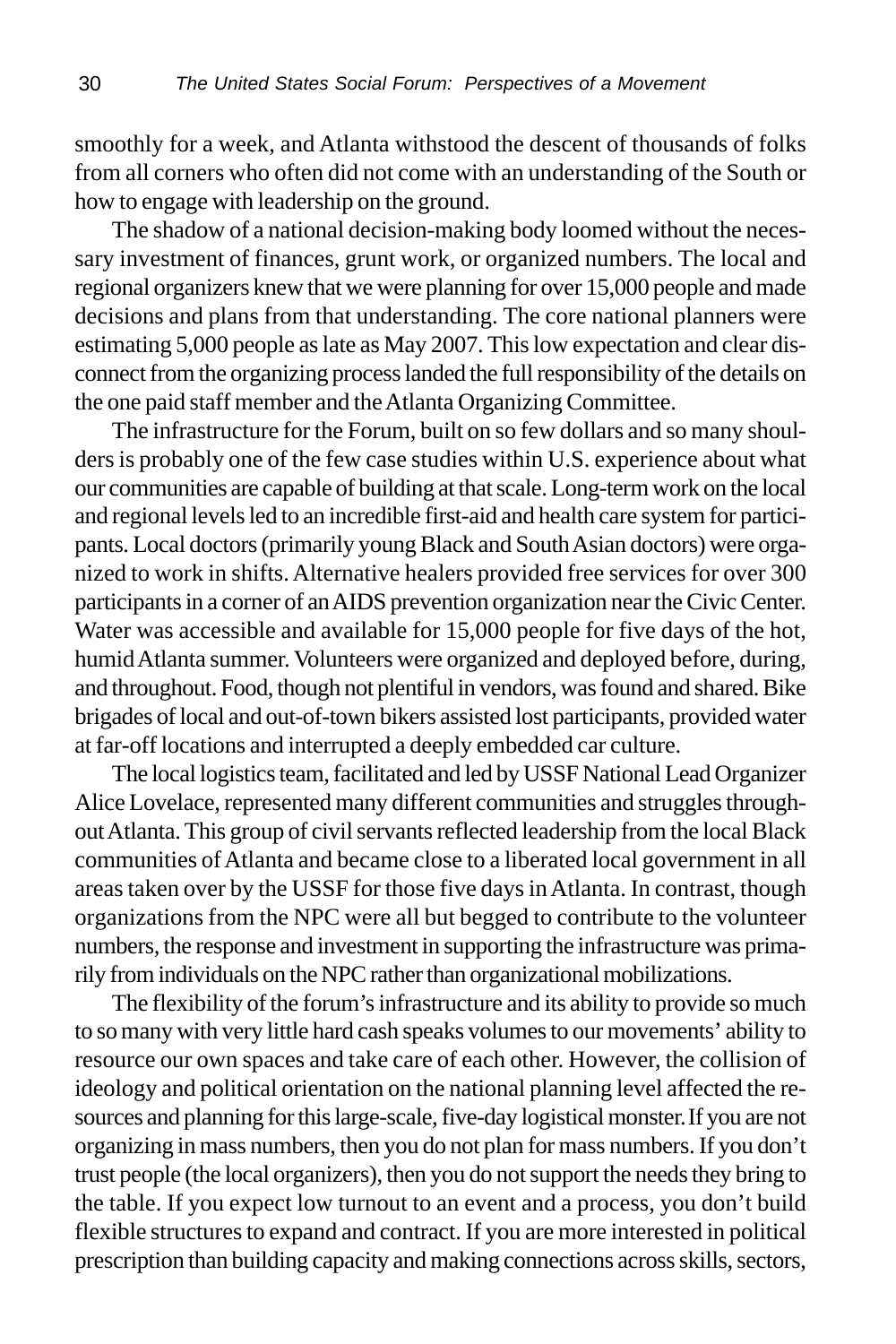and political lines, then you don't prioritize the infrastructure design until the last minute. These misunderstandings and lack of connection to both the mobilization process and the structural design manifested in a local-national tension but points to a deeper division around the potential purposes of the forum in the US. What cannot be quantified but should be recognized is the significance of Atlanta leadership's experience to build the forum as an act and a practice of building that other world we speak of in the social forum's slogan.

## **The Politics of Place: Entry & Exit Strategies for Movement Building**

Within the context of achieving the goal of regional realities informing one another, the South as the site of the first USSF offered an opportunity to connect US based movements to our national historical realities of racial and economic oppression, to the specific sites of one of the few mass-based resistance movements in the last half of the twentieth century, and to the current Gulf Coast crisis, one of the most severe manifestations of white supremacy, displacement, land acquisition, and domestic militarization in the last thirty years. Atlanta and the Southeast prepared to put forward our Southern legacies and current calls to action. Other regions and their leadership prepared to engage that legacy and connected to struggles on the ground as a tangible method to inform their own and strengthen them all. The Southwest, with its Caravan from Albuquerque to Atlanta, met these opportunities, but overall, this opportunity was not fulfilled.

The site of the Forum–whether it's the borderlands between Texas and Mexico, an Indian reservation in South Dakota, the industrial neighborhoods of Detroit, or the streets of Atlanta–is a place to be held, understood, and lifted up. You're coming into someone's space, meeting people who have built movements, engaging with people who are struggling on the frontlines. These are the people who have risked a lot to make it happen and are in the best position to direct the ground plans before, during, and after the Forum. Our relationships to these spaces should reflect our basic principles. Our plans should also prepare to take advantage of the opportunity to show our collective strength.

#### **Recommendations to the national planning bodies**

We believe that US movements hold an opportunity to build the social forum in such a way that proves (with direct and local results) that when social movements converge, power shifts. We also believe that local leadership should be supported to determine where those shifts can and should happen. Though the logistical needs and introductory process of this first USSF outweighed our ability to capture significant opportunities and truly advance strategic struggles in Atlanta, the next USSF can continue to build on our lessons learned. We can advance the process, the structures, and the outcomes with each forum, if we learn from the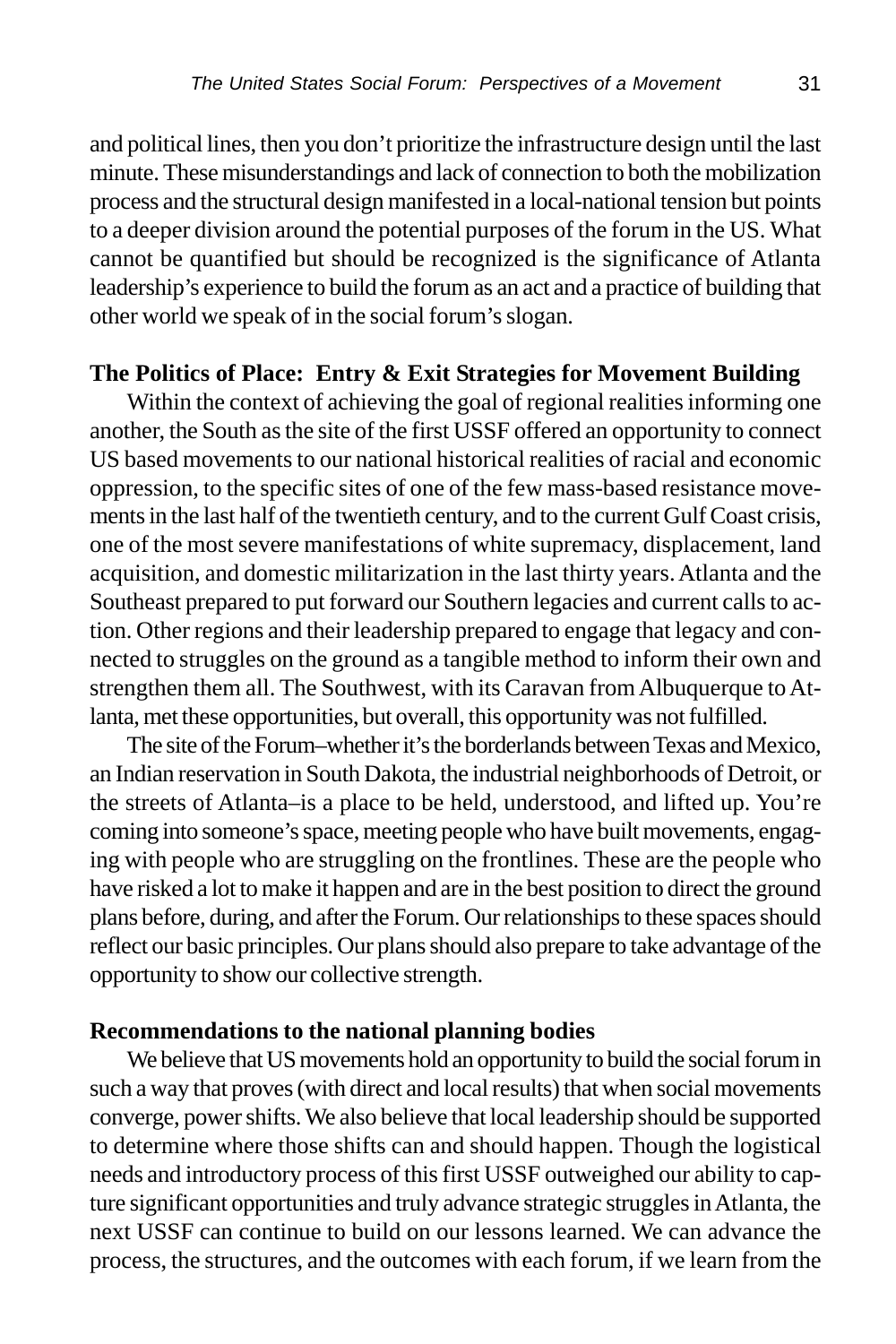last. One key lesson is paying closer attention to the local and regional movements in addition to the attending participants in order to develop comprehensive plans to anticipate opportunities and vulnerabilities.

No one organization or body holds the key to the success of the first USSF. No one of us knows exactly how to move forward, but many of us on all levels– local, regional, and national–remain committed to the social forum process as a movement building vehicle. If we don't examine our weaknesses, at the same time as celebrating our successes, we will repeat our mistakes. At the same time that the planning of the USSF showed our strengths, the weaknesses of white supremacy and elitism must be recognized in order to intervene on those historical patterns and ensure a more principled process moving forward.

As the Atlanta Organizing Committee and Project South moved hundreds of people over two years into positions to ensure the success of the forum's five days, we were consistently second-guessed and our recommendations dismissed on the national level. Though the antagonism to the South showed up early on in the selection of Atlanta, in December 2006, six months before the Forum, organizations on the NPC refused to sign a basic Memo of Understanding outlining investment–both fiscal and volunteer. At the same meeting, to ensure affordable hotel rooms for participants, two contracts needed to be signed by two individuals on the NPC, and the financial risk was clear. Jerome Scott of Project South and Loretta Ross of Sister Song, both Atlanta-based, signed the contracts knowing and counting on the mobilizations of thousands to fill the rooms. Though Black leadership was often dismissed and disregarded throughout the process, the NPC depended on the risks and organizing efforts of these same leaders.

Our recommendation to anybody that assumes a national character is to examine carefully its purpose, structure, and criteria for participation. We also recommend a rigorous process of re-organizing the relationships between local bodies and national bodies to counteract power dynamics that will inevitably surface. Each site of the Forum offers the opportunity for an evolution of our movements and should be supported in key ways to do that. Designing more intentional entry and exit strategies is one resolution we offer.

Movements and communities converge at the Forum, and then those communities move back out, into what we can assume is a generally hostile environment. How do we prepare for that–both in the host site as well as the outside communities who participated? Where do people go with all the energy? Where are the movement infrastructures to hold the excitement, the advanced political analysis, the newly forged relationships? In addition to providing spaces for participants to reflect on and advance their work in their home communities, organizing plans must include thoughtful exit strategies to respect, lift up, and strengthen the local site within a national context.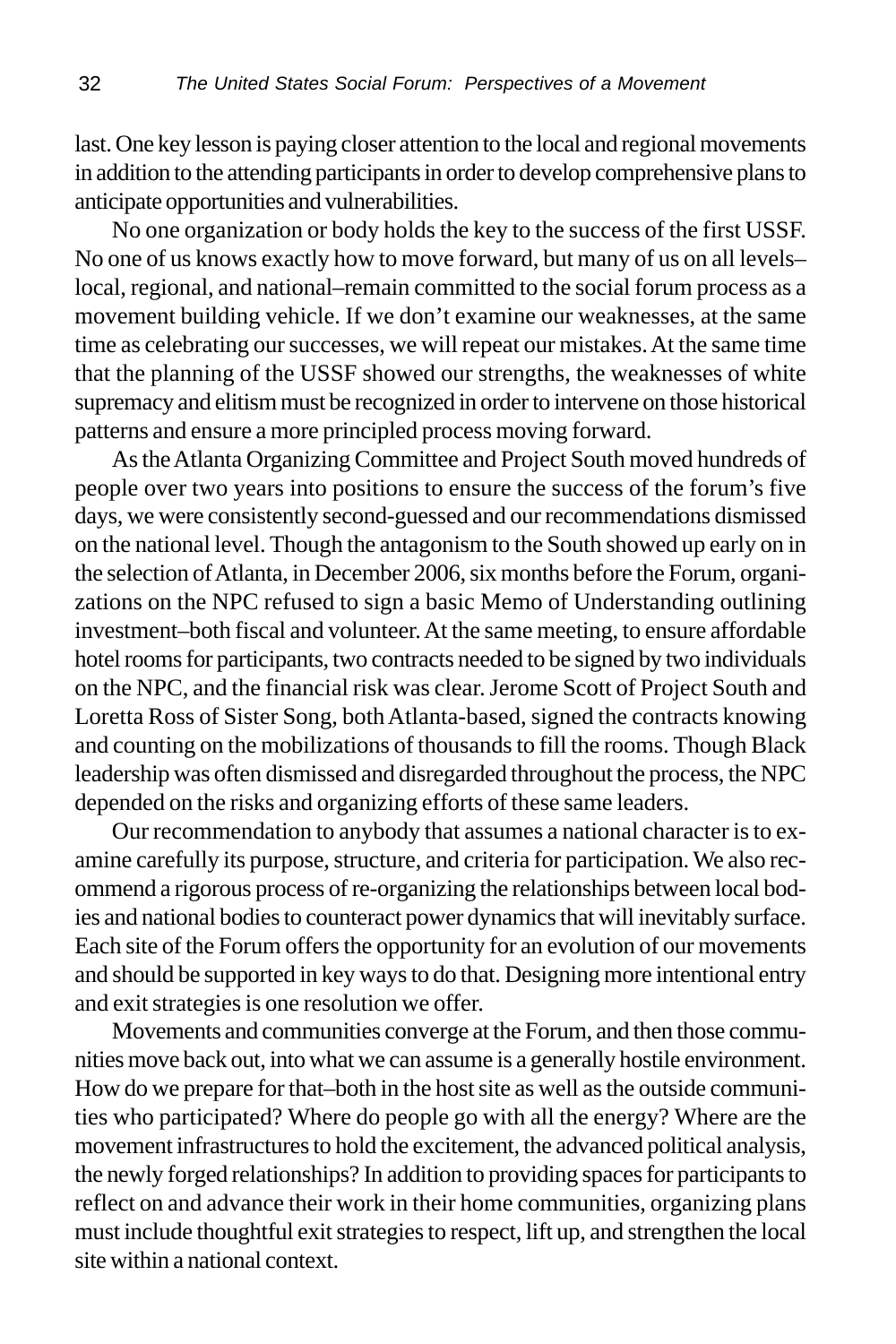On the front end, local organizers should have room and resources to design ways to harness the numbers, the momentum, and the skills of people coming to town.

And on the back end, all participants should leave with a greater sense of the place they lived in for five days and how that context connects to their home communities.

## **Entry strategy = Community protocol**

Entry strategies should include thoughtful preparation, plans to connect with local groups, and a compassion for the great numbers of people who make sacrifices to build something meaningful and on such a large scale. Volunteers work on principle and from dedication to a larger purpose; at least Atlanta's did. Basic respect for work and commitment must be a principle of the forum and its organizers at all levels for it to be a different model than a traditional conference. The opportunities were lost on both sides. Organizers on the NPC did not connect to the histories and present struggles of Atlanta and the South. And local organizers were so bogged down with details, we were barely able to participate in and bring our perspectives to the Forum we built.

Protocol is not just good manners, protocol is a set of practices that activates your principles and respects the communities you enter. It is a set of expectations and assumptions on all sides; the visitors and the visited. Leadership entering communities from other localities and regions should come prepared. Know where you're going to be. Research the history and current conditions of the place in order to connect their struggles to your struggles. Examine ways to build relationships. A key call out to participants was to "Bring what you make"–bring something to reinforce and support local struggles; contribute your strengths so that the forum will succeed. Instead of falling into the entitlement trap of professionalized conferences that provide comfortable but sterile environments, ask: What organizations do we relate to? What struggles do we support? What can we bring to further our relationships and make this a worthwhile venture for everyone involved?

On a more tactical level, we recommend coming to the Forum holding key assumptions about the ground level work that people and organizations in the host city have put forward. Volunteers are working 40 to 50 hour weeks and not getting paid. Any and all staff is stretched beyond capacity. Trust that experienced people have been organizing for several years to make it happen and have exhausted every resource they could find. And in the last days of the push, work directly with the local organizers to identify gaps–there always will be gaps–and initiate appropriate ways to fill them.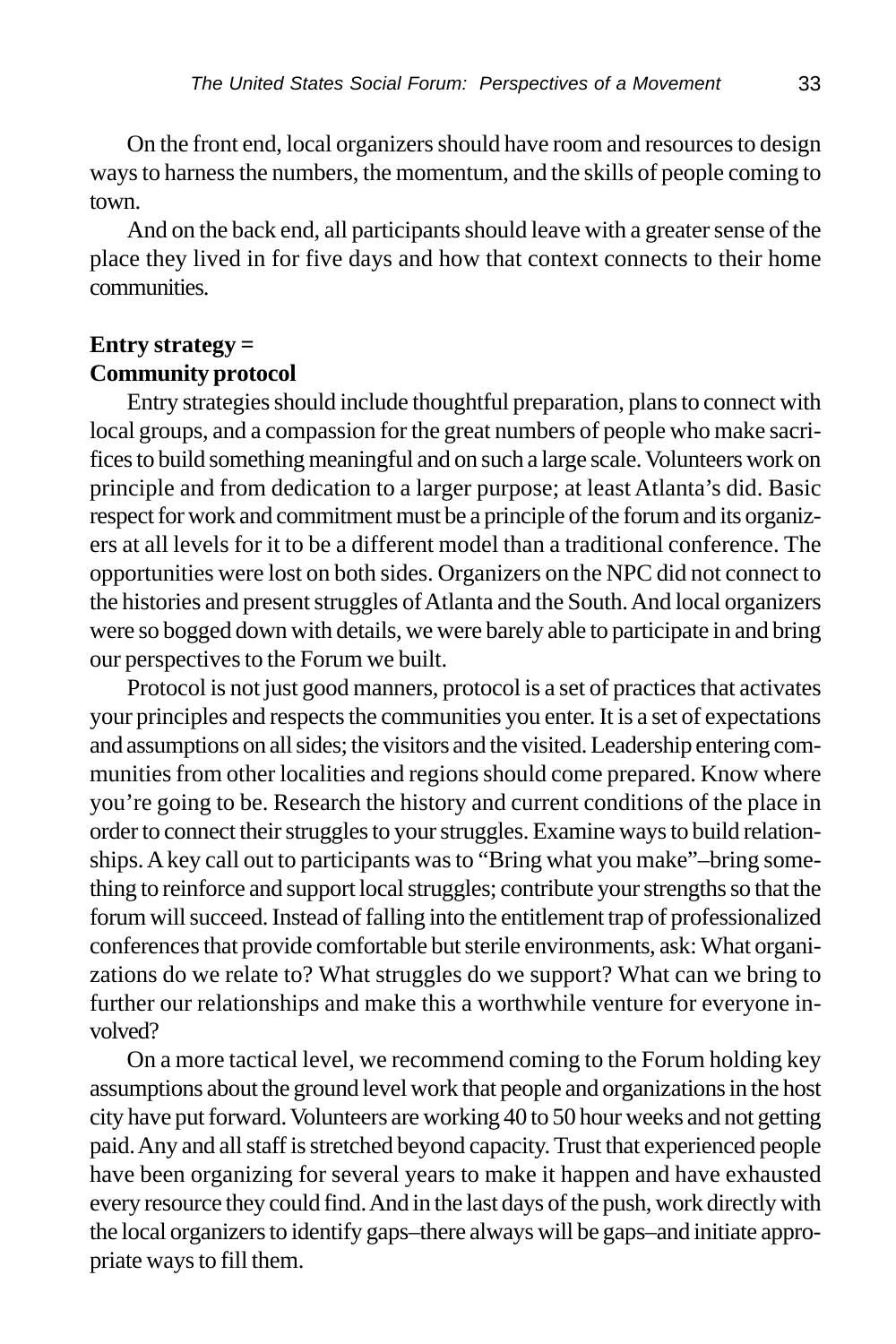### **Exit Strategy = Preparation & Support**

What can we do, as planners on all levels, to ensure that the social forum is a positive movement building experience for the place that hosts it? How can we build the next one so that every city and town wants the Forum to converge on its streets and in its homes? The social Forum plans must also include an effective exit strategy that protects and strengthens what can be assumed to be a depleted and potentially vulnerable site.

After so much work and investment to make the USSF happen, the Atlanta community got left holding the bag. There was no concerted effort, nor was there space or time to design anything on the local level, to support and rejuvenate the volunteers, staff, or participants. The social Forum did not, in the end, strengthen Atlanta organizing and there was very little to hold our movements as we left the spaces we had helped create. Two months after the Forum, the Task Force for the Homeless, a site of the Forum came under direct attack, and the city has systematically reduced state and federal funding options for the Task Force because it sits on a four-acre plot of land worth more than the hundreds of citizens receiving basic services there. Grady Hospital, the only public hospital in the state, has since been diced and co-opted into a privatization scheme that will leave uninsured and underinsured people with even fewer options.

Even if the local organizations are sustained and healthy–national planning should assume that the organizations and communities will be closely watched, and potentially targeted before, during, and after the Forum. We have to build the entry and exit plan with that understanding. The last day is not the end–energy depletion makes local community vulnerable, we need a process to support the community afterwards, as well as follow up on all the connections that happened, strategies built, and alliances developed.

Perhaps resolution is as simple as anticipating a collective exhaustion and building a plan so that a team from other organizations and regions will join up over the last few weeks and stay on for a few weeks after to tie up logistical loose ends, to support the leaders and workers, and to follow up with the people who came and were inspired. Follow up strategies around the database and communication with participants and supporters needs to be prioritized in order to connect people's Forum experience to their ongoing work.

#### **Recommendations for the local anchor**

Just as the national planners should be more intentional about these critical practices to build locally, regionally, and nationally, the locally based anchor should be intentional about how it builds infrastructure, relationships, and entry points for organizations and organizers. The position of anchor is where our political will meets practical implementation on a scale that we often struggle to imagine. Bal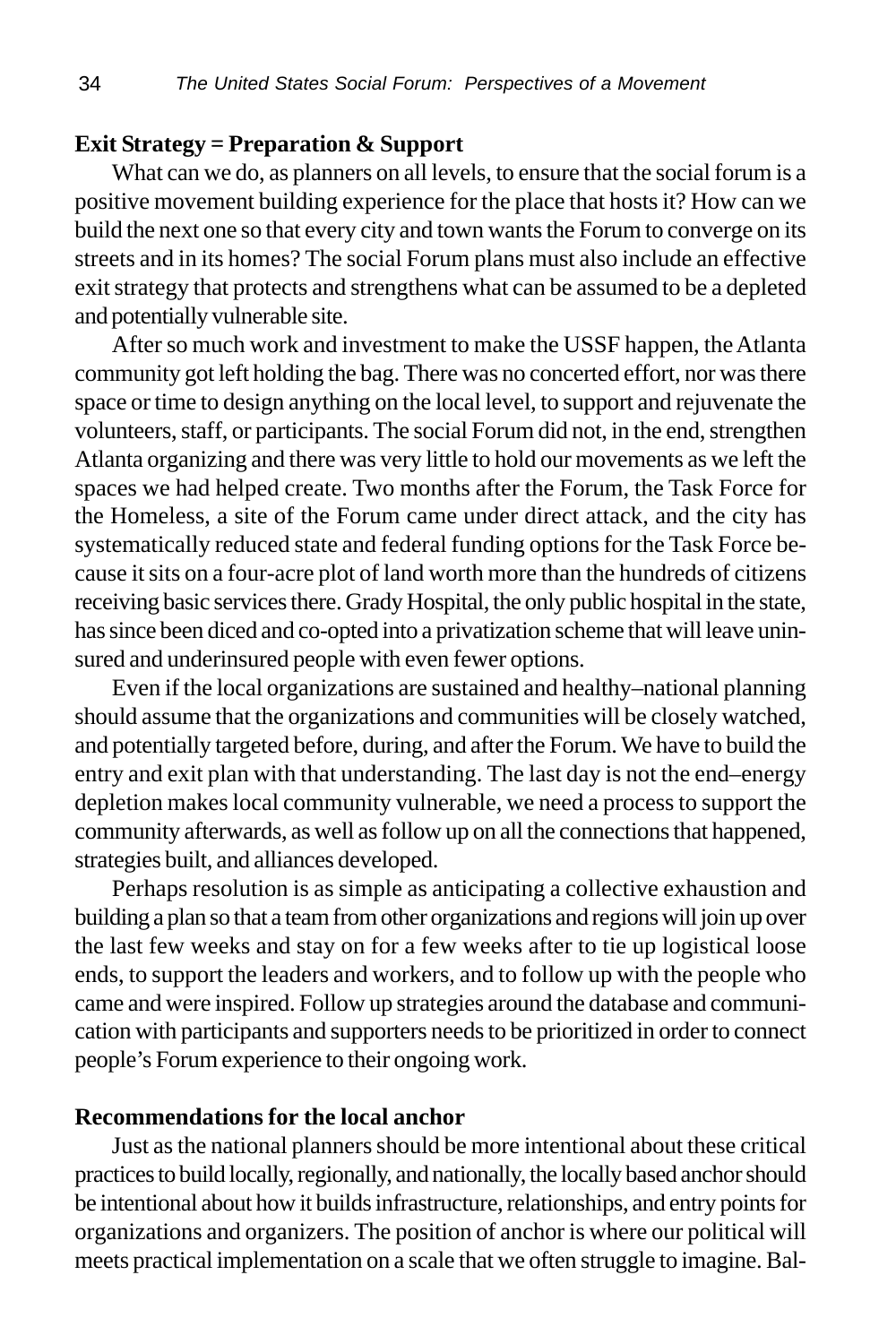ancing the logistical needs of the Forum with an expansive sense of the possibilities the forum can engender is crucial.

- Know the community intimately. Introduce the Forum to the surrounding neighborhoods and key communities.
- Build directly with local organizations and regional or national organizations based in your city through the Organizing Committee. Build direct investment and strong communication structures.
- Assert the purpose and function of the Forum. At the same time, allow for flexibility and input into the process from the many committees working regionally and nationally.
- Hold small assemblies or neighborhood social forums in hard-pressed communities so folks can participate in the culture of the Forum and also infuse the process with the history and context of the place. Create entry points for people to commit to participating in the national Forum.
- Build volunteer pools from existing organizational bases. Organizing volunteers as unaffiliated individuals was difficult, tedious, and ineffective.
- Seek out existing opportunities to build with sectors not already active in movements, but looking to be engaged in community work (i.e., medical students and the Grady doctors).
- Include a comprehensive campus organizing plan (with representatives on the Local Organizing Committee) to activate and inform the local colleges.
- Engage strategically with the NPC and work to bridge the inevitable distance between the two bodies.
- Stay connected to the regional building. Create communication structures and recruit strong anchors in other locations or sectors to help coordinate.
- Building and holding the infrastructure of such an unwieldy and untested (in the U.S.) forum should be supported, not as a logistical necessity but as a key practice and outcome of the forum process. At the same time that we challenge the national process, Project South takes responsibility for missteps throughout the process. Tensions between the organizing forces are inevitable within a broad and long-term process like the social forum. All political differences do not necessarily need to be resolved, as the Forum process and our movements should be wide enough for a diversity of tactics and practices. We argue that for the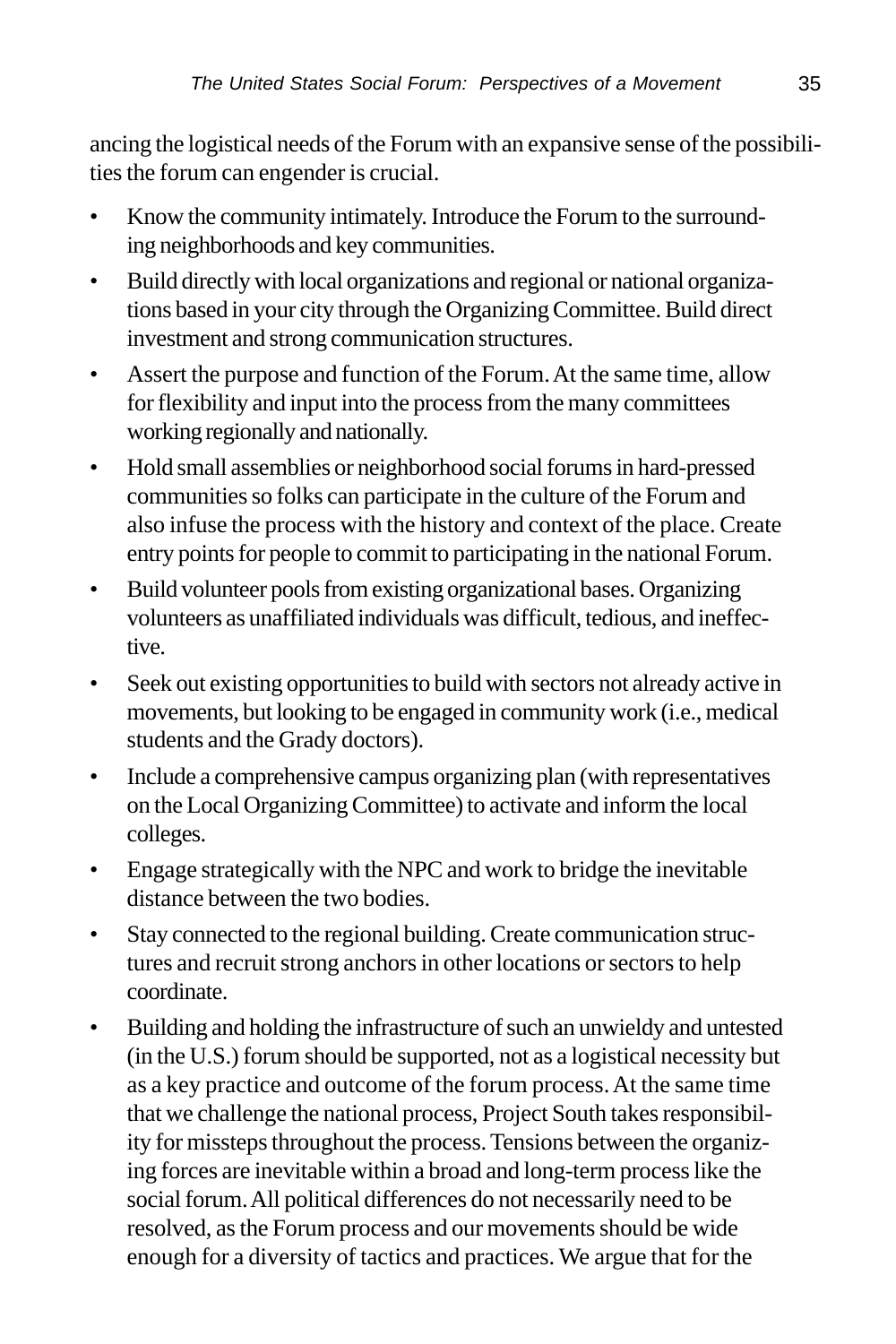sake of transparency and equal distribution of resources, positions should be articulated and discussed early on within the broader context of the purpose and planning of the Forum. The political will and risks that organizations commit to in order to move the forum to new heights of effectiveness must be recognized and resourced.

## **IV. Conclusions and Visions for the Forum**

The social forum succeeded in introducing U.S.-based movements to the open processes, its participatory nature and the opportunities to share and develop sophisticated politics relevant to the current moment. The response was overwhelming, the results have been far reaching, and the energy to build a second one is present. Despite the minimal resources, every working group and committee pulled together its ingenuity and amassed the people it could. We are holding an urgent opportunity to build on what we know about movement building inside the social forum process.

In a historical moment when displacement ravages our communities, we must shift the shape of our organizing to match the moment. People are displaced from our homes through the destruction of public housing; people are displaced and removed from communities into prisons. The lack of healthcare and livable jobs displaces us from any semblance of a quality life. A financial system threatens our earned retirements and savings and puts us all at risk of increased impoverishment conditions. In this moment, facilitating mass convergences and organizing specific local efforts from within those convergences is a critical method to address issues that can no longer be resolved in isolation or through minor policy changes. The convergence strategy, if held with enough principle and integrity, will spark stronger movements in local communities, across regions, and through national platforms.

No political party or singular alliance is prepared to truly act on our behalf. The social forum process, if taken seriously and invested in on all levels, provides a productive space for leadership to stay connected and relevant to popular movements. The Forum provides a space to discover and amplify our collective demands. Each social forum could be seen as a benchmark to examine how far we've come and re-assess our directions to align, collaborate, and coordinate. We can learn what's happening, inform the political edges, support the skills, and provide the flexible, accessible infrastructure that people need to move.

As Project South, we are committed to our responsibility to share our lessons and recommendations with those invested in the process including organizations and groups considering anchoring the next forums–whether regional or national. We are committed to moving with the Southeast and examining ways to connect to the forum and movement assembly process as methods to build more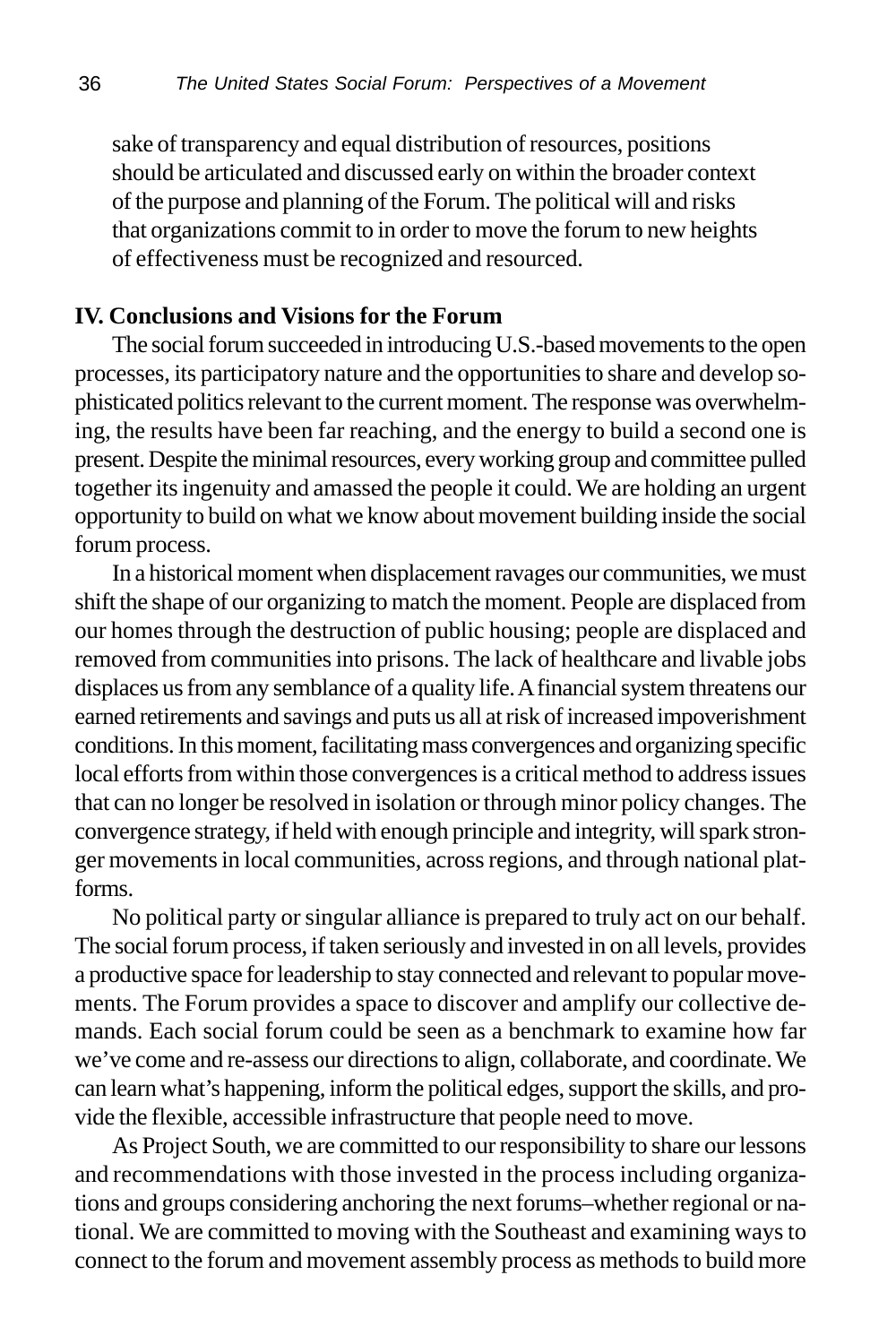social justice infrastructure in the South. We are committed to experimenting with and designing social spaces to mobilize forces, articulate demands, and launch actions.

The process of building and launching the first USSF was an achievement that should both excite and humble our movements' leadership. Our goals are ambitious and our vision strives to reflect the depth and breadth of what we imagine for our communities. This is no easy task, and we will make many mistakes. We have no other choice but to continue this process and evolve it to match the momentum of people rising up in the streets in Jena, voting in their first election for a Black president, or standing with immigrants and migrants demanding visibility and power. We have no other choice but to keep experimenting with our methods and strategies so that we can capture and move political opportunities, not just from the perspective of a U.S. movement standing in solidarity with global movements, but as movements of peoples affected by the same crises that the US creates both domestically and internationally.

Project South entered this process not knowing answers. How would it happen? How would we find the resources? Is the Forum relevant to our work and strategic directions? Along with the organizers and planners at all levels, we took major risks and absolutely believe that the achievement was worth the work. We also believe that no process improves without serious reflection and evaluation, and that we must articulate the vision and purpose of the social forum in order to build it to an effective and powerful scale. We are determined to show to our people and the world that the USSF did not just mark a moment in time. It marked a forward step for wider, broader, more expansive, more effective movements for real transformation of our lives.

Our strength lies not in knowing exactly how to move forward but in our commitment to do so.

We offer this reflection as the anchor organization of the first USSF. We hope that it provides deeper understanding of the process, the practices, and the potential of the social forum in the United States.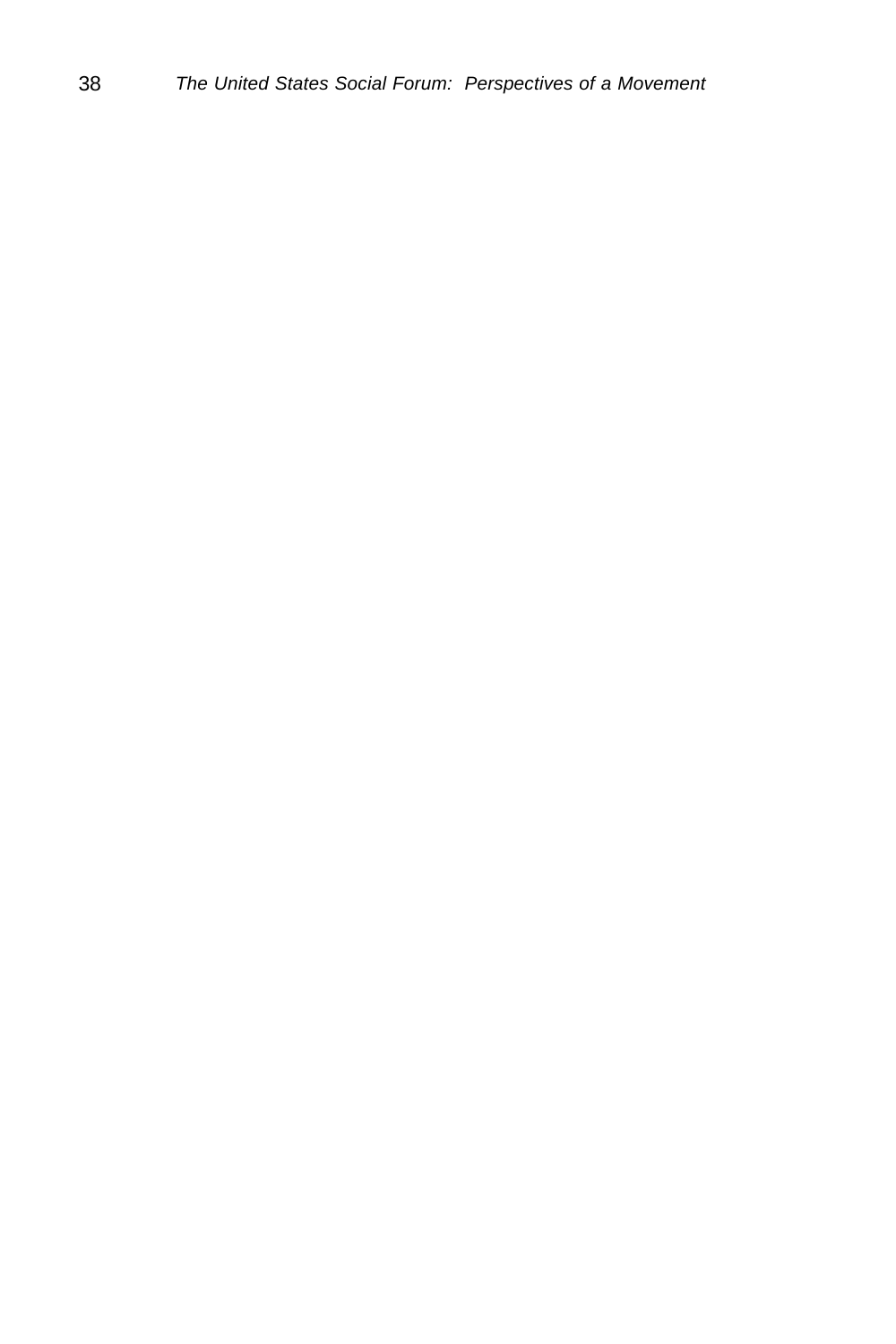## **Chapter 4**

# *Plenaries, Workshops, and Films:* **The Program of the US Social Forum**

*Allison Budschalow, American Friends Service Committee*

*Colin Rajah, National Network for Immigrant and Refugee Rights*

*Maria Poblet, Comite de Vivienda San Pedro/St. Peter's Housing Committee*

The program of the first U.S. Social Forum was a wonderful, complicated undertaking, at the heart of the Forum itself, and reflected the breakthroughs and challenges of our movement as a whole.

We asked ourselves, and each other: What ideas and what analysis do we need to make another world possible? What organizational forms, what campaigns, what demands? How can different sectors and areas of progressive work link together to challenge the root causes of oppression and exploitation? What social forces are positioned to engage deeply in this conversation, to build these movements, to lead our struggles? What is the situation in the US and in the world right now, and how can this gathering intervene? What is to be done to re-build a radical progressive movement in the United States?

We set out to challenge ourselves, as a progressive social movement, to both critique the political and economic system that we live under, and to begin to articulate the 'other world' that we know to be necessary and possible.

We set out to have a process broad enough to include many political tendencies, ranging from veterans of national liberation movements in Central America, to leaders of the Civil Rights movement in the US, to the current protagonists of the social movements in the US: day laborers, domestic workers, students, and survivors of urban displacement from New Orleans to Big Mountain.

We set out to create a structure where grassroots organizations could lead the Forum, while engaging other organizational and individual activists, as well as other types of progressive formations in the shared project of building a movement.

After hundreds of committee meetings, endless conference calls, exciting debates, and much hard work, we carried out a huge political experiment: the program of the first USSF. This is our account of that fabulous and flawed experiment.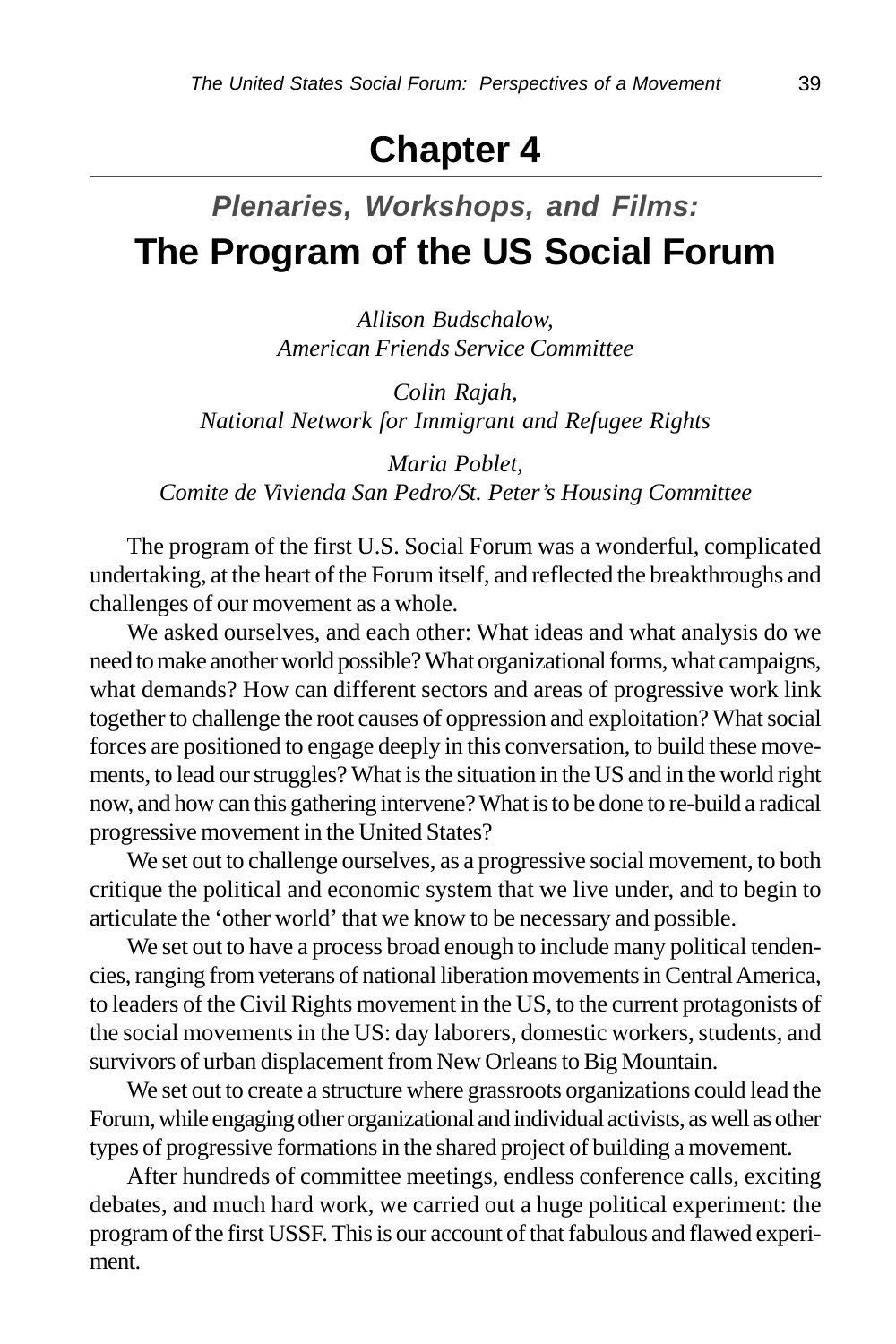#### **Creating the Program Committee**

During the initial formations of the USSF's Planning Committee and Coordinating Committee in 2004, a Timeline Committee was also created to delineate the key benchmarks for tasks and processes, particularly for the first half of 2005. It also established the necessary deadlines for various aspects of the Coordinating Committee's decision-making and other external events that were to be utilized for outreach purposes.

Included in this master timeline was the creation of a Program Committee. By early 2005, the initial Program Committee was meeting regularly by conference call with a core of around four to six committee members. The critically important August 2005 face-to-face meeting that became the National Planning Committee (NPC) in Atlanta significantly boosted the size of the Program Committee.

One of the primary accomplishments of this committee during this period was the extensive brainstorming and grouping of 18 "tracks" encompassing almost 30 issue or thematic areas. This was considered to be a work-in-progress, with ongoing development of tracks and additions of issues or themes for each that was already listed to be continued indefinitely. However, much of this shifted at the August 2005 Atlanta meeting and as we came closer to the USSF itself.

## **August 2005 Atlanta Meeting: The Infamous "Clusters"**

At the landmark August 2005 face-to-face meeting in Atlanta, the original committees were dropped and the Planning Committee created 10 Regional Committees, a Local Organizing Committee, a Logistics Committee and 6 Working Groups, one of which was the Program Working Group.

The Program Working Group, boosted by more than triple its original size as the Program Committee at the Atlanta meeting, attempted to identify missing themes, prioritized finding ways to intersect and integrate issues, and brainstormed program development criteria. Most significantly, the group agreed that the 18 or more tracks that had been established earlier were not useful for programming purposes and instead decided on grouping the various issue and thematic areas into 7 "clusters": Body; Earth; Community; World; Work; Power; and Spirit.

While the clusters were initially conceived to be more "holistic" and "positive" and divergent from the tracks that some folks were familiar with through previous social forums proved to be a contentious issue as many could not relate to, nor fully comprehend, them. They were critiqued as too "touchy-feely", or lacking political clarity. In the end, due to the absence of universal appeal, the clusters were dropped and transversal axes and cross cutting themes were introduced.

Another initial creation at the Atlanta meeting was the concept of "Pre-Institutes", where key themes would be taken up by plenaries and convenings prior to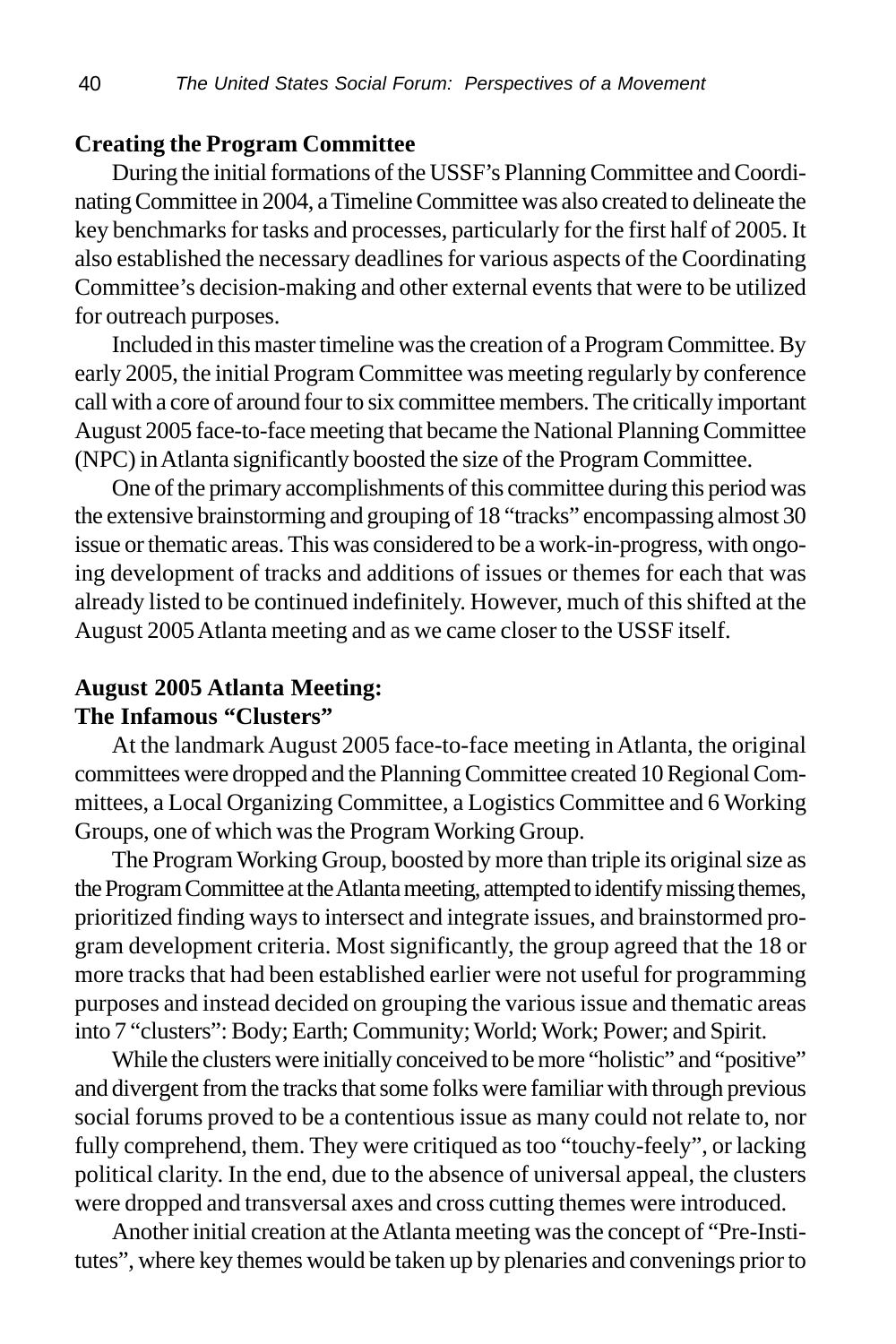the USSF-proper, in the format of pre-conference events. These "Pre-Institutes" were: History of the South; Immigration; Indigenous Rights; Youth; Racism; and Related Economies/Globalization/War/Trade.

Again, these evolved into another guise later on because they were deemed too important to be relegated outside of the USSF core program. They were later developed into the main plenaries of the USSF, and the notion of Pre-Institutes was ultimately dropped.

#### **Transversal Axes and Cross-cutting Themes**

The idea of using "axes," or more specifically "transversal axes," came early on in the Program Working Group's process. Committee members who were familiar with the World Social Forum (WSF) programmatic structure introduced it. In the WSF structure, transversal axes are used to highlight systems of oppression that are important to all of the themes within social forum organizing, such as gender, race, patriarchy or capitalism, so that each group who organizes programming for the social forum is conscious of lifting up how these intersect with the issue they are putting forward.

From the experience of some members of the Program Working Group at the WSF and the Americas Social Forum (ASF), we learned that transversal axes were quite confusing in practice at each of the actual forums. The Working Group tried to reconcile with this fact and remedy the situation by changing the name from transversal axes to "cross-cutting themes" with the hope that a clearer name may better inform and lead folks as to what we were referring to. The change in name only, however, was not enough to convince all of us that the cross-cutting themes made sense either, especially those who had no first-hand experience and familiarity with the original transversal axes in the first place. At this point we were beginning to feel like Goldie Locks searching for the perfect porridge.

Based on our difficulty in reaching consensus on how to organize and structure the transversal axes or cross-cutting themes, and the advice that they might not even be the most useful way to categorize the programming of the USSF, we decided not to use them. Despite countless hours, days, weeks, and months spent on trying to nail-down transversal axes for the USSF, the group was eager to be free of them and move on to the next tasks of the Program Working Group, not the least of which included the drafting and finalizing of the application for programming at the USSF.

## **Growth: People Power! or The Power of the People …on the Program Working Group**

Of important note was the development of size and composition of the Program Working Group. By the end of 2005, core members of the work group had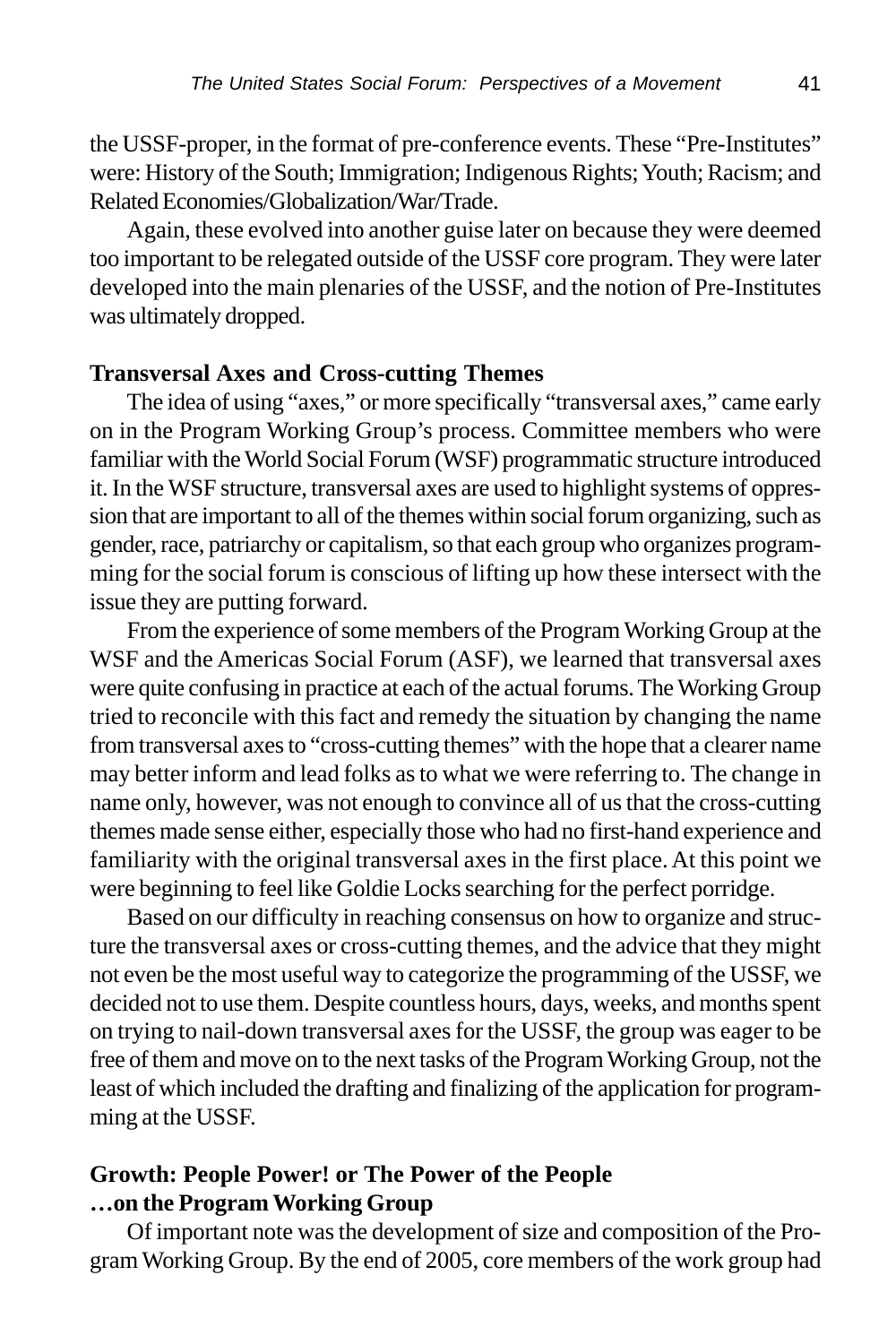embarked on "recruiting" additional members to the group, out of the necessity to increase capacity and of desperation. However, many also intentionally focused the outreach and recruitment on grassroots sectors and community-based organizations that were under-represented within this key building block of the USSF and would add to the political dimensions of the group.

By mid-2006, the group had grown to a regular conference call attendance of around six to ten members (although significantly more were listed on paper as members of the work group.) However, this core group was able to work cohesively, efficiently and embarked on a mammoth project of programming in hundreds of workshops in coordination with other committees and working groups.

By this time, the Coordinating Committee was created to carry out all of the primary work for the USSF. At the same time, each working group was also commissioned to nominate additional chairs (beyond the singular one from 2005) and all chairs were given seats on the NPC. The Program Working Group faced the enviable situation of having three persons willing to share the chairing roles and responsibilities. It was easily and unanimously agreed that all three of them would serve as co-chairs, and this remained in effect through the USSF. This appointment included the following persons:

- · Allison Budschalow from the American Friends Service Committee
- · Colin Rajah from the National Network for Immigrant and Refugee Rights
- · Maria Poblet from Comite de Vivienda San Pedro / St. Peter's Housing **Committee**

Aside from the chairs, the Program Working Group also enjoyed the dedication, hard work, and political abilities of a number of key group members from Atlanta, the NPC, other working groups and volunteers-at-large. Without these core organizers and activists, the vital heartbeat of the USSF–namely its program, would never have been as successful as it ultimately was.

## **Organizing the Plenary Dialogues: The Collective Voice of the National Planning Committee**

One of the essential qualities of the social forum space and process is "selforganization." This means that the hundreds and thousands of activists organizing and educating day-to-day at the front lines of a multitude of struggles create the workshops, the tents, the conversations, and the relationships that make up the social forum and the larger bottom-up movement building project that it is. This idea of self-organizing was paramount from the moment that folks around the US and in Atlanta began planning for the first USSF.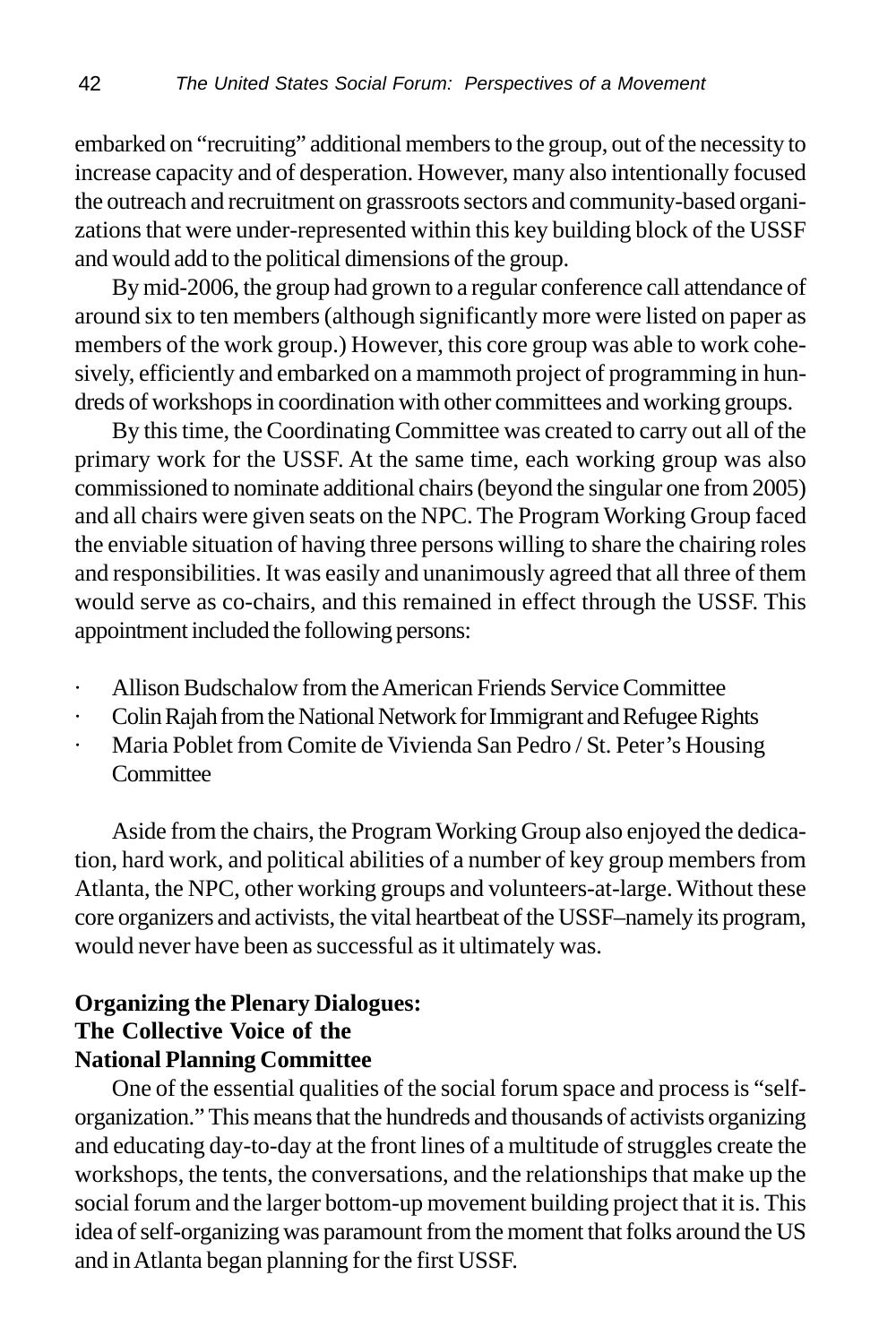There are a few spaces where the organizers of the social forum are able to put forward their collective voices–their analysis, vision, and shared practice. In the USSF these included the opening march, the morning opening sessions, the concert and some of the cultural spaces, and the evening plenaries. Here we share the story of how the NPC organized the plenary dialogues.

## **When, What, Who: Schedule, Movement Moments, and Voices**

In the overall scheduling of the social social forum programming, the NPC wanted to insure that self-organized workshops would have the time they needed, so we settled on three blocks of workshops for two hours each. We decided to organize opening sessions on the first two mornings to help frame each day and to allow time for regional gatherings leading up to the People's Movement Assembly (PMA). This left evenings for thematic plenaries. This prompted an important question of, "Would people come to evening plenary sessions after a long and intense day of workshops and more in the hot Atlanta sun?" Since there was precedent at other social forums, we decided to go with it and scheduled the plenaries during each of the three evenings of the USSF.

## **Movement Moments–Key Struggles & Visions**

Now, the NPC had to come to a collective decision about the number and content of the plenary dialogues. Two options were discussed and sometimes hotly debated. One option was to organize the plenaries as convergence dialogues, with diversity of sectors and viewpoints. This option lost the vote–it seemed a stretch for where we were. Instead, we opted for a more familiar methodology of organizing plenaries around various "movement moments" and fronts of struggle. There was also the question of fewer and longer plenary sessions and going deep, or more plenary sessions covering broader sets of struggles, but having less time to go deep in each. We decided on the latter.

Right away we brainstormed four plenary sessions lifting up four movement moments–moments we seized and moments that challenged us and demonstrated our movement's weakness. The first, and most obvious, was the plenary on Hurricane Katrina and what it exposed about America and our grassroots movement. The NPC had moved the USSF from summer 2006 to summer 2007 in the aftermath of Katrina so those most devastated–the survivors and internally displaced– could fully participate at the USSF. This plenary would tell the human stories of the government's abandonment, and the devastation and destruction of New Orleans and the Gulf Coast. It would also focus on the demand for the right to return, and for reconstruction of the region so all women, children, elders, African Americans, indigenous, immigrants, workers and the poor could live healthy and safe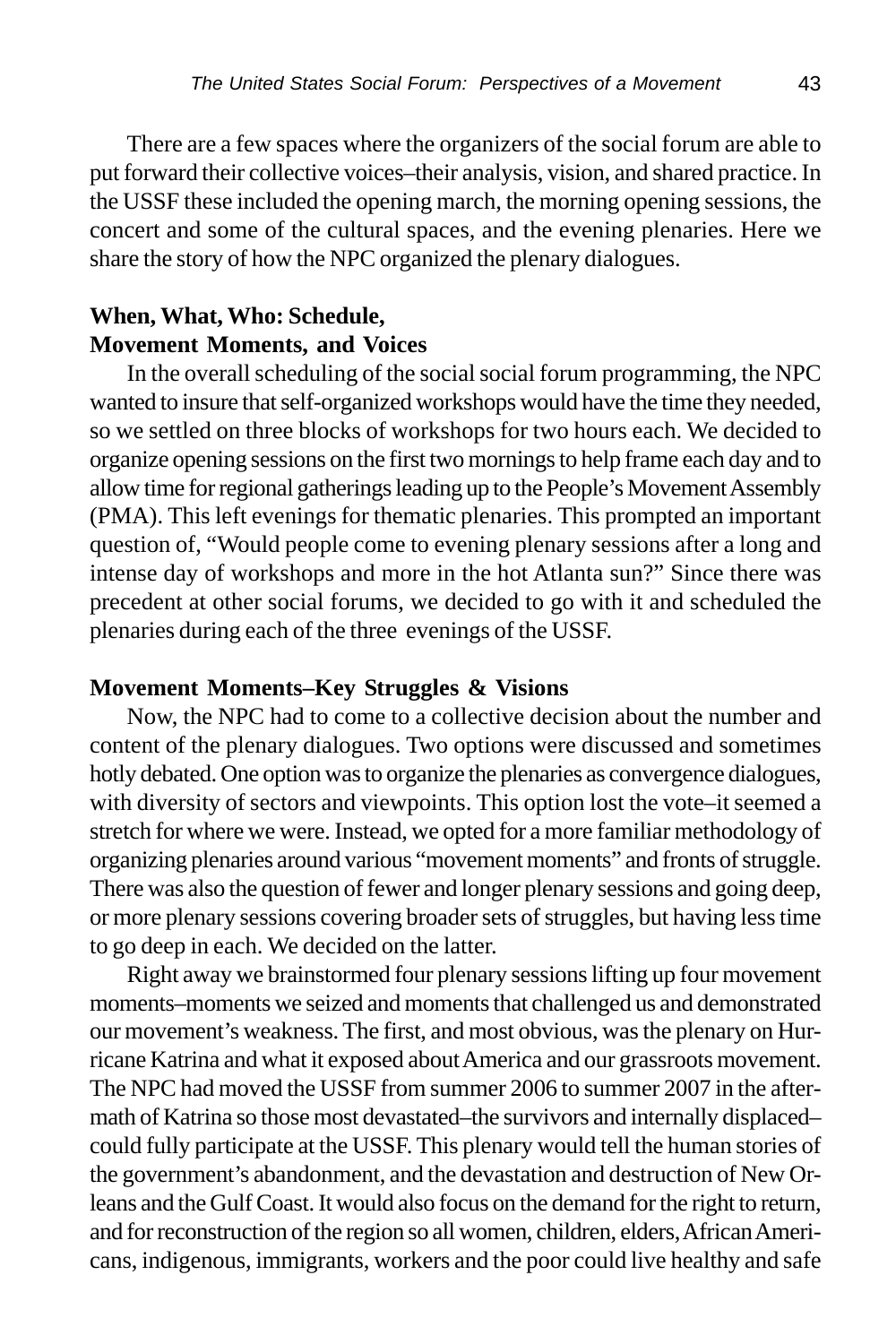lives. We knew our movement had not been able to respond and protect the most vulnerable and this was our challenge.

The NPC also identified three additional plenary sessions as a start. One was on immigrant struggles. It would highlight the increasingly repressive post-911 environment for immigrant communities, the powerful May Day 2006 and 2007 immigrant rights marches, and deepen our understanding and vision for building unity across race and nationality among working people.

Another was on war and militarism at home and abroad. Under the bogus banner of the "war on terror" US militarism is on the rise across the globe with the repressive wars in Iraq and Afghanistan, the ongoing struggles of the Palestinian people, increased military recruitment of our youth, and the war at home–a growing prison industrial complex and National Guard call-ups. This plenary would connect these many expressions of war and militarism and our locally grounded social and economic justice struggles with the global justice movement around anti-militarism and anti-imperialism.

It was also decided that Indigenous participation and leadership, especially in resistance to historic and ongoing genocide and colonialism and in raising the voice of social, economic, and environmental justice in the face of intensifying ecological crisis, would also have to be the focus of another of the first four plenary sessions. This plenary would lift-up indigenous struggles around climate and the earth, and the vision and possibility of global well-being and energy sustainability in the place of destruction rooted in a carbon-based fossil fuel energy regime and intensifying political repression.

After much discussion, the NPC added two additional plenaries to our original four as we moved forward. The powerful participation of women, particularly women of color and young women, on the NPC and in the USSF process generally, along with the dynamic Women's Working Group and Queer Visibility Working Group gave rise to the inspiring plenary on gender and sexuality. It brought diverse voices together in a liberatory vision and challenge to infuse struggles around gender and sexuality throughout our social justice movement.

We all know that the grassroots are a key part of the working class. But the NPC had not yet crafted a plenary session to look specifically at workers' struggles. In the midst of a deepening economic crisis and repressive environment for working people in the US and global economy, the NPC realized we needed to create a space for dialogue among those engaged in the many forms of worker organizing– trade unions, workers centers, domestic workers, etc., and to lift up the emerging forms increasingly widespread among the grassroots sector. This would happen at the workers rights plenary.

The NPC now had affirmed six plenary dialogues to be scheduled over three evenings during the USSF. We looked at the math, scheduled the allotted time for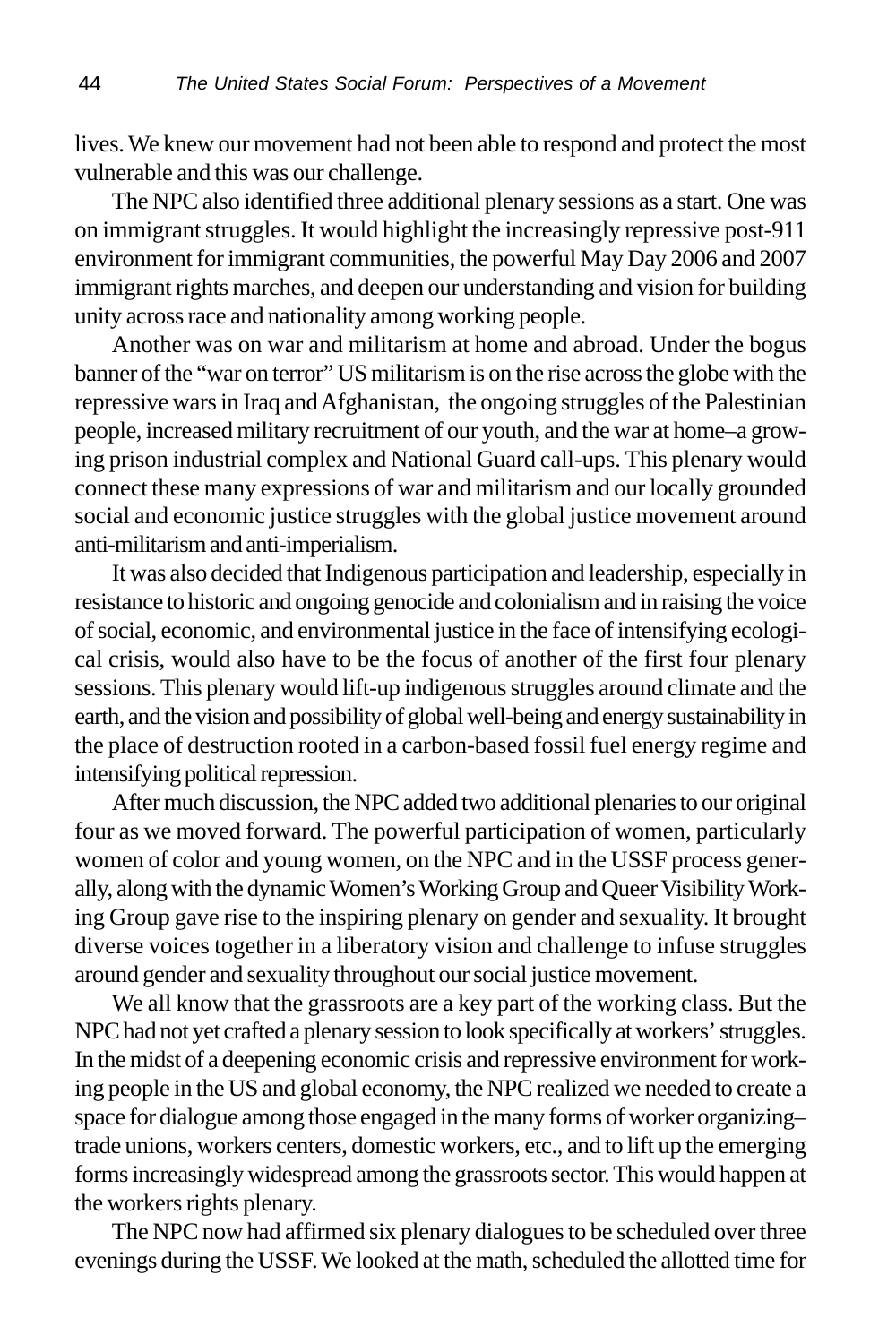each plenary, with two occurring each night with a small break in between. And hoped it would all work out.

## **WhoseVoices? Whose stories? Whose struggles? Whose leadership?**

The critical and political next step the NPC had to deal with was the question of whose voices, "Whose stories, whose struggles, whose leadership were we going to lift-up?" We decided, after some discussion, that there would be no big names, no superstars as plenary speakers at the USSF. This was our grassroots bottom-up movement, our struggles, and our voices. The plenary dialogues would feature "us"–ordinary people doing extraordinary work. We affirmed: "We are the leaders we have been waiting for."

The Program Working Group had the awesome task of reviewing the over 1,000 self-organized workshop proposals and organizing them into the overall USSF program. Identifying and selecting the speakers and moderators for the six plenaries was another distinct and huge task. So, the NPC organized the Plenary Working Group to coordinate the six plenary dialogues and six plenary subgroups that we came up with above. Like all of the other working groups, the subgroups related to the Plenary Working Group, which in turn related and communicated with other working groups as needed, attempting to ensure communication flowed.

Our work was cut out for us. The main task of the Plenary Working Group and its subgroups was to finalize the content and flow of the plenary dialogues and to come up with the most powerful, inspiring and diverse speakers and best facilitators to keep each plenary grounded, moving, and on time. Through this process the NPC worked very hard to insure diversity on plenary sessions–age, gender, sexuality, class, race, nationality, ability, and region of the country–and to bring some convergence across our many struggles.

Weekly conference calls allowed us to work out every detail about content, speakers, multiple perspectives and voices for all the plenaries at the subgroup level, then at the Plenary WG level, and finally at the NPC level. This often came with heated discussion and debate. Plenary Subgroup organizers went through each plenary as it would unfold and many had several conference calls with the speakers and moderators to do a "walk through" by phone. We presented grids with the demographics and composition of the plenary speakers and moderators for each plenary to show the diversity of voices across all six plenaries.

The USSF was finally here and it was the first night. The lead plenary dialogues were *Gulf Coast Reconstruction in the Post-Katrina Era* and *War, Militarism and the Prison Industrial Complex*. Night two featured *Indigenous Voices: From the Heart of Mother Earth* and *Immigrant and Migrant Rights*. And last, but certainly not least, were *Liberating Gender and Sexuality: Inte-*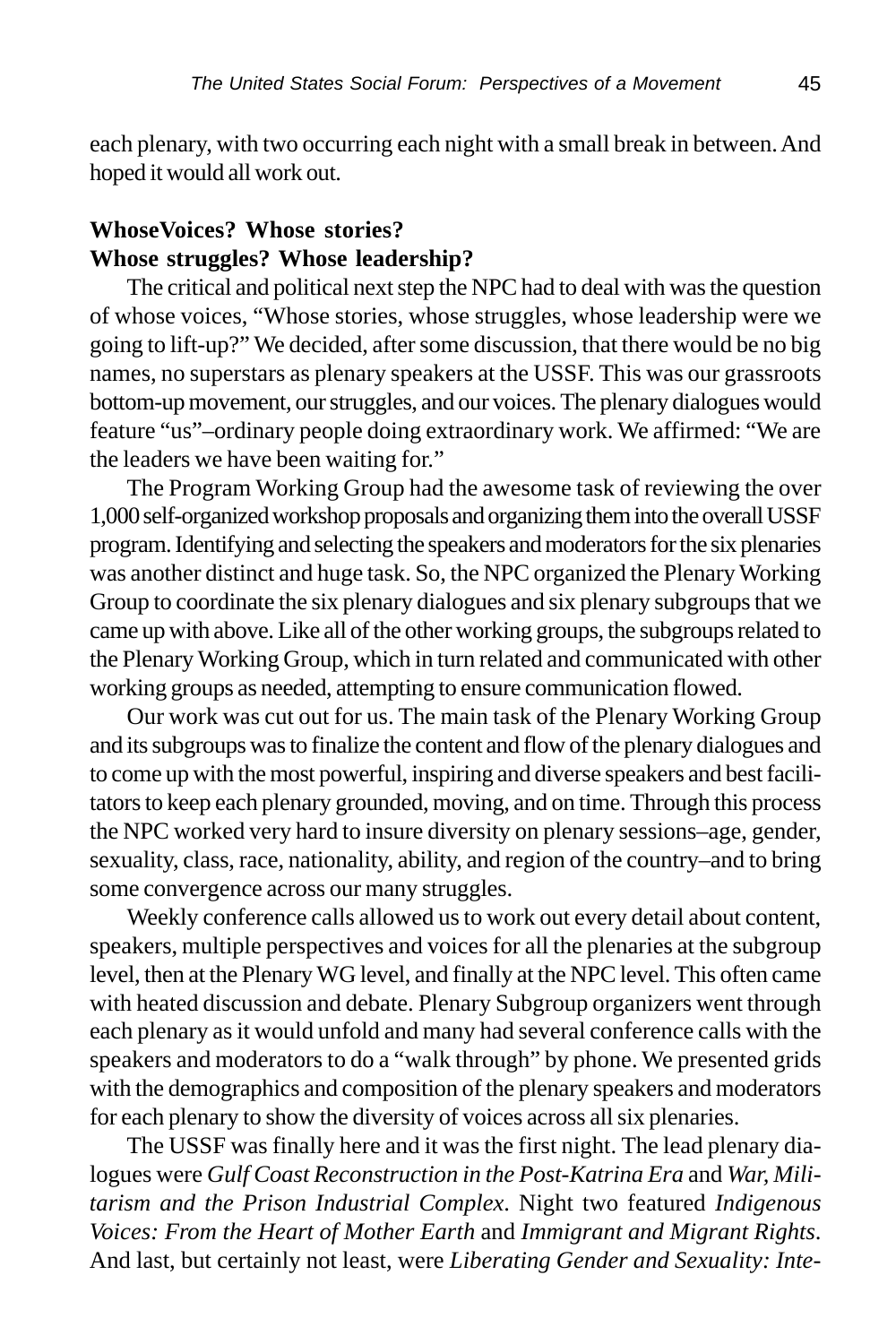## *grating Gender and Sexual Justice Across Our Movements* and *Workers' Rights in the Global Economy*.

Each night the auditorium at the Atlanta Civic Center was packed and anticipation was in the air. The speakers were passionate and powerful. They brought a grassroots eloquence–speaking from lived experience and the heart of the struggle, but offering promise and vision for the way forward. Many of us in the Civic Center were moved to tears, moved to our feet, with people power rocking the house. We were affirmed that indeed our grassroots global justice movement is on the move here in the US

## **Lessons Learned on the Plenary Process**

The entire plenary process was intensely negotiated and vetted by the NPC. All that withstanding, "shit still happened." On the *War, Militarism and Prison Industrial Complex* plenary, one of the speakers, not herself Palestinian, presented her analysis and opinion about the internal struggle among Palestinians between Hamas and Hezbollah. Participants from the Palestinian community objected and the NPC agreed that this went against our principle that those most adversely affected speak on their own behalf. The NPC drafted a statement to the affect that we read at the beginning of the Indigenous Voices plenary the next evening; and we invited a representative of the Palestinian struggle to speak on their own behalf as well, which they did and we were grateful for.

We understood this as a mistake, but that through collective self-criticism we could own our error, and correct it in the moment in the spirit of openness and transparency. Overall, we felt this was a sign of taking seriously the lessons learned from the last upsurge in social movements, and of a maturing in how we deal with the inevitable struggles and errors that we confront in our movement building work.

We learned many additional lessons and carry many goals for 2010 forward. Especially critical is thinking about how to create dialogues, conversations, relationships, and shared practice to really get to a deeper level of convergence, and collective analysis and vision for our bottom-up movement so we can move forward with a coordinated strategy to transform the United States and the world. History demands nothing less.

## **Review of Over 1,000 Applications for Workshops: Oh My!**

The Program Working Group began drafting the actual application to submit proposals for the program of the USSF early on in our process. Each conversation we had–from discussing whether or not to use the transversal axes, to the length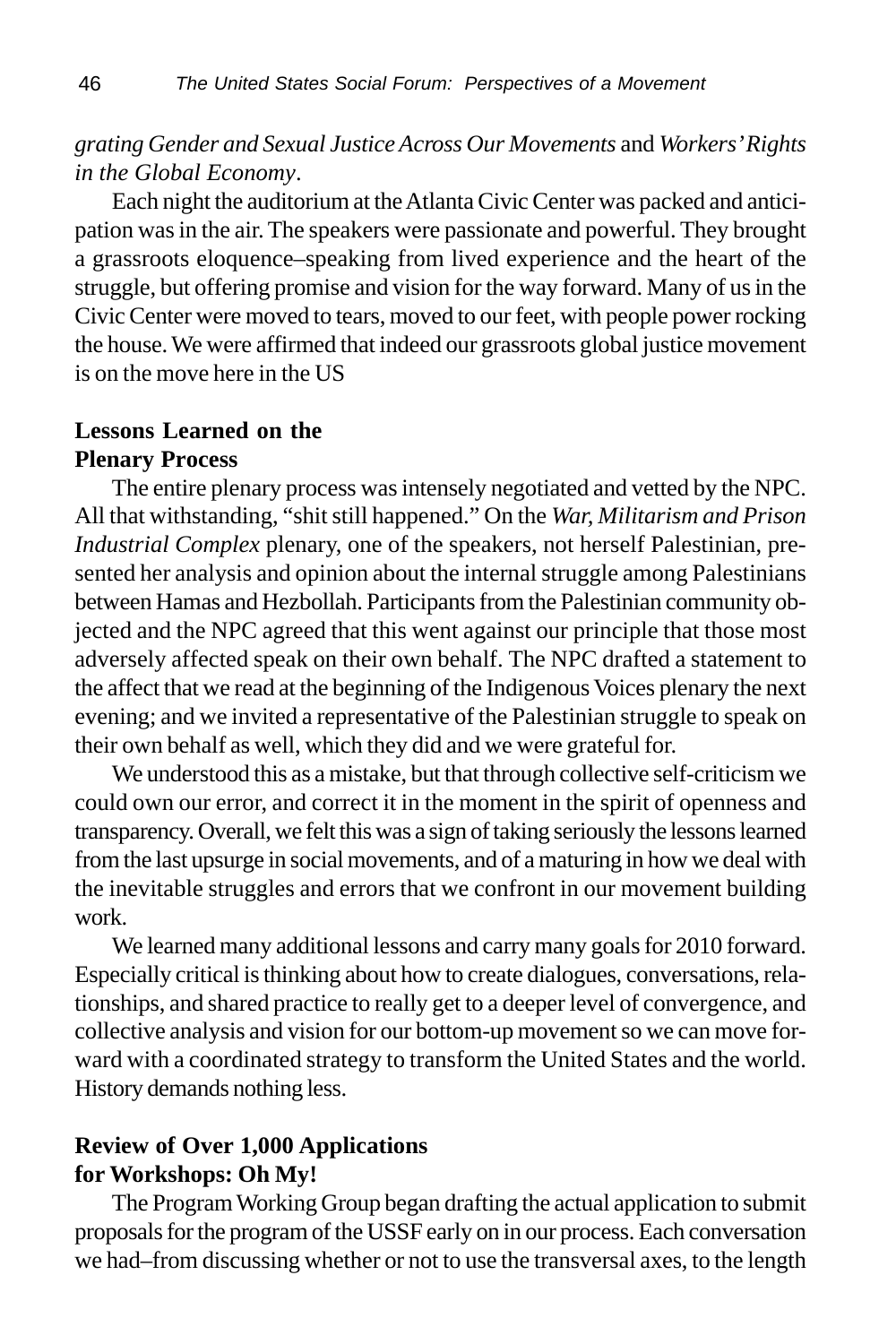of each session, to the accessibility of language translation for workshops–influenced the final "Call for Proposals" that was made public in mid-January 2007. The Call was posted to the USSF website and forwarded to all of the USSF email listserves in an effort to cast the net as widely as possible in order to ensure a diversity of programming. The original deadline for submitting the application for programming at the USSF was pushed back a number of times, for a number of reasons–technical difficulties, lack of clarity from instructions for how to submit, and of course, just a critical number of groups who did not get their applications in on time. By the end of May 2007, we had received more than 1,000 applications for programming.

No one in the Working Group had previously been a part of anything where a submission of over 1,000 applications had come in. So we decided to pool our collective wisdom to develop a system for reading through and approving–or not– all of the applications. We had a subcommittee of the Working Group that started out with about 6 people and, quite obviously due to necessity, grew to double that in a matter of weeks. These 12 committed (and crazy) people, from organizations that were local Atlanta-based, national, as well as grassroots, community groups from around the US, diligently read through each proposal, with the main focus being to ensure that the content of each was in line with what the USSF and other social forum processes–such as the Charter of Principals–stood for. We also sought some form of equilibrium within the approved submissions, such as ensuring that there was not an overwhelming amount of national organizations versus community-based organizations, and that there was gender, race, US regional, age and issue balance as much as possible.

Since the applications and proposals were being submitted electronically, the Program Working Group worked closely with the Tech Working Group of the USSF in order to ensure that we were getting the correct information in a timely manner, and also to create a function where we could let folks know that their application had been approved. Negotiations like this between different parts of the organizing infrastructure of the National Planning Committee and staff of the USSF helped to yield solutions to many of the issues and problems that came up during the application process. These instances of communication across work areas helped to make the overall programming of the USSF move forward, from June 27–July 1, 2007, seemingly without great fault to the untrained eye. Behind the scenes though, it was clear how much hard work, heavy lifting and rolling-up of sleeves it took to successfully plan the program of the USSF 2007.

#### **No Axes or Themes, Just Tracks**

Grouping the workshops was another heated discussion that brought us back to our earlier debate on cross-cutting themes. This time, however, we ended up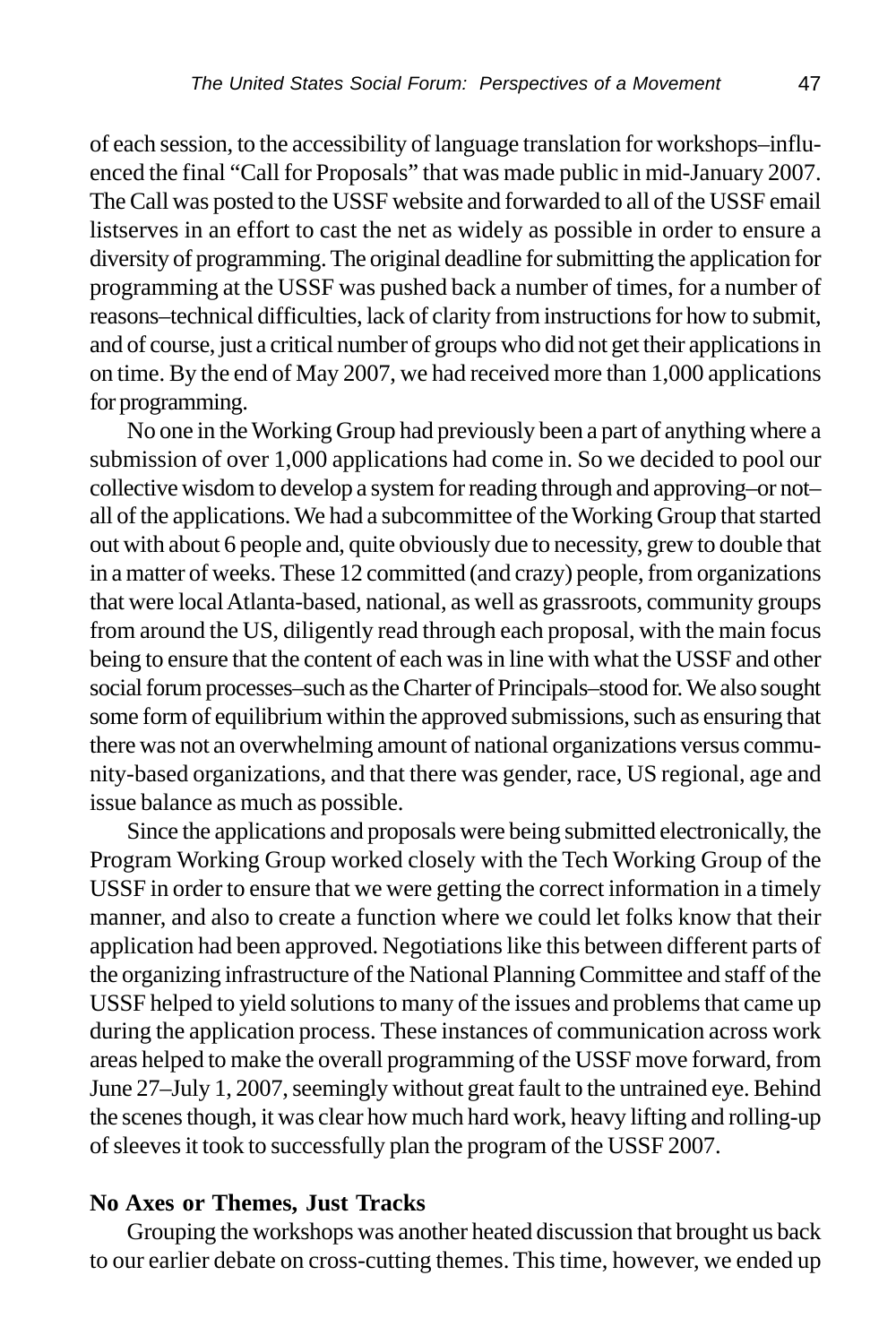with a much easier solution. The idea of trying to categorize and group together each of the workshops was important to the Program Working Group. We knew from our own personal experiences of going to large events and gatherings that being able to see all of the workshops related to one area, such as immigration or war and militarization, would be extremely helpful for folks as they navigated through the USSF. This would allow them the opportunity to follow the track that they worked on, to see what other "new" tracks of information were available, and therefore to see when and where they were scheduled for.

After much back and forth about how we could group issues together, and after coming to the understanding that we would never be able to account for all of the issues that attendees of the USSF were bringing with them, we decided to settle on a list of tracks used at the World Social Forum in January 2007 in Nairobi, Kenya. A formidable list of tracks, we pared down the list and altered some of the terms so that they were more pertinent to US-based organizing. In the end, we created a workshop index that would allow participants of the USSF to flip to the back of their printed programs in order to see all of the programming related to things listed on the index and better make their way through the entire Forum.

## **Scheduling and placement of workshops: Where is my magic wand?**

Figuring out how to schedule the programs and where to locate them around the various venues that were being offered to us for workshops, training, plenaries, and more was quite a challenge. Not only did we feel the pressure to consider such things as size, timing, or nature of workshops, but we also had to be aware of whether or not an organizer of a workshop occurring in the morning in one location of Atlanta did not have another workshop to lead at the opposite side of town directly after their first workshop.

The placement of each of these programs was a precarious juggling act that included members of the national Program Working Group, but relied heavily on the actual placement and final tweaking that was carried out by local Atlanta organizers working on the USSF. The balance between the politics and the logistics of the programming were helped along by instances when a national organizer flew into Atlanta from Philadelphia for one day to work with local organizers on the initial synthesizing of workshop scheduling.

Final touches to the schedule were made by devoted local Atlanta organizers who poured over the schedule hour-by-hour in the days before the Forum began, with one unlucky yet committed individual locking himself in an office to get it done. The thousands of workshops, plenaries, trainings, films, presentations, cultural events of the US Social Forum would not have happened without these dedicated (and crazy) souls.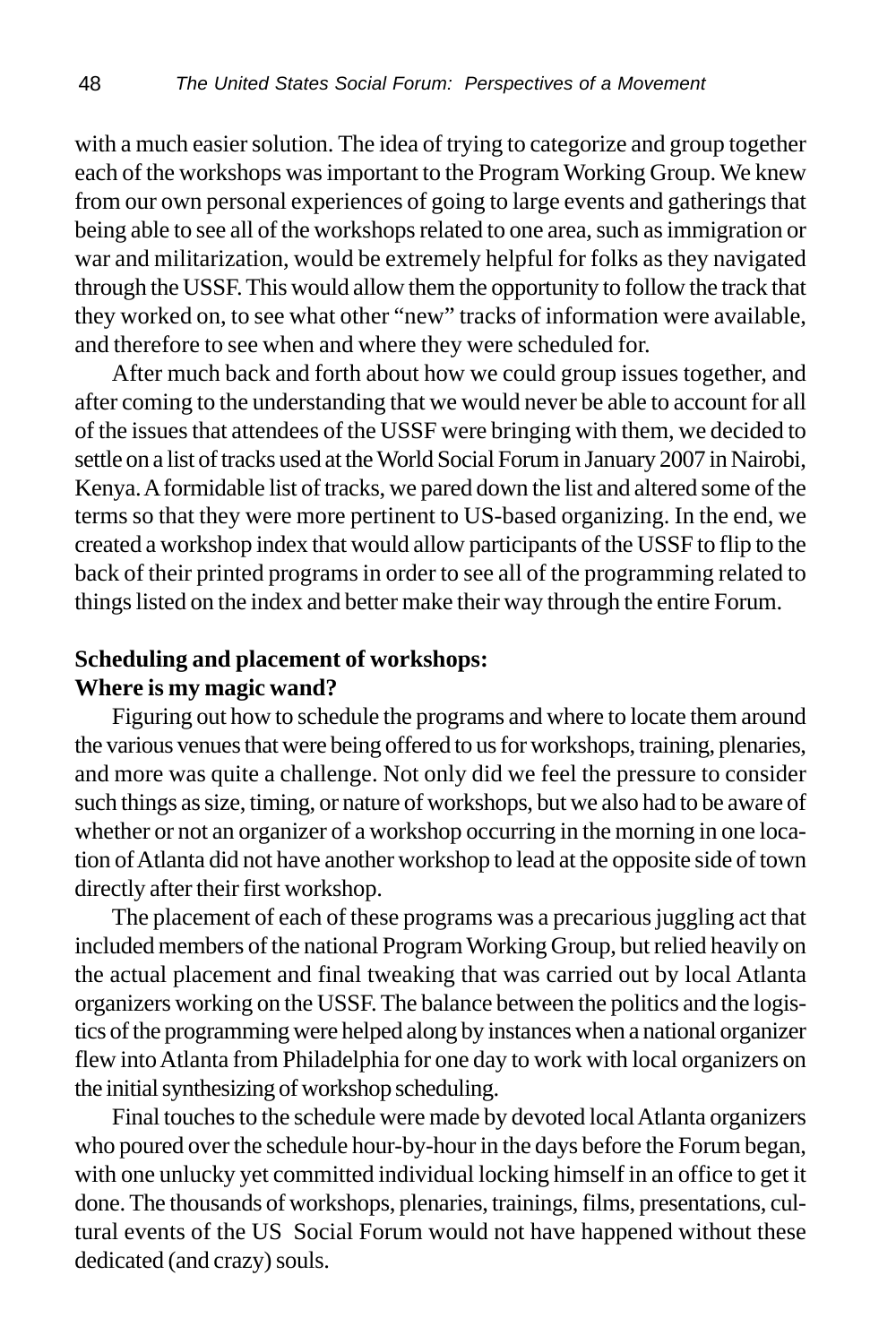## **The Open Space Debate**

The World Social Forum and other social forum processes have often been associated with the idea that they offer "open space" for organizing. Within the USSF, the questions related to open space organizing–what exactly it is, how best it is used–were difficult to answer. The Program Working Group grappled with this question continuously throughout the building of the program for the USSF.

One of the main issues for us around open space was whether or not having a planned program negates the intention of open space. This includes whether the planned program be organized in a way that is still open to alterations or natural changes by some people, or whether or not to have a very structured program, or one with absolutely no structure to it at all. At the heart of the discussion within the Working Group on open space organizing was the focus on allowing for the people at the USSF to construct the program for themselves, as much as possible. This happened through an open call for people who were rooted in and representing a community or organization to apply for programming at the USSF, including enough logistical information and background on their program.

The fact that the Working Group did not accept only about 40 of the over 1,000 application submissions for programming, speaks volumes to our commitment to making the first USSF as open a space as possible to allow for the many varied ideas, opinions, discussions, and information to be exchanged. Among the reasons why we did not accept the 40 or so applications was that they were submitted without enough information, such as a contact person, description of the workshop itself, or preference for day, location, or size. A handful of proposals dealt with elements that our pool of venues for programming could not accommodate–I'm specifically speaking of those that required an open flame for either a ritual or performance, or a large enough space to accommodate aerial arts (read: a trapeze, which would have been nice). Because of fire codes at most of our venues and their size, we recommended these programs to be unscheduled and part of an actual "open space" that we ended up designating, which meant that the person who submitted the application would have to work with others, be flexible and in short find a place to hold their event somewhere that did not interfere with what others at the USSF were doing.

As we move to the next United States Social Forum, the question of open space remains. Do we follow a process similar to what we used in 2007, noting the lessons learned? Do we structure the entire program ourselves and suffer the consequences later? Or do we toss it all aside and decide that to have a truly "open space" we must have NO pre-planned programming? While the answer is not yet clear, we do know that as organizers who participated in the planning of the Program of the first USSF, we have much lived experience to draw from that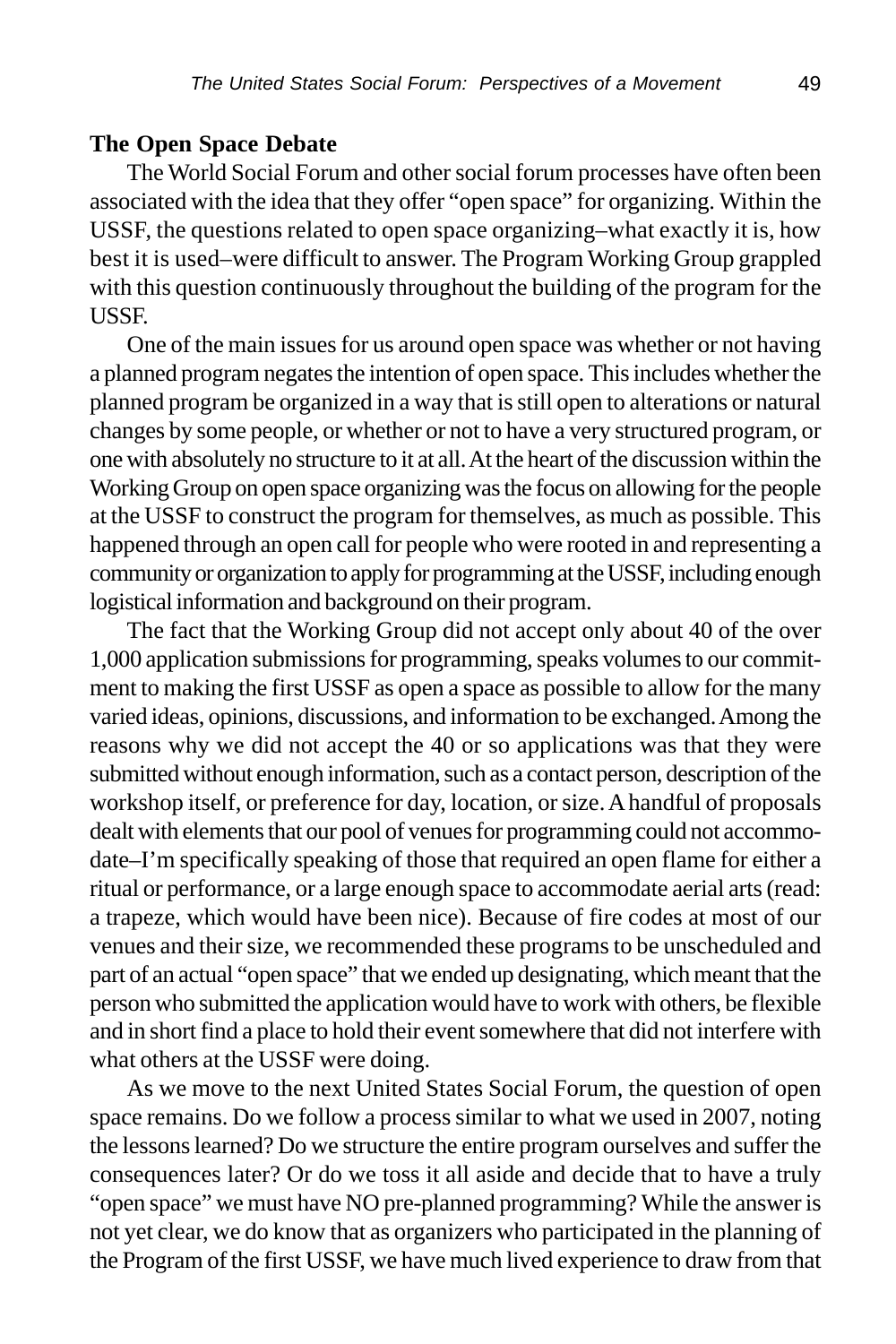will ensure that the next USSF's program will be just as good, if not move beyond the expectations that folks have in programming towards another world.

#### **Programming in 2010 and Beyond**

Among the many lessons we drew from the experience of organizing the program of the USSF, the deepest one was that there is a growing movement in the United States. The first USSF presented the need of another US and raised the question of whether or not we could create one. The people who showed up and participated in Atlanta answered that question with an astounding YES WE CAN!

While our government was busy managing the violent occupation of Iraq and the corporate pillaging of its resources; while our government was busy dismantling what little social safety net exists for poor people in this country; while our government was busy spending the money that could fix the levees in New Orleans on militarizing the border with Mexico, the people of this country were also busy–busy taking politics into their own hands, working together to make a different United States and to take our place hand in hand with the movements in the rest of the world demanding something better and more beautiful for ourselves and the generations to come.

This was neither the beginning of the social movement in the US nor its pinnacle. It is one bold step on the complicated collective journey that we are all on together. It is our hope that these reflections will help us all continue to chart our collective path towards the world that all our communities demand, and deserve. One that we've come to learn IS possible.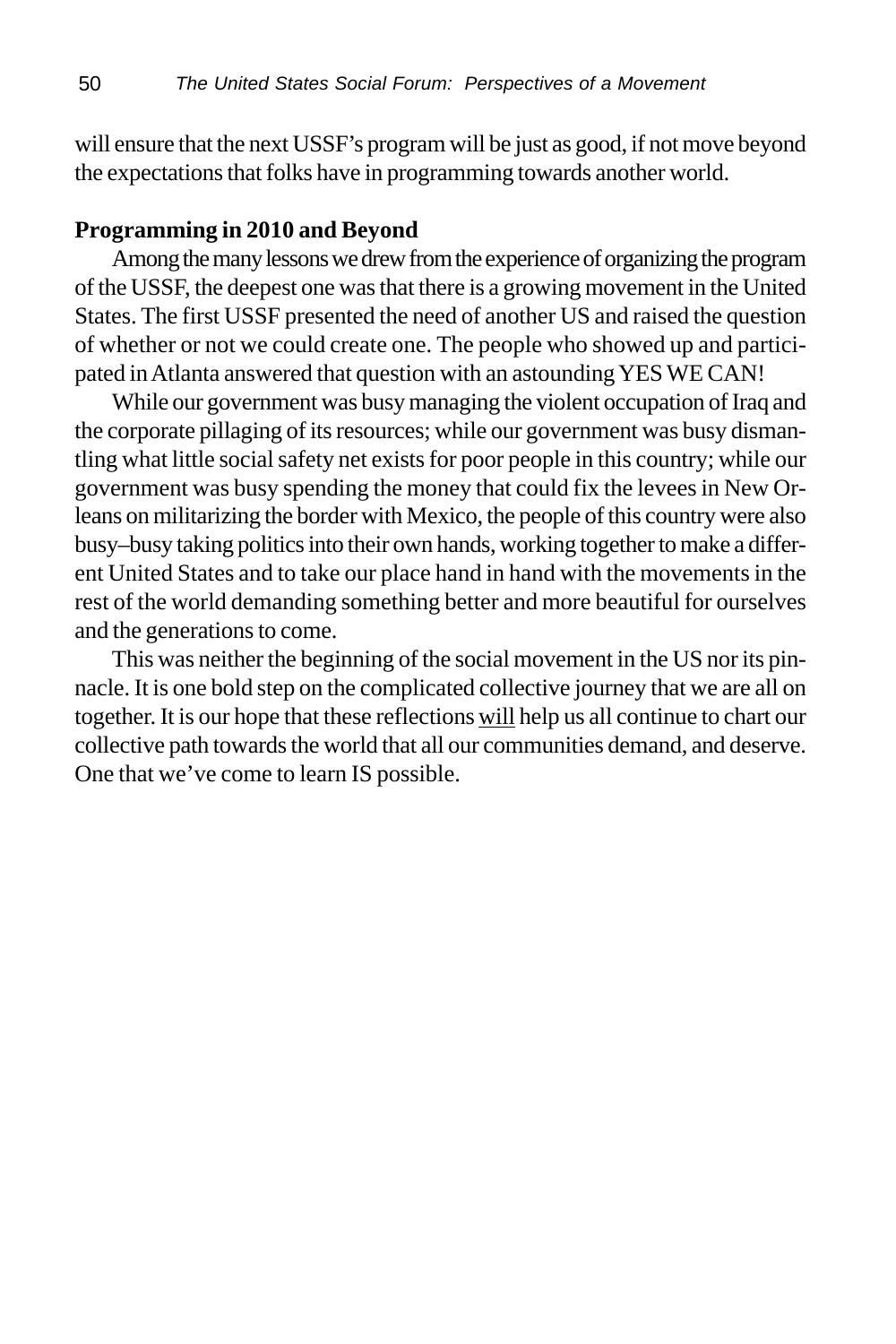## **Chapter 5**

# *Networking 'Another World':* **Internet, Technology and the Social Forum**

*Alfredo Lopez, Co-Director of May First/People Link*

...to get folks to think about technologists as a part of the movement and not a means to an end."

> *–Josué Guillén (The Praxis Project) Co-Chair, Communications Working Group*

An event as remarkable and complex as the US Social Forum (USSF) was sure to present enormous opportunities and daunting challenges for all its organizers and participants. We at May First/People Link (MF/PL) knew that from the start. And as technology organizers, we knew that the USSF would inherit both the already complex and nuanced relationship our movements in this country have with technology and the dependence on technology that the social forum movement has had world-wide.

As Director of the Brecht Forum, Liz Mestres, who's been to other social forums, including the first in Brazil, put it: "The social forums could not have happened without the Internet and the technology. It would have been impossible."

In fact, in an important way, the social forum movement and the internet are the same development. Battered by decades of social, political and economic dysfunction and repressed in our attempts to carve out an antidote (often by ineffective or unwilling governments), humanity now returns to its roots. We are doing what we have always done since our inception as a species and doing what makes us distinct and successful: reaching out and collaborating.

We reach across the boundaries of nations, over the seemingly insurmountable walls of culture, across the deep and often treacherous oceans of conflict and pain in our specific histories. We turn our backs on all that to focus on what's important and what's at stake: our survival.

And we have built the Internet. We built this technology ourselves: nurturing and using it, making it popular, improving and growing it...massive networks of people (many of whom have never met) in every continent, working together often without pay or compensation of any kind other than to have done it.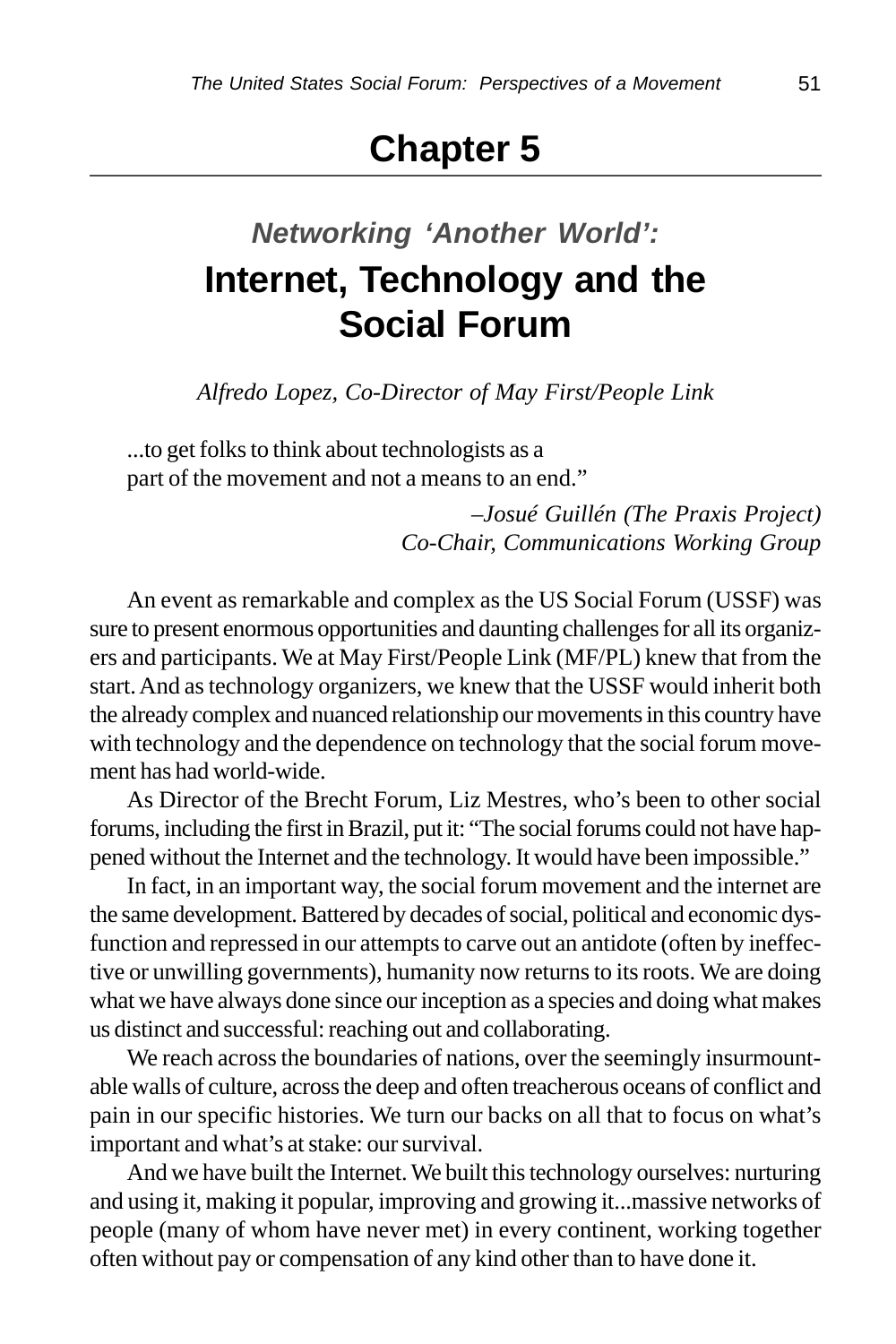And we use it–1.4 billion of us–and in the process of using it we communicate in ways we never have up to now. We are able to tell each other more about ourselves, to show ourselves, to report on our lives every day, to share our ideas. We are able to listen and to share the lives of others: a greater number of others than ever before in places we have never seen.

And it has changed our lives and it is impossible for us to return to the way things were before it. We are, all of us, part of a huge movement thrusting forward into this "other world" the social forum talks about and trying, clumsily, chaotically and inconsistently, to do it together as a world. The Internet is, among so much else, clear proof that "another world is possible."

So it's easy to understand the immediate relationship between the USSF and technology: from the very start, USSF organizing relied on the now accepted protocols like email and mail lists and websites. The reliance on those tools to reach out, announce intentions and begin planning was automatic; at this point in our history, our use of these things isn't a choice, it's an automatic response.

But the challenge for technology organizers at the USSF went much farther than those activities. The real issue was how our movements would incorporate the use of technology, not only to realize this event, but to enhance it and imbue it with the fundamentally democratic culture that on-line technology represents.

Less than a year before the Forum, May First/People Link attended one of the early northeast regional US social forum meetings in Massachusetts. Inspired by what we experienced, we reached out to our network of progressive techies, inviting them to the first NYC meeting about the USSF in October and after the meeting we discussed ways to support the organizing effort.

Several weeks later, when Josué Guillén became Communications Committee Chair, we learned that very little had been done to prepare the technology for this social forum. The website was under-developed. One person was in charge of all of it and little thought had been given to how to integrate basic functions like registration and program scheduling into the website.

While it was clear to us that technology would be critical to this event and would help define its character and democracy, the leadership had given precious little attention to this area of the forum. Given that much of our movement doesn't see that communications technology itself represents a struggle for control of our society and culture and therefore needs to be addressed politically, that didn't surprise us. But it was grounds for concern.

There was a vacuum and we wanted to address that problem in the best way politically. Josué Guillén puts it best: "We didn't move to fill the vacuum; we organized into it."

Once the commitment was made, the challenge was clearly defined: how do you organize the technology of a social forum?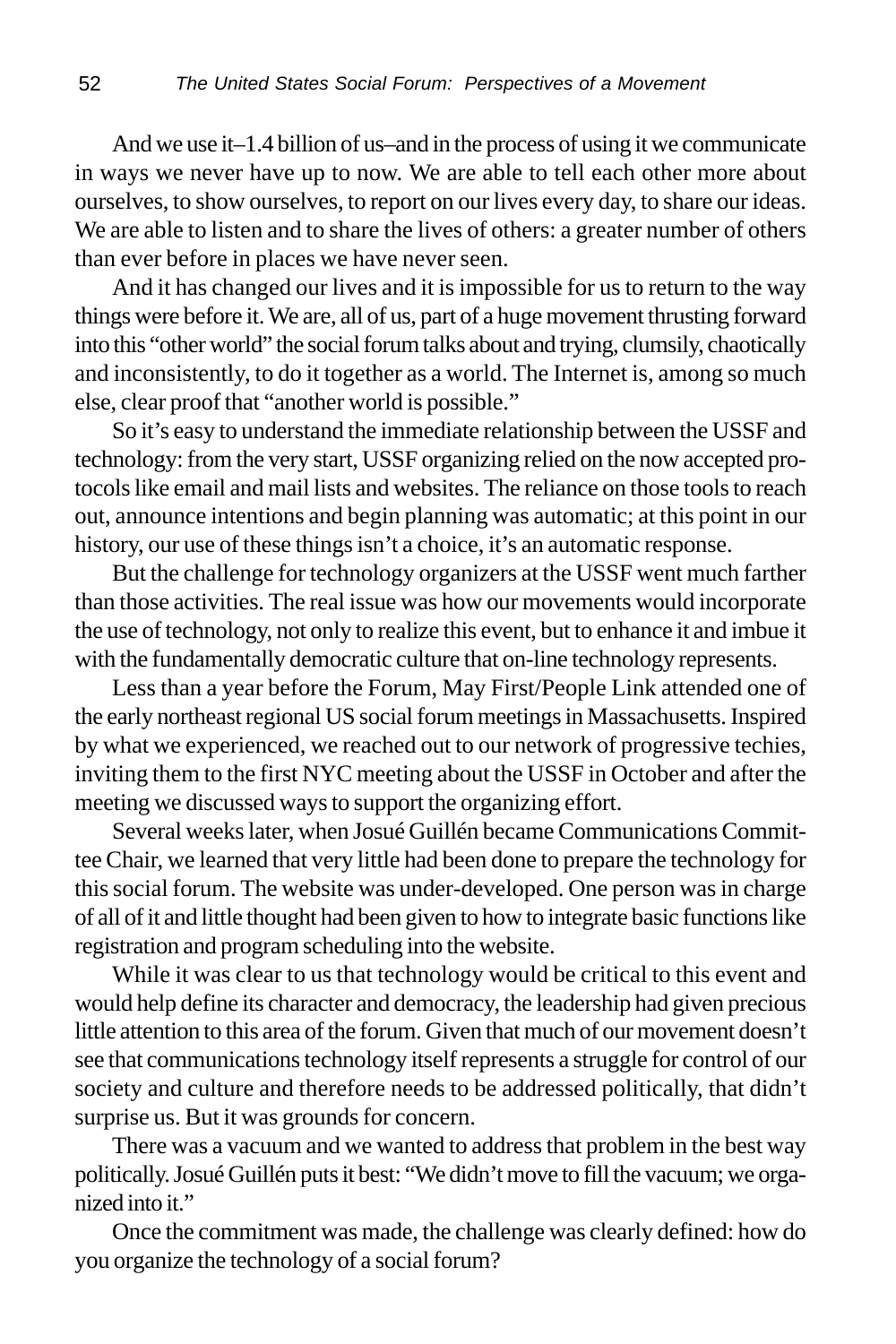### **Organizing the Tech Team**

"It was an amazing experience, actually. It was totally collaborative. I learned a lot and helped others learn. It was a bit high pressure at times, but that was actually a good thing–it really fostered and fueled that collaboration."

*–Michelle Murrain*

There are progressive technologists all over this country. They work individually or in small collectives, often isolated from each other and always grappling with the problem of how to provide our movements with the technology they need to do their work.

The normal reaction of a provider or shop would have been to take on the entire task–like a project or job. But that approach would have cheated us of the opportunity the USSF provided us: to unify those technologists into a coordinated team that would not only serve the technology needs of the social forum, but would influence and help guide its planning and use of the technology so that the event would be as open and participatory as possible.

At the same time, that kind of "team approach" would enrich techies' politics and provide a different Internet experience, which contradicted the normal isolation and would bring them into the movement as organizers.

At that point, this was no longer a May First/People Link effort; it belonged to a committed and involved network of progressive technologists. Responding to a call we made over the Internet, a group of techies began meeting and planning. Eventually over 30 technologists nationwide began using a series of on-line meetings and mail lists to plan an approach and work with all the teams involved in organizing the forum to discuss that approach and the forum's needs.

This group, called the Information and Communications Technology (ICT) work group, met every Sunday, for six months, on-line using chat software. Throughout the planning and development work, the group stressed the importance of using Free and Open Source Software (FOSS) as both a political statement and the most effective way of keeping these processes open and unencumbered. That was among its first decisions.

The group's first practical task was, of course, the USSF website. After some discussion, the ICT group decided to use Drupal, one of the Internet's most popular and powerful content management systems, as the website's foundation. But even at that early stage, we all realized that Drupal's default "out of the box" configuration wouldn't come close to meeting this event's needs. It was clear that the site would have to take on the awesome task of registering everyone coming to the social forum as well as most of the logistical communications and data storage, not to mention the promotion and mobilization to the event itself.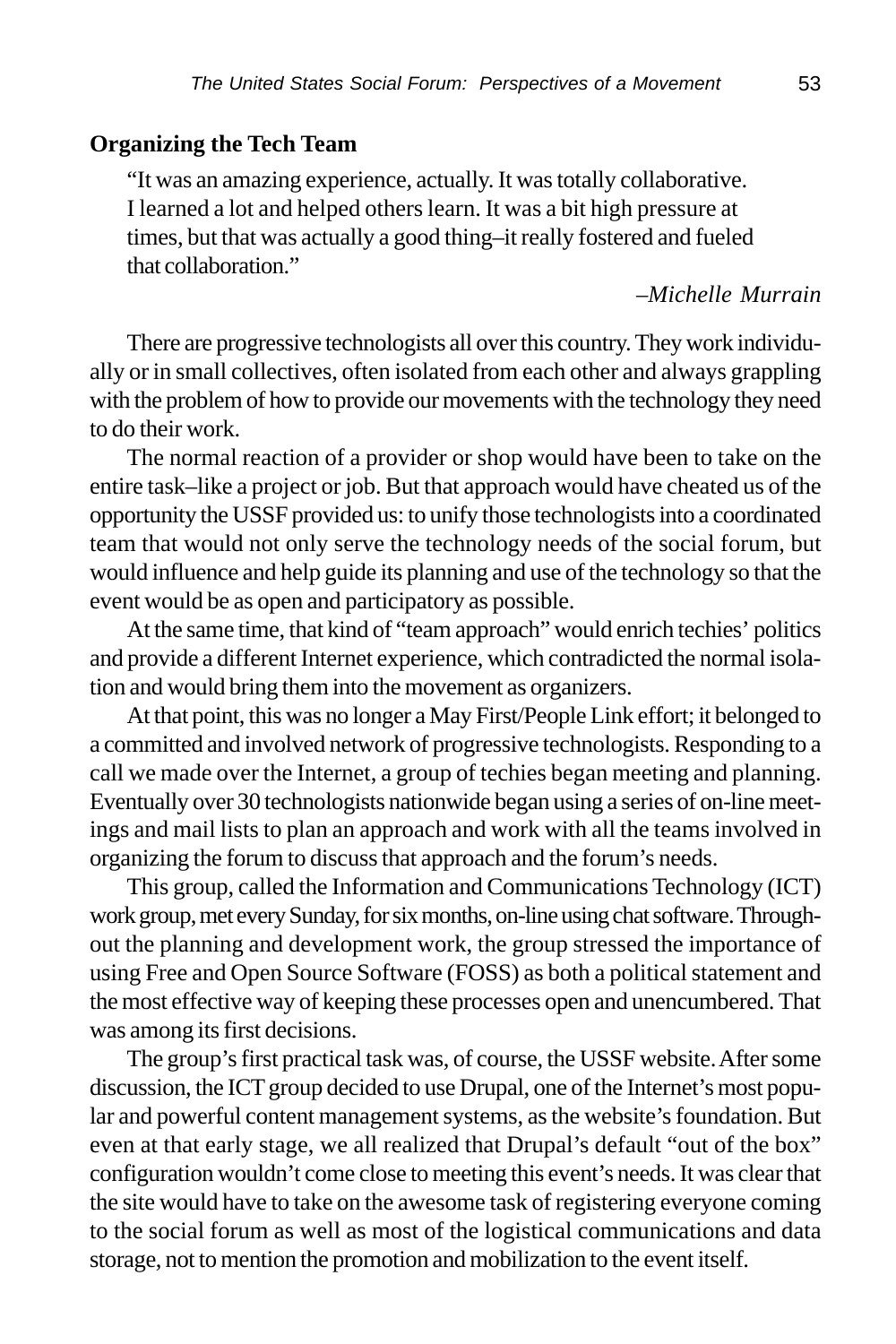Working individually and in mini-teams, the ICT team worked to make all that happen with the development of dozens of specially-designed "scripts" (or miniprograms) for the site and as many customized displays. The site, of course, is still on-line. But where do you put a site that is going to do all that? Not only would the site be busy, but the various development platforms needed to write and prepare all that programming would have to live on some server. Sharing a server with other websites just wasn't a practical solution.

The ICT team provided the social forum with its own server (at MF/PL) and put the public site, all the development sites and all the databases required to run those sites on that server. As we saw later on, without its own server, the social forum's website would have crashed under stress and traffic.

A particularly challenging task for that website was registration. This was a lot more than just signing people up. While individuals could register simply, organizations were allowed to register large numbers of people (starting from the moment they registered to during the actual forum). This meant that the program had to be flexible enough to track who at an organization had registered, allow additional registrations, and allow for changes and deletions.

To complicate things further, registration costs money and that money had to be collected on-line during that registration process. When you realize that this was being done for over 10,000 people who needed to be confident that the data on participants and payments was being collected flawlessly, you get a picture of how daunting this was.

A team of techies from the ICT group took that task on and developed a system that fit the USSF perfectly. The source code was, following the FOSS policy, open to anyone and has been shared with several organizers who've requested it in the intervening year. Similarly complex systems were developed and put into place for event proposals. There were over a thousand of them and the program committee (which made decisions on approvals) needed an on-line system that would allow people to describe their event fully and then allow the Committee to review and approve events.

The logistics committee then needed a system to schedule those events and to display the event schedules before and during the forum. Working in teams, the ICT work group did all that and the way we approached it allowed the various other work groups to be as open as possible with approvals and sensitive to particular event sponsors' needs in doing scheduling and venue selection.

The ICT team developed other features like a ride board for people seeking and offering transportation, a section for housing, and numerous other resources. While all this work represents an impressive achievement by the ICT team, the most important achievement was its relationship with the rest of the staff and leadership of the social forum. From the start, the Techie/Organizers communi-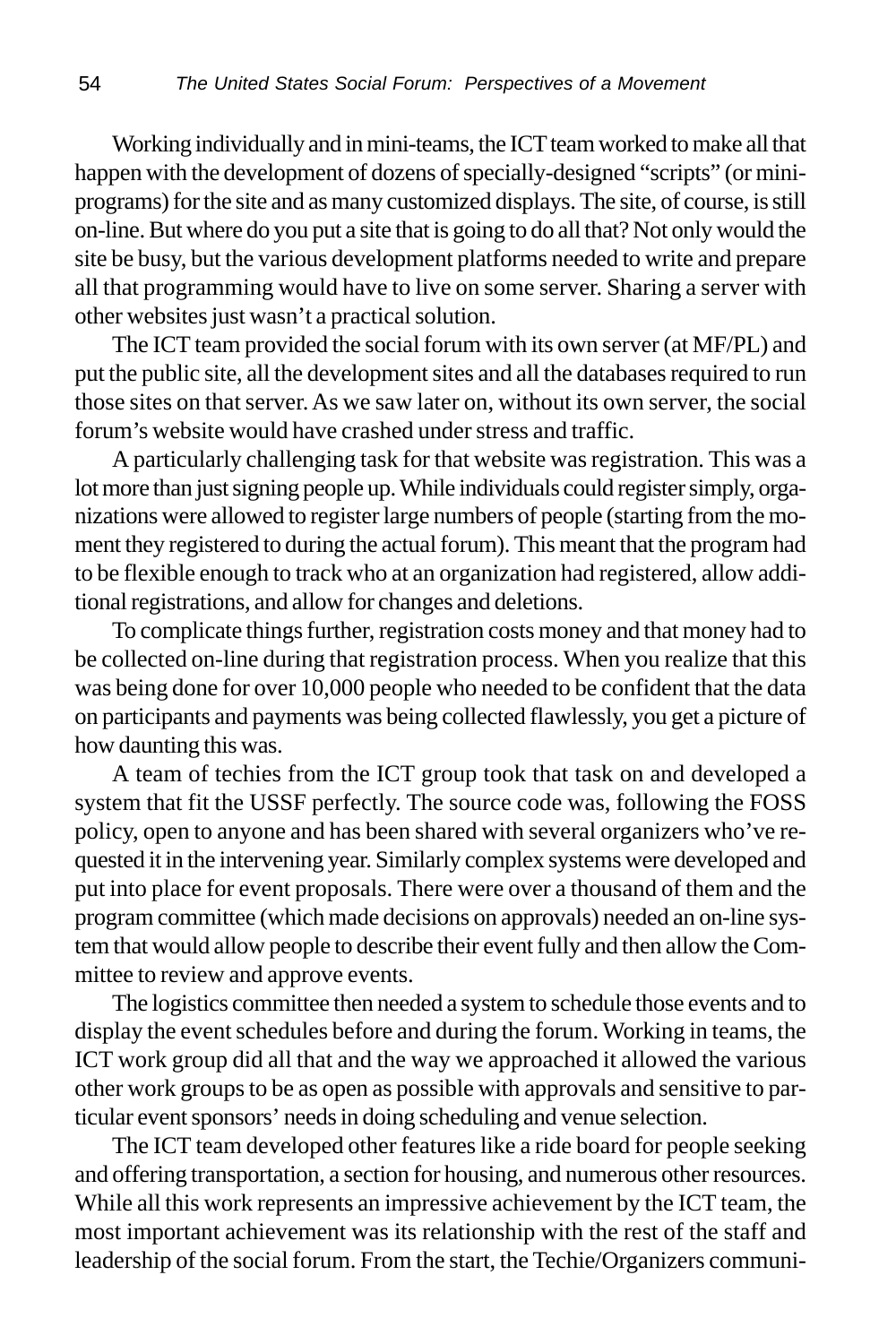cated constantly with each of the special committees and the National Planning Committee (through the Communications Work Group). The team published all meeting notes, decisions, discussions and just about everything we did publicly on the web site, operating in a truly transparent way, seeking to anchor our work to the social forum's democratic culture and to expand that democracy. But the real challenges were to come and no one could have predicted how powerful they were.

## **Wiring the Forum**

As much as the Internet played a critical role in organizing the Forum, its major role was during the Forum itself. All the organizing falls flat if the event doesn't run smoothly. When you get 10,000 people together for over 900 events in a five-day period, the array of logistical and organizational issues is stunning; and here is where the collaboration of techies nationwide paid off.

Under the leadership of Atlanta-based techie and organizer Aaron Ruscetta, the ICT team borrowed nearly 100 computers (from many different sources around the Atlanta area). Atlanta-based activist Barry Weinstock used his extensive contacts and worked tirelessly to acquire those inexpensive recycled computers, storage systems and the delivery trucks that brought them to the Center. Working with Aaron, Brian Pitts engineered a highly efficient method for installing Open Source software and Linux operating systems that allowed a dozen volunteers to prep, test and pack nearly 100 systems in just one afternoon; and then network those computers into several connected networks that were also connected to the Internet. "It was," Aaron says, "one of my proudest moments."

The on-line registration system handled over 10,000 registrations, check-ins and other interactions by participants. It's important to remember that this was happening on a server located in New York. It was all done over the Internet from Atlanta.

The program and scheduling sections of the site, used by participants throughout the event, allowed event organizers to post vital information and then edit and amend it...all on line.

Participants blogged about the USSF providing both commentary and reporting on their own activities and experiences. Additionally, since blogging started before the forum's opening, participants were sharing their local and regional activities (both on the forum and in their various struggles).

A particularly difficult challenge was the Media Justice Center (MJC). Our tech team worked for three days straight setting up nearly 40 computers for use by media people in on-line writing, video and audio storage and transmission, and many other media-related tasks. Over 350 media workers registered at the MJC.

To make this happen we had to not only connect all those computers in networks that were Internet connected, but install various pieces of special software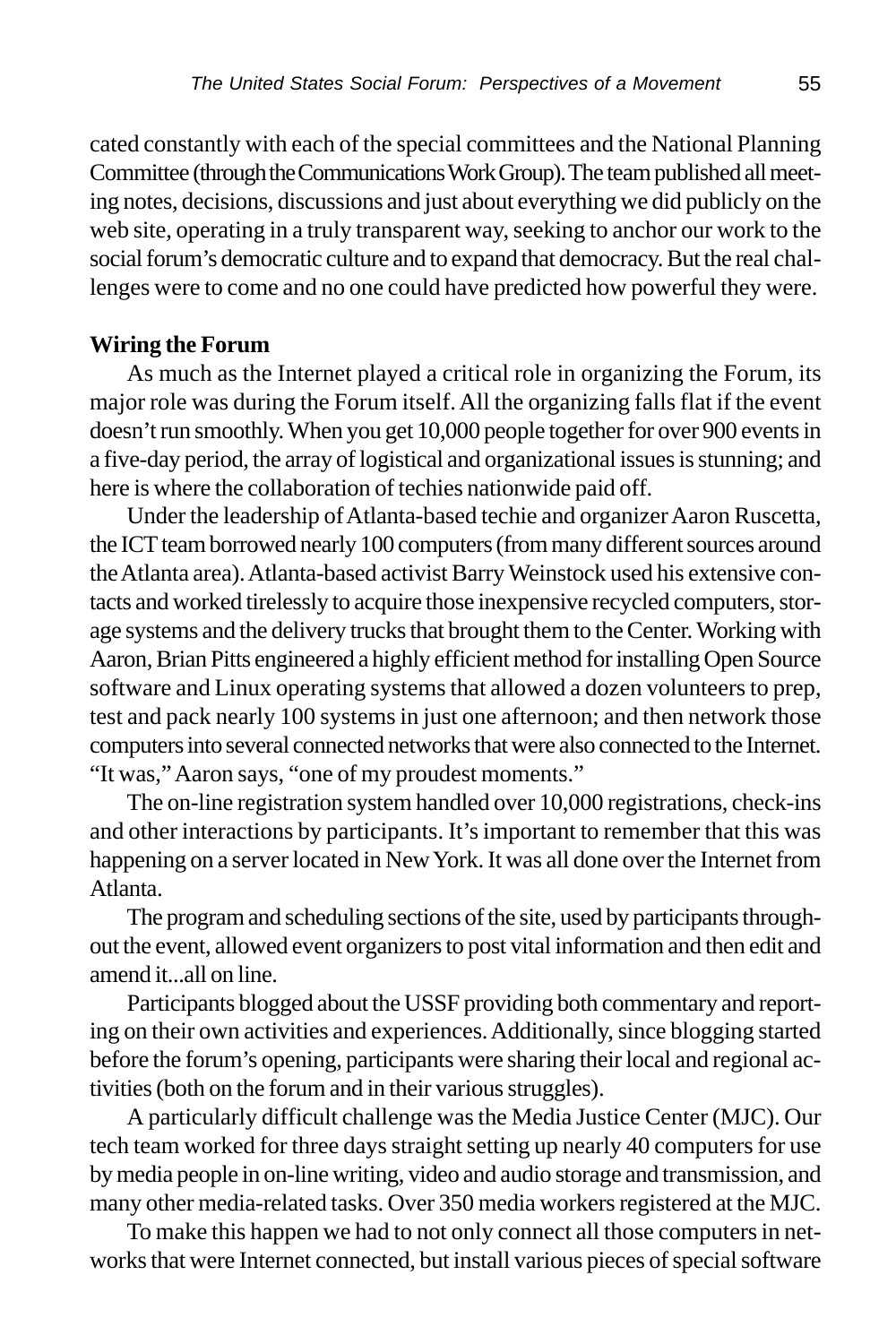to make the video storage and transmission work possible. That's when the techies started flooding in. People with tech skills from all over the country began presenting themselves: stopping ICT members as we were buzzing around the venues, tracking us down in the MJC, emailing and cell phoning us–all offering their support and asking what we needed done.

There was no shortage of work and our job of assigning people in an organized way was made easier by the willingness of dozens of technologists–some of whom had actually hitchhiked across the country–to do whatever was necessary. They improved software, tested computers, wired rooms and participated in the planning and evaluation discussions that are always a major component of any wiring project of this size.

These "volunteers" ranged from progressive techie veterans like Michelle Murrain–who said "...mostly I volunteered at the Forum, primarily helping to set up the servers for the Media Center"–to young techies from as far away as Hawaii. Thanks to these people, we got everything ready. During the days before the social forum team members met, divided tasks, discussed eventualities and felt we were ready for anything. We also noticed a potential problem.

A couple of days before the forum was to launch, we noticed that the website had slowed down appreciably under pre-event registration and began a discussion of what that meant. We came to the conclusion that this site would crash under the load it was about to take on. Our tech team worked all night right before the forum to split the database portion of the Drupal installation from the site itself: a solution that returned the site to peak performance. There was no recurrence of the latency throughout the forum. If I'm an indicator, we thought our problems were over, although we were conscious that nightmares could arise. We had no idea that our worst one was about to occur.

#### **Protecting the Forum**

On the morning of the social forum, about a half hour before registration was to commence, the website went off-line. Clearly, that kind of problem would not only have crippled registration at the social forum but it would have cast the kind of pall no event of this size needs.

With cell phone communications ripping back and forth between Josué and techie Ana Willem at the registration area and several of us at the MJC (where we were still setting up), we worked against an impossible deadline to figure out what was wrong. Jamie McClelland realized that a router operated by Bell South, which was handling traffic between the social forum and the Internet server running the registration system in New York, was misconfigured or malfunctioning and was dropping all traffic. In short, Bell South blocked the computer networks at the forum and prevented them from reaching the registration system.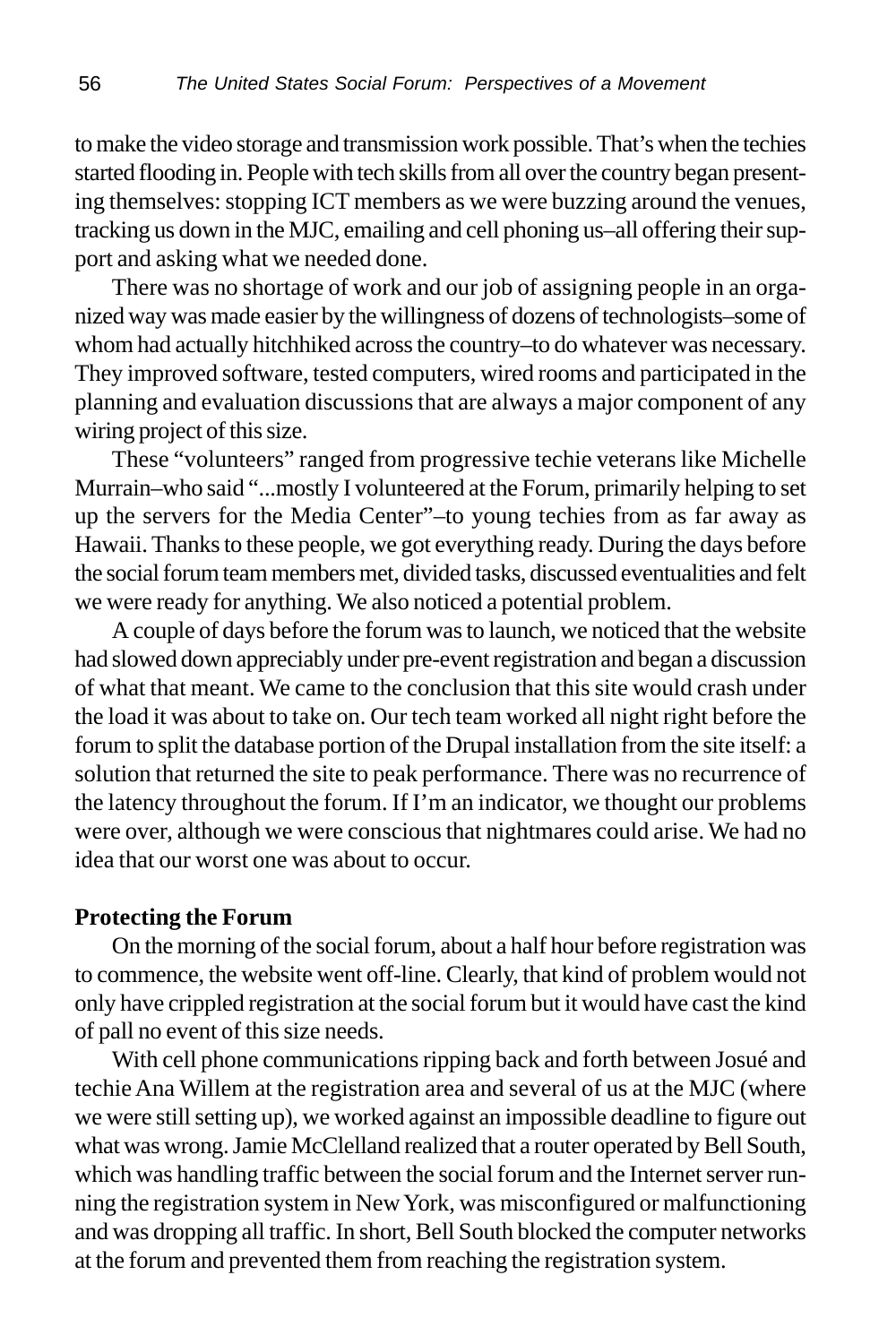While we'll never know if this was intentional or incompetence, it was clear that something had to be done and we couldn't rely on this corporation to do it. Working with techie Daniel Kahn Gillmor, Jamie came with a radical idea of rerouting all Internet traffic around the faulty Bell South router. MF/PL had a server in Delaware that was reachable without going through the broken Bell South router, but the question was how to do it.

Daniel came up with the solution and worked, under intense pressure, for the next 15 minutes to make it happen. When they were finished, all traffic to the US Social Forum website stopped being sent directly to New York. Instead, it was rerouted to our Delaware server as if that server was hosting the site. That server, which wasn't hosting anything related to the Forum, transparently forwarded all requests from Delaware to New York where the site actually lived. Although the Internet was designed to route around problems such as the one we were facing, we did not have access to the Bell South routers that needed to be reconfigured to go around the faulty connection. We needed an alternative, nonstandard way to reroute traffic, one that we could implement ourselves, without relying on Bell South. So, during the first hour and a half of the social forum, registration staff in Atlanta were going to the wrong server looking for the website and being rerouted from that remote location to NYC to get to the site. We circumvented Bell South's troublesome router.

I dwell on this because this was, for me, a moment of great pride in the ICT team. We were there to make sure that the event could use the Internet and, when confronted with the power of a corporate system effectively blocking that, our people figured out a way around it. Registration opened and proceeded flawlessly and, after 90 minutes of that challenge, Bell South's router suddenly reconfigured and we returned to normal functioning. The system never had a problem after that.

#### **Making Technology Disappear**

Techies look at success in a peculiar way: a successful technology is one people don't notice.

In fact, when people notice systems most is when they fail or don't meet expectations. But at the social forum, the idea was not for the technology's seamlessness to hide it, but to reveal its power and potential and allow it to deepen the forum's democratic culture.

The key to that was to deepen and increase the interaction people had with the system. For example, if someone walked in and wasn't registered, that person was immediately sent by the registrar to one of the banks of registration computers through which people could self-register. With the help of a techie assigned to that area, people went on line and registered themselves, spending a fraction of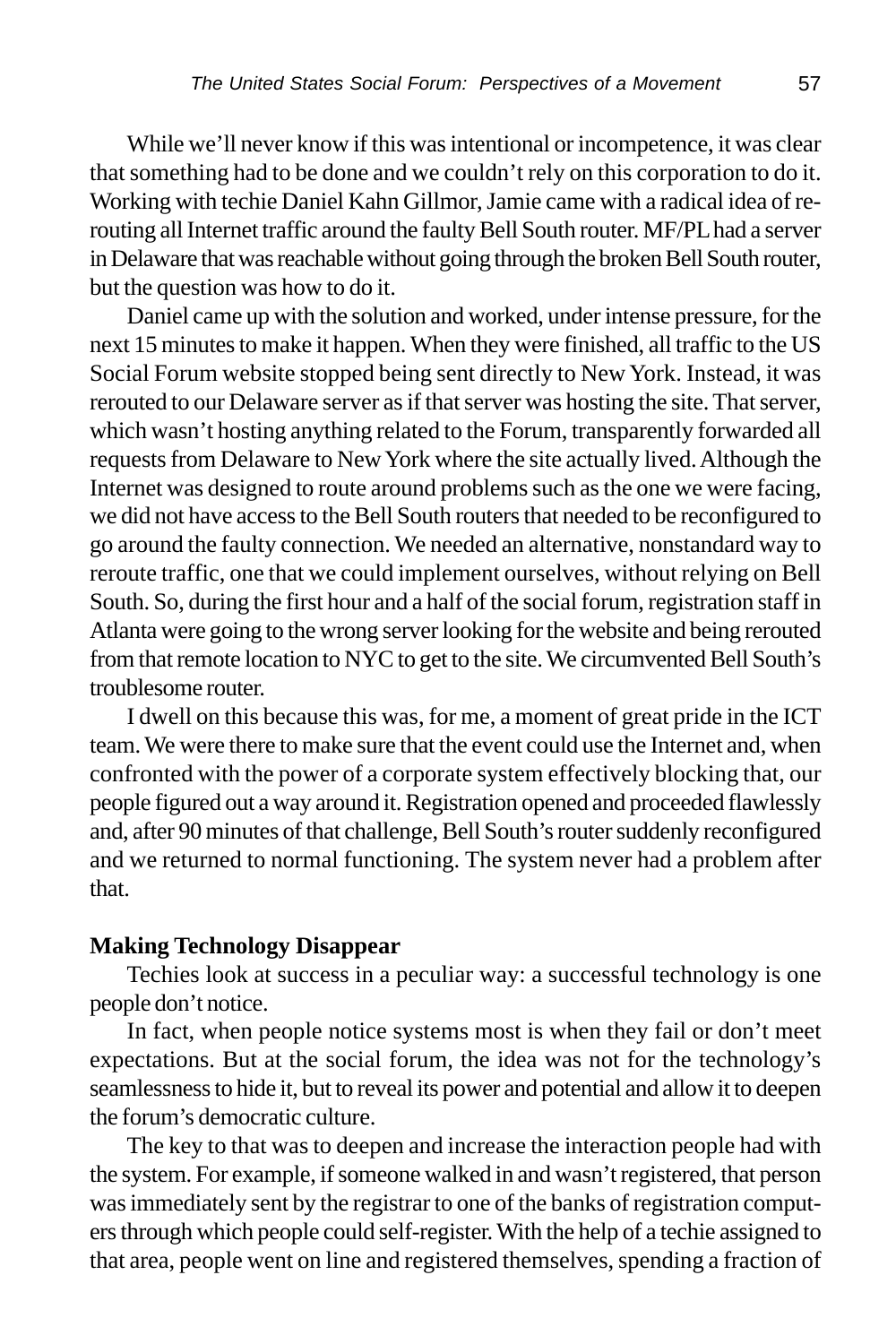the normal time, avoiding lines, learning a bit about the Internet, and getting some self-confidence in its use.

"Watching the huge line of attendees move smoothly through the registration process because of an online system that *we* built was exhilarating," Josué Guillén remembers, "The tech team was amazing! So many people contributing so much of their time, their expertise, was remarkable." All participants were able to arrange their schedules, get information about events and resources and generally communicate with each other through that website and its various sections and pages.

For the first time in history, USSF participants blogged about the social forum while it was going on, providing real coverage of the event for those who were not there and sparking discussion and reflection among those who were. Critical to raising Internet consciousness was, of course, doing that among the event's organizers. There is no question that social forum organizers deepened their understanding of technology's critical role as they saw what it could do and how it was, in the end, an organizing project in and of itself. This was no small task because our movements' culture in the US continues to rely on the face-to-face work that has been the mainstay of organizing for this country's entire history. In that culture, it's easy to view the Internet as just another tool and to take it for granted. No one who worked on the USSF will ever take interacting on-line for granted again.

Daniel Kahn Gillmor intejected: "Initially, the leadership seemed to want a typical 'contractor' relationship to the tech team–while the tech team saw it as more of a mutual organizing activity. Since the whole theory of the forum was 'another world is possible,' I was pleased that the leadership seemed to mostly come around to seeing the merits of approaching tech work like they'd approach any other communication opportunity. I felt that by the start of the forum itself, the tech team got good respect from leadership and other forum participants, in spite of the tension and stress inherent in the process."

#### **What It All Means**

The USSF was a phenomenal success in many ways. Its use of technology is certainly among those. An event of this type is part of history and part of the historical development of a movement, a country and, in the end, an entire humanity. Humanity is always moving forward. It's sometimes difficult to perceive that forward movement but, in the cracks and crevices of culture, in the fabric of social relations and in the often foggy environment of our movements, if you look close enough, it's there.

Perhaps the greatest measure of success for an event of this type is how well it is able to perceive that forward movement, capture it, and create an environ-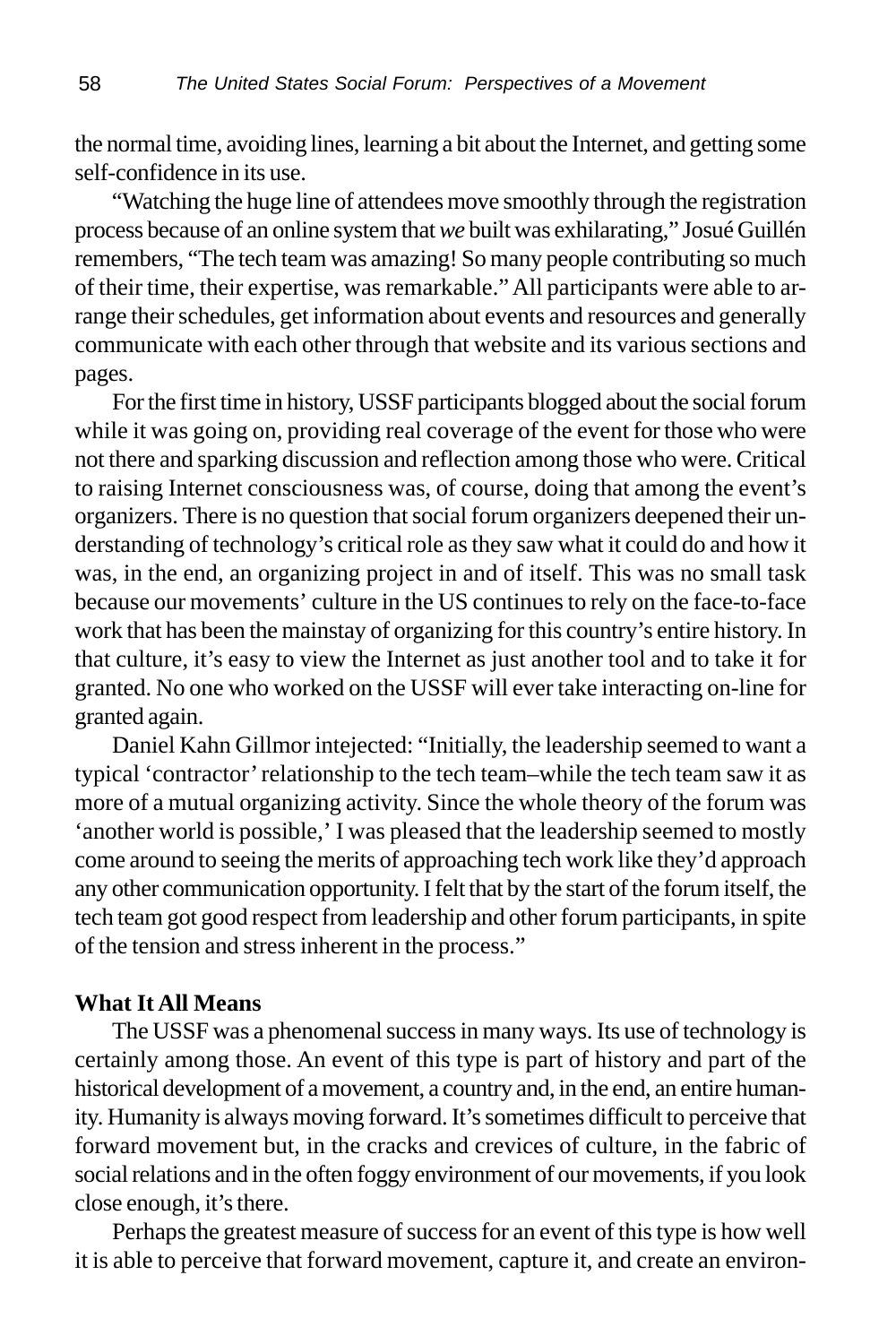ment that peels away those things that blind us to how well we are doing and brings our successes and our strengths into relief.

One of our greatest strengths is this thing we call the Internet, this remarkable movement we've created based on using this simple and powerful technology; and the USSF certainly demonstrated its power and importance.

By that measure of success, the USSF was among the most successful events in modern US history. As Daniel put it: "We can have a world where our ability to communicate with one another is controlled by a few profit-minded corporations, or we can work to build a community-engaged communications network that brings people together with goals of justice, equality, and liberty. That other world is possible, but if we just go with the default options offered by the large infotech corps, we won't get there. So I think the role of tech in future USSFs is a large one."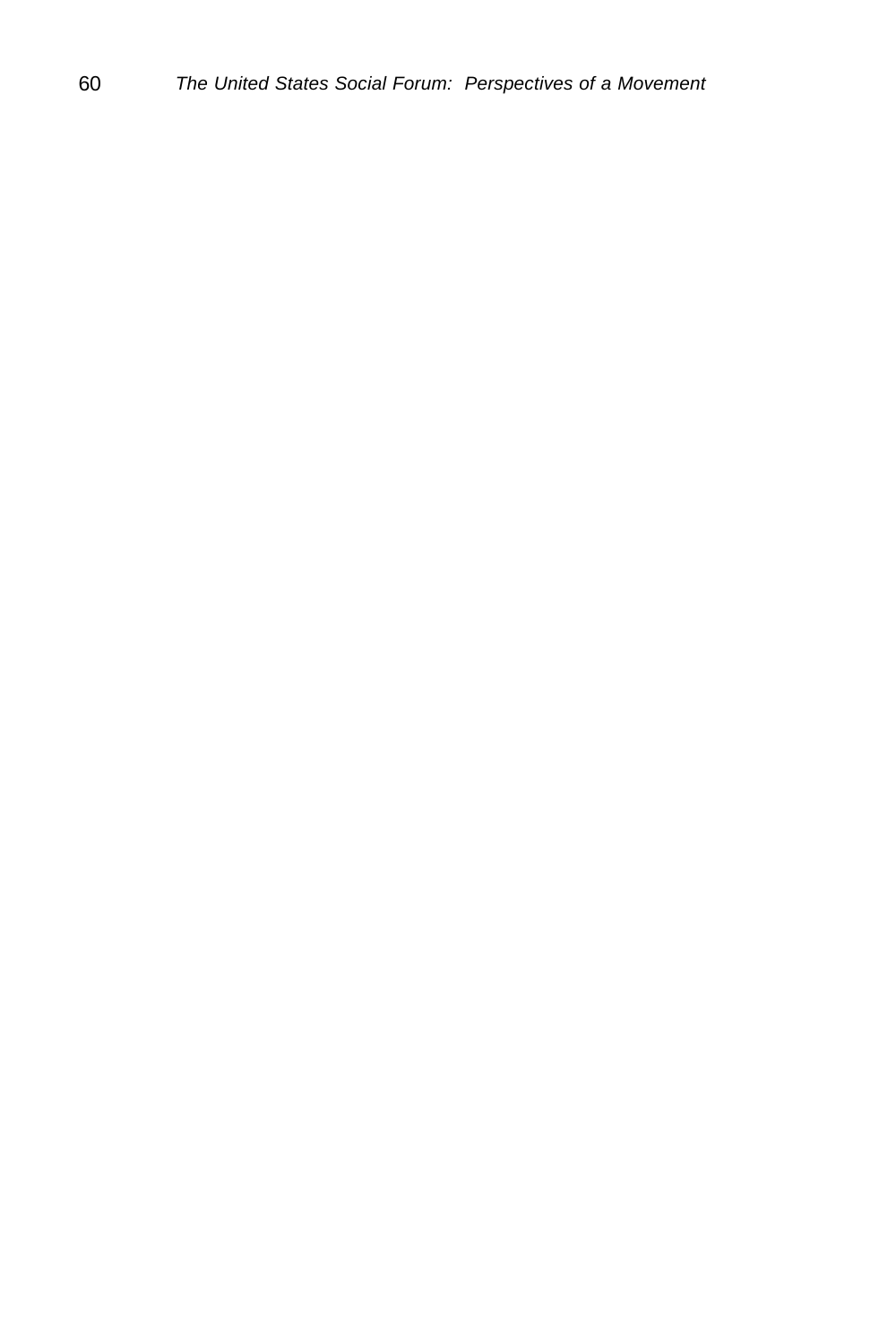# **Chapter 6**

## *You Can't Spell Fundraising Without F-U-N:*

# **The Resource Mob, the Non-Profit Industrial Complex, and the USSF**

*Michael Leon Guerrero, Resource and Organizational Development Coordinator of the Grassroots Global Justice Alliance, Chair of USSF Resource Mobilization Working Group*

This chapter is dedicated to Rolando Lopez who passed away in April 2008. Originally from Guatemala, Rolando was an organizer and supporter of social movements throughout the world for decades. He dedicated the most recent years of his life on the question of mobilizing resources for the World Social Forum. He will be sorely missed. *¡Rolando Presente!*

"By December 2006, it became abundantly clear that we were no longer fundraising. We were building community support and organizing resources... In a grassroots movement, every dollar, every in-kind donation, every voice counts as an invaluable resource."

–*from* Our Grassroots Are Green, USSF Program

Among the many interesting, inspiring, and sometimes funny subplots of the U.S. Social Forum, funding and resourcing the effort turned out to be one of the more compelling stories. The USSF was one of the largest multi-racial, multisectoral gatherings of progressive activists in the U.S. in a generation. The organizing process took three years and was driven primarily by grassroots, primarily people-of-color-led, community-based organizations with few resources. Yet the USSF proved that it is possible for these forces to mobilize people and resources on a grand scale. There are important lessons in this experience for U.S. movements. It could also have implications for the overall practice of resource mobilization for other social forums.

### **Historical Context: The World Social Forum**

Within the World Social Forum (WSF) process, the question of resource mobilization has become hotly debated and is approaching a critical point. Recent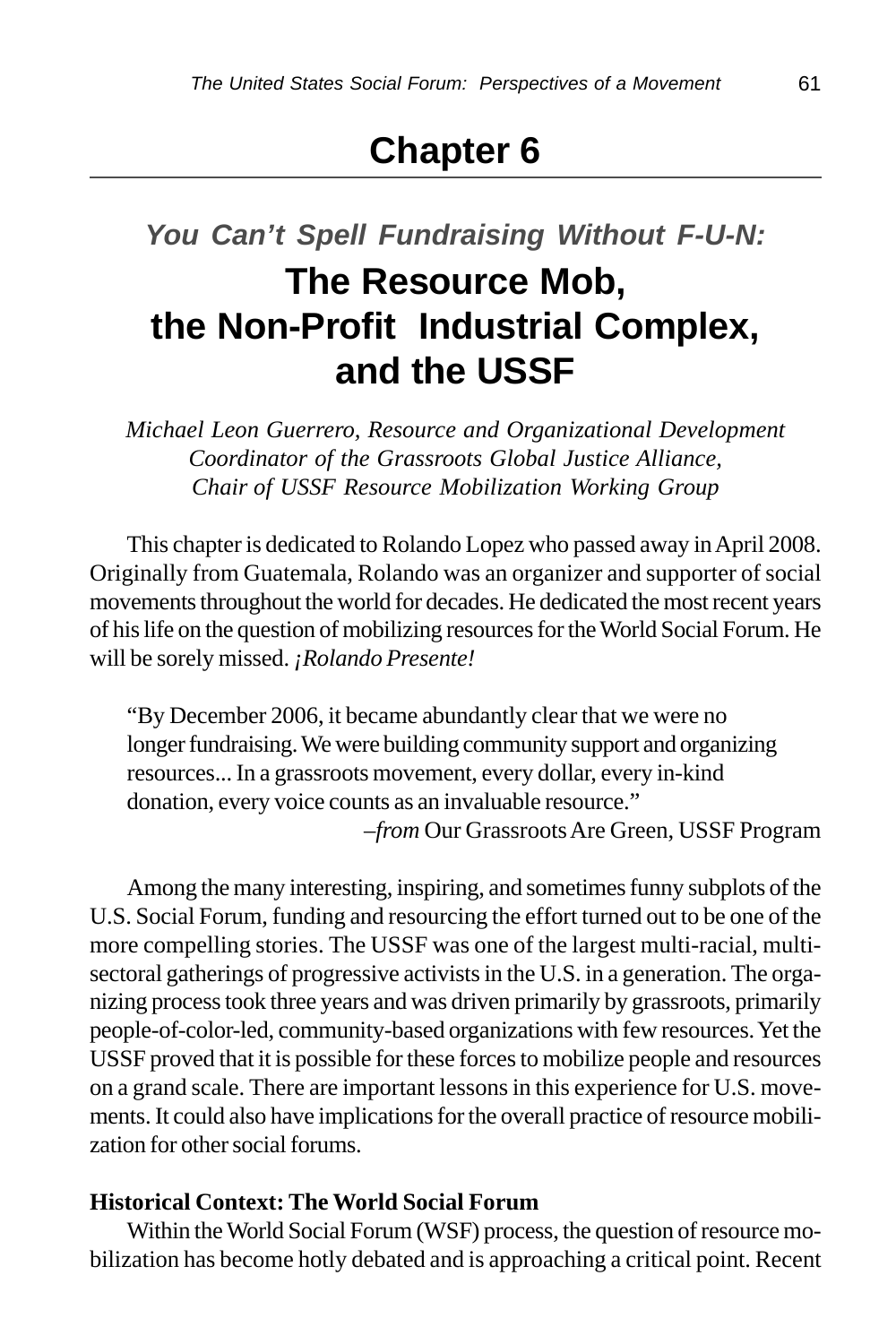WSFs (Porto Alegre 2005, Bamako and Karachi 2006, Nairobi 2007) experienced deficits. As of 2008, the \$1.5 million deficit from WSF 2005 in Porto Alegre is barely at the point of being alleviated. The "Polycentric WSF" was held in 3 cities: Bamako, Mali; Karachi, Pakistan; and Caracas, Venezuela. The Venezuela SF narrowly avoided a deficit by an apparent government bailout by the state and federal governments.<sup>1</sup>

The debates surrounding the resourcing of the social Forum process breakdown into a few fundamental tensions:

- **Cost and scale**–WSFs grew exponentially from 2001 to 2005, with budgets ballooning from roughly \$450,000 for the first WSF to a whopping \$8.3 million in 2005. Income from registration fees hovered around half a million U.S. dollars every year beginning in 2002, meaning that the WSF devolved to be steadily less self-sufficient over time.
- **Funding sources**–To what extent can the social Forum process remain autonomous from governments, corporations and neoliberal institutions? A number of arguments have flared up in recent years over the sources of funds and determining which are politically acceptable. In Nairobi the role of corporations in sponsoring and managing registration and in providing costly food -services generated protests and violent repression by the government. In Brazil, groups are debating whether the stateowned oil company Petrobras should be allowed to contribute to the 2009 WSF. Private foundations Ford and Rockefeller were specifically excluded from providing funding to the WSF in India due to their political histories in that country. Organizers have also questioned the role of Left governments in financing the WSF over – concerned that of the forums remaining as an autonomous space for the movements.
- **Decision-making**–The bulk of fundraising responsibilities for each event falls on local organizing committees whose capacity is often stretched thin to coordinate the range of organizing needs for the Forum. A Resources Commission (RC) has also been established within the WSF International Council (IC) tasked with the responsibility of raising funds for the global IC process. Decisions, accountability and responsibilities are often cloudy between the international and local bodies. Tensions have also been emerging between the RC and the broader IC. The IC makes logistical and program decisions based on political considerations (not always using clear political criteria) often without considering the financial implications. For instance, the IC will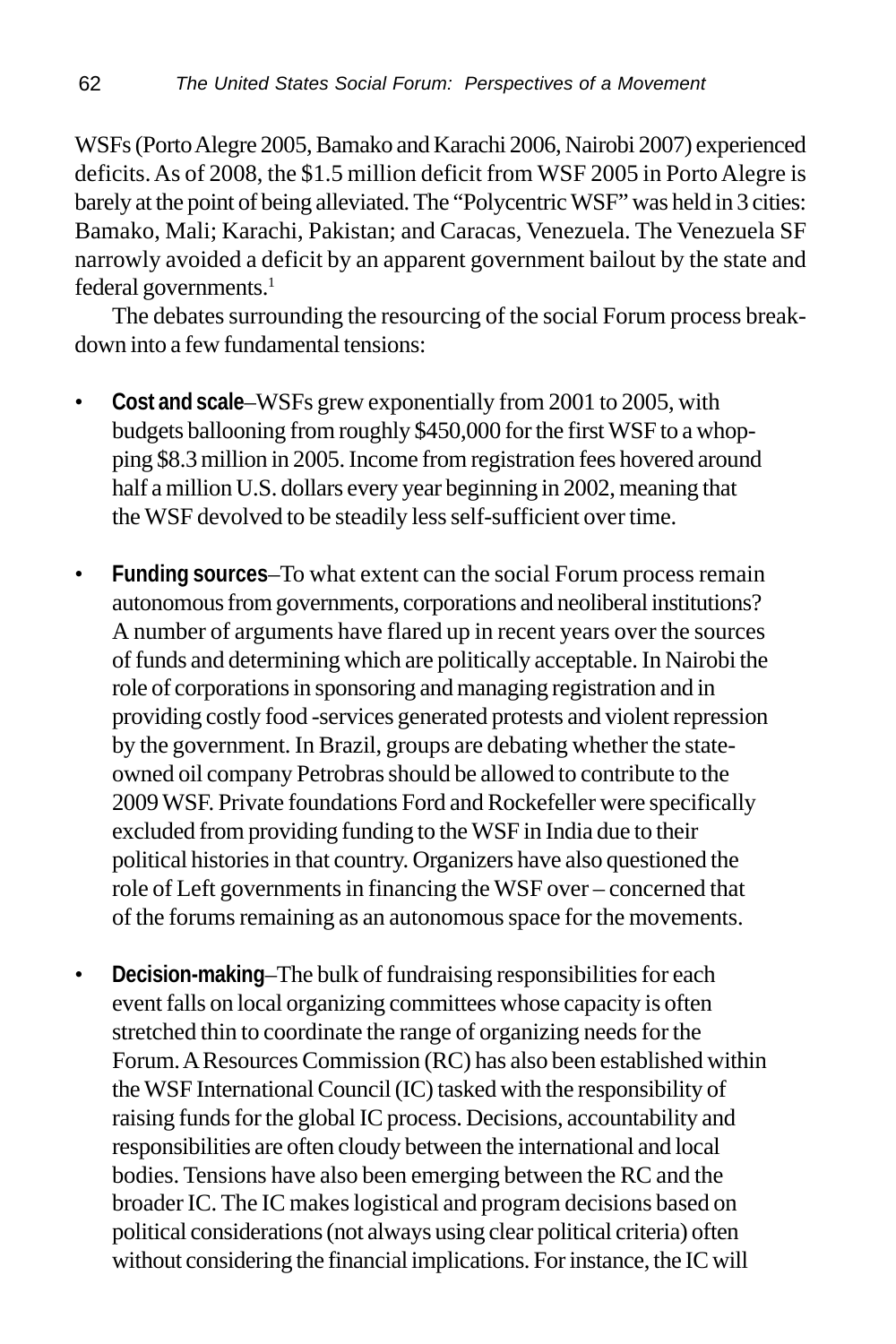choose the site of its meetings because of the political impact it might have on the host site, or to build relationships with areas that are underrepresented in the WSF. These decisions are usually passed on to the RC, which then bears the responsibility to raise the resources for the meeting, yet is challenged by the reality of the financial limits.<sup>2</sup>

In 2006, the IC commissioned a report by Rolando Lopez, Theo van Koolwijk, and Nandita Shah, to explore the financial dilemma of the WSF. Interviewing organizers, funders and others, the authors concluded that "In the absence of a proper and coherent strategy, the biggest risk being faced in this period is to run the few well known sources dry, trigger donor fatigue and frustration, exacerbate internal contradictions, and fail to detect and recognize emerging capacities and opportunities."

Ultimately, all of the struggles of the global justice movement come down to the question of resources. Whether the issue is environment, housing, or workers rights, power is determined by who controls and manages resources. Yet we often find that the responsibility for raising the resources for social forums or other movement efforts are treated more as an adjunct to the overall organizing effort. RCs of social forums are usually small and, in the case of the WSF, are primarily held by a committed core of non-governmental organizations (NGOs), which may have access to resources both within their own institutions and to other donors and funders. There is very little participation from the social movement sector, opening a communication breach that exacerbates tensions among the NGOs (who focus on policy and research and often lack a base, but typically have greater access to resources) and the social movement organizations (that tend to be under-funded but represent mass bases of workers, peasants, or community constituents.)

This disconnect between political direction, organizing and the mobilization of resources is unnecessary and potentially destructive. Few issues have divided and destroyed political movements like the question of resources. Coming to grips with this question as will be critical for social movements to advance politically.

### **The USSF**

The USSF introduced a new set of challenges to the question of resourcing social forums. The NPC broke with social forum tradition by selecting a site in a politically conservative region within a nationally oppressive climate. Historically, progressive local, regional and federal governments have donated up to 1/3 of the finances for the WSFs and often provide critical venues and infrastructure. Porto Alegre was chosen as the original WSF host city to highlight a an important model of governance and people's power that was gaining momentum in southern Brazil.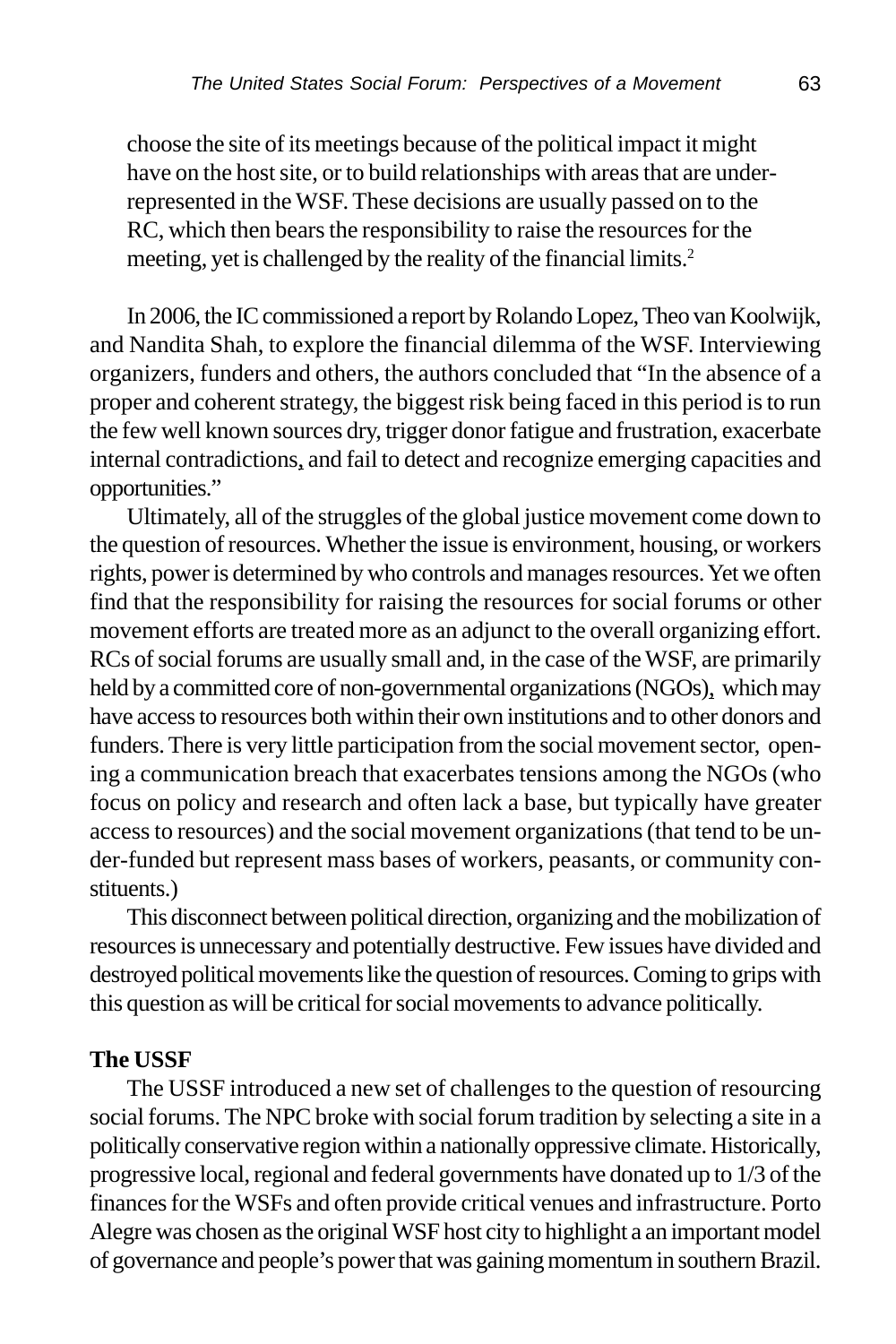The Participatory Budget project had empowered tens of thousands of residents to participate in municipal budget priorities and redistribute wealth in the city. Porto Alegre could also count on the support of local, state (and in later years federal) governments. This was largely due to the influence of the powerful Brazilian Workers Party.

Atlanta, however, is in the heart of the reactionary state of Georgia, which has been a legislative laboratory to attack the rights of workers, women, gays and people of color. In 2007, the Mayor of Atlanta, Shirley Franklin, was progressive, and proved critical in negotiations later in the USSF organizing process, particularly around questions of security and infrastructure.

Federal government support under the George W. Bush regime was clearly not even a consideration. In the post 9/11 environment, the U.S. federal government made available huge subsidies for state and local governments to build up anti-terrorism forces, intelligence and infrastructure. Municipal police forces like Atlanta's took full advantage of these subsidies and were anxious to flex their new military muscle. Negotiations over security were constantly tense between Forum organizers and local police throughout the USSF.3

Furthermore, in 2005, the NPC set guidelines that would limit the sources of funding for the process. These political choices were the result of past history in the social movements of the U.S. and sought to protect the political autonomy of the USSF:

- The USSF Planning Committee will accept funding donations from foundations & grassroots sources. *(The Fundraising Working Group will develop criteria for foundation money.)*
- The USSF Planning Committee will accept in-kind donations from state or local government sources. *(If there are good reasons and no strings attached.)*
- The USSF will NOT accept the following types of funding: federal or state cash funding, federal in-kind donations, corporate funding, or corporate in-kind donations 4

### **The Grassroots Sector and the Non-profit Industrial Complex**

The original USSF Coordinating Committee, later the NPC, agreed that the USSF would first be built around the grassroots organizing sector. The NPC and working groups would start with organizations building constituencies in poor and working class communities of color and Indigenous communities. There was acknowledgement that these constituencies must be central to social change in the  $U.S.$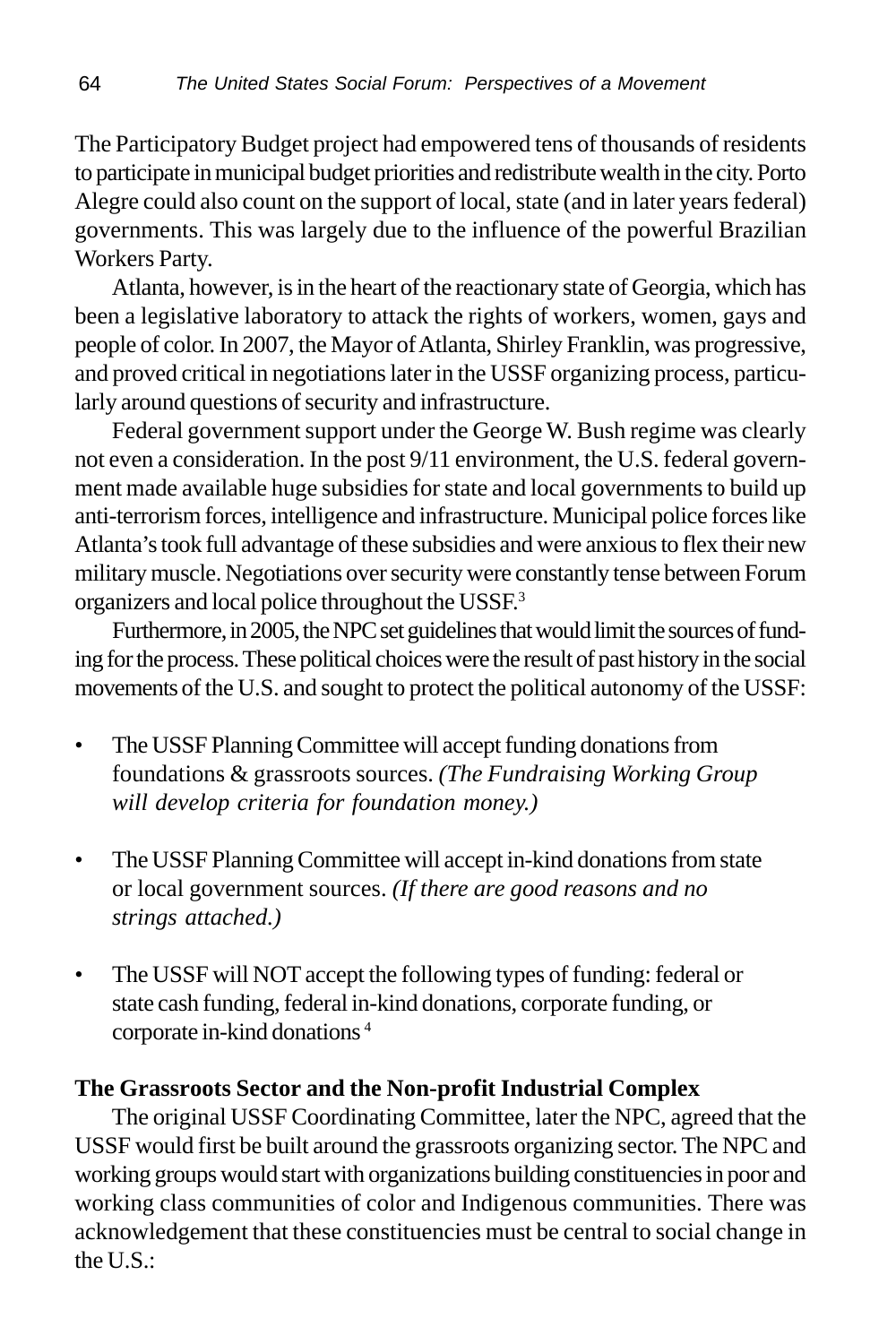{We} Believe the U.S. Social Forum should place the highest priority on groups that are actually doing grassroots organizing with working class people of color, who are training organizers, building long-term structures of resistance, and who can work well with other groups, seeing their participation in USSF as building the whole, not just their part of it...

{We} Believe the U.S. social forum must be a place where the voices of those who are most marginalized and oppressed from native communities can be heard–a place that will recognize native peoples, their issues and struggles.<sup>5</sup>

Often, however, these communities are excluded from and distrustful of national, liberal white-led political processes. Most of these organizations and communities also had little or no knowledge of the WSF. The Grassroots Global Justice Alliance (GGJ)<sup>6</sup> organized several delegations of grassroots organizations to the WSF to build greater awareness among grassroots groups of the WSF and the overall Global Justice Movement.

Ultimately the NPC's focus on the grassroots sector resulted in one of the most racially diverse forums to date.7 This political orientation, however, had implications in terms of fundraising. There was skepticism by funders that a process of this scale could be led by organizations led primarily by people of color, who in many cases, represented memberships of a few hundred people.

In the U.S. there is an emerging debate about the growth of grassroots, nonprofit organizations and their dependency on private foundation support.8 Some are arguing that reliance on foundations is compromising the politics of the social movements in the U.S. and has created a competitive environment that further divides the movements. Few would argue that the foundation dependency is healthy, however, funding to social change organizations is a fraction of overall philanthropic giving, and grassroots groups are severely under-resourced in relation to charity, educational and service organizations. Even in terms of progressive causes foundations primarily support endeavors such as liberal policy groups, think tanks or national mobilizing efforts that do not help to build a sustained local base. Race and class dynamics also play a role with white-led organizations receiving the bulk of foundation funding for progressive organizing. Groups building a base in poor and working-class communities of color typically struggle to get by on small budgets and year-to-year commitments.

The grassroots sector is challenged by its own history as well. In 2002, class and racial divisions played out in the Second National Environmental Justice Summit in Washington D.C., marking the decline of one of the most significant multiracial national movements in decades. In 2004, the Northwest Social Forum was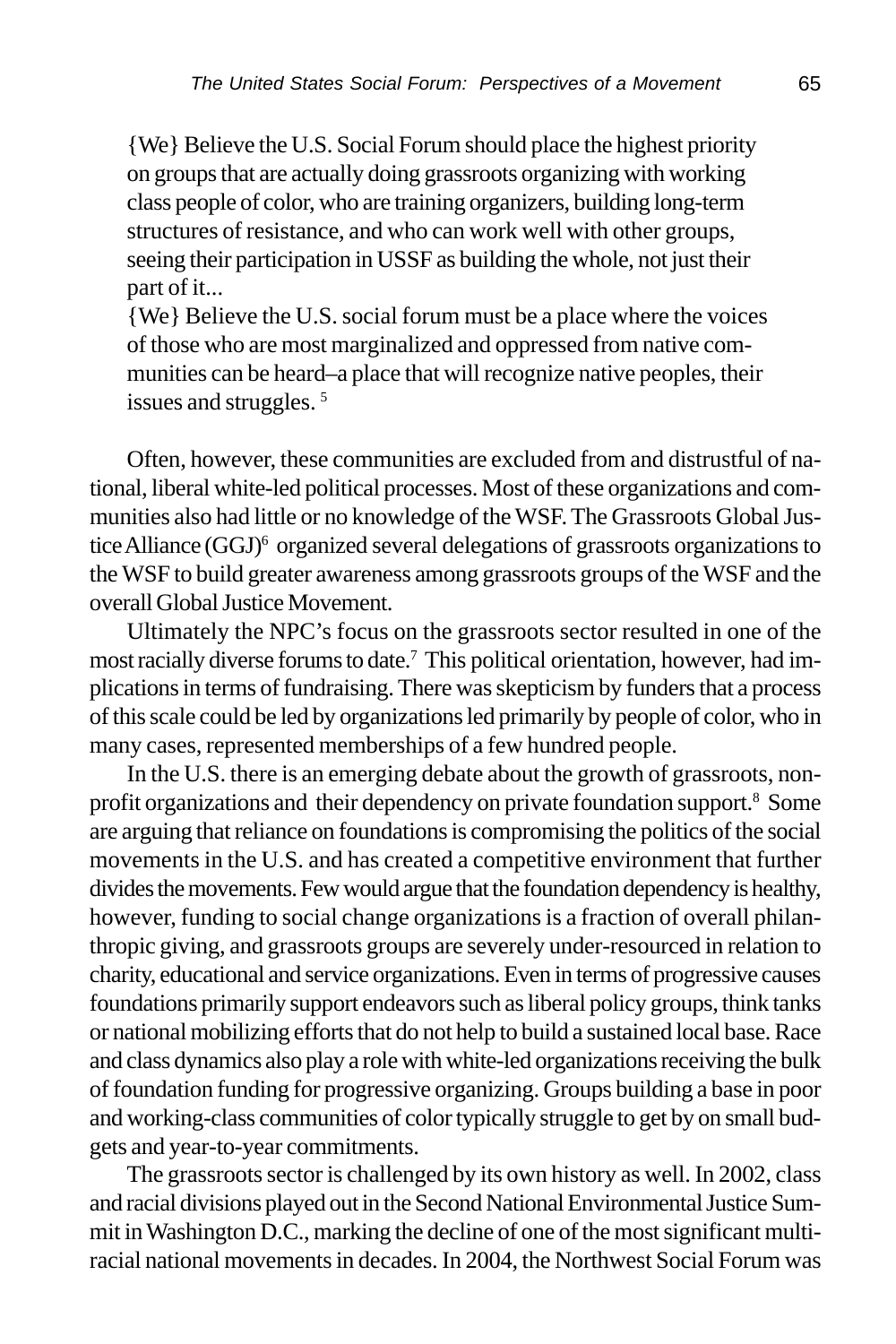cancelled within two weeks of the event as the Indigenous and Youth Committees pulled out of the organizing process. There was a level of skepticism about overcoming the fractured state of U.S. social movements, particularly among a largely divided grassroots sector.

The NPC also was deliberate that the global justice "stars" would not lead this event. Plenaries would feature organizers and grassroots leaders engaged in the struggles and presenting theories and analyses based on practice and organizing challenges. Funders familiar with the GJM were reluctant to invest in a process that did not include the big name international celebrities. Several funders also wanted to see the organizations and sectors that they saw as critical to making change in the U.S.–often these were policy organizations rooted in Washington D.C. "beltway" politics.

### **Making it Happen**

Despite the many limitations and challenges, raising resources for the USSF became one of the greatest achievements of the grassroots movement in the U.S.. It was clear early on that the USSF would be built from the political will of the movement to make it happen. The Forum process was carried on the backs of the grassroots organizations, that made huge financial, personnel, and political commitments, often sacrificing local priorities for the national effort.

One of the cornerstone strategies of the USSF resource mobilization was organizational sponsorship. From 2005, organizations were asked to raise and contribute resources to the organizing effort. NPC members were asked to raise \$5000 per year for three years. This strategy was rooted in the principle that raising resources for the USSF was a collective responsibility. For some groups who were considering joining the NPC, however, the organizational contribution was viewed as a "pay to play" requirement. They interpreted the strategy as an annual membership fee of \$5,000, which meant that only well-resourced organizations would be able to participate on the NPC. Few NPC organizations raised the annual \$5,000 contributions, but organizational sponsorships carried the USSF through its early stages. In-kind support was also a huge factor. Groups covered their own travel, costs of conference calls, translation services, mailers and staff time.

The USSF had only one paid staff person beginning in January, 2006 when the NPC hired Alice Lovelace as Lead Staff Organizer (LSO). Later that year the Atlanta office of the America Friends Service Committee (AFSC) donated office space, phone, copying and other services. Christina Repoley of the Atlanta AFSC office was also assigned to work part-time as support staff. In February of 2007, Heather Milton-Lightening was hired as the Native American Outreach Coordinator, which proved crucial to Native American participation. As resources came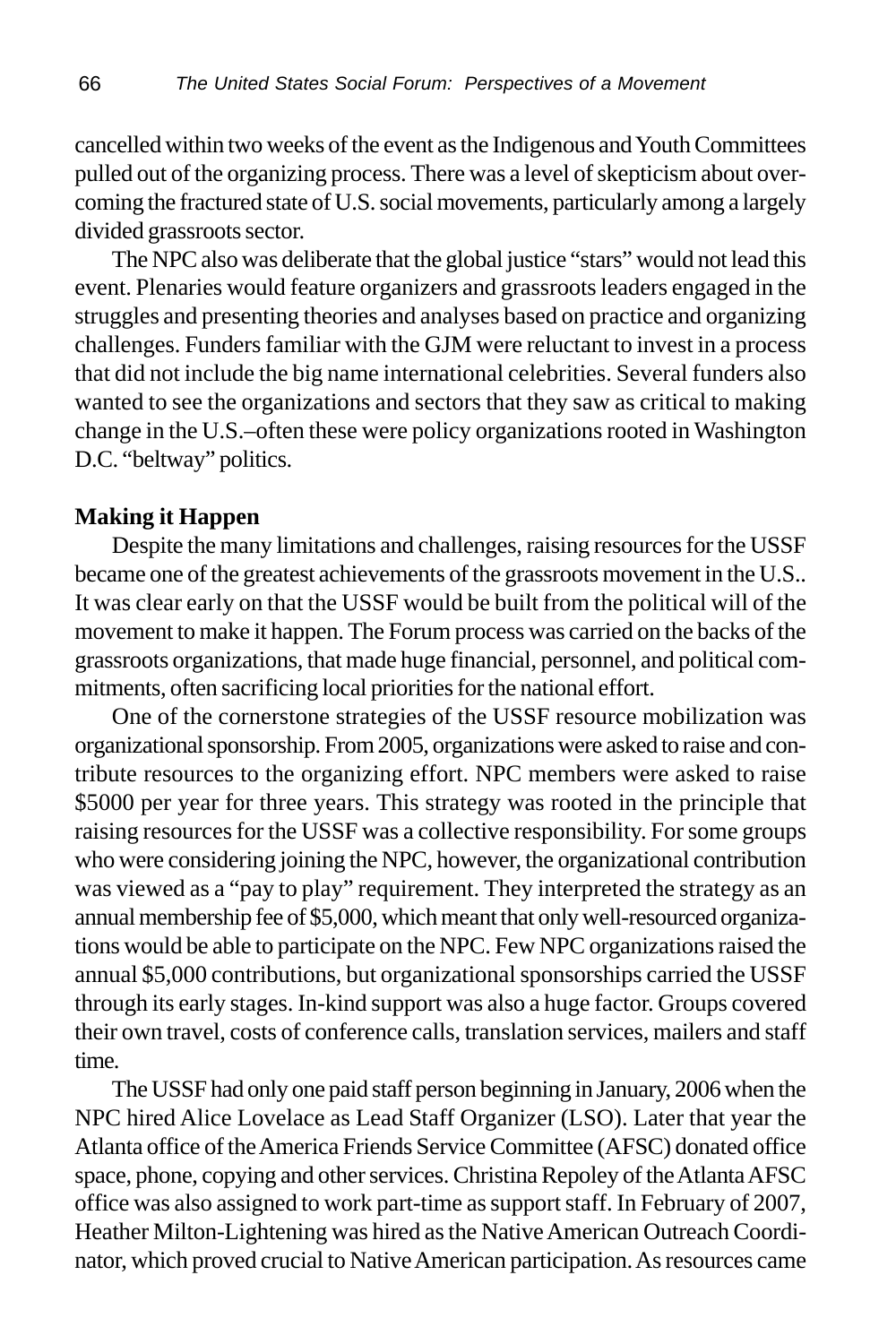in late in the process, coordinators were hired to lead some of the key logistical aspects of the forum.

In October of 2007, a number of NPC organizations committed full-time staff to coordinate the national effort including Miami Workers Center (MWC), Labor Community Strategy Center (LCSC) in Los Angeles, Praxis Project and National Jobs with Justice (JwJ) in Washington, D.C., Southwest Workers Union (SWU) in San Antonio, TX, SouthWest Organizing Project (SWOP) in Albuquerque, NM, the National Network for Immigrant and Refugee Rights in Oakland, CA, the Independent Progressive Politics Network, AFSC and GGJ. This adjunct staff was critical in coordinating the final stretch of the organizing process. Some of these organizations were already contributing a number of staff people's time. Project South had all five staff working at the local, regional and national levels. SWU, MWC and Project South were key in organizing regional forums. These groups also sent staff to Atlanta weeks (in some cases as much as two months) in advance of the Forum to function as support staff.

A solidly committed team of organizations and individuals made up the Atlanta Organizing Committee (AOC), which anchored the local effort. "Atlanta, like the rest of the South, operates on relationships," said Alice Lovelace, "Because people knew and trusted each other, they were willing to dig deep and give of their own resources, then reached out to friends to provide what else we needed. People donated time, money, office space, supplies, printing, paid for conference calls…, the list is endless. The Atlanta Organizing Committee played a heroic part in making the USSF possible." 9

A supportive core of small progressive funders gave small grants, particularly Jessie Smith Noyes, Solidago, Panta Rhea and Car Eth foundations. Initially GGJ served as the fiscal sponsor for the event. Later this responsibility was transferred to Project South, the local anchor organization in Atlanta.10 The two organizations anchored the Fundraising (later Resource Mobilization) Working Group (more affectionately known as the Resource Mob).

Throughout the process the Resource Mob suffered from a lack of consistent involvement and capacity. Like all of the USSF working groups, participation was open to anyone interested in doing the work. Monthly conference calls would be held, but rarely would more than 6 people be on the calls–often a completely different set of people from previous calls. This made it extremely difficult for the group to develop any cohesion or collective practice.

In January of 2006, Will Cordery of Project South introduced a four-pronged strategy to raise resources to a southern regional meeting in Atlanta, GA: 1) grassroots fundraising including passing the hat at activities, registration and materials sales, 2) organizational support–mainly in-kind and financial contributions from organizers and participants, 3) major donors and 4) foundations. Responsibilities to coor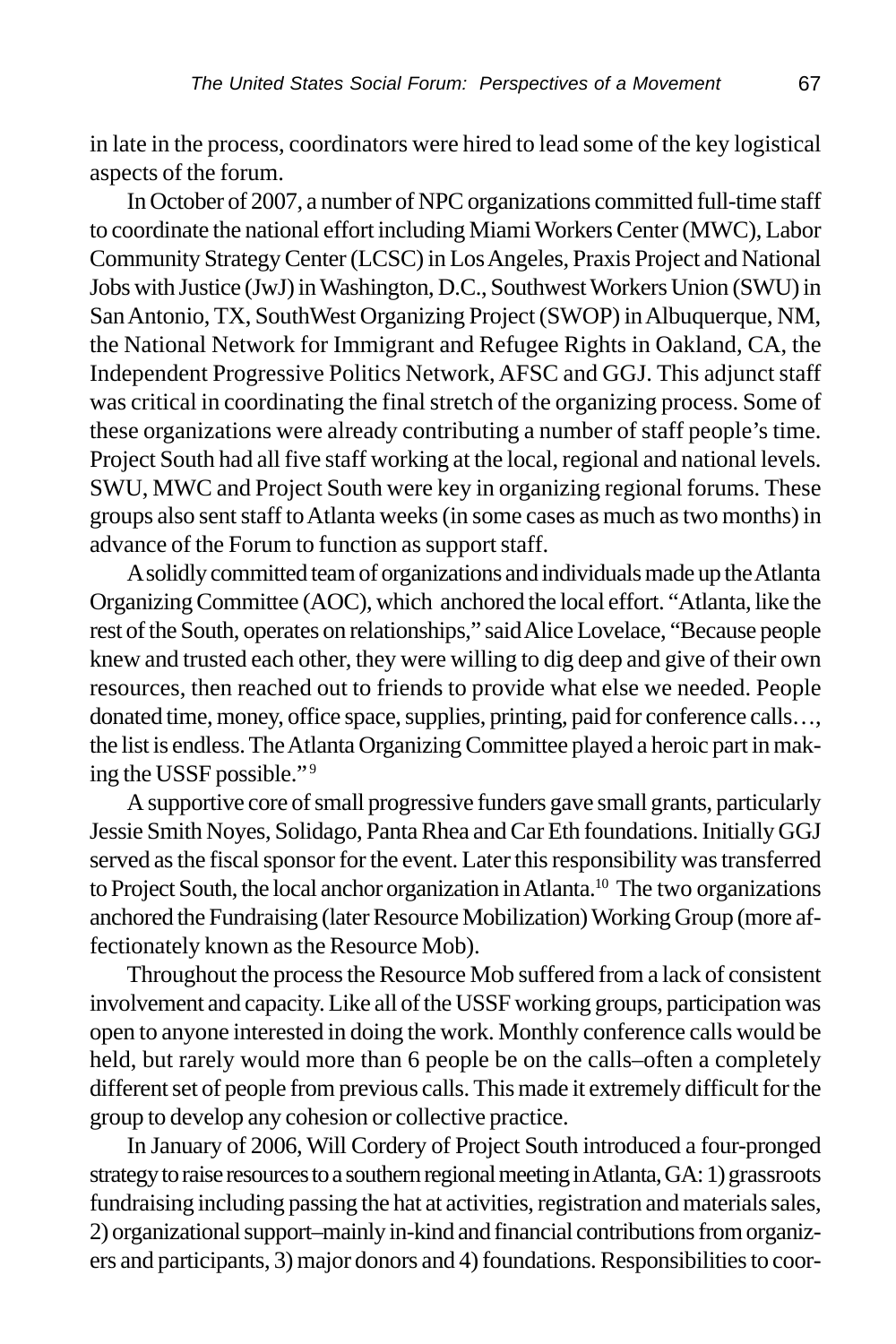dinate each of these strategies were divided between Resource Mob members, but the lack of consistent follow-through limited the effectiveness of the strategies.

### **The Road to Atlanta: Regional Experiences**

In 2006 a number of regional and local social forums were convened. Three were organized by NPC member organizations utilizing the same principles and organizing approach used by the NPC: the Southeast Social Forum (SESF) held in Durham, North Carolina, the Border Social Forum (BSF) held in Ciudad Juarez, Mexico (across from El Paso, Texas), and the Washington D.C. Metro Social Forum. Other forums were also organized independently of the national process, though efforts were made to communicate and coordinate. The NPC had decided that the national USSF would not fund the regional efforts, but that each regional organizing committee would raise resources independently.

The SESF in June of 2006 was a turning point in the overall organizing process of the USSF. Over 700 people convened at the historic Black college of North Carolina Central University in Raleigh, and the Hayti Community Center. The great majority were people of color, primarily Latinos and Blacks. Grassroots organizations turned out constituencies ranging from homeless people from urban Atlanta, to farm workers in south Florida, to taxi drivers in Alexandria, Virginia. The energy was inspiring. "We've reached a critical moment..." said Stephanie Guilloud of Project South, "What we saw is that people are willing to engage and confront the edges that have kept us apart." 11

The SESF was critical because it demonstrated that people were ready to overcome historical divisions and to approach movement building across sectors, regions, ethnicities and issues. There was a sense of urgency and an acknowledgment that approaches to movement building needed to change to overcome our current national and international challenges. It also demonstrated that the social forum model was an effective vehicle for bringing together a broad array of forces.

The SESF was also successful because of the model of resource mobilization that organizers implemented. According to Will Cordery, "Foundations did not contribute until the end, when we demonstrated that the process was already selfsufficient." Early registration, organizational support and donor contributions anchored the organizing process through its early stages. By the time of the SESF foundation support would only enhance the program of the forum that was already in motion. This later proved to be the case for the USSF as well.

The Border Social Forum (BSF) in October 2006 was also a tremendous success, building on the momentum of the SESF. The BSF was held in Ciudad Juarez, bringing together groups primarily from northern Mexico, the U.S. South-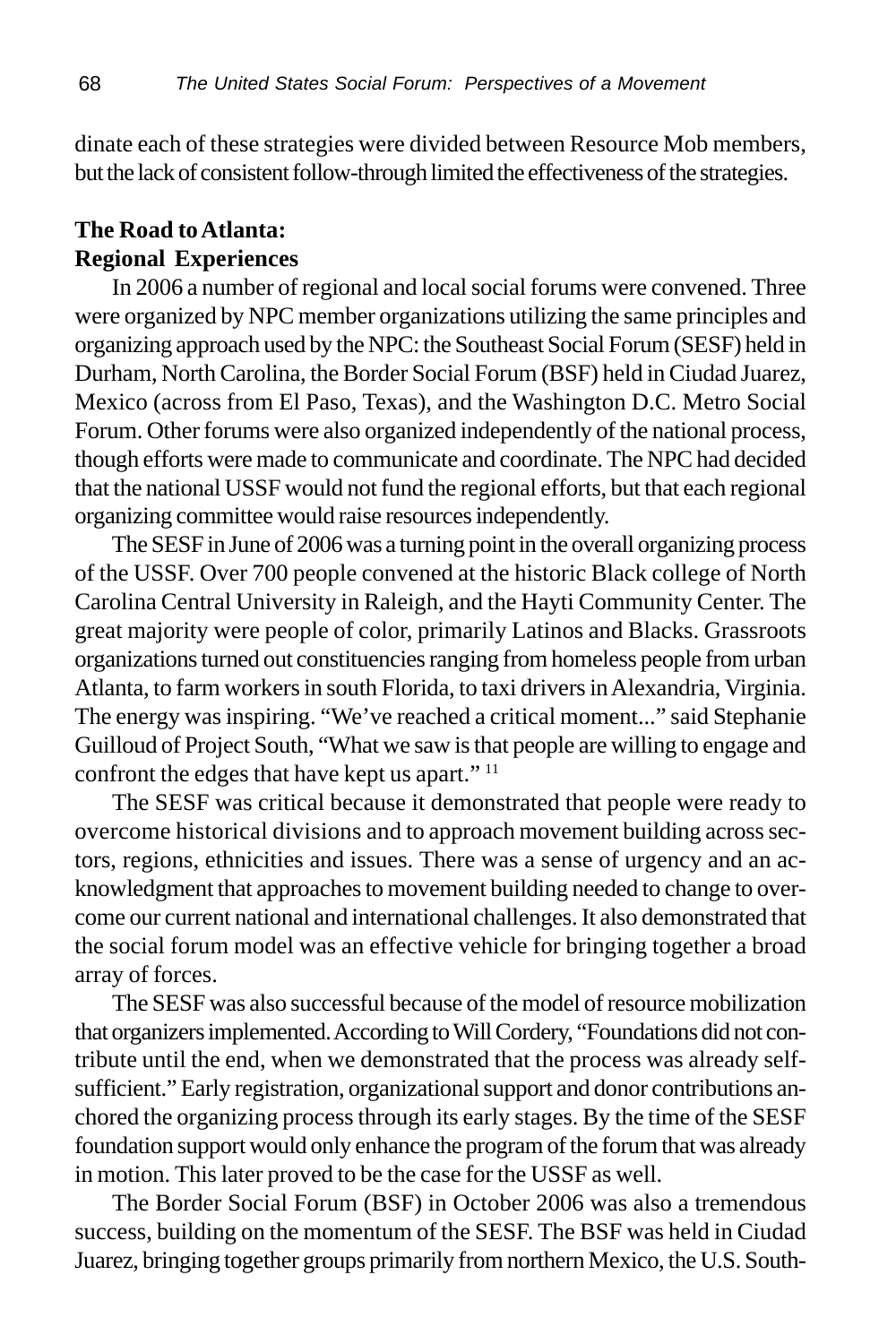west and South. Very rich and dynamic dialogues about strengthening Black-Brown relations carried over from the SESF. The international character was emphasized as press came from Telesur and national Mexican newspapers. Indymedia organized a media center that would broadcast activities and interviews as they happened.

There were significant challenges to raising resources for the BSF. Unlike the SESF, the BSF drew more on outside than local sources for funds. The BSF relied heavily on in-kind support from groups on the organizing committee, particularly Southwest Workers Union, who sent full-time staff from San Antonio, TX, and ultimately the Medical University in Ciudad Juarez, which donated the use of the campus to host the event.

The significance of both of the forums was that they generated excitement and momentum for the national effort. Suddenly grassroots organizations that were unfamiliar with the social forum process or were skeptical about it began to take an interest. The NPC also expanded at that time with new grassroots organizations coming on board, bringing a whole new range of relationships into the effort. Foundations also started to take notice, as grantees increasingly approached them for support to attend the USSF.

### **March Madness**

Despite the success of the regional forums, by March of 2007, four months before the start date of June 27, barely \$79,000 was left in the bank of a total \$159,000 raised. The USSF had a projected total budget of \$1.5 million.12 The bulk of the funds raised had come from organizations and early registration.

The USSF was facing a severe financial crisis. This began to heighten tensions that had been brewing on the NPC for several months. At this point, the NPC had not secured the venues and meeting spaces for the event. At the beginning of the organizing process a number of possibilities were explored as host sites, including universities and the several historic Black colleges in Atlanta. Alice Lovelace and the Local Logistics Committee (LLC) were not able to secure a site, however, as negotiations for promising options fell through. Eventually they were able to reserve the Atlanta Civic Center (ACC), but this would still not provide enough of the facilities needed for an event of at least 10,000 people. Alice and the LLC moved quickly to make agreements with as many available venues within a seven block radius of the ACC. The few remaining options with capacity at that time were the resort hotels of the Westin and the Marriott. The Westin was also the only unionized hotel in downtown Atlanta.

Each of the hotels required contracts guaranteeing that a certain number of hotel rooms would be booked. By March of 2007, it was not clear whether the USSF would be able to rent all of the available rooms. Despite the fact that steep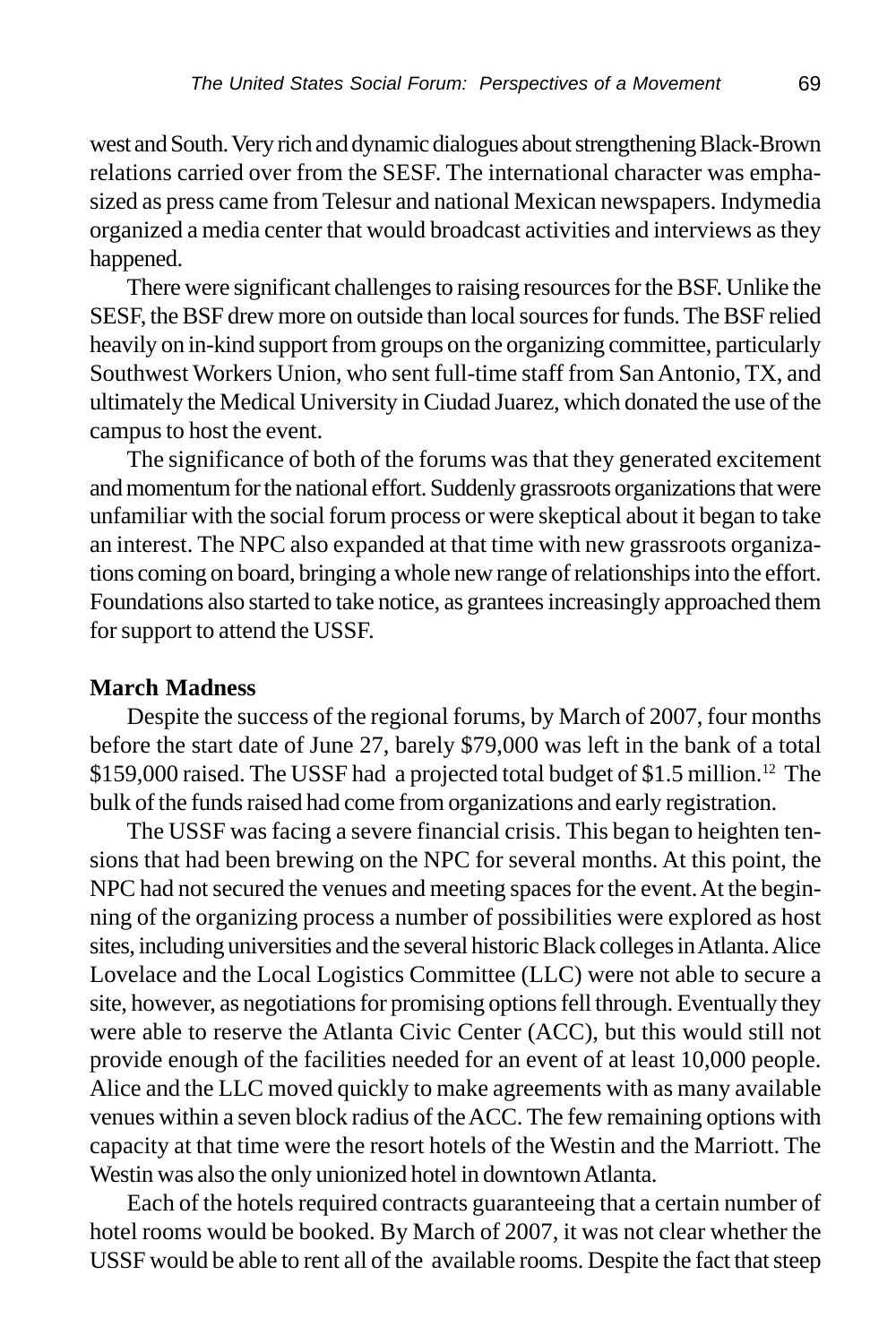discounts had been negotiated and the hotels eased requirements on the number of occupants per room, commitments from organizations to attend the USSF fell far short of the capacity of the hotels.

Potential liability for the USSF was looming as a likely possibility and NPC organizations became reluctant to sign the contracts with the hotels to guarantee the meeting spaces. At one point NPC members tried to address the issue by developing a Memorandum of Understanding (MOU). The MOU was designed to encourage collective responsibility for the financial consequences of the USSF. Several NPC organizations declined to sign the document, however, interpreting the MOU as legally binding to share in financial liabilities if there was a deficit. For smaller, grassroots groups, the specter of owning a debt of thousands of dollars was daunting.

### **A Rallying Cry for the Movement**

At the March, 2007 meeting of the NPC in Chicago, IL, the NPC abandoned the MOU and took measures that proved to be significant not just for the resource mobilization effort, but for the organizing project as a whole. The NPC adopted three critical approaches.

First was to strip the budget to its absolute bare essentials. Operating on a scenario that the NPC would not raise another dime, the budget was reduced to the amount of money that was on hand. The roughly \$80,000 was prioritized for staff and basic infrastructure–venues, staging, lighting, the absolute necessities for the USSF to take place. The NPC also went through a voting process to determine additional priorities if more money were raised. Translation services were at the top of this list, followed by communications.

The second step was for each of the NPC members to commit to mobilize resources. Gihan Perera of the Miami Workers Center and Stephanie Guilloud of Project South developed a tool to facilitate this. Instead of the MOU, they developed a form that allowed each NPC member to set individual fundraising goals and identify specific sources of income. This incorporated the four resource mobilization strategies. Groups would list which funders and donors they would speak to, how much they would raise through grassroots fundraising efforts and what their overall organizational commitment would be to raise. This took the organizational sponsorship model to another level, and resulted in commitments from NPC organizations to raise an additional \$186,000. The "bare bones" budget was therefore adjusted to a total of roughly \$250,000.

The third approach was to agree to a "deficit resolution plan". NPC members gave a specific figure for the amount of money they would contribute to help alleviate a deficit.13 With the collective commitment of the NPC, Project South felt confident enough to sign the contract with the Westin Hotel. Sister Song Women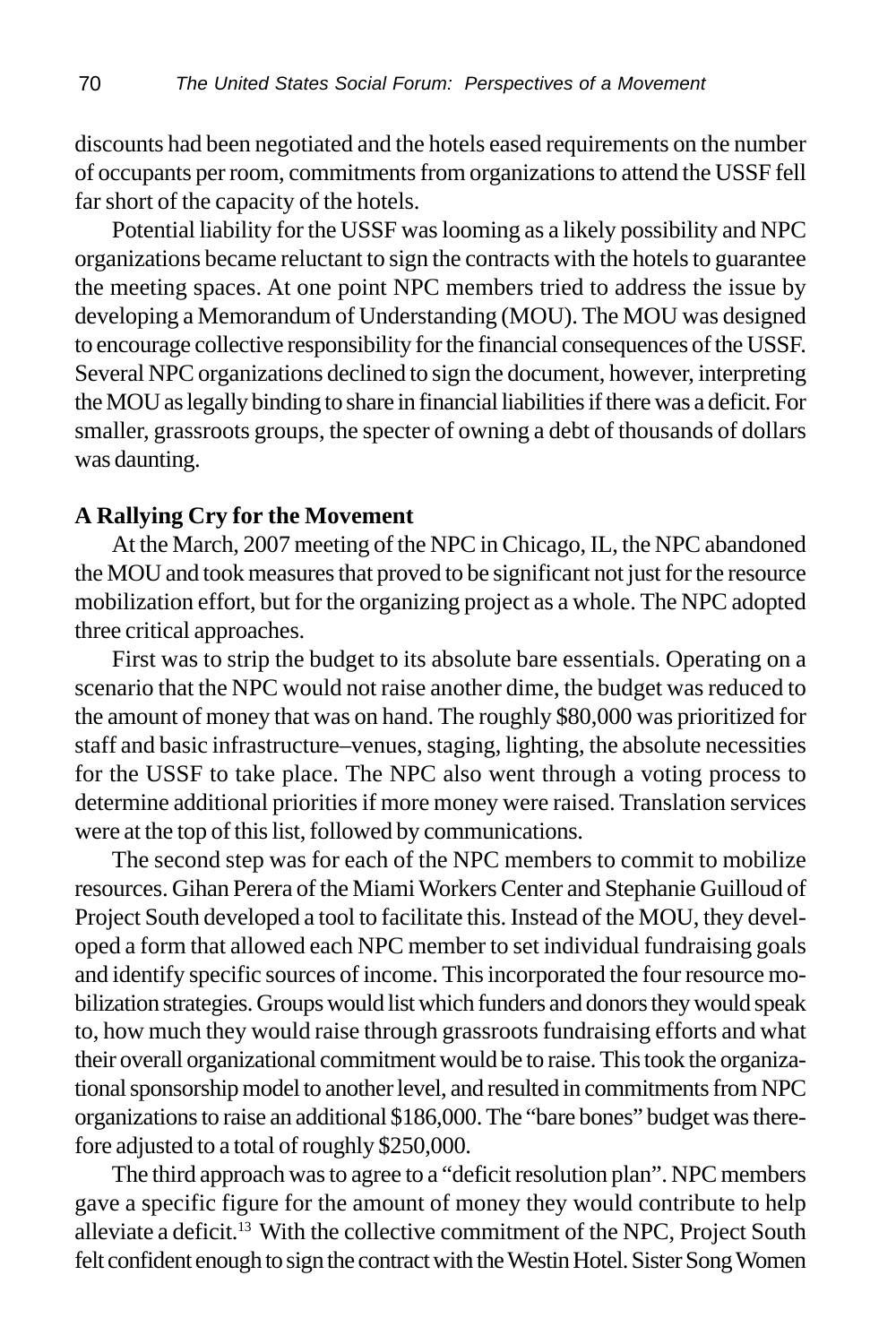of Color Reproductive Health Collective took responsibility to sign the contract for the Marriott.

The subsequent 12 weeks became an historic and inspiring effort to mobilize resources. The financial crisis became a rallying cry for the movement. The message was that foundations were not going to fund this effort and that it would only happen if the movement made it happen. Organizations began to take ownership of the process. Soon creative initiatives emerged around the country as people began to come together in cities and regions and develop their own strategies to mobilize resources. Groups in the San Francisco Bay Area committed to help raise money to contribute to the translation services. Drives were organized to encourage early registration and organizations were asked to pay at the highest end of the sliding scale. GGJ organized an early registration day, phone-banking member organizations to register online on a specific date. Others pooled resources to charter buses from Chicago, South Florida and the Northeast. The most ambitious effort was the Peoples Freedom Caravan, beginning in Albuquerque and stopping in half a dozen cities throughout the Southwest and South on its way to Atlanta. As organizations registered, they were also asked to donate volunteer time. The USSF logged over 2000 volunteer hours during the event.

By June, foundations saw a moving train that they should jump on, and began to move money. At this point they were receiving hundreds of requests from grantees for support to attend the USSF and began to make travel scholarships available. Eventually several committed general support to cover the costs for the forum itself.

### **End Results and Lessons Learned**

The USSF raised roughly \$1 million dollars. Registration fees for the USSF alone generated roughly \$340,000. Fifty-four percent of the money came from non-foundation sources. Organizational sponsors contributed over \$100,000 in cash (beyond what they paid in registration). The balance of income came from materials sales, rental of sales booth space and individual contributions. The last foundation grant for the USSF arrived in December 2007, six months after the event. These figures do not account for the enormous in-kind contributions of the NPC, the AOC and others. The USSF developed a form for organizations to document their in-kind support, but few groups filled it out. One organization that did, AFSC, alone accounted for \$50,000. If the total in-kind support was registered, it would easily amount to hundreds of thousands of dollars.

The USSF experience raised important lessons for social movements in the U.S. The USSF showed us that there is great capacity for the grassroots sector to raise significant resources from non-foundation sources. MoveOn.org and the Presidential campaign of Barack Obama are tapping the enormous potential of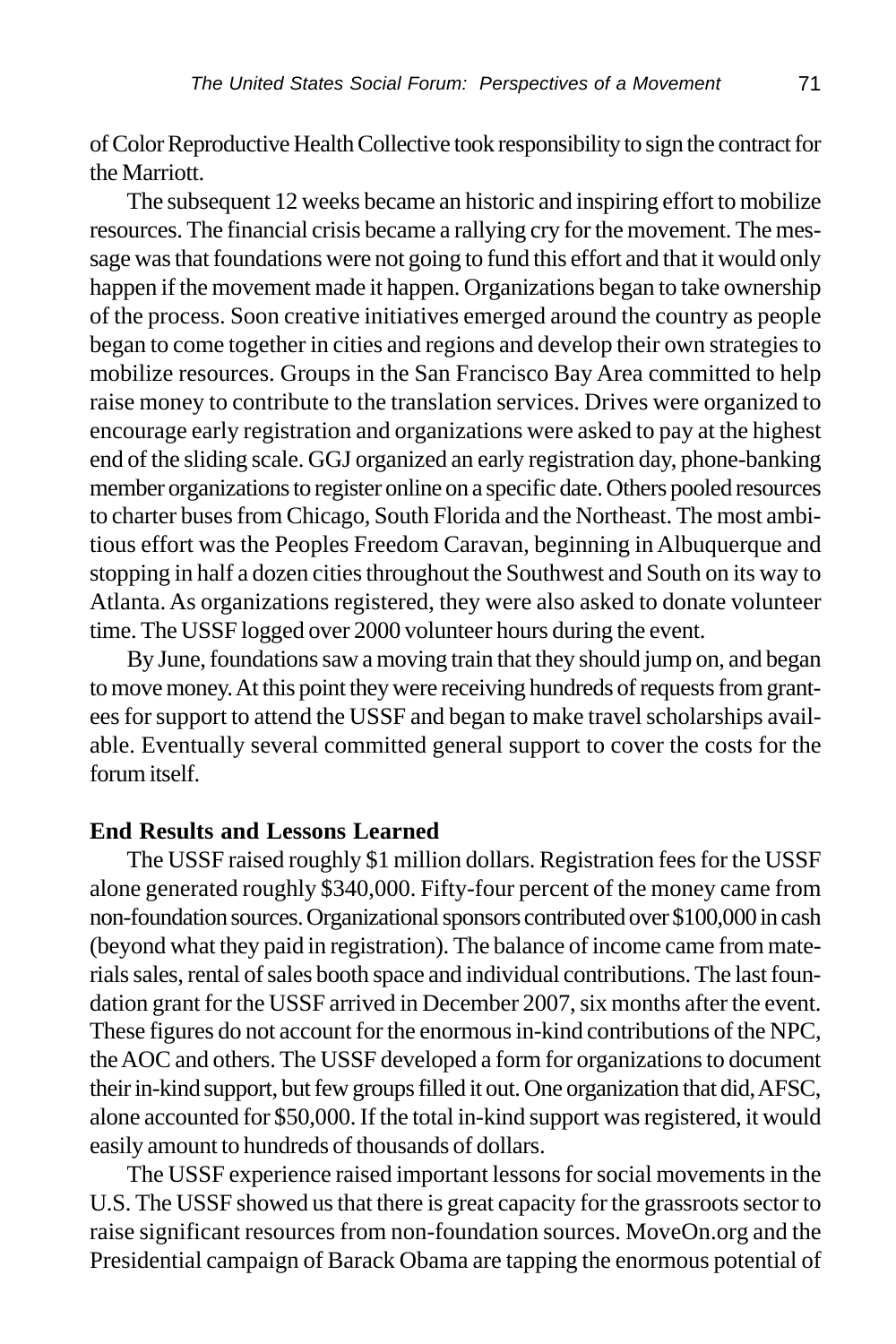online fundraising. This potential has not carried over to national efforts organized with a particular focus for mobilizing poor and working class people of color. The USSF demonstrated capacity of the grassroots sector to mobilize on a grand scale and to think collectively about raising resources in a non-competitive manner.

The approaches developed by the NPC at the  $11<sup>th</sup>$  hour proved critical. Out of necessity these were rooted in some basic, common sense principles:

- **Spend what we have**–be prepared to strip the budget to its bare essentials. The NPC did not establish a policy to have no deficit, but a commonly agreed to plan on how to address a potential deficit helped instill confidence and trust in the group.
- **Socializing costs and priorities**–In the Chicago meeting the NPC used an exercise in which each organization would write one priority on five separate pieces of paper. These served as ballots to define the collective will of the group. The tool that was developed to clearly articulate the resource commitments of NPC members was also crucial.
- **Creativity and resourcefulness**–the environment that was created after the March meeting sparked incredible initiatives that inspired and challenged the NPC and many others for the final four month stretch toward the event.
- **Resource mobilization is central to an organizing strategy, not an adjunct to it**–once the full NPC took ownership of raising resources, the process moved much more effectively. Resourcing the USSF became a campaign in itself and a symbol of the broader movement challenge for self-sufficiency and autonomy.

### **Implications for the WSF process**

It was important to establish guidelines that were agreed to by the NPC early on. The USSF had fairly strict limits in terms of allowable sources. Corporations were not allowed to contribute (except through foundations), governments were only allowed to provide in-kind support. This severely limited the range of possible resources, but the clarity was important and adhered to by the NPC. There was in fact one challenge to a grant given to the USSF.<sup>14</sup> The USSF opened space for a more radical level of political discussion in a national gathering of this scale. This was in large part due to the political moment and need among the U.S. movement and the participants. But the character of the USSF was also a tribute to the level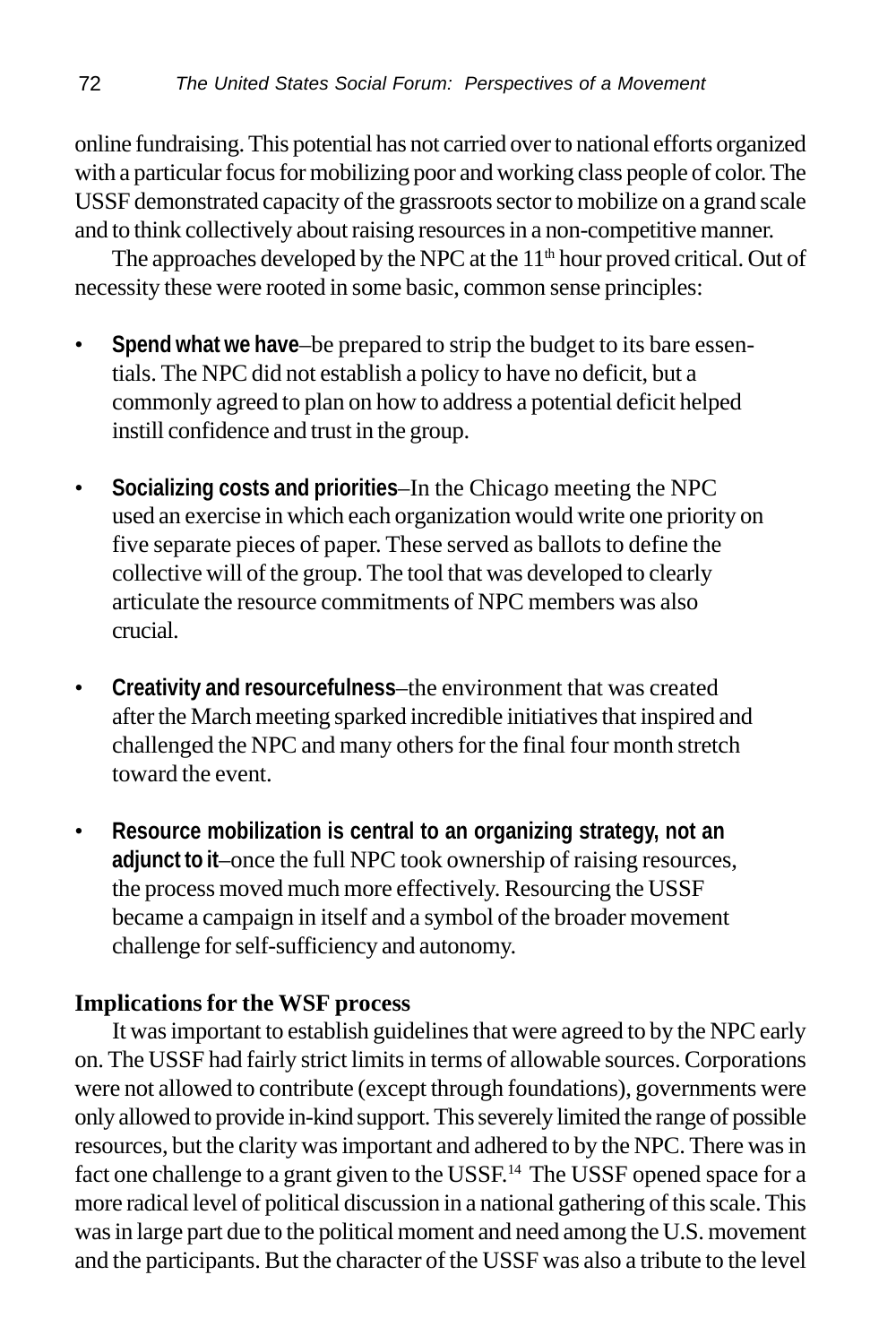of ownership felt by the participants. Despite the attempts by the Atlanta Police Department to control the physical space, ultimately, it was clear that the USSF belonged to the movements.

Being realistic about the scale of the USSF was also a sobering but critical aspect. Initial projections for the USSF were for 20,000 participants. Twelve thousand participants actually registered, and an estimated 15,000 took part overall in the event. The \$1.5 million was somewhat ambitious, but covered a three-year organizing process. If in-kind support is factored in, the USSF met its fundraising goals. By the time of the Forum, the NPC and staff had established a practice of being very frugal with expenditures. This was initially due to the lack of resources, but in the end proved to be a huge benefit as the USSF ended with a surplus.

Decision-making about funding was an ongoing challenge throughout most of the organizing history of the USSF. In the absence of an active Resource Mob, implementation of the funding strategies, financial management and decisions on expenditures ultimately defaulted to the chair of the working group and the Lead Staff Organizer. Later in the process, an Accountability Team (A-team) was established to help integrate the strategies of all the USSF working groups and make interim decisions on behalf of the NPC. The A-team took up decisions for expenditures and financial management, providing a much more democratic and transparent process. The March 2007 proved to be essential, however. This is when the entire NPC participated in a collective, participatory budgeting process for the event. It proved an invaluable practice that should be applied near the beginning of the organizing process. Organizations are able to declare what their financial commitment will be based on the realities and limitations of their own resources.

The USSF is also sharing its experiences with the international process. GGJ, which chaired the Resource Mob, is participating in the Resources Commission and is helping to draft the Resource Principles and Guidelines for the WSFIC. Some of the ideas to address deficits and setting budget priorities are being incorporated in this document. Not all of the innovations developed by the USSF can be applied to the international context, but one of the key principles is that resource questions must be a universal concern of all members of the International Council and all social forum planning bodies. Political vision and resource realities cannot be separated.

Opening statements of the latest drafts of the WSF Principles and Guidelines for Resource Mobilization reflect a new sense on the IC that everyone involved must shoulder resource mobilization:

"The WSF is built on principles of solidarity, collectivity and community. These underlying principles and values equally apply to all resource-related matters. Consequently, the task of mobilizing resources for the WSF is a collective one and a shared commitment.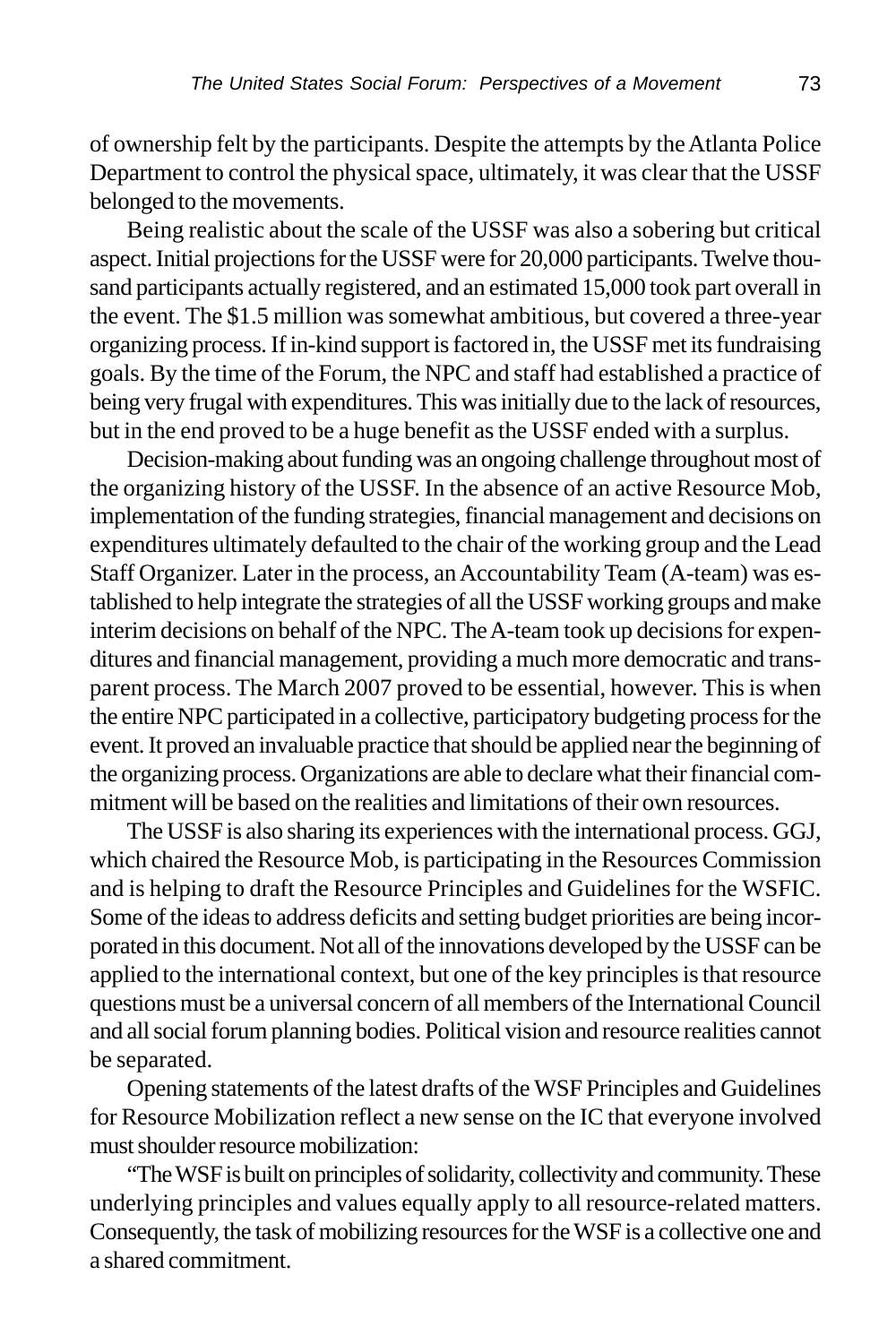"The IC (and all commissions, working groups or other planning and coordinating bodies of the WSF) will ensure that mobilizing resources are integral to their decision-making processes. Collective responsibility demands this, particularly as the WSF's resources are generally limited."<sup>15</sup>

### **USSF and Foundations**

The USSF also created momentary shift in balance of power with foundations. By June it was clear that the USSF was going to happen without foundation support. A political groundswell and demand from the field forced foundations to realize that the USSF could not be ignored–they then began to set aside resources for grantees. On the third day of the USSF, organizers from the NPC: including Sarita Gupta from JwJ, Tammy Bang Luu from LCSC, Jerome Scott and Will Cordery from Project South, Rubén Solís from SWU, Cindy Wiesner from MWC, and Michael Leon Guerrero from GGJ, met with a large delegation of funders and donors organized by the Funders Network on Trade and Globalization (FNTG). The dynamic between the organizers and funders was clearly different. Funders were not there to hear a "pitch" or a request for money. It was an opportunity to educate funders about what was happening and appreciate the significance of the event.

In January of 2008, NPC members met with many of the same funders in Fort Mason, San Francisco as a follow up activity organized by the FNTG. This meeting has resulted in an ongoing process of dialogue between funders and social movement organizations to help funders better understand ways to support movement building efforts, acknowledging that current funding approaches and practices do not always account for innovative and non-traditional forms of organization and movement building. Entering into this relationship between foundations and social movements is a delicate balance. Maintaining a balance of power must be maintained so that the political priorities of the social forum process do not get diluted and that the movements maintain political and financial autonomy.

### **Looking Ahead**

The USSF is now in a much better position to be even more financially independent. The event achieved a surplus and is now investing in communications infrastructure and materials development that will allow the USSF to begin raising funds through sales and online drives nearly two years in advance of the next event in 2010.

Resource mobilization is just one of the political challenges facing the WSF process. There are many questions being debated on the IC as to the relevance and future of the WSF. The 2007 USSF demonstrated that the possibilities and usefulness of social forums has not been exhausted. But it is the local, national and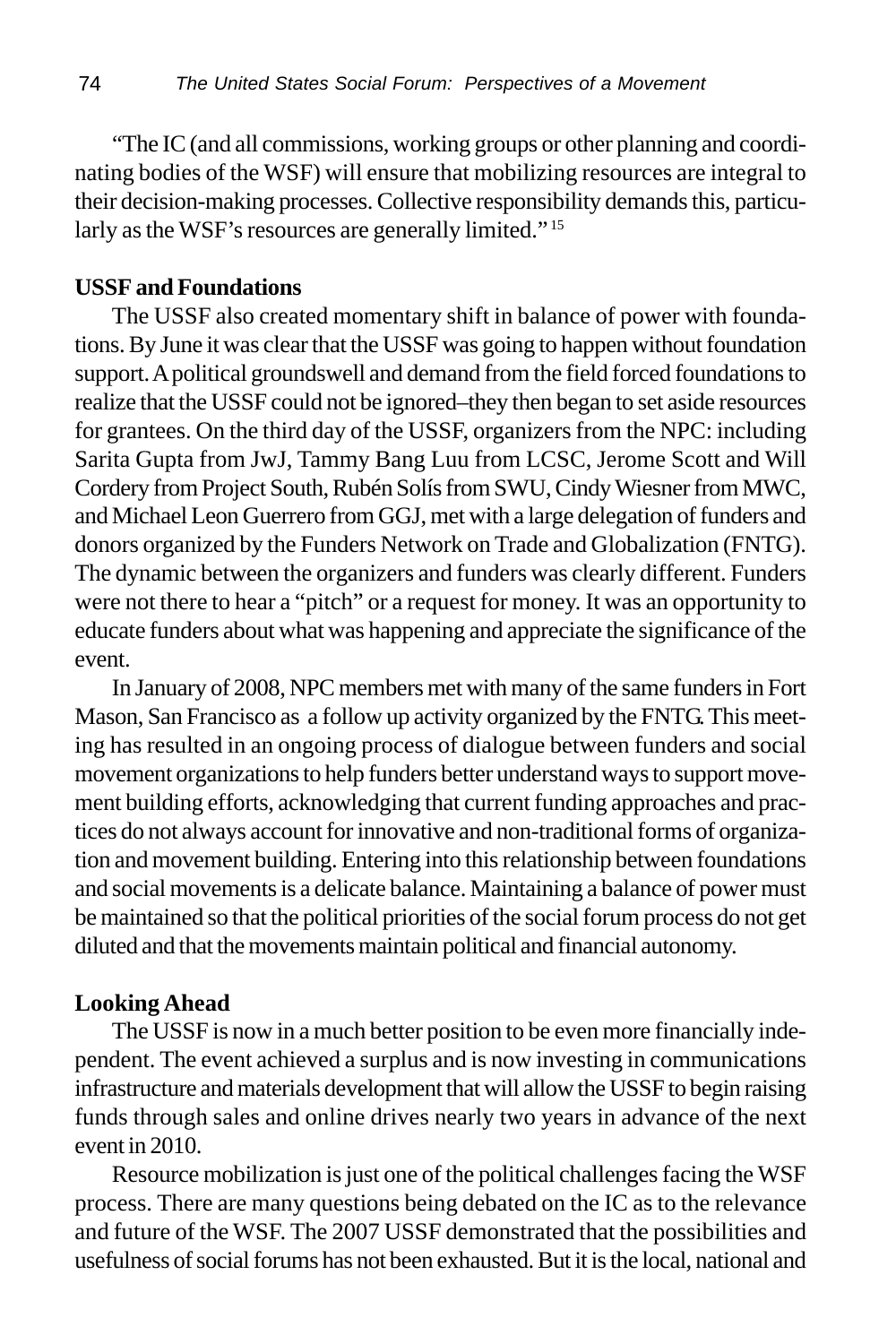regional efforts, responding to their unique conditions that will provide the innovations to the global process. As members of the NPC, the USSF taught us a lot about ourselves. It brought into focus the challenges that hold us back as social movements, but also showed us what is possible.

Footnotes:

1. Although regional and national forums like the European SF would be a more relevant comparison, the author could not find this information readily available. 2. Lopez, Rolando, van Koolwijk, Theo, Shah, Nandita, *World Social Forum*

*Financial Strategy: Report and Recommendations*, September 2006

3. The Atlanta Police Department suspended all leaves for police officers during the USSF and initially planned to deploy anti-riot forces for the event. Tense negotiations between forum organizers and the Mayor's staff resulted in an agreement that kept the forces out of USSF venues. Then security forces at the city Atlanta Civic Center demanded that all backpacks and purses be searched upon entry. Pressure from organizers forced them to back off of these tactics; they eventually required that all delegates display registration badges upon entering the site.

4. USSF Meeting Synopsis, August 15, 2005, notes from USSF Coordinating Committee meeting in Atlanta, GA

5. "We Believe" statement, USSF National Planning Committee, 2006

6. GGJ is a national alliance of grassroots organizations based in the U.S. GGJ was founded through the WSF process. GGJ helped to initiate the USSF.

7. Ponniah, Thomas 2007, "The Contribution of the U.S. Social Forum: A Reply to Whitaker and Bello's Debate on the Open Space', *World Social Forum website:* http//:www.forumsocialmundial.org.br/noticias\_textos. See also Leon Guerrero, Michael, 2008 "The USSF, Building from the Bottom Up", *Societies Without Borders, Volume 3-1, 2008,* Blau, Judith and Marina Karides, editors, Brill Publications, Leiden, The Netherlands

8*. The Revolution will not be Funded: Beyond the Non-profit Industrial Complex,* Incite! Women of Color Against Violence, 2007, South End Press, Cambridge, MA

9. Lovelace, Alice, E-mail responses to questions by author, August 23, 2008

10. In evaluating the USSF, Project South recommended that the local anchor groups not hold fiscal sponsorship. This ended up being a huge burden to add to the organizing responsibilities of the local groups.

11. van Gelder, Sarah, "Southern Revival", Yes Magazine, Fall 2006

12. USSF NPC notes, March 16-18, 2007

13. USSF NPC notes, March 16-18, 2007

14. The India Resource Center (IRC) sent a letter protesting a grant received by the AOC from the international NGO CARE. In India CARE representatives had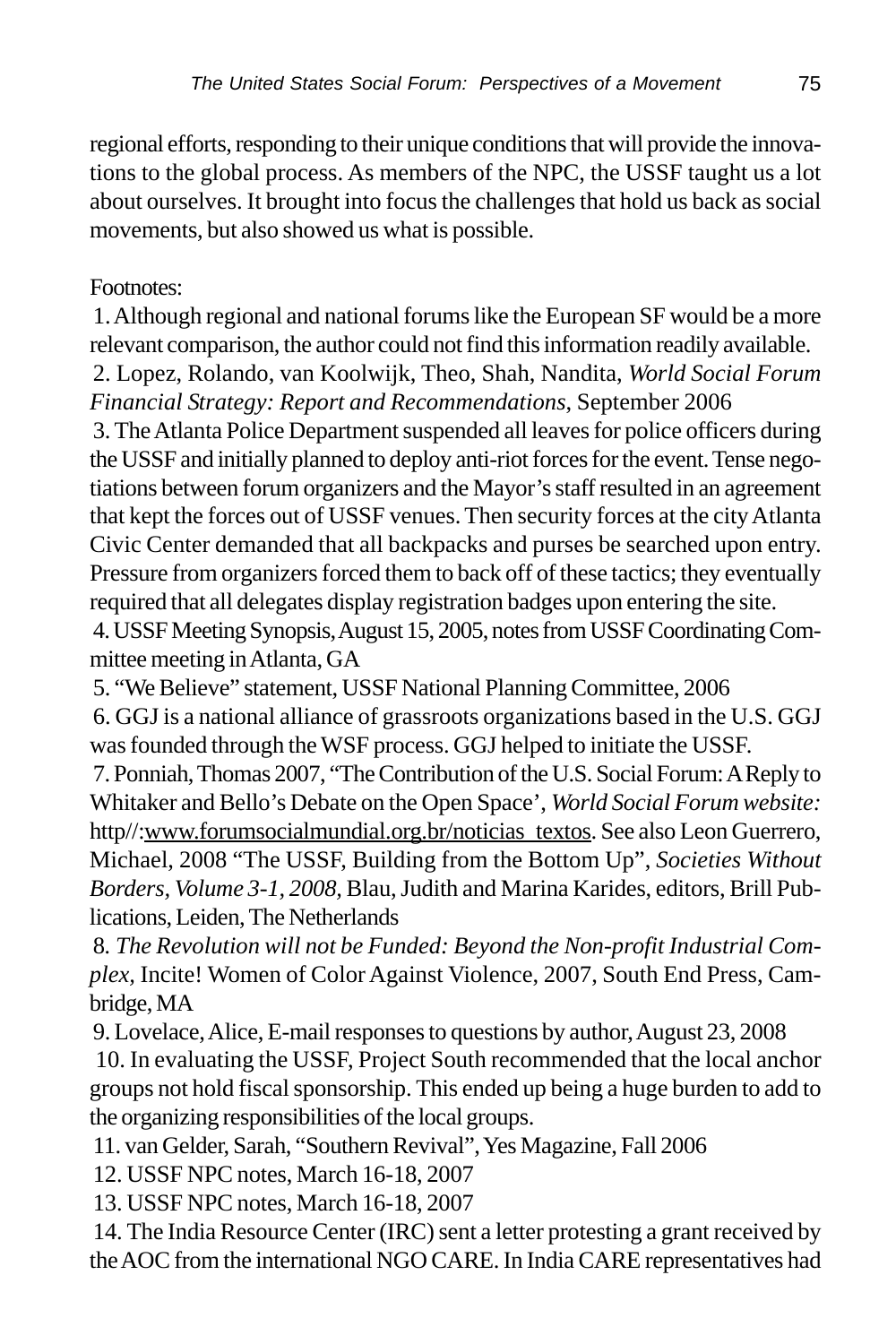made public statements supporting Coca Cola while Indian organizations were protesting the corporation for, among other things, exacerbating water shortages by mining water and pushing genetically modified foods as "food aid" . IRC asserted that CARE did not comply with the principles of being opposed to neoliberalism as stated in the WSF Charter. Members of the NPC met with the IRC and CARE. The NPC agreed to post signs on all Coca Cola vending machines at USSF venues with information about the situation in India and encouraging people not to buy Coke products.

15. Resources Commission, World Social Forum International Council, April 2008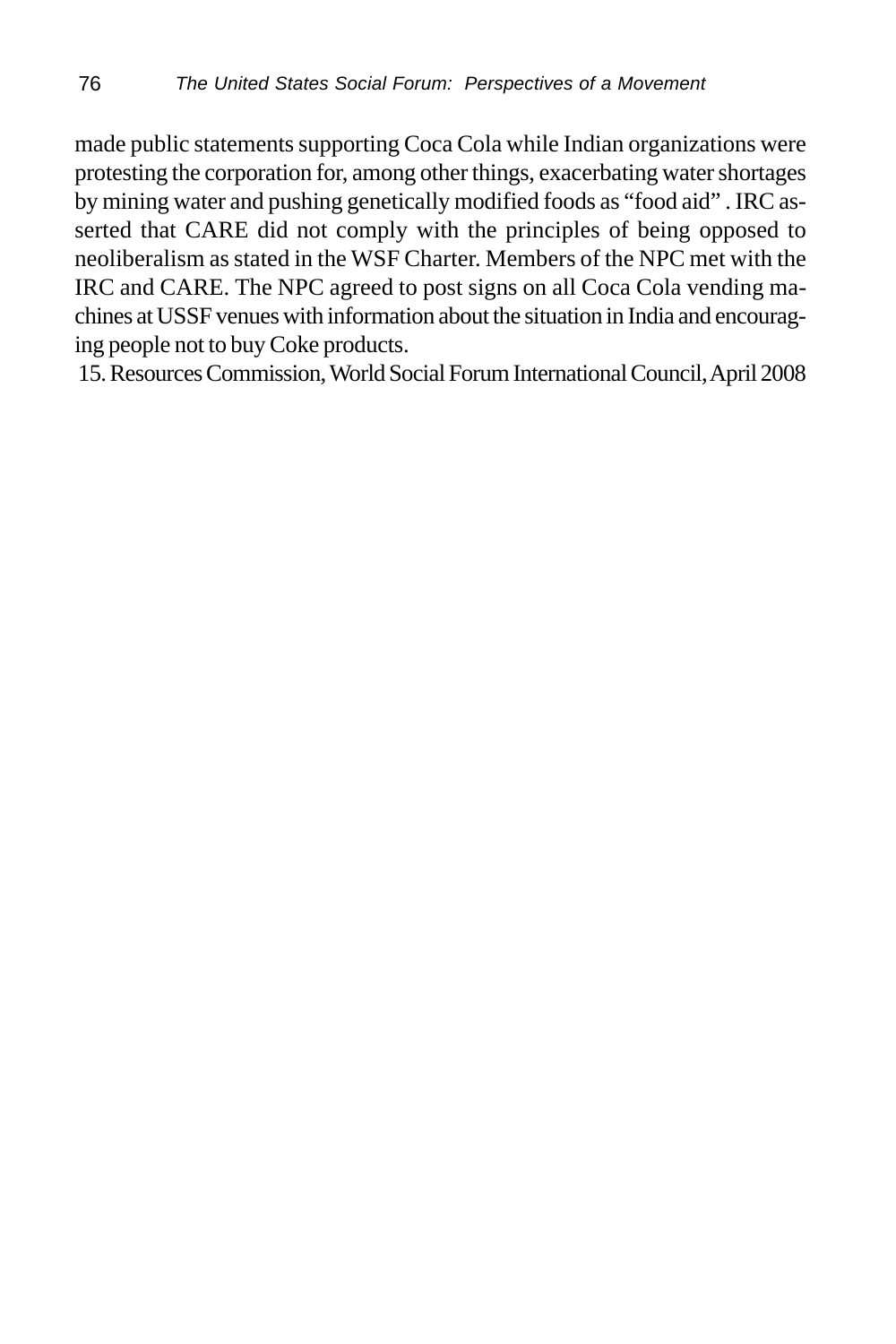# **Chapter 7**

# *One Movement, Many Languages:* **Building Multi-lingual Capacity at the US Social Forum**

*Hilary Klein, USSF Language Access Coordinator*

The first US Social Forum was unquestionably a historic moment. Ideas and strategies were shared amongst activists, organizers, and community members. Participants built relationships, developed proposals, and decided upon action steps. People left the USSF convinced that "Another World is Possible, Another US is Necessary" was more than just a slogan. And the commitment that the organizers of the USSF made from the beginning to prioritize the participation of low-income communities of color and other marginalized groups meant that, rather than academics or employees of non-profits analyzing their problems for them, oppressed communities were there speaking for themselves.

Some of the most significant political outcomes of the USSF would not have been possible without a multi-lingual infrastructure. Imagine trying to build a national domestic workers network without Spanish-English interpretation, or what it would look like to build black and brown unity if the black and brown people could not communicate across language barriers. This article will discuss the importance of building multi-lingual capacity into our movements for social justice, what language access at the USSF looked like on the ground, the organizing that went into building this infrastructure, and lessons that can be learned for the future. I was the Language Access Coordinator for the USSF and therefore speak with a great deal of familiarity, but not much neutrality, about the subject.

### **Multi-lingual Capacity as a Movement-building Tool**

"Just as 'another US is necessary,' another model of organizing is critical to building a popular and effective social justice movement. Part of this model is transforming our orientation, culture, and practice to be multi-lingual." This statement was made by Jane Sung E Bai of CAAAV: Organizing Asian Communities.

One key reason that our movements need multi-lingual capacity is because the movements and the people who make them up are multi-lingual. As Steve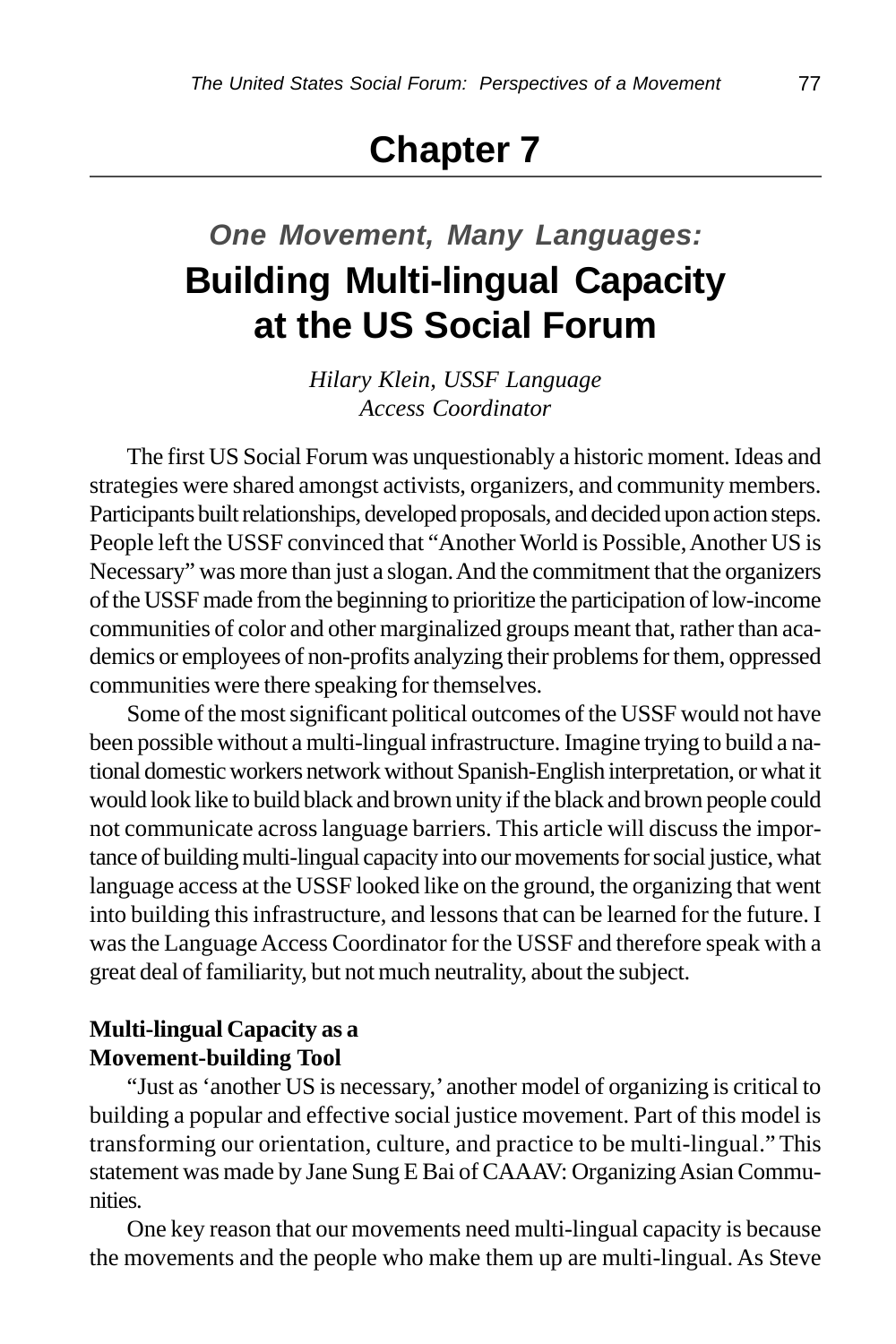Williams of POWER (People Organizing to Win Employment Rights) puts it, "Ultimately, the people who will lead a movement for social transformation in this country are multi-racial and multi-lingual, and if the organizers of the growing movement want to build solidarity between these communities, we have to make sure that they have the tools to communicate with other organizers and activists."

Being able to participate in a movement is not enough. Building multi-lingual capacity is important so that people can express themselves freely in the language that is most comfortable to them and, as Ruben Solis of the Southwest Workers Union says, "to participate as equals regardless of the language spoken."

Roberto Tijerina, who coordinates the Highlander Research and Education Center's multi-lingual capacity building program, talks about another aspect of multi-lingual capacity as a movement-building tool: "Highlander has been working intentionally to increase multi-lingual capacity in Southern and Appalachian movement spaces for six years. This effort has focused on sharing an analysis of language as a tool of power, used either to include or exclude specific communities from fully integrating into the conversation. Creating multi-lingual spaces is more than good practice-it is a justice issue as well as a walking out of anti-racist principles." Ruben Solis adds: "English is used most of the time so it is positioned ideologically as superior to others." By strengthening our multi-lingual infrastructure, we are working against this positioning of English as superior to other languages.

Finally, building multi-lingual capacity makes our movements stronger by bringing together the experiences, voices, and wisdom of many different communities. This point is important because too often there is an assumption that language access infrastructure is only for the benefit of the people who speak limited English. We all benefit from this sharing of different perspectives, individually and collectively. This is the fundamental premise of the Social Forum, and it would not be possible without multi-lingual capacity.

With this political framework, the National Planning Committee (NPC) of the US Social Forum committed to the USSF being a multi-lingual space. As Michael Leon Guerrero of Grassroots Global Justice, one of the key organizers of the USSF, says: "The USSF being held in more than one language was significant not just so that more people would have access. The USSF has to be a multi-cultural process. It must reflect the diversity of the United States." This did not mean, however, that every event was multi-lingual or that there was interpretation into all languages spoken by the participants. Michael Leon Guerrero adds, "Unfortunately we only had capacity to provide for three languages [English, Spanish and American Sign Language]. We hope that we can expand to more languages the next time around."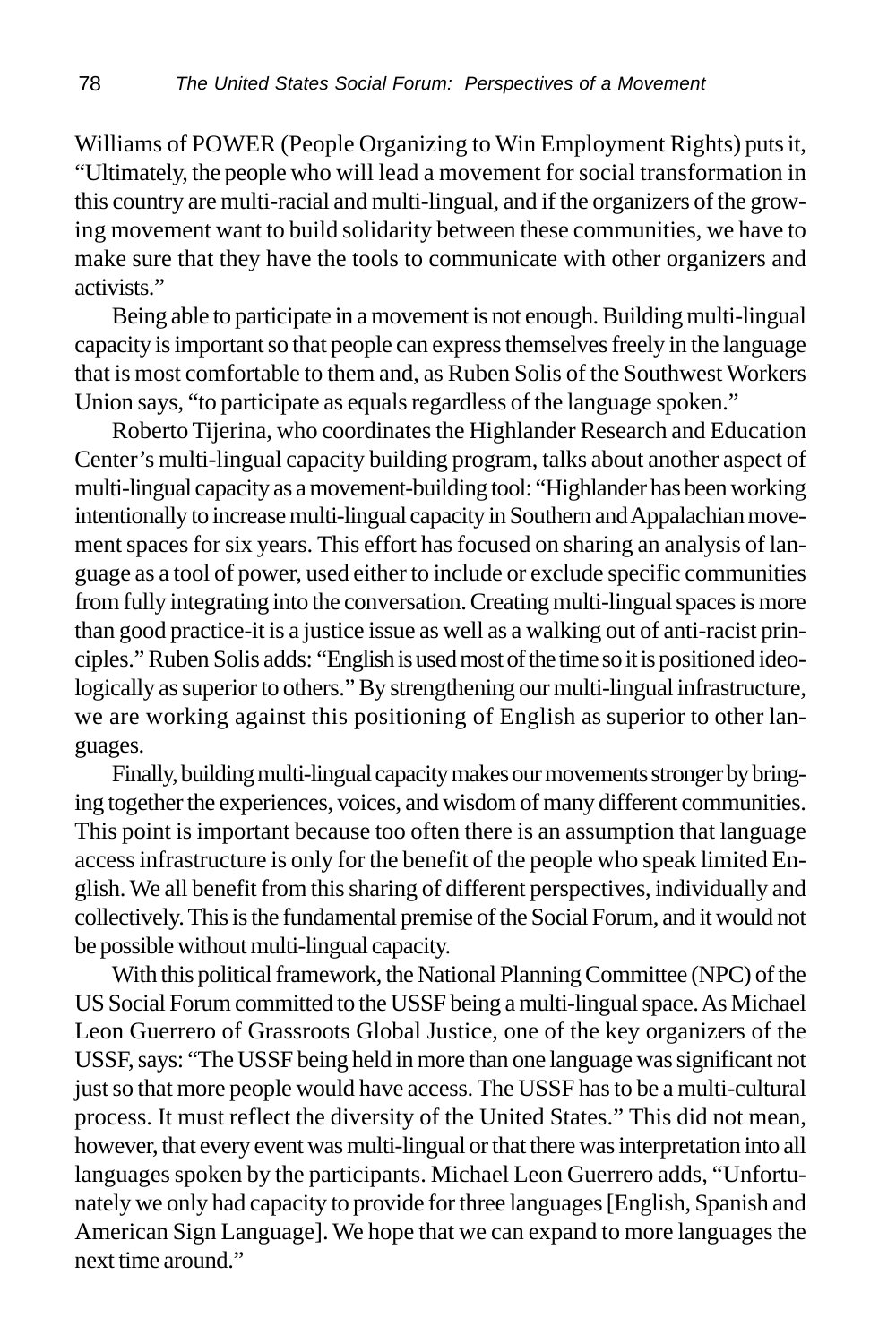### **Language Access at the US Social Forum**

So what did multi-lingual work at the US Social Forum actually look like on the ground? How many workshops were interpreted? Were all the materials translated? Did it go well? Were there any major disasters?

All of the events organized by the NPC-the opening and closing ceremonies and the morning and evening plenaries-were simultaneously interpreted into Spanish and American Sign Language. (They were conducted primarily in English). When there was a speaker in another language, consecutive interpretation was provided from the stage.

Approximately one third of the self-organized workshops had English-Spanish interpretation. In order to facilitate monolingual Spanish speakers choosing which events they wanted to attend, the printed program indicated in which language each workshop was being held and whether there would be interpretation provided. The Language Access Team interpreted for about 10% of the approximately 1000 workshops that were held. Most workshops were held in English and simultaneously interpreted into Spanish, but some were held in Spanish and simultaneous interpretation was offered into English. Hundreds of other workshops had interpretation provided by the workshop organizers. Recognizing this-that much of the language access work was happening in a decentralized fashion, by dozens of the organizations participating in the USSF, and recognizing as well that our capacity was too limited to provide interpretation in other languages, the NPC offered to waive the registration fee of any interpreter who was accompanying an organizational delegation to interpret in any language.

Since there was a relatively small number of people needing American Sign Language (ASL) interpretation and only a few ASL interpreters, the Language Access Working Group decided that it made the most sense for the ASL interpreters to accompany the deaf and hard of hearing participants to the events of their choosing, rather than deciding ahead of time which workshops would have ASL interpretation. The Language Access Working Group coordinated closely with the Deaf and Deaf-Blind Committee for Human Rights to organize the ASL interpretation.

All official USSF materials were bilingual in Spanish and English, including the printed program, the signage and the website. Well, most of the website was bilingual. Translating all of the many, many documents on the website was definitely one of the challenges.

As the Language Access Coordinator, I was a part-time staff person starting in the beginning of April, 2007. In addition, the Language Access Team was made up of a Language Access Working Group which coordinated the planning and preparation; a coordinating team which dealt with all aspects of language access during the forum itself; a team of volunteer interpreters including a core group of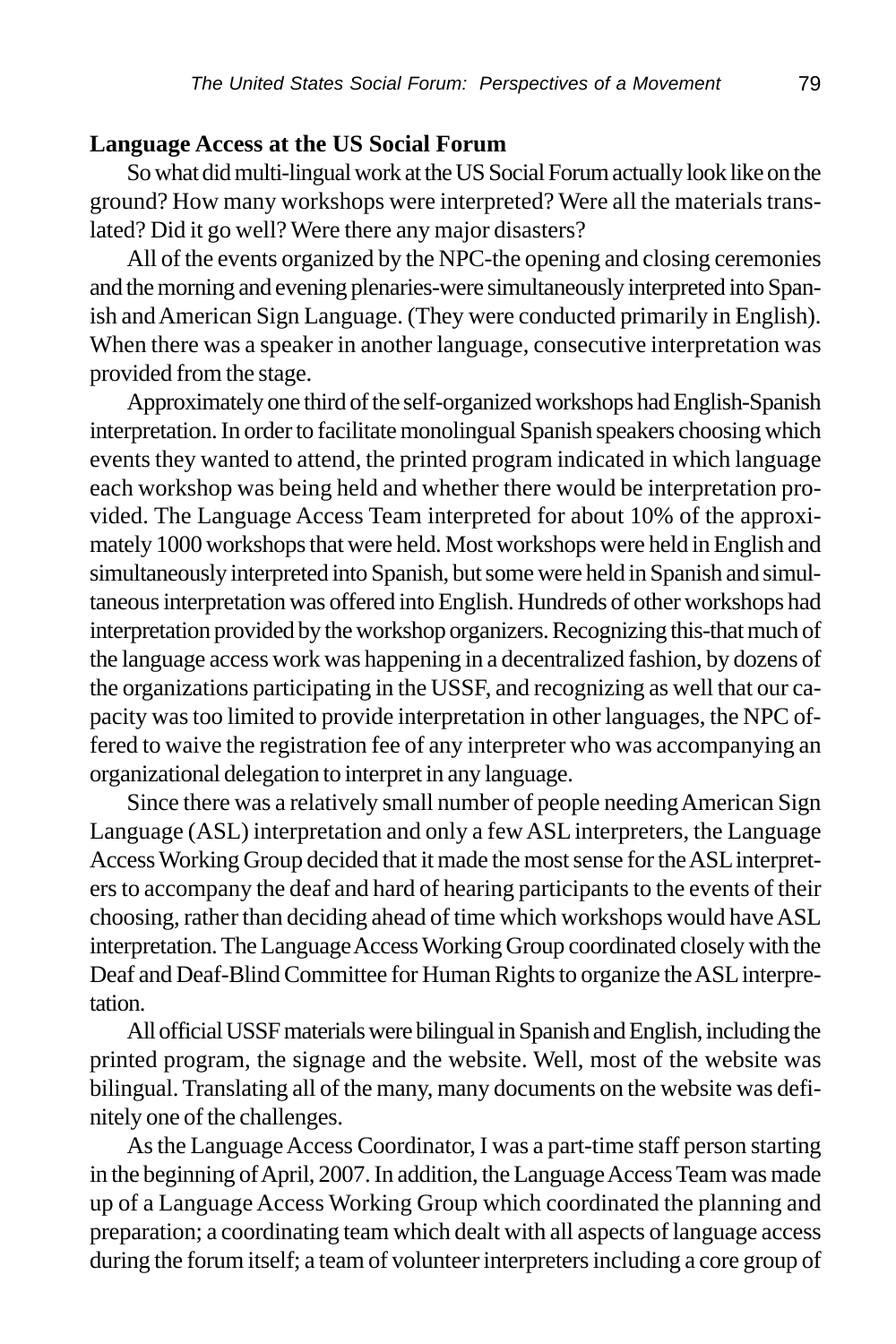25 interpreters working full-time and a number of other "floating" volunteer interpreters; another group of volunteers who mainly helped to distribute and collect the interpretation equipment; Prometheus Radio Project, which developed interpretation equipment for the USSF using FM radio technology and was there to set up the equipment and troubleshoot; and volunteer translators who translated materials from English to Spanish in the weeks and months leading up to the USSF.

Everyone worked extremely hard. The coordinating team worked practically around the clock to ensure the smooth functioning of the language access workorganizing the final details, supporting the interpreters, responding to last minute requests for interpreters and equipment, and resolving problems as they inevitably arose. The core interpreters worked long hours at a difficult task-anyone who has done simultaneous interpreting knows that it is extremely taxing, mentally and physically. The interpreters frequently commented that they had worked so many shifts back to back that they hadn't had time to eat; another logistical challenge was that some of the venues were far away from each other. The floating volunteer interpreters and the equipment volunteers gave hours of their time and were flexible with their availability. The Prometheus team had to set up and take down mobile interpreting stations in seven different locations every day and staffed each of these stations in case of any problems. The volunteer translators often had a very small window of time; for example, when the printed program (which was an enormous document) was finished, it had to be translated and sent to the printers in a few days.

As Roberto Tijerina, a member of the coordinating team, describes it: "Working on the USSF Language Access Team has been one of the most challenging and rewarding experiences in my multi-lingual capacity building work. There were many unexpected complications; the learning curve was steep. But what a team! Besides the commitment of the NPC to creating a multi-lingual space, the other important factor to any success was the people who made up the Language Access Team. This includes both the coordinating team (Viviana Rennella, Alice Johnson, and me) as well as all the wonderful and skilled interpreters who stepped up and worked their collective butts off. It would not have happened without their selfless commitment to the work. Through moments of tension, crisis, and grumpiness, the Language Access Team held it together with grace, humor, and compassion. In shop talk, it was the hardest 'gig' I have ever had but I am grateful for the experience."

I think all of us who were involved would agree that it was well worth it, not only because the language access work itself was so successful but also because we felt that, by contributing to the USSF, we were part of making history.

For the most part, the Language Access Team received very positive feedback. We heard from many different people how skilled the interpreters were,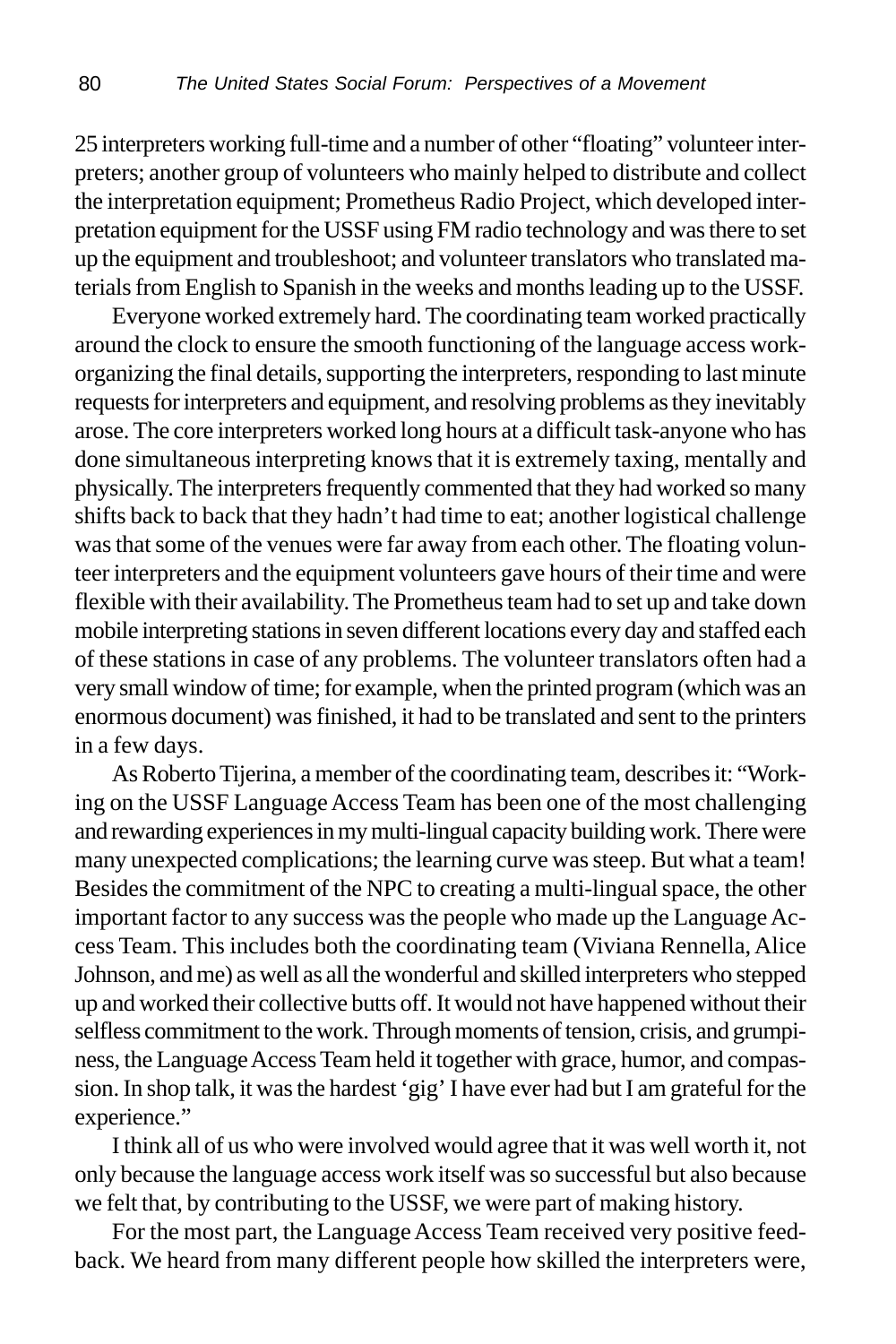how well the equipment worked, and how impressive it was that everything was so well-organized. As Cindy Wiesner, who at the time was with the Miami Workers Center and was one of the key organizers of the USSF, says,: "It made a big difference for monolingual Spanish speakers' participation at the Forum, because we did not summarize, we did not dumb down the political terms, we held a high standard for the interpreters and I think it showed in the quality of experience people had. It was one of the first events of this magnitude that our translation and interpretation went as smoothly as it did, thanks to the Language Access Working Group of the USSF."

The most important feedback, however, comes from the non-English speakers who were using the interpretation services. Guillermina Castellanos participated in the US Social Forum representing the Women's Collective of the San Francisco Day Labor Program and St. Peters Housing Committee. Her first language is Spanish. She described to me her experience using the interpreting services at the USSF:

"The translation at the Social Forum was very impressive—I'm speaking personally, of my own experience—because we understood everything that happened, from the first meeting up until the final resolutions. We followed what happened in all the workshops. We were very focused and we didn't lose any of the details. I'm speaking for myself but I'm also speaking about the various organizations that brought members who needed translation, for example Mujeres Unidas y Activas [United and Active Women], the Women's Collective and St. Peters. We were very appreciative, very comfortable; it made us feel really good. In that sense the Social Forum was a success for those of us who don't speak English because we didn't miss anything, we understood everything that happened."

The translation was really good, honestly, and it's very important because we were demonstrating that translation wasn't going to be missing from an event like this. In the plenaries I liked the translation a lot. I don't know how they did it because it was really, really good, it was great. And I'm very honest; when I don't like the translation I say so, because I want to catch everything. If the translation isn't good, you feel left outside of the circle.

I asked the other women and they said "yes", they understood the translation. There are always some things that are out of anyone's hands. They told me about one workshop that didn't have translation. Well, there was translation because they had the equipment and the official translators were there, but then they formed groups. It was an activity that was part of the workshop to form small groups and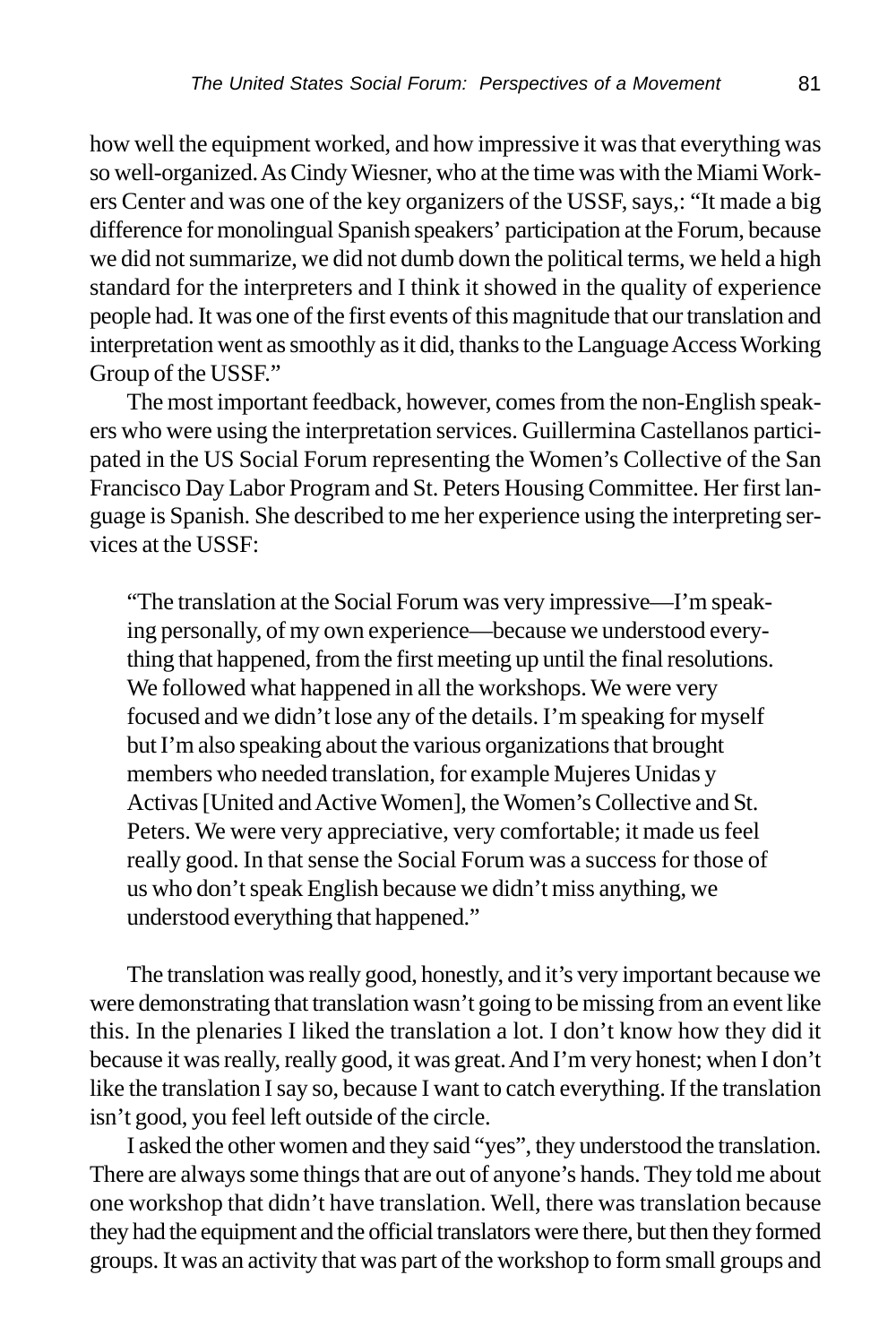they didn't have very many translators, so they had to ask for someone to help translate in each of the small groups. They asked other people to help and people tried to help with good intentions but Spanish wasn't their language and they couldn't translate very well. But the rest of the comments were very positive, for example:

"Translation is a very important part of any convention, especially if it's a social forum, because people of different ethnicities, different races go. When someone translates for you, it gives you the opportunity to participate. We had the opportunity to speak, to express ourselves. We could participate and ask questions."

The interpreters also have a unique perspective of what language access at the USSF looked like on the ground. Here are some of their descriptions:

Ninety minutes of constant simultaneous interpretation, while exhausting, made me feel on a whole new level just why language access is vital to building an inclusive movement to confront an unfair global economy. We want multi-cultural panels with grassroots panelists. That means monolingual presenters and audience members. So interpreting gives everyone access to points of view to which they couldn't otherwise be exposed. It was very rewarding, some of the most gratifying work I've ever done, because this sort of inclusiveness holds the key to unlocking the sort of US and world that we've always yearned for.

### *— James Ploeser, Spanish-English interpreter*

I have learned a lot by interpreting for people fighting for justice here in the USA; from union negotiations, tenants fighting evictions in courts, political and organizing trainings, countless issues conferences, and more! It was truly inspiring to be able to participate in the USSF 2007 and be part of connecting people from the Venezuelan Bolivarian Revolution to indigenous folks from Bolivia to union organizers in Colombia to freedom fighters in the US. This experience granted me the opportunity to be in very close proximity to the global struggles that we are all dealing with and to many people that are working each day to combat them through love and justice.

> *—Luis Herrera, Spanish-English interpreter*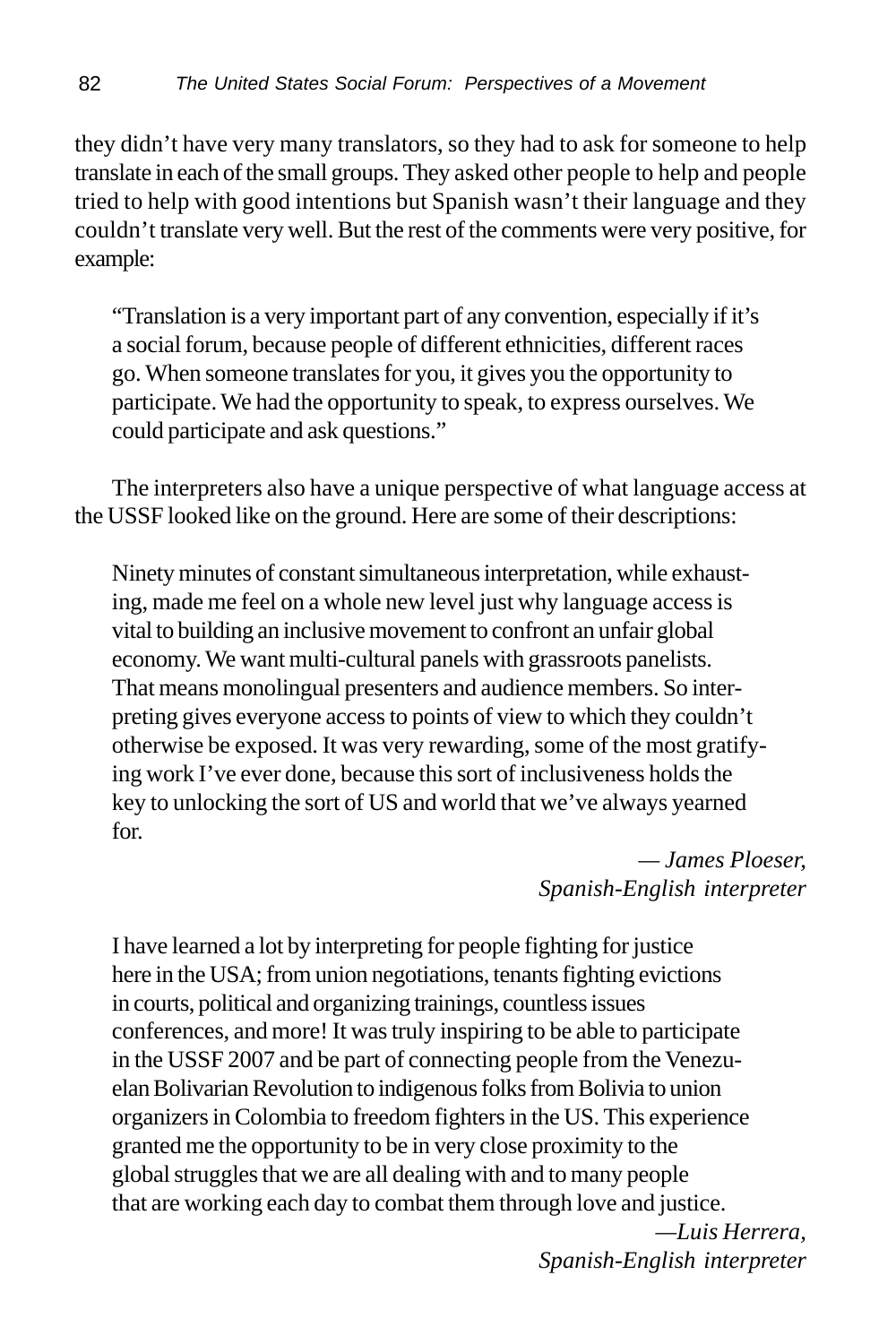As I participated as an interpreter in the opening and closing ceremonies and different workshops and lectures of the United States Social Forum of 2007, what impressed me the most was people's passion for changing what is wrong with our civilization. Being a witness to their passion inspired me and gave me hope for the future of humanity!

> *—Belen Huizar, Spanish-English interpreter*

Interpreting at the USSF was a most rewarding experience. I was able to network with interpreters from all over the States and have access to places that I would have otherwise not been able to (i.e. backstage and workshops that would have been too full to attend). I feel that volunteering at the Social Forum allowed me to help jumpstart the social change that was instigated by the Forum<sup>"</sup>

> *—Alexis Ruiz, Spanish-English interpreter*

I think one of the most challenging (and most rewarding) moments was interpreting into Spanish for a group of Brazilian trade unionists. We were doing the best we could with the resources available, and the group from Brazil was putting forth incredible effort to communicate with compañeros from around the world.

> *—Martha Benitez, Spanish-English interpreter*

Being what some would call 'a baby interpreter,' which means I have less than five years experience, I found it to be so educational. I was working with interpreters from so many different spoken languages and backgrounds. It is not very often that I, a sign language interpreter, get that chance. Having those experiences in Atlanta created many memorable moments. Thanks for the opportunity to be a part of history.

> *—Andrea Myers, Sign Language -English interpreter*

Interpreting at the USSF was a wonderful experience for me. To beable to be part of such a momentous and coming-together was very exciting. It was really cool that the Forum was bilingual (or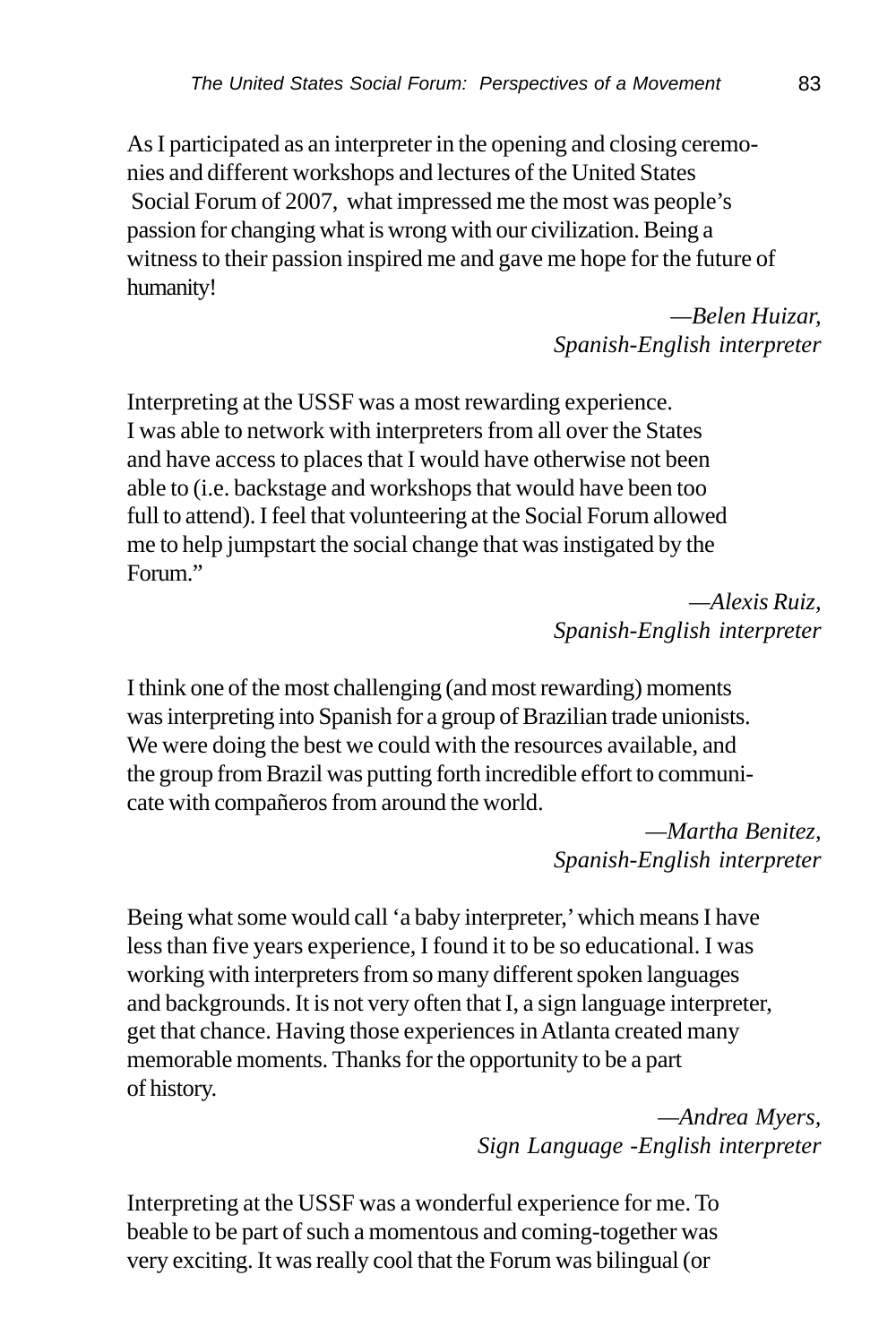trilingual with the sign language interpreting). That was really powerful. The way it was set up mirrored what we want in our society, like the process matched the product. There was something extremely exciting and reassuring to see that progressives could organize ourselves so well. The job of coordinating interpretation for so many panels and workshops was huge and the whole thing was just very moving and hopeful.

> *—Isaac Evans-Frantz, Spanish-English interpreter*

Technology is often anything but grassroots; the interpretation equipment, however, turned out to be a grassroots success story. Interpretation equipment is needed for simultaneous interpreting in a large group setting: The interpreter speaks into a microphone and the people listening to the interpretation each have a headset through which they can hear the interpreter. Renting professional interpretation equipment is very costly, and from the beginning of the organizing process, our limited economic resources was were one of the biggest challenges. We did get some estimates for how much it would cost to rent the equipment that we would need; the cheapest quote was \$40,000. We also explored the possibility of borrowing interpretation equipment from the organizations who own some, but most organizations only own a handful of sets, we weren't sure if the different kinds of equipment would be compatible with each other, and it is very expensive to replace should anything happen to the equipment. Given this, on the first conference call of the Language Access Working Group, I was tasked with exploring the possibility of obtaining interpretation equipment using FM radio waves.

Although I have a fair amount of experience as a translator and interpreter, I didn't know much about interpretation equipment. On top of that, I am one of those technologically challenged people; in other words, I had no idea what "interpretation equipment using FM technology" meant. Turns out that it is not that complicated. It just means having a very small FM transmitter broadcast the interpreter's voice and people can listen on regular FM radios tuned into the same frequency as the transmitter. It's like a tiny radio station.

Pete Tridish of Prometheus Radio Project explains, "Prometheus stumbled onto building interpretation equipment by accident. In our work building radio stations with farm workers unions, we discovered the practical difficulties that these groups encounter as they tried to build their movements and gather allies throughout American society. People told us that they can only afford translation equipment for special occasions, like a meeting with the mayor, but cannot afford to rent translation equipment in day to day grassroots organizing. And so working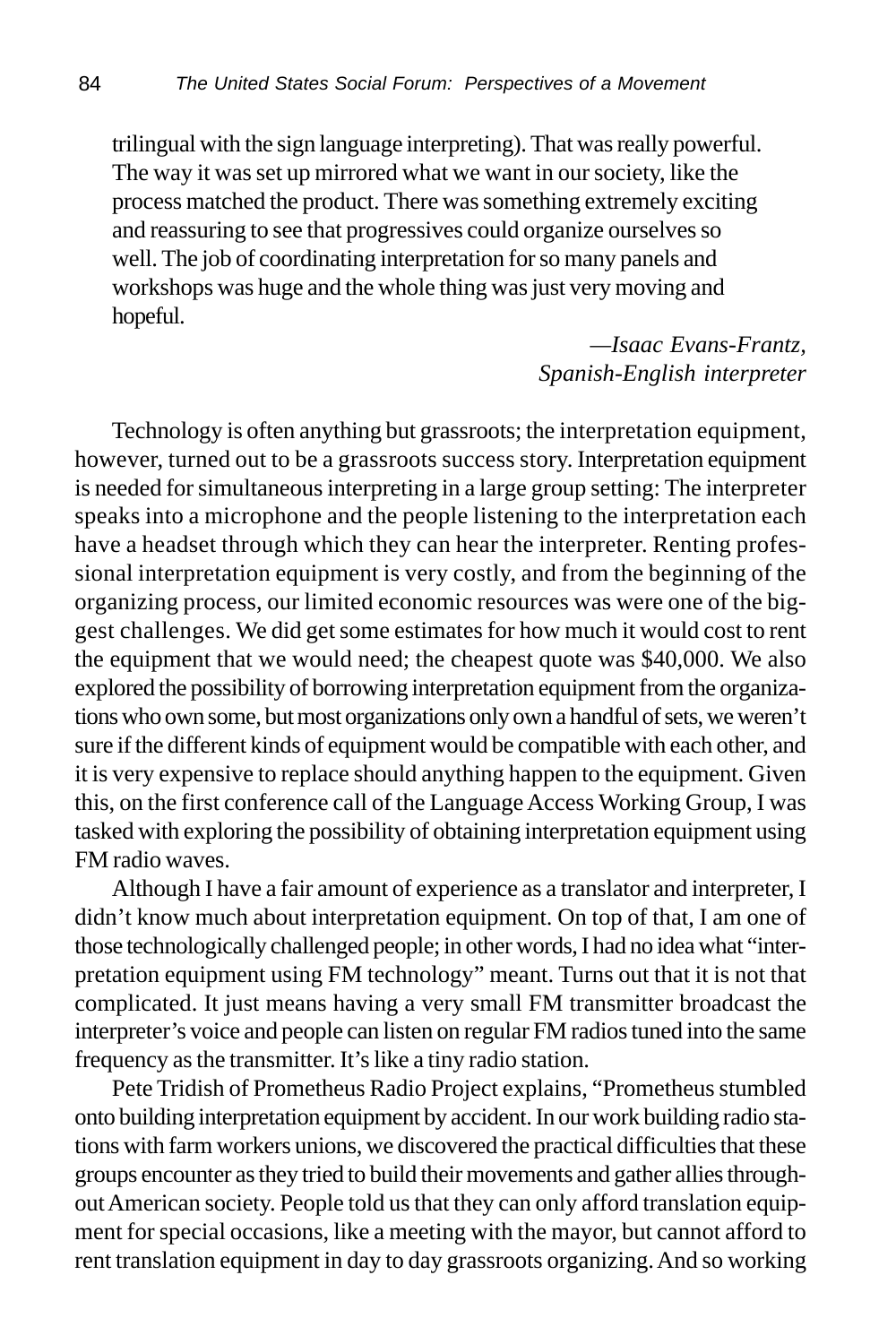class communities remain separated and divided, even when they can overcome suspicions and are ready to work together for their common interests." This led Prometheus to experiment with using FM transmitters and radios-its area of expertise-for interpreting.

Fortunately for the USSF, Prometheus Radio Project agreed to build interpretation equipment for the USSF. When we approached Prometheus, they agreed that it was an exciting opportunity to develop inexpensive and accessible infrastructure that could be a valuable, long-term contribution to grassroots organizations and social movements.

Of course, something had to go wrong. One of our worst-case scenarios almost came true when the radios that Prometheus had ordered still had not arrived the day before the USSF was to begin. After many desperate phone calls and the local Teamsters union agreeing to open their shipping warehouse at 6 am instead of 8 am so that we could pick up the boxes of radios, the radios were rushed to the Civic Center (where the plenaries and many of the workshops were held) on the first day of the USSF. A group of people woke up at the crack of dawn, gathered in the Language Access office in the basement of the Civic Center, and formed an impromptu assembly line to cut each radio out of its packaging, insert the batteries, test the radio, and attach the headset. We were carrying boxes of radios up to the auditorium literally minutes before the first morning plenary began. This embodied the spirit of doing whatever needed to be done to make it all happen-without which, the entire USSF would not have been possible. After that narrowly averted disaster, all the other problems that inevitably arose during the USSF (many of which had nothing to do with the equipment) felt minor by comparison.

During the USSF, we found that the quality of interpretation equipment was excellent; as one person put it, "it was better than the professional interpretation equipment." It cost the USSF less than half of what it would have cost to rent the equipment, and when the social forum was over, all the equipment belonged to the USSF.

We were not the only ones to notice the advantages of using this equipment. Again, Pete Tridish: "At the USSF, we had dozens of groups ask us if we could build them equipment like this, and we are still gearing up to be able to fill all the requests for simple, inexpensive interpretation equipment that works. We are now looking at ways to expand our group enough to be able to make language access equipment part of our work. We have learned just how much grassroots groups can do with a tiny little radio station in a lunchbox that reaches a room full of people who want to understand each other."

Another advantage to this type of equipment is that each FM radio cost the USSF about \$10, as opposed to the interpretation headsets, which each cost at least \$100. This meant that losing a radio or two was not too big a concern and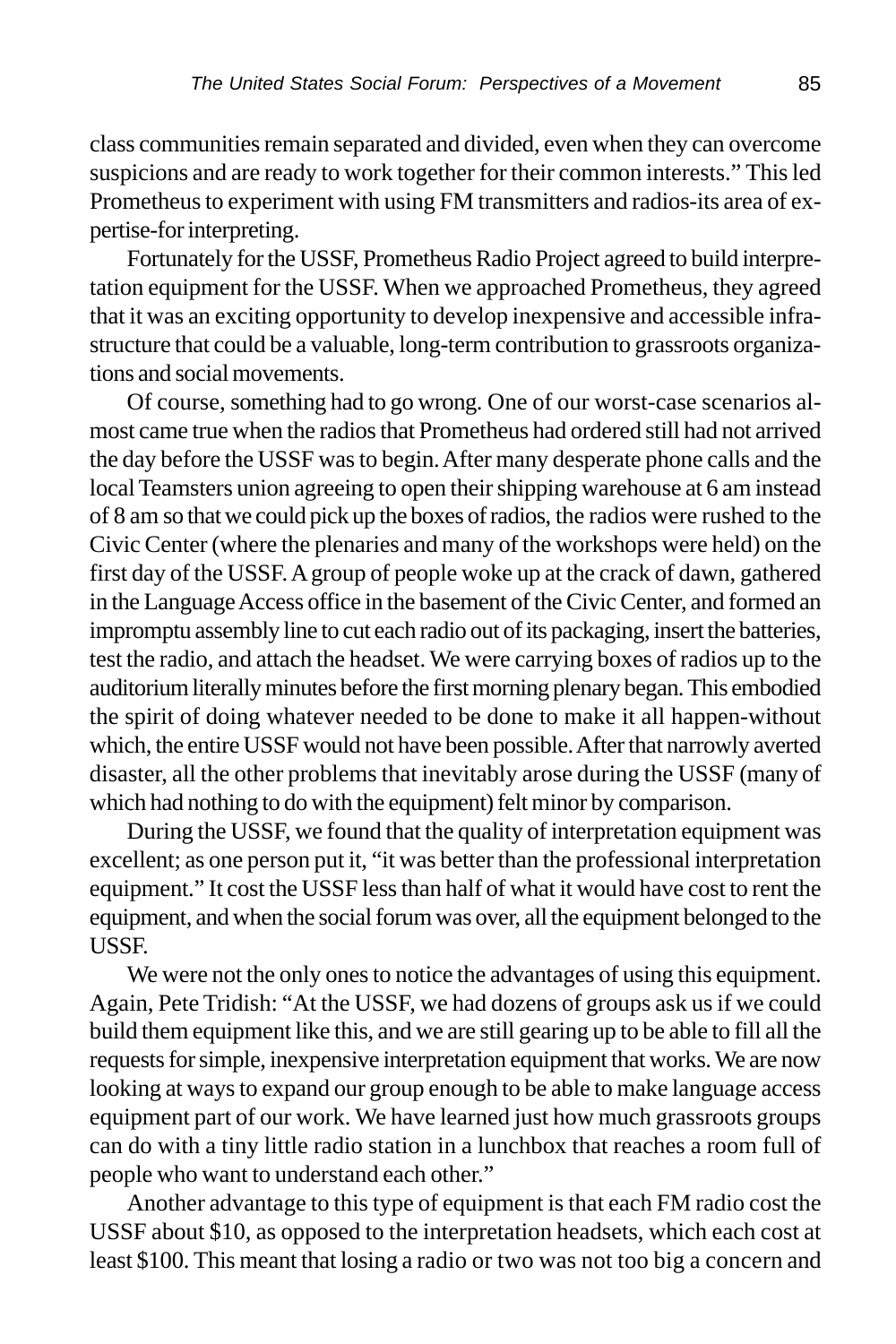we only asked participants for their name and phone number to use one of the radios, whereas many events require people to leave an ID while using the interpretation headset. Guillermina Castellanos explains the positive impact of this arrangement, "I liked that one representative of each organization could get the headsets for all the members of their organization. This helped us a lot because nobody felt bad. Sometimes at this type of event they ask us for an ID to use the headset. I understand it, because they have to take care of the equipment that is very expensive, but it feels bad, as if they think you want to steal it. I really liked that a representative could pick up the headsets for the whole group and just write down the name and telephone number of one person. I always took three or four radios and we always collected them amongst ourselves and turned them in."

And in fact, regardless of the cost of each radio or headset, this system was very effective. Not one radio was misplaced, a fact that the Language Access Team was very proud of. The only radio that went missing turned up in Cairo, Egypt. Alice Johnson, a member of the coordinating team who prides herself on the fact that she has never lost any equipment at a big event like this, had taken it with her by accident.

#### **Lessons Learned**

Overall, our biggest limitations were due to lack of capacity and lack of experience. As mentioned above, the lack of economic resources was one of the biggest challenges, and it was a constraint for the entire social forum. From the outset, the NPC recognized the importance of multi-lingual capacity and at the same time, the limitations of its current capacity. One goal for future Social Forums should be to commit more resources to the language access work so that we can expand capacity to include more languages and to cover a higher percentage of the events taking place at the USSF.

And like everybody else who was organizing a USSF for the first time, the Language Access Team had a lot to learn along the way. In addition to the many practical things that we learned, the most important lesson for the future was that language access has to be part of the conversation from the very beginning of the organizing process and treated with importance at every step along the way. Cindy Wiesner says,: "We have to figure out before hand and not as an afterthought: the resources, the team of qualified interpreters, the necessary equipment, the time to translate documents, and overall the commitment of the organizers to equalize the space, as best as possible, by creating language access for the participants."

If we increase the financial resources devoted to multi-lingual capacity and integrate language access into the organizing process early on, we should be able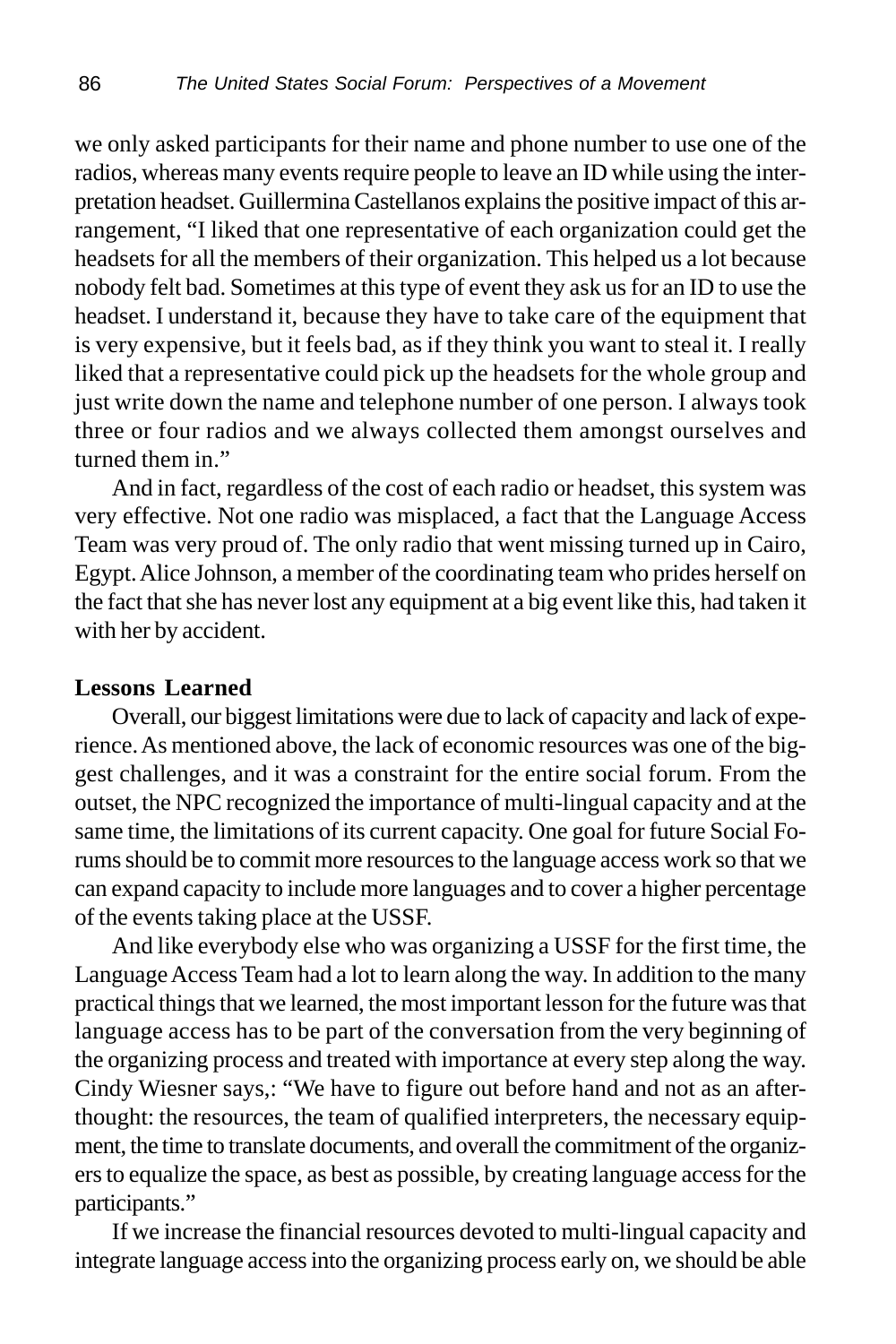to provide high quality translation and interpretation in more languages and in more spaces.

One of the most significant impacts of the language access work at the USSF was to demonstrate that it's necessary and possible to build multi-lingual movements. As Jane Sung E Bai says,: "As a movement, we are still experimenting on a localized level. The 2007 USSF was the first attempt to take on this challenge on a national level. We may have fell short of where we need to be, but we definitely set a strong foundation on which to build." Cindy Wiesner agrees,: "We had some shortcomings, but overall I think it created a standard for movement-building spaces."

The real success of the USSF will only be seen with time: in the ripple effects created in the individuals, organizations and communities who participated. Guillermina Castellanos also spoke to me about what she and other members of her organization took away from the USSF:

"The translation was also very important to me because I had to come back here, to my community, and share what we had learned. That was why it was so important to take in as much as we could: all the resolutions, the plenaries, all the most important points. At the end of each day, after the evening plenary, we would go to the hotel and get together, those of us from the Women's Collective and the Day Labor Program and we would share what we learned in all the workshops that we had been to that day. The information was very clear because the translation was so good. This helped us in organizing the workshops that we gave when we returned: we could do it in our own words, our own language.

"We learned about borders, about walls. It's amazing how much you can learn from the Palestinians. There are other borders besides the border between Mexico and the United States that we didn't even know existed. We identified with them. Since it was [translated into] your own language, you can identify with these people.

"We learned that there are many things that affect all of us, people of different races and also sexual orientations, at all levels. We left with a different perspective. I say this because I heard it from other people. There was one woman who used to say bad things about lesbians and gays. In one workshop I heard this same woman say, 'Oh, I didn't know that they suffered just like we do. I'm going to change my way of thinking.'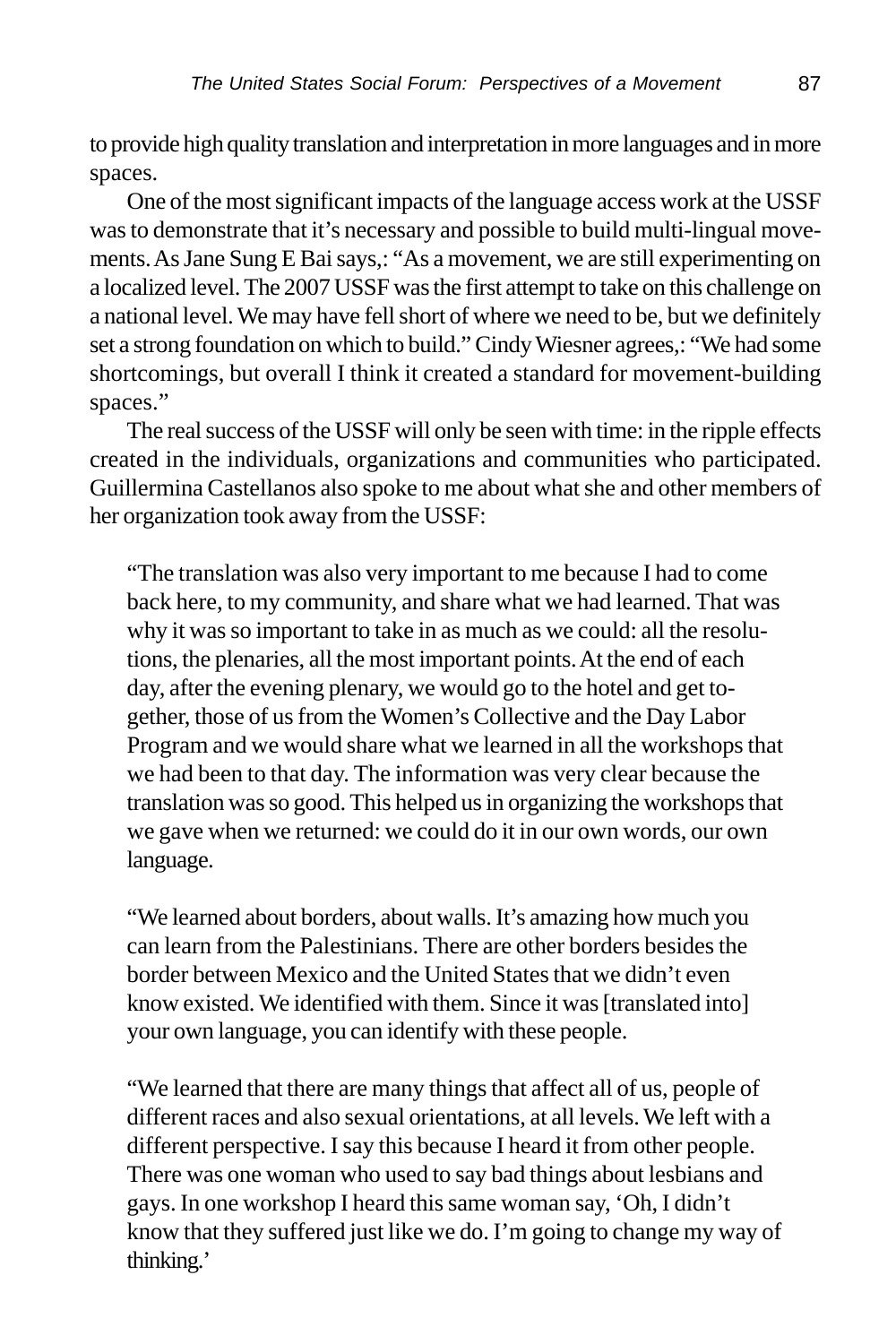"We covered all of this in the workshops when we got back home. We did workshops in the Women's Collective and in St. Peters. Of the four organizations that I know well, all of them organized workshops within their own organizations when they returned. Since we understood everything, we could bring back good information.

"The women that went learned a lot. It also opened up space for personal empowerment because they came back with more desire to work in our community. The Social Forum raised a lot of consciousness and we arrived with more energy to continue the struggle."

Perhaps that's what Steve Williams meant when he said, "Translation and interpretation helped the USSF to achieve its political objectives."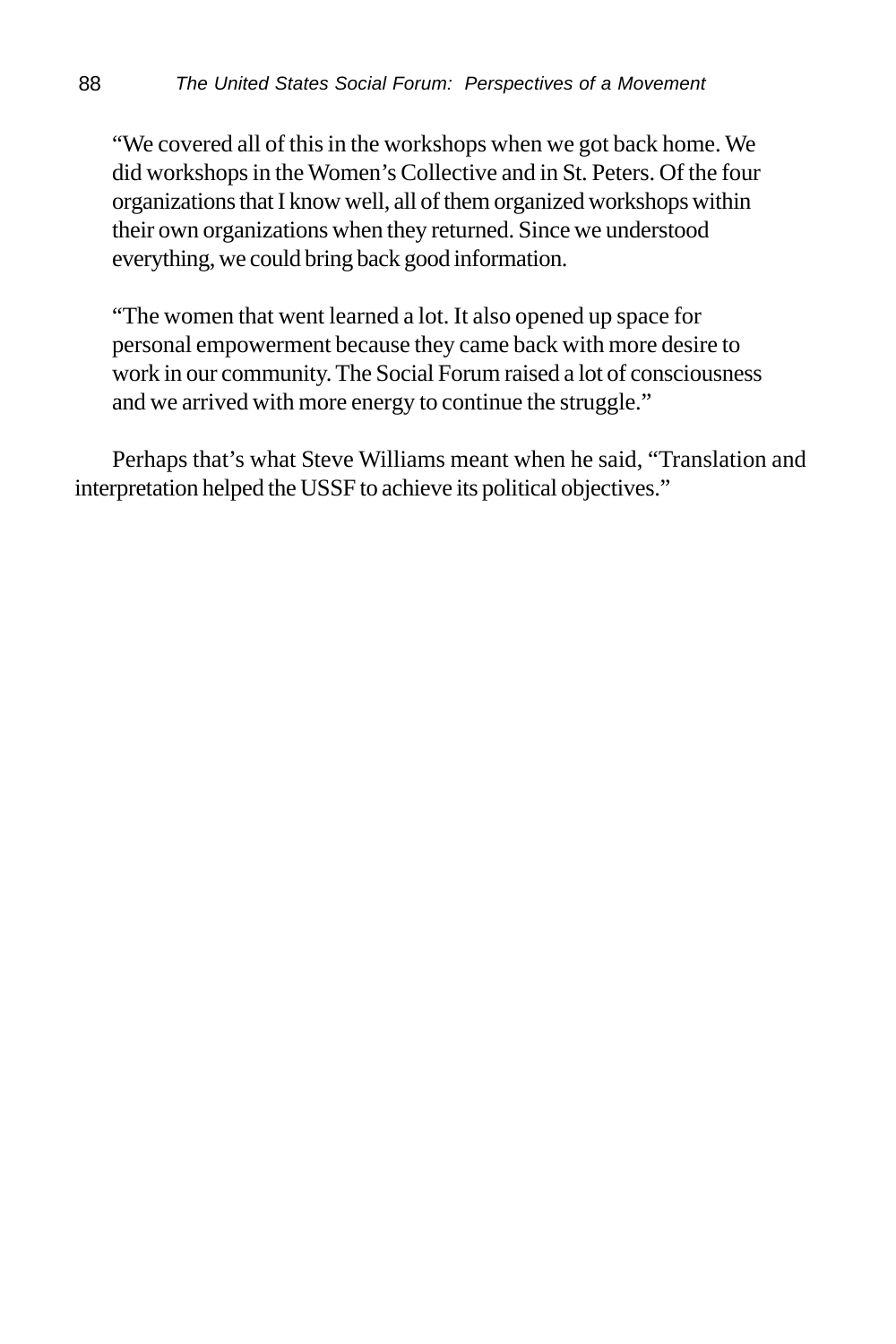# **Chapter 8**

## **Volunteers and the USSF**

*Alice Lovelace, Lead Staff Organizer, USSF*

*Mary Babcock, Volunteer Coordinator, USSF*

> *Wendy Goff, Volunteer, USSF*

"It is when you have done your work honestly, when you have contributed your share to the common fund that you begin to live."

*—Eugene V. Debs*

### **Introduction**

### *Alice Lovelace*

Some events run on money, which provides the power that makes things move and buys what you need. This is not true for the first US Social Forum; it ran on volunteers. The core of organizations and individuals that volunteered and comprised the National Planning Committee, Regional Committees, Work Groups, and the Atlanta Organizing committee were worth more than money; they bought relationships, political connections, movement history, and connecting struggles. Those who worked in advance and those who showed up on June 27th to serve the many needs of the Forum on the ground were the fuel that will allow our movements to grow.

You are going to hear about the USSF through the eyes of two very special volunteers. Mary Babcock was a volunteer who worked on the Atlanta Organizing Committee and on the Youth Camp before taking up the challenge to coordinate volunteers for the USSF. We were four months out and were not pulling the volunteers we needed for the day-to-day work of hosting 15,000 people. I turned to Mary and asked her if she would take on the challenge of creating some excitement around volunteering, develop a plan and work to recruit enough folks to fill the massive need. Mary worked seven days a week, traveled wherever there was a group of potential volunteers. She made these tasks her priority and a success.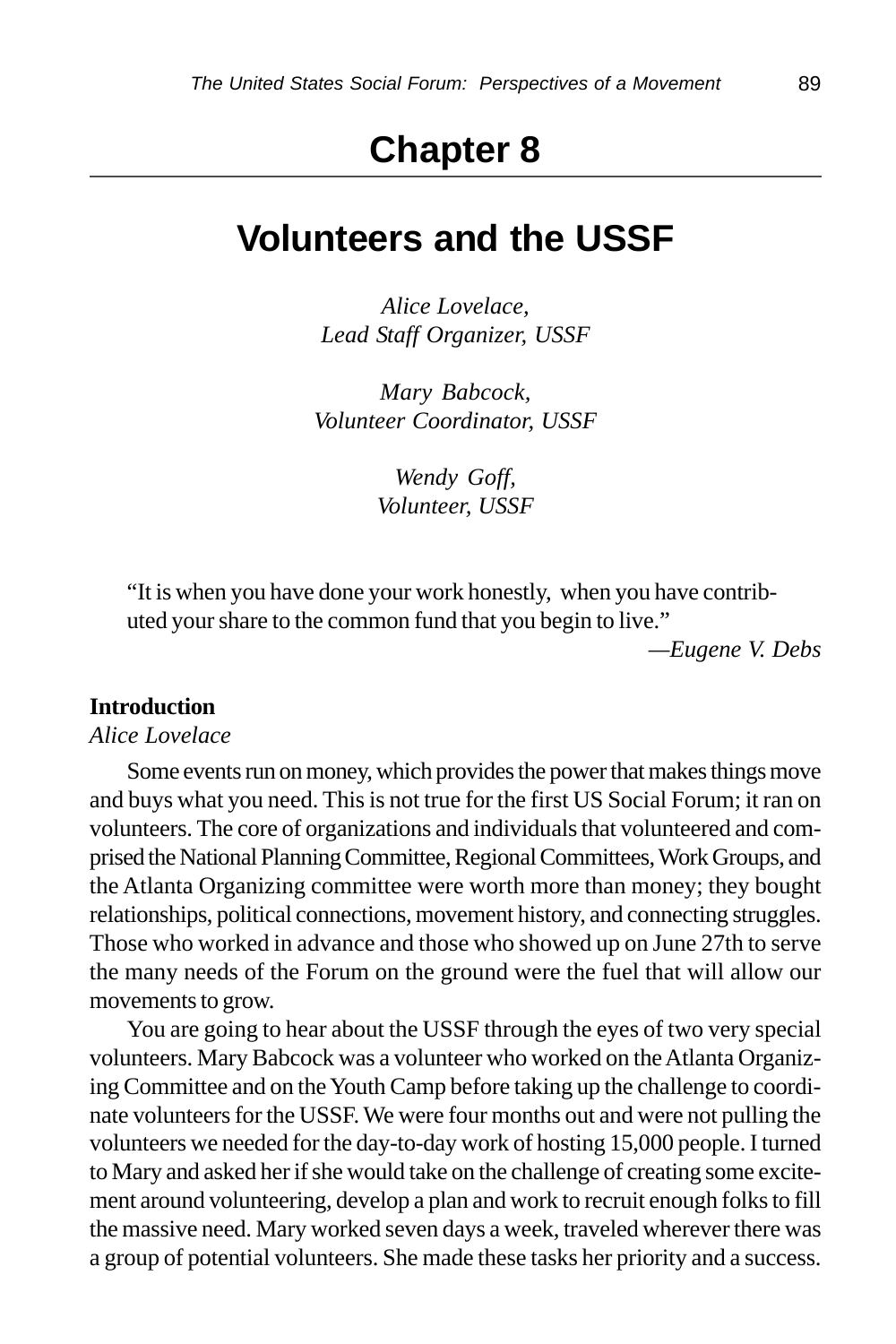Then there was Wendy Goff who called me one day while I sat at my desk overwhelmed by the depth and breadth of the work before me to ask if I needed a volunteer. Wendy was my first office help and she stayed with me throughout the process and into the Forum. Wendy began her volunteer service while she was an undergraduate and throughout her graduate studies.

Both women performed important services on behalf of the social forum and in return they gained wisdom, insight and skills that will serve them as they served us all.

"Service is the rent you pay for room on this earth."

*—Shirley Chisholm*

#### **The Importance of Volunteers**

*Mary Babcock*

Personally I don't think that anything could have stopped the first USSF from happening. But the Forum wouldn't have been the same without the hundreds volunteers-locals in Atlanta and people from coast to coast-who stepped up time and time again and brought their talents to make the social forum happen. Throughout the entire process the Social Form was forged from the raw energy of "people power." The forum only came to realization because of the passion and determination of an amazing group of individuals and grassroots organizations, despite the minimal financial resources and lack of corporate sponsorship.

And it is funny to me now that I questioned whether there would be enough volunteers for the social forum. In Chip Smith's The Cost of Privilege, Ella Baker described the movement as "building the road while walking it." And the culmination of the first USSF Atlanta witnessed countless volunteers walking side-by-side to create a critical space for continued movement building. It seemed we bound together to make the social forum happen even when we weren't a hundred percent sure of what the Forum would look like when we got there. But "people power" always seems to run on the fuel of optimism. The social forum was no exception. Volunteers knew that the Forum was possible, that another world is possible even while the road ahead always isn't that clear.

For a long time the struggle for social justice has been behind in money, behind in resources, opposed by the powers in charge. But we all know the struggle has never stopped because good people refuse to give up and dig in harder when things may look doubtful. Don't get me wrong, I know things didn't always go as planned with the volunteer crew of the Forum, but the sheer desire and determination to make "another world possible" helped us cross most obstacles. And a year later there is no doubt we can do it! Another world is possible when we work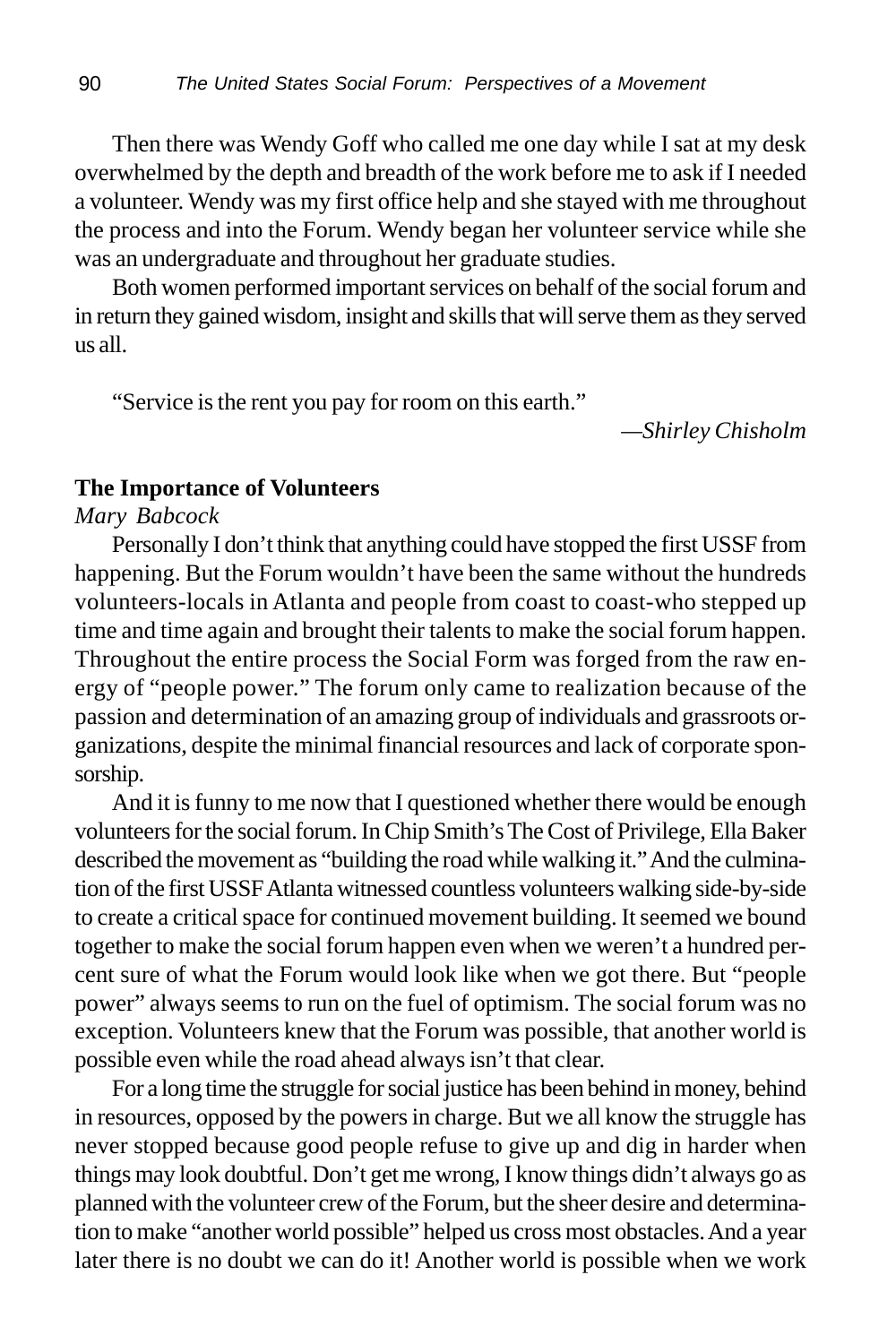together. And we know that while another US is necessary, it is also possible to change our nation.

In the process of coordinating volunteers for the Forum, I was continuously reminded of some simple truths. We have to hold each other sacred while working to make another world and during the process we have to keep focused on the goal but create the space to honor our unique talents and gifts that we volunteer. We know right now that this world easily marginalizes and disrespects people each and every day, but as a people walking the road towards another world we must all join and bring our ingenuity and enthusiasm as volunteers working sideby-side.

Dedicated to the late Moshe "Moe" Hale, who was instrumental in helping us reach our volunteer goals for the first USSF.

### **Volunteering for the Social Forum**

#### *Wendy Goff*

I received a Bachelor of Arts in African-American Studies from Georgia State University in December 2007. I volunteered with the social forum to fulfill a class assignment. My Introduction to African-American Studies class required the completion of at least fifteen volunteer hours. From a supplied list of sites, I choose Project South because of its proximity to campus and my appeal of its mission. Having already researched Project South for a previous class, I knew it was a short drive from campus and it had as its mission, "The Elimination of Poverty and Genocide." What I didn't know was that Project South was hosting the first ever USSF and that choosing Project South as my volunteer site would lead to an experience that would have an extremely significant effect on my life.

Jerome Scott, co-director of Project South, paired me with the social forum's lead organizer, Alice Lovelace. I was pretty excited about that because I knew Alice Lovelace as a major African-American poet. My first assignment was to compile and update the list of organizations participating in the social forum. In the course of working on this assignment, I became aware of the vast number of organizations addressing social issues in Atlanta, the United States, and the types of issues they are working on.

When the social forum's office moved to American Friends Service Committee building, just a few blocks away from campus, I became the site manager for Auburn Avenue. In this position I was responsible for securing space for some of the Forum's workshops. I secured sites such as the Ebenezer Baptist Church, the King Center, and Prince Hall Masonic Lodge. In the process, I was able make valuable contact with members of the Atlanta's historical civil rights organizations.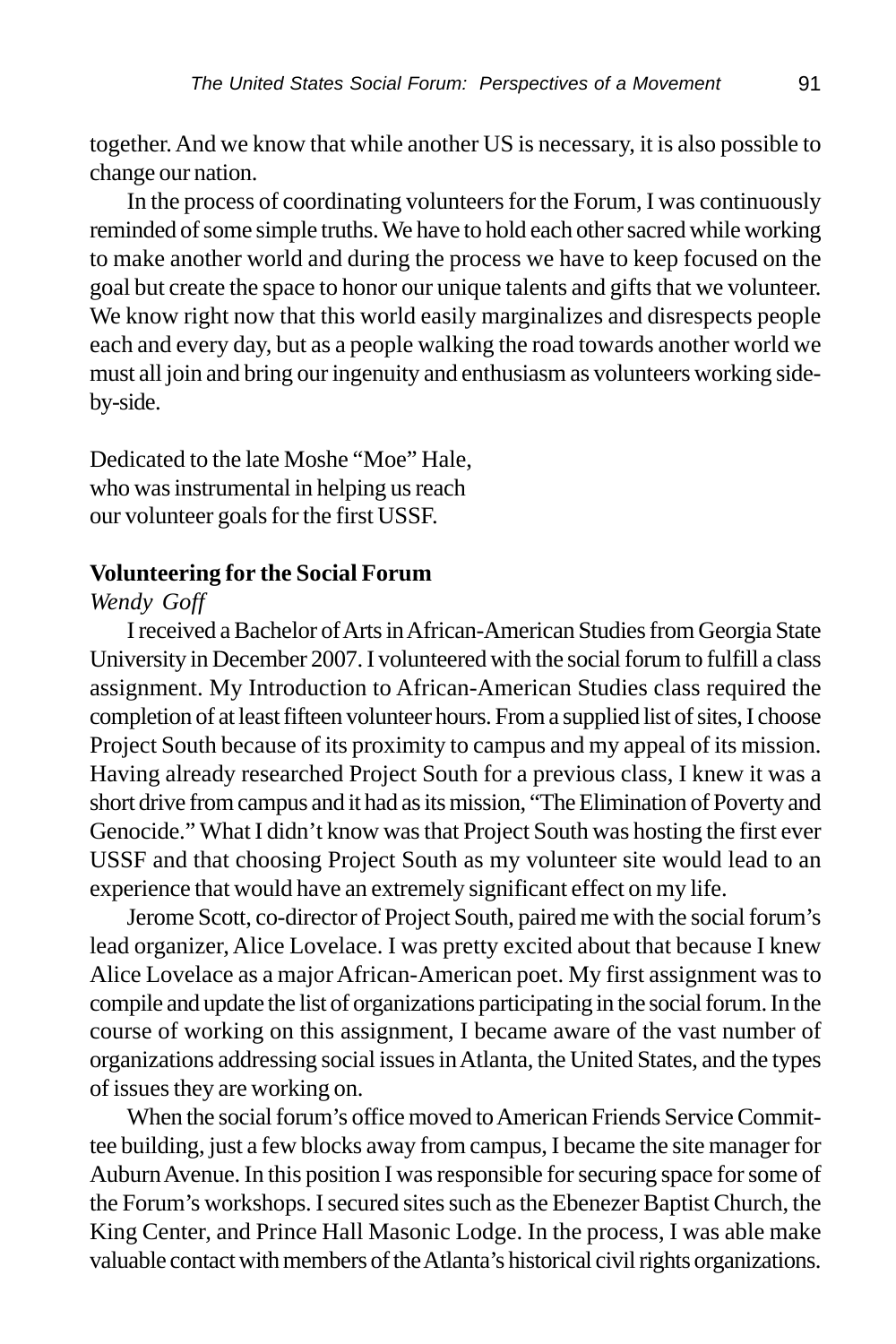As time progressed and the date of social forum drew nearer, I met and worked with people from all over the US and around the world. I met Iraqis, Palestinian, Venezuelans, Kenyans, etc., and began to gain knowledge of their histories, cultures and social issues.

On the opening day of the USSF I became keenly aware of the value of volunteers. I had four sites to manage. Workshops were being held simultaneously at all four sites for three days of the forum. Facilitating these sites would have been impossible without volunteers. Thankfully, I had volunteers that were as enthusiastic as I was about the forum. We were able to coordinate our interest and time to make facilitation of the Auburn Avenue sites a success.

I had a lot of fun volunteering with the USSF. I was able to connect by course work in social movements, social issues and Diaspora studies to a real life application. I became passionate about broadening my knowledge of social issues in the US and abroad. I chose to continue my studies by pursuing a Masters of Teaching in Social Studies.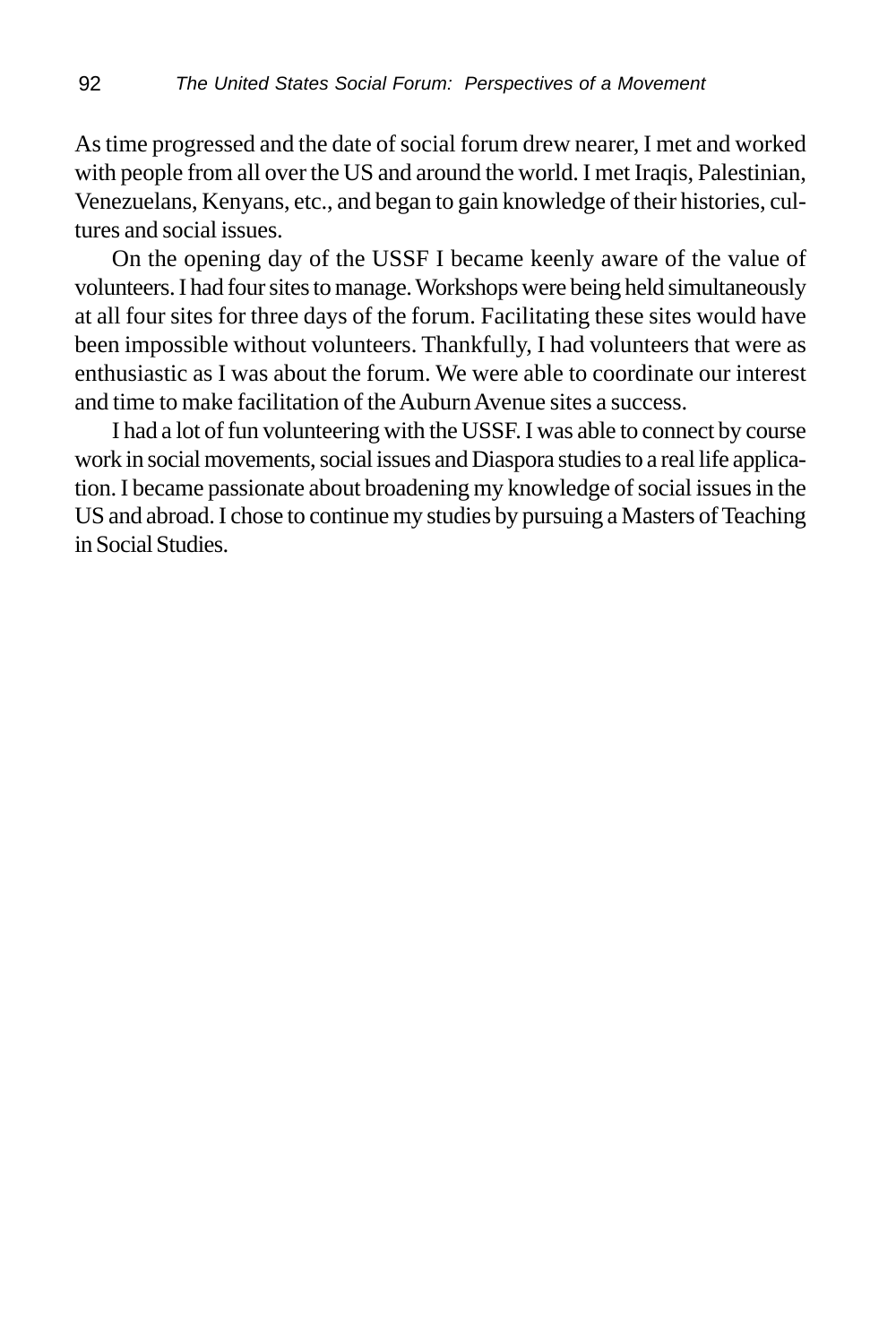## **Chapter 9**

# *Together We Make Change* **Dreaming and Implementing the Children's Social Forum**

*Kate Shapiro, Project South: Institute for the Elimination of Poverty and Genocide and the Atlanta Local Organizing Committee*

*Jillian Ford and Keisha Green, Ph.D. Candidates–Social Justice Education, Division of Educational Studies, Emory University*

> *Karen Lopez, Casa Atabex Ache Regeneracion Childcare, NYC*

In my lifetime, young people have changed the world. From Little Rock to Greensboro, from Selma to Soweto, in Tien An Mien and Seattle, it was the young who dared to act in the face of the overwhelming certainty that nothing could be done. It was their direct action that educated, opened doors and minds, shattered the taken-for-granted. It will happen again. It's happening now.

> *—Bernardine Dohrn from the Preface of* Letters from Young Activists

The organizers and participants of the first-ever US Social Forum (USSF) sought to create a space to learn from others and engage in collaborative analyses of local and global struggles, as well as strengthen alliances across sector, geography, and identity. Atlanta activists responded to the WSF's call, knowing it was high time to carry out the social forum process in the belly of the beast. The USSF's stated goals were to "help develop leadership and develop consciousness, vision, and strategy needed to realize Another World." Decidedly generative in nature, the Forum was a vehicle for deepening our struggles and positions within a global tradition of people's movements that envision and work toward justice and equity. Like the WSF, the purpose of the USSF was both ideological and pragmatic; it was a space to dream freely about creating a just world, and to strengthen our capacities to actualize our dreams.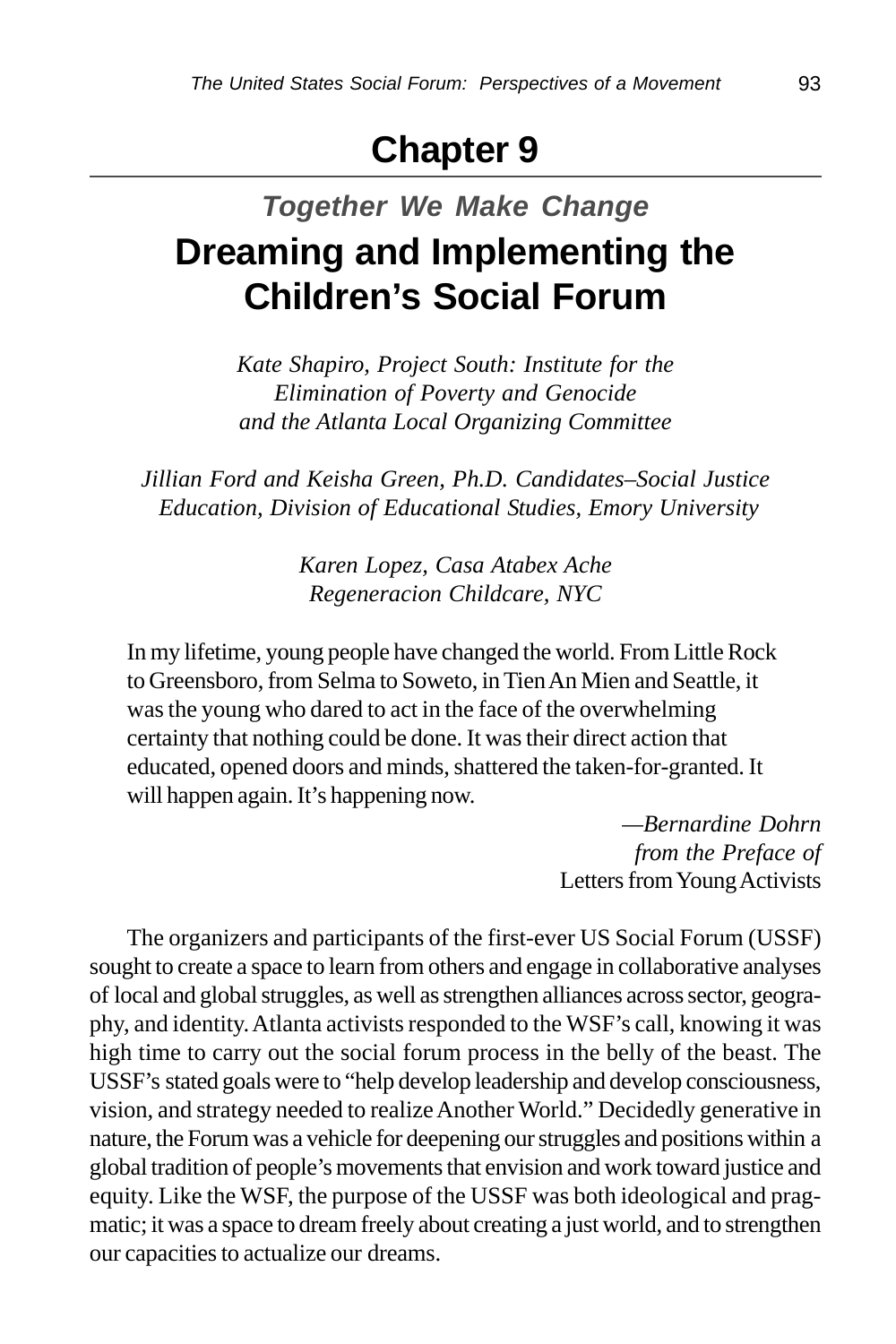In this chapter, we seek to describe the trajectories of the dreaming, planning, and implementation of myriad components of the Children's Social Forum (CSF). We critically reflect and report back on stages of the CSF's creation, in the hopes that we may inspire folks to start and continue building these spaces. Our intention is to offer insights that allow people to engage in area-specific and geographically crosscutting initiatives.

Importantly, the CSF was successful because we dreamed big and followed through. But we began this dreaming and scheming with several logistical constraints; the scope and format of the childcare portion of the USSF were not finalized until the spring of 2007, when Alice Lovelace first hired a "child coordinator." This left just three short months and a limited budget for organizing and planning what would erupt into the full-blown CSF. Though these restraints were familiar to several of us from our local organizing efforts, it was our relationships to each other and the work cemented our ability to facilitate a convergence that many thought could or would never happen. Despite the obstacles, we recognized early on the *necessity* of transforming the USSF childcare program into a unique type of movement space that really recognized the vision of young people, while upholding the truth that the consistent availability of childcare in itself is fundamental throughout all stages of movement building processes. In creating this political space for young people, we hoped to deepen the political questions being asked around intergenerational spaces.

This chapter is not offered as a blueprint for success, but instead as an attempt to add our voices to this ongoing conversation by sharing our visions, our successes, and our shortcomings. We also do not offer our dreams and implementation as a linear timeline, but instead we organize this chapter around themes that emerged as we reflected on the process. We present both our vision and concrete logistics, therefore, as one model that should be adapted and augmented to fit particular contexts. We look forward to participating in the ongoing dialogue.

We organized this piece around the three foundational principles that we used to guide the CSF. First, we envisioned redefining childcare in inclusive and intergenerational ways. Second, we celebrated the notion of creating liberatory spaces for young folks that would be defined by alternative socialization. And third, we dreamed of the possibilities open to us as an educational entity not bound by state and federal mandates. In what follows, we describe the dream and practical application of these three principles, situated in a theoretical framework–that we realized in retrospect resonated deeply with the USSF and CSF organizing process–termed "*nepantla*."

Chicana/o scholars present the idea of *nepantla*, which is an Aztec word that means "in the middle." Geographically, the term was used in ancient Aztec culture to refer to the land between two mountains or volcanoes (Franquiz 1998). In her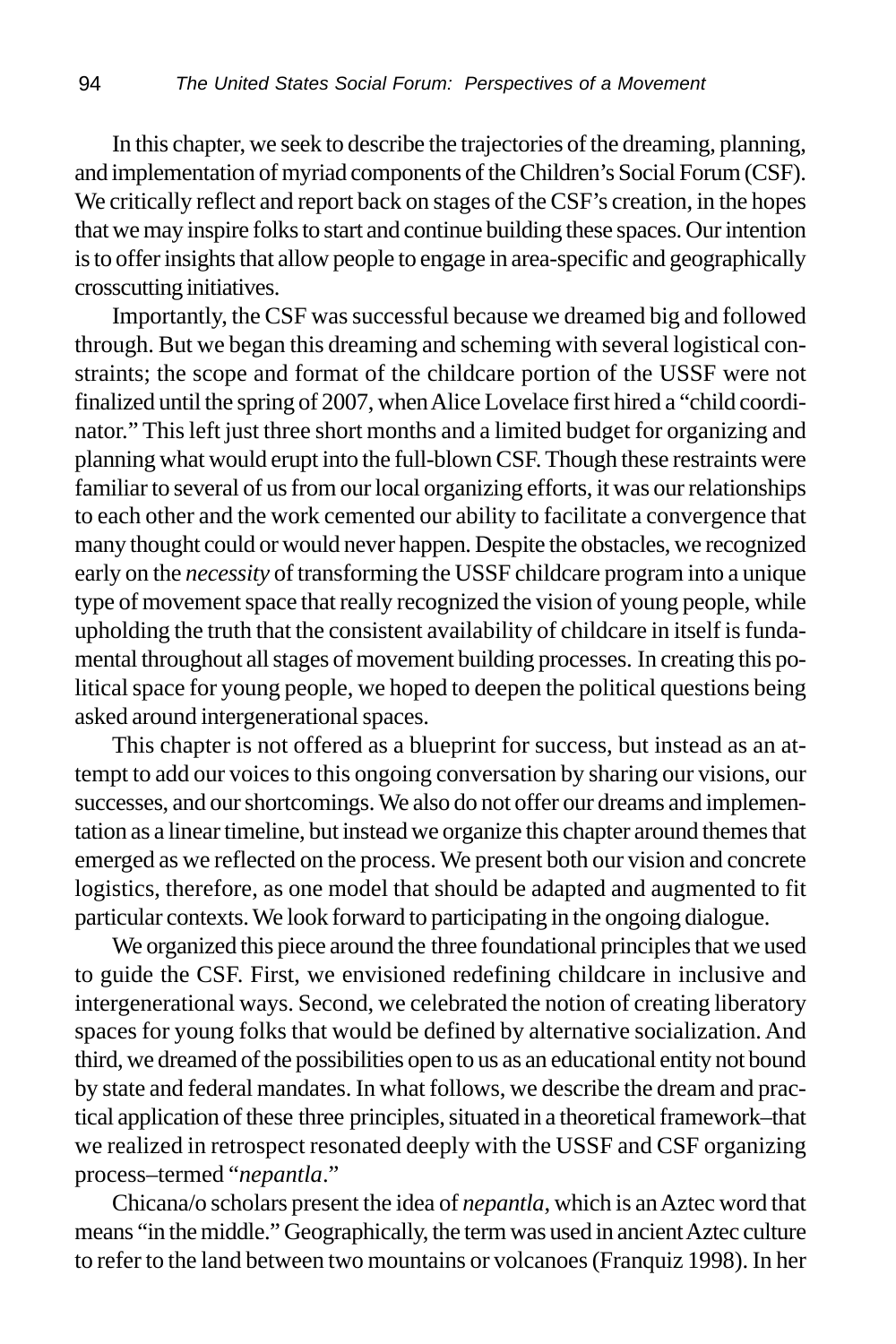book *Nepantla: Essays from the Land in the Middle*, Pat Mora (1993) appropriates the ancient use of the term to describe her cultural and linguistic "in-betweenness" as a "Texican"–an identity label coined by the writer Rolando Hinojosa-Smith for Texans of Mexican ancestry. Similarly, Gloria Anzaldúa (1987) describes this space as "borderlands [that] are physically present wherever two or more cultures edge each other, where people of different races occupy the same territory, where under, lower, middle and upper classes touch, where the space between two individuals shrinks with intimacy."

Much Chicana/o literature conjures the concept and lived reality of the "inbetween." As Mexican and Mexican American history of the 19th and 20th century deals directly with the notion of the US policy of Manifest Destiny, Mexicans living in Mexico became (albeit unwelcome) "immigrants" in the US without ever having moved from their original land. This "in-between" space is not always comfortable, but it is reality. Taking on both geographical and cultural connotations, *nepantla* is thought to be an advantageous space in which the people can excel and engage in transformative experiences. Spaces like the CSF ideally support all participants in safely navigating this "third space."

Proponents of *nepantla* allocate much responsibility to educators and point out that it is a stage where creativity and self worth can be nurtured or destroyed (Franquiz 1998). The fundamental principle of utilizing *nepantla* is the educator's recognition that it is a fertile space of growth for all. Acknowledgement allows topics of race, class, and religion to enter students' understanding and analysis. If, for example, the young people coming to participate in the CSF were given space to grow–and the educators understood that they would also grow–everyone would be more likely to develop a healthy self-concept. Further, we realized in retrospect that the entire CSF experience was one of "in-between-ness." Because it was the first ever, because young people came from all over the country, because we had no guide, and because we sought authentic growth, we were subconsciously situated within *nepantla* as we consciously tried to create it for the CSF participants. This realization, along with the recognition that our collaborative reflection and writing process was in uncharted space, led us to choose *nepantla* as a guiding framework for this chapter.

As the four authors of this chapter, we were honored to have been a part of the creation, implementation, and reflection on the CSF. Kate Shapiro, the USSF Childcare Coordinator, is a youth worker and organizer in Atlanta who is building on CSF momentum to start an ATL Childcare Collective. Karen Lopez is a community organizer, healer, and trainer/educator currently working with Casa Atabex Ache in the Bronx. Keisha Green and Jillian Ford are both doctoral students at Emory University in the Division of Educational Studies. Keisha is an educator and community activist, with a research interest in critical literacy studies. Jillian is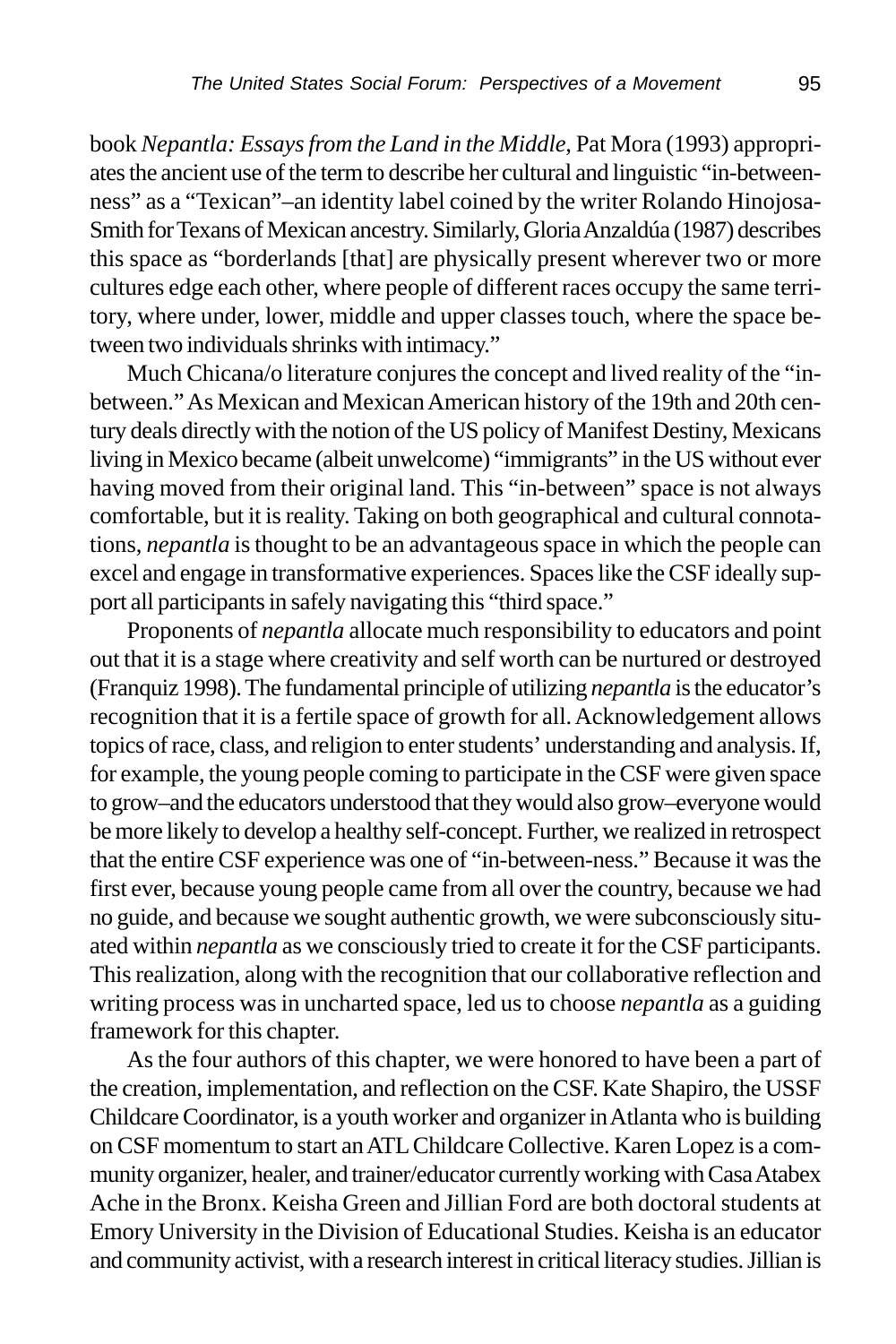a former high school social studies teacher with a research interest in political activism among queer youth of color. We arrived at this project from multiple spaces and subjectivities, and utilized this diversity as an asset. The four of us share a vision of "Another World," where young people are honored, trusted, and celebrated. The CSF was our attempt to move toward that goal.

### **The Dream, Writ Large: Childcare Redefined**

"What I took [from the CSF] was a fighting spirit and a spirit that hungers for justice."

> *–Dante Luna (age 9) CSF participant*

We define family broadly, as that which describes connections through blood, choice, or circumstance. In this vein, the CSF was truly a family affair. Participants, volunteers, educators and family members embarked together on what initially seemed like a cruel joke: "Keep 100 young people between the ages of three and twelve in one medium sized room all day long for four days." But by the time the first sleepy, nervous, excited young ones arrived on Wednesday morning, the previously dingy Civic Center conference room had been transformed by educators and volunteers into a multi-use space, divided with curtains into nine breakout rooms surrounding a large central area. The walls were covered with posters; there was a stage, a huge art space, couches, games, puzzles, tricycles, and a "cuddle puddle" replete with mattresses, blankets, stuffed animals, and 100 great books just for young people. With break dancing, peer-to-peer interviews and movie making, stilting, political education, and anti-oppression relay-races, participants and educators alike immediately claimed the space, both in and outside the boundaries of the room. Despite major logistical constraints and a lack of resources, a dedicated team manifested a rich and gorgeous program: participants rotated through simultaneous political education, physical, and cultural activities for four days, affirming and demonstrating the true revolutionary nature of young people by providing a young-people-centered, overtly political movement space.

The first ever CSF was an example of making the world we want and need to live in. The basic premise was to create a space where young people could begin to realize that they are central to building "Another World," that their lived realities deserve to be shared, and that we all fit into these larger matrices of struggles, hopes, and dreams. The political implications of prioritizing childcare resonate across all movements and geographies. As CSF organizers, we confirm and centralize the belief that childcare, collective childrearing, and family must be at the center of our movements for justice and liberation. For us, the CSF became an archexample of continuing to struggle with walking our talk. It was an opportunity to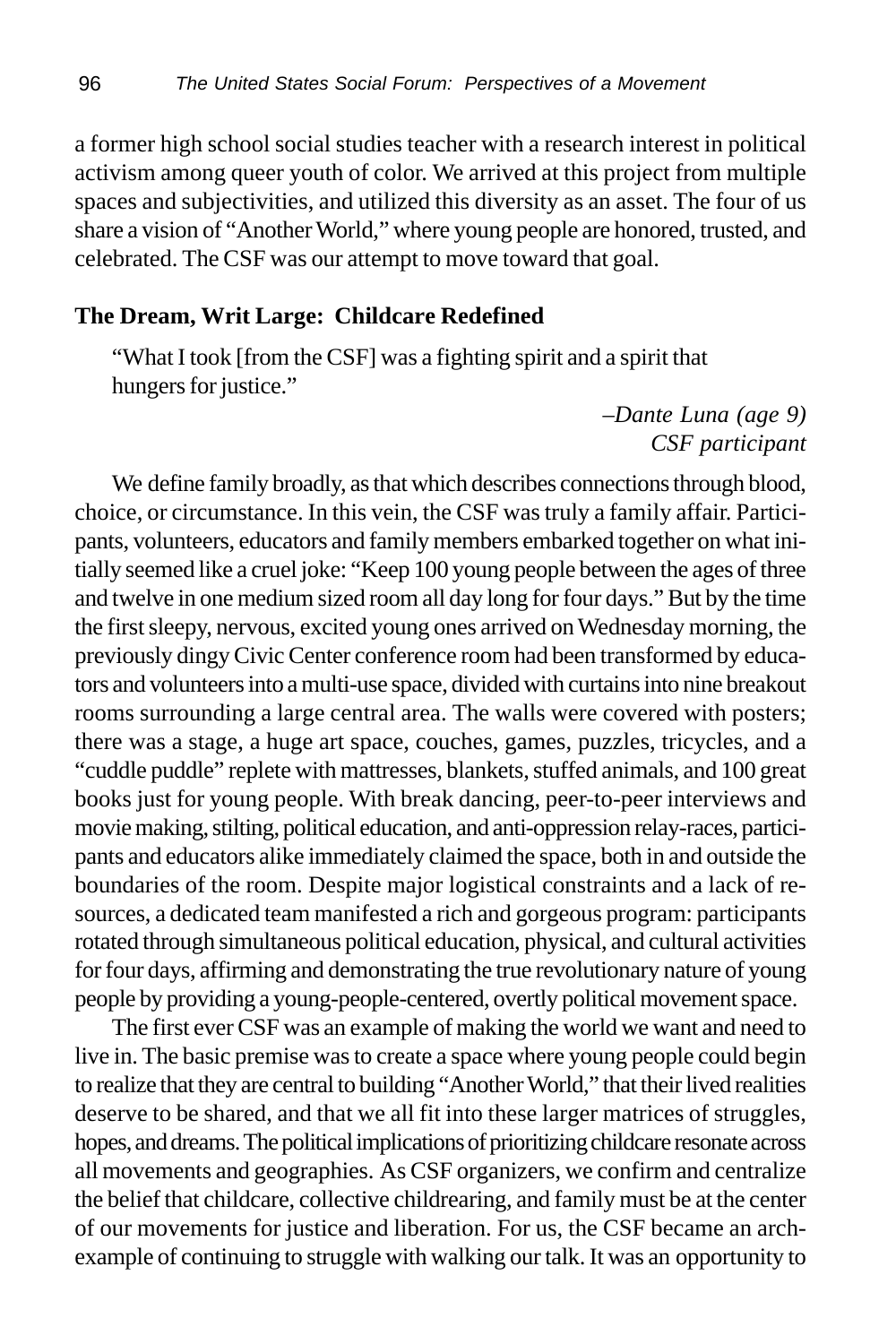put forth a vision and map, and to create movement spaces that support everyone (young people and parents/guardians alike) in participating fully in political processes. It was also a chance to dream really, really big and build on existing, inspiring models to redefine childcare and education as inherently political acts.

If we are building "Another World," we recognize that the movement towards that world must be intergenerational, must value childcare and childrearing as work, and must be led by all types of families, especially those living at sites of multiple oppressions. In building the CSF, therefore, we repeatedly asked ourselves, "What could and should this movement look and feel like, and what concretely do we need to get us there?"

#### **Families Front and Center**

It is clear on all accounts that low-income women of color, including immigrant women, are those most negatively affected by a lack of affordable and accessible childcare. Across justice struggles, internalized notions of heteronormativity, nuclear family values, and undertones of patriarchal political leadership often further isolate and marginalize those that fall outside these valuations. Currently, lack of childcare and intergenerational movement spaces severely diminish our capacity to build broad-based momentum in our work, often excluding those directly affected by a lack of childcare options from positions of leadership or full participation. We must systematically push through that separation between political work in the public sphere and the family affairs in the private sphere to create a process that enables everyone to choose how they will participate in movement building work. Only then are we recognizing and utilizing the full scope of resources and knowledge society contains: from elders, heads of households, mothers, guardians, and young people. Only then do we see and acknowledge the true potency and possibilities of both radical spaces for young people and the full involvement of family in political processes.

Undeniably, building this process fully and deeply will require a larger power shift. But if this cultural and political shift does not occur, talk of building "Another World" is all empty rhetoric.

### **How we did it: Intergenerationality, Childcare as Work, and Generating Culture**

"I loved that connections were made between the USSF and the CSF, but most importantly, having the CSF enabled me to participate in the USSF"

> *–Susan Wefald, parent of Jamie and Eric (both age 9)*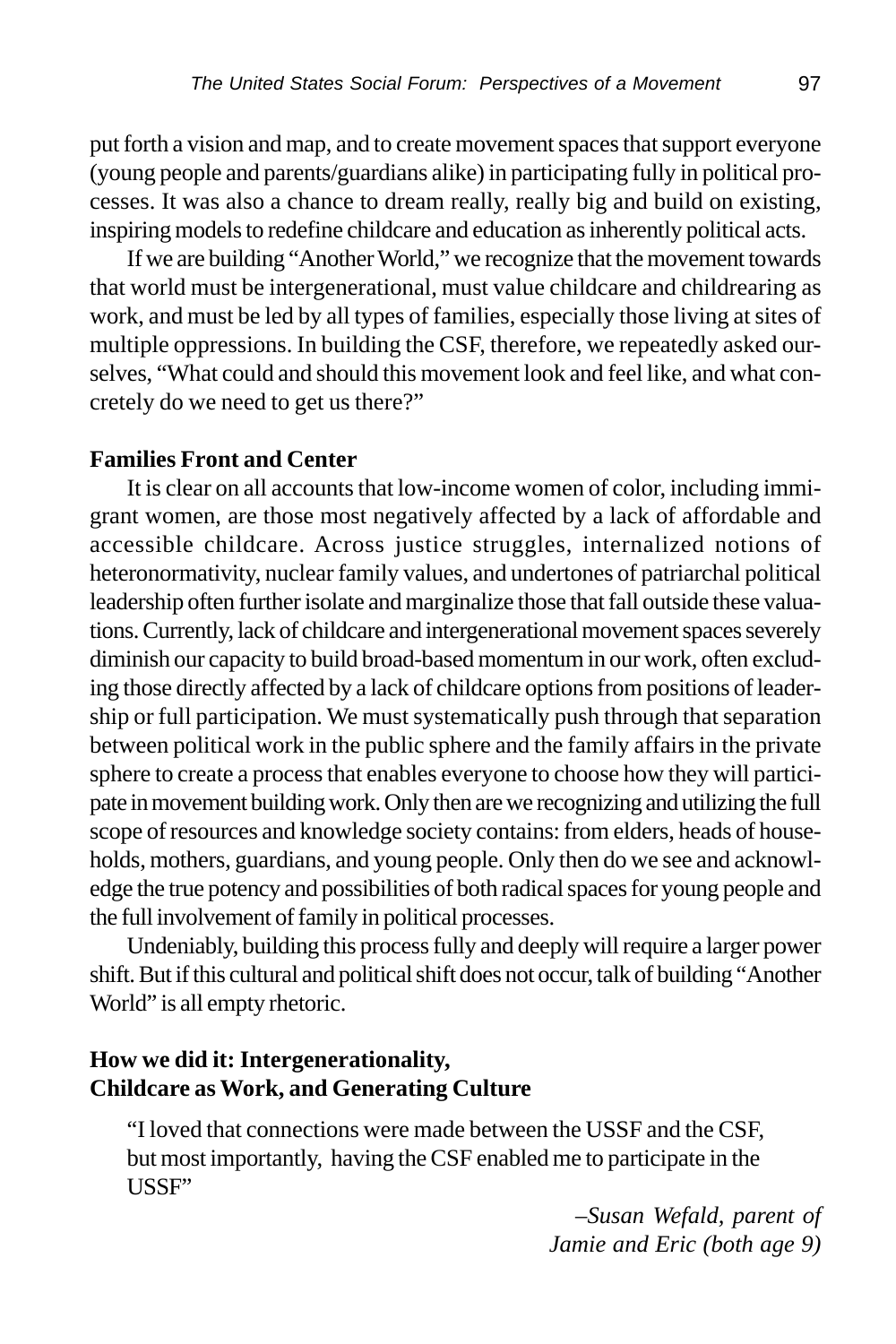#### **Fostering intergenerational connections**

One powerful component of the CSF was a firm commitment to intergenerationality. It is easy to see, and something we have all experienced in our own work, that women or mothers are often directly asked or indirectly forced to choose between family and the movement. The dream of the CSF was to affirm that we must be able to have both: our movement work and a supported family life. The CSF enabled parents, guardians and allies to engage fully in the USSF knowing that their young family members were also fully engaged and supported in their work and play. Intergenerational work supports collective responsibility for youth of the movement and contests the implied perception of childcare as a private or personal problem. Finally, the team of full-time, hired educators who provided the primary grounding for each day's programming ranged in age from 23 to 60, with the leadership of the CSF primarily being under 25. This in itself was a phenomenal growing opportunity for all, both before and during the CSF.

It was our further intention to hold a space where CSF participants of all ages were engaged, challenged, and safe, and to foster activities that cross-cut age divisions to bring together folks who are so often rigorously segregated from one another in institutional educational spaces. While there were parts of the day when participants were broken up into age specific break-out groups, there was also time in the morning and afternoon when we were all together (sometimes 100+ strong.) A huge amount of 'cross age' interactions were visible in all of these spaces, with older participants often assisting or supporting younger participants (especially with afternoon art activities). The large amount of storytelling and story sharing that occurred throughout the CSF program helped us all invoke, listen for and lift up the wealth of knowledges, histories and experiences in the room. We are all teachers and we are all learners, and this duality was reinforced as volunteers, parents, and guardians participated in daily activities alongside younger ones. Often, these folks came to just hang out with children and younger people long after the official programming for the day was complete.

Finally, while we believe in the importance of having young people centered spaces that welcomed folks of all ages, we also sought to build bridges so that young people were also seen and heard by the entire social forum. We sought to create bidirectional interactions, so that young people could engage with others outside of the one room of the CSF. One of the ways that we attempted to manifest the conviction that we need all voices together to create our vision for a new world was by trying to connect between the CSF and the USSF at large; we had hoped to have been able to open every evening plenary session with a short theater piece/skit so that the CSF participants could demonstrate and share their knowledge and perspective on the nights themes. This only happened one night for the Gender Justice and Sexuality and it was a smash success.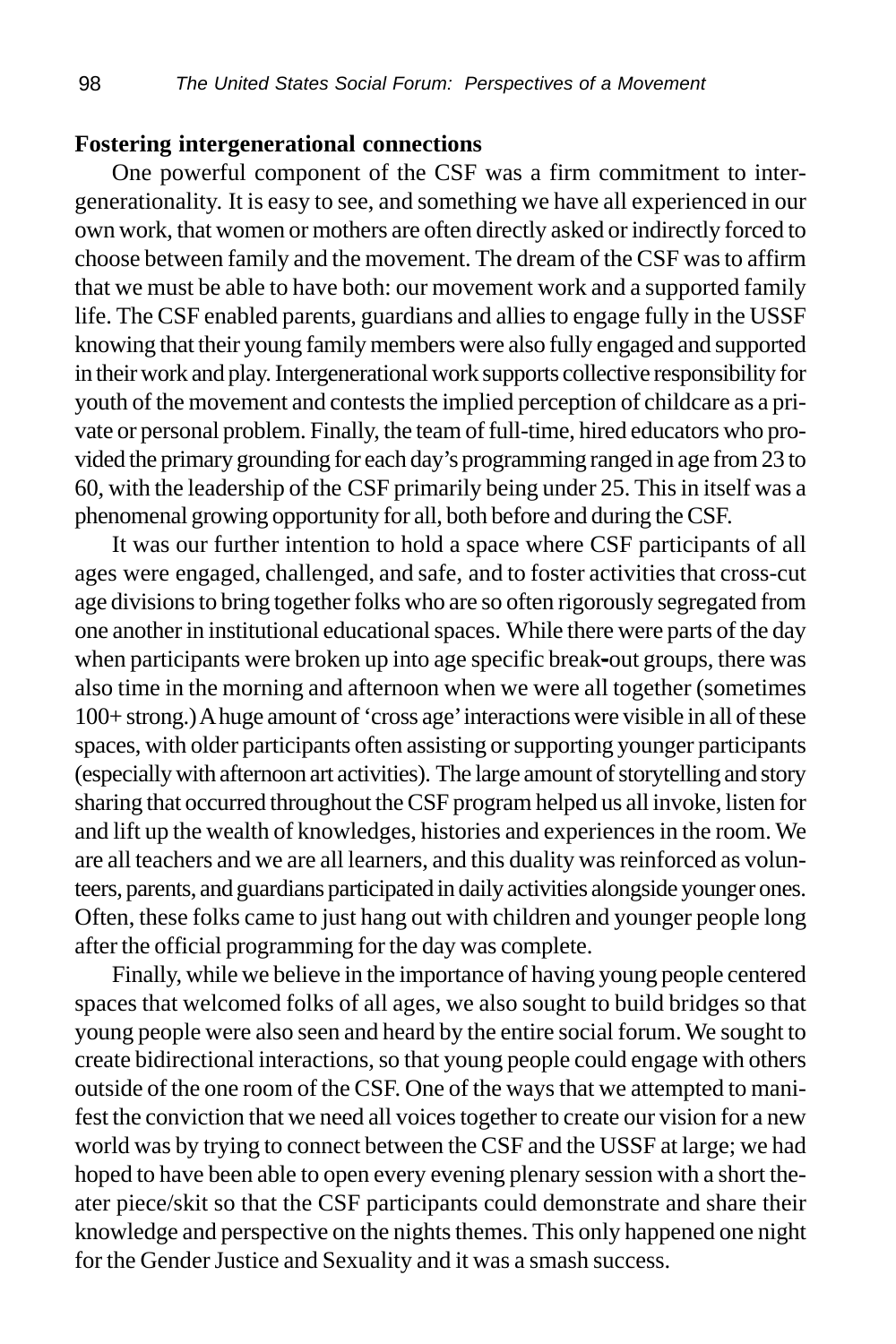#### **Childcare as work**

While none of the core organizers/authors of this chapter are parents or guardians, it is apparent that parenting, educating and raising healthy young people is some of the hardest and most important work imaginable, and that it is so often undervalued or not valued at all. One decision of note was the decision to pay the CSF educators. The roles of the educators effectively were to "hold the space", meaning we needed a core crew of folks to be in the space the whole time, know the landscape, schedule and processes to not only ensure that everyone was safe but that there would also be folks to help ground the program and be responsible for a certain chunk of the programming, the political education.

The other major piece was the fact that we never had any idea how many young people were going to come or how many volunteers we were going to have. The need to have at least 10 consistent, reliable folks in the space was critical to our success. Little did we know that we would be overrun with volunteers during the program, something we will discuss later in the chapter. While the whole USSF was organized on a shoestring budget, in the beginning the hope was that we would find educators to volunteer their time for the four days.

Of course, no one did. We immediately recognized the assumptions embedded in this hope, that for folks whose livelihood or life's work is based in education or childcare this effectively invisibilized their work's value. Additionally, it seemed a difficult and irresponsible task to piece together a schedule of educators that could volunteer only part days or just for one day. What would the impact of this be on the CSF participants and on the whole vibe of the space if there was not continuity? How might fragmentation, caused by multiple volunteers, affect the political education and tone of the space envisioned? Additionally this decision to not rely solely on volunteer participation to "staff" the CSF took pressure or expectations off of parents and guardians to staff the space.

We hired two public school teachers, two alternative school teachers, three early childhood educators, and three youth cultural workers and organizers. The decision to hire paid staff for the CSF is highly politically charged, but the short amount of time we had (three months) to put this together enabled us to bring in 10 local educators who would not necessarily have been able to donate their time, all of whom were women with a wide range of ages, educational and cultural backgrounds. This completed the CSF team, ultimately extended the reach of the USSF process overall and strengthened the capacity of the CSF.

#### **Creating Culture**

The need to create our own culture within the CSF was a fundamental and powerful priority. How do you create a sense of continuity, joy, care and political development for all folks involved in the process, especially over such a short and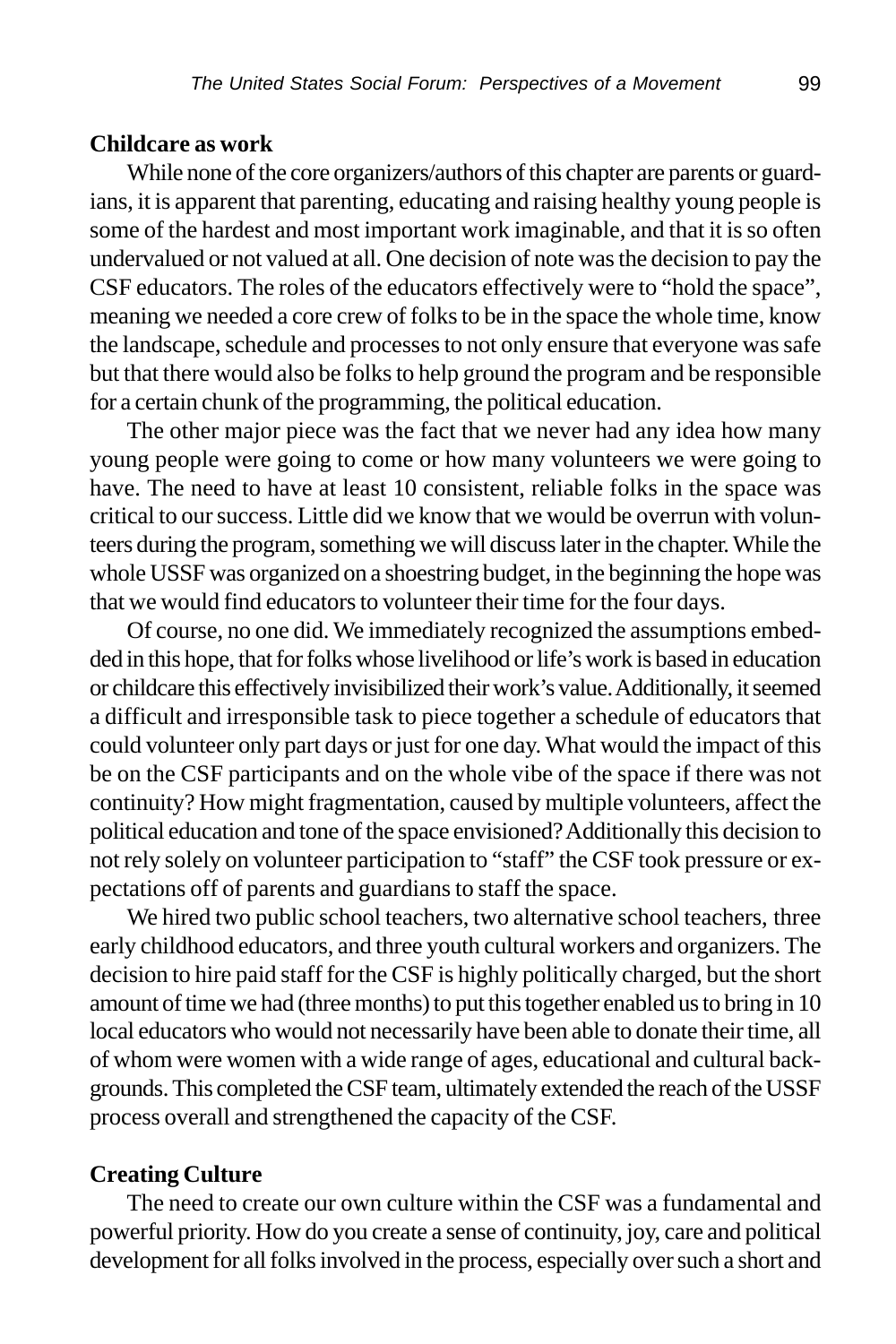overwhelming period of time? For us, this began with cultivating a tone of culturesharing and collaborating between all the educators, even though we only had time to meet twice before the CSF began. The CSF culture was manifested through a Morning Mantra and the Children's Bill of Rights and Responsibilities, intentional political education and multiple modes of learning. These came to fruition activities such as the Morning Mantra, political workshops, "I Am From" poems, and preparation for youth participation in the general USSF general plenary on Gender Equity (for documentation of these examples, please see Appendix A). Together we created a collaborative process that incorporated different styles, philosophies, and backgrounds. The teams reviewed and discussed each other's activities, and our process opened up a space to exchange deeper political and cultural understandings. Together, we all created a collaborative process of curriculum development and political education.

This was a challenging process, and took a lot of folks out of their comfort zones, but resulted in folks feeling as though they more thoroughly grasped what they were facilitating and that we were all engaging in a process of political education together. At the first full educators meeting we had, we proposed the idea of each educator coming up with a group name that invoked and honored other revolutionary social movements, both in the US and globally, from the Black Panthers and the Brown Berets to MST and the Zapatistas we attempted to infuse the social forum with homage to other struggles. At this point in the game (one and a half weeks before the Forum) the atmosphere was high stress at the USSF office so folks kept coming up and sticking their heads in the door wondering what all the talking, laughter, hootin' and hollerin' was about. We stayed at the office long into the night, researched revolutionary movements to name the age-groups after and worked on political education lesson plans.

We affirm and believe in the revolutionary nature of young people. We can build communities of individuals that both support and challenge us. Young people know how to politic with one another, and are hungry to engage meaningfully with one another. And this is further how we can make this dream fly…

# **Childcare Redefined: Guiding Questions**

The development of Movement infrastructure, the infrastructure that supports our full selves, mind, body, spirit, family and community is central as we continue to build movements connecting struggles, geographies and sectors. Infrastructure is what sustains us for the long haul. It is how we take care of ourselves and our loves. In addition to childcare, how can we concretely support families in the context of building movement infrastructure? How do we continue to re-conceptualize, expand and support all types of family structures?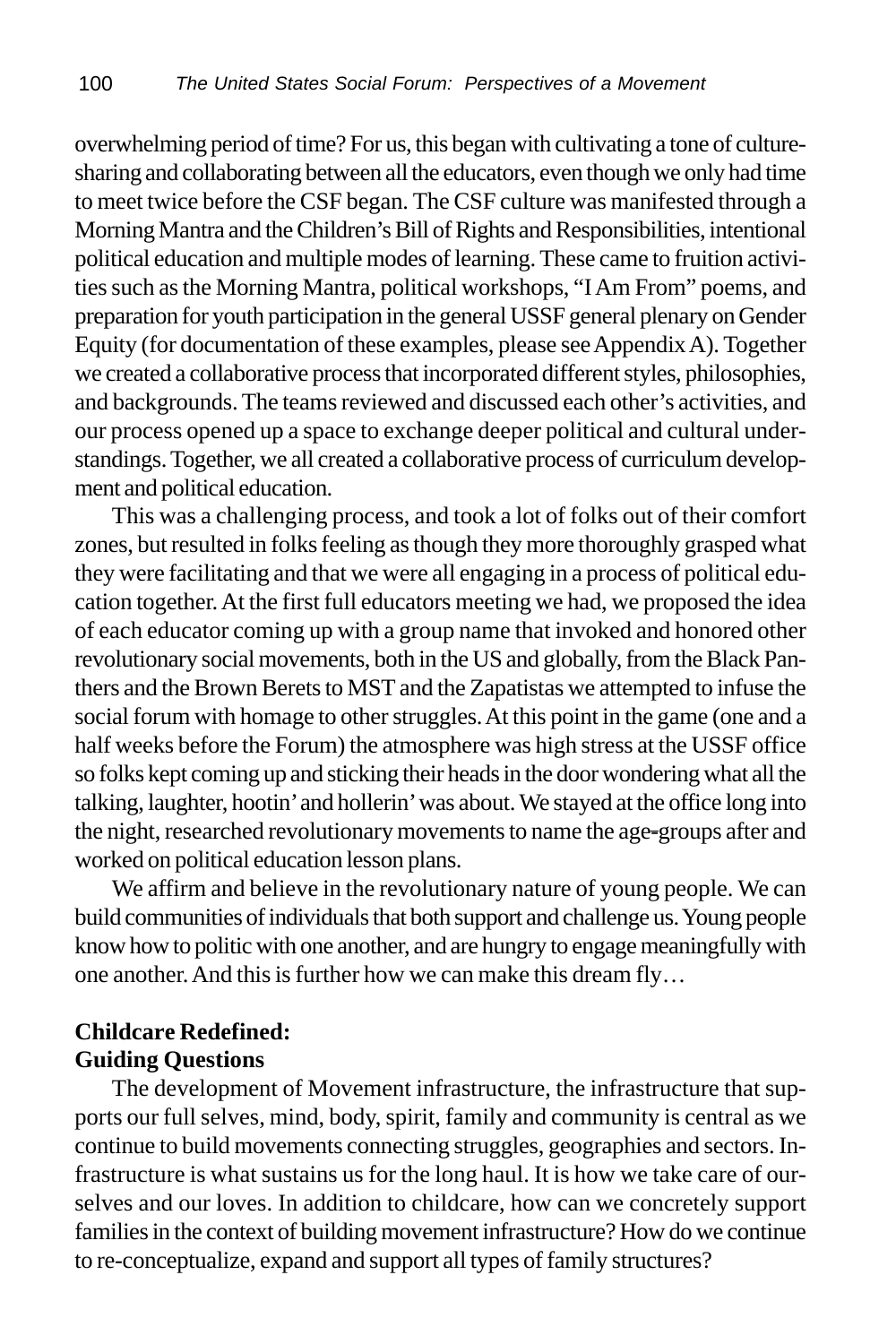With an eye to history it is clear that the question of 'bringing the next generation into the Movement' is paramount to movement and momentum building. In your community, how does the culture or power shift that centralizes families, young ones and intergenerational exchanges look? What are the steps we can begin or have already begun to take us there?

Outside of massive gatherings like the social forum, once we all go back home and back to our work, families, and communities: How can we create more political processes, inside and outside of organizational structures, which involve people of all ages? How does this culture shift look?

Pre- and post-USSF some folks talked about how "next time" maybe the childcare should be done as all volunteer co-op and not organized by the USSF. Would a Childcare Co-op have worked in this situation? Would it have been more successful? What are the advantages and disadvantages? Who is expected to volunteer? How can we support/validate skills and class status of educators outside of monetary compensation?

"Being a revolutionary, a radical, an anarchist, a rebel requires imagination, now more than ever."

#### *–Bernardine Dohrn*

Today, where can youth go to express their full range of humanity? Where are young people freely expressing themselves without fear that their words, thoughts, and ideas might be silenced, "corrected," marginalized, or reduced? Where do youth gather to build an ensemble in spite of the potentially divisive forces of age, race, gender, socioeconomic status, sexual orientation, height, weight, or language? Where will young people from various regions across the country meet to learn from each other, to form new relationships enriched by differing perspectives, background experiences, and geographic distance? Such revolutionary spaces are possible and necessary to realizing a world that is inclusive, diverse, empowering, and democratic—where playing imaginatively and thinking critically are not opposites—and where our world is changed, made better by the passions and ideas of our youth.

# **The Dream, Writ Large: Liberatory Spaces for Young People**

Understanding that there are so many spaces that young people are a part of in their daily lives that do not trust their insights, experiences, and voice, we wanted to be really thoughtful about counteracting that experience. More often than not, emancipatory spaces for young people occur outside of traditional childcare centers and schools where authoritarian principles rule the day. Out-of-school peda-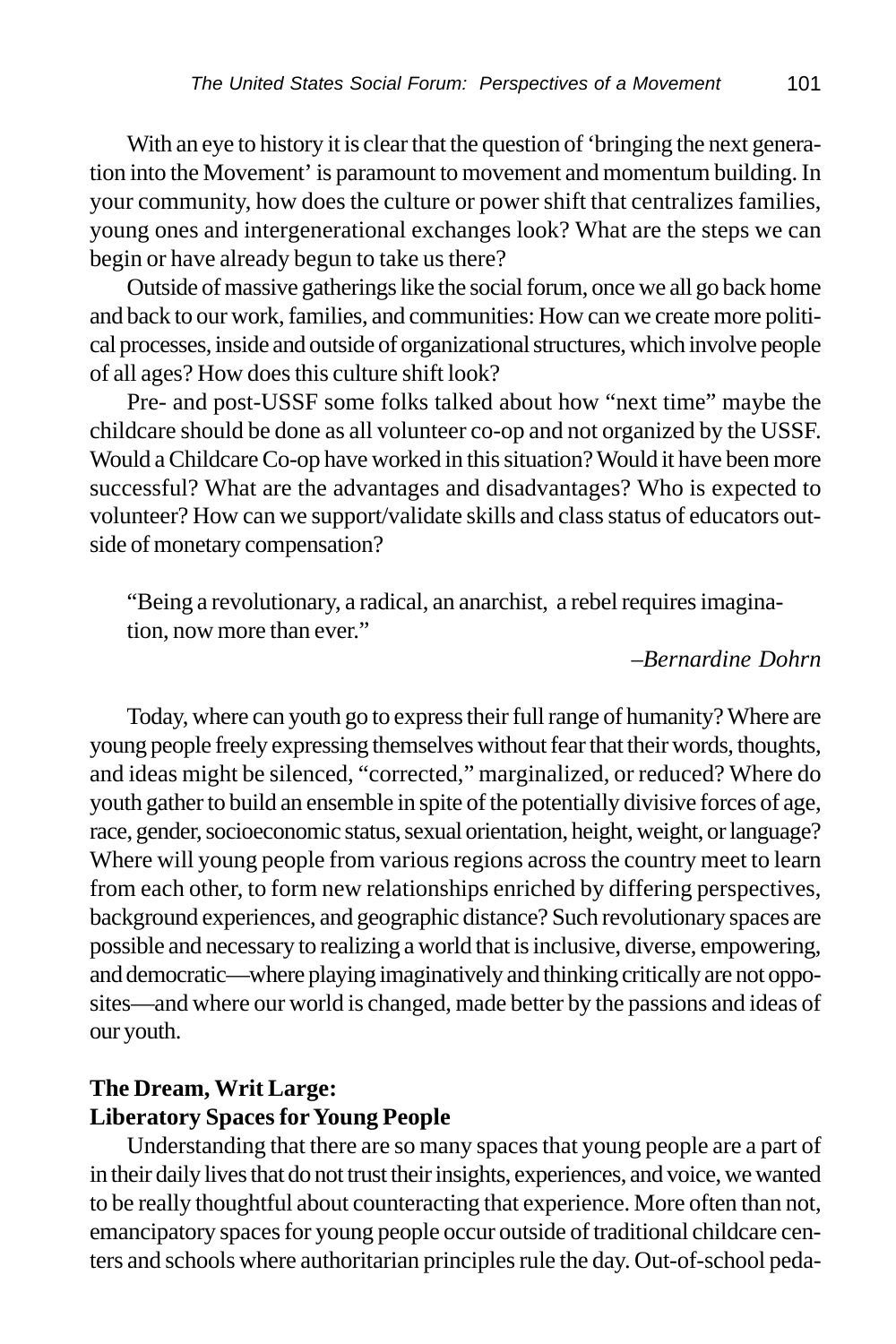gogy has enabled liberatory learning spaces for youth whose needs are not always met in traditional classroom or daycare contexts. The economization and standardization of childcare and public school education has in effect worked to deskill mainstream childcare workers and teachers, who are less likely to be trained to engage in open-endedness or supported to practice inquiry driven pedagogy, nor prepared to build community and critical consciousness among young people in progressive environments. Prescriptive or scripted teaching and learning seldom, if ever, leave time to investigate social inequities or challenge power. As critical literacy scholar, Ernest Morrell (48:2004) indicates: "Within this climate, it becomes increasingly difficult for teachers to function as activists and intellectuals even though that is what is needed most". Our dream for the CSF educators was to invoke their "activist labor" experiences embracing what critical pedagogue Joe Kincheloe (2007) describes as critical pedagogy or teaching that involves more than "acquiring teaching methods, teachers and leaders steeped in critical pedagogy also understand the social, economic, psychological, and political dimensions of schools, districts, and systems in which they operate" (p. 16).

The very notion of a CSF where learning and activism were one in the same is the embodiment of our dream to create a liberatory and critically conscious space for young people during the USSF. Our dream was to create a safe space where the voices of young people were central and prioritized. We believed no youth was too young to learn about some aspect of the formative struggles or political issues of the past and present. In our dreams, even a toddler was able to assess principles of solidarity through play. And we are convinced that one is never too young to learn about history—whether through images of social movements, defining key terms, or memorizing songs and poems inspired from the struggles. Additionally, the four of us believed in the dialogical nature of the teacherstudent role. Therefore, we imagined a space where youth taught us and each other—where emergent themes and interests were embraced and taken up for consideration. We thrived in *nepantla* where teaching, learning, and action planning were collaborative and organic.

# **HOW WE DID IT: LIBERATORY SPACES FOR YOUNG PEOPLE OPERATIONALIZED ASTHE CHILDREN'S SOCIAL FORUM**

#### **Pedagogy of Freedom**

As the four of us conceived of and organized the CSF, we aimed to enact what the late Paulo Freire, Brazilian teacher, philosopher, and activist calls "a pedagogy of freedom." Because we wanted the CSF to be more than a "daycare," we, like Freire, created opportunities and space in our curriculum and instruction for youth to "develop a critical reading of the world." During the weeks leading up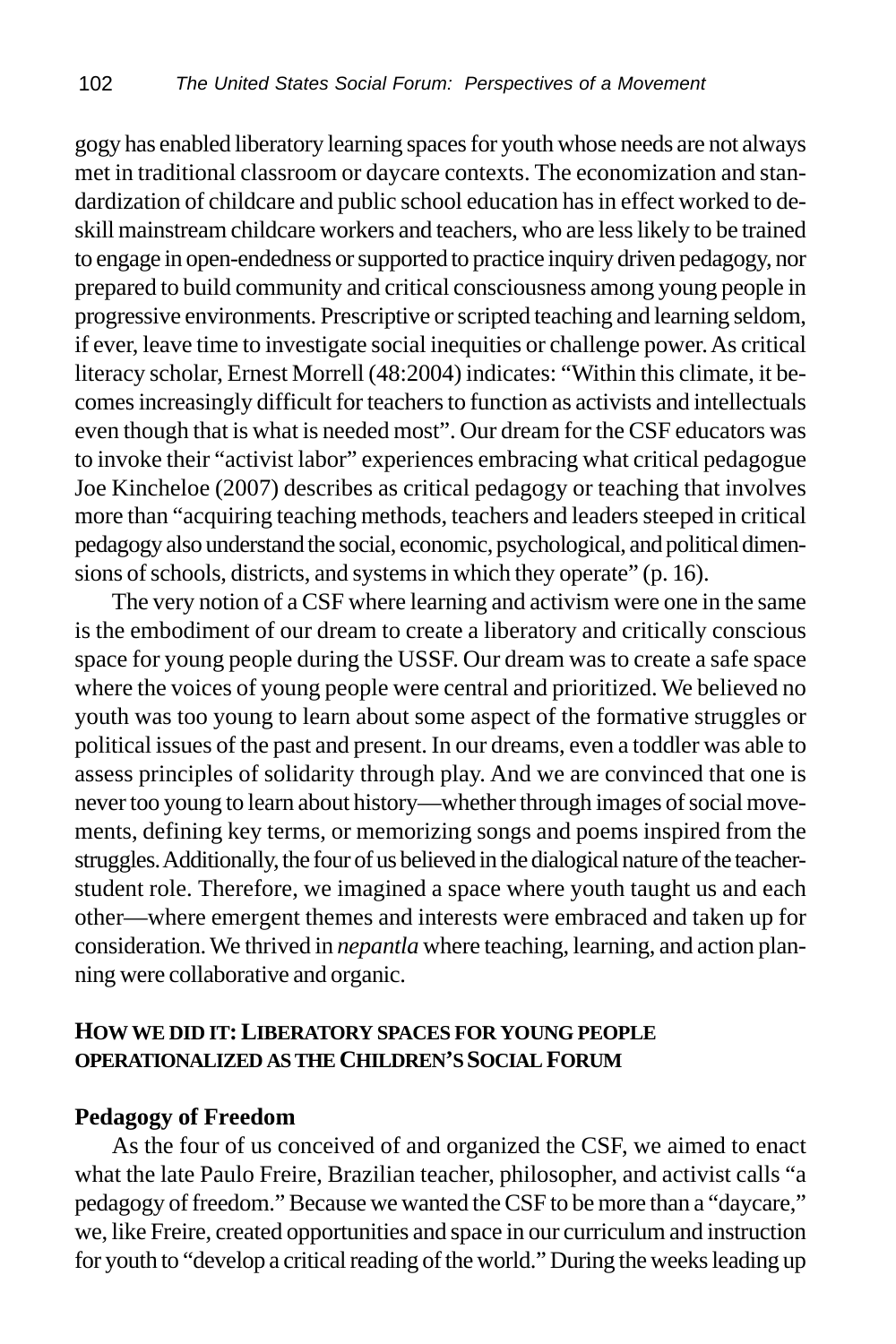to the CSF, we—CSF co-coordinators, community educators, and volunteers intentionally worked collaboratively to construct an educatiional experience that would contextualize the critical components of the USSF and encourage critical reflection and inquiry about the status quo, as well as engender viable solutions for an alternative socialization for the young and old. Our pedagogy was about more than the technicality of literacy learning, rehearsing alphabets, tracing prescriptive sentences, or reading nursery rhymes. Rather, our dream of having young people name and claim for themselves their own realities, honor and express their imaginations and agency to take on their future was actualized several ways.

Our morning circle time, during which we collectively recited our mantra, was an opportunity for young people to converse and play with each other across race, ability, and age. In this space, teachers and students were free to discuss power and oppression without fear of being labeled unpatriotic. Instead of top down or teacher implemented rules and regulations connected to punitive consequences, youth were invited to create a Bill of Rights and Responsibilities—these youthdetermined expectations served to set the parameters for respectful and safe interaction within the space of the CSF.

In contrast to the dwindling presence of art in public schools, several of our political education sessions involved art-based activities that were not benign craft modules, but rather connected to larger political issues or opportunities for critical reflection about identify and geography of space. For instance, a group of youth completed identity panels featuring their abstract and realistic interpretations of themselves on canvas. Other youth created colorful paper mache´ masks and still others painted patches for a unity quilt that was later displayed in one of the main entrances to the USSF exposition halls. Additionally, clay was used to build homes during a workshop on gentrification and more paint was used for an ongoing mural project featuring our interpretation of the world, also hung in a high traffic area. While we tentatively assigned these particular activities to particular age groups, CSF youth and their parents were free to choose from a variety of afternoon arts and cultural sessions.

During our planning phase for the CSF, we envisioned the youth participating in a final showcase. Time constraints deemed otherwise and, as a result, we ended our four days by printing our own revolutionary T-shirts. The T-shirts featured fists and artistic renditions of political struggles. Together, youth and facilitators printed and dried our own shirts as part of a culminating celebration just in time for the young folks to participate in one of the USSF plenary sessions. Youth from the CSF, wearing their revolutionary T-shirts marched down the aisles of the auditorium toward the stage where they gathered waving protest signs—one of which was about not having to choose their gender based on societal norms. To the larger USSF audience, the youth shouted their rights and realities. Through "peda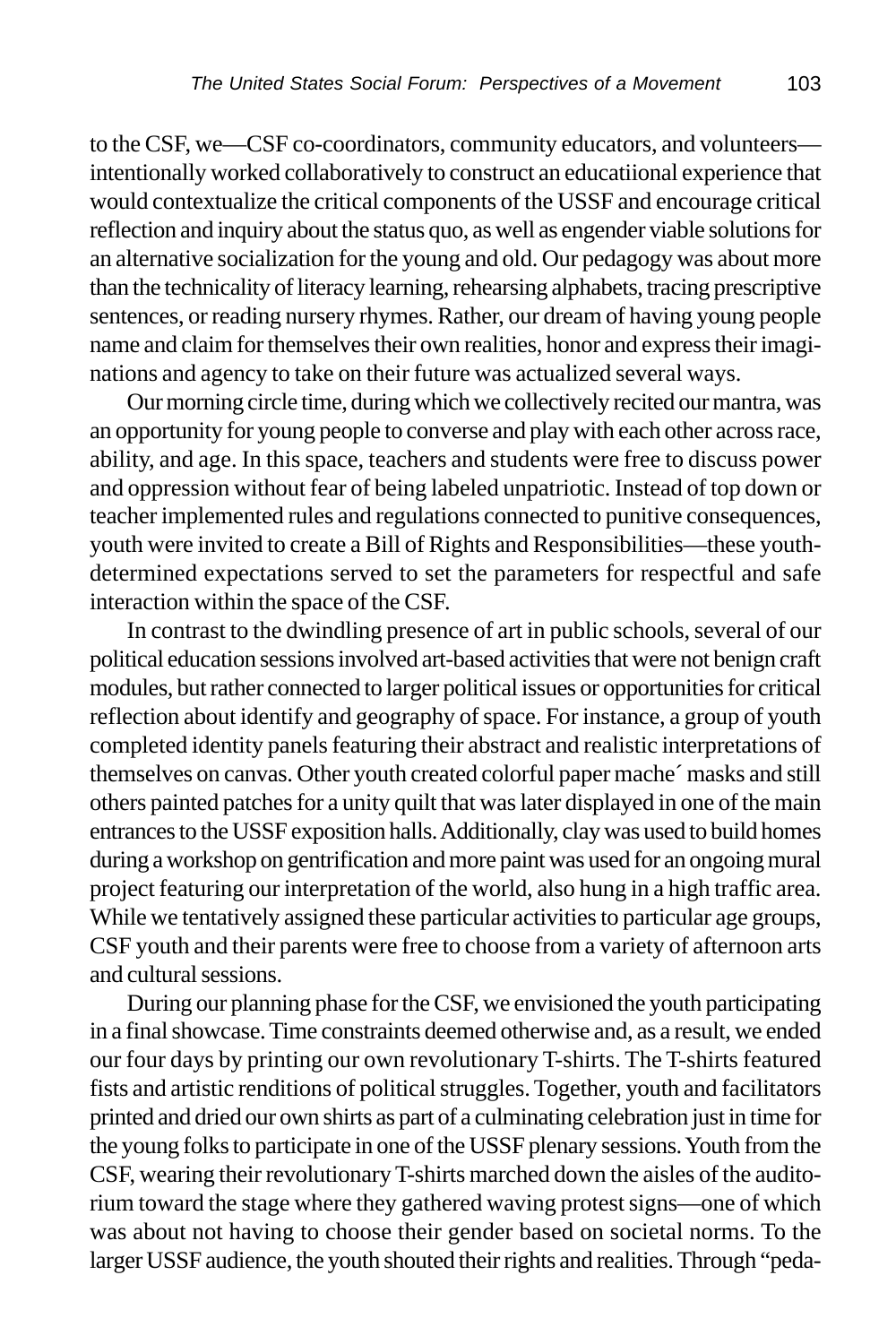gogy of freedom," the CSF nurtured the young people's innate ability to be expressions of liberation and love. We understand how necessary this is toward building strong, loving and sustainable movements.

#### **Politics of Space**

For many young people, their lives revolve around adults and it is rare when they have a chance to have true, honest and creative dialogue with their peers. We tried to be as intentional as possible about creating time and space for young people to communicate with each other without adult mediation. Again our morning circle, lunch time, and end-of-day rituals were opportunities for us to witness community building where young people across age, race, and ability shared completed projects, extended their discussions about the political education sessions, or conversed about their families and home towns.

Each day, the CSF space was constitutive of a multigenerational, multiethnic, multilingual, multitalented group of coordinators, teachers, volunteers, and young people. Our dynamic room was a sight for activity among and between children of caramel, dark brown, beige, and honey skin tones. Spanish flirted with English; blue eyes and freckles adorned an Asian teenage girl's face; and one adolescent boy claimed pink as his favorite color. In creating a space about liberation, we made sure our speech acts and body language communicated openness and genuine interest. The atmosphere was fluid, as we refrained from forcing youth to participate in individual and/or whole group activities. We allowed youth to take their own time to warm up to the new surroundings and people. Monolingual and bilingual speakers were welcomed and supported with access to translators. Young people responded to the liberatory space that we attempted to create by confidently voicing their opinions and caring for each other in ways not usually seen or permitted during traditional school spaces. For instance, youth comfortably—without ridicule or marginalization—swapped stories about being children of same sex parents or having been conceived nontraditionally. With intrigue and acceptance, youth listened to each other's diversity of experiences.

Regarding the physical arrangement of the space, we grouped young people loosely according to age. Brothers and sisters were free to engage with their own peer group or spend quality time with their older or younger sibling. For many of the learning models, groups participated in activities within areas that were partitioned into sections by colorful curtains. These curtains were not rigid barriers, but instead functioned more to allow the youth to carve out a variety of distinct spaces within this large multi-purpose room. Workshops were often team-taught or facilitated and were not confined to the indoor space. In fact, a few workshops took place outside or in the hallway. Snacks and lunches were sometimes eaten within groups or as a whole CSF community. Building on our imagination and flexibility,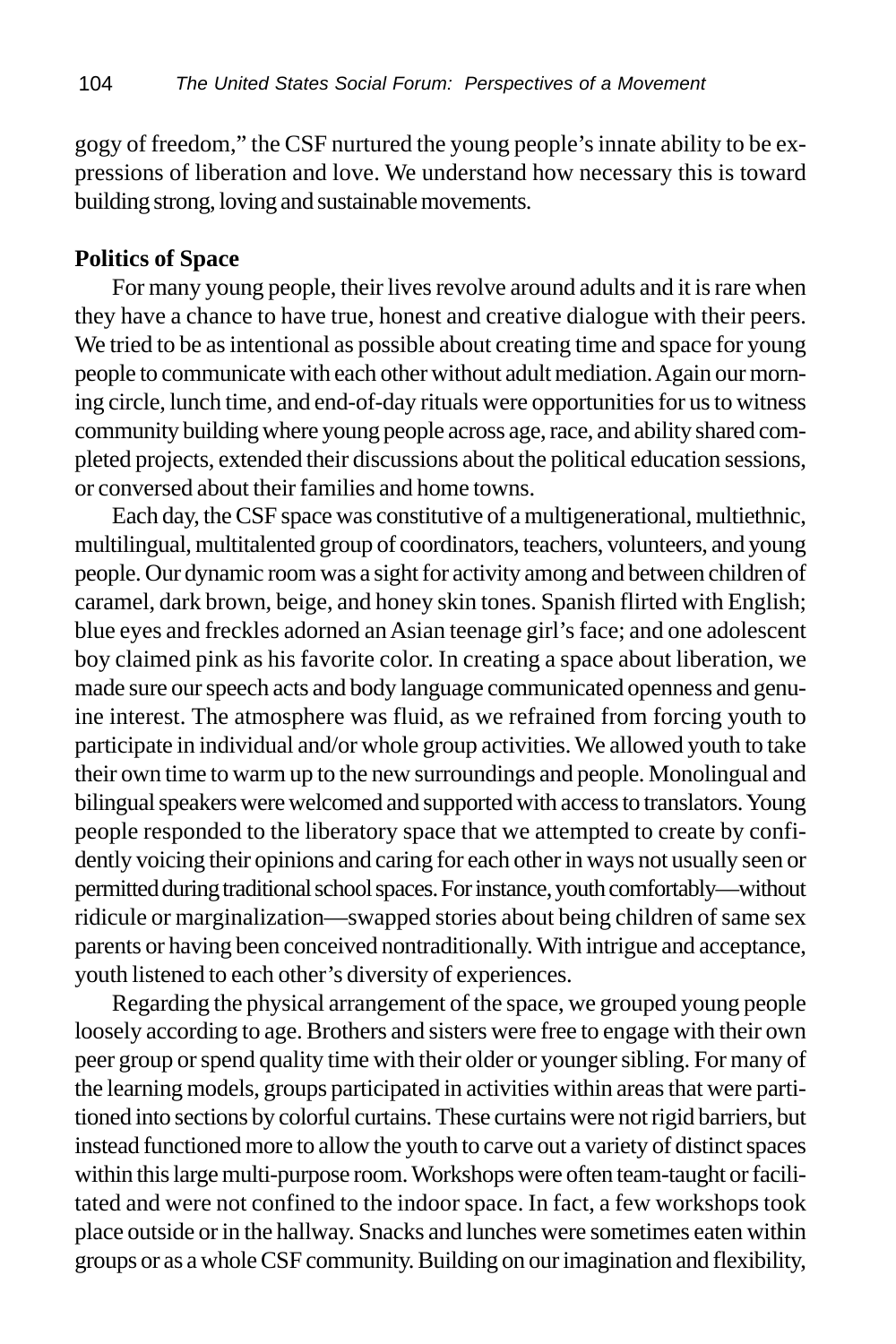we transformed a previously sterile Atlanta Civic Center conference room into a space for which it was purposed—a center where community members, specifically youth, gathered for social, political, and cultural activities.

We affirm that to learn from a young person is to be humbled by their knowledge and to accept that we never know where we will next learn a lesson that will influence our lives. We knew we had to synchronize this space with the larger political questions that the rest of the movement and he USSF was trying to explore. From start to finish, this process has further politicized all of us as it challenged us to dream a space that had never been created before.

### **Reflections and Guiding Questions for the Future**

Traditionally, there are tensions between in-school and out-of-school contexts, authoritarian and permissive principles, rules and freedom, and chaos and order. When working with youth, do social justice activists or progressive youth workers have a tendency to reject all structure as necessarily problematic? How might we construct the physical space of a room intended to be anti-oppressive?

How do we continue to work collectively to conceive of and implement liberatory spaces? Saying we created a liberatory space assumes everyone has a similar philosophy about the nature and appearance of that kind of space. Perhaps a place to start might be to ask all involved: How is "liberatory space" defined and is the definition shared among community agents from various perspectives? Do all stake holders agree that young people deserve a liberatory space?

Within the social justice movement, alternative socialization for young people is an issue. What are the ways in which youth are "normally" socialized? Through our work with the CSF, did we contest such notions?

The four of us expressed our concern that young folks were not equal partners at every level of the USSF and CSF planning table, taking part in the conceptualization of the purpose, objectives, and responsibilities. Can we generate a truly liberatory space for young people when young people are not at the table or a part of creating the liberatory space? Will there be a need for a Children's Social Forum if youth are one day interwoven throughout all levels of the USSF?

#### **The Dream, Writ Large: Exposure to Ideas for Creating a Just World**

For public school teachers in the United States, there exists a consistent requirement to adhere to local and state curriculum guidelines. The extent to which students learn required district and state standards is assessed by statewide tests and then by federal standards under No Child Left Behind (NCLB). There is virtually no room for curriculum development, therefore, for teacher creativity, student input, or family and community influence. Though teachers are still able to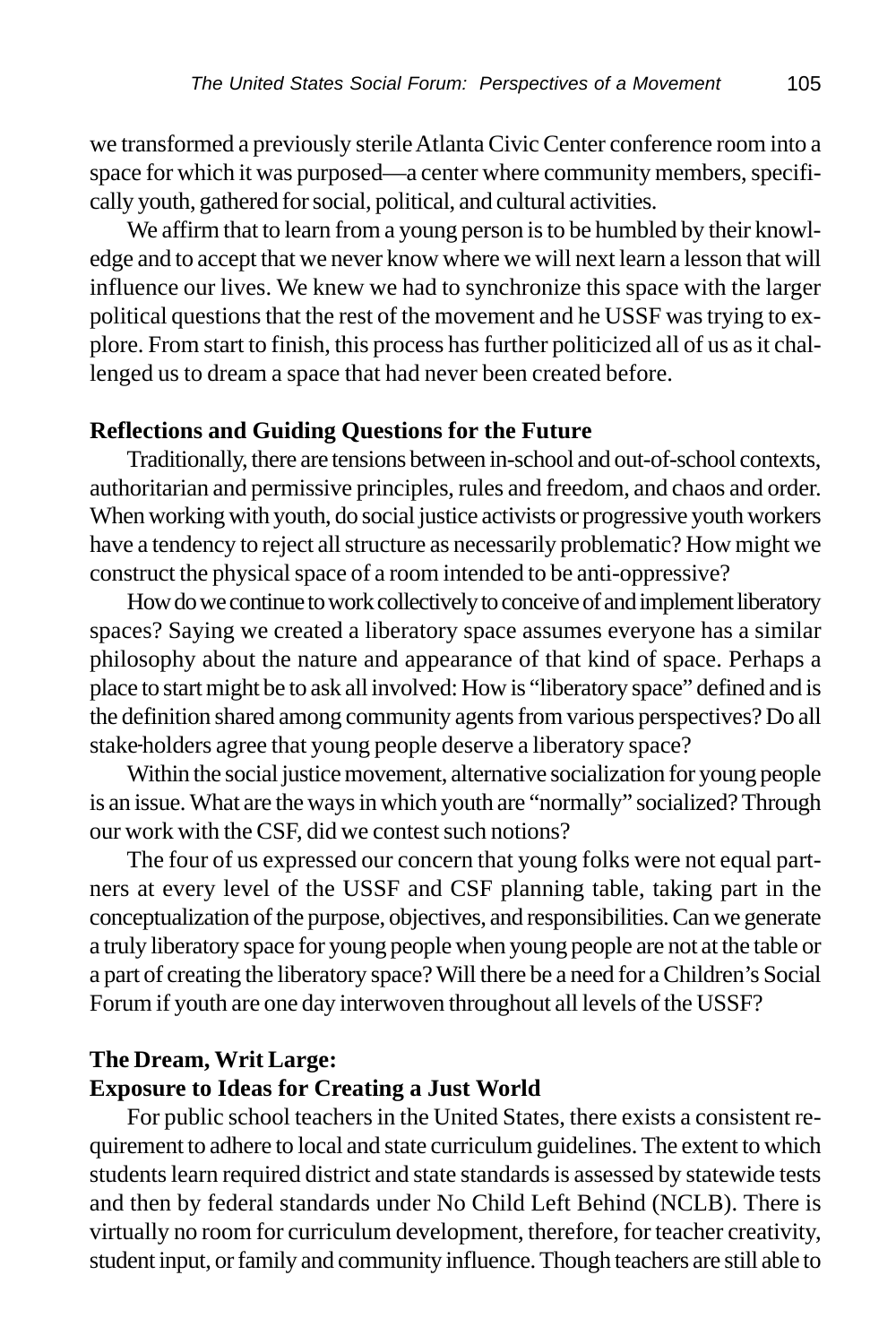make pedagogical decisions–in places that lack a scripted curriculum–the content is completely pre-determined and often ill fitted for promoting socially conscious concepts and action. This same curriculum is often culturally inappropriate at best and racist at worst.

As social justice educators, we dream of the day when we will be able to dismantle the harm that has been inflicted on students for generations in public schools. We dream of rebuilding a curriculum that centers marginalized experiences and instills critical thinking skills. Our vision entails thinking critically about how and what subjects are commonly taught in public schools, and thinking of ways which these or other subjects would move students and educators toward a liberatory education. Often, history in US public schools is organized around major wars in which this country participated. It is too often taught from the perspective of those who held power; those who imposed oppression on others.

We dream of history as told from the perspectives of the people who struggled to resist oppression. Science is frequently taught without critical connections to our environment and without attention to ways that we might counter the destruction and toxification of our earth. We dream of science as a necessary tool for educating young folks about their agency in our world. In an era of pre-scripted curricula, English Language Arts is commonly taught as a collection of "the classics," as defined by a European or White American cannon. We dream of a collection of readings that intentionally draws from a cannon of non-Western people and people of color generally. In many public schools in the US, math is routinely taught in a non-rigorous manner that fails to prepare students for our highly technological society. We dream of a math curriculum and pedagogy that intentionally focuses on the social causes and implications of inadequate mathematical instruction. Having critiqued what exists and offered alternative visions, we also assert that our imaginings are not simply developed in reaction to what we oppose. We continue to dream larger by thinking about education as a holistic practice.

Holistically, our education for liberation–unfettered from externally imposed curricular mandates and within movement struggles and lived experiences–entails incorporating criticality, activism, and newly formed interdisciplinary content areas. It necessarily entails blurring the lines between currently distinct subjects, so that students and educators can recognize the larger picture. Fundamentally, our vision of holistic education relies upon creating space for students and educators to dream of "Another World."

#### **Childcare and the State**

Federal Mandates played a significant and particular role in the organizing of the CSF around questions of legality, liability and safety. It was almost impossible to find a space to house the CSF. There were days and weeks leading up to the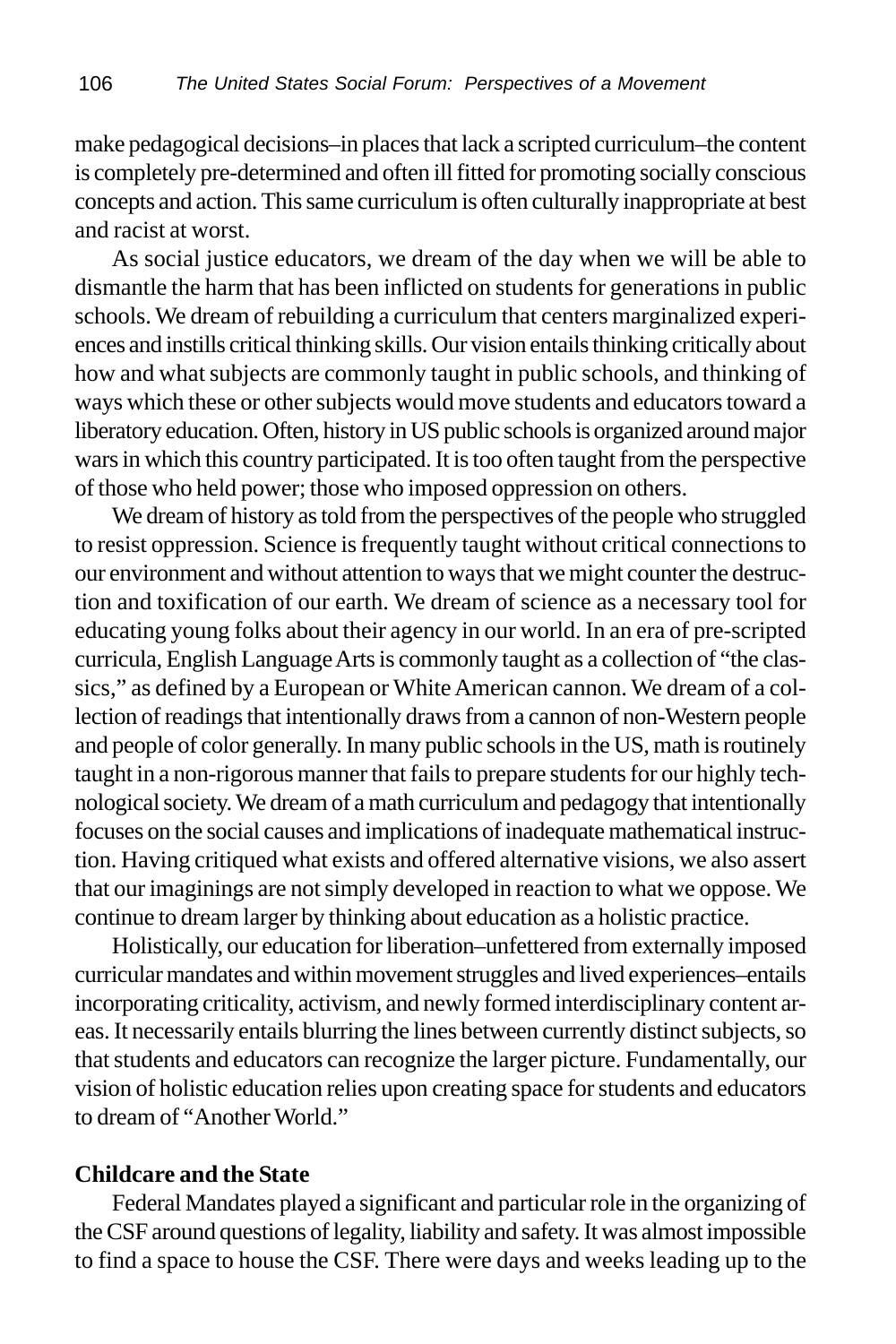social forum where we were planning on busing the participants to other locations in Atlanta. Why? All of the confirmed USSF programming sites we approached would not allow any type of children's programming (much less childcare) to occur in their buildings. As we know, young people are generally described as society's most precious resource, which consequently causes them to be perceived as one of the greatest liabilities in society. While in our minds young people are the heartbeat of society, our ability to actually build transformative spaces alongside them is fundamentally altered when this value is quantified in terms of lawsuits and legal threats. While safety was one of our biggest concerns and priorities, it was clear from the beginning, when Kate started researching Hold Harmless Waivers and Bright From the Start regulations, that our ideas of care and safety diverged wildly from State imposed regulations. Duh, you say. But this is an important piece, especially as our movement grows and we become more visible. For how long can and do we fly under the radar? How do we live our transformative politics while also making folks sign waiver forms? It is not that those two things are mutually exclusive, but again it is this concept of *nepantla*- arriving in this "third space"- where we are building movement in resistance to repressive and supremacist state policies, but see are still vulnerable to legal action.

In Atlanta, every parent/guardian had to sign their young person in or out, sign photo release waivers, and sign permission to go outdoors. How do we create our own structures of safety and accountability that neither endanger events in their entirety nor participants who have a variety of relationships to the state–be they undocumented folks, previously incarcerated folks, or otherwise? When do we stop providing waivers that are seen to protect the interests of both families and organizers? With events as large as the USSF, is it reckless to not have release forms? What if the Civic Center hadn't agreed to pretend they didn't know we were doing childcare? Thankfully, nothing disastrous happened, but what if it had? Would our Emergency Protocols (pretty much: Go find Kate!) have been sufficient? Movement security folks volunteered their time and energy to the CSF, most of them coming back the next day to just hang, helping us monitor the flow of people in and out of the space. But the red tape remains and the fear of being sued remains terrifying. The bureaucracy, the fear, and the liability specifically regarding young people was a sobering reminder of the rest of the world beyond the doors of the CSF.

### **How we did it: Aligning with USSF agenda, Using Alternative Curricula, and Tapping Into Community Resources**

The opportunity to create a politically aligned curriculum for the CSF without local, state, and federal mandates was itself a liberatory experience. As described above, we acknowledged this sense of freedom and decided to intentionally move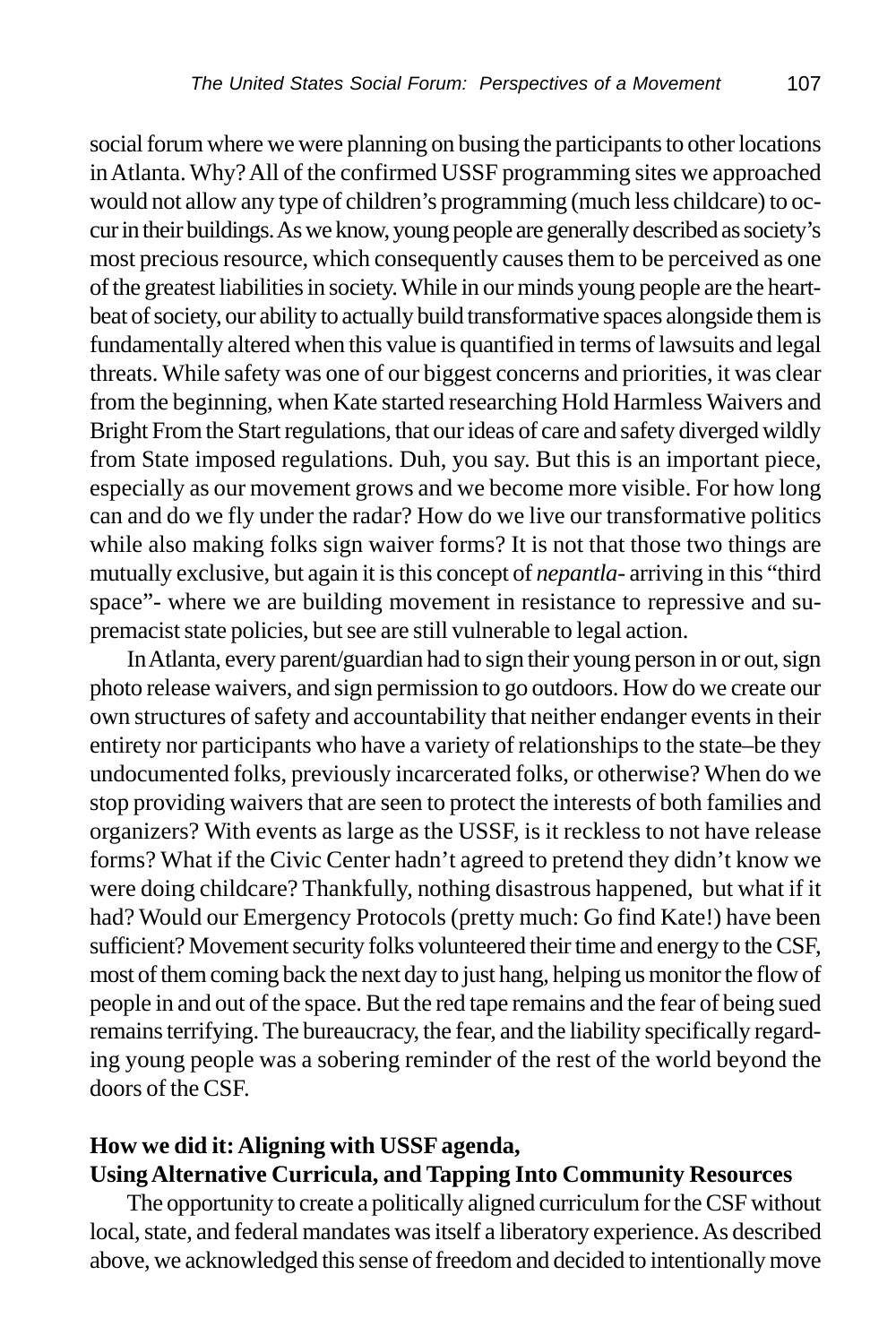away from childcare as traditionally defined. While casting off the notion that the CSF would simply be babysitting, (while we chose to create a political space for the children, we do not want to diminish the importance of babysitting in its own right) we reminded each other and ourselves that the space would be defined by *political education*, aligned with the themes of the larger USSF. Drawing from our own awareness and use of alternative education curriculum development, we utilized several curriculum guides that center social justice and critical pedagogy. We sought to incorporate multiple learning styles and planned lessons that allowed youth to paint, dance, sing, read, run, eat, work together, write, build, and dream. Finally, we drew on the local and regional community to create a rich experience for the children, parents, and educators.

#### **Aligning our agenda with the larger USSF agenda**

The organizers of the USSF intentionally structured the Forum around what they termed Key Movement Building Moments. The idea that energy for change is born of particular moments around which people can gather, six such "moments" were chosen as a framework. The moments were Gulf Coast Reconstruction in the Post-Katrina Era; War, Militarism, and the Prison Industrial Complex; Indigenous Voices: From the Heart of Mother Earth; Immigrant Rights; Liberating Gender and Sexuality: Integrating Gender and Sexual Justice Across our Movements; and Workers' Rights in the Global Economy.

We chose our political education segments in light of these larger themes, and developed workshops that were age-appropriate interpretations. Specifically, we developed lessons that exposed the young people to concepts of gentrification and community-based development, militarism and peace struggles, law enforcement and solidarity efforts, land abuse and restoration, xenophobia and immigrant rights, gender oppression and liberation, and worker exploitation and collaborative movement for better conditions. In one lesson about the Post-Katrina era, we encouraged students to think about "home" and to reconstruct their images of home using clay. We situated this lesson in a larger discussion about displacement and the young people discussed the implications of Hurricane Katrina and like disasters that move people away from their homes. In a lesson about immigrant rights, the youth aligned a set of thirty events in immigrant history into a pictorial timeline and posted the timeline on the wall. This served as a great way for the youth to talk about specific and more general aspects of immigration history in the United States.

#### **Utilizing alternative curricula and multiple modes for learning**

Many of our lessons and activities came out of a collection of progressive curriculum materials that share principles of criticality and creativity. Specifically,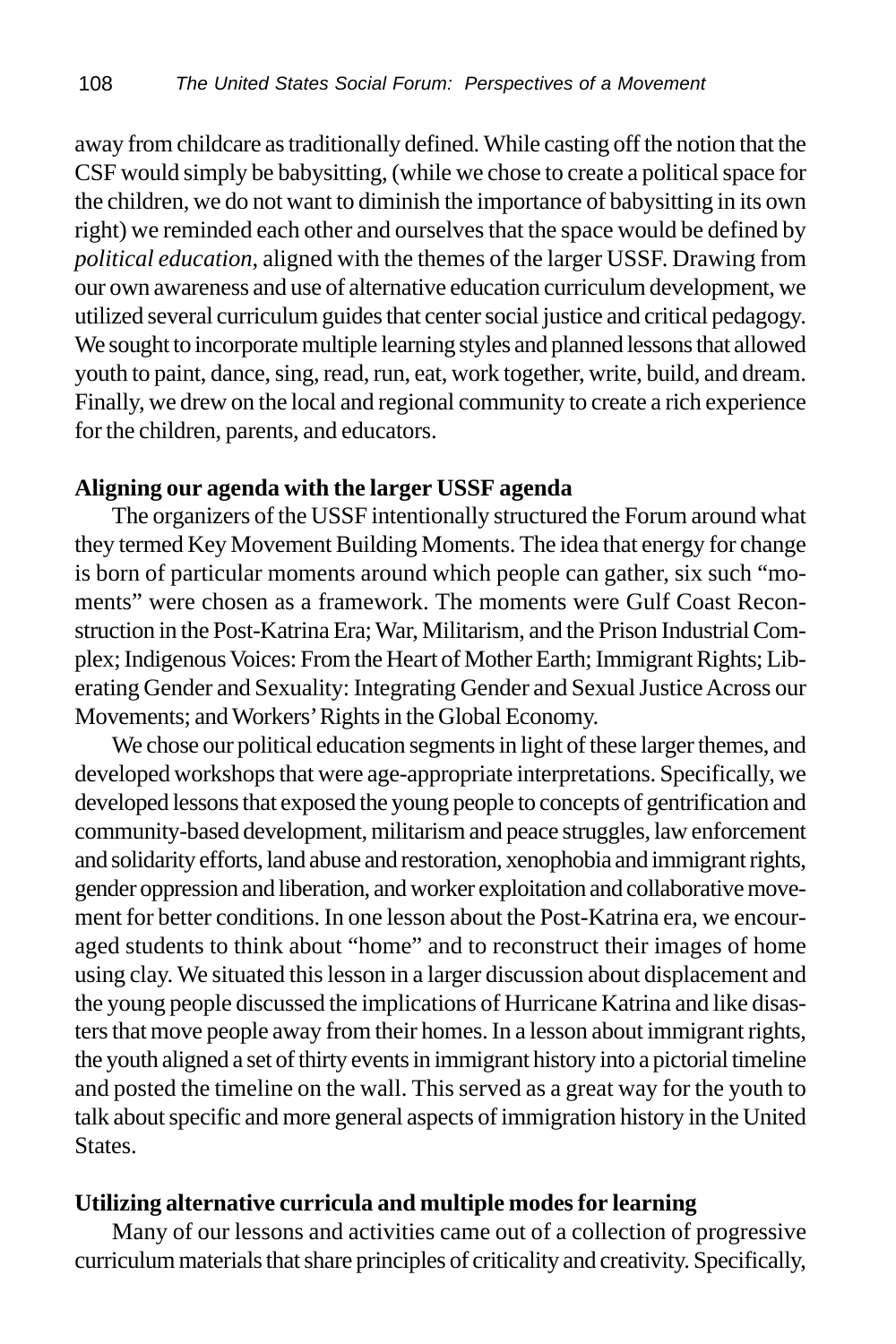we used the National Network for Immigrant and Refugee Rights' BRIDGE curriculum, Rethinking our Classrooms One and Two, Rethinking Globalization, Brother, Sister, Leader: The Official Curriculum of The Brotherhood/SisterSong, and Popular Education for Movement Building: A Project South Resource Guide. We also used a plethora of online resources, including curriculum materials from New York Collective of Radical Educators (NYCoRE), School of Unity & Liberation (SOUL), and Indy Kids.

Three of the most memorable lessons we did with the students were :

- Land Reclamation Lesson: The three to five year olds acted out a land reclamation outside on the grass. This was facilitated by a storyteller who told the recent story of an Indigenous community in Canada moving back to and recommencing to work the land.
- Gentrification Lesson: The six to twelve year olds built their dream city out of clay and then demonstrated with clay how folks in the city get displaced and land/housing prices go up.
- Prison Industrial Complex Lesson: The nine to twelve year olds talked about policing, who gets arrested and locked up, and prisons in general. They then wrote letters and drew pictures to political prisoners from around the country.

Pulling from these resources and the wealth of information that the educators brought with them, we generated our curriculum in several ways. Importantly, our process of curriculum development for the CSF was itself an example of *nepantla* enacted. Because we did not know what we would create collectively, and because we all worked toward development without a pre-determined end, we grappled with the material and with one another's ideas in that fertile space for authentic growth. Together, we compiled three-ring binders of lesson plans, Internet resources, schedules, teachers' ideas, and space for free thought.

#### **Tapping into community resources**

We were particularly excited that the first USSF was held in Atlanta, as we believe wholly in the strength, resources, and potential of progressive movement building in this region. Unfortunately, there exists a profound and devastating historical amnesia that has soaked into common (mis)understanding about the lack of activism in the South. The revolutionary moments of the mid-Twentieth century in the United States played out largely on Southern soil, though the oppressive back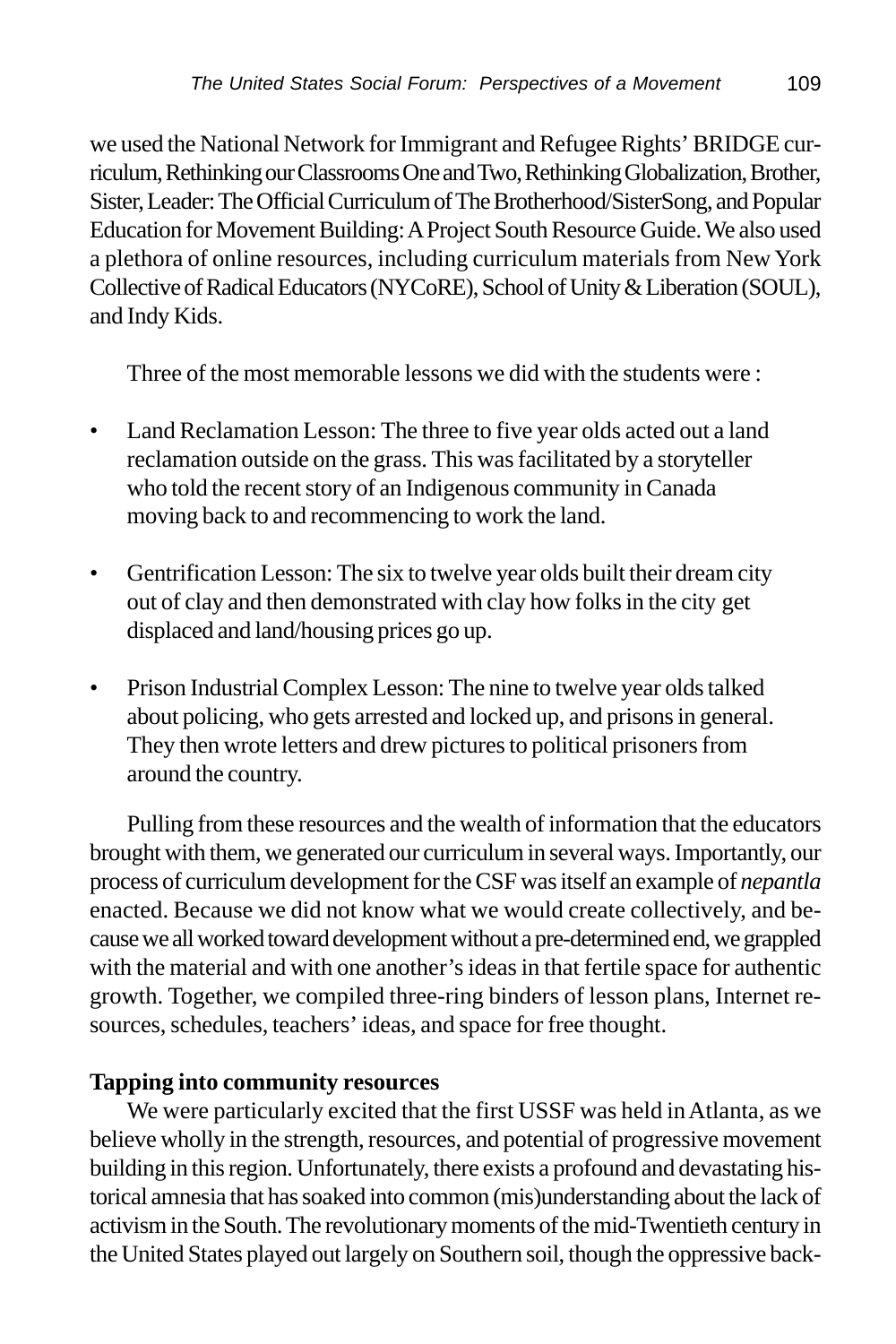lash to the movement and its gains drew activism away from this region. As a region, therefore, there are ways that that the South's progressive political activism looks different than it does in the northeastern and west coast cities.

Some of the particular battles fought in other regions are just now being fought in the South. There are myriad implications of this, both on national and regional levels. First, it means that organizational ties that may exist between groups in the northeast and the west coast may not extend to like groups in the south. Indeed, like groups may or may not be yet developed in the south. The organizing that we do here looks different than in many other parts of the country, resistance rooted in survival, culture, song and sharing food in ways that spring from the communities rooted in this landscape. This uniquely Southern landscape centers our social, kin, and faith networks instead of non-profit structures. These networks have historically been underfunded and often top-down chapters of National organizations not representative of or relevant to grassroots folks.

Overall the reason Atlanta was chosen was to acknowledge the histories of struggle and resistance here and recognize the role the South plays in movement building. Did the USSF strengthen Atlanta organizing? Maybe; it's hard to say. But it was in events like the CSF and People's Family Reunion (The People's Family Reunion was a gathering at the social forum for formerly incarcerated people, their families, and their friends) where local folks were pulled in and welcomed and the reach of the USSF was extended significantly. We provided free USSF registration for the cultural workers who facilitated workshops at the CSF. We put a call out nationally cultural workers, which was only responded to by two or three organizations, which encouraged us to look deeper within our own community, and the wealth of knowledge contained within. It also means that conferences and movements that are crucial for all parts of the nation (and often the world) are often not held in the South, and that southern organizations are often left out of larger conversations for national and global social justice movements. On the positive side, it means that some of the institutions for social change are "younger" and that as activists who work within them, we have the ability to shape the change we want to see.

With varying lengths of time in the South in general and a range of connections to organizations in Atlanta specifically, we were able to pool our knowledge and resources in productive ways for the CSF. We tapped into multiple businesses and schools for donations, and found dozens of people who could work with the young folks over the course of the four days. We had donated the majority of the food, art supplies, puzzles, games and books. Folks also came through and shared their talents with the youth in the form of multiple workshops. Drawing on the strength of the local community, we were able to incorporate workshops including art, storytelling, Capoeria, yoga and dance, silkscreening, and theater.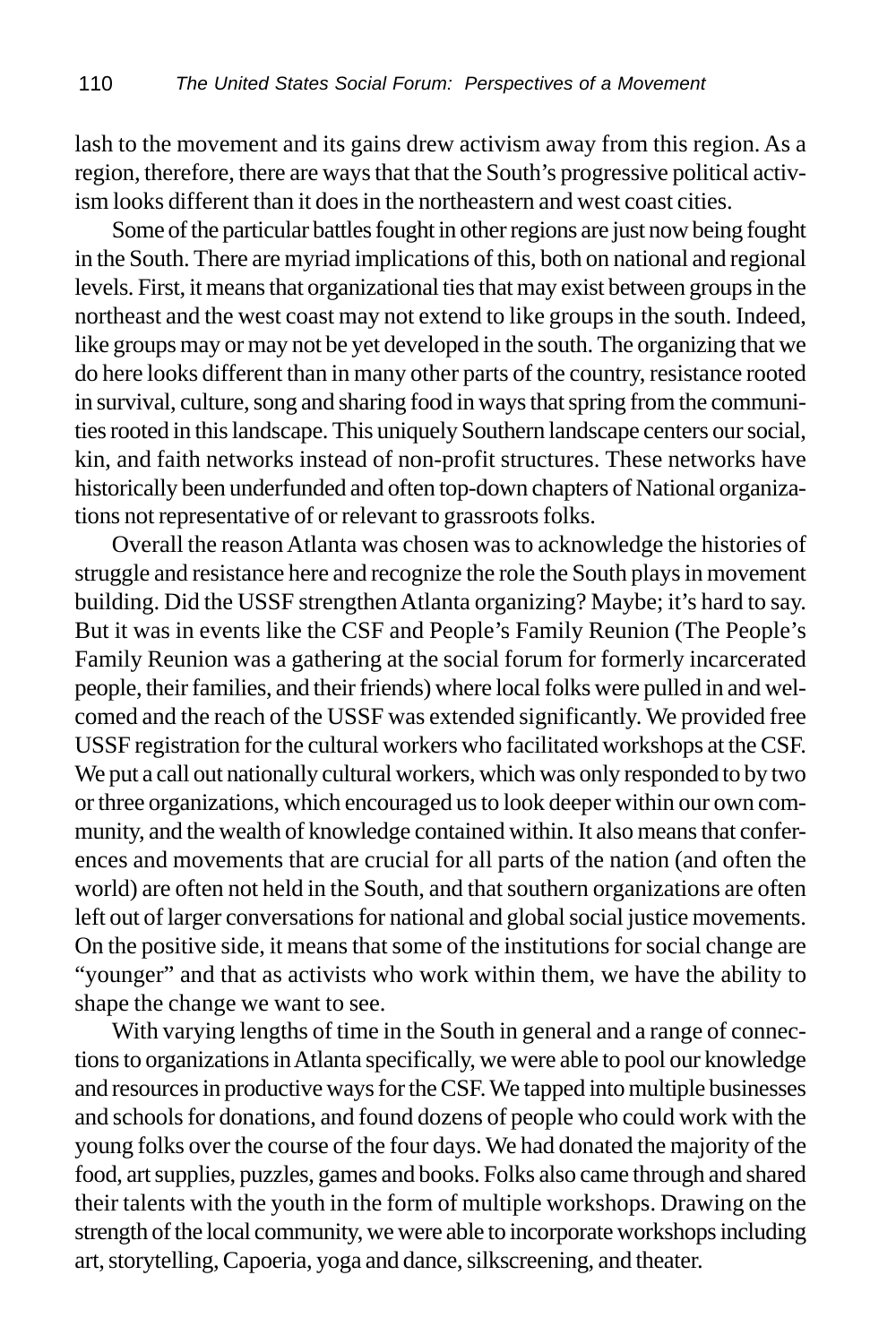We affirm that this work takes time and incredible amounts of energy and risk. While ultimately transformative, collaborative processes can be messy endeavors. We recognize that we had a unique opportunity to create curriculum and assert that powerful transformations can occur when educators and students are given this freedom. We elevate out-of-school learning settings for their ability to supplement traditional classrooms with the goal of creating a just world.

# **Exposure to Ideas for Creating a Just World: Guiding Questions**

Young people are increasingly experiencing schooling in the context of "emergency." There is a very real ethos to most low-performing public schools that students need to memorize and regurgitate large amounts of material to pass the tests. How might curriculum look if it is not constrained by state and federal mandates? In an era of excessive accountability, how might we alter the curriculum and standards to reflect social justice?

Classroom teachers and school administrators are increasingly stretched beyond their means as accountability measures tighten and freedom is diminished. There are multiple ways that we can participate in young peoples' education outside school walls. What are our responsibilities as community members to work with young people and create change? How might we broaden our conception of "family" to those outside our own nuclear families?

We know from our own time in the classroom that there are many teachers who are tapping into alternative curricula and resisting the narrow, mainstream curriculum materials supplied by private companies and purchased by the state. We were encouraged that many of our applicants also used alternative methods and materials in their classrooms. Recognizing that using materials other than those supplied by the school takes time and energy, how do we build more networks of support for educators? How do we help teachers contest isolation, alienation, burnout, and disillusionment? How can we more effectively share curricula and consolidate materials?

Increased regulation and accountability often has the attendant misfortunes of decreased creativity and risk-taking. While not wanting to put young folks (or anyone) in danger, how do we continue to redefine safety and accountability outside of reliance on the legal system? What would it take?

### **OUTRO–Reflections and Recommendations**

"How we reproduce our movement is a key question, especially when so much of our struggle is around the terms and conditions of social reproduction... education, housing, reproductive justice, juvenile justice, etc. I believe any serious long-term movement strategy must be about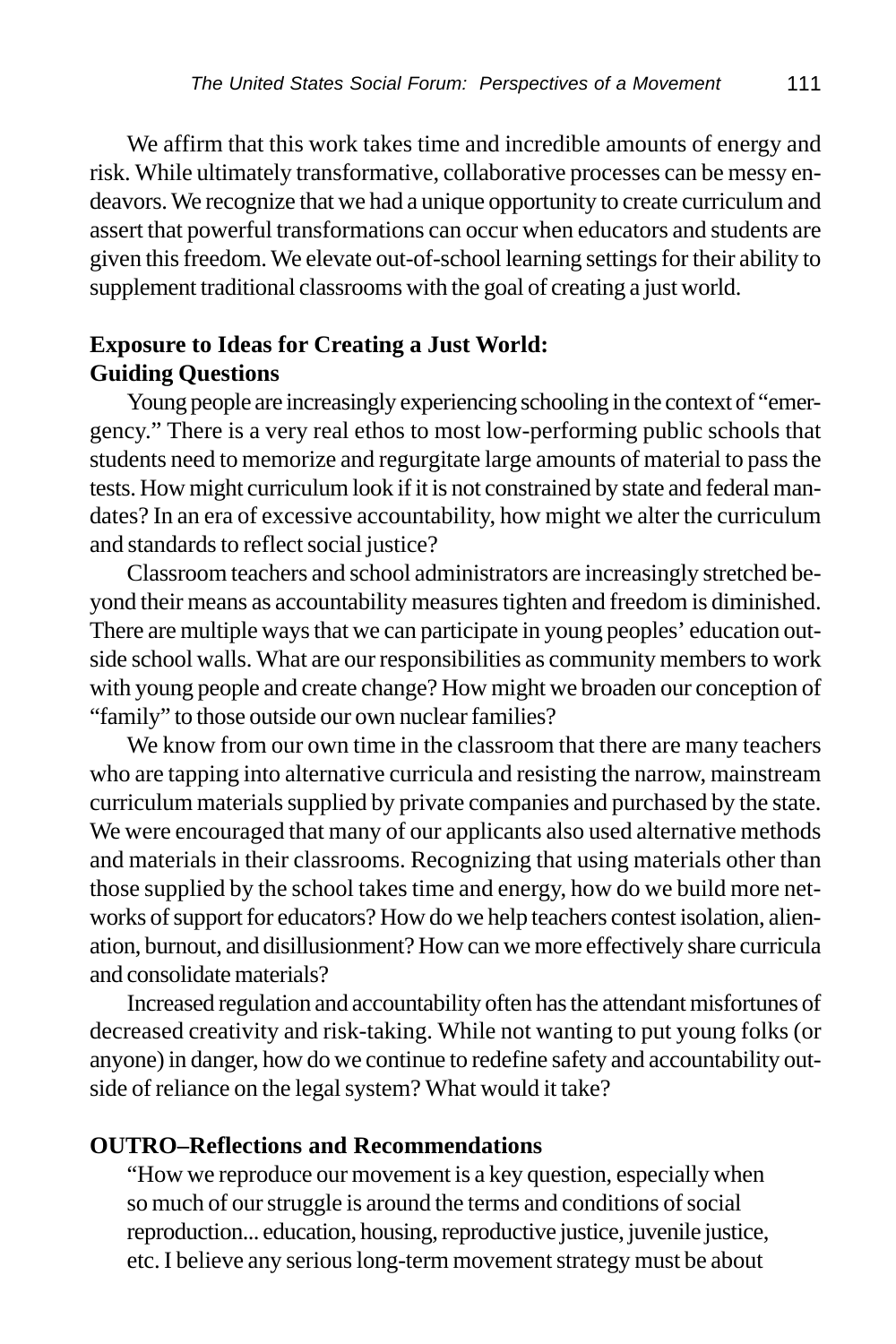the shorties, otherwise we are being short-sighted and/or narcissistic. The CSF was an excellent step forward in seriously and lovingly addressing the question of how social movements get maintained and strengthened across generations. "

> –*Ryan Hollon, Urban Planner and CSF workshop presenter Chicago, IL*

The USSF and CSF were built on not knowing. Were folks going to show up? How many kids would there be? Would we have enough volunteers? How many of us thought, said, or heard ourselves and others say,: "it can't work, it won't happen, we'll never 'succeed,' no one'll show"? Our fears about capacity, vision, and practical constraints represented (and were) real obstacles, but this dynamic 'unknowing' in the organizing process also created opportunities for truly transformative growth. This was another example of *nepantla*, for as organizers we stepped into an uncharted landscape, building carefully on what we knew for sure but walking a largely unknown path.

Much of what was dreamt didn't happen. Which doesn't mean it won't. And much of our creative energy was diverted or directed towards the sheer logistical magnitude of the task before us. The CSF was often a raucous chaos– how could it *not* be, with 110 people of all ages in one room, doing Capoeira, storytelling and political education on top of one another? None of us had ever been in a space like this before, nor had there ever even been a space like this before, so no matter how 'prepared' we attempted to be, there was much that went down over the course of our four days together that resulted in stress or tensions for the educators, organizers, and participants. Sensory and energetic overload, lack of clarity around education philosophies and space-holding tactics, short term volunteers engaging with activities without sufficient orientation, and issues of visibility and representation for youth and young people within the larger USSF process were some of the challenges we faced.

### **Logistics and Volunteers**

As youth workers engaged in the construction of politicized, youth-centered spaces we were constantly reminded of how critical the traits of resiliency and adaptability are, in both planning and execution of events like the Children's Social Forum. Early on in our planning, we were concerned about not having enough volunteers to support the CSF process. We were delighted, therefore, when folks started showing up to help and participate on the first day of the Forum. Much to our surprise, we were soon overrun with volunteers and found that we hadn't developed a clear enough system for bringing folks up to speed on our intentions and methods. Consequently, many tensions arose between the educators and vol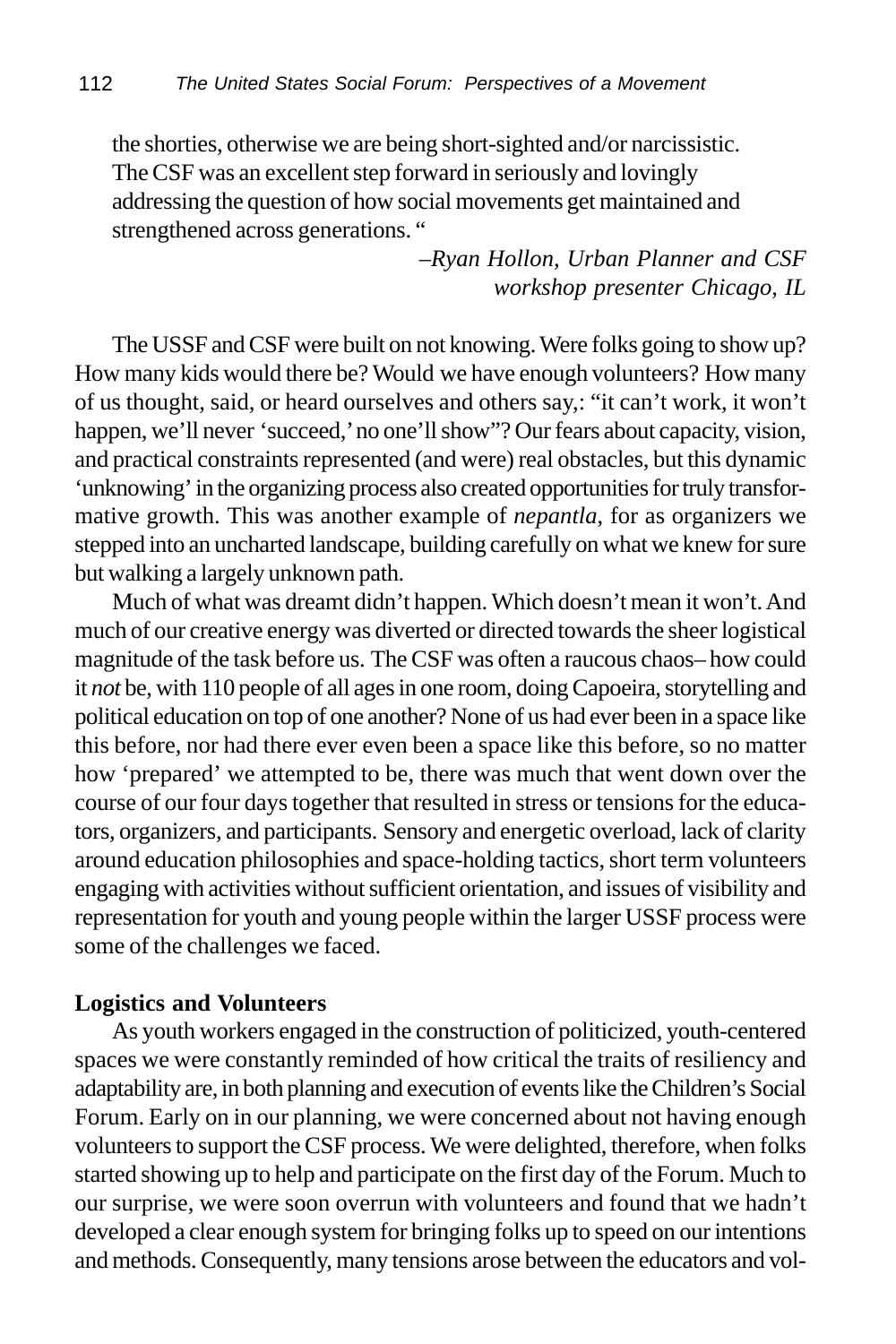unteers, with the educators often feeling disrespected and unsupported by the volunteers who were sometimes disruptive or more interested in hanging with a particular young one than participating fully in the activity at hand.

As community educator and dance director/choreographer Akilah Issa stated, "We worked very hard to make sure that the children had a productive program. Often however, there were outside elements (too many volunteers who wanted to do their own thing with the children) that caused quite a bit of distraction". At the same time, we recognized that if there hadn't been so many volunteers around we would have been less equipped to give some participants the one-on-one time that they needed when upset or frustrated or confused. Ultimately, what case-bycase, minimal volunteer training we *had* planned for became obsolete as volunteers poured into the space. By the time the Forum was underway in earnest, it was beyond our capacity to do much improvisational planning around volunteer orientation.

The reality of cultural and racial tensions resonated deeply here, as young white volunteers often challenged how the educators–all women of color–would handle conflict or interact with participants that were not engaged in the activity. It became clear that there were also generational differences in styles and belief systems around care, as well as a tendency for *all* of us to default to familiar forms of organization and problem solving under stress. Institutions like schools or camps that many of us have found repressive personally and problematic politically nonetheless remain an early blueprint that even those of us who are attempting to build deeply transformative educational spaces can find difficult to shake. The question remains that as organizers we must find better ways to transmit and build the vision and culture of transformative spaces like the CSF with one-time volunteers. How can responsibility or accountability among the volunteers become better debriefed and incorporated into the culture at large?

#### **Educational Philosophy**

The external chaos of the space also reflected some of the internal chaos we as educators were feeling. To better actualize our dreams of liberatory spaces for young people, we must create more space for all educators to discuss and craft the CSF's philosophy of education. For while we were able to build a culture of collaboration and trust centered around political education, we fell short of effectively generating collective conversations around the highly personal and tricky questions around care, conflict resolution and educational philosophies.

When interviewing educators prior to the Forum, we asked applicants, "are you familiar with the term 'popular education?' " We would then give brief examples of what popular education is, and folks would say, "Oh! *That* is popular education?! That is how I go about *everythin*g." It was, of course, im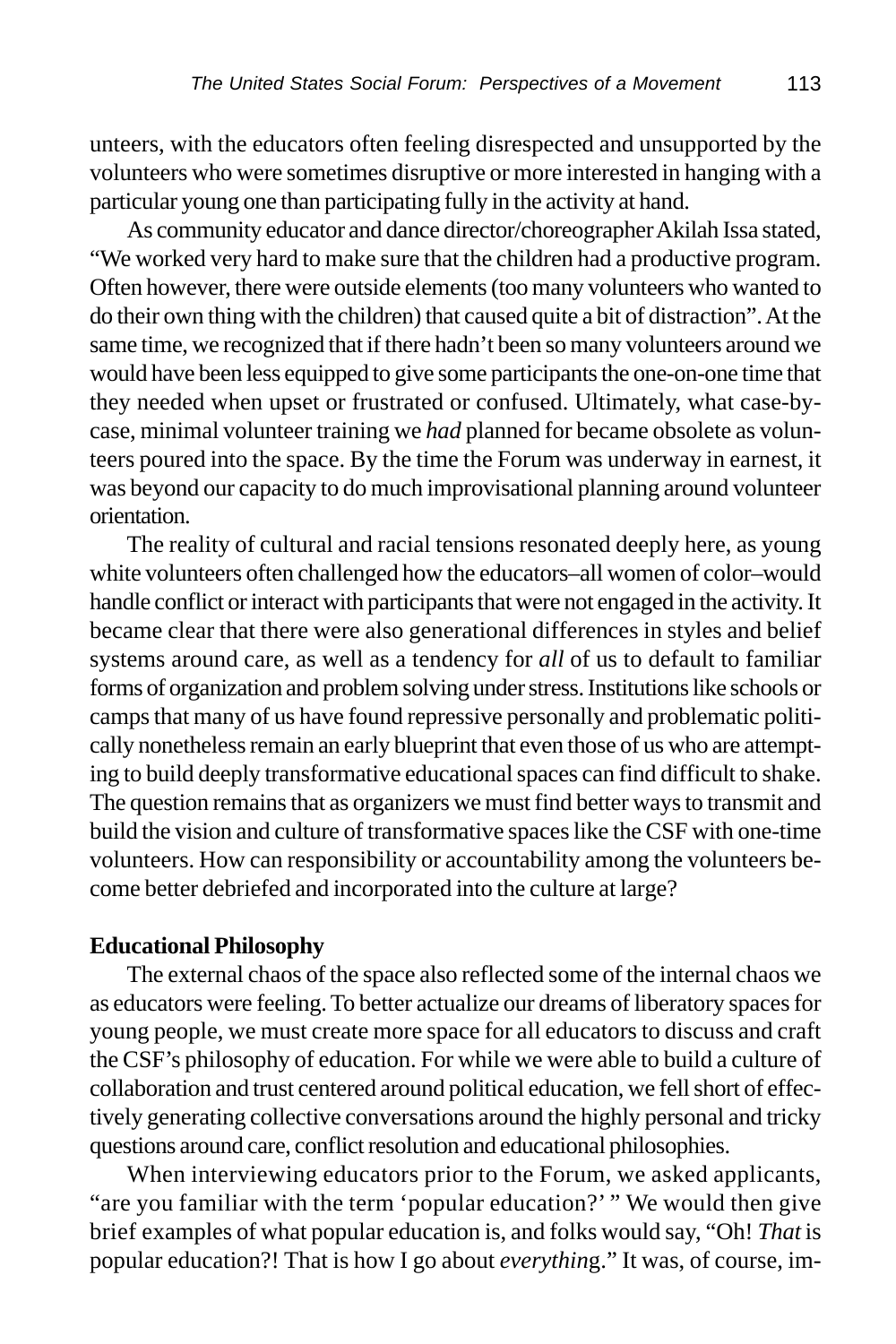mediately clear that while no one could initially 'define' popular education, all the educators we hired essentially live their lives by popular education principles.

Yet we did not engage in deeper cultural or political discussions, aside from a short conversation around conflict resolution and those which happened informally when workshopping political education curricula. Part of this was a function of time, as we did not have the capacity to meet more than twice before the CSF began and so much of that time was devoted to logistics. The other part of it was that we didn't take the time to get clear with each other or ourselves on what our explicit models were, outside of the principles of non-violence and popular education. Even within these two principles it is clear that non-violence means a lot of different things to different folks. We didn't really know how to effectively address the big questions ourselves or with the educators, but these are the questions that must be addressed if we are to continue to build genuinely collaborative educational praxis:

 How do we more effectively generate collective agreements around philosophies of education and care? How do we have these conversations about this spectrum between authoritarian and permissive childcare? How do we have these conversations with young people? Where do we fit on this spectrum, in many ways ranging from 'authoritarian' to 'permissive' (thank you to *Regeneracion NYC* for the concept of this continuum)? How do we navigate these spaces with transformative politics? How do we live in action our transformative politics?

Childcare must be guaranteed to all social forum participants, free of charge, from the beginning. But centering families cannot be only about having childcare at the 'event' itself, but must also include having childcare/age-appropriate activities at all of the planning meetings leading up to the event. To achieve these ends will require a commitment from the National Planning Committee (NPC), but both are an utter necessity for really moving forward to shift power and the culture around families and young people within the movement. Additionally, we feel strongly that there needs to be a political commitment made to have young people (not necessarily 8 year olds but 20 year olds and younger) on the National Planning Committee. In Atlanta, young people's voices were problematically absent from the plenaries and most every other workshop and cultural event that was not specifically "youth" programming. We need *more* speaking, *less* speaking for. For it is clear that this is not only a question of childcare, but so much more. We recognize, ironically, that this is indeed what we are doing ourselves at this point, again talking about young people and for young people.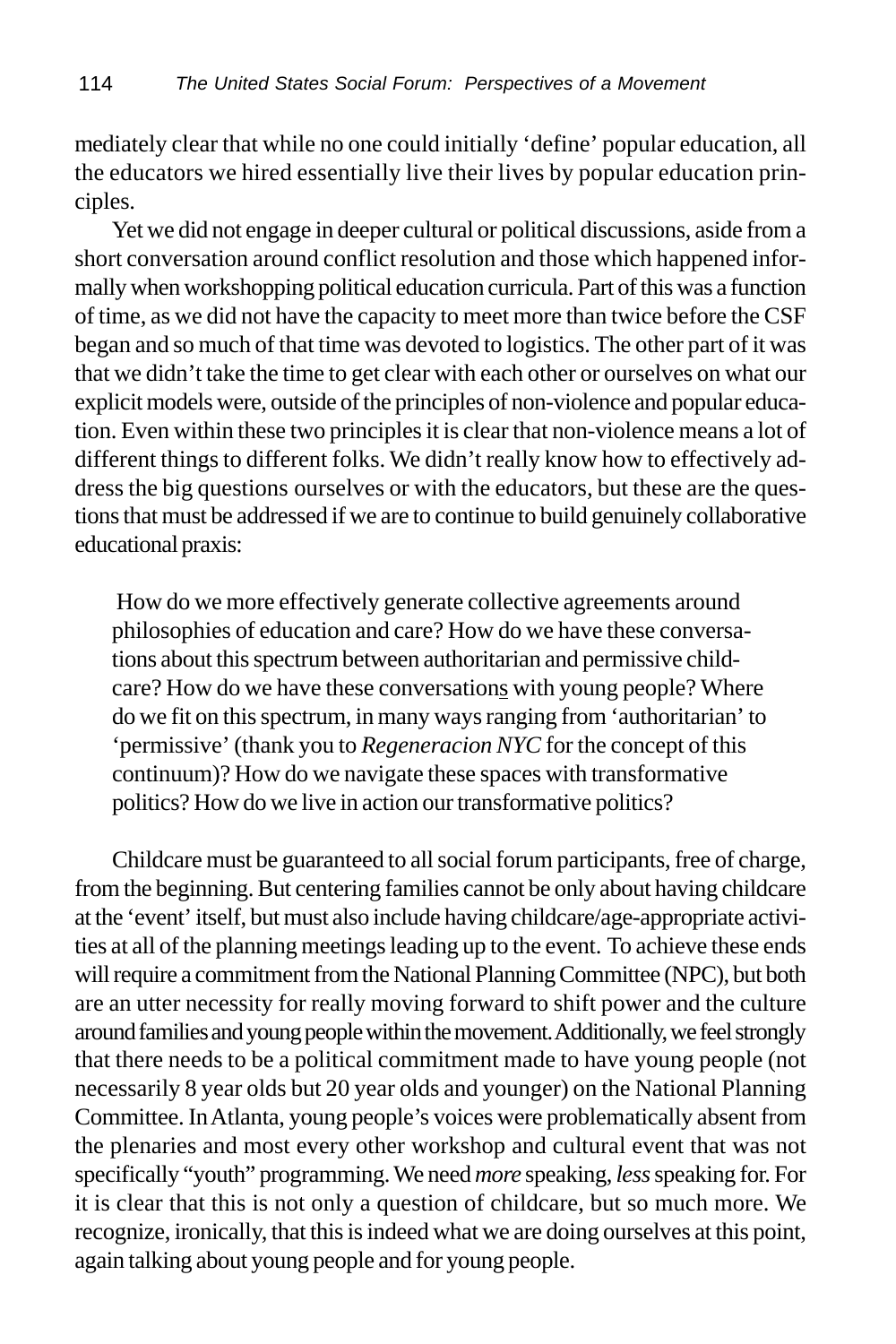As the organizers of the CSF, we pushed and pushed and pushed to attempt to build these bridges and others between the CSF and the USSF at large, so that young people could participate fully in the broader processes of movement building and not be relegated to the sidelines or 'young people's space.' As we look ahead, we are calling for a USSF in which all are welcomed, acknowledged, and engaged with the process overall and then *secondarily* supported with age-specific programming. We also see our work with the CSF as a micro-level example of a larger effort to first center young people in the movement generally. We believe, though, that we must push further than that.

We assert that to live our transformative politics and continue to struggle to walk our talk, young people cannot remain central to 'our' politics. They must be the politics. Young people need to be at the 'table' the whole time. We cannot just 'provide' a space and program for 'them;' it must be more dialogical than that. That is the concept of *nepantla,* where boundaries and relationships are reconfigured, where we all meet in the space between. This is the process of walking our talk.

#### **Lookin' Forward**

The CSF 2007 was another step forward along the path of this movement building process, as we all (parents, guardians, educators, youth workers, community members, allies, childcare workers) continue to work towards manifesting the movement we know we need. A movement that not only centralizes young people and families but also organizes around culture, cultural workers and political education. A movement that recognizes that young people are not exempt from the pain and trauma that we all carry and experience and that young ones have viable solutions and ideas worthy of considering and implementing. A movement that is always built with an eye looking forward and looking back, and engaging critically with the world and each other, offering critique and love all at the same time…because there doesn't seem to be any other way.

The dream of the CSF was based on allowing ourselves—the whole movement—to trust young people in their own liberation. For many of us who are fighting for justice, we believe that oppressed people know exactly what they need to be free; it is no different for a young person. We all need to be heard, we all need to share and express our stories and realities. We all need to let our imaginations guide and inspire our present so that we can be in action about creating our future. In order for this to happen, young people need to have space, which means that the rest of us need to take a step back and work harder at becoming authentic allies.

This dream that we had for the space was also in direct response to how young people are generally and traditionally incorporated, dismissed, left as a last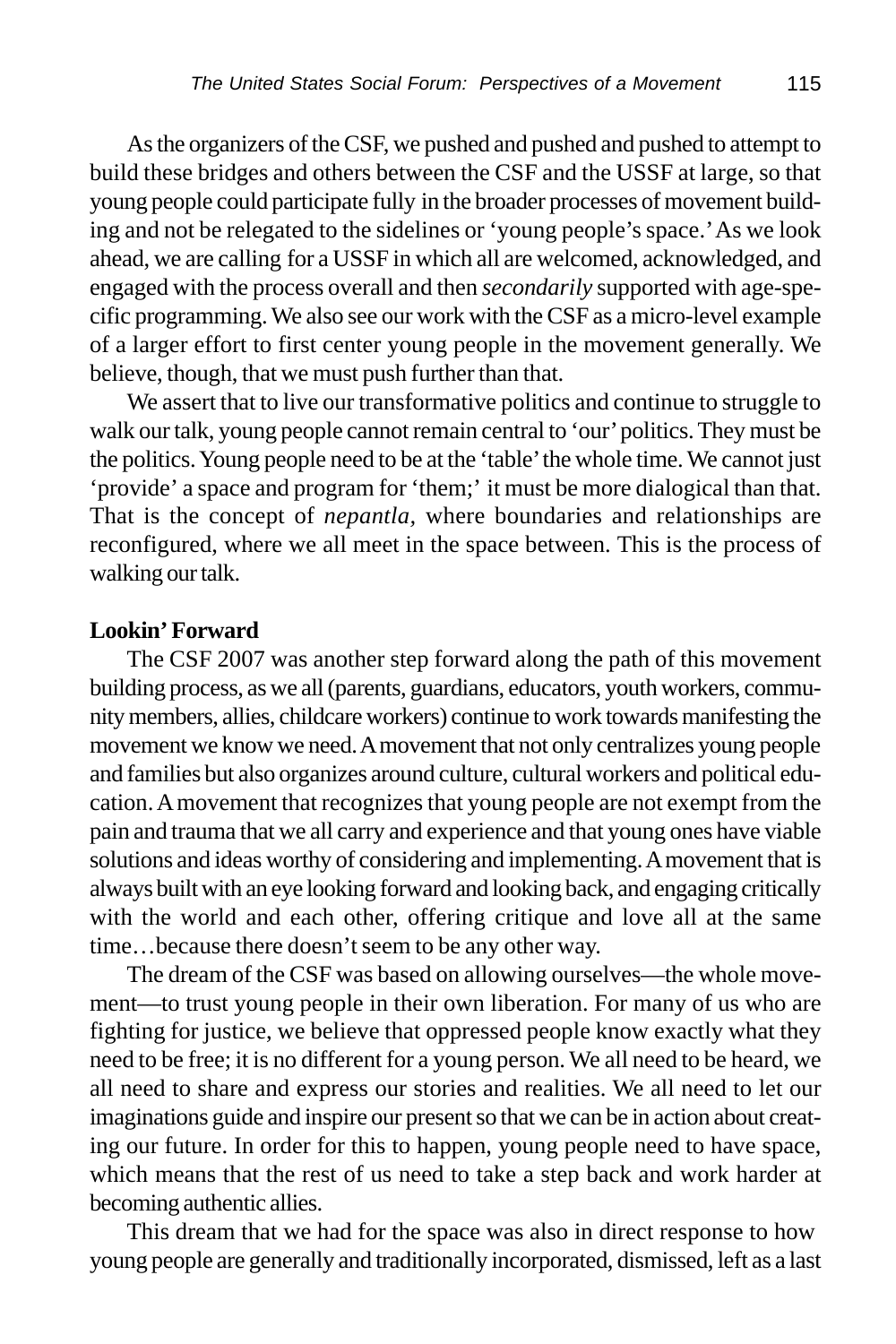concern or a soft (and in some cases silent) voice in social movement building over all. For us, it was not enough to just have the adult activists' "Another World is Possible." Young people are capable and must be present in the creation of this world. Young people aren't just the leaders of tomorrow but have answers now to many of the questions we ask of each other.

Now we have a base from which to build, yet the conversation is just beginning. The questions still exist, and across the nation communities in struggle are grappling with these questions, from New York to New Mexico. We are all still making the road while walking it. The CSF process of coordinating, organizing and staffing highlighted key questions in movement building: questions of family, parenting, childcare, and young people's contributions to political discourse as well as how to bring up and bring in the next generation. Perhaps the 'best' way forward lies somewhere in the middle–for it is this middle, *nepantla* way of existing that may lead us to this 'better world.' We know we've sure got a long way to go, and much to learn and improve upon, but we also know that the CSF *was* a mirror of the USSF, with similar raucous chaos, uncontainable energy, song and dance, innovation and a wealth of models, trials and errors, engaging, sharing knowledge, play and relationship building. We're building it, across geographical boundaries and borders, age, language, race, and class. Parts of it were, and remain, hard, overwhelming, tricky, and confusing. No one said it would be easy. And if it had been easy, it wouldn't have been half as gorgeous. We invite you to join our rebellion by birthing these spaces of liberation in your communities so that the future generations just see them as natural/normal/important/consistent part of our movement culture.

#### **Morning Mantra**

Facilitators/Volunteers: Who are we?

Youth: Revolutionaries

Facilitators/Volunteers: Why are we here? (Ife Muhammed's remix: Why we here?)

Youth: To create a better world for everyone (to make a betta world)

Facilitators/Volunteers: Why else?

Youth: To fight for Human Rights

Facilitators/Volunteers: How will you do it?

Youth: Through social justice education (through social justice and education)

(\*Remix: Repeat)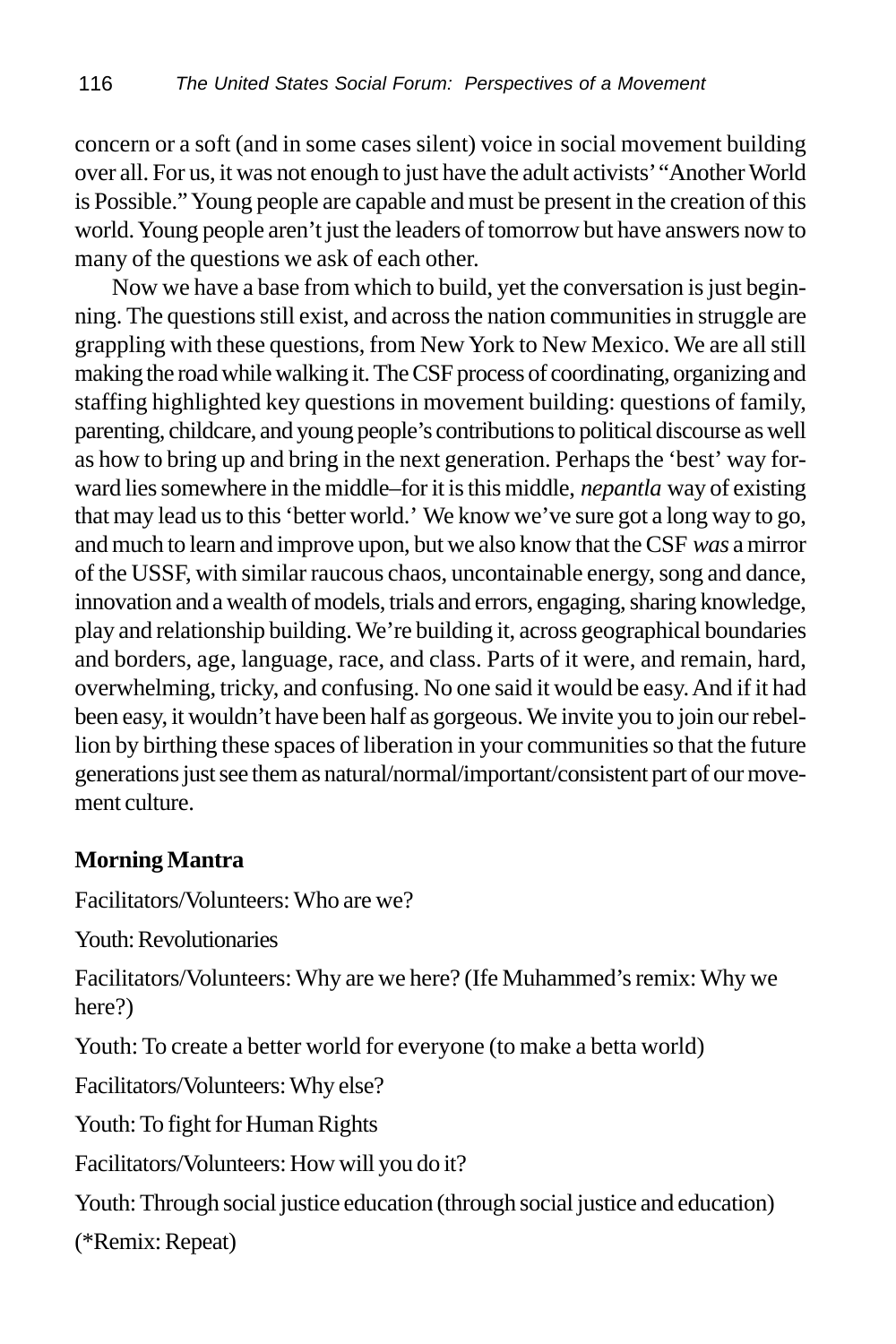Facilitators/Volunteers: Will you succeed?

Youth: Yes!

Facilitators/Volunteers: And when you succeed what will you do?

Youth: Live in peace

All: Rise, up, Rise up, Rise up! Rise up my people, rise up!

# **"I Am From"**

I am from old ways and new beginnings strong backs and soft hands

I am from Archie who became Onaje Sheryl who became Latifah

 I am from a place called love born in a shot gun house on Ogelthorpe Ave. Summer Solstice born

I am from rainy days Movement born I still hear/still sing freedom song lullabies to my little ones

I am from the pit of the south I am a southern peach

Ayo

I am from… preachin' folks and jump ropes chilly bears and double dutch

I am from… geechy rhymes and clothes lines Sticky fingers and skinny switches chasin' britches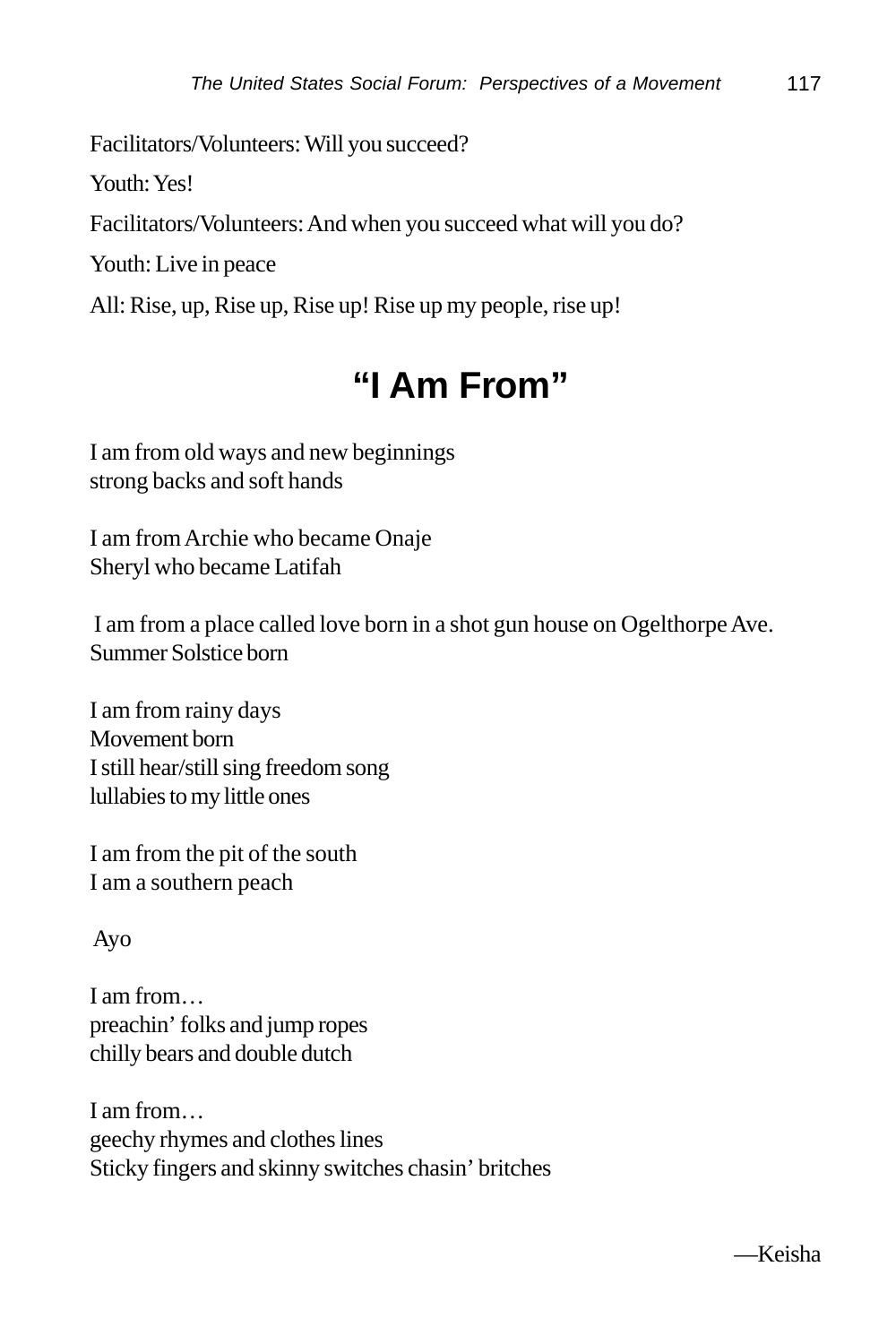# **References**

Anzaldua, G. 1987. *Borderlands: La Frontera–The New Mestiza.* San Francisco: aunt lute books.

Freire, P. 2001. *Pedagogy of Freedom: Ethics, democracy, and civic courage*. New York:

Rowman & Littlefield Publishers, Inc.

Kincheloe, J. L. 2007. Critical pedagogy in the twenty-first century: Evolution for survival.

P. McLaren and J. Kincheloe (Eds.), *Critical pedagogy: Where are we now*? (pp. 9-42). New York: Peter Lang Publishing, Inc.

Mora, P. 1993. *Nepantla.* Albuquerque: University of New Mexico Press.

Morrell, E. 2004. *Linking literacy and popular culture: finding connections for lifelong learning.* Norwood, MA: Christopher-Gordon Publishers.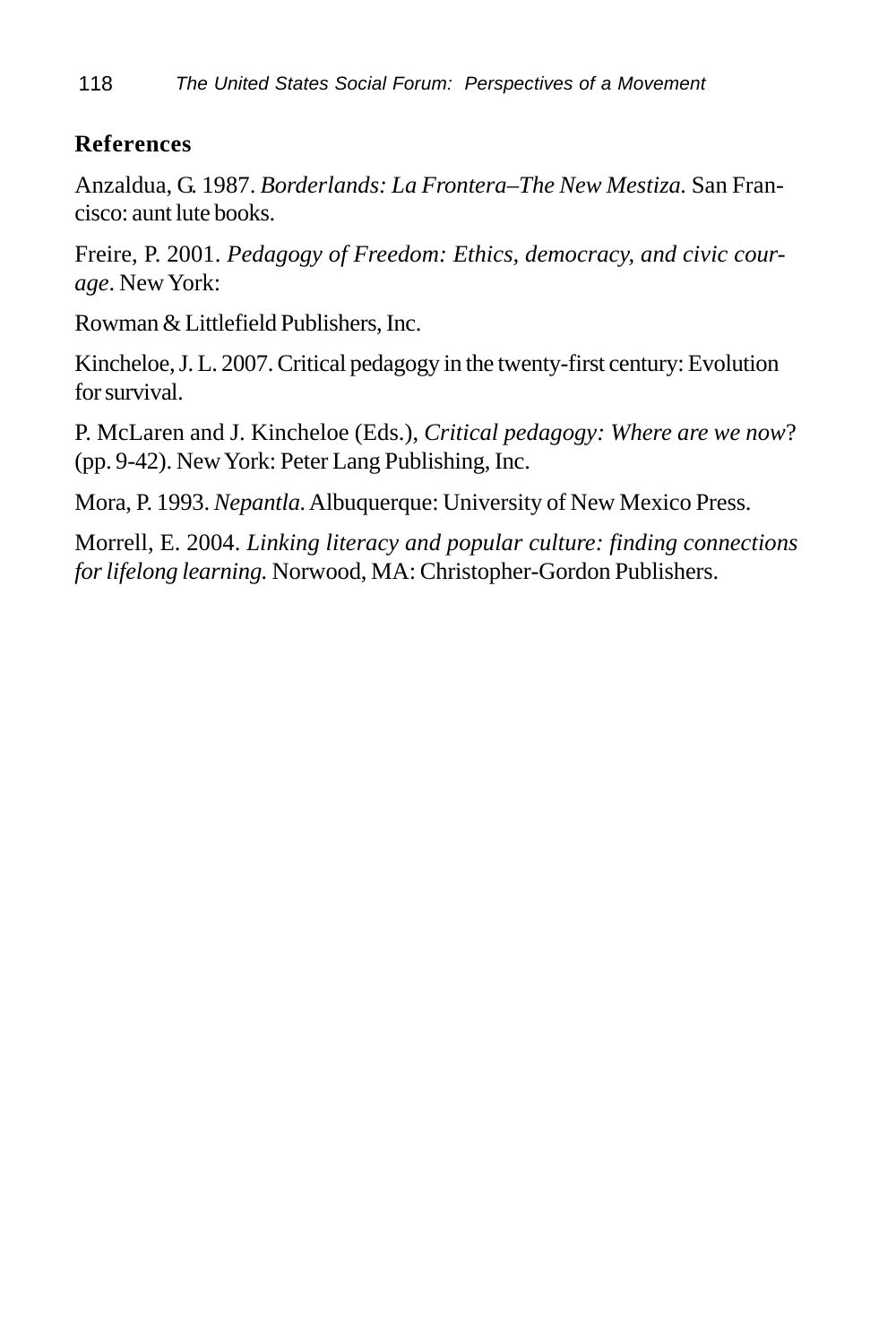# **Chapter 10**

# **Introduction to the Healing, Health & Environmental Justice Process**

*Rita Valenti, Kate Shapiro, Megan Price, Breanna Lathrop, Punam Sachdev and Cara Page, Health, Healing & Environmental Justice Writing Collective\**

To understand the true success and power of the US Social Forum 2007 is to understand the process that created this monumental event. In our 18-month journey towards the USSF, the Atlanta-based Healing, Health & Environmental Justice (HHEJ) Working Group partnered with volunteers and national collaborators such as the Red Web Foundation, the Southwest Network for Environmental and Economic Justice, stone circles, Spirit in Motion, Indigenous Environmental Network, Healthcare NOW and the Rhizomes Collective to focus on intersectional analysis and movement-building relevant to the well-being and safety of our environment and selves. The members of the HHEJ Working Group and our collaborators continuously learned through months of struggle, dialogue and strategizing to build a tight and trusting bond with one another. Our strength and willingness to bring together the seemingly different approaches of healing, health and environmental justice into inclusive and effective movement building still holds potential to last beyond the social forum itself.

'Collaboration and open hearts were an integral part of creating what happened with the HHEJ...'

*–Anna Yang, Red Web Foundation*

The HHEJ Working Group was initially tasked only with providing first aid for forum participants. However, through an intentional process, we expanded our efforts to bring about a deeper consciousness of what is possible and necessary to

<sup>\*</sup>Acknowledgements: We did our best in the writing of this chapter to honor the same collaborative spirit of the HHEJ process by interviewing co-organizers and co-collaborators to gather a range of insights and experiences. Gratitude to the interviewees for their stories.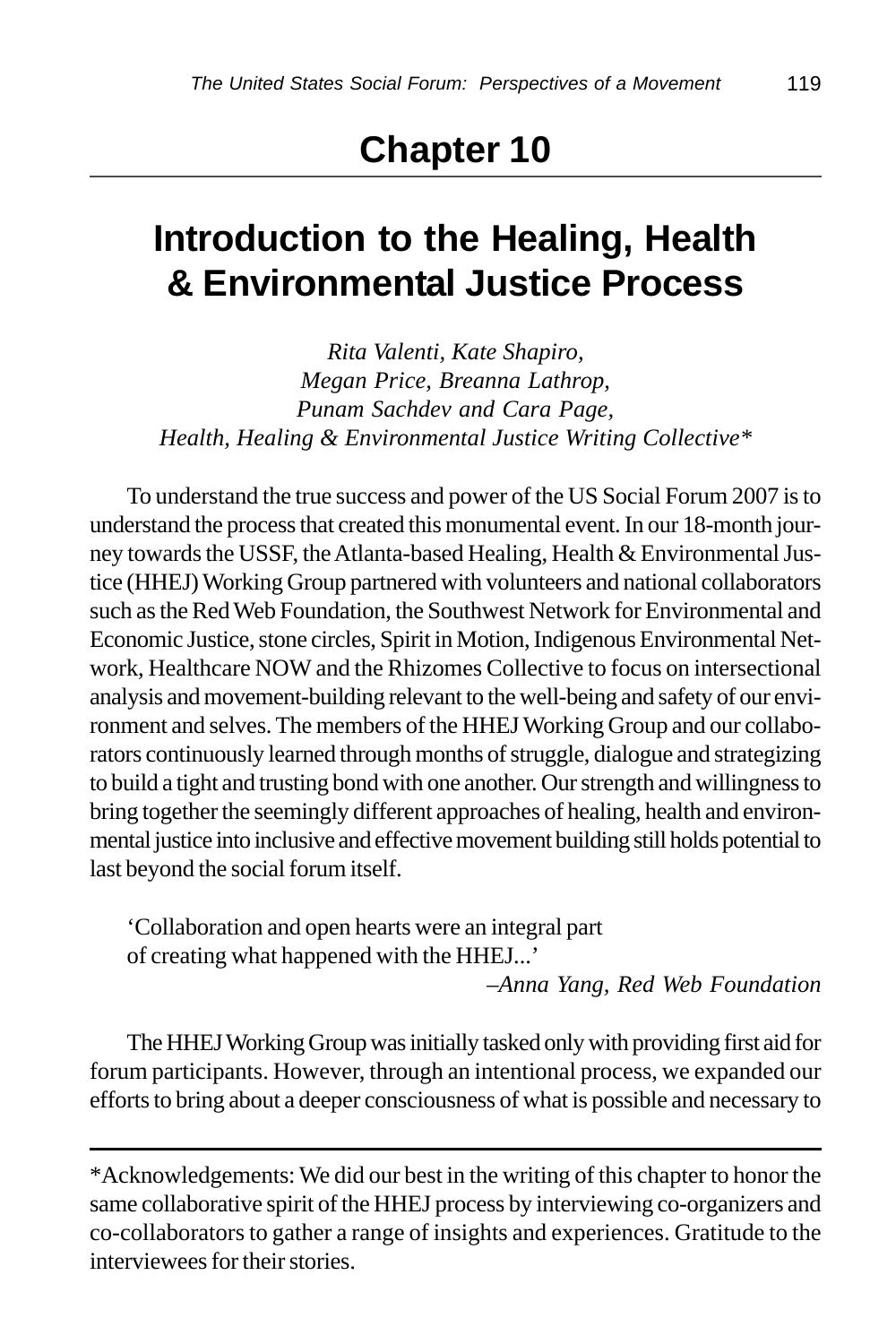continue in our healing, health, and environmental justice movements. By January 2007, we had adapted the vision and principles of the World Social Forum and set out to achieve three interconnected goals:

- Creating mechanisms for wellness during the USSF.
- Initiating critical outreach to healers, medical practitioners and health workers, and environmental and health justice activists who could build networks that would drive our movements and strategies beyond the **USSE**
- Creating spaces for practices embedded in history and models of healing, health and environmental justice from varying traditions and models.

We created three spaces at the USSF that best reflected these goals. They included: 1) the Comfort Aid Stations, 2) the Healing & Spiritual Practice Space, and 3) the Healing, Health & Environmental Justice Tent & Fair. Although logistics and ideas organically changed and evolved throughout the planning process, we constantly returned to our vision and objectives to guide our decisions. Firmly believing the WSF's mantra that 'Another World is Possible', we developed an open platform for discussing strategies of resistance to neoliberal globalization as well as honoring alternative paths to sustainable development and economic, social, health and environmental justice. We established guiding principles early on that included mutual respect for the diversity of various health and healing practices, and environmental justice streams in our movements.

As the dates for the USSF approached, the HHEJ component expanded to include healers and spiritual practitioners who could contribute to ceremonies and rituals that would collectively respond to the well-being and environmental conditions of our communities. Shortly into the planning process we recognized our need to develop a common language in order to bridge themes and questions, which included: What are the pros and cons of health systems and what are our communal legacies of health and well-being? What does the concept of 'healing' include? What are the underlying principles of health justice and environmental justice?

Collectively, we wanted to lay down the groundwork for deconstructing practices and models that have targeted many of our communities based on ableist, racist, classist, gender-exclusive, homophobic, and white supremacist assumptions. We came together with our various ages, genders, sexual orientations, geo-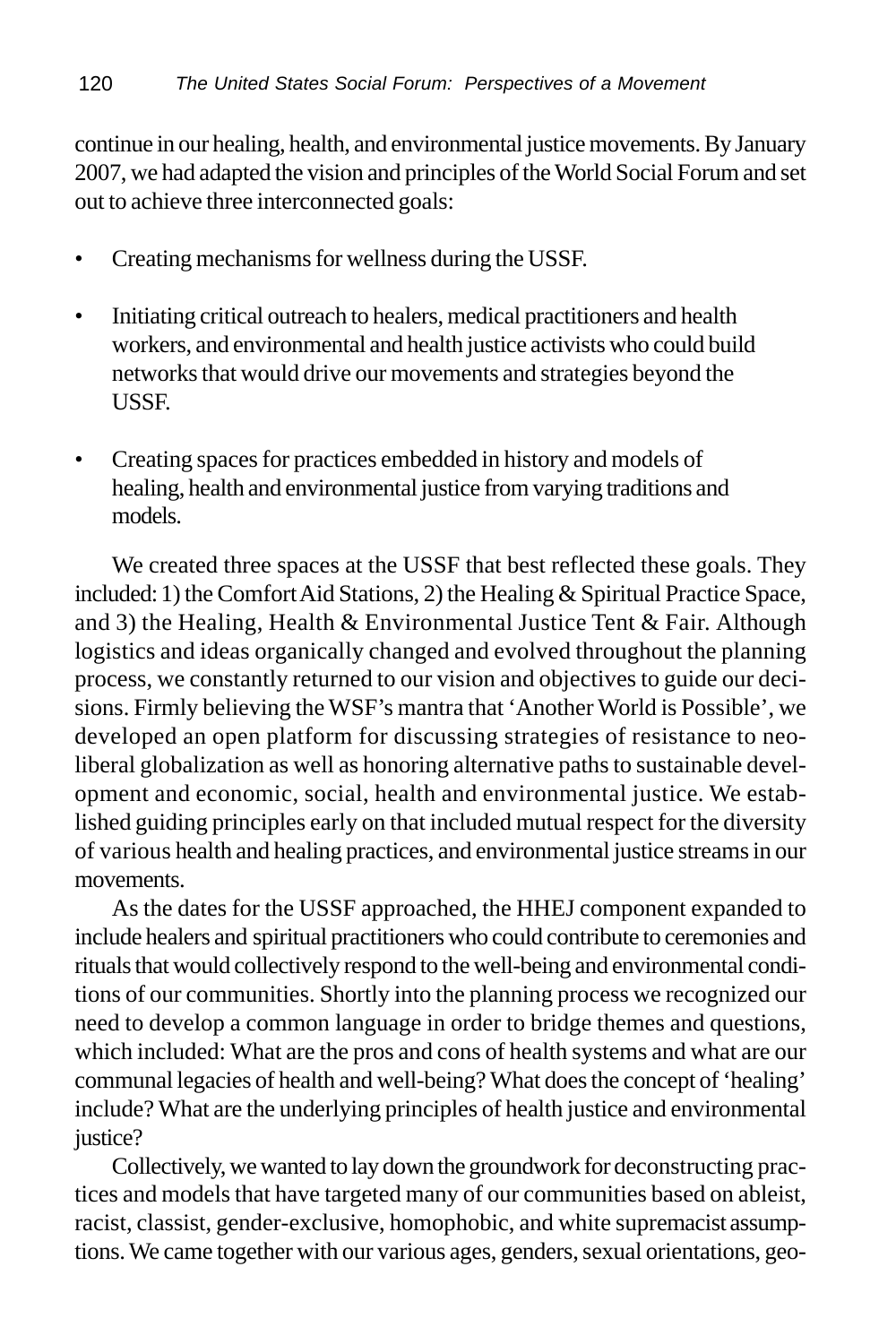graphical locations, and ideological paradigms to create a multi-racial and crossdisciplinary response to the state and conditions of our health, and environment. We all desired to explore new models that would value the needs and wellbeing of our bodies, land and natural resources. This was manifested in our goal to understand the historical moments of healthcare reform; the implications of the medical industrial complex; the chronology of environmental and reproductive justice; and the legacies of low-income, rural, people of color, and indigenous communities' approaches towards safe environmental and physical conditions as a human right.

'In this historical moment of our movements and work we've become urban, and we have become disconnected from the land. What people called organic food, we used to have every day when we lived off the land. …that was part of our cultures and we have lost it and it's been stolen…'

### *–Encinias, Southwest Network for Environmental and Economic Justice (Co-lead collaborator of the HHEJ Tent & Fair)*

As a team we were vulnerable to one another, taking opportunities to recognize each other's strengths and skills. We encouraged and challenged each other and most importantly, adopted a dynamic leadership model in which each individual was, at one time or another, a leader for our working group. This strategy allowed our group members to learn different leadership and communication styles from one another. As Sherine, a graduate student and lead co-coordinator of the HHEJ Tent & Fair stated, "I learned the importance of teamwork and organization."

We identified that no matter what our institutional, professional and/or communal experiences were, we had all witnessed inequality and injustices that pushed our desire to be a part of a process that would not only reveal these injustices, but also give us an opportunity to plan, imagine and transform them. Many hopes and possibilities were expressed by our collaborators that helped to mold and shape our bridge-building between healing, health and environmental justice work.

"We all brought different analyses and perspectives to the table which allowed and required an opportunity to name and identify current and historical interplay between these movements and ideologies… and we began or continued a much needed dialogue while also putting new forms of analysis into practice."

> —*Kate Shapiro, HHEJ co-organizer and lead organizer of the USSF Children's Social Forum*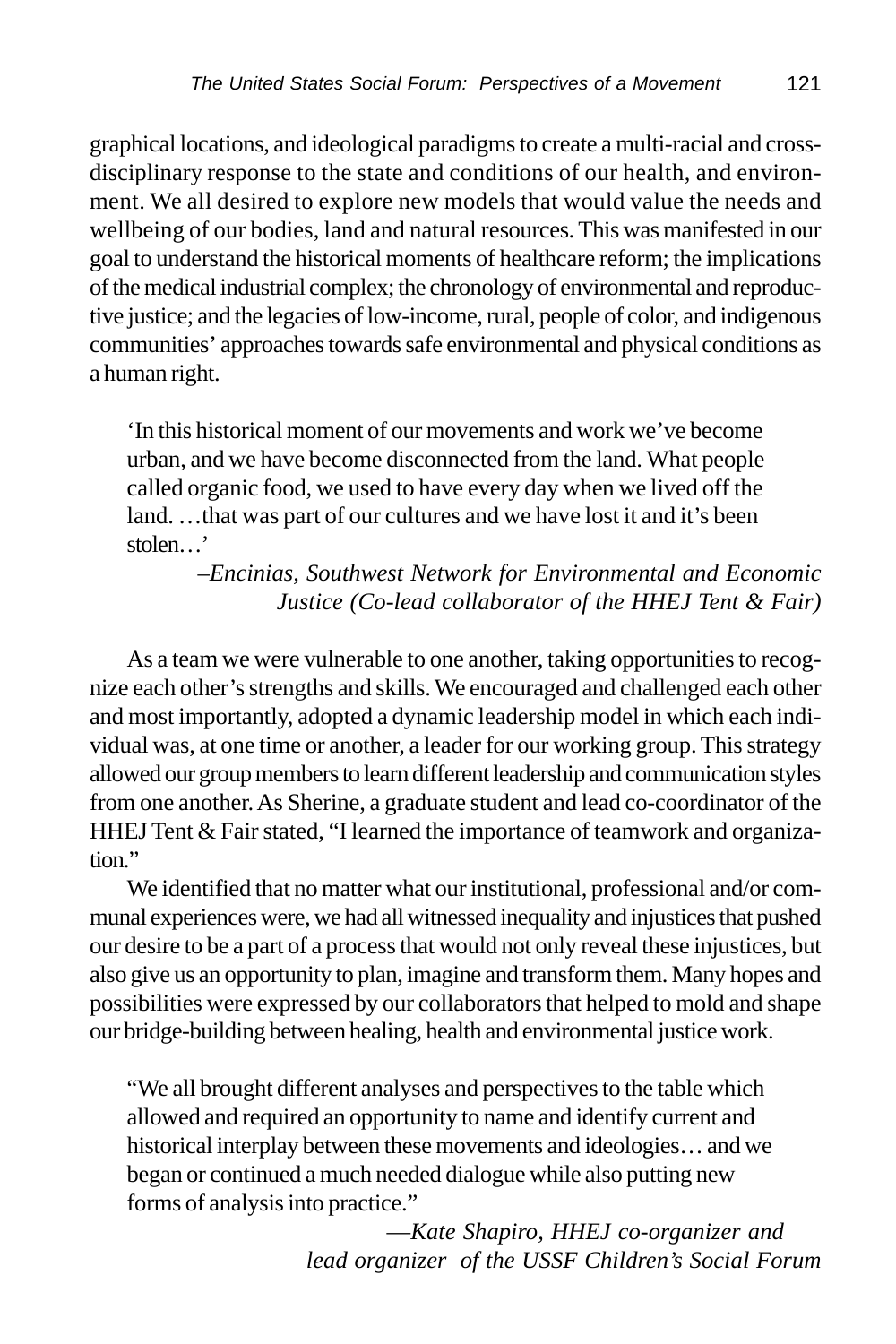"We kept asking for what we needed and women kept finding the resources for us, so there was a lot of collaboration and willingness to step into the unknown."

> –*Anna Yang, Red Web Foundation*

# **WELLNESS SPACES FOR HEALING, HEALTH & ENVIRONMENTAL JUSTICE**

Our goals and the visions of the USSF drove the creation of three spaces of wellness that were essential to all participants.

#### **The Comfort Aid Stations**

Two Comfort Aid Stations staffed by volunteer physicians, nurses, medical assistants, street medics, health care workers, and Forum participants, were organized to provide a place of rest and basic medical care. Beginning with the USSF March, these caregivers met the physical health needs of all at the USSF so that everyone would feel assured and empowered to experience the Forum without unnecessary limitations.

An extension of the comfort aid stations was the provision of water throughout the forum for the participants and the community of homeless people living in the public spaces where the USSF was held. From a conservationist and environmentally friendly perspective, we specifically eliminated the option of providing water via thousands of wasteful plastic water bottles by strategically placing large water drums throughout the Forum and encouraging participants to bring their own reusable water containers. Water became a central need and theme not only from the perspective of preventing dehydration from the Atlanta summer sun, but also spiritually, politically and culturally.

Knowing that inequitable access to clean drinking water is part of the struggle of people globally as local governments yield to corporate privatization of water systems, the importance of supplying abundant drinking water at the USSF was monumental. Water was honored also by the 'Water is Life' ceremony organized by and hosted at the Native Peoples/Indigenous Tent.

"The success of the water ceremony is that 200-300 people showed up for it and it was early morning on a Saturday. People really felt it…"

> —*Heather Milton Lightning Co-organizer for the USSF National Program Committee*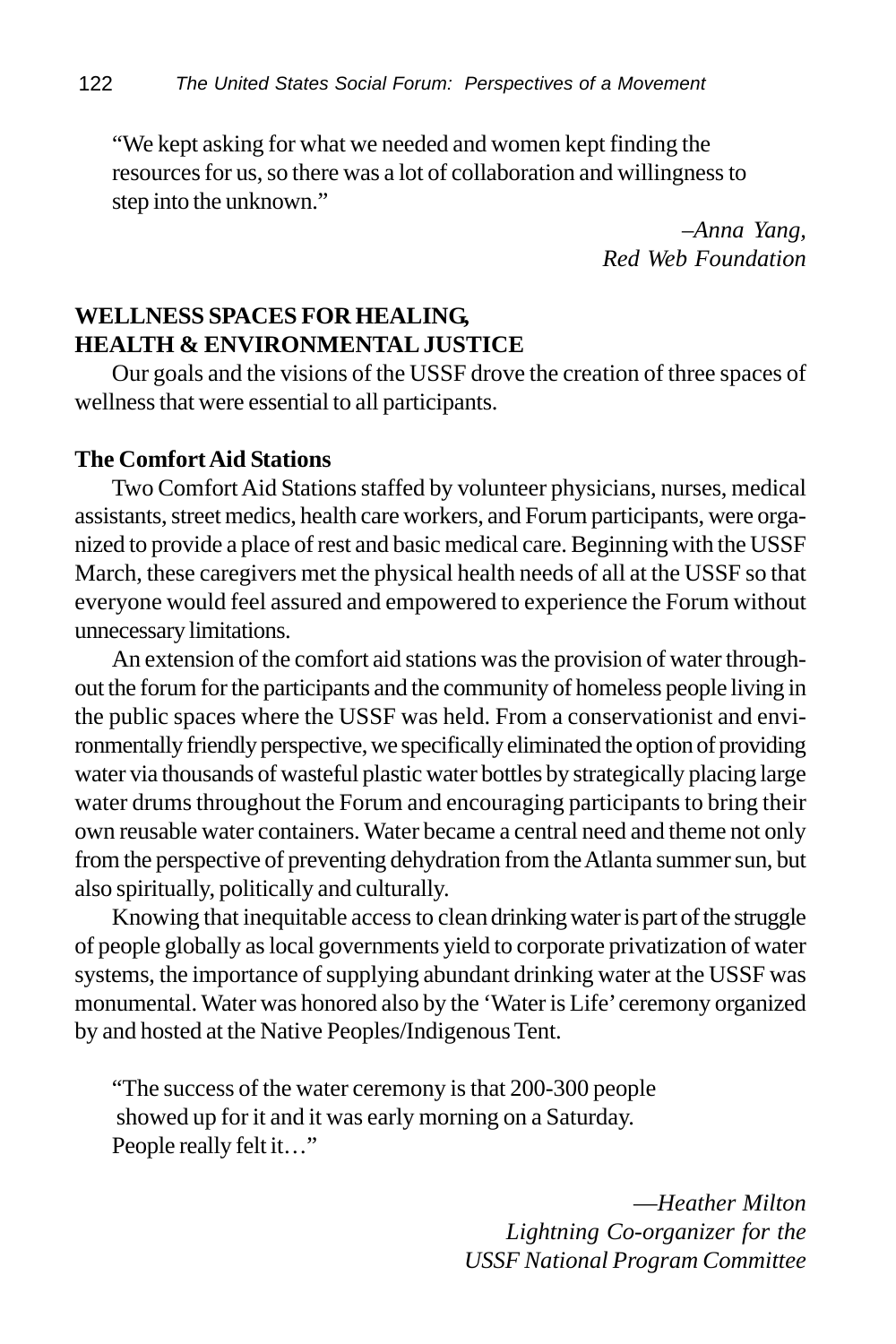### **The Healing and Spiritual Practice Space**

For centuries, movements for justice and liberation have always included ritual, reflection and creative practices as well as healing & spiritual traditions. How do we honor and uphold these traditions within our social justice movements?

As our natural resources and healing & spiritual practices are being decentralized and diffused based on economic conditions, geographically forced re-location and de-legitimization, it is critical to honor and remember our practices and traditions as integral parts of our survival and resiliency. Under the guise of capitalistic notions of individualized care and wellness how do we resource and create models of collective wellness that sustain our emotional, physical, spiritual, and mental well-being amidst oppression, violence and injustice? These questions guided the creation of a communal space for healing & spiritual practice as a visible part of our liberatory work towards shaping a new possible world.

"One thing I would say was the importance of doing this across the lines of traditions and that is vital and it is very challenging. It is very important to open space that is cross-tradition, cross-cultural and crosspathways…"

> —*Claudia Horwitz, Director of stone circles (co-lead collaborator of the Healing & Spiritual Practice Space)*

The Healing & Spiritual Practice Space was designed for reflective, healing and meditative practices for participants to experience while attending the USSF. The group of spiritual and healing practitioners creating this space was a consortium of intergenerational, cross-disciplinary, interfaith and multi-racial organizers as well as healing arts and spiritual practitioners. We provided many modalities including: a silent area that was used for prayer, mediation, ritual; an area that could be used for collective work in healing, reiki, massage, yoga, etc.; a space for quiet conversation, dialogue, writing and art as a reflective practice; small break out spaces for individual healing work; and interfaith public ritual and community altars created by USSF participants at indoor and outdoor public spaces throughout the forum.

The Healing & Spiritual Practice Space collaborators generated a statement defining the context and protocol for this space highlighting the following guiding principles: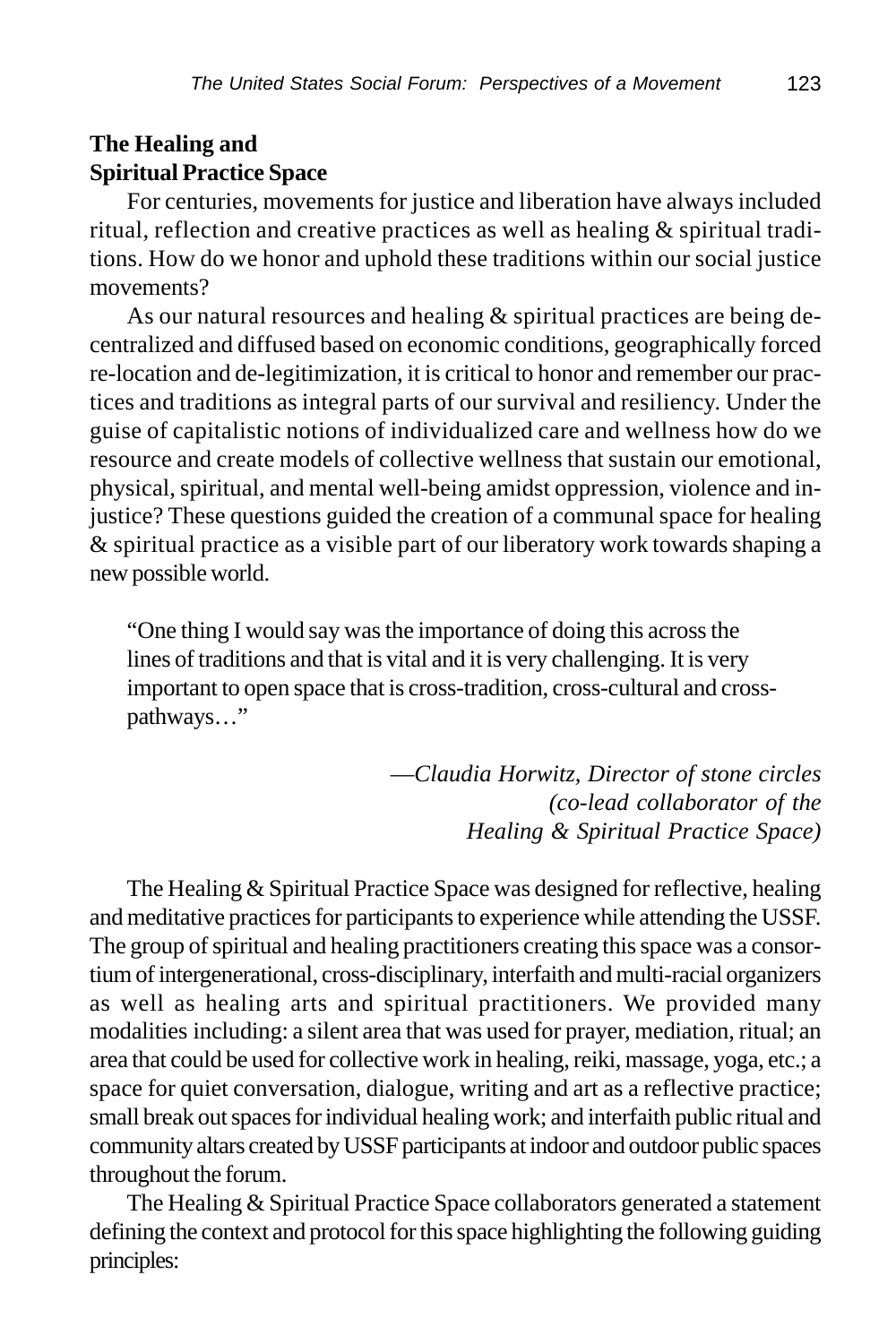- We believe the work of revolution, liberation and transformation is integrally connected to art, creativity, nature, prayer, ceremony, ritual and healing.
- We are supporting each other as we build this work, developing both programming and a network of spiritual activists, artists, healers and practitioners.
- We place great value on sharing community, traditions and practices from many different paths and we realize the potential risks in creating this kind of cross-cultural, multi-traditional context. We commit to having at least 50% people of color in roles of leadership, and as practitioners and healers.
- We remain conscious of how spiritual and healing practices–particularly from indigenous traditions and peoples–can and have been misappropriated. We have great respect for the roots of all traditions and ask that people embody this respect in their offerings.

# **Healing, Health and Environmental Justice (HHEJ) Tent & Fair**

Another invaluable space provided was the HHEJ Tent  $&$  Fair designed to 1) hold a space for alternative thinking and practices, 2) build dialogue and strategies, and 3) illustrate our environmental and health struggles and legacies of organizing against oppressive conditions through popular education tools, testimonials and the arts.

The HHEJ Tent & Fair had three guiding principles:

- Demonstrate mutual respect in communicating with one another
- Respect the diversity of various health and healing practices
- Be flexible with users of the space without losing the essence of the HHEJ Tent & Fair

The HHEJ Tent & Fair represented national and local women's health and environmental justice organizations and served as a multipurpose space for programming throughout the five days of the USSF. Various groups utilized the space differently but the focus was always to maintain a sense of cooperation and integration of the overarching goals of justice, healing and health for our bodies and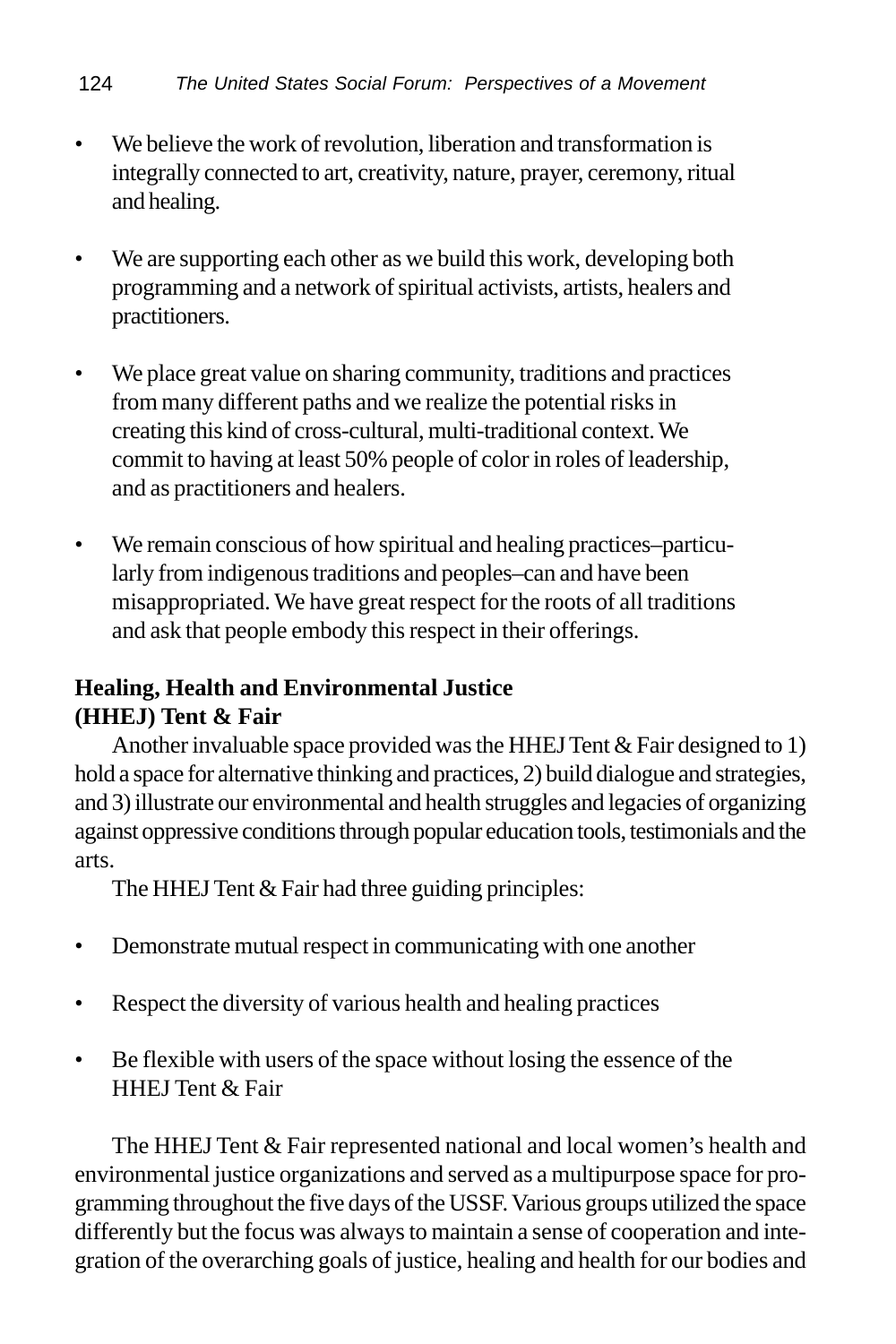the environment. Some of the programs included women from the Red Web Foundation leading everyone in yoga, Healthcare NOW holding a three hour training on advocating for Medicare for all, and testimonials on community-based responses to environmental and health injustices.

"I imagined all kinds of people from various grassroots organizations trying to exchange information and build relationships to build opportunity, ideas and follow up…"

> —*Yomi Noibi, Executive Director of Eco-Action (co-lead organizer for the HHEJ Tent & Fair)*

Also at the HHEJ Tent and Fair was the placement of the Red Tent which celebrated and honored the history of women and provided a space for women to rest, regenerate and deepen our analysis of the importance of women's roles within the framework of health, healing, environmental justice and sustainability.

"At the forum many organizations came together to speak about a more responsible, respectful and sustainable way of living together on this planet earth. An integral piece of such living, which can be overlooked, is to respect…those who carry life within their bodies."

> —*Anna Yang, The Red Web Foundation*

The Charleston Rhizomes Collective, a group of artists, educators and activists from South Carolina also added significant breadth to the tent and fair by contributing their indigo batik installation that paid homage to the recent social forums with the signatures of hundreds of attendees from the WSF in Nigeria and the Southeast Social Forum in Durham, NC. In addition, they simultaneously held video interviews between participants of the USSF, engaging individuals that had never met before to have spontaneous conversations about their experiences about the social forum.

"Any type of collaboration for healing, I think artists can bring a lot. Artists can bring their own tools to be used for increasing communication… and an understanding of wellness. The arts can be used as tools for communication. At the Forum we recorded conversations between people passing by and maybe one person was homeless, and another person was a woman supporting an association and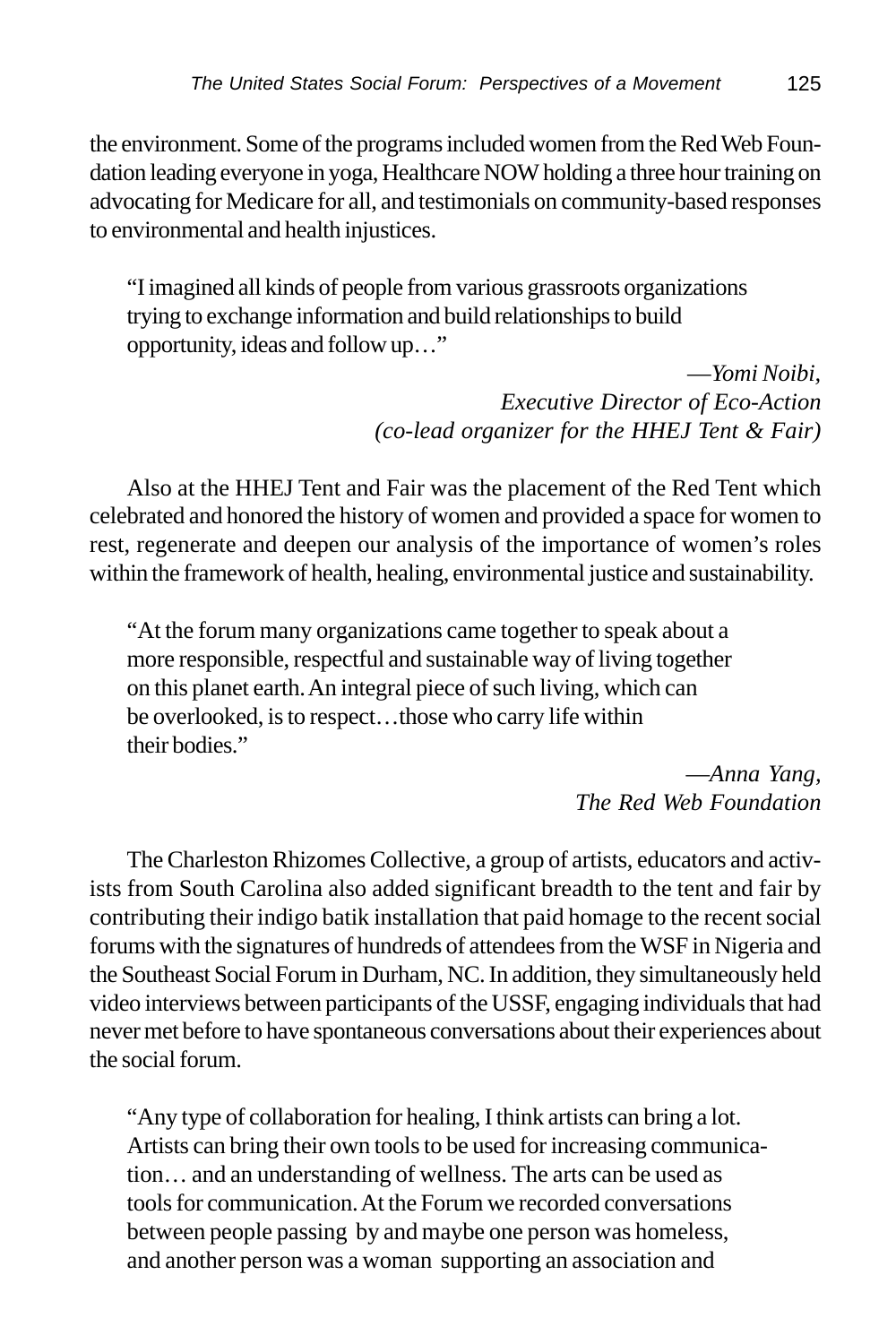she had never talked to a homeless people. So that could not have happened without that interaction... It does good for mental wellness, to be able to meet people outside of their own worlds, family neighborhood and place of work. Less fear of the other… that's something I think we can bring; take a little bit of the fear away... it takes some stress out, if you know how to deal with that fear and relativize it."

> —*Gwylene Gallimard, from the Rhizome Collective of Alternate ROOTS (co-collaborator of the HHEJ Tent & Fair)*

#### **A Deeper Dialogue**

All three HHEJ spaces allowed for strategic discussion on how different paradigms of healing, health and environmental justice intersect. The local working group and the national collaborators explored common themes and linked our political and creative desires for sustainability. We identified connections between health care reform, healing & spiritual practices and environmental justice, and envisioned ways to share ideas and spaces together. In our applications of varying practices and principles, we came to a deeper understanding and consciousness of how we need new directions that pull us together to explore political, cultural and social landscapes. We also came from this experience with more questions. What would we ask each other about next steps? What infrastructure exists between us that would enable us to work together to achieve common objectives? If global capitalism is the problem, what is the solution and how do we get there? Is there an 'end game' or are various groups just circling around each other temporarily making our experiences better?

For many of us, this type of collaboration was unprecedented and pushed the boundaries of language, practice and strategy building in our streams of thought and movements. Our commitment and adherence to our principles in how we worked together was integral to how we visualized organizing further and deeper in our political movements. We demonstrated a purposeful and respectful process in our organizing to succeed in our achievements.

"The HHEJ working group and collaborators had a whole conversation on what defines 'healer' and developed something like a spiritual and healing protocol that was respectful of the native people, their land and their history."

> —*Heather Milton-Lightening (lead co-organizer for the USSF National Planning Committee)*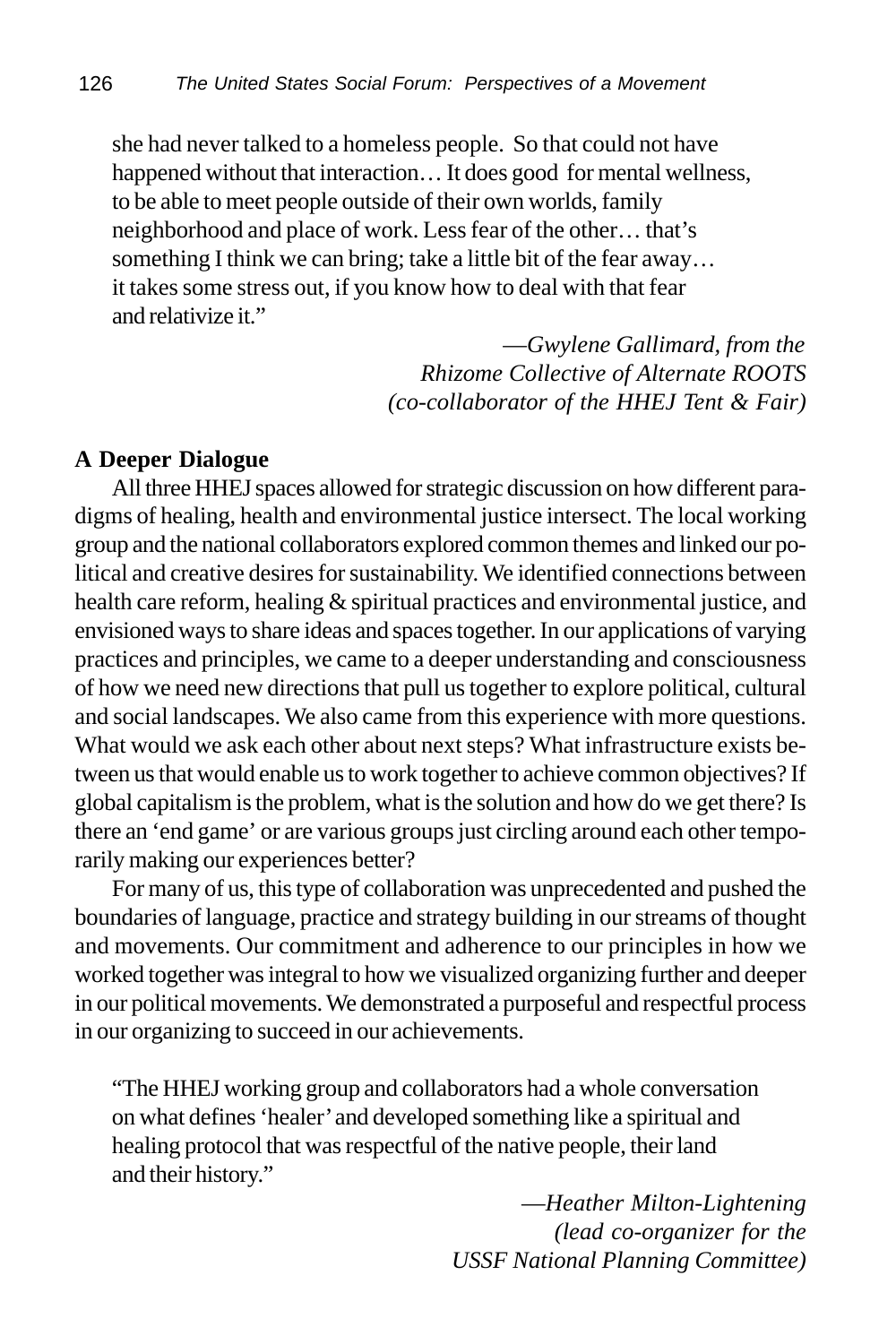"Historically state models and practices of health and environment have colonized, marginalized and targeted our communities based on class, race, gender, sexuality, physical and mental ability… and our Southern geography for centuries. We have reached a critical moment in our communities and conditions to reassess, redefine and transform the models of how we take care of our own, within and outside of the state. The HHEJ collaboration really tried to model this in practice…"

> —*Cara Page, Project Director of Kindred southern healers organizing collaborative (co-lead organizer for the USSF Healing & Spiritual Practice Space)*

#### **Post Reflections**

In the end, over 20 organizations were represented as vendors in the HHEJ Tent & Fair and hundreds of participants either attended programming or visited in order to have dialogues with collaborator group members and/or rest in the Red Tent. Over 500 USSF participants visited the Healing & Spiritual Practice Space, including healers and spiritual practitioners who donated their time and services because they were inspired by the space themselves. The Comfort Aid Stations, staffed by at least 30 volunteers, serviced over 100 people and responded to three emergencies. We also provided free water for all participants during the five days of the social forum. In short, the HHEJ collaboration created and sustained a semblance of an honorable infrastructure to take care of 15,000 plus individuals. This was no small feat, but the measure of success is not necessarily in the numbers. Success was the collective action it took to create and organize these models, and the engagement of critical thinking and dialogue on how to sustain and resource prototypes that intersect healing, health and environmental justice for our communities' physical, spiritual, and emotional safety and well-being.

"It was the unwavering spirit of the USSF that 'we can do this'. If there is a problem, 'we will solve it' and that absolutely nothing was going to stop us from reaching our goals. The question becomes how do we implement the USSF process and spirit into our day to day battles? New Orleans is teaching us about this and has become an inspiration. Abandoned by government, the people of the Gulf Coast had to make their own institutions to survive. We are learning that we did and can create some of the necessary infrastructures for survival and sustainability through this struggle. But we are not there yet…Another World is necessary! "

> —*Rita Valenti, Registered Nurse (Co-organizer of HHEJ Working Group)*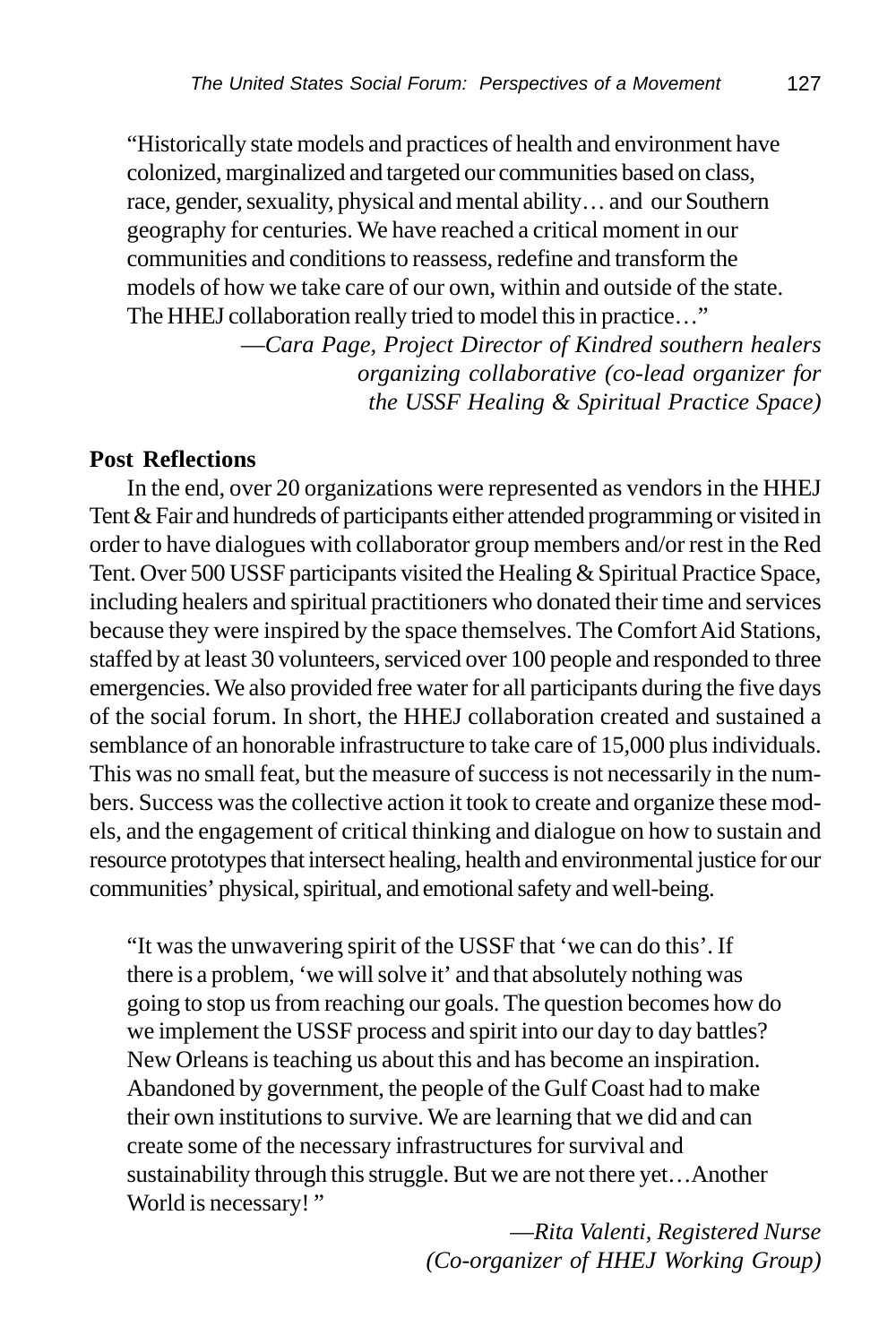How did the USSF experience translate to building the necessary infrastructure for survival and defense? This is a multi-focal answer: by intentionally engaging in a collective process as a group; by scrutinizing how the perspectives and traditions of healing, health and environmental justice have played out often alongside each other, sometimes intersecting and sometimes diverging wildly; and by lifting and centralizing practices that rely on both *historical* and *new* visions of healing, health and environmental justice.

Despite our successes, there are, of course, some things that we may choose to do differently the next time around. One major concern was that in organizing our local HHEJ team, we defaulted to the Internet as our main source of outreach, both nationally and regionally, and we recognized this cost us potential voices from our communities. We also recognized that in organizing across strategies and movements, mobilizing a more integrated cross-regional collaboration would have been more powerful in identifying what is working and not working for our regions.

Yet, through this process, using limited and creative means, we truly sought to honor and build community-based holistic models that did not rely on the state for our well-being. The ideas generated from the many different perspectives and protocols evolved into shared lessons and the knowledge of a shared need to promote models of sustainability and wellness not only at the USSF, but also in our communities and movements at large. Although we have more questions than answers, we have learned that we can rely on each other and that we initiated a process of learning, asking and trust-building in our dream for the possibility of 'Another World'.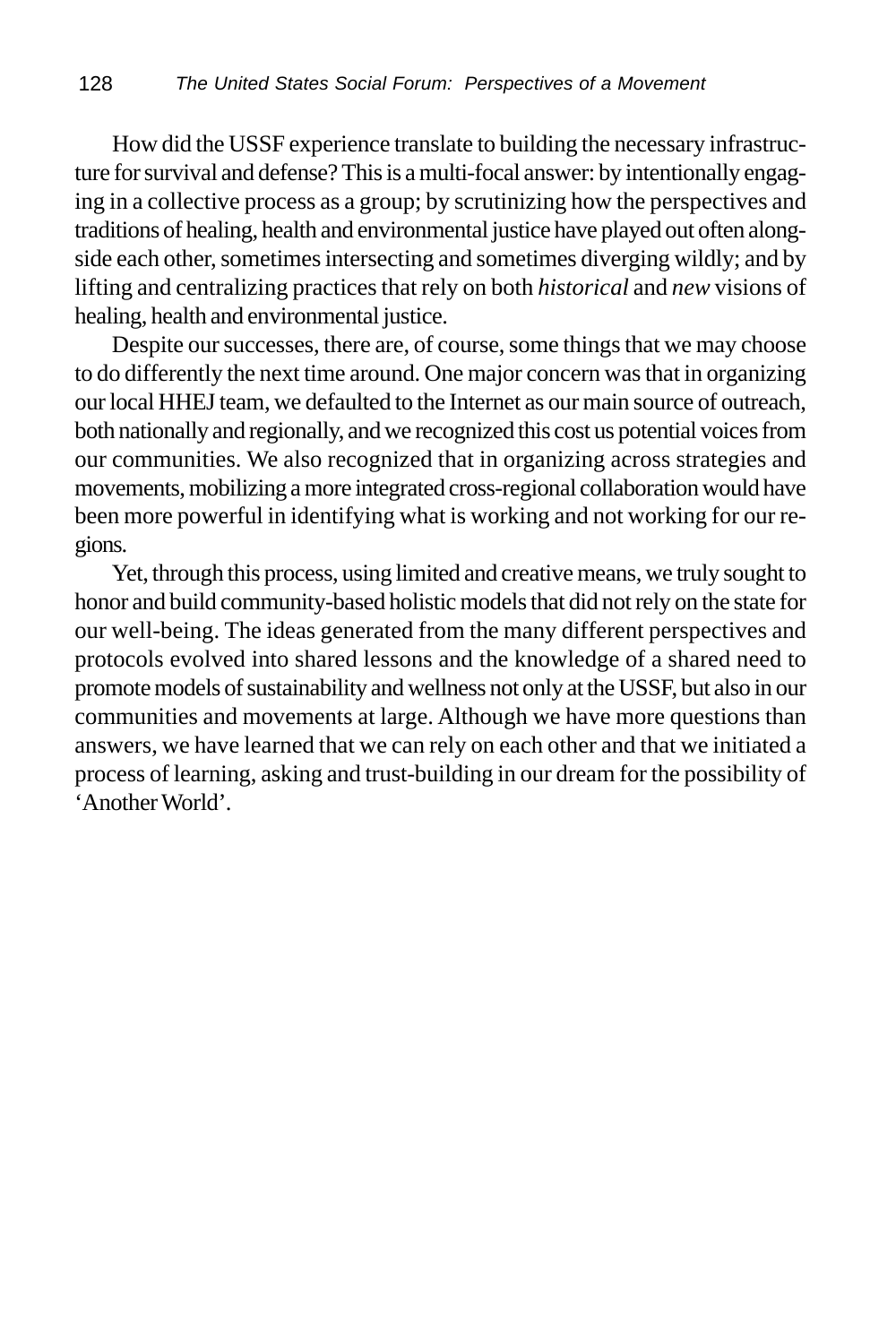# **Chapter 11**

*The Art of Movement:*

# **Culture and the United States Social Forum**

*Carlton Turner, Alternate ROOTS and USSF Culture Working Group*

> *Omari Fox, Alternate ROOTS*

*Jean-Marie Mauclet, Artist*

Imagine a future where artists from all communities are a part of creating a new world where human rights are respected and the earth is valued. Artists at the USSF have come from around the country to share their vision of another possible world. Join them as they share their performances with you at multiple venues throughout the city of Atlanta. It is our hope that cultural spaces will also be important places where we can meet, discuss, network, create, and plan our future!

This was the introduction in the Official Cultural Guide to the first ever USSF 2007 in Atlanta, Georgia. It was an introduction to an aspect of the Forum that for many was overlooked. The art and culture became a fringe event that had to be sought out and if and when you did find them, you were usually in small company. This was not the vision of poet and USSF lead organizer Alice Lovelace. Her intention from the outset of the planning was to infuse art and culture into every aspect of the Forum.

As we planned for this historic event, the questions that met us were familiar. What is the role of Art & Culture in coalition building between artists and activists? How do we use art to affect public awareness and policy change on important issues? How do artists and activists begin to work more closely together in the framing and messaging of these important issues? We, the handful of artists that accepted the charge of cultural organizers for this aspect of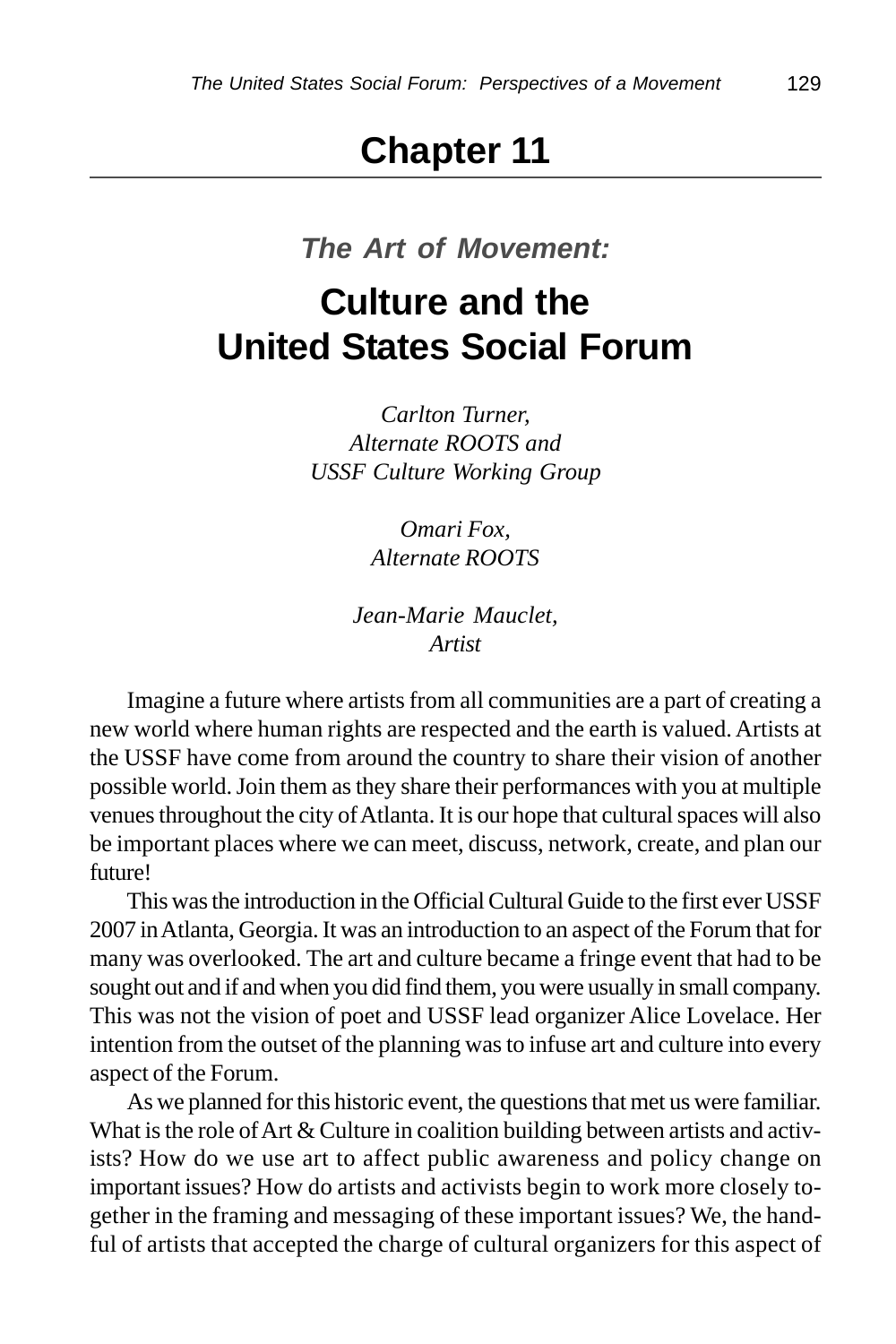the Forum, were challenged by these questions; questions that many of us attempt to answer in our daily work. For us, the Forum was center stage to tackle these sensitive issues.

# **What is culture and why is it important to the creation of another world?**

Like many residents of the United States, I had never experienced a social forum until the USSF in Atlanta, GA in the summer of 2007. Because of my strong ties with Atlanta artists and activists, I was brought into the organizing effort for this event in the early stages. My level of excitement grew as I found out that Alice Lovelace, a woman that I admire as both an artist and community activist, would be the lead organizer for the USSF, I was convinced that art would be central to the organizing efforts of the Forum.

Culture is described as the art, social institutions, customs, and achievements of a particular people, nation, or other social groups. It is important for us to make the connection between art and culture and the movement for progressive social change. This is imperative because artists have the ability to bring clarity to issues with a spirit that speaks to people where they are. Artists break the linear models of sharing information by using music, movement and visual arts to bridge the multiple ways of learning. Artists feed on creative energy; they have active imaginations and are not bound by in-the-box thinking. This is important because as we begin to create that necessary other world, we must create from a place without inhibition. Artists help to stimulate and create free space with their work, whether it is a song, a painting, a video, or dance, this exercise of creative expression offers a certain amount of liberation. This liberation becomes the inspiration for new thoughts, visions and dreams of a new way of life. We must first dream the dream before we can build the vision.

The members of the Culture Committee, responsible for the planning and programming of the cultural events of the Forum, were all cultural workers. We were charged with three things:

(1) setting up a structure to review and curate the cultural arts programming at USSF;

(2) create mechanisms for outreach to the various cultural sectors; and

(3) identify point people within the committee to connect with the NPC and the Program Committee to keep them abreast of our progress.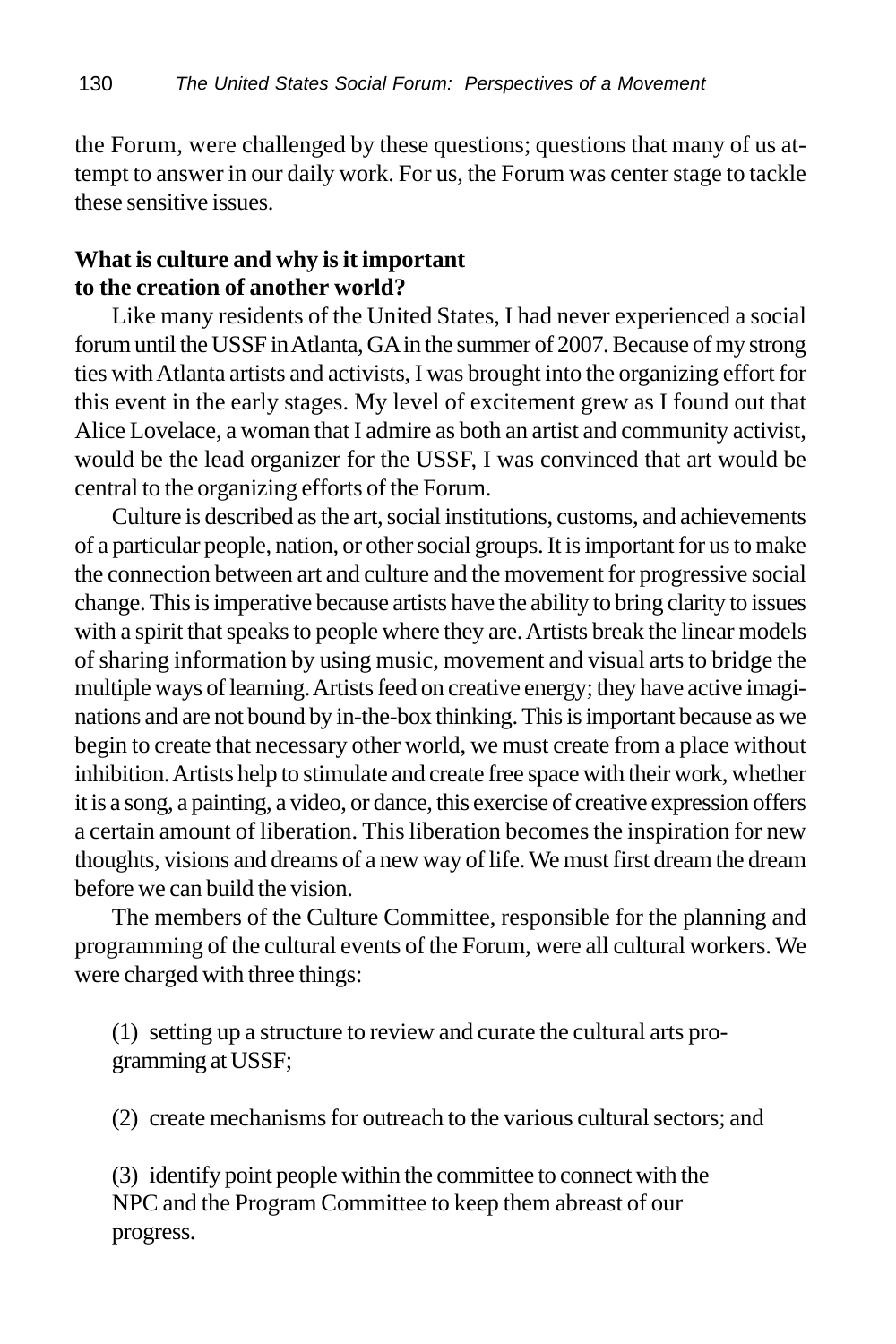Among the various members we were able to build a competent network of artists across genres and disciplines to participate in the USSF. Through the Internet, we created another portal for artists and cultural workers to get engaged in the Forum, when the official USSF website proved confusing to some. We communicated heavily through email and conference calls and were able to get a great deal of work done, even though the communication from the main body was sometimes insufficient. My perception is that the NPC, excluding Alice Lovelace, supported the cultural work in theory but not in application.

#### **Who will lead?**

Needless to say, organizing the USSF was a gargantuan task. It pressed many small organizations to the max with an exhausting workload. Organizing the USSF was hard work, but social justice organizations are not strangers to pushing themselves to the limit. Organizing the social forum while trying to keep your own organization afloat became a dynamic challenge. There is not doubt that this work needed a full-time organizer to meet the challenges of full art infusion.

I, like many of the other members of the NPC, work full-time for a non-profit organization. I work for Alternate ROOTS, which is a coalition of communitycentered artists working on social justice issues in the South, and we consistently operate at levels that exceed our physical capacity. This does not make us unique in our field. What does make us unique is that the coalitions of artists that participate in ROOTS are dedicated to using art to address oppression in all of its forms. This attribute made ROOTS the perfect vehicle to help lead the charge of incorporating culture into all aspects of the social forum.

A lot of work to be done to make this effort successful and without compensation; it was hard for many to make the time commitment to planning this event from beginning to end. Also, both of the chairpersons that ended up taking the lead were both outside of Atlanta, this proved especially challenging because having someone on the ground to handle logistical work is imperative in making sure that all bases are covered. Because of the high turnover, communication became a real issue; things were not clear as to how individual artists could get plugged into the application process. We were also unclear about our ability to alter the design of the process to fit our specific needs.

#### **ORGANIZERS VERSUS ARTISTS?**

#### *Omari Fox, Alternate ROOTS*

I was surprised to find—while working as part of this process—that there are very few activists who understand the relationship between culture and progressive social change, and even fewer who consider themselves artists. However, it is evident that most advocacy campaigns utilize art in various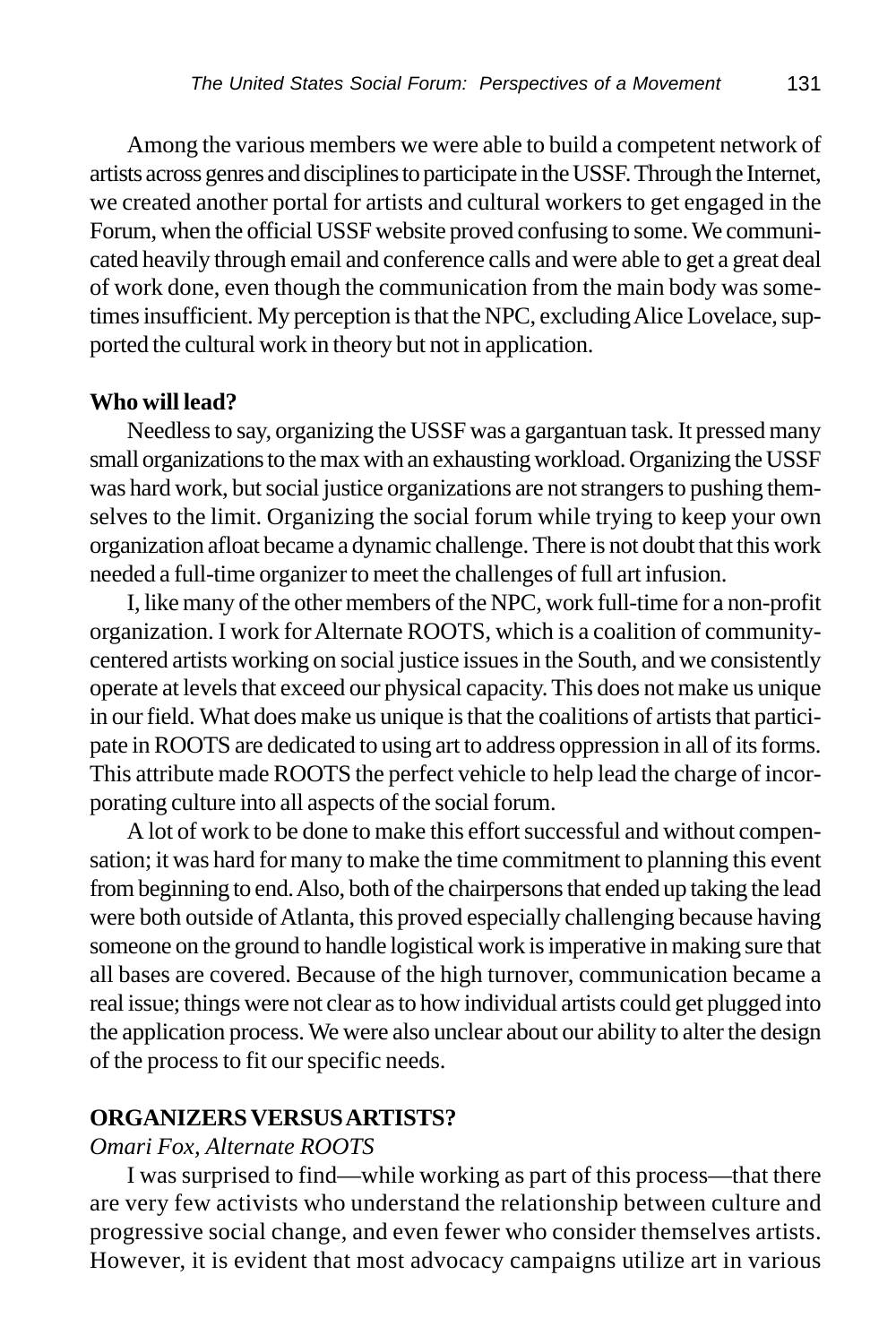forms–slogans, chants, songs, puppets, visual art and street theater–to actively promote their cause. This fact made making the case for integrating artist voices into plenary and panels a difficult task. Throughout the organizing process culture, art and artists were constantly relegated to the periphery, looked upon as mostly entertainment. There seemed to be a general disconnect between art and culture and how we use it to communicate progressive social change.

Art and culture was synonymous with the social change movements of the 60's and 70's. Art is a part of any holistic movement. Building a unified movement calls for organizing to simultaneously happen on all fronts. What would the Civil Rights legacy be without the Freedom Singers? Can you imagine the peace movement without song? In the south, organizations like the Free Southern Theater and Radio Free Georgia, direct descendents of the Student Non-Violent Coordinating Committee (SNCC) were and still are institutions that are intimately connected with the movements for social change. This sense of connection seems to be missing in the current movements.

We were successful in contacting, scheduling and supervising cultural presentations at the USSF, managing venues and staffing the sites. However, we feel that we were not successful in integrating culture into all aspects of the USSF. Cultural workers were relegated mostly as entertainment and not viewed as important voices in the dialogues that were at the heart of the Forum. At the NPC meeting right before the start of the Forum, I found myself asking where were the artists' voices on the plenary and panel sessions? The response that I got was, "Would you like to host one of the final sessions on the main stage?"

### **As we move forward**

In the future, how are artists represented at the USSF? Past the performances of singers and dancers, and the visual art exhibits, where is the unique voice of the artist in the process? How is this voice used as a uniting force and not as just a break from the rigors of organizing? These are questions that were left on the table post the first USSF. As we move forward to 2010, how do we ensure that art and culture are central to all efforts?

Art and culture are part of the holistic movement towards social change, it is essential and it is the responsibility of artists and cultural organizers to educate and inform the organizing process of the USSF to be more inclusive of art and artist in all their forms. Alternate ROOTS will continue to be a mechanism of support for the USSF through the diversity of the organization's members. Having gained a dynamic experience from the 2007 USSF, and having an intricate connection to more than numerous artists and cultural workers through various networks, my contributions to the 2010 USSF will be united in its ability and purpose. I am excited about the future and I look forward to seeing everyone again in 2010.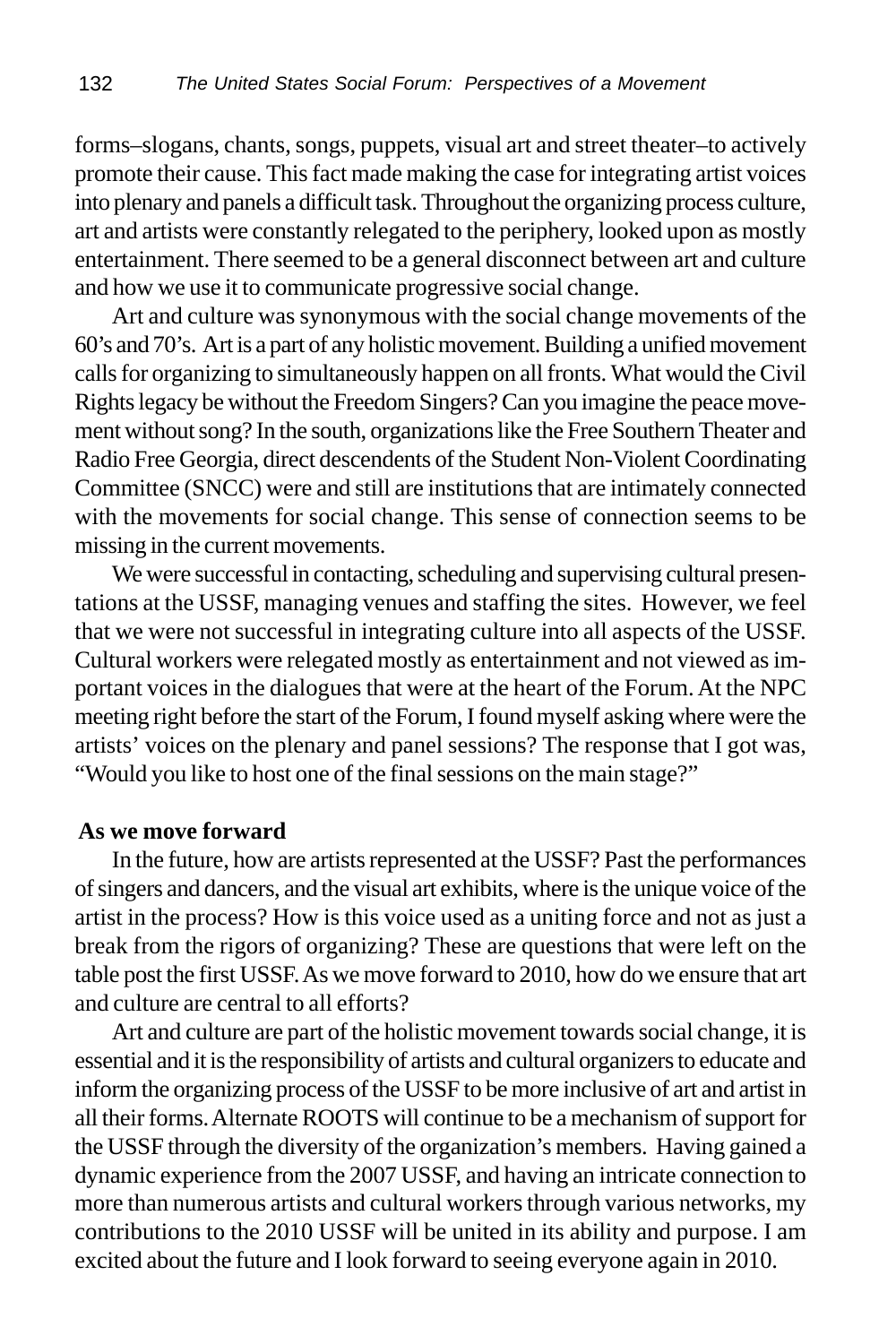#### **HOMEWORK HEAL: THE BEAUTIFUL STRUGGLE?**

*Jean-Marie Mauclet*

#### **Visual arts at the USSF, an artist's view**

Attending all the various South Carolina regional meetings and rhizomes particularly in Charleston, (May at the Library, Dining with Friends on Aids Day, 3 Rhizome gatherings) this on-going think tank and infrastructure of activity permeates the collective to habitually bring to fruition a thought or idea. As we sat back and watched the raw footage from the WSF in Nairobi and Southeastern Social Forum in Durham, NC I was visually taken there by the video as well as the various personal recounts. The sentiments that we gathered from the World Forum were many but the main ones that struck me were the effects of the United States presence or influence on the world and on our brothers and sisters in the broader sense of all of humanity descending from a common African ancestry; and how education is valued and perceived outside of the United States particularly in regard to how US influence for better or worse is reported and people's sentiments about it. I still don't believe I have a true sense of these implications but the opportunity to hear citizens of the world speak on their ills and hopes for possible healing is my personal backdrop to my participation in the USSF. The South Carolina caravan ultimately brought thirteen other people from our region to the Forum.

Although my predominant artist persona is for poetry my first love is visual arts. To piggyback the earlier sentiments of "world ills," further analysis of a dominant theme that emerged from the WSF is health and healing. Even before the WSF, following the Southeastern Social Forum the seeds of support emerged for that theme. Alice Lovelace, a poet and lead organizer of USSF, planted them. Rita Valenti, a nurse activist on the board of Project South and Marilyn Clement from Healthcare NOW. As collaborating artists of the Charleston Rhizome we thought to do a multi-layered theme for the USSF as the United States issues are equally layered and as complex as the world issues.

The primary targeted issue was Healing, Health, and Environmental Justice and we were blessed with Rita Valenti as our contact for that Local team of the USSF who responded positively to our goals particularly being a community activist working with health organizations and causes. We got a spot within the tent space of the Healing, Health & Environmental Justice (HH&EJ) Team of USSF where we organized and filmed each day conversations based on questions we developed together, following the diagram of USSF. Thursday was "Consciousness, health injustices and justice, children health and aids". In addition we also had the opportunity to collaborate with fellow Alternate Roots artist Bailey Barash and screened excerpts of her documentary "The AIDS Chronicles" at the Task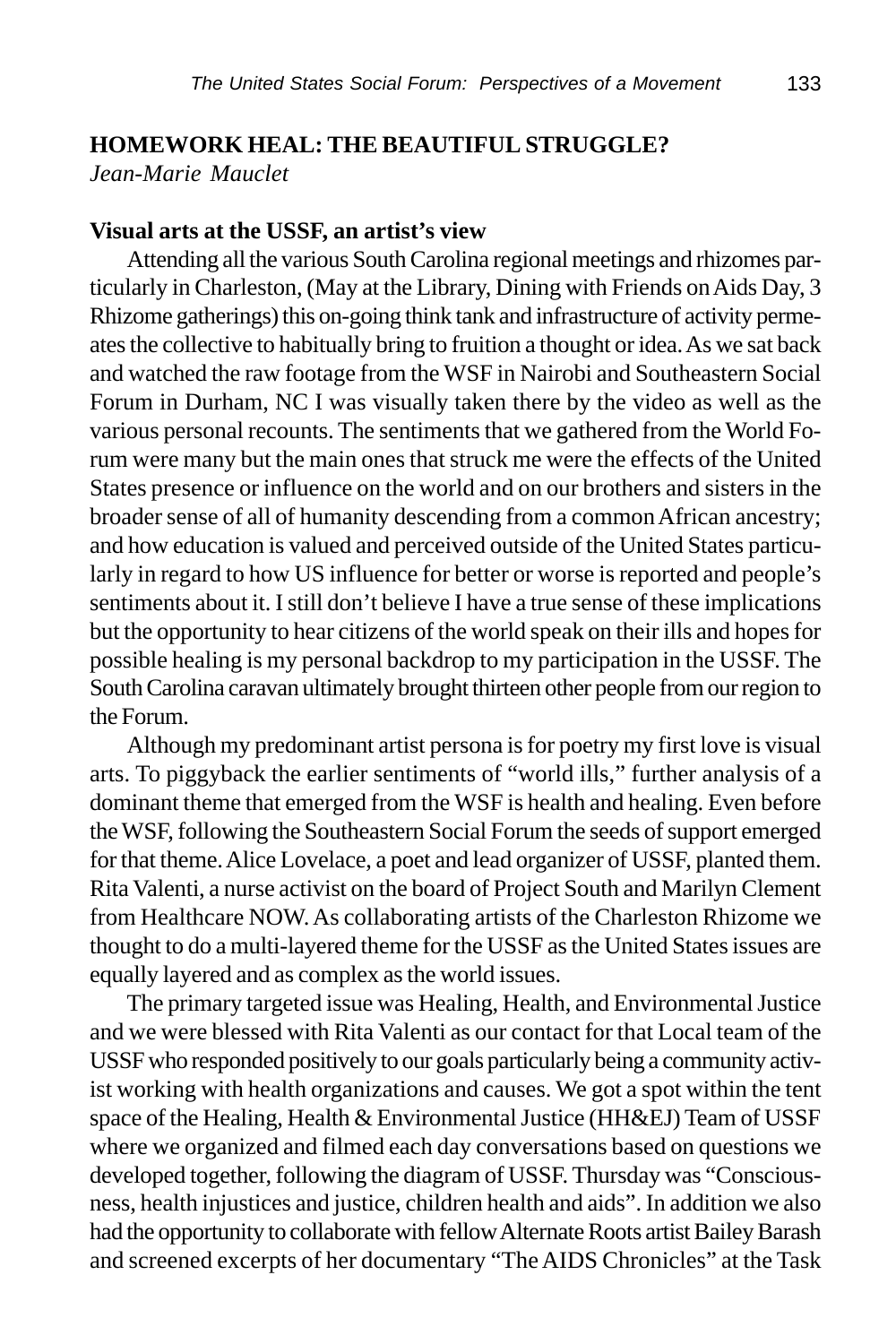Force gallery followed by discussion. Friday involved "Visioning, environmental injustices and justice". Saturday turned around "Strategies, nutritional issues and stories of healing and recoveries." We also filmed conversations next to the large water stations on Saturday, taking advantage of the homecoming events organized by families of formerly incarcerated members.

As our conversations are not interviews, the participants often abandoned the subject and talked about their reasons for being at the Forum or any other subjects. Many homeless were part of those conversations, which would prove to be an awakening coincidence since it tied into our work at the Taskforce for the Homeless. We recorded 52 conversations. At the same time and same place, under the leadership of Arianne King Comer we continued our endless batik banners. About 24 feet of fabric were used this time. Some of them were shown at Alternate ROOTS Annual Meeting in August.

Our first film "You Comin," with recordings from the Southeast Social Forum was selected as the opening film for USSF film festival at the main Library. We were so pleased. The filming done at the World Social Forum is now on a website www.youcomin.org. There, anyone can access the conversations they participated in. After many discussions with Rita Valenti, Cara Page and the HH&EJ team we are processing our filming as a patchwork of conversations (two DVD's). And our Rhizome will continue to work in 2007-08 on an edited version of what was done at the three forums.

The next issue was to continue the wave of support for the role of arts and Alternate Roots Visual Artists with the theme "Cultural/Social Possibilities." With visual artists and educators permeating the group, once we decided on our themes it was a matter of mapping our in-house resources, making an artists' call, and plotting the course of collaboration with our respective networks and communities. After several showings and discussions of "You Comin," and some buzz for USSF attendance the artists roster began to form including some from a call by the USSF planning committee. Youth participation was hard to generate due to administrative constraints, vision, and focus on standardized test scores. Although school mission statements speak to developing citizens of humanity and the visual arts curriculum standards encourage exhibition opportunity and generation of broad ideas and practice, most of our efforts in the schools where some of us (Lasheia Oubre, Pam Gibbs, Arianne King Comer and myself) teach garnered some interest, but we were limited to the statistical priorities of increased test performance. We also attempted to link our work with the tent and program of the youth group of Project South. Finally during the Forum we were blessed by a large participation of young people.

The Culture group of USSF had planned two shows. Earlier contacts with Alyson McLetchie, Lynn Linnemeier and Kevin Sipp were very encouraging.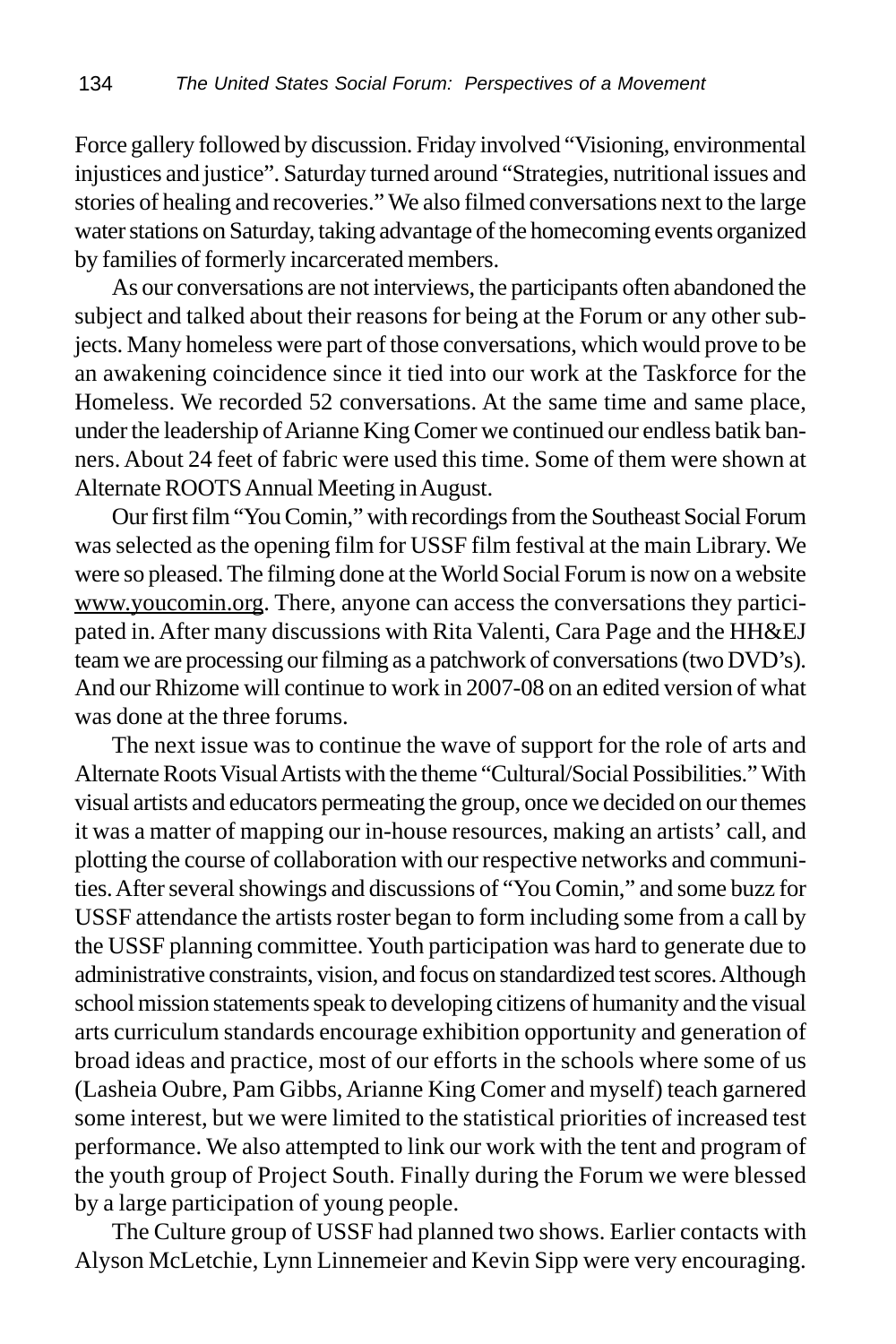However, Alyson and Lynn dropped their leadership in the USSF Culture workgroup. We felt that there was a burden and an opportunity. We decided to take the leadership for a show in the cafeteria space at the Task Force for the Homeless on Peachtree and Pine right up the street from the heart of USSF activity in the Convention Center. I have mixed feelings about it particularly because of our intruding presence, though well intentioned it was the space and sanctuary of the Task Forces' residents and of one special artist that I will never forget. Considering the themes that we approached visually the power of art was at hand and one of the artists at the Task Force who was not pleased with the "artsy imperialists" eventually came around to us and even presented his work in a Show and Tell evening. With the artists and themes emerging from a wide variety of locales, sensibilities, and mediums the eventual display that developed was one that showcased artists that might not ordinarily exhibit together in a space that was fitting for the issues raised at the Forum.

I have decided to call the show "Homework Heal: the Beautiful Struggle?" due to the setting, partners, and multi-layered issues on display. Homework because with so many educators myself included, the work we need to do is at home in the United States and our local community, the broader world community, the environmental work for the earth, the exhibition space at the Task Force for the Homeless, and the meaning of healing it's the perfect title but perhaps more importantly and personally a wake up call for all of us to do our homework assignment. Heal, by definition, means to cure, restore, repair, or to set right. How can that not be the world's homework assignment? Because of my hip-hop roots the "Beautiful Struggle" is homage to MC Talib Kweli's album title, but moreover another loaded statement speaking to the personal journey that we took to get to the USSF. It was truly beautiful to see the convergence but thinking about how to build an infrastructure to deal with what we wanted to overcome was a grander struggle and still is. Then the immediate struggle of beautiful art being juxtaposed with homeless human beings in the next room and the backdrop of the Forum passing people along the way to the convention center and no instant means to assist the situation but hoping that the videos and messages would eventually spark consciousness that would lead to change.

The ability of the artists to adapt to the setting of the stretched venues surrounding the Forum, the variety of what was presented around health and social possibility, and the opportunity to display at the Task Force all made for a unique showing and what I know as one of the few visual arts cultural contributions, as the USSF was dominated with after session performances. The highlight for me was finally not performing at our Open Mic & Show and Tell, just being a visual artist speaking to my first love and motivations behind my work, which has plenty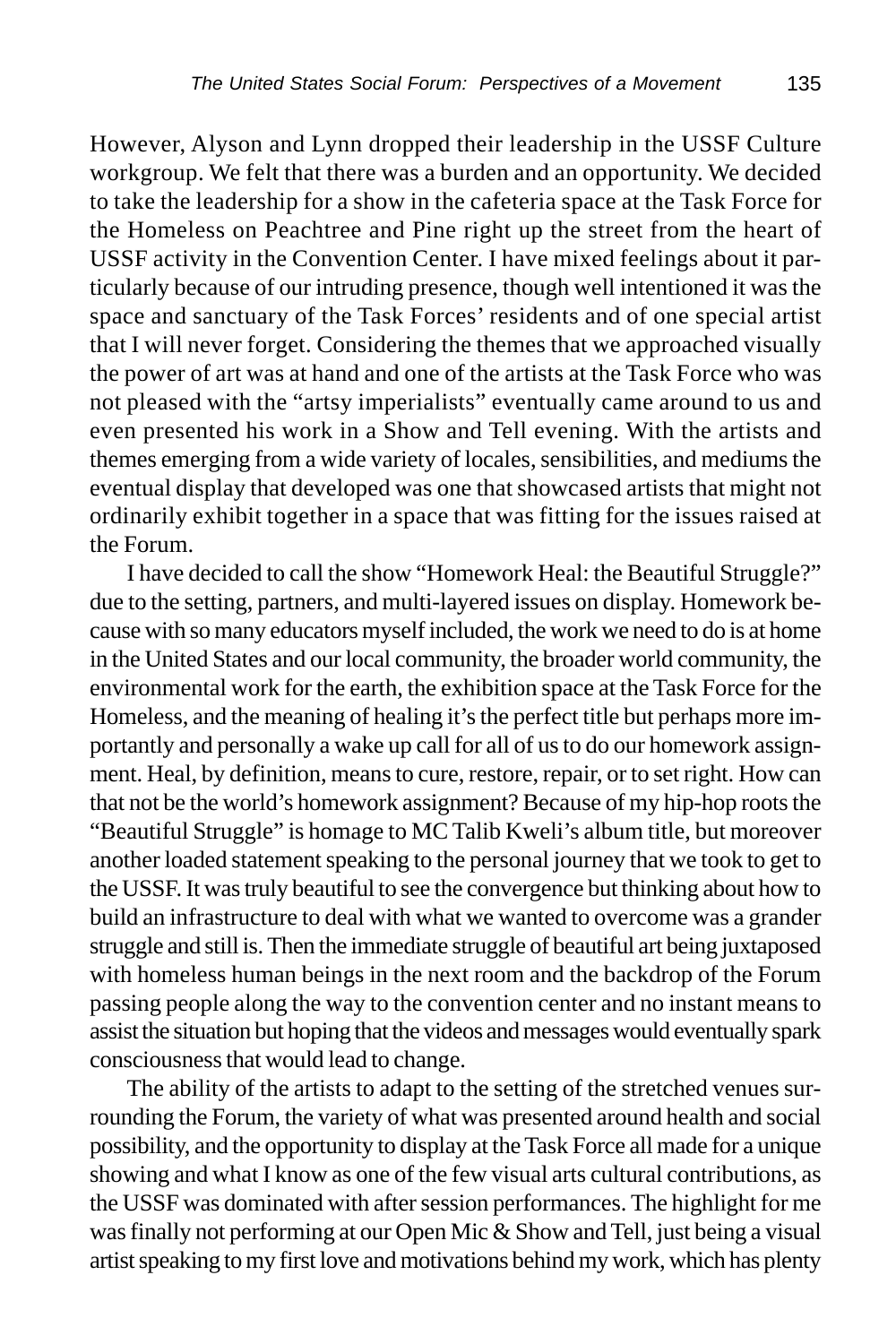of written words for people to see and hear. A host of Rooters and on the spot artists came to perform at our gallery walk including our friend at the Task Force. In the heat of the sweltering Georgia night, balancing and interspersing singing, dance, and poetry between each visual artist's discussion further raised the temperature of talent. Like creativity often does the extemporaneous sign in forged a perfect blend of energy that seemed to compliment the image and content of the visual artists and performers. Other performers included Brooks Emanuel, Vanessa Manley adapting her dance to a batik created at the WSF, poetry and drama by Ratsak, and the vocal talents of Etta Purcell. After extensive promotion and street team hustle, local forum attendees and the Alternate Roots faithful alike all came out to our art affair.

Returning to the world outside the Forum in South Carolina, our Charleston Rhizome and Hip-Hop Institute hasn't missed a beat. Post-forum think tanks and planning sessions have lead to the continuation of sentiments inspired by the USSF Another World is Possible theme and we have since held monthly male and female empowerment conferences, youth outreach performances and have plans for performances and food/ supply drives at our local homeless shelters and organizations. The efforts of "Homework Heal" and "You Comin" are still ongoing with work and outreach efforts with South Carolina public schools, communities and DJs. Several ideas spawned from relationships and ideas generated by this artistic effort have filtered into our personal creative work or will manifest in shows pending in 2008. The homework hasn't stopped before or since the USSF.

In conclusion, the opportunity to exhibit in our Roots home base of Atlanta and have a visual arts presence at the USSF wouldn't have been possible without the grant. That chance coupled with the opportunity to showcase our visual and performing artists to raise awareness to difficult situations was a blessing that will be honored with the continued work of our region. Obviously determined artists, like our rhizome, who often work in underserved communities will find a way to make our presence and message felt, but having financial latitude to fund these aspirations often make possible opportunities that appear impossible and the Charleston Rhizome and Hip-Hop Institute is beyond grateful to be recipients of one of the 2007 CAPP Grants.

#### **USSF Art show at the Taskforce for the Homeless**

I heard Alice talk about the USSF as early as August 2006, at the Alternate Roots annual meeting. Her main idea–as I recall–was to have an artist present at each Forum event to show that our future is predicated upon how creative we the people must be for another world to be possible. Maybe, artists could, creatively and experimentally, influence the USSF workshops and plenary sessions in their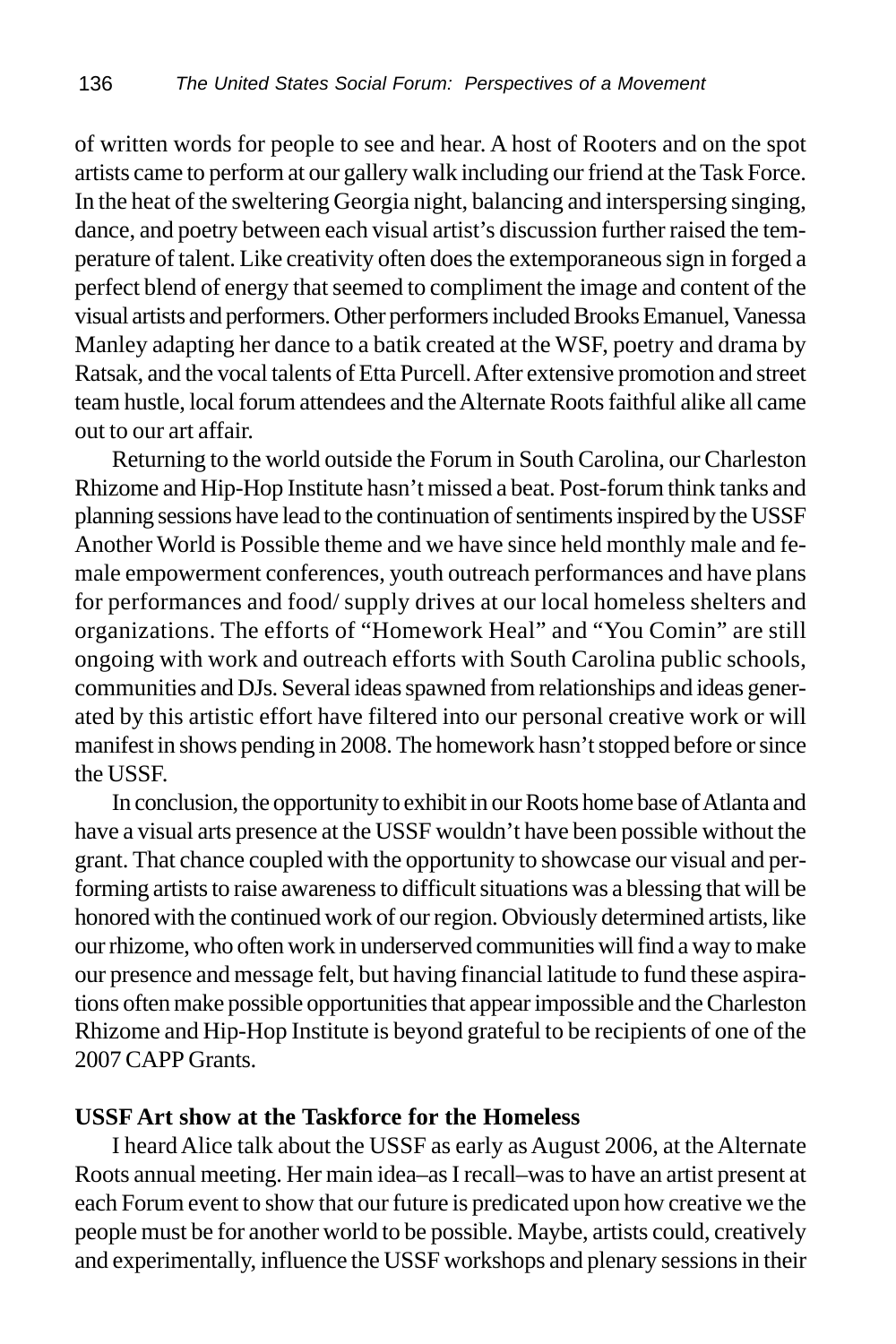form and content. The process was to be organized by volunteers. Then, the Forum format and web-related registration process proved hard to decipher.

For many decades now, artists of all disciplines seem to have well understood how they could be part of a competitive market but they still have trouble understanding their benevolent, civic role within our open society. In fact, like any other individual or group, artists were expected to register and propose ideas to the Forum organizers.

Anita Beatty, the Director of the huge Task Force for the Homeless, an artist herself, proposed a space for a visual art show. The space was converted, from a room full of rubble to a clean room with recycled rubble, an art space: 3000 square feet at the corner of Peachtree and Pine, two blocks from the USSF Civic Center.

Actually, in the middle of the rubble, there were already resident artists and photographers at the Task Force. One of them was not very happy to be invaded, but in the process, offered the first proof that the spirit of the USSF was well at work. He became, for me and others, a facilitator and a guide, an inspired example of patience, goodwill and open mindedness. His work became necessary for the show to be.

Were it from from-the-hip or professional photography, fine art, installation work, hip-hop, video art, two of the six altars present at the Forum or the mix was a perfect reflection of what the USSF is all about: the temporary, composite, unexpected gathering of folks who share a huge dream, work hard together to clarify it and go back home to anchor it. The crowning moment was Friday evening where all participants had an opportunity to present their work in a show-and-tell situation. Then, poets, dancers, singers, spoken word artists could interfere, react to the work. Let me say, it was hot… and warm.

Altogether, maybe 250 people only visited the space, a space that may soon give way a cafeteria for the Task Force. But, speaking for myself and some others, I am sure, the whole experience helped us grasp that, if another world, another art world, is indeed possible, it will be one where diversity and tolerance are the obligatory filters of all aesthetics and all ethics, upon which our homogenized, consumerist cultures are founded. A severe blow to "values" as guarantee of our social position, our stability, our predictability and that of our social groups. After all, art is just an exudation, a secretion, a natural, renewable product of human creativity. In Atlanta we sweated it out and the experience sheared the grid of our expectations.

Now, I need to thank all participants, volunteers, and supporters. Mostly Grant, Leo, Jules, Lynn, Gwylene, Luke, Alice, Arif, Steve, Arianne, Bailey, Anita, Aboukar, Latonnya, Omari, Cara, Egypt, Kia, Malcolm, Chelsea, the Women Warriors, the Peace Women and all others. Thank you so much.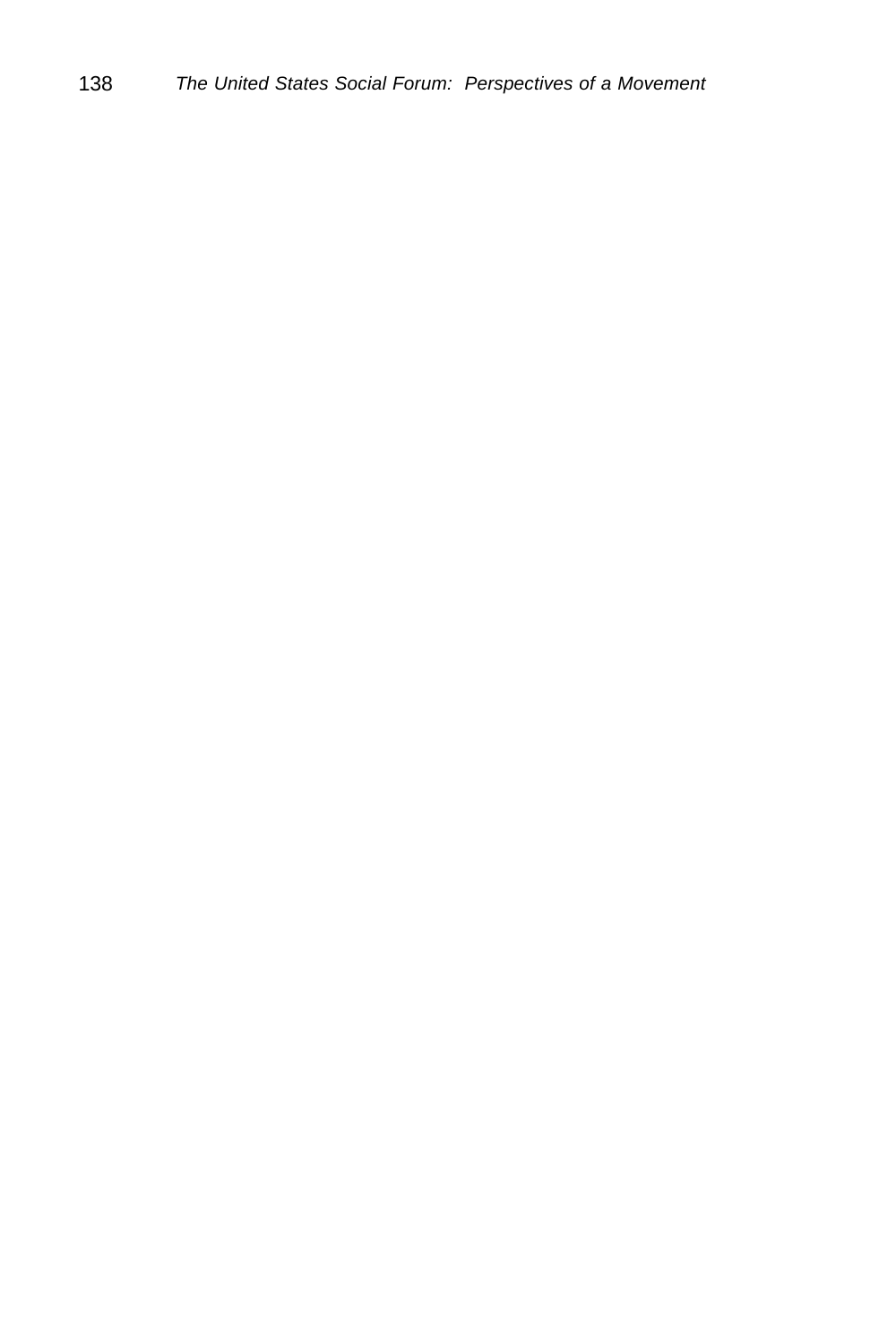# **Part II**

# *Creating Convergences:* **Building a Movement from the Bottom Up**

The cluster of articles in Section II are all connected to the issues of building and converging movements in the US and globally. In these pieces, the writers bring to the forefront the critical issues in movement convergence. These issues can be posed as questions: How might our movements link together for social transformation given historical divides? What must occur within the USSF process as well as on the ground for bottom up movement convergence to occur? What are examples of movement convergences?

The opening article, by Lara Cushing and Jill Johnson makes the movement convergence case boldly and with clarity, offering lessons worth emulating from the People's Freedom Caravan. The organizers moved with a clear vision of building from the bottom up. The Caravan started from Albuquerque, New Mexico, moving through Texas and other sites in the South, connecting in Mississippi with Black freedom fighters from the anti-racist organization Southern Echo. It was understood that if Brown people from the Southwest and Black people from the South made authentic connections, linking struggles, the US could be fundamentally changed. And what glorious images the Caravan cast, rolling into Atlanta, into the social forum. The Caravan organized in honor of the 1961 Freedom Rides and with a vision of the world we want to create.

 How we build movement unity and convergence from the bottom up is worth considering. This is the bottom-up convergence that the USSF puts at the center of its praxis. The multiple movements in the US must come together in deep connection for transformatory change to occur. Linking communities of color, working class and poor, LGBTQ, women, disability is at the heart of this process. Fundamentally, this convergence entails the intersection of movements to build strategic alliances and relationships. Labor and grassroots community groups have begun to make these connections. For example, the student movement has begun to build with organized labor. While the labor presence was weaker than it should have been at the USSF, the articles, "Workers' Rights at the US Social Forum" and the "UE Participates in the Social Forum Process," are good examples of how these processes are unfolding.

Clearly the struggle for convergence is not outside the forum process. There was a good deal of struggle within USSF organizing and illustrating that conver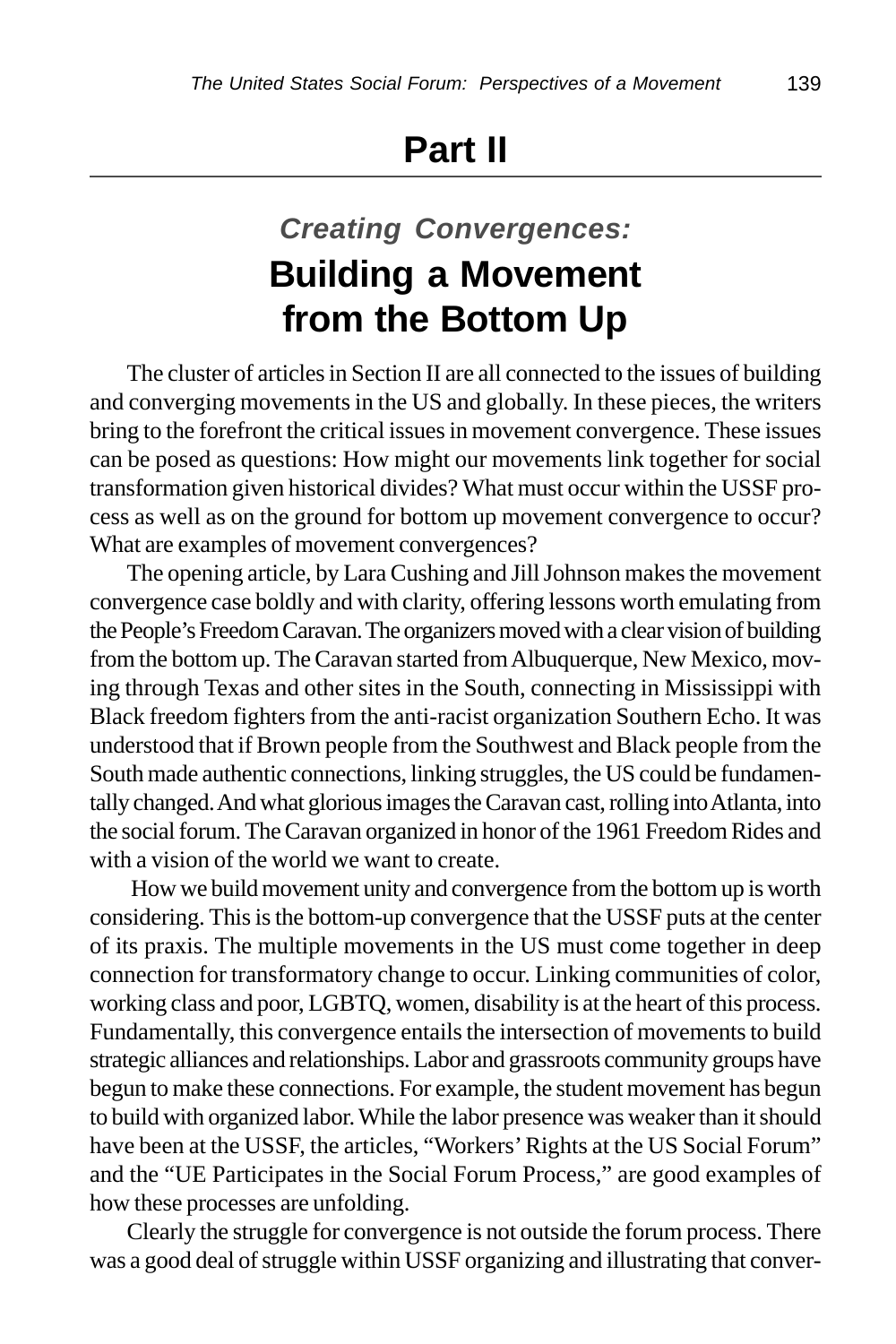gence is often difficult. This is powerfully articulated in the voices of the women from the Women's Working Group. In their chapter, "Women's Working Group Organizing Gender Justice for the US Social Forum," the nature of their struggle within the USSF is presented. There will be tensions and contestation in building alliances. This has certainly been true in the struggle against patriarchy and the erasure of women's oppression in the context of radical struggles for social change. Even still, the Forum was an important point of connection for those activists involved in women's liberation and LGBTQ struggles. Members of SONG recount the history of LGBTQ in another chapter. Likewise, the significance of the USSF process for immigrant communities is articulated by Colin Rajah, of the National Network for Immigrant and Refugee Rights.

Finally, in this section, there are three powerful examples of convergence through alliance building in the context of the USSF. With these alliances, we gain insight into answering the last question: Are there examples of convergence we can learn from? The National Domestic Workers Alliance (NDWA) and the Solidarity Economy Network (SEN) formalized and The Right to the City Alliance further instituted itself at the USSF. The exploitation of domestic workers and the gentrification of US cities connect powerfully with the gender, class, and racial inequalities of neoliberal globalization central to building the USSF. The development of economic exchange that goes beyond profit-seeking capitalism ultimately makes another world possible. Bringing together diverse sectors of grassroots organizations so that they can build within and across movements lies at the heart of the USSF. As one activist notes, "We are many in the same fight." This section demonstrates our struggles and accomplishments in creating convergences.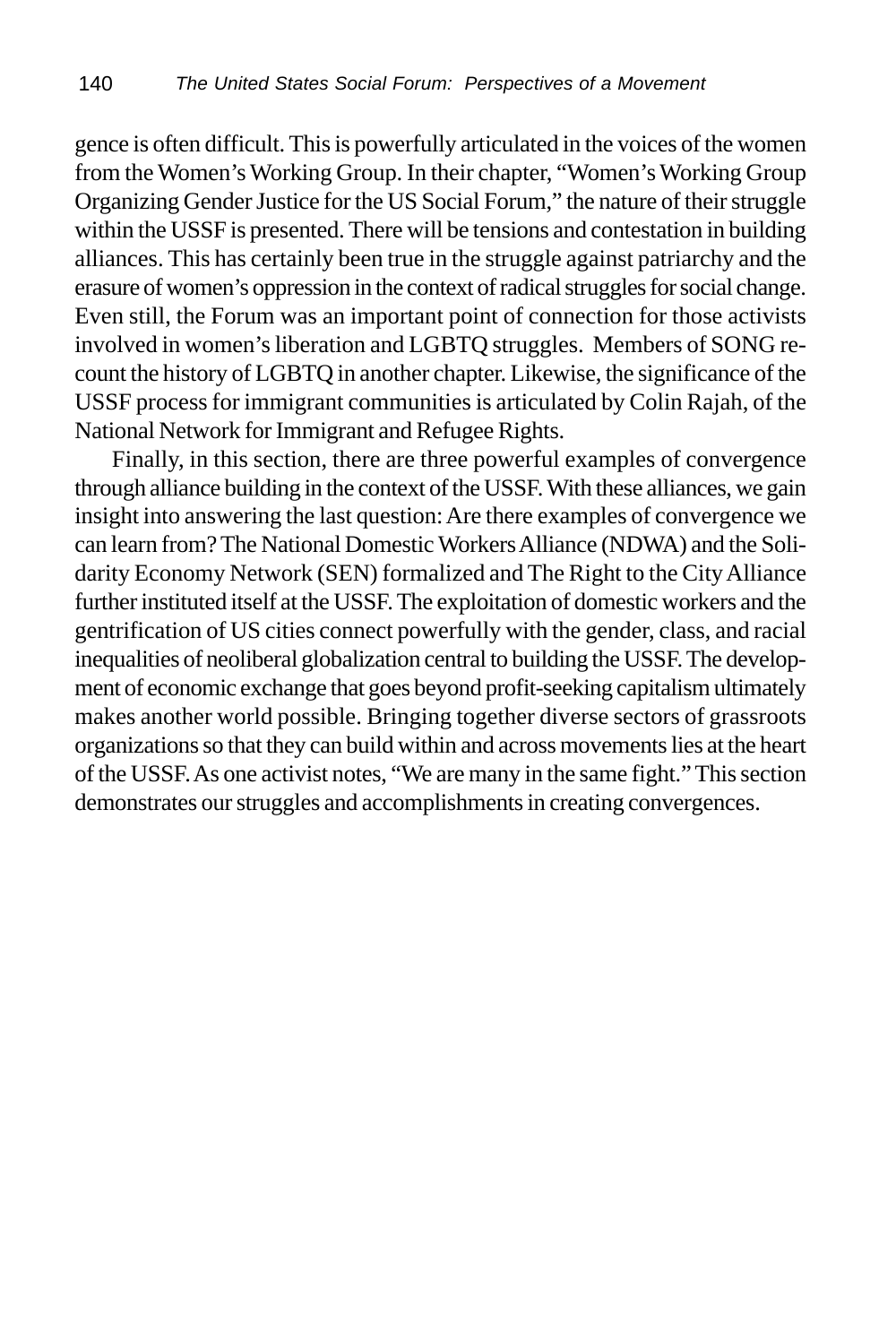# **Chapter 12**

# *The United States Social Forum:* **Igniting the Kindred & Each Other**

*Alexis Pauline Gumbs, Atlanta-born, Southerners on New Ground (SONG) member*

atlanta done laid me down heat painted pavement to stay

taught me that to be alien was to be here so to be queer must be hip hop (beat beaten but beaming still)

atlanta taught me music could war and if drop-kicked hope landed and landed in Bankhead it would bounce

atlanta remains a city brazen enough to kill me and keep moving but I would STILL tattoo OutKast lyrics on my grave

what I am trying to tell you is love is a sin that at best trains me up in the everyday art of not being a slave

but this is how much i want you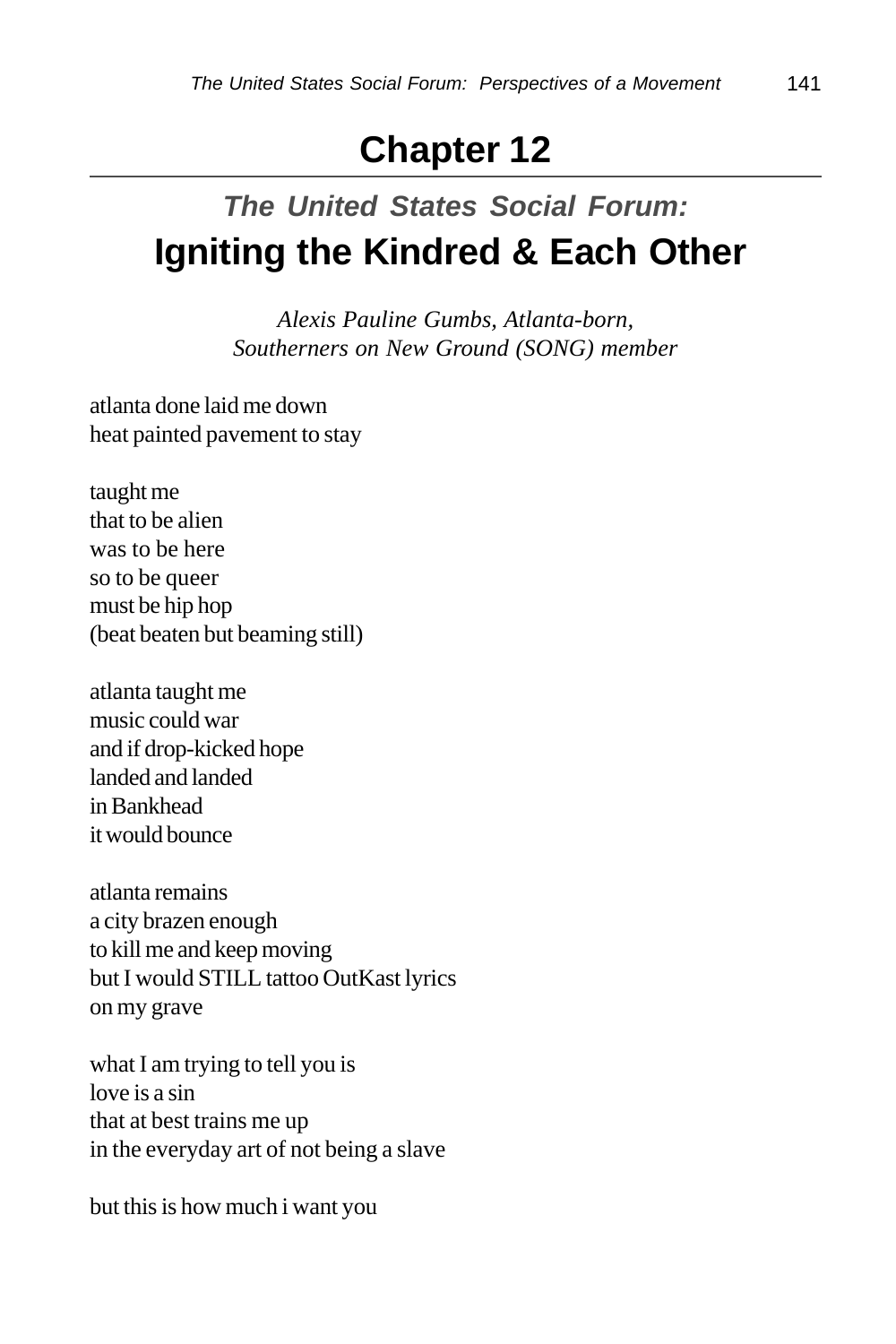i would cringe into asphalt fuck the compromise of sidewalks if it meant you could stand in the middle and sing i would shelter the highest pedestrian deathrate if it made the craziest among us more likely immortal

would drawl down secrets melt your sneakers and name every pathway after what I can't afford

if it meant you would never forget me i would be the place spread open divided for the queer and fly to multiply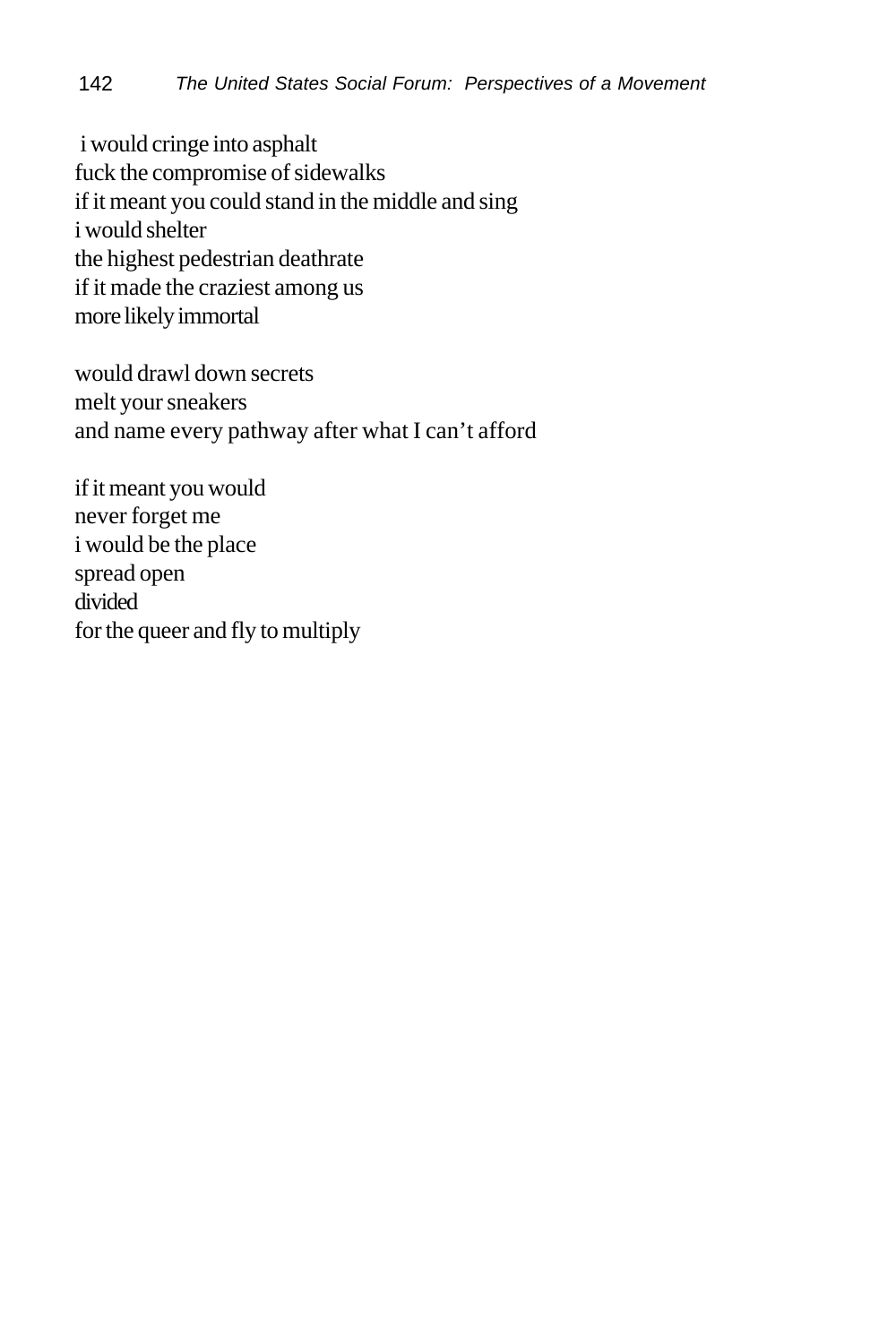# **Chapter 13**

## *Milestones of a Movement:*

# **Reflections on the People's Freedom Caravan**

-Refineries, prisons, and demolitions. -Tacos, BBQ, jambalaya, crawfish, and collards. -Workers, families, youth, Native Americans, and immigrants. -Conjunto, Second Line, and Blues.

*Lara Cushing and Jill Johnston, Southwest Workers Union*

The People's Freedom Caravan (PFC) to the US Social Forum brought together over 80 grassroots organizations from the South and Southwest on a six day journey of bridge building, solidarity, and self discovery. A social forum on wheels, the Caravan built convergence between low income communities from Albuquerque to Atlanta by breaking down the barriers of class, race, issue and geography that too often divide us. Through action and exchanges in 13 communities along the way, the riders created a common experience and realized the power of connecting with and simultaneously creating history.

For Southwest Workers Union and many organization in the southern half of the US the social forum was more about the *process* of getting there than merely the participation in the event itself. We used this opportunity as a way to build upon the movement in the region and bring grassroots leaders together–young and old– to share their stories, to hear and see first hand the history and the realities in the southern US.

By the time we arrived in Atlanta, the Caravan was over 500 strong, with eight buses and numerous vans and cars, and had touched thousands along the journey. It would be impossible to capture the diverse perspectives and experiences of all those who took part here. Instead, we offer these reflections on the Caravan from our viewpoint as one of the primary organizers, and in the words of many of our members who made the journey.

#### **This is what movement building looks like**

In a system where social justice is chopped into different fundable "program areas" with measurable "outcomes", movement building is an abstract idea that is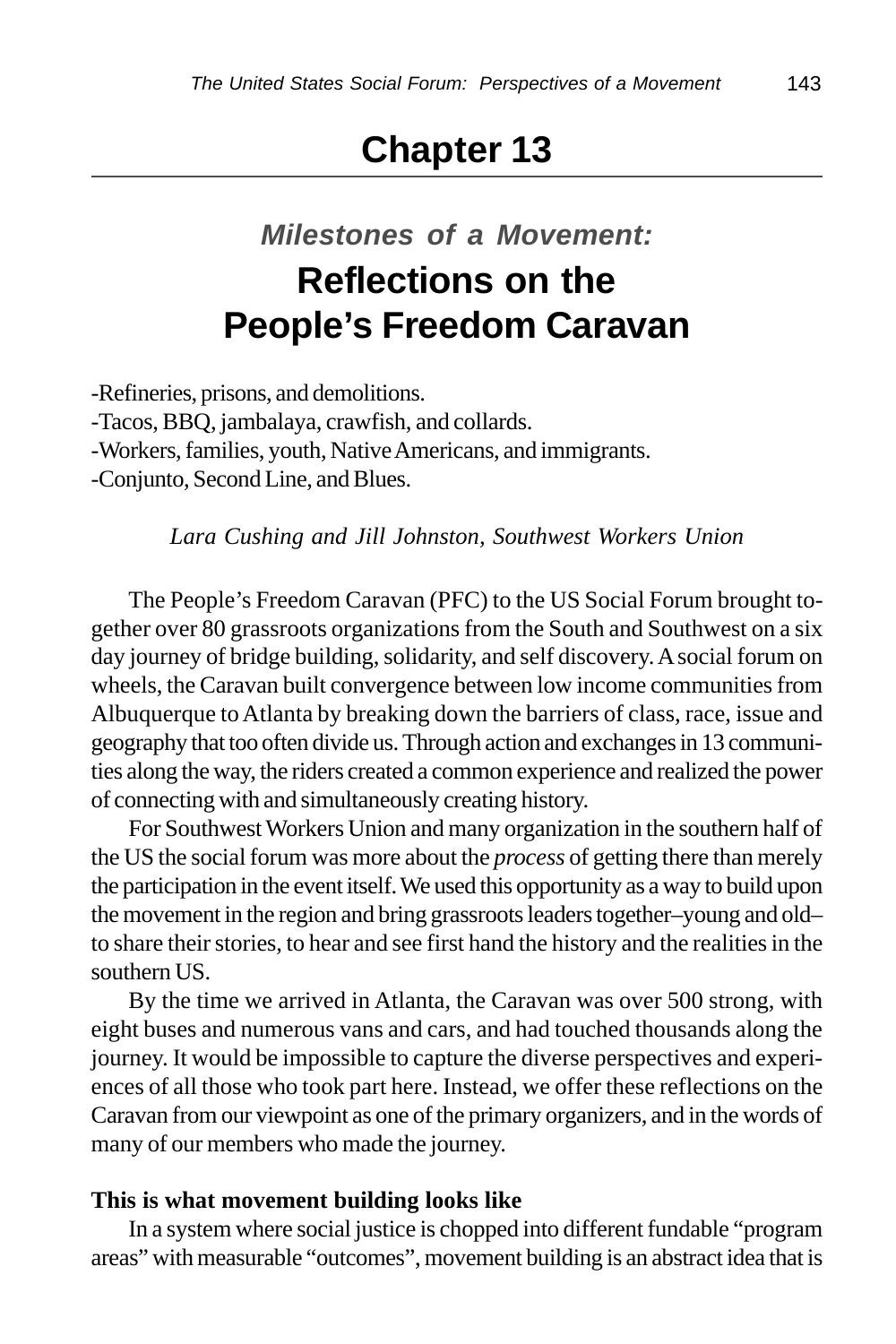

*People's Caravan, Albuquerque, New Mexico, June 22, 2007 (courtesy of SouthWest Organizing Project)*

hard to connect with our local work. It is hard to see how it will empower communities, or further goals or campaigns, and it is even harder to get funded. In the day-to-day struggle of challenging head on that which is hardest to face–the demoralizing reality that people exploit and oppress each other–sometimes it becomes overwhelming to think of taking on any more work than is absolutely necessary.

Why then, after many sleepless nights pulling together the Border Social Forum in Ciudad Juarez in October of 2006, did we start talking about organizing a week long, multi-city, grassroots caravan through the Southwest and South to the first USSF in Atlanta? How did the caravan bloom into the focus of many of our organizing efforts towards the USSF, and a deeply transformative experience for many of the participants? And what have we advanced as grassroots organizations by spending six days on the road with hundreds of other people?

"We were already heavily invested in the process of putting together the USSF, with the goal of helping us think differently about how we do movement building in this country," reflected Robbie Rodriguez of the SouthWest Organizing Project (SWOP) in Albuquerque. "There are books that are written by academics about movement-building, lifelong activists that have been a part of it, but what does it really mean? For us part of the meaning is the feeling of being a part of something much bigger than ourselves or our community. The People's Freedom Caravan was a moment where we created the opportunity for our members to experience that."

Too often, we see the same faces of professional activists again and again at national and international "movement building" events. The USSF itself was an attempt to counter that, and provide a space more accessible than the World Social Forums for grassroots people to come together to share stories, struggles,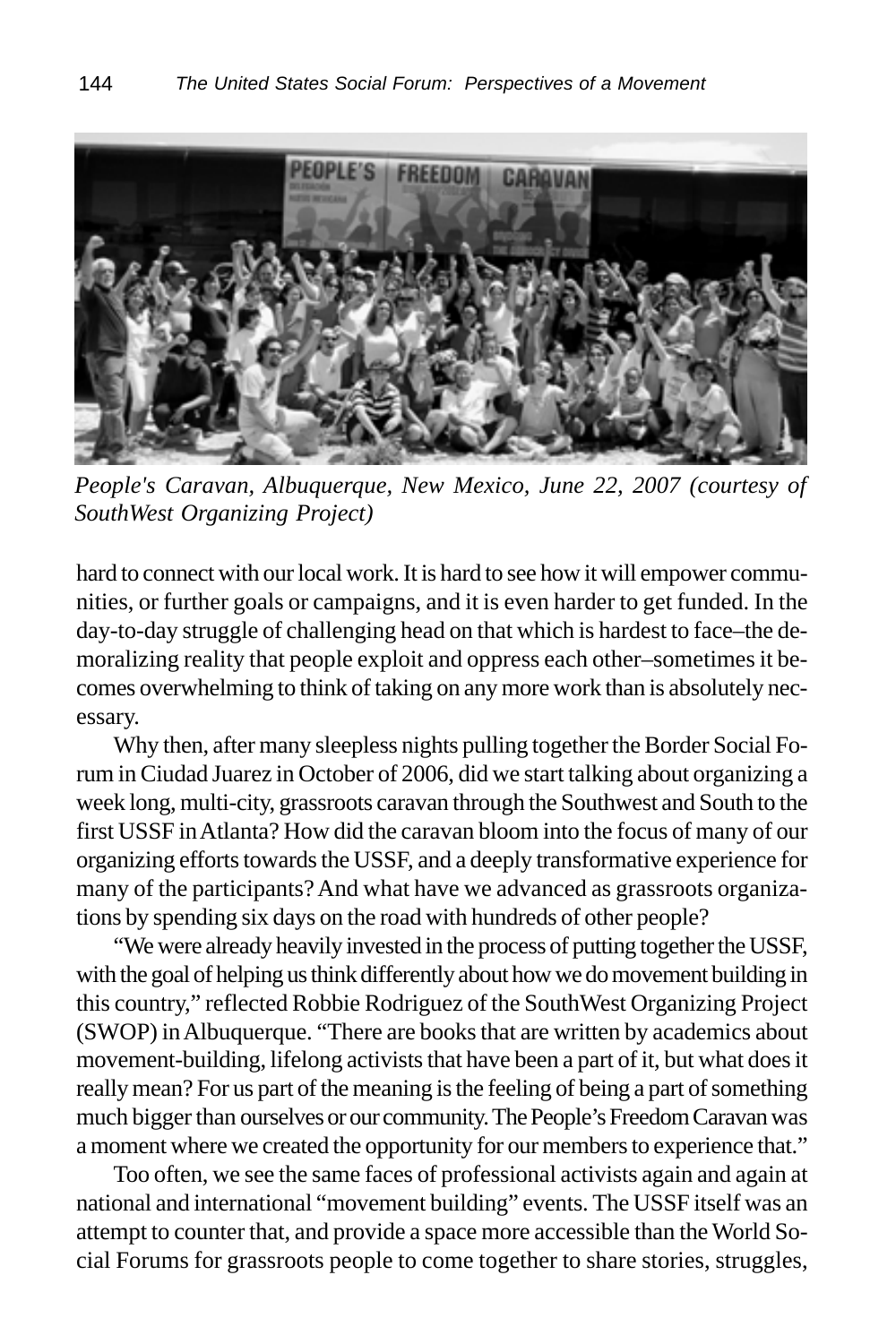strategies and build solidarity and convergence towards another world. The PFC was really an attempt to ground that same idea in the logistical challenge of getting 500 people from communities with few resources to Atlanta.

The idea for the Caravan emerged out of a collaboration between Southwest Workers Union, the SouthWest Organizing Project, and Southern Echo in Mississippi. We had been sharing our regional histories as oppressed communities through a series of organizational exchanges with the goal of building black-brown solidarity through dialog and the construction of a common understanding of the impacts of slavery, colonization, and migration. "But once we decided we were going to do this caravan, the question very quickly became who else needs to be rolling with us on the bus?" remembers Genaro L. Rendón of Southwest Workers Union.

"The caravan is a rebirth of grassroots politics that will include hundreds of members from community organizations that share a common vision for a more just world," says Brenda Hyde of Southern Echo. "This is a world where education and healthcare are valued over war, incarceration, and corporate welfare; where worker and human rights are respected; and where families live in a clean environment."

Movement building has to encompass raising consciousness amongst people who do not already consider themselves part of the struggle for social justice. Most of our members had never left the state before. From infants to great grandmothers, the Caravan was intergenerational and rooted in family. Rather than involving the usual suspects, the Caravan became a vehicle for bringing regular folks–workers, immigrants, youth–as well as veterans from the Civil Rights, indigenous, and Chicano rights movements to speak for themselves in Atlanta and deepen their own understanding of the movement for social change in the US and their role at the center of it. We carried the stories of the communities we visited along the way with us to Atlanta, and also brought a piece of the USSF to those at every stop along the way who were not able to go. "It was the mix of folks that really made this special, unique and powerful. We become very fragmented in the work that we do, and we need to break out of that paradigm. That is what the People's Freedom Caravan lent itself to do–shift your thinking. You felt it in the way the communities opened their doors, their hearts, and their arms to us at every stop," Genaro added.

The Caravan also made dozens of organizations work together. One person or even one group could not have pulled off the logistics, nor organized events in each city that had the impact and local resonance that they did. Rather it was our collective effort, our collective power that created the experience. The organizing process itself fortified relationships and trust between organizations in a way that a mere conference could not. The Caravan was a concrete way for us to harness the excitement of the USSF and root it in our regional organizing to mobilize more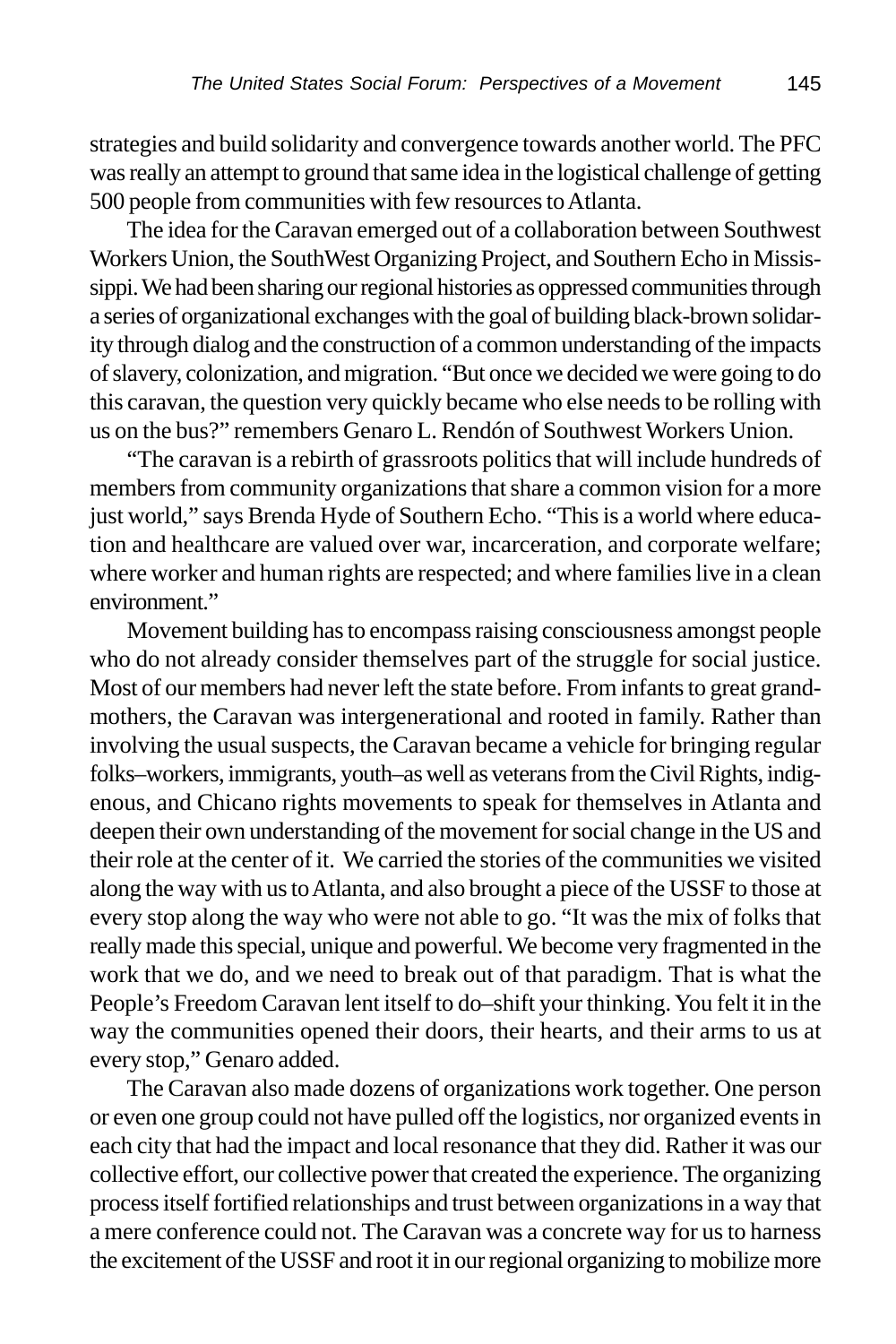grassroots power and solidarity amongst disenfranchised communities across the US South and Southwest.

### **The power of experience**

One of the biggest challenges to movement building work is overcoming barriers between our communities–cultural, language, geographic and generational divides. How do we build the collective understanding to transcend the negative messages we are bombarded with about each other–that we are criminals, illegal, poor because we're lazy, stupid because we're young? How do we break down the forces that try to put us in competition for the basic human rights to health care, education, housing, food, and meaning in our life? As organizers from diverse communities trying to build multi-racial and intergenerational solidarity, that is our ongoing struggle.

The People's Freedom Caravan took on that challenge through the transformative power of personal relationships and shared experience. Too often we suffer from a race to the bottom to vie for the position of most oppressed. The Caravan changed that dynamic by allowing us to define ourselves by that which makes us proud: our food, our leaders, our history, our culture, our resistance. Sharing and celebrating our distinct histories and traditions lets us better recognize the common threads that tie our struggles together. In a polarized society where working class communities are pitted against each other, the simple act of sitting down to a meal together becomes revolutionary. Rooted in our unique cultures and communities, we can then forge a new way forward based on hope and vision.

One Mossville resident said "We've been waiting a long time" for this type of convergence that overcomes the barriers that divide us. "This is about making our voices heard, bringing together our power and constructing a better future for our children based on human rights and justice."

History and present-day struggles were highlighted at each stop of the Caravan through testimony, witnessing tours, and action. It is one thing to read about the Civil Rights Movement. It is another to stand with Hollis Watkins, civil rights veteran and founder of Southern Echo, as he describes young people being jailed in livestock pens for civil disobedience. Similarly, there is nothing like hearing the first hand testimony of Residents of Public Housing, day laborers, and residents of the Ninth Ward about the tragedy of Katrina and the reconstruction of New Orleans, or communities in San Antonio, Houston, Port Arthur, TX and Mossville, LA, describing the health impacts of living in the shadow of the Air Force, refineries, and chemical manufacturing facilities.

"Some of the things Hollis told us were just heart-breaking," wrote Genevieve Rodriguez about her impressions of the Caravan stop in Jackson, MS. "It would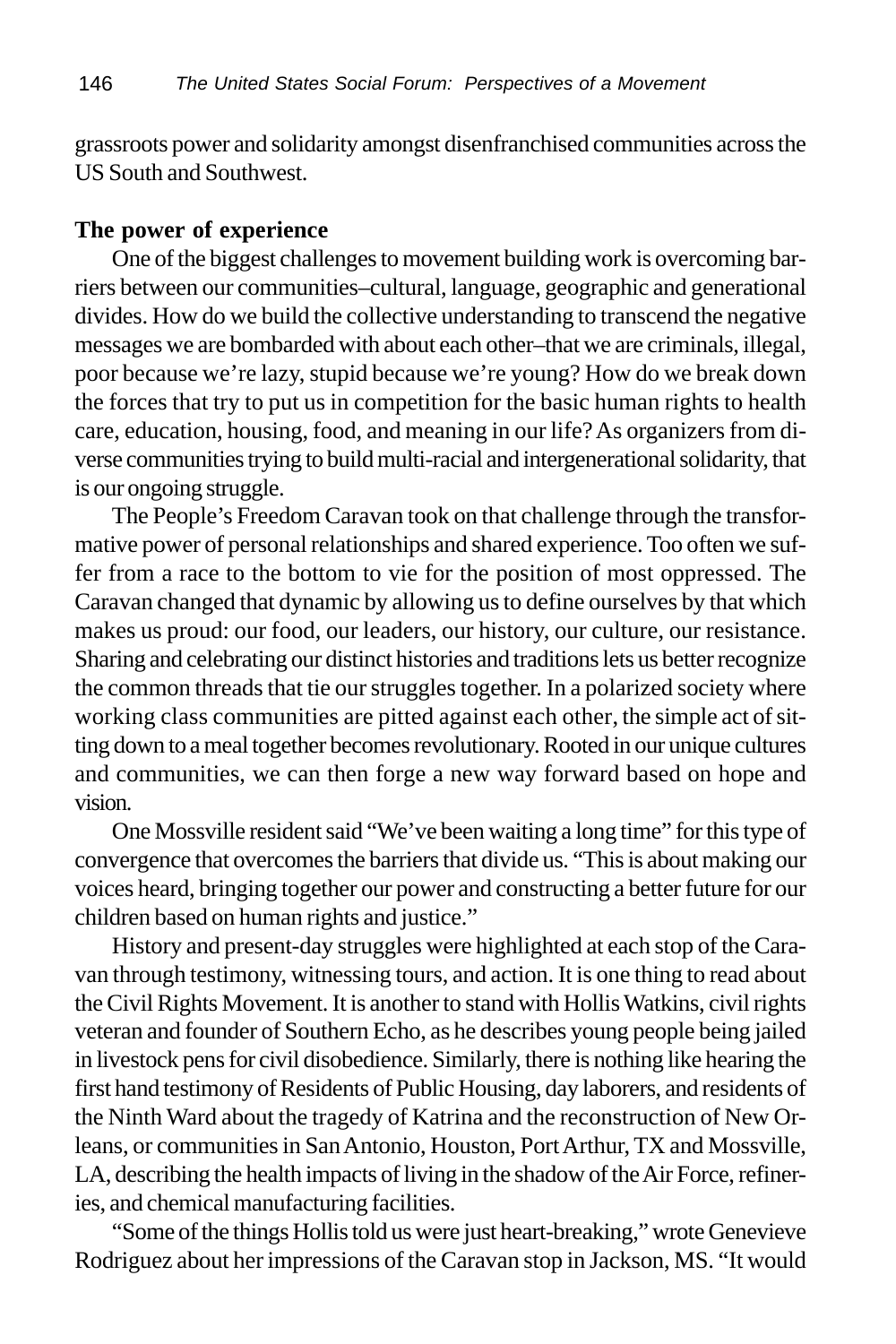be comforting to hear that such things don't go on in the United States today. But adjacent to the infamous livestock sheds is the Jackson Coliseum, where evacuees from Hurricane Katrina were housed. At first, there were about equal number of blacks and white, Watkins pointed out. But after a few days, it was mainly black people waiting for a place to go."

Diana Lopez of SWU said of her experience, "It changed me in the way that I now see. I got to experience the front lines of organizing by talking to community members who are affected by oil companies, Katrina, racism directly instead of seeing it from the outside. You realize how different it is."

Members also echoed the inspiration and hope they took from the resilience and commitment of the communities we visited. "You never hear about the reality. I saw the power of the community here and I am excited that we could help in some small way," said Jessie Weahkee, 13, from New Mexico who spent three hours hauling furniture, clothes and possessions. The Caravan work brigade composed of young and old left the C.J. Peete housing complex in New Orleans drenched in sweat and dirt but filled with hope and satisfaction.

Bineshi Albert of the Center for Community Change and SWOP reflected, "The Caravan gave me an opportunity to have my family participate. I wanted my children to be a part of what I think will be history. We connected across issues, built relationships and partnerships all along the way. I bring back a lot of inspiration to support each other and each others' work."

"I'm very proud of the youth coming on this bus, the stories they are telling, talking from their heart … I see hope from all the young people on the bus," said Viola Casares, a grandmother and co-coordinator of Fuerza Unida.

### **We have lift off! Creating convergence in New Mexico and Texas**

On Friday June 22<sup>nd</sup>, two buses full of 100 New Mexicans pulled out of Albuquerque, NM. The delegation, rolling in the most stylish buses, included residents from Pajarito Mesa fighting for basic services, immigrants fighting for just immigration reform, Indigenous people protecting sacred sites, African Americans preserving historical traditions and culture, and policy organizations fighting for working families. Families and the Martin Luther King Dream Team hosted the Caravan in Carlsbad, NM before getting on the bus themselves.

"Our primary mission is to bridge the nation's democratic divide," Jo Ann Gutierrez-Bejar said at the send off. "We live in a country with structural inequities. Low income people of color are divided amongst each other. We need to bridge the gap between us with this tour and realize we're all fighting the same struggles and seeking the same opportunities."

In San Antonio, Caravan participants got a toxic tour of the communities surrounding the former Kelly Air Force Base and heard testimony from residents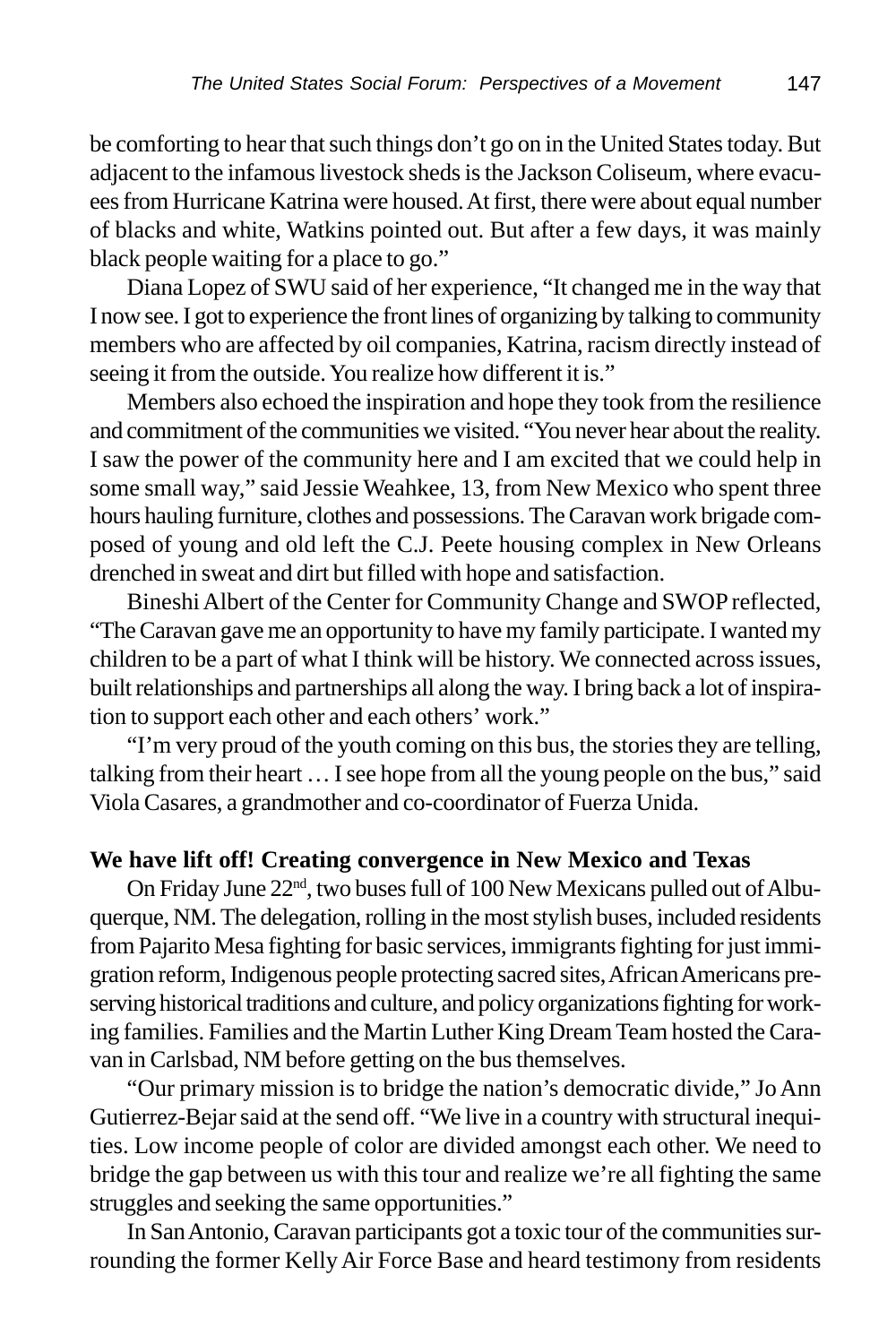struggling with cancer and exclusion by the government agencies. Later, tourists at the Alamo got an earful when we marched hundreds strong through downtown for migrant rights. An evening of dance, conjunto music and *comida* followed. *"We are really trying to make positive changes in the world today,"* Lydia Williams, 41, of Carlsbad, N.M., told reporters.

Three buses strong, we met our fourth in Houston, in the shadows of refineries. A quarter of the world's oil is refined in the Gulf Coast region, and Houston is in the center of the dirty oil industry causing cancer, asthma, smog as well as climate change. Welcomed with a barbeque, we joined one of the biggest environmental actions in the city's history, even catching the attention of the mayor. "Thanks for being here," said one mother from the Manchester community, standing with her children. "We're trying to clean our air.*"*

"The people in Houston filled me inspiration," said Victoria Rodriguez of SWOP. "I don't know how they live next to those refineries. You can smell it. This is truly an environmental injustice. We heard about children having heart surgery, families dealing with high instances of cancer, yet the community is still filled with hope."

## **Building a better world through strength, resilience, and courage in Louisiana**

The Caravan continued to Lake Charles, LA, in the parish that is home to the highest juvenile incarceration rate in the country. Across the river is Mossville, originally a free black settlement that is now surrounded by petrochemical plants that kill. Change is happening now. The Caravan helped bring two strong grassroots organizations, Friends and Families of Louisiana's Incarcerated Children and Mossville Environmental Action Now, together in solidarity across many issues. FFLIC and MEAN welcomed the Caravan with a hearty meal and great conversation. "I felt the suffering of the community here, dealing with health problems from contamination just like in my neighborhood in San Antonio," explained George Valdez of SWU. "We must unite our struggles to ensure that everyone in this country has a safe, clean environment for their families." "We know what a better world would look like," said Grace Bauer of FFLIC. "It has air and water that nourishes rather than poisons, it has schools and parks not prisons, it prioritizes social programs and health care instead of corporate welfare. Let's build that better world."

Our next stop, New Orleans moved everyone on the Caravan in so many ways. From tears to laughter, from tragedy to dancing, the spirit of the place had a lasting impact on all. "I thought this only happened in poor countries, I couldn't believe what I saw," said Carlos Herrera, a 32-year old immigrant from Mexico, about the devastation of Katrina. "Let us come together to overcome the barriers set up to keep us divided. As hurricane season is upon us, we must join together to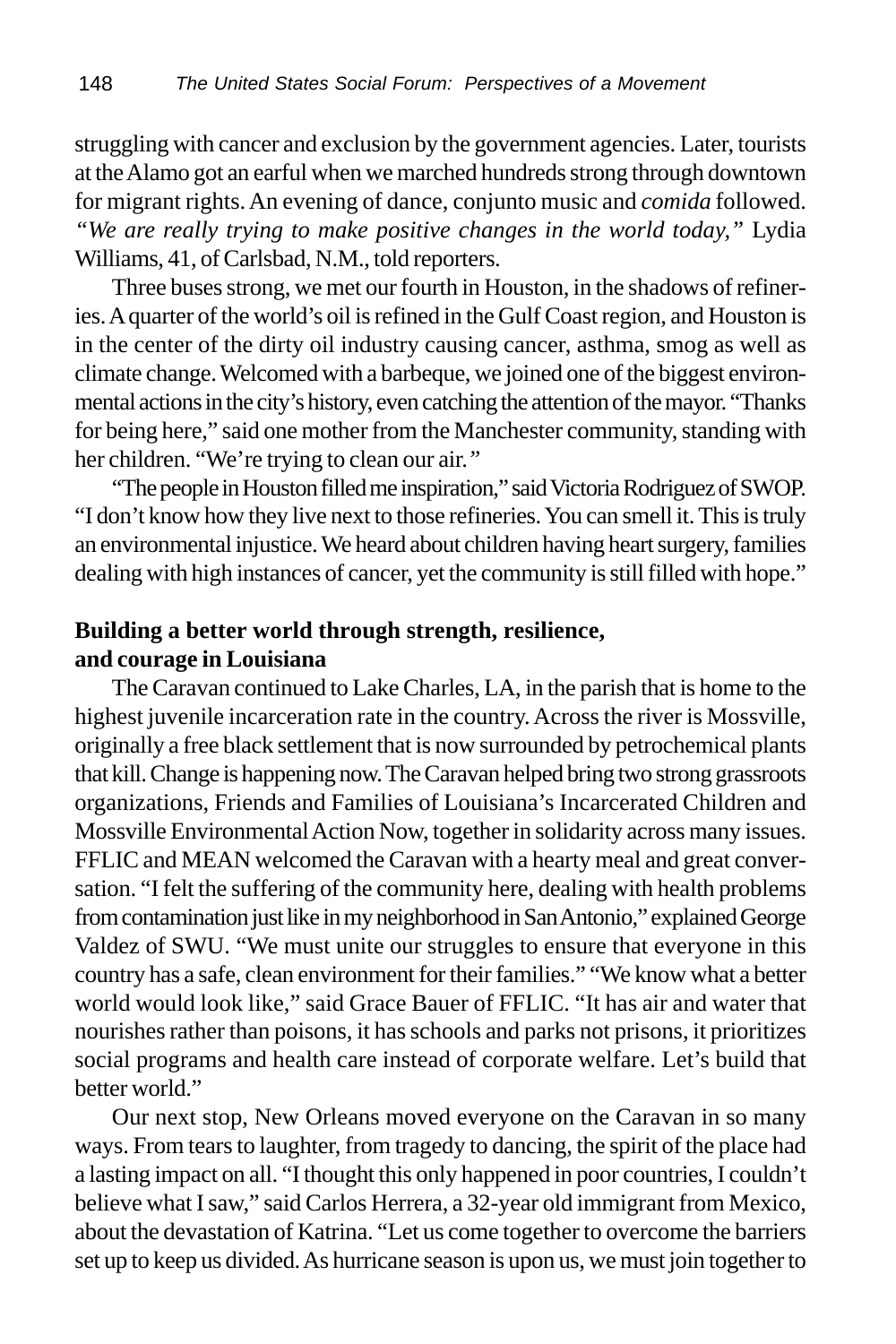

*People's Caravan, CJ Peete Public Housing Complex, New Orleans, Louisiana, June 25, 2007 (courtesy of Southwest Workers Union)*

a just rebuilding and reconstruction of our city. The other US that's possible, it starts here and it starts with us," shared Kimberely Richards of the People's Institute.

Rooted deep in history and struggle, we witnessed the power of people to recreate their lives, rebuild their city, and keep their culture vibrant. From community run health clinics to immigrant workers getting organized, reoccupation of housing units, and celebration with food and music, the Caravan got a glimpse into the Gulf Coast.

"The rooms were full of debris and we saw personal belongings that were left behind such as photo albums with pictures dating back to 1977. In that same room there was also a letter that had a check from FEMA in it for \$188," remembers Jason Lerma of SWU's Youth Leadership Organization about helping residents of the CJ Peete public housing unit clean through the wreckage of their homes from which they had been locked out by the federal government. "Residents that had lived at the complex before Katrina hit were telling us what happened that day and how they had to be rescued by helicopters. They tried to go back about a month after the hurricane and they were forced out because the government had taken over and said they were trespassing onto their property."

"This whole experience left me even more inspired to help communities like the lower 9th ward to fight the system and demand that they be treated fairly. I hope to put all my energy and effort into helping people that our government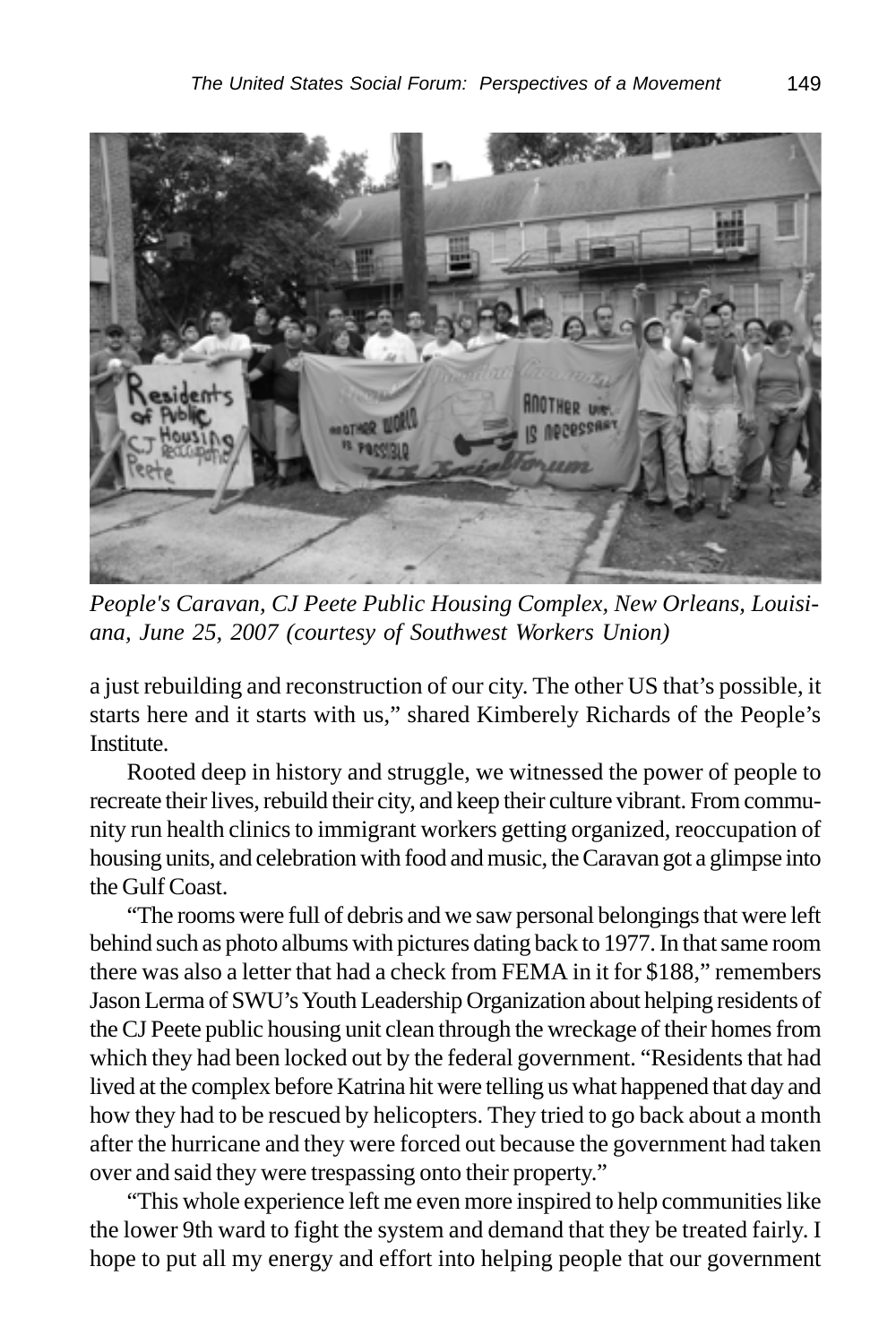chooses to ignore." added Debbie Moschak, SWU, 21. The afternoon was spent with families of Liberty Bayou in Slidell, at a church destroyed by the hurricanes to share in a crab boil. Local folks offered lessons on how to break apart the crab while learning about the social movements happening across the country. Surrounding the sacred grounds, the group wrapped around an ancient oak several times to join in unity with the community and offer hope and smiles in the face of hardship. "The people have united and not let go of their land, their pride, their roots, their culture. It gives me that strength to continue" reflected Monica Garcia of SWU, 31.

## **Freedom on our minds in Jackson, MS and Selma, AL**

Received with warmth by civil rights veterans of Southern Echo, the People's Freedom Caravan saw the Jackson that is rich with struggle, resistance and songs of a movement. In the city where the original freedom riders were jailed, we heard the truth of the inhumanity of racism, a legacy more subtle but still alive today. We learned of the fight just to get recognition of the civil rights leaders and of the power of history.

Humbled and inspired by the courage and conviction of the freedom fighters of Mississippi, the Caravan descended on Wal-Mart to unite with local organizers in their campaign for a workplace with dignity and justice. Chanting "What do we want? Living wage! When do we want it? Now!" our spirited demonstration showed Wal-Mart that the struggle continues in Mississippi today.

"Wal-Mart is eating the flesh off the bones of the workers, stealing benefits from workers and families," said State Representative Jim Evans who came to support the demonstrators. "To unionize Wal-Mart, we need a spark. Today, you are that spark."

"Those working inside this store right now are the ones making the buck, creating the enormous profit, for the Wal-Mart Corporation," Latoya Davis of Mississippi Workers Center for Human Rights told hundreds. "Meanwhile they are only given crumbs to live off of."

"I can really relate to the Wal-Mart workers struggles for a living wage because, as a server at Chili's, I only earn \$2.13 an hour," said Dominic Reyes, 22, from San Antonio.

Chavel Lopez of the SWU explained, "Wal-Mart succeeds in exploiting workers, paying poverty wages, all around the world. We need to repeal the free trade agreements that allow this corporate globalization to happen." Joined by yet another bus in Jackson, the Caravan also created a strong showing of black-brown unity, as immigrant, Latino, indigenous, and African American youth and organizers came together around common objectives. "It doesn't matter if you came off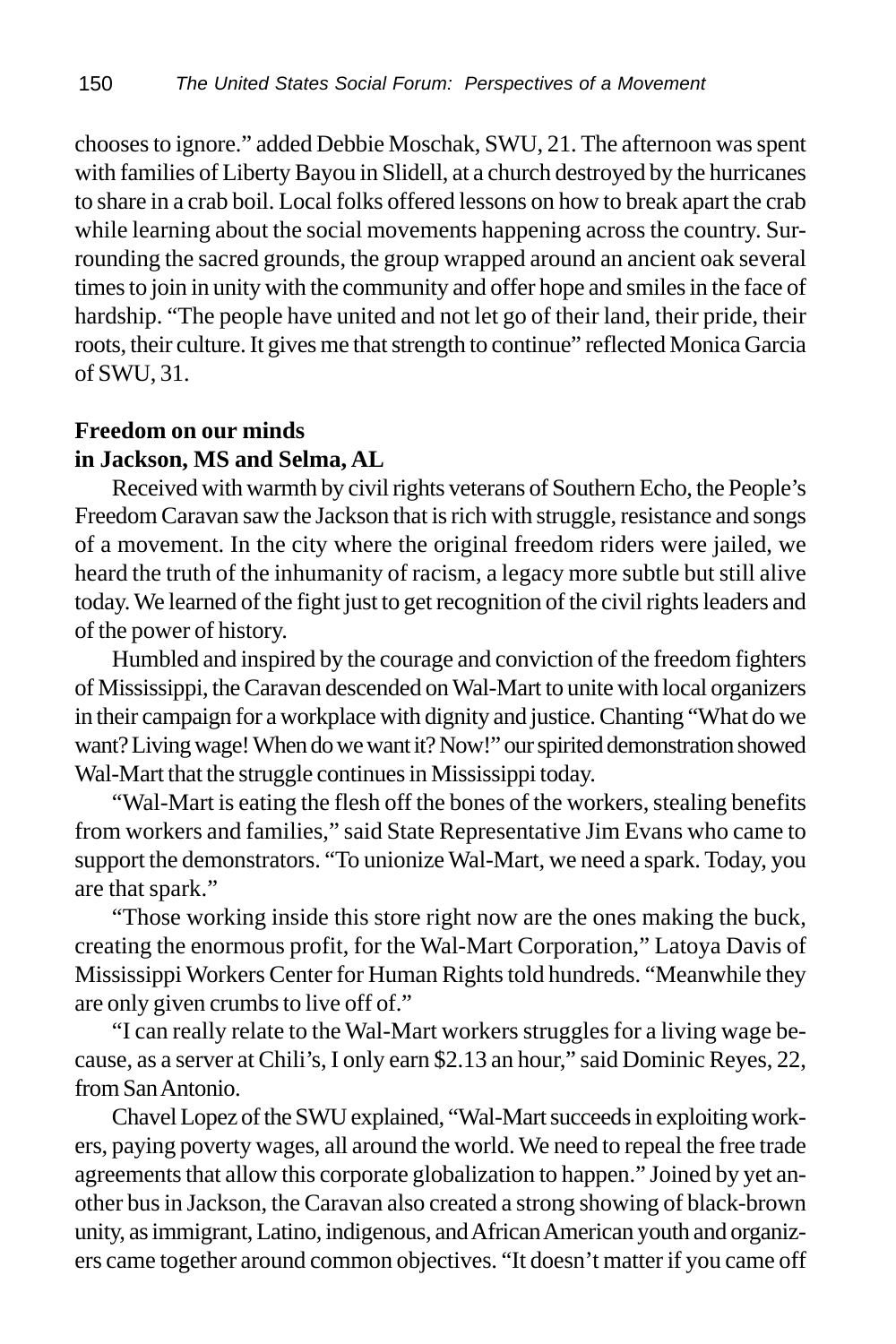the Mayflower or crossed the border last night. You still have human rights," said Evans.

In Selma we converged with buses that had traveled through Biloxi and along the Gulf Coast. We gathered over another great meal to remember how we got here, the violence of the past and the sacrifices of those that stopped at nothing to work for freedom and towards a new vision and another world.

### **Rollin' deep into Atlanta, GA**

Rolling into Atlanta the next morning, we were united and together. The Caravan had traveled well over 2,000 miles in six days. Building that trust and common experience set us on firm ground to realize our visions. Getting off the bus to the excited faces of the USSF organizers, a rush of energy revived all of us on the bus. We were met with a brass band and joined over 15 thousand people committed to creating another US as we marched together under the hot sun.

**"**My most memorable moment was getting off the buses in Atlanta chanting 'we can change the world, yes we can, we're the People's Freedom Caravan' and taking over the street," remembers Diana Lopez, 18 of SWU. "It changes how I do my work now. You know how to trouble shoot during day to day organizing. You feel more connected because people know what you are going through here locally."

"There are not many opportunities in life like this one," remarked Sandra Garcia of SWU. "It was a good experience for the youth because you see the whole US struggle and then you localize it to your city. We were inspired to start the Bill Miller's campaign when we came home." This youth-led campaign caused a citywide uproar over the unequal pay of young workers at the San Antonio fast food chain, and more equitable pay practices.

"I came on this tour as a mother. I'm leaving committed to social justice," shared Renee Rodriguez of SWU. "You don't really get what other people have been through until you actually see it. I have seen the struggles, and I have felt the spark of hope. The community is making change and it is all run by the people."

### **So was it worth it?**

The People's Freedom Caravan was a transformative movement building experience and in many ways did what a conference could never do. As the Caravan brought together thousands along its journey, it carried the spirit of those unable to get on the bus; it brought those voices, those struggles and those stories to Atlanta. And as we returned to our communities, it brought the experience and knowledge back to our base across the South & Southwest.

The act of sharing and giving, something deeply rooted in all of our cultures, created many bridges and relationships. We came home with a fired-up member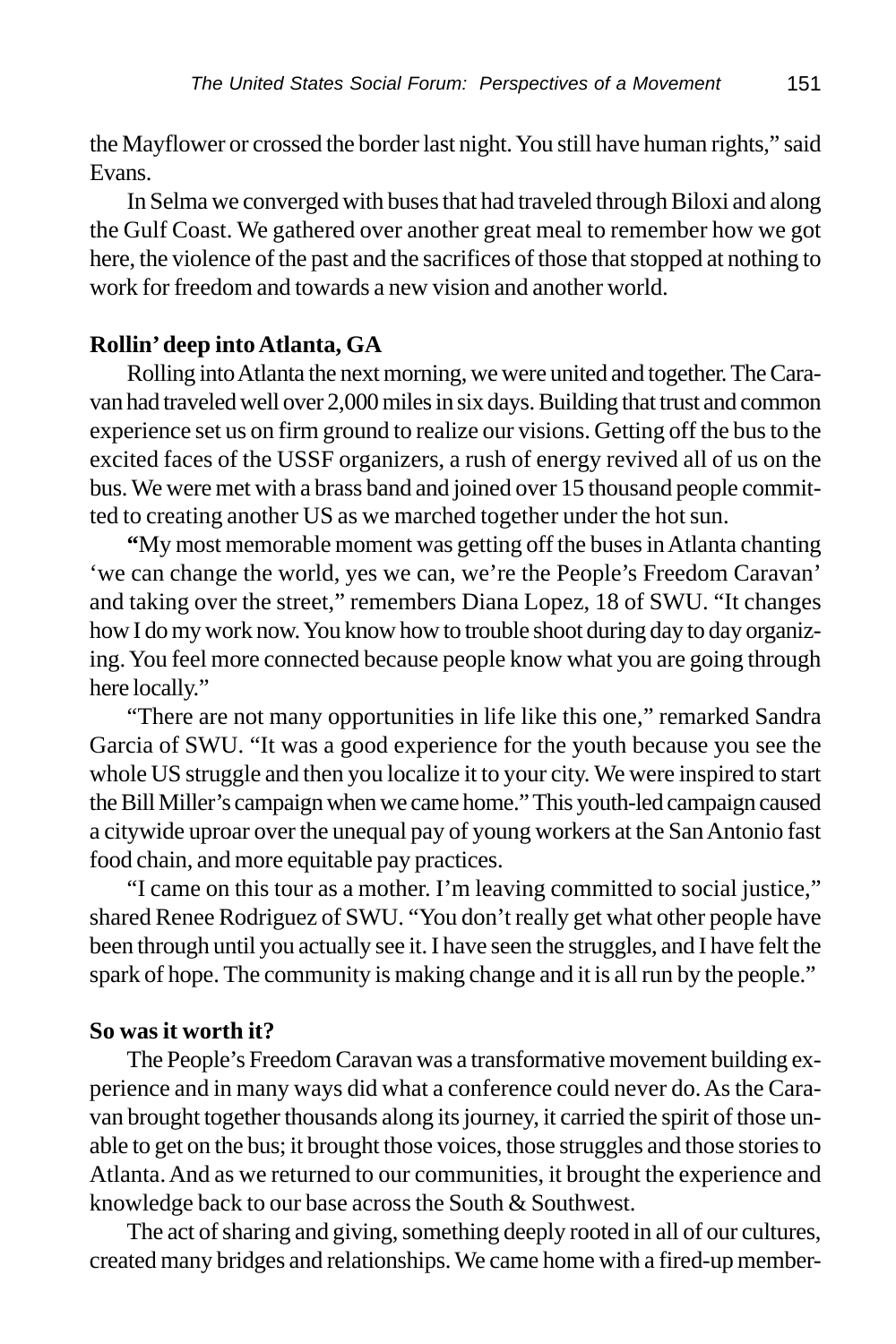ship with a broadened analysis and powerful shared experience. The Caravan provided our youth with a profound sense of history and what is possible. It helped us develop deep connections with allies across the region ready to stand with each other. We carried home the joy of being recognized as kin by someone who had never met us before.

"It may be one thing at a time, but we are all going to get everything accomplished… those who plan to get poor people out, out of their houses so the wealthier can get wealthier, they will come down," said Eloy Contreras, 49, school worker and Board President of SWU.

"Another world is truly possible. We felt her pulse on the buses. We felt her pulse when each town received us with such warmth. And we felt her pulse in each hand shake and hug from the many people we met along the way," expressed Karlos Schmieder, Youth Media Council and lifelong SWOP member. Genevieve Rodriguez, 16 of SWU added "We took Atlanta by storm. Just think of what we can do next."

The People's Freedom Caravan was made possible

by the commitment & corazón of:

- Action for Community Education Reform (MS)
- Activists with a Purpose, Grenada (MS)
- Advocates for Environmental Human Rights, New Orleans (LA)
- American Indian Movement (National)
- Ashe' Cultural Center, New Orleans (LA)
- Bayou Liberty, Slidell (LA)
- Bayou Paquet, Slidell (LA)
- Brown Berets, San Antonio (TX)
- Capital Post-Conviction Project, New Orleans (LA)
- Catalyst Project, New Orleans (LA)
- Centro de Igualdad y Derechos (NM)
- Chicano (NM)
- Children's Defense Fund, New Orleans (LA)
- Circle of Love Center, Selma (AL)
- Citizens for Education Awareness (MS)
- Coalition in Defense of the Community, Houston (TX)
- Committee for Environmental Justice Action, San Antonio (TX)
- Community In-Power Development Association, Port Arthur (TX)
- COMPA (Americas)
- Concerned Citizens for a Better Tunica County, Tunica (MS)
- Concerned Citizens of Greenville, Greenville (MS)
- Creole Sans Limites, Slidell (LA)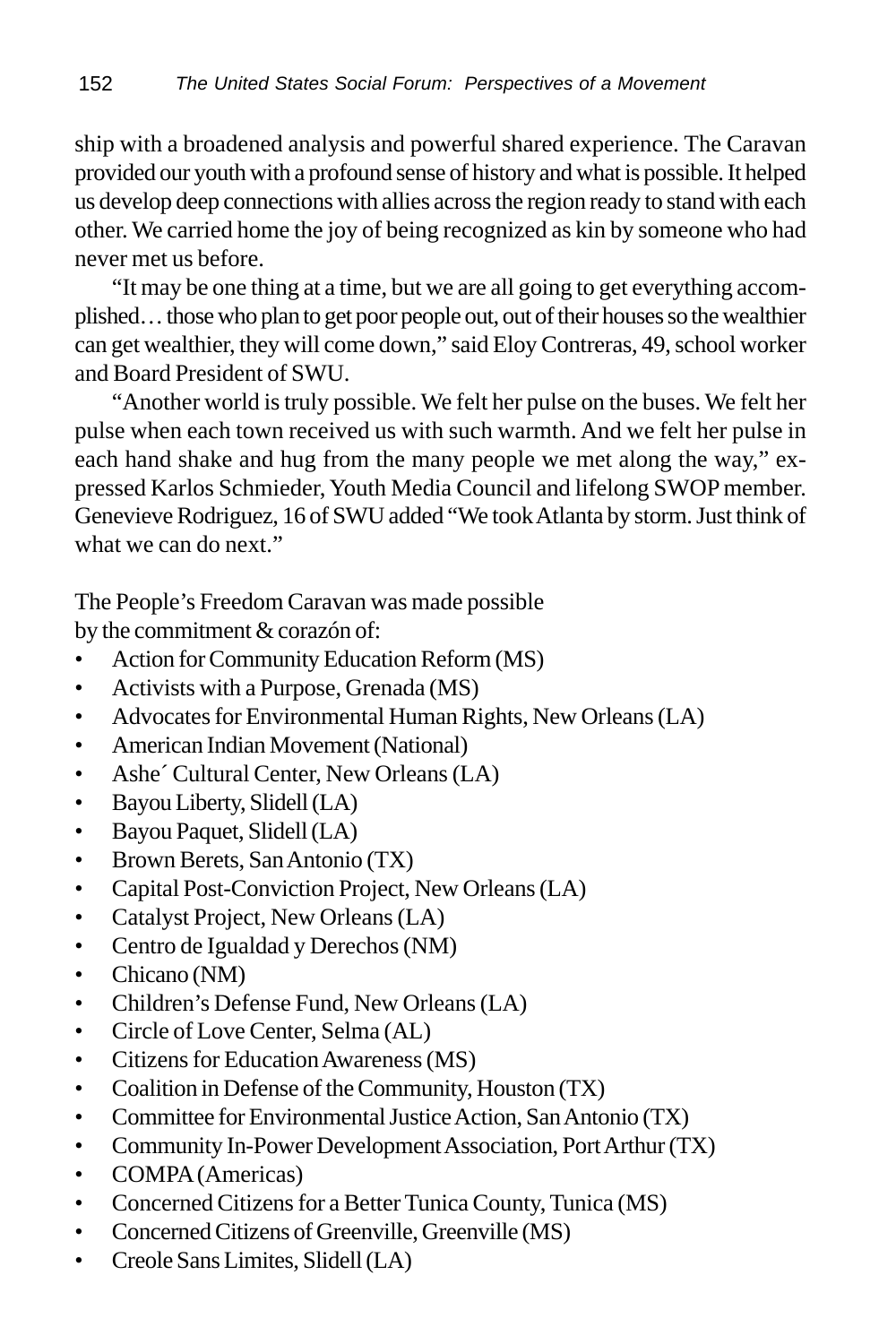- Enlace Comunitario, Alburquerque (NM)
- Elwood Community Church, Selma (AL)
- Esperanza Peace and Justice Center, San Antonio (TX)
- Fourth World Movement, New Orleans (LA)
- Friends and Families of Louisiana's Incarcerated Children, Lake Charles (LA)
- Fuerza Unida, San Antonio (TX)
- Georgia Stand Up, Atlanta (GA)
- Grassroots Global Justice (National)
- Gulf Coast Fund (National)
- Houston Indy Media Collective, Houston (TX)
- INCITE! Women of Color Against Violence, New Orleans (LA)
- Indianola Parent Student Group, Indianola (MS)
- Institute of Women & Ethnic Studies, New Orleans (LA)
- Just Be Inc., Selma (AL)
- Latino Health Outreach Project, New Orleans (LA)
- League of United Latin American Citizens, Houston (TX)
- Left Turn, New Orleans (LA)
- Lower 9th Ward Health Clinic, New Orleans (LA)
- Mary Queen of Vietnam Church, New Orleans (LA)
- Millions More Movement, Houston (TX)
- MLK Dream Team, Carlsbad (NM)
- Mossville Environmental Action Now, Mossville (LA)
- Moving Forward Gulf Coast, Slidell (LA)
- National Alliance of Vietnamese American Service Agencies, New Orleans (LA) (National)
- Native American Church (TX)
- Neighborhood Partnership Network, New Orleans (LA)
- New Mexico Acequia Association/Sembrando Semillas (NM)
- New Orleans Women's Health Clinic, New Orleans (LA)
- New Orleans Workers' Center, New Orleans (LA)
- Nollies Citizens for Quality Education (MS)
- One Torch, New Orleans (LA)
- Parents and Youth United for a Better Webster County, Webster (MS)
- People's Hurricane Relief Fund, New Orleans (LA)
- People's Institute for Survival and Beyond, Houston (TX), New Orleans (LA)
- People's Organizing Committee, New Orleans (LA)
- PODER, San Francisco (CA)
- Project South, Atlanta (GA)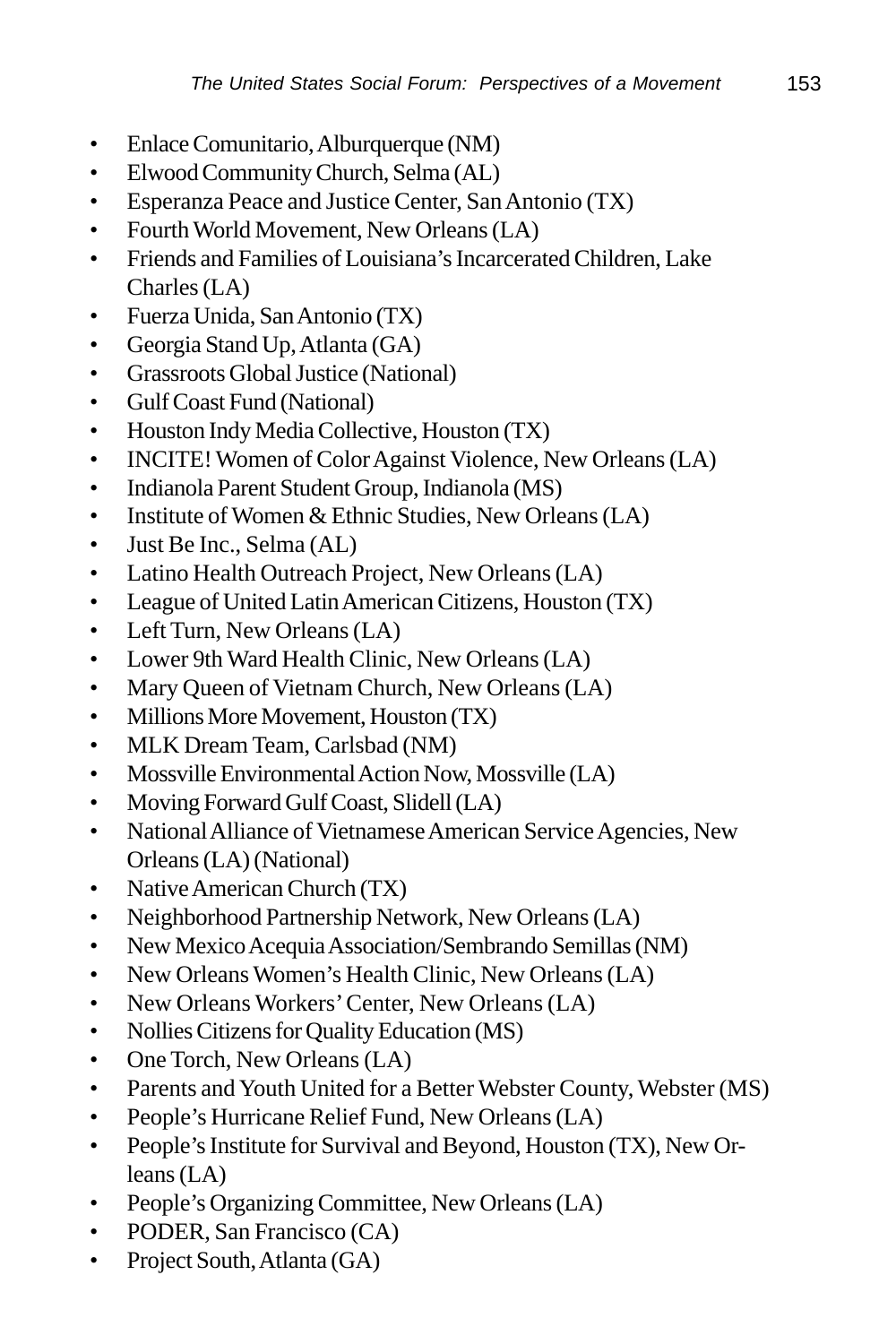- Safe Streets Strong Communities, New Orleans (LA)
- SAGE Council, Albuquerque (NM)
- Saving Our Selves Coalition (AL)
- Somos Un Pueblo Unido, Santa Fe (NM)
- Southern Echo Incorporated, Jackson (MS)
- Southern Human Rights Organizing Network, Houston (TX)
- SouthWest Organizing Project, Albuquerque (NM)
- Southwest Workers Union, San Antonio (TX)
- St. Vincent de Paul Society, Slidell (LA)
- Students at the Center, New Orleans (LA)
- T.E.J.A.S, Houston (TX)
- Texas Death Penalty Abolition Movement, Houston (TX)
- Vietnamese-American Young Leaders Association of New Orleans, New Orleans (LA)
- Welfare Rights Organization, New Orleans (LA)
- World Can't Wait, San Antonio (TX)
- Youth Innovation Movement Solutions (MS)
- Youth Leadership Organization, San Antonio (TX)
- Youth Media Council, Oakland (CA)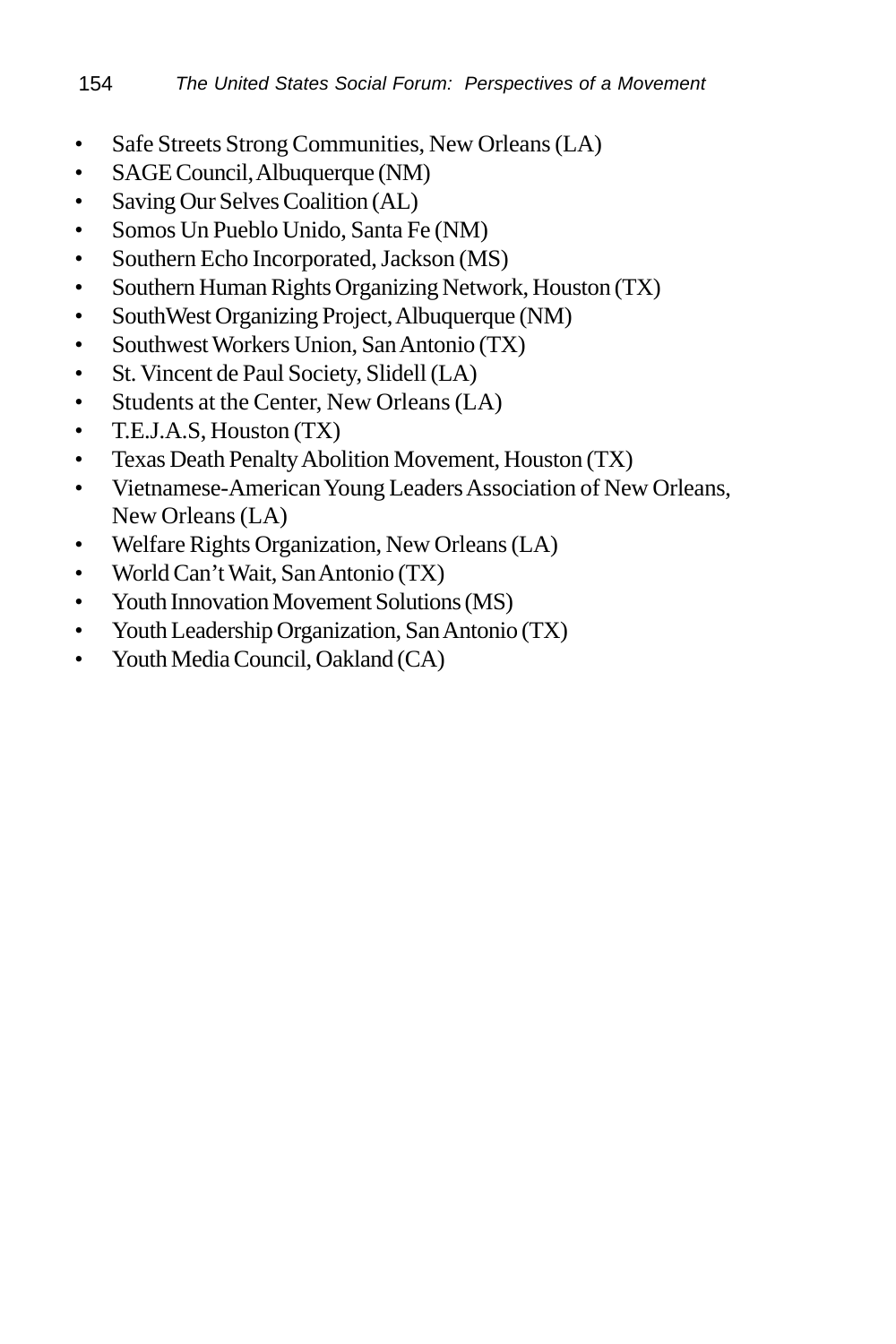# **Chapter 14**

# **National Domestic Workers Alliance**

*Ai-jen Poo, Domestic Workers United*

*Andrea Cristina Mercado, Mujeres Unidas y Activas*

*Jill Shenker, La Raza Centro Legal*

*Xiomara E. Corpeño, Director of Organizing at the Coalition for Humane Immigrants Rights of Los Angeles (CHIRLA) National Domestic Workers Alliance*

> *Allison Julien, Domestic Workers United, New York*

"Domestic workers contributed an atmosphere of hope [to the U.S. Social Forum], the fight for better labor standards, dignity, unity, strength, and courage. Being in Atlanta, we were able to make the connections between our struggles and those of our ancestors. Many domestic workers from all across the USA were able to connect, meet, build and strategize and this unity was felt throughout the USSF. We were able to educate the broader public about the many plights of domestic workers (and farm workers) and the invisible workforce."

> *—Allison Julien, Domestic Workers United, New York*

In June, 2007, over fifty domestic workers from Bangladesh, the Philippines, Barbados, Haiti, Mexico, El Salvador, and other countries of the global south, representing thirteen organizations in four US cities from California to Maryland, met in Atlanta, Georgia for the National Domestic Worker Convention, as part of the first United States Social Forum. We came together as part of a natural evolution of our local organizing, and the understanding that we needed to reach out beyond our communities in search of models, strategies and a larger context for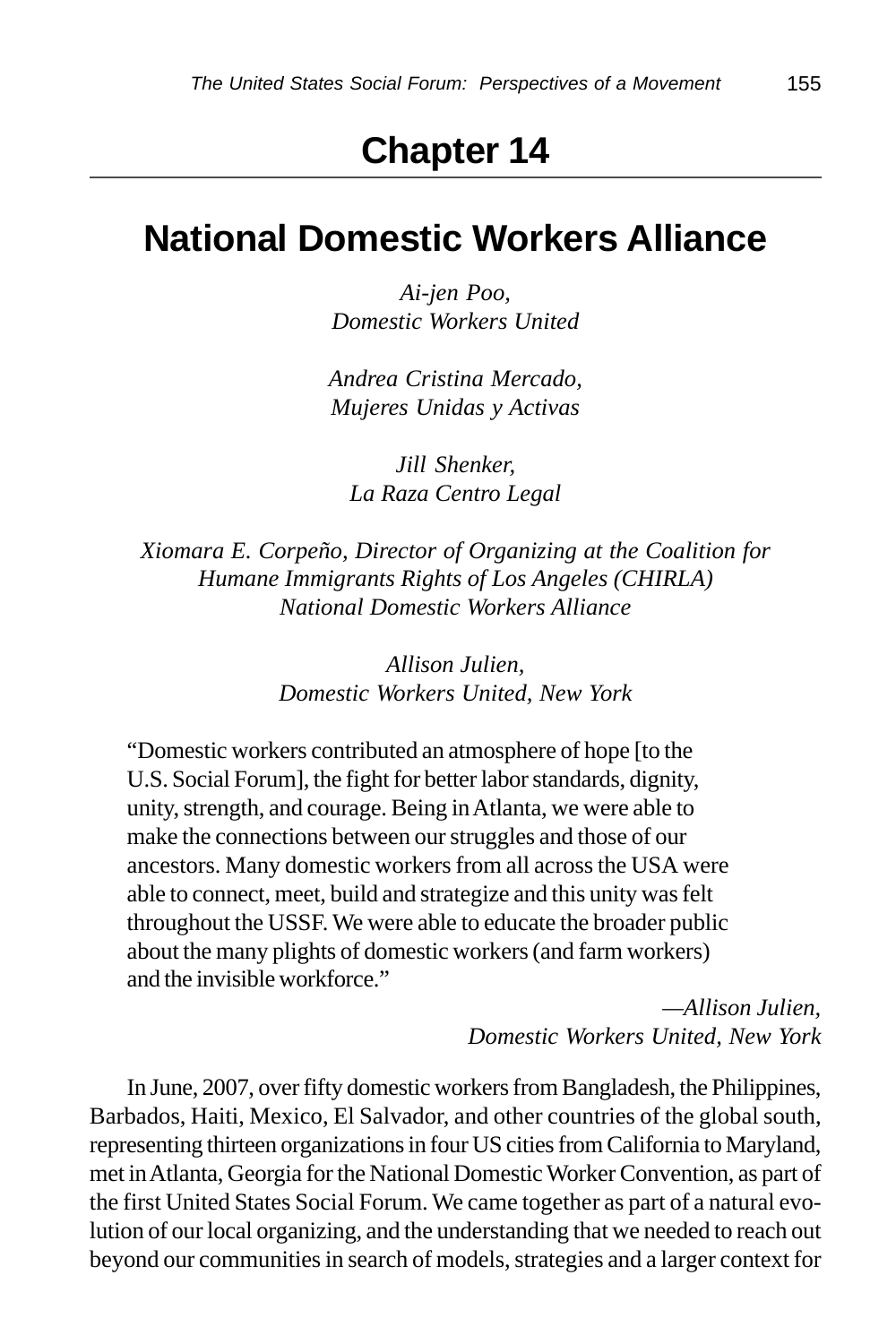our struggles. The first USSF was a key moment for the social justice movement in the United States and presented a unique opportunity for us to come together to build the power of our sector as domestic workers, while helping to build the broader movement.

Echoing the USSF slogan "Another world is possible, another US is necessary," Tomasa Sanchez, a member of the San Francisco Day Labor Program Women's Collective and participant in the Forum said, "We need change. We are tired of abuse and discrimination. Together we can find solutions to these problems to create a better world."

We represented thousands of childcare, housecleaning and eldercare providers who are organizing across the country for dignity and justice. Over the course of the four day convention, we shared organizational models, engaged in joint education sessions on the history and context of domestic work in the United States and the global economy, discussed campaign victories and challenges, and presented our struggles to thousands of USSF participants. Across language barriers and cultural divides, women shared experiences about organizing in our corners of the country, laughed and cried together, and developed lasting relationships. On the final day of the gathering, we voted to form the National Domestic Worker Alliance.

This chapter will highlight some of the conversations we had during the US Social Forum, including the history of domestic work in the United States, contemporary domestic worker organizing in the US, and the decision to form the National Domestic Worker Alliance. Throughout the article, you will read the voices of some of the domestic worker leaders who attended the USSF and the Domestic Worker Convention.

#### **History of Domestic Work in the United States**

Domestic workers have played a critical role in the development of economic and social life in the United States. Historically, this work-force has its roots in the transatlantic slave trade and the plantation economy that provided the resources and materials for industrialization in the United States. Enslaved African women worked in the fields growing food and cotton, and they also worked in the homes of plantation owners, caring for their families and children.

Poor European immigrant women also did domestic work as indentured servants.

Over time, European immigrant women gained privilege in this industry through dual wage systems that provided higher compensation to white women, employers' growing discriminatory interest in hiring only white women to do childcare, leaving housework to women of color, and an earlier shift to live-out day work versus continued live-in work for women of color. In the early 20th century, new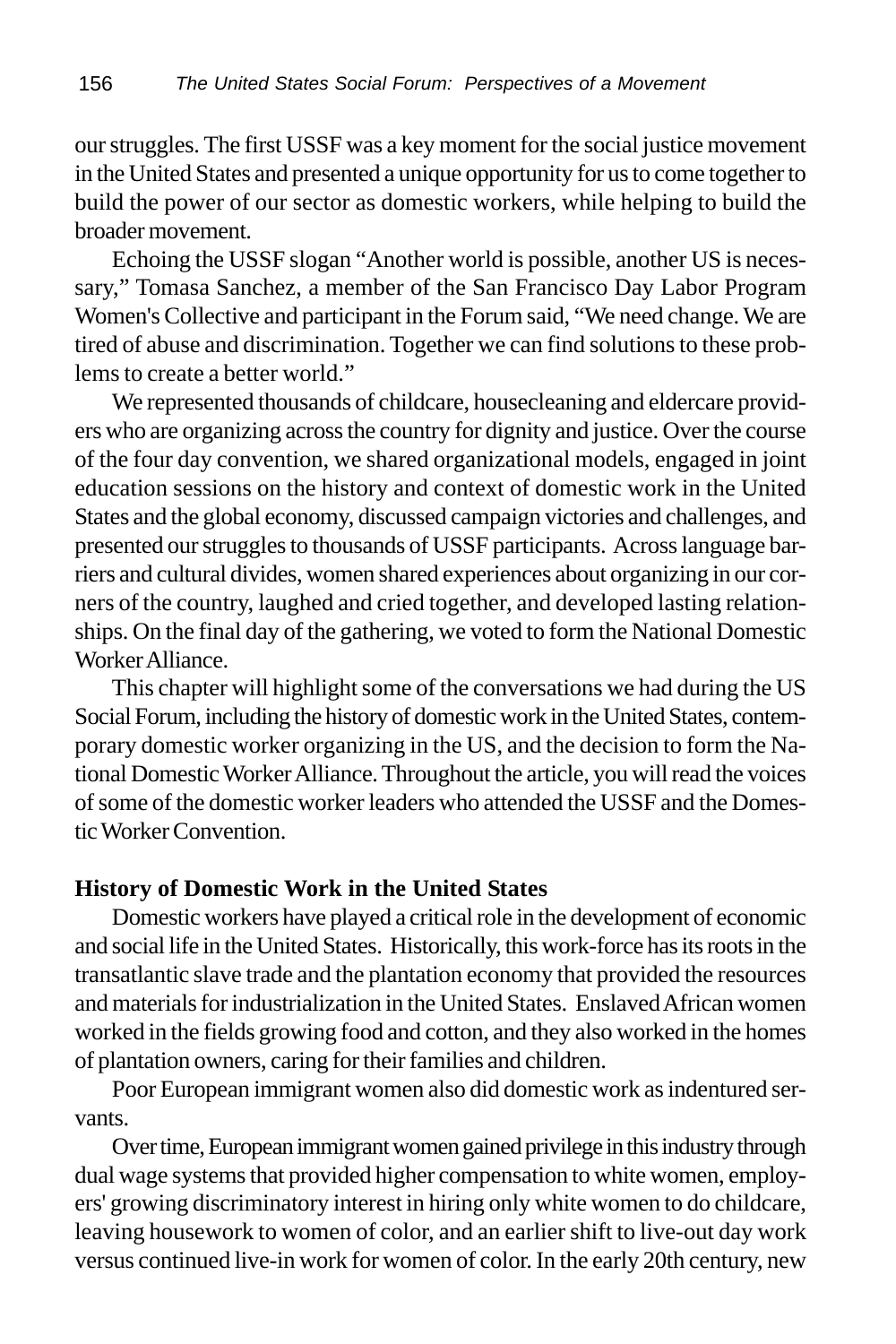immigrant women from Europe moved out of domestic work when factory work became an option.

In the period leading up to industrialization, Native and Chicana women in the West and Southwest worked as domestic workers while on the west coast, Chinese and Japanese new immigrant men and women made up the domestic workforce. African American women, who were often shut out of the "public" workforce, continued to work as domestic workers and the work came to be seen as "Black women's work." The image of the "mammy" came to represent African American women in the mainstream media through the early part of the twentieth century.

The work that was seen as "women's work," whether in the home or in the "public workforce," was and continues to be considered as less-skilled and less valuable. Women's work in the home, in particular, has never been recognized as work—it is regarded as "help." Therefore, by extension, women working in others' homes for wages have never been recognized as workers. It is important to note that the gender norms that define much of how the labor market values labor have never been challenged. As a result, to this day, women in the United States earn only two-thirds of what men earn for the same work.

This history has been an important part of the leadership development work of at least two of the organizations at the convention. Learning the history of the workforce has helped us understand the roots of exploitation and oppression today. For this reason, joint political education was a major focus of our time together in the Domestic Worker Convention.

The Day Labor Program Women's Collective of La Raza Centro Legal led an interactive workshop on the history of domestic work in the US. A centerpiece of this workshop was an activity looking at history through the eyes of domestic workers from different eras. Small groups created skits to share particular stories with the rest of the group. In acting out the experiences of past generations of domestic workers, our members felt connected to a long line of powerful women workers and saw themselves as participants in creating history.

The skits also allowed members to work together directly across language barriers. Interpreters enabled us to communicate without speaking the same language. Guillermina Castellanos, one of the Women's Collective members who facilitated this training said, "This workshop has served us and many women feel proud to be domestic workers and we were proud to bring this contribution to the Convention. (Este taller nos ha ayudado a muchas mujeres sentirnos orgullosas de ser trabajadoras domesticas y nos sentimos muy orgullosas por haber contribuido eso en la Convencion)."

In addition to the sessions targeting participants of the domestic worker convention, we also held two public workshops for USSF participants to attend. The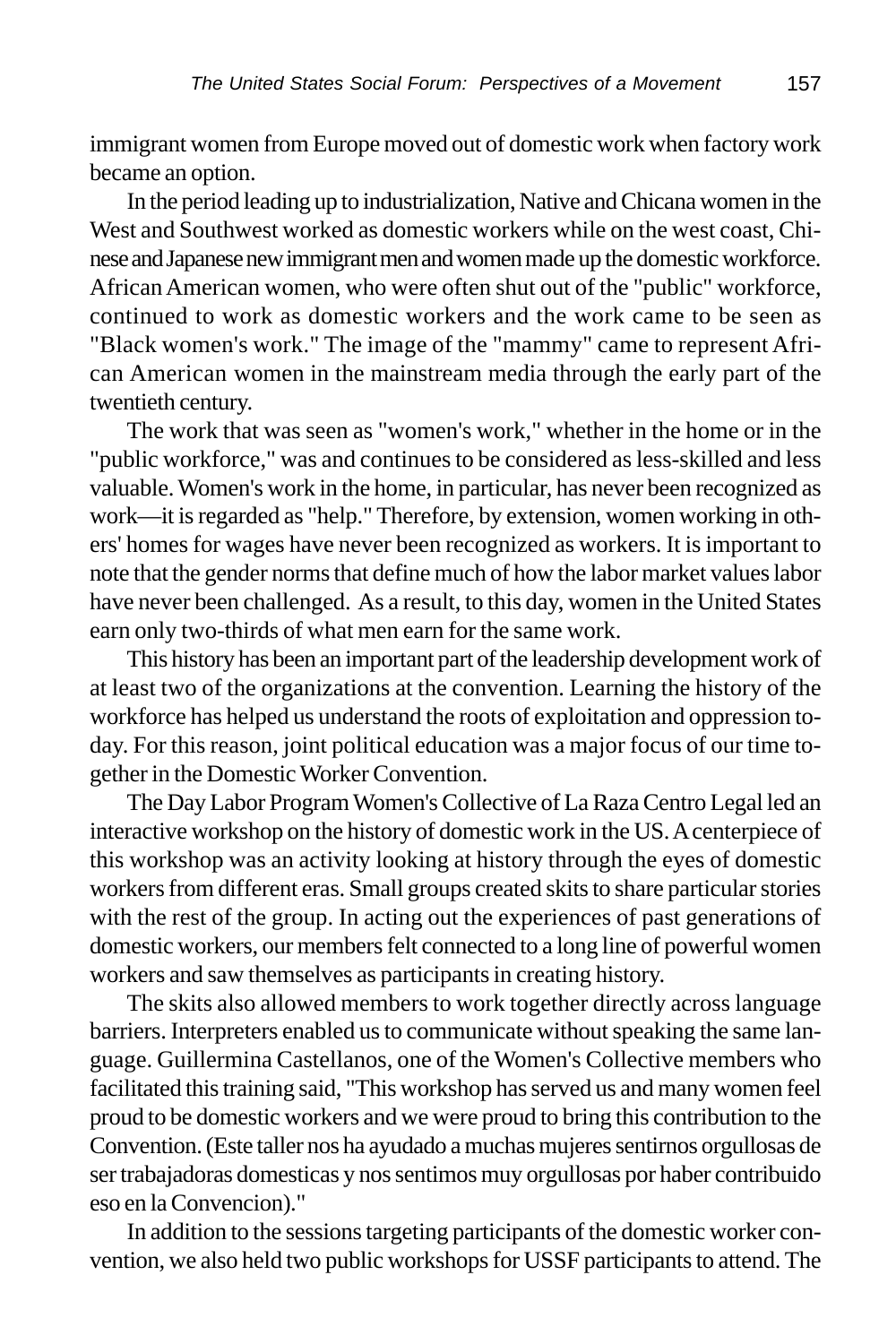first highlighted the various organizing efforts among domestic workers in the four regions represented at the convention, and the second, titled "Organizing in the Shadow of Slavery," brought together farm workers, domestic workers and Black workers in the South to discuss the impact of slavery on our three groups of workers who remain explicitly excluded from collective bargaining rights and recognition as workers.

Allison, a nanny and member of DWU, reflected on this session, "The personal stories and struggles of the workers from different organizations and ethnicities validated the commonalities of our experiences, missions, organizing goals and a deeper understanding of our exploitation and struggles. Sharing with the farm workers I was impressed with their hard work and the excellent alliance network that the Immokalee workers were able to share." Domestic workers and farm workers today face exclusion from many labor protections, including the right to organize, anti-discrimination laws, over-time protections, and health and safety regulations. And even where the law does provide protection, domestic workers, as isolated workers, have little power to enforce or assert their rights. As Domestic Workers United say, "Tell dem slavery done!"

### **Neoliberalism and the Global City**

In addition to the historical context, we also sought to provide the current global economic context for our work as domestic workers and as agents of social change. With the advent of neoliberal globalization international financial institutions (in particular, the World Bank and International Monetary Fund) and US driven foreign economic policy have compelled former colonies of the global North to open their markets; lower or remove any barriers to capital, including basic labor and environmental standards; and promote the privatization of land, resources and the few remaining industries that serve the needs of the people. These conditions have led to widespread migration, and as women often serve as primary caregivers and providers for their families, they are often forced to leave their countries to fill the expanding service demands of nations of the North in order to send money home. These immigrant women enter the domestic work industry by the thousands.

Furthermore, these same elite international financial institutions stand to gain from the underground service economy, profiting from the vulnerable position of the immigrant workers it employs. The restructuring of production under neoliberal globalization—which in the past took place primarily within national borders and now extends to countries all around the world—has led to an increased need for cities that will act as "global command posts" or places where the process of production can be coordinated. Cities like New York need CEO's, corporate lawyers, and financial managers, and they also need nannies, housekeepers, restau-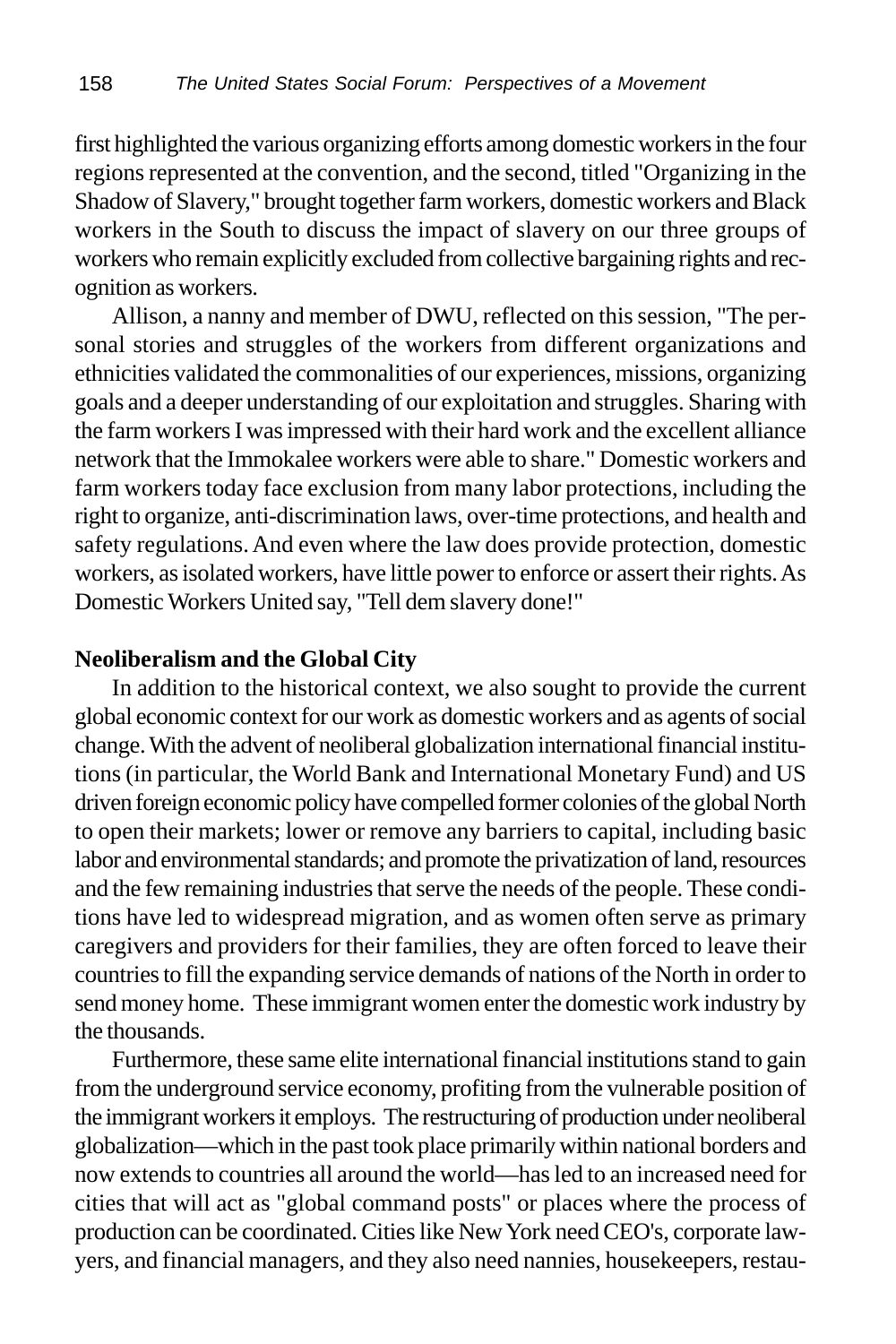rant workers, deliverymen, doormen and security guards to meet the day-to-day needs of the corporate workforce. Domestic workers play the role of providing the necessary labor in the home that makes all other labor possible, both in their own families and the families for whom they work.

Despite the critical role that domestic workers play in the current global political economy and in the United States, they have remained excluded from most basic labor protections and live and work essentially at the whim of their employers. Domestic workers in the United States are predominantly immigrants and women of color who work long hours for low wages, without overtime pay, and under extremely isolated conditions. The vast majority of domestic workers struggle to defend their most basic human rights. In New York, for example, 33% of workers surveyed in 2005 face some form of abuse from their employers:

"We are verbally assaulted and we have to stay quiet. Often we end up leaving these jobs when we can't take it anymore. What is sad and difficult is that sometimes we are not paid a single penny for the work we've done. In my case, I have had good, considerate employers but in these years I have also experienced difficulties, which I never thought I would have to endure—discrimination because of the color of my skin and for being an immigrant. They've made me sleep in a basement with no heat in the dead of winter. They've denied me food during the time I was living in and also forbid me to bring food for myself from outside. I've also been yelled out to the point where I was becoming sick with depression and nervousness. I left my last job so exhausted and destroyed I could only think of hurling myself in front of passing cars because I was made to feel so bad I wanted to die. I felt worse than a worm after the way they told me how poor I was and that's why I was worth nothing."<sup>9</sup>

There are no standards in the domestic work industry, and the few basic laws that do apply to domestic workers are not enforced. Two workshops led by Domestic Workers United on "Neoliberalism" and the "Global City" placed the current conditions and struggles in a global context and as part of a global struggle against neoliberalism. It became clearer over the course of the convention that domestic workers have been left with no choice but to organize, against all odds, and the fight must extend and connect to others beyond our national borders. In the context of the US Social Forum's slogan, "another world is possible, another US is necessary," as working-class immigrant women of color, working in the Global City, in the "shadow of slavery," we have an important role to play in the creation of another world and another US.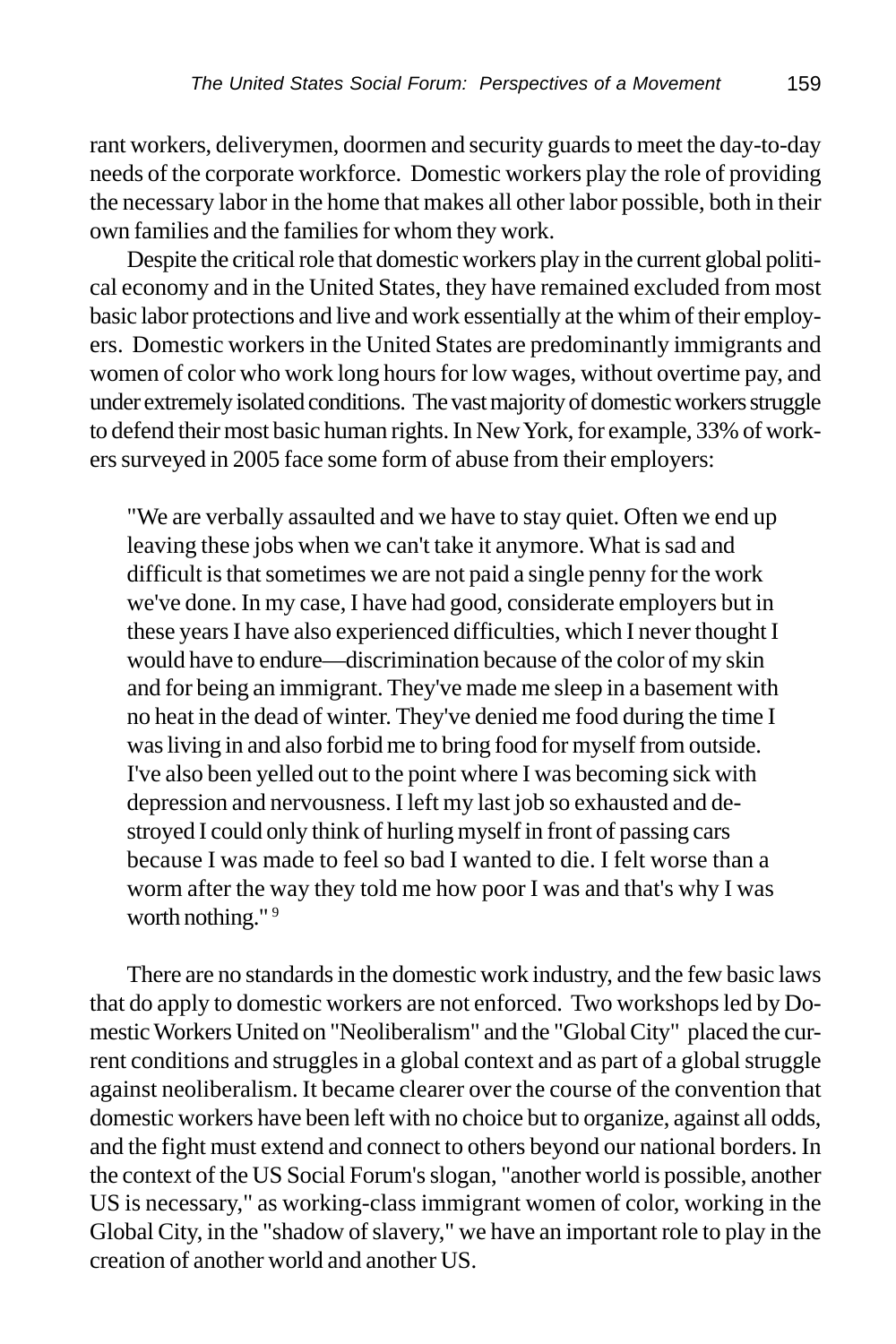### **Contemporary Domestic Worker Organizing in the US**

"I have learned that the work that we do as women should be recognized. I don't feel like my work as a mother and wife or as a domestic worker in other people's homes is valued. Sometimes I feel like I am seen as just another piece of furniture in the house. But this injustice motivates me to struggle so that our voices are heard, our work is recognized, and our rights are respected. The work has to begin with us as women. We have to respect ourselves and our work first and then demand that respect from everyone else."

Domestic work has been one of very few options for immigrant women. In the mid-1990's this was particularly true with the flight of manufacturing in the United States as global capital searched for cheaper labor abroad and the softening of immigration laws in 1965. At the same time, labor unions had not addressed the changes in the structure and character of the workforce in the United States.

Since the 1980's the social justice movement in the United States has been in a low period. Left movements were hit hard by state repression, and just as neoliberal ideology began to take hold, grassroots organizing was at its weakest. Mostly dominated by nonprofit organizations that resisted a deep analysis of the political economic system that they were fighting to change, organizing groups were narrowly focused on issue-specific campaigns, rarely making connections with one another across communities and issue areas.

Domestic workers in the United States have always resisted the oppression and exploitation they face. There have been several documented cycles of organizing since the abolition of institutionalized slavery. The most recent round of organizing started in the late 1980s and early 1990s, when community organizations began to see a rise in the exploitation of low wage immigrant workers who were impacted by the employer sanctions implemented through the Immigration Control and Reform Act (IRCA, or Amnesty bill) of 1986. As immigration began to increase across the nation, there was also a rise in service industry jobs such as construction, restaurants, garment work and domestic service—with a significant fall in wages in these industries. Workers in different sectors, including domestic workers, approached community-based organizations about increased abuse and exploitation in the workplace.

Immigrant community organizations, independent workers organizations or "workers' centers" emerged out of community organizing initiatives that attempted to meet the needs of the new immigrant working-class population. These organizations do not necessarily always focus their organizing on their members' experi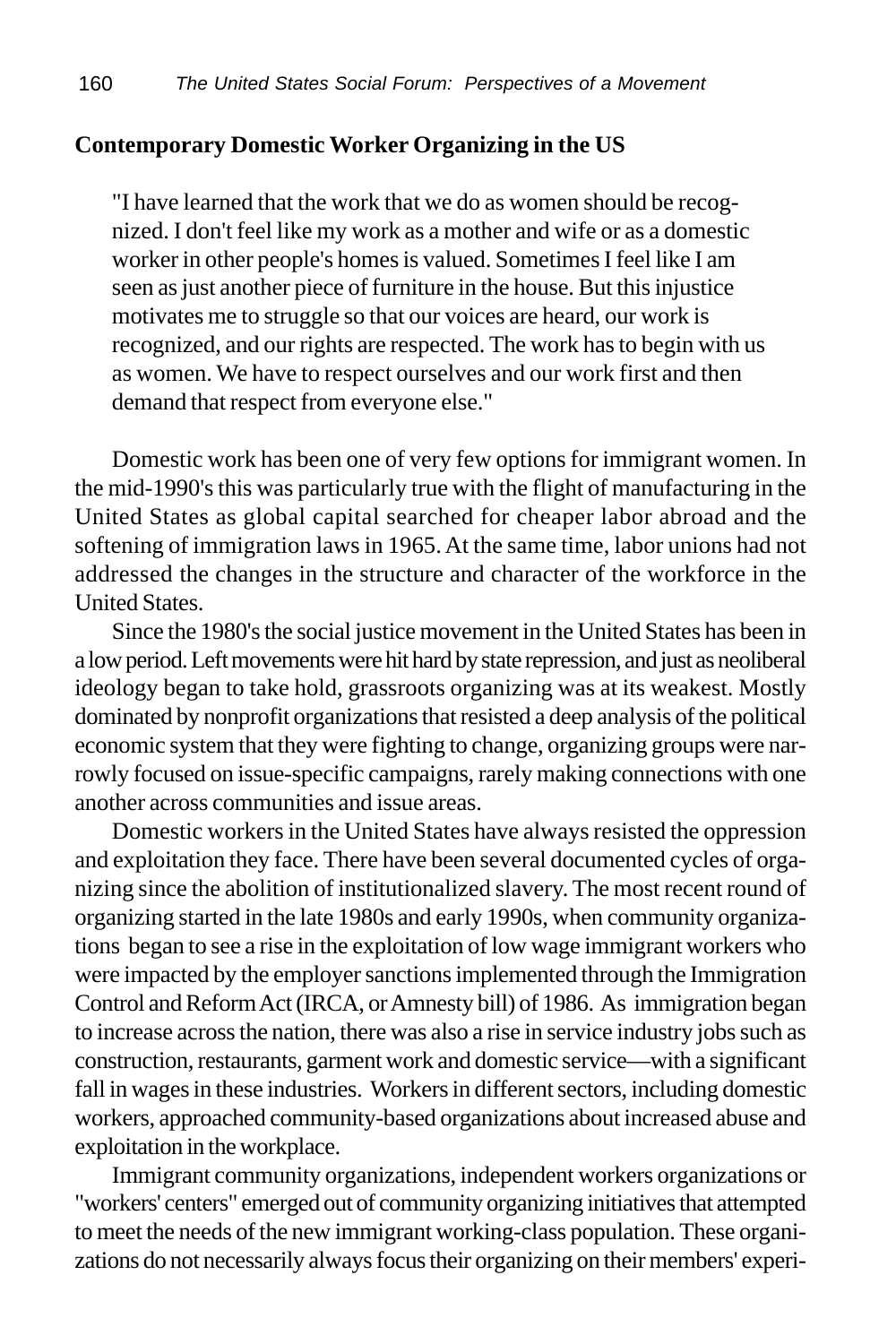ences as workers, nor do they always organize at the point of production; they have different starting points including domestic violence, immigrant rights, and state violence. In 1990, for example, a few years after the inception of a Women's Committee, the first Domestic Workers Association was initiated by the Coalition for Humane Immigrant Rights of Los Angeles (CHIRLA) in order to develop strategies to address the issues and challenges facing them.

Organizing tactics include direct action campaigns, legislative initiatives, lawsuits and other creative tactics to mobilize and win justice for their members. Many of these organizations also prioritize an "intersectional" analysis of race, gender and class, and promote the leadership of worker members.

In the last 10 years, through the slow and deliberate growth and diversification of grassroots membership organizations that have prioritized movement building, a shift has begun. Many of the founding members of the National Domestic Worker Alliance have sought to see and analyze the "intersectional," root causes of the oppression facing our members, which has led us to take on and prioritize building relationships that broaden the base, power and perspective of the movement as a whole. We have supported the development of coalitions of domestic workers, as well as immigrant rights organizations, working-class membership led organizations, and grassroots organizations with a "global justice" movement-building perspective. Our work has also extended on outreaching internationally, with organizations connecting to global domestic worker leaders like Casimira Rodriguez Romero, former President of the Bolivian Domestic Workers Union and the General Secretary of the Confederation of Household Workers of Latin America and the Caribbean who also served as the Minister of Justice in Bolivia after the election of Evo Morales.

Our participation in the USSF helped us push this work forward by deepening our members' experience and in bringing the intersectional struggle of domestic workers to the broader social justice movement present at the Forum. Allison, of DWU reflected, "Domestic Workers United gained a deeper understanding of the importance of alliance building that transcends race, gender, religion, class, and many other divides."

"Whether you are documented or not in this whole wide world there are human rights. And once you know this, no employer can bullshit you. If you don't walk that dog, if you don't shovel that snow, and they say they will call immigration. Look them in the eye and tell them, 'I'm not afraid of you. I'm not an alien. I'm a human being."

By 2006, many domestic worker organizations were already working together to advance domestic worker rights. In New York, organizations joined forces to pass city legislation compelling employment agencies to educate domestic workers and employers about their rights and responsibilities in 2003. California house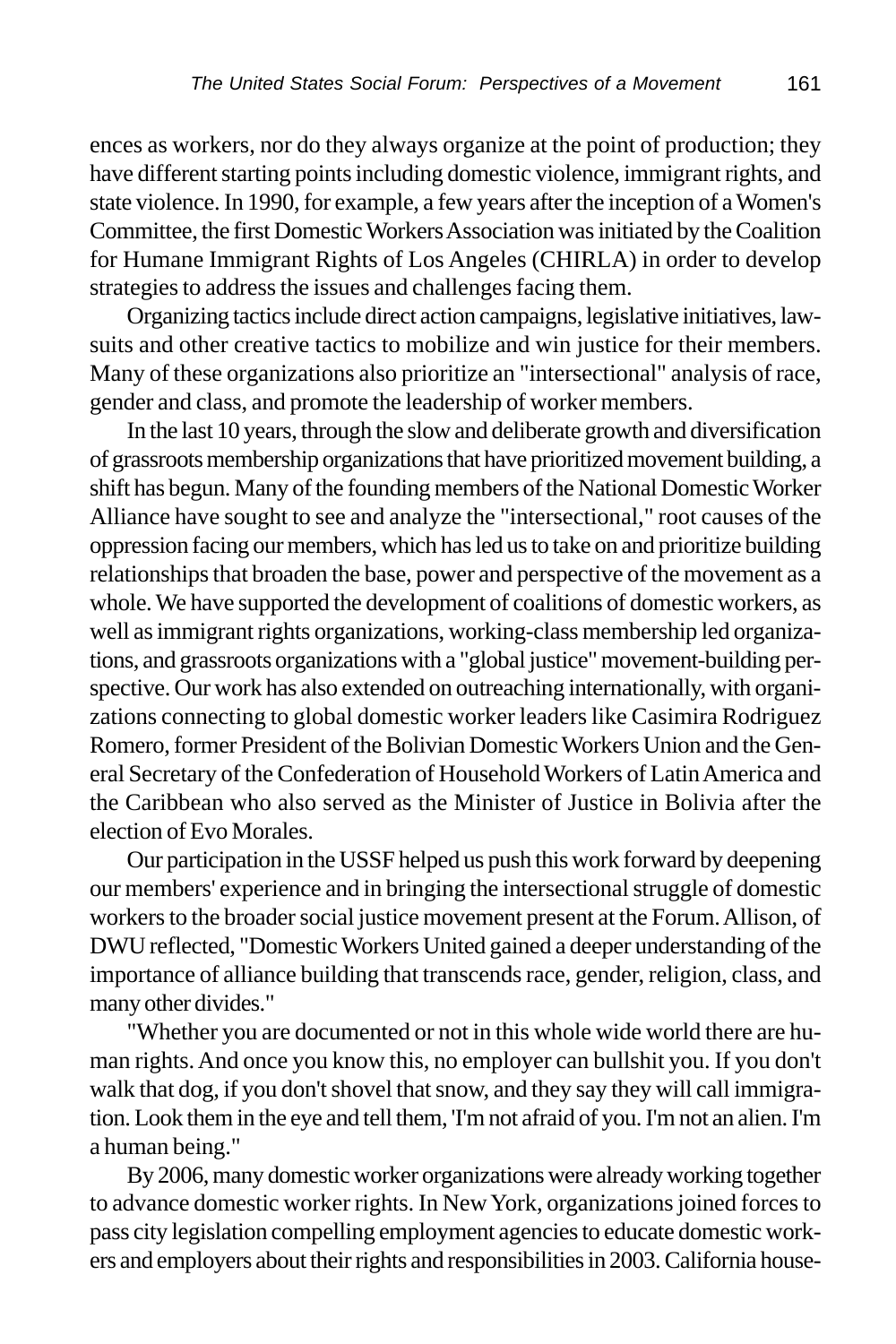hold worker organizations fought for a state bill to grant overtime protection to nannies that was vetoed by governor Arnold Schwarzenegger in 2006. There was also information sharing from coast to coast on strategies to move forward proworker legislation that related to legislation. Currently, New York domestic workers groups are working to pass a statewide NY Domestic Worker Bill of Rights to establish labor standards including an annual wage increase, health care and basic benefits. Maryland domestic workers recently won a contract for domestic workers in Montgomery County.

The National Domestic Worker Convention during the US Social Forum was the first time these organizations were able to come together and one of our top priorities was to share organizing strategies with each other and with others at the forum. Before coming to Atlanta, we understood that to build the power of the sector and to make the kind radical change in the industry is necessary. We would need to work together strategically over a long period of time. The USSF in Atlanta provided the perfect opportunity bring together workers in order to explore the possibilities.

Atlanta also held a specific historic significance as the location of our first national meeting. In 1881, African-American washerwomen organized, went on strike and shut down the laundry industry in the city. Also in Atlanta, in 1968, Dorothy Boulden, an African American domestic worker and civil rights organizer, helped organize the National Union of Domestic Workers. We were proud and honored to carry forward a powerful tradition of domestic worker organizing from such a historically significant location and moment for the US movement.

### **Domestic Worker Organizing and the Broader Social Justice Movement**

The US Social Forum as a whole infused our conversations as domestic workers with excitement and inspiration drawn from the many other communities and struggles represented. The forum helped deepen the connections between the struggle for domestic workers rights and the fight for justice and respect for all oppressed communities. Maria Fernandez shared in a SF Day Labor Program and Women's Collective member newsletter after the Forum:

"I am very excited to share about the USSF. From beginning to end, it was an incredible personal experience, and full of learning as a member of an organization. So many organizations meeting for a common cause, exchanging relationships, ideas, and strategies to fight against imperialism, which hurts each of our communities and the whole world. For me it's important to mention that the forum took place in an important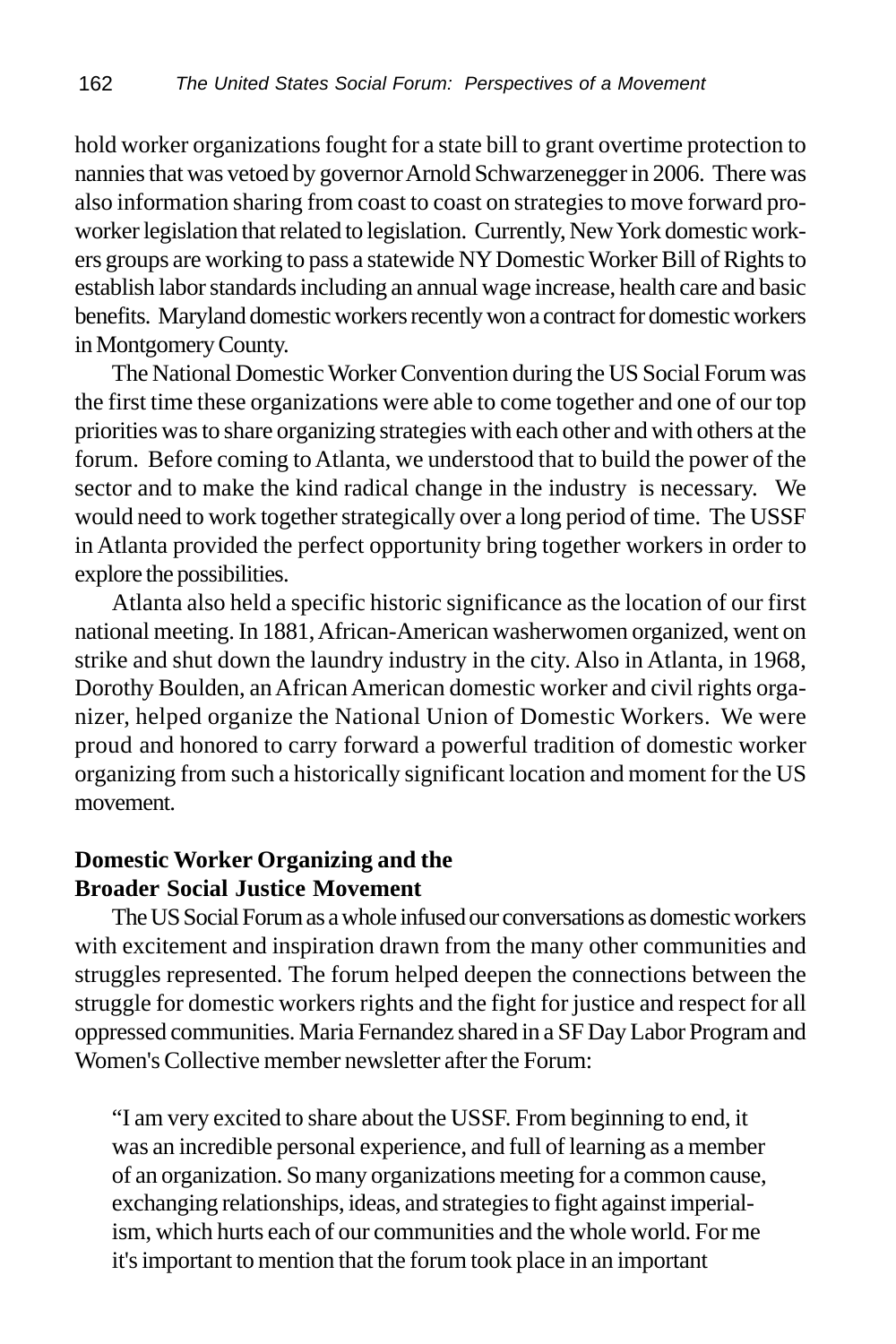Indigenous area, home of the Cherokees, who once again, requested respect for their culture, for their sacred sites, for their people. Enough with land theft and the destruction of their traditions. As a Latina with indigenous roots I am filled with pride seeing these groups continue fighting for their culture and their rights in this country. "

"Me emociona mucho al hablar del FSEU. Fue de mucha experiencia personal de principio al fin, y de aprendizaje como miembro de una organizacion. Al ver tantas organizaciones reunidas por una misma cuasa, intercambiar relaciones, ideas, y estrategias para luchar contra el imperialismo que tanto dana a nuestra comunidad y al mundo en general. Para mi es importante mencionar que el foro se realizo en una zona indigena muy importante como es el de los Cherokees, que tambien pidieron una vez mas respeto a su cultura a sus sitios sagrados, y a su pueblo. Que ya basta de toma de tierras y de destruir sus tradiciones. Como Latina de raices indigenas me llena de orgullo como estos grupos siguen peleando por sus costumbres y sus derechos en este pais."

While full of challenges and in its initial stage of development, domestic worker organizing in the US has already impacted the broader social justice movement politically, practically and culturally. Politically, the analysis of the impact of neoliberal globalization on women in the global South, and migrant women in the north, has helped many to understand the more invisible effects of the brutal economic system we live under. In addition, the analysis of domestic workers' essential labor, and its role and value in the global economy, is helping bring about an understanding of the strategic importance of the leadership of this sector of workers. Similarly, the analysis of the history of slavery in the United States and its lasting imprint on modern day society is a crucial grounding for any future social justice movement. In fact, domestic worker organizing exists at the intersection of the labor movement, the racial justice movement, the women's movement, the immigrant rights movement and the global justice movement.

Practically, domestic workers have built organizations, support groups, cooperatives, alliances and cultures of resistance in their communities. Domestic worker leadership has already challenged a culture of patriarchy, classism and racism in society at large and particularly within the social justice movement. This sector of the larger social justice movement has opened the door for hundreds of working class immigrant women of color to exercise leadership—organize, inspire and mobilize entire communities for a better future. They are precisely the leadership that the US movement has been waiting for.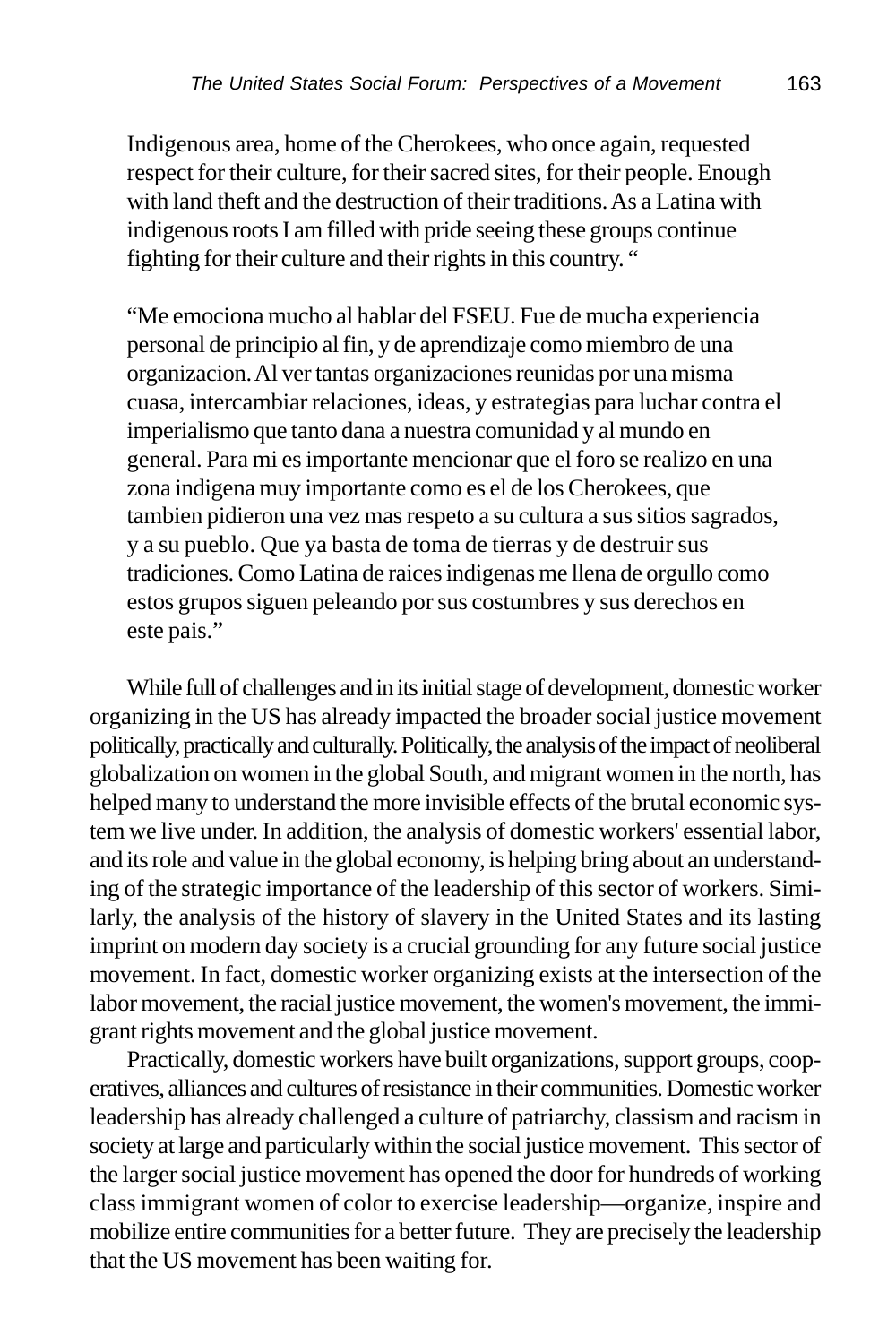Out of necessity, domestic workers have innovated models of organizing workers outside of the collective bargaining framework. In the domestic work industry, the workplaces are unmarked and scattered in wealthy neighborhoods throughout urban areas and wealthy suburbs. Isolated, without any negotiating power or leverage, domestic workers risk losing their jobs every time they ask for a sick day. Given the changes in the economy that seek to expand the informal and underground sectors, these models of addressing worker exploitation will prove to be important innovations for the rebuilding of a strong labor movement.

Significantly, domestic worker organizations have proven that there's no such thing as "unorganizable" people, communities, or workforces. Although there are extreme challenges, particularly organizing in the United States where workers are working around the clock under enormous economic and social pressures, domestic workers are organizing. Thus they have forced us to ask many important questions about why certain populations are characterized as "unorganizable," who is saying this, why and who benefits from such a notion. The Domestic Worker Convention and the USSF was also a leadership development experience for our members, who came back to each organization strengthened by new ideas. Maria shared that one of the clearest take-away messages she had was from one of the plenaries, where someone said, "Leadership is an opportunity to serve others so that the people walk past you and find freedom. (Liderazgo es una oportunidad de servir a los demas para que el pueblo camine sobre ti y encuentre su libertad.)" Allison, of DWU, said, " I have gained the ability to stand up and demand respect." And Guillermina stressed, "My organization gained more leadership, more confidence, trust, and faith that together we will achieve more rights for domestic workers. (Mi organizacion logro mas liderazgo, mas confianza, y fe que juntas lograremos mas derechos para trabajadoras domesticas.)"

At the intersection of movements, domestic workers are able to bring different dimensions and experiences to all the movements it is part of. For example, in commenting on women's organizing, Guillermina reflected on her time at the forum and in the Convention:

"Meeting other groups in Atlanta I realized the immense power we have as women. I met very strong women with immense power to create change in the world. It was incredible how in the conferences in Atlanta I got goose bumps seeing women sharing intense experiences but also with a huge commitment to make change and desire to motivate more women to take up that leadership. Each one of us has a critical role to realize to make the changes we want-to have a dignified life inside our homes and outside our homes. "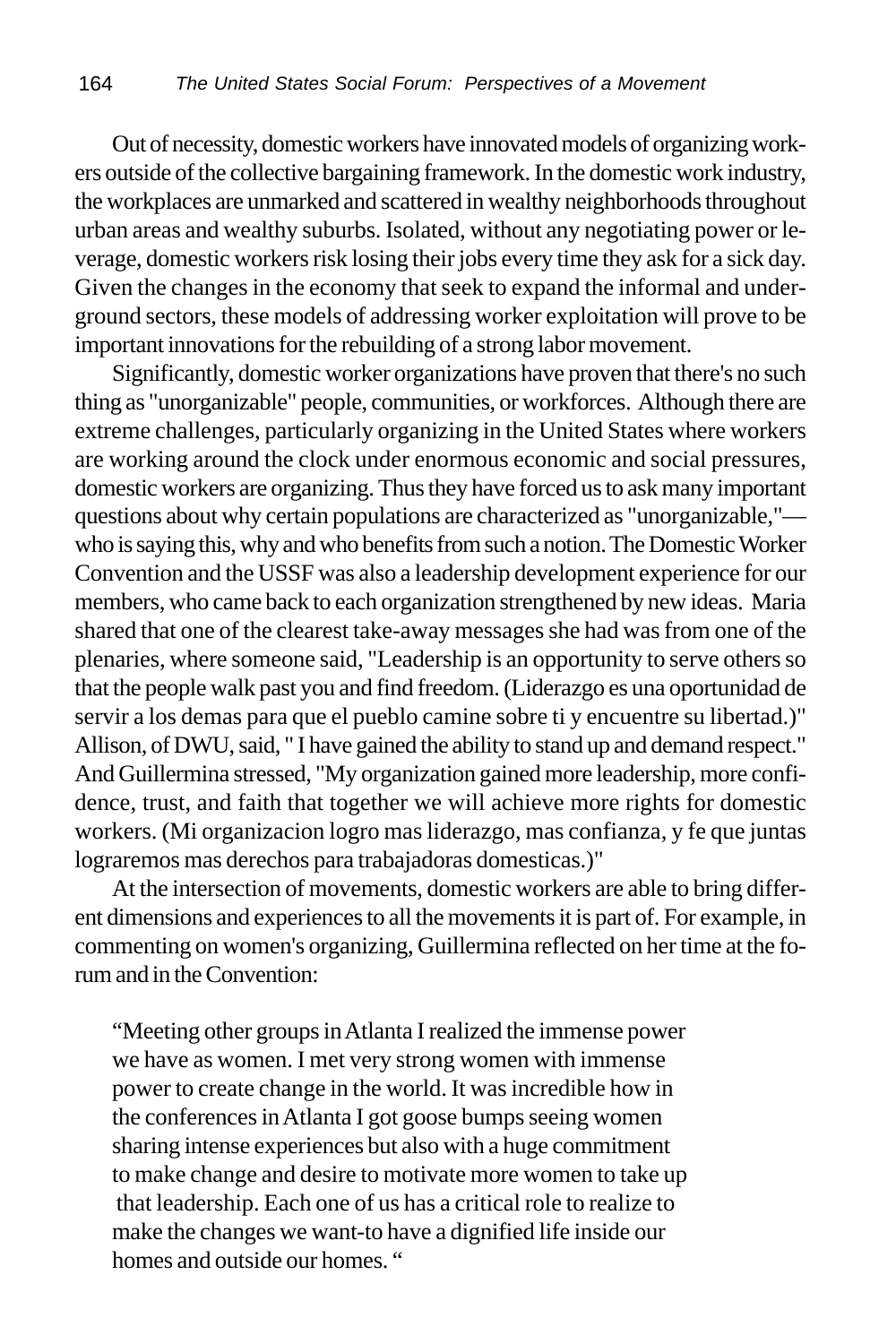"Conociendo otros grupos en Atlanta me di cuenta la inmensidad de poder que tenemos las mujeres. Conoci mujeres muy fuertes con un poder inmenso de hacer cambios en el mundo. Fue increible como en esas conferencias en Atlanta me ponian la piel chinita de ver a las mujeres compartiendo experiencias muy fuertes pero tambien con un compromiso muy grande de hacer cambios y querer motivar a las demas a llevar ese liderazgo. Cada una de nosotras tiene un papel muy importante que realizar para hacer cambios que queremos, para tener una vida digna dentro de nuestra casa y fuera de nuestra casa"

On a daily basis domestic workers are demanding that "women's" work be recognized and valued, and they are asserting their right to make their own decisions and live with respect and dignity. A powerful example of domestic workers transforming the social justice movement occurred recently when domestic worker leaders led the National Day Labor Organizing Network (NDLON) to recognize female day laborers; proposed and won a resolution on gender equality at NDLON's national assembly; and have stepped up to leadership roles within the organization.

Culturally, domestic workers organizing has forced the social justice movement to value the many roles women play, as primary income earners for families at home and abroad, and caregivers for their employers and their own children. Domestic workers have compelled people of all walks of life to recognize the invisible labor that makes other work possible, and the importance of respecting and protecting this work.

Domestic workers have the potential to challenge the labor movement as a whole to see itself as necessarily part of a broader movement for social and global justice. As Ai-jen Poo, of Domestic Workers United stated in her address at the "Workers Rights in the Global Economy" Plenary:

"We hope to build our movement to a place where, when we call for a strike, it will be for domestic workers rights and for global justice, legalization of undocumented workers and an end to the war in Iraq. Or maybe it will be a strike of all informal sector workers, or better yet, a strike of all workers —union and non-union, the entire working-class—against gentrification and displacement, from Brooklyn to Iraq, from Chinatown, to the Philippines, from El Barrio to Botswana. We want to be a part of a labor movement that brings the power of workers to bear on the system in a way that lifts the entire working class, both here and abroad."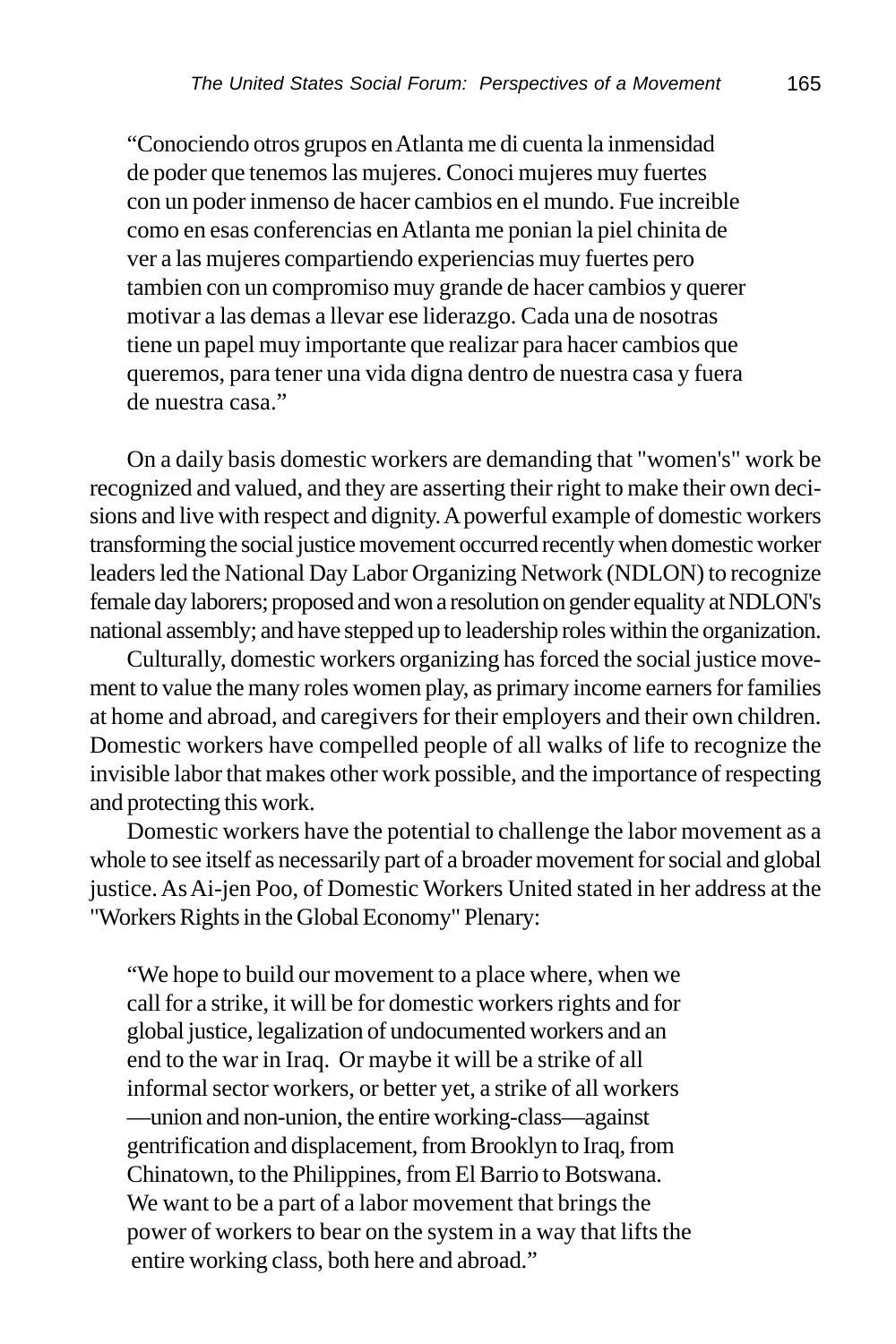Significantly, the first USSF was organized and heavily attended by member based "movement" organizations rooted in working class communities of color, many led by women. In many ways the USSF was a manifestation of a profound shift within the social justice movement in the United States. It was the product of many years of groundwork, community organizing, leadership development, and alliance building. Domestic worker organizations are proud to be part of this growing worker led force. "In numbers there is strength and when we all come together and unite we can achieve anything!" The domestic worker rights movement was strongly represented throughout the USSF, and at a time when many are asking what will come of the historic gathering, the formation of a National Domestic Worker Alliance was one of the USSF's major successes.

"I gained a lot of hope and energy to continue organizing and a lot of enthusiasm to never stop fighting for what we want to achieve."

"Logre mucha esperanza y energia para seguir organizando y muchas ganas de no parar de luchar por lo que nos propongamos."

> *—Tomasa Sanchez, Women's Collective*

## **The Formation of the National Domestic Worker Alliance**

Because of the relationships built over the last several years, organizers had initially conceived the meeting of domestic workers at the USSF as a space for worker exchanges. The formation of the National Domestic Workers Alliance came out of a six-month planning process in preparation for the US Social Forum. As we began planning our exchanges, it was apparent to organizers and members that there was the potential for something more long term to come out of this convergence. Before arriving in Atlanta, organizations had internal conversations about the benefits and challenges of forming a National Alliance. Organizations also thought about what different types of roles a national alliance could play.

After four powerful days of dialogue, learning, relationship building, marching, and singing, "we learned that we are not alone and that together we can have more success in organizing the base and building leadership (logramos saber que no estamos solos y que juntos podemos tener mas exito de organizar la base y tener mas liderazgo)." On the fifth day we gathered once again to ask ourselves what's next, what steps did we want to take together to push our work forward? We knew we wanted to stay connected, and we considered the great potential for organizing in cities across the country, as well as at the national level. In a collective discussion among all participating organizations, we voted to form the National Domestic Workers Alliance. Tomasa explains, "We formed an alliance to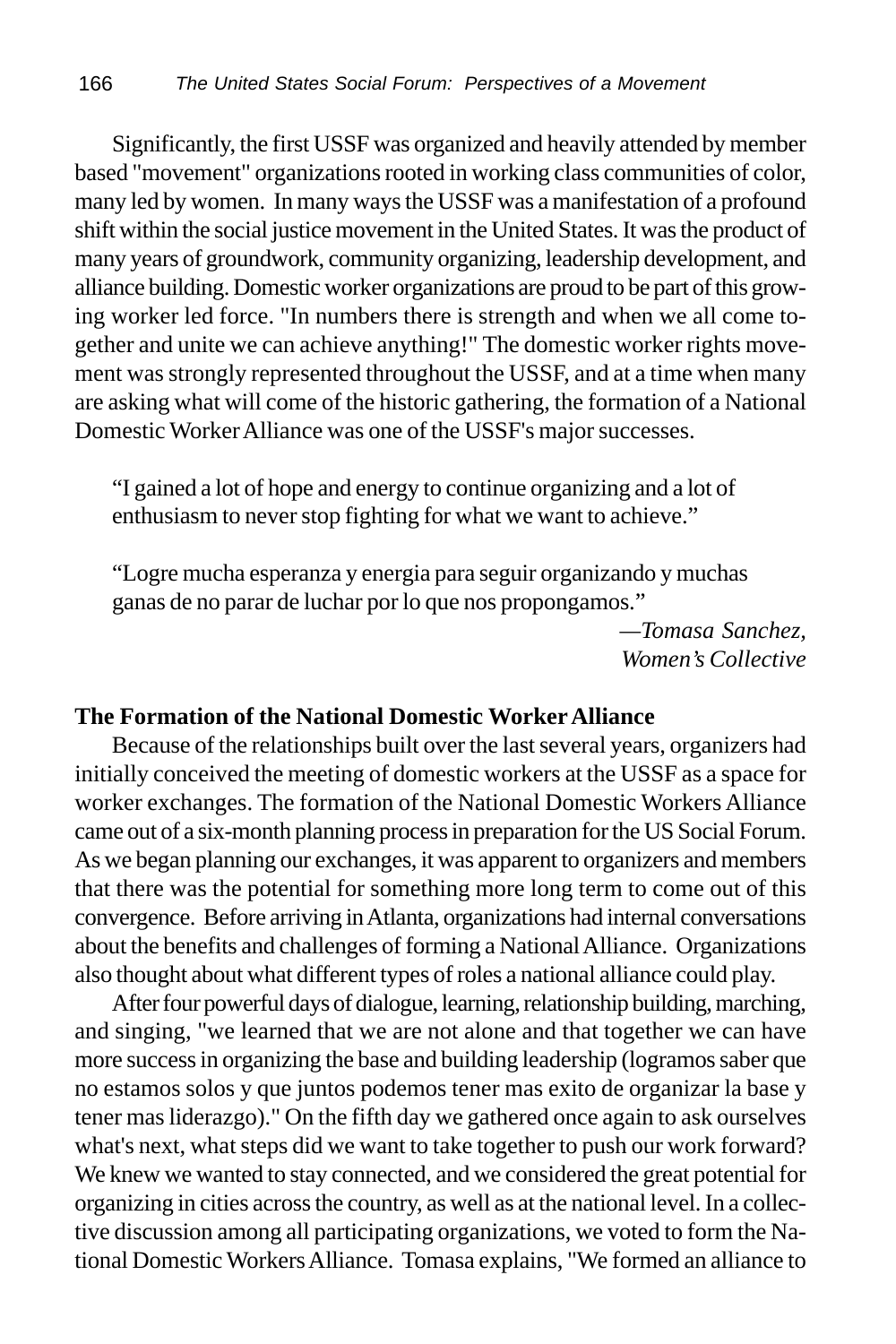work together and be stronger and achieve changes. (formamos una alianza para trabajar juntos y ser mas fuertes y lograr cambios.)" Allison adds, "This was the beginning of many meetings, exchanges and conversations with so many other domestic workers across the USA. Domestic workers were united in strength, spirit and struggle, and we made it official."

The goals of the newly formed alliance are to collectively bring public attention to the plight of domestic/household workers; to bring respect and recognition to the workforce; to improve workplace conditions; and to consolidate the national voice and power of domestic workers as a workforce. The coming together of these organizations has exponentially increased the capacity, visibility and influence of domestic workers as a sector in the social justice movement. Organizations in Miami, Chicago, San Antonio, Denver, Houston, Seattle and Baltimore are reaching out to begin a process of organizing domestic workers locally, and seeking the support of the National Alliance. In addition, other sectors, including trade unions, are beginning to recognize the strategic role this workforce plays in rebuilding the labor movement.

 Following the USSF, representatives of the organizations that participated worked together to draft the Alliance's mission statement. The mission of the Alliance is to organize to improve the living and working conditions of domestic workers; win respect and justice from employers and the government; challenge the racism and sexism that has led to the persistent devaluing of this labor so that workers, their children, and the general public honor the dignity of domestic work; end the exclusion of domestic workers from recognition and protection as a workforce; and continue a brave legacy of resistance by supporting organizing efforts among all workers and communities for justice.

The National Domestic Worker Alliance is composed of grassroots organizations that work towards advancing the rights of domestic/household workers. Founding member organizations include the Women's Collective of La Raza Centro Legal, Mujeres Unidas y Activas, and People Organized to Win Employment Rights in the San Francisco Bay Area of Northern California; the Coalition for Humane Immigrant Rights of Los Angeles (CHIRLA) and the Philipino Workers' Center in Southern California; the Women Workers' Project of CAAAV Organizing Asian Communities, Damayan Migrant Workers Association, Domestic Workers United, Haitian Women for Haitian Refugees, Unity Housecleaners Cooperative of the Hempstead Workplace Project, and Las Señoras de Santa Maria in New York; and CASA de Maryland.

Since its founding, the National Domestic Workers Alliance (NDWA) has developed an initial work plan, executed worker and organizational exchanges, and held the first National Domestic Worker Congress in New York City in June 2008. Over 100 household workers representing 16 organizations in 10 cities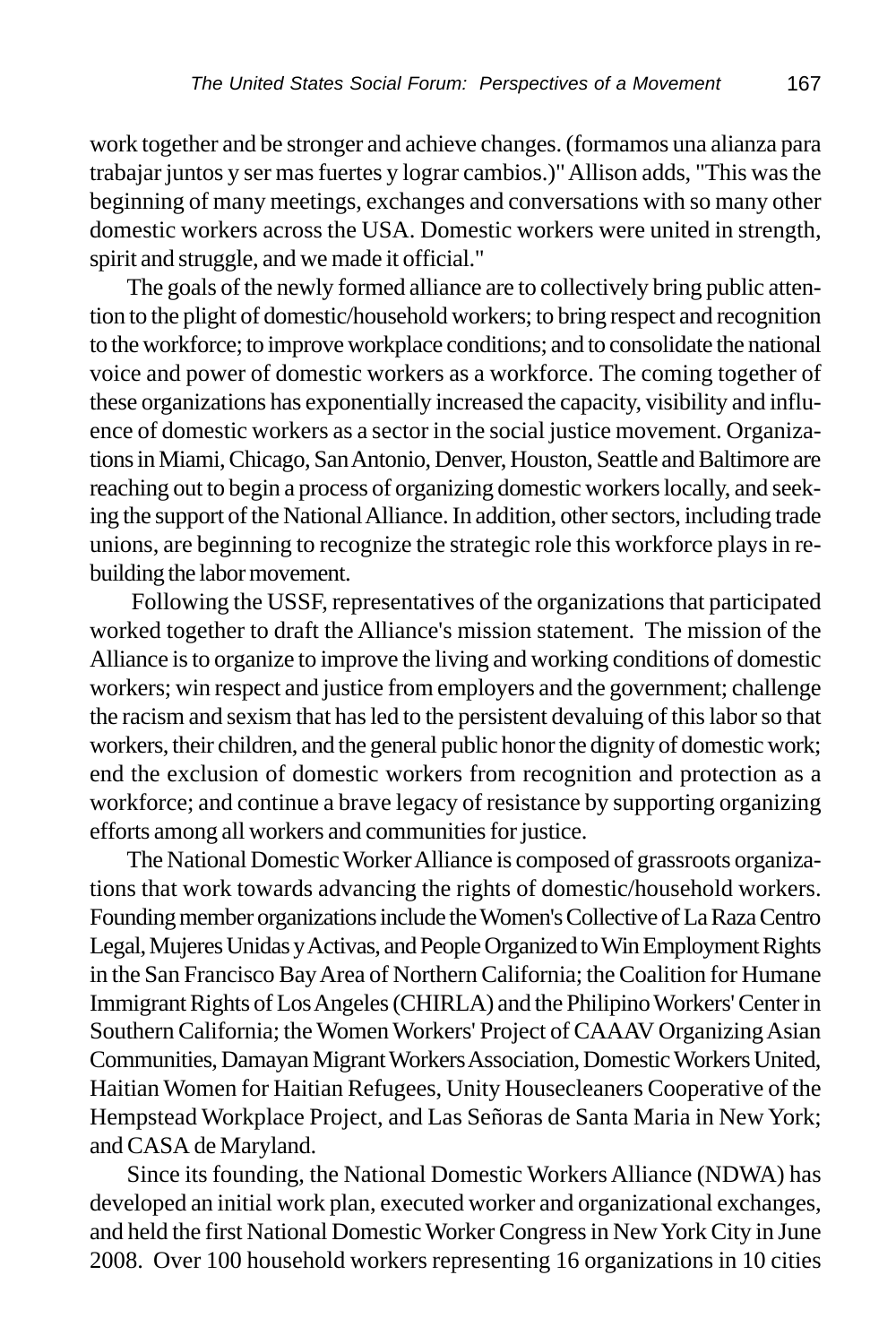gathered in order to further develop our long-term vision for the alliance as well as a structure for the Alliance. Our current work includes continuing to support domestic worker organizing at the local and regional level, particularly new organizing efforts, while beginning a process of documentation of domestic work conditions around the country, in search of opportunities to exercise power toward a common vision for respect and recognition nationally. At the same time, we are looking towards building on our work at the international level.

In 2010, for the first time, the International Labor Organization will be discussing a new convention on domestic work. Internationally, domestic workers' organizations will be working to influence the development of this new international labor law. It is an opportunity to work together and connect with domestic workers around the world. And it is an indication that the evolution of this sector of organizing in the US mirrors a parallel process in countries around the world. As we look toward the next US Social Forum in 2010 as another opportunity to build the social justice movement in the US, we also look forward to continuing to build the power of domestic workers in the United States and around the world. "We are one people struggling and searching for answers and demanding respect and recognition of our work." And the struggle continues.

#### References:

Behind Closed Doors: Working Conditions of California Household Workers. Re-trieved at www.datacenter.org/reports/behindcloseddoors.pdf

Chang, Grace. 2000. Disposable Domestics: Immigrant Women Workers in the Global Economy. Cambridge, MA: South End Press.

Crenshaw, Kimberle. 1995. "Mapping the Margins: Intersectionality, Identity Politics and Violence Against Women of Color." Stanford Law Review 1241.

Domestic Workers United. Retrieved at www.domesticworkersunited.org

Domestic Workers United. 2006. "Home Is Where the Work Is: Inside New York's Domestic Work Industry." New York, NY: DataCenter and Domestic Workers United.

Home Is Where the Work Is: Inside the NY Domestic Work Industry. Retrieved at www.domesticworkersunited.org/resources.php

Jones, Jacqueline Jones. 1985. Labor of Love, Labor of Sorrow: Black Women, Work, and the Family from Slavery to the Present. New York, NY: Basic Books.

Rights Begin at Home: Defending Household Workers' Rights in California. Retrieved at

www.nelp.org/docUploads/california%20guide%20oct%206%202006.pdf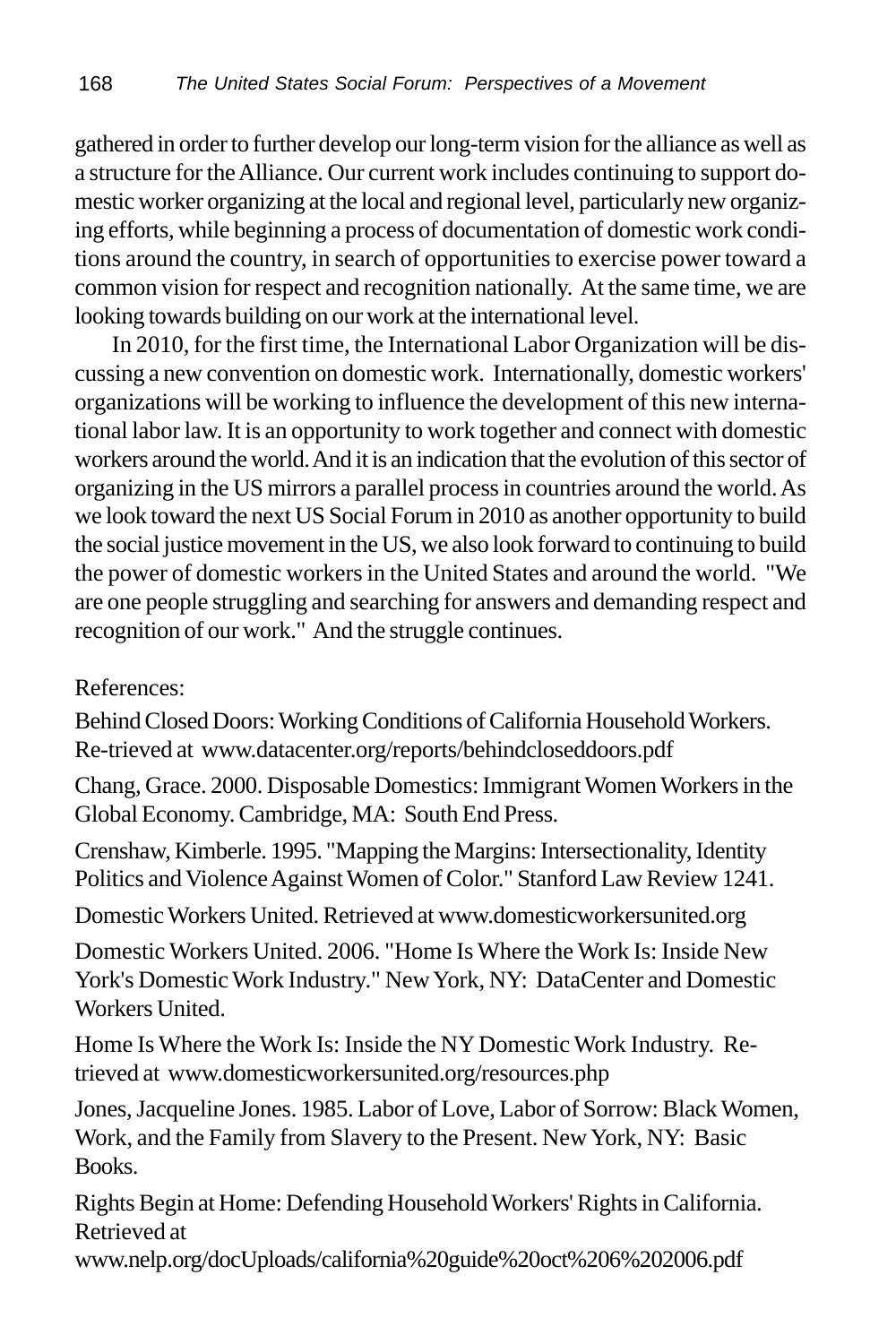Romero, Mary. 1992. Maid in the USA. New York, NY: Routledge.

Sassen, Saskia. 2001. The Global City. Princeton, NJ: Princeton University Press. Testimony of a domestic worker submitted to the Domestic Workers Human Rights Tribunal, held in New York City on October 8, 2005.

**Notes** 

1. Tomasa Sanchez, member leader of the SF Day Labor Program Women's Collective.Originally from El Salvador, Tomasa has been doing patient care and domestic work and as been a member of the Women's Collective. She is currently an elected leader ofWomen's Collective focusing on job development.

2. Guillermina Castellanos, member and organizer with the SF Day Labor Program Women's Collective of La Raza Centro Legal. Originally from Jalisco, Mexico, Guillermina immigrated to the US, is a mother of 9, and grandmother of 3. She has been organizing women in San Francisco for the past 17 years and helped found the Women's Collective in 2001.

3. From Domestic Workers United report, "Home is Where the Work Is: Inside the Domestic Work Industry."

4. Luz Sampedro, member leader of Mujeres Unidas y Activas in San Francisco.

5. Nora Hamilton and Norma Stoltz Chinchilla (2001). Seeking Community in a Global City.

6. Narro, Victor (2000) Ford Foundation Report: "CHIRLA Workers' Rights Project, December 11.

7. Joycelyn Gill-Campbell, organizer, former nanny, Domestic Workers United, NY.

8. Maria Fernandez, member leader of the SF Day Labor Program Women's Collective. Maria immigrated to the US 5 years ago from Yucatan, Mexico. Her first year was spent in complete isolation as she worked as a live-in caretaker for extremely low wages. Since then, she has found strength and dignified work through her participation and leadership with a the Graton Day Labor Center and the SF Day Labor Program Women's Collective. She currently leads a women's empowerment support group in Women's Collective and is a peer- trainer in the Safe and Dignified Cleaning training program.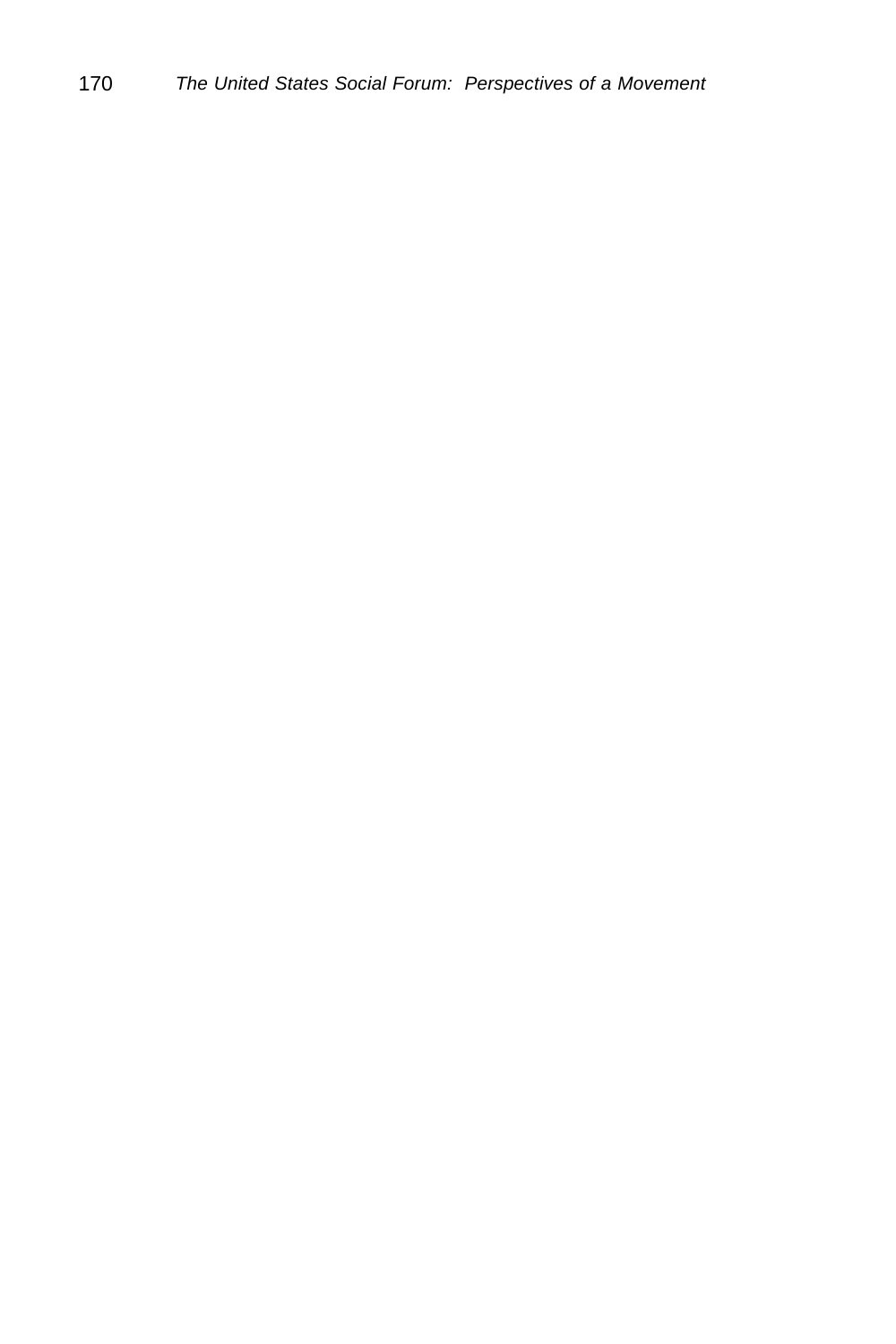## **Chapter 15**

*Right to the City:*

# **A Cry and a Demand for a New Urban Struggle**

*Harmony Goldberg, Resource Person, Right to the City Alliance and a Founding Director of SOUL: School of Unity and Liberation*

*Rickke Mananzala, Executive Director, FIERCE and Steering Committee Member, Right to the City Alliance*

"In 2008, for the first time in history, more than half of the world's population will be living in urban areas."

> *–United Nations Population Fund Report 2007*

On the eve of the transition to an urban world majority, the struggle in the cities of the United States took two important steps forward. The Right to the City Alliance, a national network of grassroots organizations fighting against gentrification, was launched in January 2007. Then in June, thousands of grassroots organizers form around the country came together for the first United States Social Forum. These two gatherings represent the maturation of the generation of organizing that began in the era of neoliberal globalization.

Transformations of the global economy shifted the role of nation-states, the lives of our communities and the terrain of our struggles. Although capitalism has always been international, most of its production work used to take place within specific nation-states. In response, most social movements primarily took place within particular nation-states. But today, the ground on which we're fighting is shifting. Neoliberal globalization has increased the importance of the *international*, in everything from production to policy decisions. As capitalism has changed, social movements also need to change and develop new forms of organization that will allow us to fight on new terrain.

The Right to the City Alliance and the social forum developed out of this moment of transition to address the changing needs of social movements. The World Social Forums have played a crucial role in that process by providing a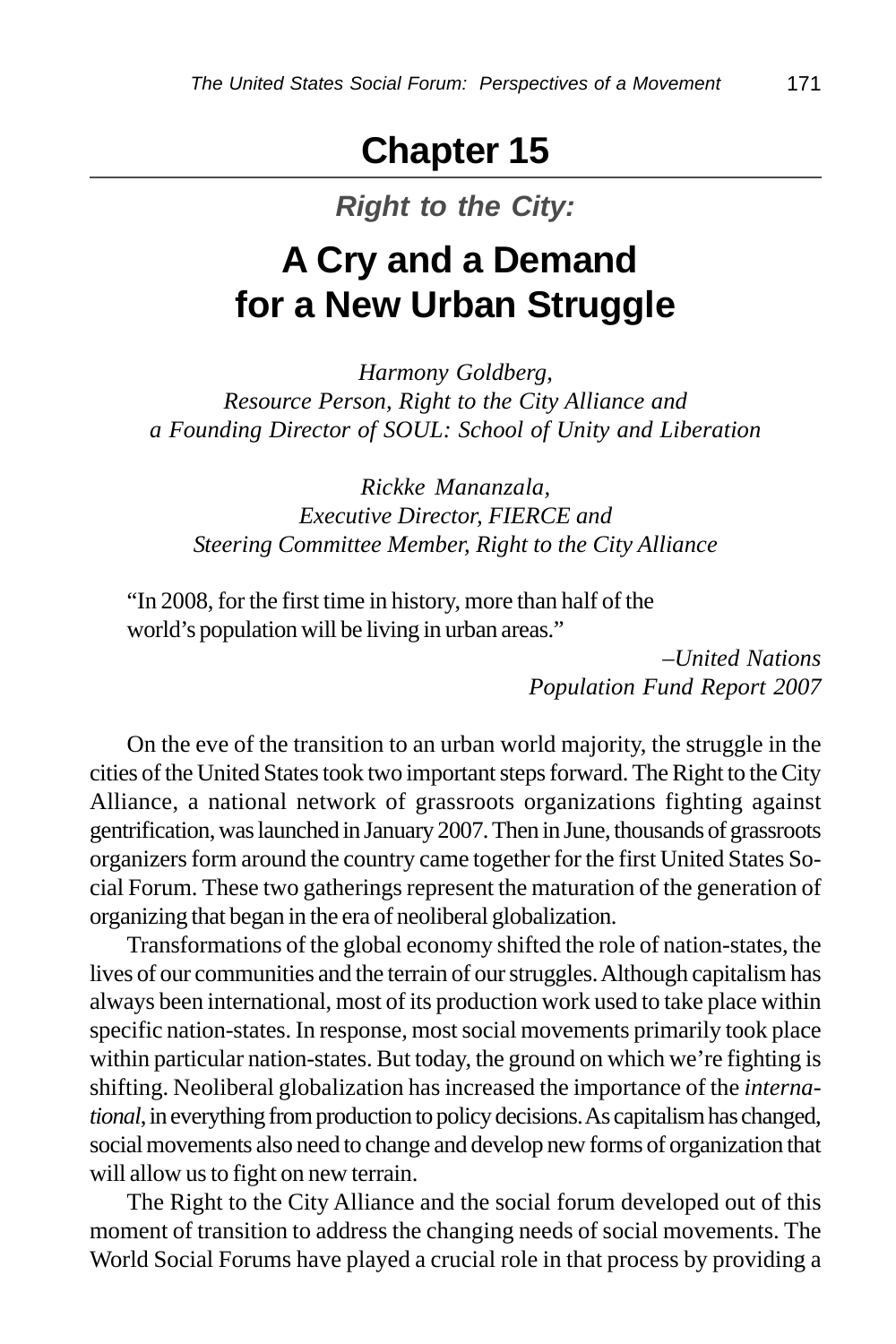transnational space for movements to come together and envision a new world, and the US Social Forum provided a crucial gathering space for grassroots organizations to build analysis and power. The Right to the City Alliance was founded to provide a space for urban movements to build power in our rapidly changing cities.

The Right to the City Alliance (RTTC)–founded in 2007–is a national alliance of grassroots organizations dedicated to the fight against gentrification. The Right to the City Alliance made its public "launch" at the first United States Social Forum in June of 2007. "There couldn't have been a better place for Right to the City to 'come out' than at the USSF. Our member organizations are deeply committed to movement building, and many Right to the City member organizations were helping to build the social forum at the same time as we were building Right to the City. We decided to publicly launch the alliance at the social forum because we thought that we had an important analysis about urban struggle to contribute to the conversations. We wanted to share our stories, and we wanted to learn about the work of other organizations," said Helena Wong who is an organizer with RTTC member organization, CAAAV: Organizing Asian Communities.

According to Dawn Philips, Co-Director of RTTC member organization, Just Cause Oakland, "The US Social Forum pushed the grassroots movement to be clear that our fight is larger than our daily struggles in our different communities, that our fight is against neoliberal globalization. We prioritized the social forum because we share that commitment to linking theory with practice." The Right to the City Alliance is united not only through the practical work of campaigns against gentrification; its member organizations also share an analysis that places the contemporary dynamics in US cities in the broader context of neoliberal globalization. RTTC has a vision for change that goes beyond stopping the process of gentrification; we want to reclaim our cities and reshape them to be truly liberatory and democratic spaces.

#### **What's Happening in Our Cities?**

Neoliberal globalization has transformed the nature of cities in the world economy. Cities in the United States used to be primarily sites for industrial production and trade. The globalization of production has meant that corporations have shut down most factories in the United States and moved production to the global South in search of low wages and fewer regulations. Many of the former industrial cities in the United States–like Detroit and Buffalo–have gone into economic decline, facing high rates of unemployment and fiscal crises. Other cities have transformed into a new kind of city: the "global city" (a trend best described by Saskia Sassen, 1998). As production has become increasingly decentralized, its management has become increasingly centralized into "global cities" which serve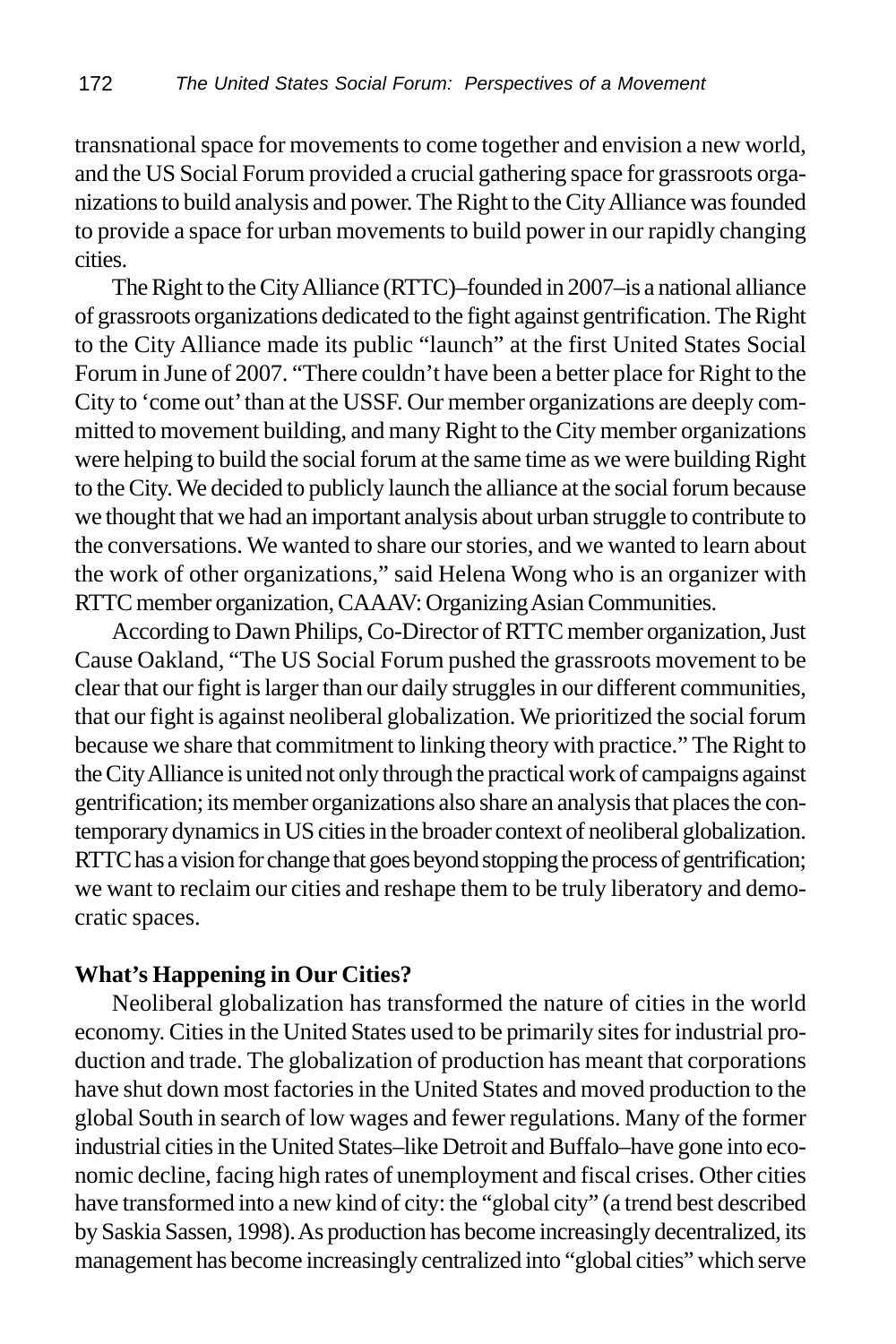as "command posts" for the corporate heads that manage the world economy. In the US, this includes cities like New York City, Los Angeles, Chicago and Miami. The cities that have taken on this role are growing and gentrifying at a rapid pace. Large numbers of middle and upper class workers have moved into city centers to be close to their corporate jobs. The same urban communities of color that were abandoned by the government in the middle of the twentieth century have now become ground zero for gentrification. Private developers and banks are making huge profits from land speculation. Although the industrial economy has declined over the past several decades, the service industry has boomed, particularly in big cities where the elite demand labor-intensive personal services to maintain a "worldclass" lifestyle.

What does this mean for our communities? These transitions have meant that our neighborhoods are being torn apart by gentrification in order to make space for the new layer of corporate workers. We are being pushed out of the urban cores to the peripheries around the city. It has meant that well-paying, stable union jobs are disappearing and being replaced by low paying service jobs. As we are forced to move out of our homes in the city centers, many of us now face long commutes to maintain low paying jobs in the city. It has meant that publicly owned institutions–like parks and water companies–are being sold off or even given away to private developers. It has meant that the governmental services that our communities need in order to weather these difficult transitions are disappearing; instead, we are facing increased policing as the government's solutions to the problems in our communities. While urban communities of color have historically faced the challenges of segregation and exclusion, they have also served as sites for survival, spaces for cultural connection and bases for community power. Gentrification has meant that the social fabric that our communities have built over time is being torn apart, and as many of our neighbors are forced to move out of their homes in search of cheaper rent and as our cultural institutions and community businesses are being driven out by high rents and big retail stores.

David Harvey (2003) has pointed out that capitalism simultaneously makes profit through the exploitation of working class people in the production process (accumulation by exploitation) and through the dispossession of peoples from their land (accumulation by dispossession). We can use this framework to understand capitalism's new urban strategies. It is no longer adequately profitable for capitalists to exploit industrial workers in the United States, but they have found new ways to profit from the exploitation of workers in the service industries. This strategy relies on the superexploitation of people of color and women of color in particular. Gentrification is the one of the most important fronts of accumulation by dispossession in the current period. Echoing back to the original theft of land from Native American people, this new wave of gentrification and land specula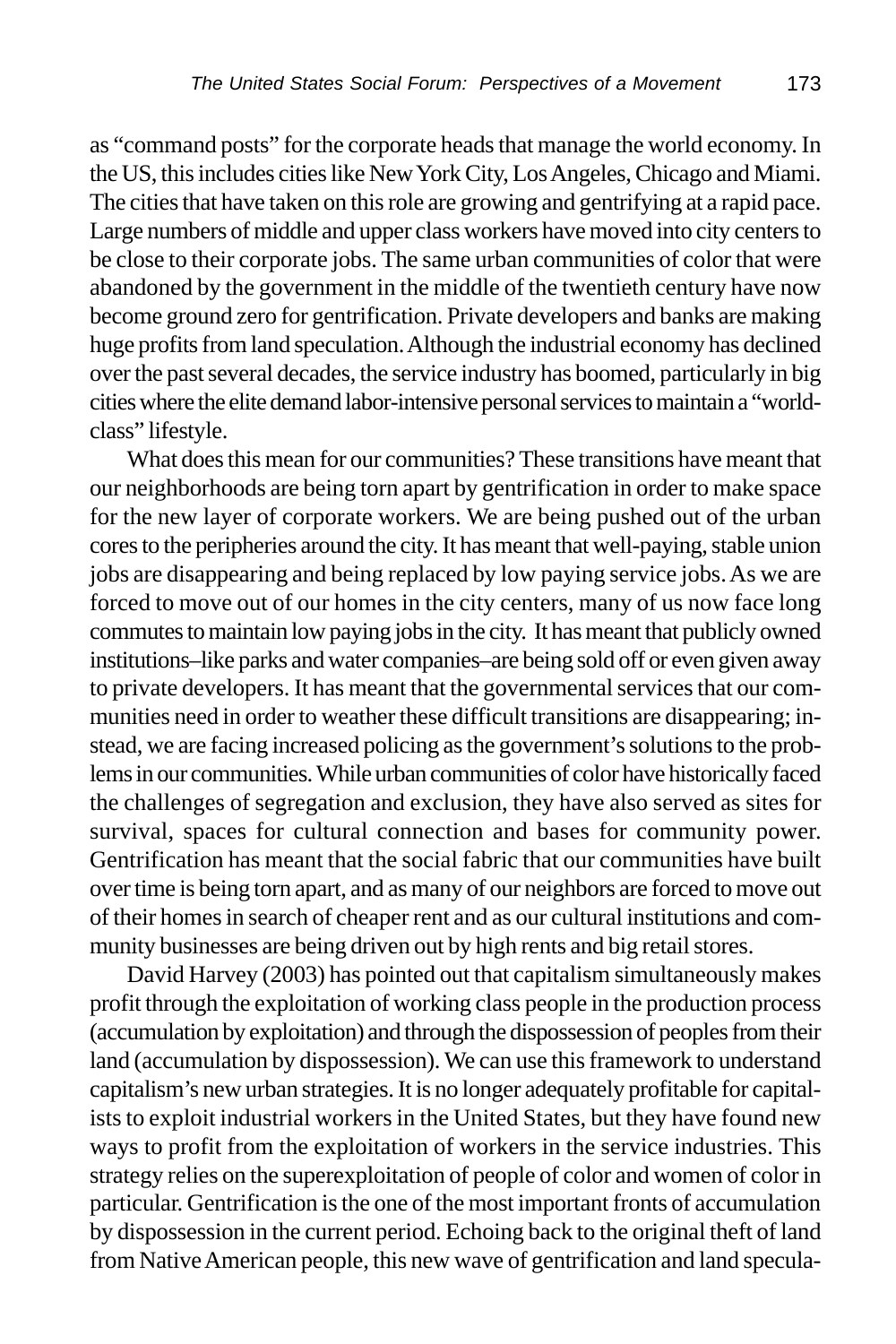tion is giving super-profits to the wealthy off the backs of poor and working class people of color.

These political-economic processes have changed the terrain of the city, and social movements have had to change to fight on this new terrain. The past decade has seen the emergence of many new urban struggles in communities across the country, including campaigns against gentrification and intensified policing, urban worker organizing among day laborers and domestic workers and fights to defend governmental services like welfare and public transportation. The Right to the City Alliance represents one crucial front in this growing urban movement.

## **The Right to the City Alliance is Born in 2007**

Initiated by the Miami Workers' Center (MWC), Strategic Action for a Just Economy (SAJE) and Tenants and Workers United (TWU) in 2007, Right to the City brought together organizations from across the country that were organizing against gentrification in working class communities of color. Convening organizations from Boston, Los Angeles, Miami, New Orleans, New York, Oakland, Providence, San Francisco and the Washington DC metropolitan area, RTTC's founding conference provided a space where grassroots organizations could reflect on the conditions in their cities and their organizing practices. These groups are not only united because of their shared struggles against gentrification; they also share a deeper vision for urban social change: "We all have the right to remain and return to our cities, to take back our streets and neighborhoods, and to ensure that they exist to serve people rather than capital. We all have a right to the city. We believe the right to the city is the right for all people to produce the living conditions that meet their needs."

The French philosopher Henri Lefebvre first developed the call for the "Right to the City" in 1968. Lefebvre was not engaging in an isolated academic exercise. He was putting forward a liberatory "cry and a demand" for a new urban order. The "Right to the City" is a banner that has been taken up by urban movements around the world. Lefebvre argued that the right to determine the future of the city does not belong to private capital or to the state. The right to the city belongs to all people who live or work in the city. This right cannot be limited to people who own property in the cities or to legally recognized citizens; instead, it belongs to all urban residents: working class people, poor people, homeless people, youth, women, queer people, people of color, immigrants, all of us. The people of the city have the right to remain in their cities and to benefit from what the city has to offer. Perhaps even more importantly, they have the right to democratically determine the future development of the city. Lefebvre was clear that, in order for this right to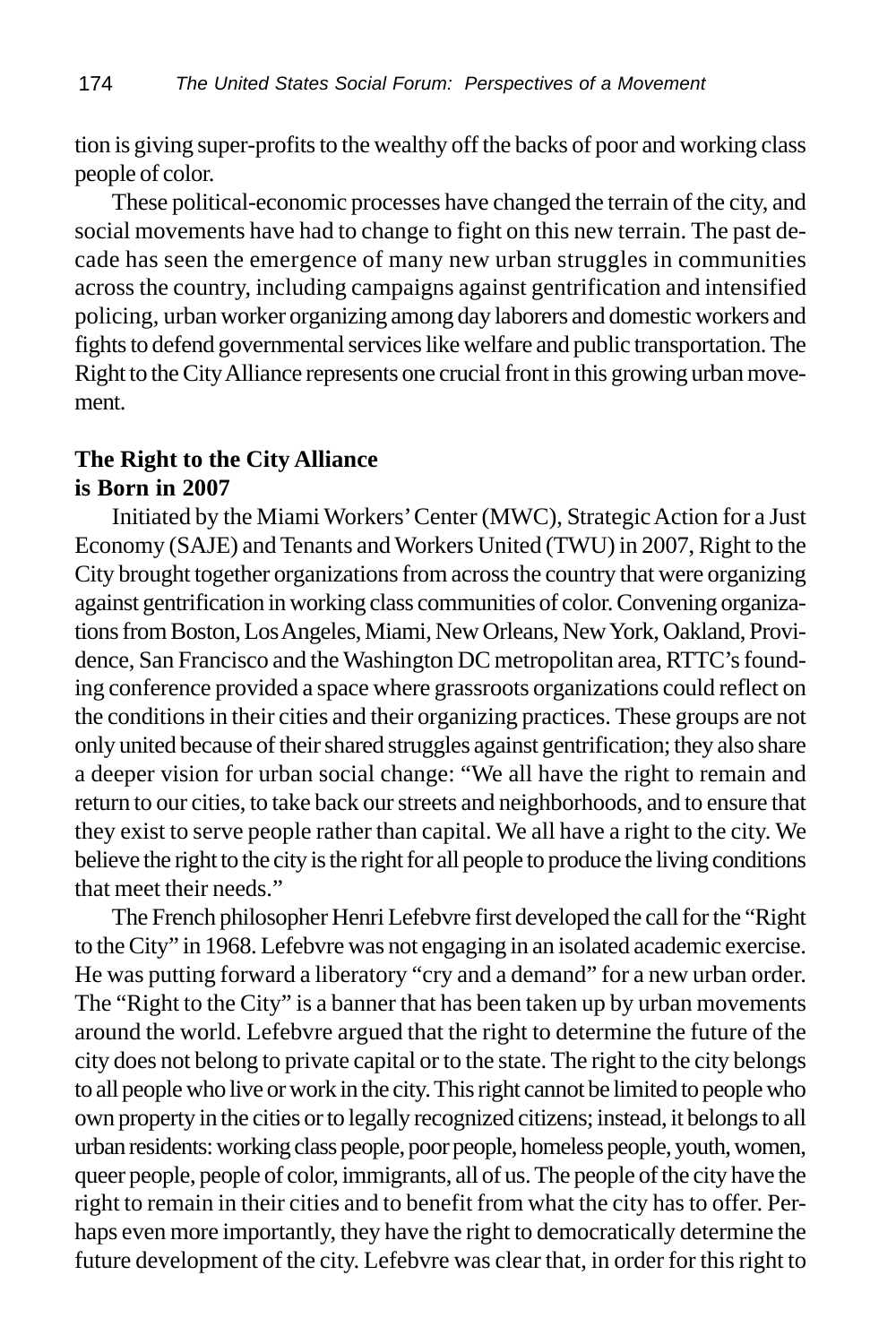actually become a reality, power relations would have to be fundamentally transformed. Power would have to be redistributed from the power elite into the hands of the people.

This framework reflected the struggles that we had been waging in our communities, and it spoke to our vision for a radical transformation of power relations and for a real practice of democracy and justice in our cities. At our founding conference, The Right to the City Alliance built on this framework and developed principles of unity that reflect our vision for our cities today. Our vision includes a challenge to the market based approach to urban development and support for economic justice, environmental justice, immigrant justice, racial justice and democracy. We do not think that our fight for the city can be isolated from broader social dynamics. We know that we need to link our fight to the struggles of rural people and indigenous people against environmental degradation and economic pressures, and we believe that our struggle for cities in the United States is connected to international struggles.

RTTC is made up of grassroots organizations working against gentrification, but we use the "Right to the City" framework to help us maintain a broader vision for our struggle. We don't just want to end gentrification; we want to fundamentally reshape our cities. We believe that our communities, who have been pushed out of traditional democratic practices, have the right and the power to determine the future of our cities. We believe that community friendly development is necessary and possible: it can be democratic; it can produce jobs; it can keep people in their historic communities to preserve culture and to protect families. But in order to get there, we are going to need a powerful and strategic movement. The "Right to the City" is helping us to build that movement by providing a framework that strengthens our work on three levels: the level of analysis, the level of strategy and the level of demands.

#### **Deepening Analysis**

The Right to the City helps us to understand the reasons why gentrification is happening in our communities. By coming together with grassroots organizations fighting in different cities around the country, we have been able to realize that the dynamics of gentrification that are happening in our individual communities are happening everywhere. Together we can play the role of a grassroots "thinktank" to identify the problems and to start to shape solutions.

The Right to the City provides a left framework that reflects our daily lives and pushes us to go deeper. The idea that our communities have a "right to the city" forces us to ask: Who do our cities serve today? Do they serve the ruling class, or do they serve the people who live and work in them? It forces us to realize that our cities reflect the interests of global capitalism and neoliberalism,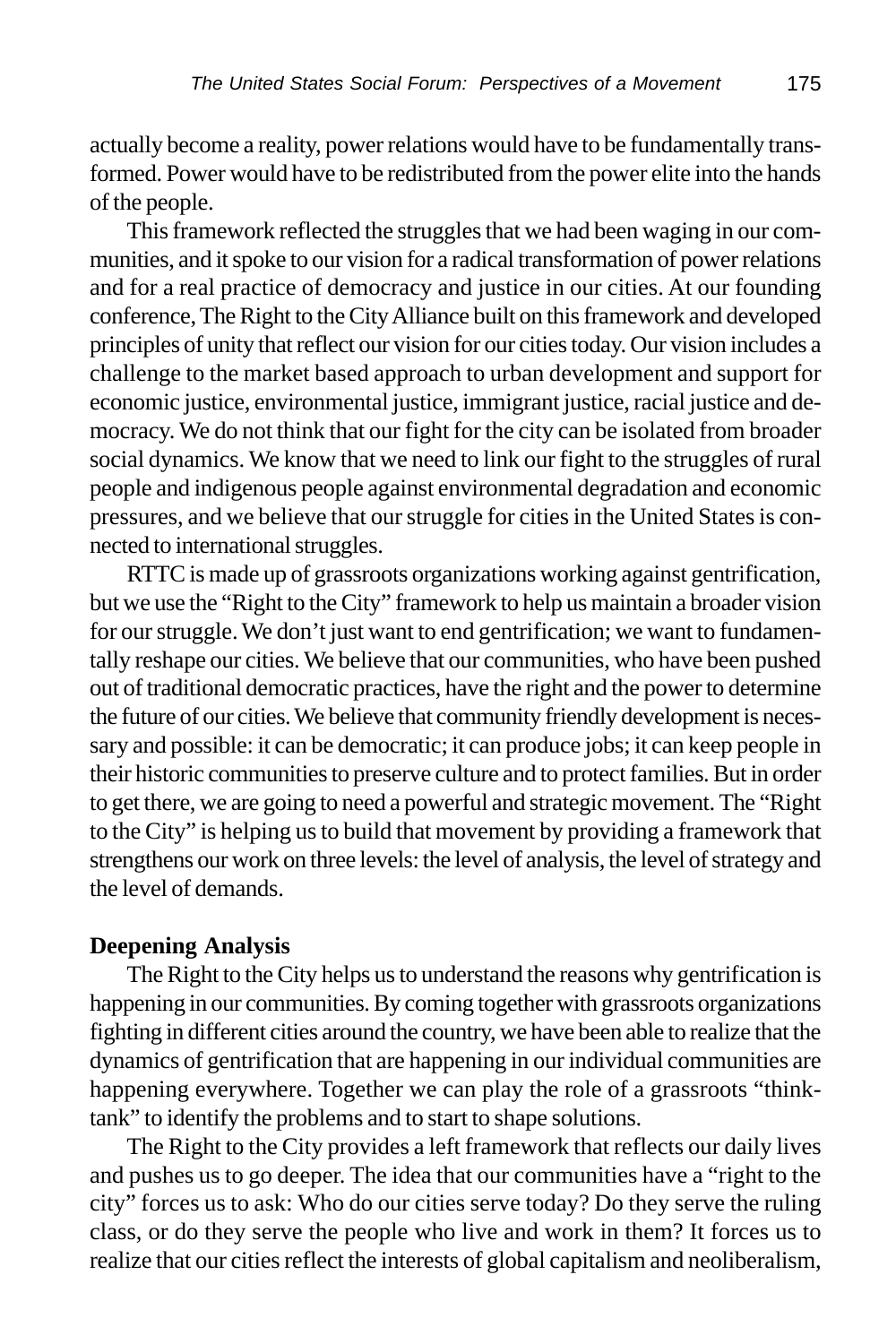and that, if we want to win real power in our cities, we are going to have to fight on national and international levels.

#### **Strengthening Strategy:**

The Right to the City framework helps us to envision the kind of movement that we need to build to win the level of change that we need. Real estate developers and urban planners should not be the ones shaping the future of our cities. Our communities built these cities. We live in these cities, and we are the ones who are being directly impacted by gentrification. We should be able to have a voice in shaping the future of our cities. But it's going to take a powerful movement to make that possible.

The Right to the City Alliance brings together people who have been excluded from the political process: communities of color, youth, immigrant communities, homeless people and LGBT people. And we plan to do what seems impossible: to bring together our so-called "powerless" communities and build the power we need to take back our cities. No one organization can win this fight alone, and no one community can win that level of change on its own. Right to the City's member organizations represent many different communities, fighting on many different fronts. We need each other to win this struggle.

#### **Amplifying Demands**:

The Right to the City helps our demand development on two different levels. Because the RTTC Alliance gives us a space to reflect on the strengths and challenges of our organizational campaigns, it helps us to develop more effective demands for winning concrete, material changes in the lives of our communities. But it also pushes us to develop demands that go deeper and to challenge the dominant ideology that the market has the right to shape our cities. The Right to the City encourages us to advance our own ideology that places people over profits and to incorporate our long-term vision into our concrete demands.

### **Laying the Groundwork for a Broader Movement Against Gentrification**

In order to achieve our vision for cities that reflect the needs and the dreams of our communities, we need a powerful movement to resist gentrification. This movement needs to incorporate struggles to defend low-income housing, but it cannot be a narrow housing movement. Gentrification transforms much more than just housing; it also reshapes public space, undermines local businesses and increases repressive policing.

The Right to the City Network includes many organizations like Just Cause Oakland, St. Peter's Housing Committee and the Miami Workers' Center whose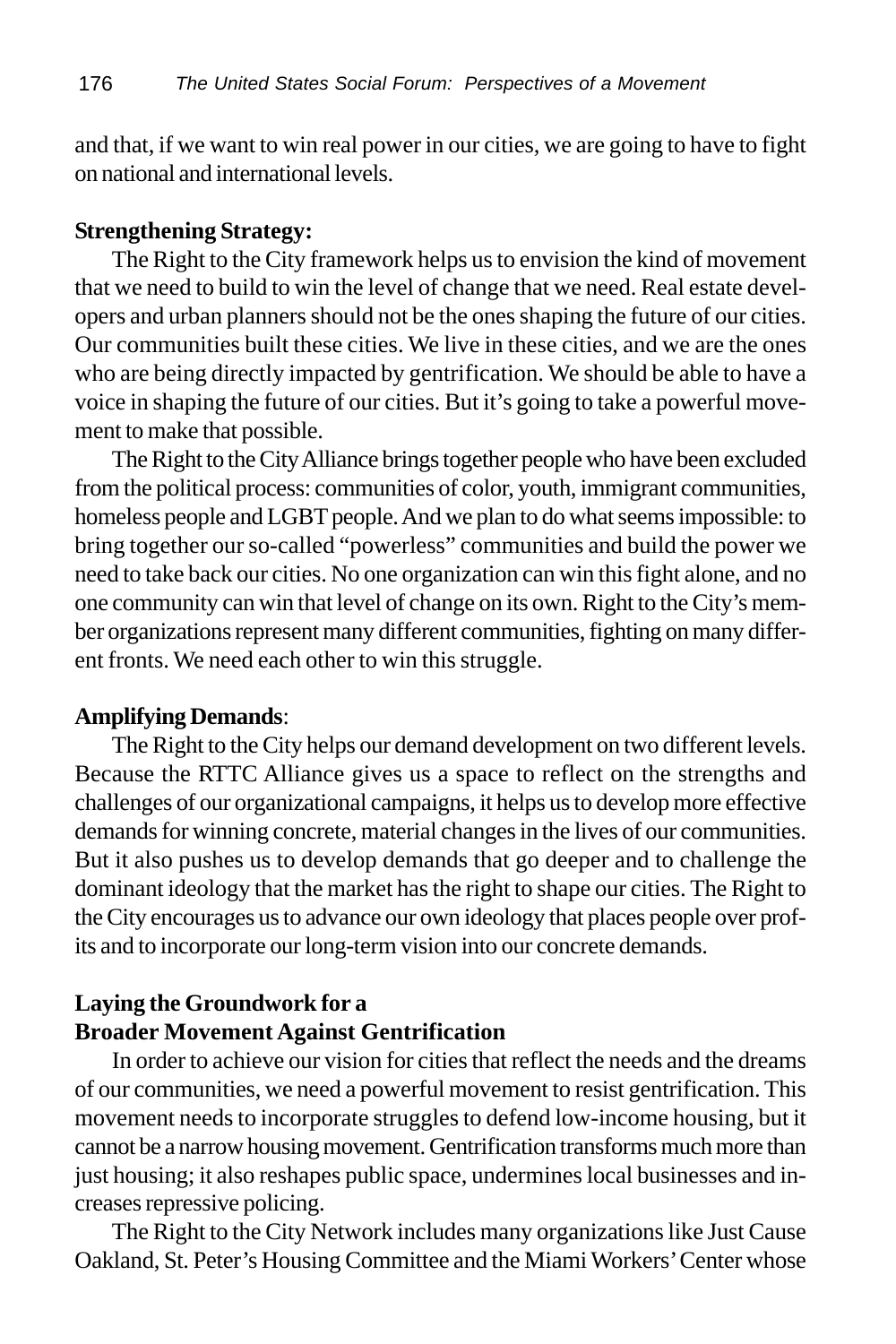primary work is to defend public housing and low income renters and homeowners, but none of these organizations organize narrowly on housing issues. They are also working to preserve and expand the community based businesses and cultural institutions that are so crucial to the survival of their communities. For example, Just Cause Oakland (JCO) is a membership-based organization building a powerful voice for Oakland's low income tenants and workers. Their mission is to create a just and diverse city by organizing Oakland residents to advocate for their human rights to housing and jobs. They work to mobilize their communities for policies that produce social and economic justice in low-income communities of color.

In 2005, a luxury condo development in West Oakland threatened to displace hundreds of residents and to demolish a train station that had historical significance for Oakland's African American community. This train station had been an important site for the migration of African American people to Oakland and for the organizing of the Brotherhood of Sleeping Car Porters' Union, one of the country's most significant African American led unions. Just Cause connected its fight for low-income housing units in the new development with a campaign to preserve the train station and to build a museum to honor its legacy. This enabled Just Cause to unite with other community forces that might not have worked on a housing struggle, and it broadened the nature of their fight. By combining the fight for housing with the struggle for cultural preservation, Just Cause demonstrated the importance of the broader Right to the City frame for effective struggles against gentrification.

The Right to the City Alliance also includes organizations like FIERCE and Safe Streets / Strong Communities that fight on other crucial fronts of the gentrification process: public space and policing. FIERCE is a grassroots organization for lesbian, gay, bisexual, transgender (LGBT) youth of color in New York City focused on stopping gentrification, police brutality, and homelessness. FIERCE's anti-gentrification work has concentrated on the privatization of public spaces in New York City, particularly the West Village.

Since the Stonewall Rebellion in 1969, the West Village has been a wellknown cultural hub for the LGBT community, especially people of color and homeless youth. For many young people who have been kicked out of their homes for being LGBT, the West Village has served as a safe haven where they can develop new support systems. They may not live in the West Village, but it is a different kind of "home" for them. In 1998, New York State created a public-private partnership to redevelop the dilapidated piers along the West Side of Manhattan and turn them in gentrified quasi-public parks.

The redevelopment process started with the closing of the Christopher Street Pier in the West Village. The Pier was fenced off in 2001; it reopened in 2003,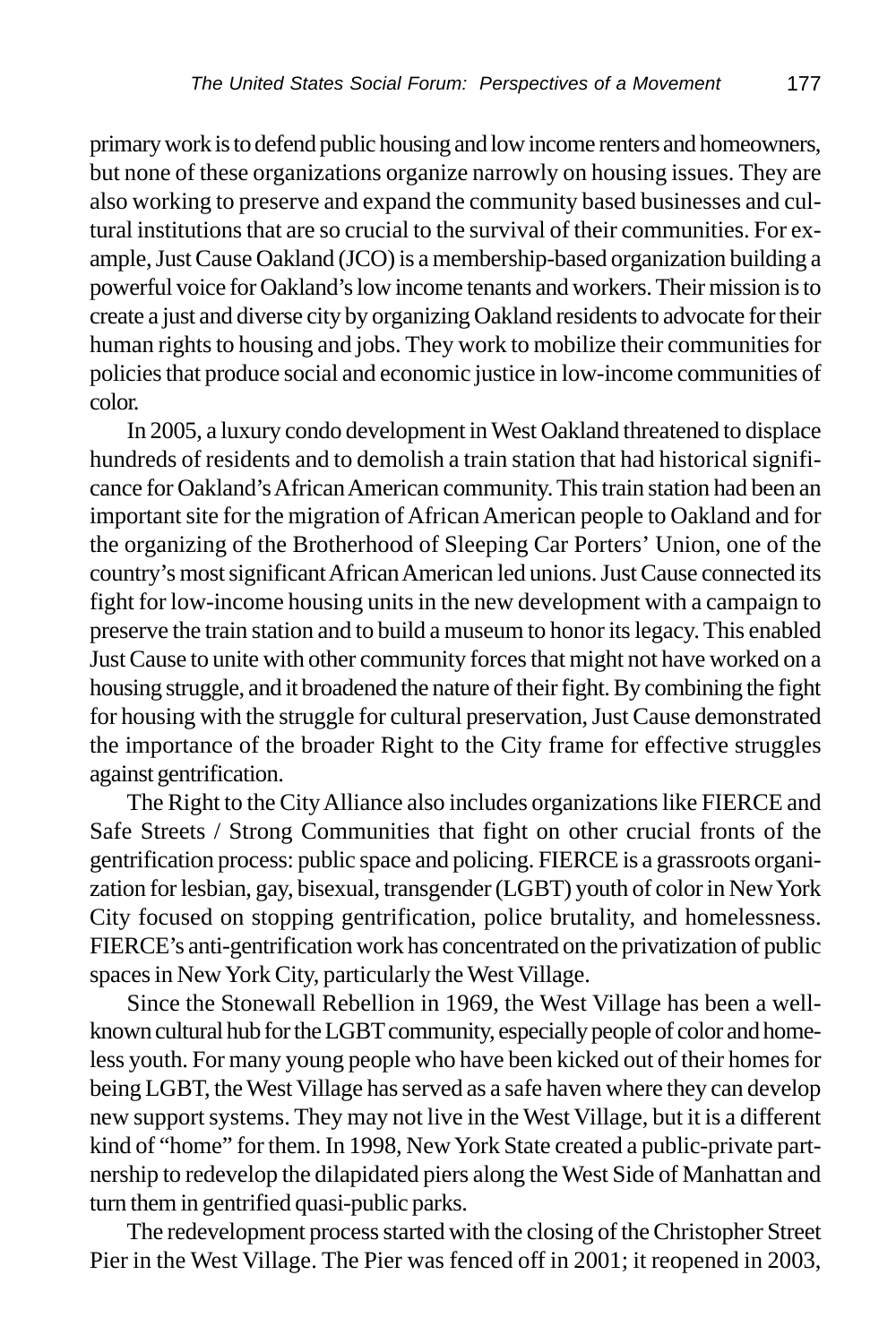complete with manicured lawns and a 1:00 a.m. curfew. For the past 8 years, FIERCE has organized to prevent earlier Pier closing times, to curtail police harassment of LGBT youth of color and to prevent upscale private developments on the Piers. The struggle for the Piers in the West Village has positioned FIERCE as a legitimate force in West Village politics, even though FIERCE's members do not own property or rent in the West Village. Their fight to preserve the Piers for LGBT youth is a unique model of the fight for land use for the public good instead of land use for profit. FIERCE's work gives a solid example of the way that the Right to the City frame expands the traditional focus on housing in anti-gentrification organizing to incorporate broader urban dynamics like the right to public space.

The Right to the City Alliance has an intentional focus on New Orleans in the aftermath of Katrina. The tragedy of the hurricane demonstrates why the devastation of social infrastructure in our cities is so dangerous. It was not "nature" that hurt the people of New Orleans; it was the government's refusal to invest in building adequate levees that devastated the city. Now corporate developers are using this tragedy as an opportunity to empty the city of the people they consider to be "undesirables," mainly people of color and poor people who don't fit into the profiteering plan.

Right to the City member organization Safe Streets / Strong Communities is a grassroots organization in New Orleans working against repressive policing and for community based safety. Repressive policing strategies play a crucial role in the process of gentrifying New Orleans. Public space has been a crucial site for New Orleans' world famous cultural traditions and for the everyday social life of New Orleans residents. The people of New Orleans have traditionally built community in the streets, but they are now being treated as "trespassers," facing police harassment and arrest. Safe Streets connects the call for the right of New Orleans residents to return to their city with the criminalization of poverty and of blackness. People have the right to return to their homes, and they also have the right to stay in their communities without the threat of harassment and arrest.

According to Safe Streets Co-Director, Rosana Cruz, "Safe Streets has documented many of the ways that law enforcement agencies have helped to block New Orleans residents' right of return. Police repression criminalizes the very presence of our communities in this city." By combining the fight for the right to return to New Orleans with the struggle against repressive policing, Safe Streets demonstrates another way that the Right to the City frame enhances our ability to resist gentrification in all of its forms.

By combining the fight to save and expand housing for working class communities of color with the fight for cultural preservation and public space and the struggle against repressive policing, Right to the City is laying the groundwork for a powerful movement to resist gentrification.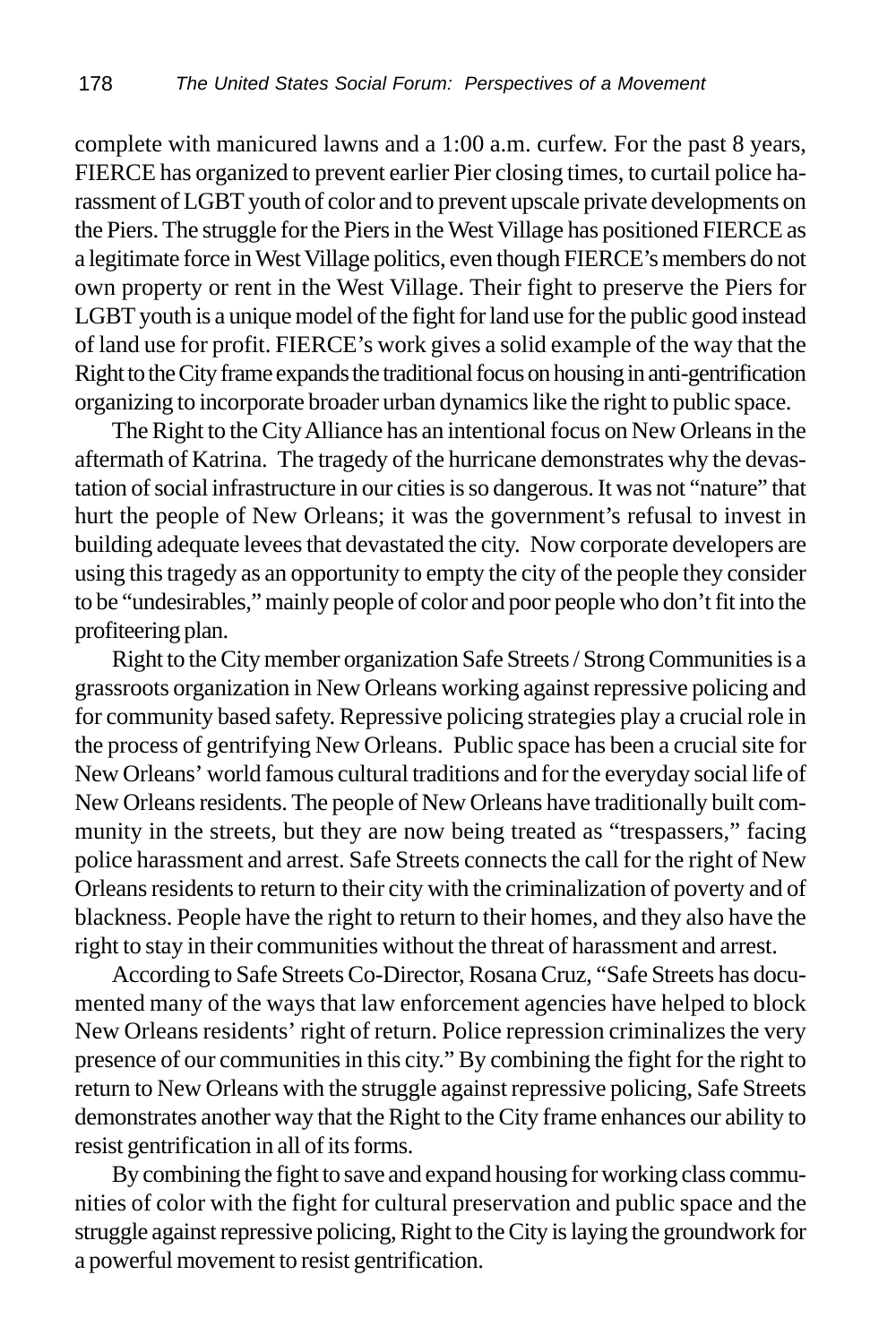## **The US Social Forum: Showing Us that Another Movement is Possible**

But even a powerful and diverse movement fighting gentrification on its many fronts will not be enough to achieve our vision for a city that reflects the needs of the people. The Right to the City Alliance has a vision of a broad and deep urban struggle that includes the struggle against gentrification with worker organizing and fights for better public education, transportation and environmental protection, but we are currently a network focused primarily on gentrification. That's why the USSF was such an important moment for our network.

The social forum gave us a taste of the urban movement that we imagine: where community people fighting gentrification can come together with other urban struggles and with rural movements to talk about our campaigns and to share our visions for new cities and a new world. The USSF transformed the consciousness of the leaders of the Right to the City member organizations. Seeing all of the organizations and movements represented at the social forum made our broad vision more real to people. According to Helena Wong, "The US Social Forum had a huge impact on our members. We organize immigrant tenants in New York City's Chinatown, and it's easy to feel like New York is the center of the world. But our members kept talking about how their eyes were opened by all the interactions they had at the social forum. They built relationships with Asian organizations around the country struggling to build power in their own communities. They felt unity with the Immokalee Workers in Florida. They made connections between gentrification in Chinatown and the racist displacement of Black people from New Orleans. The social forum gave us hope that there is a real movement for social justice in the US and that we can work in solidarity with communities abroad."

We saw *all* the fronts of the urban struggle at the social forum: from the historic founding of a national alliance of domestic workers organizations to the power of the National Day Laborers Organizing Network and youth movements fighting to improve public education. We felt the potential power of this growing movement most clearly during the social forum's opening march. It was the first time that our network members had a chance to be in the streets together, but we were not alone. Many other urban based organizations rallied behind the Right to the City banner calling for us to "Take Back The City!" Grandmothers marched with queer youth of color while nannies chanted alongside union workers. The fact that so many people were drawn to march side-by-side with us shows the power of this political framework that connects a transformative vision with our daily lives.

"Many of us had gone to previous World Social Forums, and we learned how social movements were supposed to use the open space of the Forum. We saw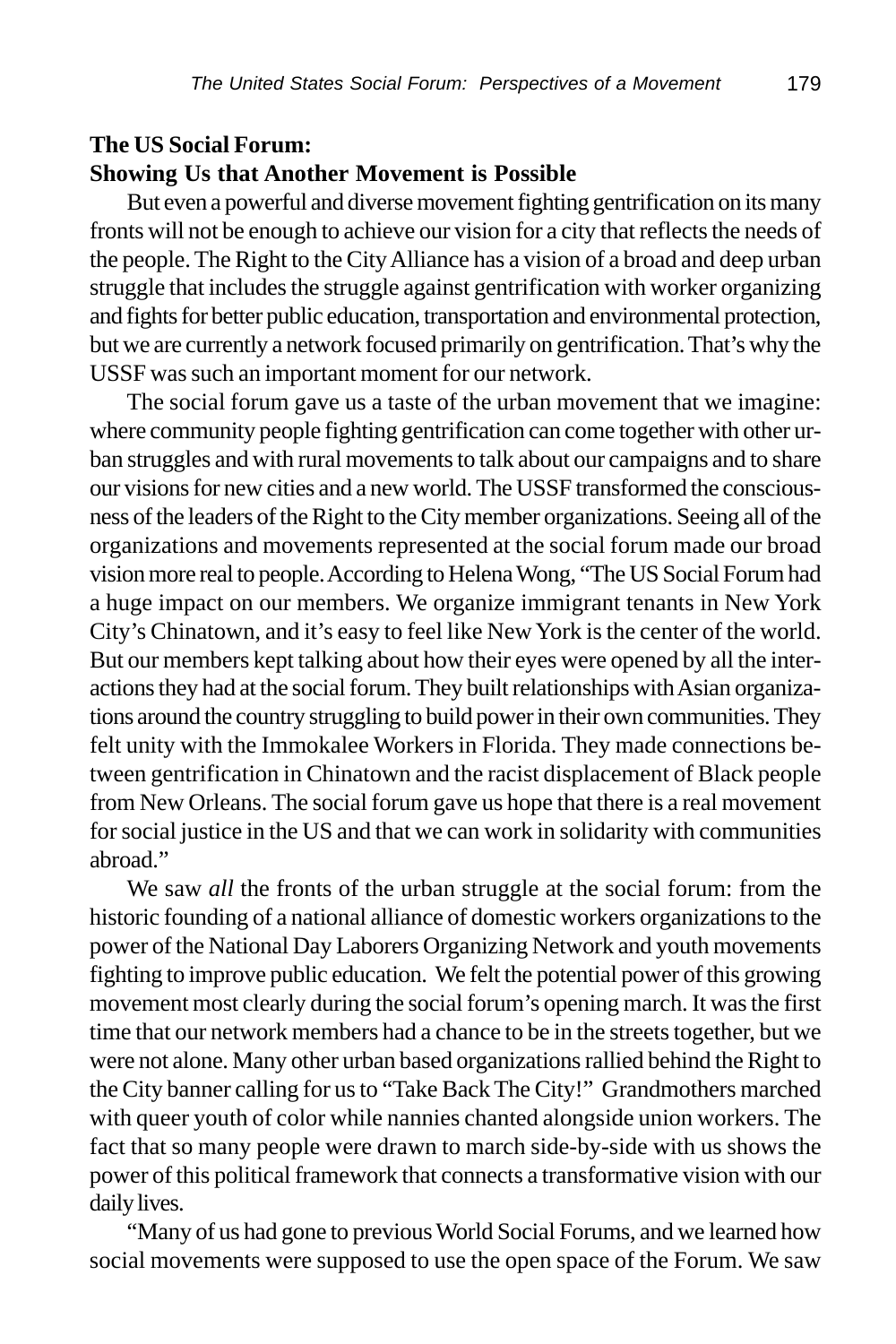that social movements had to come to the Forum with an agenda; the potential of the social forum can't move forward unless organizations have something they are trying to move," said Gihan Perera from the Miami Workers Center. "The Right to the City is the kind of social movement that the social forum was built for. We had network business we had to get done. We had an analysis we wanted to promote. And we had relationships we wanted to build. The social forum gave us exactly the kind of space that we needed to move all of that work forward."

"We choose to launch our network publicly at the US Social Forum because it was important to us to grow together with the broader movement. The USSF gave us a chance to reach out and dialogue with the many other grassroots organizations who are engaged in similar fights," said Jon Liss, Director of Tenants and Workers United and RTTC Steering Committee member. All of our workshops—from "Gentrification in Global Cities: Working Class Communities' Right to the City" and "Race, Gender, Nationality: A Fight for the Right to the City" to "Best Practices in the Struggle for the Right to the City" and "Right to the City: Urban Struggle from the Philippines to South Africa"—were packed to overflowing. The workshops gave us a chance to share our framework and our practical organizing, getting feedback and building relationships with organizers from around the country. These conversations gave us a real sense of our movements' potential to fundamentally transform power relations in this country and to be a viable part of the global movement for justice.

 "We knew it would be important for us to launch the network at the social forum, but we had no idea what a powerful experience it would be," said Gihan Perera. "It was like we were birthing our alliance in a public ceremony with the rest of the movement. We had technically launched the alliance in January, but the Right to the City Alliance was really born at the social forum because that was where we had the witness of our peers and our community."

#### **Closing**

The growing importance of cities of the global economy is not just a reality for the United States; it is a global phenomenon. According to the United Nations Population Fund, "[In 2008], for the first time in history, more than half [the world's] human population, 3.3 billion people, will be living in urban areas." The fight to take back the city from the forces of neoliberalism will be a crucial front of the fight to make another world possible. René Poitevin, a professor at New York University who is affiliated with the Right to the City Alliance said, "In the  $21<sup>st</sup>$ century, the city will play the role that the factory did in the  $20<sup>th</sup>$  century; it will be the main site for capitalist accumulation and the main site for class struggle. Figuring out how to build the revolution from the city is the main political challenge for our generation today." The Social Forum represents the struggle of the people of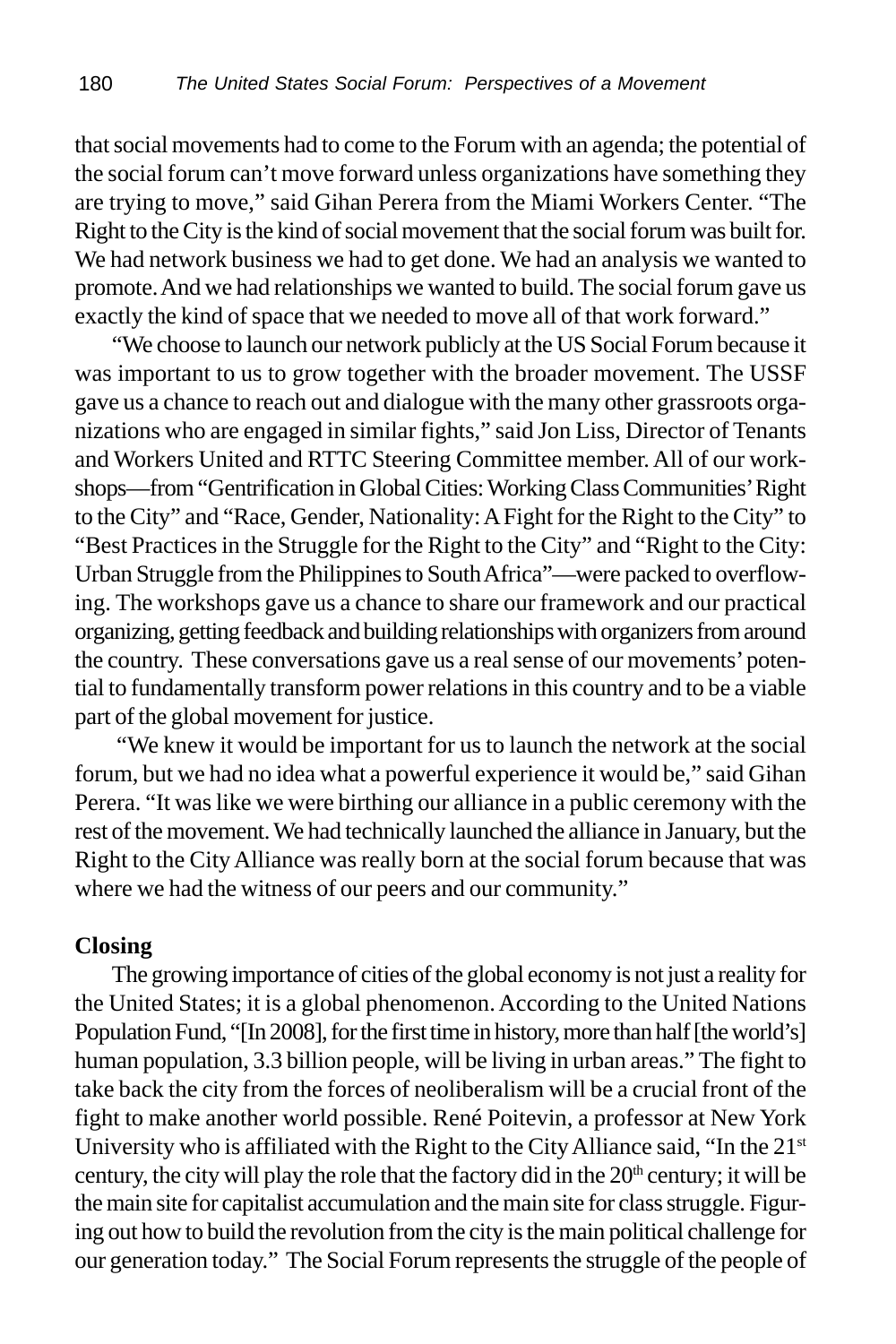# **Urban Justice Struggles in the Philippines**

Excerpt from paper delivered at the Right to the City Alliance Workshop, USSF, June 29, 2007

*Kalipunan ng Damayang Mahihirap, KADAMAY*

The Filipino urban poor are mostly composed of workers and so-called semi-workers wheeling under extreme poverty. Many of them are presently unemployed or have no regular employment. They include factory workers, contractuals, jeepney and tricycle drivers, street and market vendors, construction workers, port workers, home-based workers, household helpers, street sweepers, small fishers, scavengers, the homeless, and many more.

Some members of the lower petty bourgeoisie or the lower middle class also belong to the urban poor. They are our salaried professionals, government clerks, and people with small business. They have a small amount of capital, own a limited means of production and acquired skills and talents. But due to the economic crises, they are on the verge of losing their livelihood and towards being workers and semi-workers.

A few of the urban poor belong to the lumpen proletariats who are forced to engage in anti-social activities such as theft, prostitution, illegal drugs trafficking, begging and scammers, in order to survive due to lack of job opportunities.

The urban poor may be multisectoral or comprised of different sectors and classes in the Philippine society, with each class carrying its own interests and demands, but together, as one group, they have a common issue to face, and that is landlessness. They do not own the land where they are settling.

Urban poor are mostly concentrated in more that 600 "slum and squatter communities" throughout the country which are deprived of government services and facilities. Many of them are found living in the most inhumane conditions on so-called "danger areas". Because government has been grossly neglectful of their right to decent shelter, livelihood, and social services, many of them are forced to live along railways, rivers and other waterways, under bridges, on garbage dumpsites and on vacant public and private lands.

According to government statistics, 40 percent of urban population lives in these "slum and squatter communities". Nationwide, there are 261,717 urban poor families living in danger areas, while 426,517 urban poor families "illegally" residing on government lands which are mostly target for development projects, and 299,122 urban poor families settling on private lands.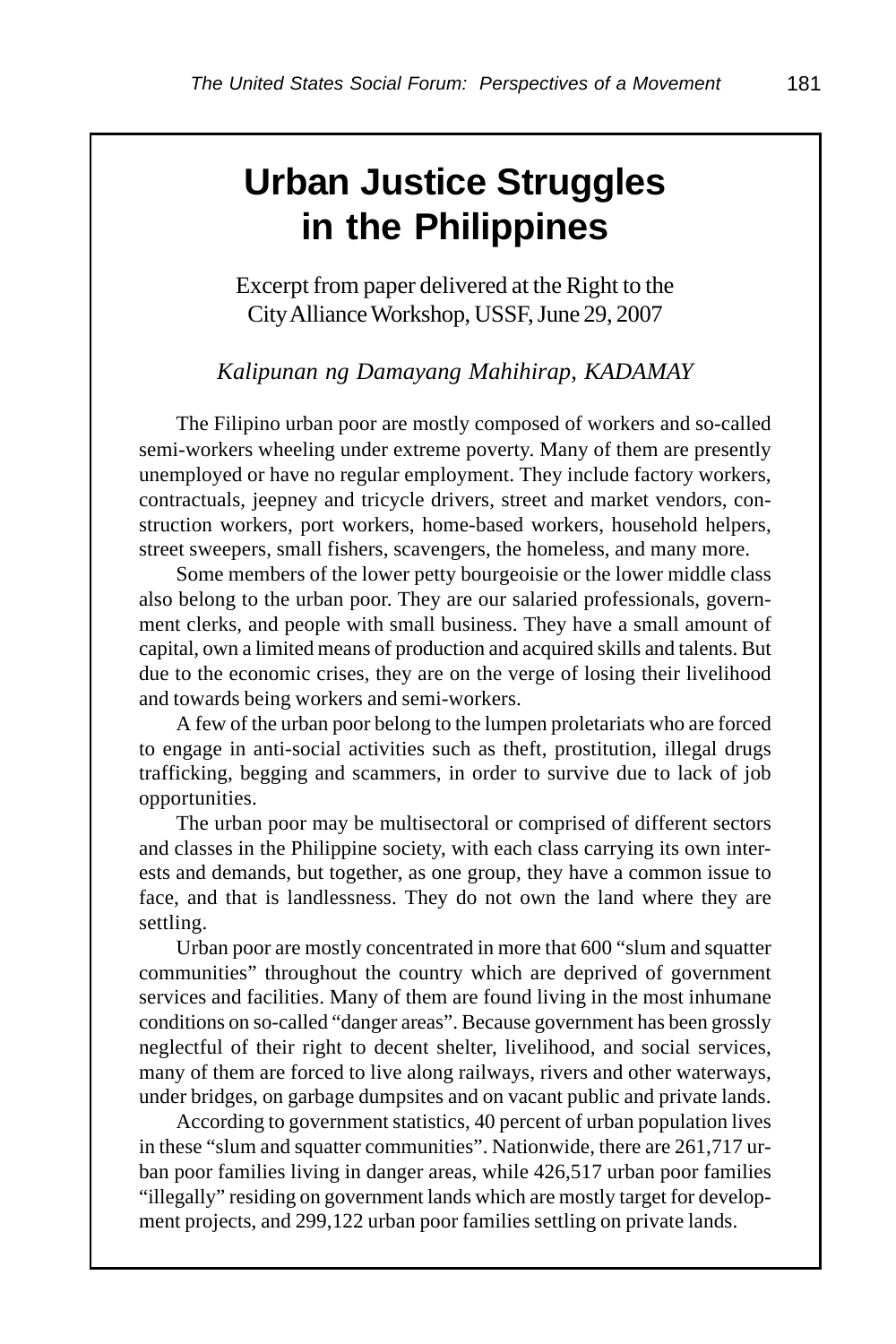the world against neoliberal globalization. The Right to the City Alliance hopes to represent the beginning of a united struggle of communities in the United States against the impact of neoliberal globalization on our cities.

### References

Harvey, David. 2003. *The New Imperialism.* New York, NY: Oxford University Press.

LeFebvre, Henri. 1996. "The Right to the City." In *Writings on Cities,* edited by Eleonore Kofman and Elizabeth Lebas. Cambridge: Blackwell Publishing.

Sassen, Saskia. 1998. *Globalization and Its Discontents. Essays on the New Mobility of People and Money*. New York, NY: The New Press.

United Nations Population Fund. (2007). *State of the World Population 2007: Unleashing the Potential of Urban Growth.* Retrieved at http://www.unfpa.org/ swp/2007/english/introduction.html.

Author Bios: Harmony Goldberg is a resource person for the Right to the City Alliance. She was a founding director of SOUL, the School Of Unity and Liberation, and she is currently a student at the Graduate Center of the City University of New York. Rickke Mananzala is the Executive Director of FIERCE, a community organization for Transgender, Lesbian, Gay, Bisexual, Two Spirit, Queer, and Questioning (TLGBTSQQ) youth of color in New York City. He is also a member of the steering committee of the Right to the City Alliance.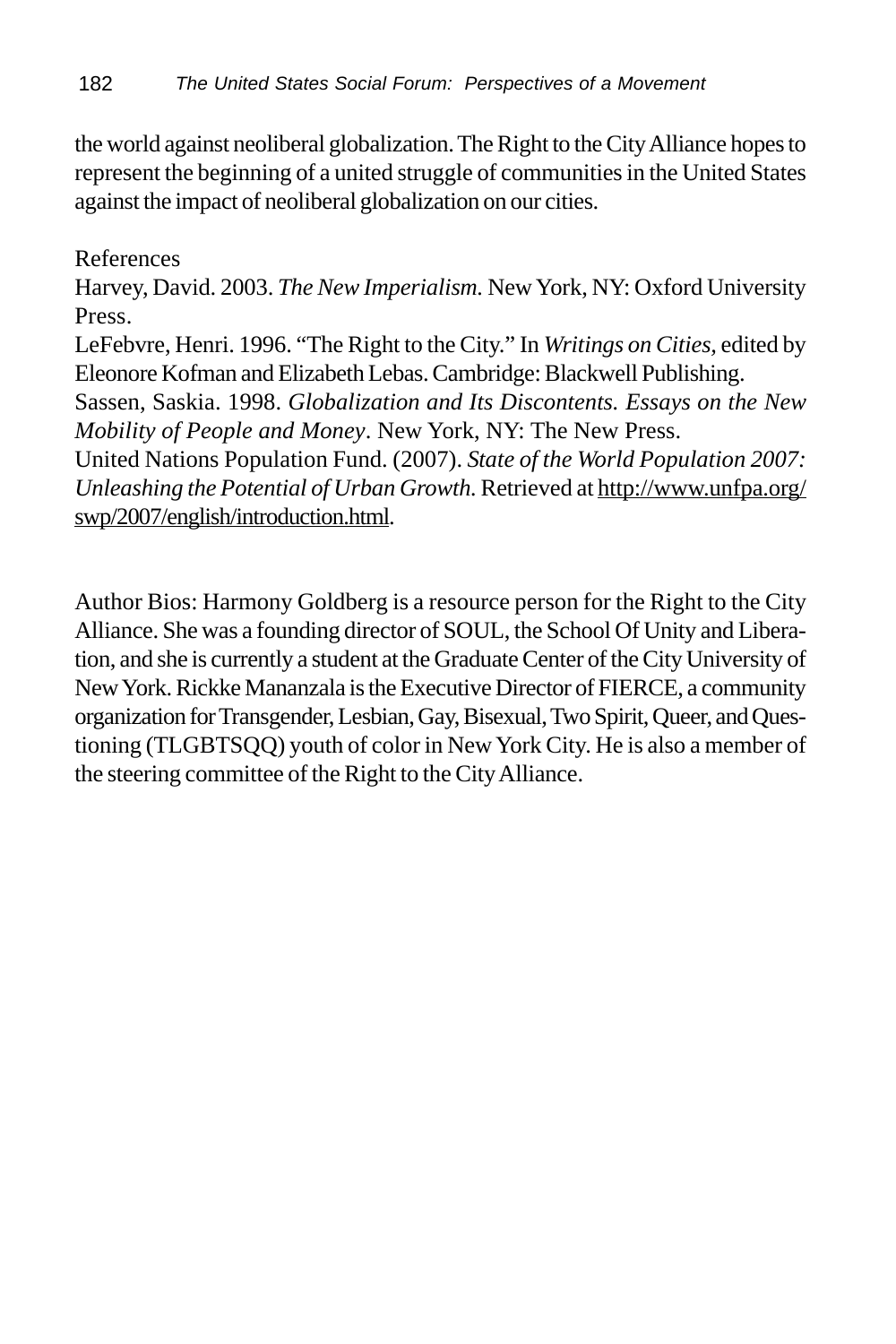## **Chapter 16**

# **Workers' Rights at the US Social Forum**

*Sarita Gupta, Jobs with Justice*

*Ai-jen Poo, Domestic Workers United*

#### **Introduction and Context**

The USSF was an inspiring gathering of organizations and individuals committed to building an effective social justice movement in the US and around the world. In attendance were the strong leadership of working class people, organizations rooted in the working class, broader workers' rights organizations, and labor unions. In the US, key pieces in any strategy for transformative social change in this country would include a strengthening of the capacity of unions and independent worker organizations to organize more effectively at the grassroots level; a re-definition of the labor movement to include and connect all forms of worker organizing; a growth, mobilization, and activation of workers and members; and the development of strategic alliances between labor unions, community organizations, and independent worker organizations. The Forum provided a unique space for labor unions, community organizations, and independent worker organizations to gather and learn about one another's issues, and approaches–and ultimately acknowledged the importance of intentional, new collaborations across unions and working class organizations, to build the power we need to win real victories for working class people.

We are in critical times for the labor movement and the working class. Workers and their families across the world are suffering under the impact of neoliberal globalization. Corporate interests are reflected in government policy with little or no regard for workers' rights and environmental impacts. Neoliberal policies of deregulation and privatization are designed to concentrate power and wealth in the hands of multi-national corporations and employers who know no borders and respect no national laws. As a result, a permanent underclass is being created by pitting US workers, immigrant workers and workers in the Global South against one another. Outsourcing and offshoring are forcing global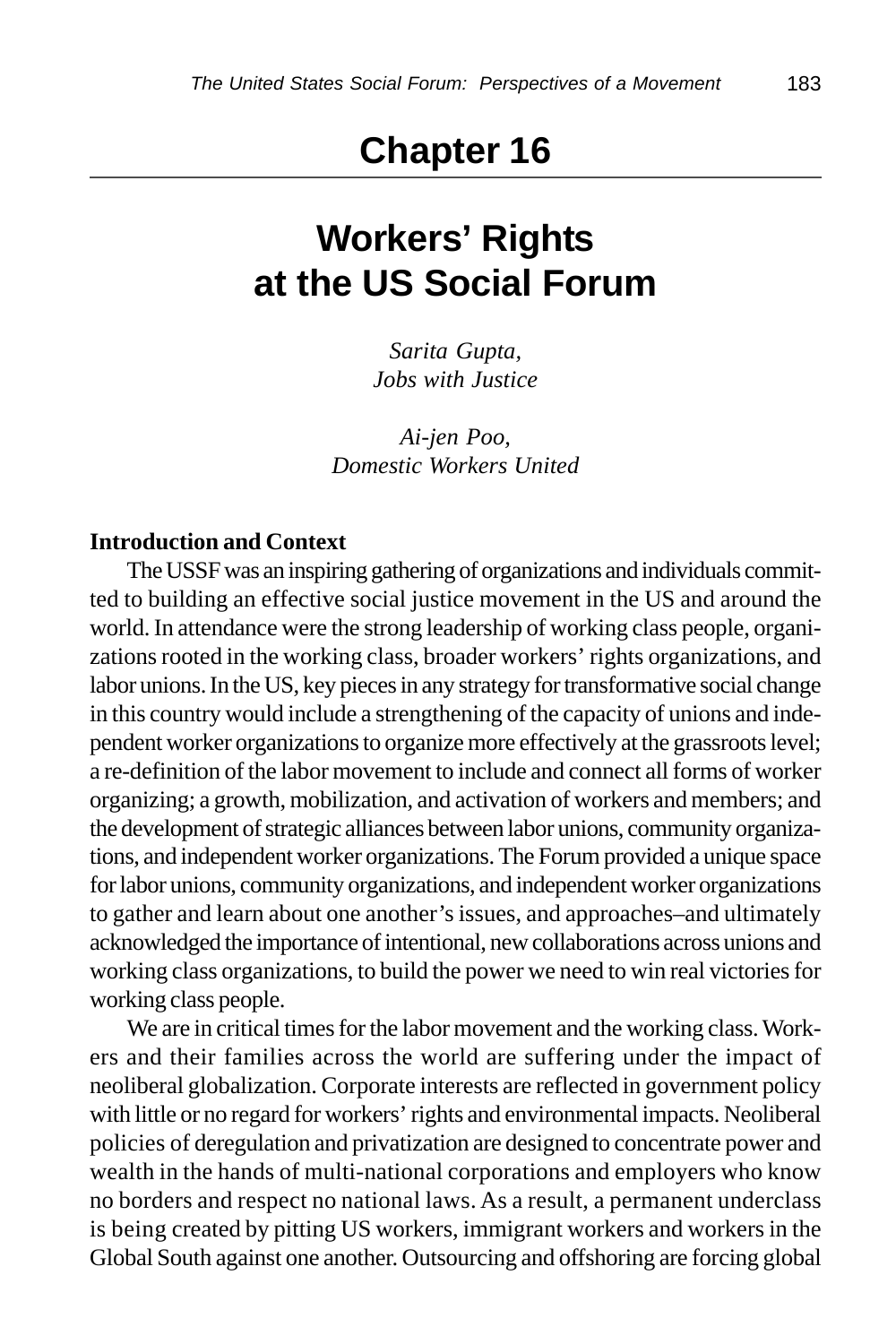wage levels down, and cutting health and safety protections for workers and the environment.

As a result, 175 million migrants around the world have been displaced as they seek to survive in this global economy. These corporate policies are designed to free multinational companies from international or national regulations while restricting the mobilization of workers except under conditions that are favorable to employers. An example of this control of migration is the failed guest workers programs that have been much talked about in the immigration debate. Workers who migrate to the United States in search of work are treated as criminals and are forced to live and work in fear. We have seen this with the ongoing worksite raids across the country.

As unions attempt to organize in the US economy, we are confronted with a broken immigration system as well as corporate driven US labor laws. When these two systems meet at the worksite, it is no wonder that it has become extremely difficult for workers to organize for their rights as workers.

Our national labor laws have been weakened to the point where they have become tools for employers to use to deny collective bargaining rights for a broad section of the US workforce.

There has been a concerted war on workers and their organizations driven by the same corporate interests that drive the oppressive immigration and globalization policies. Weak as the National Labor Relations Act is, a growing number of sectors of our working class are being denied even this coverage. Farm workers and domestic workers are not covered under the NLRA and are therefore denied the right to organize unions. Independent contractors are also not covered and so, employers misclassify workers in order to shed their responsibilities to their workers and our communities. Recent decisions by the National Labor Relations Board have taken away the collective bargaining rights of graduate student employees in private universities and have broadened the definition of a supervisor, thus reclassifying potentially millions of workers as supervisors without the accompanying pay, benefits, and responsibilities.

Under these difficult conditions, workers in the US are devising new and creative strategies to organize and build power through labor unions and independent worker organizations.

### **Changes in the Labor Movement and New Developments in Working Class Organizing**

Historically, trade unions have been the voice of workers in this country. At their height in the 1920s and 30s, trade unions innovated powerful, new models of organizing and building working-class movement, eventually yielding some of the most important reforms impacting the working class in the history of the US. Over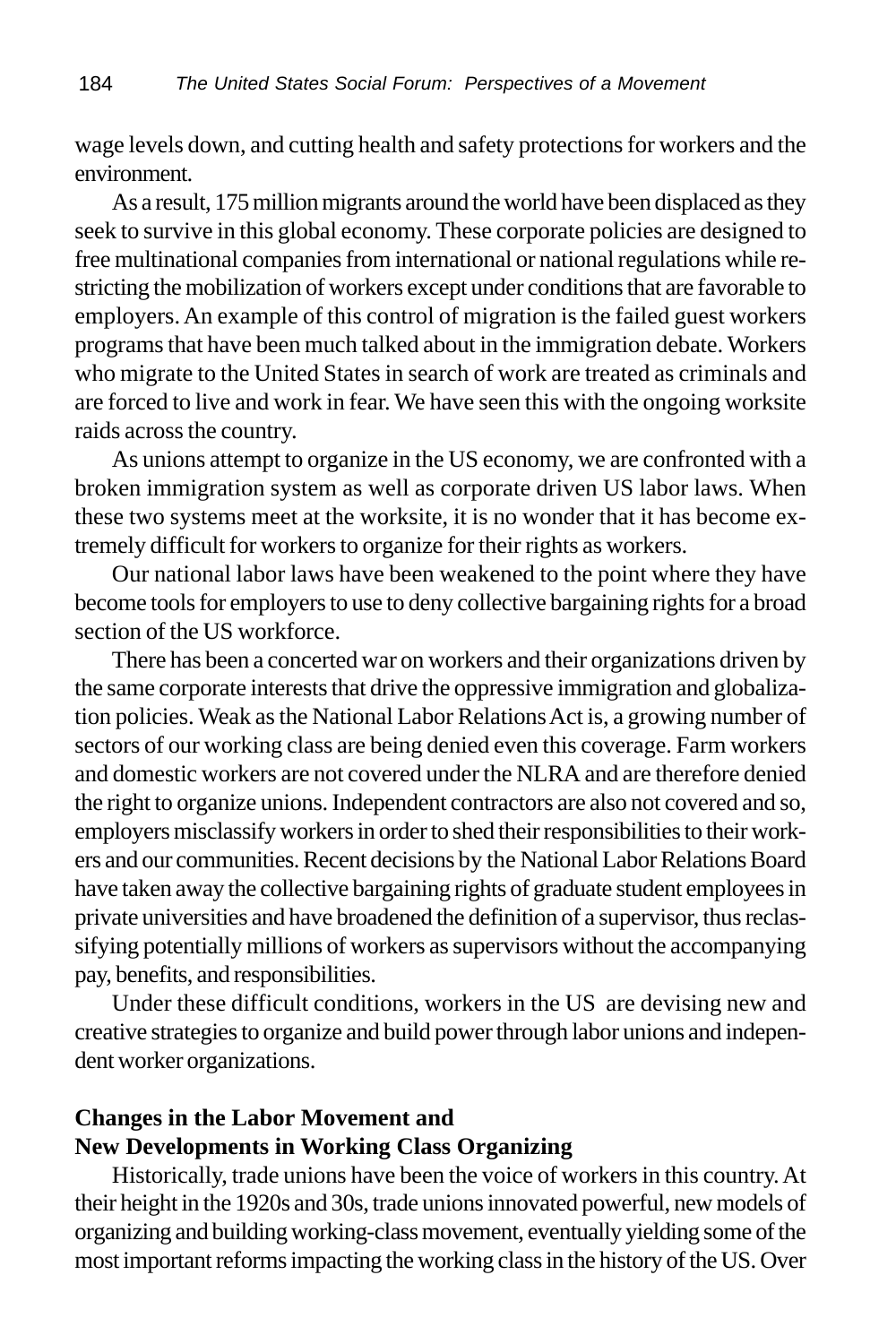the years, many changes have taken place in the global political economy and in the United States that have shifted the impact of these gains for workers today.

In the last 30 years in particular, we have seen a significant decline in the labor movement. The percentage of workers with collective bargaining rights in the US has dropped to 12% and less than 8% in the private sector. Neoliberal globalization has shifted production and economic relationships in a post-colonial world. The flight of manufacturing and the distribution of production to countries around the world have meant changes in the labor force that threaten the very means by which labor is organized. Increasingly part-time, contingent or contract labor, increasingly informal, labor no longer fits the profile or the model of organizing that built its ranks decades ago.

The workforce conditions that were once considered marginal to the economy such as the conditions of day laborers and domestic workers, increasingly define conditions of the working class as a whole. The numbers of working poor are increasing dramatically every year. Undocumented immigrant workers number nearly as many as the total number of unionized workers in the US. The trade union movement, which has traditionally been rooted in more formal sectors, has become increasingly aware of its own crisis and decline, and has sought different strategies to address this crisis. In fact, the recent split in the labor movement is an indicator that drastic measures are needed to rebuild the labor movement.

In the meantime, new forms of worker organizing have begun to take shape. As many populations and struggles of the "new working class" were not being addressed by labor unions, new organizational forms emerged to address them: workers centers and working-class community organizations. Rooted in immigrant communities and poor African American communities, workers' centers and working class community organizations were born out of a need to address worker exploitation in the context of new political economic conditions. Such conditions included the mass migration from the Global South (particularly into urban centers); the increased demand for service labor (informal, underground service work in particular); brutal immigration policies which sought to criminalize immigrants and maintain a highly vulnerable population of workers; and deepening race and gender divisions of labor.

These organizations also tend to contextualize the workers' experiences of exploitation as part of increasingly harsh conditions for the working class and communities of color in general. They take on police brutality, gentrification and affordable housing, environmental racism, immigrant rights as they talked about wages and occupational safety and health — all as workers' struggles, or working class struggles. And, they generally prioritize the leadership and engagement of members, and organize deliberate programming to develop this.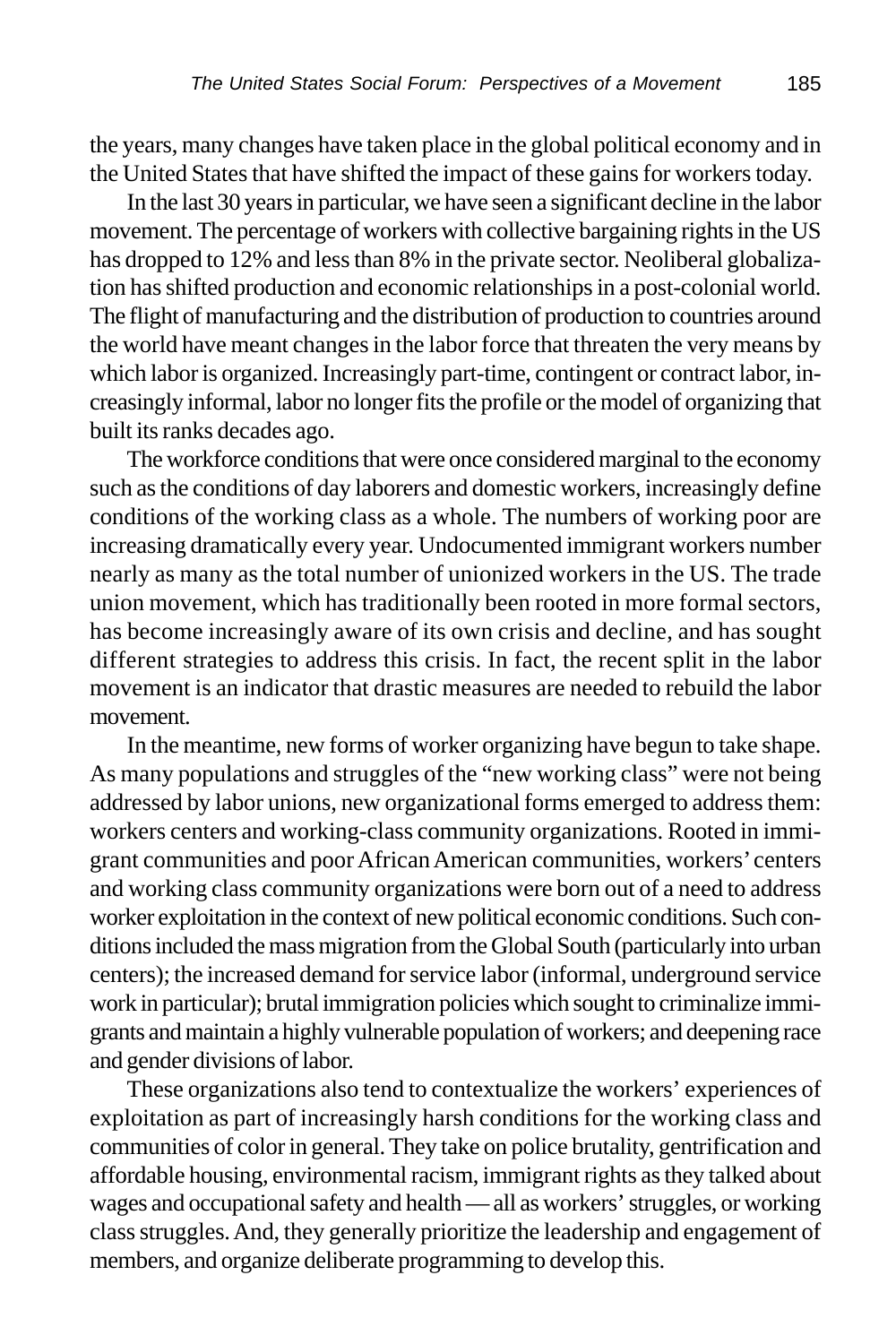While decidedly smaller in scale than trade unions, these independent forms of organizing have produced some of the most inspirational workers' rights campaigns in recent times. And by making the connections across issues and communities of workers, they have helped to sow the seeds of a more integrated social justice movement in the United States that is struggling to develop. Unions have also sought to rebuild strength and power through organizing, particularly in the service sectors. And they have always sought to build power through electoral campaigns and organizing. They have scale, resources, access to workers, and the influence that makes a difference in policy debates and the public consciousness has a whole. However, collaborations across sectors, or with workers centers around common interests have been few and far between.

Unions have at times dismissed the independent efforts as insignificant or in some instances attempted to consume them. Workers centers and community organizations have often resisted collaborations due to these experiences or due to ideological, cultural and political differences with unions. Most recently, this has begun to shift. More unions are seeking to learn from workers centers, and more workers centers are seeking to collaborate with a broader range of organizations and unions. While the difference in power and influence is still great, opportunities for collaboration are opening.

As the working class is increasingly squeezed by global political and economic power brokers — forced to fight in wars that don't serve their interests, laid off or downsized from jobs with benefits, displaced by gentrification and forced to send children to downgraded public schools with little hope for economic opportunity— the stakes are higher and higher every day. The country has been in need of a working class movement that brings to bear the strength and power of the working-class, in the interest of the working-class, for generations. The USSF was the first opportunity where the grassroots movement, largely led by independent worker and working class community organizations, organized a national forum that included unions. It was an unprecedented moment of strength for the working-class movement, and one that will open doors to deeper collaboration for years to come.

### **Labor Participation in the Social Forum**

Jobs with Justice (JwJ) was involved in the planning of the USSF from the beginning. As a national network of local labor and community coalitions, JwJ understands the importance of the labor movement and the potential of its involvement in building a strong social justice movement. To that end, JwJ worked to involve unions in the social forum process, and proposed workers' rights as one of the themes of the Forum. Acknowledging the important role that workers' centers and independent worker organizations were playing in the planning process from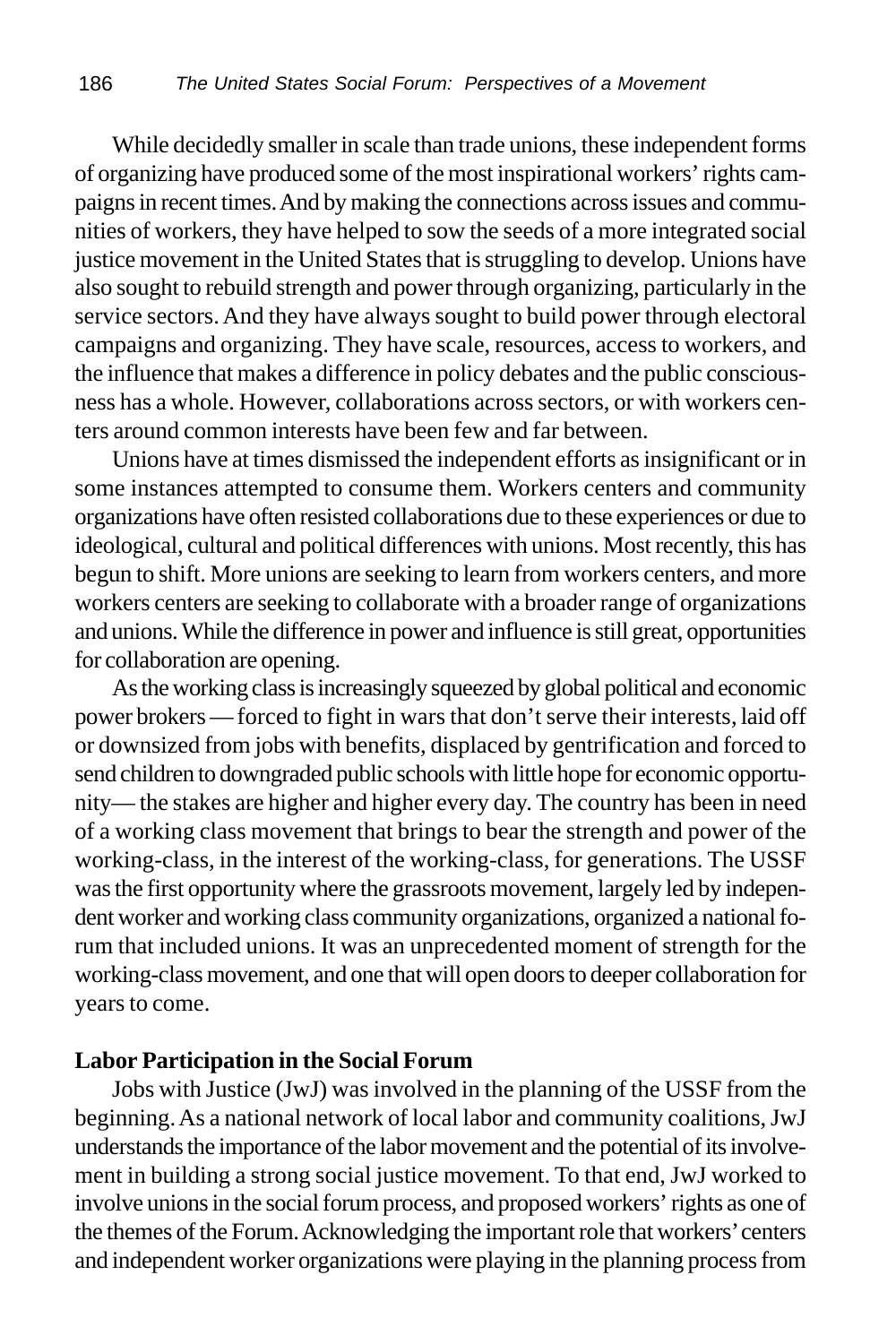the start, JwJ saw the involvement of unions as an opportunity to expose these sectors to one another and help develop a dialogue from which a stronger workers' rights movement can be built. Realizing that these types of dialogue and relationships need to develop nationally and locally, JwJ also worked hard to recruit over 340 activists and leaders to attend the Forum, including local labor leaders and rank and file union members, in addition to community and faith leaders and students.

Once the national planning committee of the USSF was established, the Service Employees International Union (SEIU), the American Federation of Labor and Congress of Industrial Organizations (AFL-CIO), and the Union of Needle, Industrial, and Textile Employees–Hotel Employees and Restaurant Employees (UNITE-HERE) Midwest Region joined. They helped recruit their members to the Forum, engaged in outreach efforts to other unions, and helped develop the program for the workers' rights plenary and workshops. The local central labor council in Atlanta played a supportive role of the Forum, especially as logistical needs began to arise around the Opening March. And, the AFL-CIO played a very active role in providing on-site logistics and program support. In addition to the AFL-CIO and SEIU, there were a number of other unions in attendance including the United Electrical, Radio, and Machine Workers of America (UE), Communications Workers of America (CWA), American Federation of State, County, and Municipal Employees (AFSCME), United Food and Commercial Workers (UFCW), and the United Steelworkers (USW). A few months before the Forum, JwJ, AFL-CIO, and SEIU began organizing "labor work group" calls to assist with outreach to other unions and to brainstorm potential workshops and other gatherings for labor activists at the Forum. JwJ produced flyers for labor activists listing workshops on workers' rights and gatherings for people to meet up. This "labor work group" agreed to march together in the Opening March to demonstrate unity.

Many of the unions organized workshops and tabled on important issues and campaigns. There were workshops on specific organizing campaigns and subsequent actions organized to support some of these struggles during the Forum. For example, there was a workshop on organizing immigrant workers that highlighted the Justice at Smithfield campaign. During the Forum, UFCW and Atlanta JwJ organized an action at a local grocery store that carries Smithfield pork products from the Tar Heel plant. JwJ and CWA educated and signed up over 2000 people who agreed to switch their cell phone carrier from Verizon Wireless and other non-union carriers to Cingular.

Some key labor leaders spoke at a couple of the general sessions. The Workers' Rights in a Global Economy session included Stewart Acuff, organizing director of the AFL-CIO, and Laphonza Butler, Secretary-Treasurer of Service Work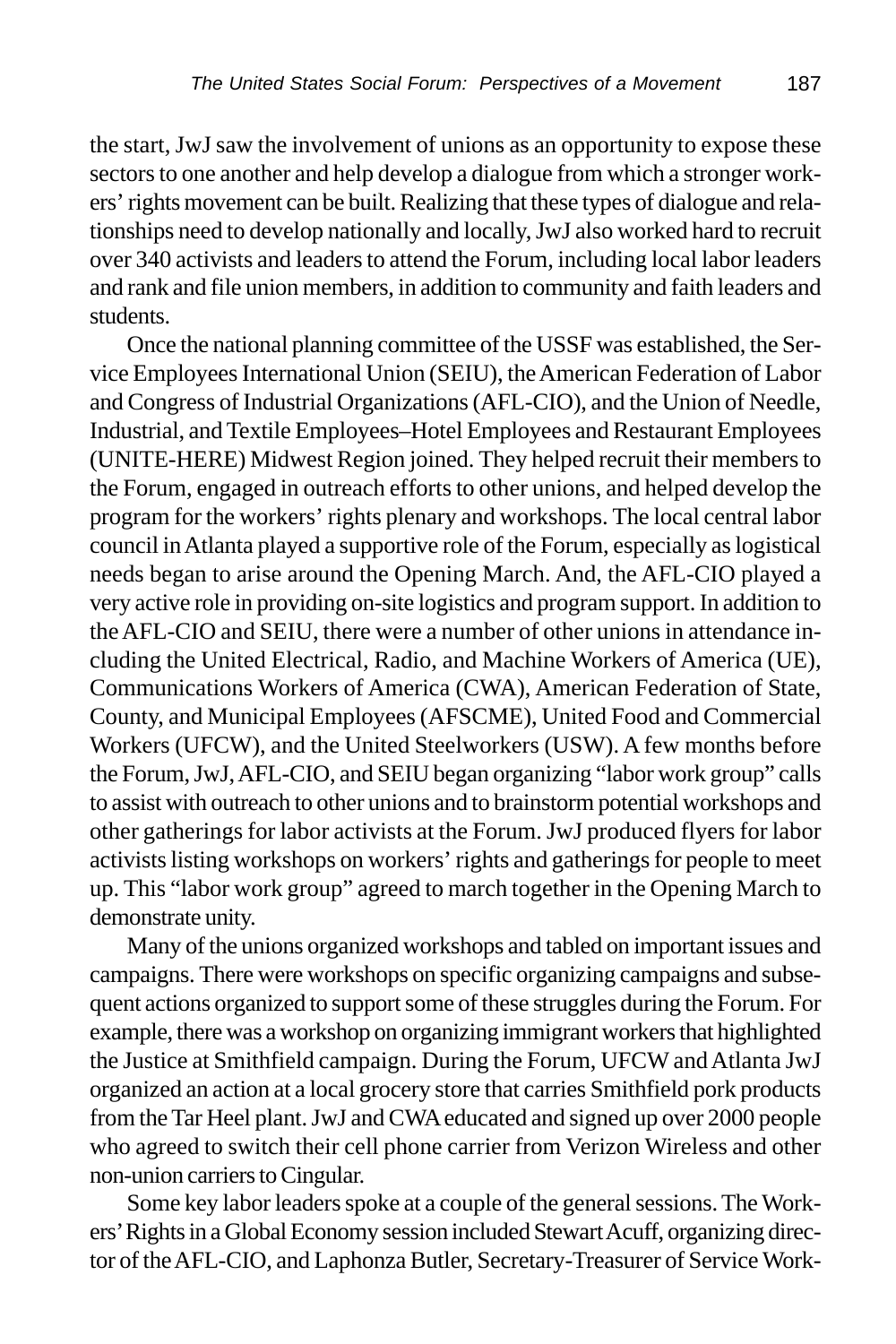ers United, SEIU. Ed Ott, President of the NYC Central Labor Council, spoke on the Immigrants' Rights panel. It was important to have labor perspective on these panels, which helped labor activists at the Forum see the inter-connectedness of workers' struggles with the five other key themes of the Forum. For many, the social forum provided an important space for discussions and connections to be made around the war, immigrants' rights, Gulf Coast reconstruction, gender and sexuality, and environmental justice.

## **Participation of Independent Worker and Working-Class Organizations in the Social Forum**

A large number of workers' centers, independent worker organizations, and independent working class organizations also participated in the Forum. Many of them were key organizations involved on the national planning committee from the start, including the Southwest Workers Union and Labor Community Strategy Center. As the Forum planning process progressed, more organizations joined in providing important leadership, including the Miami Workers' Center, People Organizing to Win Employment Rights (POWER), and Domestic Workers United. At the Forum itself, other organizations like Black Workers for Justice, Coalition of Immokalee Workers, Chinese Progressive Association, National Day Laborer Organizing Network, Tenants and Workers United, and members of the Asian Movement Dialogue were in attendance.

There were a number of workshops organized by some of the organizations within this sector, including "Excluded Workers Unite–Farm Workers, Domestic Workers and Black Workers in the South Organize." Two highlights from the Forum were the launching of the Right to the City Alliance and the founding of the National Domestic Workers Alliance. Both of these alliances demonstrate a level of cooperation and coordination toward long-term change within this grassroots sector, which creates new opportunities for a different level of movement building.

The Forum created the space for dialogue amongst many of the organizations which did not come into this process with already established working or political relationships. They were also able to expose their work, their bases, and their issues to a broader audience, which inspired many of the USSF participants to know that there is a growing working class movement in this country.

#### **Accomplishments and Missed Opportunities**

The "Workers Rights in the Global Economy" plenary was an important and unique dialogue among representatives of trade unions from both federations and independent workers organizations representing different sectors, with different organizing models. The panel included Stewart Acuff from AFL-CIO, Laphonza Butler from SEIU/Change to Win, Francisco Pacheco from the National Day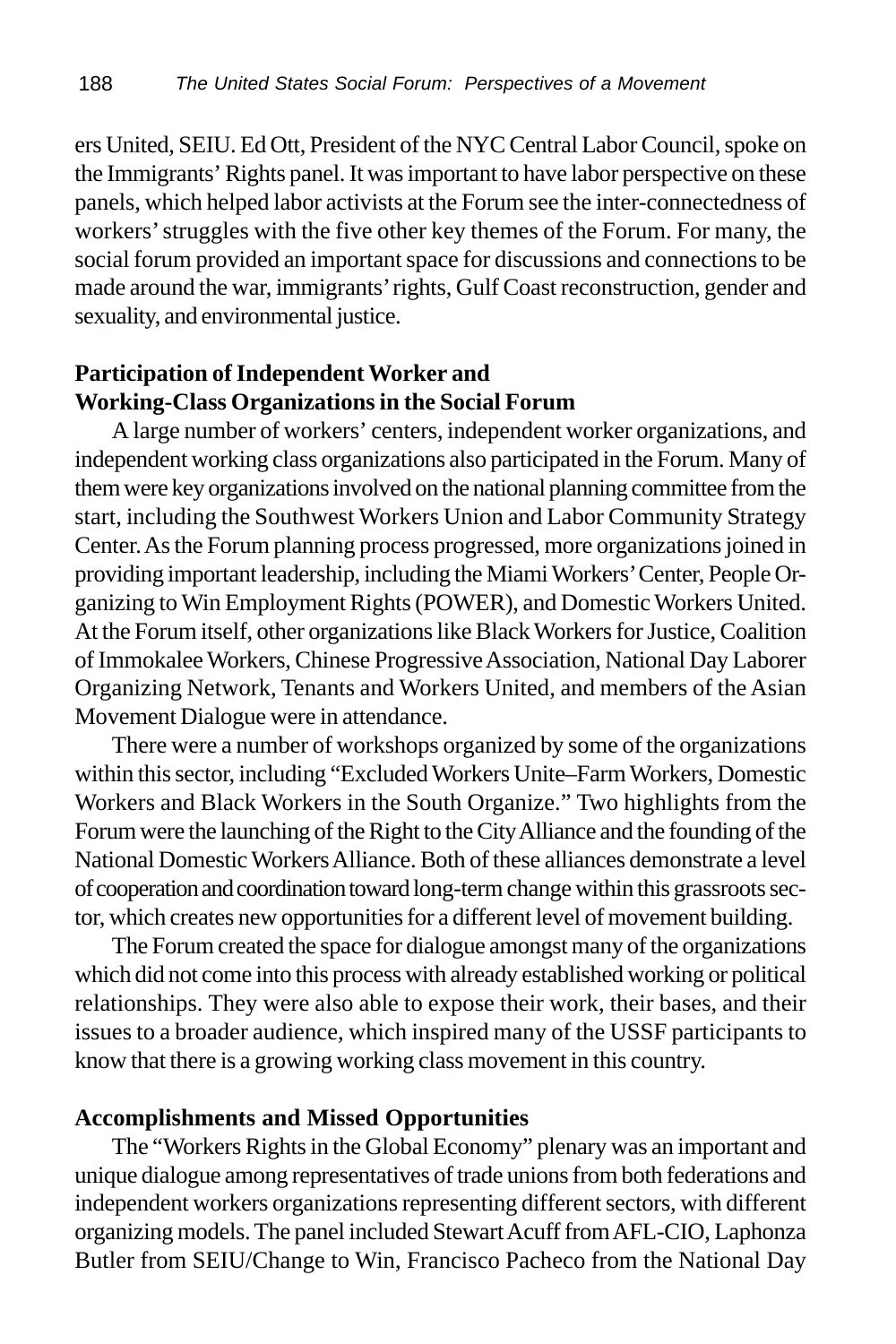Laborer Organizing Network, Lucas Benitez from Coalition of Immokalee Workers, Ai-jen Poo from Domestic Workers United, and was moderated by Sarita Gupta of Jobs with Justice. Each panelist discussed the opportunities and challenges to building a strong workers' movement in the US today. They provided us with not only their strategies, but their visions of how their individual campaign work is building power for the entire working class and all oppressed communities. They discussed ways that we can have an integrated movement that is more powerful and makes gains at a much larger scale.

This panel articulated the real impacts of neoliberal globalization on workers, and the organizing opportunities and challenges these impacts present for building a stronger workers' rights movement in the U.S. and around the world. It was important to facilitate this dialogue through which these very different sectors within the workers' rights movement could hear and learn about one another's ideas, strategies, and concrete work. The panel opened up communication channels amongst panelists, which helped to establish and/or deepen future collaborations.

The USSF brought together a diverse range of unions and organizations committed to workers' rights in a broader context of movement building. It was especially important for the broader social justice movement to experience and see the growth of independent worker and working class organizations in the U.S., which presents new opportunities for more coordinated strategies in the future. The Forum not only facilitated new dialogues and relationships, but also numerous opportunities to educate and engage participants in the issues impacting working class people today. With workers' rights as one of the themes, the Forum was also successful in demonstrating the interconnectedness of issues and movements and the need for us to build a much more integrated movement for long term change.

Among the many accomplishments, there were also some missed opportunities. The "labor working group" should have begun meeting much earlier in the planning process to assist with outreach efforts that could have brought many more rank and file workers to Atlanta and a larger diversity of unions to the Forum. In the planning process and at the Forum itself, we could have created more intentional spaces for unions and independent worker organizations to engage with one another to promote more learning across sectors within the workers' rights movement. This could have also resulted in newer and more creative ideas on how to better integrate the workers' rights theme with the five other themes at the Forum.

Ultimately, the promotion of workers' rights necessitates the expansion and protection of the workers' right to organize as a basic human right. The fight to expand and extend the right to organize will be a key unifying fight for workers in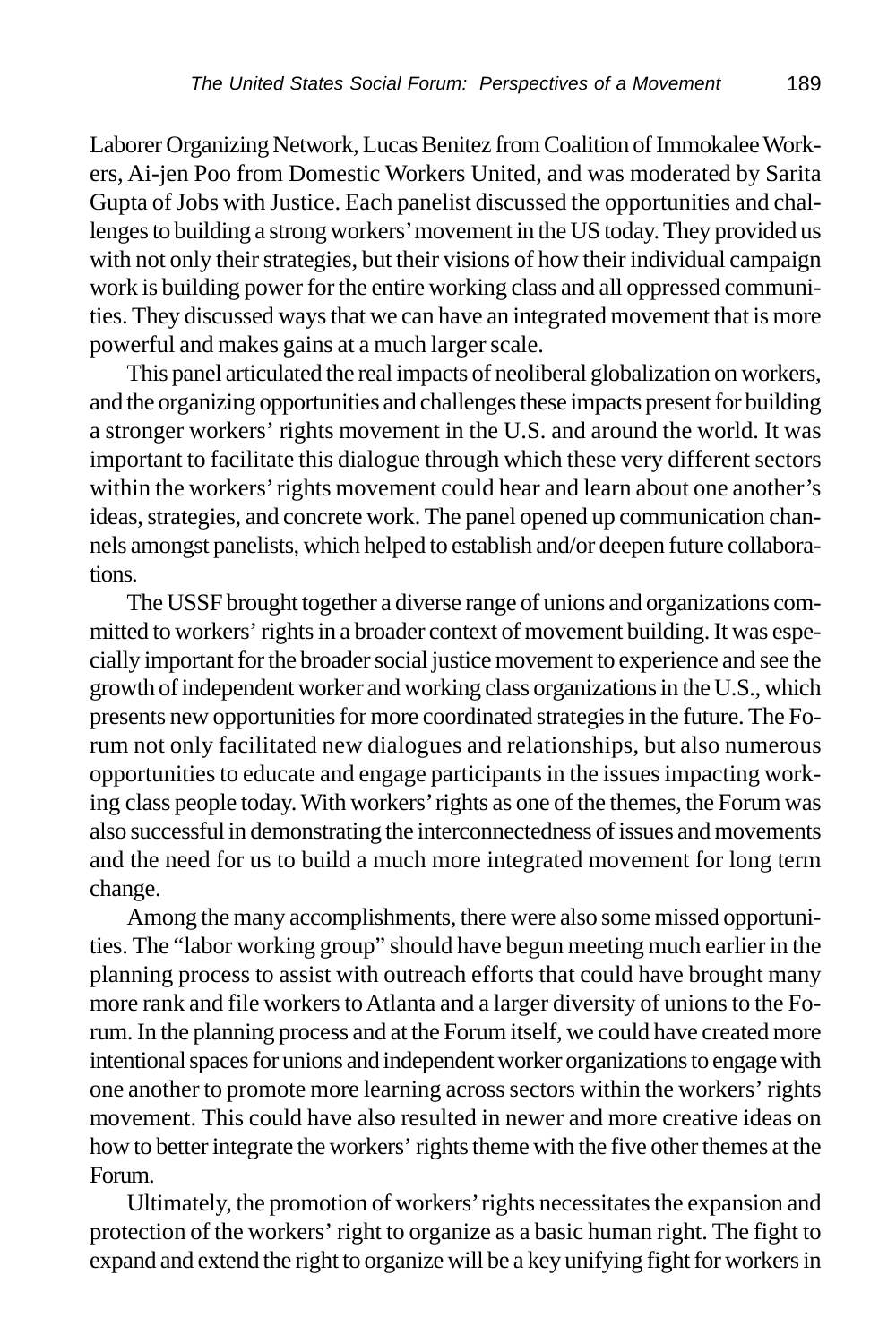the US and around the world for years to come. It is a long-term campaign that has the potential to unify unions, independent workers organizations and community organizations toward a goal that will lift the entire working class. The USSF provided and will continue to provide a venue for broadening the discussion about this and a host of other key fights for workers. Now with the Employee Free Choice Act campaign in motion, it seems a real missed opportunity that the USSF was not more centrally utilized as an organizing vehicle for this campaign–both to build power to win, and to expand the conversation about the right to organize for the long term. This is but one example of the type of movement-building that is possible through the USSF, that we hope will take place in the future.

As long as organizations in the United States focus narrowly on the struggles in their particular workplace or in their community–without connecting those struggles to those of the working class more broadly–our capacity to create change will be limited. The USSF provided a unique opportunity for any worker leader to expand their field of vision to include communities and struggles that they had not been exposed to nationally and internationally. A key leadership development moment, the USSF allowed for rank and file leaders to experience the energy of movement, where lots of people representing thousands of communities and workplaces are in motion and moving towards a common agenda. The synergy of connecting struggles not only raises awareness and consciousness, but it expands the realm of what's possible for organizers and activists on the ground by providing a broader context for the work that takes place on a local level.

#### **Dialogue and Collaborations Moving Forward**

The USSF provided important dialogues and inspired hope in participants that we can build power to scale to change the conditions facing the poor and working class, communities of color, immigrants and other marginalized groups. The value of the social forum is that it is a vehicle for building the relationships that are necessary in building a movement with real, transformative impact.

There are exciting strategies being developed by community based organizations, workers' centers, independent working class organizations, and unions to win important gains for workers. With the growth in worker organizing outside of the trade union movement, there are new opportunities for strategic dialogues and collaborations amongst the different sectors within the workers' rights movement.

Since the USSF, some of the dialogue that had begun has continued both locally and nationally. Around the country, there are a growing number of collaborations and cross-learning spaces that are being organized between unions and independent workers centers. For example, in NYC, several unions and the Central Labor Council have become deeply involved in the Domestic Workers Bill of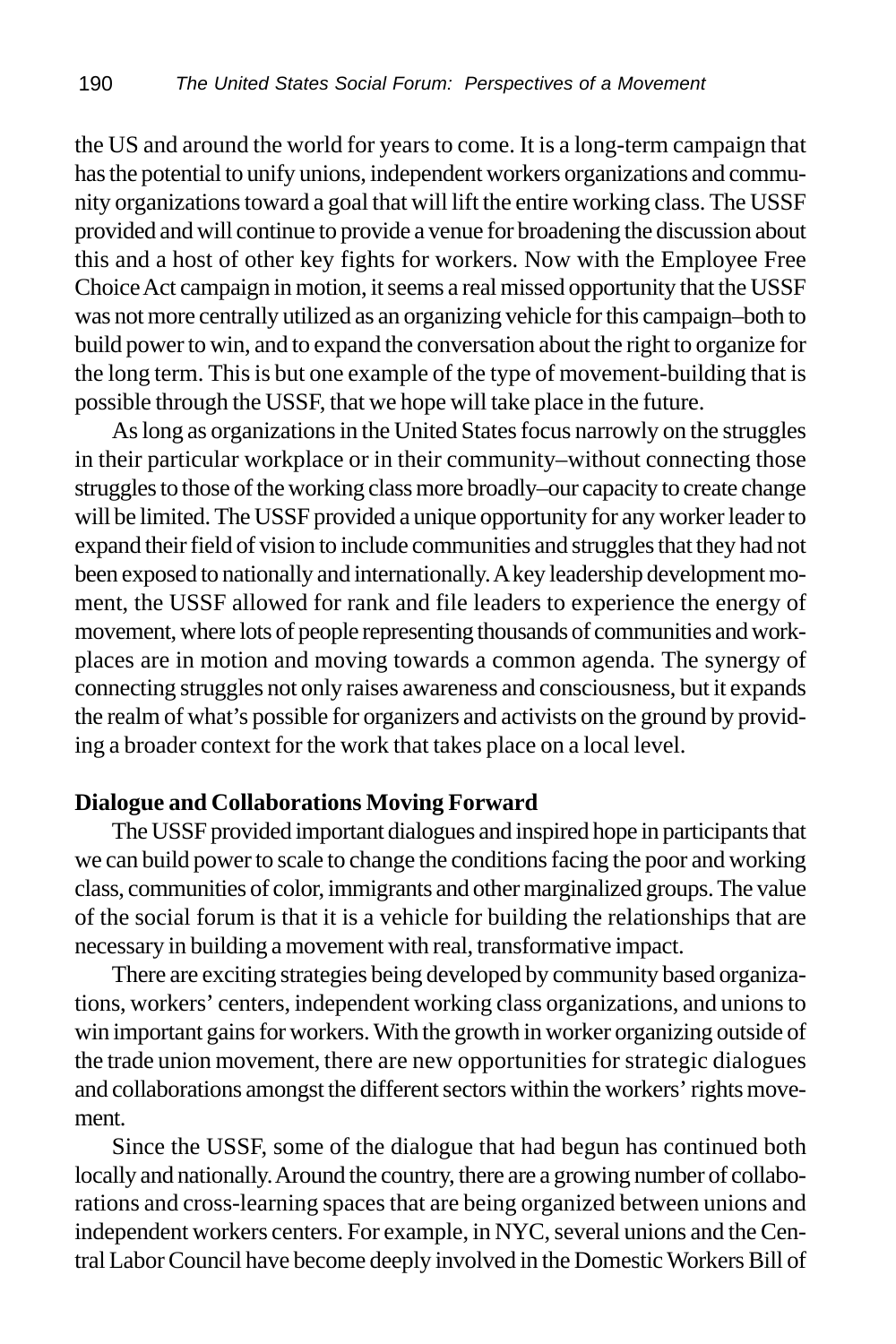Rights campaign to establish fair labor standards for domestic workers for the first time nationally. Because of the importance of these relationships and the potential for new strategies, the AFL-CIO has staff dedicated to deepening relationships between independent workers' centers and unions, and to seek collaborations on local organizing efforts. At the Jobs with Justice National Conference in May of 2008, a number of independent workers' centers, JwJ coalitions, and unions continued learning from one another at a Low Wage Workers Organizing Issue Forum. There were over 150 participants that attended with the intention of deepening the dialogue and beginning to explore real collaborations. These are all hopeful signs of building a stronger working class movement in the US.

As a result of the global economic crisis, the problems working people face will intensify in the coming years. We have entered a recession with growing unemployment, a steep rise in foreclosures and increased homelessness, rising health care and education costs, the threat of major manufacturing sectors imploding, and a federal government safety net that competes with a growing military budget. This economic crisis requires a response at a much larger scale than where we are currently. We must build a more powerful, visionary, and connected movement at a new scale. The social forum provided an important space for these critical relationships for the working class to develop. These relationships are essential to transforming the economy into one that is based on respect and dignity for all work. The USSF 2010 presents an enormous opportunity to continue the dialogues that have begun and to strengthen relationships that are necessary to build a more powerful workers' rights movement and a more integrated social justice movement in the US and around the world.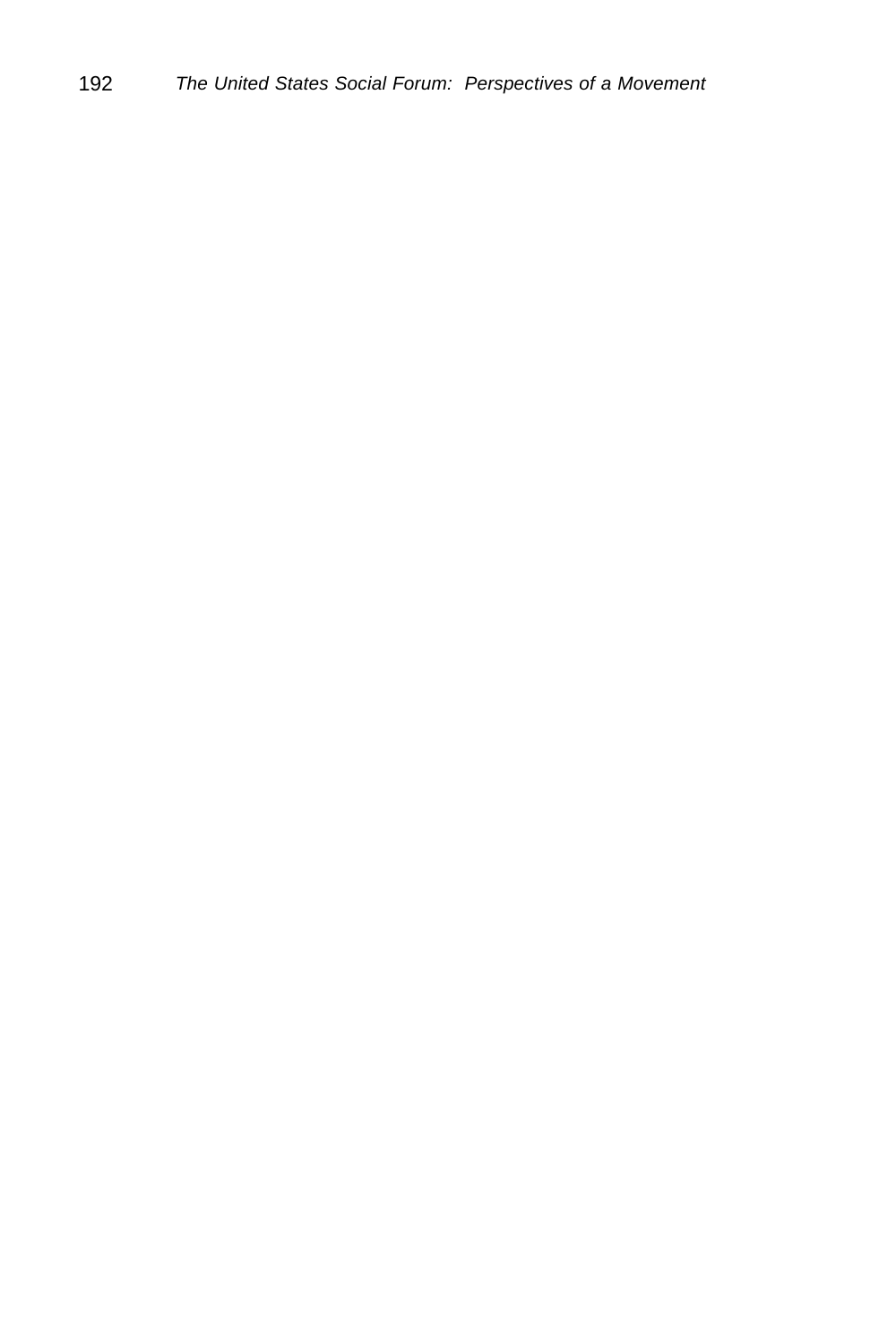## **Chapter 17**

*UE Participates in the Social Forum Process:*

## **Building a Movement in the US and International Solidarity**

*Robin Alexander, Director of International Affairs, United Electrical, Radio and Machine Workers of America (UE)*

> *Jonathan Kissam, Local 221, UE*

*Alan Hart, UE News Editor*

"The ongoing crisis that our members face every day on health care and retirement ultimately needs a political solution. We need to bring our troops home now, and we need to restore the right of workers to organize. To achieve these solutions, we will need to build a movement throughout American society, and the US Social Forum will be an important step in building that movement. There will also be important opportunities to meet and share experiences with other trade unionists, and other activists, in the various sectors where UE members work: manufacturing, state and municipal workers, workers in educational institutions... the US Social Forum... will provide an important gathering place for rankand-file, grassroots activists," wrote the officers of the United Electrical, Radio  $\&$ Machine Workers of America (UE) in a letter to UE locals encouraging their participation.

As one of the organizations that founded Grassroots Global Justice (GGJ) and as an active participant in the WSF process, UE had made a commitment to send a sizable delegation to the USSF. However, both the enthusiastic response within our union and the experience itself far exceeded our expectations.

In writing this article, we were asked to reflect on the significance of the USSF for our union, so we will begin by describing who we are and why we became involved in GGJ and the social forum process, then turn to our participation in the USSF, and conclude by describing some of the ways in which the USSF helped us to build stronger international relationships.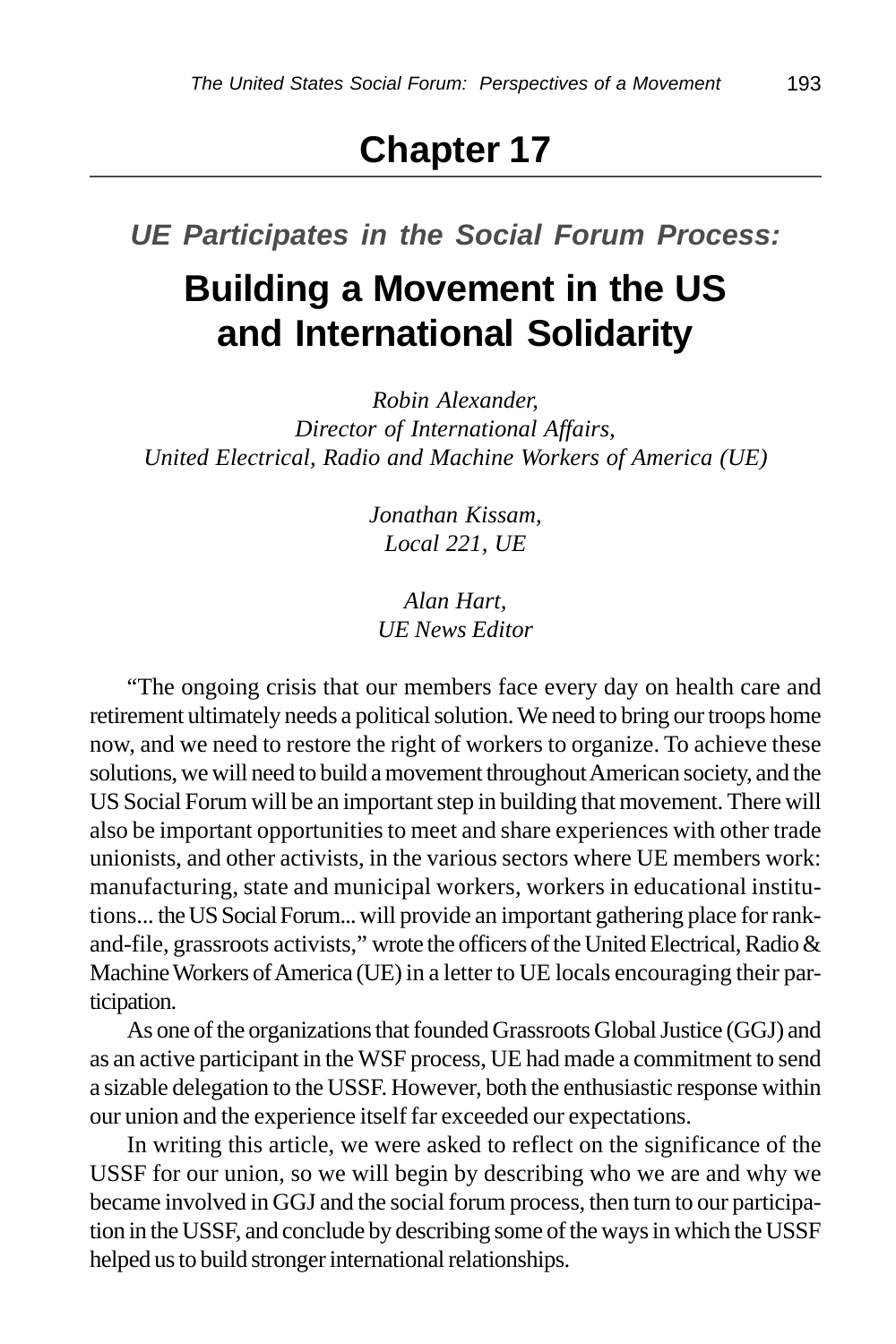## **UE: History and Political Perspective**

UE is an independent, national union which was founded in 1936. We are one of the few US unions which has always combined aggressive organizing and a progressive political vision. In our first decade of existence, our union grew to become the third largest in the CIO, representing over one half million members primarily in industrial manufacturing. Unfortunately, during the Cold War we suffered serious losses as we were viciously attacked by management, the US government and by more mainstream unions. Virtually the entire left wing of the US labor movement was destroyed during this period. Although our membership was vastly reduced, the UE survived and has continued to set an example for democratic trade unionism. Recently, many other types of workers have joined our union, and our largest area of growth is in the public and service sectors.

Among the hallmarks of UE is our democratic way of operating. Our constitution limits the pay of our officers to that of our highest paid members. This helps to ensure that the lifestyle and perspective of our officers coincide with that of our members. It is also helpful during organizing campaigns, as companies cannot credibly accuse us of wasting the dues of our members on high officers' salaries. Our union's commitment to rank-and-file democracy is encapsulated in our slogan "The members run this union," and the strong identification of our diverse membership with the UE is based on working together in a democratic, rank and file union. This means that UE members elect delegates who come together every two years to draft the resolutions that will determine our policy for the coming period. Members also make all key decisions about how their locals run, and determine policy on a regional and national level.

Education is an important aspect of our work: whether it is through developing and debating union policy, through workshops, educational materials, worker to worker delegations to other countries, or discussions. And the education we have done in past years has been critical in helping our members both in maintaining an internationalist perspective and in providing rank and file leadership. That leadership is one of the things that distinguishes our union, and is a major source of our strength. When we build alliances, it is with strong connections from our rank and file leaders, not just from the top ranks of our union.

Our union engages in work in several interrelated ways. Most fundamental, we organize and represent workers in their workplaces. However, we are deeply committed to fighting for a social, economic and political program that benefits working people, especially around the issues of workers' rights, national health care and peace. In our globalized world, this also means we must establish working relationships of solidarity between workers and their organizations in different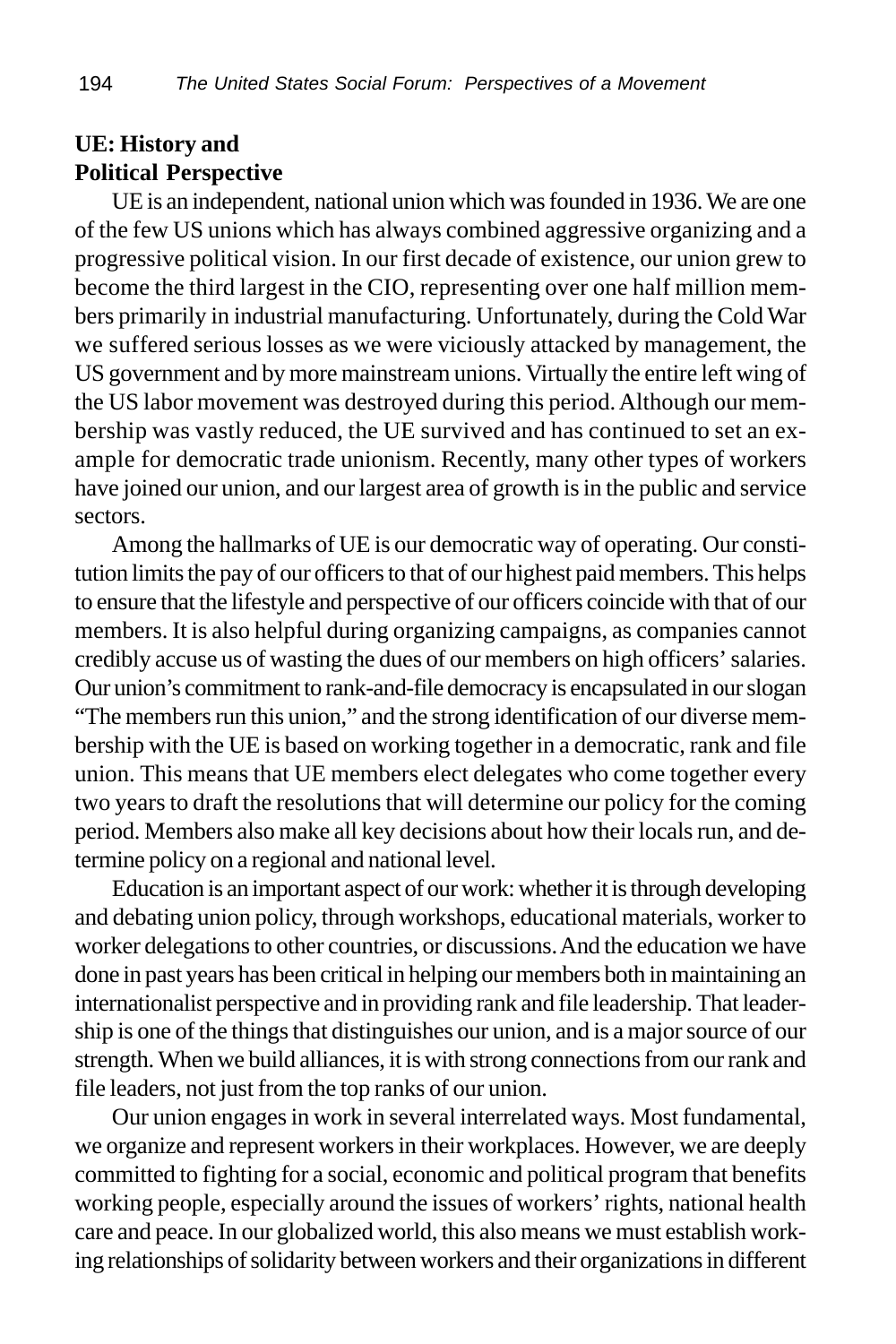countries and confront the power of corporations and the neo-liberal ideology, policies and structures of corporate globalization, while at the same time working to develop alternatives.

### **Trade Unions and Social Forums**

It was this perspective that brought us to the WSF. And it was our commitment to being part of the effort to build a grassroots movement in the United States that led us to strongly support GGJ and contribute to those projects undertaken by GGJ, including the USSF. Since 2001, trade unions and other social movements, ranging from environmental and women's organizations to urban youth movements and indigenous peoples fighting for land rights, have come together at the WSF to debate and promote alternatives to the race-to-the-bottom, corporate model of globalization. While participation from US trade unions has been sparse, the WSF, and the regional, national and local social forums are taken very seriously by labor movements in the rest of the world. Brazil's powerful labor federation, CUT, was one of the initiators of the WSF, and the forums have seen significant participation from some of the most dynamic labor organizations in the world, including COSATU (South Africa), the CGT (France), the NTUI (India) and many, many others.

The social forums are designed to be a "space" to promote the integration of different movements, rather than a decision-making body. They are also a "process" that allows different movements to work together and build trust and shared understanding of the challenges we face. They consist of a wide mix of speakers, conferences, seminars, workshops, and cultural performances, with no one event dominating, and with no pressure to come to exact agreement. There are no behind-the-scenes deals on the exact wording of resolutions.

In practice, this makes them excellent spaces for informal networking, in many ways similar to the best large-scale progressive labor gatherings in the US, the Jobs with Justice annual meetings and the Labor Notes conferences, but with participation from other movements as well. They are a place where a worker employed by GE to build locomotives, for example, has the possibility of meeting not only other GE workers from around the world, but also transportation activists who fight to maintain the viability of the public transit systems that purchase the locomotives. The social forums are both a space where the "labor/community alliances" and the "movement vision" that labor activists regularly proclaim are needed can actually be built and strengthened.

Our participation in prior social forums has led us to conclude that they can serve as a useful space in which to develop or consolidate relationships, especially where we engage in advance planning, and contribute by sharing our experiences with other organizations.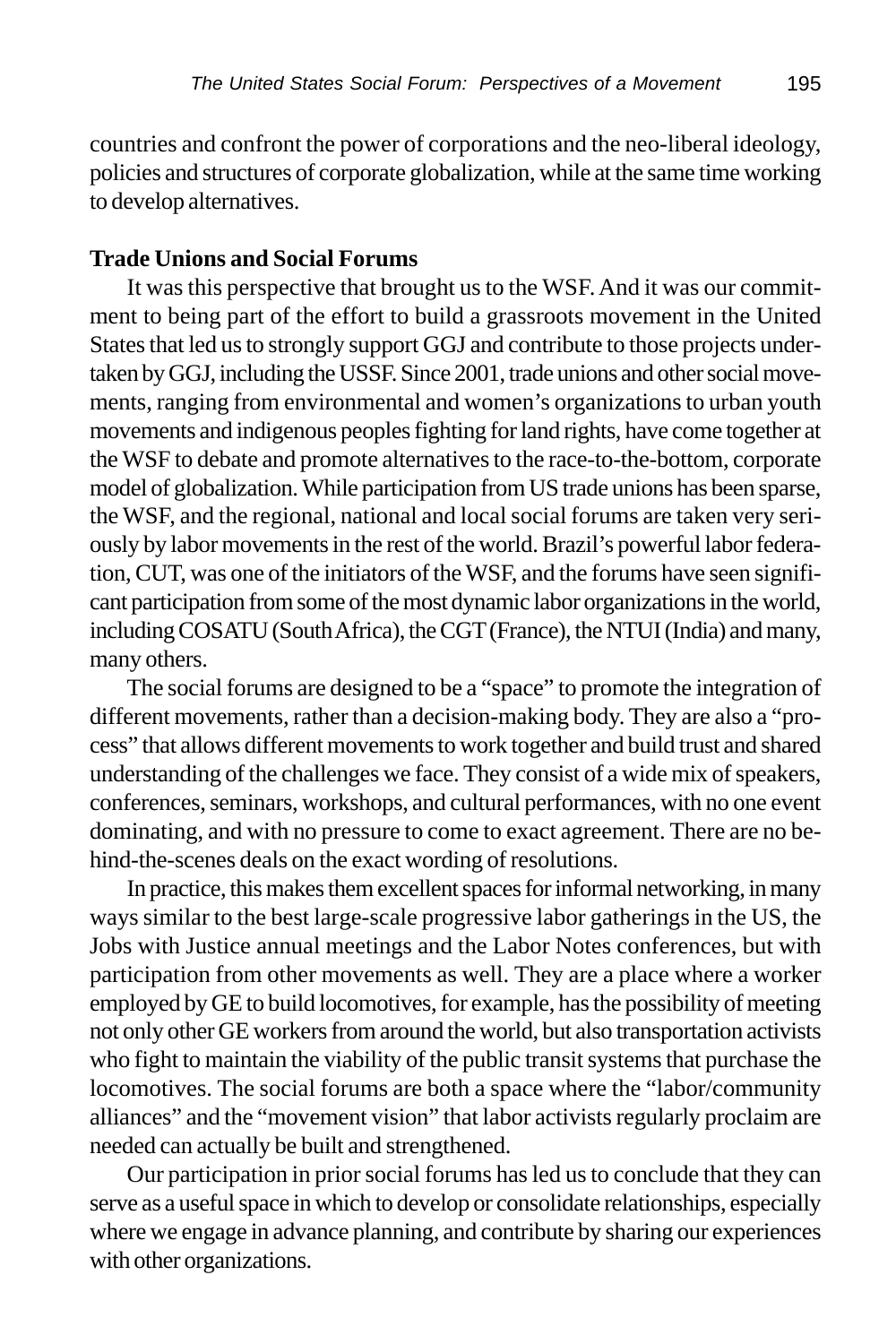### **Taking Advantage of the Opportunities Provided by the USSF**

The USSF brought over 12,000 people to Atlanta for five days of the biggest US social justice event in recent memory. In addition to the thousands from all fifty states, there were some 400 international delegates from 68 countries. The UE had one of the largest labor delegations, with forty-seven people. This included two of UE's national officers, three other members of the national executive board, many local leaders and members, several organizers and staff, two international guests and several young people.

Although greatly outnumbered by participants from other kinds of organizations, many union members were actively involved through Jobs with Justice, their own unions, or on their own. Labor organizations that participated on the National Planning Committee for the USSF included the AFL-CIO (as well as the President of the Atlanta Central Labor Council), SEIU and the Mid-west region of UNITE-HERE! Many other unions participated to greater or lesser degrees. In addition to those mentioned above, we saw members and/or staff from AFGE, AFSCME, CWA, ILWU, UFCW and the USW.

The USSF kicked off with a gigantic march through the streets of Atlanta on Wednesday, June 27. It continued through Sunday with plenary sessions on topics like Native American environmental struggles; post-Katrina reconstruction; workers' rights in the global economy; war and imperialism; immigrant workers; and gender and sexual justice.

One of UE's national officers, Bruce Klipple, emerged from the Katrina plenary outraged: "The national disgrace of how we, as the wealthiest nation in the world, treat our citizens displaced by Katrina continues yet today! To hear about the amount of homelessness, the selling of our cities' water to foreign interests, and children going hungry in the US makes one angry and motivated for change!"

But the real work and deep discussions took place in workshops–some 900 of them–where activists shared stories, made connections, and learned from each other. The participants were diverse, but overwhelmingly working class, a majority people of color, more than half women, and a huge number of young people. Ruth Hollobaugh, a school bus driver from rural Ohio and president of her local exclaimed, "The energy is something else. To see all of the different nationalities and races come together is just awesome!" Canadian activist and writer Judy Rebick, in a web report a week after the USSF, noted that "big names" of progressive politics did not get starring roles in Atlanta. "In a culture obsessed with celebrity, the organizing committee decided they didn't need any."

### **UE-FAT Alliance Presente!**

Since 2002 UE and our longtime Mexican ally, the Authentic Labor Front (FAT) have participated in many of the huge WSF convergences of organizations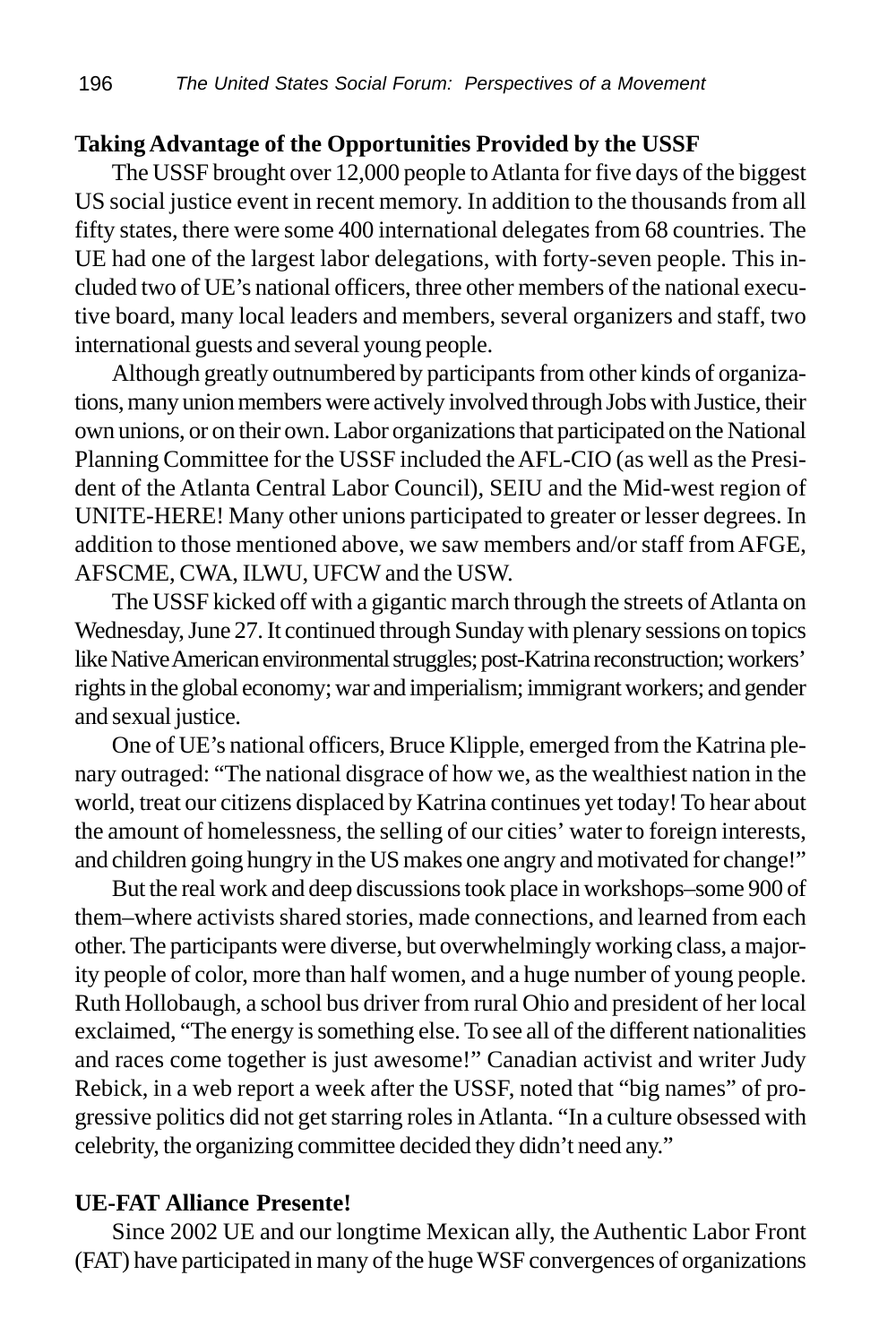of the working class, poor people, and others fighting for social justice, meeting in places such as Porto Alegre, Brazil; Mumbai, India; and Nairobi, Kenya.

UE worked closely with the FAT to organize two workshops, and were invited to participate in six others, giving us the opportunity to speak publicly about our work and share our experiences and to work with many other organizations. One of the UE workshops, "Breaking the Barriers to Unionization in the US and Mexico," featured rank and file leaders involved in difficult organizing struggles. These included both difficult organizing drives that ultimately succeeded because of the courage and persistence of the workers, and a campaign in a manufacturing plant that was narrowly defeated by dirty company tactics.

A second UE workshop, with standing room only, focused on public sector workers and international solidarity. In both workshops, workers from North Carolina described the continuing obstacles facing Local 150 as it organizes public employees in a state that denies them the right to bargain and the creative strategies UE pursues to overcome those barriers, including the use of international law and support from our international allies.

One of the benefits of the USSF is that it provided an opportunity for municipal workers from Connecticut and North Carolina to meet with representatives from the FAT, including the general secretary of their municipal workers' federation in Chihuahua, to discuss next steps in developing their relationship. The Mexican federation offered to assist UE Local 150 by collecting signatures on the petitions currently being circulated by the local to repeal the state's prohibition on collective bargaining for public sector workers. Also discussed was the "buck a brick" campaign initiated by UE Local 222 members in Connecticut to assist the Guerrero, Chih. local to finish construction on their union hall.

The USSF also provided an opportunity for the UE officers to engage in discussions with unions we have had relationships with over many years–such as the CGT of France–and with unions with which we did not have a strong relationship, such as the Confédération des Syndicats Nationaux (CSN), from Québec.

UE members were also inspired by how other organizations used the USSF to move their struggles forward. Jonathan Kissam of UE Local 221 in Burlington explained: "There's a lot of awesome work going on in locations and workplaces that hasn't had a chance before this to cohere nationally. For example, a lot of groups that do urban community organizing have recently formed a new alliance called 'Right to the City.' They're organized in several cities for the rights of working class people against big developers and other rich people, such as the right of public ownership of land to build housing for the poor and working people." At the USSF, Right to the City groups organized a series of workshops together. In addition, at the closing plenary, domestic workers announced that in the course of the USSF thirteen organizations had formed the Domestic Workers' Alliance!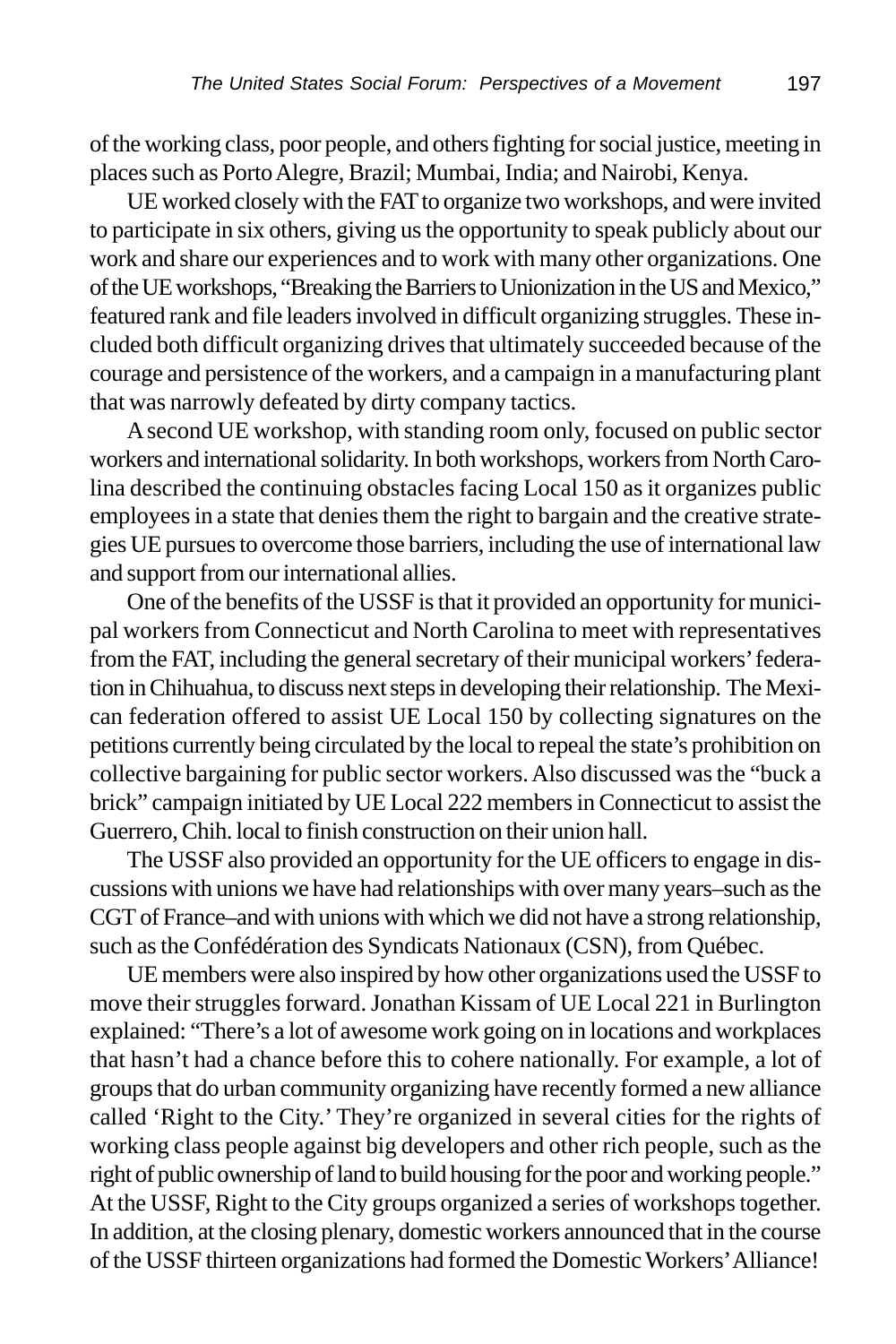#### **Building a Better World**

It is often difficult to quantify growth, especially in building alliances. However, a recent delegation to Chihuahua, Mexico offers several very clear examples of how we have built upon our relationships with the FAT and CSN since the USSF. Arturo Silva, General Secretary of a municipal workers federation affiliated with the FAT and USSF participant, was moved by the experience: "I was really impressed by the interest of 12,000 people in changing their country and the world. Most important to me is that there are so many young people committed to change!" His organization, which has grown to represent some 75 percent of the municipal workers in Chihuhua, hosted the delegation.

Marie Lausch, president of UE Local 222 and member of UE's General Executive Board was amazed at how much she and members of her local had in common with the municipal workers she met in Chihuahua: "The similarities were so strong that we could immediately strike up a conversation. We found we had many experiences, troubles and victories in common. We could immediately connect because it was like growing up in the same house: you know what they are talking about because it has happened to you."

Lausch' local had initiated the "buck a brick" campaign referred to earlier, which eventually raised \$1,300 to aid construction of the union hall in Guerrero, Chihuahua, and our visit served as the occasion for its inauguration. The UE group was composed of three members of Lausch' local 222 from Connecticut as well as representatives of UE's public sector locals in North Carolina and West Virginia. As a direct result of the meeting with the CSN at the USSF, it also included two representatives of the CSN, from Quebec!

The inauguration of the new local hall launched a two-day training program composed of workshops and site visits. It opened a dialogue between participants who do similar types of work in different countries and allowed us to discuss topics of common interest and problems shared by workers in all three countries caused by the application of neo-liberal policies by all of our governments. It was invaluable to have the perspective of the CSN. Despite the highest unionization rate in North America, the Quebec government had imposed a contract by decree which both seriously undercut the previous contracts of public sector workers and violated their right to collective bargaining. Dominique Daigneault from the CSN observed: "Neoliberalism is not only threatening our working conditions, but it also threatens democracy. It is not elected governments who decide what to do anymore: they act in accordance with what the transnationals tell them to do."

While in Guerrero, we also had breakfast with the new municipal president (the equivalent of our mayor). Benedicto Martínez, co-president of the FAT, emphasized the importance of this meeting: "The arrival of trade unionists from other countries created the opportunity for an excellent discussion with the municipal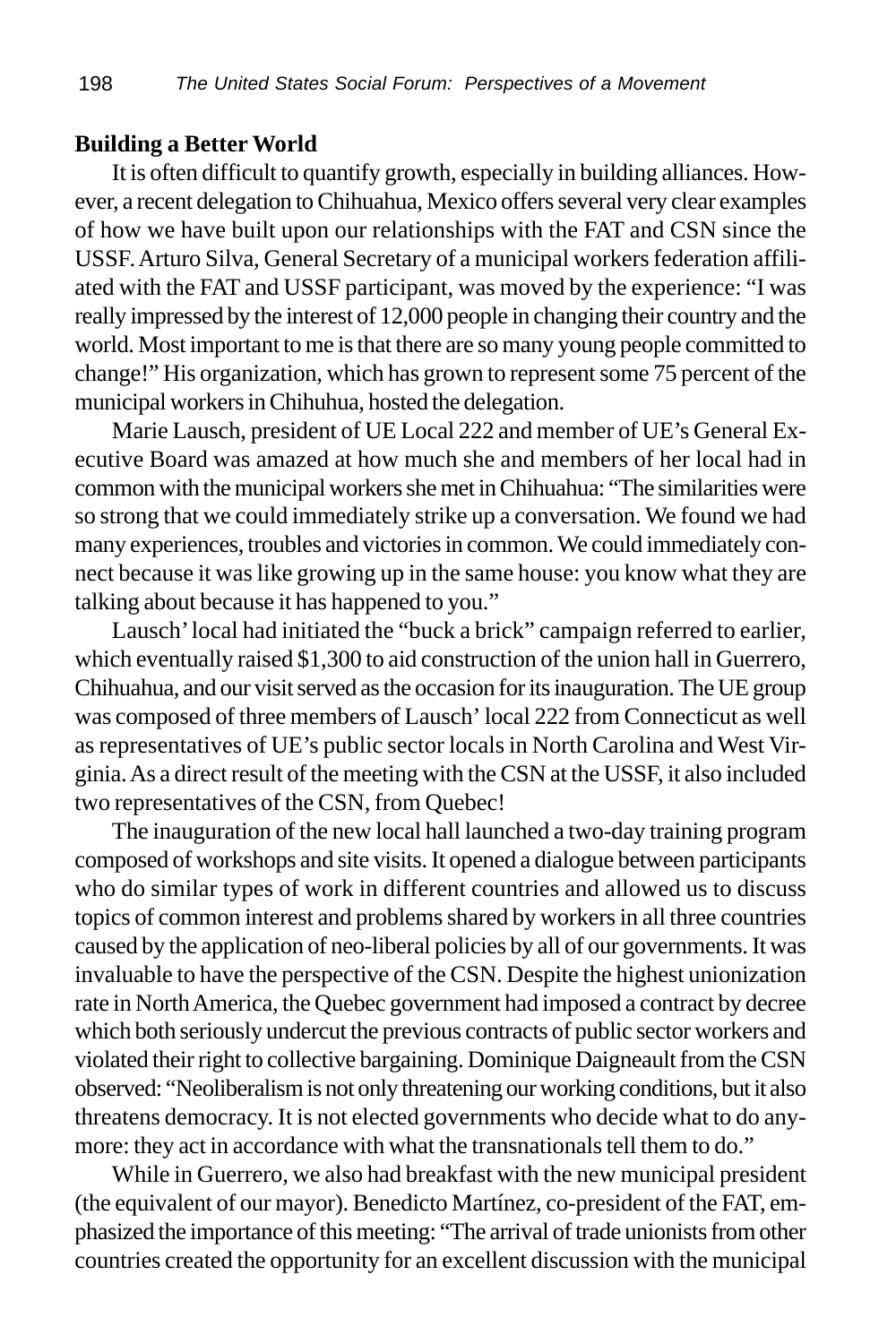president in one of the cities where we represent workers. We spoke about the importance of a different sort of trade unionism in Mexico, one which is democratic, honest, and responds to current conditions. At the time we arrived, rumors were circulating about impending personnel cuts, and in the course of our conversations, the president re-assured us that he would seek other alternatives." Shortly after our return home we received word from Azucena Villalba Banda that she had met with the municipal president and that he had made a commitment to her that there would be no layoffs.

#### **Conclusion**

Following the Chihuahua trip, Marie Lausch observed: "I really appreciated all of the stories we brought to the table of victories and current struggles. You come with your view of how things are done, but this gives you a broader perspective. These workshops strengthen us as an organization because they expose us to experiences we all share and show us we are not alone. We are one family that joins together to fight for the rights of those who we represent."Building a movement is complicated, especially when it involves differences in culture, language and experience. The USSF was not perfect. However, it was an inspiring experience for the UE members who attended and provided us with a space to deepen existing relationships and form new ones. At the time we first discussed how to begin the process of organizing a USSF, it was hard to imagine that an event of that size and scope could truly be built by existing grass roots organizations in the US. However, GGJ groups had the vision and solidarity, and hard work made it a reality. In turn, the USSF provided us with a taste of what the world we are fighting for might look and feel like. UE extends our profound thanks to all of those people and organizations who made it possible!

For more information about the UE-FAT Strategic Organizing Alliance or to read Mexican Labor News and Analysis, a free electronic newsletter about labor and related political issues in Mexico, go to www.ueinternational.org For more information about the United Electrical, Radio and Machine Workers of America (UE), go to www.ueunion.org For more information about the Frente Auténtico del Trabajo (FAT), go to http://www.fatmexico.org.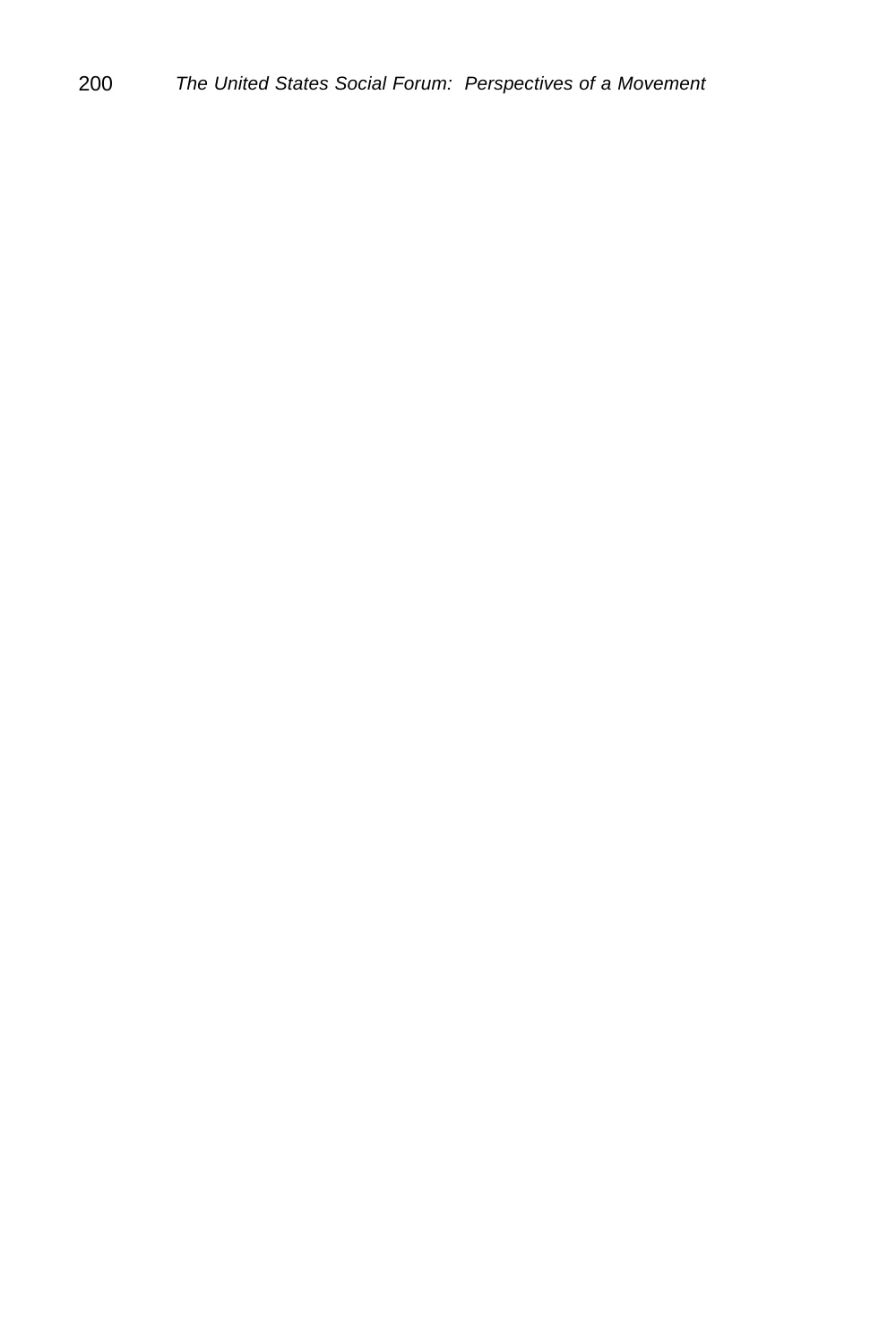## **Chapter 18**

# **Immigrant Communities, the Immigrant Rights Caucus, and the Immigrant Rights Tent at the US Social Forum**

*Colin Rajah, National Network for Immigrant and Refugee Rights*

#### **Security Concerns: Ensuring Accessibility at the USSF**

Months prior to the USSF, a number of immigrant community groups and immigrant rights organizations, highlighted the concern around immigrant communities' participation at the USSF given ever increasing ICE (Immigration and Customs Enforcement) controls and arbitrary detentions at airports, around the roads leading to Atlanta, and in Atlanta itself.

As such, the National Planning Committee (NPC) agreed to form an ad-hoc team to develop an extensive plan and documents which could be used as guides and checklists for immigrants intending to participate in the USSF. The team included:

- Hilary Ronen (La Raza Centro Legal)
- Ken Montenegro
- Monami Maulik (Desis Rising Up and Moving–DRUM)
- Rafael Semanez (VAMOS Unidos)
- Sung E Bai (CAAAV: Organizing Asian Communities)
- Susan Alva (Occidental College)
- Colin Rajah (National Network for Immigrant & Refugee Rights– NNIRR)

The team created these documents which were available to all participants on the USSF website, plans of action to deal with rapid responses if and when needed, a legal team to respond to legal issues that may arise.

These proved largely effective as most security issues concerning immigrants were prevented except for one outstanding situation. A participant who had registered for the USSF was detained at the Chicago port of entry for more than 12 hours, even though she had a visa and documentation proving that she was participating at the USSF. Fortunately, she was eventually released, but the situation also served as a wakeup call as to the risks of travel for immigrant communities.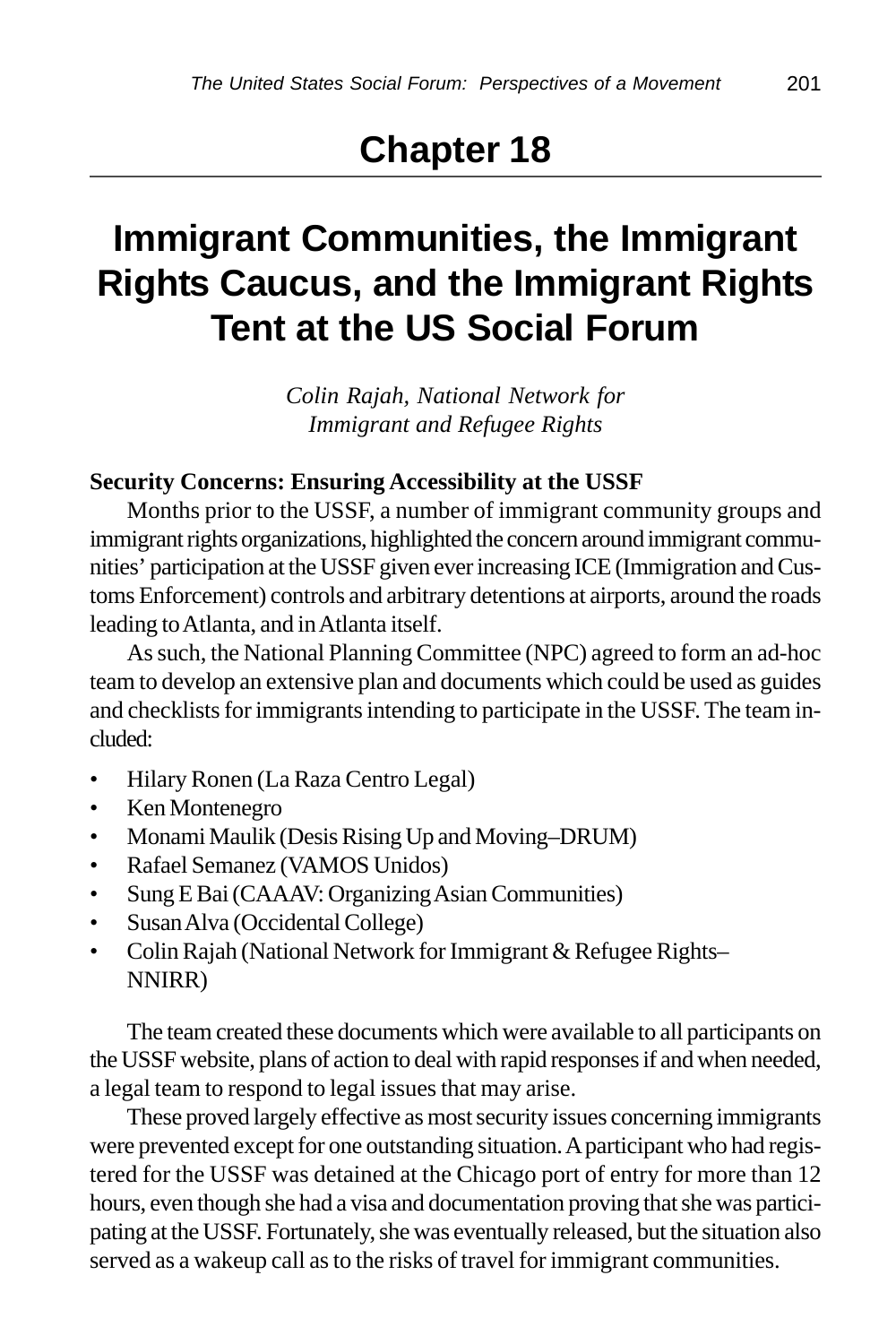The USSF Security Team (led by Raquel Lavina), the USSF International Committee (comprising Chris Selig and Ruth Castel-Branco) and other individuals from the National Immigration Project of the National Lawyers Guild, were all also instrumental in ensuring that immigrants could participate and experience the USSF as safely and securely as possible.

## **Creating a Space: The Immigrant Rights Tent**

During preparatory conference calls and meetings to plan for workshops and other activities leading up to the USSF, a number of immigrant rights organizations and immigrant community groups agreed that having a space at the USSF would be useful and important.

In response, the National Network for Immigrant and Refugee Rights (NNIRR) agreed to rent the most affordable small tent available, since there was no immediately funding available to rent anything larger.

The Immigrant Rights Tent was intended as a space for immigrant rights organizations and immigrant communities to:

- gather and form an "Immigrant Rights Caucus" at the USSF
- regularly meet and debrief
- use as "open space" for workshops and other activities that were not part of the official program

In actuality, this was very effective and the small tent proved to be heavily utilized for all the above reasons and even proved to be too small to shade the often packed crowds who gathered there for its many varying events.

The immigrant rights tent began its duty during the USSF on the opening day on June  $27<sup>th</sup>$ , with an Immigrant Rights orientation, and where the Immigrant Rights Caucus was launched and began its collective group march to the opening march alongside the Korean delegation.

Coincidentally, as the USSF was beginning, a significant piece of immigration legislation which was highly controversial and sometimes split immigrant communities collapsed in Congress. This initiated an unexpected amount of media attention, and the Immigrant Rights Caucus quickly decided to hold a press conference on the morning of June 28<sup>th</sup> at the tent. The press conference was highly attended by local and national media, as well as community organizations from around the country. Representatives of these various communities were able to raise their collective voices on this critical national debate in a cohesive fashion, and demonstrated a lot of unity, unlike popular and media portrayals of divided and conflicting communities.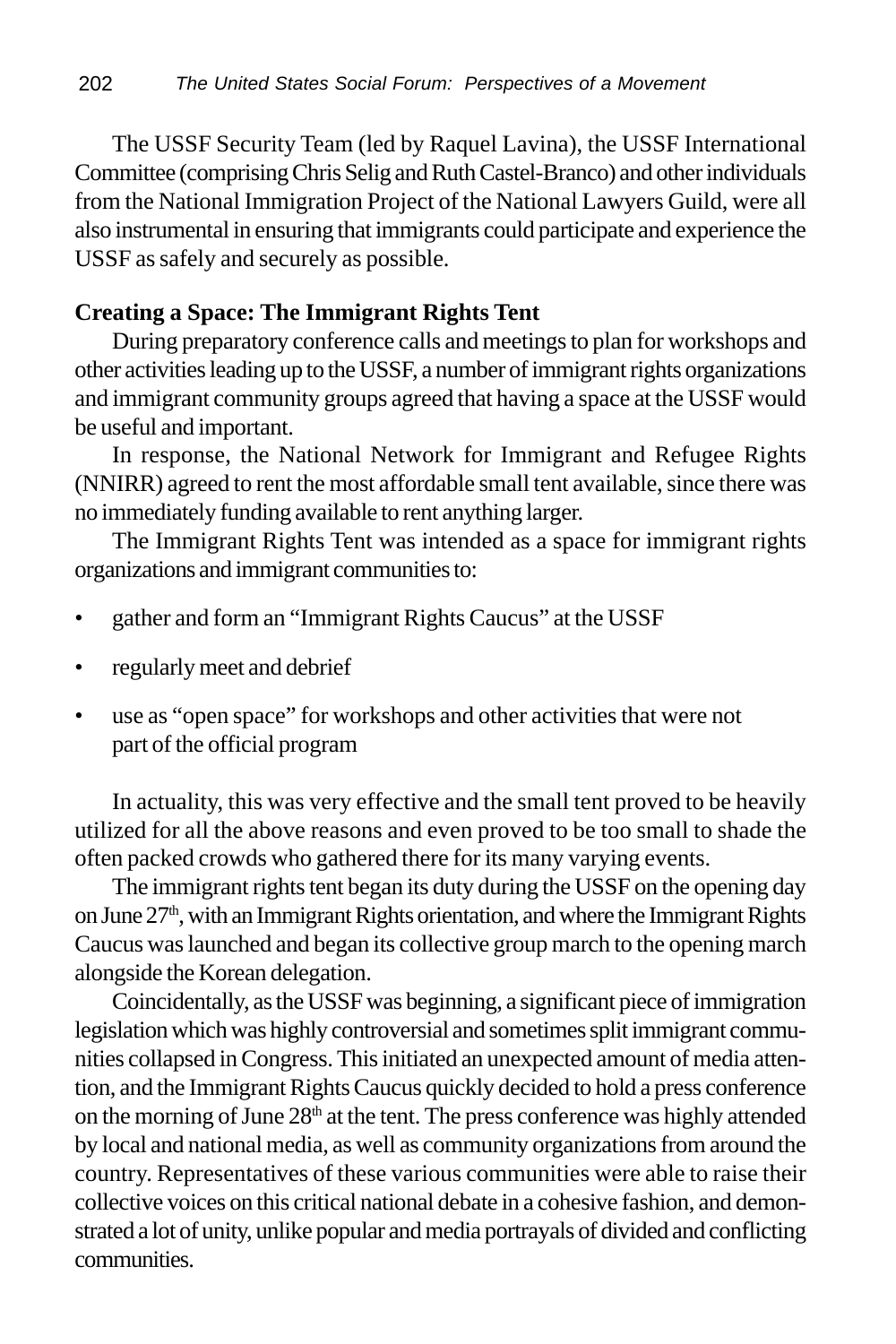Immediately following this, the Immigrant Rights tent hosted an Arab-South Asian Caucus meeting, another significant alliance development at the USSF. The tent also hosted various workshops and meetings including: two workshops on remittances and one on coalition building, meetings on popular education for immigrant communities, a household worker convening, and daily dinner debriefs for the Immigrant Rights Caucus.

After the Immigrant Rights plenary, the Immigrant Rights Tent also hosted a debriefing session where participants were able to meet with all of the plenary speakers, and debate about critical points that were raised during the plenary. Although planned to end by 10pm, this debrief did not end until almost 11pm that evening!

Overall, many immigrant rights organizations and immigrant community groups found that having a space to gather, meet and discuss as well as debate critical issues facing immigrants, was extremely valuable at the USSF. It helped build relationships among the participating immigrant communities, present often divisive issues in a safe space, and offered the opportunity for communities to meet and extend critical grassroots work being done, at a time when such space is so limited in the national arena.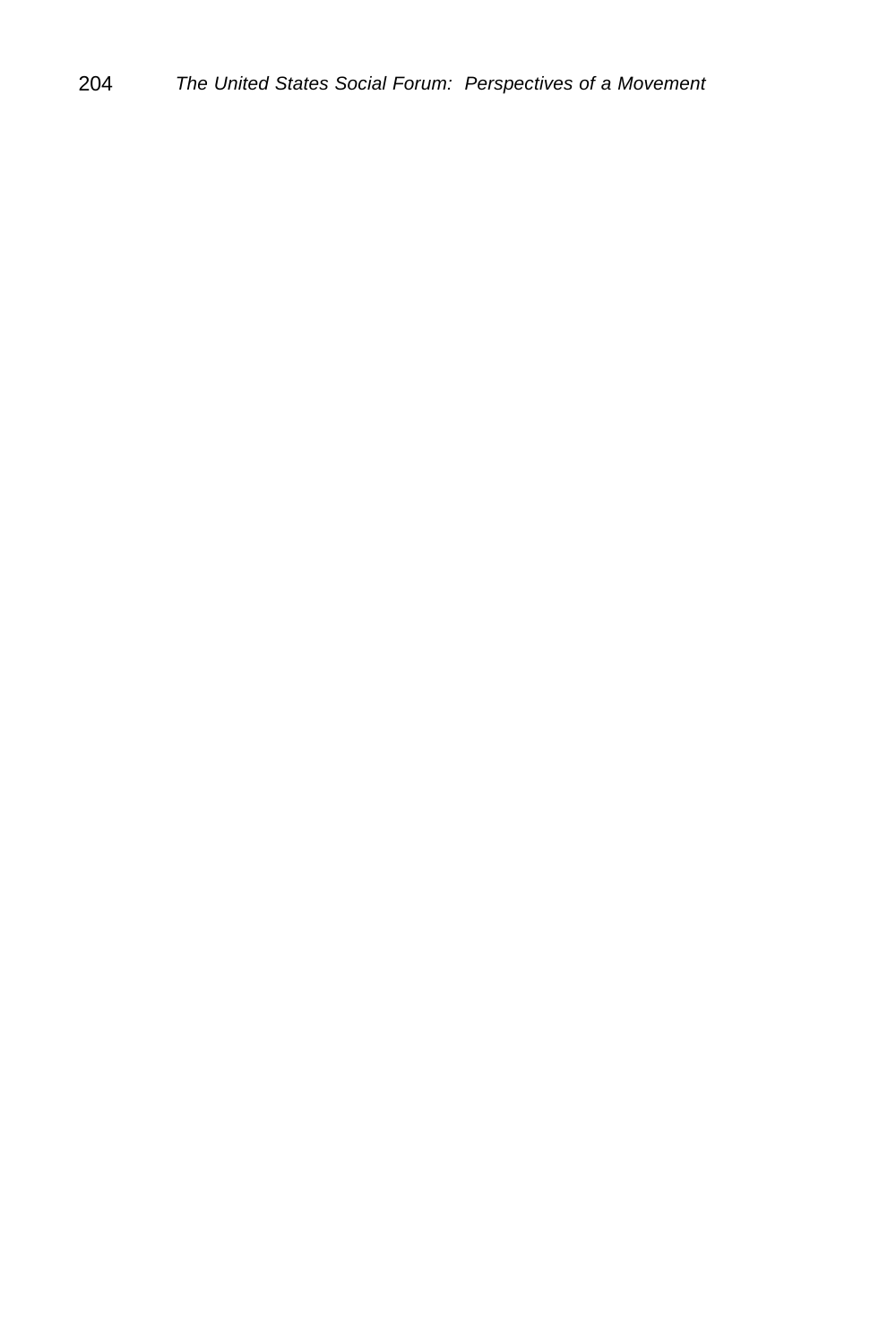# **Chapter 19**

# *Youth and the US Social Forum:* **A New Generation Steps Up**

*Monica Cordova, SouthWest Organizing Project (SWOP)*

*Christi Ketchum Bowman, Project South: Institute for the Elimination of Poverty & Genocide*

*Coordinated by Rose M. Brewer and Marina Karides*

We were nearly 15,000 strong, deeply rooted in grassroots struggles: black, brown, red, yellow and white, a majority people of color, of all ages with a large percentage of young people from all over the country. Yes, we were "poor people, young people, people of color, gays and lesbians, and all manner of people who believe 'another world is possible, another US is necessary' joined together by the thousands in Atlanta for the first US Social Forum." (van Gelder, available at http:/ /www.yesmagazine.org/article.asp?ID=1845).

What was incredible about the 2007 USSF was the fact that we were heavily young. This is the powerful reality of the first ever USSF in Atlanta, GA, 2007. It didn't happen automatically. According to the youth organizer from Project South Christi Ketchum Bowman, some struggle and intense outreach to achieve the youth presence were necessary.

### **Youth and the USSF**

The USSF has been described variously as historic, ground shifting, a US first. Youth leadership was integrated into the NPC process after discussion and work involving a SWOP intern and Christi Ketchum Bowman. In early February 2006, Monica Cordova of SWOP became the lead of the Youth Working Group (YWG) and served on the USSF National Planning Committee. This involved reaching out to youth organizations, their networks, personal relations and adult allies. Christi points out: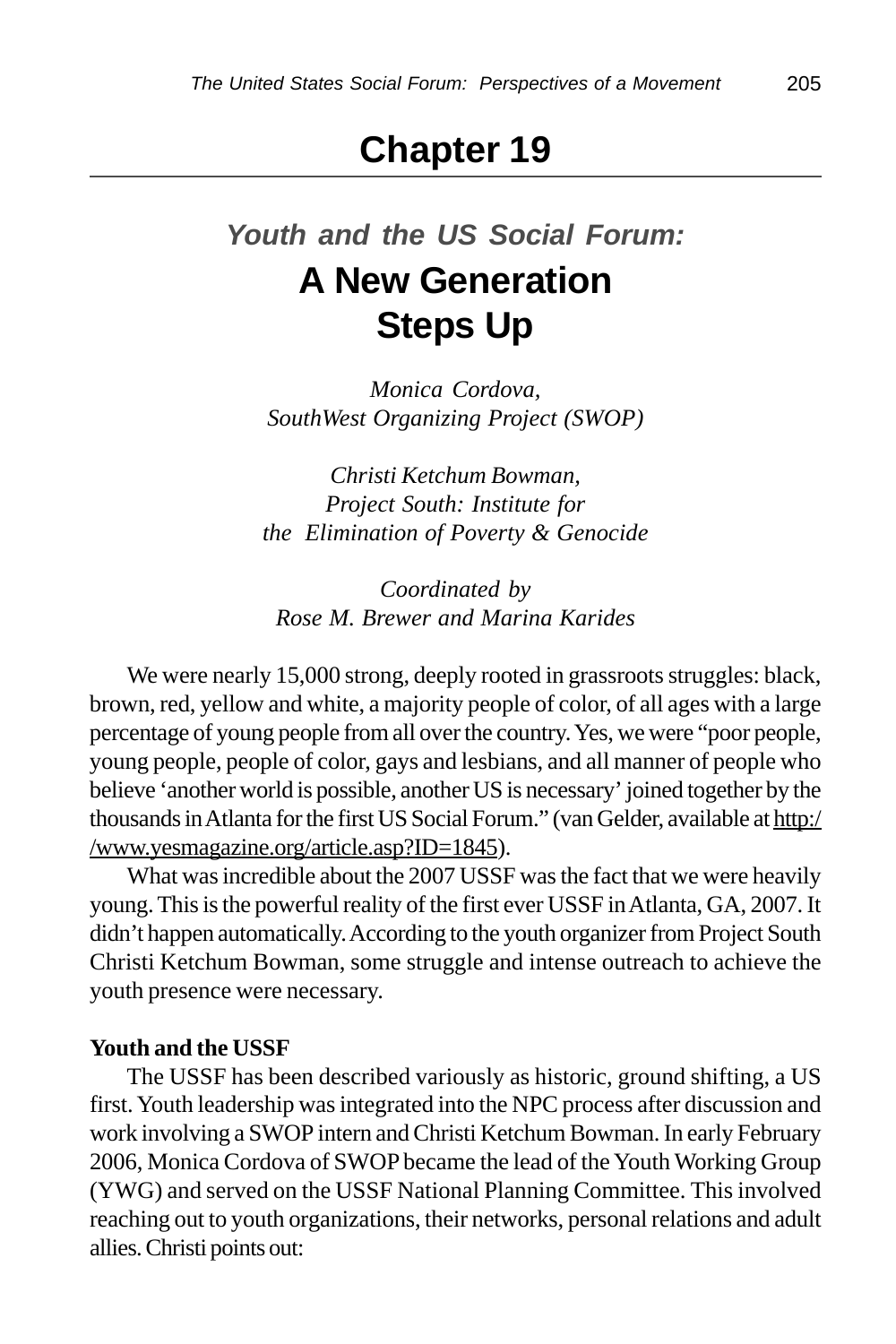"I also think it's fair to say the outreach of myself, Monica and a few others between September 2005 and January of 2006 and beyond…is a key factor in the attendance at the Forum, participation in the youth working group, and pre- and during planning" (personal communication from Christi Ketchum Bowman, July 2, 2009).

This set the context for youth led outreach and program development for peers. This reality, of young persons' participation, is especially important for movement building in the US, as we have learned from recent social movement history in the US, both Civil Rights and present day immigrant struggles. The YWG understood that youth would need to be at the center of the process and preparing to lead the process.

Youth has experienced some of the worst aspects of neoliberal capitalism. Youth resistance to these policies has been at the center of the fight back. As

# *The School To Prison Pipeline:* **An Intolerable Burden**

Excerpt from paper delivered at Education vs. Incarceration event,

USSF, June 26, 2007 *Constance Curry, JD, Benétta M. Stanley, MPA, Sujan Dass, EdD, and Alexandra Stanzyck*

Ending up in prison is the tragedy that awaits at least one in three black boys, and today, 58,000 black males are serving sentences in state or federal prison while fewer than 40,000 black males earn a college degree each year. Millions of poor American children are condemned to prison by the time they reach their teens because they are failed at every turn in their lives — failed by their family, the child welfare system, their schools and the juvenile justice system. Between 2000 and 2006, the number of children living in poverty increased by 1.2 million to reach 12.8 million children. One in six of America's children is living in poverty. <sup>27</sup> Southerners–indeed all Americans–need to wake up to the resegregation of our schools, to the linkage between poor segregated schools and prison incarceration rates between majority and minority populations, and the vast and growing disfranchisement of a large percentage of minority men. No one who looks at these issues can avoid seeing the correlation between them. Unfortunately in today's partisan climate, these conditions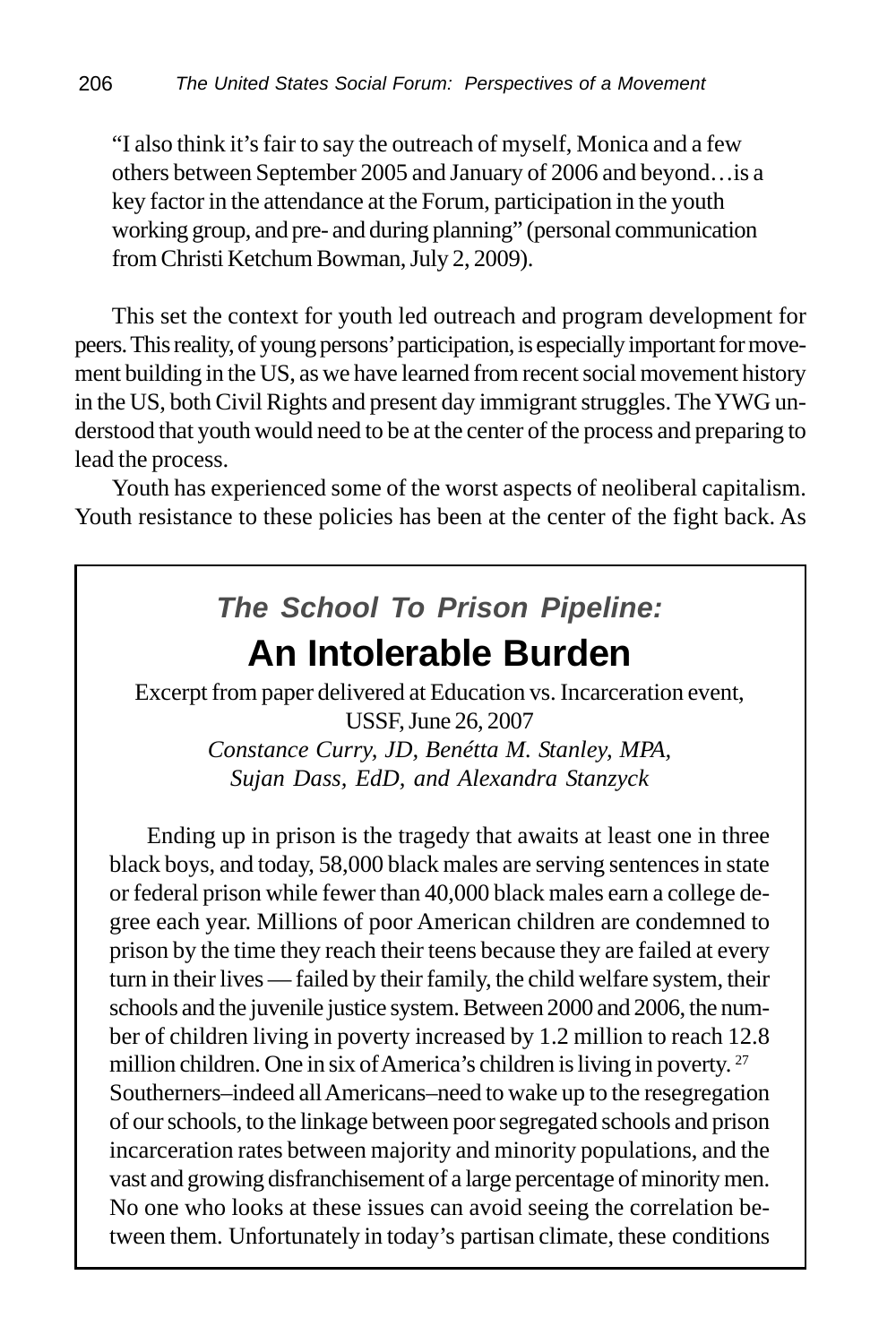Monica Cordova, co-lead of the USSF youth working group pointed out in an early interview on the Forum:

"For the Youth Working Group, two things take priority: 1) We want to make sure that youth are at the Forum and 2) That once they get there we want not only integration and intergenerational connections but involvement in every aspect –from meetings, workshops to being on panels and plenaries. This is about actually creating a space where they can grow, connect, learn from each other and gather and realize there is a movement."

## **The Youth Story in the USSF**

As a young organizer Monica found serving on the NPC with veteran activists a valuable learning experience that helped build her skills as an organizer and

can actually benefit the politics of wealth and privilege while handicapping the politics of openness and equality.

Curry has shown the documentary *The Intolerable Burden* at workshops all over the U.S, since the "school to prison pipeline" is being replicated all over the country.

The reaction to the film has been a revelation. From New York to California, south to north, in schools, businesses, churches, black or white, very few people have any idea of the 1960s civil rights movement—only a few forty-odd years back or of the current related issues. Perpetuated by the inherent racism in the criminal justice system, we are facing the loss of an entire generation of young black/minority men. The racism is shown not only in this arena, but also in the disenfranchisement of felons in many states and the large numbers of black people who face the death penalty.

 Several organizations are working to educate people on how to dismantle the pipeline, beginning with the state of public education, zero tolerances policies, and the negative impact of the No Child Left Behind Act imposed on public schools by the federal government. The American Civil Liberties Union of Georgia has put together a report entitled "Best Practices for Dismantling the School to Prison Pipeline" (available at http:// www.acluga.org/schooltoprison.html)

America's Cradle to Prison Pipeline, published by Marian Wright Edelman of the Children's Defense Fund (2007). http://www.childrensdefense.org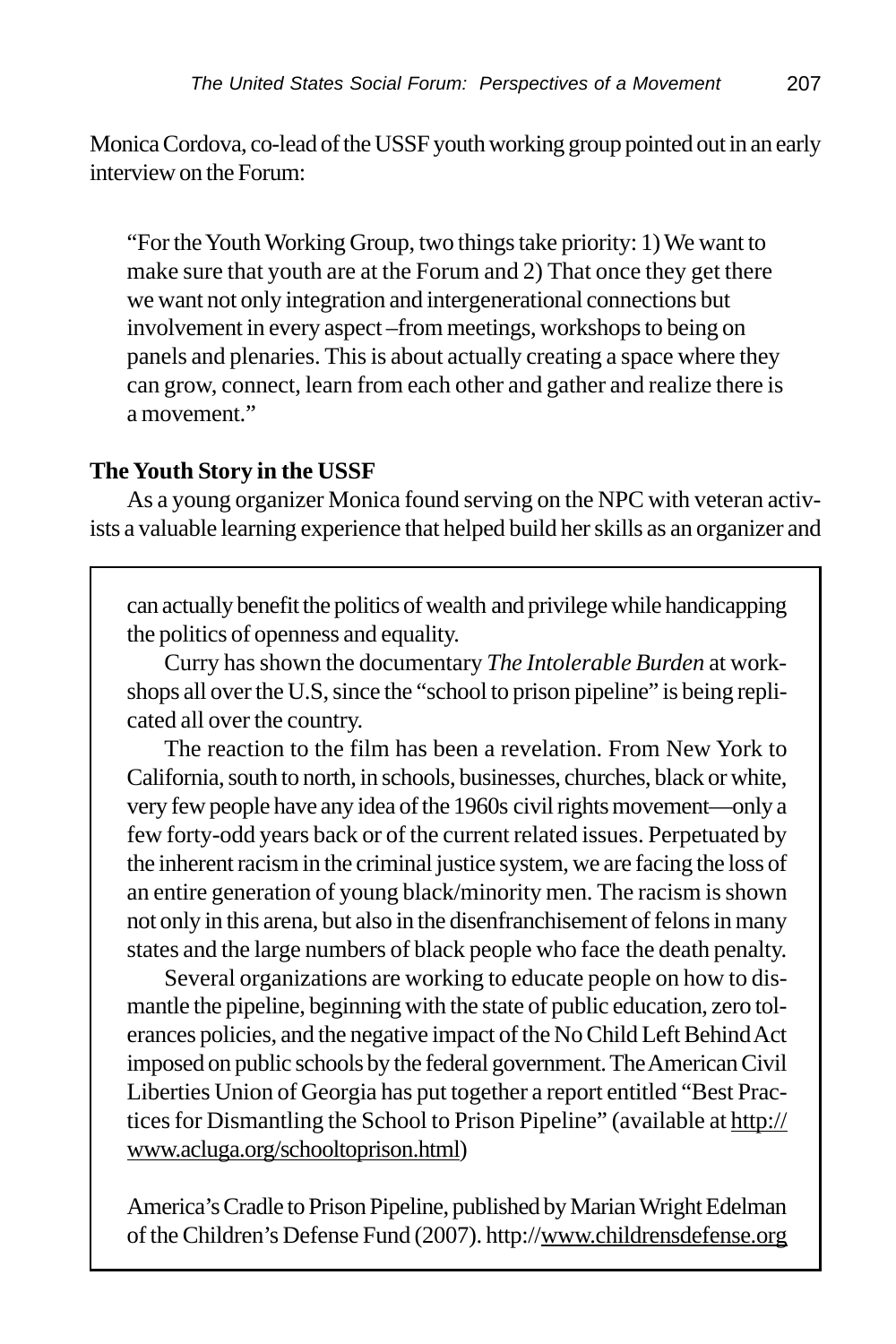# **CAN'T TAKE EVERYTHING**

*Clifton Carter*

You could take my eyes, so I couldn't see. You could shackle me in chains and throw away the key. You could take my feet so I couldn't walk. You could fill my mouth, so I couldn't talk. You could take my ears, so I couldn't hear. You could take my heart, and replace it with fear. You could take my life and place it in a grave oh so cold. No matter what you take you can never take my soul.

*At the age of 15, Clifton Carter was tried for murder as an adult, and is currently serving a life sentence in Parchman Penitentiary, Mississippi (2000).*

ground her understanding of movement building. Monica sums up that learning as follows:

"One of the things I've told my interns is that there is nothing more important in organizing than building relationships, building relationships with the groups you're organizing. Building trust and building relationships with people here means now I know if I have a question about equal access campaign, I know people who have worked on that. I've enhanced my ability to talk to people about the organization and gain knowledge" (interview with Marina Karides 2007).

Monica experienced the NPC meetings as democratic and inclusive. Christi spearheaded Atlanta-based outreach and program development, working closely with the Atlanta Organizing Committee (AOC). The AOC was integral to on-theground outreach, organizing and attention to logistics for the USSF in general and the youth component in particular.

Youth organizations and young people from all across the United States made up the YWG. These groups represented work on a wide range of issues: labor, media, education, youth rights, immigrant rights, equal access and environmental justice. They are diverse in issues and sectors: international, national, regional and local organizations contributed. The working group had a total of 40 different youth groups participating in monthly conference calls. The YWG also had a sub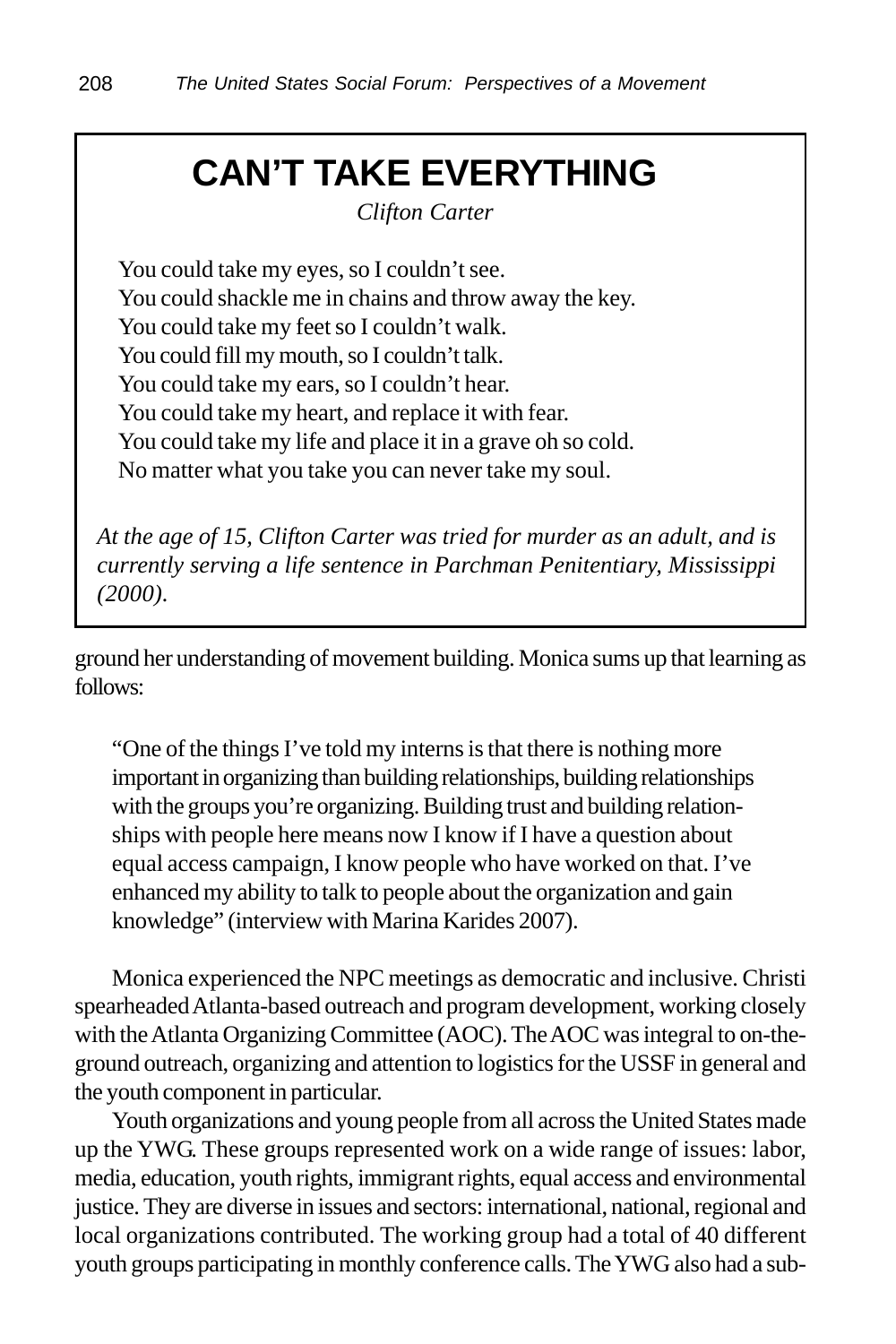committee that included the Student Labor Action Project, a national student labor group, Youth United for Change, a youth organization from Philadelphia, Global Action Project, a youth media organization based in New York and Environmental Health Coalition, to handle day-to-day tasks and make quick decisions when the Chair needed support.

As Youth Working Group lead, Monica points out that initiating the YWG was a challenge at first. Young people have a lot on their plate and crazy schedules due to juggling school, work, family and their work within their organization. These were young people who did not know each other and since communicating through conference calls is impersonal, the calls challenged the groups regarding building relationships and planning a social forum. It also took some time for them to understand the social forum process and then see it as key in their movement building. After the YWG addressed these obstacles, goals were set and their work moved forward.

The YWG was to ensure that the USSF would be a safe, friendly and inclusive place for teenagers and young adults from the age of 13-24. One of the main goals was outreach to assure that at least 20% of the USSF participants were young people. The group had to mount an effort to get youth to the event including both peer-to-peer outreach/recruitment, and attention to logistics and fundraising to provide travel and housing resources. There was outreach to youth organizations and to young people who are part of grassroots groups. Outreach was done through Youth Working Group Calls, phone banks, MySpace, a flyer contest with a final version to hand out on the ground. Travel stipends were awarded to 91 people; 40 distributed to those under 19 years of age and 51 to those aged 19-24. The YWG sponsored an opening breakfast that was supported by funds raised through sales of t-shirts provided by the SURDNA foundation.

Another priority was to have specific space for young people to gather, network and learn at the Youth Tent and Youth Camp. Young people lead nearly 300 workshops that were interactive and many had an intergenerational approach. The YWG also made sure that young people were included in other aspects of the Forum such as the main plenaries, in which four young people spoke as part of distinct panels.

### **Reflections on the Forum**

The evaluation process revealed that the young people involved in planning and outreach found the opening march inspiring and appreciated the connections they made with other activists throughout the Forum. Networking was most valuable for base members connecting with other base members.

A Youth Tent was organized and during the weekend of the Forum hosted over 1,000 young people. Youth organizations submitted proposals to hold facili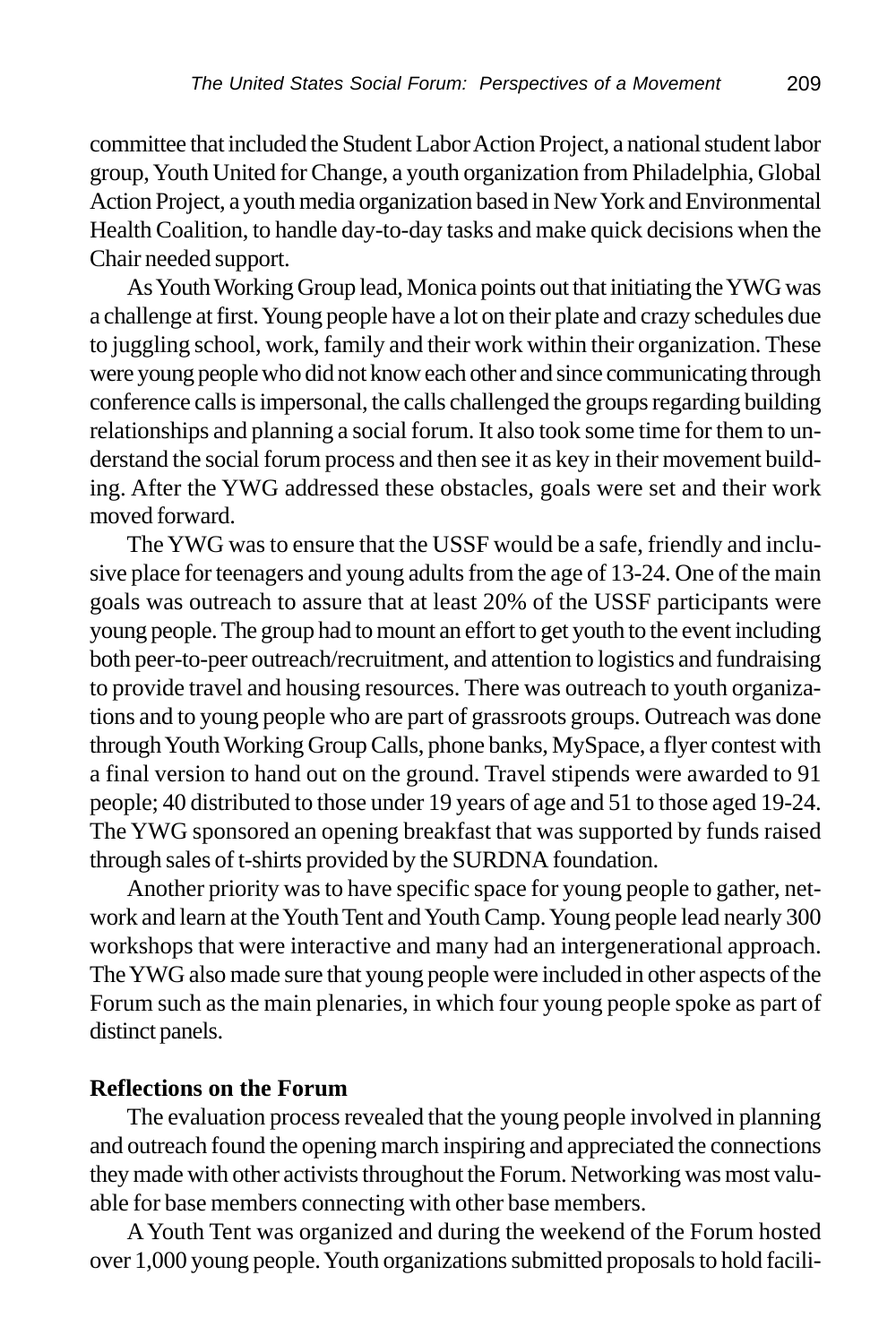tated discussions, presentations and cultural activities. The YWG also organized events such as a kick off, opening breakfast, dance, a mural project and USSF Idol, where youth talent was showcased. The tent was one of the key gathering places on site where young people expressed themselves creatively as well as to politically network and meet with other youth leaders, the Youth Tent was the most active of the tents at the Forum where dance, artwork, music, poetry and meetings with lively discussions came together. Some events filled the tent to capacity. There were no workshops held in the tent but it was seen as a good space for strategic discussions and networking. The tent also held a table for youth to provide information on their organization and work. Youth were able to build stronger relationships with youth organizers. This was important for young people because they were connecting to other young people with a social justice framework. This allowed them to not feel isolated in their work and continue to work for change.

Youth were at work during the Forum staffing volunteers, doing clean-up, setup and much more. The Project South Youth Council and SWOP interns committed long hours to the USSF, often missing out on many of the other activities.

## **Youth Camp**

Another meeting place for younger USSF participants, the Youth Camp was held at the Lake Claire Land Trust-a beautiful community garden and communal green space situated in a residential neighborhood less than 10 miles outside of downtown Atlanta, Georgia. Several restaurants, a local grocery, local bus and public rail transportation were within walking distance. Twenty-five campsites were available with a maximum capacity of 75 people and no more than 4 people per campsite.

There was a community kitchen available during the duration of the camp, two solar showers, toilets, a gazebo, picnic tables, and a performance stage. Youth were able to schedule special events at the camp such as campfires, music, or saunas. A first aid tent with volunteer staff was on site as was nighttime security.

### **Building for 2010**

Although the participation of youth was powerful, they also reported shortfalls in their evaluations. These critiques emerged from evaluations collected at the Forum and at the Project South Youth Council. For example, though there were spaces for youth, overall the workshops were not interactive enough. They had anticipated more discussion space, and cross-issue discussions but found many workshops information based; more like lectures than discussions. There also seemed to be not enough activities for young people. Youth also found it difficult to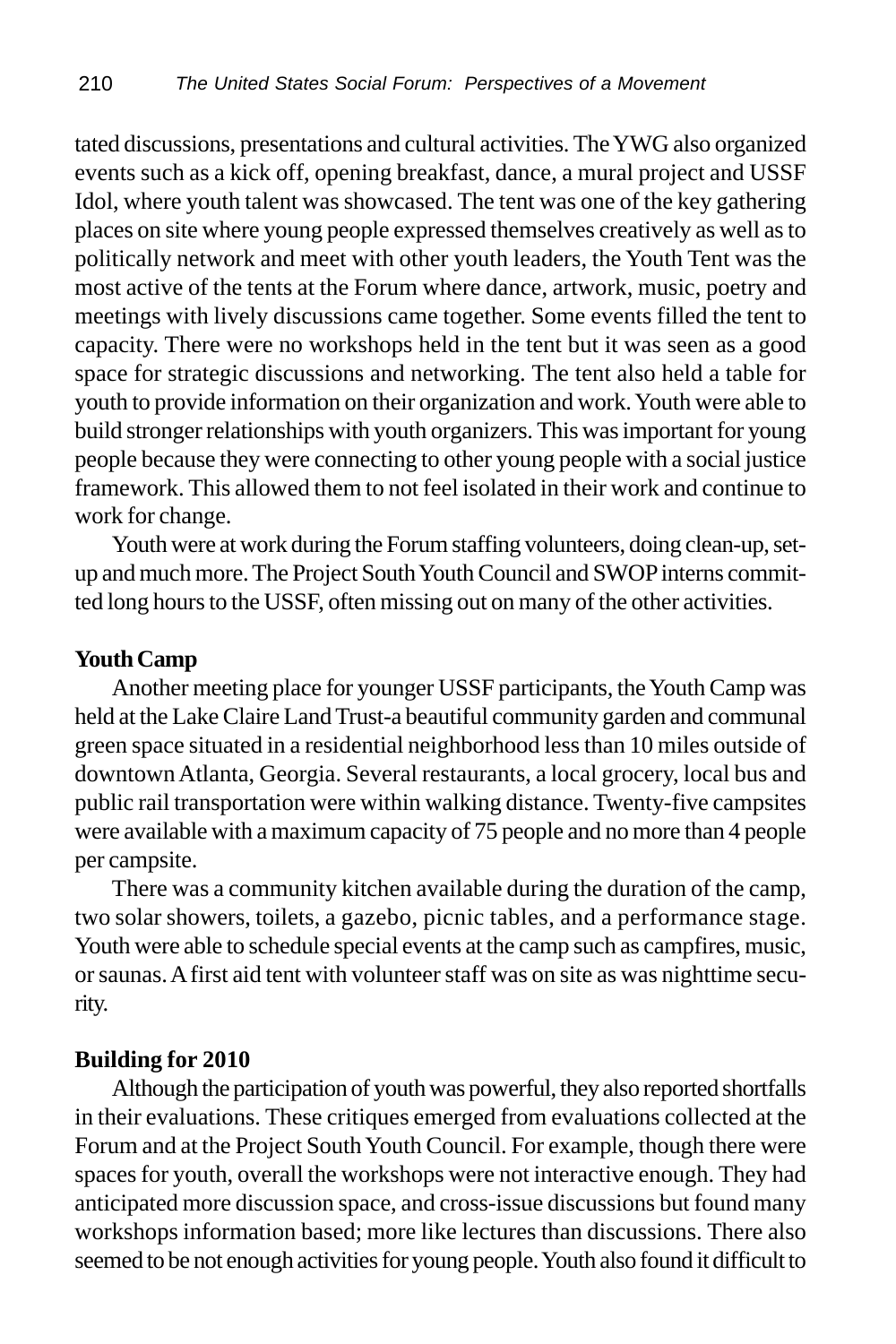navigate the huge number of workshops and long days. Some reported that it was difficult to take a break without feeling that they would miss something. Youth were especially concerned about missing youth presence on plenaries.

The YWG has identified many ongoing benefits from the Forum and continues connections through the listserve and through MySpace. Several youth participants are looking to help build the 2010 USSF in Detroit. While acknowledging that much of the impact of the event will be revealed over time and through developing relationships, connecting with other groups, learning how they do their work, and how to be better allies were all identified as valuable lessons to take home by members of the YWG. Concrete projects and campaigns that can build foundations with other groups were also identified as worthwhile.

Many of the youth who were part of the YWG hope their organizations play a more active role in the 2010 USSF by dedicating staff time, through planning and outreach, or prioritizing it in other ways as an organization. Another hope for 2010 is making the youth presence more visible– especially in the forefront of panels, performance, plenaries and in organizing.

References

Curry, Constance, Benetta M. Standley, Sujan Dass, and Alexandra Stanzyck. "The School to Prison Pipeline: An Intolerable Burden." Unpublished paper based on the June 26, 2007 USSF workshop, "Education vs Incarceration."

Marina Karides interview with Monica Cordova, 2007.

Personal communication between Christi Ketchum Bowman and Rose M. Brewer, July 2, 2009.

Van Gelder, Sarah available at http://www.yesmagazine.org/article.asp?ID=1845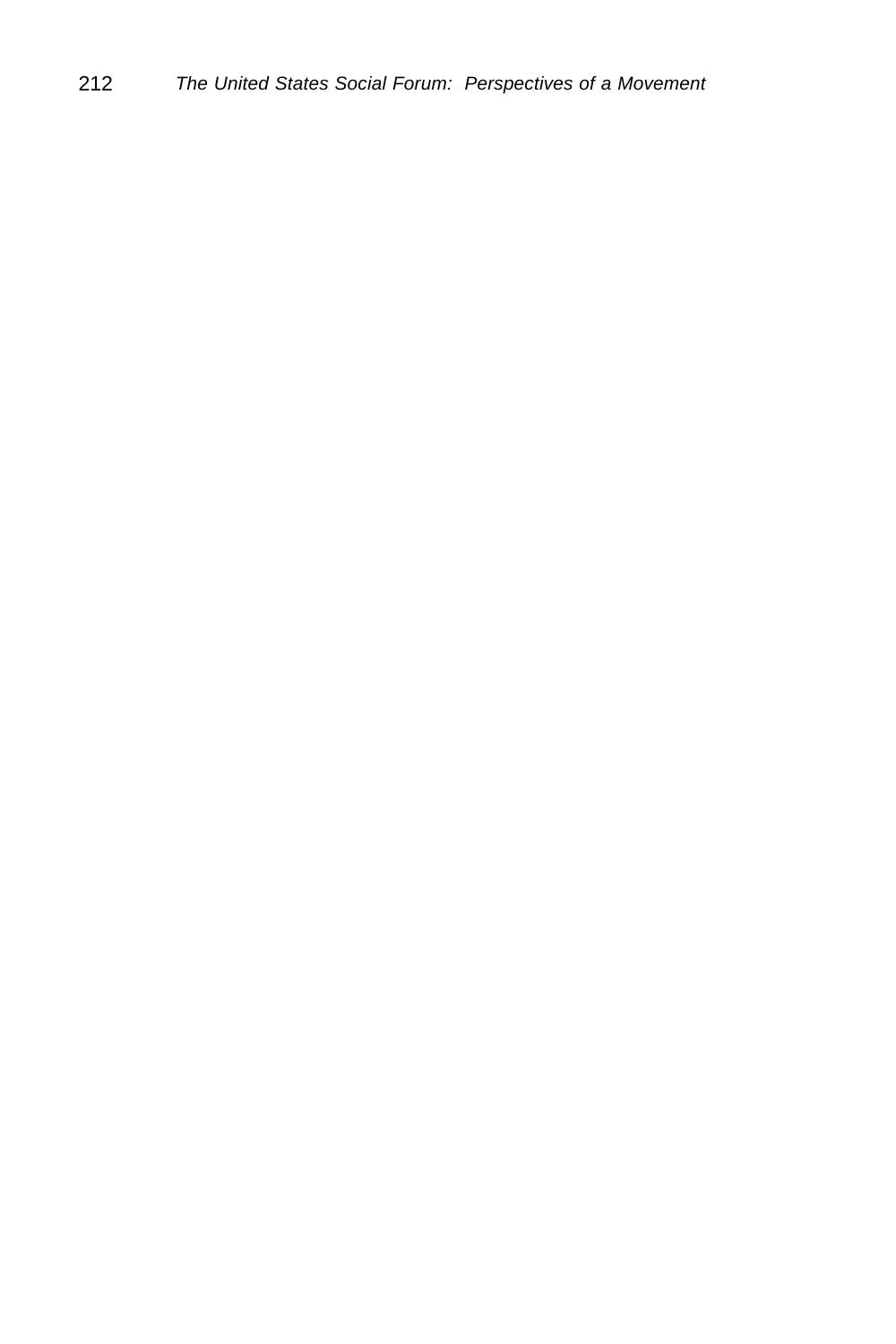# **Chapter 20**

# **What SONG Is\***

*Paulina Hernandez, SONG*

*Caitlin Breedlove, SONG*

*Alexis Pauline Gumbs, SONG*

Our work at Southerners on New Ground (SONG) is the work of sanctuary, renewal and creating political home for progressive Gay, Lesbian, Bisexual, Transgender, Gender Non Conforming, & Two Spirited working class, immigrant, and people of color in the Southeast. SONG believes it is important to acknowledge the context we work in: the place we live in is the South.

SONG's work in the South is grounded in history, a belief in redemption, and a belief in those who have been left behind by power structures. History because this land is thick with what came before us– Native Peoples, slavery, the Civil Rights Movement; traditions of resilience, beauty, and pain. Redemption because we believe that while the South is a physical geography of white supremacy and poverty and of how plantations, mountain top removal, and slave labor form; it is also more than that. It is a place of redemption and hope for many–a place where folk reconcile with the past in an honest and painful way, a place where people can stay in lands riddled with pain, remember old traditions, and birth new ways. Belief in those left behind because while we have been underfunded, lacking in infrastructure, brutalized by poverty, racism, homophobia, transphobia and all manners of oppression; movement people in the South have always been fighting (like oppressed people all over the world) to keep our heads up. We have found creative ways based on kin structures to push toward liberation.

We have not turned our back on food, singing, culture, our elders, our youth, and our craftspeople and artisans. We find joy in such unlikely places. Being Southerners On New Ground to us means loving hard histories, giving thanks, making

*\*Excerpts from this article first appeared in Left Turn 2007 & the Third Wave Foundation newsletter 2007.*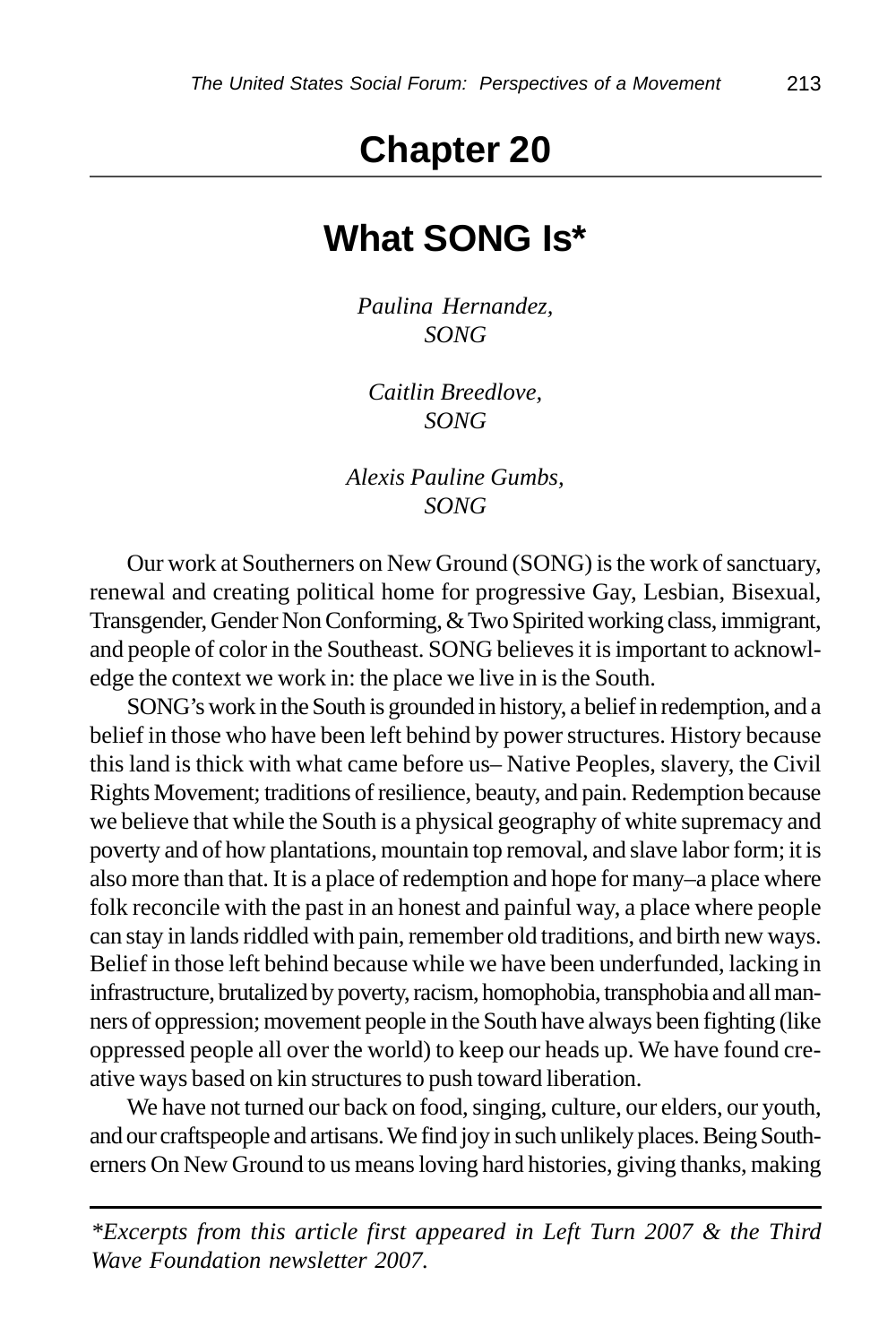visionary space, pushing forward, being kin, seeking wholeness and realizing there is no liberation in isolation.

### **SONG and The US Social Forum**

Akin to that is the legacy of social forums, the idea that people from all over the world come together out of a shared belief that another world is possible, and that as folks living in the US, in a place many liken to the "Velvet Purse of Oppression" as put by political writer Dylan Rodriguez, that another US is necessary. The USSF also grew from the foundation of international and US-based movements for fair trade and the mobilizations at the 1999 World Trade Organization (WTO) meeting in Seattle and many other grassroots and national organizing efforts that followed, it is deeply rooted in the idea of redistribution of wealth, and a deeply entrenched commitment to economic justice.

From the desire of raised visibility of our full lives, and the priority of intersectionality (the place where the issues and oppressions that affect us all meet), SONG became involved in supporting the work of our membership involved in the Southeast Social Forum, which happened in one of our political homes, Durham, NC in 2006. Leading out of that work, we were able to collaborate with other national, regional and local Queer people of color organizations around the country, such as the Sylvia Rivera Law Project, FIERCE!, the Audre Lorde Project, folks who were also a part of the National Planning Committee from fierce organizations such as the Miami Worker's Center and Southwest Network for Environmental and Economic Justice, as well as countless local grassroots organizations in the Southeast (such as the Jacksonville Area Sexual Minority Youth Network) towards what become known as the "Queer Visibility team" for the USSF.

 The work of the Queer Visibility Team was to raise not just the visibility of people coming to the forum, but also to create a more intersectional way of raising visibility: full of the joy and resistance of queer culture. We all acknowledged that the USSF addresses a global strategy of liberation work that is about "convergence", the gathering of *the people* towards a shared vision, of grassroots selfdetermination of our own political agenda, and ultimately, political unity with other people working towards a more equitable world.

Unfortunately, we also believe that the US left is often fragmented and triangulated by the idea that you can put a "hierarchy" on identities; on our own stories and narratives about oppression, and ultimately, on whose liberation takes precedent, and what is ultimately 'strategically possible'. Many of us coming to work together wanted to have the spaces of the social forum reflect our complicated and intersectional realities, as well as work towards integrating gender & sexuality as key areas of struggle, and therefore carve out space for it within larger plenary spaces of the USSF… where theory could meet practice, and we could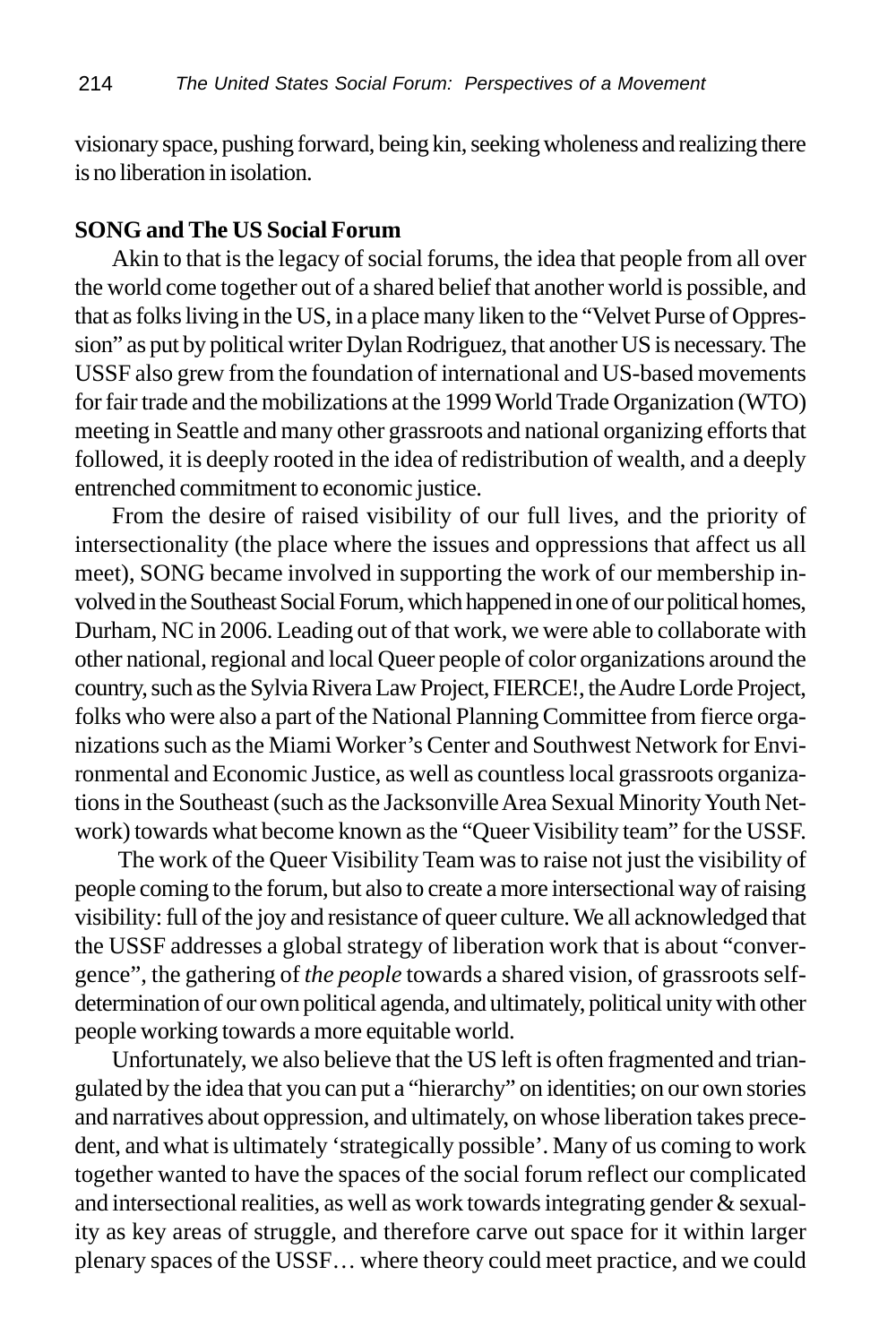build in our own collective understanding about strategies, and tactics that were relevant and spoke to those areas of struggle. One of the things we struggled with as a body was operating as more than an 'identity' block of politically radical and progressive queer people, but also in our capacity as a direct organizing body throughout the USSF, and what kind of political unity we could build across gender & sexuality.

All in all, we estimate now that there were over 150 workshops that were led by queer people and/or that dealt directly with areas of struggle critical to and intersecting with our lives. Ultimately, the Women's Working Group, the Transformative Justice Caucus, the Environmental Justice Working Group and the Queer Visibility working group we were a part of collaborated to organize the *Liberating Gender and Sexuality: Integrating Gender and Sexual Justice Across Our Movements,* brilliantly pulling together threads of legacy / memory / joy and strategy about the longing for Gender & Sexuality to be a more central part of the discourse and political alignment to the Progressive & Radical Left.

We had a lot of epiphanies before, during, and after the social forum, during workshops, calls, during breaks in between plenaries, as people headed to actions in Atlanta's urban maze, and as people took their shoes off to enter the *Healing Space* organized by healing practitioners and cultural workers engaging in transformational justice. People spoke of experiences where someone was asked what their "preferred gender pronoun" was as they checked in to their local Atlanta hotel, and just as that organizer got over the shock of an opportunity for selfidentity, the hotel clerk said, "I've been corrected so many times this week, I just decided to ask." This moment was a small example of the need to transcend movement spaces into the real world so as to be accountable for each other's survival, visibility, and self-determination.

 Also, as a pre-Forum event, on June 26, 2007, 100 beautiful queer grassroots activists from 44 organizations in 18 states gathered in Atlanta, Georgia to rejoice in our collective work and plan the future our communities deserve. Queers for Economic Justice (QEJ) and SONG, both queer organizations committed to intersectional approaches that center working class communities and people of color, collaborated to make this gathering happen. The partnership was a rare and prophetic example of resource sharing across differences in regional access and organizational cultures, resulting in a dynamic process infused with multiple strategies and palpable love.

 Susan Raffo, of Queers for Economic Justice (a New York based organization made up primarily working class queer people), conducted 25 listening sessions during the months leading up to the event, and she found that debilitating isolation was named as the major obstacle within left politics, as well as a repeated desire for a sustainable process of connected movement. When participants were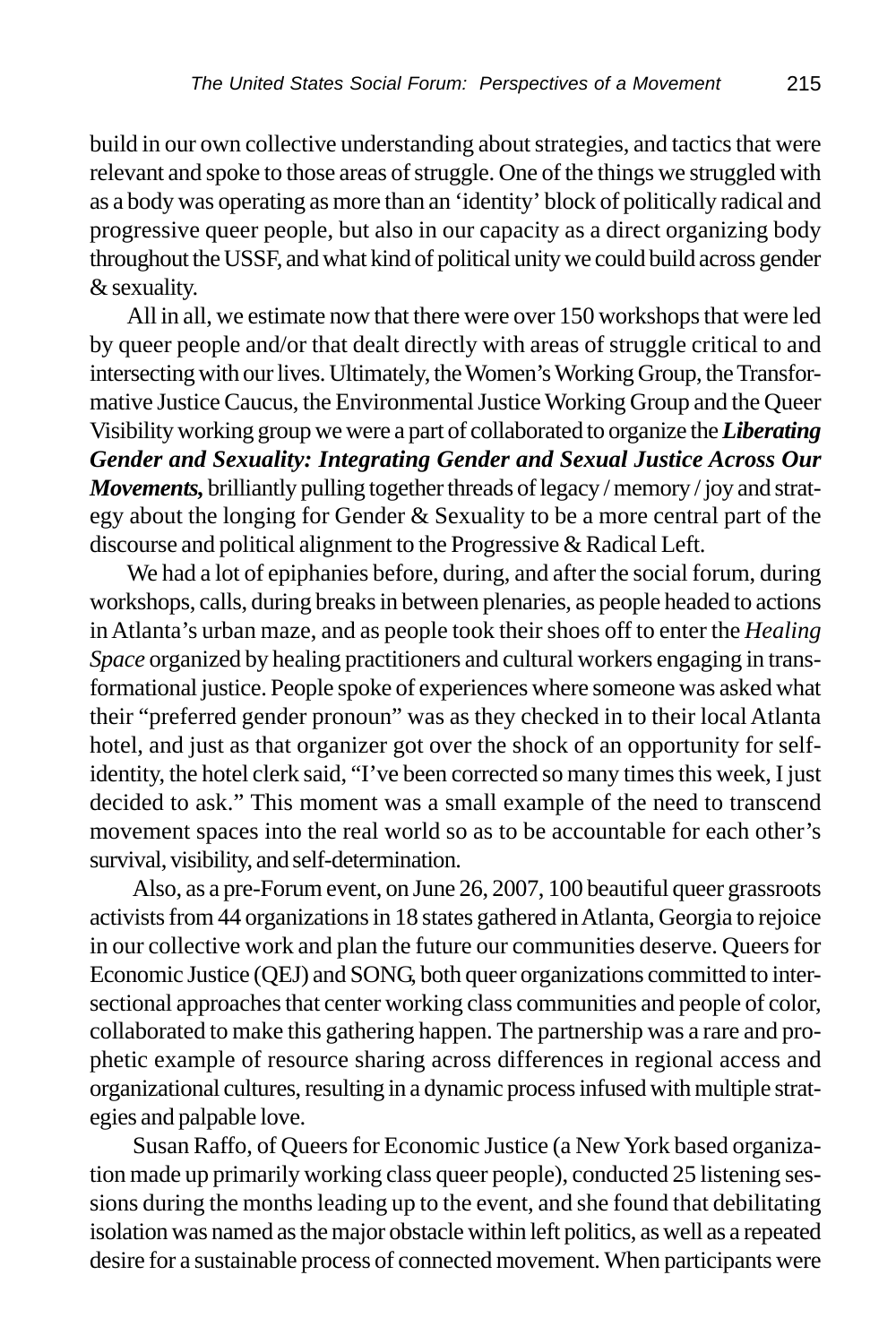asked to imagine the qualities we found necessary for building the world that we want, the people spoke of "love, laughter, honesty, creativity, vision, humility, selfawareness, adventure, faith, courage" and more.

### **…And the Work and Joy Continue**

The end of this is yet to come. Our work continues to evolve, and even now, as anti-immigration raids continue raining down in North Carolina, Georgia and Tennessee, we piece our hearts together to fight not just as queer people who happen to do movement work, but indeed as queer people who actively stand against neo-liberalism, and the separation from the beloved, our communities, and each other.

One of the things SONG learned over the course of helping to plan the social forum, as well as the countless hours we spent meeting with our comrades, our members, other folks attending the Forum, and the local community in Atlanta is the complexity of relationship building, and trust-building across identities, struggles, and towards political unity. We are strongly urged by our conditions to stay present with each other, work through conflict, and not "throw each other away" over small grievances. Thus, we affirm each other's worth by holding on to long, sometimes difficult, relationships. Often, hard relationships are even transformed over time because people grow together politically and emotionally. We are keenly aware of how much we need each other; so much so that SONG members often travel up to 15 hours by car and through the night to be in the same space as each other. The sense of needing one another nourishes and builds the organizing in countless ways.

There is great joy when the work connects people who are isolated, gives voice to those who have been denied air time, and builds folks' sense of home as a place where they can also be queer. Part of SONG's work is supporting the unquestionable right to return of all Gulf Coast people, especially people of color and poor people; and it is SONG's work to support the right to return *and stay* of all LGBTQ and gender non-conforming Southerners. For many, it is a daily fight to stay home or a brutal process of trying to come home. We love our region and our work is to make it a place where Southern queers can come home and stay home to live with self-determination, dignity, and respect. It is our hope to continue aligning with people all over the global south and the world working towards selfdetermination, dignity, and respect. SONG believes that work which brings people together for a common action with intention is healing unto itself… it is the work of building kindred, but as Patrisia Gonzalez says "not just about politics, or about popular history, or only about social change. It is about people's spiritual history… the recovery of their soul." SONG believes in the creation and nurturing of another world is possible... and that another South is already on its way.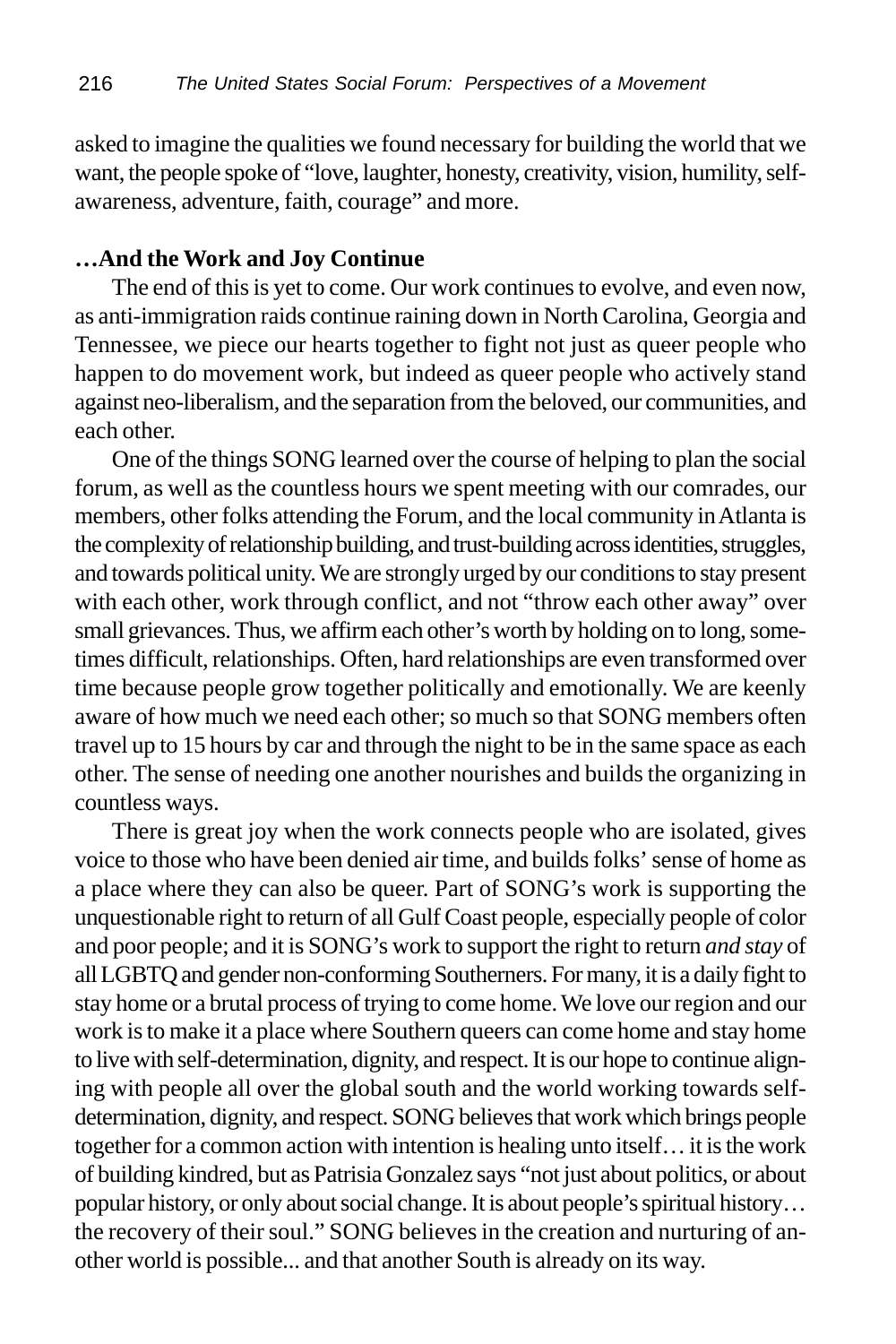# *Women's Working Group* **Organizing Gender Justice for the US Social Forum**

*A collective process by Nkenge Toure, Pat Willis, Anne Olson, Ann Smith, Loretta Ross, Beverly Yuen Thompson, Mia Mingus, Fakhri Haghani, Jacqui Patterson and coordinated by Ariel Dougherty\**

**Nkenge Toure:** This was my first opportunity to be involved with any of the social forums. Overall, I was impressed by the determination and commitment of the Women's Working Group and each of its sub-committees to move beyond all the obstacles to meet its mandate (womandate).

For me the USSF experience is one not to be soon forgotten. I say this for several reasons. First there was the honor of being involved with the Women's Working Group (WWG). Secondly, the WWG was extremely challenged to be recognized and to have its input valued, respected, or let alone acted upon.

**Pat Willis:** My involvement with social forums began when I participated in organizing the Women's Tribunal on Violence Against Women with the Women's International League for Peace and Freedom and 25 other feminist organizations at the Boston Social Forum in 2004. We experienced some very typical and continuous masculinist efforts to obstruct our program, which came as a complete surprise to me. I did not expect the BSF principal organizers to be anti-feminist, but they turned out to be in some very substantial ways, particularly on violence against women issues. Later that year, in October. I attended the European Social Forum in London and heard grassroots women protesting their exclusion by ESF organizers. It was echoes of the BSF.

**Anne Olson:** In the summer of 2005, the initial USSF planning meeting was held and as a member of the Project South Leadership Team, I was able to attend. As the result of that meeting, preliminary organization for the first USSF and the Southeast Forum were made. A variety of events occurred, but my involvement was to serve on the Program/Cultural Committee for the Southeast Social Forum, primarily working with workshop organization.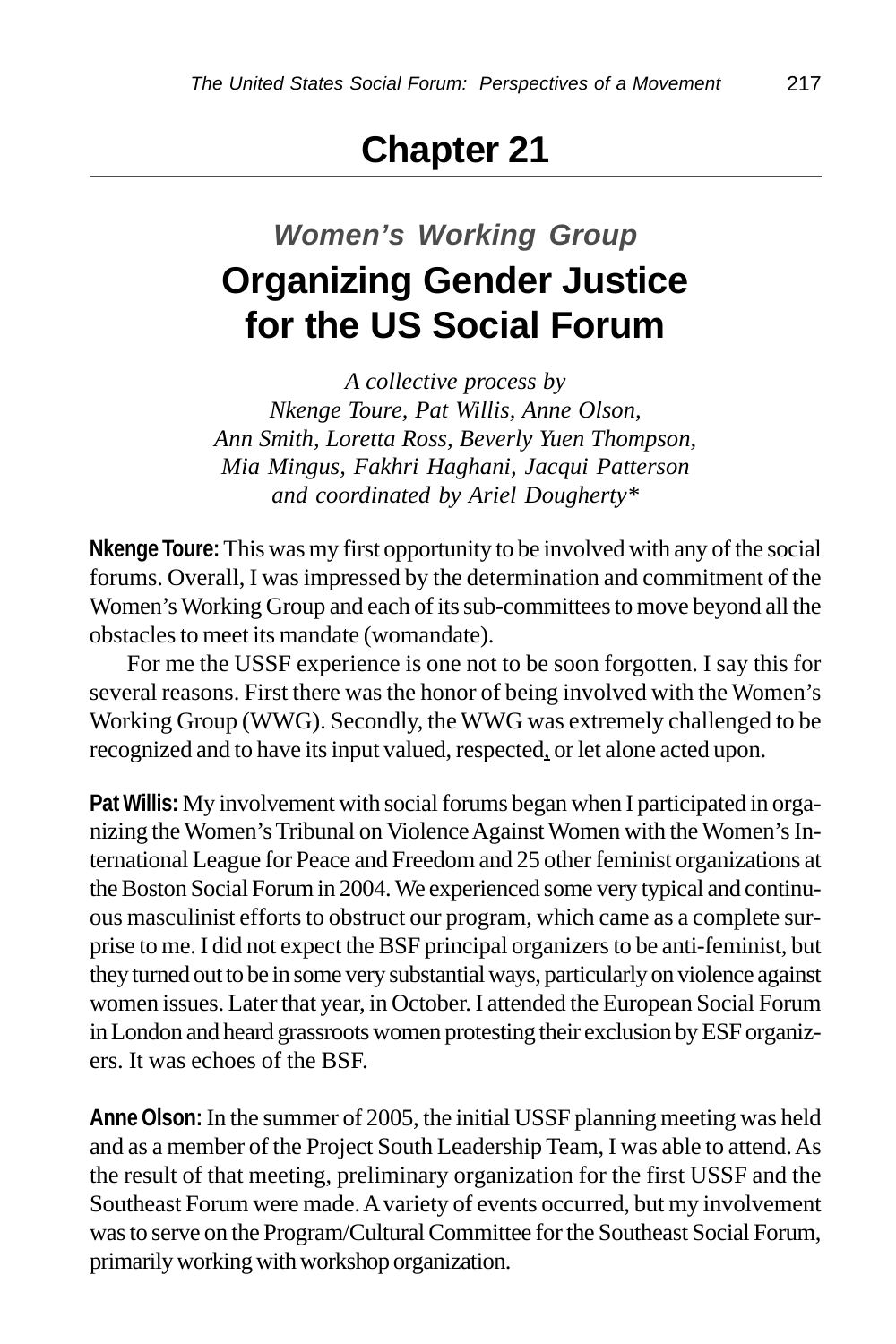**Ann Smith:** I heard about the Women's Caucus of the World Social Forum in Brazil, so when the announcement came out about the USSF, I called Alice Lovelace to get involved.

**Pat Willis:** I was still very enthusiastic about social forums and so I attended the WSF 2005 in Porto Alegre because I, as did its over 150,000 attendees, saw it as a promising venue for progressive politics. While there, I attended a session entitled "Women's Introduction to the WSF" which was organized and chaired by feminist economist Carol Barton, then Director of the Women's International Coalition for Economic Justice(WICEJ). The 35 or so women present talked about their disappointment and frustration with the WSF International Council because of its androcentric thinking and organizational processes. I was very disappointed to discover, although not surprised by now, that patriarchy and male domination were heavily instituted into this purportedly progressive arena right from its inception, according to these leaders of global feminist movements. I asked "How feminist is the WSF?" and Carol responded bluntly, "It isn't". I had already learned first hand that Carol Barton's insightful but brief reply was too true, but I had hoped otherwise. I was becoming more crestfallen.

**Anne Olson:** I also served on the Atlanta Local Organizing Committee for the USSF from the beginning, doing a large variety of tasks. In preparation for the USSF, I attended the Southwest Border Forum in Ciudad Juarez in October 2006 as part of the Project South Team and also served as the Women's Working Group representative until Loretta Ross arrived at the National Planning Committee.

**Loretta Ross:** Right after the SE Regional preparatory meeting in North Carolina, Alice Lovelace (National organizer of the USSF) walked right up to me and specifically said: "Loretta we need you and SisterSong to take leadership in organizing a Women's Working Group." That was in July of 2006. So, I agreed, because I was going to support the USSF anyway because of my relationship with Project South and it being in Atlanta. It seemed a good way to support the USSF, because of my interest in gender issues. And it gave us a focus of how to support the Forum, because defining and controlling our support in a sustainable way was such an overwhelming task. SisterSong is still a small, struggling organization, so we couldn't take on more than we could chew. So, it felt like a win-win to take on both the gender issue, or at least the WWG, and to keep SisterSong's involvement manageable.

**Nkenge Toure:** I believe the WWG was one of the most organized committees focused on the Forum and in a major way this was due to the excellent leadership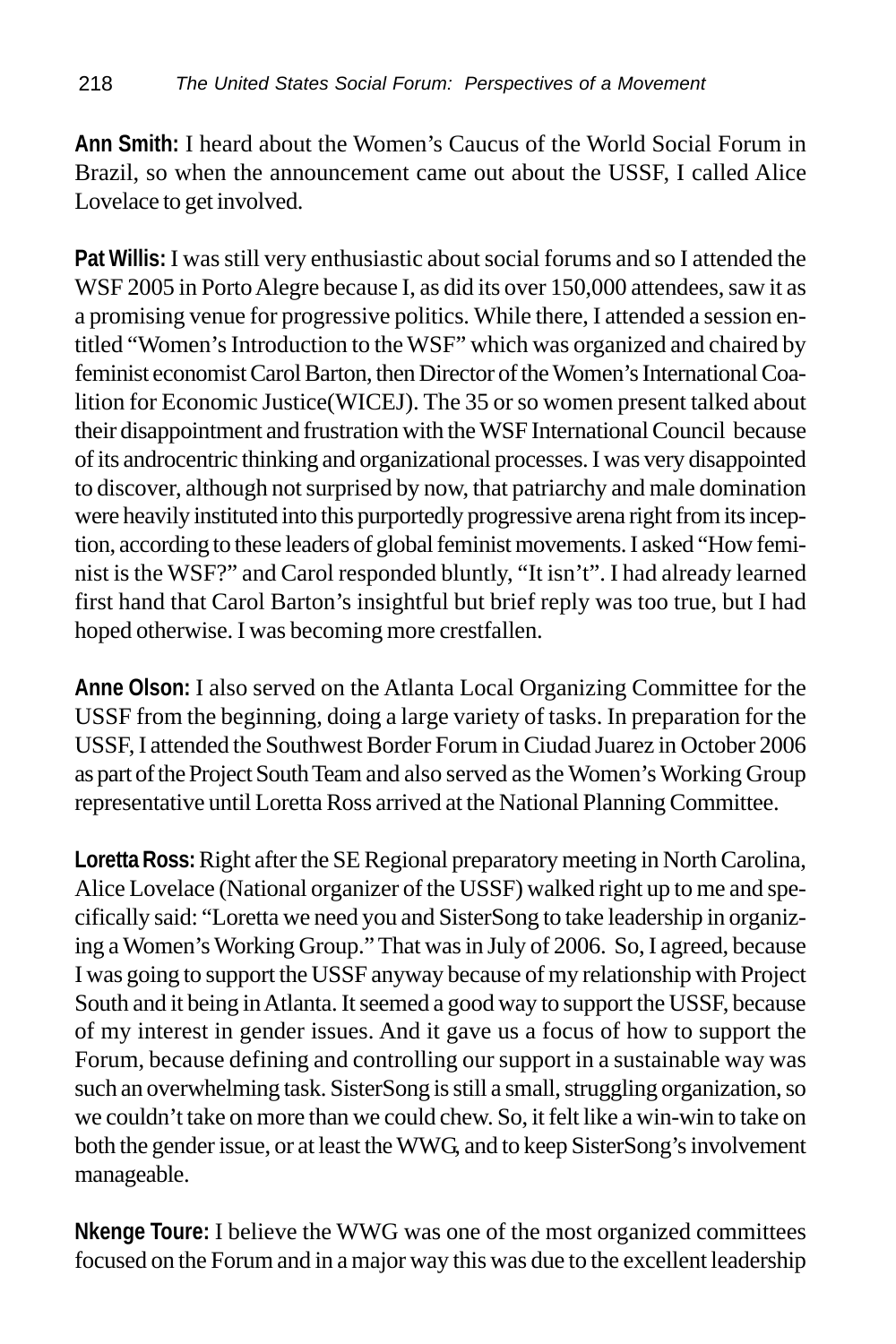of Loretta Ross, SisterSong's National Coordinator. For me this meant Women of Color were making and did make a major contribution to any success regarding women's visibility as part of the Forum's agenda and program.

**Loretta Ross:** SisterSong and I personally enjoy a fairly active and large mailing list of women's organizations and activists across the country, predominately of women of color. So, we began by email blasts to thousands of women inviting them to join our monthly conference calls; setting up and structuring the monthly conference calls; providing adequate and detailed documentation of the proceedings from the calls; setting up the listserve so we could have a communications structure through which we could work that was outside of the communications structure of the USSF because that was taking a long time to put into place and we needed to move a little faster than their official processes were moving. We self-financed and printed tens of thousands of postcards telling people about the Women's Working Group and the USSF and distributed these across the country. Also recruitment was by word of mouth. There were a couple of opportunities to place ads in publications of other organizations–like ColorLines for example and any other progressive organizations. If we had a chance to support the WWG of the Social Forum, we did that and we got our groups to distribute information to their other lists.

**Pat Willis:** When my invitation to join came from Loretta I became very hopeful, elated actually. I knew that with Loretta's leadership we would have our best chances to create feminist analysis and practice at the USSF.

**Ann Smith:** I was in communications with Loretta Ross who served as convener for the Women's Caucus. She facilitated our conference calls. I came to this very diverse mix of women representing over 150 women's organizations with my dream for us as a women's caucus to think and act in the new paradigm of organizing. Loretta and many others were also coming with the same dream to organize around our collective dreams instead of the problems related to all the "isms".

**Anne Olson:** When the NPC met in Atlanta, I participated both as a WWG contact and as an Atlanta Local Organizing Committee contact. I also worked closely with Loretta on WWG conference calls, serving in a variety of ways and did some organizing of Atlanta Women's groups, particularly Charis Books and More. In my spare time, I worked with a team of women to plan and then facilitate the only workshop at USSF on ageism.

**Pat Willis:** I was very involved in the work of the Women's Working Group. I was also heavily involved on several other working groups and committees, first as a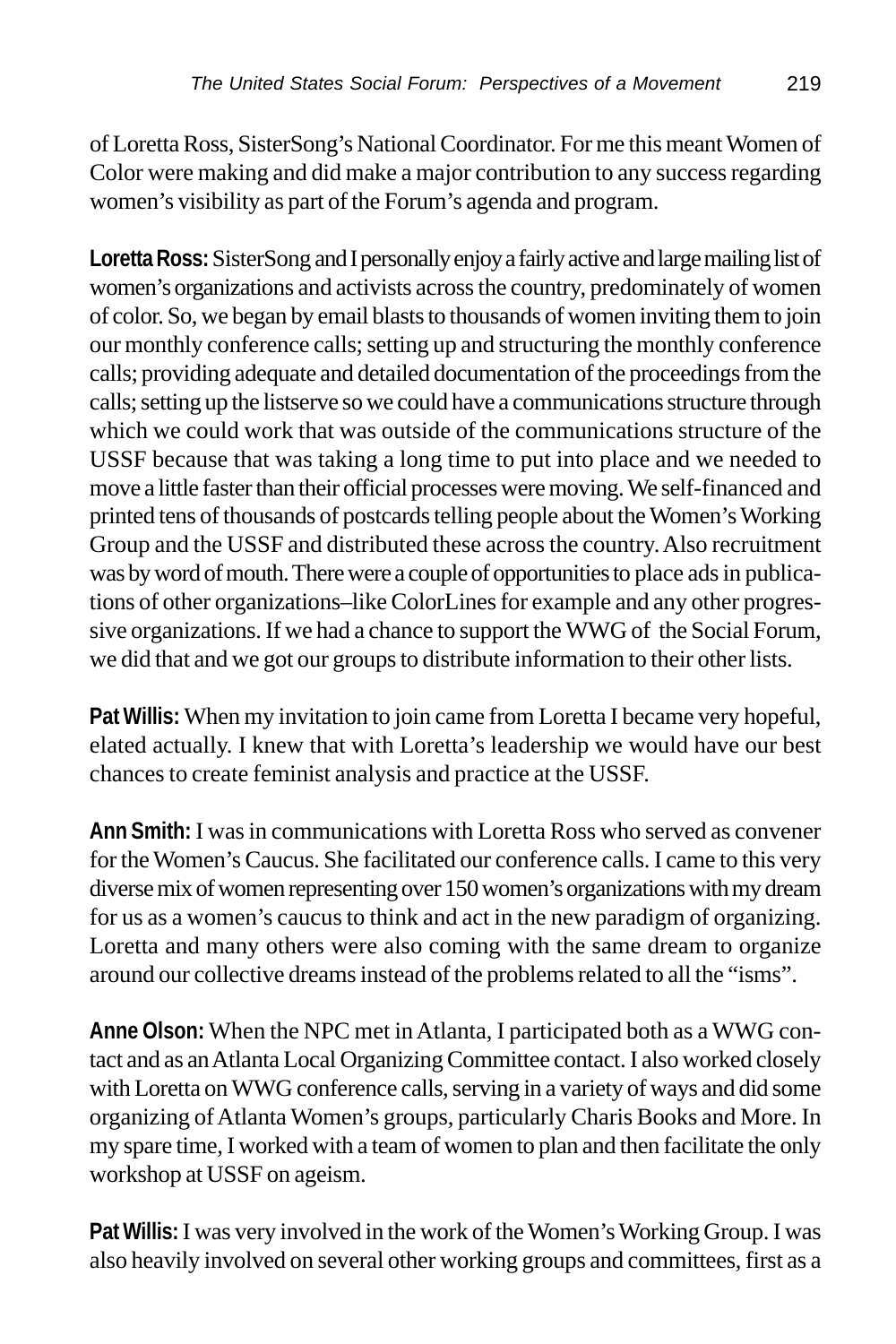liaison from the WWG and then as a full working member, which I had not expected but which quickly became apparent when Alice said, and I paraphrase, 'we all are full working members.' I had some very feminist experiences working with these people and applaud them for their feminist organizing practices. Many of these were men, who, whether they were aware of it or not, engaged in feminist practice during the meetings. This is a result of decades of feminist principles of laterality and inclusiveness now observed as a matter of good practice in many progressive groups which have overcome standard masculinist practices of hierarchal organizational custom.

**Loretta Ross:** The most pleasing part of the process of working with the Women's Working Group was the incredibly high level of unity and focused purpose that we had in the Women's Working Group at the USSF. I think that we served as a model for other working groups within the social forum process that had more difficultly achieving unity, achieving and keeping focus. I think that all the working groups eventually did their jobs and had some successes. But the fact that we were able to maintain a consistently high level of unity allowed us to really spend our time much more dealing with the external factors that we had to navigate than we had to deal with that were affecting the WWG rather than dealing with internal dynamics that keep us from being more effective. It really proves that feminists coming from different persuasions and different organizations and different ages, groups, gender identities and geographical regions of the country are able to work for a common goal if we structure a process that is firmly focused but is democratic at the same time. I don't want to sound self-serving, but I like to think that my facilitation of the group was democratic. At least that was the feedback I was getting. And if I was getting any other kind of feedback, I would have changed it. People felt included, and yet we also felt focused.

**Ann Smith:** I don't recall exactly when Loretta led us into the new dynamic, but it was early on in one of our monthly calls. Loretta's leadership was instrumental in transforming us as a caucus to a working group. She did this by modeling the new paradigm of collaboration, cooperation, decisions by consensus, open and honest communications and shared leadership. We soon became a very cohesive group helping Loretta be a strong voice in the National Planning Council. We discussed problems but did not dwell on the negative. We used our strategic thinking and assertiveness in being a strong feminist presence in the overall planning of the social forum.

**Loretta Ross:** Even though we had more than 150 women's organizations involved at least nominally on paper, I would have liked to have seen more consis-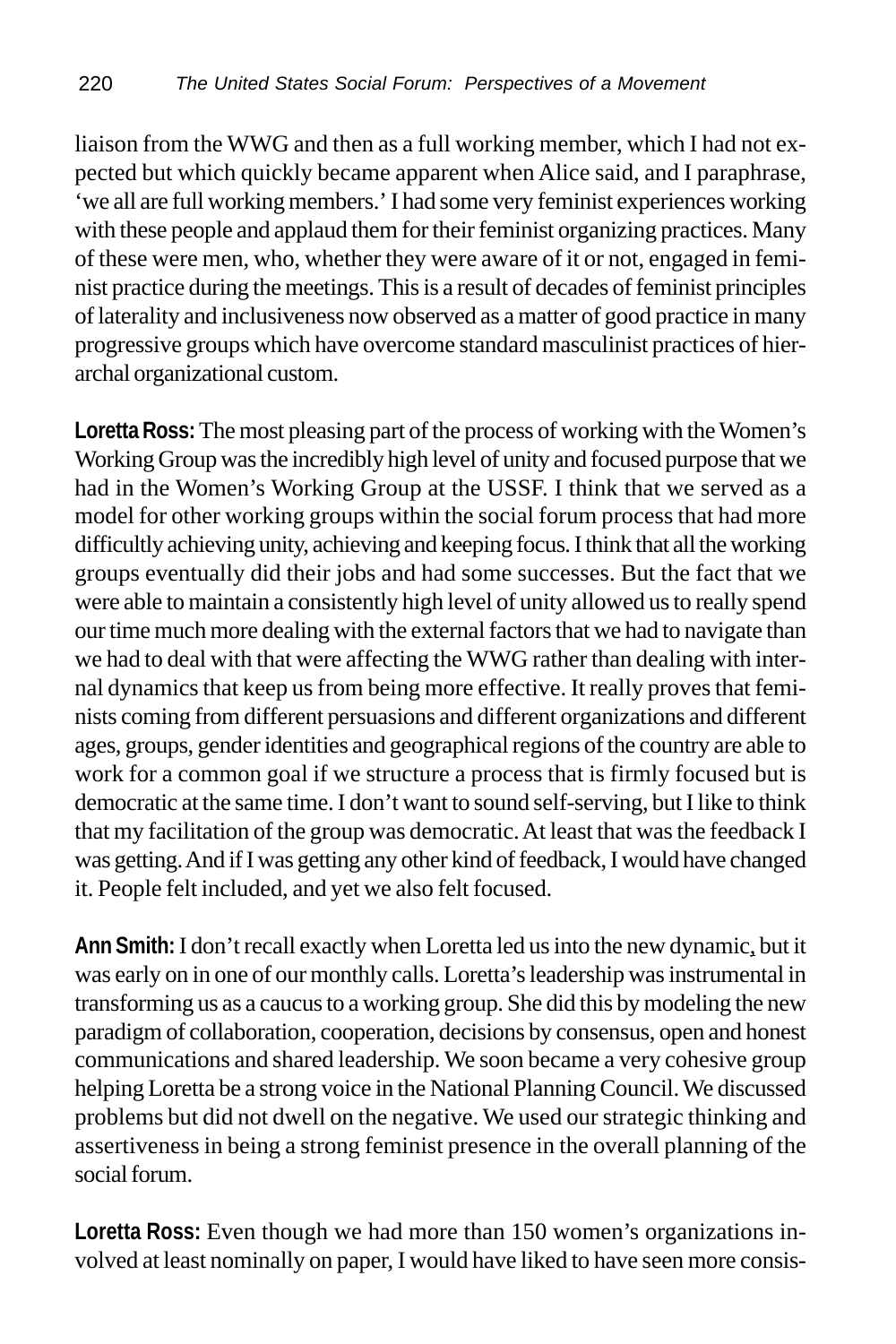tent participation from a larger number of groups. There were a handful of women's groups and individuals who were dedicated, and they were on every call. They became the core leadership of the WWG and I grew to depend upon them in incredible ways. I wish that this core leadership had been broader. A large number of groups would be on one or two calls and then would drop out and then maybe drop in. They could see that things were being handled. Or, they didn't like the ways things were being handled. If they didn't like the way things were being handled, they never offered us that opinion. What we avoided was a lot of people with competing and overlapping priorities. And I got the sense that people thought "there is a group handling gender issues and I can just come to the Forum." And that apparently is what people did.

**Ann Smith:** For me our working group became an empowering place where we could be supported in our individual dreams for participating at the USSF as well as our collective programs and resources. We became a sisterhood of equals. My organization, Circle Connections, hosted a planning retreat at Cedar Hills Enrichment Center outside of Atlanta. It was here I first met in person Loretta Ross and Anne Olson. Having time together in a beautiful space was a luxury that I hope will happen in the future for everyone who wants to attend.

**Loretta Ross:** We were also the only working group to have our own retreat in advance of the USSF. We had to self finance it. But the fact that it took place at all was pretty significant. Ann Smith, of Circle Connections, proposed the idea because they were already scheduled to have a retreat here in GA in February 2007 during the planning time of the USSF. So what she offered was to let the WWG use it as a site to do some strategic planning around the Women's Working Group, and as a way to bring her existing retreat people into the organizing of the Women's Working Group. That is where the idea of the Red Tent came from, for example. It was a good retreat but it would have been far more successful if we could have offered scholarships for more people to participate. We simply didn't have the capacity to do that. But no other working group had a retreat. About 25 people attended the retreat and 5 or 6 of us represented the WWG. The retreat didn't represent the leadership of the WWG. But it became the only time that a few of us had face-to-face contact with one another. And the predominant focus of the retreat was devoted to the agenda of the Women's Working Group. I mean, Circle Connections literally sacrificed their agenda to ours, which was very generous of them.

**Ariel Dougherty:** In the second week of June 2007, with only a few weeks to go before the USSF took place in Atlanta, Jan Strout, National Field Director, Na-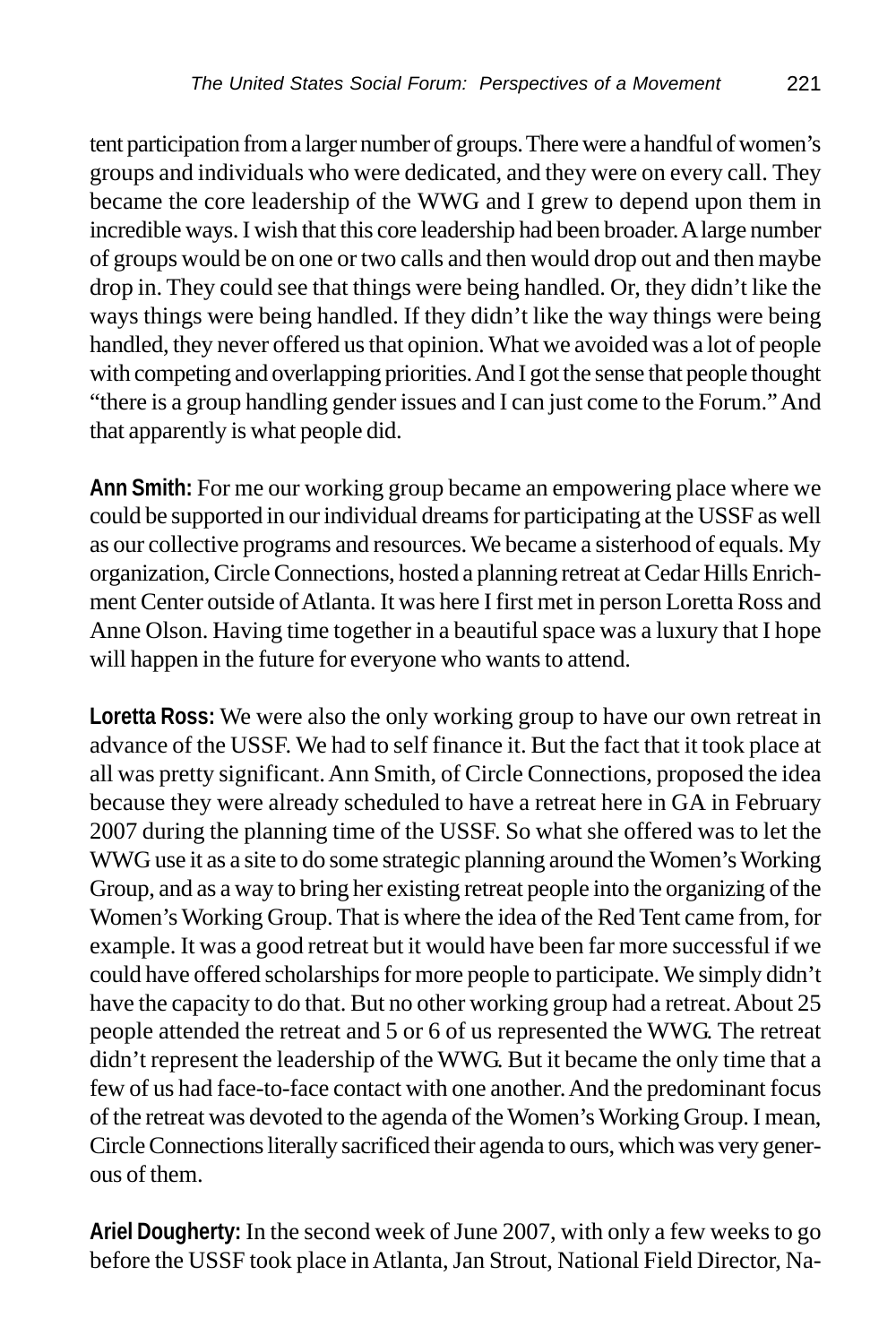tional Organization for Women, invited me to join the Women's Working group conference call. I could not attend USSF. But I had already participated with a number of women putting a panel together on networking among women's media justice organizations. So, I was primed, when I joined the conference call. "The Room" was a buzz. There were close to thirty women who joined the call. You could feel the adrenaline rush. It was the last meeting before the Forum. So, when Loretta entered this conference call, you could feel all heads turning to her attention. She outlined the agenda. We did a roll call. Numerous members stepped forward to give reports and updates on activities that would take place in just over a week. The Red Tent; The Court of Women; Feminism Race and Class workshop; the Reproductive Justice Briefing Book; and the plenary, Liberating Gender and Sexuality. It was a lot to take in, yet the reports moved smoothly. Questions raised, someone else would pipe in with an answer. Logistics were outlined. A huge amount of information was exchanged over the hour and a half. These women, obviously over months of such meetings had evolved an egalitarian process and trust among the whole. Loretta moved the agenda along to keep the process flowing at a good clip.Media was the last item. A graduate student based in Atlanta volunteered to coordinate some media efforts. I chimed in that I would assist as I could from my computer at home in New Mexico. We exchanged contact information. The call ended. I was drained, unused to the intensity, yet exhilarated.

**Beverly Yuen Thompson:** At USSF a media network was created to coordinate audio/visual documentation, uploading files, and distributing the media to an on-line community. I came to the USSF with the explicit interest in documenting the event and making these images available. In particular, I videotaped the major plenaries, marches, performances, and workshops. My interest in visual data is marginalized within my academic career, and relegated to the realm of passionate hobby. While writing an academic analysis of the impact of the first ever USSF may take years to research, write, and publish; videotaping the happenings can be made immediately available, on-line, to those interested, but unable to attend.

**Fakhri Haghani: A** few years ago I taught an introductory course in Women's Studies at Georgia State University. My major efforts during the course of that semester were directed towards debunking the widely accepted myth among students that the term "oppression" should not anymore be used for women in the United States. The US Forum was the right place for debunking that myth. The Women's Working Group of the USSF in coordination with SisterSong had organized over 70 gender-specific workshops and events, and a plenary. The Red Tent Cherokee women's ceremony was a kick off to the health, healing and environmental justice tent.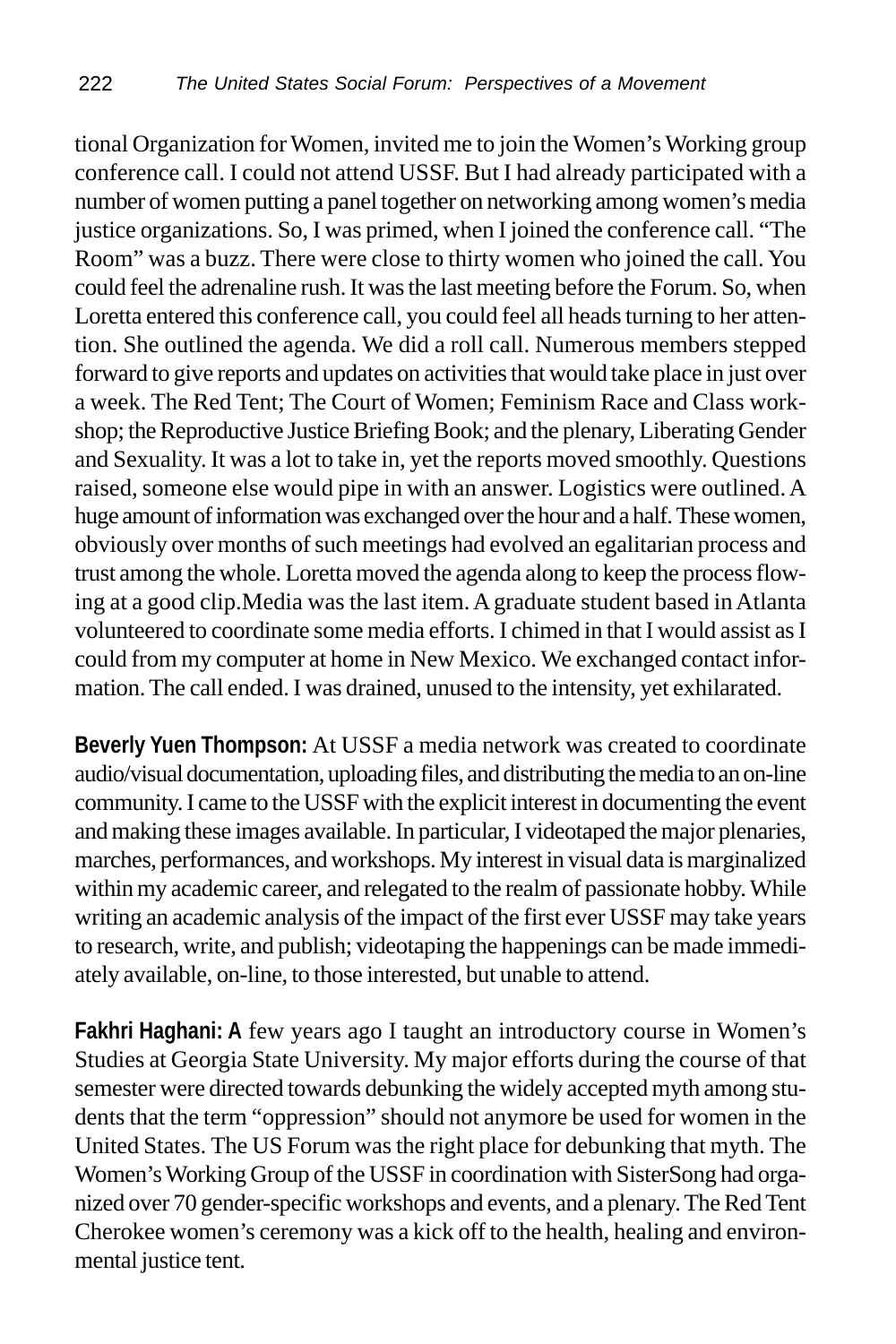## **RED TENT**

**Ann Smith:** The red tent gave women a sacred space to just be women. The red tent provided a safe place for women of all ages to share their stories and best practices It was my dream for the Forum to have a red tent. We did not have the money for a women's tent so Anne Olson helped to get us into the Healing, Health & Environmental Justice (HHEJ) Tent. Dorotea Mendoza and I represented the WWG in a collaborative process for sharing space with the representatives from the HHEJ. I had asked Anna Yang, director of the Red Web Foundation, to help me bring a red tent to the USSF. She found Midge Jolly and Marina Alzugaray, two midwives from Florida who create red tents for various events. Dorotea and Midge were on the call when we first proposed the idea of having part of the HHEJ tent be given to us for creating a red tent, a sacred space by and for women. At first it was met with some resistance wondering why we as women needed our own space. It was the men on the call who were the first to understand the importance. Because I had the support of Dorotea and Midge in this, we were able to provide convincing information to support our request.

From an article after the USSF by the collective coordinators of the Red Tent:

# **What Is A Red Tent?**

**Ann Smith:** Tents, moon lodges, and huts have been used around the globe for women to gather during their bleeding or moon time to rest, release the old, restore, share stories, and teach girls about womanhood. The nurturing of simply being inside the red tent is better experienced than explained….

The tent provides an opportunity for women to connect deeply with the earth, sometimes giving their blood onto moss or the ground. A red tent is a place where the menstrual cycle of life is honored and respected. For forum attendees, it was a reminder that self-care is essential and that menstrual bleeding is part of everyday life.

# **Setting Up The Tent**

The red tent measured 10' x 10' and was constructed inside the 40' x 40' Health, Healing, and Environmental Justice (HHEJ) tent set on the black asphalt parking lot of the Atlanta Civic Center. It took several hours in the Atlanta heat to create the tent.

First the frame was put in place then the floor was put down, consisting of a protective blue tarp over the asphalt in case of summer rains, which came. This was followed by quilts, small rugs and then red round table cloths. Burgundy sheets were clipped together and secured over the frame for the walls with bejeweled red clothespins. The ceiling was created with loosely hung sheets to allow for air circulation.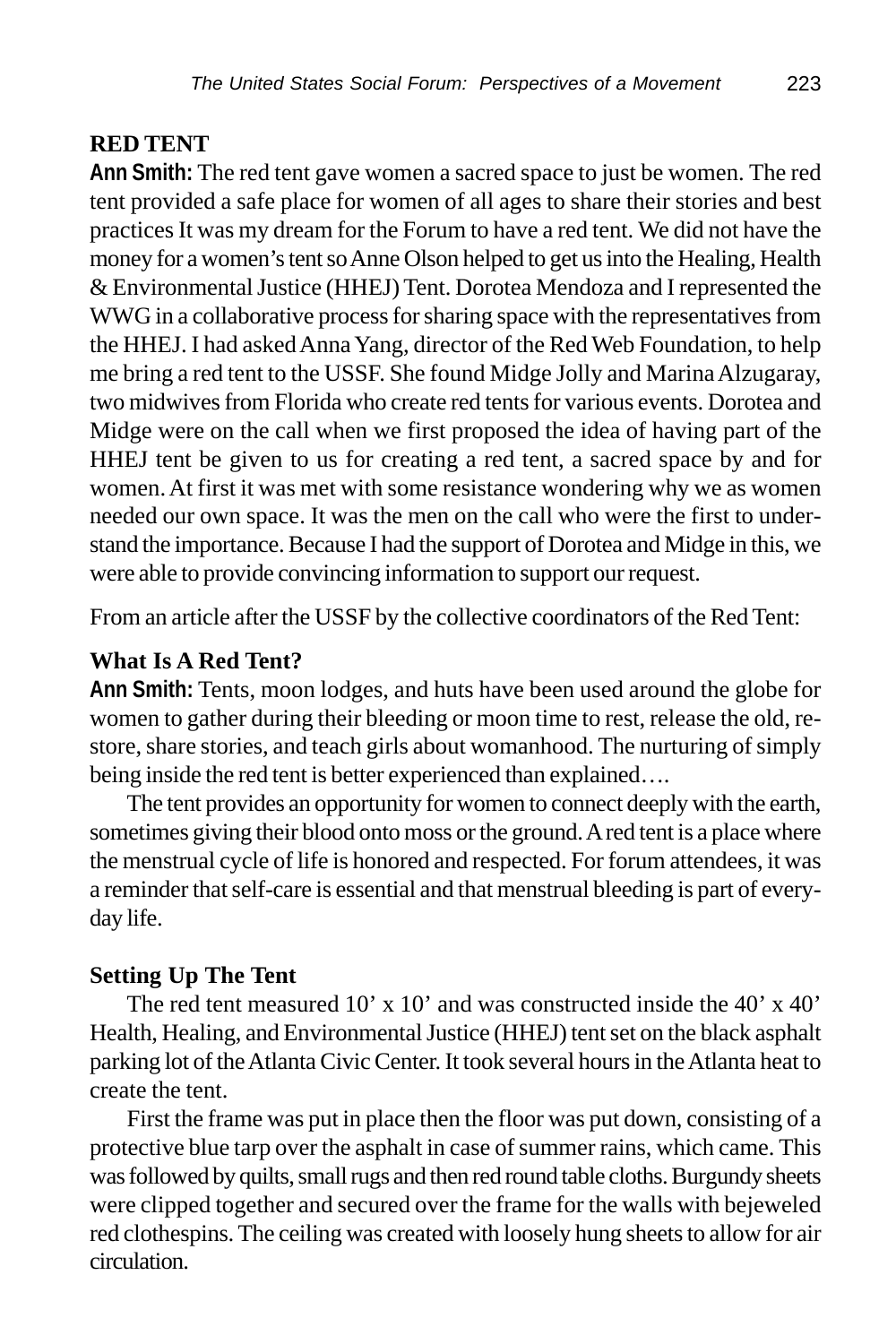Doorways were made of sarongs and a small rug was set nearby for shoes so women and girls could enter with bare feet. Cushions upon cushions were brought in to create places to sit, lie, and lounge. Finally the tent was "dressed" with a variety of sarongs, ribbons, lace, and thin flowing fabrics with some items coming from the Atlanta volunteers, with the hope of creating their own red tent in their own communities. All was misted with aromatherapy waters.

The colors of tent items were arranged to reflect the cycle of women–one side was deeper reds for menstruation and another side featured filmy materials with sparkles, denoting ovulation. We were amazed to witness women enter the tent and move right to the spot that reflected what their body was doing.

#### **Creating Together**

The shared energy of raising the tent and manifesting a healing and sacred space is a special bonding experience. Shared work is a common thread in women's history and the raising of our red tent was no exception. Some volunteers were not able to make time to relax inside the tent and still reported having received the blessings of the tent simply by participating in the tent raising.

The Women's Working Group of the Forum, a cooperative of many women's organizations, participated with us in ceremonially opening both the HHEJ and red tents. The women were of all colors, ages and cultures, and they came together in respect for the circle and for each other. Each of the women had a moment to offer what she was contributing to the Forum and to the women in the circle. We were all pleased to be in such a group that represented the young ones, the middleaged ones, the mothers, and the grandmothers–all together in the circle.

#### **Women and Girls Inside The Tent**

Both the tent raising and our shared woman's program opening set the space for healing, peace, and repose. Seven of us held this special place for three days in Atlanta, tending to the women and girls and to the needs of the tent itself, during rain, heat, and wind. It did become the oasis of rest, renewal, and shared experiences of being women, an anchor of calm even while out in forum activity. At times, noise and activity could be heard in the larger tent, it all dissolved after entering the tranquility of the pillows, fans and fragrances.

The tent was a new experience for many women as well as girls. A group of teens from Casa Atabex Ache in the Bronx, New York, experienced it together. A volunteer spoke with them about the menstrual cycle. Elder women came as well. They took time to reminisce about their years of bleeding–when they stopped, and when they began. Handmade menstrual clothes were available in the tent. Any that were used were kept in a bowl and then disposed of in a respectful way by one of the midwives.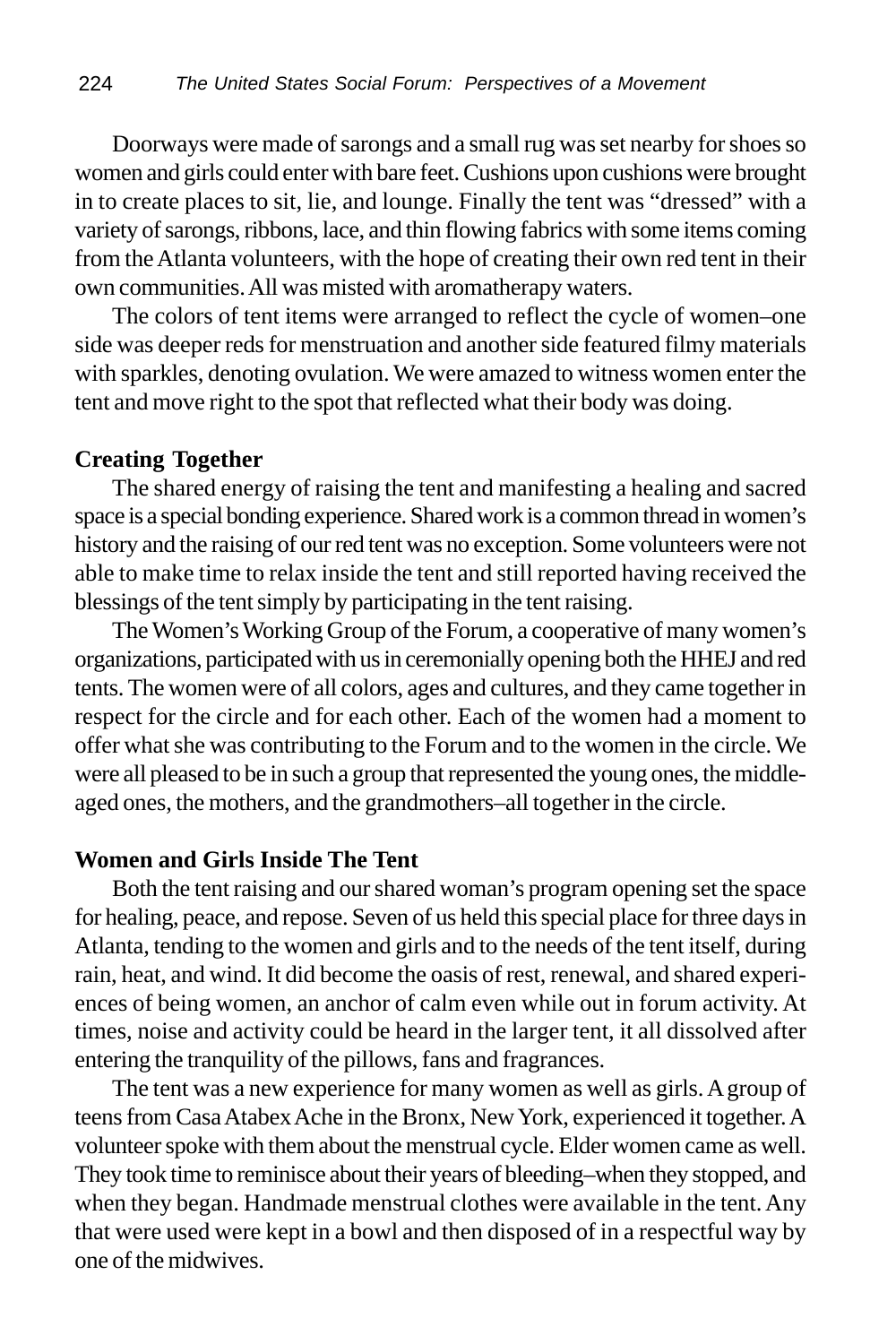Women entered with different goals — or without any—and they seemed transformed as they relaxed and slipped into the womb-like atmosphere of safety and healing. They received Reiki, education, counseling, rest and spiritual revelation at varying levels. We, the tenders of the tent, were blessed by the willingness of women to be open to the flow and to suspend the cares of life outside the tent.

By the end of this call, we were not only granted one fourth the space in the Health and Environmental Tent but were given the first day to use the entire tent for a women's ceremony. The cooperation between the three working group representatives was incredible.

## **COURT OF WOMEN**

**Pat Willis:** The Court of Women at USSF which took place on the afternoon of June  $28<sup>th</sup>$ , with three women as "judges" who sat to hear testimony in three areas. These were: Violence Against Women, the US Criminal [In]Justice system, Hurricane Katrina/Gulf Coast Crisis, with immigration issues woven throughout the three. The USSF Court of Women was conceived as an event that would help to raise awareness around women's human rights abuses

I was the WWG coordinator for the Court of Women. This was the WWG's signature event. The CoW was a very significant experience for those attending as well as for those organizing it.

**Nkenge Toure:** My work as part of the subcommittee shaping the Court of Women was a challenge I and others had to embrace. The lack of resources provided to produce the Court of Women is one aspect of what made it a challenge. Fortunately, the consistent and creative leadership of subcommittee chair Pat Willis, women like Ann Olson and others, we were able to collectively utilize our committee's resources to support what was needed

**Fakhri Haghani:** Court of Women was a tribunal session on human rights violation against women in the US and abroad in which stories of violence against women, the criminal (in)justice system, and the Gulf Coast crisis were told by expert witnesses, trailed by female judges, and reflected upon by performers for healing purposes.

**Ann Smith:** The World Court of Women coordinated by Pat Willis was another amazing event.

**Anne Olson:** As preparations continued, my work began to focus more as a local contact for the WWG, working with the team planning The Court of Women. This involvement meant that I support the idea that women need to be in all activities of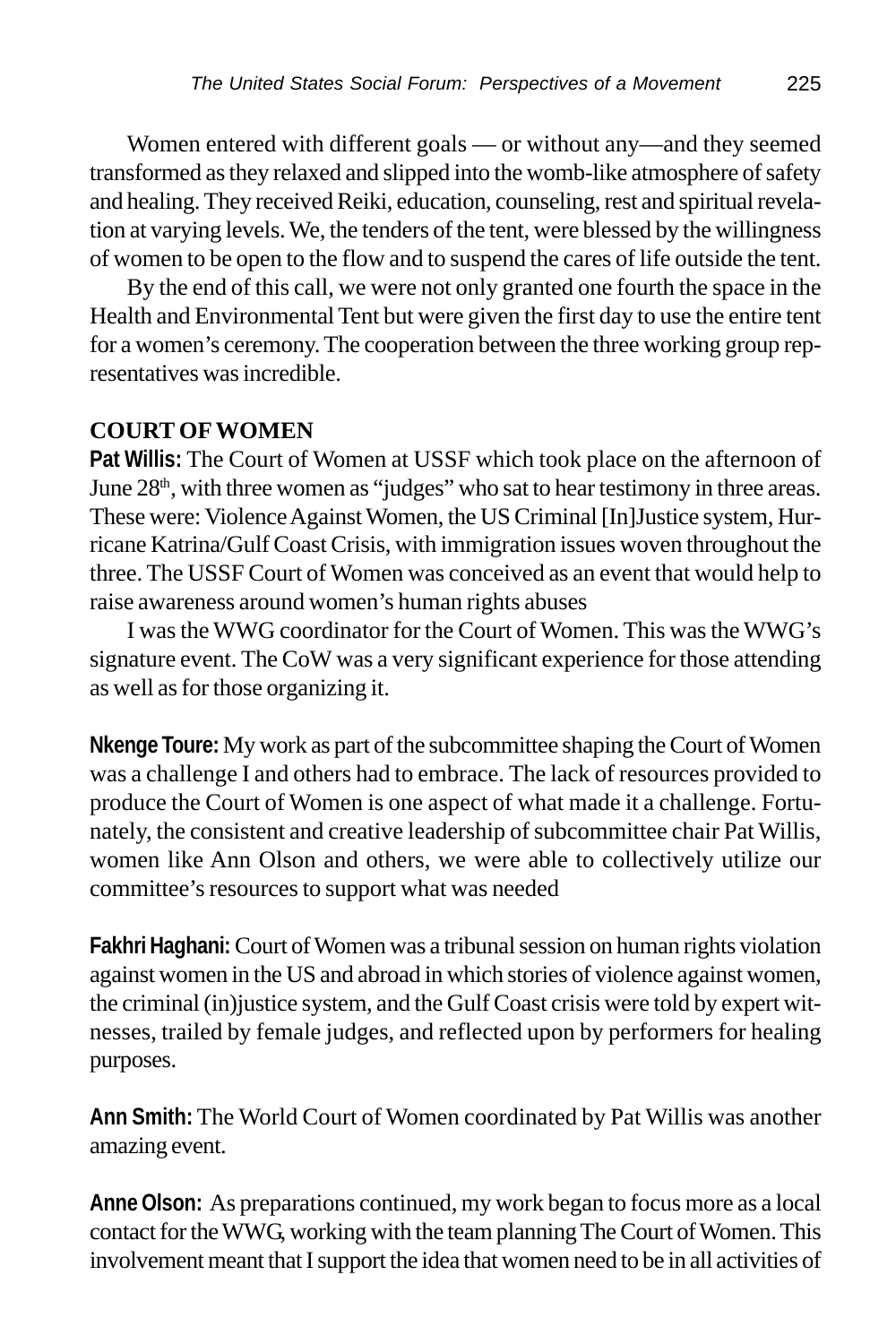the Forum, not focusing on one day. The Court of Women did not draw so how a tribunal is framed will really make a big difference. Framing, clearly, is everything. When in Mexico, I met with Feminista Mujeres and heard of the similarities and differences that their issues might hold for North American women. Especially noteworthy was their focus on water as a human right. Creative ways to collaborate with our Canadian and Mexican sisters seems critical as a component of women's work at any USSF.

It was only a brief 14 years ago that many human rights abuses that are particular to women and girls, such as rape and partner violence, were even recognized as such by the United Nations.

**Judge Teresa C. Ulloa Ziáurriz** (Regional Director of the Coalition Against Trafficking in Women and Girls in Latin America and the Caribbean) on Violence Against Women: "Violence against women is not an abstraction; it cannot be reduced to an individual action of a specific person, in specific circumstances. It is much more than that: it is a mechanism designed to maintain the authority of men, to reinforce the prevailing patriarchal norms. Consequently, to track the causes of violence against women, we need to think in the wider social contexts of patriarchal power relations. Patriarchal culture is one of the main causes of violence against women."

**Judge Loretta Ross** (National Coordinator for SisterSong) on the Gulf Coast Crisis: "The aftermath of the Gulf Coast Crisis must be examined through a gender lens that identifies the myriad of violations experienced by women. The reality is that women live in a borderland of insecurity all the time, yet the needs of women are invisible during discussions on security preoccupied with criminals and terrorists."

**Expert Witness Nkenge Toure** on Violence Against Women: "Women are violated and abused in ways that serve the power of men and their need for control. It is clear that all over the world societies seek to control women and girls with extreme means which often make women complacent in their own oppression. Violence against women is an ongoing threat to women's Human Rights; and it points to the idea that either women's rights are negotiable, or that as women we are not considered to actually have rights."

**Expert Witness Angela Winfrey** on the Gulf Coast Disasters: "Gross human rights violations have lead to women and children bearing the heaviest burden from the Gulf Coast Disaster. The poorest of the poor before Katrina, socially marginalized women of color will be the last to escape the social control trailer encampments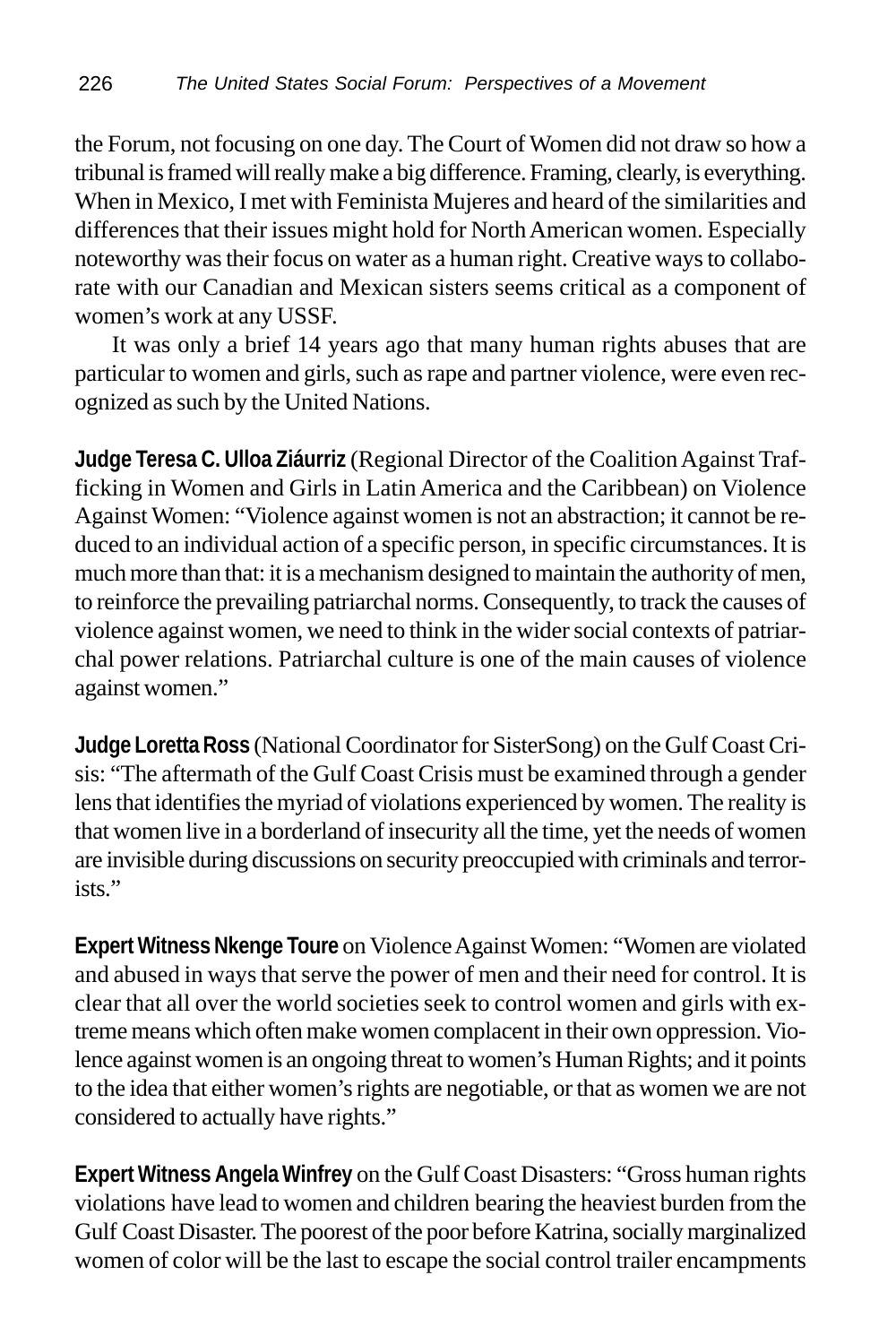and dilapidated apartments assigned by FEMA. These women were mostly elderly women, public housing residents, residents of mobile homes, and rentersoften women headed households being the sole source of income. Most of the public housing developments remained barricaded with steel doors and fenced off. Housing for these women and their families with more permanency is still not a priority. Many remain displaced without adequate support mechanisms due to family and social support networks being ripped away by the aftermaths of the storm."

**14 year old "Rosy"** who was trafficked from Mexico: "I was kept in several security places that the traffickers had and finally they took me to South Carolina, where I was taken to a fancy brothel where I was forced to have my first sexual intercourse with a man. After that night, I was forced to provide sexual services to 50 men everyday, at a rate of US \$50.00 each. I never received a single penny. I spent my fourteenth birthday, in the middle of all kinds of violence and rapes, being mistreated and humiliated by the customers, most of them American men. I was moved between South and North Carolina in trailers where I was forced to have sexual relations with violent men."

**Jessica Gonzales**, whose three small girls were murdered by her estranged husband: "I want to prevent the kind of tragedy that my little girls and my entire family suffered from happening to other families. It's too late for Rebecca, Katheryn, and Leslie but it's not too late to create good law and policies for others. Police have to be required to enforce restraining orders or else these orders are meaningless and give women a false sense of security. I can't lose three children and not do something about it.

**Gail Phares** spent three months in Alderson Federal Prison for civil disobedience for protesting the School of the Americas. She testified on the conditions and lives of the women whom she met while in detention: "Why are we incarcerating mothers and separating them from their children? What is wrong with the criminal justice system? Why are we sentencing women–many imprisoned for nonviolent offenses–to cruel and unusual punishment of death due to inadequate health care?"

**Dennis Brutus** read his poem, *I must conjure from the past*

I must conjure from my past the dim and unavowed spectre of a slave, of a bound woman, whose bound figure pleads silently, and whose blood I must acknowledge in my own: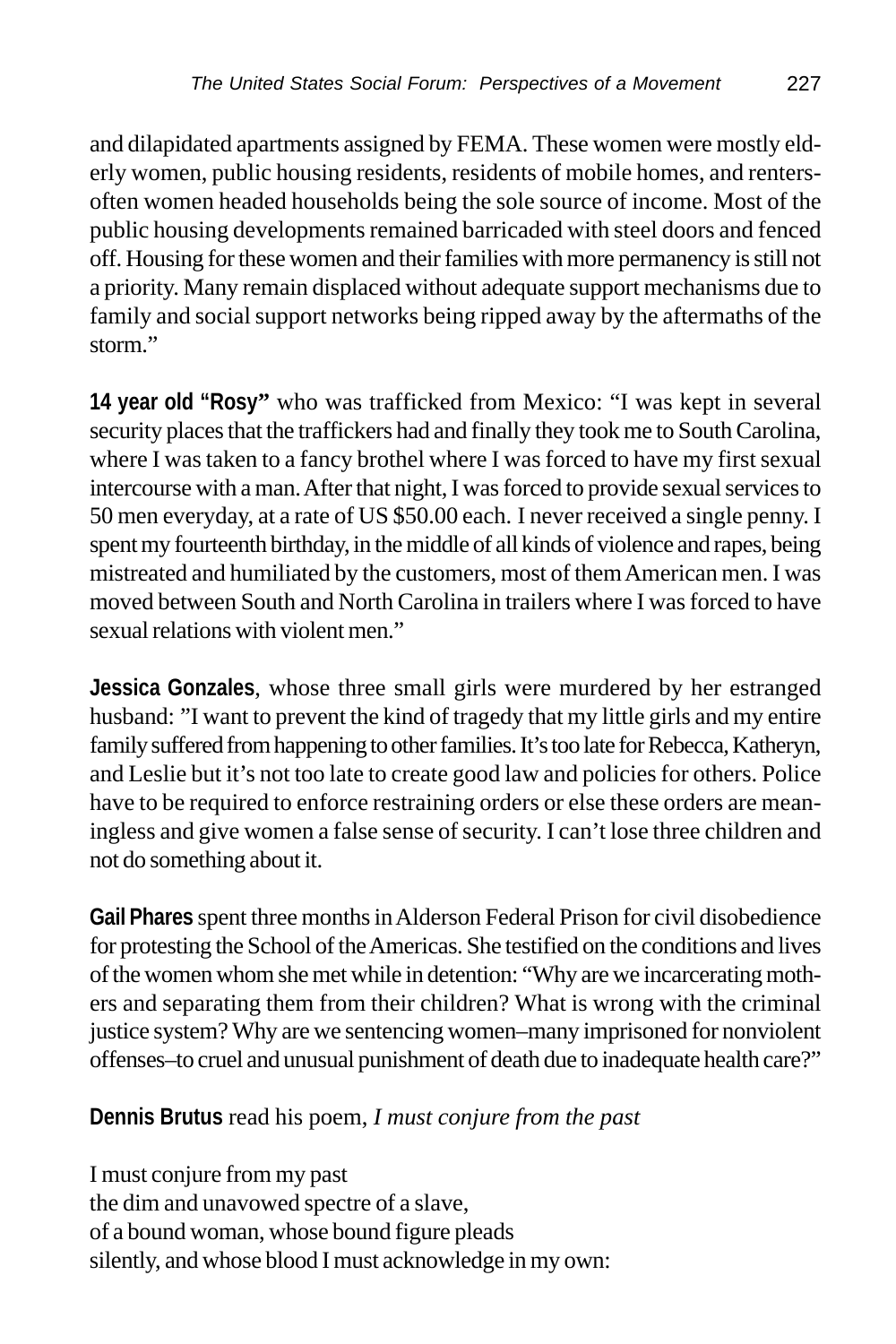fanciful wraith? Imagining? Yet how can I reconcile my rebel blood and protest but by acknowledgement of that spectre's mute rebellious blood in me?

**Nkenge Toure:** The Court of Women was held at a church, not even at one of the two main hotels, where some of the Forum's other activities and workshops were held. The Court was not included or endorsed in the official forum materials. We were responsible for producing all of its publicity, flyers, etc. The Court of Women was not a workshop; it was a signature event examining the status of women in the US, relative to some major areas impacting American life. It should have been accorded the same status as the plenaries and panels held at the Civic Center and should have been centrally scheduled not to conflict with any other events or activities.

**Pat Willis:** But The Court of Women was venued too far away for most people to find, let alone to want to walk in the Atlanta heat even if they could have found it.

**Nkenge Toure:** Why the Court was handled in this way is a valid question that should be asked. It is the belief of some of the members of the Working Women's Group that the reason has to do with the continued lack of consciousness concerning the status of women and the issues which have a primary impact on women. Also it is a result of a lack of understanding of the interconnection and integration of women in all aspects of the world in general .

# **OTHER WORKSHOPS, OTHER MOMENTS**

**Fakhri Haghani:** The Women's Working Group of the USSF in coordination with SisterSong organized over 70 gender-specific workshops and events, and a plenary.

Reproductive justice framework was also used to address the issues of rights to land, water, and body for many women living in the US as well as refugees of conflict zones of war and military devastation such as Palestine, Iraq, Afghanistan, and Sudan.

## **Feminism: Gender, Race and Class Workshop**

**Anne Olson:** Twelve organizations joined together utilizing the organizing skills of Theresa El-Amin, of Solidarity. The workshop addressed the commitment of those groups to end capitalism, imperialism, patriarchy, heteropatriarchy and white su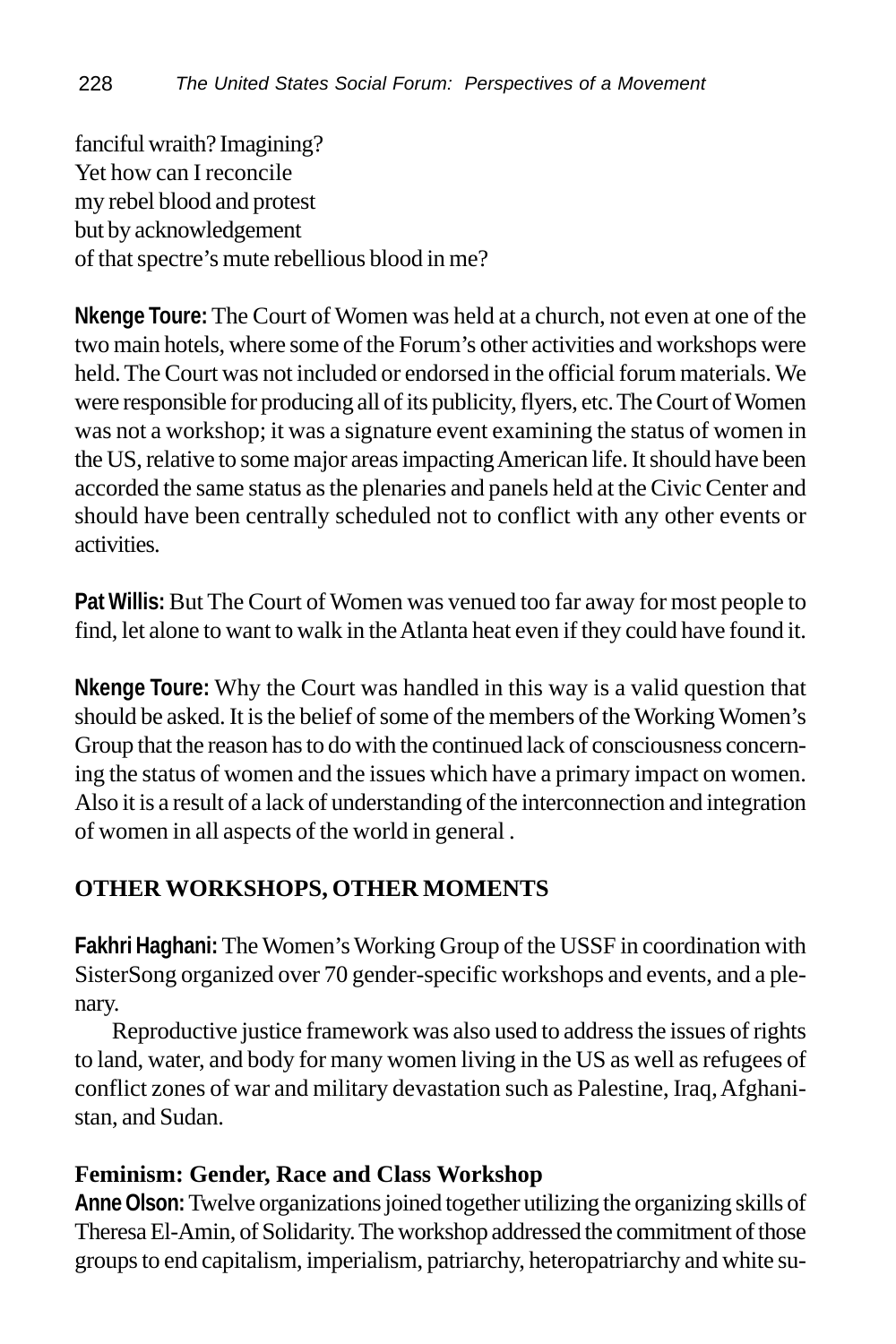premacy by beginning the process of achieving a shared strategic vision to end disparities based on gender, race and class.

A presentation of the historical context of feminism along with a timeline of feminist movement started the workshop with Rose M. Brewer and Walda Katz-Fishman, board members of Project South. Then an intergenerational dialogue was held with small group participatory discussions. The room was filled to maximum capacity as each small group of seven or more discussed pay equity, reproductive rights, violence/sexual assault, and patriarchy/misogyny. Concluding the workshop, a panel of young feminists presented their vision and strategies for advancing the women's movement. Contact sheets were provided for the purpose of organizing on-going collaboration and communication after the USSF.

**Ann Smith:** Circle Connections held four workshops on moving into the new paradigm. My colleagues, Rhonda Hull and Isabel Baeza, joined me in presenting and helping with the numerous activities of WWG.

**Ariel Dougherty:** The workshop WOMEN MAKE MEDIA: NOT WAR (#4137) aimed to explore collaborations and build movement among women's media justice organizations. But it became driven by problems that befuddled the Ida B Wells Media Justice Center, how issues of poverty got lost in restrictions about access.

**Beverly Yuen Thompson:** During the Iraq Veterans Against the War (IVAW) workshop, their exciting ambush and capture of hostages was too fast and spatially spread out to capture on video; not to mention that the rapid switching between the thirteen speakers was hard to follow with a video camera, while I managed to make a small YouTube video of the play *Marx in Soho.* The IVAW were so dynamic in the workshop, why do they appear washed out and uninspired against the drab background of the hotel wallpaper?

**Nkenge Toure:** One afternoon during the Forum Loretta Ross and I sat outside, down the hill from the Civic Center across from the vendors and just watched the attendees moving about. As we sat, chatting and critiquing everything thus far, we kept being interrupted (in a good way) by numerous women who told us that they had been in attendance at our SisterSong national conference "Let's Talk about Sex". We were struck by the number of women at our conference, who were now in Atlanta for the USSF and what it said about the consciousness and worldview of women. For me this was inspirational.

Second, we connected with so many women who we had organized with and done work with over the years on various issues, some of whom I had not seen in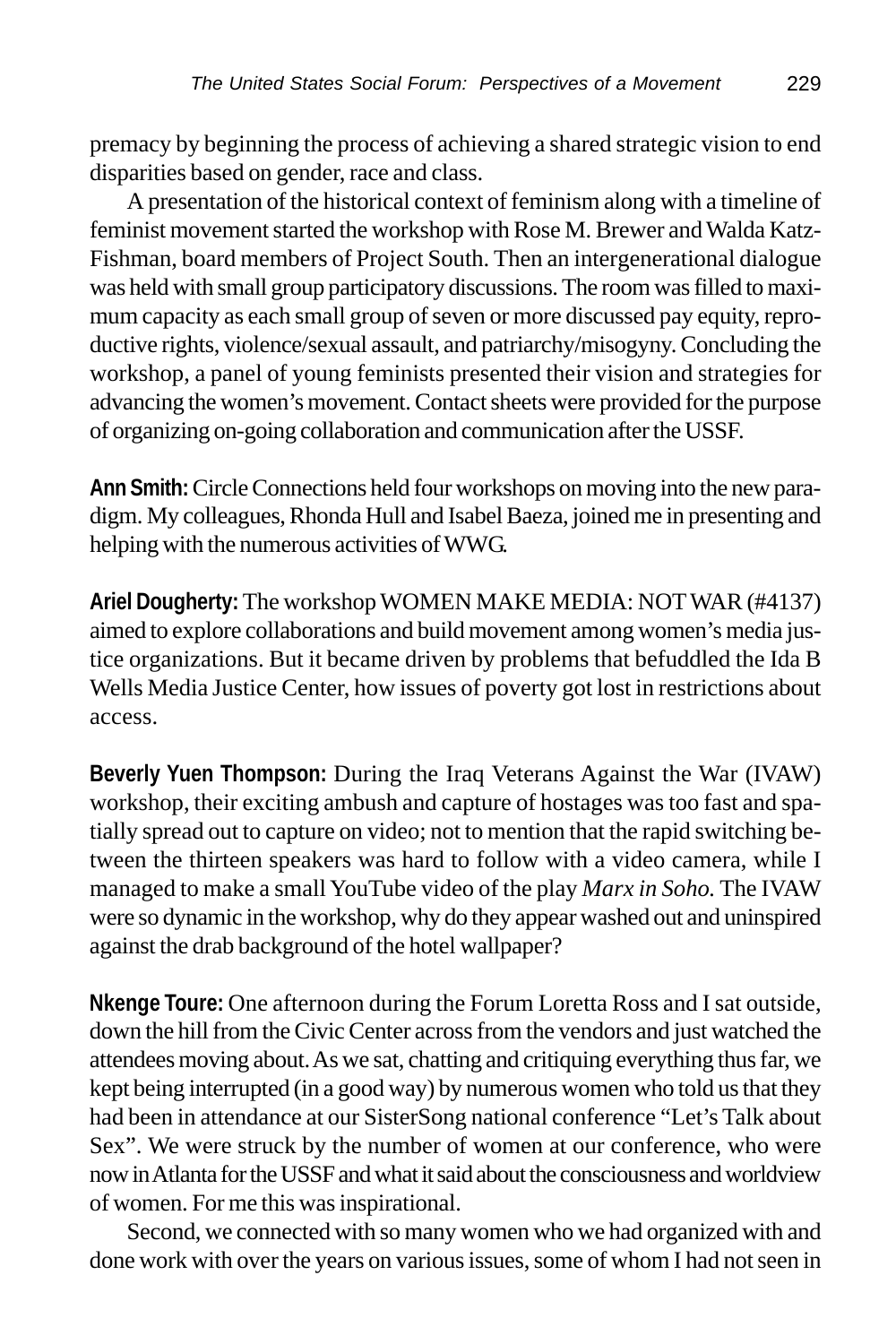years. It was so reaffirming to see them still at work, still in the struggle. It made me feel sad that we still had to struggle but it made me feel pride that we were still out there struggling.

Finally, I connected with several younger sisters who shared with me that they felt that at some point I had been a mentor or an inspiration or a teacher to them and wanted to thank me. In truth, I thanked them for carrying on in the arenas that they chose. I saw them standing so strong and tall and I knew it would be OK when I needed to sit down.

**Beverly Yuen Thompson:** Each evening during the USSF plenary in Atlanta, about a dozen media activists gathered at the front of the plenary stage, swapping stories about workshops we'd attended during the hot afternoon. A large piece of wood was all that kept us from falling into the orchestra pit, bouncing ever so slightly during the continuous, thundering applause. *What is that?* I mouthed to the Free Speech TV videographer standing next to me, as I stabilized my wobbling JVC HDV camera with my hand. Anxiety bubbled to my throat as I looked through the viewfinder and saw the panelist speaker swaying to the tune of the audience's screams of delight—a hard lesson was learned: invest in an expensive tripod.

**Jacqui Patterson:** When I was asked to write about my favorite moment at the USSF, at first I was overwhelmed. There were so many awesome moments that they all collided in my head and I couldn't pick out one discrete experience. THEN, I remembered. I had just had the most consuming day with managing a delegation of women from South Africa, Puerto Rico and Nepal, and all that comes with that in terms of logistics and organization (neither of which are my strong suits!), as well as dealing with a snafu in communication regarding where our workshop was being held and all the issues with moving equipment, materials, and such. When the workshop finally happened, I just collapsed into a chair from a stress-induced combination of mania and exhaustion. Then, as the delegation began to speak and the women of color from the US (though, of course, the woman from Puerto Rico was also from the US) invited to participate also began to share, the haze began to lift and the sun broke through the clouds. As we all spoke of our experiences with violence and HIV&AIDS, we heard the commonalities in our stories, felt the bonding across cultures, languages, and geography, and shared a vision of how we could all work together to address common forces and systems of oppression. I had a feeling of YES! This is what it's all about. This is what makes it all worthwhile. This is what gives me energy, passion, and motivation, recognizing that TOGETHER WE CAN make a difference and usurp the power that is holding us down globally.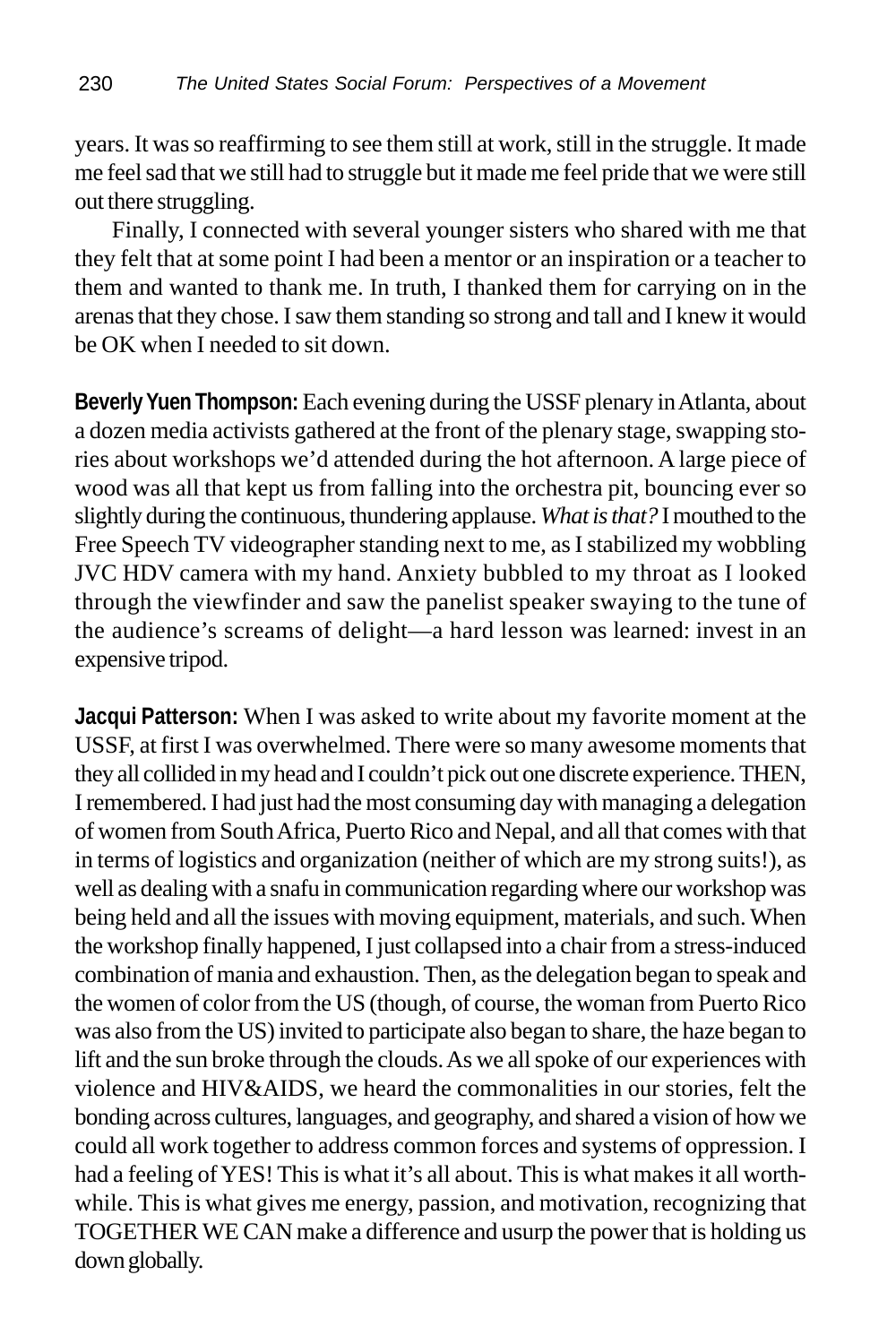### **STRUGGLE**

**Loretta Ross:** Now externally, and what I mean by externally is not the larger movement, but the National Planning Committee of the social forum itself. Our biggest problems were with the processes of the NPC. The NPC had its own structural and leadership problems and they couldn't help but have an impact of the Women's Working Group. I mean I never detected (and I will never say) that there was intentional malice towards the Women's Working Group. I mean, I didn't detect anyone being hostile to feminism on the NPC. But at the same time I felt there was the "sexism by neglect". They assumed that because there was a Women's Working Group that was all the attention that they needed to pay to issues of gender imbalances and power. That even affected looking at issues of sexual orientation. There was one really rough moment when we were negotiating for the Women's Plenary, when the NPC was challenging us to see if our Plenary had an equal balance of straight women, Lesbians and a transgender person. And they were wanting us to add more transgender people, when they had apparently not raised that question with any of the other five plenaries. This meant that the Women's (Gender) Plenary was supposed to bear the entire weight for gender inclusiveness and balance, especially when it came to transgender representation. This felt really unfair when, at the time, the gender plenary was the only one that proactively included a trans speaker at all. So, excuse me!! Why was the NPC expecting women to fix something when it had not addressed that issue in five other settings? Why do women become the political clean-up specialists? The NPC suffered from not paying sufficient attention to these issues and tried to make it our problem to fix, when we have done our job, we have fulfilled our responsibilities for our plenary in a democratic process that was agreed to by the WWG over a period of four months.

So, that was a very difficult time. I think that struggles for power and control over the Women's Plenary ended up being disguised as about wanting to help us "fix" our line-up, when it was really simply about power and control and deciding for us who our speakers would be. But no one was honestly saying that. In other words, NPC was taking the tactic of trying to identify what was wrong with our process and our line-up, rather than really looking at our line up. Well, why would the NPC have us do all this work, put our list of candidates together, get all this feedback from everybody, propose a list of candidates, and then nitpick what we do? It was really about power and control because the candidates being offered were not really any stronger than the ones we had already offered. We had excellent diversities–race, class, age, gender, geography, etc., but we had to respond to unfounded allegations that folks were making about the Gender Plenary and that was very frustrating and unprincipled.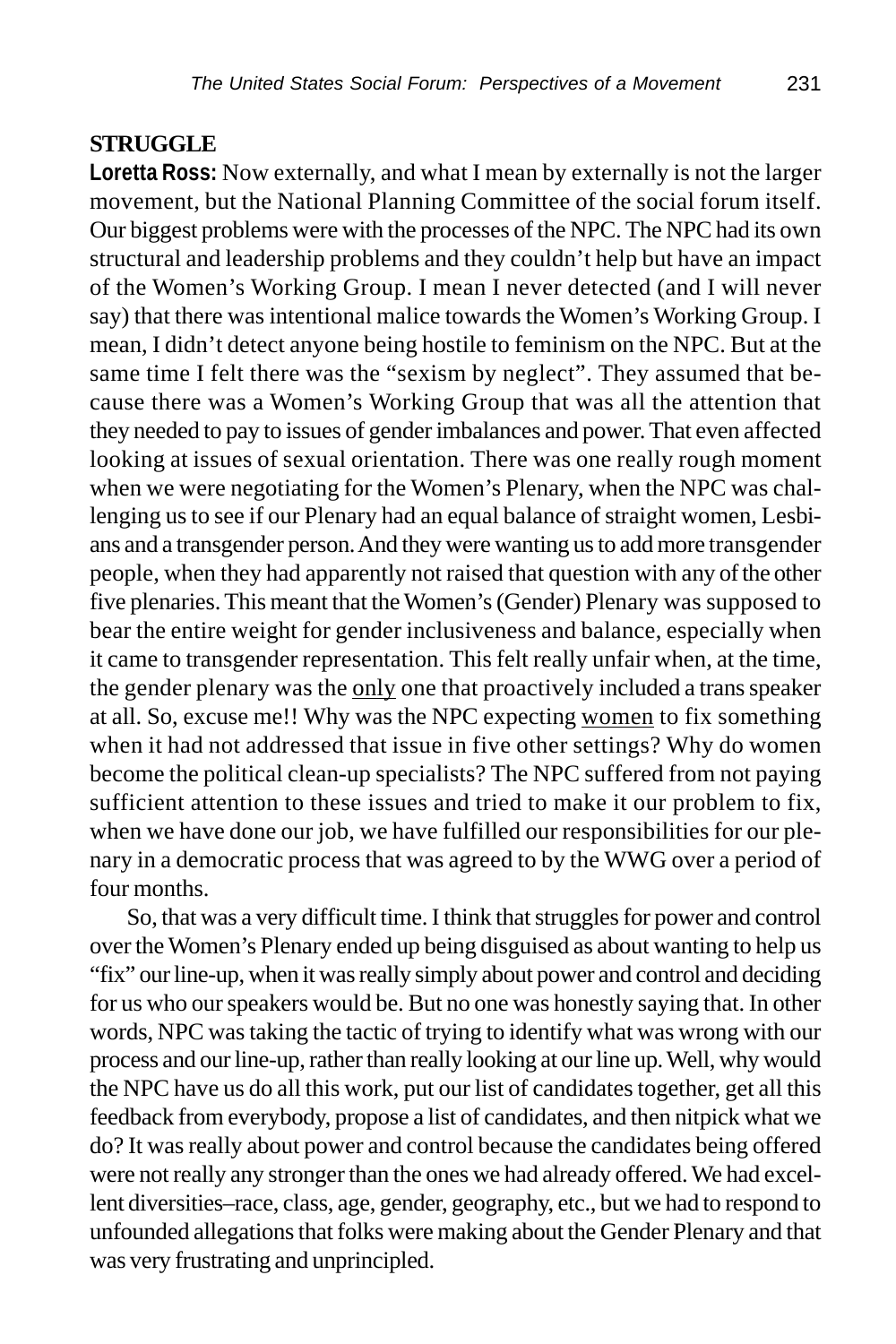**Nkenge Toure:** However, what made our determination and commitnment even more impressive was the behind the scene struggles of the WWG to sit on the National Planning Committee and represent the interest of women.

It is disturbing that during the organizing leading up to the Forum the Women's Working Group had to be represented on all the calls, continuously to advocate for the visibility and impute of women at all levels of the Forum and it's programming.

**Pat Willis:** The WWG had some impressive effects on the first USSF but we had to steadily struggle against those on the NPC who did not see any need for a gender plenary, or for a WWG for that matter. I continue to be dismayed, sometimes caught off guard even, at the lack of a feminist consciousness within progressive organizations. But the WWG, with our 150 member organizations from across the country, persisted as only feminists know how and know we must because our struggles for egalitarianism are ever on.

**Loretta Ross:** I was disappointed, and maybe again I need to be self critical, that when they were originally discussing the plenaries, that the entire National Planning Committee had not suggested a women's plenary. The fact was that the proposal had to come from the Women's Working Group, and then we had to fight for it. We won the fight. And it wasn't a difficult fight, to be fair to the NPC, once we did our homework and lobbied some important decision makers. But the fact that we had to fight it at all, says how far we haven't come!

Whereas there was no real struggle around recognizing that young people needed to be involved in this process, or that Indigenous people needed to be involved in this process, I believe women's issues were somewhat overlooked by folks assuming that issues of women and gender were going to be covered without any intentional focus on them. That was disappointing. In defense of our US allies, that is something that has bedeviled EVERY social forum around the world–the question of gender. So, I think the US one did far better than its counterparts around the world. But in a perfect feminist world we should not have had to do what we had to do. It should have been there for us in the planning of our allies. Some fights you just get tired of having, particularly within your own ranks.

For example, at one of the NPC meetings, I think it was Chicago in the fall of 2007, when we were talking about the five plenaries and I asked about a woman's plenary. And that idea got no traction. I mean no one said, no, "hell no." They said, well we have already decided which five plenaries we are going to have. So, it wasn't that they were against the women's plenary per se. It was more like, we have a process on which we have decided, and we are not changing it, for anything. That's an example of sexism by neglect, I mentioned earlier.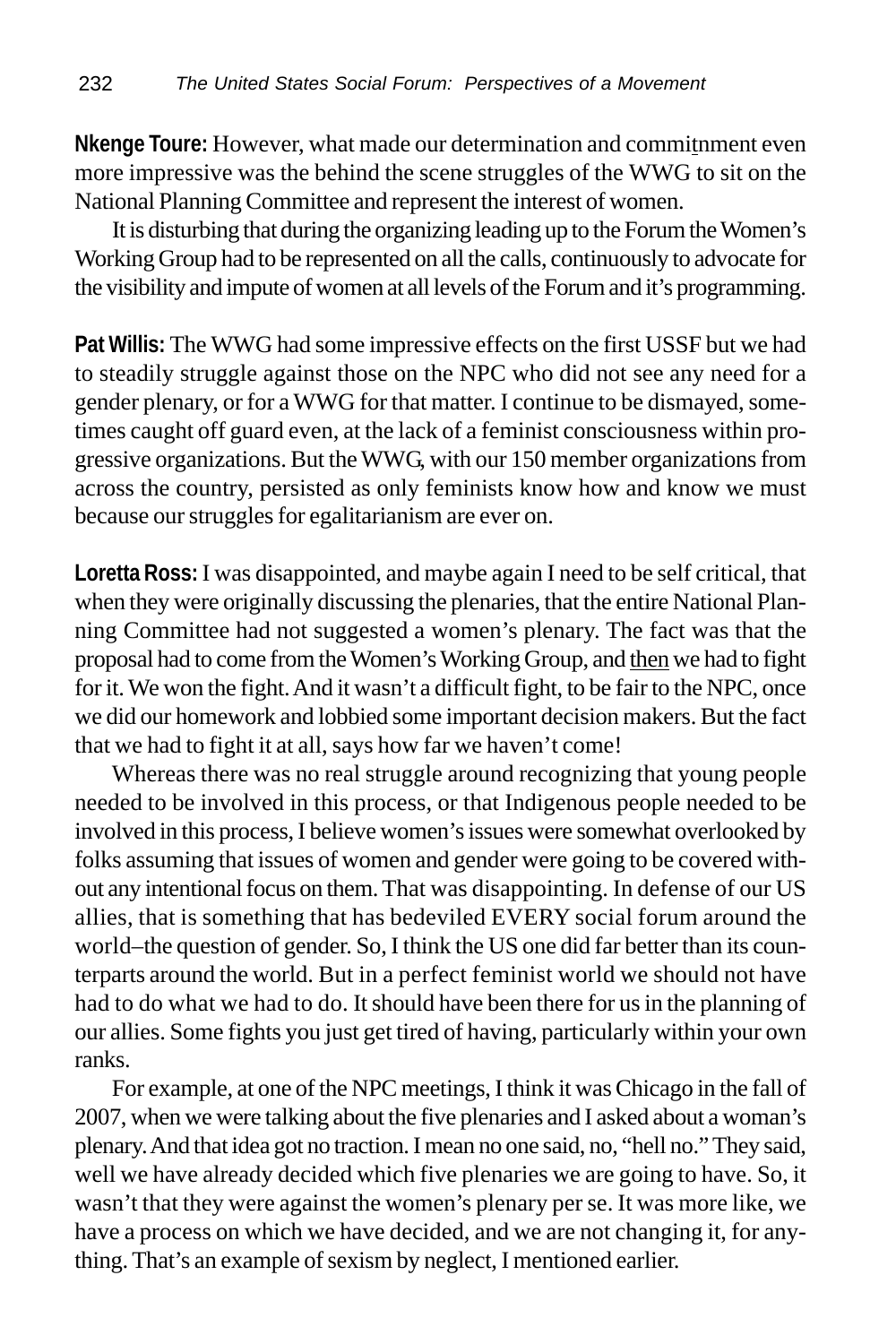**Nkenge Toure:** Progressive ideas go only so far, recognition of gender discrimination goes only so far within this movement. The benefits of racism, economic and gender disparity often shape the extent of their opposition. Often this opposition is not recognized. It is unconscious.

**Loretta Ross:** There is a smugness about the progressive movement that is a bit disconcerting because we generally perceive ourselves as part of a movement that does not believe that it can be racist, sexist or homophobic. That is all a problem on the other side! When you start off with that kind of set of assumptions, it makes struggling against those tendencies within the movement a bit bizarre! For example, there was a conflict in the People's Movement Assembly plenary between the NPC, represented by an African American woman trying to facilitate the plenary, and several male Indigenous activists who were told their agreedupon time was up and they needed to pass the microphone to the next speaker, as had been told to all the other previous speakers. I felt that all types of issues were present in that conflict–sexism, racism, ageism, ego, etc.–but it was mostly perceived as an African American woman shutting down Indigenous men who wanted to speak more than their allotted time. Also, other members of the NPC who could have supported their own facilitator trying to enforce their rules did not publicly challenge the abuse this sister received for trying to avoid sectarianism and be fair to everyone. It became one of the ugliest moments of the entire USSF, one that deeply affected everyone who witnessed it and who felt for both sides of the conflict. It was the only moment in which I felt the gathering descended into the "Oppression Olympics" in which a few folks disregarded collectively agreed upon rules and processes in order to promote their own agendas and needs while claiming to speak for all of their people, especially the Indigenous women who had been silent during this crisis that allowed folks to become even more dramatic and attacking.

I'm probably risking a lot of criticism in reporting this story, but I think it's a teachable moment for all of us who believe that we can build a united movement against the oppression of neoliberalism and neoconservatism. But we cannot do so if we permit sexism and racism to turn us against each other. Most importantly, when we see one of our leaders unfairly attacked, it is our responsibility to stand with that leader, even if the attack comes from within. Within the Women's Working Group, we have since wondered if the fact that it was a woman asking men to give up the microphone made a difference in how the conflict escalated so far out of control so quickly. Or would it have escalated at all if Indigenous women were the ones speaking during that session? I'm sure we could analyze that situation endlessly and not agree on what happened or strategies for preventing future outbreaks, but within the Women's Working Group, it confirms for us that much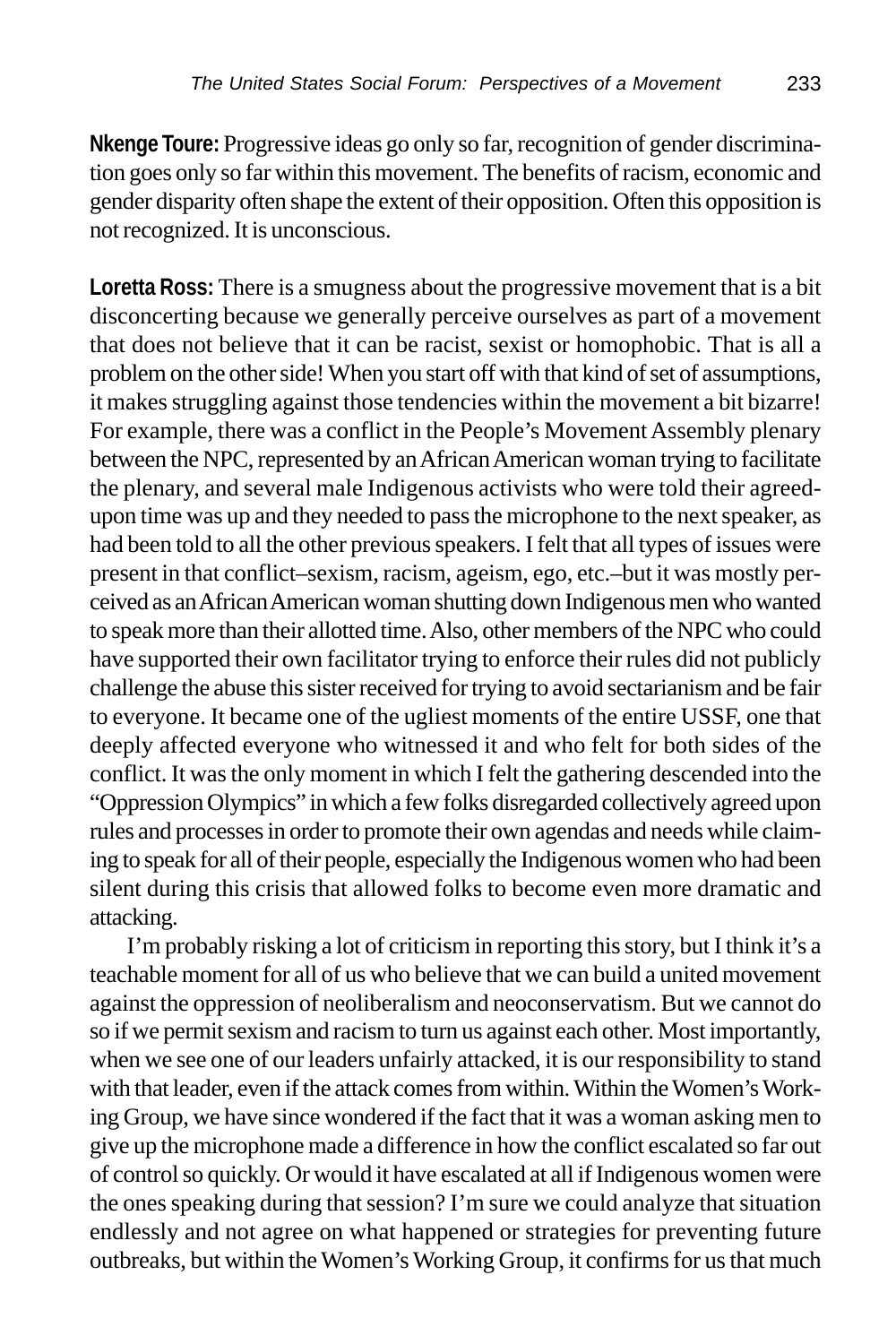more work on gender, sexism, racism and homophobia is needed within the global social forum processes.

**Pat Willis:** Many people with progressive politics uncritically assume that they are progressive on all issues, especially regarding gender and women, but this is not so, not at all. Regrettably, our cultural enlightenment on women's statuses in society, culture, and in personal lives has not yet reached a critical mental awareness for most people, even most progressives, and certainly not yet a critical mass in terms of numbers of people in the general population who have a feminist gender consciousness. Based on what I witnessed, on reports from other witnesses, and on conversations with our sisters, I think the attack was an attack on her as a black person and as a woman, both parameters that achieve low status in our culture. It is not at all unusual in our culture for oppressed groups to use tactics of oppression on other oppressed groups and on each other as well. Indeed, it is often the norm, as this is what we are all taught to do and we must reject our socialization into oppression strategies if we are ever to respect all women as full human beings. This episode grieved me greatly because it demonstrated to me yet another example of men who are supposedly liberated from oppression politics and who are supposed to be our allies using domination tactics on a woman. What we, particularly men, need to do is to analyze very critically and with a good amount of detachment our sexism and our racism. I think culturally, and also individually, most people are much more enlightened on race than on sexism. Sexist behaviors are readily and uncritically accepted by most people. Consciousness raising is a key tactic to overcoming culturally prescribed domination/subjugation paradigms

**Nkenge Toure:** The progressive/activist NPC demonstrated this with the manner in which the WWG failed to be supported. The issues of women were not woven throughout the various plenaries, which was strongly suggested to the committee by the WWG. This did not occur.

**Anne Olson:** My "ah ha" moments came in a variety of ways but focus on how difficult bringing and keeping women's concerns and the intersectionality of the "isms" framed so others can hear women's voices as an integral part of any conversation.

## **PLENARY: LIBERATING GENDER AND SEXUALITY**

Saturday Night, June 30, 2008 in Atlanta, Georgia.

 (selected transcriptions by Ariel Dougherty from the video produced by Beverly Yuen Thompson; additional editing by Anne Olson)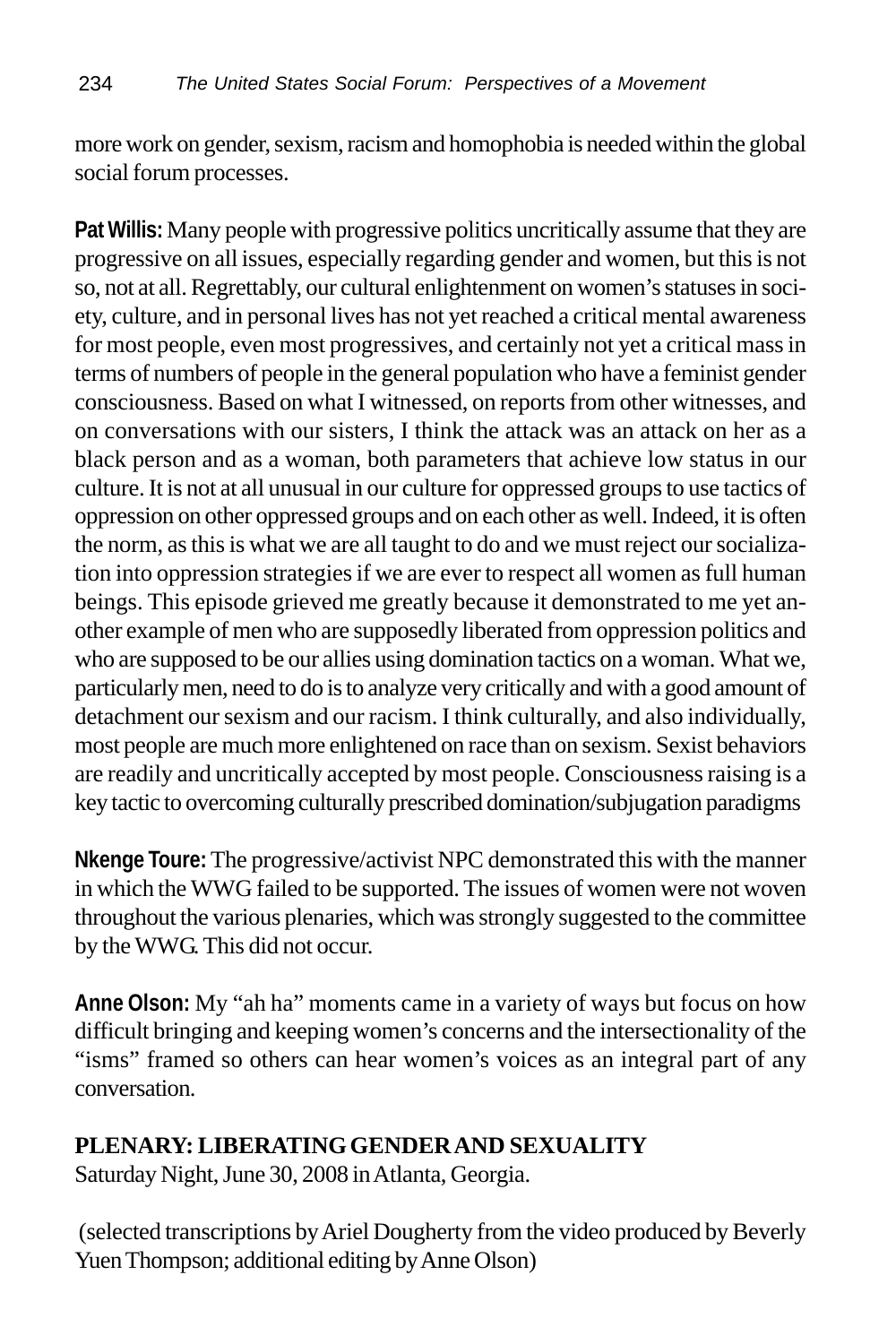**Suzanne Pharr, Southerners on New Ground**: We bring to the USSF those who are women, two spirited, trans, lesbians, gay men, intersex, bisexual, queer, gender nonconforming and questioning. We honor those just named who have been leaders in every struggle for justice and liberation, often unnamed and unrecognized. And we lift up our voices for those who have been raped, beaten, killed in war torn lands, at the borders of this country, in sex trafficking and slavery, in the streets and in our home throughout the world. We lift up our voices for all of us whose bodies have been colonized and exploited for labor, sex, pleasure, money and war.

Tonight we ask questions. Why does the right deliberately choose gender oppression for the fast track strategy to ensuring domination? Why does the right create a religious arm that would focus on reproductive rights, sexuality and family? And that it would connect those to the idea of patriotism? And why does the Left without declaring it a strategy quietly use gender discrimination to collude in creating a hierarchical dominance?

**Andrea Smith, INCITE, Women of Color Against Violence :** How does the patriarchal family become the building block of empire? To understand this question we can turn to Charles Colson, of the Christian Right who can explain it to us. This is the same Charles Colson who explains to us that the cause of terrorism is same sex marriage. Quote: "Marriage is a traditional building block of human society intended to unite couples and to bring children into the world. There is a natural order of the family. Marriage is not institution designed solely for the individual gratification of the participants. If we fail to enact a federal marriage amendment we can expect not just more family breakdowns, but more criminals behind bars and chaos in the streets. It is like handing moral weapons of mass destruction to those who would use American decadence to recruit more snipers, hijackers, and suicide bombers. We must preserve traditional marriage in order to protect the United States from those who would use our depravity to destroy us." And World Magazine, which is the Christian Right magazine, further explains, that the cause of Abu Ghraib crisis was feminism. Because feminism causes women to become disoriented about their gender role, join the army and abuse prisoners.

So, the assumption behind this analysis is that hetero-patriarchy is fundamental to empire, because patriarchy is what naturalizes social hierarchy. That is, just as men are supposed to naturally rule over women so too should the elites of society naturally rule everyone else. This is why in the history of Indian genocide that the first task the colonizer took on was to integrate patriarchy into native communities. Because they knew we would not accept colony domination until native men started treating native women the way white men treat white women. In addition, the primary tool used by colonists is sexual violence. When we look at history of Indian massacres, it is not just that the colonists are trying to kill people,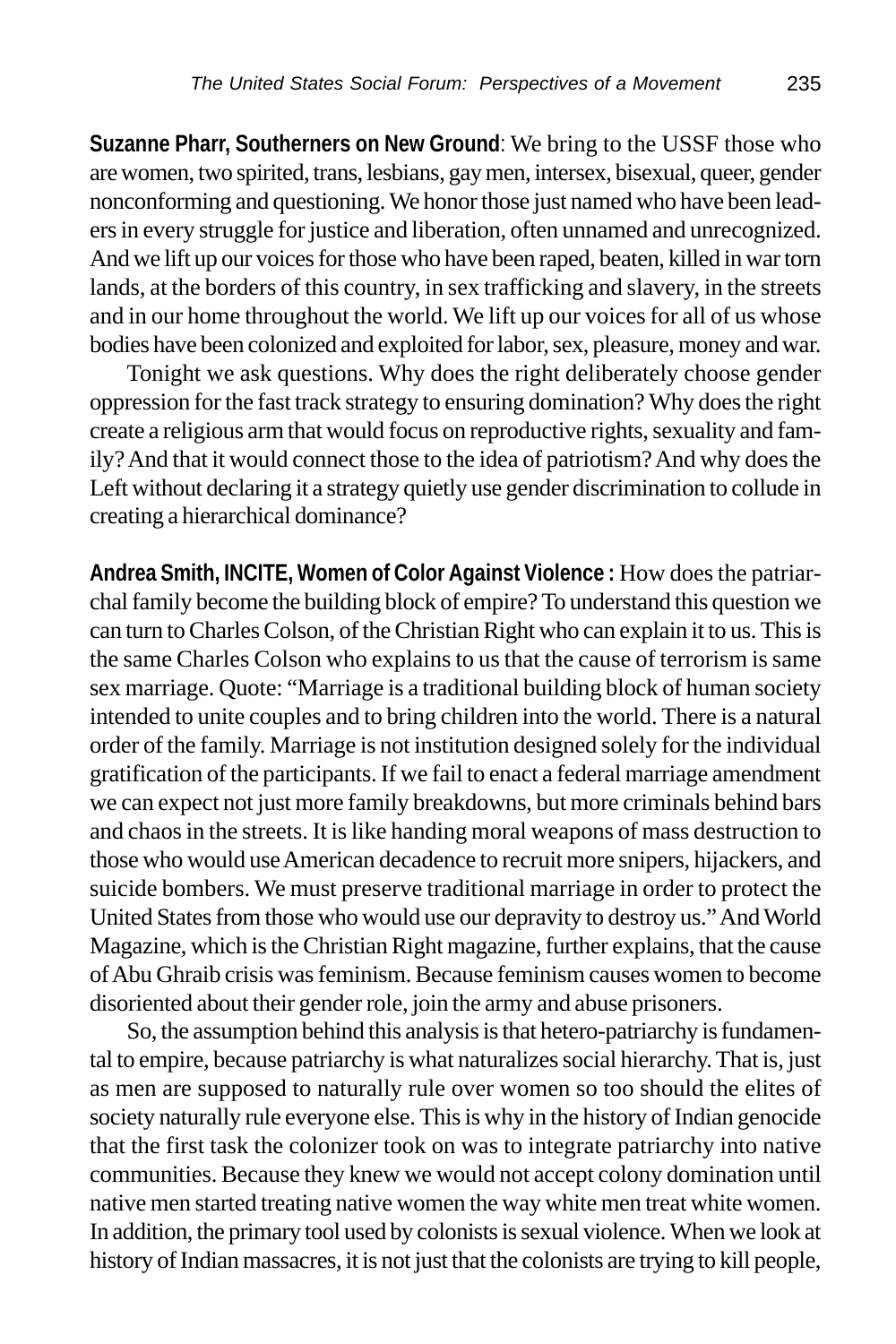but they are always accompanied by sexual mutilation, rape, etc. Because the goal is not just to kill native people, but kill our sense of even being a people. So, what sexual violence does for colonialism and white supremacy is render women of color inherently rapeable, our land inherently invadeable, and our resources inherently extractable.

Unfortunately, however, the response to the hetero-patriarchal Christian America in our social justice movement is often as equally a hetero-patriarchal struggle. First of all we have such an ingrained idea that social hierarchy is natural that we replicate this in our own movement. Whether that is the old colonial middle managers of the industrial nonprofits…the idea that we need patriarchs of any gender to police the revolutionary family.

Let's just look at the slogan of the USSF. "Another World is Possible, But Another US is Necessary." But the Question to put on the table is: "If Another World is Possible? Is the US itself Necessary?"

Finally, another aspect in this gender dynamic is we have a private/public split in our work. That is, when you think of the work of the revolution you think of going out in the streets, protesting, whatever. And there we are supposed to be total revolutionary badasses, and if we have a problem, we are supposed to go home and deal with it. Of course, we don't have our acts together. So we come together and screw up the movement because we actually have no place to deal with it in a public way. Finally, when we think of the work of the revolution we do collective work in the public sphere, but we don't do collectivize our child care, we don't collectivize our infant care, we don't do collectivize our feeding ourselves. So, we have built a movement that is not accessible to most people.

**Mia Mingus, Georgians for Choice (now SPARK):** I am here today to talk about queerness and disability because claiming my sexuality for myself, as an API woman, a disabled woman–is part of my daily life. Because it has been assumed that my sexuality did not exist or **should not** exist because of my disability. Because I believe that disability and queerness and ableism, heterosexism and homophobia are deeply connected and have many, many similarities. Because I only saw a handful of workshops dedicated to disability in the 960+ offered this week. Because even as a disabled child, I knew my gender did not fit into the traditional box of "woman" because I was not able-bodied. Because I have been stared at this past week at the USSF more times and more openly than I can recall in recent memory.

As a queer disabled woman of color, belonging to queer communities, I am here to say that my queerness does not carry any less importance than my race or disability, is not a "western" or "white" "disease," and has everything to do with my activism. As a queer disabled woman of color, belonging to disabled communi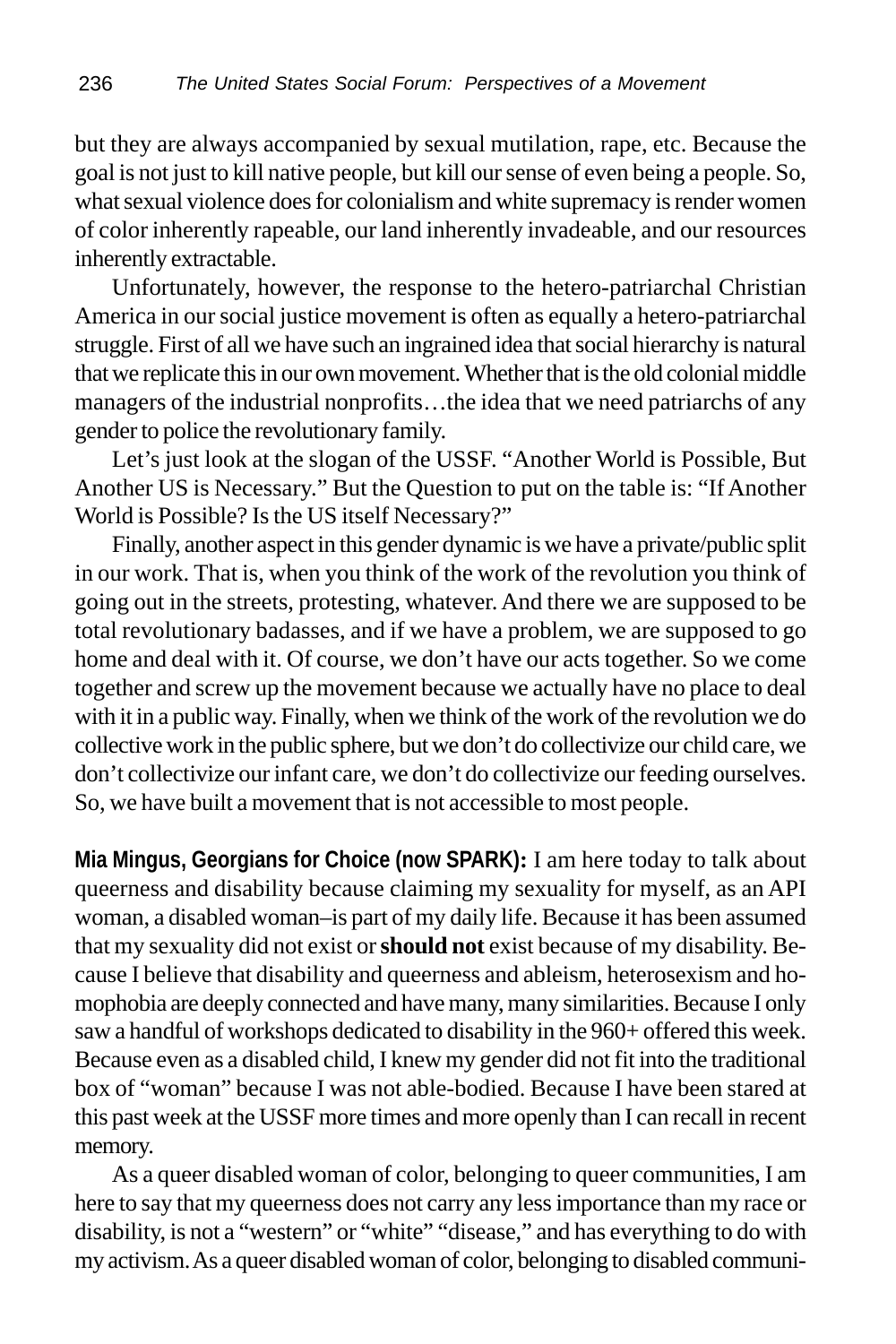ties, I am here to say that my disability is not a "flaw," "burden," something to be "cured" or "undesirable." It is not the "cause" of my queerness and it has everything to do with my activism.

I am tired of ableism not being included in our analysis of oppression and in our conversations on social justice. Ableism cuts across all of our movements because ableism dictates how bodies should function against a mythical ablebodied standard of white supremacy, heterosexism, sexism, economic exploitation, moral/religious beliefs, age and ability. Ableism set the stage for queer people to be institutionalized as mentally disabled; for communities of color to be understood as less capable, smart and intelligent, therefore "naturally" fit for slave labor; for women's bodies to be used to produce children, when, where and how men needed them; for disabled folks to be seen as "disposable" in a capitalistic and exploitive culture because they were not seen as "productive;" for immigrants to be thought of as a "disease" that we must "cure" because it is "weakening" our country; for violence, cycles of poverty, lack of resources and war to be used as a systematic tool to *construct* disability in communities and whole countries.

The vast diversity of disability affords us the chance to define and claim our bodies on a long spectrum of abilities encompassing the way we look, move, think, communicate, feel and function. There is more than one way to be in the world! I believe that we can understand disability as a powerful way to exist in the world, changing how we value our bodies, how we do our work and what true accessibility can look like.

As a disabled child, my body was literally invaded by the medical industrial complex and for 18+ years white male doctors tried to "fix" the way I walked and looked–forever changing the way I felt about my body. When we talk about access to health care, **we need to not only fight for the right to receive care, but also the right to refuse it.**

Like those of us belonging to the Queer community, we know first hand what it is like to be a spectacle, in public and in private. We are starred at, gawked at, and harassed. We are on the front lines of disability and queer politics everyday– defining our bodies for ourselves! Resisting against the colonized default norm and choosing to construct our abilities, genders and relationships intentionally and in ways that help to create the kind of world we would like to live in. We are the ones questioning models of relationships and loving that are rooted in the ownership of other people and their bodies–because we know that the ways in which our bodies are commodified, owned and colonized by the state, the medical industrial complex, science and systems of oppression, are connected to the ways in which our bodies are owned and controlled by our intimate relationships in our communities, families, friendships and partnerships. I want us to begin to see queerness as a tool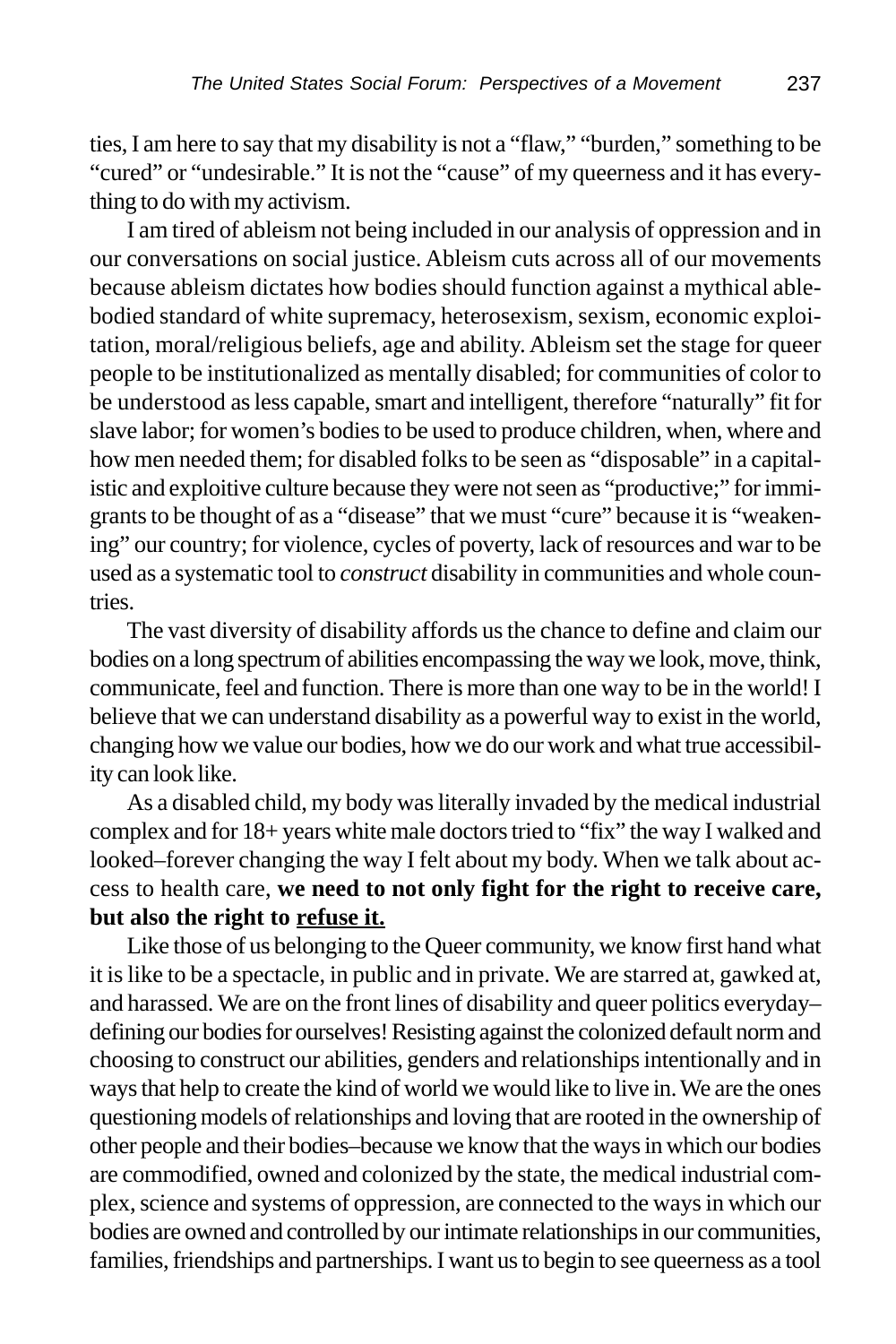for liberation, exposing the opportunity to allow us to define and claim who we love, how we love each other and our ability to love. I believe that the power of our capacity to challenge and change the way we love is strong enough to transform our movements.

**Loretta Ross, National Coordinator, SisterSong:** My remarks will focus on the colonization of our minds. No one can make a slave of you without your permission. A young high school student asked in an earlier workshop a panelist to define feminism. Right now we have too many women busting their asses to fight for your rights and you won't use the f-word. And I am a little sick of it. That is the colonized mind speaking. Feminism is about power, and it is about the power to control your own life and your own body, and to resist what Andy calls Hetero-Patriarchy. If you agree with that, then you are a feminist. Feminism is about the power to question what gender, race and class means to you and to decide if and when or whether you want to fit into those boxes other people have prepared for you. Feminism is the resisting of the colonizing of our mind even as they colonize our bodies, our families and our communities. Feminism is the resisting of the exploitation of our labor, our reproduction and our sex. And before I go on Feminism is about the right to have healthy sex and sexuality. We are the ones who talk about sex. We have always been the ones to talk about sex. And anyone having sex needs to be a Feminist.

Feminism is not only about opposing sexism, homophobia, but it fights all forms of white supremacy. All, and all, the forms of injustice that grow from that evil seed.

Rather than talking about what our enemies are doing to us, I am going to talk about, instead, what we do to ourselves. Because we can not build a human rights movement without stopping some of the dangerous eating of ourselves, and I am not talking about in a pleasurable sexual way. At the Katrina Plenary, were you all here for that Katrina Plenary? Didn't that rock. We heard the Latina talk about bringing together the old slaves with the new slaves. I thought that was a wonderful vision that they offered. But I want to say there are a whole lot of old slave/ new slave combinations out here. It is not just brown and black, but it is old and new; its abled and disabled; its queer and straight; it is Native American and immigrant. There are a lot of old slave-new slave combinations that need to get over themselves.

So, I want to talk about some old slave stuff–especially as an African American women. There is this African proverb : "A new broom sweeps real well, but the old broom knows the corners. "And you have to have both. You need to beware of feeling special or privileged simply because you are oppressed. Everybody is oppressed.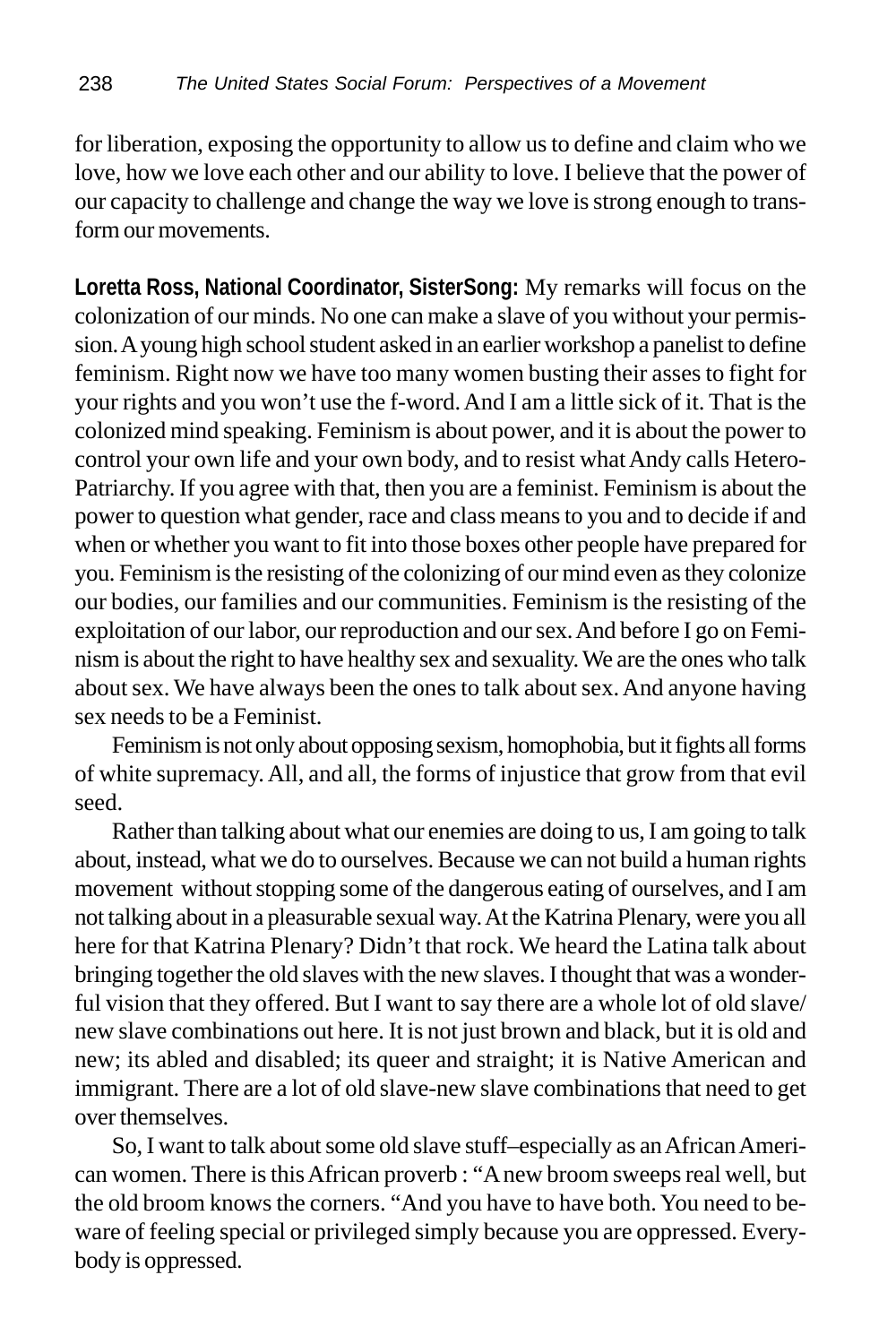We need to beware of these idea confrontational politics. Don't get so busy criticizing everybody else's work, that you forget to do your own.

Understanding the real intersectionality, just because you learned the word, it doesn't mean it was created the day you learned it. This is a concept that has been offered by women of color since our beginning of struggling against colonization and oppression in this country.

Before I stop, let's understand what leadership is, old slaves, new slaves. Leadership is not a throne. Leadership isn't everyone paying homage to you, and telling you how damn fine and great you are. Leadership is an opportunity to serve to the best of your ability. Leadership is willingness to step out there and take risks and make mistakes and be accountable for those mistakes.

So, in conclusion, if we old slaves and we new slaves come together, we can build a new movement in this country called human rights. I believe we can do that. But to do that, the first thing we have to remember, is that a slave cannot own a slave. Thank you.

**Imani Henry, International Action Center:** I want to talk about another case of political prisoners. It is important that we start to formalize "Political Prisoners", as we talk about the New Jersey Four. They, too, were railroaded by the US and New York State governments for a crime they did not commit. And were given outrageous sentences. What is important about the Jersey Four is that anyone of us who face oppression (people of color, women, lesbian gay, bi and trans, gender non-conforming people, young people, children, physically challenged, elder, immigrant), any of us could find ourselves behind bars like the Jersey Four.

On June 14, 2006, four African American women from Newark, NJ–Denise Brown, age 19, Jeraine Standards, 20, Patrice Johnson, 20, Renita Hill, 24 received sentences ranging from 3 and a half years to eleven years in prison. None of these women have been previously arrested. Two of them are parents of small children. Their crime was defending themselves from a physical attack by a 29 year old man who could not handle having his sexual advances rejected. He spat in their faces; ripped the hair out of one of their scalps, he choked another and threatened them with sexual assault–all because they were lesbians. This was named a hate crime against a straight man.

The West Village is the historic center of LGBT communities in New York City. Stonewall happened here. The NYC Pride parade ends here. Working class LGBT people, especially of color, have found safe haven here. The gentrification of the West Village is pushing out working class communities, the LGBT community and especially young people of color. Officials used anti-youth laws that say more than five people congregating constitutes "a gang". Anti lesbian and racist terms such as "A lesbian wolf pack", "seven angry lesbians" were used in the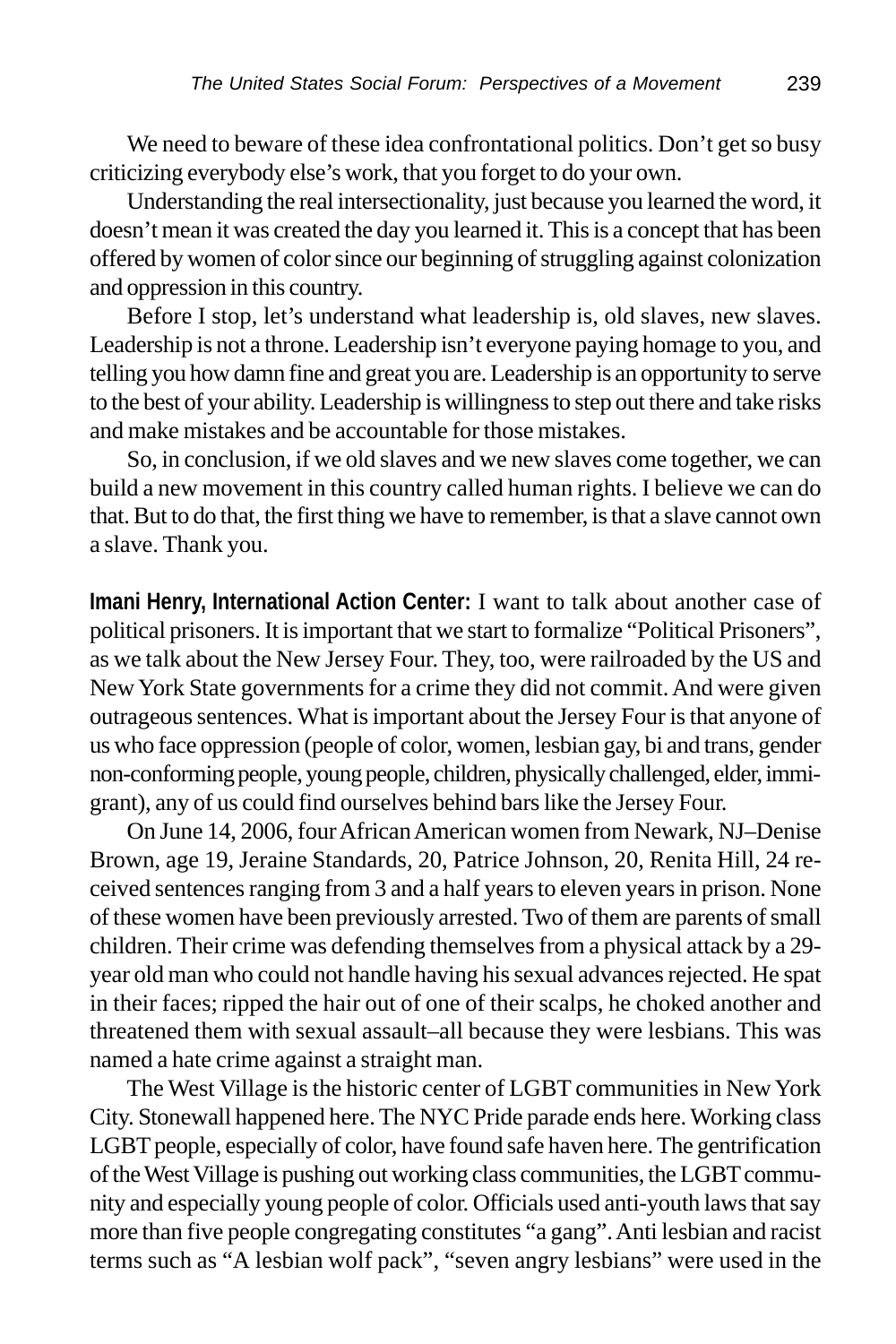media. "One butch lesbian" was reported as "growling like a dog". In particular Patrice Johnson, 4'11" and 96 pounds, took out a steak knife in the hopes of stopping this man from choking her friend. She was considered the leader. She received a sentence of 11 years.

Actually two young African American men ran up to help these women, and in the process the perpetuator was stabbed in the abdomen and sent to the hospital. No tests done on Patrice's knife. But she was given 11 years. How many times do we as LGBT and women of color end up in the hospital after brutal attack? Yet here is the case where women fought back. As oppressed people stand up and fight back, we are targeted, arrested and jailed.

The Jersey Four is one of many messages telling us not to fight back. FEIRCE is the LGBT youth and people of color political organization in NYC. They are organizing to take back West Village as a safe haven. They have been at the forefront in the defense of the Jersey Four. This verdict was just devastating for us in NYC. Who would think in 2007 that the right to self-defense was a crime? We need to build a broad-based national coalition to free these sisters, these political prisoners.

I am an organizer. All of us came here today with leaflets to promote our work back home. I think it important to recognize the demoralization within our movements. Instead, we should be building solidarity with one another. We want to see a stronger Left in this country. We want to unite across our differences. I may be a transgender man of color. You may not have an analysis of transgender but you must stand up and support trans people against the police. I may be a transgender man of color. I may be passionate about the Jersey Four. I want to make it clear that I stand here in solidarity with every issue represented in this room.

**Betita Martinez: Author of** *De Colores Means All of Us***:** The nicey nice is that as women and queers we have made some progress. I can say this because I am older. In 1958 I was an editor at Simon and Schuster. I asked for a raise. They responded: "You don't need a raise, you have a husband." A few years later I was in a meeting, I was the only woman of color, and that was the night that Martin Luther King was assassinated and no one had a word to say about it.

Today you ask Latinas to call themselves Feminists– They are not so sure about that word. Because it is very associated with white women, white liberation. But the point is that these women are Feminists by the way they think and act. So, I have a crusade going.

It is very important to understand what happens to women coming from Latin America. It is a nasty business. If they don't get raped at the border. Women do face danger just coming here. When they do get here a lot of them are working as domestic workers. And if you have a male boss, you are lucky if you are not asked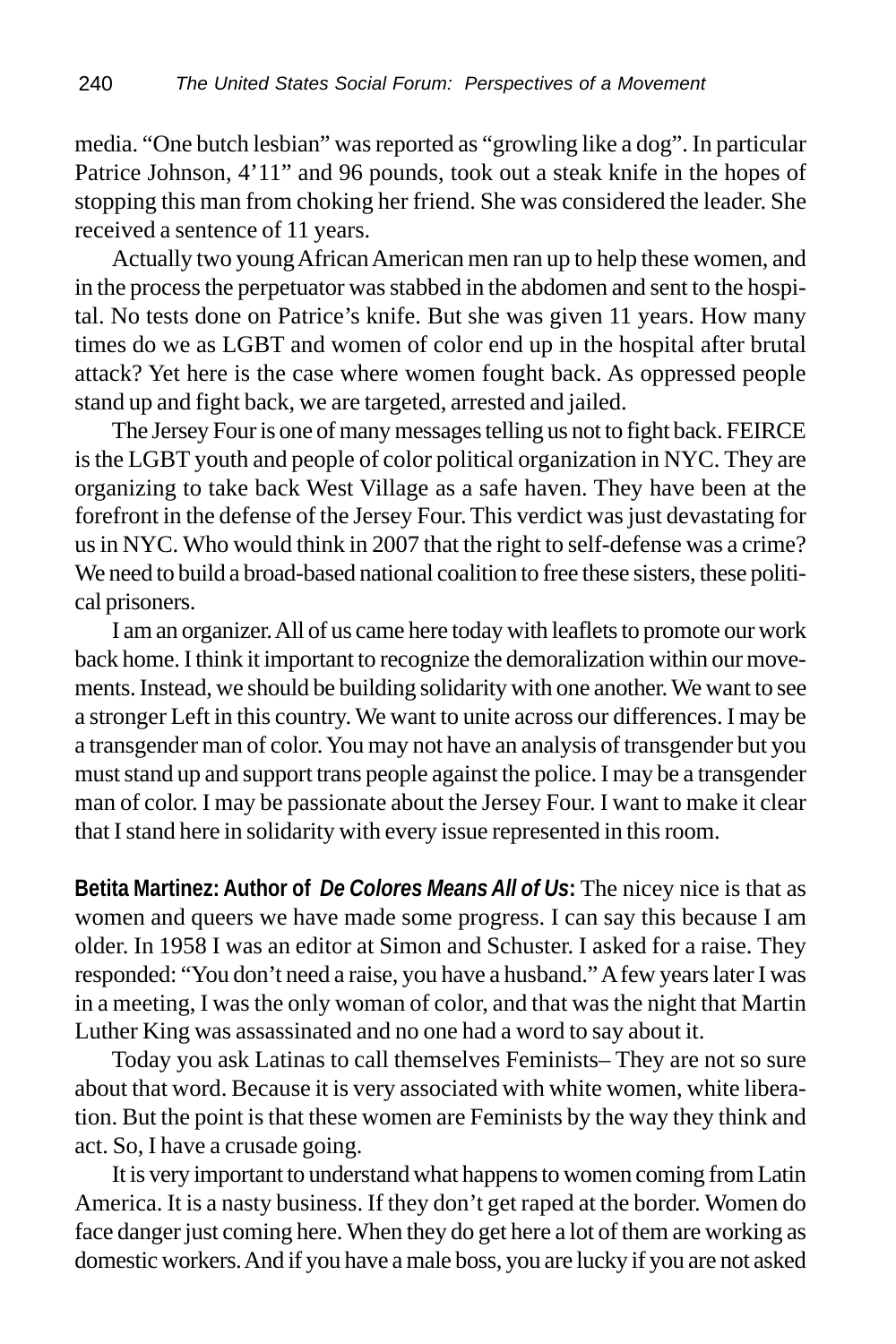to do certain things for that boss. So, encountering the realities here…economically, biologically, everything. Being disabled is also an issue. There is not enough recognition in Latin America about the needs of disabled people.

But I do think we have seen progress on these fronts. For example, there was a time in the Chicano movement, when as a young Latina you could not do security. That was for men. You could not make speeches. That was for men to do. You could not lift heavy things. But, you could make the coffee. You could make the food. You could do you know what with male leaders. I am glad to say, there are at last two organizations in San Francisco today of men and women both where the leadership has to be fifty-fifty men and women. And that is a victory. It may sound like a small victory. They are even combating homophobic jokes that get made at Marches, and rallies and things like that.

I am very proud to announce the good news today is that a national organization of domestic workers has been formed just today. I know a number of organizations here at the Forum are supporting it. One of the organizations is from the Bay area, immigrant women who are taking care of kids, cleaning. They are fighting for their rights. So this is a real victory. It is really clear by now that there cannot be any effective organizing in the US without the presence of women and queers in leadership positions. I am particularly talking about low income women and women of color. Like this plenary session tonight, was an accomplishment, that we took a good hunk of time to talk about women's issues.

Loretta was talking about combating our brainwashing, that is why when we talk about the colonized body we also have to talk about the colonized mind. We have to also develop a vision for the kind of society that we want– I don't mean that it is free of racism and sexism. I mean a society that is not capitalist, that is not imperialist.

I went to Cuba in 1959, three months after the overthrow of Bastista. A year later Fidel Castro gave a speech–"We're socialist." Well OK, we are still trying. We keep trying. And this movement is happening all over Latin America. I think it's time for us to take on these models. We are communists with a small c. The word communal is all there. We are talking about getting together with a lot of respect. I see so much of it in this room. Thank you.

#### **Post Forum**

During the weeks following the USSF, there was an exciting buzz on the e-list of media activists, enthusiastic about sharing and finding media images for stories aimed at the waiting global community...I edited the "Liberating Gender and Sexuality" plenary panel. I cut out a few pieces where the video was poor quality. This ignited charges of censoring the speaker's brilliant words. I shake my head in response to an angry e-mail thinking, it's not that I didn't want the world to know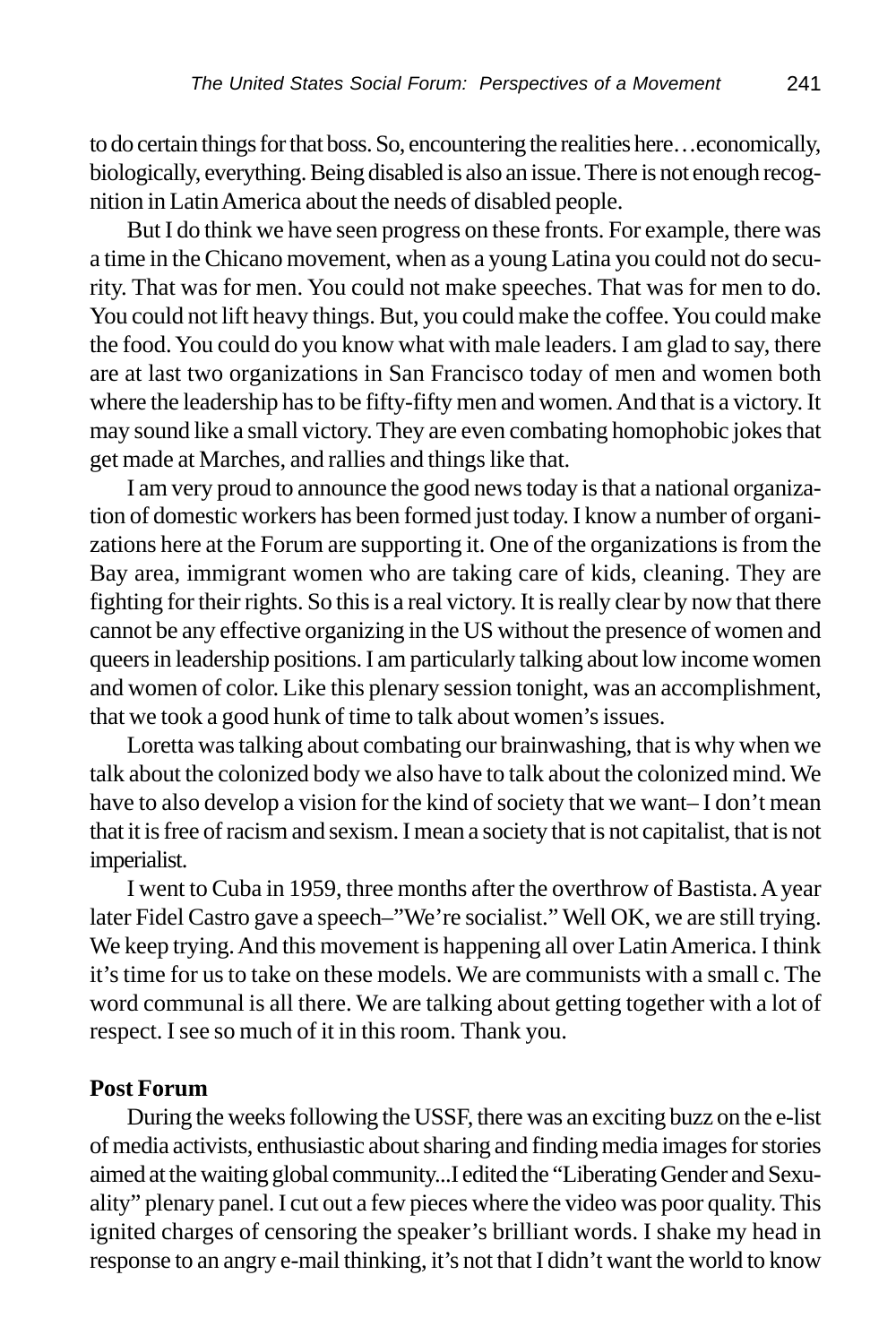she believes in the abolition of all prisons; really, it was because the visual transition from one speaker to the other would have made you dizzy and throw up.

Once I announced the availability of the "Liberating Gender and Sexuality" plenary on DVD, there was a great deal of initial interest. This lead to another hard lesson: get the money upfront, even from well-meaning social justice activists. In the rush of getting the DVD out while it was still timely, I paid for duplications and printings out of my own threadbare pocket, while only requiring people to send a check after delivery.

**Beverly Yuen Thompson:** As activists, we know the pain of being shut out of mainstream media coverage; therefore, on-line sharing of video and audio content is a lifeline for those unable to attend.

**Ariel Dougherty:** As someone who could not attend USSF, seeing the DVD on the "Liberating Gender and Sexuality" plenary was so invigorating!! The intense and thorough feminist political analysis expressed on that stage was vital to our movement. The electricity in the room was palatable. All that came searing through the video. Too bad it hasn't played on Link TV! Beverly Thompson is to be commended for getting her edit out so very fast.

**Beverly Yuen Thompson:** It is imperative that we document these social justice gatherings so that their impact can extend beyond one particular city, and to the rest of the world.

### **WWG CONTINUES**

**Ann Smith:** The sisterhood continues, as does our WWG. We have much to offer the next USSF as well as being a positive force for support to other feminist groups at World Forums and other events.

**Loretta Ross:** As regards Sister Song's and my leadership, I use the word 'manageable' loosely because the timing was ABOMINABLE. According to our original planning in 2005, our own national conference was to be in 2006 and the USSF was to be in 2006, so we moved our national conference to 2007. And then Katrina happened, moving the Forum to 2007. So we had our national conference and the Social Forum occurring only three weeks apart—which really strained our capacity. Because no small organization like ours wants TWO major events within three weeks of one another!! But it was unavoidable and we coped with it as best we could. What I am especially disappointed in is that because of that unfortunate timing, we could not do all that would have been possible if the two events had been further apart. For example, we had called in all our chits for our financial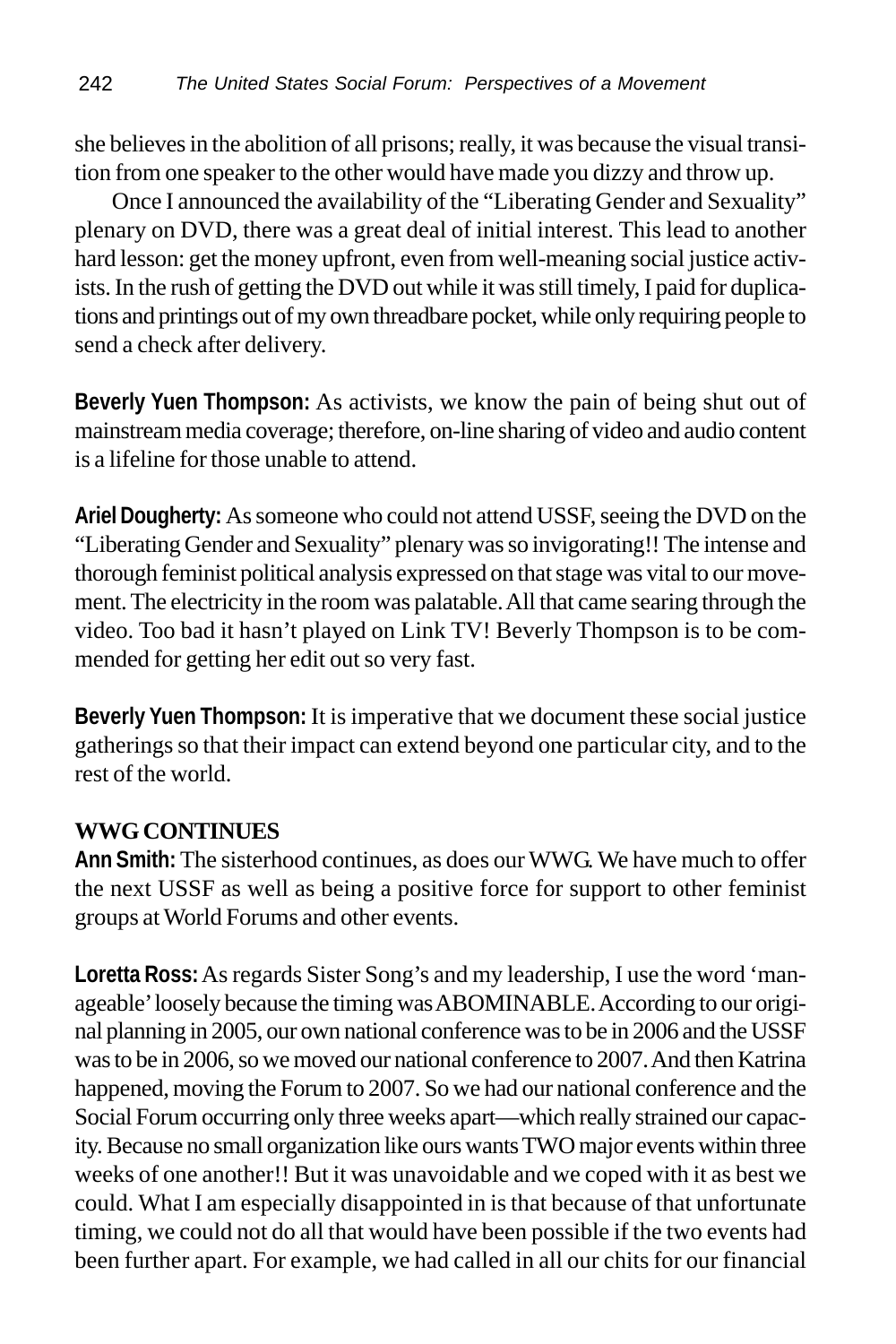supporters and sponsors for our national conference. Well, I couldn't call in those chits for the social forum at the same time. But, if they had been a year apart I could have gone to the women's organizations that support SisterSong routinely asked them to support the Women's Working Group at the Social Forum. But we couldn't ask our same donors to donate TWICE within three weeks of each other. The same was true of having a communications strategy for the Women's Working Group. And even to have the time and attention to maximize the impact of WWG within the Social Forum.

**Ann Smith:** It is our dream to have a women's red tent at the next USSF, one that is air conditioned and is large enough to accommodate all women who want to share best practices, resources and to just be ourselves.

**Loretta Ross:** I'm no longer facilitating the WWG because I'm enrolled in school working on my PhD while working full-time at SisterSong, so I had to step down in August 2007. The NPC still meets and I have designated someone else to keep the SisterSong seat there occupied.

**Nkenge Toure:** Well, the 2010 USSF is coming and the same movement types with the same analysis of women and where that fits within social and political change will sit on the National Planning Committee. Sadly I speak not only of male NPC members. If this is not to be the reality and women are to be integrated and not patronized during the 2010 forum, it's our move!!!

**Loretta Ross:** The USSF was an unqualified success by any measure. I believe the Women's Working Group had a positive effect. The USSF ended up being the most gender balanced social forum ever. By our raising the issues and benefiting from other forums, each of the groups and the plenaries and people involved in the process were far more gender-sensitive and accountable to gender balance than they might have been without our influence. I believe that until we were organized as a force, the NPC was not consciously holding themselves accountable for gender issues and balance; at least it was not reflected in the copious minutes carefully recorded.

The Reproductive Justice Briefing Book created by the WWG was a compilation of 70+ 1-page essays on the intersections of reproductive politics with other human rights and social justice issues to build greater unity between different social justice issues. It was a great success. The Pro-Choice Education Project and the WWG raised the funds to independently publish and distribute the book at the Forum. The Pro-Choice Education Project has continued that project a whole year later by producing a new edition of the book, twice as large as the original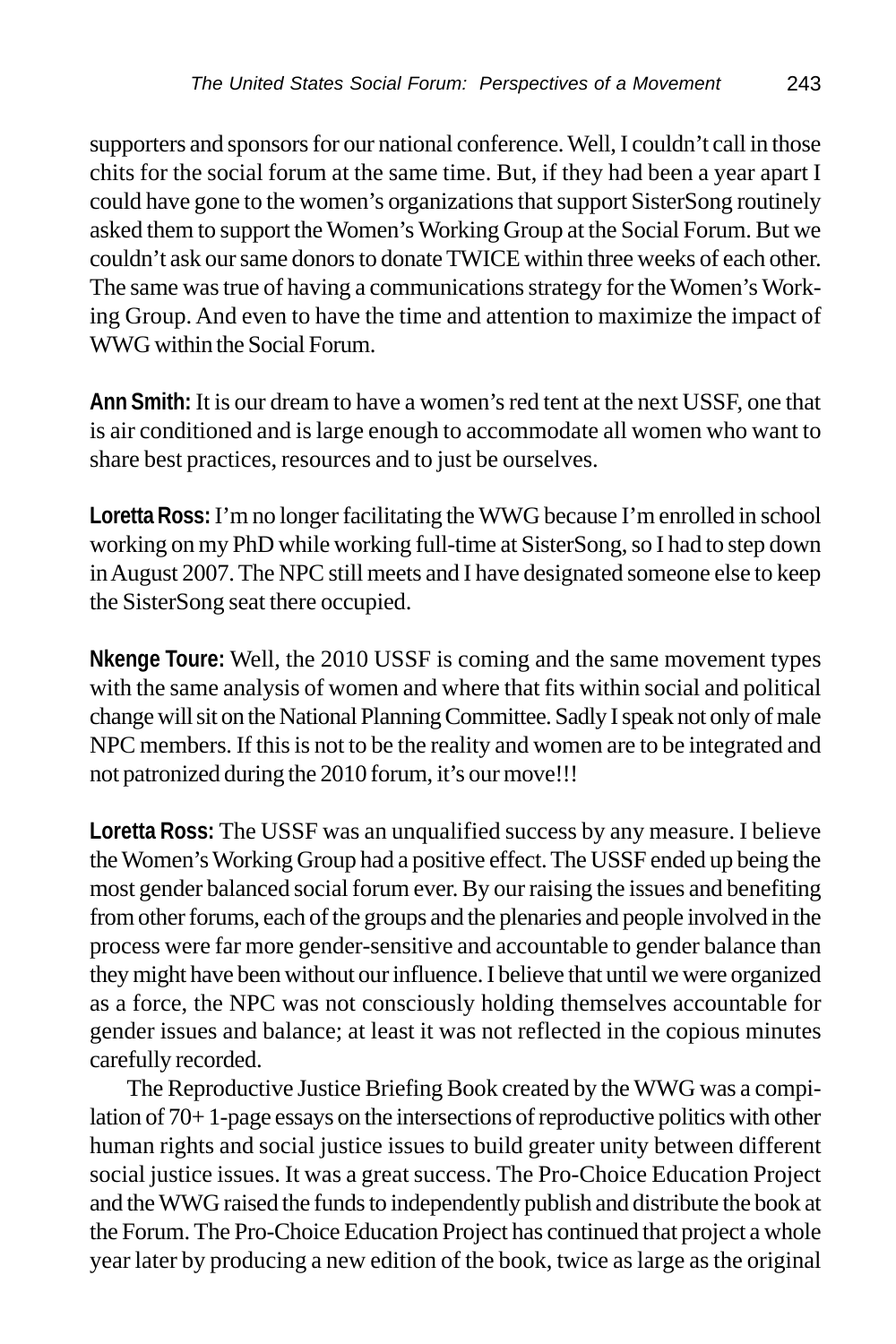one we had at the Forum. So, we created a project that has legs long after the Forum. Even though we didn't have strong capacity to raise money or get grants from the National Planning Committee, that fact that we were able to independently raise the money to pay for the Briefing Book was important. Again, I just wish we could have done more. We were self financing in terms of attending NPC meetings and contributing as individuals and organizations to the USSF.

**Pat Willis:** I have strong hopes that the next USSF will present even more opportunities for us to ensure women's human rights in all arenas and for all issues.

**Anne Olson:** I continue to recommend the Reproductive Justice Briefing Book to the students in various colleges in Atlanta when I give human rights talks.

**Loretta Ross:** Yes, I think this was a strength of the WWG, the positive interaction of many women's organizations working together. But I also am privileged to be in a twelve-year coalition of women of color working very well together. I have as much experience of women working well together as women being divisive with one another…so I do not think it is all one way or the other. What, for example, made the March of Women's Lives organizing fairly problematic was that there had never been a march organized by a coalition before. So, all the early politics of building coalitions had an impact on the March. I think that was unavoidable. Because you had organizations that had not historically not collaborated very well together. But with the USSF, and I actually thought for all the criticisms that I am offering it and for the problems within the NPC, I still think it was itself a model of collaboration. The tensions that they had to deal with on a daily basis on power and control, issues of supremacy and stuff easily could have thwarted that process and broken it down. And the fact that those really great leaders on the NPC prevented that from happening is a real testament to them. They pulled off a miracle. And many doubted that it could be done.

**Jacqui Patterson:** The Women's Working Group of the USSF is a space of great promise and, indeed, has already accomplished so much. As we look ahead to the coming months/years, we envision ensuring that feminist voices, visions, and movements are at the center of our work in helping to design the agenda for the 2010 USSF. We also recognize the tensions in "feminism" with various groups feeling marginalized within the movement and seek to bridge those gaps so that we have an inclusive agenda and membership that together espouses principles that actively advance women's rights. We will ensure that representation isn't only selected by identity, (i.e. gender, race, sexual identity, etc) but that women who we put forth to sit at the deliberating and decision making tables will proactively ad-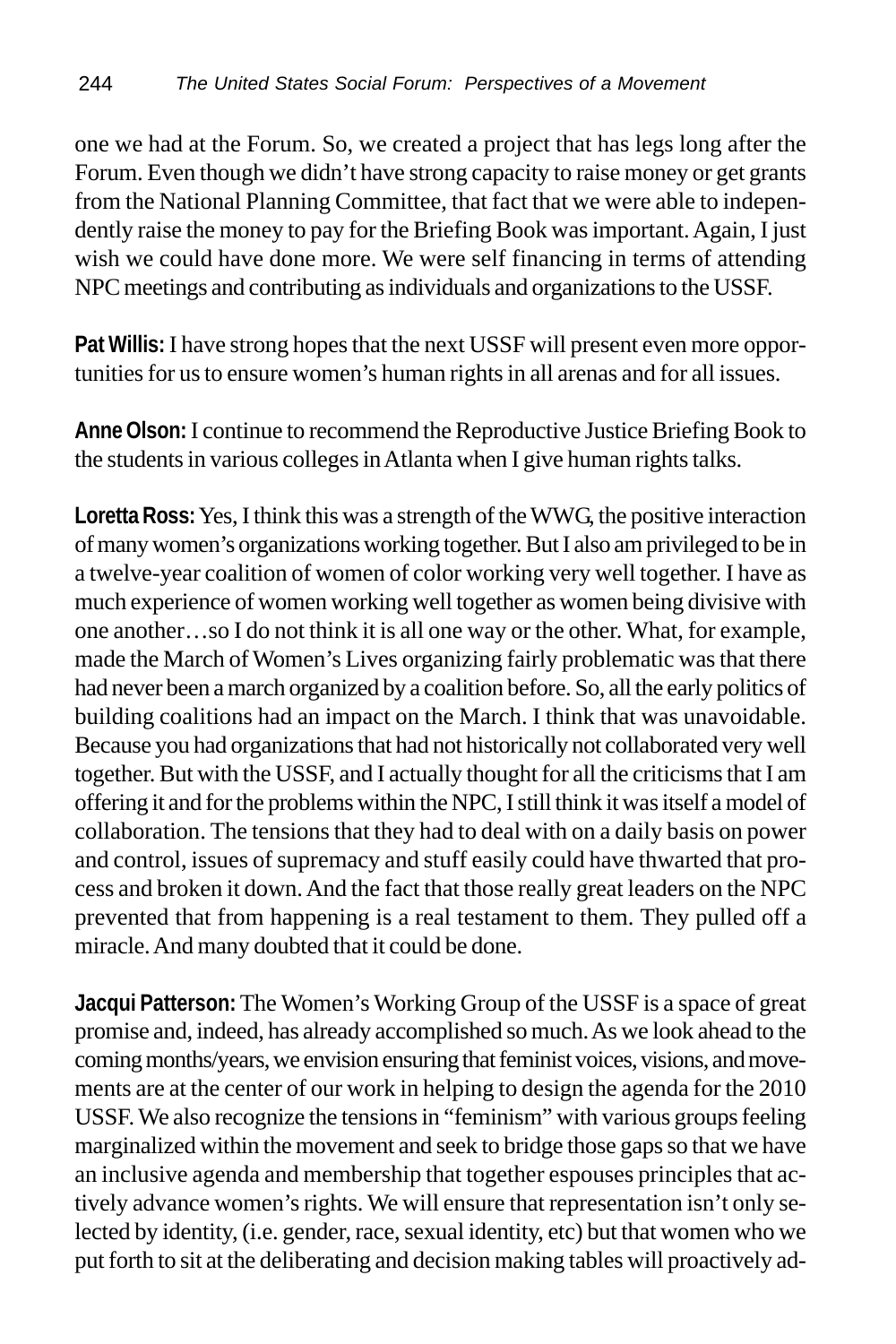vance a women's rights frame and content, with deliberate representation by oft marginalized groups. In the words of the motto for the Women's Networking Zone at the recently held International AIDS Conference, through intentional inclusion the Women's Working Group will centralize advancing *"All Women and All Rights*!"

An evolving Women's Working Group Leadership Circle serves as the center of the WWG's on-going activities. At the time of creating this narrative Jacqui Patterson and Ariel Dougherty were the Leadership Circle's coordinators.

### **OUTCOMES & REFERENCES**

• The Court of Women Retrieved at <http://courtofwomen.bravehost.com/ courtofwomen@gmail.com>

• The Reproductive Justice Briefing Book Retrieved at <http://www. protectchoice.org/downloads/Reproductive%20Justice%20Briefing%20Book.pdf> or <http://www.sistersong.net/>

• Lots of good stuff from FIRE Feminist International Radio Endeavor on the WWG events. Retrieved at <http://www.fire.or.cr/indice\_ingles07-08.htm>

• USSF Plenary: Liberating Gender and Sexuality Atlanta, June 30, 2007

• DVD Recorded and Distributed by Snakegirl Productions. Retrieved at <http:/ /www.snakegirl.net>

• Mariposa Retreat and Gardens is home to Mariposa Moon Lodge, where women share deep ritual around blood time and life changes. Retrieved at <www.mariposaretreat.com>

• Marina Alzugaray has been involved in setting up moon lodges and tents since the 1980's. Retrieved at **<**www.comadresinstitute.com>

• The Red Web Foundation, whose mission is to create life-long menstrual health through community and education. Retrieved at (www.redwebfoundation.org).

• Circle Connections is a major organizer of the Sophia Women's World Conference in Sofia, Bulgaria, May 25-29, 2010. Retrieved at <www.circleconnections.com>

### \*Affiliations:

- Nkenge Toure, Producer, In Our Voices
- Ann Smith, Co-Director, Circle Connections–www.circleconnections.com/
- Anne Olson, Project South Leadership Team, Georgia Minimum/Living Wage Coalition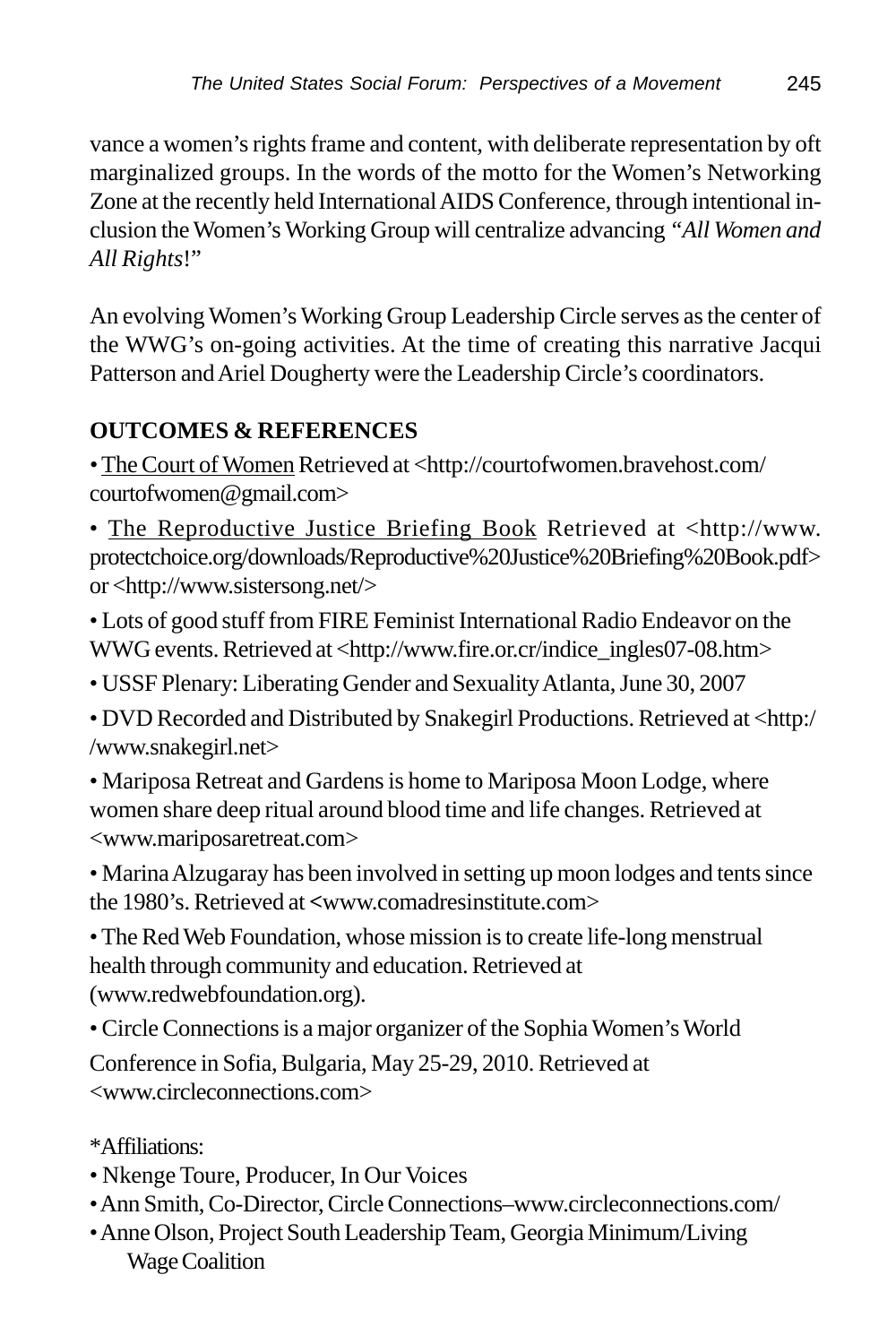- Loretta Ross, National Coordinator, SisterSong, Women of Color Reproductive Justice, http://www.sistersong.net/
- Fakhri Haghani, Professor, Georgia State University
- Pat Willis, Visiting Assistant Professor and Activist-in-Residence Women's and Gender Studies,Wake Forest University
- Ariel Dougherty, Initiator, Media Equity Collaborative
- Beverly Yuen Thompson, PhD, Women's Studies at Texas Woman's University in Denton. http://www.snakegirl.net
- Mia Mingus, SPARK Reproductive Justice Now (formerly Georgians for Choice) http://sparkrj.org/content/
- Jacqui Patterson, Senior Women's Rights Policy Analyst, ActionAid International US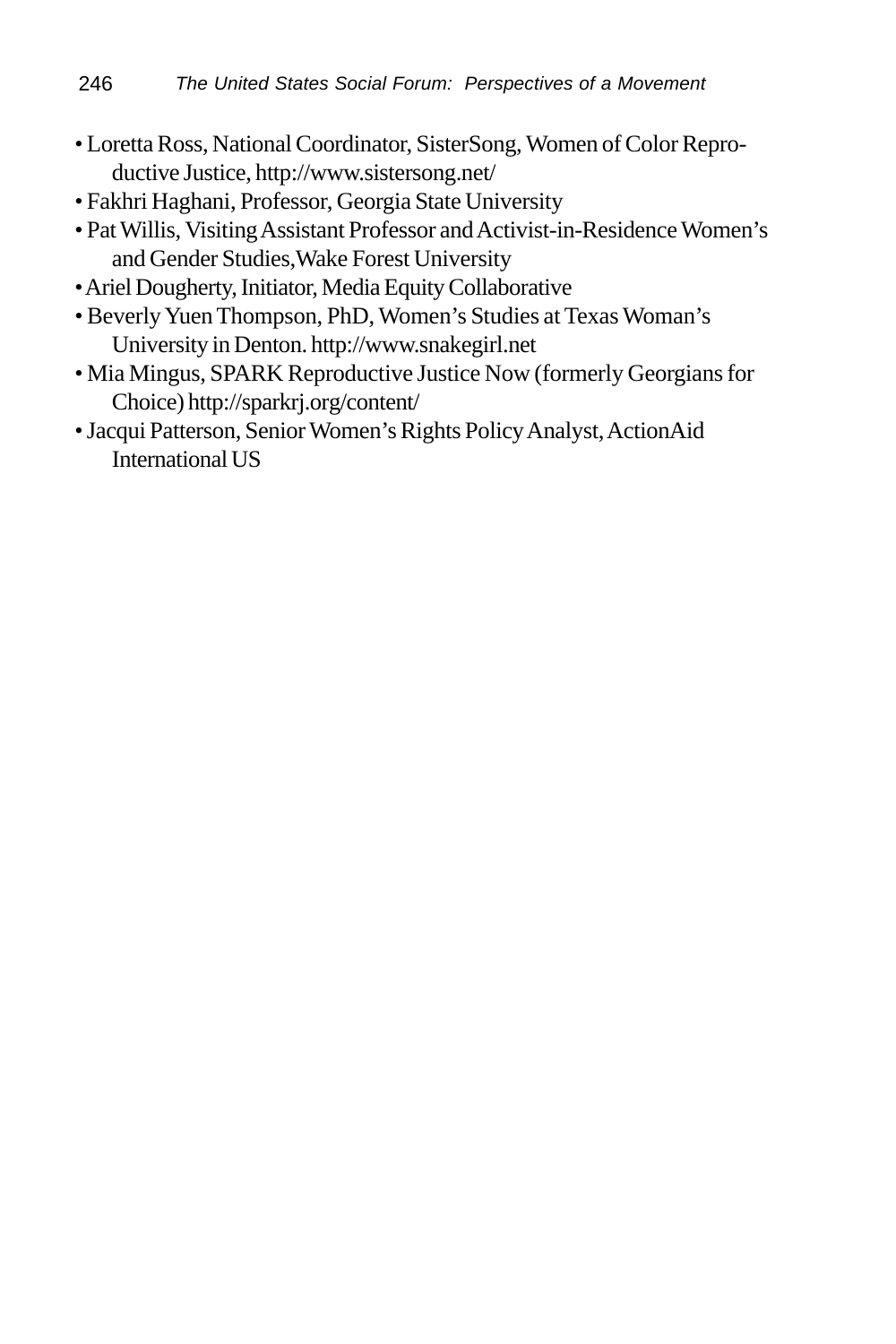### **Chapter 22**

### **Another Economy is Possible!**

*Using the US Social Forum to Create the US Solidarity Economy Network*

> *Julie Matthaei, Solidarity Economy Network*

> *Jenna Allard, Solidarity Economy Network*

#### **Introduction**

In this piece, we show how a group of economic activists and academics from different organizations were inspired by the USSF, and the social forum movement in general, to come together in a co-creative process. The original intent of the group was to create a block of sessions on economic alternatives at the USSF 2007. However, in the end, we also used the USSF to create a new organization, the US Solidarity Economy Network (US SEN, www.USSEN.org), whose goal is to promote progressive economic transformation in the US and the world.

We write this description as active participants in the events we describe. Julie is a professor of economics at Wellesley College who specializes in race and gender in US economic history, feminist economics, and more recently, current movements for economic transformation; she is also co-director of Guramylay: Growing the Green Economy (www.growingthegreeneconomy.org), with her husband, Germai Medhanie. Julie was a key player in the working group which got together to plan the sessions and caucuses at the Forum, and she organized, spoke at, and attended sessions and caucuses at the Forum. She is currently on the Coordinating Committee of US SEN. A few months before the USSF, Julie met Jenna, a graduating senior at Wellesley who had a passionate interest in, and considerable knowledge of, the global solidarity economy movement. Guramylay hired Jenna starting June 1, 2007, and she became involved in the last month of preparing for the USSF. Jenna attended the USSF sessions and caucuses and video-recorded them. She then joined the coordinating committee as a Guramylay representative. Allard and Mathei co-edited, with Carl Davidson, a book of papers and reports from the USSF's solidarity economy activities, *Solidarity Economy: Building Alternatives for People and Planet (2008).*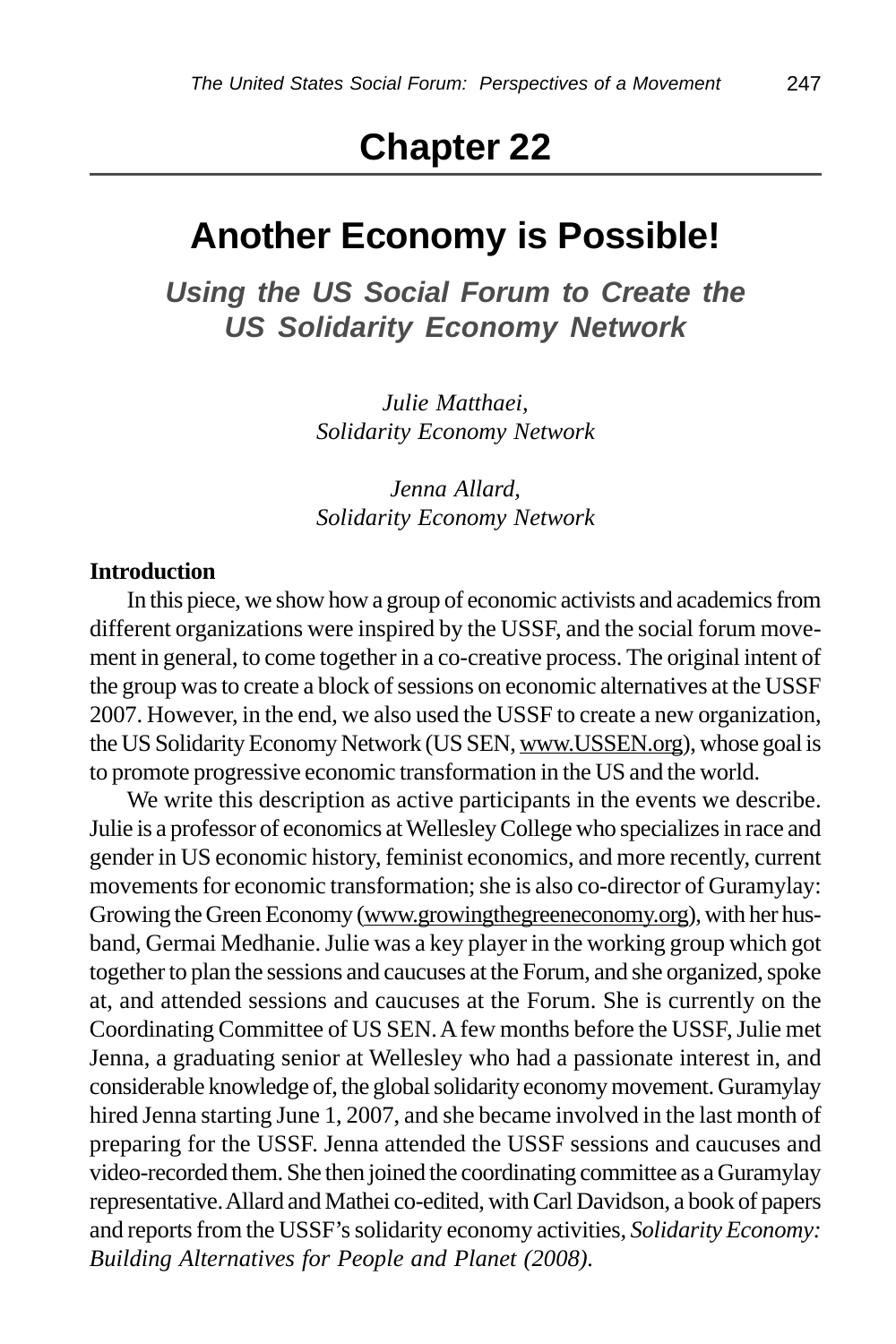### **Coming Together: Bringing a Discussion of Economic Alternatives to the First-Ever USSF**

The planning of the economic alternatives track of sessions at the USSF came together under the direction of Emily Kawano. Emily directs the Center for Popular Economics (CPE), a nonprofit collective of over sixty economists which works to promote economic justice and sustainability through economic education. Realizing that the USSF was a great organizing opportunity, Emily had decided to organize a workshop track at the USSF, in lieu of holding CPE's annual summer institute; she also became a member of the USSF Program Committee. The first formal meeting to plan this track happened in January of 2007.

Most of our members were enthusiasts of the social forum movement, and had participated in, helped plan, and/or studied other social forums and the social forum movement. We were inspired and energized by the prospect of helping create, finally, the first-ever USSF. Further, we were familiar with the social forum movement's statement of principles, its motto, its multidimensional focus, and its pluralism. All of these were to affect the form our organizing would take, as well as the content of our work.

First, the planning group crystallized around and was inspired by the social forum movement's motto, "Another World is Possible." This motto led us to create a group of sessions that went beyond the traditional critiques of neoliberal capitalist economics to focus on an economic way forward. We decided to showcase the alternative economic values and institutions that have been proliferating in the US. This led us to include as well the solidarity economy movements abroad which have begun to create networks of these alternatives.

Because of this focus on "Another Economy is Possible," the project brought together people and organizations involved studying and creating such alternatives– many of whom had never met or worked together before. The core group included Emily Kawano of the Center for Popular Economics; Julie Matthaei of Guramylay, TransformationCentral.org, and Wellesley College; Ethan Miller of Grassroots Economic Organizing (GEO) and the Data Commons Project; Dan Swinney of the Center for Labor and Community Research (CLCR) and the North American Network for a Solidarity Economy (NANSE); and Melissa Hoover of the US Federation of Worker Cooperatives. Also part of the Working Group, and participating in much of the planning, were Jessica Gordon Nembhard of the Democracy Collaborative; Heather Schoonover of the Institute for Agriculture and Trade Policy (IATP); and Michael Menser of American Federation of Teachers (IFT) and Brooklyn College. Yvon Poirier of the Le Groupe d'économie solidaire du Québec **(**Solidarity Economy Network of Quebec, GESQ) was brought in by Dan Swinney in the spring to provide us with perspective and knowledge of solidarity economy organizing in Canada.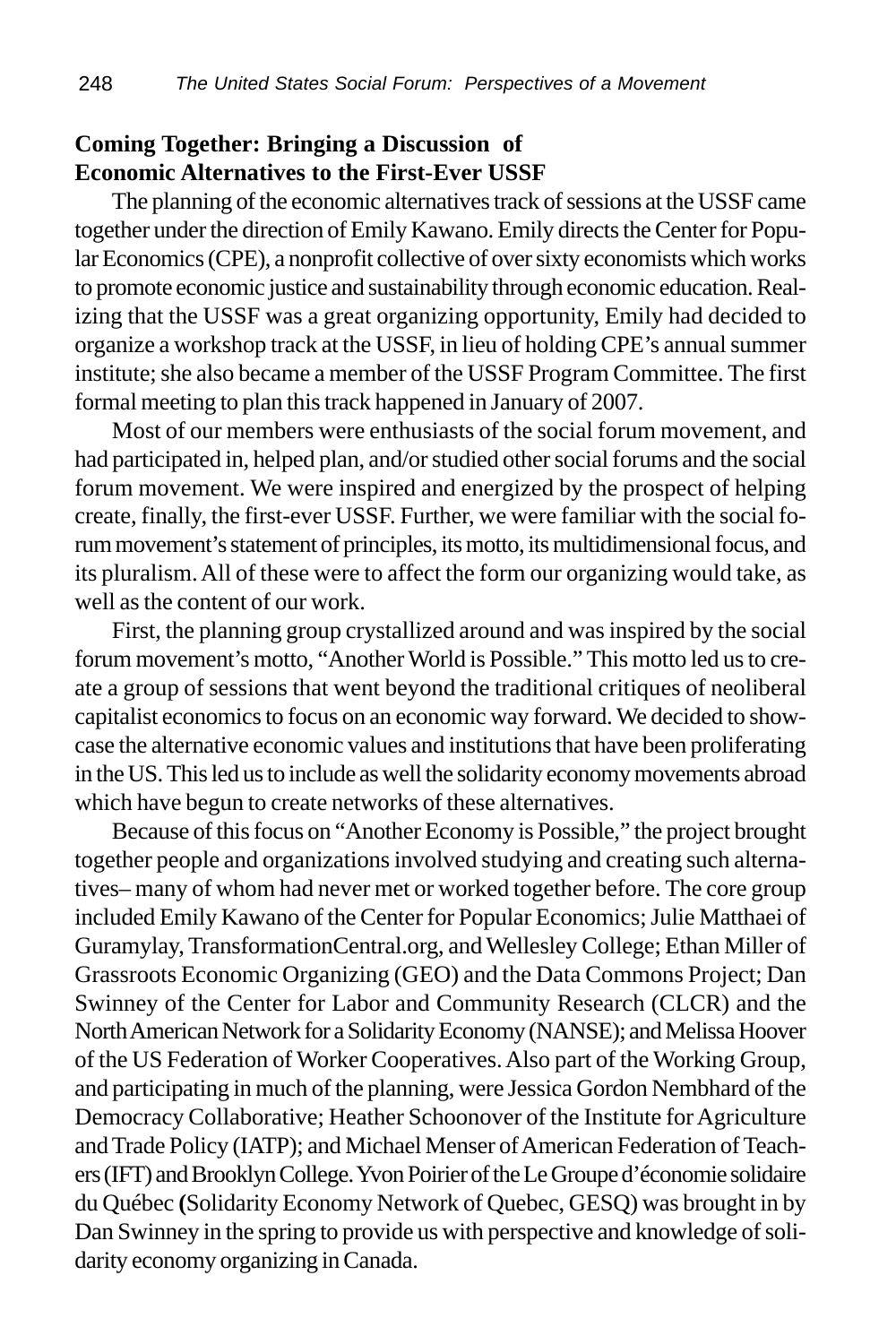Our actual discussions of what kinds of economic values, practices, and institutions to showcase in our sessions were also influenced by the fact that we were planning and preparing for the USSF. Through bi-monthly conference call meetings, we developed a list of economic "sectors" we wanted to cover, and of groups within those sectors which we wanted to invite to present in our workshops at the USSF. These discussions required us to decide who was "in" and who was "out." Traditional Left discourse has tended to privilege the struggle against class oppression, and hence to showcase worker-owned cooperatives as the key to economic transformation because they transcend class exploitation; more extreme Left discourse dismisses even these classless experiments as reformist. In contrast, the social forum movement has coalesced around "un solo no"–a single no, to neoliberal economics–and, in the Zapatistas' words, "un million de si" (a million yeses, a million ways forward.) Also, as a movement of movements, it has brought together workers, farmers, women, lesbians and gays, environmentalists, and many others to struggle together against all forms of inequality and oppression–each of which stands to learn from interaction with one another–and affirmed pluralism, rather than one politically correct point of view.

So as our group discussed which economic processes and alternatives to include in our sessions, we found ourselves arguing ourselves out of the traditional narrow leftist boxes. We all agreed that we wanted to have panels on worker coops, and other economic alternatives such as community currencies, land-trusts, and community-supported agriculture. But some of us pushed to include other, more economically mainstream, practices. For example, Dan Swinney of CLCR, who was working for community economic development in Chicago through the support of "high road" local, community-based corporations, convinced the group that we should be "system neutral" in our language, rather than explicitly anti-capitalist and anti-corporate. Leftists, he noted, have often painted themselves out of the picture with their strict adherence to Marxist orthodoxy and socialist ideals, while millions of small, privately held corporations are potential allies for our movements, as well as possible targets for conversion to coops. Similarly, Julie argued for Fair Trade organizations such as the Business Alliance for Local Living Economies (BALLE), which focuses on local small business, or Co-op America, the Center for a New American Dream, and the Social Investment Forum which focus on socially responsible consumption and investment as well as for the inclusion of progressive feminist, anti-racist, and environmentalist groups. Our planning group ended up evolving a "big tent" conception of economic alternatives and the solidarity economy in the US, where an individual or group's participation was not determined by being perfectly aligned with progressive values (i.e. anti-classist, -racist, -sexist, -nationalist, -homophobic, and sustainable/ecological). Indeed, we realized that few were. Rather, we included groups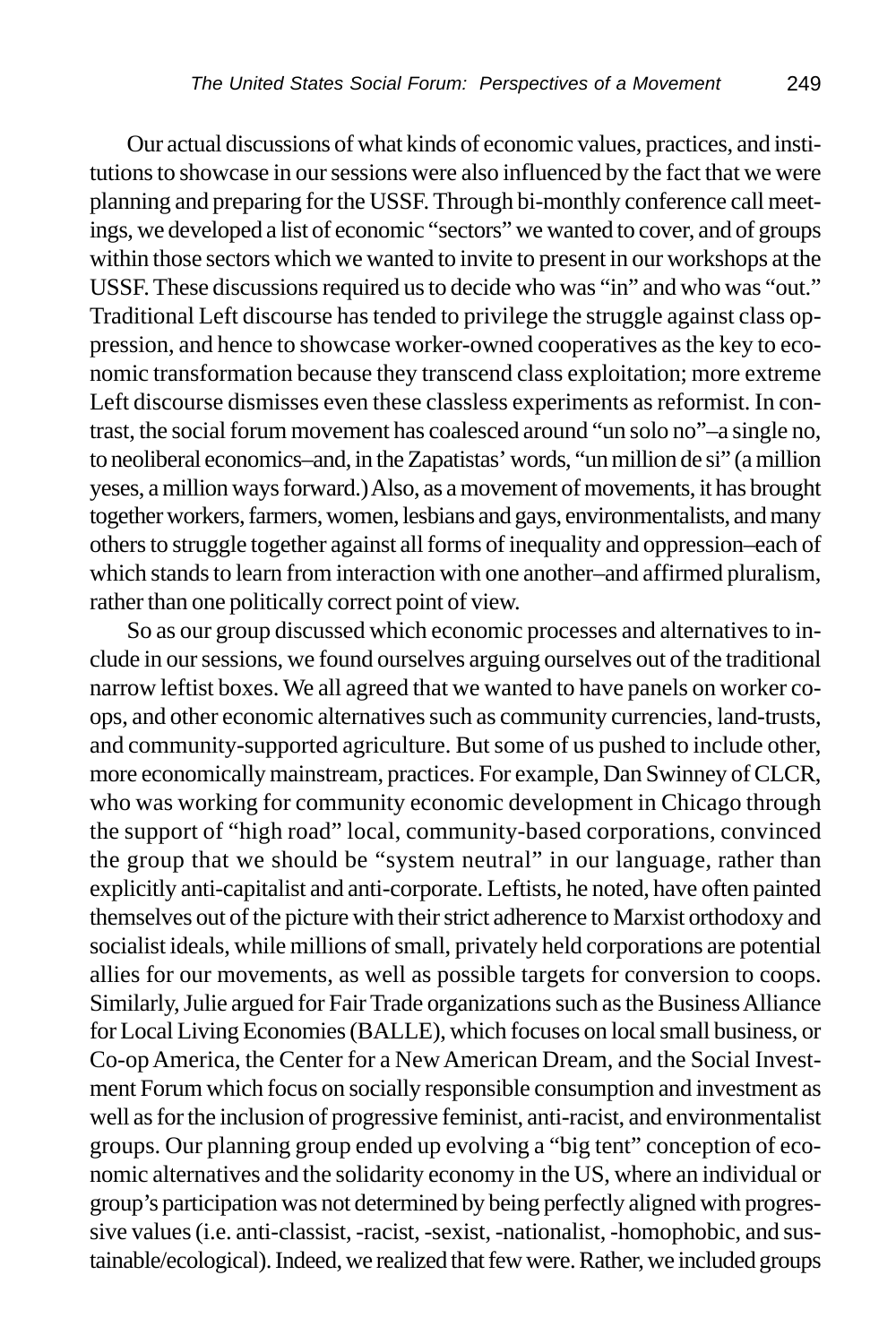and institutions that we saw as qualitatively transformative in their values and practices in at least one of these dimensions, as well as open, at least in principle, to striving to extend their commitment to economic justice to its other dimensions. As we found out later from our foreign colleagues in the solidarity economy movement, the bringing together of groups in this way to learn from–and be pushed by– one another is a key part of the solidarity economy movement, as it is of the social forum movement.

Another important way in which our group's planning was affected by the social forum process was through our knowledge of a weakness of past forums– that they bring people and groups together for an inspiring event, but that the energy often dissipates afterwards, with little or no permanent effect. We were determined to use the USSF 2007 as an opportunity to bring together economic activists from all over the country to build an ongoing organization. Thus, from the beginning, we made plans for caucus meetings, among representatives from the different groups we were inviting, to engage in discussion of how to work together to further progressive economic transformation in the US. By April and May, we began to realize in our phone meetings that we wanted to propose the formation of a solidarity economy network in the US at these caucuses–similar to the networks which exist throughout Latin America, and in Canada, Europe, Africa and Asia.

A final way in which the social forum movement affected our planning and process was its internationalism. The social forum movement began as an international movement, a coming together against the devastation wrought by neoliberal economics. It seemed highly appropriate, therefore, that we invite activists from the solidarity economy movement in Canada and Latin America to present in our workshops, as well as to participate in our caucus meetings. Dan Swinney, who knew international solidarity economy activists through his participation in NANSE, invited Nedda Argullo (Grupo Red de Economia Solidaria del Peru, Solidarity Economy Network Group of Peru, GRESP), Chilo Villareal (Mexico, Rural Coalition), Mike Lewis (Centre for Community Enterprise, CCE, Vancouver), Ethel Coté (Economie Solidaire de l'Ontario, Ontario Solidarity Economy Network, ESO, and Canadian Community Economic Development Network, CCEDNET), and Yvon Poirier (Le Groupe d'économie solidaire du Québec, Solidarity Economy Network of Quebec, GESQ) brought wisdom accumulated through years of experience in their own social/solidarity economy organizing. We realized, with humility and appreciation, that we–in the center of the neocolonial, globalizing beast– were being "colonized," seeded, educated, and mothered into creating a vibrant solidarity economy movement in the US by these participants. We were replicating the practice of the social forum movement, with its distinctly pro-South, anticolonial perspective, and its refreshing absence of US domination.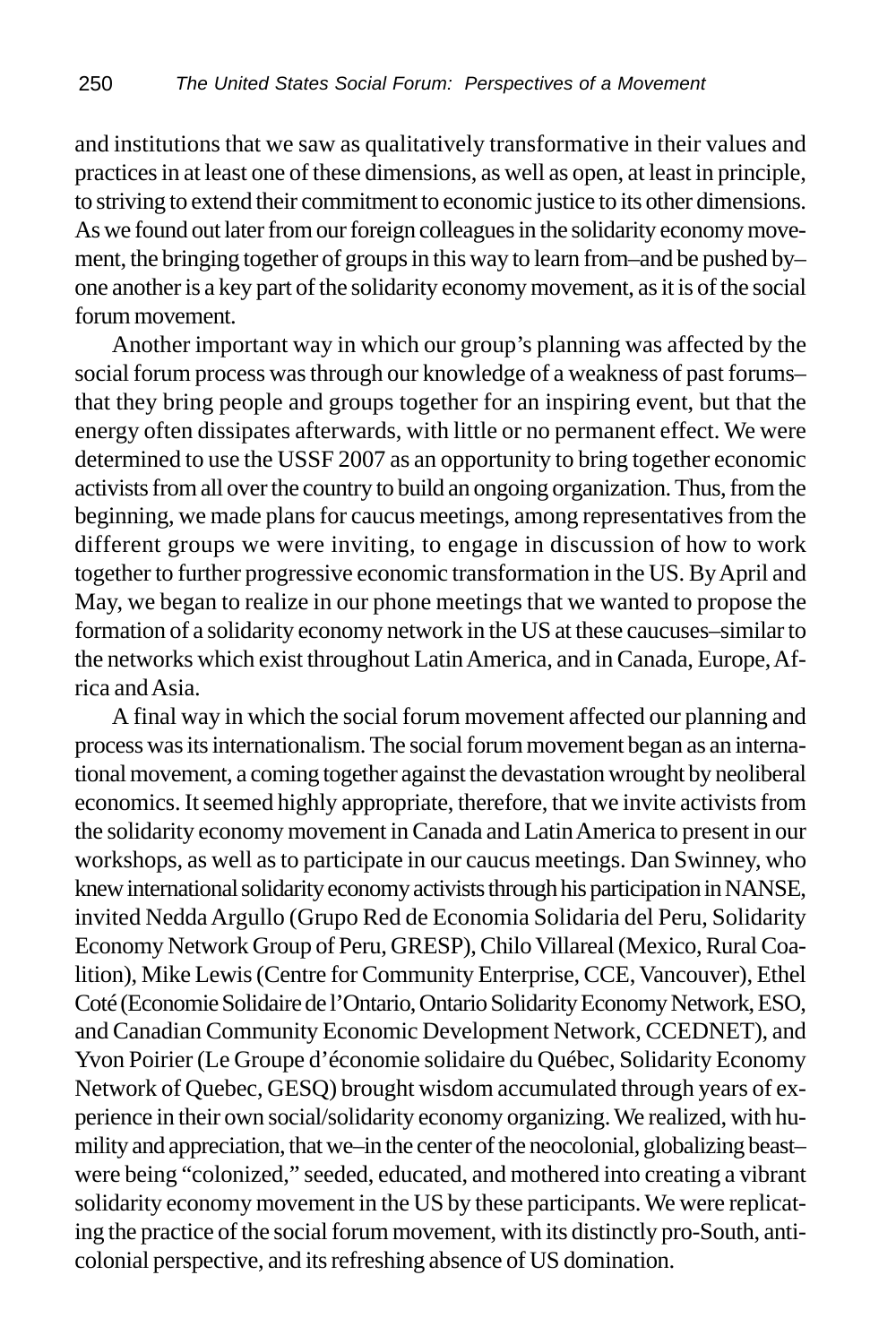From the beginning, we were aware that we were going to be part of an historic moment– the first coming together of individuals and groups from across the US, inspired by and part of the social forum movement, to teach about, discuss, and hopefully create an ongoing organization dedicated to economic transformation. So we did our best in documenting what we did, through notes, sound recording, and video recording. Many of our video recordings are available for viewing on Guramylay's website, TransformationCentral.org.

#### **At the USSF:**

#### **Workshops and Caucuses**

In all, the Solidarity Economy Working Group organized twenty-seven workshops on the solidarity economy for the USSF, under the rubric, "Building Economic Alternatives and the Social/Solidarity Economy." We also listed fiftythree allied events in our program. This program is also available on TransformationCentral.org, as are a few documents concerning the solidarity economy, written for the USSF. Because of previous experiences, our group requested and was able to arrange for almost all of the workshops to be held in close proximity to one another. We printed and distributed our own programs by email and in paper form, so that participants could see information about all of the workshops, and we also organized a Solidarity Economy Tent right outside the Civic Center, which provided a gathering-place and a clearinghouse for information. All of this organizing, and the fact that discussions of economic alternatives seemed extremely resonant to many at the USSF, certainly paid off: the workshops were well-attended, and the participants were enthusiastic. The idea of an economy organized around ethical values and human needs seemed intuitive. Many participants became excited about the solidarity economy framework, and wanted to learn more and find ways to participate.

These workshops featured a diverse group of speakers and a diverse range of topics. Staff at the Center for Popular Economics presented theoretical workshops, such as "Why We Need Another World: Introduction to Neoliberalism", as well as workshops analyzing specific policy initiatives, such as "The Sky as a Common Resource: Fighting Global Warming by Asserting Equal Rights to Our Atmosphere", and "US Inequality and What We Can Do About It." David Korten, a well-known author and theorist, talked to an engaged group crammed into a small conference room in the roundtable discussion, "Beyond Reform or Revolution: Economic Transformation in the US," and also spoke on the panel, "Spirituality and Economic Transformation." A debate between Michael Albert and David Schweickart about their respective economic models filled a ballroom, and drew many questions and comments. There were multiple workshops on worker cooperatives as a prime example of the solidarity economy, and on participatory bud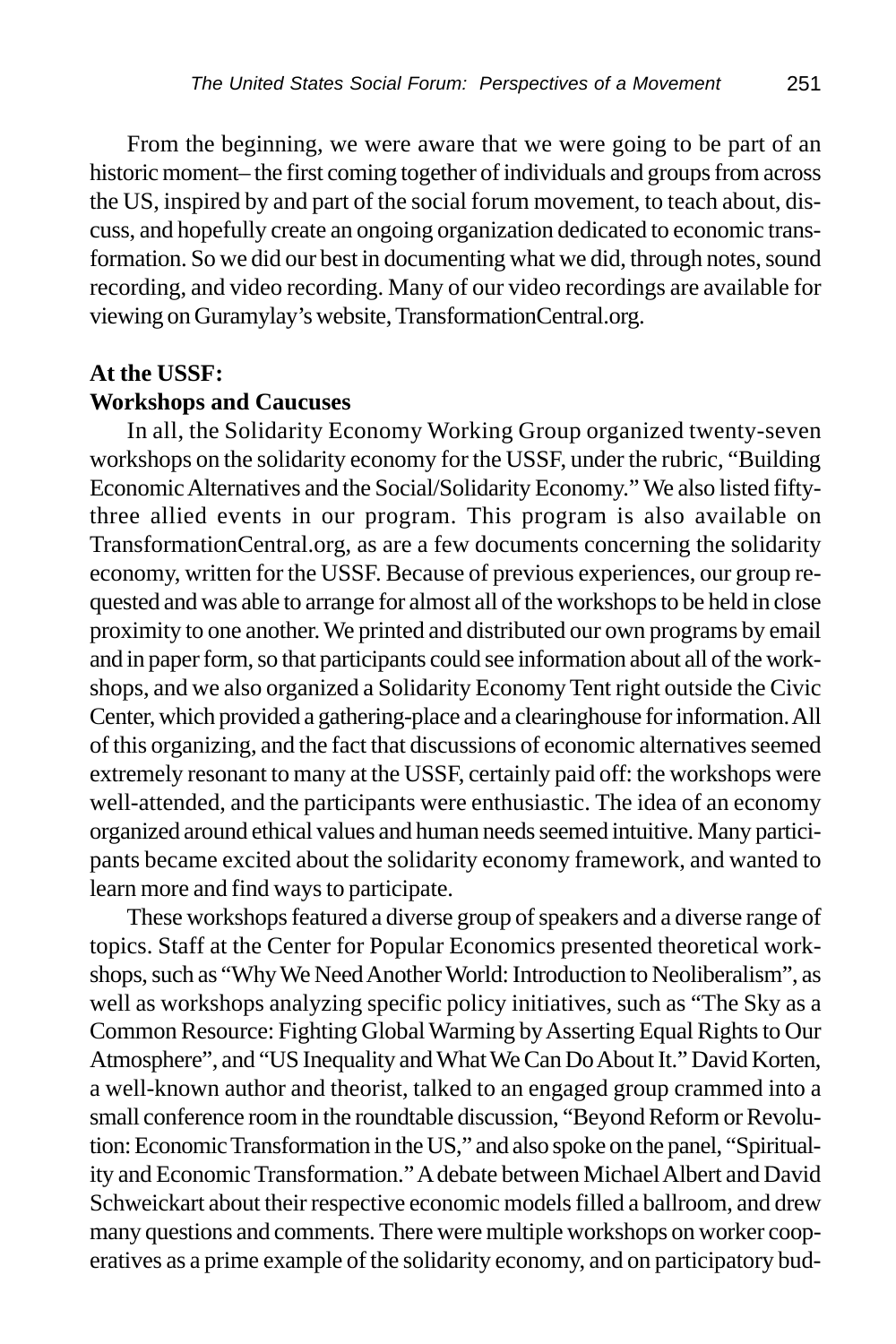geting as a solidaritous method of surplus allocation. Many speakers focused on building vibrant local economies and also combating the injustices of globalized "free" trade. Dan Swinney, a member of the Working Group, presented his new project, the Austin Polytechnical Academy in Chicago, as a way to give underprivileged students "the technical competence and the social values to then intervene in production, and lead in its development with the values of the broader community at the core of the initiative" (Allard, Davidson, and Matthaei 106:2008). In addition, solidarity economy activists from Canada, Mexico, and Peru spoke about organizing in their countries, and everyone–the organizers included–was amazed to hear what their networking already had accomplished.

The Solidarity Economy Caucuses provided our planning group with our first opportunity to meet face to face. Our goal was to educate one another, and the other invited participants, and to create an ongoing US Solidarity Economy organization.

The first caucus, held before the workshops commenced, was by invitation only. Led by the planning group, participants began the project of defining the solidarity economy, and discussed the challenges in building the solidarity economy. One of the highlights of the meeting was the presentations of international solidarity economy practitioners. Mike Lewis, the Executive Director of the Centre for Community Enterprise in Canada, talked about the distinction between social economy and solidarity economy organizing, describing solidarity economy organizing as a "cross-cutting approach," a "cluster of shared values" that must "contend across all sectors" (Allard, Davidson, and Matthaei 371:2008). He argued that the solidarity economy framework was necessary to deal with the major crises of our time: climate change, peak oil, food security and sovereignty, water quality and access, and deepening inequality. Nedda Angulo Villareal, from the Grupo Red de Economia Solidaria del Peru (Solidarity Economy Network Group of Peru), talked about the solidarity economy in the Latin American context. There, the solidarity economy movement was galvanized by the failed neoliberal and structural adjustment policies of the 1990s. It supports the poorest of the poor, those who are excluded by the market and the state. Solidarity economy initiatives provide goods for the market, and welfare services for the community. During the discussion period, Nancy Neantam, President and Executive Director of Le Chantier de l'Économie sociale (Social Economy Working Group of Quebec), introduced herself and talked about her work. In Quebec, she is creating alliances of solidarity economy organizations based on vision and values rather than structure. All types of actors, from cooperatives, to non-profits, to territorial organizations and networks, to social movements, are engaged in the process of critiquing and building the movement. As we listened, awestruck, at all the work that had been done all over the world, we again realized that we were being recruited into the interna-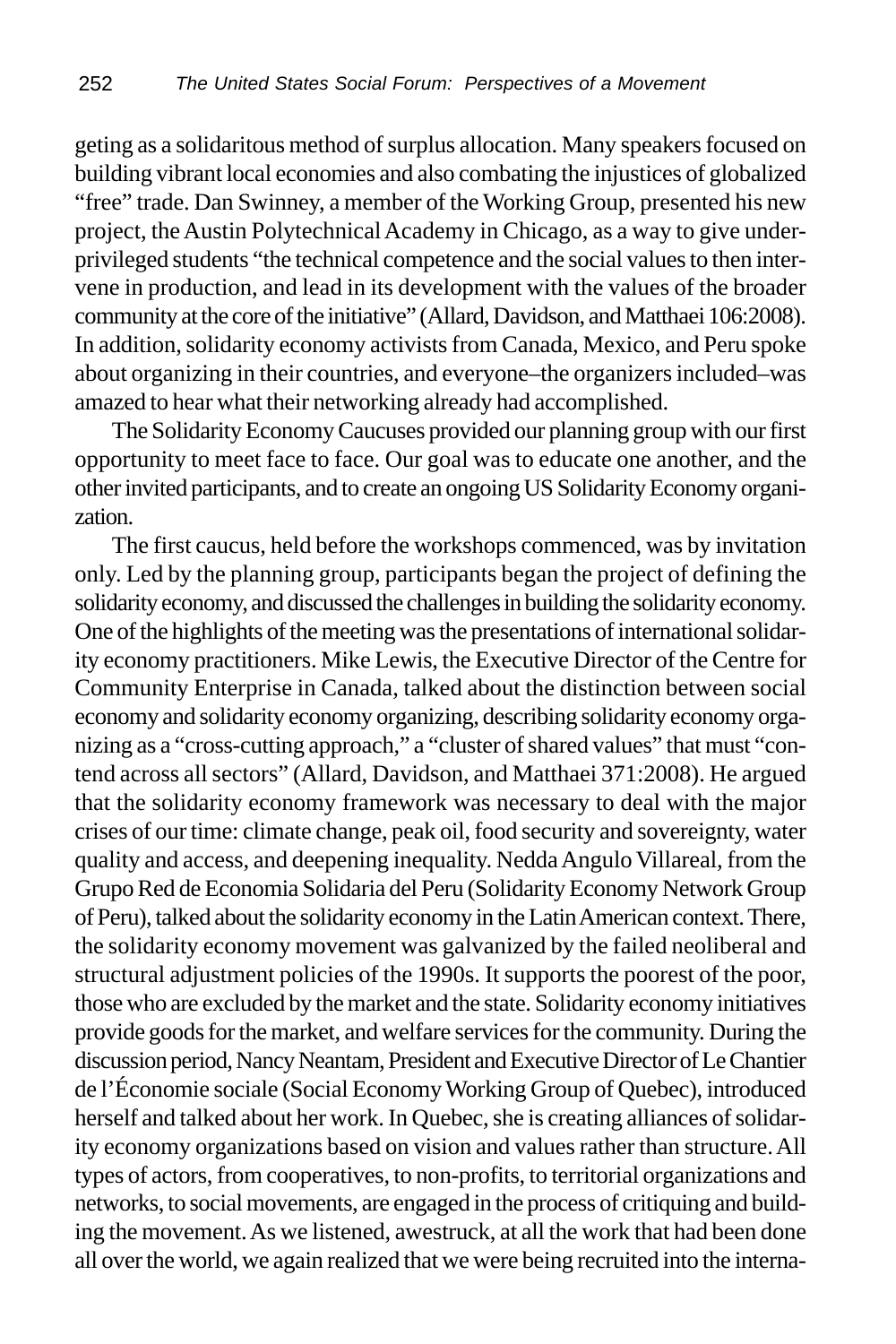tional movement. Many of these organizers had been waiting years or even decades for the United States to finally get involved in the solidarity economy movement.

The second caucus, held after the workshops had ended, was an opportunity to reconvene and reassess, although we ended up welcoming in many new faces– people who had attended one or more of our workshops and wanted to learn more about the movement. Caucus attendees noted again and again that the USSF seemed the perfect environment in which to build the solidarity economy: presenters in workshops across the board kept relating their movement struggles back to the bedrock issues of structural and economic injustice, and Forum attendees were constantly looking for concrete things they could do to make change and to create a more just economy in the present. After discussing the workshops, the caucus participants brainstormed ways to grow the solidarity economy movement in the US. At that point, Carl Davidson suggested publishing a book on the solidarity economy workshops at the USSF, to document the historic moment (and we worked later with him to bring this idea to fruition). As the caucus attendees continued to dialogue, they realized that a permanent organization with membership could really help grow the movement. It could potentially promote the solidarity economy and develop educational material, research and map the existing solidarity economy, provide technical support, and advocate for policy initiatives. Attendees also had lots of ideas about how to create organizational structures that break down natural hierarchies, to maintain the breadth and diversity of the working group, and to consciously make educational materials accessible. The second caucus concluded with an enthusiastic consensus vote to create a US Solidarity Economy Network, and to charge the planning group with the task of structuring and developing the new organization.

As we write this, it has been almost a year since the USSF and the founding of SEN. Still under the wing of CPE, we have created a website (ussen.org) with information about US SEN, and articles and resources on the solidarity economy; developed a brochure and other educational materials; made presentations on the solidarity economy at the Union for Radical Political Economics summer conference, the Left Forum, the US Federation of Worker Cooperatives conference, and the Highlander Institute among others; and sent a representative to a Venezuelan conference on the solidarity economy.

We are planning our first conference for December of 2008 in New Orleans. US SEN has joined the North American branch of the Intercontinental Network for the Promotion of the Social/Solidarity Economy (RIPESS-NA, formerly NANSE) and, as such, is involved in planning for the intercontinental network's fourth conference, "International Forum on the Globalisation of Solidarity" in Luxembourg in the spring of 2009.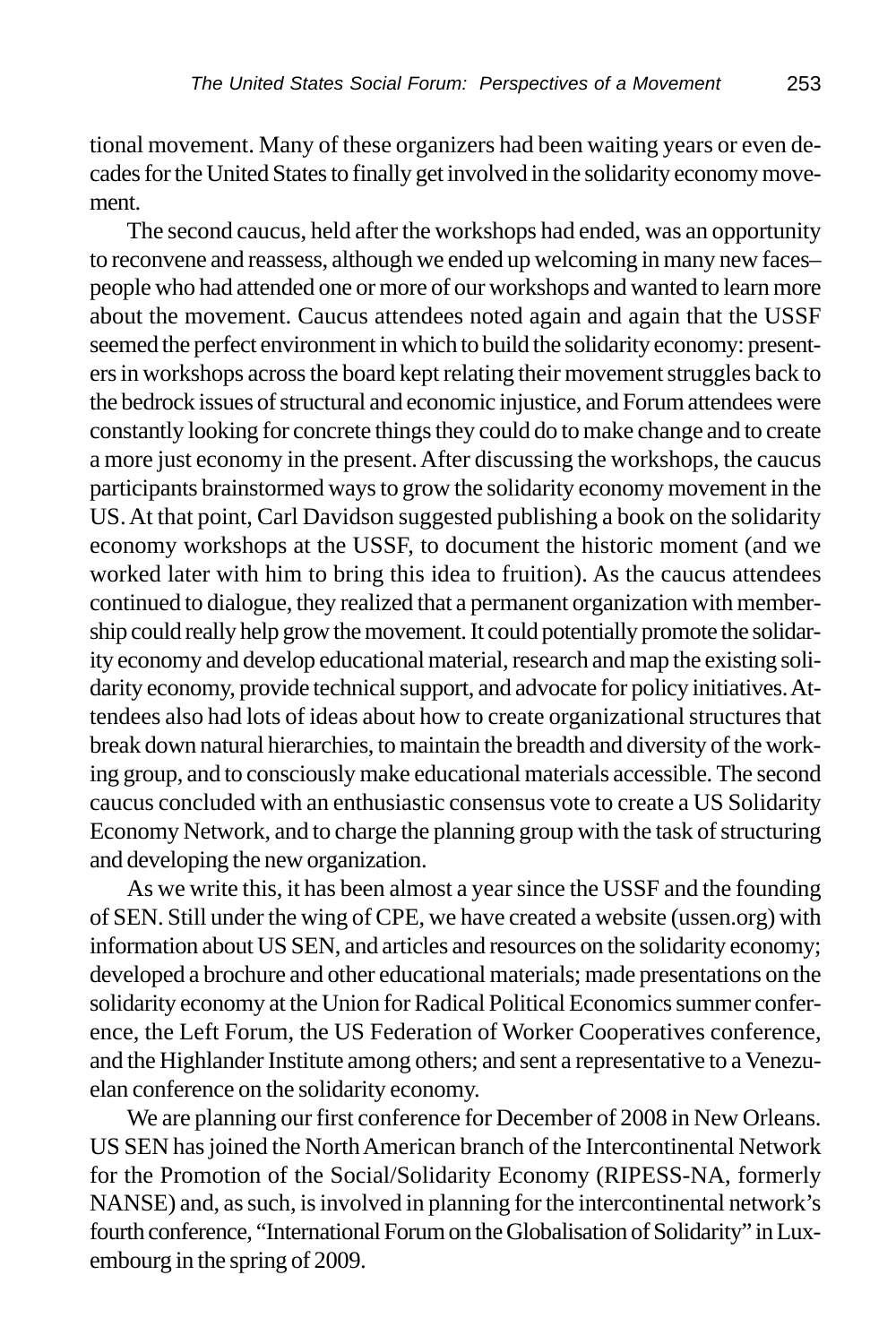### **The Solidarity Economy and the World Social Forum Movement**

With hindsight, it is not surprising that planning a block of economics sessions for the first USSF resulted in the creation of a US solidarity economy network. In fact, recent history has shown that the social forum movement is uniquely well suited for developing and spreading solidarity economy organizing.

Both the solidarity economy and the social forum movement share characteristics and yearnings. They both desire to synthesize the experiences, values, and visions of progressive social movements, while at the same time respecting their diversity. They both search for a plurality of answers to neoliberal globalization through participatory learning and reflection on our organizing and goals. For this reason, the social forum movement has contributed importantly to the deepening and spreading of the solidarity economy.

While economic alternatives such as worker cooperatives have existed for centuries, and regional solidarity economy organizing was happening even before the first WSF in 2001, the social forum movement has spread the idea globally and facilitated the creation of national and international solidarity economy networking. The Workgroup on Solidarity Socio-Economy (WSSE), a global network created in 1998, first began to use the Forums as an opportunity to discuss the solidarity economy, and their participation has generated numerous proposal papers. Discussions about the solidarity economy have continued to be present at every WSF to date.

In addition, the Forum movement has strengthened the growth of local and national solidarity economy practices, institutions and movements in the places it is held. A prime example is the case of Brazil, which hosted the WSF for its first three years in Porto Alegre. Solidarity economy vendors' successful efforts to convince conference organizers to live solidaritous values by purchasing their goods and services for these huge gatherings helped jump start a market and helped raise the visibility of the solidarity economy in the country. The Fórum Brasileiro de Economia Solidária (Brazilian Forum of Solidarity Economy, FBES) credits the social forum with leading to the creation of a Solidarity Economy National Secretariat within the government (2006). Knowing this history, Guramylay tried to organize a network of such vendors for the USSF, but was unable to get it off of the ground. Instead, however, the coming together of our group of activists and academics to plan sessions around the theme "Another Economy is Possible" resulted in the creation of the first US solidarity economy network.

#### **The Solidarity Economy Movement: Another Economy is Possible**

We would like to end with a brief definition of the solidarity economy framework; explain why we think it is a key component of the movement for another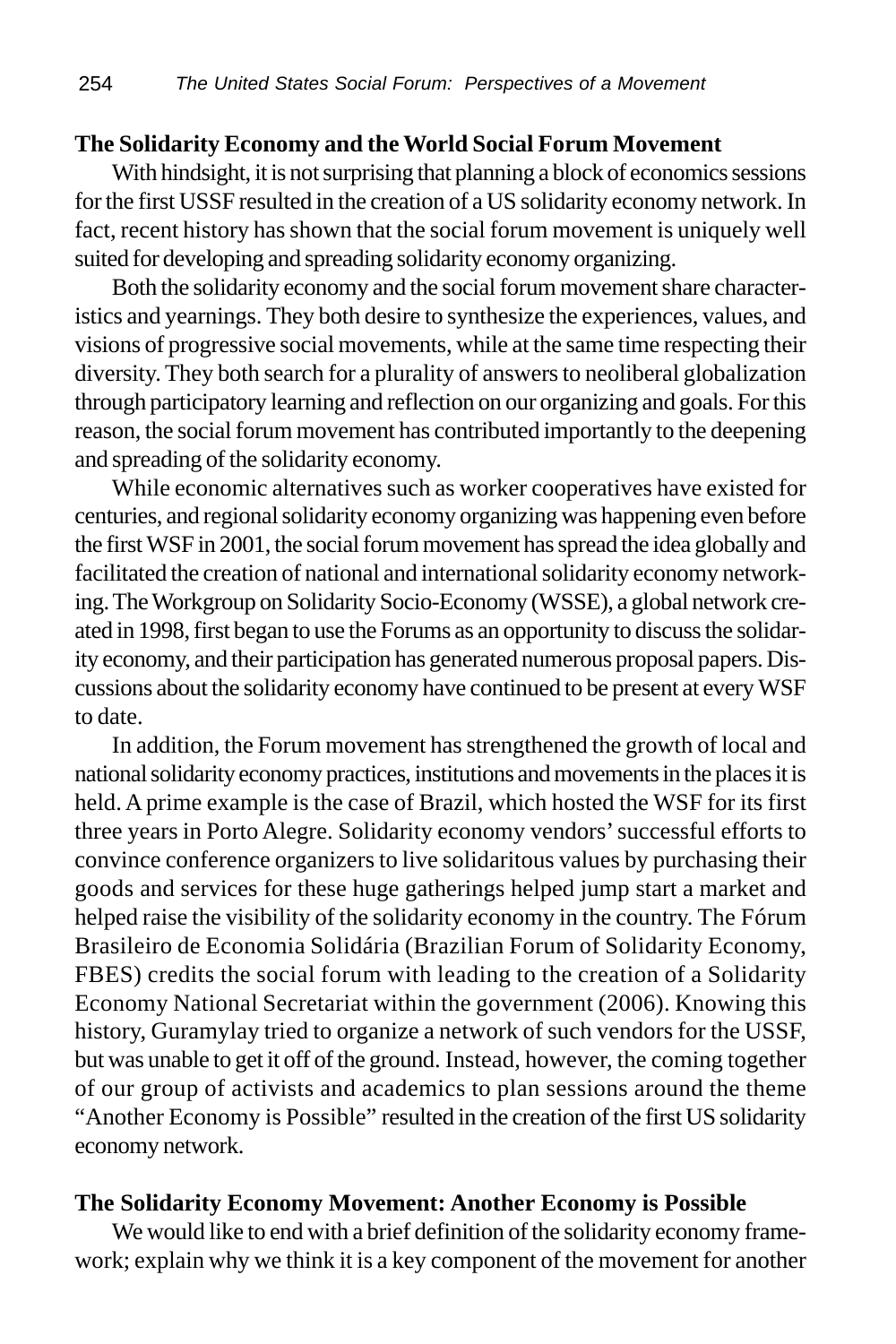United States and another world; and argue why you and your movement should join it! We are ending with this definition rather than beginning with it so as to reflect our actual planning and learning process. The members of US SEN have been learning about the meaning of the solidarity economy through our work together, through dialogues with solidarity economy activists from other countries, and through reading.

The solidarity economy emphasizes our relationships to other people, and to our environment, and inserts solidaritous values into these relationships. Solidaritous values are cooperative, egalitarian, democratic, locally based, and sustainable. It strives for an economy based on human needs rather than an insatiable drive for profit. The ultimate aim of the solidarity economy is the breakdown of oppressive economic hierarchies of all types, the development of human potential, and the preservation of our communities and environment*.*

There are four distinct aspects to the interconnected and organic whole that is the solidarity economy. It is a collection of existing economic practices, a network of people and organizations engaged in these practices, a developing local and global movement that informs and advocates for these practices, and a theoretical framework for understanding and analyzing these practices. It can be a way of scaling up initiatives that work, of transcending political boundaries, and even of challenging neoliberalism.

Solidarity economy practices are growing into reality beneath our very noses, pushing up through the cracks in the current economic system, building "another economy" block by block. Many of us are participating in them daily, be it by buying fair trade products, expressing our values through our work, or investing in a socially responsible way. Others are involved in collective solidarity economy efforts such as high road businesses, community economic development projects, localization projects, and many others. While there are thus many individuals and organizations in the US which could be characterized as participants in the solidarity economy, there is no comprehensive network among them yet. One of US SEN's goals is to develop and disseminate knowledge of the solidarity economy framework to help create these links.

Another key goal of the US Solidarity Economy Network is to build a solidarity economy movement in the US, by engaging progressive activists and social movements across the US in a broad-based coalition to achieve deep-seated economic transformation. The present is an extremely propitious time for bringing social movements in the US together around solidarity economy policies and vision, for two reasons: the state of our economy, and the state of our social movements. Eight years of the US version of neoliberalism under George Bush have exposed the failings of "the economy as usual" much better than any leftist critique could. The offshoring of good jobs, flood of housing foreclosures, sky-rock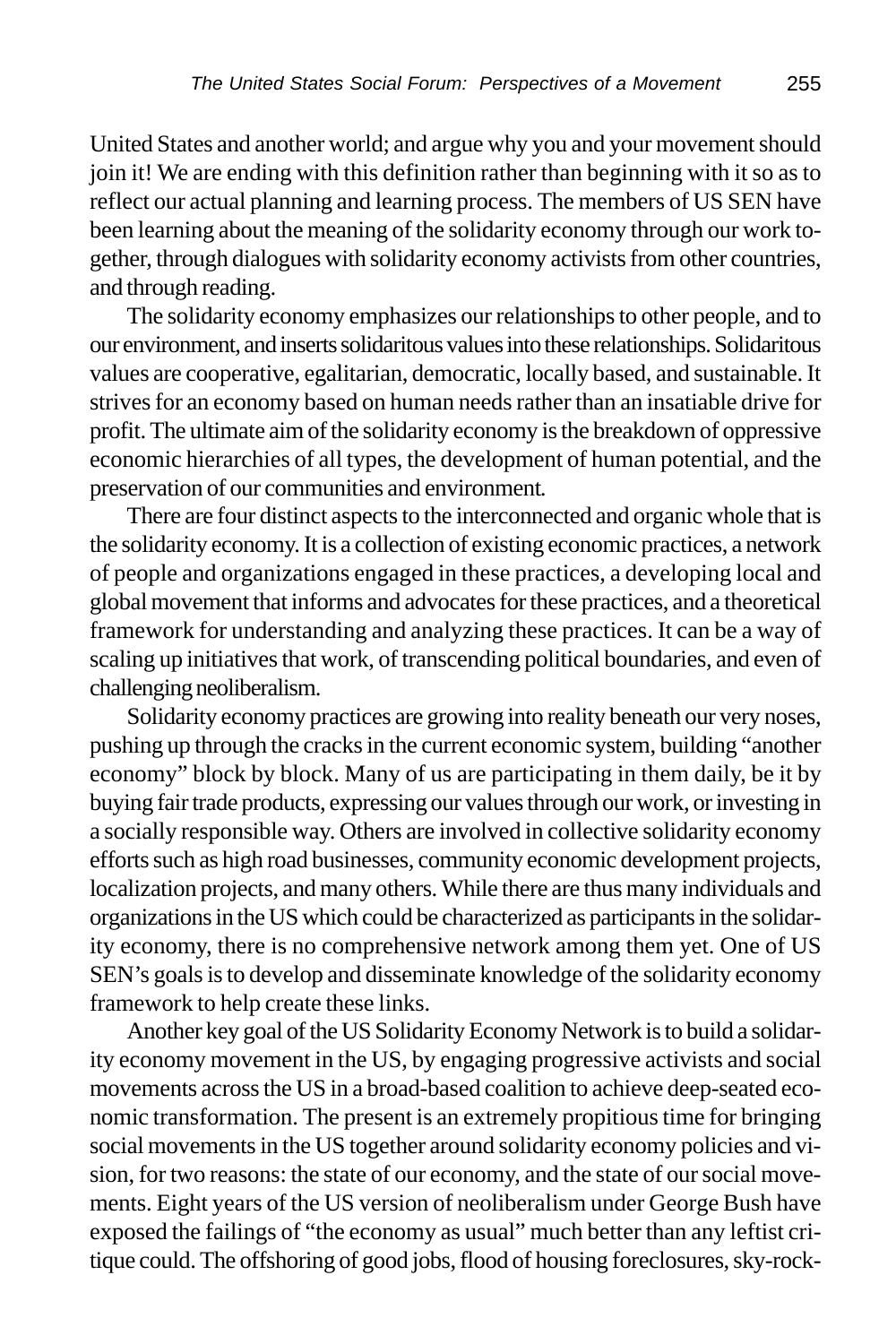eting energy prices and profits, and denial of the global warming crisis have pulled the rug out from under the middle class, not to mention the poor. It is increasingly easy to see that our "free" market, competitive, profit-driven economy isn't working for most of us, and that structuring an economy around the values of materialism, greed, and competition is a mistake. It is time for US social movements to come together to demand what we need from our economy– good jobs, financial market reform, safe and affordable housing, health care, food, transportation and energy, a government free from corporate control, a peaceful economy, time and support to the families who are raising the next generation, and a livable world for our children and grandchildren. At this time, social movements can benefit from the vision of an economy based in solidarity, and the developing knowledge of a concrete economic way forward, gleaned from real life experiences across the world.

The second reason that this is a good time for a solidarity economy movement to develop in the US is the state of our social movements. Over fifty years of organizing along identity lines have taught us that our issues are all interconnected and also that equal opportunity and equal rights are not enough. They have also taught us to recognize and resist the divide-and-conquer, fear-mongering tactics which have, time and time again, caused us NOT to act in our collective economic best interest. Barack Obama's successful campaign for the Democratic nomination is evidence of the possibility of the emergence of such a coalition.

Finally, involvement in the US solidarity economy movement provides our social movements with a way to connect, learn from, and support a vibrant global movement. Activists and organizations from around the world are grappling with problems similar to ours, and in many cases, are far ahead of us in creating innovative, solidarity-based solutions to them. Meanwhile here, in the belly of the beast, our government's current policies have a disproportionate and negative effect on the rest of the world. Thus our domestic movements–unified in a US solidarity economy coalition inspired by the WSF and solidarity economy movements–can offer the world solidarity in the global fight against our government's current imperialistic and pro-corporate economic foreign policy.

So, we invite you to join the US Solidarity Economy Network. Share your movement-building wisdom with us, and help to create a broad-based movement for social and economic transformation in the US and the world!

### References

Allard, Jenna, Carl Davidson, Julie Matthaei, eds. (2008). *Solidarity Economy: Building Alternatives for People and Planet: Papers and Reports from the US. Social Forum.* Chicago: Changemaker Publications.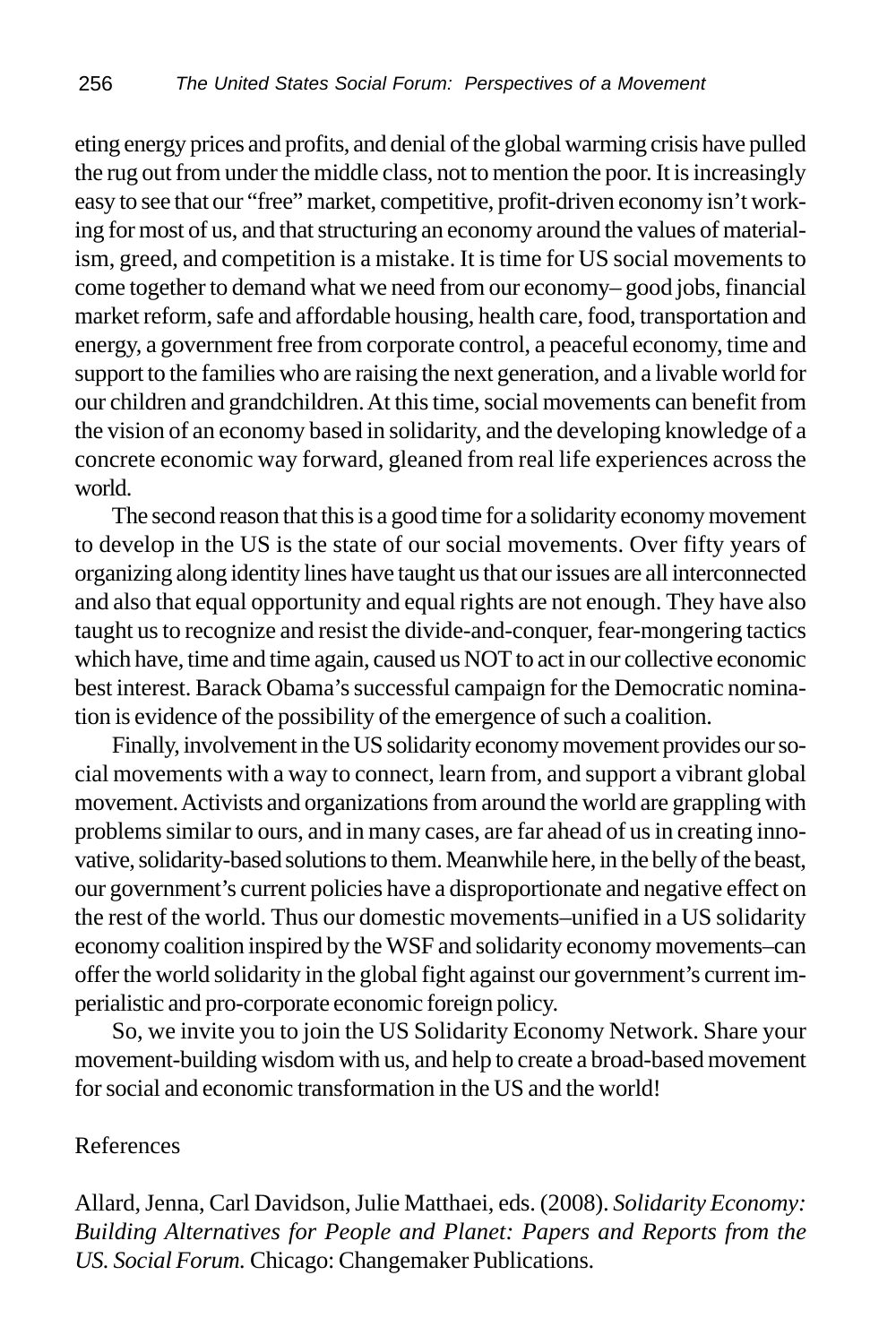Brazilian Forum of Solidarity Economy (2006, January) "The Management and Organization Experience of the Solidarity Economy Movement in Brazil," 4. http:/ /www.fbes.org.br/docs/Brazilian\_Solidarity\_Economy\_Movement.pdf (accessed February 1, 2008).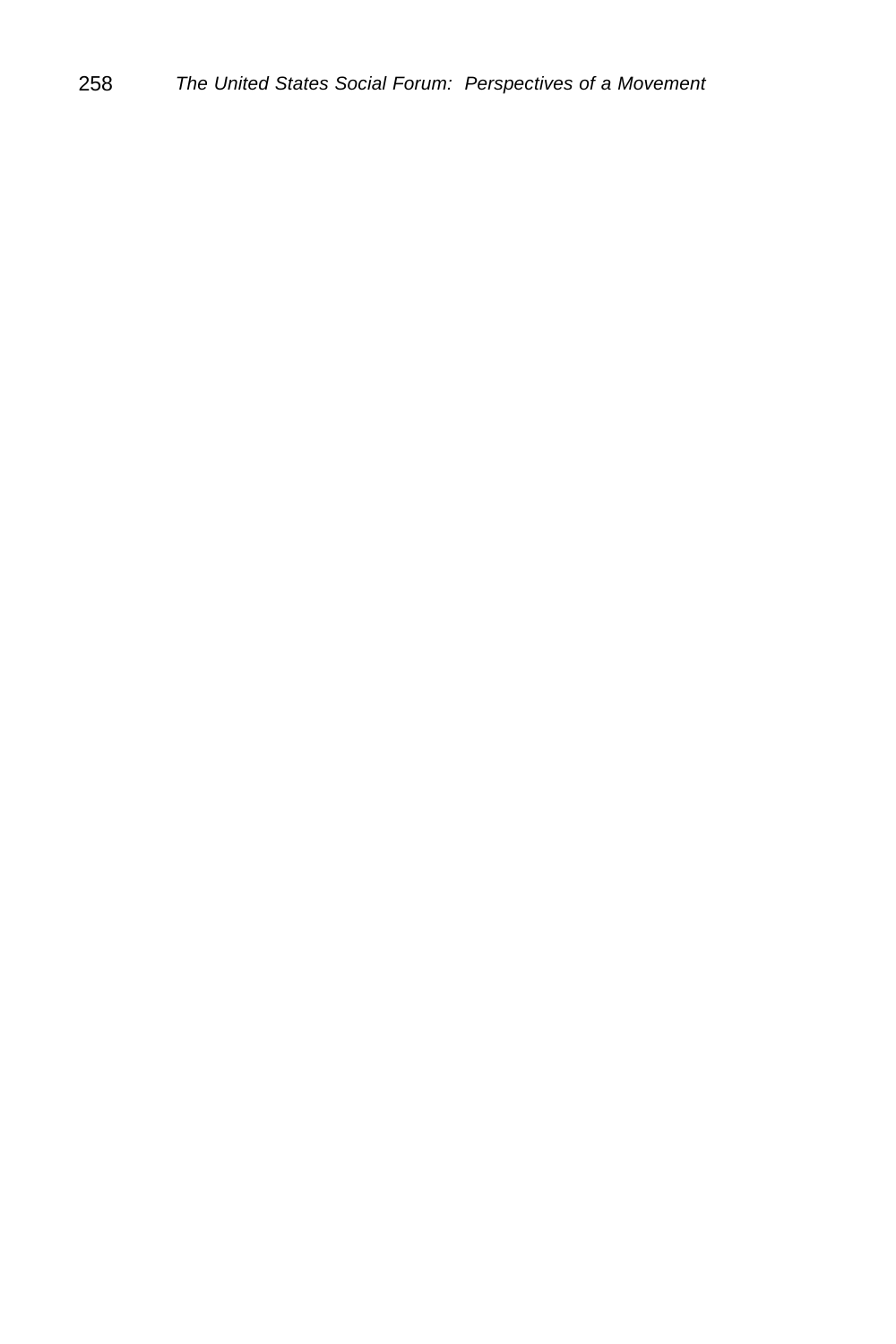## **Part III**

# *Voices of Resistance and Struggle:*

## **Workshops and Reflections**

The third section of the volume is devoted to the voices of participants, those who came to create a most momentous occasion in the people's history of the US. Analyses and expressions of the success of grassroots organizations abound in digital space and within organizations that attended the USSF. This section captures a very small portion of thoughts shared in and around the first US Social Forum, which provides some important documentation. Several of the section's chapters are based on the plenaries, the only events at the USSF that were directly organized by the NPC. Indigenous rights, Gulf Coast reconstruction, and gender and sexuality are three of the six plenaries represented in this section offering both analysis of the organizing process and excerpts from the plenaries themselves.

Held on the last day of the forum, the People's Movement Assembly gave groups the opportunity to present resolutions and make statements regarding issues and actions they would like to see furthered and addressed in the aftermath of the convening of the first USSF. The PMA and the resolutions presented at it highlight that the social forums are a process. The forums are a node on a longer journey towards movement building and social justice not the end in itself. We present the resolution regarding Palestinian rights in this section.

Some of our pieces are by longtime movement organizers and Left Turn Magazine provides us with interviews with participants and some key organizers to conclude the section.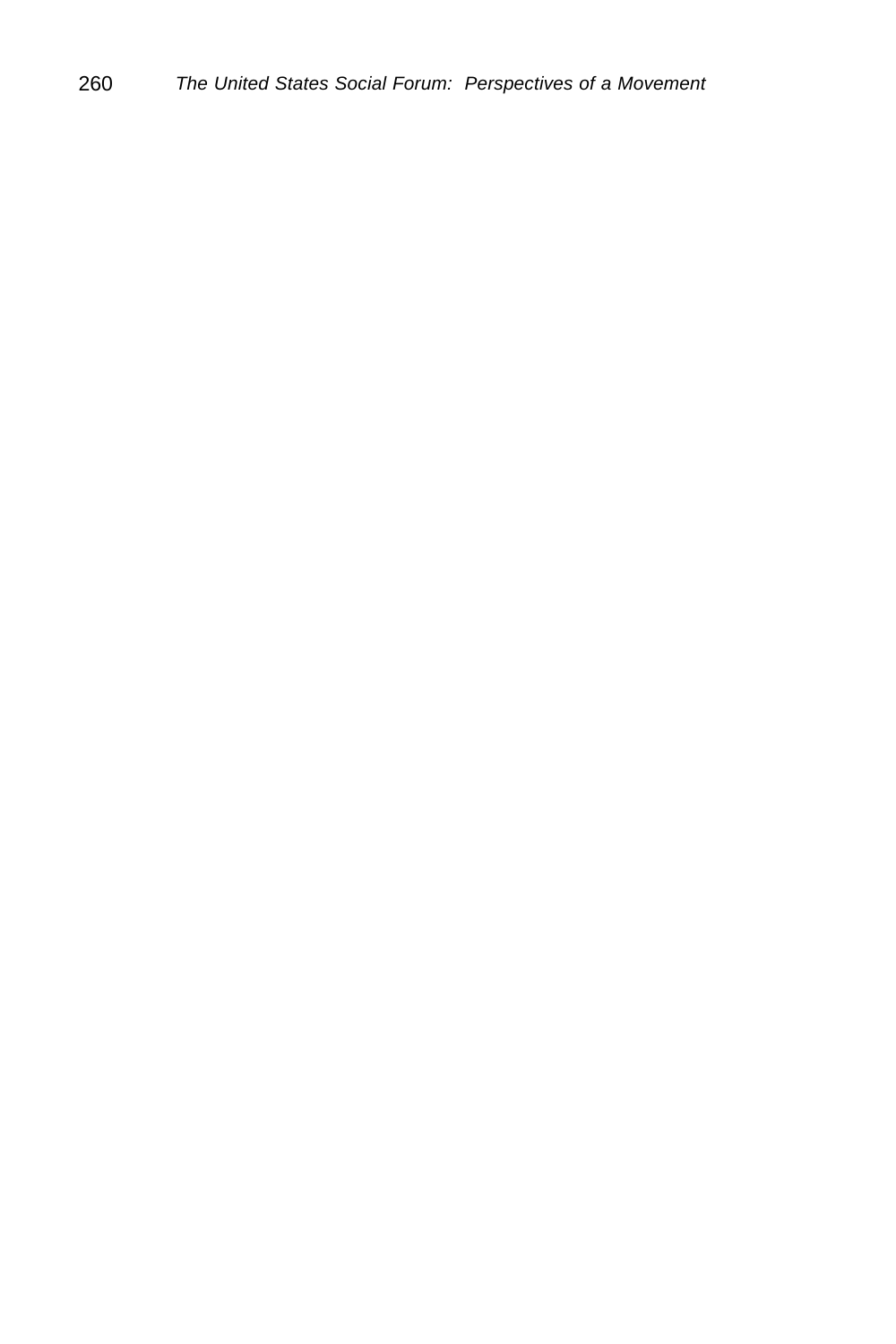# **Chapter 23**

# **Knock Knock!**

*Mark-Anthony Johnson, Labor/Community Strategy Center*

A SWAT team is pounding on the apartment door of a Black family in a New Orleans public housing unit like a sick American Joke, where the punch line is that the front door is now the front line to the War on Drugs, Poverty, Gangs and Terrorism, and the rules of engagement emphasize re-enslavement. Since 1980s the prison population in the United States has grown from 200,000 to 2.3million. with Black folks approaching 1 million incarcerated, 500,000 Latino also in cages, now we could do the math. Formulate equations of cell expansions multiplied by brothas and sistas on probation, equals one dire the situation. And underneath it all is a White settler Nation, which through counterrevolution and co-optation will by any means necessary repress a Black nation,

You see Black and self-determination,

they go to together.

They go together like The South African Toi Toi and Double Dutch.

They go together like Africans, be West Indian or Haitian,

breaking bread with Choctaw, Chicasaw, and Seminole Nations,

beating White settlers back, with Indigenous and Black united front tactics,

leaving cracked whips silent on our back,

while we washed each other in salt water libations pouring from tear ducts singing freedom for every cell in the body.

We shared centuries of ancient wisdom that broke the fall of cowry shells on the gulf coast bayou.

The Black Belt south has been bathed in the blood of Black and Indigenous enslavement, that's why special rights like land, sovereignty and reparations is my baseline engagement.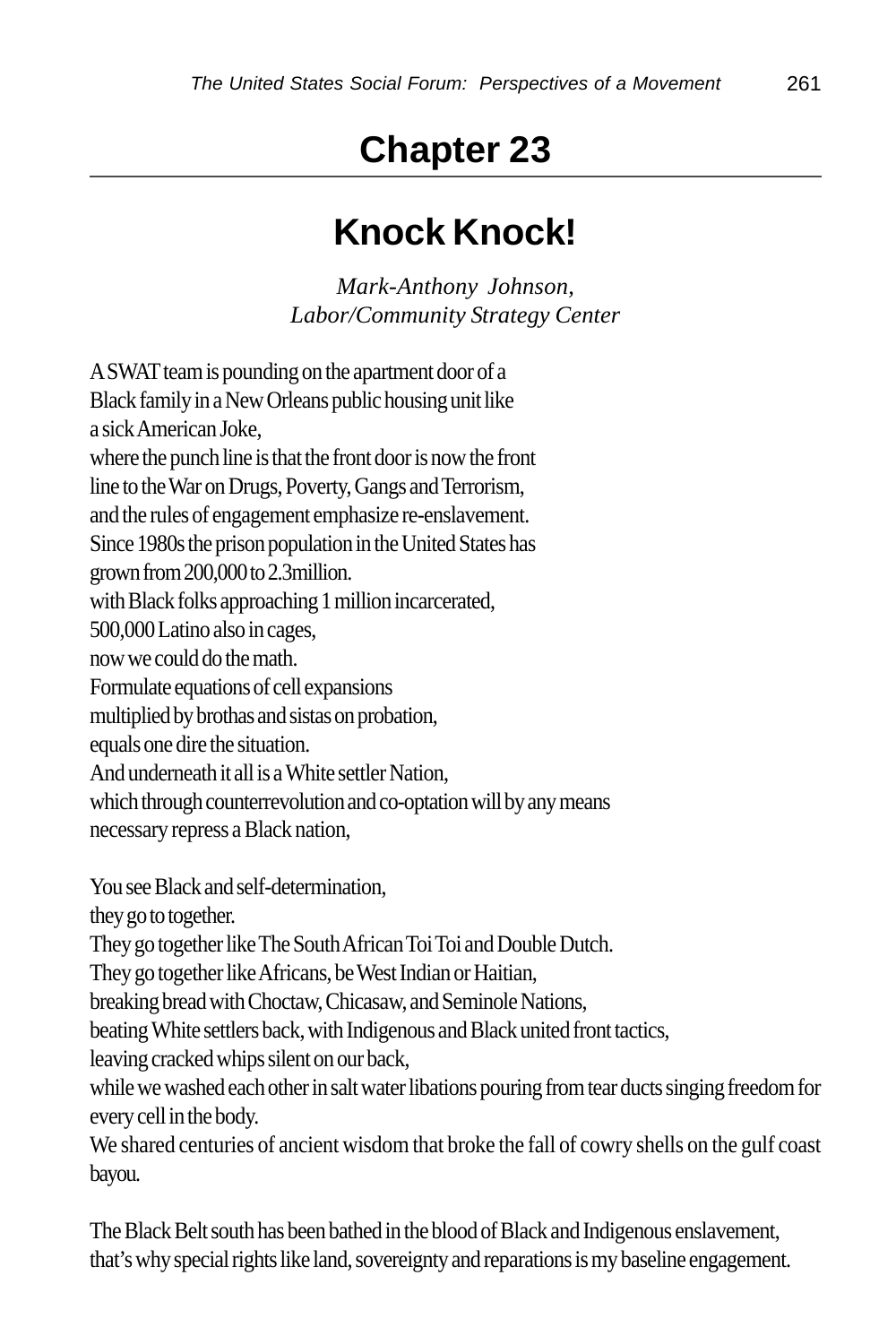Black and self determination go together like, prison gaurds laughing in lynch mob like fashion, while having picnics in Hawaii getting paid triple overtime. Self-determination means going beyond equality, cause in this day and age being tough on crime is Black Code for eradication, and our democratic rights have been long lost in the translation. If thousands of brothas and sistas and can be left to drown in New Orlenas parish prison, while Mayor Nagin claims the Katrina cleansed the city of crack and gangsterism, Mayor Villaraigosa is sayin 1000 more police in LA streets is progressive public safety policy, then we need to stop and rethink what real public safety means, cause it aint school police choking my high school students and spraying mace on their parents. Peep the contradiction of Black and Latino children, walking into class chanting one nation indivisible, with for all justice and liberty, then gettin dragged outta class in hand cuffs cause anything rougher than paddy cake is gang affiliated activity. And if 41 shots in Amadou Dialou committed quote "accidentally", can pave the way for Mayor Giulliani presidency, then the we gotta take the police state on fundamentally. In a country that survived by turning plantations into prisons, builds militarized borders and superexploits immigrants the only things that makes me feel safe is opening the borders with amnesty freely given and a social welfare state to free the U.S 2 million Knock Knock, No time to laugh at sick jokes. No time to wait for cold blooded ICE raids, or SWAT teams with 12 gauges, to throw another Black or Latino brotha or sista on the pavement

rubbing in our faces that there's no such thing as

citizenship on the slave ship,

and that our rights stay conditional under one Nation Indivisible,

one moment recognized, the next invisible.

Another world is possible.

another U.S. is necessary,

and Self-determination will write the system's obituary.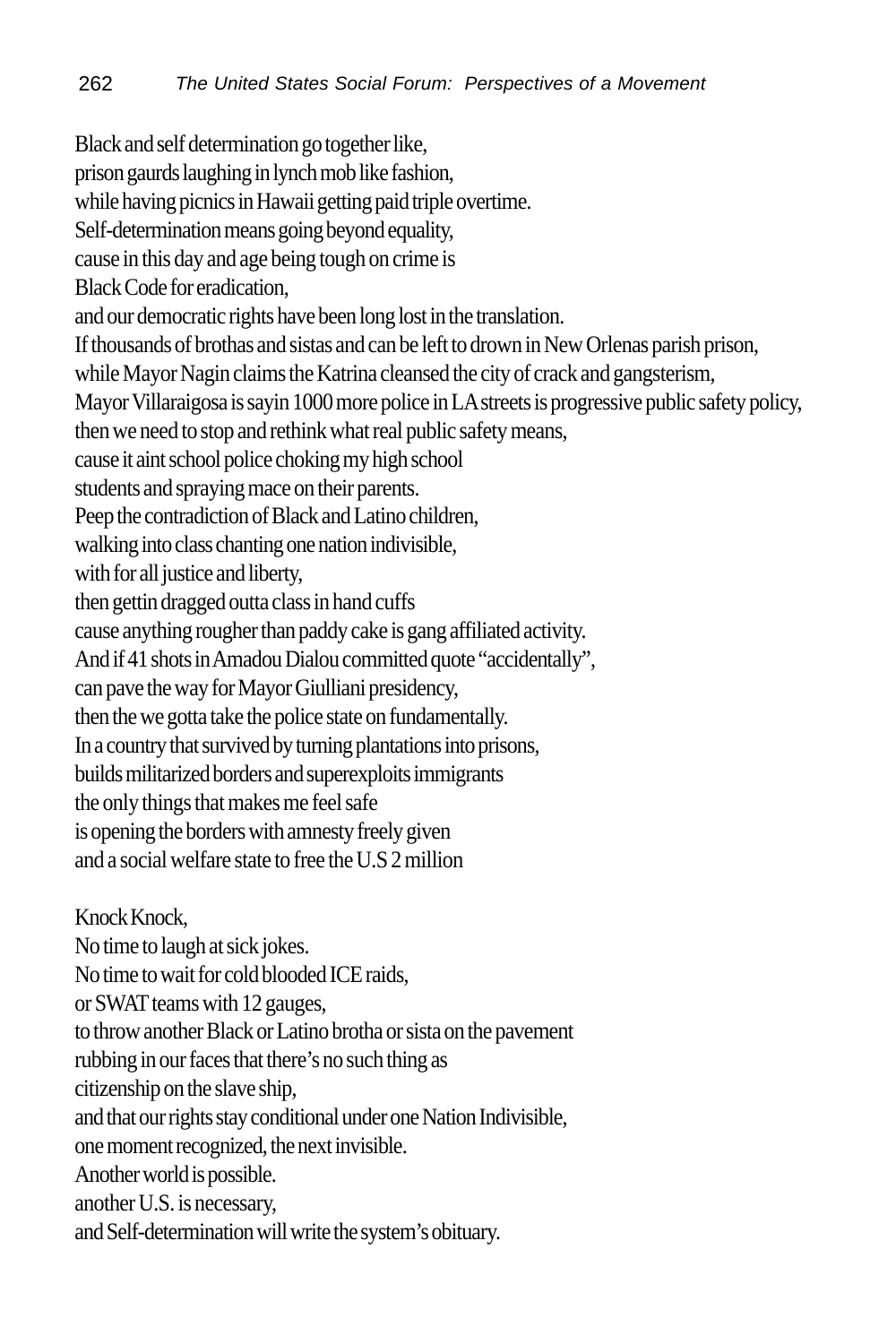### **Chapter 24**

### **BLACK ENVIRONMENTAL THOUGHT AND PRACTICE:**

# **Working to Free the Black Body in Relation to the Land**

*From Multiple Oppressions toward Full Embodiment Liberation*

> *Sam Grant III, AfroEco*

*Rose M. Brewer, AfroEco*

"The most important thing that happens in a person's life is that they be welcomed when they are born. If they are not welcomed, all their lives they experience a feeling of not quite having arrived."

> *—Alice Walker (2001) paraphrasing Sobonfu Some*

### **Introduction**

As people of the earth—all of us—it is important to honor the metaphoric and real relationship of our bodies to each other and to the earth. Further, we must each learn from the embodiment of health and wealth at the personal level and then consider how to co-create a society in which all human beings are embraced by a "welcome" within our shared web of life. Two simple examples suffice to start–Hurricane Katrina demonstrated the unevenness of the welcome mat extended to Americans by both their neighbors and the federal government based on the nexus of race and class, and the recent foreclosure crisis, with its inequitable impact on poor communities of color, did as well. Finally, access to "nature" and senses of nature are different, based on the intersections of our cultural stories, our oppression stories, and our bridging stories.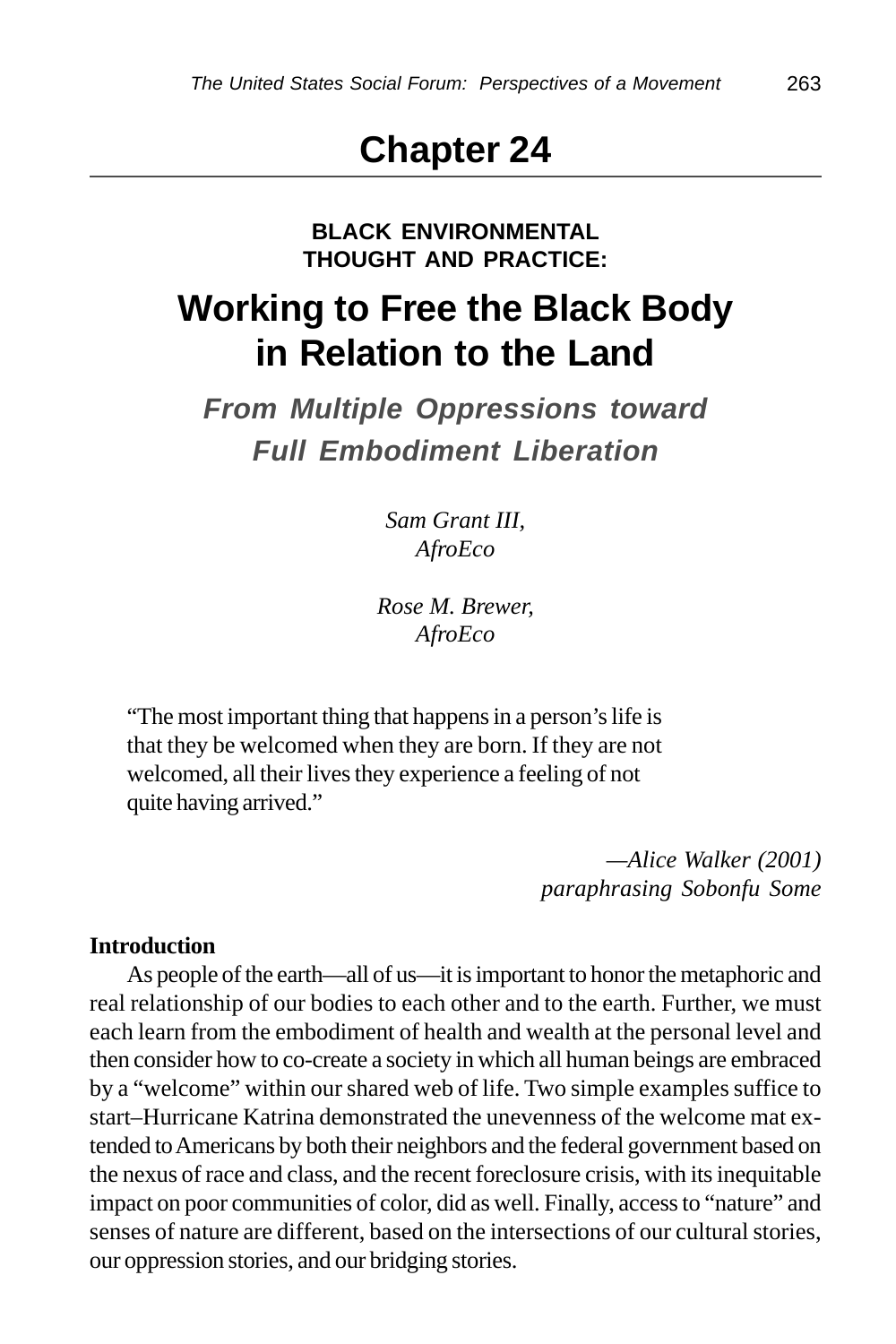#### **Conceptualization of Black Environmental Thought**

Black Environmental Thought is a story among stories about the history, present and future of Blacks in relation to the land, to themselves, to each other, and to all. W.E.B. DuBois (1903), in the *Souls of Black Folk*, talked about a double identity that blacks wear in a racially oppressive society, "we are at once beings-forourselves striving to self-determine livelihood, and cast within an oppressive context as beings-for-others" rather than for ourselves. We add to this double-sense of identity, a third layer–that of our embeddedness in and embodiment of nature's design. Thus, we are at once constructing our sensibilities from within, in relation to the social structure, and in relation to nature.

We strive to co-create a world in which all beings possess manifold free expression unrestrained by forces and foes that would rather take from the earth and other cultures than share healthy relations on the earth. We welcome the transformation efforts in effect, and invite their innovative connections through such forums as the WSF, where people from diverse perspectives and experiences weave their narratives and assets to create a better world.

Lifting up Black Environmental Thought, then, is critical and must be connected to the narratives, experiences and connecting points from the diverse movements around the world, led by indigenous peoples, poor peoples, queers, internally displaced peoples, and all. A movement of movements cannot be so, when certain voices have not yet been heard, yielded to, and respectfully engaged. The voices of the African diaspora have been insufficiently included in articulations of what "another world is possible" might look like–actually–so here we come, with open arms to welcome and engage all.

Fundamentally, *we* are a living storehouse–a generator–of cultures that continue into the present and beyond. This is not in question. The living legacy of our active expressions of black environmental thought and practice are growing in number and in connection. This essay will strive to capture some of the juice of this, and put it in historical context as well. In simple form, the story we tell here is one of hope and practice–we are weaving healing powers, and co-generating new knowledge and space for health and wealth to be sustained and shared.

I am because we are. Our sense of self is created in collective space, sustained and sharpened in this space, and returned to earth and spirit by this collective. This is the underlying ethos of Black Environmental Thought in the US, on the continent and throughout the African diaspora. It gestures toward the foundational philosophy of Black life: we are interconnected beings, deeply enmeshed with one another. This ethos profoundly shaped the practice and thinking of black environmental thought historically and it continues to today. Certainly the burning context of Black environmental thought and practice is double —the motherland of Africa and the cultural-grounded knowledge of how to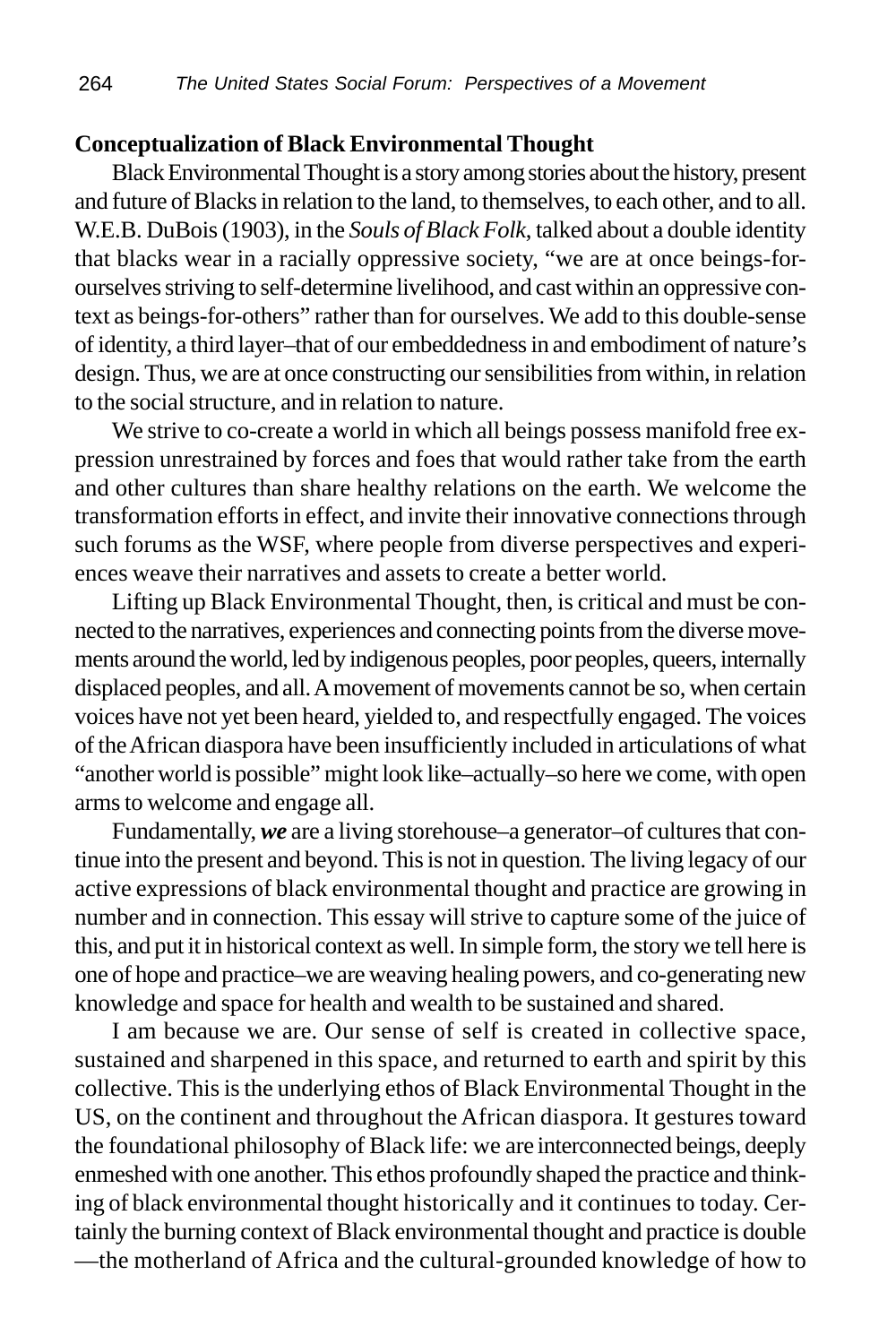relate to each other and the earth that is transmitted through our people across the world.

We are bound in an inseparable web of relations to each other–culturally, and more broadly to all beings regardless of our differences. "Maroon communities" (communities founded and sustained by ex-slaves) were and are locations within which the articulation of culture and innovation evolves in pockets of resistance globally. The co-evolution of new modes and arenas of struggle across the African diaspora testify to the complexity of our relations within and across communities.

A number of divides wedge us apart from within (gender norms, heterosexism, classism, etc) as we witness Blacks line up with ranging perspectives on immigrant rights, welfare, environment and social justice based on their "location" (political sentiments and place) within the political economy. A number of divides, continue to structure us at the bottom of the political economy–including our location in the growing prison-industrial complex, the extension of which is reinforced by the neoliberal economic rules put in place across the world and within US borders.

Similar to our workshop at the USSF, it is important for all of us to engage about three things: a) the historic relationship between blacks and the land; b) the currents of organizing going on around the country and world that are relevant for black struggle for land, for health and for wealth; and c) what we are struggling with and need to be thinking about more broadly, more effectively to win social justice.

How we are is always defined in terms of our relation to the earth, and our level of self-authorship and collective power to determine our separate and mutual destinies. The "black body" as a collective body has experienced 500 years of consistent, structural oppression, which removed us from free embodiment and embedded us in a relationship to each other, to the land, to the political-economic ecology of globalization as a "blocked" source of energy.

What do we mean by this? When choices are made and structured that privilege one or more groups at the expense of others it inhibits the self-organization of a truly free society for all of us. Perniciously, the oppression structures protections for the privileged, which they then mythologize as naturally given, and structures limitations on the oppressed, which they also mythologize as naturally given when structured for a long enough period of time. Our "mythical narratives" become enshrined as truths and dictate the way we relate to each other over many centuries. We set a negative course of co-evolution, making the relation between privilege and oppression path-dependent. This long-standing pattern has always been challenged, but many of us are organizing now (again) to combine multiple narratives and energies of struggle to fully transcend the old pattern of domination and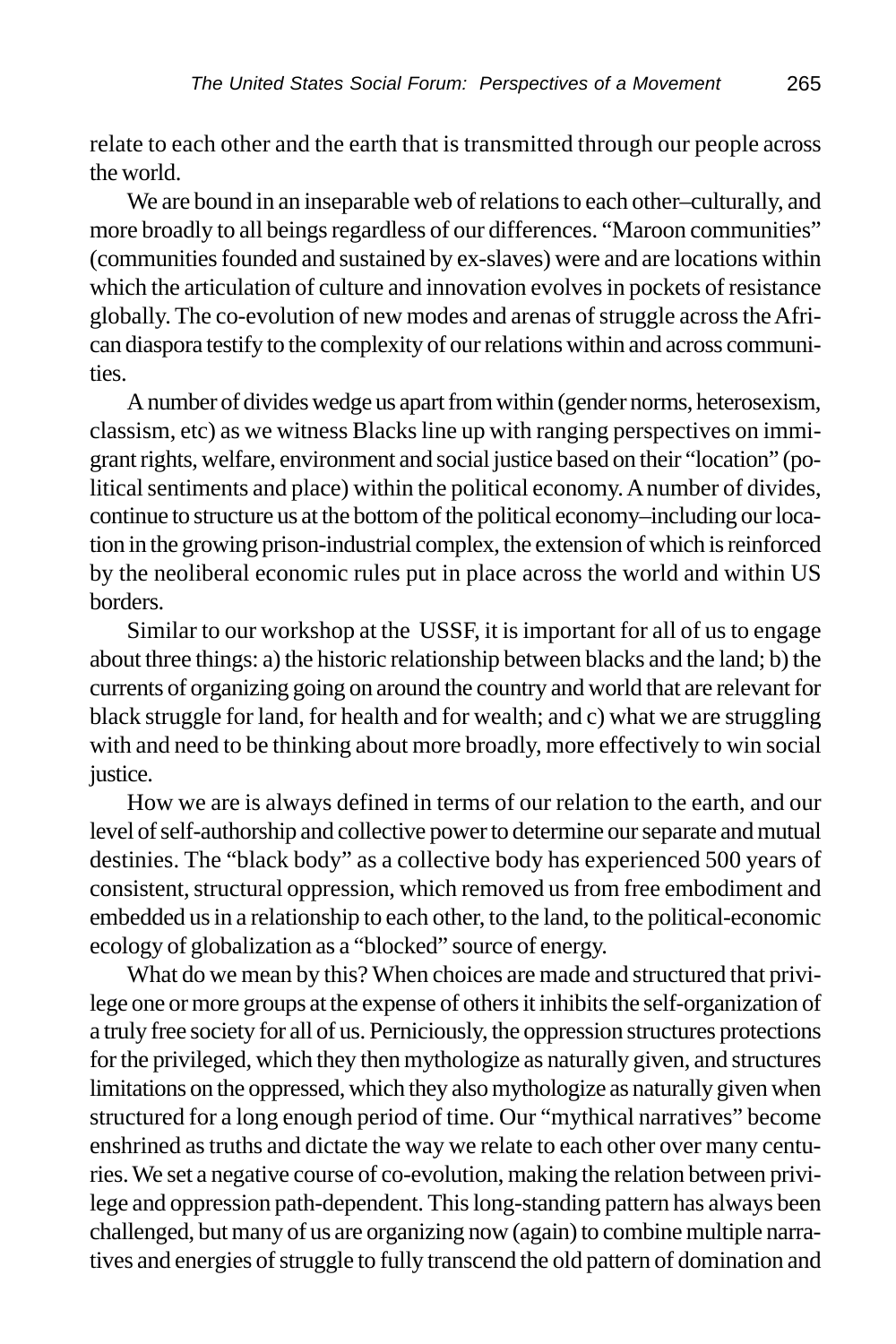replace it with a new pattern of partnership–partnership within culture and with the earth, and partnership across cultures with the earth.

Alice Walker's praise of her mother's garden bears testimony to the reality– that many of our mothers, grandmothers and more distant ancestors did continue a story of the appropriate way to relate to the earth. The struggle is to help more of us–all of us–find and live with this groove–together. Walker (237:1983) writes:

"Whatever she planted grew as if by magic, and her fame as a grower of flowers spread over three counties. Because of her creativity with her flowers, even my memories of poverty are seen through a screen of blooms–sunflowers, petunias, roses, dahlias, forsythia, spirea, delphiniums, verbena…and on and on.

"And I remember people coming to my mother's yard to be given cuttings of her flowers; I hear again the praise showered on her because whatever rocky sail she landed on, she turned into a garden. A garden so brilliant with colors, so original in its design, so magnificent with life and creativity, that to this day people drive by our house in Georgia perfect strangers and imperfect strangers—and ask to stand or walk among mother's art.

"I notice that it is only when my mother is working in her flowers that she is radiant, almost to the point of being invisible —except as Creator: hand and eye. She is involved in work her soul must have. Ordering the universe in the image of her personal conception of Beauty. "

Freeing this energy to assert new possibilities for blacks and all beings is at the heart and soul of numerous efforts across the Diaspora, including the work of AfroEco, an organization of which the authors are co-founders and cooperators and which is striving to generate a new relationship between blacks and the land. And this objective underlies work across the Diaspora to return Africans to their "source"–a self-determined relation with each other, with others and with the earth. We are not creating something new, but rather lifting up what has always been and stirring it up in the current context in which we find ourselves. We fan it forward with anticipations of possibilities, not yet here outside of our imaginations materially in the social world, yet always flowing like a river to the ocean in our cells and historical memory.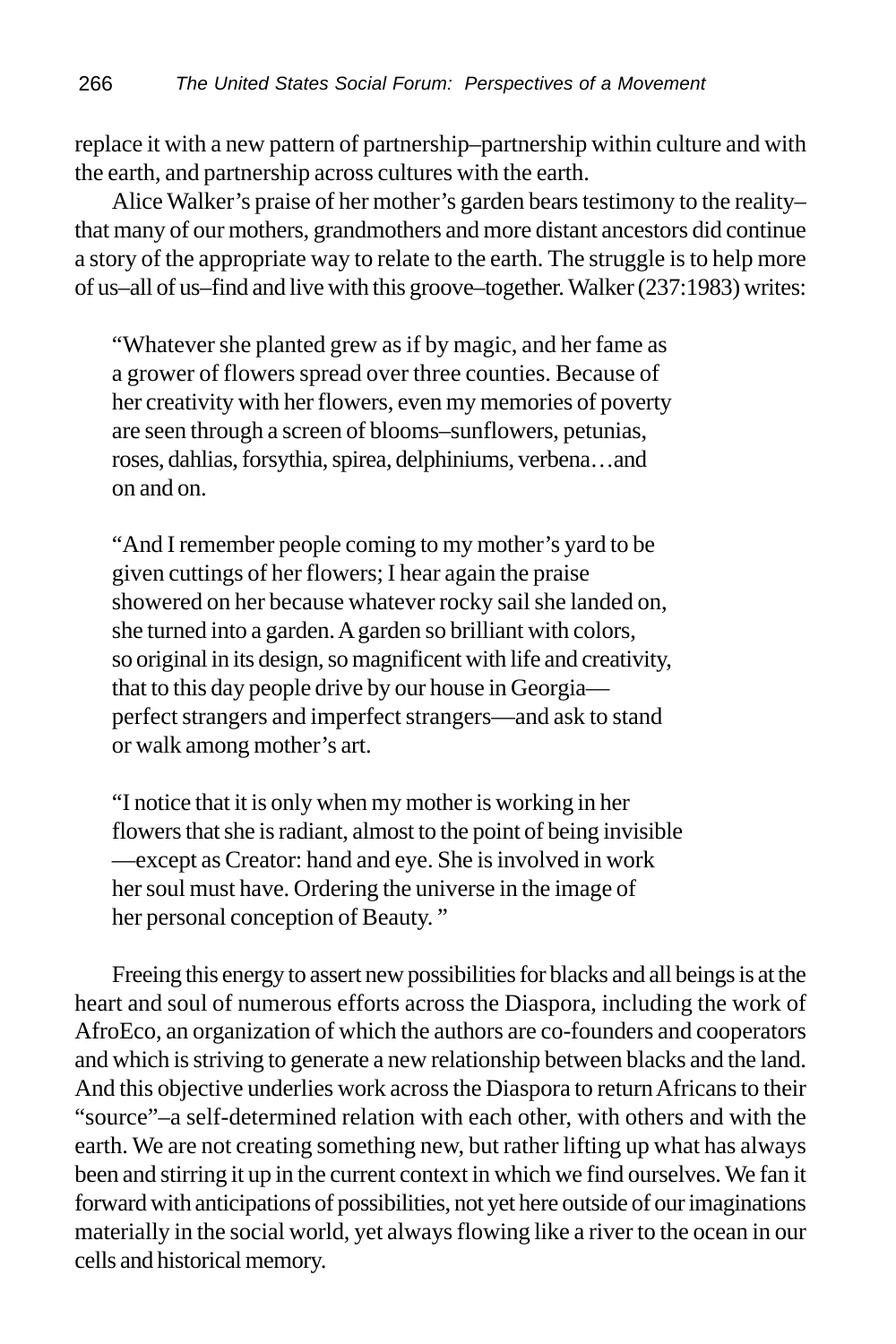For us, the underlying ethos of black environmental thought unifies people, culture, place, and nature in dynamical relation. Living on our own terms, we see patterns within the relations that are dramatically distinct and superior to those patterns that emerge in contexts where free expression is more constrained. When blacks remain in close connection to the land on their own terms, they are healthier and they live longer.

Our organizing seeks to generate such growing spaces across the Diaspora. Building on the vision of W.E.B. DuBois as the conceptualization of the "cooperative commonwealth", we envision a combining of movements that cross scope and scale, orchestrating a new song for the world from the ground up. We see a green economy being created across the world in small interconnecting spaces of innovation. We see models of education that nourish personal and collective liberation. We see health care that truly supports health and does so in the context of a society that replaces "welfare" as we have engineered it with "wealth share" that ends the pattern of extremes of economic inequality that strip people of their right to survive and thrive, and replaces it with a new pattern that actively supports thriving for all. We see a robust multiply-centered and equitable political space in which cultures and identities across the world are able to reach and hold agreement about how to healthfully share in our abundant planet.

We are a long way from there. As we work toward a vision of a more ecologically sound and socially just society, it is of utmost importance to create and support small spaces of innovation that reconnect people to the land and their health and wealth and set the conditions for such spaces to "grow".

When that relationship–such growing space–is severed, blacks experience a relationship to the world that is externally defined. We then inhabit poor urban communities with high food costs for lower quality food locally available, high energy and insurance costs, and a poorer socio-ecological space with few, if any environmental amenities and few opportunities for livable income or wealth accumulation. In rural areas, we experience lower prices for our crops, fewer markets, less credit and capital supports for agricultural production or alternative livelihood. Whether urban or rural, the black experience in America has been indelibly marked with the consistent boundedness of apartheid relations and peripheralization in the political economy.

As an example, Dr. Robert Bullard tells in description of the horror facing the poor black community of Port Arthur Texas. Hopefully, sharing this will strike a nerve. Port Arthur Texas, a poor black community already home to far too many (one is too many) toxic waste and toxic production facilities, was selected (without concern for the people's health and livelihood) as the site for incineration of waste from the production of nerve gas (VX Hydrolysate). The first batch was incinerated on Earth Day 2007, and the community's quest for a stop to this has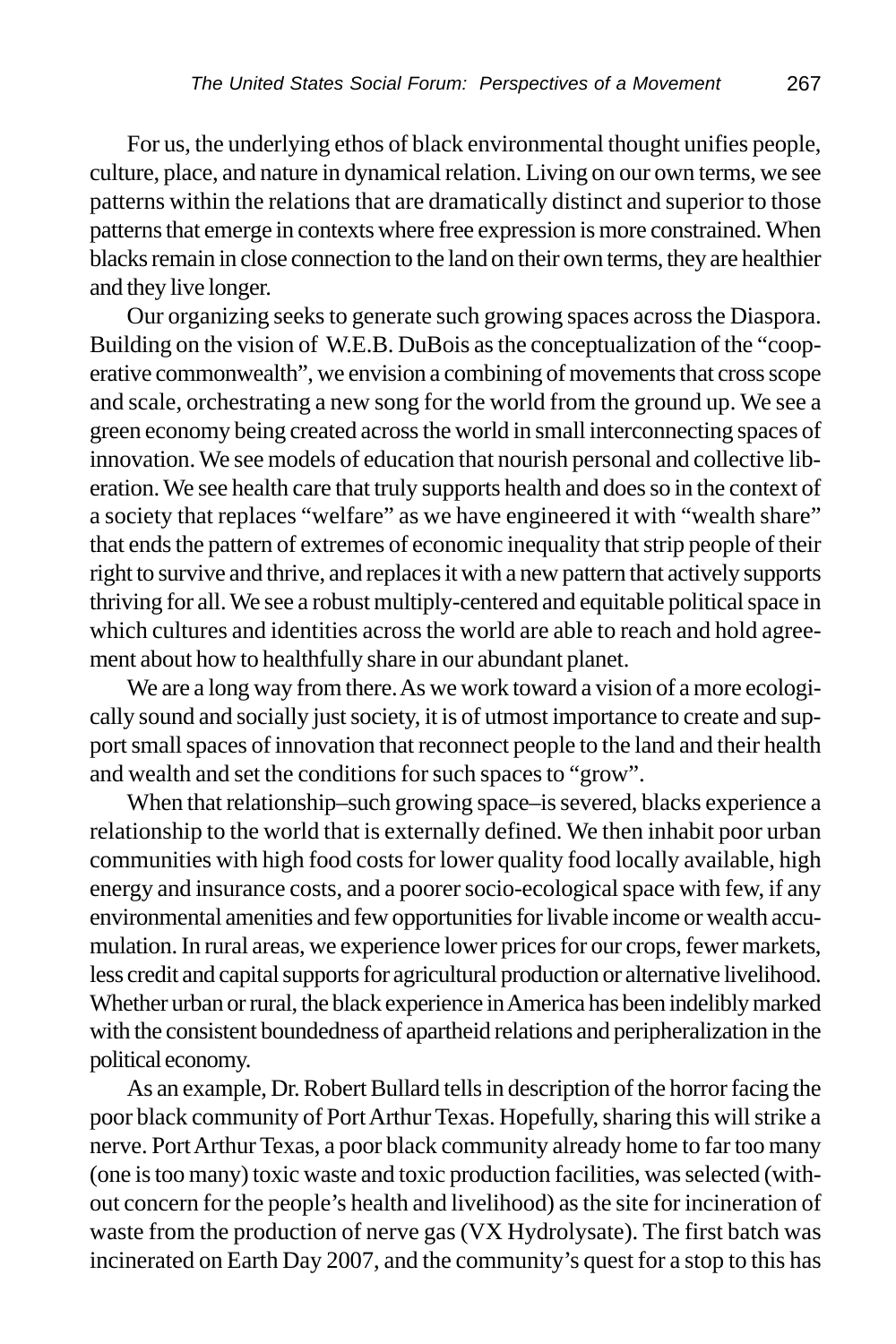fallen on mute ears, much like the call to rebuild New Orleans on the foundation of an equitable right to return fell on deaf ears.

We fought for and hoped the Civil Rights Movement would yield a new America–one that included all of us, fairly and proudly. What ensued was a recalibration of the apartheid machine–a dynamic few claim ownership of–that selforganizes in the midst of much rhetoric from all sides to the contrary. The dumping of toxic wastes in black communities adds to the same pattern consistently perpetrated on American Indian nations within US borders. Hurricane Katrina, rather than being a "surprise" to us, was rather a painful validation of a prevailing pattern that enshrines a double set of accounting books for American ethics and practice– one for whites (and add your additions here) and another for blacks (and add your additions here). We have not yet arrived at that "beloved community" Martin Luther King, Jr. championed. Yet, on the way there, let us remember and strengthen the efforts on the ground, and organize with greater vigor the possibilities calling our attentions today.

We see a stark difference in the experiences of earth for Blacks who have sustained a relationship to the earth from the experiences of those who have had this connection severed politically, legally, economically, culturally and/or psychologically. Maroon communities, palenques, quilombos–all examples of the same thing, free black communities–testify to the multiplicity of narratives about the relationship of blacks to the land which cannot be reduced to the experience of slavery and its aftermath. We have consistently maintained "free space" where our level of self-determination was higher, even with the ever-present tension of depredations from external assertions of domination.

In these freer spaces, we developed folk knowledge systems and systems of production–always intimate with the rhythms of nature's cycles and processes. A subsistence livelihood framework was birthed, defended, and extended across the Diaspora. With enough time in freer space, we developed technologies that were also refined and shared.

Africa was a source of indigenous knowledge production and specific agricultural techniques and crops that made the Middle Passage with the people. The list of African foods that are widely known in America, came with Blacks here, along with the cultural knowledge of how to grow these food sources in a new place.

Freedom requires a freedom of expression, and the constant assault of oppressions has been a constant hindrance to the free expression of livelihood and this has served as a constraint on possibility itself. The Black body under colonial conditions never fully realizes its full potential until the colonial condition has been transcended and in history such condition is not yet transcended. Using the concept of "self-organization", we can understand the failures of realization for black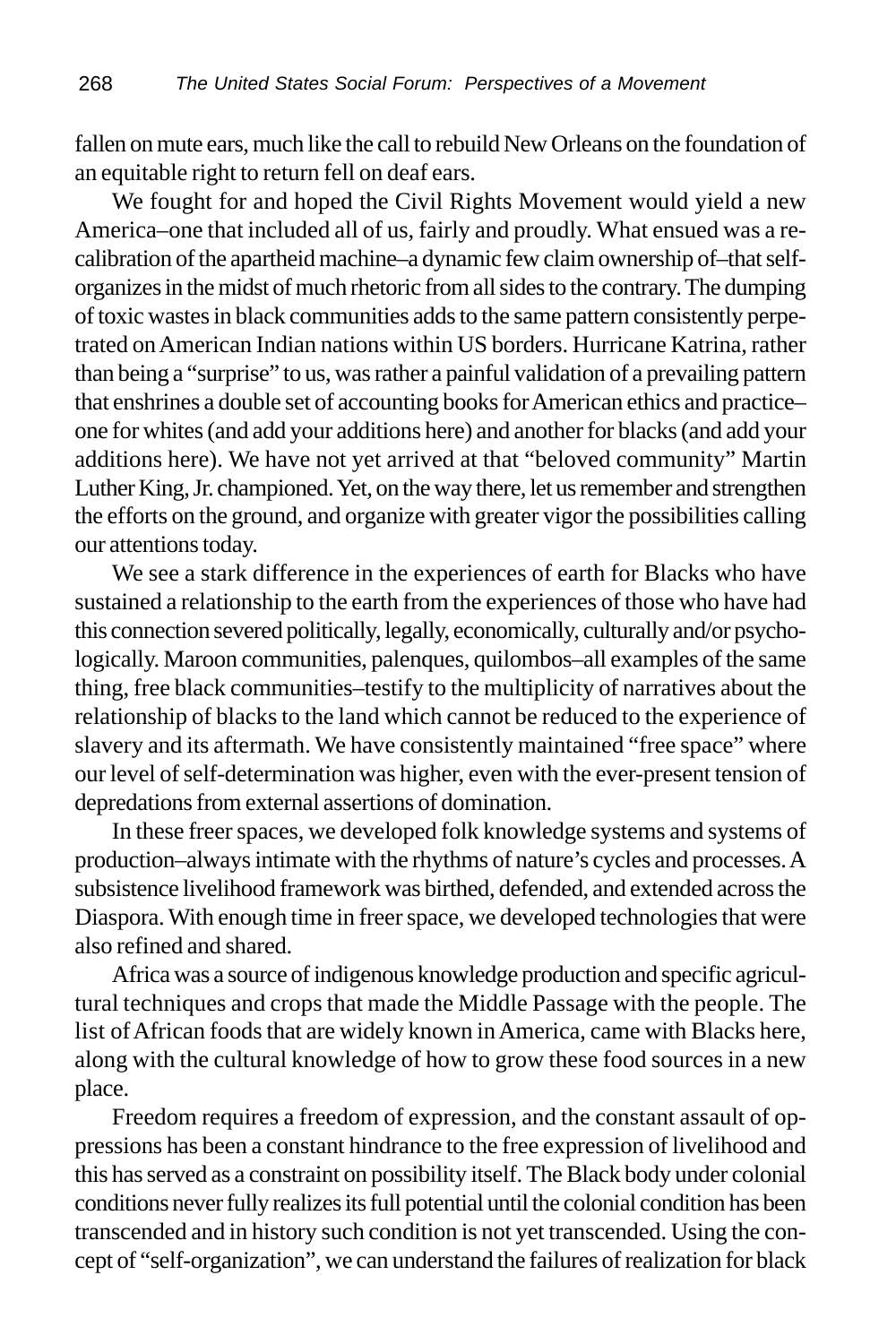wellbeing in relation to the patterns of global hegemony that consistently dissipate disorder to non-white-male-rich-Christian-heterosexual space.

Many like to think of the problem as one of not having fully transcended slavery's impact–and that it is only a matter of time. Others, such as those in our USSF workshop session rather suggest that there is a pernicious ongoing assault against black wellbeing, and that the framing of what is happening in our educational systems and in the media serves a dissipation function as well– our narratives are consistently marginalized, just as our persons and communities are consistently violated through the multiply-interlocked dynamics of oppressions plural.

We have not been "free" to live by our own terms, in our chosen places, with our own techniques, laws and cosmology. We live doubly "within the realm of possibility" always being carved out by people practicing whatever level of freedom they can create and sustain, and "under the sun" of white supremacy, patriarchy, elitist representative democracy and a form of rich-boy capitalism that eschews all morality and pursues profits by any means necessary. As we examine the many approaches taken by Africans and African Americans to promote a new relationship to the land and to humanity we must put such activism in context of narratives about the relationship between cultures and the earth and between blacks and the political economy.

Using the yin and yang symbol as metaphor (crisis and danger balanced with possibility and opportunity), the African American community in its quest for environmental justice and health faces the twin-faced dynamic of oppressive constraint/liberation possibility. Throughout all of American history, every weave of the design, America has continued a structurally racist, classist, and sexist pattern that has particularly devastating impact on the health and wealth of African Americans and Africans across the Diaspora. Even with this constant assault, practices within our communities have consistently emerged. So we have always had "emergence" but seldom has such emergence reached the level of self-organization. The only way to explain this is to do so in the context of the dynamic relationship between structural oppression and internalization of such oppression.

A core component of good organizing work is following the model of Ella Baker in her design of collective leadership strategies and the embodiment of a popular education approach as practiced by Septima Clark in the Freedom Schools. AfroEco and many other groups apply this modality. While it is only one small story among stories, we will here use our workshop at the USSF as an example of the narratives people bring and combine in locations at which our "rivers of liberation work" meet as one (a paraphrase from the poem "The River" by Louis Alemayehu, considered a poet laureate by many in the movement to lift up and organize around Black Environmental Thought).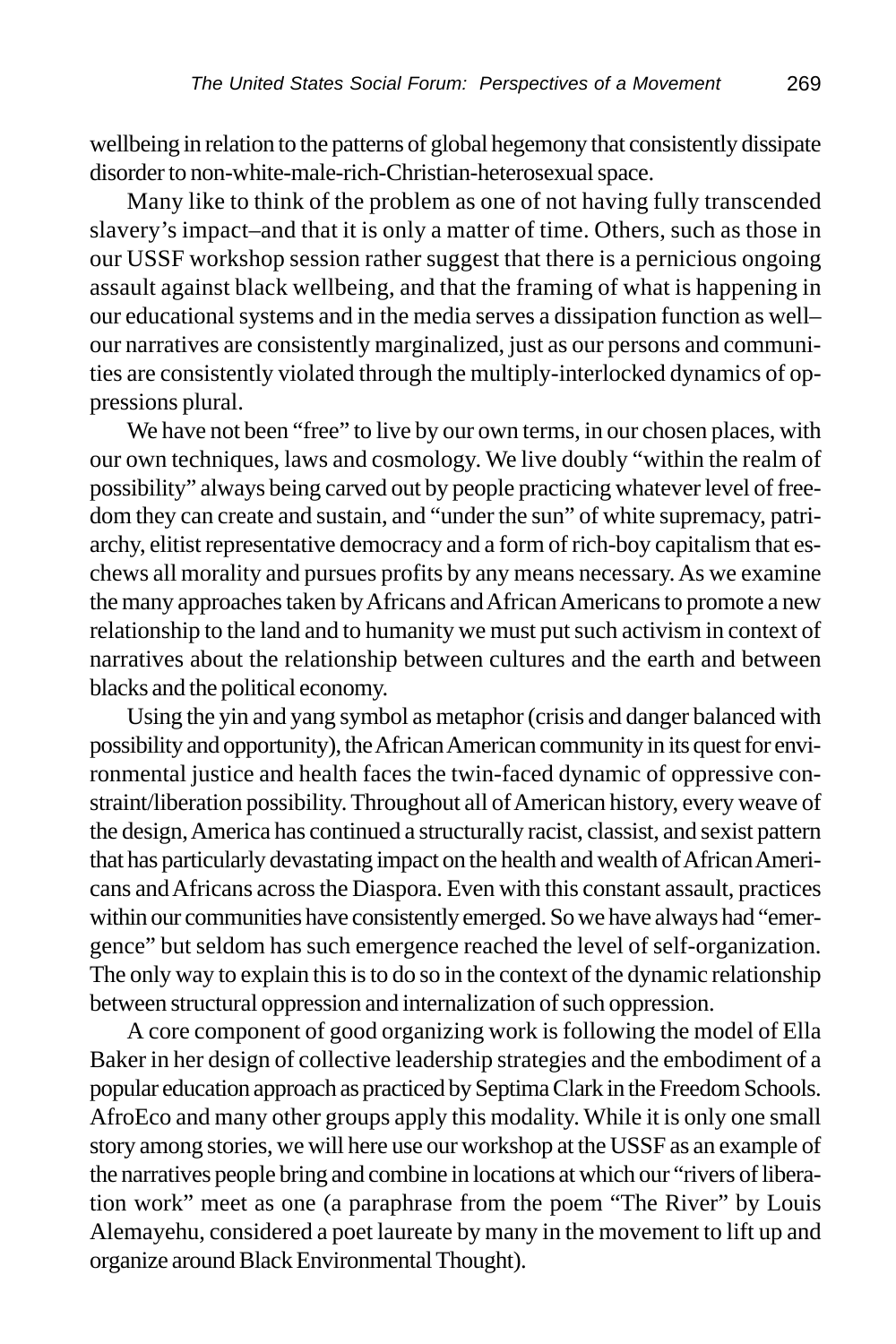### **Perspectives in a Black Environmental Thought Workshop at the US Social Forum**

In a workshop we facilitated in June 2007 at the USSF, via introductions people stated who they were, what communities they were from, how they were organizing and how their communities were being impacted by the negative constraints and constructive possibilities. We then proceeded to diagnose the diverse narratives of history in the room–how did our situation come to be so–and of course, then moved into considering what to do about it. We asked participants to name their big hopes–far out on the horizon and then to talk about the critical steps we need to take along the way to realize the vision proclaimed.

In the room, we had significant diversity–including African Americans, Asians, Latinos, American Indians and whites. We had also a broad swath of academics, grassroots activists, non-profit leaders, students and elders of struggle. Nearly everyone in the room was actively working around the intersections of cultural, economic and environmental justice–albeit from distinct vantage points.

We used a popular education approach to examine the legacy, the current situation and how to build an effective movement across communities and constituency groups to win sustainable change. Participants named several dynamics that impede a healthy relationship between blacks and the land, and shared what they are doing currently to promote environmental, economic and cultural justice. This essay will provide some historical background on the situation which has faced the African American community (including Africans) within the United States and then move on to discuss how people are organizing to win change.

From a historical vantage point, all were in agreement on four key historical forces:

1) colonialism and slavery ripped blacks from their self-determined relationship with the land and has continuing consequences psychically, politically, economically and culturally;

2) the combination of continuing racism, sexism and economic oppression result in a persistent state of exacerbation of a negative dialectic among black people in relation to the land–including the ruptures within our community by growing class, gender and racial complexities;

3) a series of constraints are currently in effect, which serve to blunt, block or drown out our efforts to realize justice across the range of our issues; and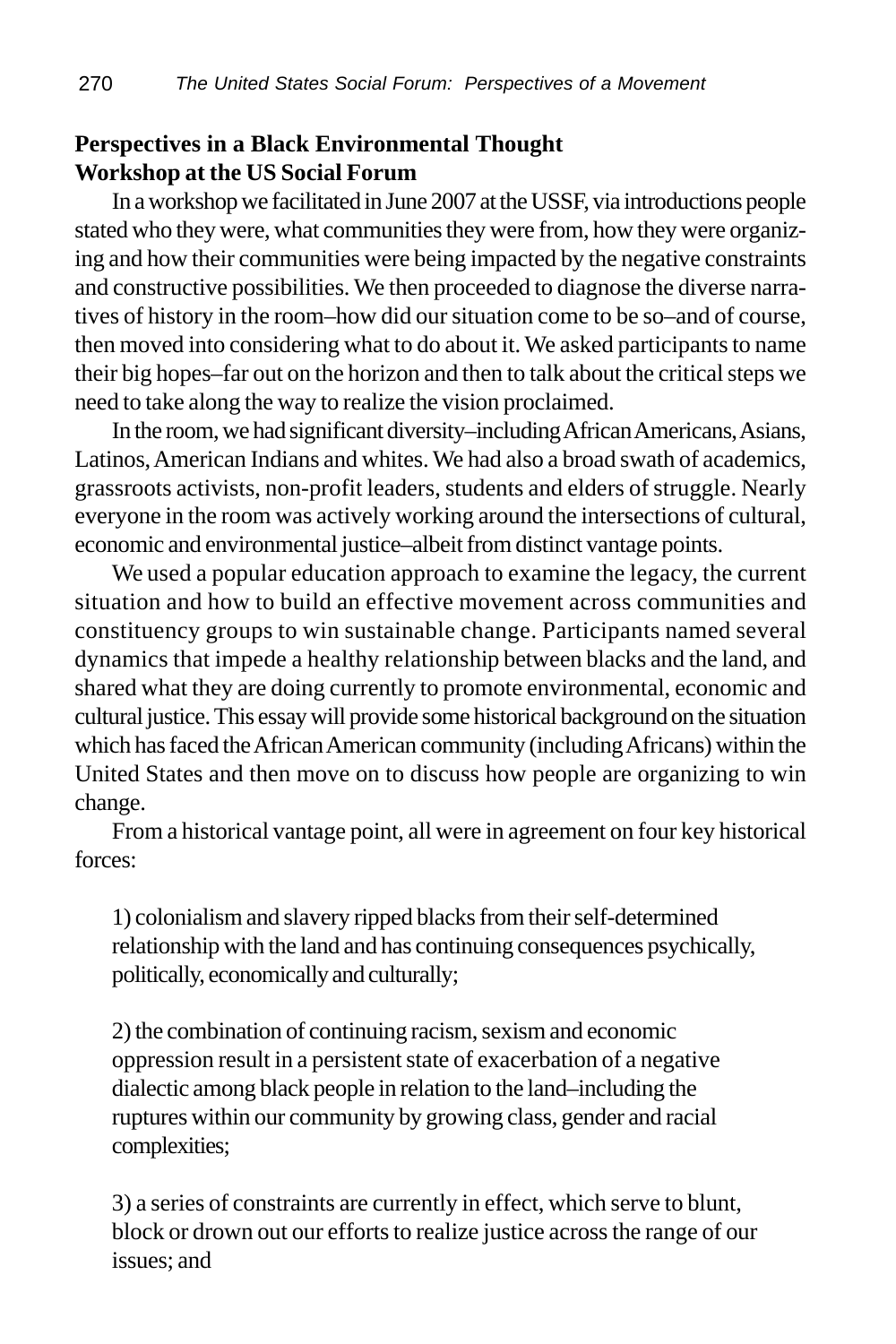4) the opportunity and challenge before us now is to recognize ways to network and sustain common struggle against the intersecting forces of oppression and marginalization.

People worked in large groups and small groups to name the specific "feet" of environmental, economic and cultural injustice harming the black community yesterday and today. Among the "feet" identified were:

- Lead poisoning, asthma, arsenic, mercury, PCBs and other carcinogenic and morphogenetic toxins that are harming this and future generations of blacks disproportionately;
- The rising cost of food in the inner city reducing food security, along with the rising costs of utilities due to severe weather and the nonrenewable fuels crisis, and the continuing legacy of red-lining which sustains higher costs in zip codes in which blacks or browns are the majority;
- The lack of access to health care for increasing numbers of black families even while their cumulative health risks are increasing due to structural racism;
- Increasing gentrification pressures which dislocate blacks from historic communities, in which they would prefer (in many cases) to stay and continue organizing for liberation. This is exacerbated by the ways in which the continuation of red-lining practices such as predatory lending have shaped a particular experience of the foreclosure crisis impacting all of America in a uniquely pernicious way. We are consistently blocked from equitable gain in a racist economy and first and most to be negatively impacted by waves of decline besetting the whole;
- The loss of black land due to fractionated heirship, tax forfeiture, the internalization of a negative relationship with the land by descendents of slaves, and the historic discrimination of local, state and federal government to counter racism and economic oppression impacting blacks;
- The racism within the "environmental movements" that particularlize black struggles around the environment while essentializing Eurocentric notions about the environment and "sustainability movements" and more.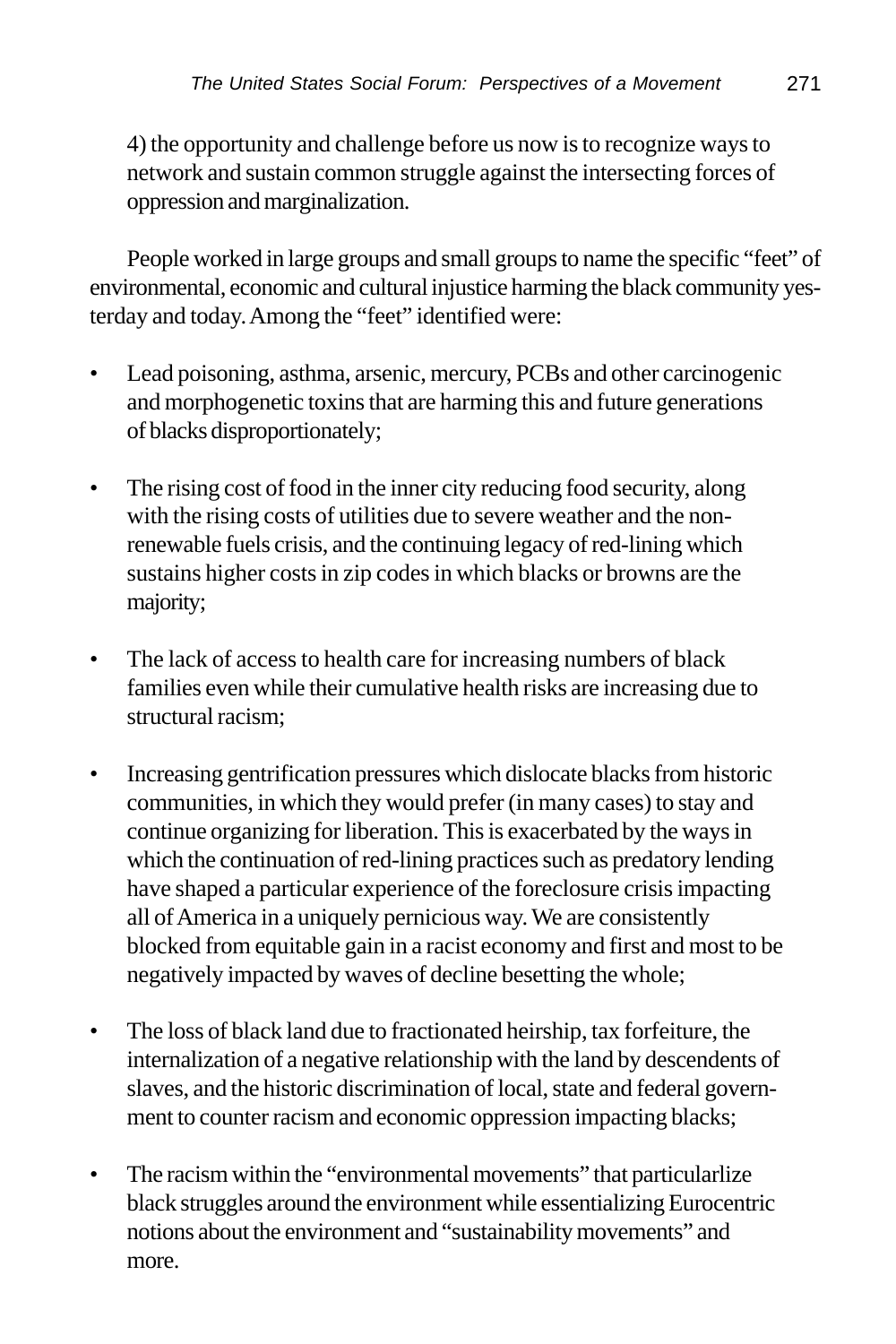### **TABLE 1:**

### **IMPEDIMENTS TO ENVIRONMENTAL WELL BEING FOR AFRICAN AMERICANS**

| <b>Oppressions</b>         | <b>Current outcomes from these oppressions</b>                                                                                                                                                                                                                                                                                                                                                                         |
|----------------------------|------------------------------------------------------------------------------------------------------------------------------------------------------------------------------------------------------------------------------------------------------------------------------------------------------------------------------------------------------------------------------------------------------------------------|
| Environmental<br>Injustice | Significant health disparities of asthma, lead poisoning, mercury poi-<br>soning, arsenic poisoning, etc. Higher rates of transmission of dis-<br>eases due to proximity to environmental hazards (based on nexus of<br>race and class)                                                                                                                                                                                |
| Economic<br>Injustice      | Continuing classed-racial segregation in both urban and rural areas<br>and continuing inequality in public policies-both those that extend the<br>racism and those intended to halt it, which are "halted" by resistance<br>patterns to the implementation of just policy were established                                                                                                                             |
| Racial<br>Injustice        | The "black body" is treated as unequal to the white body. It is policed on<br>the streets; it is barred from access to health and wealth. It "festers" in<br>communities ordered at the bottom where there are limited options for<br>engagement in the formal economy, so people resort to the informal<br>one available which reinforces both the prison industrial complex and<br>the non-profit industrial complex |
| Gender<br>Injustice        | The continuing intersectionality of oppression against black women<br>and men across the "gender continuum" and the persistent homopho-<br>bia within the black world generate a set of constraints that shape<br>internal limiting conditions for black struggle                                                                                                                                                      |
| Educational<br>Injustice   | No diploma = no future except the prison gate, if address is in zip code<br>with large presence of non-whites you are less likely to get a diploma<br>and therefore more likely to be pushed along the cradle to prison road                                                                                                                                                                                           |
| Cultural<br>Genocide       | If you don't know "who" you are, then where "you" go is externally de-<br>fined. Repairing the historic rupture of blacks from the land is abso-<br>lutely core to the processes of liberation                                                                                                                                                                                                                         |
| Political<br>Inequality    | No Political Voice in the Representative Plurality-no power to assert<br>interests in the social contract. You are Ellison's "invisible man", or<br>woman, or community                                                                                                                                                                                                                                                |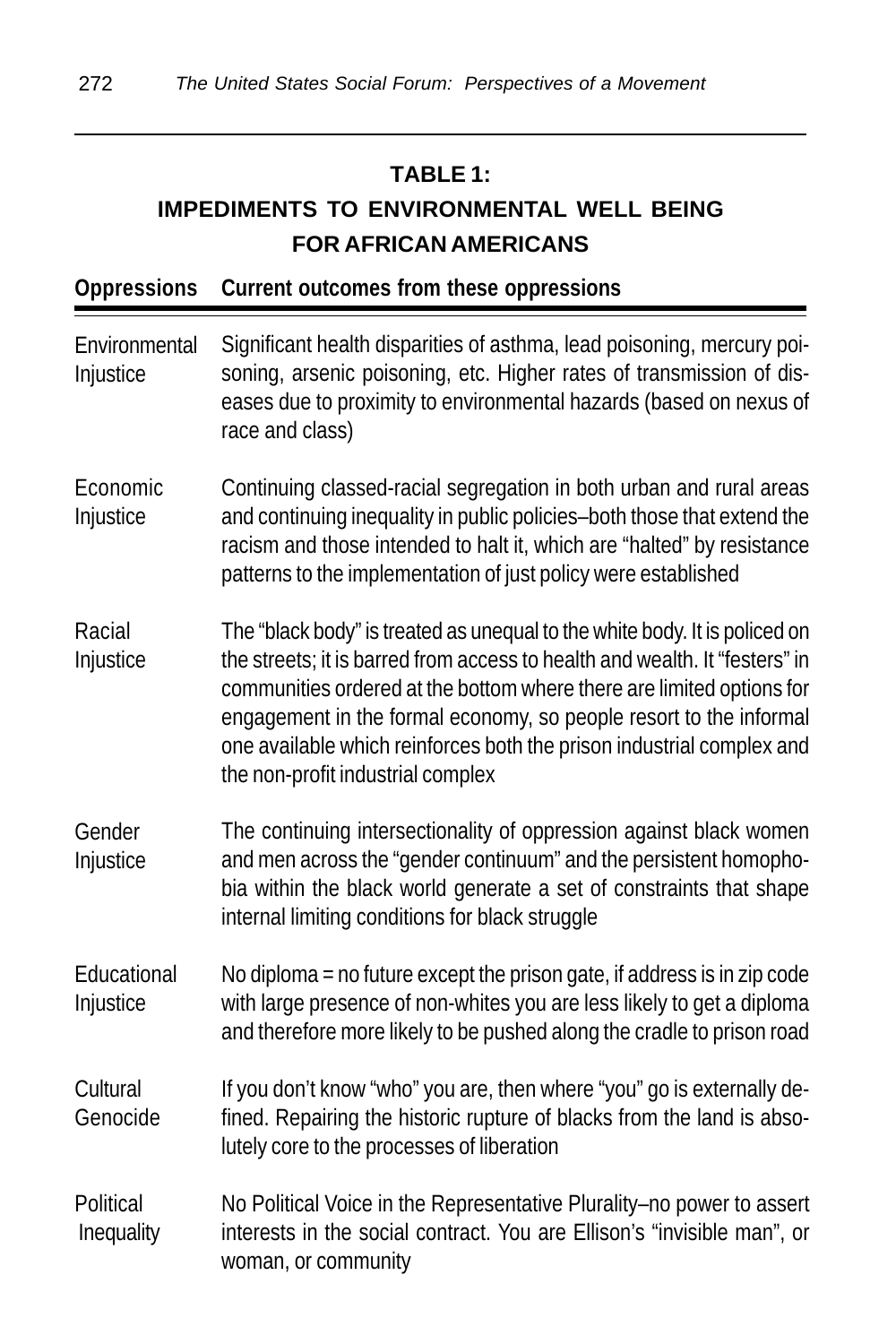### **Debilitating impact on the black body and community**

All of this adds up to "cumulative risk, threat, and disparate impact" on black bodies and livelihood. If our "bodies" are constantly in bob-and-weave, duck, shift and respond mode, how are we to facilitate the strategies and tactics that self-organize our liberation?

We get locked in a reactive state of being, rather than a fully self-authored creative state of being. When we internalize, and therefore yield, to an externally constructed force, however partially, that is energy lost to greater possibilities created only in liberated space.

The solution to the dilemma posed is multi-dimensional, and is rooted in the continuing practices and theory emerging from black base communities that have determined ways to respond.

Participants "framed" the above as core characteristics of how the past dependence of historic oppressions has landed African Americans in the particular circumstances we now face.

As stated above*,* the solution to the dilemma posed is multi-dimensional, and is rooted in the continuing practices and theory emerging from black base communities who have determined ways to respond–and from connecting these practices to those of other streams of practice that arise from both indigenous communities globally and the innovators and bio-neers actively seeding new ways for all of us to relate to the land and to each other.

Research such as that found in *Black Rice* (2001) unearths the indigenous thought and practice that structured the rice agriculture of the Gullahs in the Low Country of the United States, extending from the Sea Islands of South Carolina down to Jacksonville, FL. Being among the few who did actually receive land during the Reconstruction era, and organizing to strengthen their hand in access to land, the Gullah played a key role in the establishment of the South Carolina Land Commission and have maintained an enduring culture on the land–even with the onslaught of golf courses and gated communities now serving as main features of the landscape.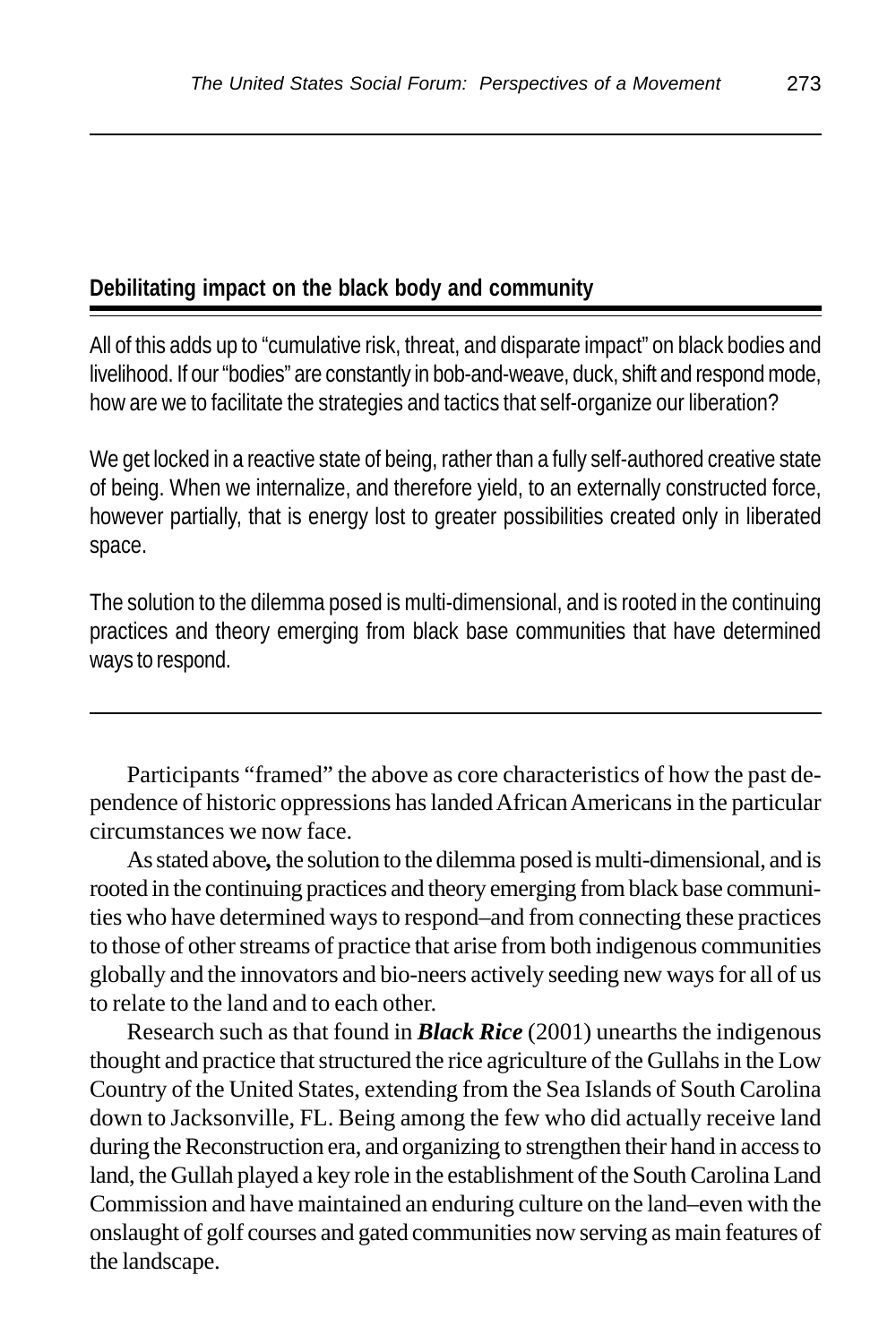The foundational work of Carne (2001) opens up a space to broadly engage the idea of indigeneity. The Gullahs are the deepest example of an intact African culture arising on American land. Africans brought technology with them here, and where there was both an ecological fit and space to sustain practices, Africans embodied and embedded African practices in America.

Long before millions were transported across the Middle Passage, West Africans had refined an elaborate food production system that displayed acute knowledge of landscape gradient, soil principles, moisture regimes, farming by submersion, hydrology and tidal dynamics, and the mechanisms to impound water and to control its flow. The result was an array of rice production zones with a management portfolio more diverse than those occurring in Asia and more finely nuanced by micro environmental soil and water parameters. This was a system that over millennia minimized subsistence risks, enhanced human survival in droughtprone environments, and contributed to the dense populations of the Upper Guinea coast that were subsequently swept into the Atlantic slave trade. The knowledge and the expertise to adapt cultivation of a preferred dietary staple to New World conditions proved among the scant "possessions" remaining to slaves pressed into slavery from rice-growing regions. For those arriving in frontier South Carolina, a similar geographic setting of diverse lowland habitats and climatic conditions optimized the transfer of a crucial farming system to North America.

Indigenous knowledge and the subversion of white dominated environmental thought is a key underpinning of this discussion. There are a number of ways of knowing. These ways have largely been hidden from view, rendered invisible within the Eurocentric discourse on the environment and the political-economic ecology of globalization. While hidden from common view, numerous streams of cultural knowledge have endured. The values of cooperative and collective work and responsibility are powerfully central to these streams.

#### **Historical High Points of Black Environmental Practice**

In seeking surcease from the travesties of slavery and racism, African Americans have found succor and power in self-determination and the possibility of returning to the land and Africa. Indeed, studies of black nationalism have often focused on the theme of emigration (Cha Jua, 2000). If emigration back to Africa on black terms has not been possible, movement within America sometimes has desired and occurred–rooted in a return to the land. Maroon communities of Africans in America who fled to the hills or swamps rather than live in slavery are documented facts (Hines, Hines and Harrold 2000). Later, organized Black communities often embodied the nationalist spirit of being self-defined and autonomous in the antebellum period (Cha Jua, 2000). This spirit of self determination certainly is certainly tightly bound to understanding Black Environmental thought.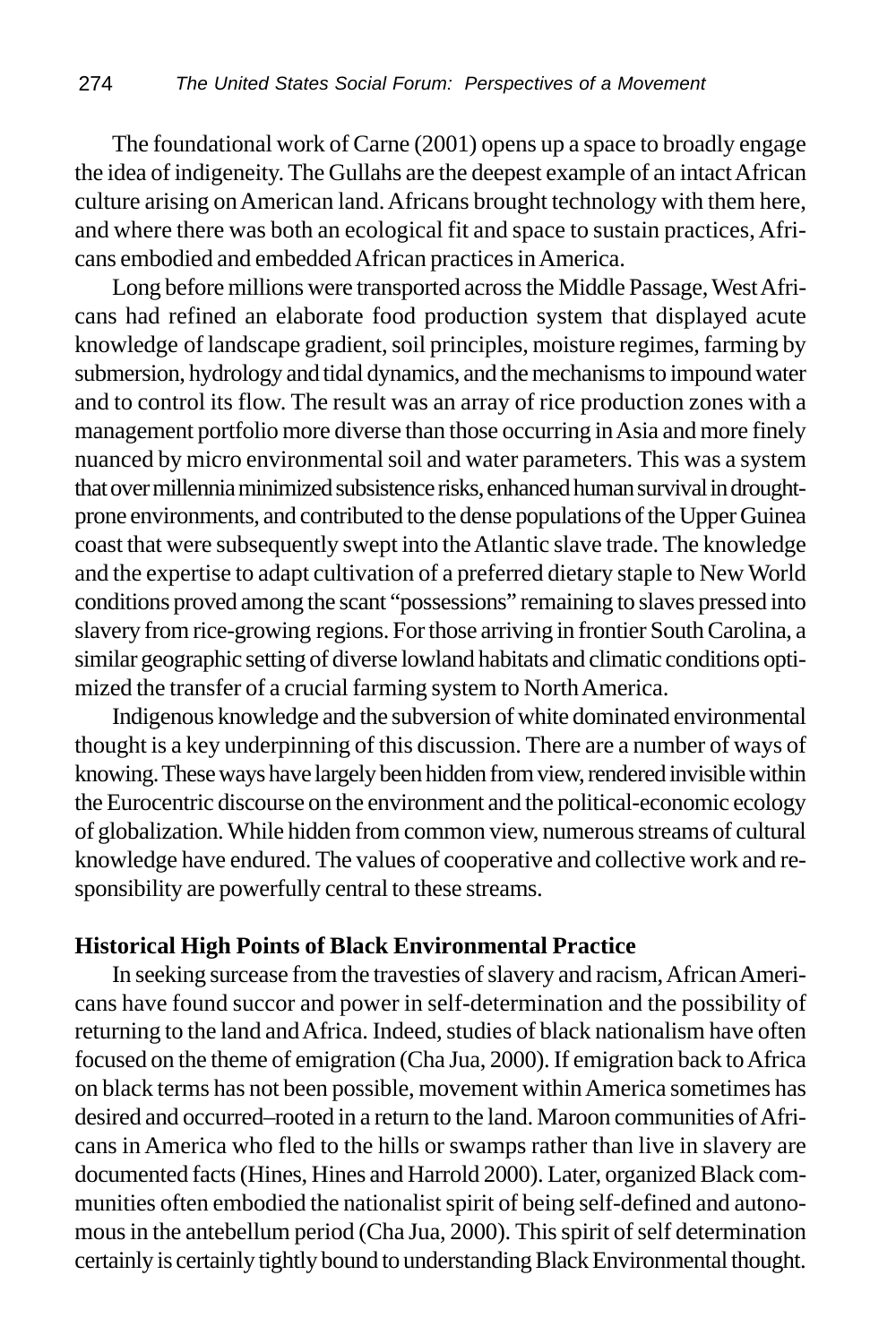Threaded to the idea of cooperatives, the collective and the self-determining are interwoven. Indeed, the long durée of the Black Freedom Struggle is an expression of this interconnectivity.

The struggle against environmental racism has always been rooted in the fight for black humanity. And, today the struggle remains daunting. The current period expresses the interplay between white male patriarchy, economic restructuring, and racism, expressed concretely as a neoliberal agenda, which privatizes and renders for profit everything; no wonder the levees broke.

## **Where do we go from here?**

So, where do we go from here? We asked at the USSF, and ask everywhere we dialogue.

What's the vision? Participants envision a future in which:

- a) Being black connotes what it intends for itself culturally–that being born African in no way is connecting to the continuing reality of being born oppressed;
- b) Humanity in its diverse cultural forms is freed of the pattern of domination, and we all are welcomed in a world the embraces us as members of one human family within one earth family;
- c) Innovation and possibility are no longer constrained by structural racism–not just for blacks but for all human beings;
- d) A green economy grows from the bottom up, that lifts those coming out of corrections and those locked in the street economies into entrepreneurs and living wage earners–generating new pathways for all of us to live more sustainably and justly.
- e) Black people are healthy, wealthy, free, prosperous, cooperative, culturally-grounded, and so on;
- f) Freedom from environmental, economic and cultural injustice for all;
- g) Freedom to be as each person of African descent chooses to be with support and protection for the economic, cultural and social rights of Africans who express cultural rootedness.
- h) A new abolition movement which replaces the prison-industrial complex and the many varied forms of slavery still at work today worldwide with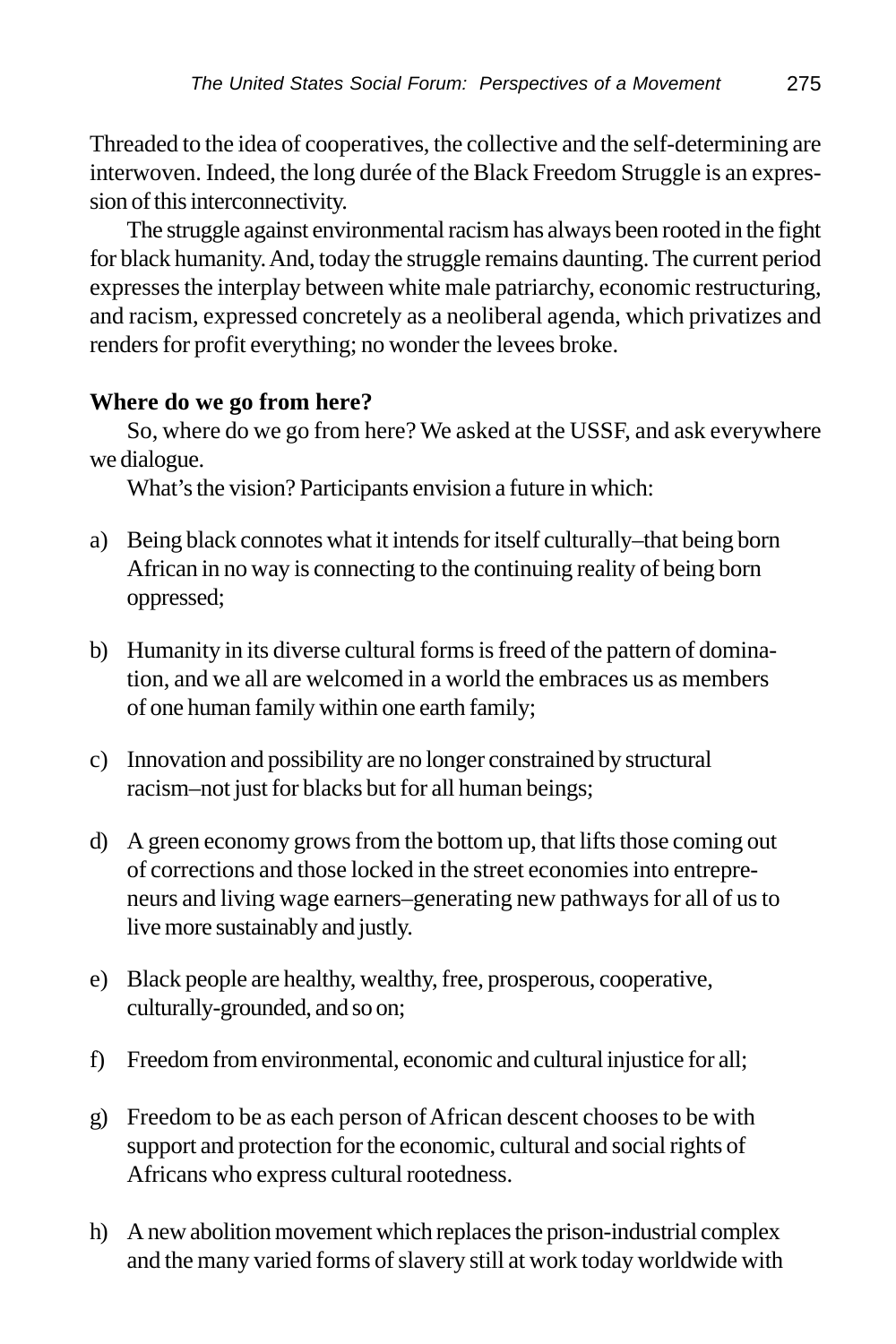a genuine commitment to the highest expressions of culturally-grounded, earth-conscious embodied freedom for everyone in the world.

#### **How are we organizing?**

First and perhaps foremost are the somewhat successful and still challenging campaigns of African Americans to end environmental injustice (which includes environmental racism mixed with other oppressions). African American women were and are at the forefront of this struggle, just as black farmers are at the forefront of the struggle to change the historically discriminatory practices of the US Department of Agriculture to improve farm production in ways that exclude and limit black farmers and black land.

Black farmers are re-organizing their relationships across rural America to promote sustainable livelihood. At the same time, blacks are increasingly involved in urban gardening and the development of community-supported agriculture and urban-rural linkages to improve the well being of blacks in both the city and the countryside.

Regardless of where we are located, we face significantly greater environmental risk–including the risk of exposure to toxins at home and work, the risk of living in more socially vulnerable spaces (such as the Ninth Ward impacted by Hurricane Katrina), and the double risk of not having health insurance equitably nor equitable protection from branches of government when harm has been caused to the community by either acts of nature or acts of other human beings.

Numerous examples exist of models in generating the desired relationship of blacks, which were discussed at the workshop. Among them are:

- Deep South Center for Environmental Justice at Dillard University, led by Beverly Wright, has been in the forefront of struggle to challenge environmental racism and promote environmental justice, and has played a key role in organizing around the disaster of Hurricane Katrina and its racialized aftermath. Follow their work at www.dscej.org
- Environmental Justice Resource Center at Clark Atlanta University (http://www.ejrc.cau.edu/) is a key resource on both developing an understanding of the legacy of environmental racism and injustice and how communities are actively fighting back to promote a more just and sustainable future for themselves. The Center's founder, Dr. Robert Bullard is considered a "father" of the environmental justice movement in America. He will be the first to tell you that it was black women who sparked the movement and provided the shoulders and supports on which his excellent work stands.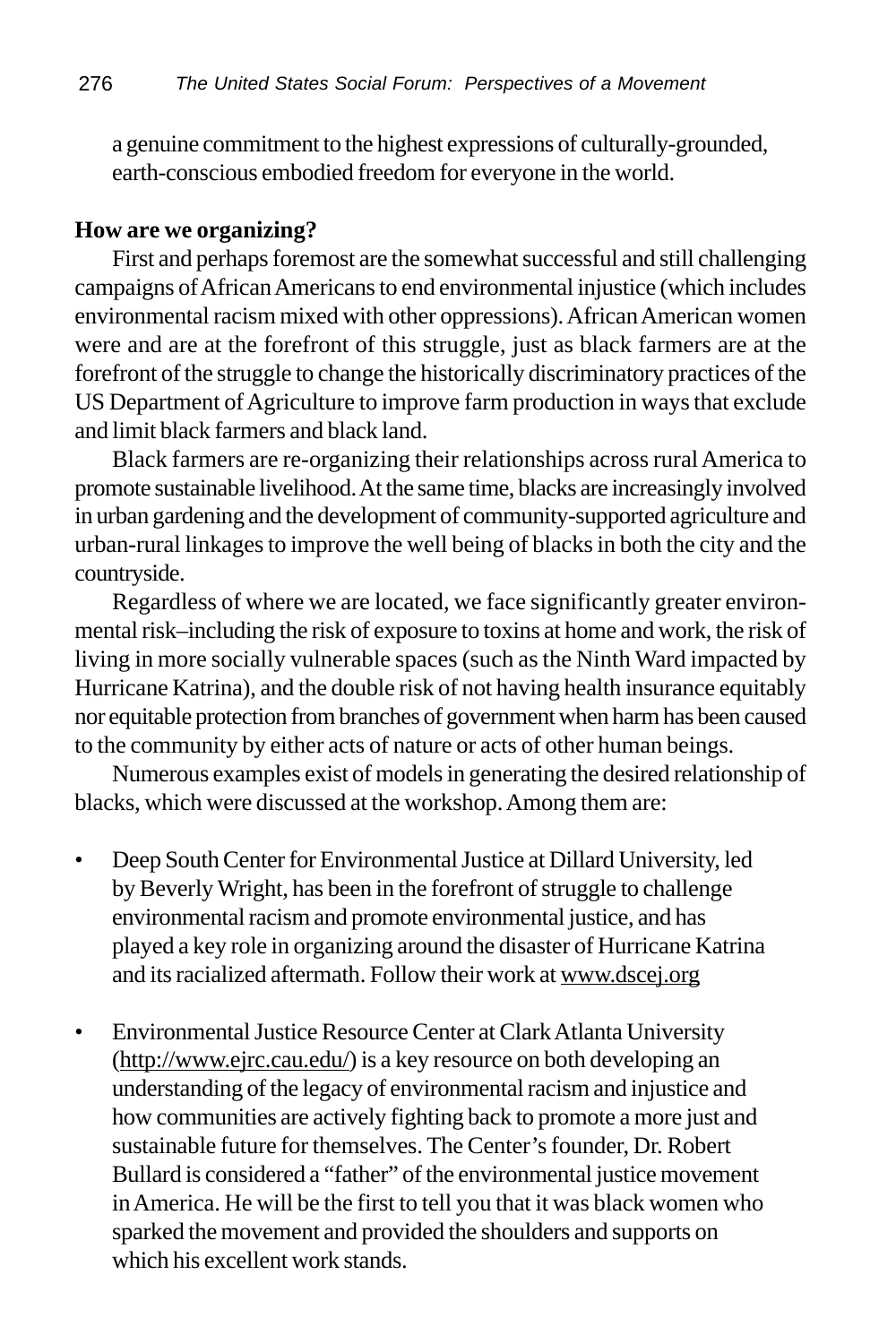- Federation of Southern Cooperatives was founded in 1967 to build on the legacy of black organizing to promote healthy productive relations on the land that has been part of our story since we got here. For more than 40 years now, the Federation has promoted cooperation among efforts of black agriculturalists, agronomists, communities and their regions, and has organized and advocated to promote equity in opportunities and resources for black farmers and blacks striving to sustain livelihood in the rural south. Follow their work at www.federationsoutherncoop.com
- Growing Power–which has become a model in the Midwest for sustainable livelihood, led by former NBA basketball star Will Allen. Within the black community this serves as a useful educational and organizational model for how to re-organize our relationship with the land. Growing Power has developed a model of efficient sustainable production that can feed 2000 people on two acres of land, and is actively training people from across the country in its model (see www.growingpower.org)
- Mo Better Foods–emerged out of the vision and organizing of David Roach, while he led the Business Academy at McClymonds High School. It started with convening people around the question of who would supply quality food in the community. Roach organized students to market and sell produce grown by African American farmers in CA. Roach went on to lead the West Oakland Food Collaborative, which focuses on food insecurity in the community–and continues to lead Mo Better Food as a national movement organization committed to improve food security and economic empowerment in black communities (see www.mobetterfood.com.)
- People's Grocery in West Oakland is a community-based organization developing creative solutions to health, environment and economic challenges. The groups envision changing the way our food system works–so that there is a self-reliant sustainable food system in the community. The organization makes the connection between the loss of food security in the black community and the health risks facing all generations of black people. "Food justice" is recognized as a keystone in ecological and equitable community development (see www.peoplesgrocery.org.)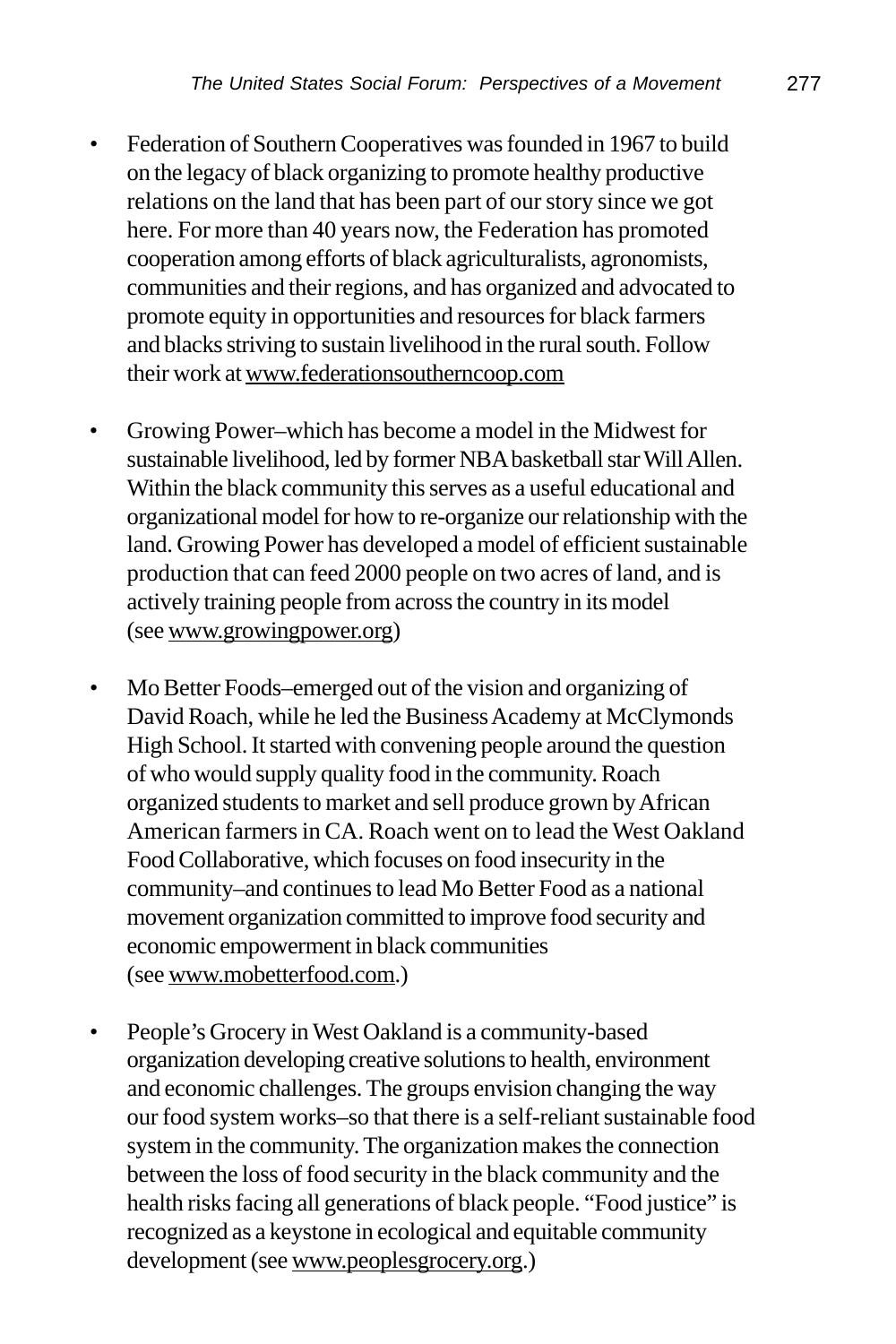- Numerous environmental justice efforts are, in effect, led by poor black communities and other cultural communities across the United States, and around the world. The efforts that emerged in the dialogue are too numerous to mention all in detail. In summary, people are involved in campaigns to address the relationship between segregation and poor health–since poor blacks are more likely to be the inhabitants where there are toxic waste dumps, where there are multiple health risks generated by long-standing patterns of structural oppression and political neglect.
- Ella Baker Center for Human Rights former Executive Director Van Jones has sparked a path across the country promoting the possibilities of as green-jobs based economy as a pathway out of poverty for the urban poor. His visionary leadership and a groundswell of enthusiastic endorsement across the country has led Congress (2007) to authorize a green-collar jobs program with an initial allocation of \$125 million–20% of which is supposed to be "targeted" for pathways out of poverty. (see www.ellabakercenter.org)

• AfroEco was founded in 2004 to organize a healthier relationship with our common Mother Earth and to end genocide, ecocide and structural oppression in all its forms. We do this by practicing and promoting:

- Sustainable food production
- Healthy living and livelihood
- Cultural knowledge bases
- Economic, cultural and ecologically sound cooperation

Our vision is that Pan-African people organized so that we all inhabit a harmonious future in which everyone is fed well, has sustainable access to clean water, healthy homes, vibrant communities, genuine peace, deep justice, and wild and reckless joy**.** The early work of AfroEco has been on 3 fronts–building our internal sensibilities about how to be a sustainable black collective that organizes around the intersections of cultural, economic and environmental justice; creating our own strategies for food security and health including a CSA, a network of urban gardens, and an urban greenhouse/sustainable education partnership with an urban area learning academy for brilliant young minds and souls others deemed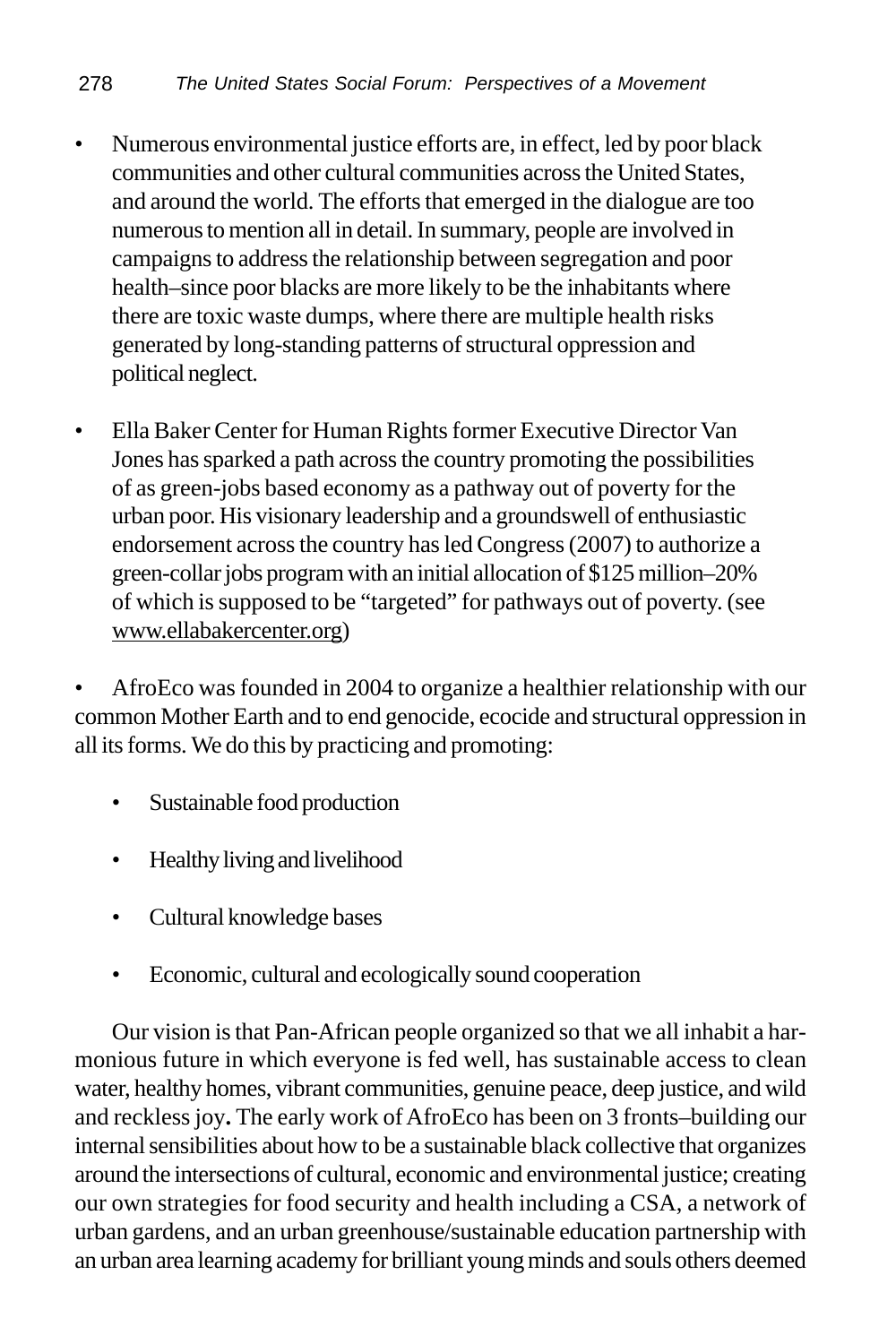"at-risk"; and facilitating convenings around the world at which we raise up the ideas, issues and possibilities of Black Environmental Thought and connect this discourse to our committed part of building the movement of movements until all realize full embodiment liberation.

These are just a tiny sample of the thousands of efforts in place across America. When we add to this the amazing examples in Africa and across the Diaspora, we then must consider how we facilitate a Pan-African approach to organizing around the intersections of livelihood at the micro-level with innovations that we can grow to scale, and common fronts of struggle and possibility around which we can cooperate.

## **Conclusion**

The combinatory work that occurs in such spaces as the WSF or USSF oxygenates the creativity of our separate work while providing the seedbed for cooperative endeavors. The vision of "another world is possible" rejects Thatcher's "TINA" (there is no alternative) and calls us to remember our indigenous knowledge and production systems–and to connect them together in concert for a more just world.

In this essay we have provided some preliminary context within which to consider the depth and breadth of "black environmental thought". It is now the challenge of all of us to work in partnership to extend it, and connect it to the narratives and practices of others striving for a just and sustainable future for all humans on earth. The simple word that gained prominence in the South African freedom struggle–Ubuntu–which means the gift of finding the human being in others in the Xhosa language of South Africa provides a unifying value for all to embrace. The Zulu language in South Africa has the same meaning attached to the word Umuntu.

Alone, we continue to face the harsh winds of a robust inter-locked network of structures in the global economy that anticipate global political dynamics and protect wealth accumulation regimes at the expense of the world's poor. Together, like the "Lilliputians" we have the might to bring down Gulliver, and co-generate a new set of conditions for self-organization of society that honors, embraces and welcomes all of us "home".

We have before us the opportunity to truly practice what we espouse for all within this country, but also for all in our relations globally through a grand partnership. Let us combine our hearts, our talents and our dreams and be that better place.

We invite you, one and all, to co-create this new world together. Forward ever, backward never! Peace and courage be with you as you weave your commitment to full embodied liberation to ours. In closing, Louis Alemayehu (2006), a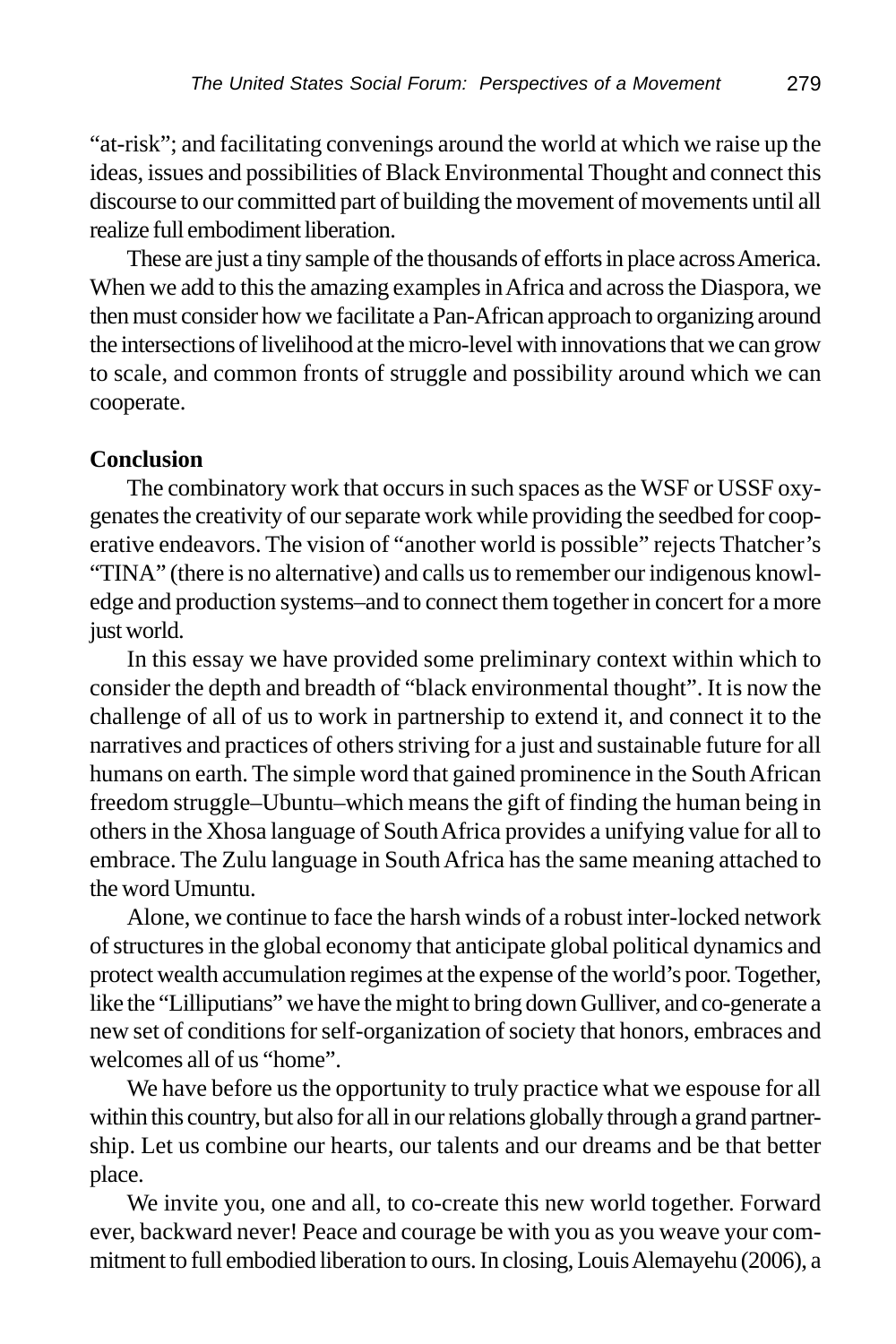great and unsung poet and healer among us says in his poem "The Holy Land is All the Earth":

"…let us touch all with kind hands blessing all that lives, All that laments, RISE and be robust and brave in the face of dawn. YOU are the face of Dawn, Face it! Water, Light and Love can sustain us now. Touch with kinds hands and voices now. This is the Fire the Next Time, now! At last, real power and The new world begins on this breath. BREATHE Now is the time. As we embrace the silence of after-weeping Resting on the breast Of our Mother's Sacred Heart Beating, beating, beating…"

References

Alemayehu, Louis. August 2006. Unpublished Poem–"The Holy Land is All the Earth".

Angelou, Maya. 1975. Pp. 29-30 in *Oh Pray My Wings Are Gonna Fit Me Well*. New York; Random House.

Bullard, Robert D. 2007. "Dismantling Toxic Racism". *The Crisis*, July/August, 2007.downloaded, 4/30/08 from http://findarticles.com/p/articles/mi\_qa4081/ is\_200707/ai\_n19511753

Carney, Judith A. 2001. *Black Rice*. Cambridge: Harvard University Press. Cha Jua, Sundiata Keita. 2002. *America's First Black Free Town: Brooklyn, Illinois 1830-1915*. Chicago; University of Illinois Press.

Deep South Center for Environmental Justice at www.dscej.org

Ella Baker Center for Human Rights. www.ellabakercenter.org

Emeagwali, Gloria. 2008. Section on African Indigenous Knowledge Production. Pp. 10 from *Black Rice* by Judith Carney. Harvard University Press. Downloaded May 10, 2008 from website http://www.africahistory.net/aaricetech.htm Environmental Justice Resource Center at Clark Atlanta University at http:// www.ejrc.cau.edu

Federation of Southern Cooperatives at www.federationsoutherncoop.com Giovanni , Nikki. 1972. *My House.* New York; William Morrow and Company.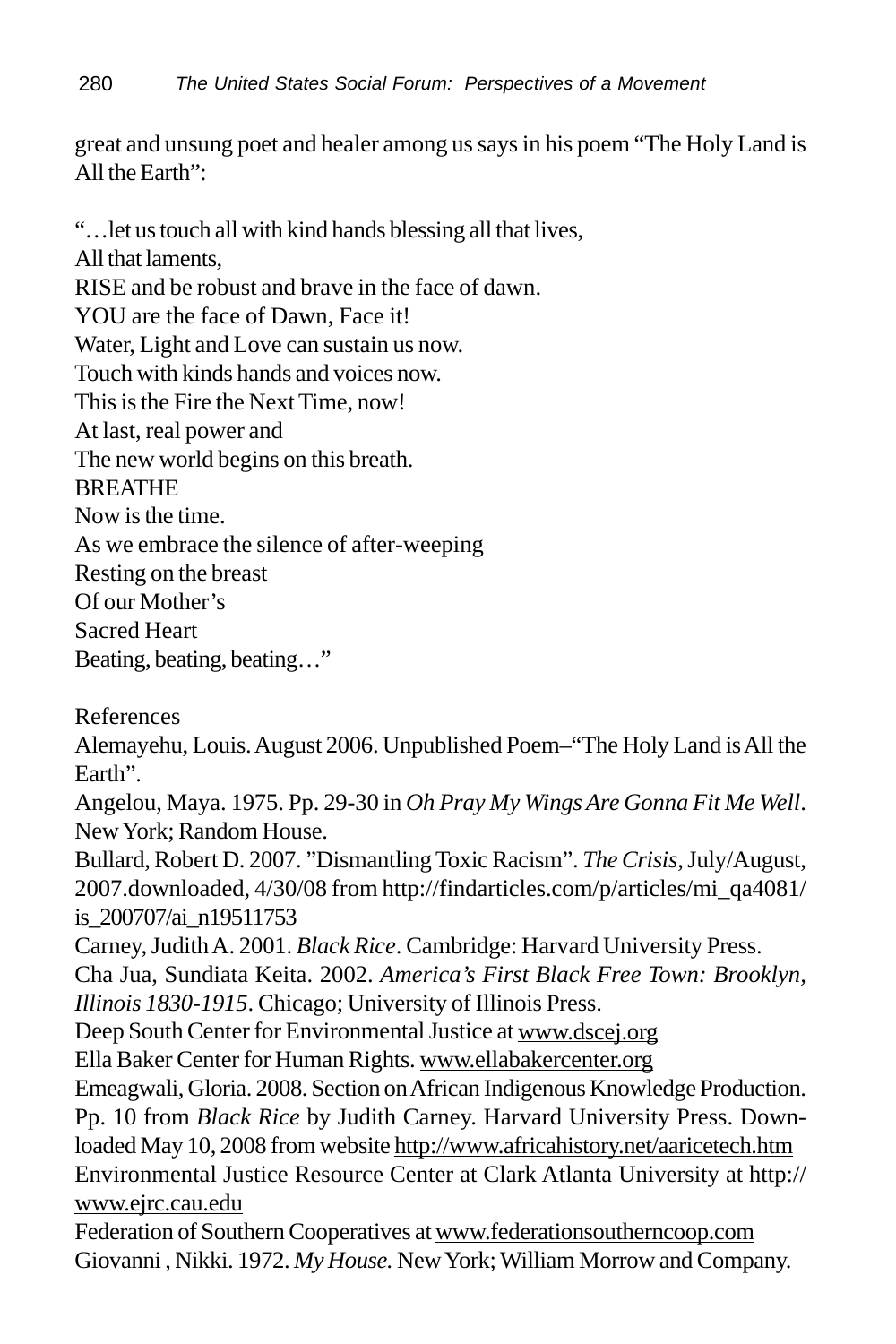Growing Power. www.growingpower.org

Hines, Darlene. 2007. *African American Odyssey*.

Mo Better Food. www.mobetterfood.com

Peoples Grocery. www.peoplesgrocery.org

Smith, Kimberly. 2007. *African American Environmental Thought*. Lawrence: University Press of Kansas.

Walker, Alice. 1983. Pp. 237, 241 in *In Search of Our Mothers' Gardens*. San Diego; Harcourt Brace Jovanovich Publishers.

Walker, Alice. 2001. Pp. 10-11 in *sent by earth: a message from the Grandmother Spirit after the bombing of the World Trade Center and Pentagon*. New York; Seven Stories Press.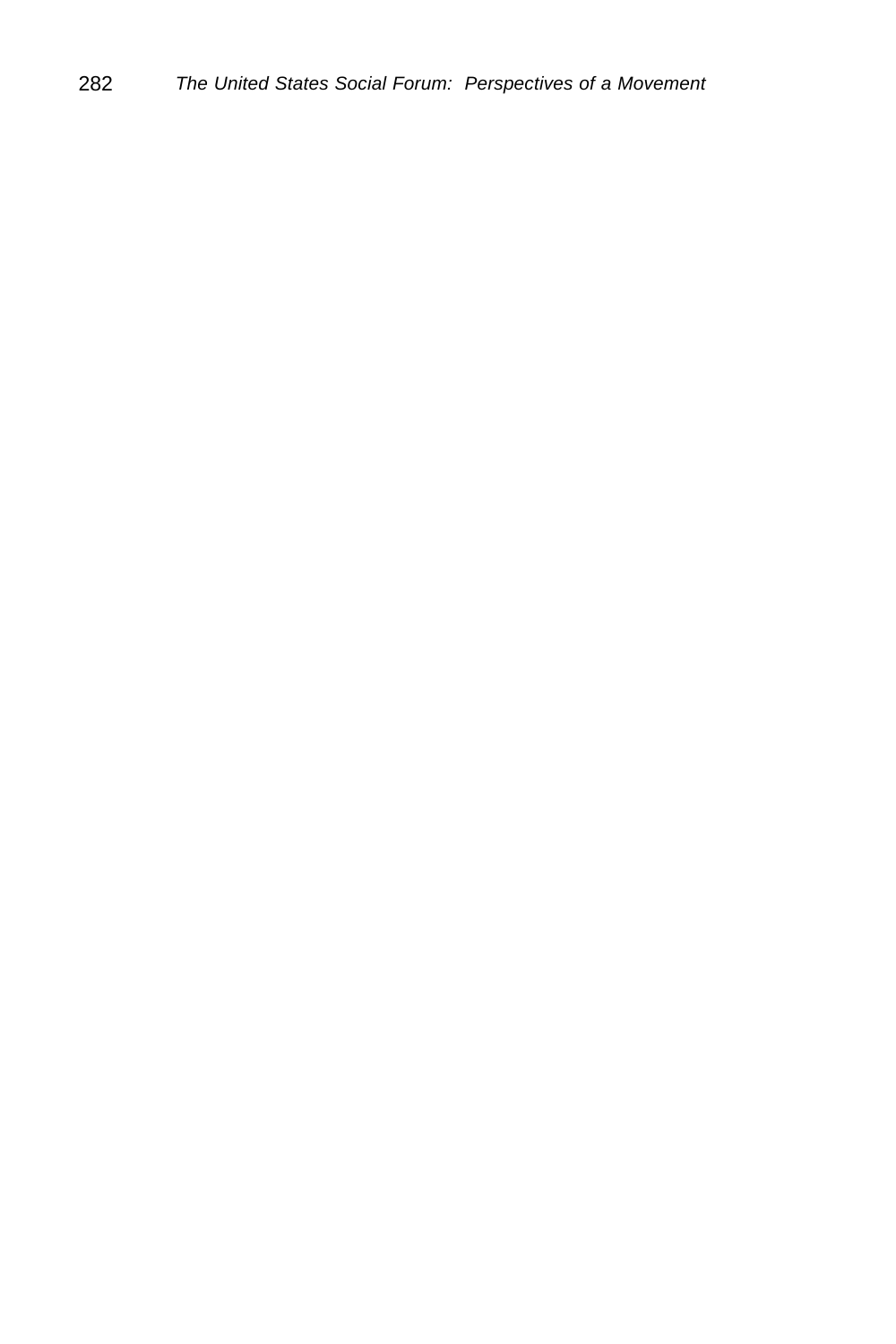## **Chapter 25**

## *US Social Forum:* **An Indigenous Lens**

*Coordinated by Alice Lovelace*

This chapter is in two sections. Section one reports on the work undertaken to insure significant participation by Indigenous people across the United States in the social forum and how that participation helped to shape the forum. Section two is a record of the Indigenous plenary. The remarks are taken from a transcript of the plenary with editing by Arthur Kastler. The significance of this plenary is clear–it is a record of the contemporary thinking and political orientation within the indigenous nations from Alaska to Florida.

#### **Introduction**

The lack of participation by Indigenous groups in the United States is a major shortcoming that reveals itself in nearly every national gathering. Very often that lack of a presence of Indigenous people is explained away with, "We sent them the information. They just didn't show up." It was clear that a gathering like the first USSF could not move forward as a grassroots led effort without indigenous people and their issues as a central part. From the beginning, with the help of Tom Goldtooth and the Indigenous Environmental Network (IEN), efforts were made to let Native people know they were important to this process.

Part of the debate was the need to highlight the original peoples in North America history in particular to the Georgia area; but equally important the Native struggle from historic to present day. Clearly the Native population in Atlanta is small, due to the "Trail of Tears." The theme of "So goes the South, So goes the Nation," was very fitting to the Native struggle as the "Trail of Tears" was a massive removal of Native people from the southeast to Oklahoma in which many thousands of Native people died of illness or murder. The original Native people of the Atlanta region were relocated in this massive removal and now are in the Oklahoma area or further displaced. Many sacred sites remain to this day in the area and are not well known.

With this intention and knowledge of this history the decision was made to hire a Native organizer in order to highlight Native struggles as an important part of the USSF. This decision was groundbreaking because Native Peoples didn't have to fight to participate and have visibility.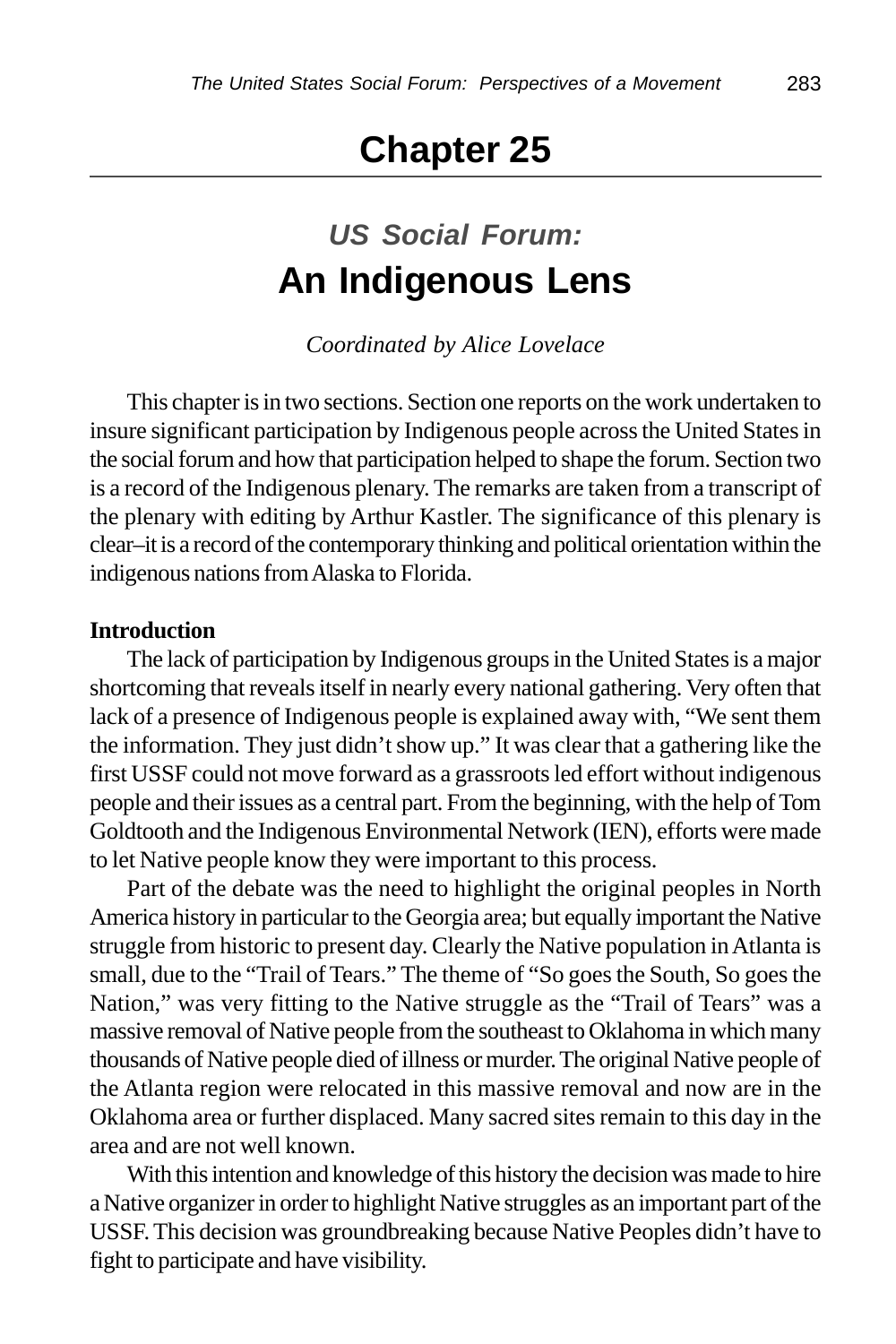## **National Native Travel Scholarship Fund**

The decision was made for the fundraising arm of the Forum to work on a Native American Solidarity fund to assist indigenous people to travel to the social forum in Atlanta. The National Native Travel Scholarship Fund was instrumental in Native participation. Support came from the Panta Rhea Foundation, Center for Community Change, Solidago Foundation, Honor the Earth, Funding Exchange, Third Wave Foundation, Center for Third World Organizing, Ms. Foundation, American Friends Service Committee, and those who donated air miles.

#### **Native Webpage**

A third charge went out to the Tech work group, with their help a Native page was created on the USSF web site. The first part of the web page consisted of the historical information from a Native perspective. The web page was instrumental in outreaching and providing additional resources to Native peoples interested in attending the USSF. It contained a formal invitation to Native communities; the National Native Advisory was listed with a description of their tasks, logistical information, registration referral, Native Travel Scholarship Information, and a listing of the Native groups and organizations committed to participating. The listing was helpful in recruiting more Native peoples to attend.

#### **Native Organizer**

The USSF organizer knew it would take more than a web page and solidarity funds to create a space and make a way for Native people to participate. The will was always present within the USSF for significant participation by Native people, but it took Heather to help us find our way.

In mid January 2007 Heather Milton-Lightening was hired. Heather was a former youth organizer for the IEN and had previously attended social forums both in Canada and at the international level in Venezuela. She had experience through the Environmental Justice Summit II and the People of Color Movement here in the US. Through IEN she was connected to a large network of grassroots Native community organizations and organizers. Working with the Outreach Engine, a National Native Outreach and organizing work-plan was created.

Heather traveled throughout the Midwest, Plains, Rocky Mountains, Southwest and Southeast to promote the USSF. From discussions with community members and organizers there was clearly a need to do two things. Figure out the "buyin" for Native communities. A lot of organizers asked the question "How is the social forum going to impact my work?" Many had mixed feelings due to the need for resources, the time away from community campaigns and the negative experiences from past participation at the national level. But one thing was clear, this gathering of social activists would be historic and native people needed to play a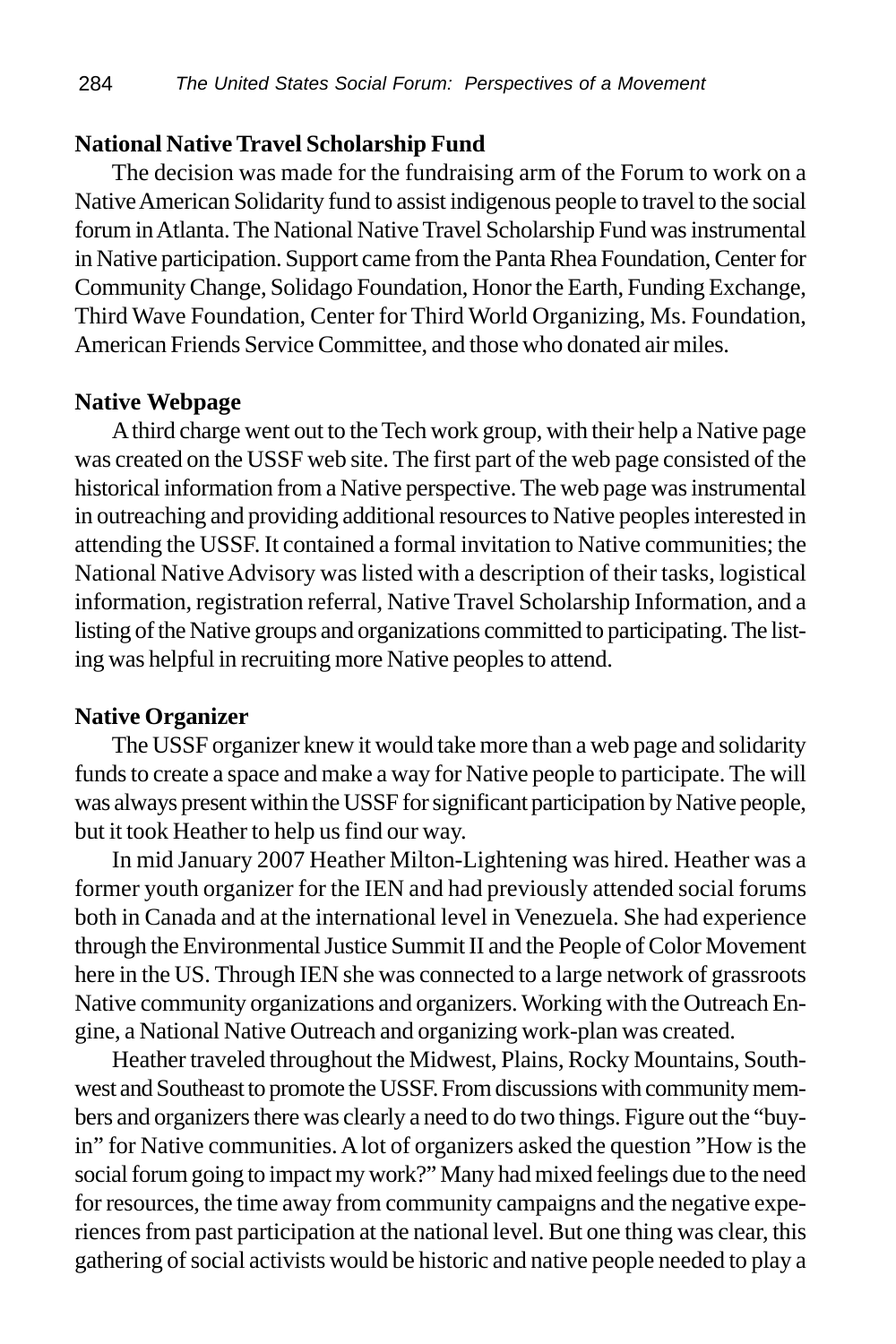significant role within the social forum but also to remind the movement of the history of this land to present day struggle of Native Peoples.

Heather made two key visits to the Eastern Band of Cherokee Indians in North Carolina and to the Muskogee Creek Nation in various locations within Oklahoma. These visits were to issue a formal invitation to the members of the Muskogee Creek Nations to come and give their official welcome and endorsement as well as to provide this same invitation and opportunity for the Eastern Band of Cherokee Nations. Without the endorsement of the local original Tribes many of native people would not feel comfortable in participating. Lisa Montelongo, a tribal member from the Eastern Band of Cherokee Indians, made a commitment to participate on the National Native Advisory. Ashe and Natalie Deer, members of the Muskogee Creek Nation in Oklahoma, soon joined her. They agreed to participate and bring a delegation from Oklahoma.

## **National Native Advisory**

The Native Advisory was created to assist Heather in her work by giving guidance, to advise when making decisions, and to help with outreach to other tribes. There was a core group of Native Organizers that consistently gave their time and support to the USSF. The Advisory made decisions on the funding for the Native Travel Scholarship fund, gave direction and insight to the Native plenary, helped outreach to communities to participate and facilitate workshops. The Advisory was instrumental in providing the cornerstone of the Native organizing that happened at the USSF. With the help of the Advisory many Native people were able to participate in conference calls nationally leading up to the USSF. This offered an opportunity for an orientation and the creation of a theme as well as the initial building of an Indigenous statement. The Advisory really helped in supporting in the work of the Native USSF organizer through some challenging or "growth" moments within the planning of the USSF.

## **National Native Advisory Members:**

Lisa Montelongo—Eastern Band of Cherokees and the Shelter of Safety Brett Ramey–-Native Movement Collective & Black Mesa Water Coalition Naomi Archer (Supporter)—Four Directions Solidarity Network Tom Goldtooth—Indigenous Environmental Network & USSF National Planning Committee Twale Abrahamson—SHAWL Society Amalia Anderson & Priscilla Settee—Indigenous Women's Network Carl Wassilie—REDOIL & Big Village Network Faith Gemille—REDOIL Cindy Domingo—LELO & USSF National Planning Committee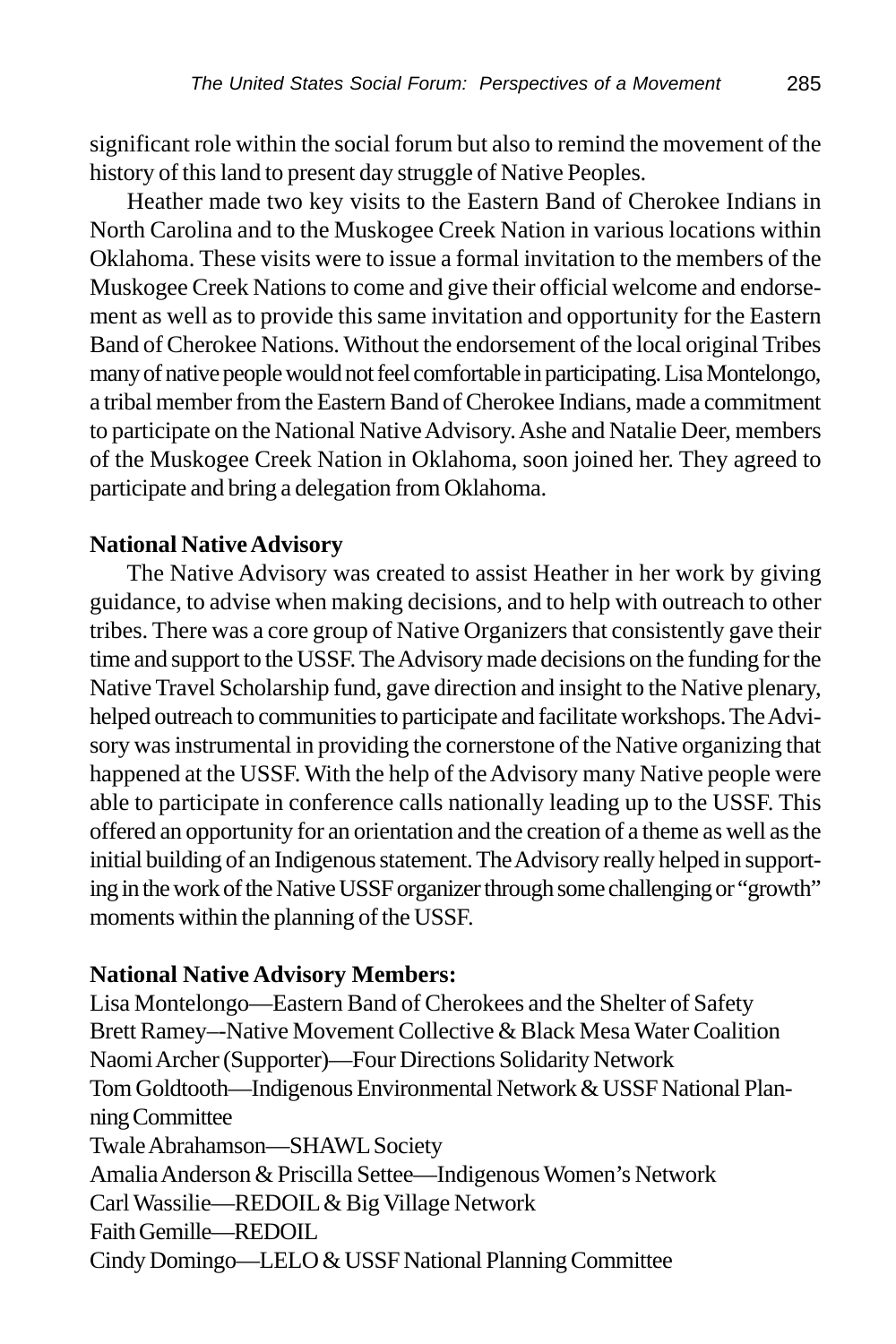### **KEY NATIVE EVENTS**

Key Native Events included the Opening March, Opening Ceremony, the Water Ceremony, the Native Nations Tent, the Indigenous Plenary, and the Native USSF process for workshops, which was slightly different from the National workshop outreach.

## **Opening March**

Native Peoples from across North America and visiting delegations from South America led the Opening March of the USSF. Tribal members from Eastern Band of Cherokee Indians brought with them many members to participate in the march. Ms. Patty Grant, Elder from the Eastern Cherokee of the Qualia Boundary, from Cherokee, North Carolina made an official welcome on behalf of the Cherokee delegation and to recognize that they are one of the original Nations of the Southeast region. Leading the march was significant for all: Indigenous groups and everyone attending. It was a visual and physical acknowledgement of the history of Indigenous Peoples in North America. Native march participants brought their songs, banners, and local campaigns to the march to shed light on the Indigenous struggles across the country and beyond. Beyond being respectful, the frontline of the march being led by Native peoples sent a message of Indigenous struggle nationally as well.

## **Opening Ceremonies**

From the onset, the Opening Ceremonies was clearly another area in which Native representation was key. An important protocol is that at least one of the local, original tribes welcome the USSF participants at the start of the "Trail of Tears" and the location of the massive genocide that occurred in Georgia and the Southeast. Ms. Patty Grant, Elder from the Eastern Cherokee of the Qualia Bondary, also spoke at the opening ceremonies and gave another welcome as a member of one of the original tribes of the Southeast to the USSF. Then speakers from Hawaiian Native communities spoke and welcomed the USSF. Finally, a performance was given from three Alaska Native peoples. The Native Advisory wanted to give the delegates of the USSF a broad vision of the Native delegates attending. Tom Goldtooth, a member of the National Native Advisory and the National Planning Committee, introduced all of the speakers.

## **Native Nations Tent**

Thanks to the support of the National Planning Committee, funders and the support of staffer Alice Lovelace, we had a Native Nations Tent. The NPC agreed to a space for Native delegates to meet, hold workshops, sell merchandise, and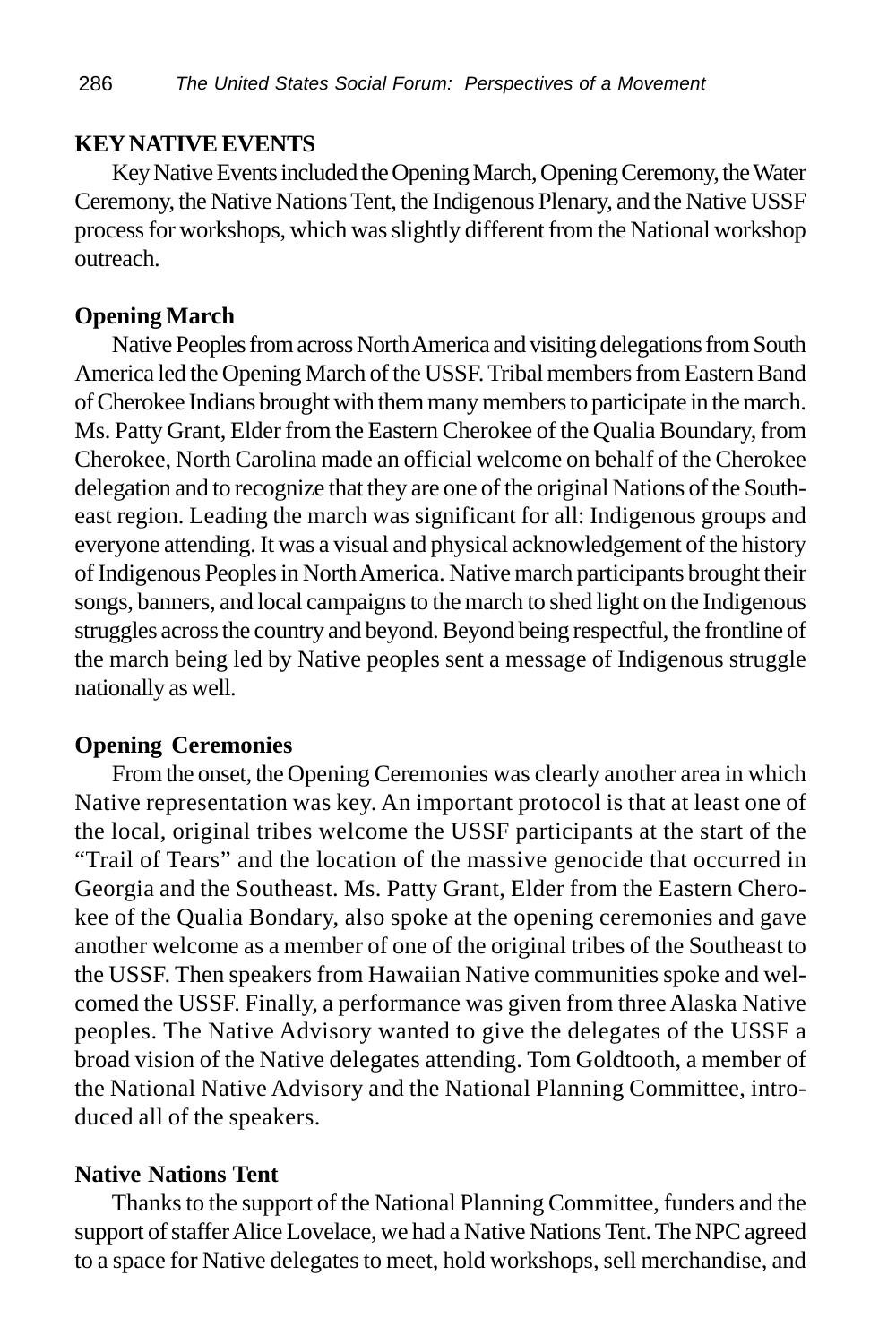hang out. The tent was located in the Park away from the convention center to provide a spot that was quiet and would provide space for Native peoples for more private prayers or ceremonies. The tent became a general place for Native delegates to visit, network and share information during the USSF. Many briefings, political meetings and general sessions were held at the tent.

## **Workshops**

The USSF had 54 Native-led or facilitated workshops, which ranged from Native Women and Abuse to the International Indian Treaty Council workshop. The workshops had a good attendance by Native and non-Native people. Workshops were a way to create opportunities for networking, to arrange additional meeting, and discussions on the joining of campaigns and/or organizing efforts. Again with all the areas organized by Native peoples, the workshop process for Native peoples took longer due to the last minute funding created to bring Native delegates and for Indigenous organizations and organizers to gain confidence in the social forum process.

Some of the workshops included:

- Sacred Sites
- Energy
- Climate Change
- Direct Action Training
- De-Colonization
- Community Organizing Models
- Community-Based Sustainable Development
- Renewable Energy
- Youth
- Indigenous Women
- Indigenous Sovereignty and Treaty Rights
- Alaska Native Communities
- Southeastern History and Impacts
- Criminal Justice in Native Territories
- Reparation, Protection and Land Reclamation
- Water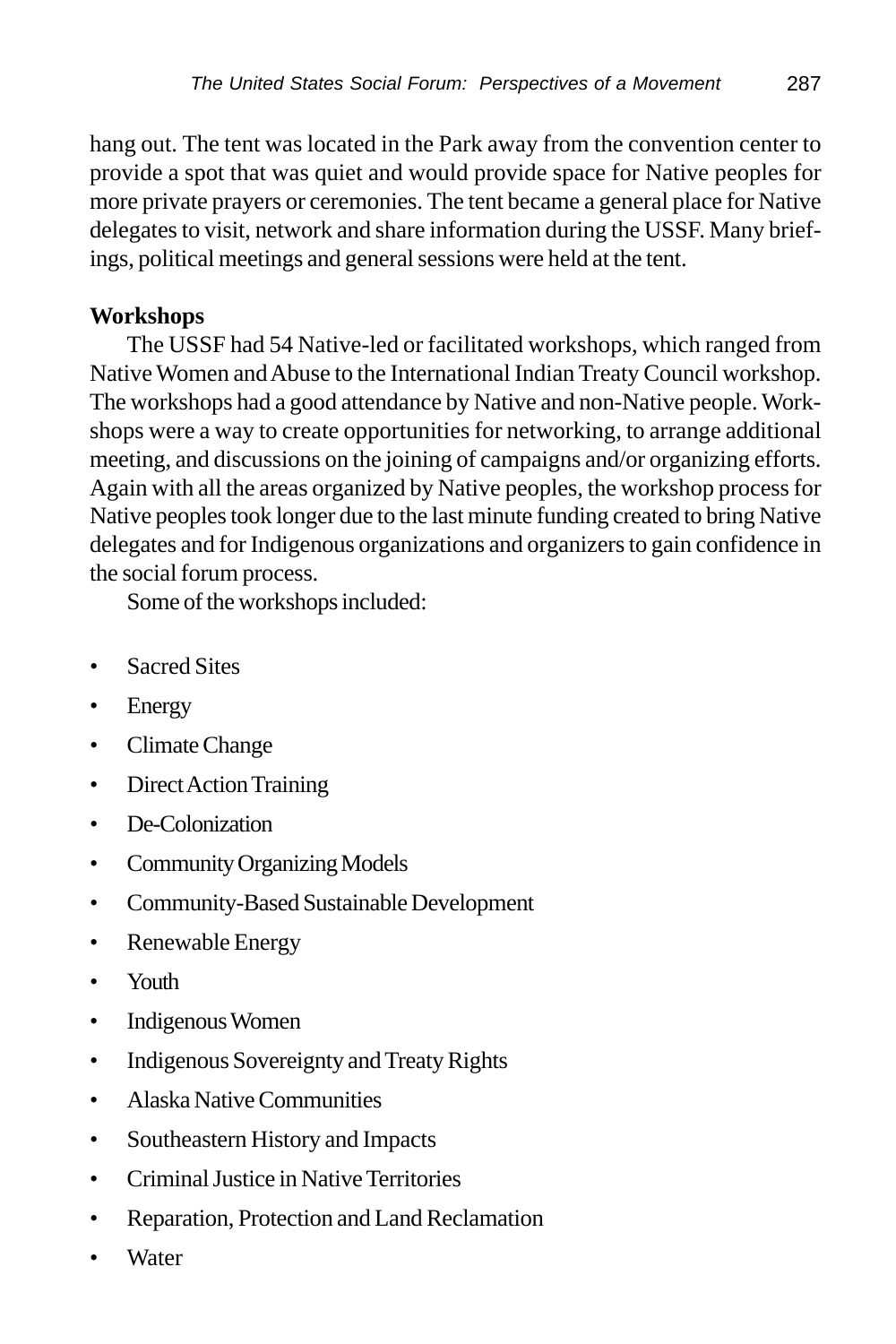#### **Water Ceremony**

Water is sacred. Without water life cannot be sustained. Josephine Maadamin came from the Thunder Bay, Ontario area in Canada to conduct the Water ceremony in the Native Nations Tent. The American Friends Service Committee facilitated her participation. Josephine is a part of the Great Lakes Regional movement to walk around the lakes and pray for the water. Joseaphine belongs to a sacred medicine society and agreed to help the USSF Native Advisory to do the water ceremony. People in the lead-up the USSF were asked to bring their water from their home–whether pure, contaminated or from the tap, didn't matter. 300 people came together Saturday morning and prayed together for the most valuable resource water thanks to those who participated and brought water.

#### **USSF Concert**

Julian B. and his brother Marty Aranaydo, hailing from the Muskogee Creek Nation relocated to Oklahoma performed during the USSF at various venues including the Native Plenary. At every opportunity they performed and shared the story of the Creek Nations journey to Oklahoma.

## **Peoples Movement Assembly**

In the last months of the organizing towards the USSF the People's Movement Assembly was created and added to the agenda of the USSF. In light of the People's Movement Assembly, the Native Advisory began providing weekly national conference calls to start creating a Native statement for the USSF and as well a clear message that we all would participate in voicing during the USSF. Clearly the work leading up the USSF that was done on the conference call was instrumental. Within the first two days a working committee was created from the Native Nations Tent meetings to create a national political statement to USSF for the People's Movement Assembly. A few groups also submitted individual group statements for the People's Movement Assembly.

Two delegates representing the Global North and South were chosen on behalf of the Native peoples in attendance to present the National Native statement. Time being limited to two minutes ended up causing a problem with the final Native speaker from the South. A mike was taken during his reportback. This caused a ripple affect among the participants in the audience as well as the presenter. Things escalated in the auditorium. The speaker and many supporters asking for him to finish his report-back met and tried to figure out a resolution. A resolution was negotiated between the Native speaker, Native participants and the NCP members in charge of the report-backs. Many Native people then came on stage, Tom Goldtooth addressed the situation, the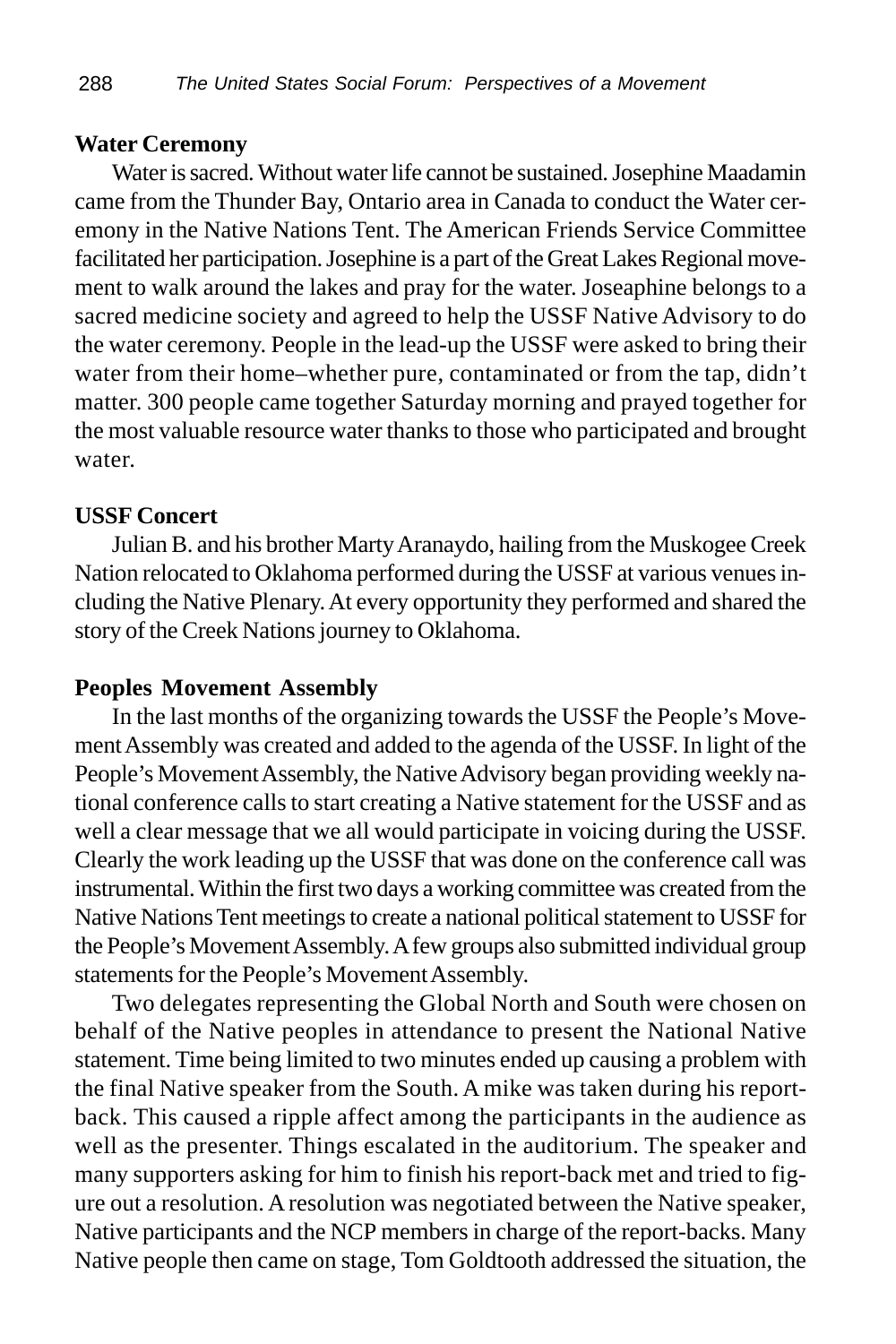speaker finished his report-back, Duane Martin, Sr. spoke, and Bineshi Albert gave a final closing address. In the spirit of healing the hurt feelings and to rectify the situation the Native peoples did this presentation. Many that were in the audience and that participated had mixed feelings; many observers said it was good. It was a clear moment that all USSF participants present had a "learning" moment.

## **Conclusion**

Throughout the USSF process many lessons were learned about working with Native peoples. The conflict at the People's Movement Assembly was interpreted many ways but people are still talking about it. Overall Native people were present, clearly visible and heard throughout the USSF. Hopefully, it is clear what a vital and politically important role Native people play and should play in future social forums.

## **INDIGENOUS VOICES: A PLENARY FROM THE HEART OF MOTHER EARTH**

What follows is an edited version of the Indigenous Voice Plenary. Greetings and some text have been omitted in order to create a shortened version of the plenary that hits on the high points of presenters remarks. We apologize to our participants for eliminating greetings, but translation was not possible. We know and honor the value of greetings in Indigenous Nations.

## *Tom Goldtooth, co-moderator, Indigenous Environmental Network*

This plenary is entitled *Indigenous Voices, a Plenary from the Heart of Mother Earth*. Good evening, my name is Tom Goldtooth. I'm with the Indigenous Environmental Network, a member of the National Planning Committee of the USSF, a member of the **Dine** Nation, and also **Bedwakiton** Dakota from the Great Lakes from Minnesota. The Indigenous Peoples Plenary will provide an understanding of the indigenous identity as developed among our rich heritage, our history, culture, spiritual relationship, our causable vision, our treaties and inherit rights to these lands called the United States of America. Speakers from Alaska, Hawaii and other areas of Turtle Island, including here within the southeastern region, the Cherokee people will provide an understanding of the impacts of colonization and neocolonialism in the United States and how these impacts are manifested in today's organizing work, in and outside of our indigenous nations and communities. The plenary will lead to a presentation on the ecological and climate crisis resulting from an industrialized society addicted to unsustainable energy and capitalist consumption that is draining the lifeblood and healing spirit from our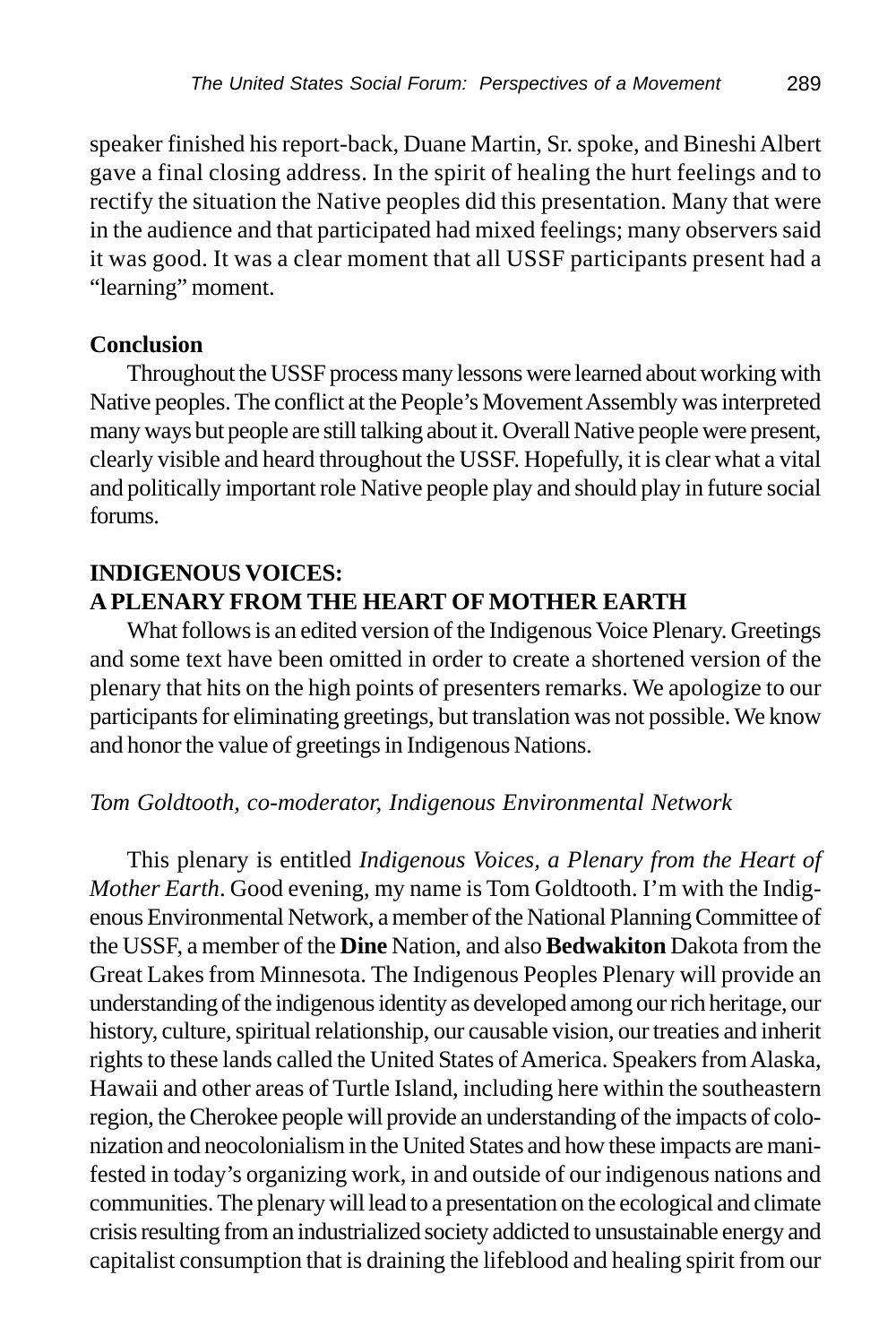sacred Mother Earth. The plenary will provide models of collaboration strategies, and how we facilitate movement building and collaboration between indigenous and non-indigenous organizing.

The protection of our sacred lands is another big issue, and the repatriation of our human culture remains a major problem in this country and especially here in the Southeast, where private collectors buy and sell the human and cultural remains of our ancestors. We are a vast network of indigenous peoples participating in the USSF. We are making that link on this vote of destruction of an unsustainable energy system that depends on a fossil fuel regime. We will later talk about our future goals of an unplugged campaign in October as an alternative to Columbus Day, asking people of this country to unplug from their colonial electrical grid—stay home, do not drive. Give Mother Earth a rest. Following that, we are calling for a national day of action to support all frontline communities involved in social environmental justice and a fight for a better world. We stand in unification with indigenous people throughout the world and most especially since we are in Atlanta our Audovocy Tribal peoples of India who are fighting for their lives against Coca Cola in this human rights violation. So, this is also an indigenous issue.

So with that said, I'd like to introduce one of our mothers, our aunties, and our sister who is indigenous from these territories. Who comes from the Eastern band of Cherokee. She's here to bring a message as she talks and shares with you their historical trauma of genocide colonization, pluralism, and their culture. She comes from the Quala Boundary of the Southeast region of the United States called the Cherokee Territories.

## **Historical Trauma experienced by Eastern Cherokee of the Qualla Boundary of the Southeast Region of the US** *Patty Grant, MSW, CSAC, Eastern Band of Cherokee Indians*

My name is Patty Grant and I am an enrolled member of the Eastern Band of the Cherokee Indians. I am half Cherokee and half Lakota and I come from the Deer Clan. Historical grief and trauma is an issue and a concern for many cultures and for the indigenous peoples of this continent, known to many as Native Americans or the American Indians. Before the onset of the European in the 1500's, all of this continent belonged to the indigenous peoples. Over 80 million native peoples occupied this land we call today the United States of America. The goal of the Europeans was to exterminate us, to kill us. That did not happen. So they passed a law to relocate us. All of the native people, indigenous people were to be moved, to be relocated. All the ones east of the Mississippi were relocated West of the Mississippi to a place called the Oklahoma Territory. Then came acculturation. They were to force their culture on us so that we could become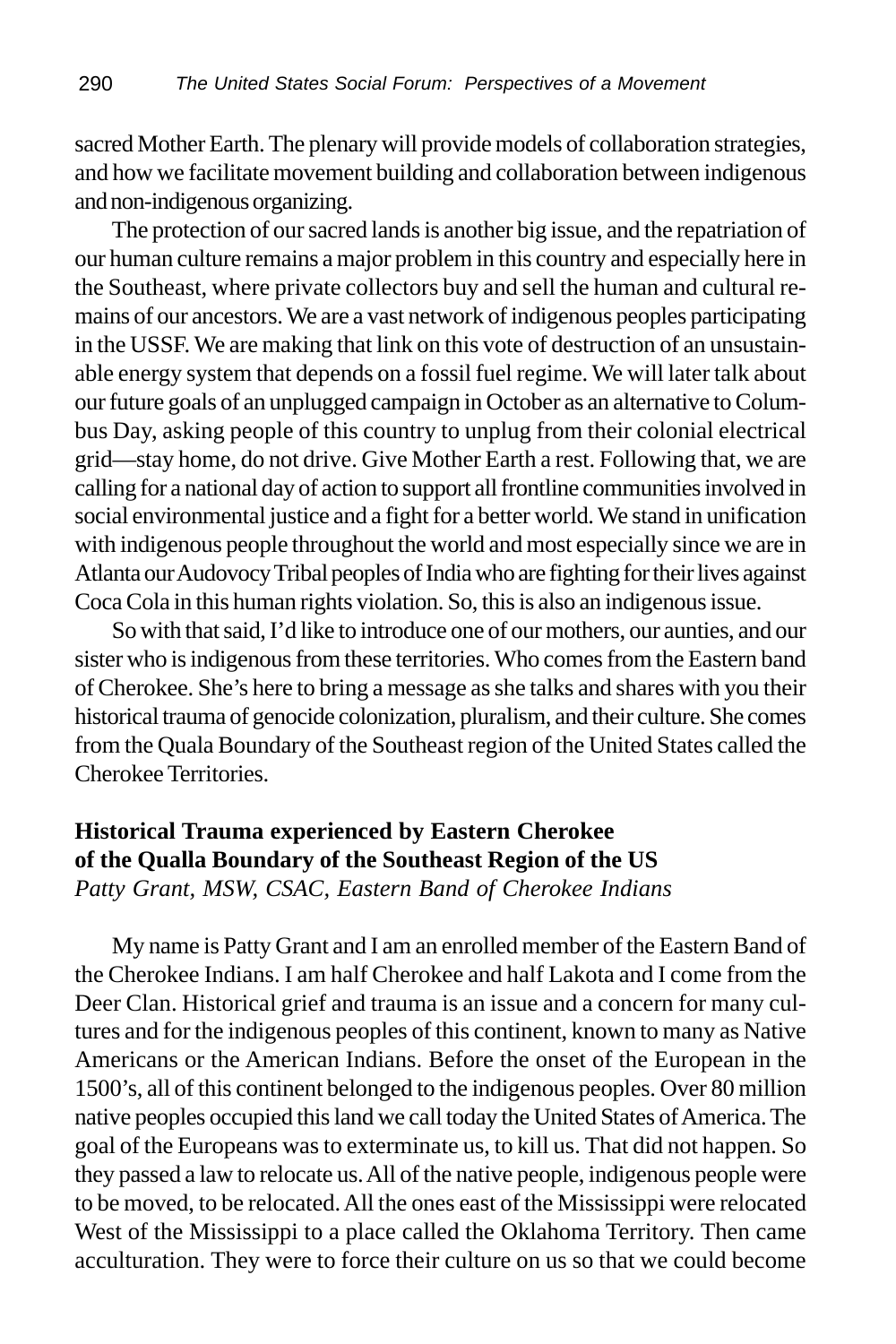white. Historical grief and trauma is defined as "accumulative and physic wounding across generations related to massive root trauma". Maria Yellow Horse Brave Heart coined this definition. Originally the Cherokee's occupied land that extended over eight states, this includes the state of Georgia. We are a matriarchal clan system, we have seven clans. Our clans determine who we are, who our family is. Each clan played a specific roll within the culture. We had our own political system [and] governmental system in place.

## **on taking of land**

*Tonya Gonnella-Frischner, United Nations North American Representative to the Permanent Forum on Indigenous Issues & Native American Law Alliance*

I guess I'll kind of go down in the history of how the United States has treated us.

There was the 1848 Treaty of Guadalupe Hidalgo, then in 1862 there was the Homestead Act. This is the first attempt that was made to break up the collective system of the indigenous peoples.

Then, in 1924, they had what they called the Citizenship Act and in this act, Indians are supposed to become citizens of the United States. You know what? I thought about this a lot as well. If we are citizens of the United States of America, why does the Department of the Interior act as a trustee? It's a question I've always wondered about.

Then in 1934, the Indian Reorganization Act was passed whereby our people now have to have a government based and put out by United States of America. It is not their own, it is not our own type of government. It's a government based on United States' principles; controlled by United States.

In 1946, they enacted the Indian Claims Commission Act under this Act Indian people were paid for the lands. It is not supposed to extinguish any title if there is a title that still exists. We talk in the words of "title" and all of these strange words and so that other people can understand what we are talking about. Under this Indian Claims Commission, somehow very mysteriously in the Western Shoshone case, they found that the land was taken by gradual encroachment in 1872. Now they want to pay us money for this taking of our lands. How do Americans take lands? I understand by reading some of the things in the so-called US Constitution, only government can take lands.

Okay, in 1974, United States brought a lawsuit against Mary and myself, my sister and me. We had cattle on other land and we still believe it is Western Shoshone land. America has not produced a document how the land was transferred to the United States. That is one of the things that Mary and I was said, you know, give us the documentation how the land was taken. They haven't done so yet. Each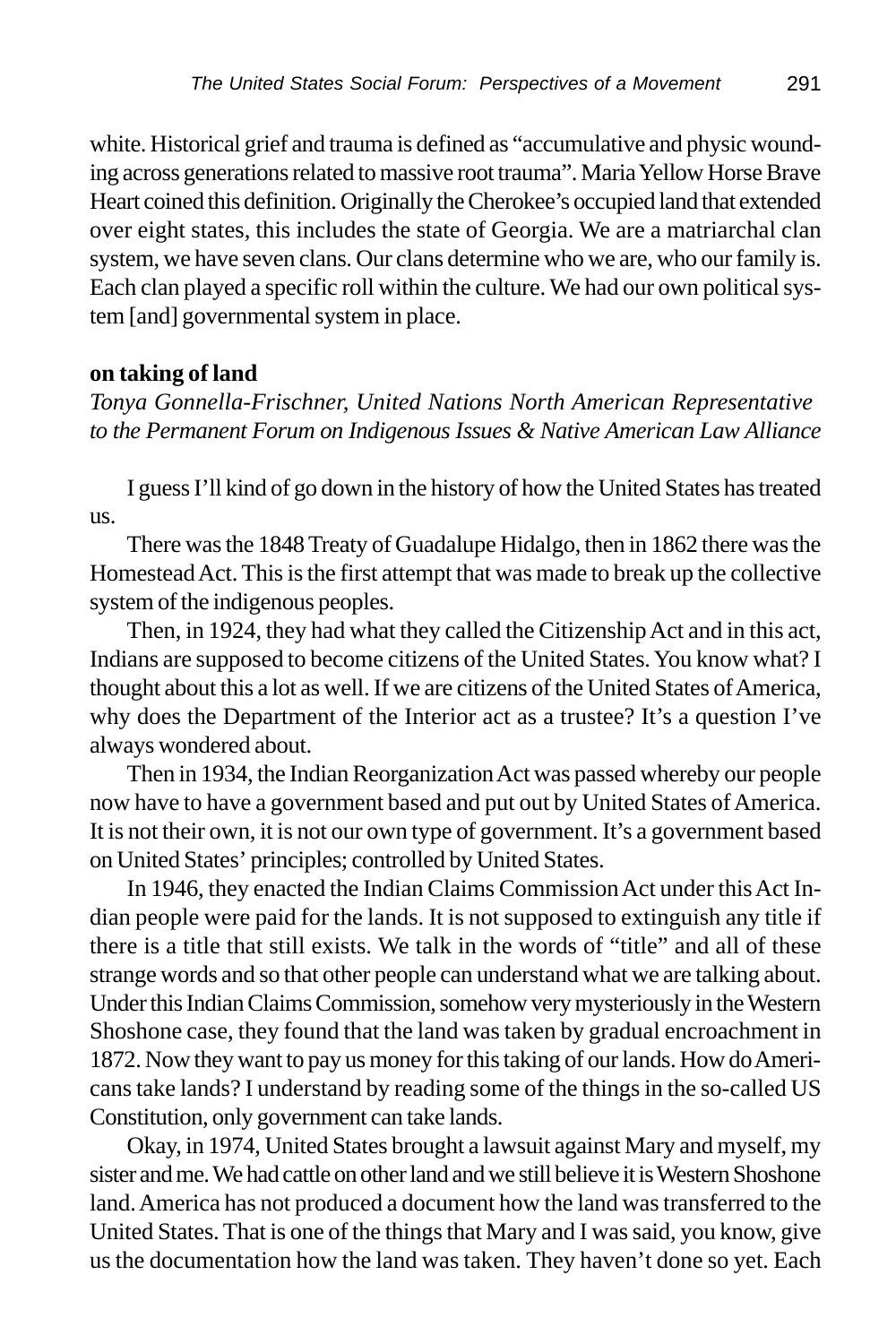one of you that claim to have property, you know you have documentation of what you have, all except for Indigenous peoples. They have no documentation of how their land was taken or how it was transferred to the United States of America. I call that very much so racism. Racism!

 In 1979, the Indian Claims Commission awarded Western Shoshone people 26 million dollars, give or take either way a little bit, for over 24 million acres of land. America may sell land. Western Shoshone people and indigenous people can't sell land, because that land is the Earth and it is our Mother. We cannot sell that breasts that feed us not today, not tomorrow or forever. United States brought this lawsuit against me and Mary in 1974, and we went all the way to the Supreme Court of the United States of America.

Somehow, very mysteriously the Indian Land Commission found that our land was taken by gradual encroachment. Is gradual encroachment a law? Is it the law of the United States of America? I don't think so. At least if it is I would like to know where I can find it and read it with my own eyes to see if it is a law. But anyway, that's what they found. The Ninth Circuit Court of Appeals said there's never been a title argument in any courts of United States and the Senate. When we arrived at the Supreme Court of the United States, they've ruled on the ruling of the Indian Claims Commissions findings that our land was taken by gradual encroachment by white settlers and others. You must remember US Constitution says the Federal government not by individuals, or states or anybody else can only take lands. But because we are Indian people, they allowed themselves to take our lands by gradual encroachment, which isn't even the law; at least I don't think it is. But anyway, as we walked through these court systems when the Supreme Court ruled against us, I guess it was a time that I was most devastated in all the court proceeds before us. I mean, it was shocking; it was shocking to me that the highest court in the United States of America based their ruling on a commission's findings. Not a court finding, but on a commissions finding and I think that's wrong ladies and gentlemen. I think the United States Supreme Court was such a racist court that they didn't even realize that we were right. In the House of Representatives Barbara Vucanovich introduced a distribution bill for how these 26 million dollars should be divvied up among the Shoshones. After she retired; James Arthur "Jim' Gibbons, who is now the Governor of the state of Nevada, along with Senator Harry Reid, who is the Senate Majority Leader, started introducing Bills.

The money has never been claimed, yet the United States continues to claim the land.

When I see how people act toward the Indigenous people here in the United States, especially some in the House and the Senate, it is very discouraging as far as I can see. For me it's very discouraging and yet, we have to. I feel like there's times we have to practice our ways and look at it, you know you're suppose to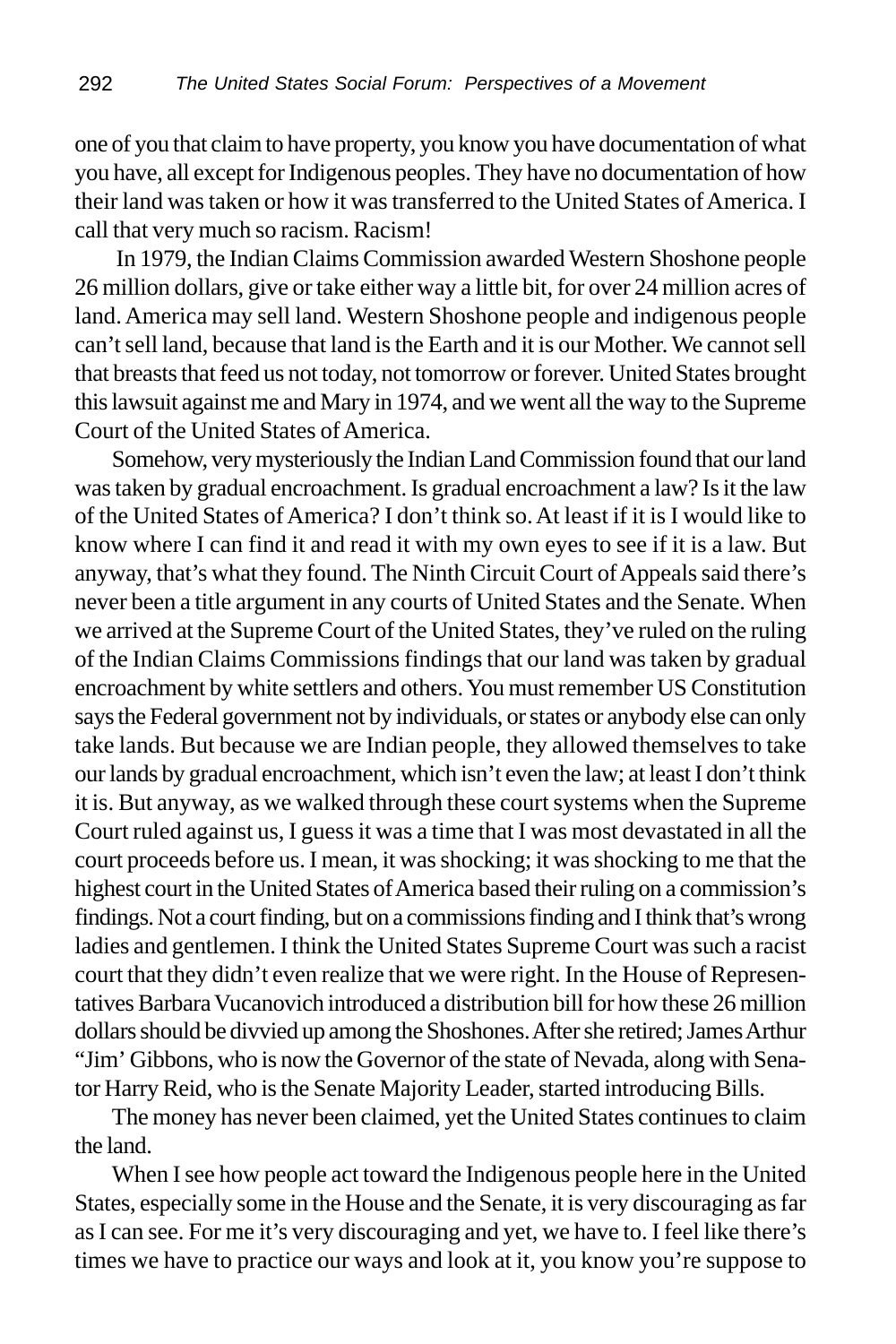treat the person next to you as you would treat yourself. Our duty is to look out for the next seven generations to come. Seven generations, that's approximately 140 some odd years. As a representative, we work with our people; that is our duty is to look out for the seven generations to come.

## **Treaty Rights and Sovereignty of Indigenous Peoples**

*Julie Fishel, Western Shoshone Defense Project (Nevada)*

My name is Julie Fishel; I work at the Western Shoshone Defense Project. My family, my mother's family came here from Ireland during the potato famine. My father's family came here from Germany during the inquisitions in the 1600's, so I am a settler here in this country and I'm very honored to be doing the work that I am doing.

I guess, what I want to say in this overall USSF is that the Indigenous rights issues are the foundation of the human rights struggle in this country. This is Turtle Island. This is Indian country and we have to come to recognition with that and what we've been doing in our organization and the other organizations that are up here and the amazing struggle of the indigenous peoples of Turtle Island of whom only two percent survived the genocide. They are survivors and they are fighting and they're winning. Recently we won a decision of the United Nations Committee on the Elimination of Racial Discrimination, last year, the first full decision against the United States of America. We won before the Inter-American Commissioner on Human Rights, 10 years of hearings and legal briefings, the United States had attempted every argument, they lost on every argument, they are wrong. So, I think my 60 seconds is up, but please support the original peoples of this land. They were the first homeless, they were the first poor, they were the first terrorized populations of this country and we have to come to terms with it and clean this up!

## **Self-Determination and Struggles of Hawaiian Natives**

*Ikaika Hussey, Aloha Aina*

To me, it's an amazing testament to the spirit of resilience and resistance that the indigenous peoples of North America and of South America are still here. After 500 years of brutal colonization, oppression, occupation—you name it—it's happened here in North America and South America. I think that, it says a lot about what strength really means. It's not about the ability to inflict violence, which is what Europe and what the United States have tried to do. They have tried to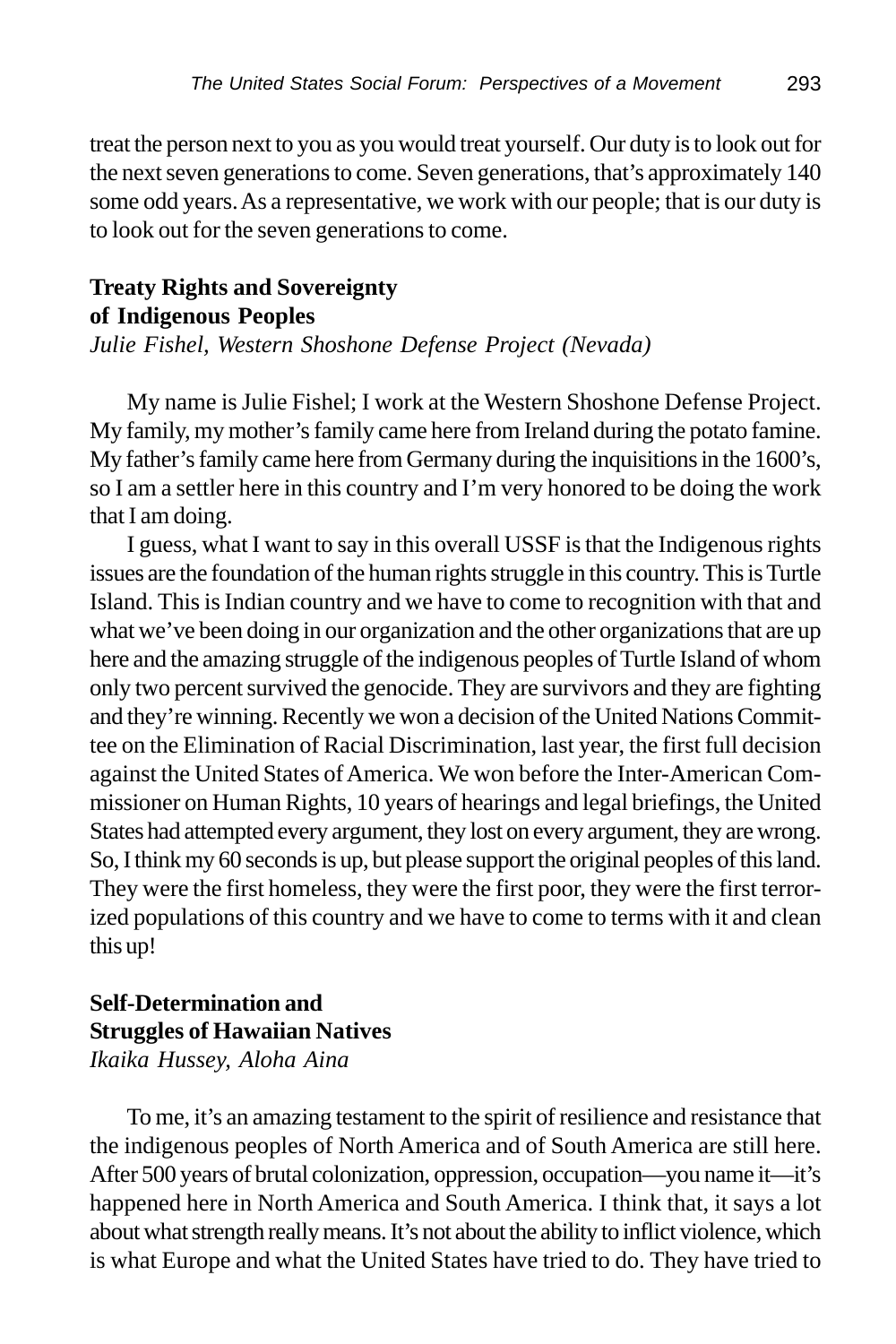inflict tremendous amounts of violence, but it's the ability to withstand that violence, the ability to survive in the face of all of those obstacles.

So I want to appreciate that, the strength of these peoples. I want to try to contextualize Hawaii's history, to talk about it just a bit, juxtapose it against Cuba. I'm going to get into a lot of trouble because I'm not an expert on Cuba, but those two places have a lot in common in terms of history. Obviously, Cuba has a much longer colonial history than Hawaii, but they were both sugar plantation colonies of the mainland of North America. They were both places, which the middle class and the wealthier classes of the United States would go on vacation. They were both fantasy playgrounds for, you know, capitalist ideas of what a good time is. They both share a, really an interesting year, the year 1959 was a critical year in Hawaii and also in Cuba. In Cuba it was the year of the Revolution, in Hawaii it was the year of a vote on forced statehood. The question that my immediate ancestors had to answer in the statehood vote was, shall Hawaii be immediately admitted into Union as a State? Yes or no? For those of you who are experts on international law, you know that every people that's colonized, every people that's occupied should have the option, at least of choosing independence, should have the option of choosing free association or integration into the colonizer.

Those choices were not offered to my grandparents and I think that there was a lot of people in Hawaii, first of all, who opposed state-hood, because they remembered, just when they were little children or their grand, or their parents they remembered it being an independent country up until 1893. Secondly, there were also a lot of people, who I think supported state-hood because it was better than being a territory. It meant, being able to vote for the President who sends you off to war.

For a lot of our people in the Pacific, a lot of peoples of color, we have been subject to higher levels of militarization, of forced military service through economic situations than other peoples. That's sort of our history that year in 1959, that year is very important. I'm going to have to guess, but I think that for the United States, seeing what happened in Cuba made them press that button in Hawaii, made them say okay, we've got to have that vote now. We were going to do that in a couple years, but let's do it now because we want to force Hawaii into a position where it has to be at least by force a part of the United States of America. Of course, we've always resisted that. We've had a vibrant independence movement since the beginning of US occupation of Hawaii of 1893. I should mention that Hawaii is a little bit different than other occupied peoples of North America, the indigenous peoples of North America because Hawaii was also recognized as being sort of a Westernized modern nation states similar to the countries of Britain, and France and Germany and so forth. All of those countries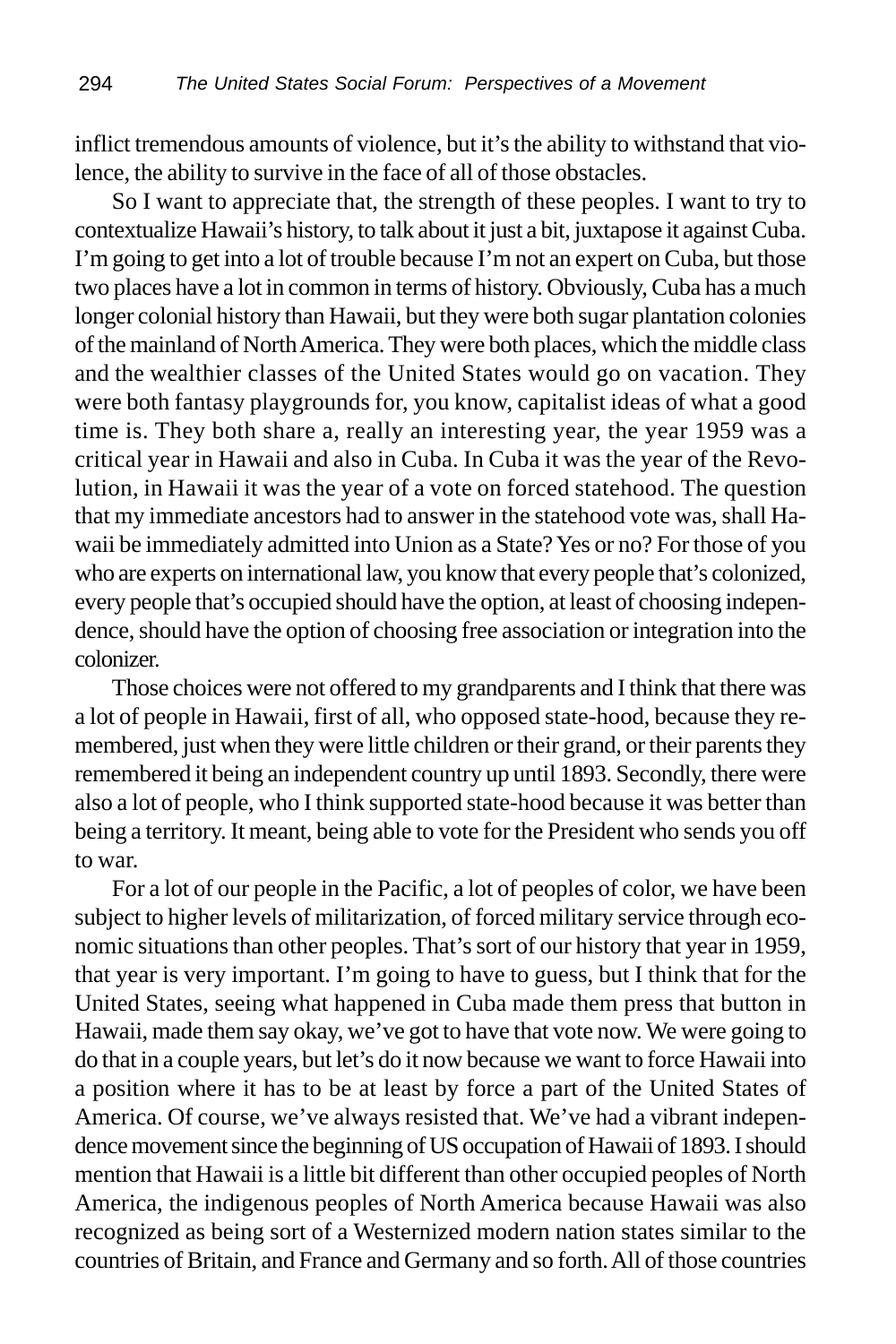including the United States recognized Hawaii as an independent country. We had full treaties and so forth. On the other hand, it is very similar to the other peoples of North America because the US broke their treaties with Hawaii just as they've done with all of the people here.

So, one of the demands we should expect, or that we should make as progresses as we talk about a new America is that the United States has to live up to its basic obligations, its treaties that are signed with all indigenous peoples. The other connection that Hawaii has with Cuba is that between Guantanamo and Pearl Harbor, which in our language is, [Hawaiian translation] which in the old days was a series of beautiful fishponds, 36 fishponds, with which we could feed ourselves, all of our people. The other connection that we have is that those two bases were the first and second foreign oversees military basis of the United States. They represented the time in which the United States went from being a colonizer on the continents of North America to being an imperial power oversees.

So we enter US history fully in 1898, with the Spanish American War, with the decision to establish a poling station at Pearl Harbor, and the growth of the US as an imperial power. To this day, this has been a burden that we carry and not everyone in Hawaii, or not everyone period is completely aware of this burden, but the fact is that Hawaii is a major launching point for US military imperialism all throughout the world. Here is some basic statistics: 25 percent of the island of Oahu, which is the metropolitan island, is controlled by the military. Throughout the Archipelago, one-sixth of all of the land is controlled by military, and that's just the land. If you go into a movie theatre, you have discounts for military service persons and their dependents, but not a discount for someone who's lived there for two thousand years. Hawaii is militarized to the point where people don't even recognize that it's militarism. It's faded into the background; it's become the paint on the wall. When you drive down the road, the off ramps and the on ramps on the freeway are all military bases.

So there's a degree to which the militarism in Hawaii has become such a pressing problem and, at the same time, it's something that is completely invisible. Tourists come to Hawaii, as some of you may have, and not even recognize it as a problem. It is just Pearl Harbor, "Oh it's the Arizona Memorial! Let's go see the Arizona Memorial!" That's a great common conversation with tourist in Hawaii. What I want to say tonight is to ask for your solidarity in supporting our Independence Movement and our moving for de-militarization. The reason why I'm asking you to do this, obviously it helps the people of Hawaii for you to support our independence movement.

But I would like for you, as US progressives, to support independence for Hawaii because that's part of taking apart the US Empire. Hawaii is one of the first incidents of US imperialism, that's pretty clear historically. It's also one of the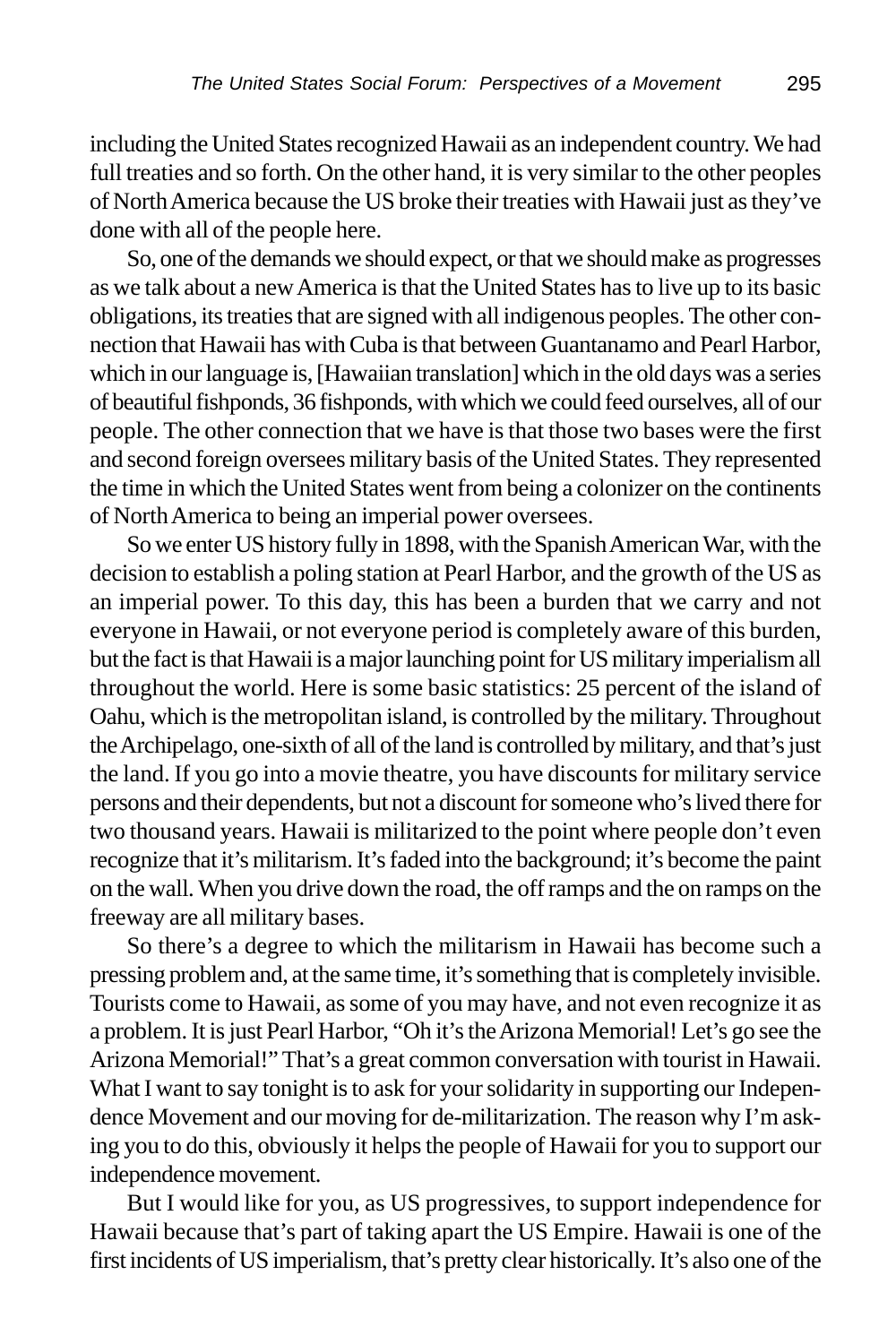critical bases, the launching points that allow United States to continue to grow as a military power. The planes that flew to the Persian Gulf in the first Persian Gulf War flew from a place about five minutes from my house. Hawaii is bubbling as a military center and the United States depends on that. The US Pacific command, which governs military operations on half the planet, is located in the Halava Valley; it's in a middle of a residential neighborhood. People drive by and they don't even think about it. I'm sure that it doesn't show up on a lot of our radars when you think about militarism. But the fact is it has become very innocuous looking and it's right there and it's inflicting tremendous violence all throughout the world in Iraq, in Afghanistan and other places as well.

The second thing, in my last thirty seconds, is I want to let everyone know that the independence movement like many of the people in Hawaii opposes the Accaca Bill. The Accaca Bill is the bill that would extend federal recognition to the peoples of Hawaii. We've never said that we are Americans. We've never acquiesced to that. The bill also creates specific exemptions for the US military, in Hawaii. To us it's a threat to our independence and to a right to self-determination. It also has erosions of Federal Indian law for all Native peoples.

#### **Self Determination**

## *Pitt River, Resisting Environmental Destruction on Indigenous Lands (REDOIL) Network*

My name's Pitt River in Winnpoo. I was raised in Bushright Oil, Arctic Village, Alaska. It's an honor for me to be here today to present on behalf of REDOIL, Resisting Environmental Destruction on Indigenous Lands. I work with indigenous nations throughout Alaska; the Inupiat, Yupik, Aleut, Tlingit, Gwich'in, Eyak and Denaiana Athabascan tribes are part of the REDOIL Network. REDOIL is a movement of the Alaskan natives who are challenging the oil industry and demanding our rights to a safe and healthy environment conducive to subsistence.

We aim to address the human and ecological health impacts brought on by unsustainable fossil fuel development practices and the ensuing effect of catastrophic climate change. We strongly support the self-determination rights of tribes in Alaska, as well as a just transition from fossil fuel development to sustainable economies and sustainable development. I would like to speak to the history of Alaskan natives and why we are in the situation of today, and give a little context to the destruction and legacy of the fossil fuel regime and other forms of exploitation and development in Alaska. Since time immemorial, the land in Alaska belonged to the indigenous peoples of Alaska. Various acts and laws have put into effect a chain of pilferage of native lands in Alaska. For the past couple hundred years, the sovereign authority of Alaskan native peoples has been undermined by both Russia and the United States. Though the question of land title was not settled,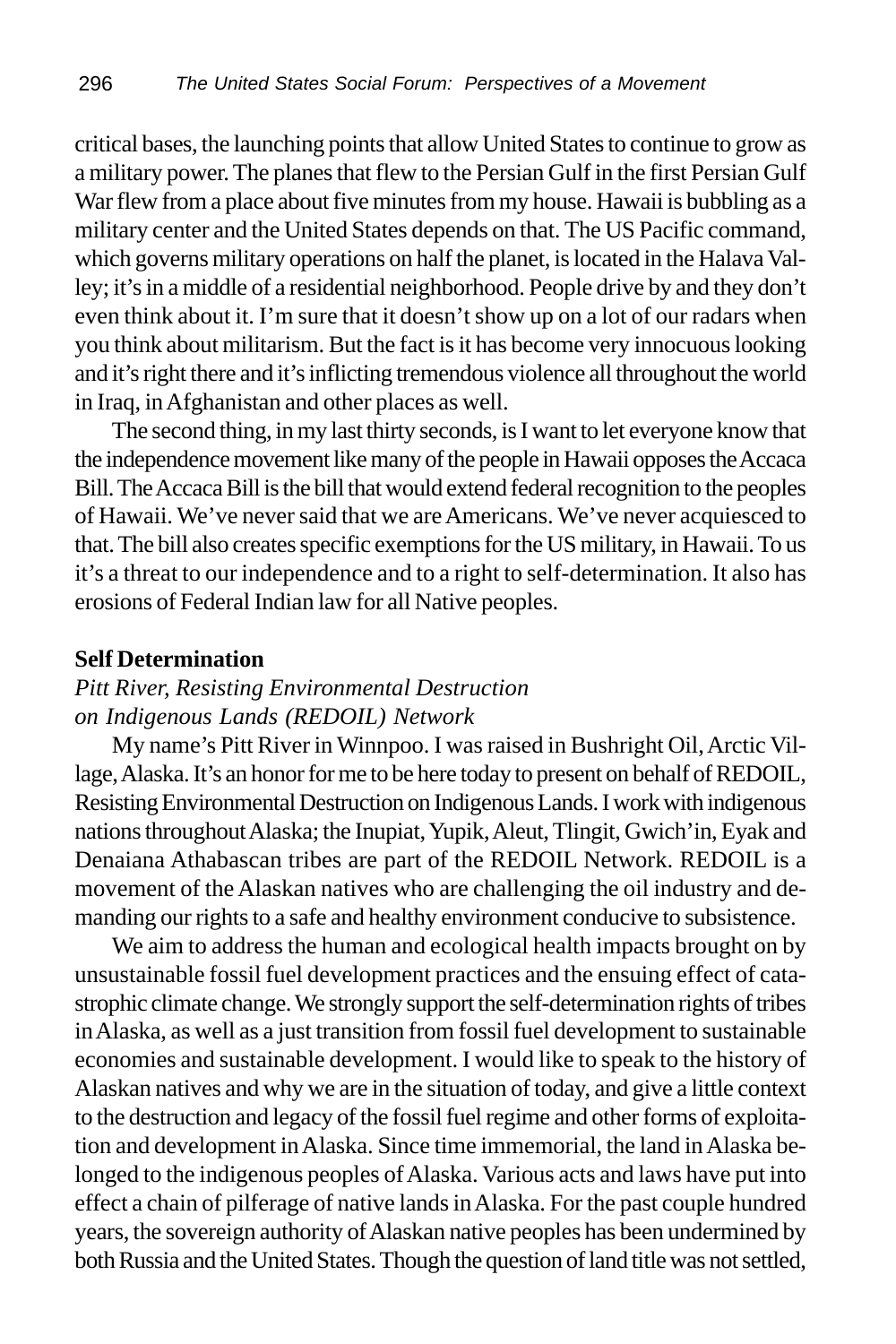our lands and resources were illegitimately claimed by Russia, and later illegitimately sold to the United States.

On June 20, 1867, the Treaty of Cession proclaimed Alaska as part of the US, after the US bought it for the sum of 2 cents an acre from Russia. The discovery of oil at Prudhoe Bay in 1968, established an alliance of the Federal government and multi-national oil companies to promote their combined interests. This alliance provoked an urgency to further settle the land claims in Alaska, to provide for a right-of-way for the Trans-Alaska Pipeline to access the resources on the North Slope and bring it to market. The US Congress unilaterally passed the Alaskan Native Claims Settlement Act, known as ANCSA, in 1971, to legitimatize US ownership and governs over indigenous peoples, our lands and access to our resources. ANCSA created "for profit" native regional and village corporations and also conveyed our ancestral lands to the newly created corporations instead of existing tribal governments.

Because the US government considered our tribal governments an impediment to assimilation and a threat to a US control in Alaska, the lands which were taken from us through this Act became corporate assets of the newly created state-chartered limited liability for profit native regional and village corporations. The sole purpose of a corporation is profit at all costs. A corporation does not look out for the health and wellbeing of the people. ANCSA changed the dynamics of how Alaskan natives relate to the land, but also how we relate to one another. State and federal promoted economic development interests are aligned with these native corporations that pursue lands and marine ecosystems for economic gain, despite adamant opposition by Alaska's tribes, whose way of life is endangered by such proposals. We are affected by the mining industry, the oil industry, the timber industry and the military. Now the legacy of ANCSA is our ancestral homelands are compromised by exploitation and polluted beyond recreation. Most Alaskan natives believe ANCSA was an illegitimate infringement upon our inherent right to self-determination and subsistence.

Many refuse to acknowledge the validity of the government-created ANCSA native corporations and the act itself. ANCSA was put forth to eliminate average full title to our ancestral territories, to access and exploit our resources, to assimilate Alaskan natives and incorporate us into a Western society and value system, but also to divide and conquer Alaskan natives, the same tactic that the US implements when dealing with indigenous peoples throughout the world. As I speak today, there's also a political movement within Alaska to deliver the final nail in the coffin of ANCSA. The state legislature is actually trying to terminate the tribes of Alaska. This is beng promoted under the guise of regionalization and consolidation of our tribes. We will be put under these native corporations and we will become from 227 tribes in Alaska we will become 13 tribes in Alaska.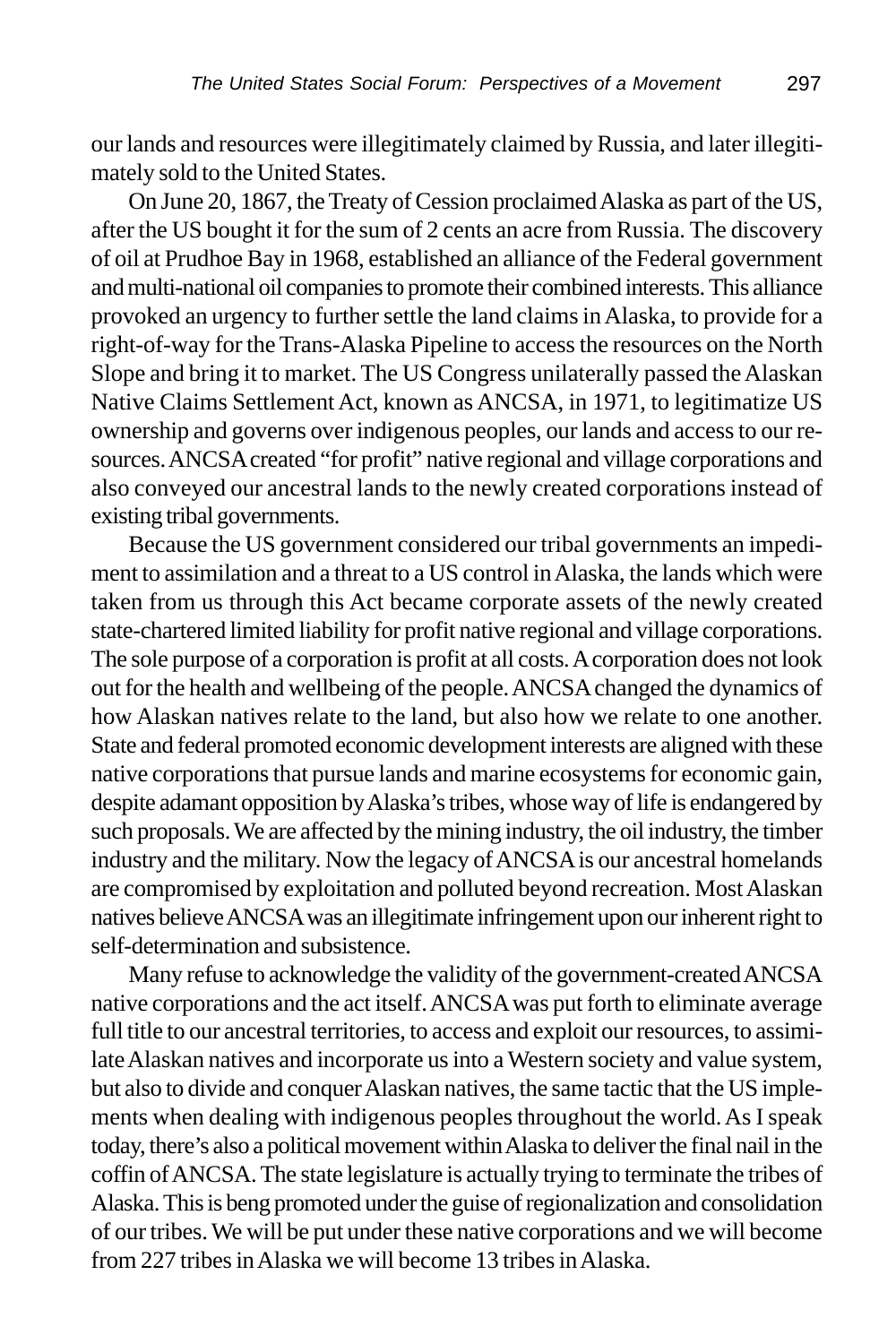If the United States and the state of Alaska can terminate 227 tribes in Alaska they will come south and terminate the tribes of the US in the same way next, and therefore for our people we are standing up, we're strongly upholding our ownership, our authority over our ancestral territories and we're strongly objecting and condemning the theft and its appropriation of our lands, as well as our sovereign rights. It is my hope, in my lifetime; I will see our homelands returned to us, the rightful owners. That is the burden and the responsibility of my generation to correct this passed act and undo these laws for the survival of our peoples. We're defending our lands now, our sovereignty. This elder told me sovereignty is inherent it cannot be granted, nor can it be taken away.

In Alaska, we live a subsistence lifestyle based on the land, the land provides everything we need still to this day our food, our survival, our life, our culture, our spirituality, and our identity. When we talk about subsistence, we're talking about our connection to our lands. What's happening now, is through ANCSA we, our homelands are put forth as national sacrifice areas through attempts to access the remaining lands that native Alaskan natives rely on for subsistence needs for mining, for oil and gas, and other unsustainable fossil fuel development. We have coal power plants coming in now to in new areas, we also have toxic pollution left from military activities.

Alaska is a strategic military site and we are affected by the military. Genocide and ecocide are perpetuated in Alaska and are part of unjust US energy and economic development policy under the guise of Homeland Security to further fuel the war in Iraq and vice versa as the war in Iraq further perpetuates assault on our lands. The same rape of our ancestral lands that has been the consistent policy of the United States for the past 500 years continues today. At this time, there are many areas in Alaska that are under threat and our Alaska native people are in distress due to the sad legacy of ANCSA and the system of forced incorporation. The outer continental shelf almost in its entirety, including 83 million acres of the Cook Inlet, Bristol Bay, Chukchi and Beaufort Sea are now being debated in Congress, now to open to offshore oil and gas development. Shell Oil and Conoco Phillips are waiting to do seismic activity this summer starting in July and we are calling for an emergency stay on that and we're involved in litigation. Other areas such as the Arctic National Wildlife Refuge are at threat.

This is the last 5 percent of America's Arctic coast that's still protected. 95 percent of Alaska is open to oil and gas development. All of you have a say what happens to that area, we need your help, it's still being debated in Congress and there are other areas where industry is looking at; these are the last areas. Teshekpuk Lake of the National Petroleum Reserve of Alaska, this area that brings life to the Inupiat people, their subsistence way of life is dependent upon it. That's also on the chopping block. Lastly, in the Yukon Flats, the US Fish and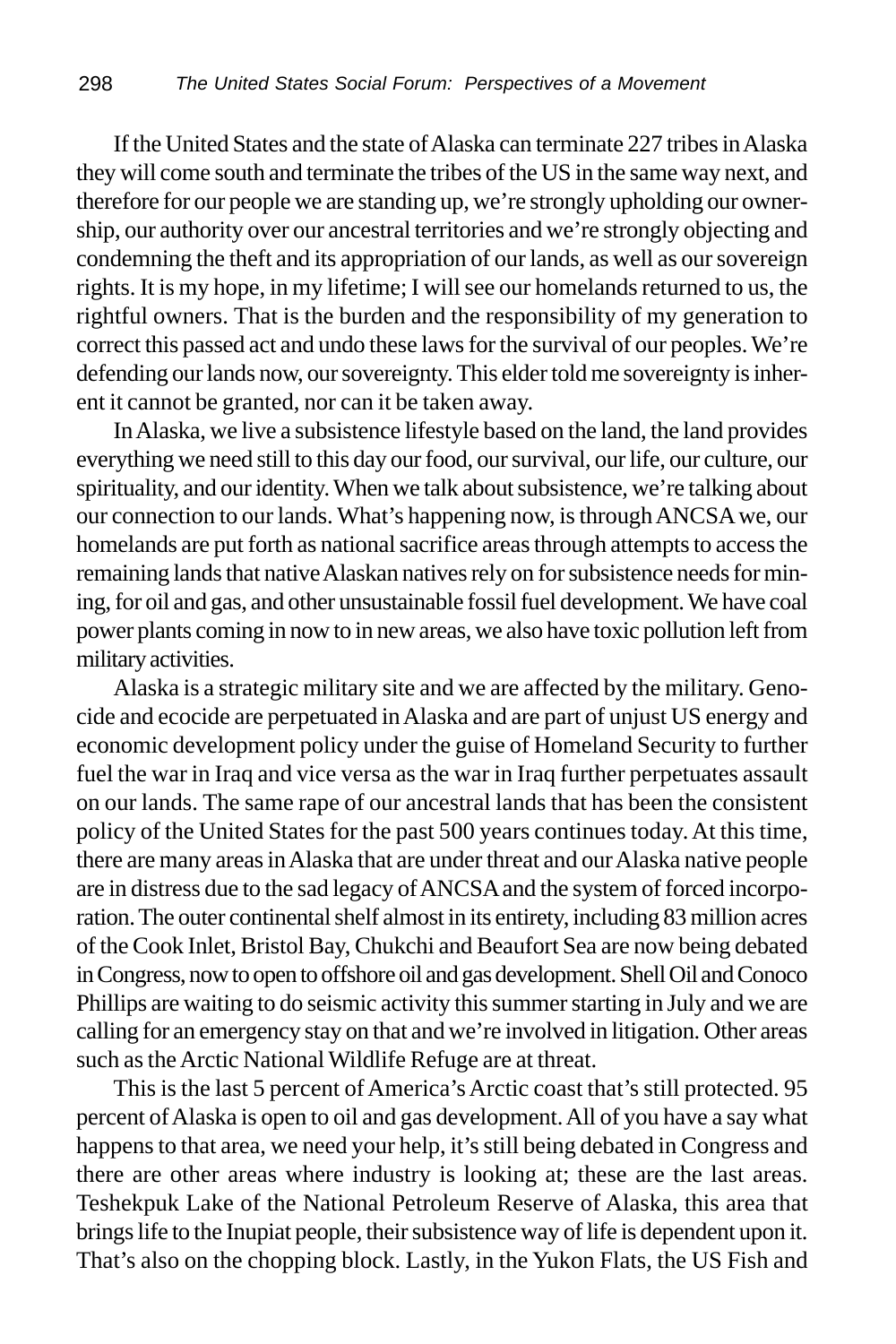Wildlife Service, they're supposed to protect wildlife in this area, but they are negotiating a land exchange with Doyon Native appropriation to facilitate oil and gas development in this national wildlife refuge and facilitate more taking of our lands.

We're standing up to these proposals and this energy policy of the United States; they violate the integrity of our lands and are now felt globally through catastrophic effects of climate imbalance and the warming of the North. We're literally burning in Alaska: We have massive forest fires due to the warming of our lands. We are literally melting. The ice is melting. There are literally towns that are caving off into the ocean from storms that are eroding the coastline and the state refuses to pay one dollar—not even one dollar—to move these communities. So this is what's happening to us up in Alaska.

We're affected by climate change and yet we contribute to it by more fossil fuel development. My people, we have a prophecy, it's called 'The Voice of the North' and it said there's going to come a time in humanity when we are on the brink of destroying ourselves. When that time comes a voice of the north is going to rise and give a warning to all people to change how we live; to change what we're doing. That time is now. All of our survival is at stake. We are calling upon the US to move towards sustainable and renewal energy development. It's time now that 'drill it all' mentality must end now. We must give Mother Earth the time to heal and replenish herself. So I give you part of our burden, part of our responsibility [to] stand up now and speak up against the Bush administration and their energy policy and that regime. Thank you.

## **on current struggle**

## *Enei Begaye, co-director of the Black Mesa Water Coalition*

My name is Enei Begaye and I am of the Diné and Tohono O'odham nations. I am director of the Black Mesa Water Collation, which started out as young Navajo and Hopi people defending our homeland from energy and water mining. Across the ocean, there is a shameful war for oil and energy resources being waged by the United States government and by multi-national corporations. This is a war we should all stand against. At the same time, here in the United States, the so-called United States, there is a war for these same resources being waged by the same government and the same corporations. The Indian wars are not a remnant of history. The Indian wars are not a story of 500 years past.

The battles continue today as you have heard here. I grew up between one of the largest coal mining operations in the US and a whole slue of abandoned uranium mines. As a young woman, and as young as I am, I have seen the casualties of this war for energy. It is not a war of so many guns and bloodshed, but it a war that is killing our lands, our waters, our culture and our future generations. Where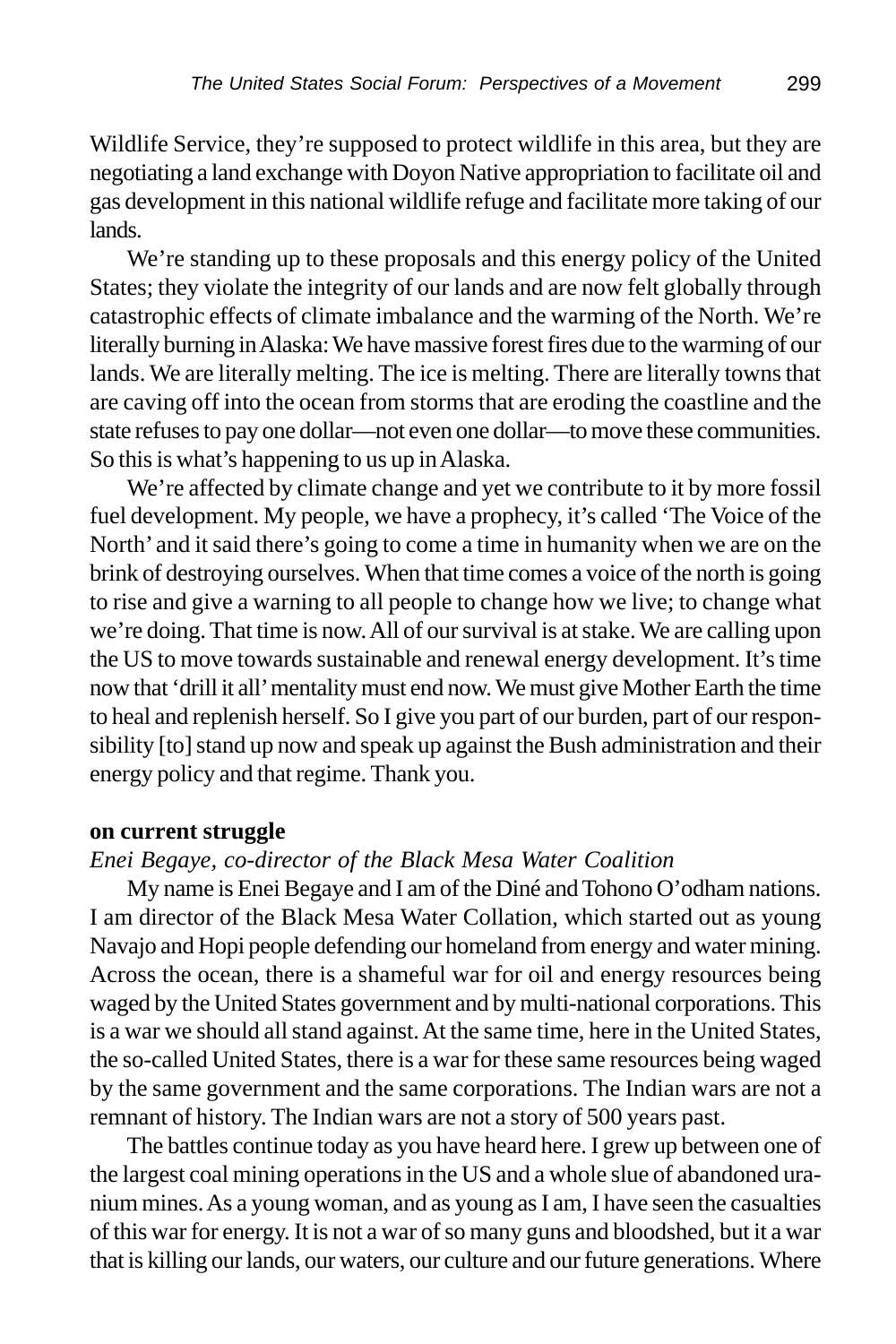I grew up on the Navajo and Hopi reservation, Peabody Western Coal has been strip-mining Black Mesa for our coal and our water resources for decades. Our people have been forcefully relocated, our families have been divided. Peabody is taking our only source of drinking water and polluting our lands. They are taking the liver and the lifeblood of Mother Earth.

What is happening to my people is happening to many tribes throughout this country. Indigenous people's lands hold most of the last remaining resources here. When Bush said we need to get off foreign dependence of oil he pushed for the US Energy Act, which targeted tribal lands for energy development, giving corporations even more incentives and freedoms to continue the raping of our people, our lands and our waters. Our waters, these industries use huge amounts of water; coal fired power plants sucking up our soul sources of drinking water. Our waters are being privatized and comodified.

Water is a sacred element to our people. Water is life. This war for energy and water cannot be a battle indigenous people's face alone. In my community where coal and water are mined 24 hours a day, most households do not even have running water or electricity. Huge power lines run right over our homes, supplying electricity to Los Angeles, Las Vegas and Phoenix. It is because of this insensible, over consuming appetite of this country that as, that we as indigenous peoples find ourselves continuing to defend our homelands. Our people have prophecies tied to these fossil fuels. We were told to leave them in the ground. For if we don't, we'll cause, they will cause us great harm. We are seeing that now. Climate change is affecting us all. The continued dependence upon fossil fuel energy is threatening to take the, what remains of our people.

This process of global warming threatens us all. In the battle against climate change, we must stand in solidarity with one another, and with those frontline communities, those communities whose resources are being extracted. By standing together, we are also battling climate change. Together we must find ways to conserve and curb our energy consumption. From 1970, to 19 to 2006, it was true that, when you turned on a light in Los Angeles, you were contributing to the destruction of Navajo and Hopi lands, water and culture.

But when enough people of California learn this, they stood up in solidarity, and said: "We don't want our energy to come at this cost". Our Navajo and Hopi communities are now working with Californians in a new innovative plan to that we're calling the Black Mesa Just Transition Campaign. This plan is an effort to build wind and solar plants that are owned by Navajo and Hopi people that will provide electricity to our communities, as well as jobs. That will also be a partnership with California so that the excess of electricity can be sold to Californians. As indigenous peoples, we are still in the battles of the energy and water wars, throughout this continent. There are proposals being pushed, left and right, desert rock,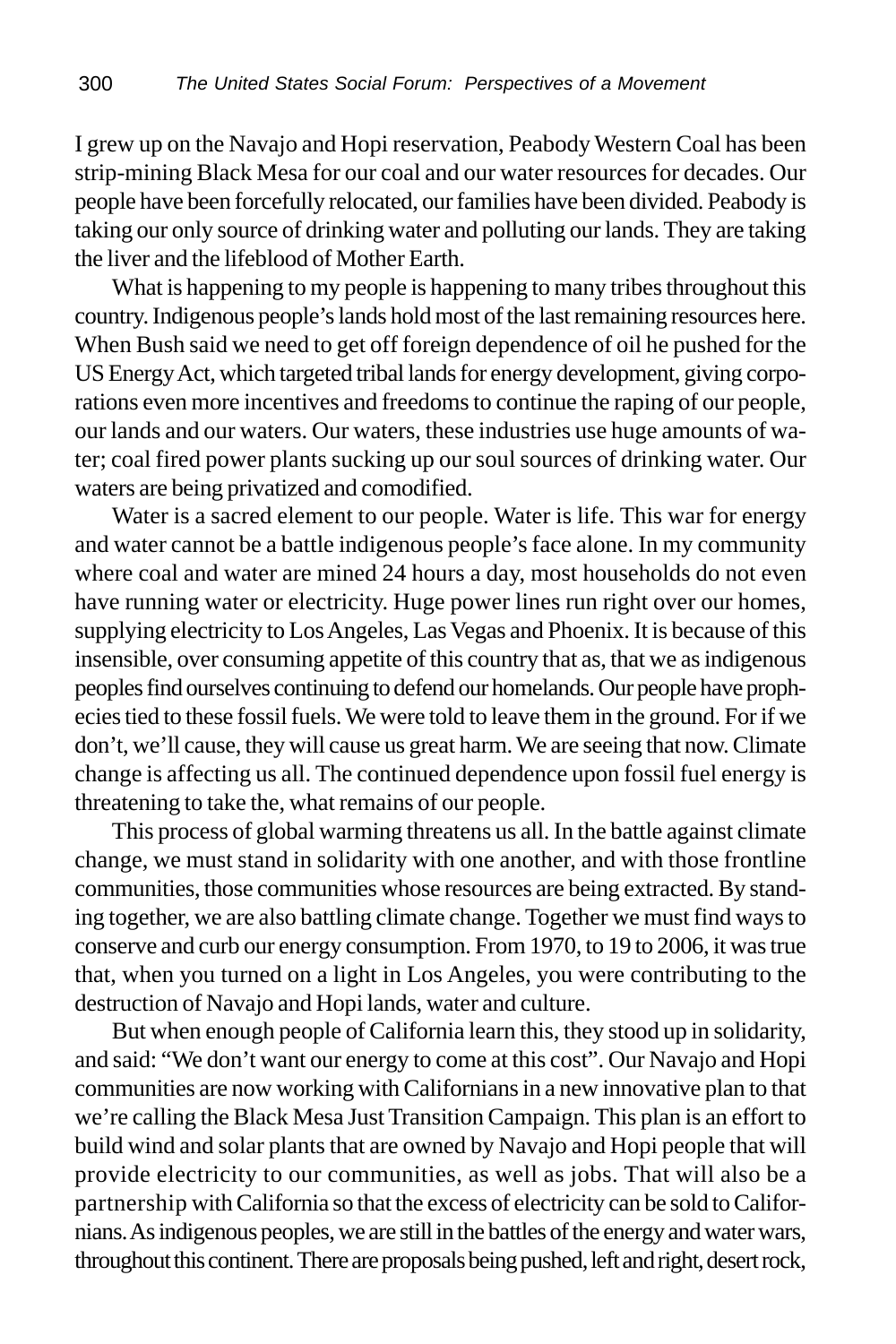the uranium mines are pushing to be reopened. Our sacred sites are being threatened.

But there is a path towards peace. The Just Transition Campaign is one example of a single step on this path. It will take all of us to think outside our category, whether it's environmental justice, climate justice, social justice, and economic justice education. We must think outside of these categories. We must think critically and holistically about the solutions to the battles that we face. The continued battle over indigenous people's lands' is directly tied to the action or inaction of everyone here. We must stand together. We must demand that our land and our water are not for sale. Our Mother Earth is not for sale! Thank you.

#### **on breaking cycles**

### *Shash Yazhi, co-moderator, Spirit in Motion*

My name is Shash Yazhi. I come from the Bear Clan, born by the Folded Arm people, and both of my grandmas and grandfathers are from Mexico. So, I own that Mexican blood that runs through me. I want to just give one more round of applause and many round of applause for my sisters, brothers, aunties, grandmas, grandfathers stand, give honor to the spirits for continuing to hold this space, of indigenous peoples. It's really important that we continue to hear these stories, these struggles that continue every day. As many of the panelists have said tonight about historical trauma, those traumas that continue to be in our blood, those traumas that continue to hold us back in many forms to healing.

It's time for us to break those cycles. Break these cycles of all these -isms; all these hurts that hold us back, all the sexual abuse, domestic violence, verbal, emotional violence that we continue to do, not only to ourselves, but our partners, our loved ones and our families and our communities. It's about healing. We know where those histories come from, we heard them tonight–extermination, relocation, being taken away. I hear the stories on the land of the Diné country my grandmothers, grandfathers, all these stories are connected. So we hold that into our blood, we hold that in our body. It is our responsibility to break that cycle and as many of the panelists said tonight, because we're here for the next seven generations. We carry these burdens. You know, I wish I could be on the reservation, waking up at four o'clock in the morning, but I've been told to be here.

Because we are messengers, that's a big burden, being on the road, messengers, carrying this message. Now we've delivered this message, now it's your responsibility to deliver the message to your people. When I talk about your people, look at yourself, who are you? Where you come from? Where your roots come from? This is a challenge for you to hold that space. As we have taken on the challenge for ourselves to hold that space. We've talked about the sacred things, about the land, the water, the air, the sun, all these things that bring life and that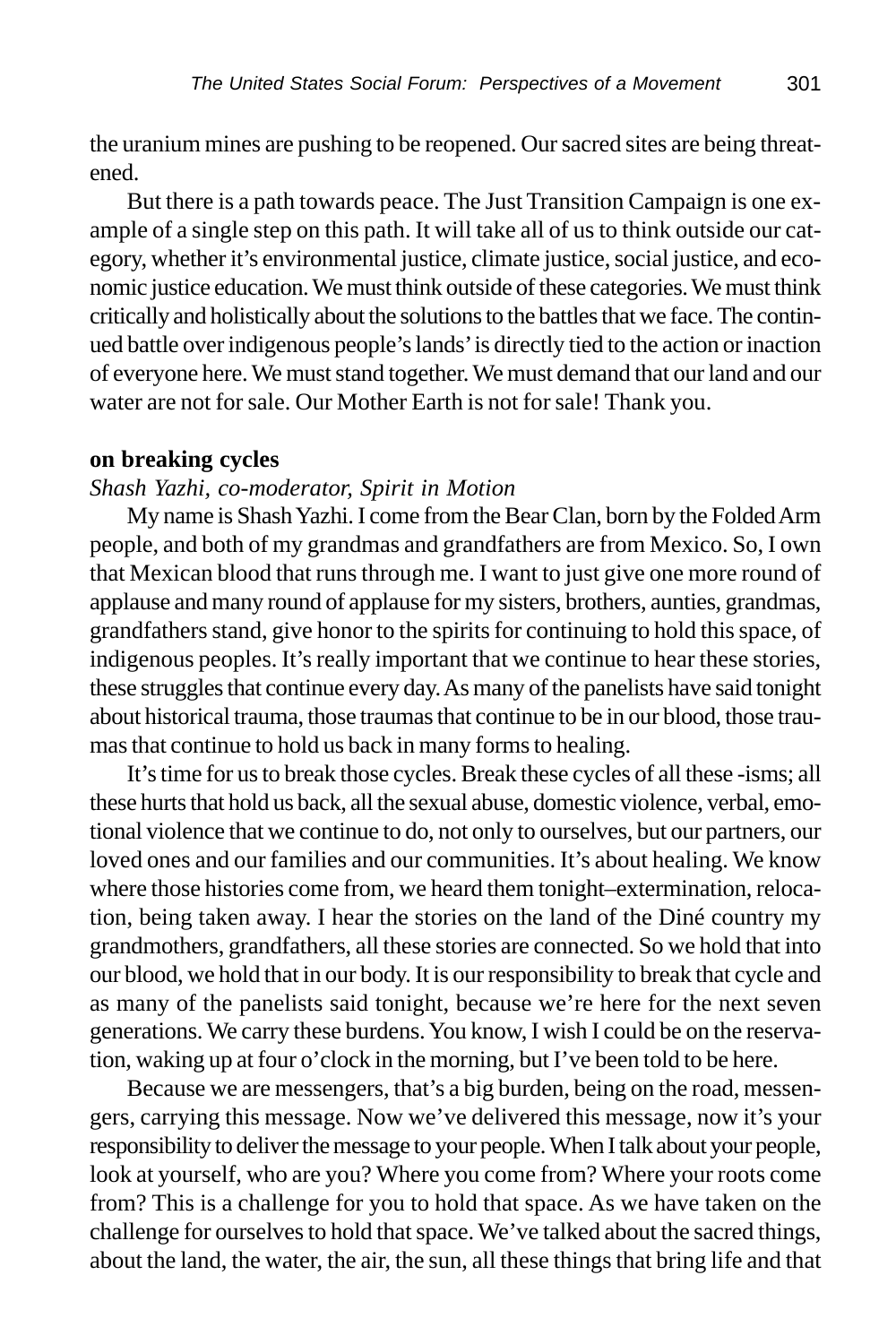connect us to life. Whew. We've forgotten to live sometimes because we've been in survival mode. What I've realized I have a survival tool kit, about five years ago; I replaced that with a life tool kit, life, feeling all the senses.

What are the senses? Feeling, scent, taste, sight and touch. These are the senses that were given to us as gifts. Now I'm going to ask you to go run off and try to find somebody. You know the feeling! But I'm asking you to find yourself because that's where it begins. That's where that rippleness begins. We talk about the water here, the sacredness, when you touch it that ripple opens up. In organizing in this community that we've created here in the social justice world let's stop being afraid of each other. Bring these connections together. Remember the connection between the North, the South and Central Americas, that big Turtle Island that connects us. When I was down with the Kuna women, and with the Kuna people, the Kuna women that came together, one of the elders stood up and said, "I traded with your grandmas, we bartered together, there was no borders there."

What has happened is we've seen those borders and they became in our hearts. So, let's take those borders out of our hearts and open our hearts to one another. We've heard tonight about many struggles from mining, oiling, the oil, the timbering, and the military–all these different things that have affected us and mostly have affected the climate. It's so, so painful to my heart. I saw a documentary about the polar bears drowning, because they're so used to traveling [a certain] distance and now they have to swim and they're dying. [They are all dying] all these relations that are connected to us-the two legged people which are you, the four-legged ones, the winged ones, and the creepy crawly ones. You know my sister; you had an ant walking across on your ear. We took it off, and in Africa those ants means a way of organizing. You know? If you see an ant colony, they have a rhythm they work together.

This is how we have to be. How to get here to this point, just sitting here in front of y'all, out as in (Indian translation), owning that which translates to be too spirited. Being here with my elders, thank you for allowing me to be here and hold this space. Being a Nautli has a lot of responsibilities of holding that male and female in balance, as is the water. Twa, our grandma, and if we could imagine a flame here, we couldn't burn the fire in here, but you know what, I don't think we need to because all of you have fire in your bellies. That is Quant, which is grandfather, so we have grandma and grandpa always walking with us all the time.

What I would like to say is the importance of us all coming together, as many ways that we can. I see all these divisions of this movement, women, youth, environmental, economic, and justice all these movements need to come together and be tied because when you tie it together you become one strength. One of the things I see and I give thanks for the USSF for allowing us as indigenous people to be able to have a space here especially also the march to be in the front. It's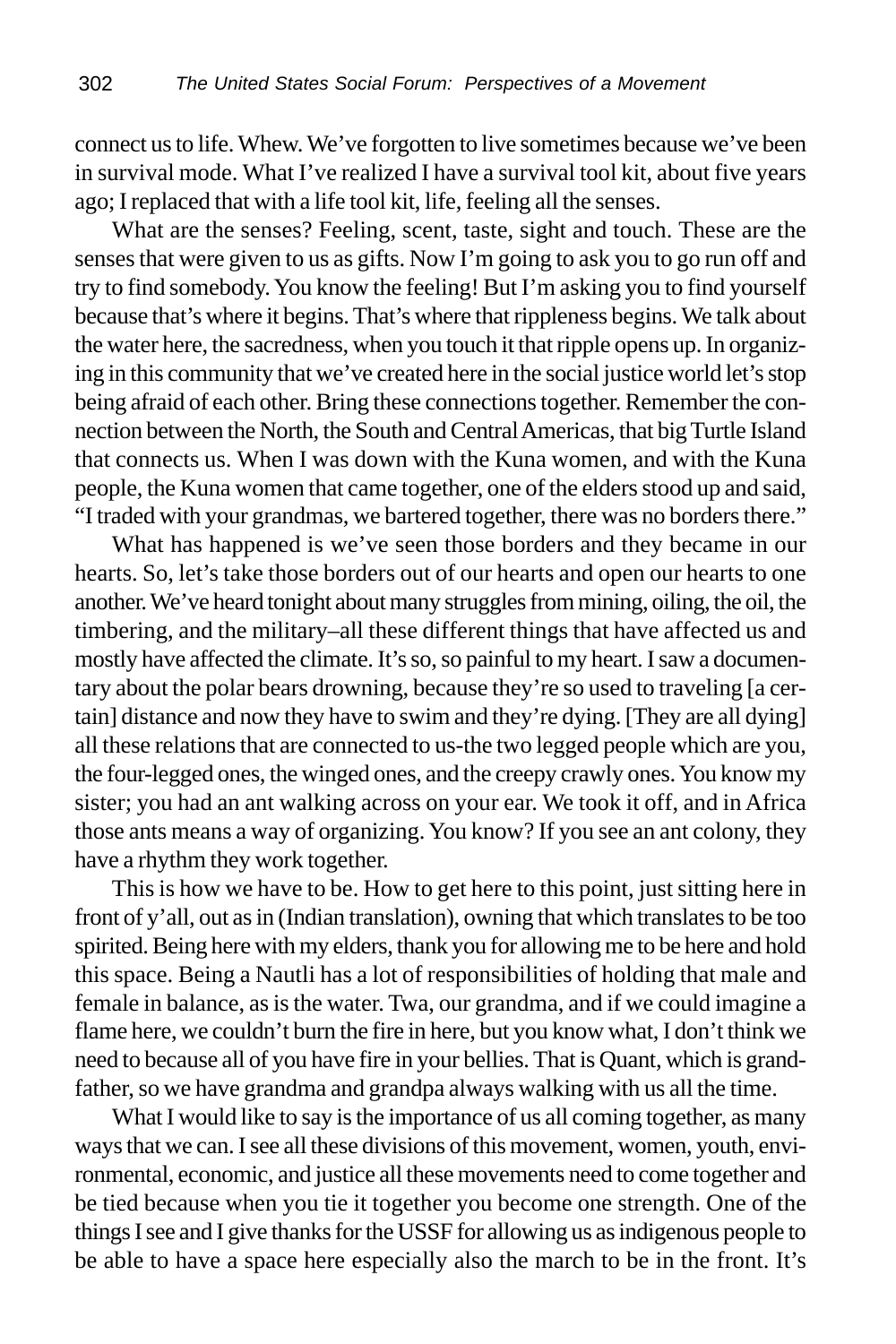important for you visitors of this Turtle Island, that you walk on to remember to honor and to not take for granted when you get off that plane in Chicago, when you get off that plane in New York, when you get off that plane in Florida, it's your responsibility to honor the nations that caretake for those lands there. Even if you don't know what nation of what tribe they've come from, even the simple honor of touching that earth is saying "

Thank you for allowing me to walk on you." I honor the people who care take for this, to pass that on to others. It is your responsibility to know that, a responsibility to support the original peoples of this land. It is time for us to build partnership, as what was said here, and come from that holistic way of being together. Coming back to harmony, you know in our language, we say [Indian translation] always walking in beauty and harmony. You know my grandmother would always tell me [Indian translation] only you can make your heart feel good. Only you, so stop blaming others and take responsibility. So, I hope I did a good job summarizing. Please, don't leave because we have more to come. And if you continue to stand, ask of you to wave your hands up in the air, all of you are warriors and continue to stand your ground and hold that space. Take everything that was here and everything that has been said and fly!

## **An Offering**

#### *Sharon Lugo*

My name is Sharon Lugo and I come from the land of Beautiful Things, which is called El Salvador. I want to offer a song from our Chichi Mecca relatives in the North. It's a song of encouragement. It says, "We are rising, rising. We are coming back to our old ways. We see our reflection in the water and we ask the creator to ignite the fire inside of us."

So, I make this offering to each of you, as a way to encourage and support each and everyone.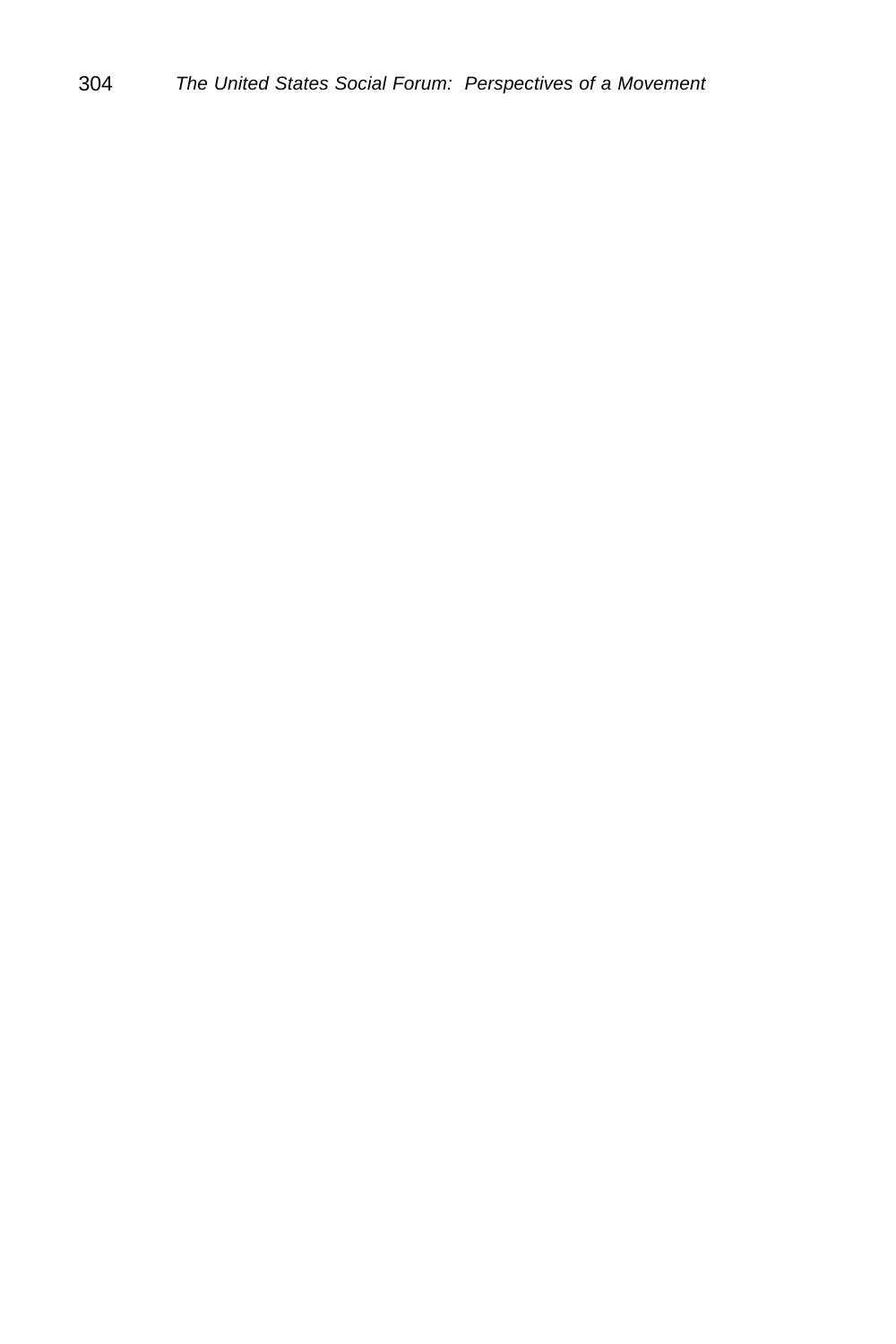# **Chapter 26**

# **Proposed Resolution to Protect the Human Rights of People Struggling to Return to and Rebuild the Gulf Coast Region in the Aftermath of Hurricanes Katrina & Rita**

## **A PEOPLE'S MOVEMENT ASSEMBLY RESOLUTION**

*Kimberley Richards, People's Institute for Survival and Beyond, New Orleans, LA*

*Monique Harden, Advocates for Environmental Human Rights, New Orleans, LA*

July 1, 2007 Whereas, if another world is possible, another United States is necessary and another South is critical;

Whereas, people around the world witnessed the U.S. government's racist treatment of African Americans in the Gulf Region of the southern United States during Hurricane Katrina;

Whereas, this racist treatment included the federal government's approval of a hurricane evacuation plan designed for people who have access to vehicles and resources for lodging away from the Gulf Coast region, which discriminated against African Americans who do not have access to vehicles and resources for lodging;

Whereas, this racist treatment included the federal government placing the lives of African Americans in jeopardy by failing to immediately transport African Americans to safe haven;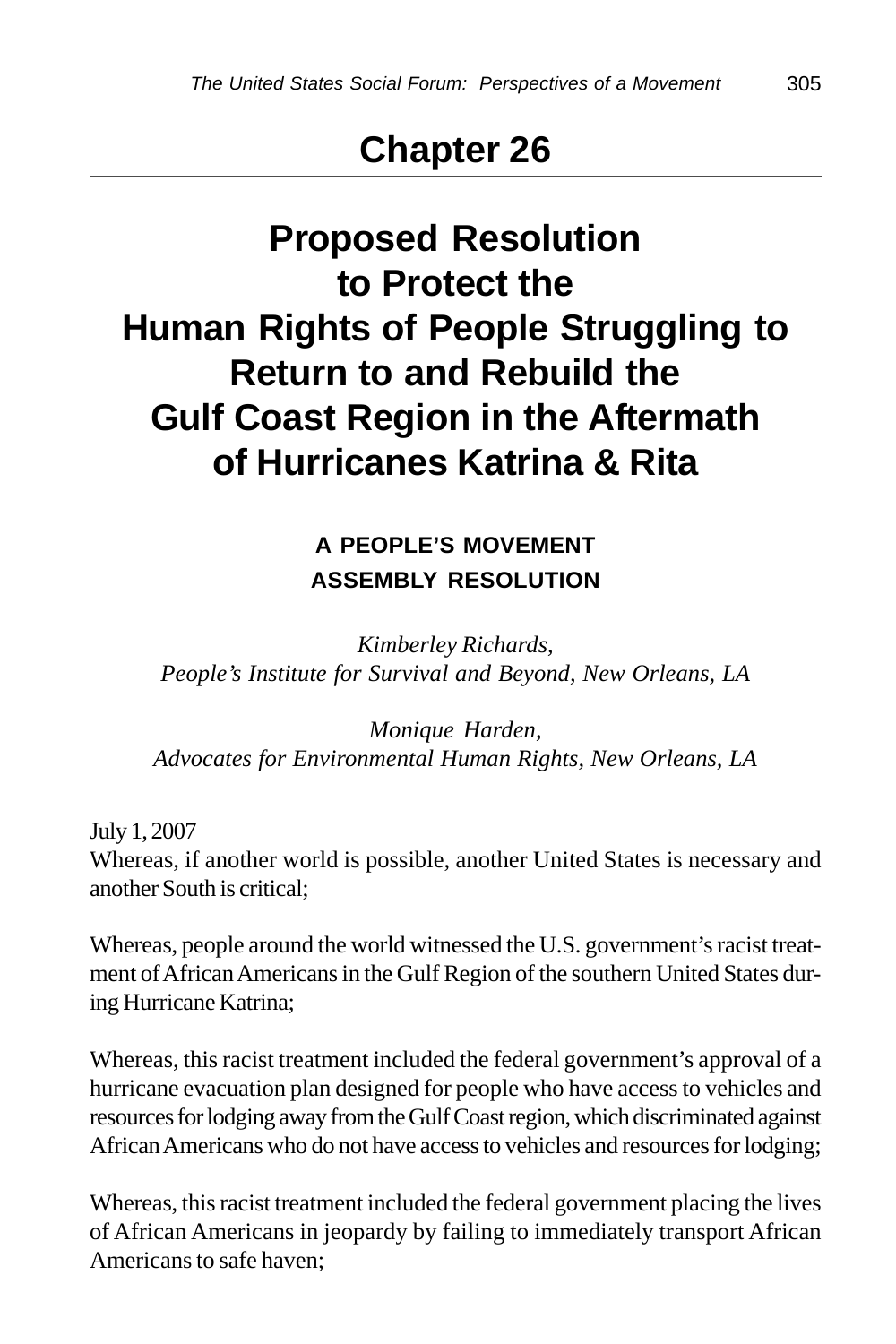Whereas, this racist treatment included the federal government constructing substandard and ineptly designed levees that were breached by a storm surge that flooded 80% of the city of New Orleans;

 Whereas, this racist treatment included the federal government ignoring the eyewitness accounts of African American hurricane survivors living in the Ninth Ward of New Orleans, who heard an explosion at their levee before their homes and neighborhood were inundated with floodwater;

Whereas, this racist treatment included giving law enforcement officers a shoot to kill order that allowed the brutalization, incarceration, and merciless killing of African American hurricane survivors;

 Whereas, this racist treatment included law enforcement officers blocking access of mostly African American hurricane survivors to bridges that led to higher and safer ground near the city of New Orleans;

Whereas, this racist treatment included a search and rescue operation that separated African Americans hurricane survivors from family members and brought them far distances without their knowledge or consent;

Whereas, this racist treatment included denying food, water, and shelter to African Americans who were evacuated from the Gulf region;

Whereas, the government continues the injustice to this present day–twenty-two months after Hurricane Katrina–with a privatization scheme that is hostile to the needs and human rights of African American, Vietnamese American, Latino, and poor white people who live in the Gulf Coast region;

Whereas, the post-hurricane governmental programs began with providing lucrative contracts to companies that overstated their expenses while perpetrating wage theft and other abuses on mostly Latino migrant and immigrant workers;

Whereas, a governmental priority of recovery expenditures has not been the rebuilding of homes and communities, but the expansion of the prison industrial complex and the deployment of the national guard to residential neighborhoods in New Orleans;

Whereas, the post-hurricane governmental programs include repairing and upgrading levees and floodwalls in a way that–as of June 2007 and at least through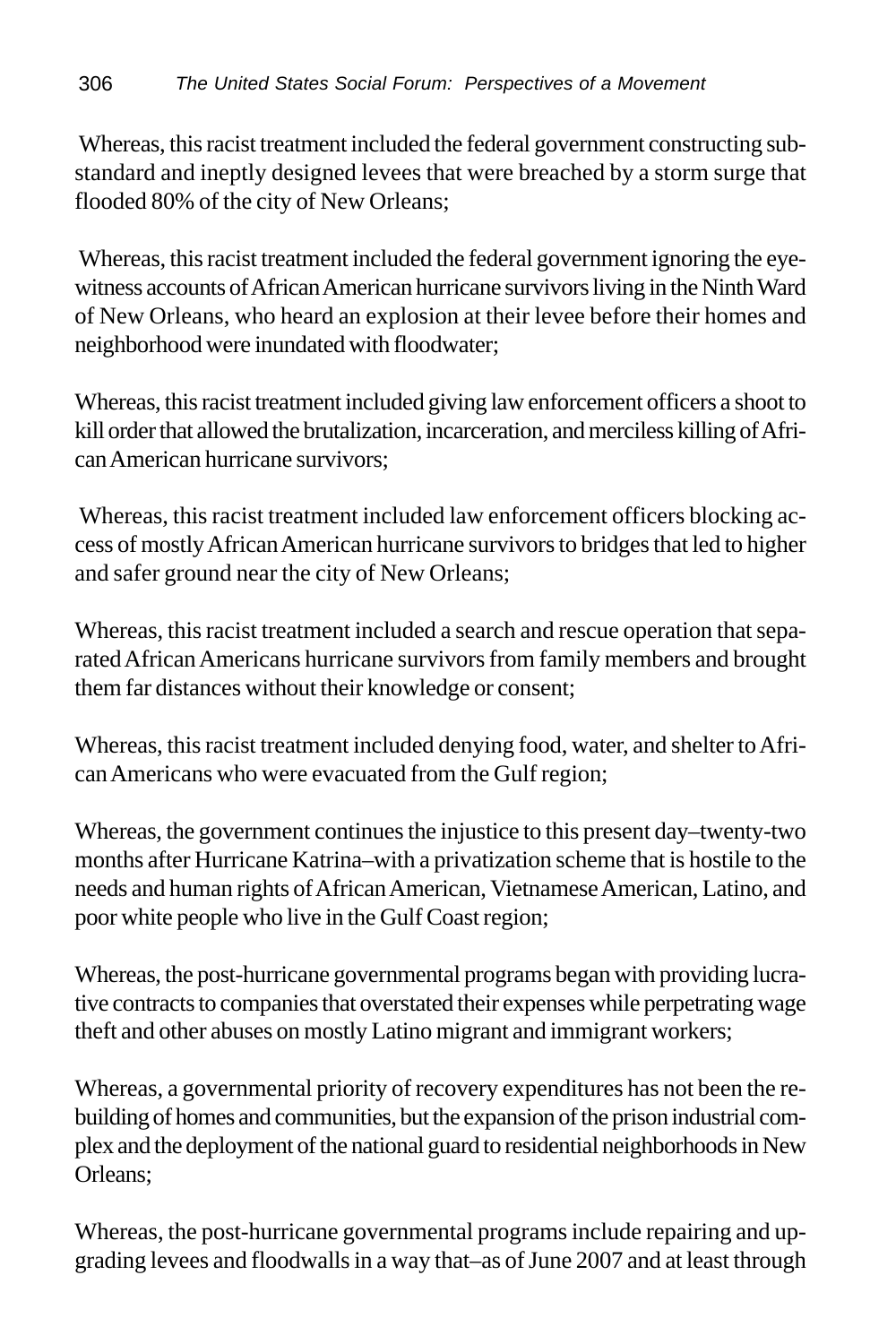the end of 2011–will protect predominantly white neighborhoods in New Orleans from flooding, but will not protect any African American neighborhood in New Orleans from flooding;

Whereas, the post-hurricane governmental programs include providing huge tax breaks for private companies seeking to demolish public housing units in New Orleans that were not damaged by the hurricanes and take over other Gulf Coast neighborhoods for the purpose of building golf courses, condominiums and other housing that Gulf Coast residents cannot afford;

Whereas, the post-hurricane governmental programs include replacing public schools and public healthcare facilities with privately owned companies;

Whereas, nearly two years ago, more than 750,000 people from the Gulf Coast were displaced from their homes as a result of Hurricanes Katrina and Rita as well as substandard levees constructed by the U.S. Army Corps of Engineers;

Whereas, to this present day, approximately 300,000 people suffer the injustice of prolonged displacement and remain separated from their homes, families, friends, and communities as a result of hostile governmental programs that deny their right to return home, which constitute an ethnic cleansing of New Orleans and the Gulf region;

Whereas, the Robert T. Stafford Act, the federal law establishing governmental responses to national disasters, mandates that the President has complete discretion in responding or not responding to a disaster and its after effects; and establishes that people affected by a disaster have no legal right to any assistance, including emergency medical care and shelter;

Whereas, the United Nations has established the *Guiding Principles on Internal Displacement*, which recognizes that people who are forced to flee their homes as a result of a natural or man-made disaster are internally displaced people, and provides protections for internally displaced people who would otherwise have neither a right to restorative justice nor protection from unfair and abusive treatment by governmental and private entities that unjustly prolong their displacement and deny their right to return;

Whereas, the United Nations' *Guiding Principles on Internal Displacement* prohibits displacement that is aimed at or results in ethnic cleansing or altering the racial, ethnic or religious composition of the affected population;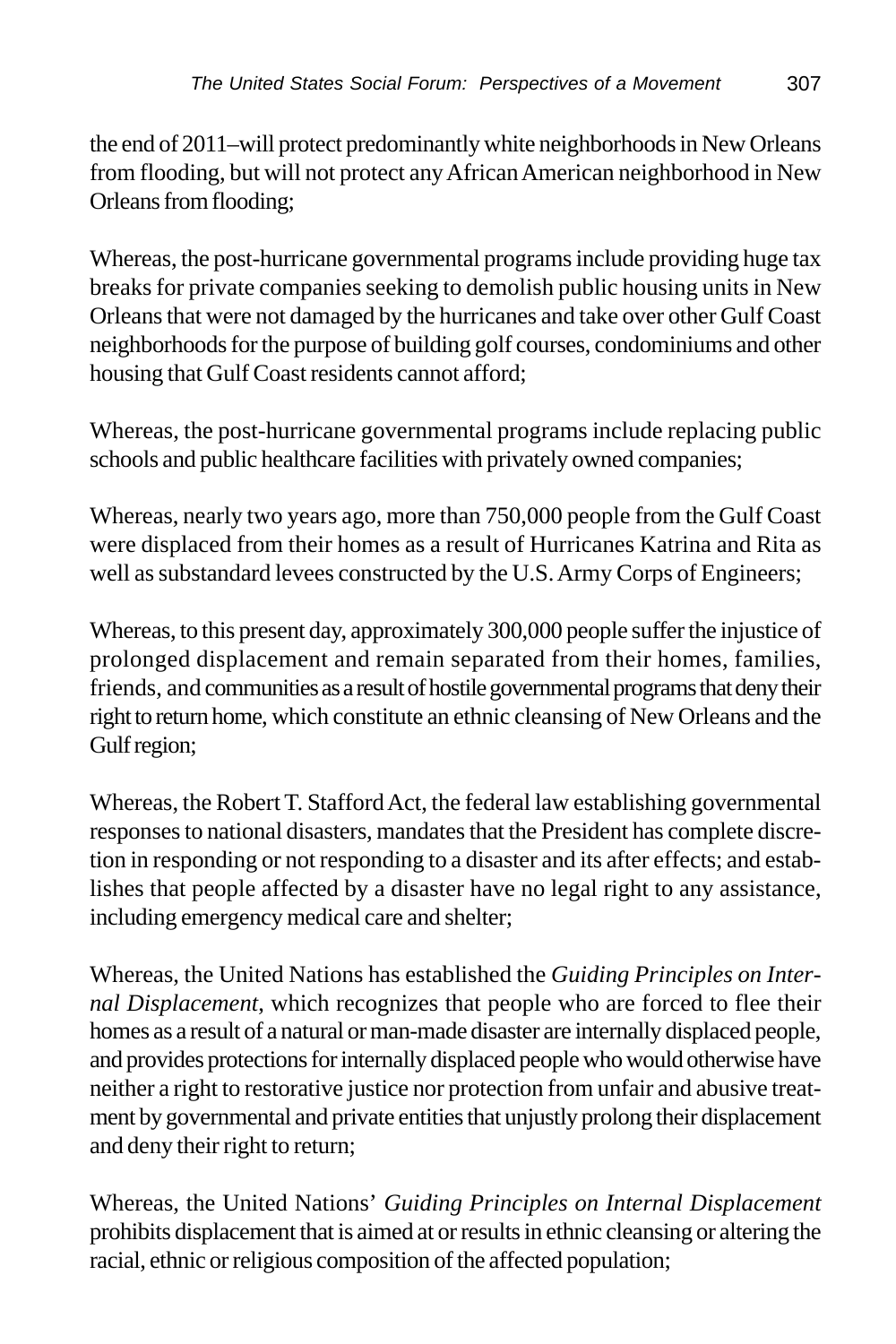Whereas, the United Nations' *Guiding Principles on Internal Displacement* establishes the right of displaced persons to request and receive humanitarian assistance and protection, as well as the right to voluntarily to return to their communities or resettle;

 Whereas, the United Nations' *Guiding Principles on Internal Displacement* establishes the right of displaced persons to housing that requires governments to provide temporary housing for the duration of the displacement and support the rebuilding of permanent homes;

Whereas, the United Nations' *Guiding Principles on Internal Displacement* establishes the right of displaced persons to education that requires governments to provide education and training facilities as soon as conditions permit;

Whereas, the United Nations' *Guiding Principles on Internal Displacement* establishes the right of displaced persons to healthcare that includes mental health and social services;

Whereas, in international settings, the U.S. government has endorsed the United Nations' *Guiding Principles on Internal Displacement*, encouraged other nations to adopt the *Guiding Principles* as binding national law, and established a foreign policy, *USAID Assistance to Internally Displaced Persons Policy*, which applies the *Guiding Principles* to the assistance that is provided by the U.S. government to displaced people in other countries;

Whereas, social justice and human rights organizations led by African Americans and other people of color in the Gulf Coast region are in the struggle to bring people back home, which involves advocating that the government comply with the United Nations' *Guiding Principles on Internal Displacement*, and seek to build a united front that dismantles the racist and regressive politics and governance controlling our communities in the South;

Therefore, be it resolved that the United States Social Forum ("USSF") People's Assembly stands in solidarity with the people of the Gulf Coast region who are struggling to rebuild their lives and communities and those who remain displaced;

Therefore, be it resolved that the USSF People's Assembly calls for a just, antiracist, and sustainable rebuilding of the Gulf Coast that ends the U.S. government's human rights violations which have denied mostly African American residents of the Gulf Coast their right to return and rebuild; and have created a new slavery of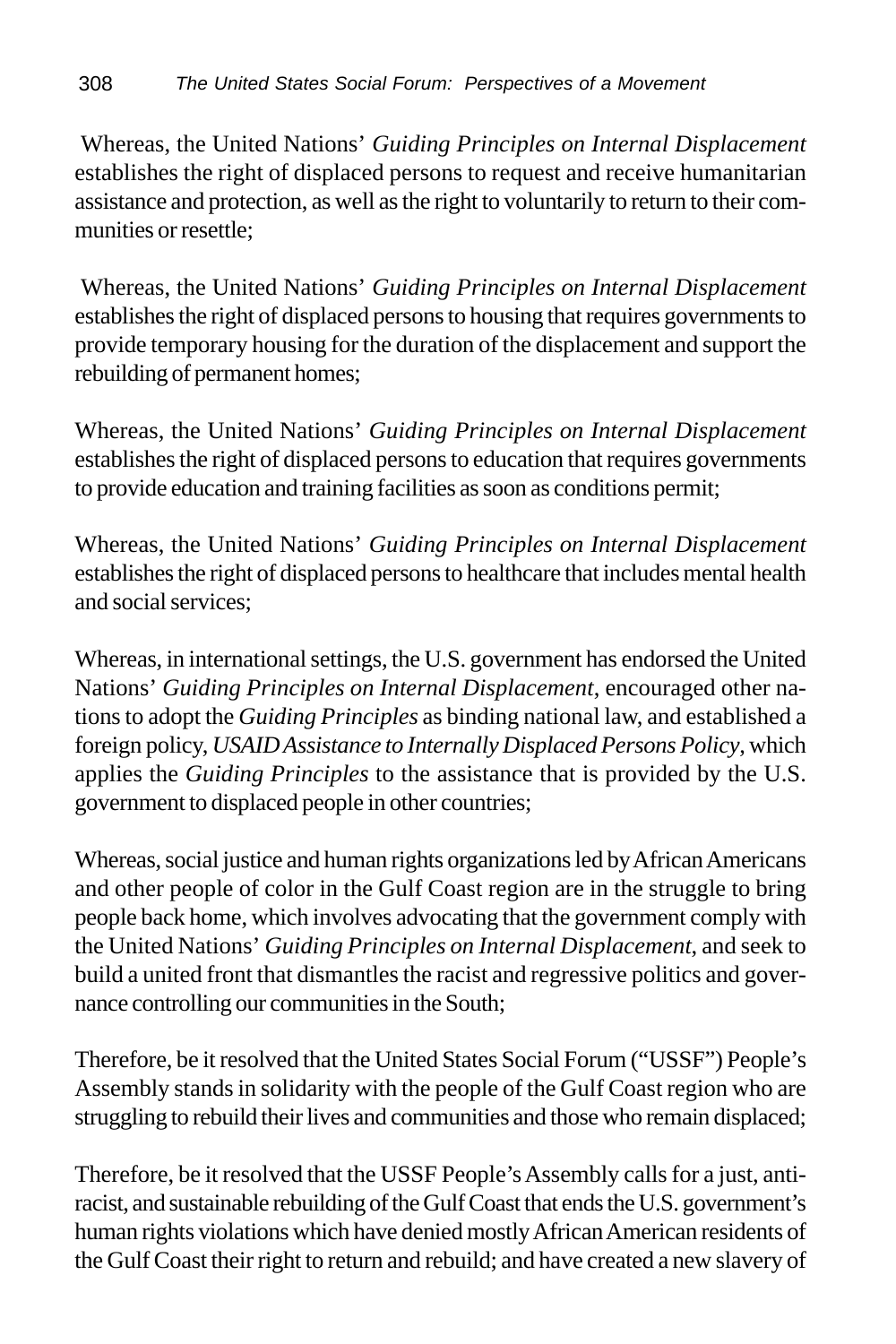mostly Latino migrant and immigrant people whose labor has been brutally exploited in the reconstruction of Gulf Coast communities;

Therefore, be it further resolved that the USSF People's Assembly advocates for federal laws that:

- adopt the rights and duties established by the United Nations' *Guiding Principles on Internal Displacement* in order to protect the human rights of people from the Gulf Coast who are struggling to return to and rebuild their communities, as well as the human rights of all other people who become displaced as a result of a natural or man-made disaster;
- prohibit the exploitation and abuse of people, regardless of status, who work in the reconstruction of communities damaged by a disaster; and
- establish and fund the Gulf Coast Civic Works Project, a civic works program in the Gulf Coast that would create 100,000 rebuilding jobs for the region's residents.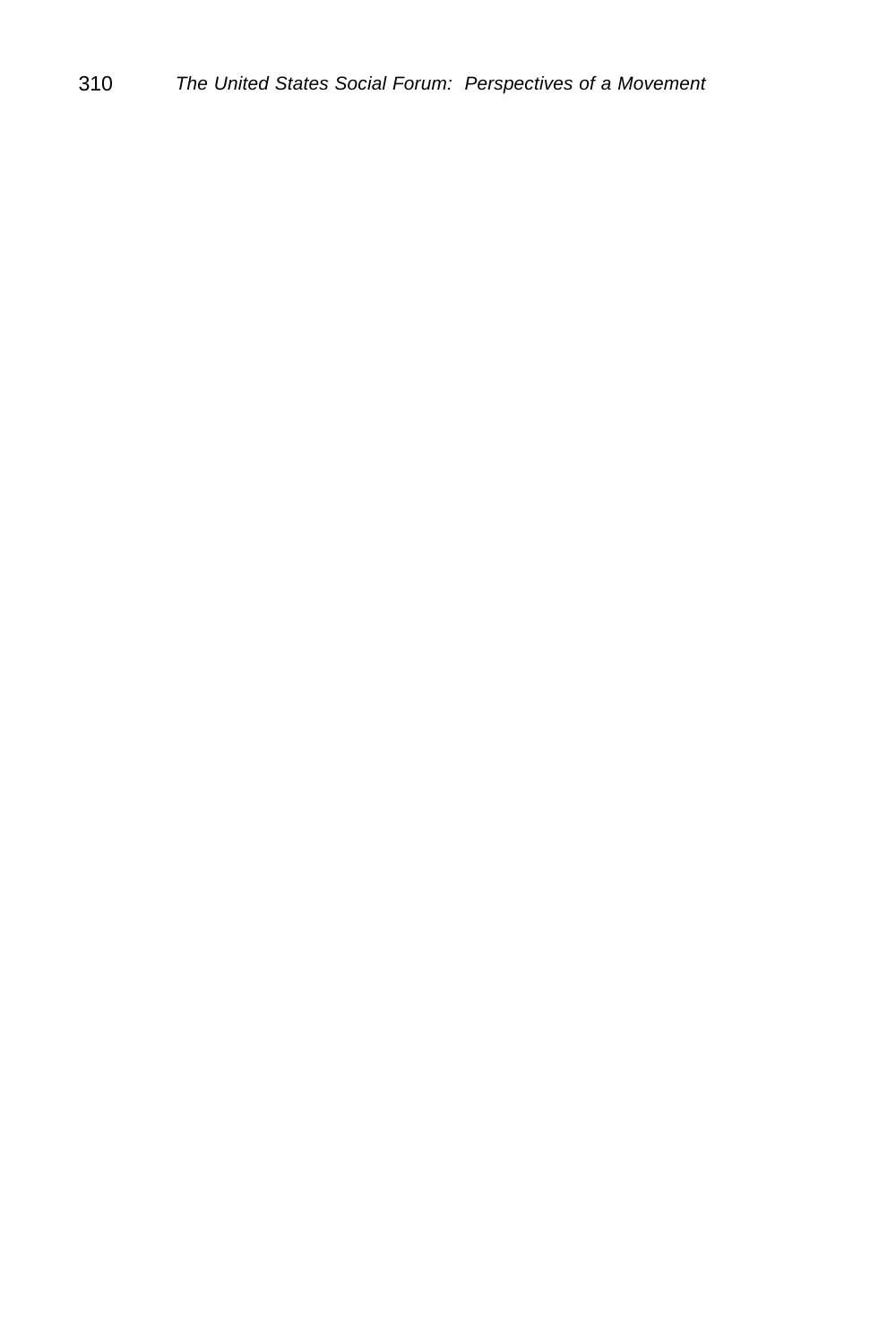## **Chapter 27**

## **A PEOPLE'S MOVEMENT ASSEMBLY RESOLUTION**

# **Resolution to Support Boycott, Divestment, and Sanctions**

*Call Against Israel*

*Free Palestine Alliance*

Forty years after Israel's occupation of Gaza and the West Bank, including East Jerusalem, and almost sixty years after the ethnic cleansing of Palestine in the Nakba (catastrophe) of 1948, Palestinians still live under occupation and apartheid. The state of Israel undemocratically controls the lives of the indigenous people of Palestine—as second-class citizens in a Jewish state, as occupied subjects, as resident "aliens" in Jerusalem, and as refugees exiled from their homes since 1948.

The Palestinian struggle for self-determination and freedom reflects the continuing struggles of indigenous peoples, immigrants, and prisoners, poor communities, communities of color and dislocated people in the United States. Moreover, these struggles share the devastation created by the historic and current imperialist agenda of the United States and its Western allies.

The US government and its allies have escalated the implementation of a long-term agenda of securing control of the Middle East/West Asia for its economic, military and political interests. At the center of this agenda is the US and its Western allies' unwavering support for Israel and the leveraging of Israel's confiscation of Palestinian land and its broader designs for the region. Western governments imposed sanctions on the democratically elected Palestinian government led by Hamas, unconscionably compounding the suffering, poverty, and malnutrition caused by the Israeli occupation. The US and the E.U., in collusion with Israel and neighboring states, worked underhandedly to sabotage the Palestinian unity government and to exacerbate factional tensions. The US encouraged the war on and destabilization of Lebanon last summer, and is supporting the current shelling of defenseless Palestinian refugees living in the Nahr-El-Bared refugee camp, with the silent approval of governments around the world.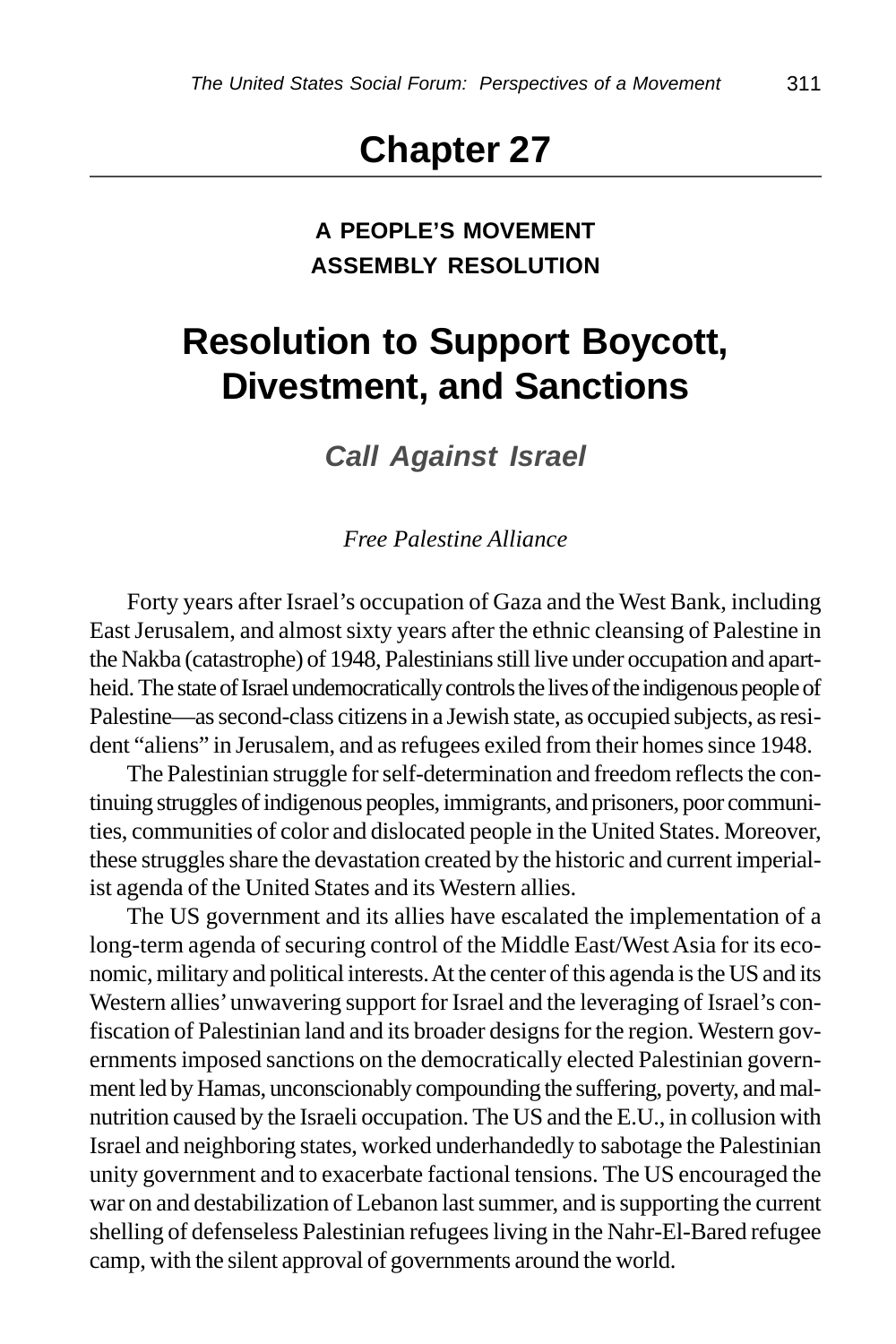To date, official diplomacy has failed in enforcing countless UN resolutions and relevant principles of international law aimed at ending Israel's occupation, colonization, displacement and dispossession of the Palestinian people. While Israel is allowed to act with impunity, Palestinian rights and concerns have been erased from the international agenda. As governments continually fail to hold a belligerent state up to the standards of international law, peoples' movements must intervene to ensure respect for human rights and self-determination.

American military investment that is required to maintain the US occupation of Iraq and the Israeli occupation of Palestinian correspond with a divestment from education and health care, and a decrease in employment options. This leaves youth from poor communities and communities of color with few options for their futures other than prison or the military.

The key to our struggle against US imperialism abroad and at home is the building of solidarity between Palestine activists in the US and domestic struggles that oppose war, dispossession, and attacks on marginalized and oppressed communities at home and abroad. We condemn the walls, barriers and prisons built to divide and destroy communities in the US as well as in Palestine. We affirm that the call to Boycott, Divestments, and Sanctions (BDS) is part of a larger struggle against militarization, colonialism, and global systems of apartheid.

Echoing the demands included in the Palestinian Civil Society call for BDS in July 2005 and reaffirmed in the joint statement of Palestinian civil society to the World Social Forum in January 2007, and inspired by the struggle against apartheid in South Africa, we resolve to support a comprehensive BDS campaign against Israel until it complies with its obligations under international law by:

- 1. Ending its occupation and colonization of all Arab lands and dismantling the wall,
- 2. Ending its system of racial discrimination and recognizing the fundamental rights of the Arab-Palestinian citizens of Israel, including their right to full equality,
- 3. Recognizing the right of Palestinian refugees, including Internally Displaced Persons (IDPs), to return to their homes and properties, as stipulated in UN General Assembly resolution 194.

We bring our solidarity to domestic and other global struggles for liberation and request your participation in the following Call to Action.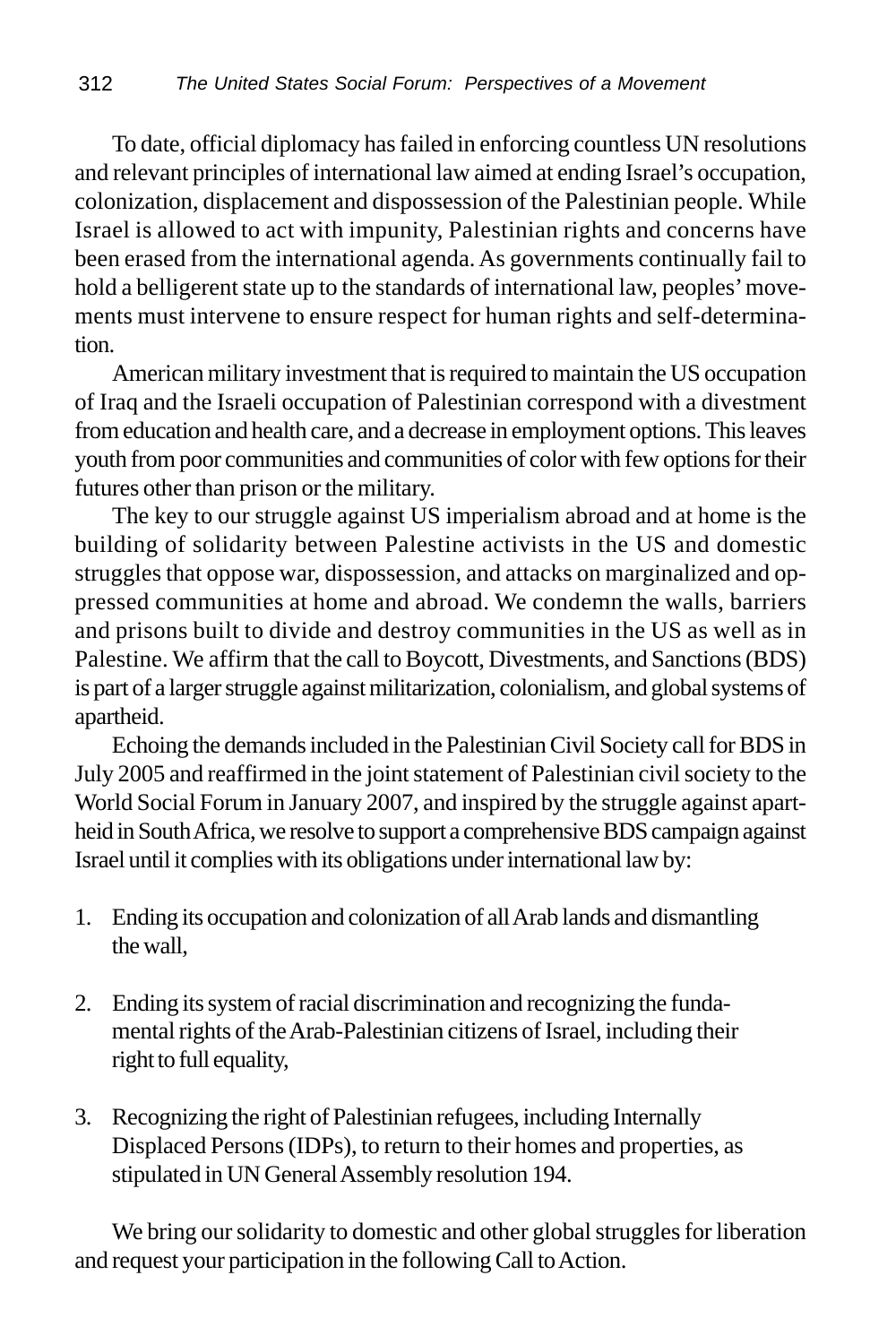We call on our friends and allies to endorse the call for BDS issued by Palestinian civil society.

We call on our friends and allies to support the Global Day of Action against the Apartheid Wall in November 2008.

We call on our friends and allies to support and participate in the Fourth International Israeli Apartheid Week in February 2008.

We call on our friends and allies to prepare for mass commemoration of the 60th anniversary of the Palestinian Nakba (Catastrophe) in May 2008 and throughout that year.

We call on our friends and allies to support the first grassroots Popular Palestinian National Conference "Claiming our Voice, Asserting our Narrative" organized for and by Palestinians in North America to be held in Chicago, Illinois, on August 8, 2008.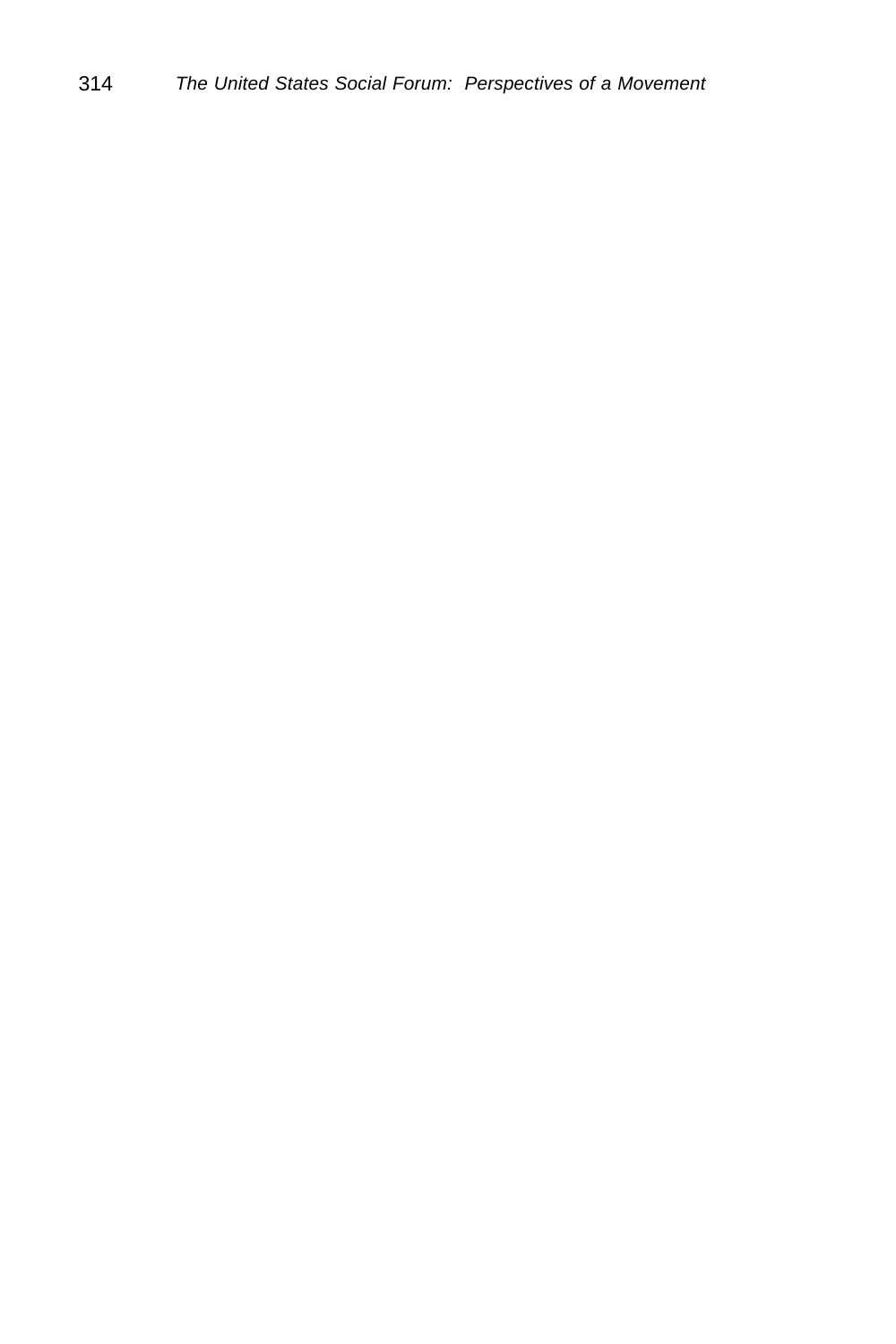# **Chapter 28**

## **Liberating Gender and Sexuality**

*Andrea Smith Incite! Women of Color Against Violence*

In forums such as the USSF or WSF, discussions on gender and sexuality are often reduced to discussions on the status of women or LGBT communities. What we pay less attention to is how the logic of heteropatriarchy fundamentally structures colonialism, white supremacy and capitalism. To look at how heteropatriarchy is the building block of US empire, we can turn to the writings of the Christian Right. For example, Christian Right activist and founder of Prison Fellowship, Charles Colson makes the connection between homosexuality and the nationstate in his analysis of the war on terror, explaining that one of the causes of terrorism is same-sex marriage:

Marriage is the traditional building block of human society, intended both to unite couples and bring children into the world. . .There is a natural moral order for the family. . .The family, led by a married mother and father, is the best available structure for both child-rearing and cultural health. Marriage is not a private institution designed solely for the individual gratification of its participants. If we fail to enact a Federal Marriage Amendment, we can expect, not just more family breakdown, but also more criminals behind bars and more chaos in our streets. It's like handing moral weapons of mass destruction to those who would use America's depravity to recruit more snipers, more hijackers, and more suicide bombers.

When radical Islamists see American women abusing Muslim men, as they did in the Abu Ghraib prison, and when they see news coverage of same-sex couples being "married" in US towns, we make our kind of freedom abhorrent–the kind they see as a blot on Allah's creation. [We must preserve traditional marriage in order to] protect the United States from those who would use our depravity to destroy us.

The implicit assumption in this analysis is that heteropatriachy is the building block of empire. Colson is linking the well-being of US empire to the well-being of the heteropatriarchal family. Heteropatriarchy is the logic that makes social hierarchy seem natural. Just as the patriarchs rule the family, the elites of the nation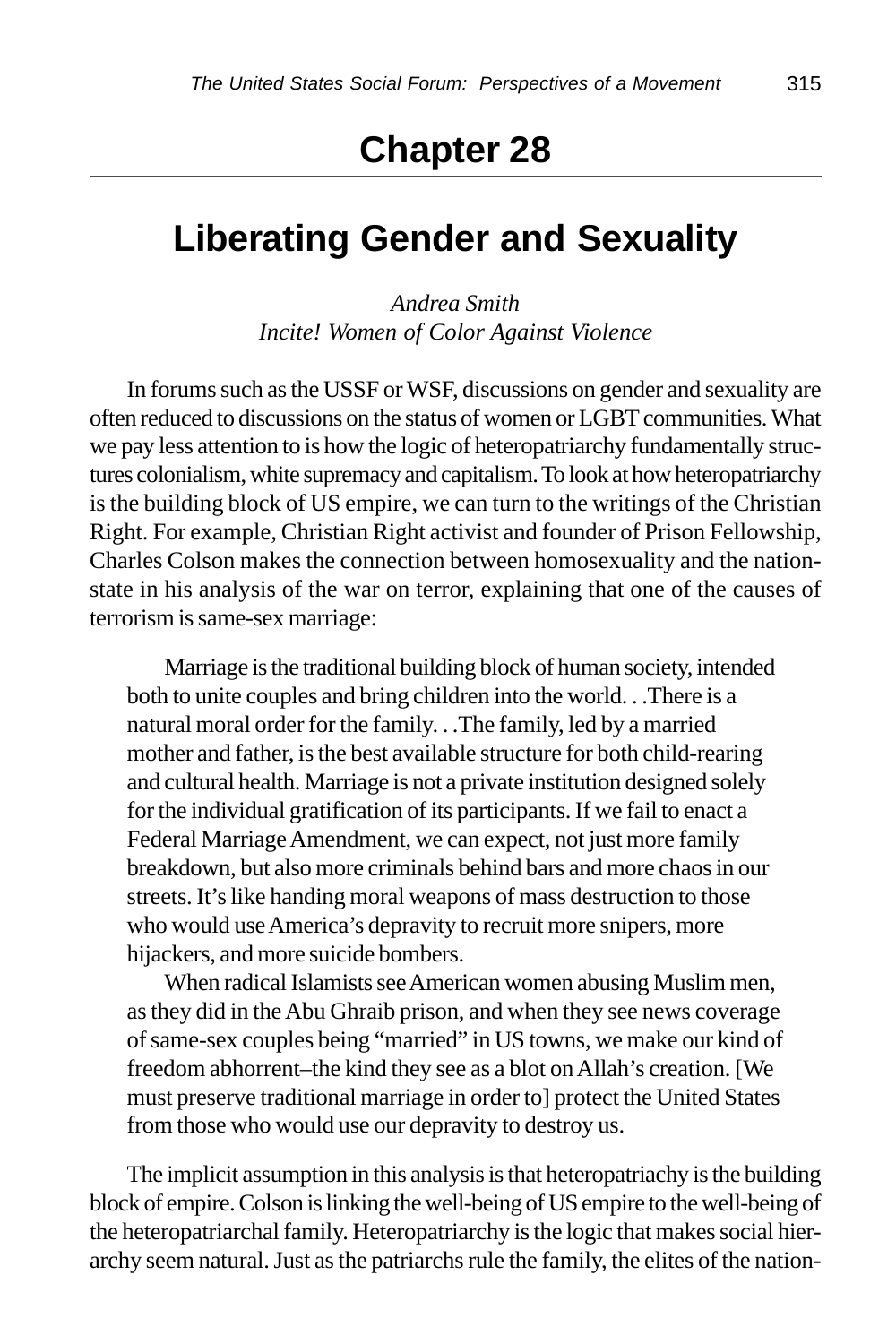state rule their citizens. Consequently, when colonists first came to this land they saw the necessity of instilling patriarchy in Native communities because they realized that indigenous peoples would not accept colonial domination if their own indigenous societies were not structured on the basis of social hierarchy. Patriarchy in turns rests on a gender-binary system; hence it is not a coincidence that colonizers also targeted indigenous peoples who did not fit within this binary model. In addition, gender violence is a primary tool of colonialism and white supremacy. Colonizers did not just kill off indigenous peoples in this land, but Native massacres were always accompanied by sexual mutilation and rape. The goal of colonialism is not just to kill colonized peoples, but to destroy their sense of being people. It is through sexual violence that a colonizing group attempts to render a colonized peoples as inherently rapable, their lands inherently invadable, and their resources inherently extractable.

Unfortunately, it is not only the Christian Right, but our own progressive movements which often fail to critique heteropatriarchy. The issue is not simply how women are treated in the movement; rather heteropatriarchy fundamentally shapes how we think to resist and organize in countless ways.

First, because we have not challenged heteropatriarchy, we have deeply internalized the notion that social hierarchy is natural and inevitable, thus undermining our ability to create movements for social change that do not replicate the structures of domination that we seek to eradicate. Whether it is the neo-colonial middle managers of the non-profit industrial complex or the revolutionary vanguard elite, the assumption is that patriarchs of any gender are required to manage and police the revolutionary family. Any liberation struggle that does not challenge heteronormativity cannot substantially challenge colonialism or white supremacy. Rather, as Cathy Cohen contends, such struggles will maintain colonialism based on a politics of secondary marginalization where the most elite class of these groups will further their aspiration on the backs of those most marginalized within the community.

Second, our sense of social hierarchy as natural then limits our revolutionary imagination. For instance, the theme of the USSF is "Another World is Possible: Another US is Necessary." But the critical question we must ask ourselves is, if another world is possible, then is the US itself necessary? If we put all our revolutionary imaginations together, is the best thing we can come up with a kinder, gentler settler colonial nation-state based on slavery and genocide? This is where we should be informed by indigenous peoples' (particularly indigenous women's) struggles to re-imagine nationhood without nation-states. The indigenous models of nationhood are based on nations as inclusive rather than exclusive, based on respect and responsibility for land rather than control over territory, and are governed on principles of mutual respect, interrelatedness and responsibility for a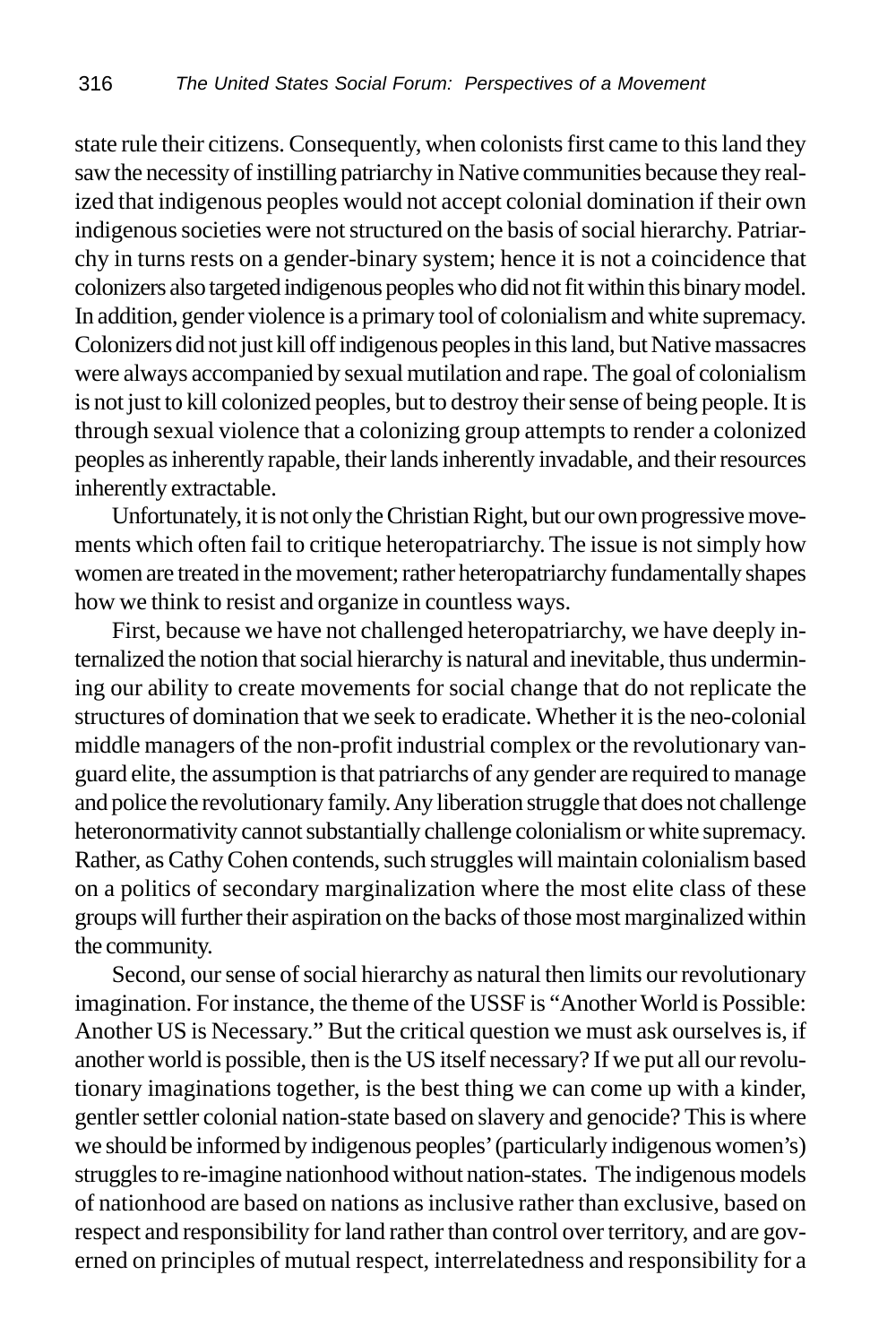larger world, rather than governed through violence, domination, and social hierarchy.

Third, our organizing often follows a gendered model that is based on a split between private and public spheres. That is, in the public sphere of social protest, we are supposed to be completely together people who have no problems. However, when it turns out we do have a problem, we are supposed to address those problems in the private sphere–at home, or through social services. Because we cannot bring our whole selves to the movement, we then end up undermining our work through personal dysfunctionality that cannot be publicly addressed. In addition, when we think to work collectively, our collective action is confined to the public spheres of protests and other actions. But our movements do not think to collectivize the work that is seen as part of the private sphere, such as daycare, cooking and tending to our basic needs. Consequently, we build movements that are accessible to very few people and which are particularly burdensome for women who often are responsible for caretaking in the private sphere.

Finally, because we lack an intersectional analysis of how heteropatriarchy structures white supremacy and colonialism, we end up developing organizing strategies that are problematic to say the least. To name but a few examples: We have anti-violence groups supporting the bombing of Afghanistan in order to save women from the Taliban, and we have these same groups supporting the build-up of the prison industrial complex by relying on criminalization as the primary strategy for ending domestic and sexual violence. These groups fail to see how the state itself is the primary perpetrator of violence against women, particularly women of color, and that state violence in the form of either the military or prison industrial complex is not going to liberate anyone. We have racial and anti-war groups meanwhile organizing against state violence in Iraq and elsewhere, but cannot seem to do anything about ending violence against women in their own organizations. These groups fail to see that it is primarily through sexual violence that colonialism and white supremacy work. And then we have mainstream reproductive rights and environmental groups supporting population control policies in order to save the world from poverty and environmental destruction, thus blaming women of color for the policies wrought by corporate and government elites, thus letting these elites off the hook. In all these cases and many more, activists fail to recognize that if we do not address heteropatriarchy, we do not just undermine the status of women, but we fundamentally undermine our struggles for social justice for everyone.

Thus, if we are not serious about dismantling heteropatriarchy, then we are not serious about ending colonialism or white supremacy. We might as well go home and tell all the Christian Right activists to retire because we will be doing their job for them.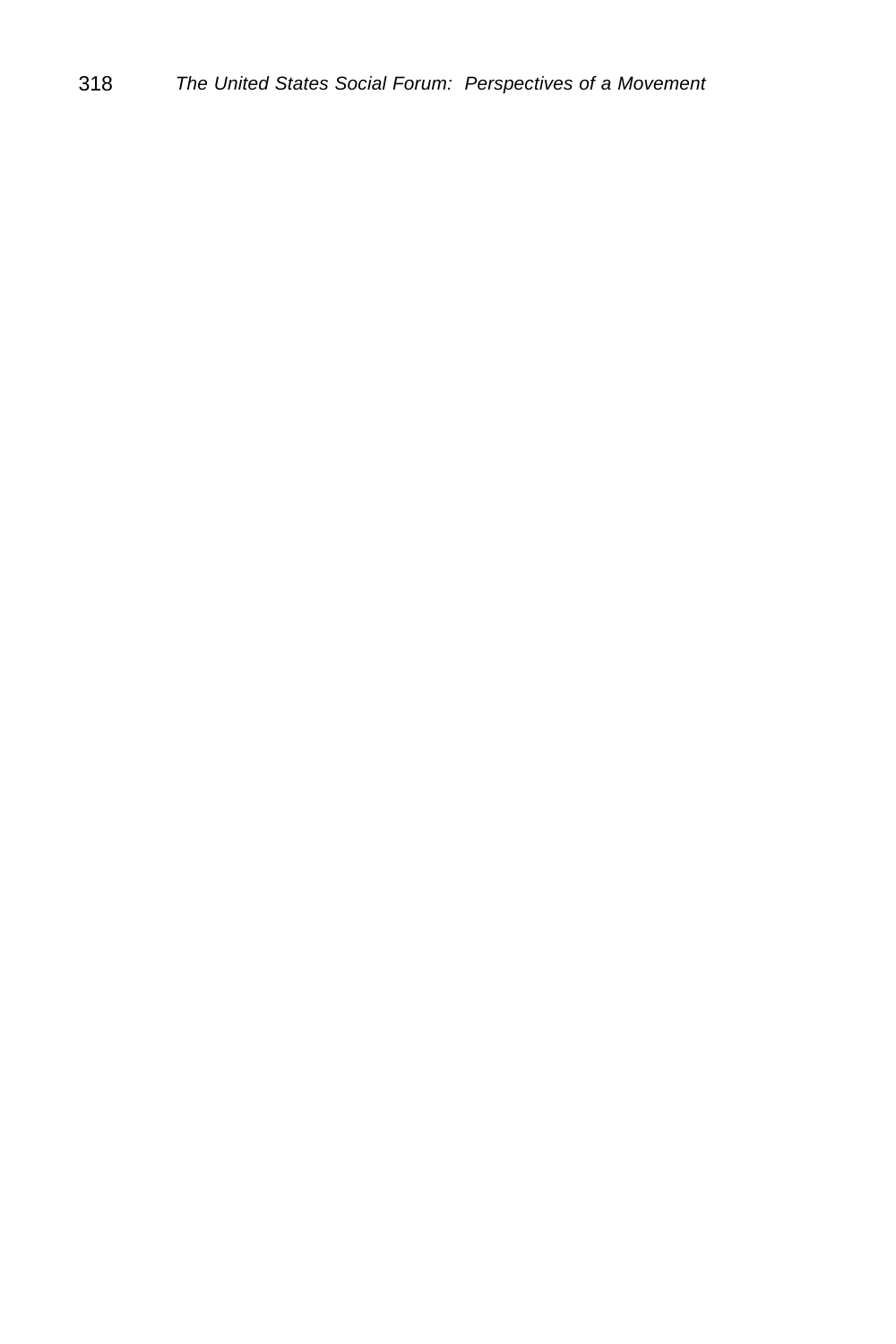## **Chapter 29**

#### **FEMINISM**

# *Gender, Race & Class* **Lessons Learned & Today's Moment**

*Rose M. Brewer*

*and*

*Walda Katz-Fishman*

We want to share lessons learned from our histories of struggle and what this moment teaches us–as feminists, as movement builders, as revolutionaries. Historically and today the "movement of women"–that is women who are in motion and struggle–is often not the same thing as the "women's movement" and is, in fact, broader and more diverse. Our movement needs to be grounded and inclusive of the "movement of women"–girls and women who are poor, working class and from communities of color, from queer communities and in struggle.

The feminist movement has long been internally divided along lines of race and class. And race and class, as well as gender/sexuality have divided the larger movement for liberation and transformation. In the early  $21<sup>st</sup>$  century, we face a profound choice about the future of humanity and the planet and how we build today's movement. After centuries of struggle and some twentieth century reforms and gains in the political and economic wellbeing of women, workers, communities of color, and queer communities, this moment is one of attack and rollback of these reforms. The reality is growing poverty and all its ills, and growing state violence and war in our communities and in communities around the world– the Middle East, Africa, Asia, and the Americas. At the same time the technological revolution means we have an abundance of all the things we need, and only the system of private property and maximum profits blocks us from accessing the basic necessities of life.

The question and the challenge is:

Are we going to move from a defensive posture to pursue a vision of a truly just, egalitarian and cooperative world? Will we allow our diversity to be used against us, to divide us or will we use the wholeness, the richness and the diversity of our feminism and our humanity to broaden and deepen our struggles and our movement?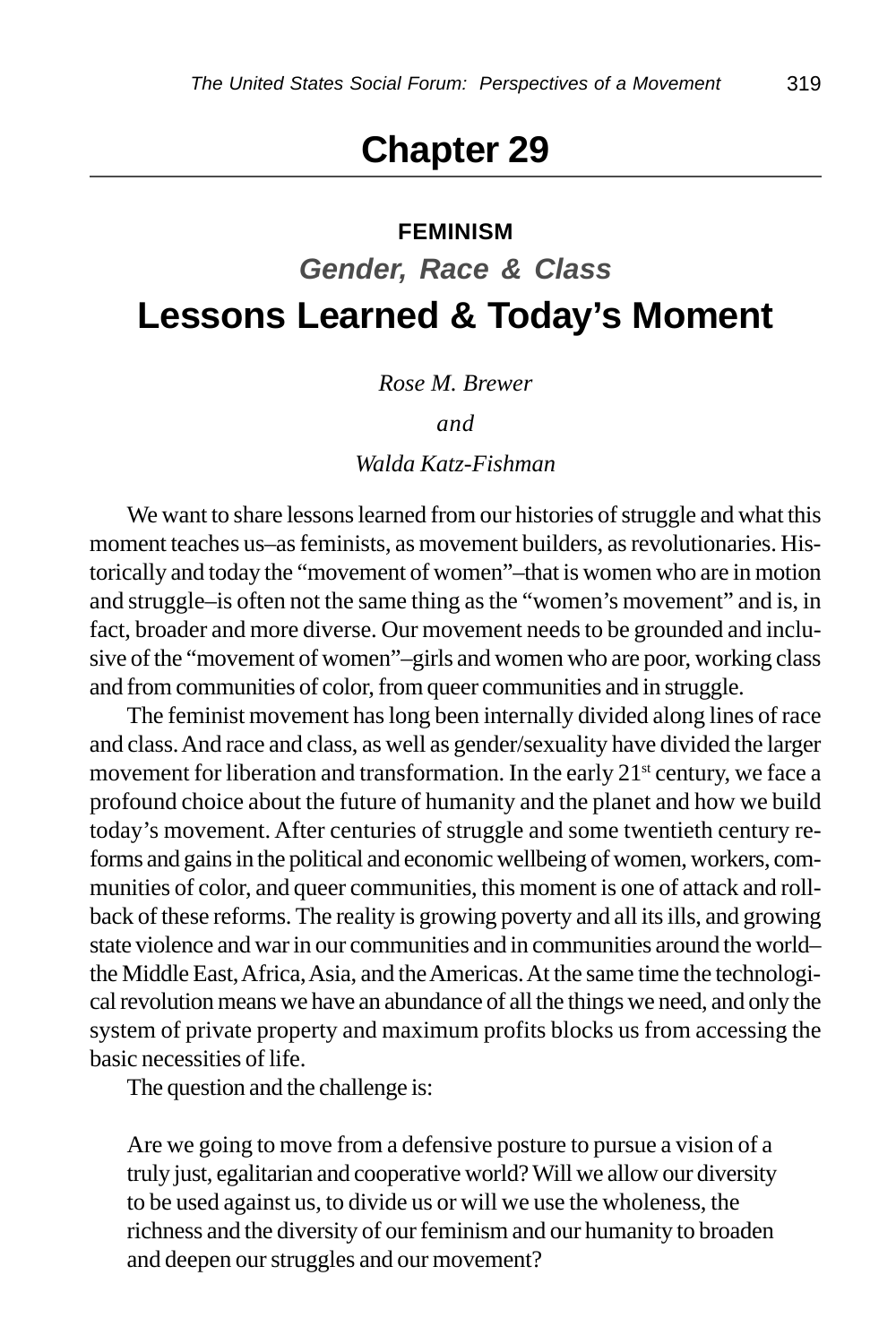## **Grounding Our Struggles Theoretically: Intersectionalities, Relationalities and Simultaneities**

We understand that practice is always deeply informed by theory and the world is remade in the context of the dynamic interplay of theory and practice– praxis. One of the most significant insights from women in motion on the ground and in the way we theorize our world is the articulation of how deeply race, class, and gender operate in deep interplay and simultaneously in the world. The Third World Women's Alliance of SNCC, The Combahee River Collective, Latina/ Chicana, Indigenous/Native and Asian feminist activists, and transnational feminists have all articulated and struggled with this fundamental insight. Racism and white supremacy involves simultaneity, interaction and relationality with sexism and classism, hetereonormativity and ableism. The deep relationality of these social forces is expressed explicitly in the histories. Racism, colonialism and imperialism and this recent period of neoliberalism deeply and profoundly are intertwined with women of all groups being inferiorized; and black, brown and yellow men were "feminized". Black women were "masculinized" and sexualized; and Asian women were sexualized and exploited. Latinas were sexualized as well as exploited as workhorses. Native women were sexualized and killed. Race is called into being simultaneously around the making of whiteness and the othering of "nonwhites." Whiteness is made as are these other identities. Race is called into being in deep relationality to the expropriation of labor, enslavement, land theft, and the making of empire. Hetereonomativity is encoded in the very acts of colonialism, imperialism, transnational capitalism.

### **Unity of Theory and Practice**

If our theory and understanding of gender/sexuality exploitation and oppression is not within a structural, holistic and historical framework, then our political practice of transformation and liberatory gender/sexuality work will not take us to where we need to go. At same time, we know the systemic and structural roots– today's global neoliberal capitalism and imperialism are thoroughly white supremacist, patriarchal and homophobic to the core. The analysis and vision within our theory also has to reflect the transformative, revolutionary process that is an objective process in society situated in material, technological and economic forces. We cannot resolve and end the oppressions that come with patriarchy and homophobia within the structures and systems of today's global capitalism and its increasingly fascist state.

Whenever our struggles converged into a powerful movement, it was because people united theory and practice–they acted, reflected, and were intentional about the intellectual and subjective side of the movement as well as the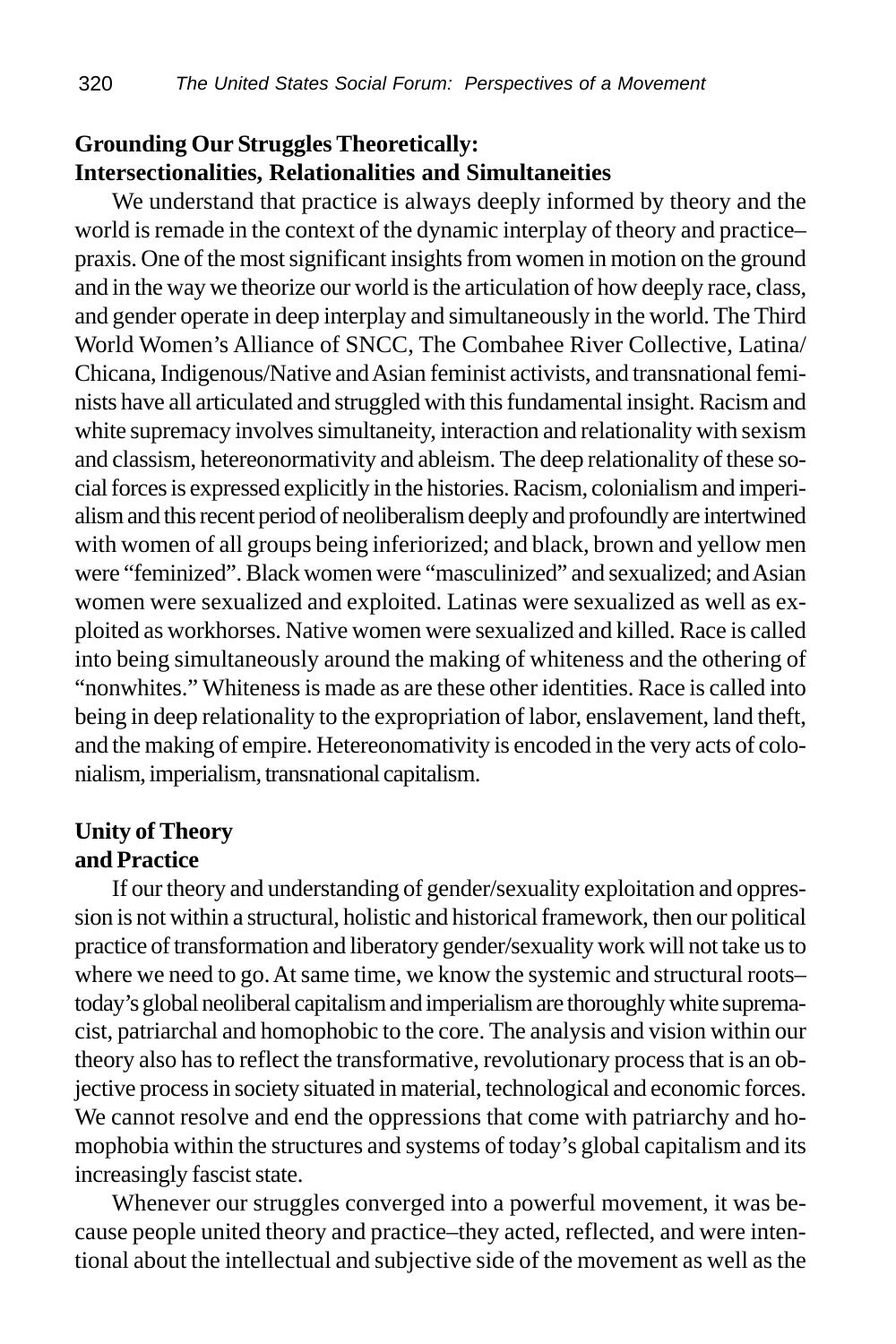action side. We have to organize study circles and popular education to insure the broadest and deepest popular participation in the movement and to develop collective leadership from all sectors of society. We have to connect university-based intellectuals and movement-based intellectuals in a meaningful way within the movement building process so theorizing is rooted in political practice, practice is grounded in living theory, and both sections of society are part of the emerging social movement.

## **Historical Context & Lessons Learned**

History is a powerful teacher and we want to share some historical moments and lessons that situate us within the broader feminist and liberation struggles. We speak to those movement moments that inform our feminist and revolutionary consciousness and practice, and lessons learned from these historical processes. We each focus on four brief movement moments in our lives and struggles.

## **ROSE**

1) Growing up in a city that was bombed and burned in early period of US terrorism and racial apartheid. North Tulsa, Black Tulsa's business district was burned to the ground in 1921. At least 300 people were killed, countless homes were destroyed and the Black population removed from the city.

## **Lessons**

- The Black community must and did fight back even in the midst of ethnic cleansing and murder.
- This resistive spirit was passed on to the following generations. I learned that the spirit must be planted, reaffirmed through our history, our commitment to freedom, and our communal obligations.
- I was nurtured in this spirit–expected to resist, challenge and fight back against those forces that were bent on destroying my people and me, if not physically, psychically and I was expected to pass it on.

2) Coming of age during the late 1960s and getting involved in political activism and the Black Student Movement powerfully shaped me. We made demands. We created Black cultural centers and student unions. We began to fight for Black women's voices and political agency. We tried to challenge higher education to its very foundation, fueled by the courage and commitment of everyday people who were putting their lives on the line and often dying for the Black liberation.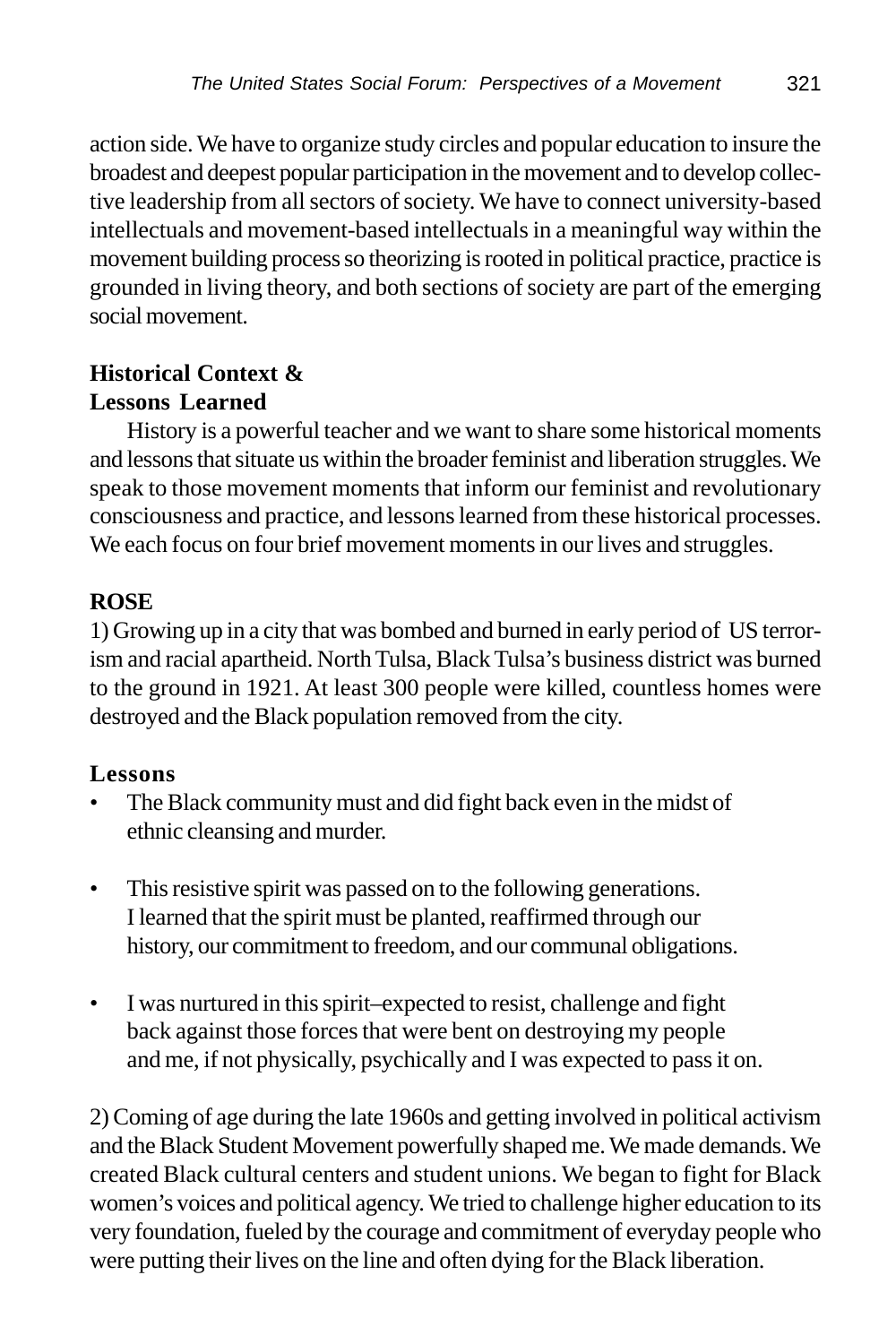## **Lessons**

- Righteous Civil Rights movement, revolutionary decolonization movements—from the streets into the academy and back out again are important. Ideas matter, but youth in the academy need to work in deep relation with struggles on the ground.
- It was largely the insights and struggles of the Black Women's Liberation Committee of SNCC (later becoming the Black Women's Liberation Committee) that was key to the emergence of Black feminist thinking today as Linda Burnham righteously points out. I later came to know women like Frances M. Beal through the work in the formation of the Black Radical Congress. Organic intellectuals are central to our struggle.

3) Black Radical Feminism and the struggle for Black Studies and developing a critical Black women's studies routed in the theory and practice of intersectionality.

## **Lessons**

- Capitalist racialized hetereonormative patriarchy is the core systemic dynamic confronting women in the US and globally.
- This dynamic is relational and takes an especially insidious form in the context of working class and poor women.
- Revolutionary practice must be connected to revolutionary theory. This means locating a critical Black Women's Studies not only in theory but global transnational feminist struggles.
- Those of us who spend time in the academy must reclaim a tradition of study and struggle, creating the critical classroom with education for liberation and movement building.

4) The struggle for a Black radical feminist space within the Black Radical Congress and the formation of the Black Radical Feminist Caucus was highly shaping of my current political vision.

## **Lessons**

These lessons are taken directly from the Principles of Unity of the Black Radical Congress http://www.blackradicalcongress.org, struggled for by LGBTQ and Black radical feminists within the Black Radical Congress, articles IX and X: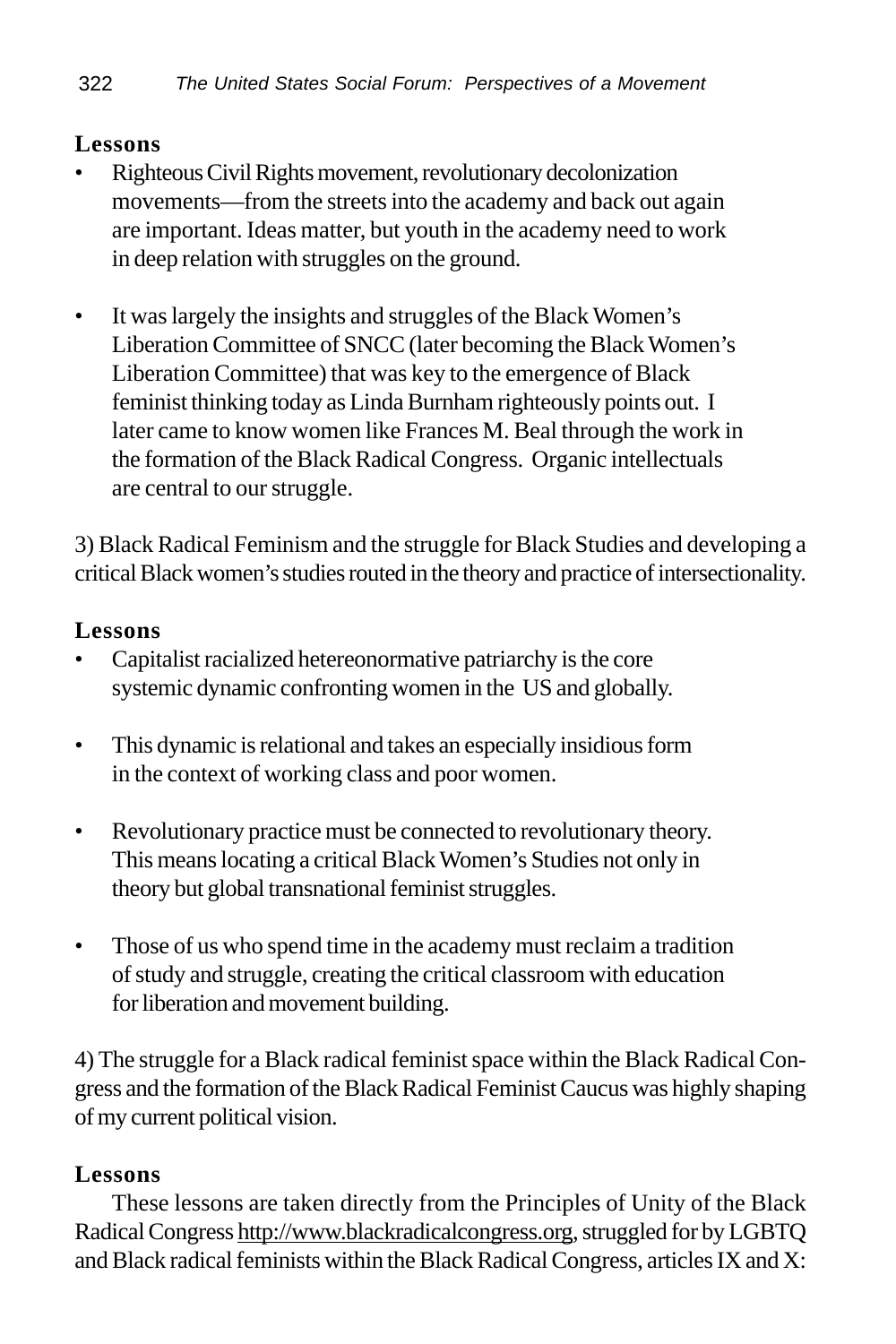- IX. We will fight for gender equality, for women's liberation, and for women's rights to be recognized as human rights in all areas of personal, social, economic and political life. We will work to create a society and world in which women of African descent, along with their sisters of other colors, nationalities and backgrounds, shall enjoy non-discriminatory access to the education, training and occupations of their choice. We will struggle to ensure that all women enjoy equal access to quality health care and full reproductive rights, including the right to determine when or whether they will bear children and the right to a safe, legal abortion. We will fight to end domestic abuse and sexual harassment in the workplace.
- X. We recognize lesbian, gay, bisexual and transgender people as full and equal members of society, and of our communities. We affirm the right of all people to love whom they choose, to openly express their sexuality, and to live in the family units that meet their needs. We will fight against homophobia, and we support anti-homophobic instruction in public schools. We will fight for effective legal protections for the civil rights and civil liberties of lesbian, gay, bisexual and transgender people, and we demand that violence and murder committed against such people be prosecuted as hate crimes. We will also fight to end discrimination against this sector in employment, health care, social welfare and other areas.

## **WALDA**

1) Growing up during Jim Crow–fascism, racial and class apartheid, and sexism– southern style in New Orleans and accompanying my family in the 1950s and 60s in the Black freedom struggles of the Civil Rights Movement; and being part of much smaller efforts as a teenager and young woman to end sexism in the spaces I was in, especially in sports and school.

## **Lessons**

• Working class Black women were central to the Black freedom struggles and the Civil Rights Movement. Women across race, religion, class were powerful, strong and part of the leadership that held things together on the ground, though we were not often acknowledged publicly–despite and/or because of state and social patriarchy and paternalism around gender as well as race.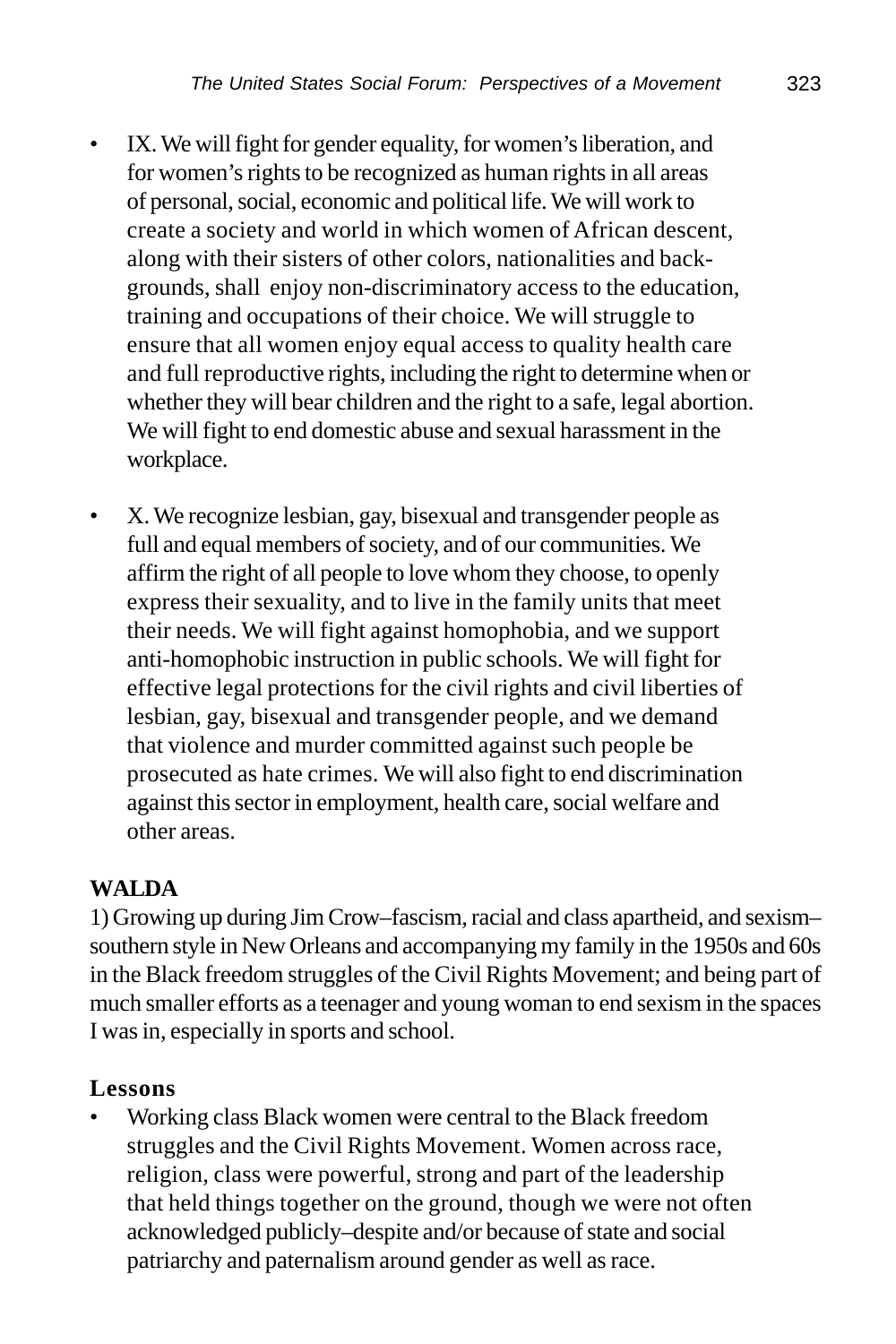- The movement struggles and reforms of this era changed laws and policies of white supremacy and sexism–but left intact the underlying structures of capitalism and imperialism, and left sexism, white supremacy, poverty and economic inequality as entrenched realities of daily life.
- Realities that the destruction of hurricanes Katrina & Rita in New Orleans and the Gulf Coast unmasked in 2005 and that our movement must address and is struggling to address.

2) In Detroit in the late 1960s, participating in the anti-war/anti-imperialist movement; becoming a Marxist feminist in the city where the League of Revolutionary Black Workers in the auto plants was forging a revolutionary analysis of race and class, capitalism and imperialism, and gender.

## **Lessons**

- Despite a powerful and profound anti-imperialist analysis on campuses involved in the anti-war movement, it lacked a race and gender/sexuality analysis and an inclusive practice; and was more open to white women than to women and men of color.
- The transformative power of theory to shape our lives and our practice–if we understand theory as a living theory to be applied to historical processes and political struggles as they unfold and develop, rather than as dogma and doctrine that is rigid and disconnected from reality and new objective conditions emerging in society and the economy.

3) Participating in the Marxist feminist movement among "left/Marxist" intellectuals/academics; and working in various tendencies of the women's movement– working class and revolutionary trends and bourgeois/petty bourgeois trends in 1970s, and '80s. Analysis of anti-ERA among working class women linked to labor struggles–"right-to-work" and Taft-Hartley 14B pervasive in the South. Mainstream women's movement–too often about pay equity and affirmative action for existing jobs, but not really about jobs for all; about getting rid of the "glass ceiling" for largely white middle class women.

## **Lessons**

• Disconnect between theory and practice among left/Marxist intellectu als/academics as legacy of McCarthyism,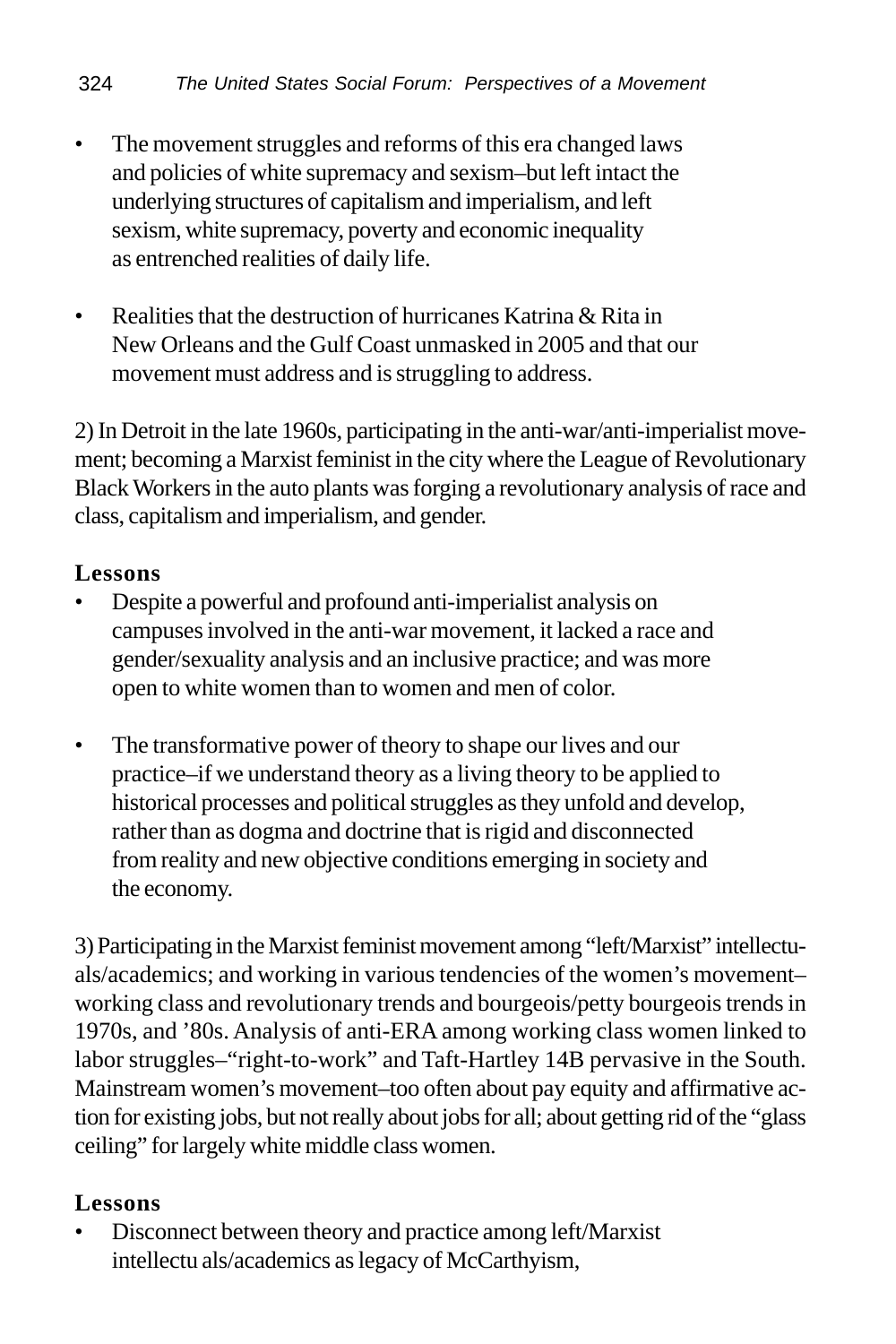COINTELPRO and the ebb in the popular movement in 1970s, '80s, and '90s. A white Marxist mostly male "left" emerged that was disconnected from gender/sexuality and race as core oppressions in society and fundamental realities of daily life in the U.S. Marxist feminism spoke to the interrelationship of patriarchy and capitalism; but remained outside a deep race analysis–which in the US context is key to any living Marxist and liberatory analysis and practice.

• The more working class, closer to the ground, closer to struggle, the more inclusive of an intersectional and holistic analysis that looks at poverty and class in the context of gender/sexuality and race/ nationality, vision and strategic practice.

4) Participating in revolutionary Marxist feminist movement trends and building today's popular movement for justice and equality across gender/sexuality, race/ nationality, class, age, ability.

## **Lessons**

- Work in the revolutionary movement and grassroots sector is more grounded in working class realities, historic and contemporary analysis of patriarchy/sexuality, white supremacy, capitalism and imperialism.
- Our movement building practice still needs work to move beyond divisions and errors of the past.
- We need to go from describing the many problems we face to visioning the transformed and fundamentally new society and world we are fighting for, and developing a practice and a long-term revolutionary strategy and tactics (day to day).

We need to build and see ourselves as part of a broad, deep and converged movement that is multi-issue, multi-sector and puts the program and leadership of those most adversely affected–poor and working class women of color and others–at the center.

Going forward we have to deeply revisit our analysis, our vision, our strategy and tactics for building an inclusive movement of women and girls in all our diversity that is an essential aspect of our larger movement for liberation and transformation.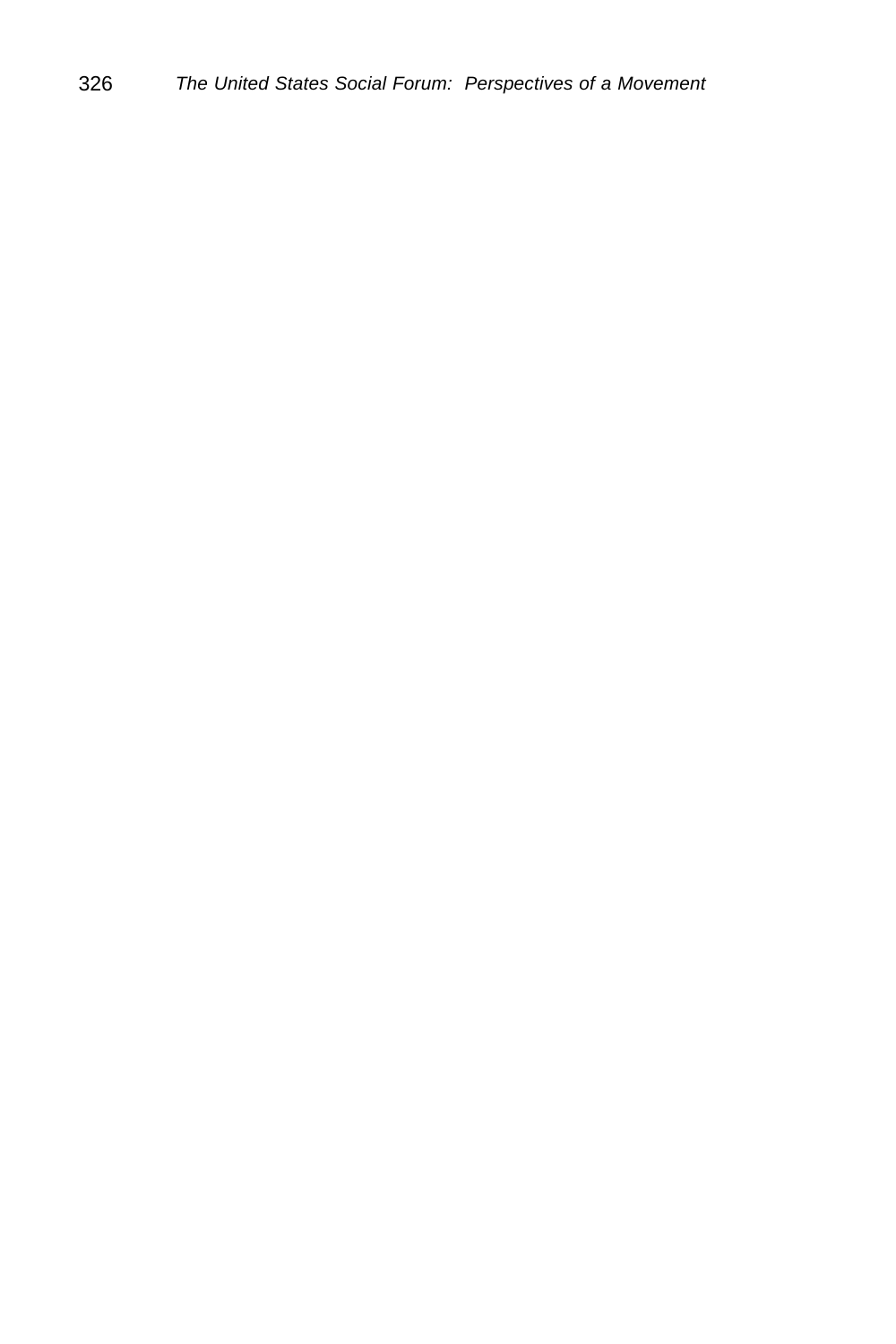## **Chapter 30**

## **Rising from the Grassroots**

*Leonora Tisdale, Kiyoko McCrae and Jordan Flaherty, Left Turn Magazine*

A breathtaking and unprecedented array of leaders and activists from grassroots movements across the US spent months building for the US Social Forum. Activists and organizers strategized and planned—not just how to get there, but more importantly how best to use the USSF as a tool to support their organizing, and to connect their work with broader movements. Formerly incarcerated and their family and friends from across the US organized a "family reunion." High school and college students organized in their schools. Bus caravans traveled from points across the US. Snapshots from the preparations for the USSF follow.

#### **Rev. Kenneth Glasgow, Founder of The Ordinary People Society**

(T.O.P.S.), Dothan, Alabama, www.wearetops.org

T.O.P.S. is a nonprofit, faith-based organization that offers hope, without regard to race sex, creed, color or social status, to individuals and their families who suffer the effects of drug addiction, incarceration, homelessness, unemployment, hunger and illness, through comprehensive faith-based programs that provide a continuum of unconditional acceptance and care.

#### **What is the work you're involved in?**

All of our work is based on Matthew verses 25-36. We feed the hungry, clothe the naked, we have a feeding ministry, we do gang prevention and intervention for at risk youth, we also do an elderly project, we get the ex-felons to be the ones who do this, to bring food and assistance, including meals on wheels.

### **How do you see the work you're doing intersecting with a larger movement or movements?**

The Prison Industrial Complex is a vast growing and money making complex. If you look at the issues we face, if you look at the money that's spent to lock people up, it all fits into a larger movement. There are people who don't have voting rights because they were in prison, or because they are immigrants. You have people oppressed because they can't get housing. It's not how our work fits into the movement, it's how the movement fits into all these issues.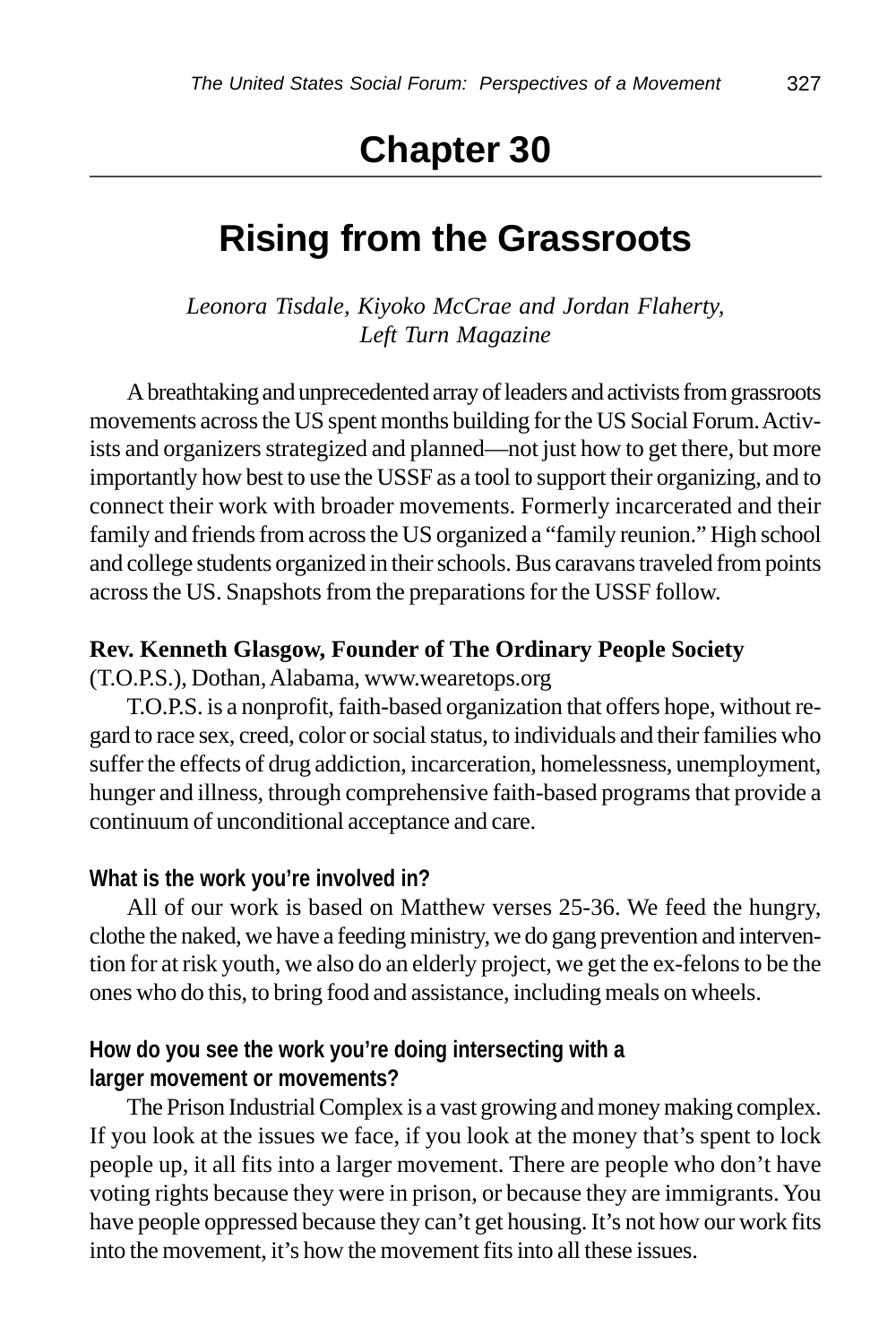#### **How do you see the USSF relating with your work?**

I was on crack, and in prison, for twelve years. For people who have been to prison, there are different rules. There is a hierarchy in society. That hierarchy not only makes the laws, but classifies the people. The USSF is about addressing that inequality, addressing the other inequalities that exist, and facing that oppression so people feel the space to express that.

All of us are suffering separately. When we come together, we see the power of all of us. In coming together, we can see the connection between us.

We're putting together a family reunion at the USSF. It's for the formerly incarcerated, their family and friends, to get together. It is a reunion of all of us affected by these issues. We want to come together, in this space, across different backgrounds, across regions; it's an open space to meet each other, to see how we can be stronger together.

At least 100 people from our organization will be at the USSF. We're working towards bringing at least 400-500 people from Alabama.

## **Aubry Jeanjacques, Youth Organizer, People's Institute for Survival and Beyond,** New Orleans, Louisiana, www.pisab.org

The People's Institute for Survival and Beyond is a national and international collective of anti-racist, multicultural community organizers and educators dedicated to building an effective movement for social transformation. The People's Institute considers racism the primary barrier preventing communities from building effective coalitions and overcoming institutionalized oppression and inequities.

#### **What is the work you're involved in?**

I'm a trainer in training for the People's Institute. The People's Institute was founded in 1980 by the late Dr. Jim Dunn, and Ron Chisolm, who met up at a training around organizing, liked each other's perspectives and analyses and started it.

They recognized that the work couldn't be done without youth presence in the work they were doing. You gotta have someone to pass the torch to. The Freedom School in New Orleans was organized by Kool Black (Robert Horton) to teach kids about racism, community organizing, and leadership development. In 1999, I attended Kool Black's summer camp—it was run in the St. Thomas housing development. Kool knew that young folks should be having conversations about racism. We only knew racism as lynchings, dogs attacking, and stuff, and we weren't seeing that anymore. Where does racism stand now if that's not happening? So we started understanding racism as a mental state of mind.

My eleven-year-old sister kept bugging me about going to this camp. I kept hearing it as "school" and I don't want to go voluntarily to school in the summer.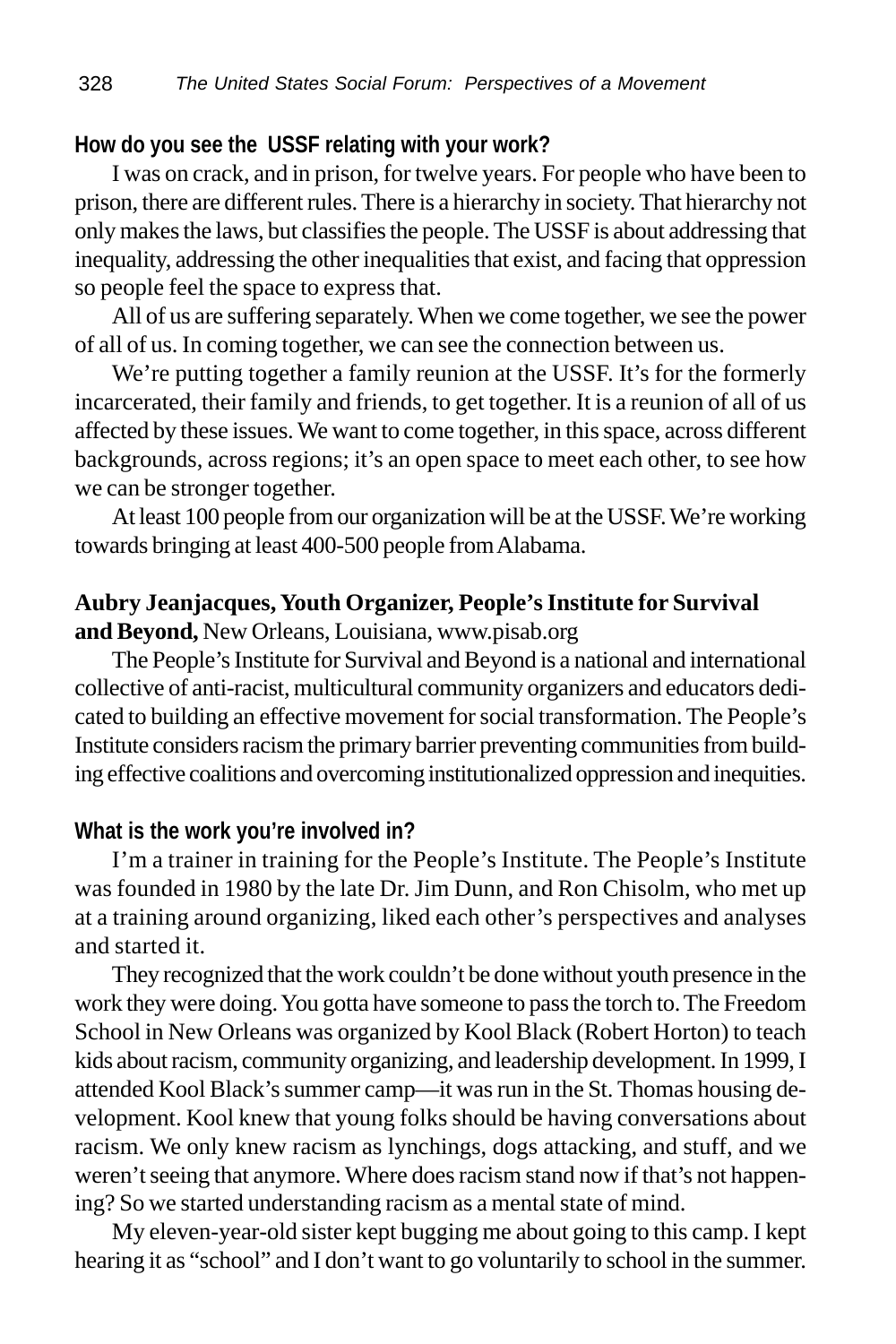But Kool is the MAN to a lot of young males, and he called and asked me to come. How could I say no to a guy who's played such an amazing role in my life, who I look at like a father, you know?

I got there and saw lots of other young Black males there who were interested in the work. That kept me there. They weren't too cool to be doing what they were doing. I grew up in St. Thomas, spent my whole life in projects. Only thing I had seen was dealing drugs and damn near in jail. All the Black males was in all that kind of hype like that. So I see other kids who looked like me, walked like me, talked like me, and I thought, "Well damn! Here's other young black males really involved, really concerned with others' well being, not just themselves."

#### **How do you see the work you're doing intersecting with a larger movement or movements?**

A lot of times I don't see the work we're doing here connecting until I travel and tell other folks about what I'm doing. I really don't see a lot of times my work as tied to anywhere but New Orleans. You can't go into other folks' back yards and fix that unless your's is straight. I want to make sure New Orleans is straight, my hometown is straight. Other folks in other places say you're pretty much doing the same work we're doing. I would say that as long as I'm doing the work that I am here in New Orleans, I see it contributing.

#### **How do you see the USSF relating with your work?**

The Freedom School national trip this year is to the USSF. To have thousands of young folks, people doing work around social change and racism—it'd be a blast to have people together.

It's important to have a full session around Hurricane Katrina. A lot of folks are confused, like, damn, why did that happen? You want to know what racism is? Hurricane Katrina is it. A lot of folks not from New Orleans are confused about what happened. Folks from around the country want to have that conversation.

#### **Carlos Jimenez**

#### **Student Labor Action Project (SLAP)**

National Coordinator, Washington, DC, www.studentlabor.org

SLAP supports, advises, and solidifies the student-labor work that is energizing campuses and communities across the country. SLAP has maximized the depth and breadth of this new student movement by facilitating networking, training, material development, and technical assistance for student activists. SLAP is a network of students from a wide array of student organizations that cut across a diverse grouping of students.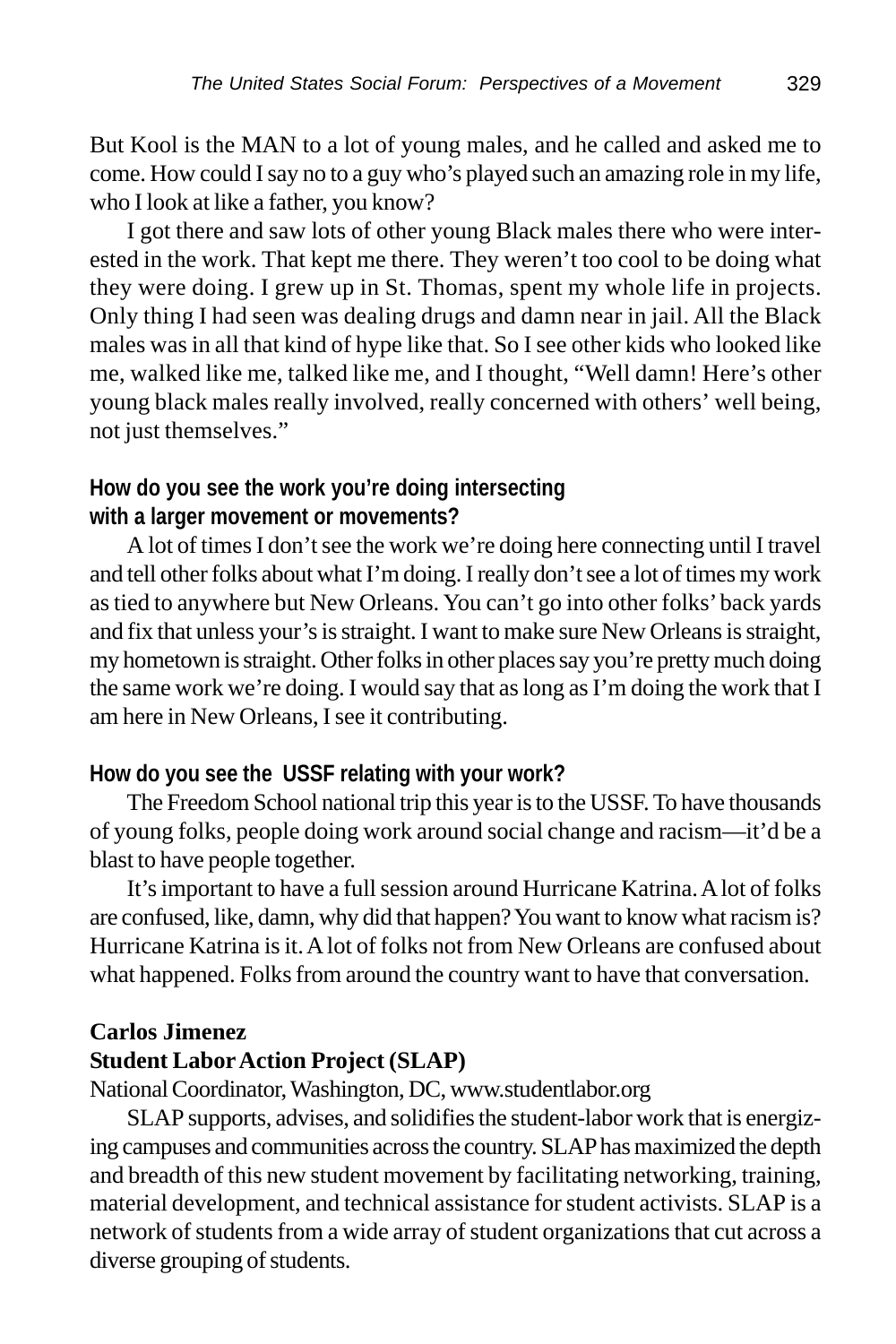#### **What is the work you're involved in?**

We work to engage students around issues of economic justice, such as worker's rights on and off campus, living wages, immigrant worker rights, access to education…and ensure that those issues are also being brought out to the broader local community, integrating and forming cohesive relationships in communities.

We work with lots of different groups—student-labor groups, student of color organizations, student governments, faith based organizations...We are a resource and want to be useful to students.

Right now, we just wrapped up helping coordinate the National Student Labor Week of Action that saw around 200 actions from March 31-April 4. We're working to sustain the same work of campus-community link, and in the coming year we're looking to kick up the level and intensity on living wage campaigns cross the country after the merging in of the Living Wage Action Coalition. Local campaigns driven by local needs, issues of economic rights, training, strategy, fluidity and continuation—that's what we're working on.

### **How do you see the work you're doing intersecting with a larger movement or movements?**

We're set up from the get-go to make sure students are connecting to others organizing in the local community. And not only the usual suspects, but making sure students of color, women, LGBTQ folks specifically are involved and taking on issues affecting our communities.

We're all the time working on issues that effect the larger community, that just one campus, one town. Our work links the work on one campus to similar work going on in other places. The USSF is bringing together all these folks to do something like that—to create a bigger network. It's so important, collaborating with one another to launch cohesive campaigns.

#### **How do you see the USSF relating with your work?**

It's an opportunity to have strategic access to a lot of folks. The USSF is a way to connect people working on issues in different parts of the country, as a time for trainings and teaching for students, and as a way to get people really excited to continue doing the work they're doing.

We're trying to get a coalition of students from key cities together. We've developed scholarships for folks from Miami, Philly, Chicago, California, Boston, Wisconsin, Oregon**—**folks who will be working intensively on campaigns in the next year to all be there to get trained, get ideas to bring back home, meet one another and connect.

We're organizing broad delegations from campuses to get folks trained, connected to each other and excited. We've been asking ourselves how to support a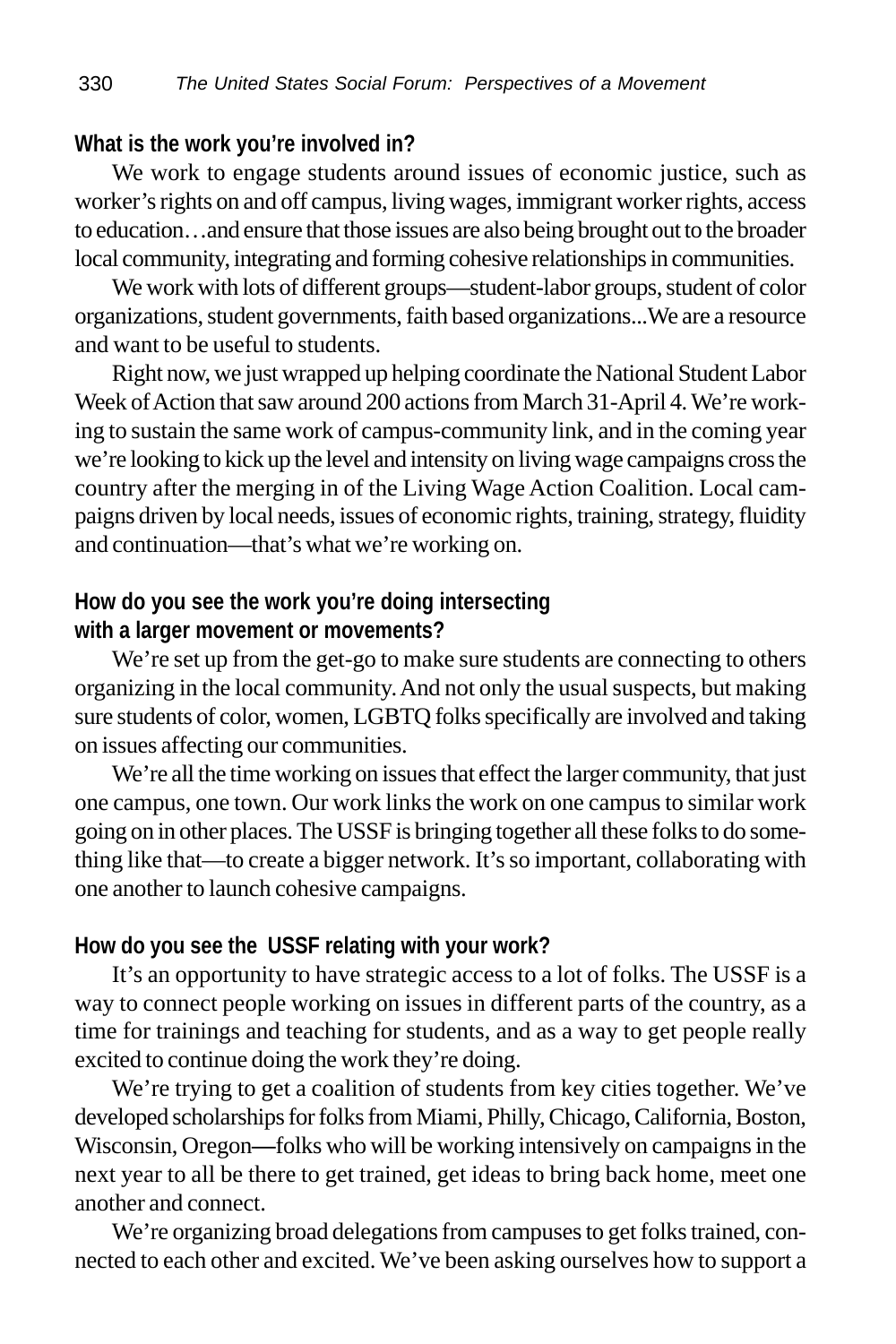lot of this work, and how to be a real resource and of assistance to students. Hopefully we'll help about 50-60 students in coming.

One of the main things we want to get out of the conference is a bigger plenary, or broader discussion, on local and national levels of the college organizing scope. We want to unite activism in college campuses around lots of issues antiwar, reproductive rights, access to education, environmental and economic justice. To use the USSF as means for coming together.

#### **Genaro Rendon, Director of the Southwest Workers Union**

San Antonio, Texas, www.swunion.org

SWU is a grassroots, multi-issue membership based organization representing over 2700 school workers, youth and community members.

#### **What is the work you're involved in?**

Our focus is on environmental justice, labor justice, youth empowerment and youth organizing, and border justice. Cutting across all of those areas, we do leadership and membership development trainings. We want all of our members to be up to speed and savvy about what's going on, to have a political education. Membership building is the other piece that cuts across it all—to have the power to converge people.

## **How do you see the work you're doing intersecting with a larger movement or movements?**

Internationally we're building relations with international allies. The vision is global. How does our work contribute to the larger struggle? We're continually asking ourselves that.

#### **How do you see the USSF relating with your work?**

We're part of the People's Freedom Caravan that's leaving from Albuquerque, New Mexico on June 22. Two buses of about 100 people will drive to San Antonio. In San Antonio we'll be joined by another 50 people—we'll have a daylong program, a march, barbeque, and cultural night. The next day we drive to Houston for a local event there. Then an action in Lake Charles, Louisiana at the Southwest Louisiana Chamber of Commerce, then on to New Orleans.

New Orleans is working on four buses—one to go North with the rest of the Caravan and other ones to move East along the Gulf Coast, along I-10 through Mobile, then North and all the buses will converge in Selma/Montgomery. Wednesday morning, June 27, we'll be rolling into Atlanta with at least 500-700 people.

It's creating a space to not just show up individually. To bring the USSF to each city, so people will know some of the voices and stories of folks who can't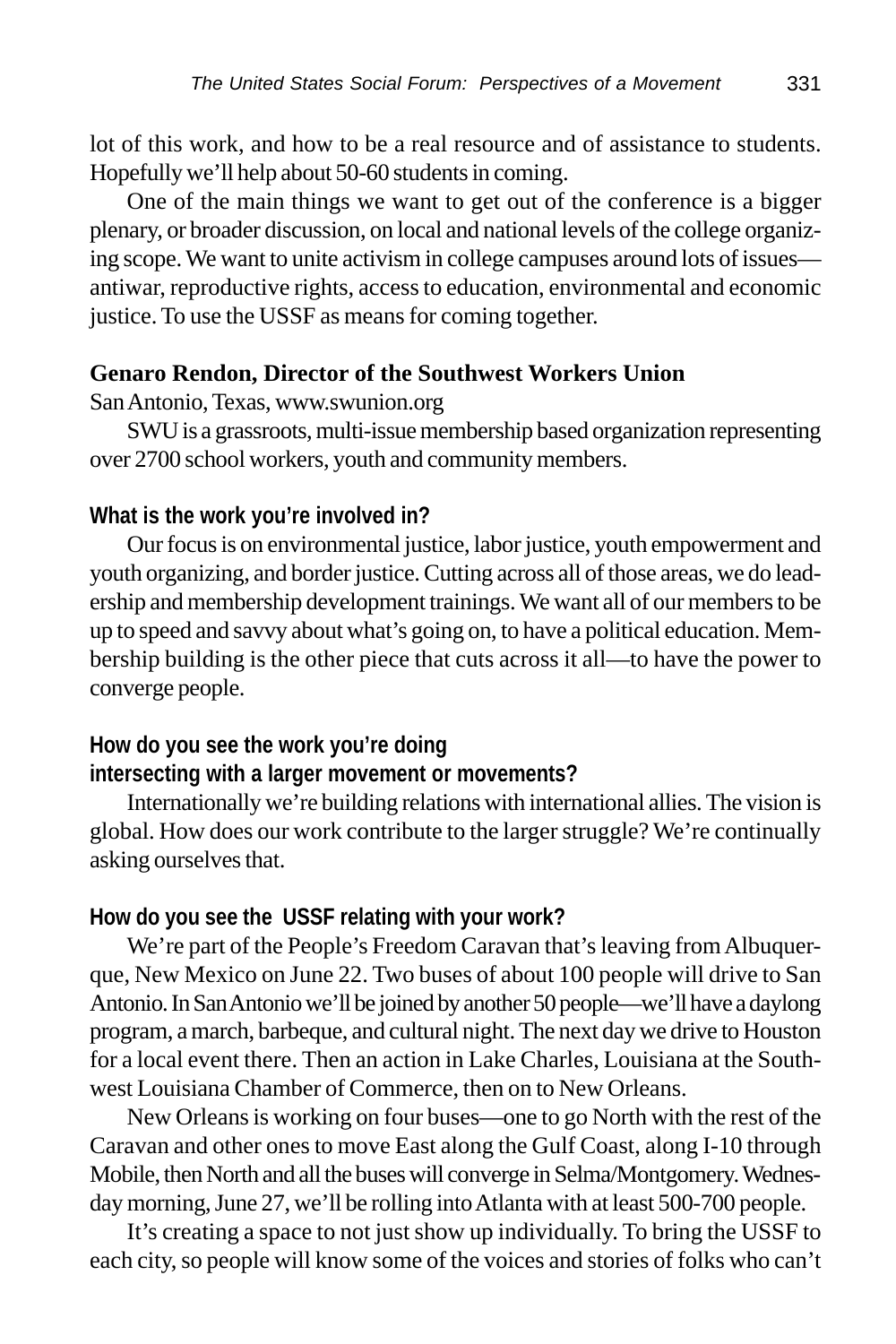participate. In every town we're gonna have a culture share, folks can come out and be part of the USSF even if they can't go themselves. We'll have banners with messages from each city—folks in towns the buses pass through can write messages, stories, whatever on banners that will be hung in tents and other spaces at the USSF. The Freedom Caravan is based on the summer Freedom Rides through the South in 1961.

The USSF is an open space that gives credibility to every movement. Everybody coming together is a sign of power, sign of convergence. We have to galvanize force and come out with some concrete measures for change.

We're looking specifically at the South and Southwest—the historical nature of colonialism and slavery. Currently Blacks and Latinos are wedged against each other by the mainstream media. But the similarities are more prevalent than differences—our working class background, our histories of struggle, food, culture. We need to be uniting as organizations and regions. The South by Southwest tent at the USSF will be space to come together, work to create some power in these two areas.

#### **Teresa Almaguer, Youth Program Coordinator of PODER**

(People Organizing to Demand Environmental and Economic Rights) San Francisco, CA, www.podersf.org

PODER is a grassroots environmental justice organization based in San Francisco's Mission District. PODER's mission is to organize with Mission residents to work on local solutions to issues facing low-income communities and communities of color. PODER believes that the solutions to community problems depend on the active participation of all people in decision-making processes.

#### **What is the work you're involved in?**

We're 16-years-old, founded in the Mission district in San Francisco. We work on environmental justice issues, primarily in the Latino community to improve the quality of life.

Gentrification has led us to do popular education on developers. The community has a voice and leadership development is a way to channel that voice. We are always trying to get more community participation. We ask ourselves, how do we build assets? How do we increase the number of homeowners? Our neighborhood is disappearing. Our communities are being dispersed.

We develop youth leadership. The youth work on a hands-on campaign, under the principle that we are the experts in the neighborhood and are therefore best suited to address the problems in our communities. The youth do research, surveys, organize community meetings and trainings, and advocate on behalf of their community.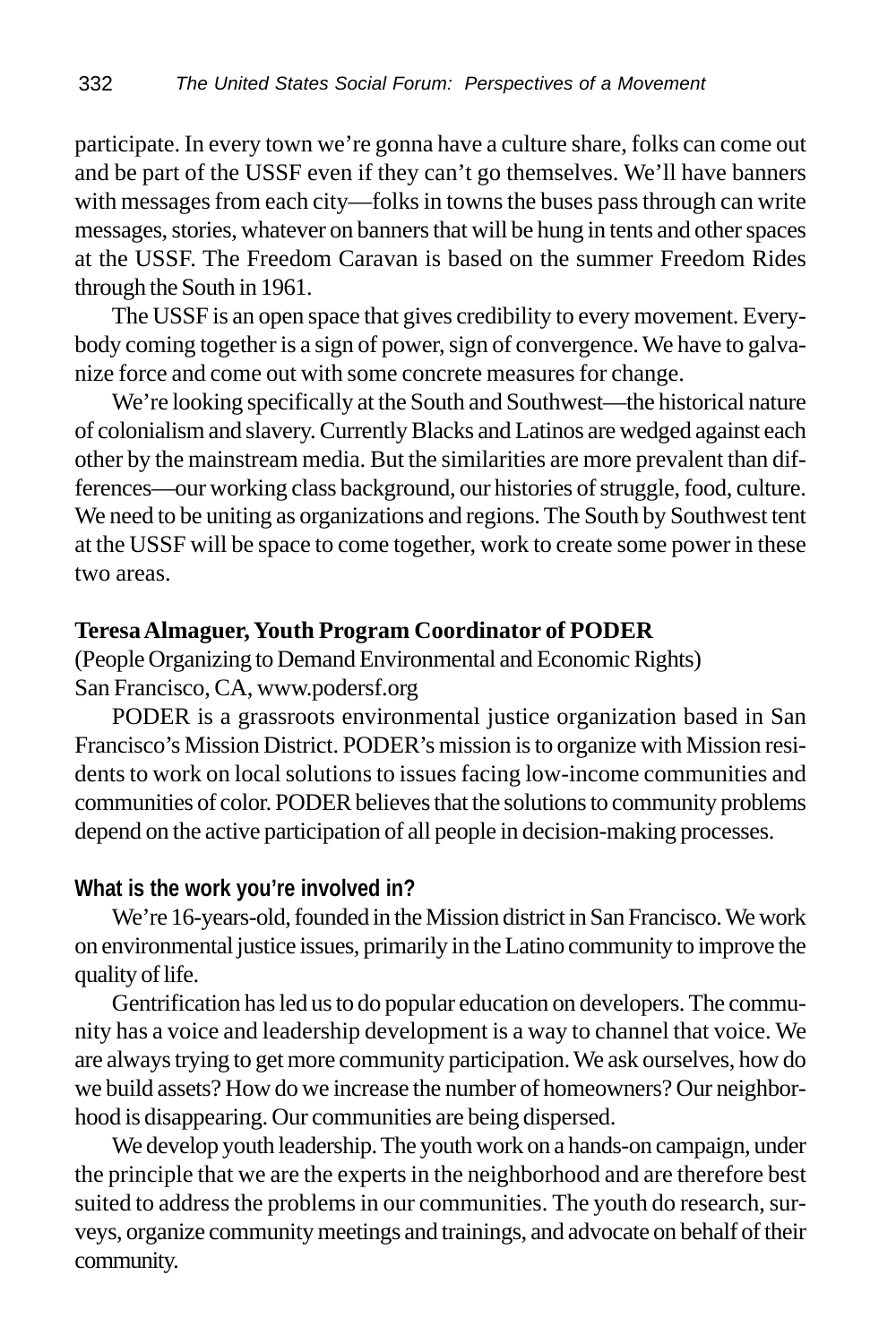We use all kinds of avenues for social change. In the past, youth have also worked on city planning. If there is a space available in the community, who is going to have access to it? What will be built on it? What opportunities will be available for youth?

We have an Environmental Justice program that combines these issues with housing issues. We work with cross-cultural leadership—Chinese and Latinos through the Chinese Progressive Association. Both communities live in the same neighborhoods and face a lot of the same problems, like lack of resources and access to resources.

### **How do you see the work you're doing intersecting with a larger movement or movements?**

We are part of an international community because we work with immigrants. Latin America is always in our hearts. We are constantly faced with the question of why people are unable to stay in their homes in Latin America and have to move here. Good jobs, union jobs are leaving and causing unemployment in the United States. It is important to make those connections. Environmental justice is not just for us, locally. It's an issue that affects many communities. How do we all work together to achieve environmental justice? We contribute to the larger movement by building leadership in our own communities.

#### **How do you see the USSF relating with your work?**

The USSF is an opportunity to build and expand on ideas and energy and support one another. As of now 25 members are going, 18 of which are under 18.

Through their participation in the Youth Organizing Training Institute with the Southwest Network for Environmental and Economic Justice, a network of 60 affiliate organization, our youth members will be linking with other youth groups and learn from one another.

We will be driving there. Many of our members are families. Youth in the program go through training and often their parents are training them. They are given a lot of support and encouragement. We try to be as intergenerational as possible. I grew out of the youth movement, which can be isolating. I like to think of social change as being most effective when the work is intergenerational.

We will organize a training day before and throughout the USSF to educate youth about global justice issues and the civil rights movement. Project South is organizing a civil rights tour for our youth. I feel that this is very important that our members, especially our youth, so they don't feel lost throughout the USSF. We would like our members to take part in meaningful exchanges and be really trying to have a voice in the process. It's important to try to make the movement exciting and not get bored by intellectuals. We are thinking about how to meaningfully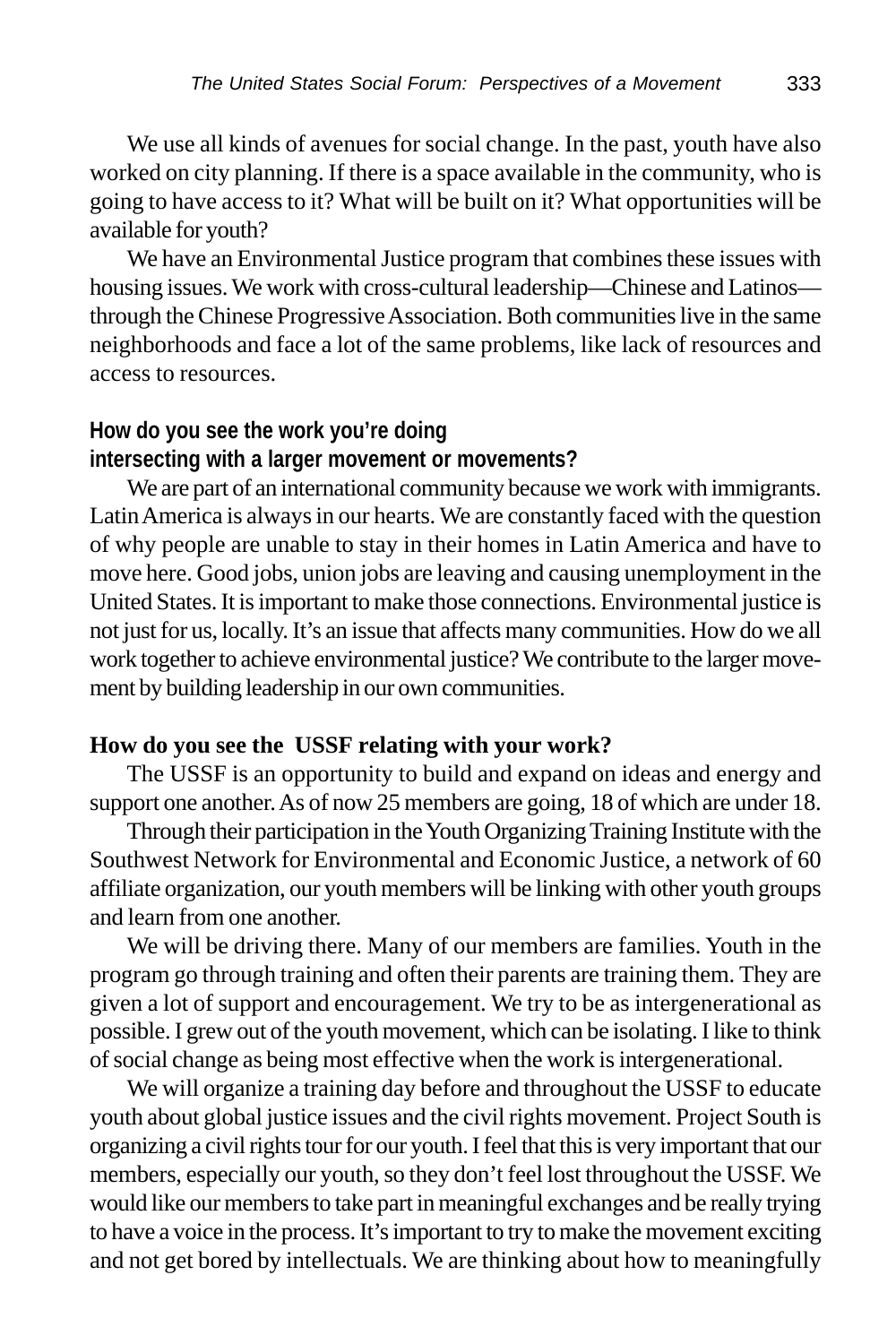participate, and to carry the work forward and plan actions locally. We want to be able to contribute what we have learned to others.

In the Bay area, planning for the USSF has brought many organizations together. We have been focusing on fundraising and political education workshops to talk about the different issues that will be raised at the USSF. We would like to collaborate with other organizations to work together after the USSF. We have already started networking with other organizations and look forward to networking more at the USSF. Also, our members will be joining the Gulf Coast People's Caravan in New Orleans.

#### **Casandra Stewart, Youth Intern with the Southwest Organizing Project**, Albuquerque, New Mexico, www.swop.net

SWOP is a statewide multi-racial, multi-issue, community based membership organization. Since 1980, SWOP has worked to make it possible for thousands of New Mexicans to begin to have a place and voice in social, economic and environmental decisions that affect their lives. Their mission is "working to empower our communities to realize racial and gender equality and social and economic justice."

#### **What is the work you're involved in?**

It's a grassroots, community based organization. We work to empower the disenfranchised. We work with poor communities of color to make gender and racial equality a reality and to create social and economic justice.

We do door knocking. We talk about issues in the community. We get people involved in issues they see as pressing. We do a lot of empowerment work. We don't speak for people, we go and find out what people care and are concerned about and work with them.

We have a youth rights campaign—we want to give young people better options, better choices than war or prison. We've been working on getting into schools. The administrations are so afraid to let people hear the other side. We're working with the school board too—to exercise our right to present alternatives to students. But it's hard to get access. In lower-income schools, administrations don't want federal funding revoked. So they're fearful of any type of criticism. But if you can't get in through the administration, you get in through the students.

## **How do you see the work you're doing intersecting with a larger movement or movements?**

In New Mexico we're good at empowering and strengthening local communities. We want to work on collaborating with national struggles and building strength, especially in the South. All the work we do here in New Mexico around water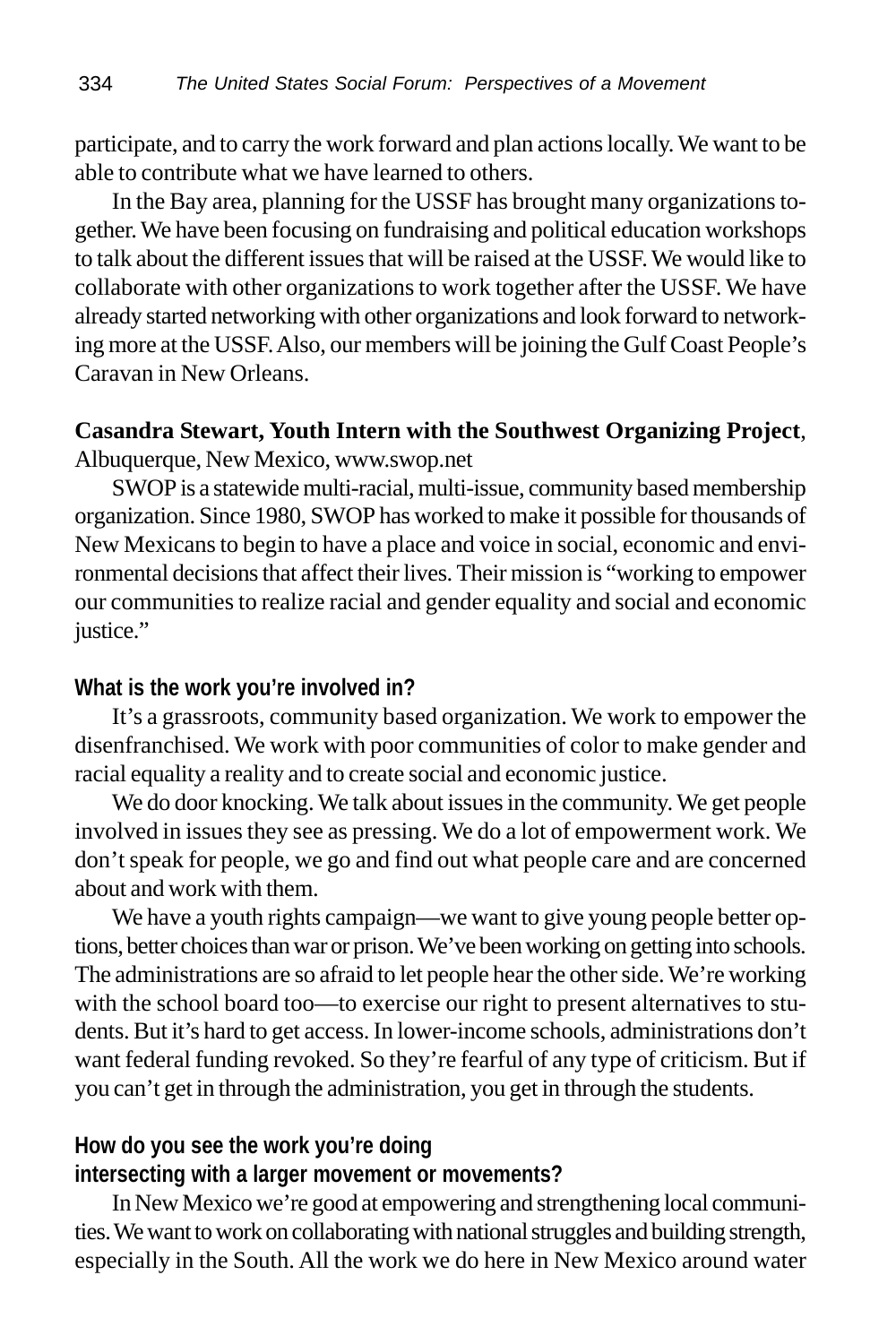issues, racism and environmental racism, is all directly related to things going on in the South, New Orleans specifically. Our struggles are very similar.

The Freedom Caravan, which we are co-organizing, is a place to build strong, solid relationships—relationships that demonstrate a willingness to struggle and work together.

#### **How do you see the USSF relating with your work?**

The Freedom Caravan started out as an idea of ours to get to the USSF. We want to caravan for the media attention but also for economic reasons—it's cheaper than flying 100 people out. We're raising money to make it happen. We made 500 enchiladas for Cinco de Mayo and sold 'em for \$10 a plate. People are committed to raising money for the delegation. Ally organizations and our membership are committed to sending people to Atlanta. All of our members' costs are subsidized.

When we first pitched the idea of caravanning to other organizations, people were skeptical. How to get people to take 2 weeks off of work? But people totally committed. Here we are a month and a half before and two buses are completely booked by people who are gonna take two weeks to go across the country and to the USSF.

In each place the caravan goes we want to learn about local struggle, learn about how local struggles are similar, how to work together to create change.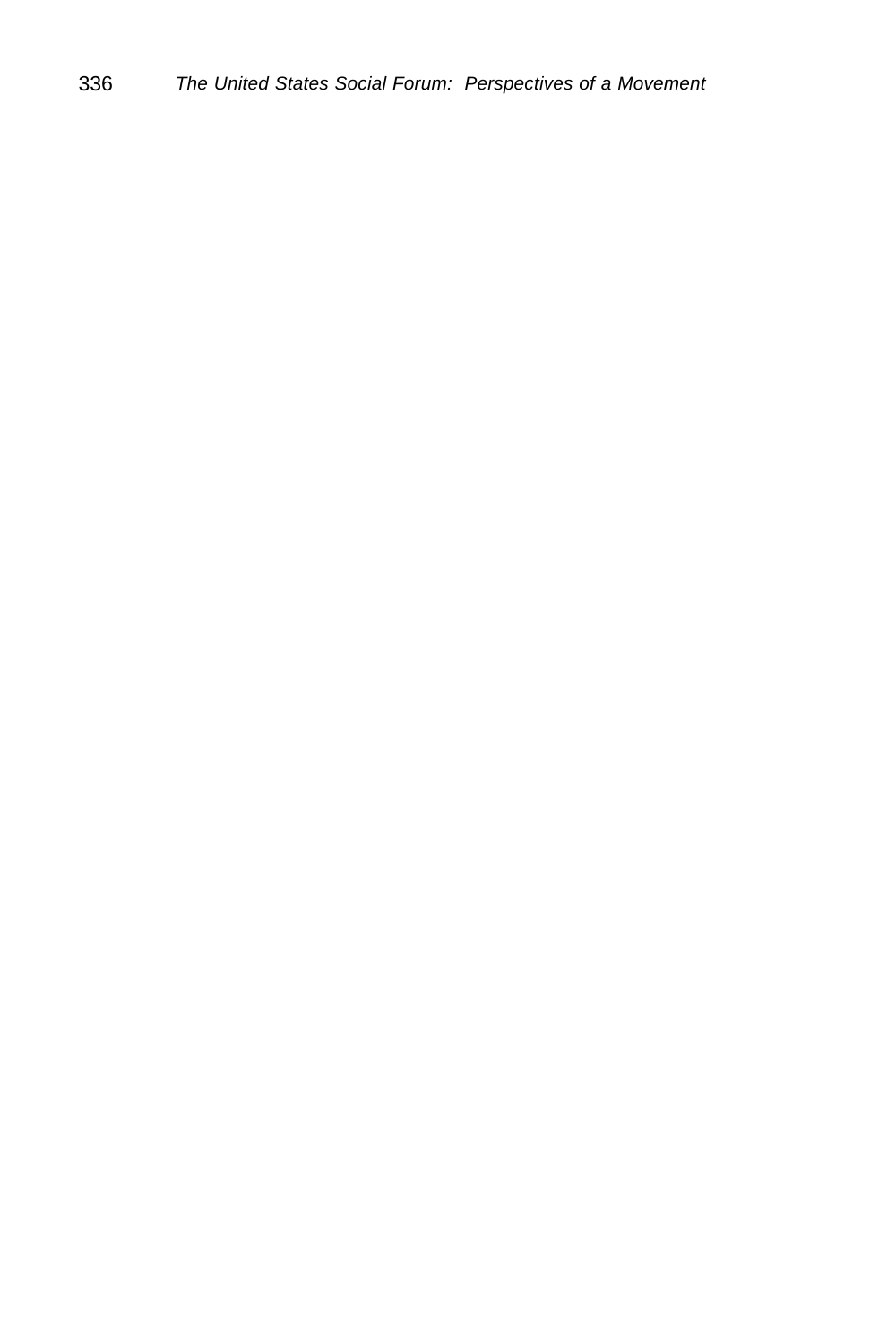# **Part IV**

# **Chapter 31**

*Moving Forward!* SAVE THE DATE!!

# **A Call to Participate in Building the Road to Detroit**

**http://tinyurl.com/email-this-flyer-to-friends**

## **US SOCIAL FORUM II • JUNE 22-26, 2010** DETROIT, MICHIGAN **ANOTHER WORLD IS POSSIBLE! ANOTHER US IS NECESSARY!**

Detroit Publicity Kick Off June 22, 2009

Website http://www.ussf2010.org Planning Wiki http://wiki.ussf2010.org

**SUPPORT THE USSF** WITH YOUR ONLINE DONATION AT www.ussf2010.org

OR MAIL AND WRITE YOUR CHECK/MONEY ORDER TO: PROJECTSOUTH/USSF C/O USSF DETROIT, 23 E. ADAMS, 4TH FLOOR, DETROIT, MI 48226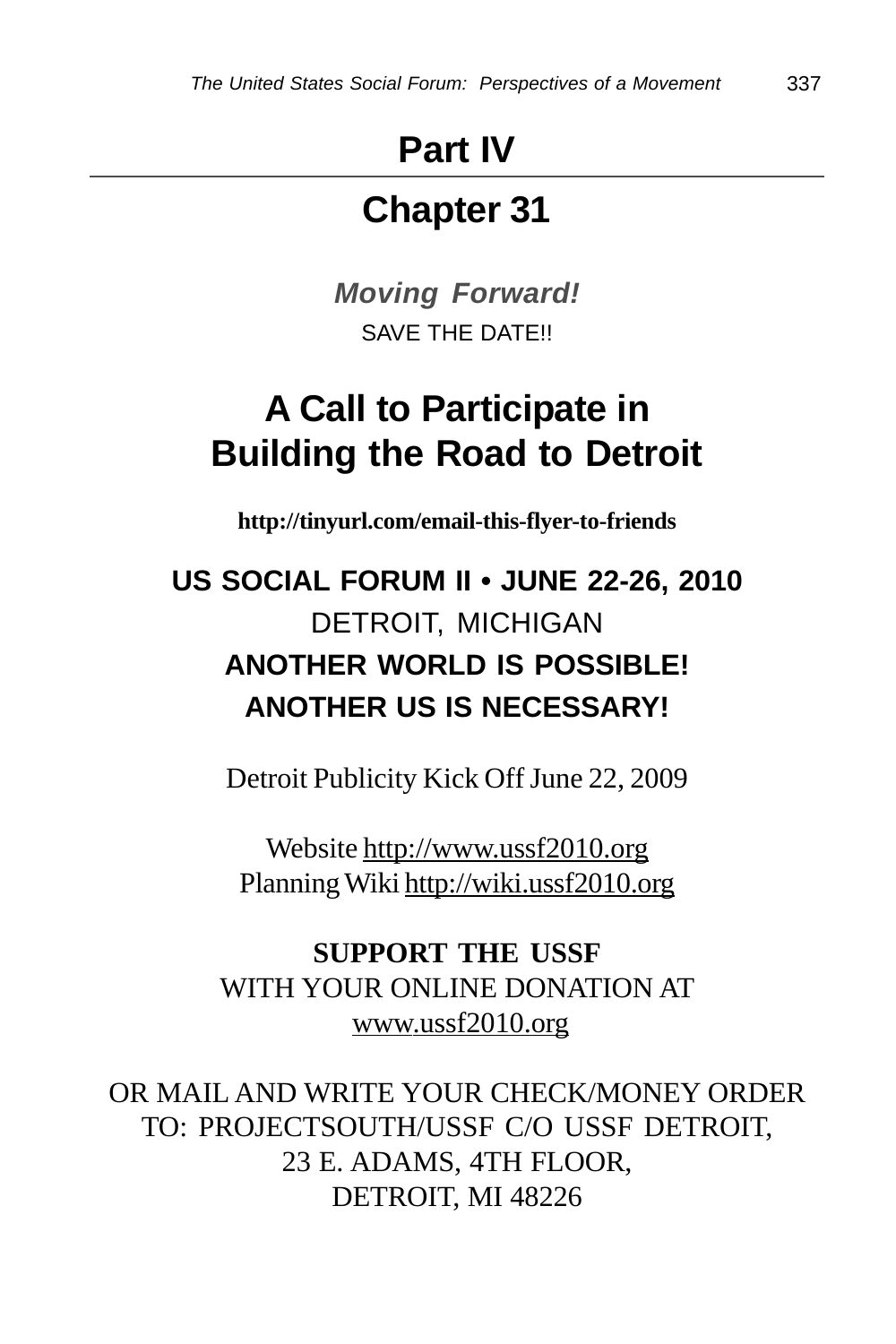#### **WHAT IS THE US SOCIAL FORUM?**

The US Social Forum (USSF) is a movement building process. It is not a conference but it is a space to come up with the peoples' solutions to the economic and ecological crisis. The USSF is the next most important step in our struggle to build a powerful multi-racial, multi-sectoral, inter-generational, diverse, inclusive, internationalist movement that transforms this country, and changes history. We must declare what we want our world to look like and we must start planning the path to get there. The USSF provides spaces to learn from each other's experiences and struggles, share our analysis of the problems our communities face, build relationships, and align with our international brothers and sisters to strategize how to reclaim our world.

### **WHY A SECOND US SOCIAL FORUM?**

The gathering in Atlanta in June 2007 had 12,000 people come together in the belief that "Another World Was Possible!" Movement forces from all over the country took advantage of the opportunity to celebrate, organize, teach, debate and otherwise contribute to a growing sense that "Another US Was Necessary!" The USSF made it clear our need for greater convergence among progressives and the Left in this country and to begin to articulate our vision for "Another World." The purpose of the USSF is to effectively and affirmatively articulate the values and strategies of a growing and vibrant movement for justice in the United States. Those who build towards and participate in the USSF are no longer interested in simply stating what social justice movements "stand-against," rather we see ourselves as part of new movements that reach beyond national borders, that practice democracy at all levels, and understand that neo-liberalism abroad and here in the US is not the solution. The USSF provides a first major step towards such articulation of what we stand for.

#### **WHY DETROIT?**

To win nationally, we must win in places like Detroit. The Midwest site of the USSF marks a fierce resistance movement for social, racial, gender, and economic justice. Detroit has the highest unemployment of any major city in the country—23.2% (March 2009)—with nearly one in four Detroiters unable to find work. Michigan has had the highest number of unemployed people in all 50 states for nearly four years. Thousands of living wage jobs have been permanently lost in the automotive industry and related sectors. Some think that it will take at least until 2025 for Michigan to recover from the economic collapse and social dislocation. What is happening in Detroit and in Michigan is happening all across the US Detroit is a harbinger for what we must do in our communities! As grassroots activists and organizers, we work to address the indignities against working fami-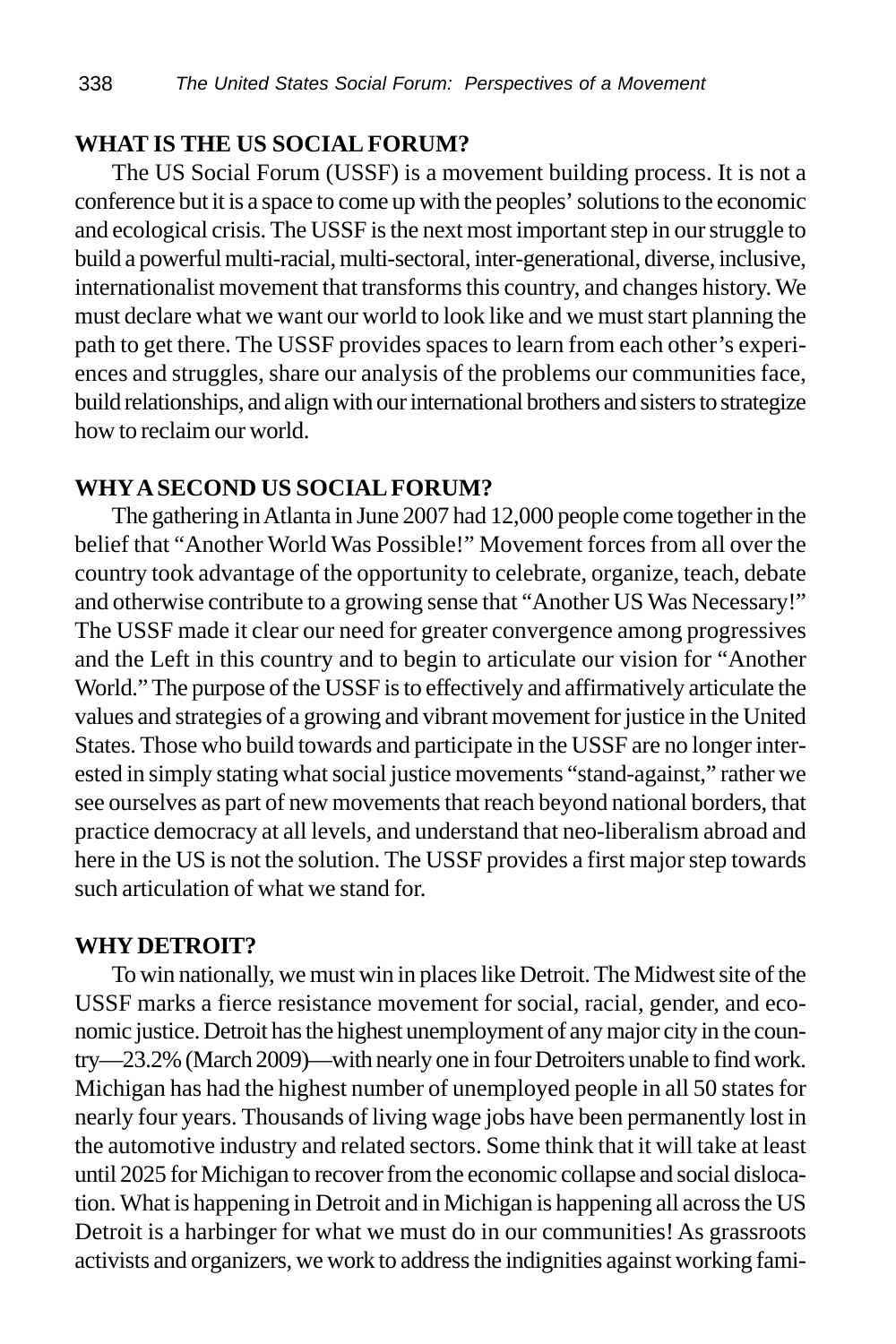lies and low-income people, and protect our human right to the basic necessities of life. In Detroit, we can make change happen!

The US Social Forum provides this space—drawing participants from different regions, ethnicities, sectors and ages across the US and its colonies. Community-based organizations, Indigenous nations, immigrants, independent workers organizations, unions, unemployed, youth, children, elders, queers, differently-abled, international allies, academics, and advocacy organizations will be able to come together in Detroit for dialogues, reflection and to define future strategies.

#### **WSF TO USSF–GLOBALIZING THE RESISTANCE**

A global movement is rising. The USSF is our opportunity to prepare and meet it! The World Social Forum (WSF) has become an important symbol of global movement convergence and the development of alternatives to the dominant paradigm. Over the past nine years, the WSF has gathered the world's workers, peasants, youth, women, and oppressed peoples to construct a counter-vision to the economic and political elites of the World Economic Forum held annually in Davos, Switzerland. After gathering 100,000 people in Porto Alegre, Brazil in 2005, the International Council (IC) decided that in 2006 there would be regional social forums to culminate in a WSF in 2007. The IC delegated Grassroots Global Justice Alliance (GGJ) to help shepherd the US Social Forum process, stating that it was strategic to hold a gathering of peoples and movements within the "belly of the beast" that were against the ravages of globalization and neoliberal policies in the US and world wide. GGJ is an alliance that grew out of peopleof-color-led grassroots groups who participated in the first WSF. These grassroots leaders initiated a process to create the first USSF National Planning Committee (NPC), and Atlanta was selected as the USSF host city. In early 2009, the NPC selected Detroit as the second host city for 2010. Learn more on WSF: www.forumsocialmundial.org.br

## **CALL TO PARTICIPATE IN THE BUILDING THE ROAD TO DETROIT**

We call those who fight for justice to converge and act, and to reflect on the potential of our position and the power of our connections. Although we have built organizations that push forward an integrated, multi-issue, multiracial strategy, we have yet to build our movement on a scale relative to our sisters and brothers in the Global South. The USSF II offers the opportunity to continue to gather and unify these growing forces. We must seize this moment and advance our collective work to build grassroots leadership, develop collective vision, and formulate strategies that keep a strong movement growing. There are many ways to get involved. Your organization can join the NPC, you can join the working groups or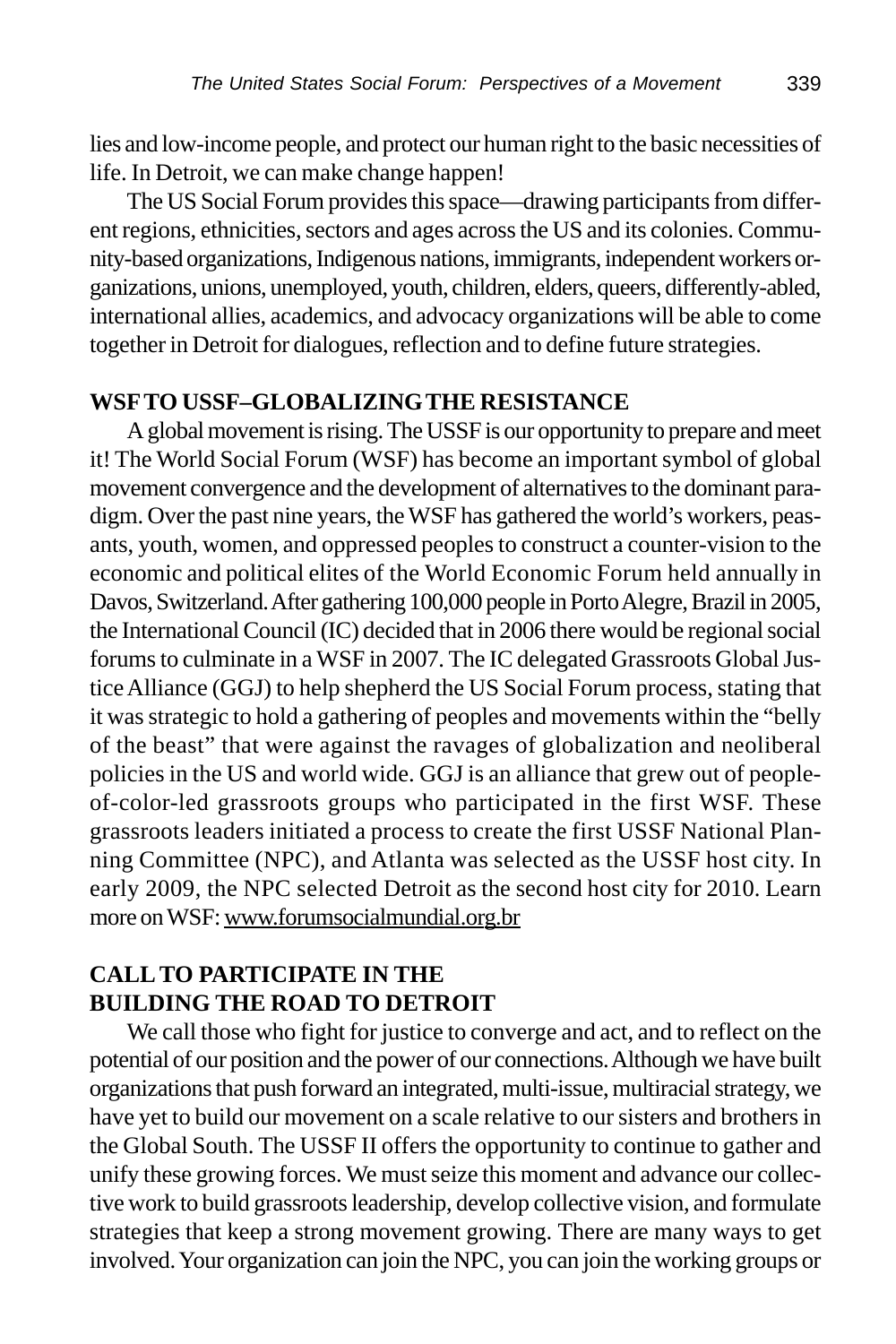start building regional and local committees to ensure a massive and diverse participation in Detroit, June 22-26, 2010. Get more info at www.ussf2010.org

## **TELL US YOUR STORIES & SOCIAL FORUM EXPERIENCES ON OUR WIKI**

We invite you to tell us why the USSF matters to you, what your experience was like at USSF 2007, and more! Help us show others what the Social Forum is about as we kick-off 2010! Go to wiki.ussf2010.org/wiki/Press\_and\_ People's Stories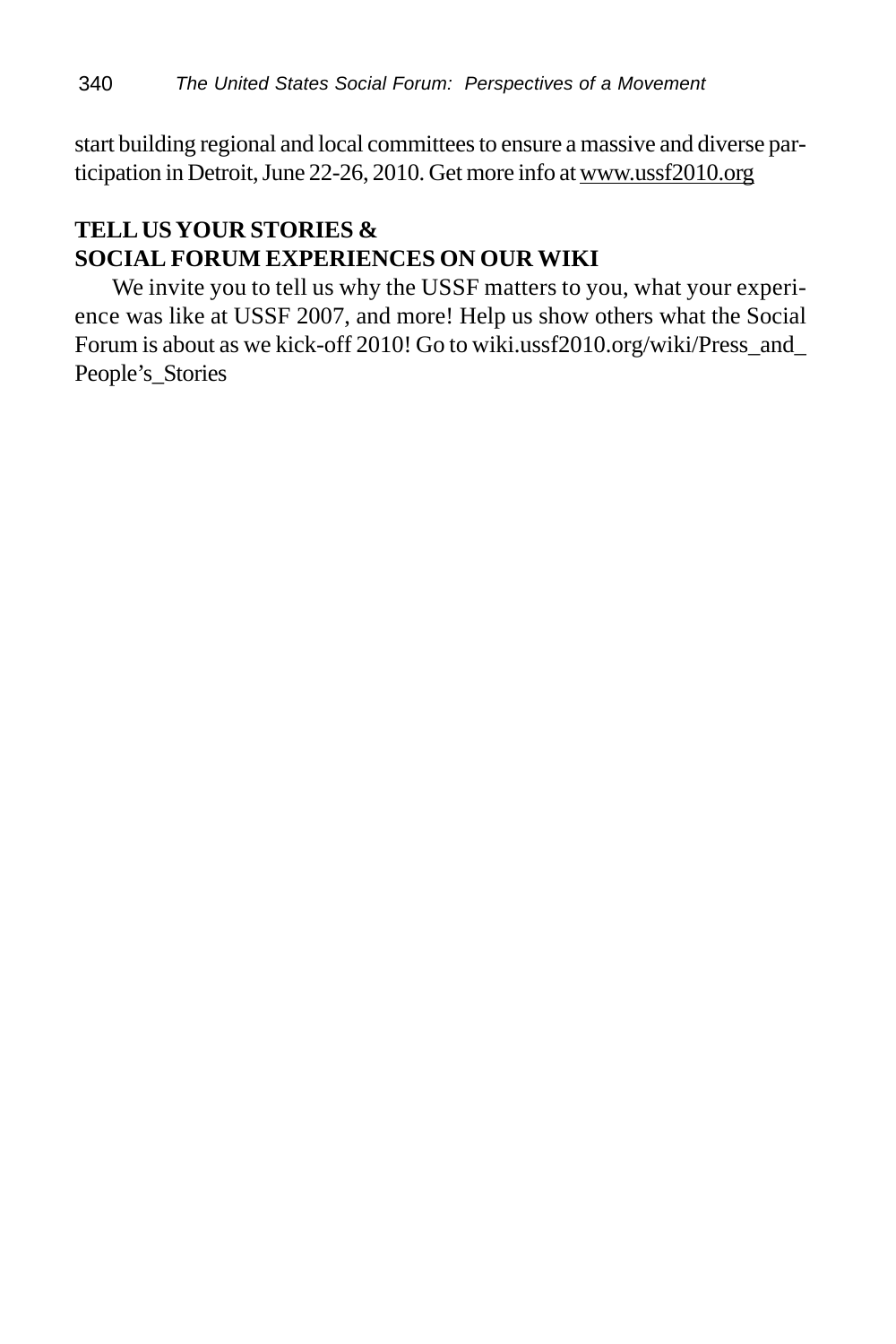# ANOTE LA FECHA! **Un llamado a participar en la construcción del camino a Detroit**

FORO SOCIAL EE.UU 22-26 DE JUNIO, 2010 DETROIT, MICHIGAN

# **OTRO MUNDO ES POSIBLE! OTRO EE.UU. ES NECESARIO! EVENTO DE LANZAMIENTO 22 DE JUNIO DE 2009**

Sitio Web http://www.USSF2010.or Planificación Wiki http://wiki.USSF2010.org

**AYUDE FINANCIAR EL FS-EE.UU** CON SU DONACIÓN POR INTERNET USSF2010.ORG

O REDACTAR SU CHEQUE/GIRO POSTAL POR CORREO A PROJECT SOUTH/USSF, CUIDADO DE USSF DETROIT, 23 E. ADAMS, 4º PISO, DETROIT, MI 48226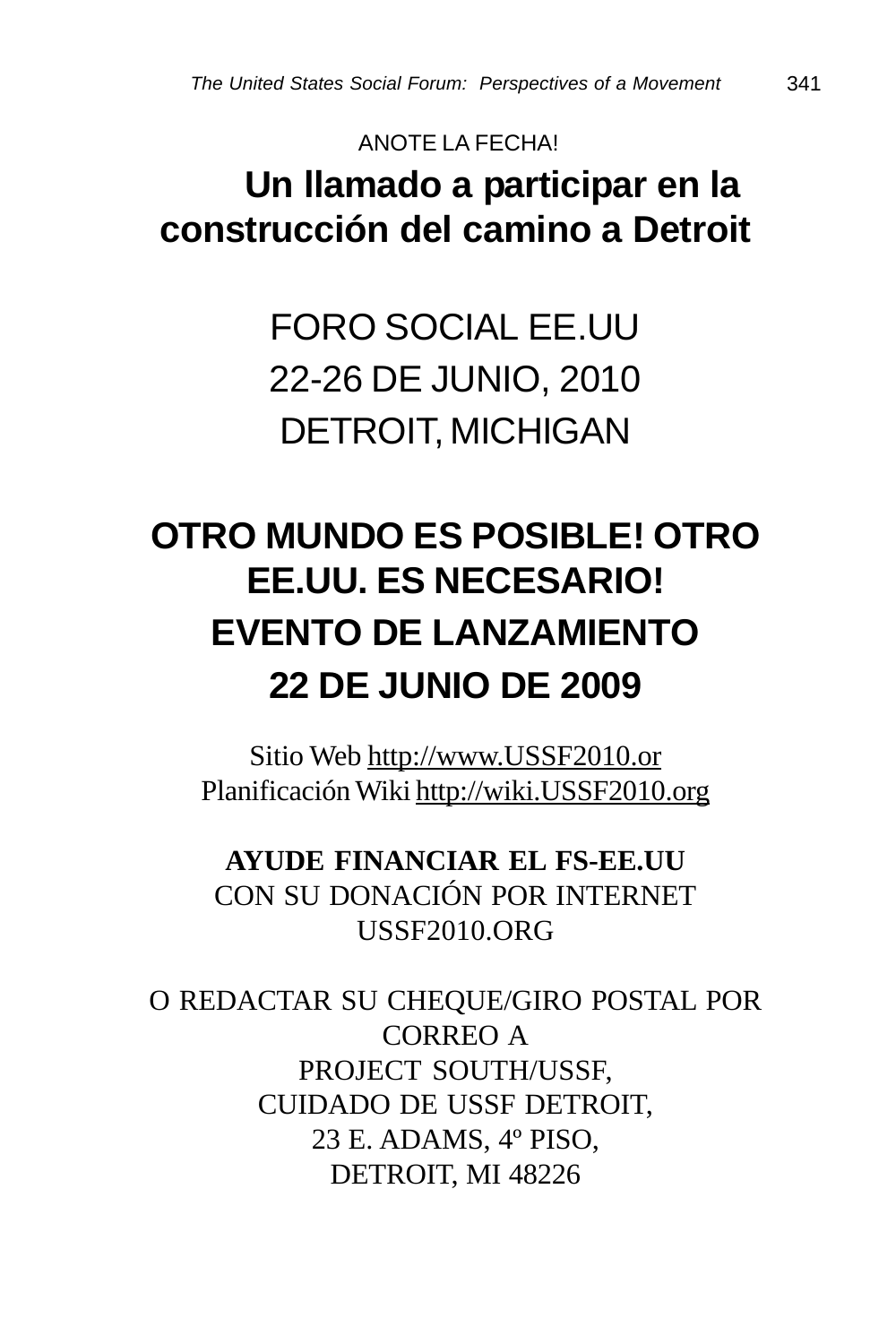## **¿QUÉ ES EL FORO SOCIAL EE.UU.?**

Foro Social de los EE.UU. (FS-EE.UU) es un proceso de construcción de movimiento. No es una conferencia, pero es un espacio para llegar a soluciones a la crisis económica y ecológica. El Foro Social es el siguiente paso más importante en nuestra lucha por construir un poderoso movimiento diverso que es multi-racial, multi-sectoriales, inter-generacional, inclusivo, internacionalista. Tenemos que declarar lo que queremos para nuestro mundo y tenemos que empezar a planificar la ruta para llegar allí. El Foro Social proporciona espacios para aprender de las experiencias y luchas de los demás, compartir nuestro análisis de los problemas enfrentados por nuestras comunidades, construir relaciones nuevas, y también alinearnos con nuestras hermanas y hermanos del resto del mundo para formular estrategias en común.

## **¿POR QUÉ UN SEGUNDO FORO SOCIAL EE.UU.?**

El Foro en Atlanta en junio de 2007 había más de 12.000 personas que se unieron en la creencia de que "Otro mundo es posible!" Movimiento sociales de todo el país aprovecharon la oportunidad para celebrar, organizar, enseñar, debatir y contribuir a un sentimiento creciente que "Otro EE.UU. es necesario!" El Foro Social ha dejado claro la necesidad de una mayor convergencia entre los progresistas y la izquierda en este país para comenzar a articular nuestra visión de "otro mundo".

El objetivo del Foro Social es de articular de manera efectiva y positiva los valores y las estrategias de un creciente movimiento por la justicia en los Estados Unidos. Los que construyen y participan en el Foro Social ya no están simplemente interesados en lo que los movimientos de justicia social "en contra," y nos vemos como parte de nuevos movimientos que van más allá de las fronteras nacionales, que práctican la democracia en todos los niveles, y comprenden que el neoliberalismo en el extranjero y aquí en los EE.UU. no es la solución. El Foro Social constituye un primer paso importante hacia este tipo de articulación.

## **¿PORQUE DETROIT?**

Para ganar al nivel nacional, tenemos que ganar en lugares como Detroit. El Centro-Oeste del país marca un fuerte movimiento de resistencia social, racial, de género y la justicia económica. Detroit tiene el desempleo más alto de cualquier ciudad en el país-el 23,2% (marzo 2009)-con casi uno de cada cuatro Detroiters no pueden encontrar trabajo. Michigan ha tenido el mayor número de desempleados en los 50 estados durante casi cuatro años. Miles de puestos de trabajo se han perdido definitivamente en la industria de automobiles y sectores afines. Algunos piensan que se tardará al menos hasta 2025 para recuperación económica y social en Michigan. Lo que está sucediendo en Detroit y en Michigan está ocurriendo en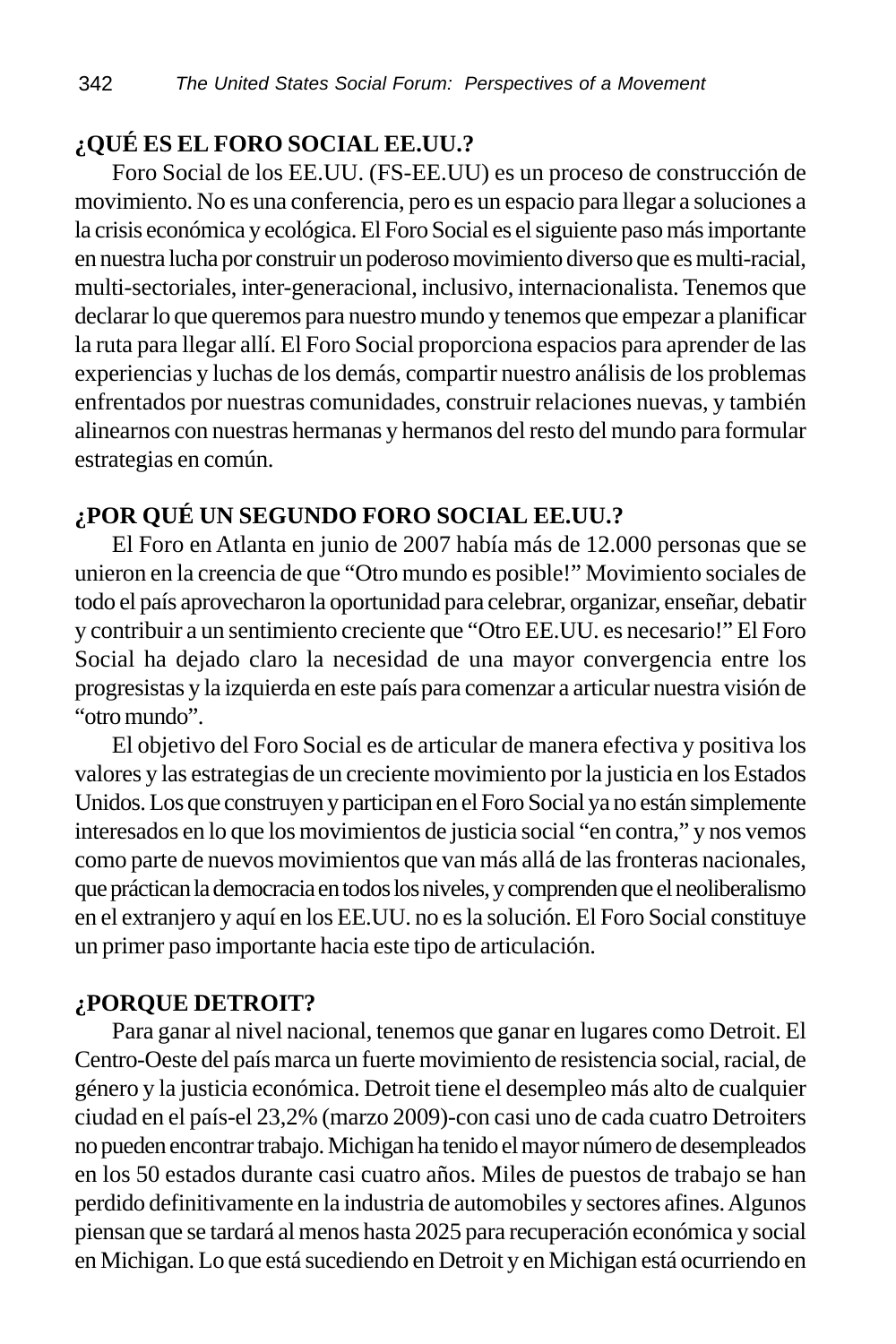todo los EE.UU. Detroit es un símbolo de lo que debemos hacer en nuestras comunidades! Como activistas y organizadores de base, que trabajamos para hacer frente a las humillaciones en contra de las familias que trabajan y las personas de bajos ingresos, y proteger nuestro derecho humano a las necesidades básicas de la vida. En Detroit, podemos hacer el cambio!

**El Foro Social EE.UU**. ofrece este espacio- participantes de diferentes regiones, etnias, edades y sectores a través de los EE.UU. y sus colonias. Las organizaciones de base comunitaria, las naciones indígenas, inmigrantes, organizaciones de trabajadores independientes, los sindicatos, los desempleados, los jóvenes, los niños, los ancianos, la comunidad LGBTQ, personas de diferente capacidades, aliados internacionales, académicos y organizaciones de defensa serán convocados a reunirse en Detroit para el diálogo, la reflexión y definir estrategias futuras.

## **DE FORO SOCIAL MUNDIAL AL FORO SOCIAL EE.UU. – GLOBALIZANDO LA RESISTENCIA**

Un movimiento mundial sigue creciendo. El Foro Social es nuestra oportunidad de preparanos y responder a ella! El Foro Social Mundial (FSM) se ha convertido en un símbolo importante del movimiento mundial en la convergencia y el desarrollo de alternativas al paradigma dominante. Durante los últimos nueve años, el FSM ha reunido a los trabajadores del mundo, los campesinos, los jóvenes, las mujeres y los pueblos oprimidos a construir una ofensiva a la visión de los élites económicos y políticos del Foro Económico Mundial que se celebra anualmente en Davos, Suiza. Después de reunir 100.000 personas en Porto Alegre, Brasil en 2005, el Consejo Internacional (CI) decidió que en 2006 habrá foros sociales regionales para culminar en un FSM en 2007. La delegación de CI le pidio a Grassroots Global Justice Alliance (GGJ) para ayudar a los EE.UU. pastorar un proceso del Foro Social, afirmando que era estratégico para organizar una reunión de los pueblos y los movimientos dentro de la "barriga de la bestia" que estaban en contra de los estragos de la globalización y las políticas neoliberales en los EE.UU. y en todo el mundo. GGJ es una alianza que surgió de la gente de color-que condujo los grupos de base que participaron en el primer FSM. Estos líderes de base iniciaron un proceso para crear la primer Comité Nacional de Planificación (NPC), y Atlanta fue seleccionada como la ciudad anfitriona para el primer Foro Social EE.UU. A principios de 2009, el NPC seleccione Detroit como la segunda ciudad anfitriona para el año 2010. Más información sobre el FSM: www.ForumSocialMundial.org.br

## **CONVOCATORIA PARA PARTICIPAR EN LA CREACIÓN DEL CAMINO A DETROIT**

Hacemos un llamamiento a los que luchan por la justicia a converger, actuar, y reflexionar sobre el potencial de nuestra posición y el poder de nuestras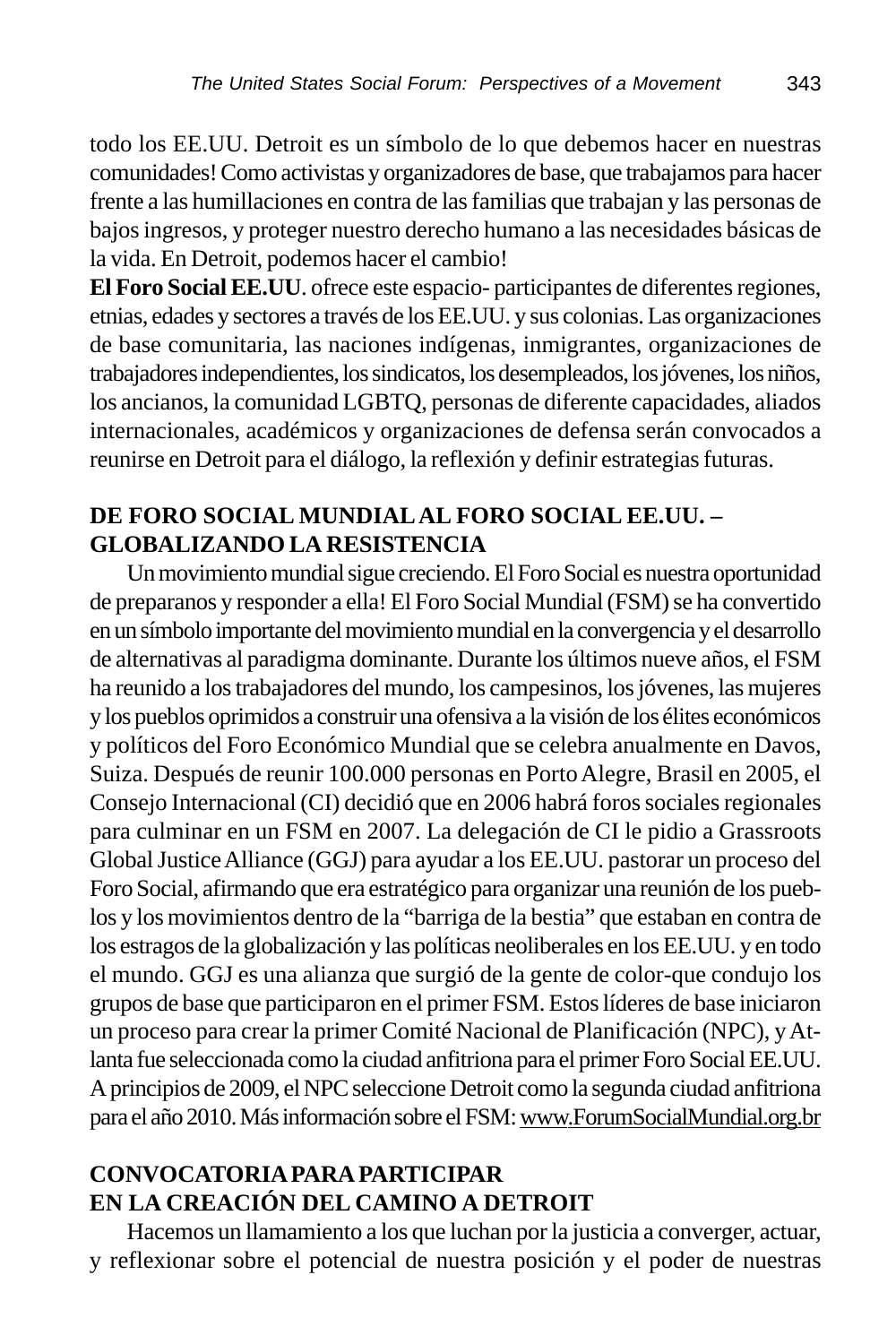conexiones. Aunque hemos construido organizaciones que impulsan un enfoque integrado, multi-sectoral, multirracial, todavía tenemos que construir nuestro movimiento en una escala relativa a nuestras hermanas y hermanos en el Sur Global. El Foro Social II ofrece la oportunidad de continuar reuniendo y unificando estas fuerzas cada vez más. Debemos aprovechar este momento y avanzar en nuestro trabajo colectivo para construir la base de liderazgo, desarrollo de visión colectiva, y formular estrategias que mantienen un fuerte movimiento creciente. Hay muchas maneras de involucrarse. Su organización puede unirse al NPC, puedes unirte a los grupos de trabajo o empezar a crear comités regionales y locales para garantizar una participación masiva y diversa en Detroit, junio 22-26, 2010. Obtenga más información en www.USSF2010.org

### **COMPARTA SUS HISTORIAS DEL FORO SOCIAL EN NUESTRO WIKI**

Le invitamos a que nos diga su experiencia y historia con el FS-EE.UU 2007! Vaya a la pagina web: http://wiki.ussf2010.org/wiki/Press\_and\_People\_Stories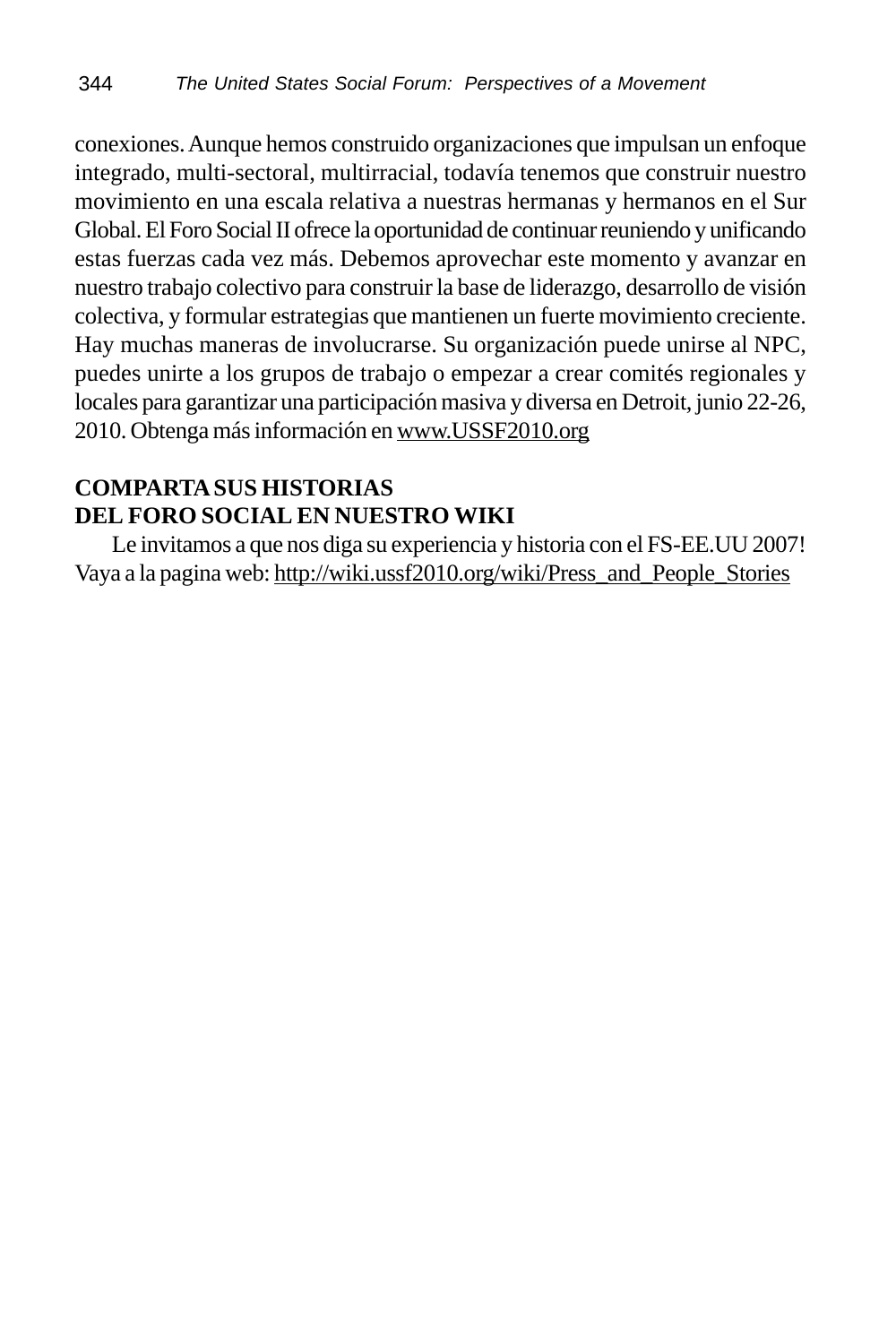#### **INDEX**

50 Years is Enough Network (International) viii Abrahamson, Twale 283, 285 Accaca Bill 294 Action for Community Education Reform 152 Activists with a Purpose 152 Acuff, Stewart 187, 188 Advocates for Environmental Human Rights 152, 305 AfroEco 263, 269, 278 Albert, Bineshi 147, 289 Albert, Michael 251 Alemayehu, Louis 279-80 Alexander, Robin 193 Allard, Jenna 247 Almaguer, Teresa 332-34 Alternate Roots viii, 26, 126, 129, 131, 134 Aloha Aina 293 Alva, Susan 201 Alzugaray, Marina 223 American Federation of Government Employees (AFGE) 196 American Federation of State, County, & Municipal Employees (AFSCME) viii, 22, 187, 196 American Federation of Labor and Congress of Industrial Organizations (AFL-CIO) 187, 188, 191, 196 American Friends Service Committee viii, 11, 42, 66, 67, 91, 284, 288 American Indian Movement 152 Anderson, Amalia 285

Aranaydo, Julian B & Marty 288 Archer, Naomi 285 Angulo, Nedda 250, 252 Ashe´ Cultural Center 152 Asian Movement Dialogue 188 Atlantia Central Labor Council 196 Audre Lorde Project 214 Austin Polytechnical Academy 252 Authentic Labor Front—see Frente Auténtico del Trabajo Babcock, Mary 89, 90-91 Baeza, Isabel 229 Bai, Jane Sung E 77, 87, 201 Banda, Azucena Villalba 199 Barash, Bailey 133 Barton, Carol 218 Bauer, Grace 148 Bayou Liberty 152 Bayou Paquet 152 Beatty, Anita 137 Bedwakiton Dakota 289 Begaye, Enei 299 Benitez, Lucas 189 Benitez, Martha 83 Big Village Network 285 Black Mesa Water Coalition 285, 299 Black Workers for Justice 188 Bolivian Domestic Workers Union 161 Boulden, Dorothy 162 Bowman-Ketchum, Christi 205, 205-6 Brecht Forum 51 Breedlove, Caitlin 213 Brewer, Rose-M. 205, 229, 263, 319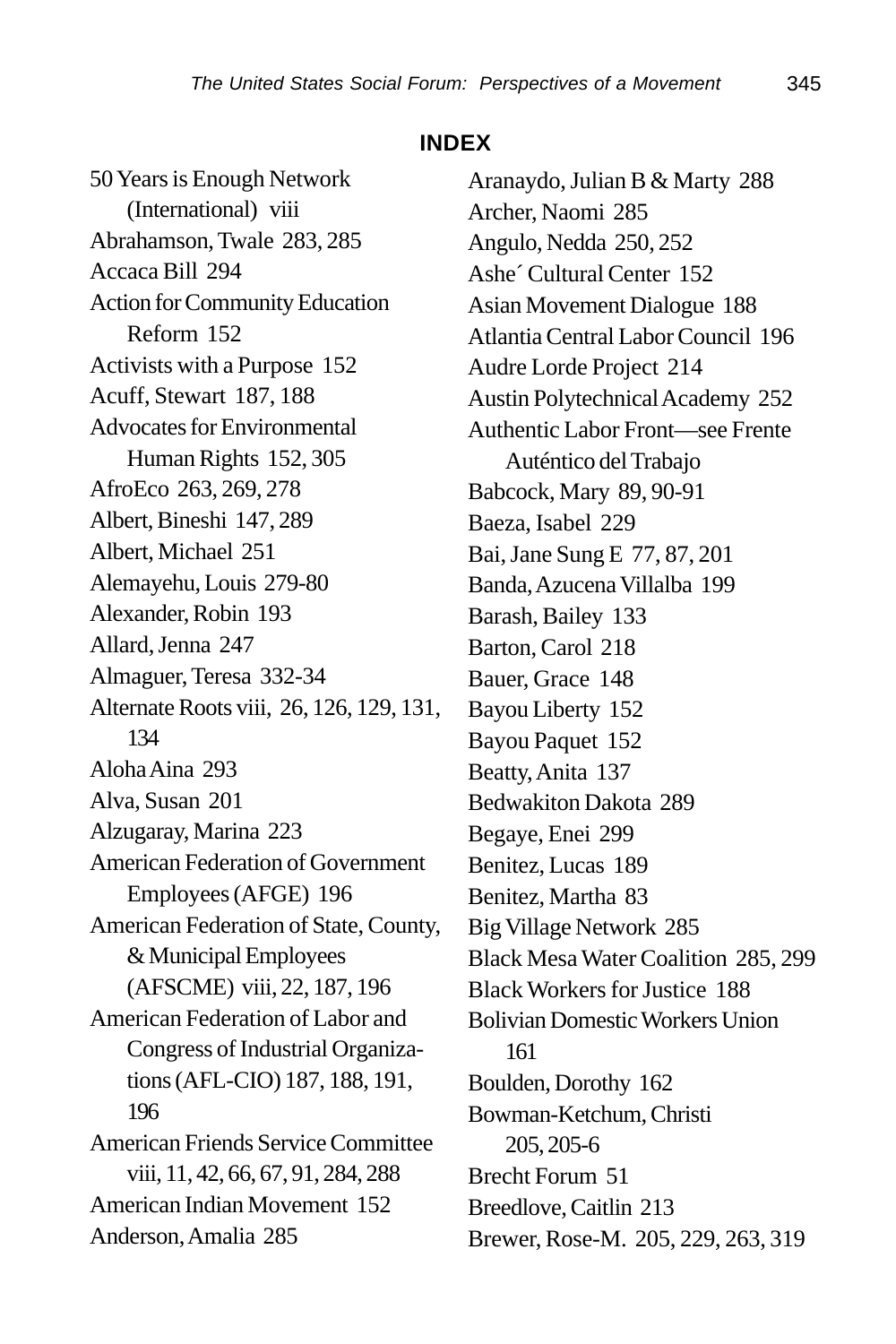Brown Berets 152 Brutus, Dennis 227 Budschalow, Allison 2, 42 Bullard, Robert D. 267, 276 Business Alliance for Local Living Economies (BALLE) 249 Butler, Laphonza 187, 188 CAAAV: Organizing Asian Communities viii, 77, 167, 172, 201 Canadian Community Economic Development Network (CCEDNET) 250 Capital Post-Conviction Project 152 Car Eth Foundation 11, 67 Carter, Clifton 208 Casa Atabex Ache 93, 95, 224 CASA de Maryland 167 Casares, Viola 147 Castel-Branco, Ruth 202 Castellanos, Guillermina 81, 86, 87-88, 157, 164, 164-65, 167 Catalyst Project 152 Center for a New American Dream 249 Center for Community Change viii, 284 Center for Community Enterprise (CCE) 250, 252 Center for Labor and Community Research, CLCR 248, 249 Center for Popular Economics (CPE) 248, 251, 253 Center for Third World Organizing 284 Centro de Igualdad y Derechos 152

Center for Media Justice viii Center for Third World Organizing viii Charis Books and More 219 Children's Defense Fund, New Orleans 152 Chinese Progressive Action 188 Circle Connections 229, 245 Circle of Love Center 152 Citizens for Education Awareness 152 CJ Peete Public Housing Complex 149 Clement, Marilyn 133 Coalition in Defense of the Community 152 Coalition Against Trafficking in Women and Girls in Latin America & the Caribbean 226 Coalition for Humane Immigrants Rights of Los Angeles (CHIRLA) 155, 161, 167 Coalition of Immokalee Workers 188, 189 Collective of Radical Educators 109 ColorLines 219 Comer, Arianne King 134 (2) Comite de Vívienda San Pedro ix, 42, 81, 176 Committee for Environmental Justice Action 152 Communications Workers of America (CWA) 187, 196 Community In-Power Development Association 152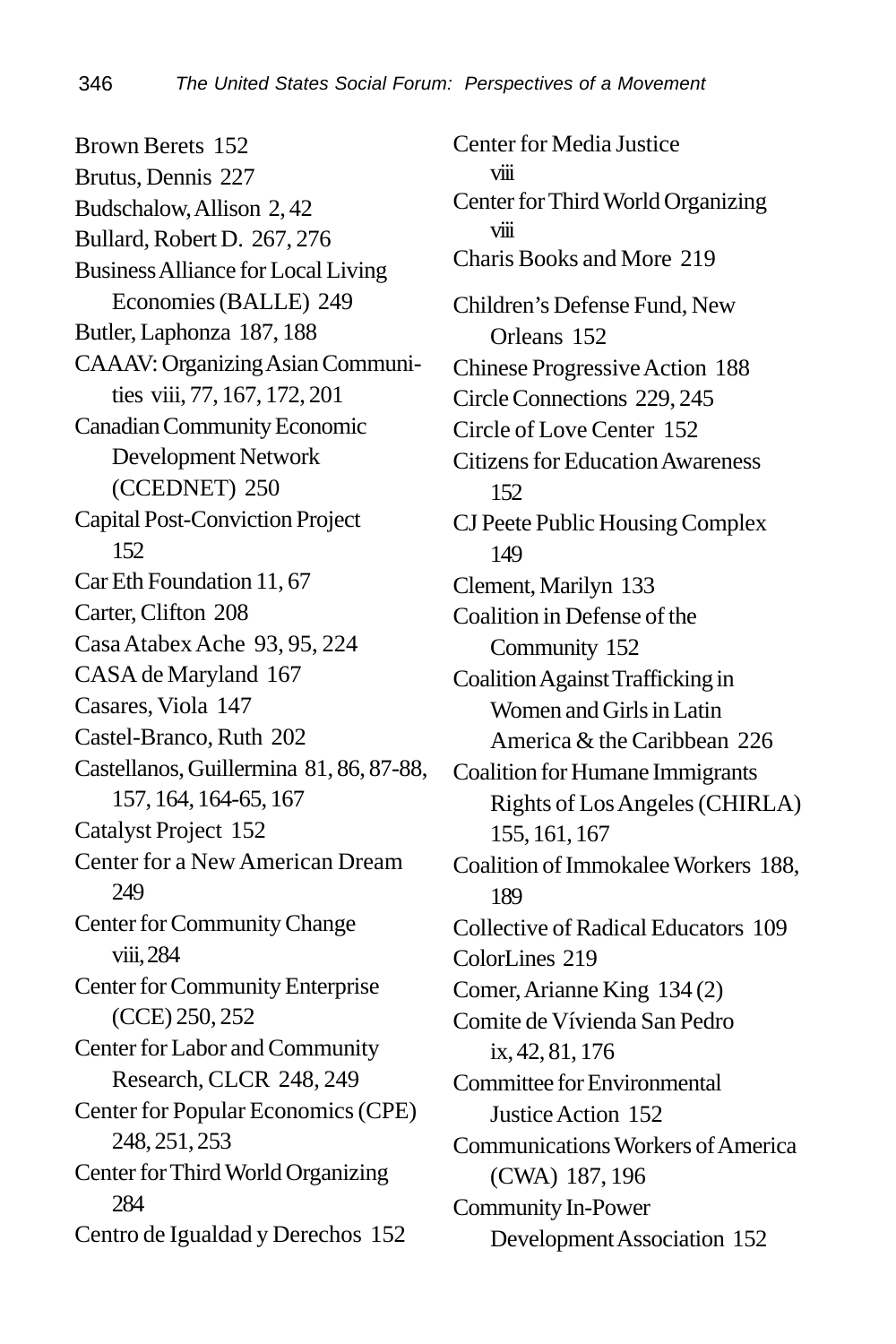COMPA (Americas) 152 Concerned Citizens for a Better Tunica Couny 152 Concerned Citizens of Greenville 152 Confédération des Syndicats Nationaux (CSN) (Quebec) 197, 198 Confederation of Household Workers of Latin America & the Caribbean 161 Contreras, Eloy 152 Co-op America 249 Cordery, Will 67, 68, 74 Cordova, Monica 205, 207-8, 209 Corpeño, Xiomara 155 Coté, Ethel 250 Cousin, Shareef 26 Creole Sans Limites 152 Curry, Constance 206, 207 Cushing, Lara 139, 143 Daigneault, Dominique 198 Damayan Migrant Workers Association 167 Dass, Sujan 206 Data Commons Project 248 Davidson, Carl 247, 253 Davis, Latoya 150 Day Labor Program—see San Francisco Day Labor Program Deep South Center for Environmental Justice 276 Deer, Ashe & Natalie 285 Democracy Collaborative 248 Desis Rising Up and Moving (DRUM) 201 Dine Nation 289, 299

Domestic Workers Association 161 Domestic Workers Convention—see National Domestic Workers **Convention** Domestic Workers United (DWU) 161, 165, 167, 188, 189 Domingo, Cindy 285 Dougherty, Ariel 217, 221, 229, 242 Farm Labor Organizing Committee / AFL-CIO viii Eastern Band of Cherokee 285, 286 Eastern Cherokee of the Qualia Boundary 286, 290 Eco-Action 125 Ella Baker Center for Human Rights 278 El-Amin, Theresa 228 Elwood Community Church 153 Emanuel, Brooks 136 Enlace Comunitario 153 Environmental Health Coalition 209 Environmental Justice Resource Center 276 Esperanza Peace and Justice Center 153 Evans, Jim 150-51 Evans-Frantz, Isaac 83 Federation of Southern Cooperatives 276-77 Fernandez, Maria 162-63 FIERCE! 171, 177-178, 214 Fishel, Julie 293 Flaherty, Jordan 327 Ford, Jillian 93, 95 Fórum Brasileiro de Economia Solidária, FBES 254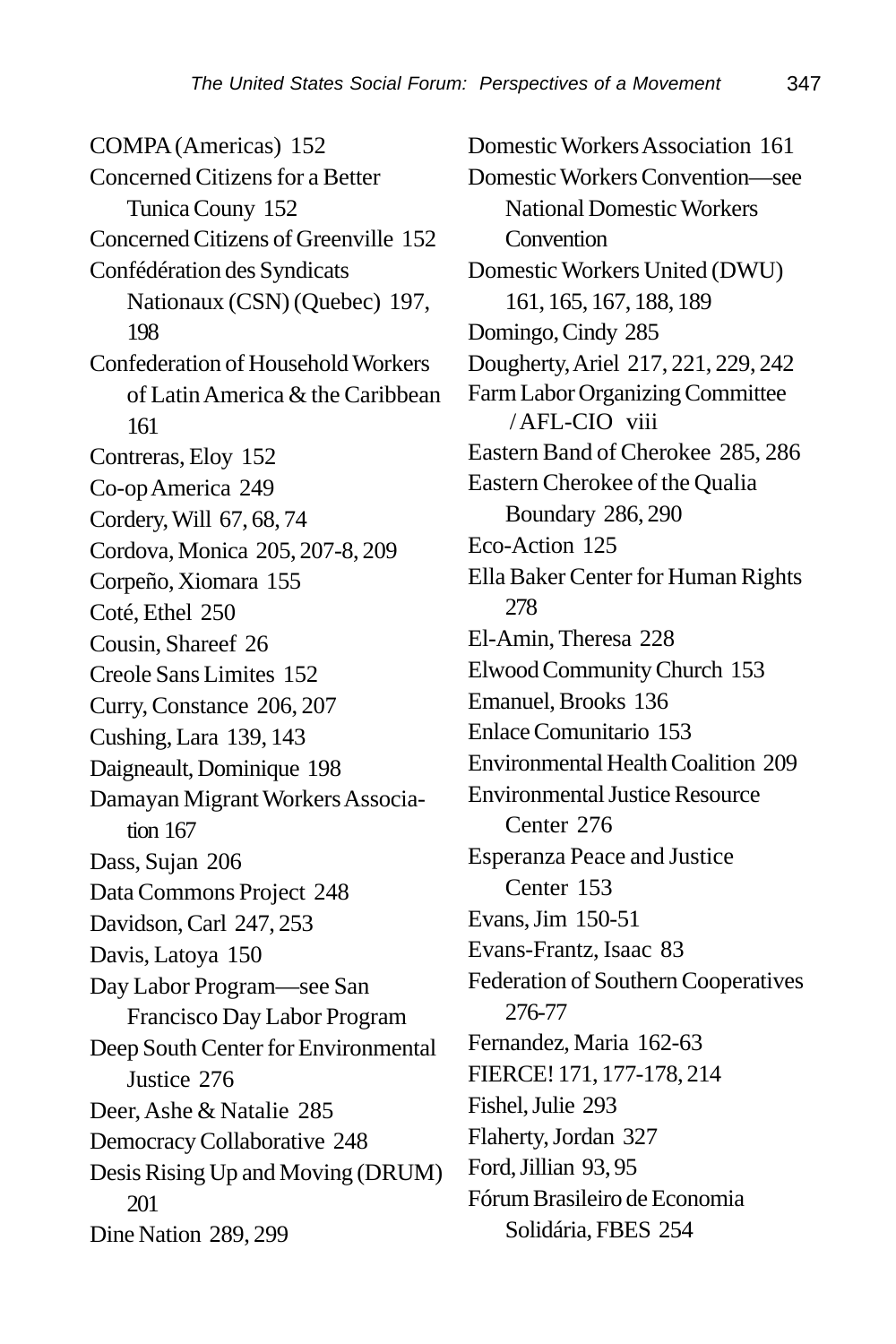Four Directions Solidarity Network 285 Fourth World Movement 153 Fox, Omari 129, 131-132 Franklin, Shirley 64 Free Palestine Alliance 311 Friends and Families of Louisiana's Incarcerated Children (FFLIC) 153 Frente Auténtico del Trabajo (FAT) 196-97 Fuerza Unida 147, 153 Funders Network on Trade and Globalization (FNTG) 74 Funding Exchange 284 Gallimard, Gwylene 126 Garcia, Monica 150 Garcia, Sandra 151 Gemille, Faith 285 Georgia Stand Up 153 Georgians Against the Death Penalty 22 Georgians for Choice 236 Gibbs, Pam 134 Gillmor, Daniel Kahn 57, 58, 59 Glasgow, Rev. Kenneth 26, 327-28 Global Action Project 209 Global Justice Movement (GJM) 7-8, 10 Goff, Wendy 90, 91-92 Goldberg, Harmony 171, 182 Goldtooth, Tom 283, 285, 286, 288, 289 Gonnella-Frischner, Tonya 291 Gonzales, Jessica 227 Gonzalez, Patrisia 216

Grant, Patty 286 (2), 290-91 Grant-III, Sam 263 Grassroots Economic Organizing 248 Grassroots Global Justice Alliance (GGJ) viii, 1, 61, 65, 67, 74, 78, 193 Green, Keisha 93, 95, 117 Growing Power 277 Guerrero, Michael Leon 2, 5, 61, 74, 78 (2) Guillén, Josué 51, 56, 58 Guilloud, Stephanie 15, 68, 70 Gulf Coast Fund 153 Gumbs, Alexis-Pauline 141-42, 213 Gupta, Sarita 74, 183, 189 Guramylay 247, 251, 254 Gutierrez-Bejar, Jo Ann 147 Haghani, Fakhri 217, 222, 225, 228 Hatian Women for Haitian Refugees 167 Hale, Moshe 91 Harden, Monique 305 Hart, Alan 193 Henry, Imani 239 Hernandez, Paulina 213 Herrera, Carlos 148 Herrera, Luis 82 Highlander Center 13, 20, 26, 78, 253 Hollobaugh, Ruth 196 Hollon, Ryan 112 Hoover, Melissa 248 Horwitz, Claudia 123 Houston Indy Media Collective 153 Huizar, Belen 83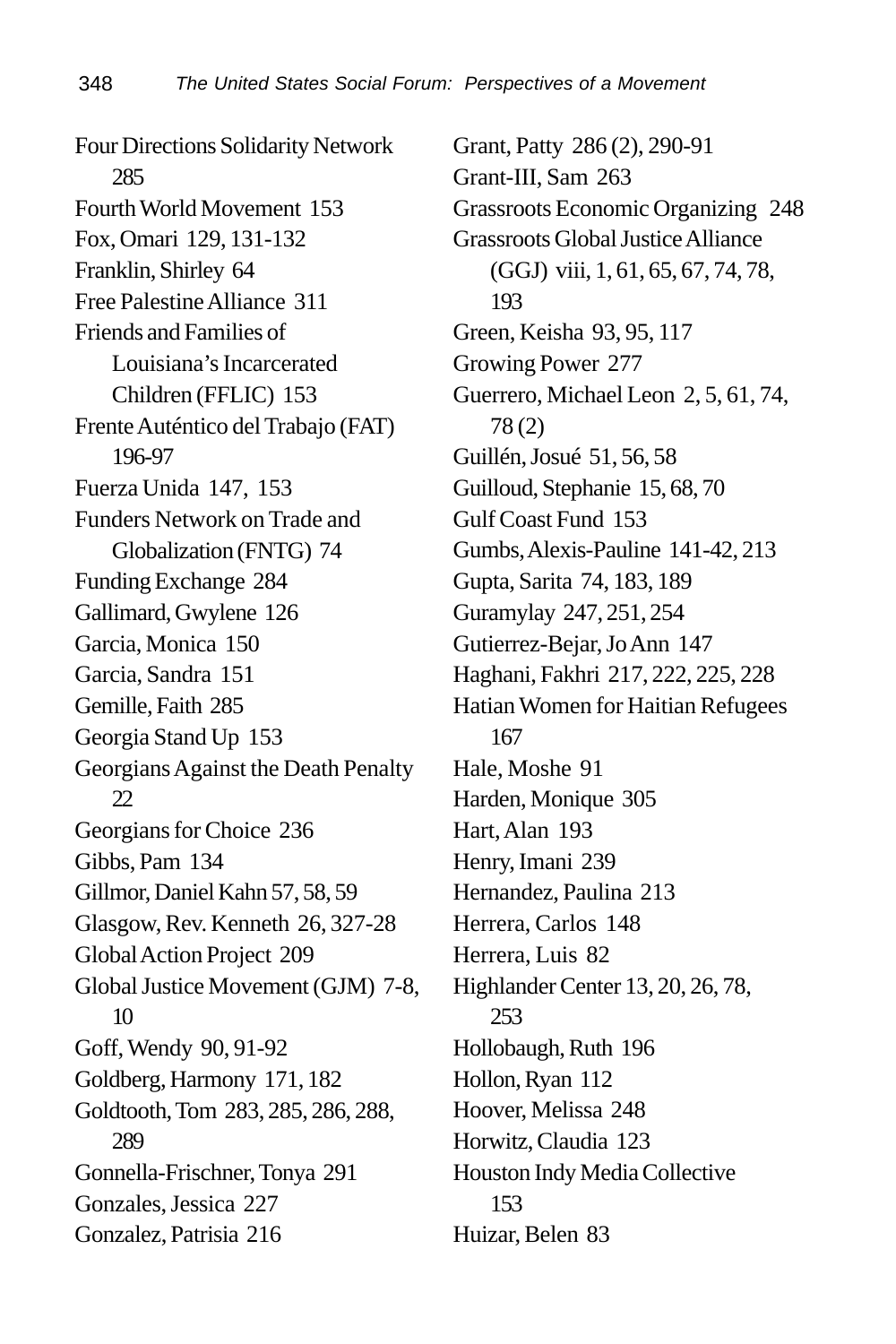Hull, Rhonda 229 Hussey, Ikaika 293 Hyde, Brenda 145 ILWU 196 INCITE! Women of Color Against Violence 153 Independent Progressive Politics Network viii, 67 Indianola Parent Student Group 153 Indigenous Environmental Network (IEN) viii, 119, 283, 284, 285 Indigenous Women's Network viii, 285 IndyKids 109 Institute for Agriculture and Trade Policy (IATP) 248 Institute of Women & Ethnic Studies 153 Intercontinental Network for the Promotion of the Social/Solidarity Economy (REPESS-NE) 253 International Labor Organization 168 Internet 51-59 Iraq Veterans Against the War 229 Jacksonville Area Sexual Minority Youth Network 214 Jeanjacques, Aubry 328-29 Jessie Smith Noyes Foundation 11, 67 Jimenez, Carlos 329-31 Jobs with Justice (JwJ) viii, 67, 74, 186-87, 189, 191, 196 Johnson, Alice 80, 86 Johnson, Mark-Anthony 261 Johnson, Mwalimu iii Johnston, Jill 139, 143

Jolly, Midge 223 Jones, Van 278 Julien, Allison 155, 161, 164 Just Be Inc. 153 Just Cause Oakland (JCO) 172, 176, 177 KADAMAY (Kalipunan ng Damayang Mahihirap) 181 Karides, Marina 205 Kastler, Arthur 283 Katz-Fishman, Walda 2, 5, 229, 319 Kawano, Emily 248-49 Kissam, Jonathan 193, 197 Klein, Hilary 77 Klipple, Bruce 196 Koolwijk, Theo van 63 Korten, David 251 Labor and Community Strategy Center (LCSC) viii, 67, 74, 188 La Raza Centro Legal 155, 157, 167, 201 Las Señoras de Santa Maria 167 Lathrop, Breanna 119 Latino Health Outreach Project 153 Lausch, Maria 198, 199 Lavina, Raquel 202 League of United Latin American Citizens 153 Left Turn Magazine 153, 327 LELO 285 Lerma, Jason 149 Lewis, Mike 250, 252 Lewis, Seyoum 22 Linnemeier, Lynn 134-35 Liss, Jon 180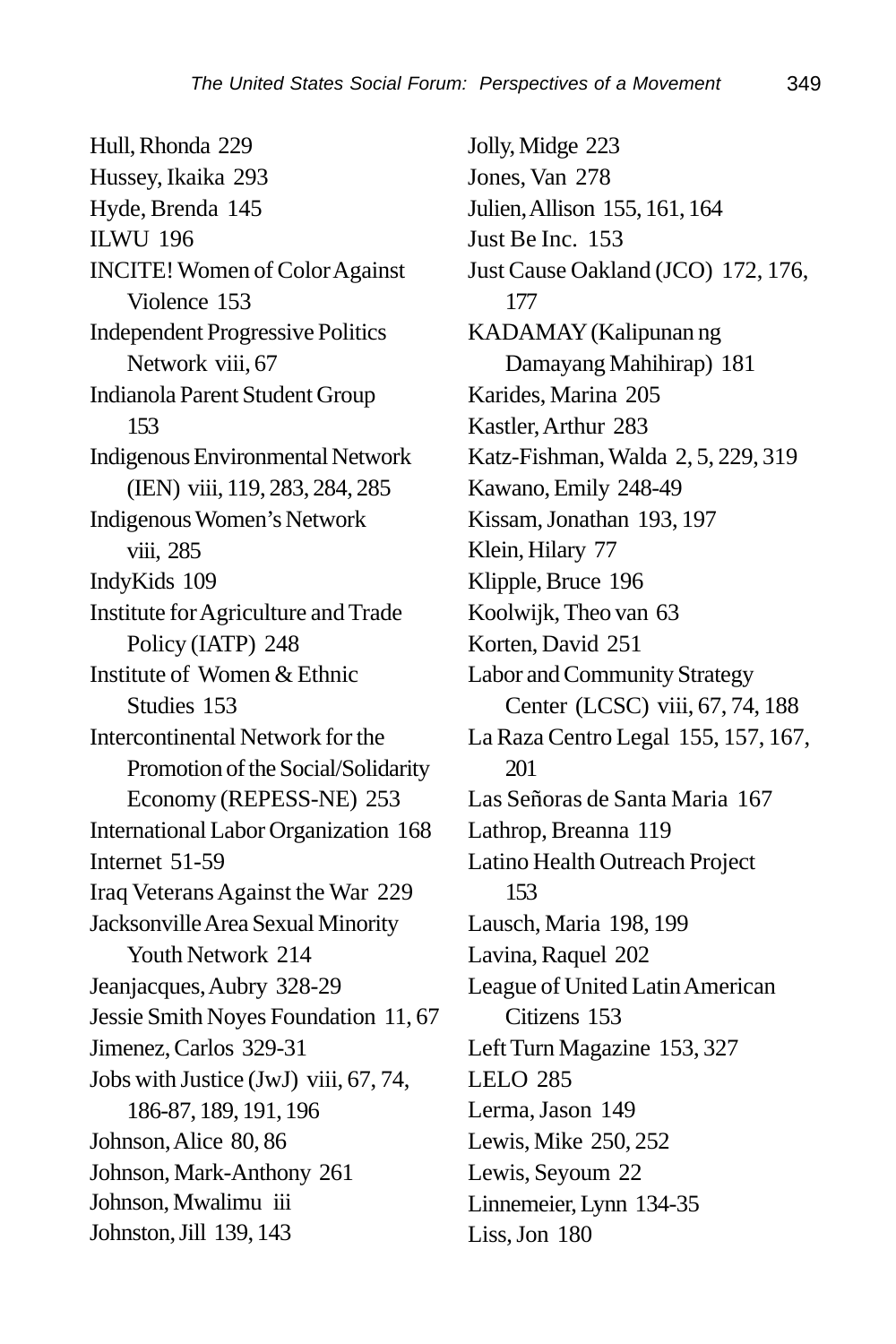Lopez, Alfredo 2, 51 Lopez, Chavel 150 Lopez, Diana 147, 151 Lopez, Karen 93, 95 Lopez, Rolando 61, 63 Lovelace, Alice 3, 18, 22, 30 (2), 66, 67, 69, 89-90, 91, 94, 129, 130, 131, 133, 136, 283, 286 Lower 9th Ward Health Clinic 153 Lugo, Sharon 303 Luna, Dante 96 Luu, Tammy Bang 74 Maadamin, Josephine 288 Mananzala, Rickke 171, 182 Manley, Vanessa 136 Martin, Sr., Duane 289 Martinez, Benedicto 198-99 Maulik, Monami 201 Mary Queen of Vietnam Church 153 Matthaei, Julie 247, 248, 249 Mauclet, Jean-Marie 129, 133-34 May First/People Link (MF/PL) 51- 53 McClelland, Jamie 56-57 McCrae, Kiyoko 327 McLetchie, Alyson 134-35 Medhanie, Germai 247 Mendoza, Dorotea 223 Menser, Michael 248 Mercado, Andrea-Cristina 155 Mestres, Liz 51 Miami Workers Center (MWC) viii, 20, 67, 70, 74, 81, 174, 176-77, 180, 188, 214 Michigan Welfare Rights Organization viii

Miller, Ethan 248 Millions More Movement 153 Milton-Lightening, Heather 66, 126, 284 Mingus, Mia 217, 236-38 Mississippi Workers Center for Human Rights 20, 150 MLK Dream Team 153 Mo Better Foods 277 Montelongo, Lisa 285 Montenegro, Ken 201 Moschak, Debbie 149-50 Mossville Environmental Action Now (MEAN) 148, 153 Moving Forward Gulf Coast 153 Ms. Foundation 284 Muhammad, Tufara Waller 26 Mujeres Unidas y Activas 81, 155, 167 Muskogee Creek Nation 288 Murrain, Michelle 53, 56 Myers, Andrea 83 National Alliance of Vietnamese American Service Agencies 153 National Day Labor Organizing Network (NDLON) 165, 179, 188, 188- 89 National Domestic Workers Alliance (NDWA) 12, 155, 156, 161, 166 (2), 167 (2), 188 National Domestic Workers Congress 167-68 National Domestic Workers Convention 155, 156, 162 National Environmental Justice Summit 65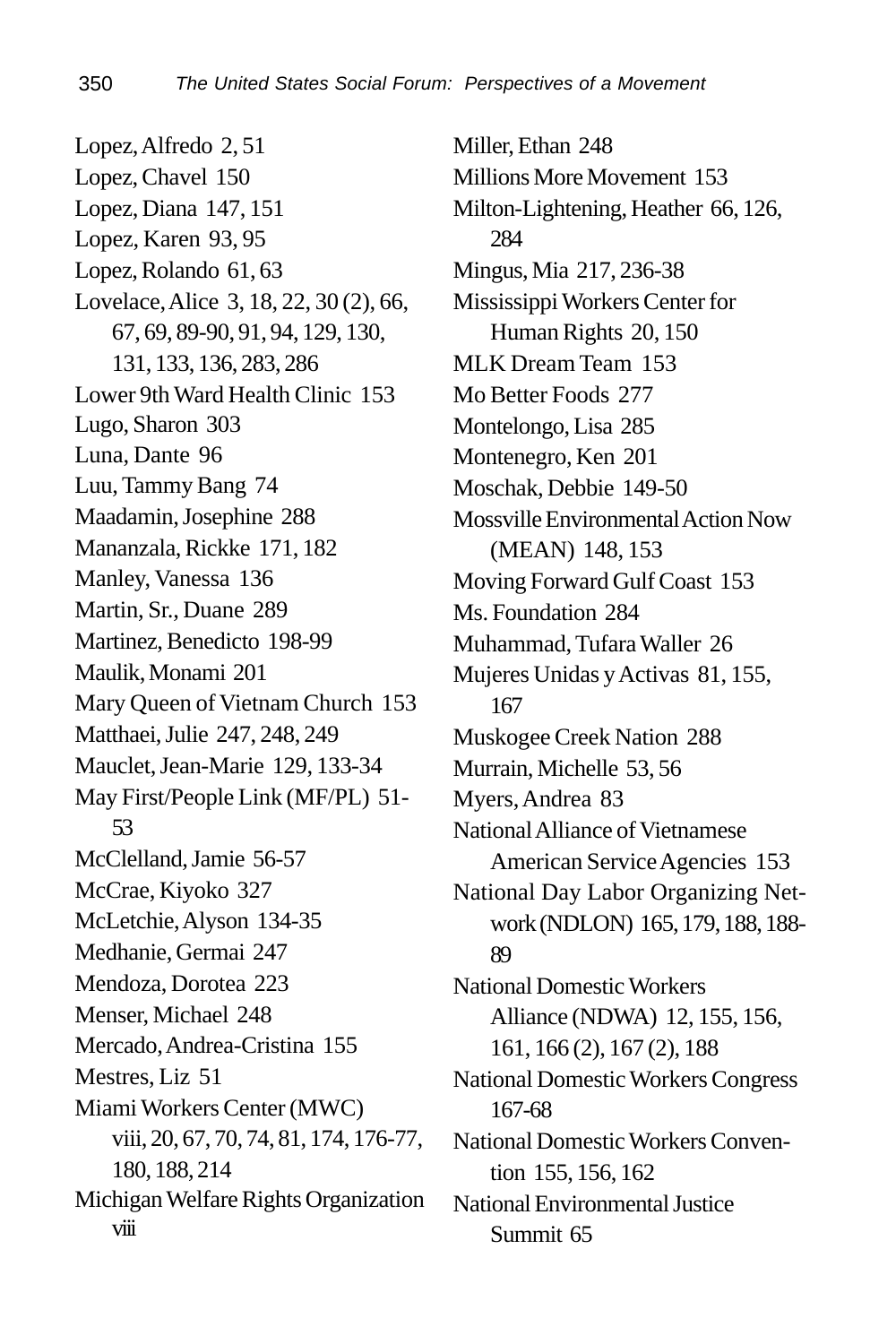National Immigration Project of the National Lawyers Guild 202 National Network for Immigrant and Refugee Rights 42, 67, 109, 201, 202 National Organization for Women 221-22 National Union of Domestic Workers 162 Native American Church 153 Native American Law Alliance 291 Native Movement Collective 285 Native Social and Civic Justice viii Neantam, Nancy 252 Nembhard, Jessica Gordon 248 Neighborhood Partnership Network 153 New Jersey Four 239-40 New Mexico Acequia Association/ Sembrando Semillas 153 New Orleans Women's Health Clinic 153 New Orleans Workers' Center 153 New York Central Labor Council 188-90 Noibi, Yomi 125 Nollies Citizens for Quality Education 153 North American Alliance for Fair Employment viii North American Network for a Solidarity Economy (NANSE) 248, 250, 253 NYC Aids Housing Network viii Olson, Anne 217-19, 225-26, 234, 244 One Torch 153 Ontario Solidarity Economy Network (ESO) 250 Ordinary People's Society—see The Ordinary People Society Ott, Ed 188 Oubre, Lasheia 134 Pacheco, Fransciso 188 Padres Unidos ix Page, Cara 119, 127, 134 Panta Rhea Foundation 67, 284 Parents and Youth United for a Better Webster County 153 Patterson, Jacqui 217, 230, 244-45 Peace Women 137 People Organizing to Demand Environmental and Economic Rights (PODER) ix, 153, 332-34 People Organizing to Win Employment Rights (POWER) ix, 78, 167, 188 People's Grocery 277 People's Hurricane Relief Fund 153 People's Institute for Survival and Beyond ix, 153, 305, 328-29 Peoples Freedom Caravan 12, 17, 18, 71, 138, 143-154 People's Organizing Committee 153 Perera, Gihan 70, 180 (2) Phares, Gail 227 Pharr, Suzanne 235 Philips, Dawn 172 Philipino Workers Center 167 Pitts, Brian 55 Ploeser, James 82 Poblet, Maria 2, 42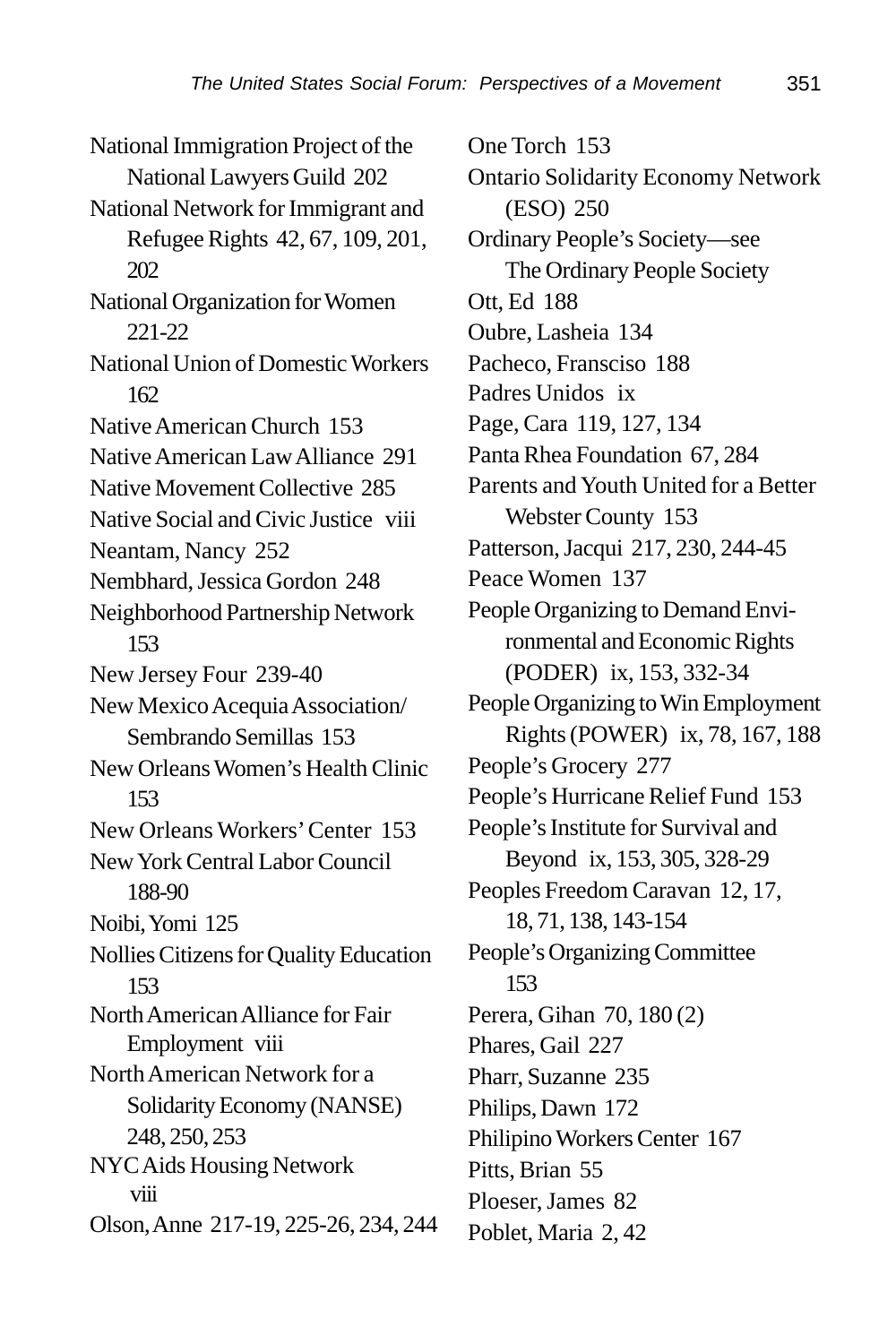PODER—see People Organizing to Demand Environmental... Poirier, Yvon 248, 250 Poo, Ai-jen 155, 165, 183, 189 Poor People's Economic Human Rights Campaign ix POWER—see People Organizing to Win Employment Rights Price, Megan 119 Pridgeon, Greg 22 Project South: Institute for the Elmination of Poverty & Genocide ix, 10, 15, 17, 22, 30, 32, 36, 67, 68, 70, 74, 91, 93, 109, 134, 153, 205, 210, 229 Prometheus Radio Project 80, 84-85 Purcell, Etta 136 Queers for Economic Justice 215 Raffo, Susan 215 Rajah, Colin 2, 39, 42, 140, 201 Ramey, Brett 285 Ratsak 136 Rebick, Judy 196 Red Web Foundation 119, 122, 125, 245 Regeneration NYC 114 Rendón, Genaro 145, 331-32 Repoley, Christiana 66 Resisting Environmental Destruction on Indigenous Lands (REDOIL) ix, 285, 296 Reyes, Dominic 150 Rhizome Collective 119, 125-56 Richards, Kimberley 148-49, 305 Right To The City Alliance (RTTC) 12, 171, 172, 174-182, 188

Roach, David 277 Rodriguez, Genevieve 146-47, 152 Rodriguez, Renee 151 Rodriguez, Robbie 144 Rodriguez, Victoria 148 Romero, Casimira Rodriguez 161 Ronen, Hilary 201 Ross, Loretta 32, 217-21, 226, 231-33, 238-39, 242-44 Ruckus Society ix Ruiz, Alexis 83 Rural Coalition 250 Ruscetta, Aaron 55 Sachdev, Punam 119 Safe Streets/Strong Communities 177, 178 SAGE Council 154 St Peter's Housing Committee — see Comite de Vívienda San Pedro San Francisco Day Labor Program — Women's Collective 81, 156, 157, 162 Sanchez, Tomasa 156, 166, 166-67 Saving Our Selves Coalition 154 Schmieder, Karlos 152 School for Unity and Liberation (SOUL) 109, 171 Schoonover, Heather 248 Schweickart, David 251 Scott, Jerome 2, 5, 32, 74, 91 Selig, Chris 202 Semanez, Rafael 201 Service Employees International Union, SEIU ix, 187, 188, 196 Settee, Priscilla 385 SHAWL Society ix, 285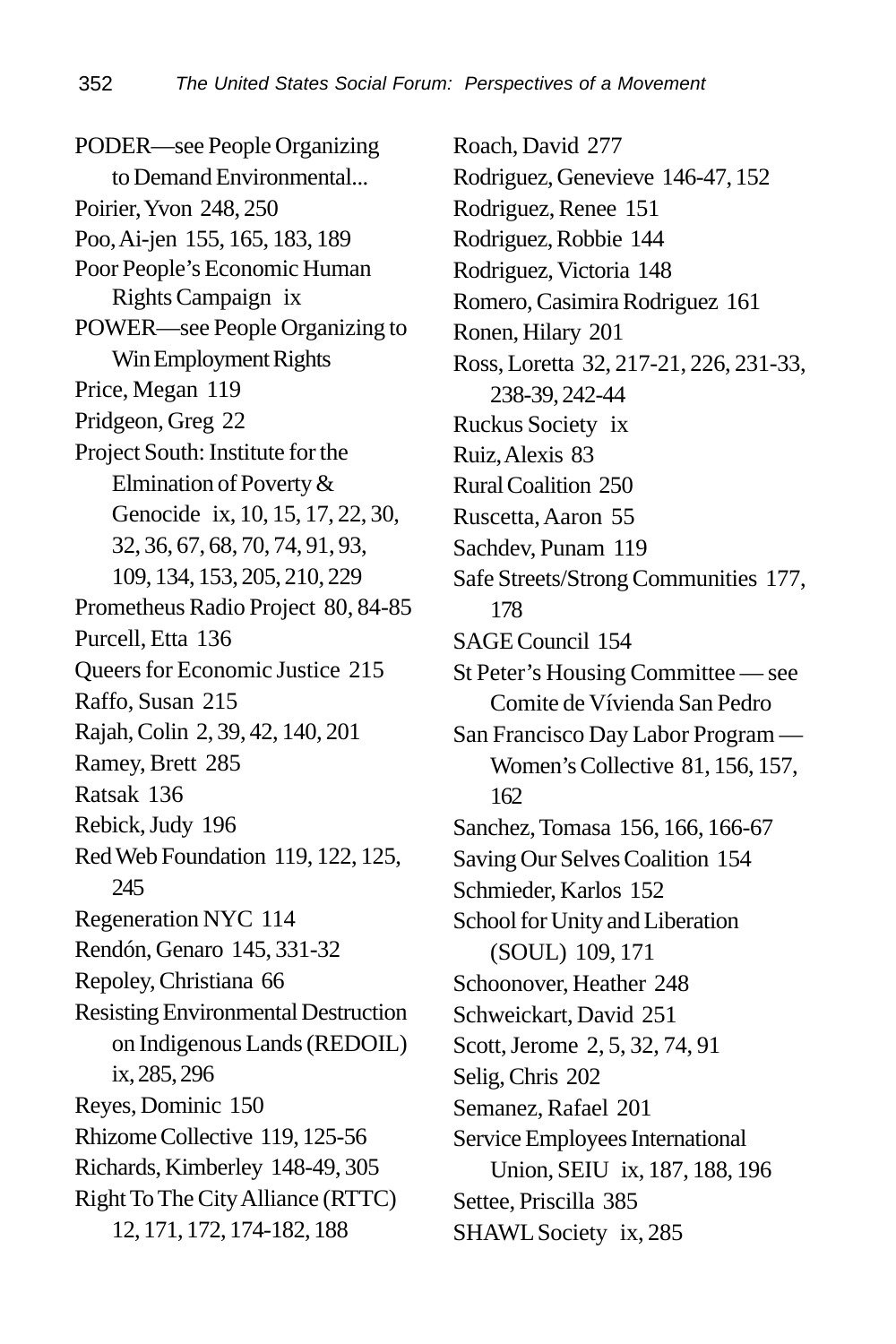Shah, Nandita 63 Shapiro, Kate 93, 95, 107, 119, 121 Shelter of Safety 285 Shenker, Jill 155 Silva, Arturo 198 Sipp, Kevin 134 SisterSong 20, 32, 70-71, 218 Smith, Andrea 235, 315 Smith, Ann 217-18, 220-21, 223, 225, 229, 242-43 Social Investment Forum 249 Sociologists Without Borders ix Solidarity 228 Solidarity Economy Network (SEN) (US) 247, 253, 255- 256 Solidarity Economy Network of Peru 250, 252 Solidarity Economy Network of Quebec (GESQ) 248, 250, 252 Solidago Foundation 11, 67, 284 Solis, Ruben 74, 78 (2) Somos Un Pueblo Unido 154 SOUL—see School for Unity and Liberation Southeast Social Forum, SESF 18-21, 68-69, 125, 134, 214 Southern Center for Human Rights 26 Southern Echo 12, 20, 145, 150, 154 Southern Human Rights Organizing Network 154 Southerners on New Ground (SONG) 141, 213-16, 235

Southwest Network for Environmental and Economic Justice 119, 121, 214 SouthWest Organizing Project (SWOP) ix, 12, 67, 144, 145, 147, 148, 154, 205, 210, 334-35 Southwest Workers Union (SWU) ix, 12, 20, 67, 74, 78, 143, 145, 147, 148, 149, 150 (2), 151 (3), 154, 188, 331-32 St. Vincent de Paul Society 154 Spirit in Motion 119, 301 Stanley, Benetta 206 Stanzyck, Alexandra 206 Stewart, Casandra 334-35 stone circles 119 Strategic Action for a Just Economy (SAJE) 174 Strout, Jan 221 Student Labor Action Project (SLAP) 209, 329-31 Students at the Center 154 Suarez, Joel 13 SURDNA foundation 209 Swinney, Dan 248, 249, 250, 252 Sylvia Rivera Law Project 214 Task Force for the Homeless ix T.E.J.A.S. 154 Tenants & Workers United 174, 180, 188 Texas Death Penalty Abolition Movement, 154 The Brotherhood/Sister Song 109 The Praxis Project ix, 51, 67 The Ordinary People Society (TOPS) ix, 26, 327-28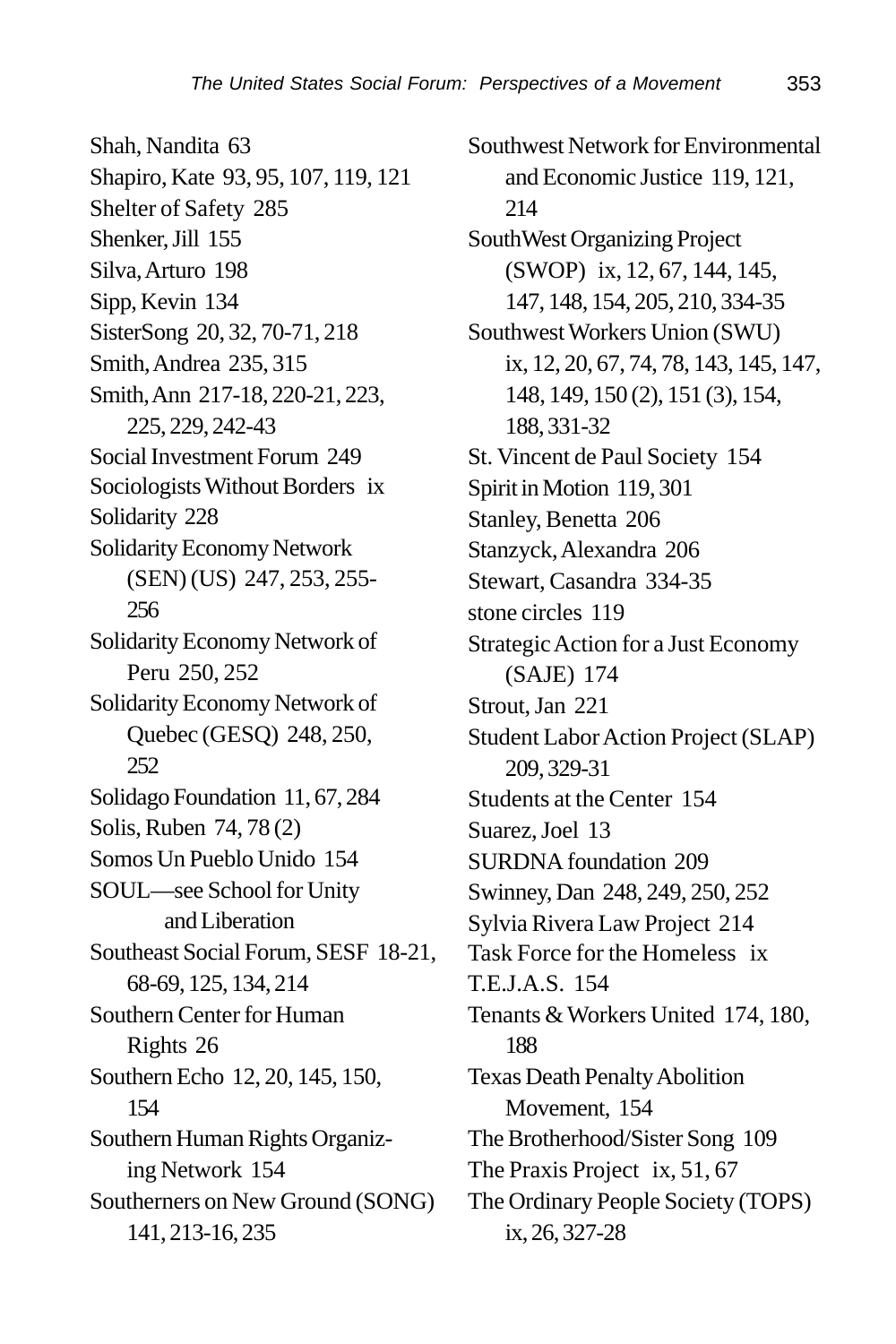Third Wave Foundation 284 Third World Majority ix Thompson, Beverly Yuen 217, 222, 229-30 Tijerina, Roberto 78, 80 Tisdale, Leonora 327 Tohono O'odham Nation 299 Toure, Nkenge 217-19, 225-8, 232-34, 242, 243 TransAfrica Forum ix Tridish, Pete 84, 85 Turner, Carlton 26, 129 Union of Needle, Industrial & Textile Employees—Hotel Employees & Restaurant Employees (UNITE-HERE) ix, 187, 196 United Electical Workers Union, UE 187, 193-99 United Food & Commercial Workers Union (UFCW) 187, 196 United Nations Permantent Forum on Indigenous Issues 281 United Steel Workers (USW) 187, 196 United States Federation of Worker Cooperatives 248, 253 **United States Social Forum** attendence 5, 15, 23, 196, 215 Committees: Atlanta Organizing (AOC) 17, 18, 21, 22, 29, 32, 67, 71, 89, 93, 208 Book v

Communications 52 Coordinating 40, 42, 64 Culture 130

International 202 Logistics 54, 66 March 22 National Planning (NPC) ix, 2, 5, 7, 10, 17, 27, 40, 44-47, 55, 64-65, 70-74, 78, 89, 114, 126, 134, 187, 188, 196, 201, 205, 214, 231, 232, 234, 243, 244, 248, 259, 285, 286 Program 40, 122 Site and Outreach 10 Southeast Regional Organizing 10, 19 Timeline 40 goals 5-6, 18, 24, 38, 93, 94-95, 96 98-100, 102-103, 115, 119-121, 130, 155-56, 195, 202 Opening March 15, 21-23, 179, 187, 209, 286 Peoples Family Reunion 25, 110, 328 Peoples Movement Assembly 8, 288-89 preparations for 1, 7-12, 18-21, 23-24 40-50, 52-59, 63-75, 77-81, 84-87, 89-92, 98-99, 107, 120-24, 131, 166, 186-88, 248-251, 284 Tents: Healing, Health & Environmental Justice 120, 121, 124-127 Immigrants Rights 201-03 Native Nations 286-87, 288 Red 221, 223-25 Solidarity Economy 251 South by Southwest 332 Youth 209-10 Working Groups: Culture 26, 129 Healing, Health & Environmental